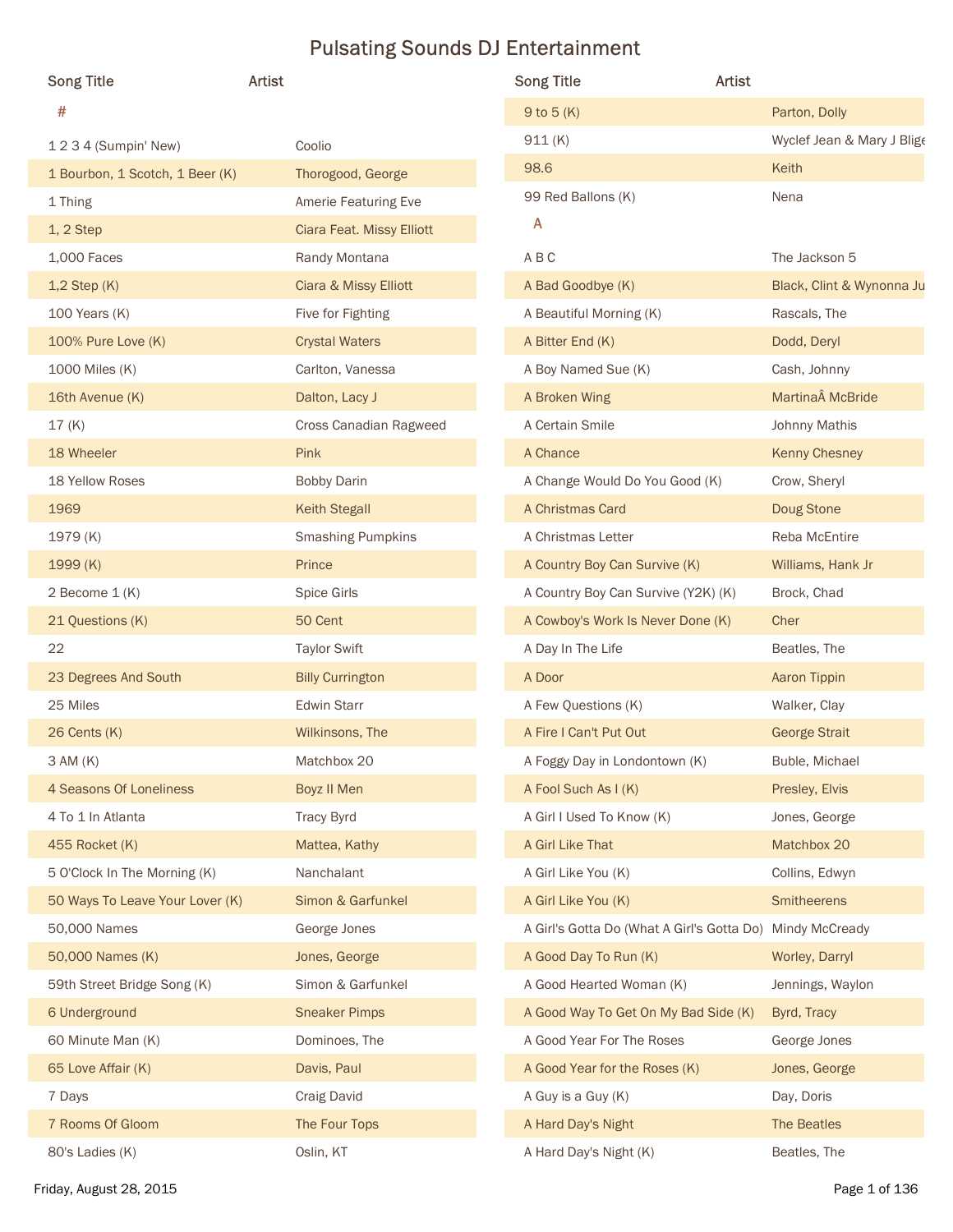| <b>Song Title</b><br><b>Artist</b>        | <b>Pulsating Sounds DJ Entertainment</b> | <b>Song Title</b>                 | <b>Artist</b>            |
|-------------------------------------------|------------------------------------------|-----------------------------------|--------------------------|
| A Headache Tomorrow (Or A Heartache       | <b>Mickey Gilley</b>                     | A Picture Of Me (Without You)     | George Jones             |
| Tonight)                                  |                                          | A Picture of Me (Without You) (K) | Jones, George            |
| A Horse With No Name (K)                  | America                                  | A Pirate Looks At 40 (K)          | Buffett, Jimmy           |
| A House With No Curtains                  | Alan Jackson                             | A Public Affair                   | <b>Jessica Simpson</b>   |
| A Hunting We Will Go                      | Children's Songs                         | A Quarter To Three (K)            | Gary US Bonds            |
| A Kiss To Build A Dream On                | Louie Armstrong                          | A Rainy Night In Georgia (K)      | Benton, Brook            |
| A Kiss To Build A Dream On                | Rod Stewart                              | A Shoulder To Cry On              | <b>Charley Pride</b>     |
| A Little Bit (K)                          | Simpson, Jessica                         | A Soft Place To Fall              | <b>Allison Moorer</b>    |
| A Little Bit Longer                       | Jonas Brothers, The                      | A Soldier's Wife (K)              | Dean, Roxie              |
| A Little Bit Me, A Little Bit You (K)     | Monkees, The                             | A Song For Mama                   | <b>Boyz II Men</b>       |
| A Little Bit More (K)                     | Dr Hook                                  | A Song For You (K)                | Buble, Michael           |
| A Little Bitty Tear                       | <b>Burl Ives</b>                         | A Summer Song (K)                 | Chad & Jeremy            |
| A Little Gasoline                         | <b>Terri Clark</b>                       | A Team                            | Ed Sheeran               |
| A Little Left Of Center                   | <b>Randy Travis</b>                      | A Thing Called Love (K)           | Cash, Johnny             |
| A Little Less Talk, A Lot More Action (K) | Keith, Toby                              | A Thousand Miles (K)              | Carlton, Vanessa         |
| A Little Past Little Rock (K)             | Womack, Lee Ann                          | A Thousand Miles From Nowhere (K) | Yoakum, Dwight           |
| A Little Talk With Jesus                  | Children's Bible Songs                   | A Town Called Hypocrisy           | Lost prophets            |
| A Little Too Late                         | <b>Toby Keith</b>                        | A Very Special Love Song          | <b>Charlie Rich</b>      |
| A Long December (K)                       | <b>Counting Crows</b>                    | A White Sport Coat (K)            | Robbins, Marty           |
| A Long Walk (K)                           | Scott, Jill                              | A Whole New World (K)             | Bryson, Peabo & Regina B |
| A Lot of Things Different (K)             | Chesney, Kenny                           | A Woman Always Knows              | David Houston            |
| A Love Bizzare (K)                        | Sheila E                                 | A Woman Knows                     | John Anderson            |
| A Love So Beautiful (K)                   | Bolton, Michael                          | A Woman's Work                    | Maxwell                  |
| A Lover's Concerto                        | <b>Toys</b>                              | A Woman's Worth (K)               | Keys, Alicia             |
| A Lover's Question (K)                    | McPhatter, Clyde                         | A Wonder Like You                 | <b>Ricky Nelson</b>      |
| A Man Holdin' On (K)                      | Herndon, Ty                              | $A-11$                            | Johnny Paycheck          |
| A Man I'll Never Be (K)                   | Boston                                   | ABC                               | Jackson 5                |
| A Man Like Me                             | <b>Randy Houser</b>                      | ABC 123 (K)                       | Levert                   |
| A Man This Lonely                         | Brooks & Dunn                            | Abilene                           | George Hamilton IV       |
| A Mansion On The Hill                     | <b>Hank Williams</b>                     | Above And Beyond The Call Of Love | <b>Buck Owens</b>        |
| A Matter of Trust (K)                     | Joel, Billy                              | Abracadabra (K)                   | Steve Miller Band        |
| A Memory Like I'm Gonna Be (K)            | Tucker, Tanya                            | Abraham, Martin & John (K)        | Dion                     |
| A Million To One                          | Jimmy Charles                            | Absence Of The Heart              | Deana Carter             |
| A Million To One (K)                      | Charles, Jimmy                           | Absence Of The Heart (K)          | Carter, Deanna           |
| A Moment Like This (K)                    | Clarkson, Kelly                          | Absolutely (Story of a Girl) (K)  | Nine Days                |
| A New Day (Radio Edit)                    | <b>Celine Dion</b>                       | Abusadora                         | <b>Not Listed</b>        |
| A New Day Has Come (K)                    | Dion, Celine                             | Accidentally In Love (K)          | <b>Counting Crows</b>    |
| A Night To Remember (K)                   | Diffie, Joe                              | Ace In The Hole (K)               | Strait, George           |
| riday, August 28, 2015                    |                                          |                                   | Page 2 of 136            |

| <b>Song Title</b>                         |                        | <b>Song Title</b>                 | Artist                   |
|-------------------------------------------|------------------------|-----------------------------------|--------------------------|
| A Headache Tomorrow (Or A Heartache       | <b>Mickey Gilley</b>   | A Picture Of Me (Without You)     | George Jones             |
| Tonight)                                  |                        | A Picture of Me (Without You) (K) | Jones, George            |
| A Horse With No Name (K)                  | America                | A Pirate Looks At 40 (K)          | Buffett, Jimmy           |
| A House With No Curtains                  | Alan Jackson           | A Public Affair                   | Jessica Simpson          |
| A Hunting We Will Go                      | Children's Songs       | A Quarter To Three (K)            | Gary US Bonds            |
| A Kiss To Build A Dream On                | Louie Armstrong        | A Rainy Night In Georgia (K)      | Benton, Brook            |
| A Kiss To Build A Dream On                | Rod Stewart            | A Shoulder To Cry On              | <b>Charley Pride</b>     |
| A Little Bit (K)                          | Simpson, Jessica       | A Soft Place To Fall              | <b>Allison Moorer</b>    |
| A Little Bit Longer                       | Jonas Brothers, The    | A Soldier's Wife (K)              | Dean, Roxie              |
| A Little Bit Me, A Little Bit You (K)     | Monkees, The           | A Song For Mama                   | Boyz II Men              |
| A Little Bit More (K)                     | Dr Hook                | A Song For You (K)                | Buble, Michael           |
| A Little Bitty Tear                       | <b>Burl Ives</b>       | A Summer Song (K)                 | Chad & Jeremy            |
| A Little Gasoline                         | Terri Clark            | A Team                            | Ed Sheeran               |
| A Little Left Of Center                   | <b>Randy Travis</b>    | A Thing Called Love (K)           | Cash, Johnny             |
| A Little Less Talk, A Lot More Action (K) | Keith, Toby            | A Thousand Miles (K)              | Carlton, Vanessa         |
| A Little Past Little Rock (K)             | Womack, Lee Ann        | A Thousand Miles From Nowhere (K) | Yoakum, Dwight           |
| A Little Talk With Jesus                  | Children's Bible Songs | A Town Called Hypocrisy           | Lost prophets            |
| A Little Too Late                         | <b>Toby Keith</b>      | A Very Special Love Song          | <b>Charlie Rich</b>      |
| A Long December (K)                       | <b>Counting Crows</b>  | A White Sport Coat (K)            | Robbins, Marty           |
| A Long Walk (K)                           | Scott, Jill            | A Whole New World (K)             | Bryson, Peabo & Regina B |
| A Lot of Things Different (K)             | Chesney, Kenny         | A Woman Always Knows              | David Houston            |
| A Love Bizzare (K)                        | Sheila E               | A Woman Knows                     | John Anderson            |
| A Love So Beautiful (K)                   | Bolton, Michael        | A Woman's Work                    | Maxwell                  |
| A Lover's Concerto                        | Toys                   | A Woman's Worth (K)               | Keys, Alicia             |
| A Lover's Question (K)                    | McPhatter, Clyde       | A Wonder Like You                 | Ricky Nelson             |
| A Man Holdin' On (K)                      | Herndon, Ty            | $A-11$                            | Johnny Paycheck          |
| A Man I'll Never Be (K)                   | Boston                 | ABC                               | Jackson 5                |
| A Man Like Me                             | <b>Randy Houser</b>    | ABC 123 (K)                       | Levert                   |
| A Man This Lonely                         | Brooks & Dunn          | Abilene                           | George Hamilton IV       |
| A Mansion On The Hill                     | <b>Hank Williams</b>   | Above And Beyond The Call Of Love | <b>Buck Owens</b>        |
| A Matter of Trust (K)                     | Joel, Billy            |                                   |                          |
| A Memory Like I'm Gonna Be (K)            | Tucker, Tanya          | Abracadabra (K)                   | Steve Miller Band        |
| A Million To One                          | Jimmy Charles          | Abraham, Martin & John (K)        | Dion                     |
| A Million To One (K)                      | Charles, Jimmy         | Absence Of The Heart              | Deana Carter             |
| A Moment Like This (K)                    | Clarkson, Kelly        | Absence Of The Heart (K)          | Carter, Deanna           |
| A New Day (Radio Edit)                    | Celine Dion            | Absolutely (Story of a Girl) (K)  | Nine Days                |
| A New Day Has Come (K)                    | Dion, Celine           | Abusadora                         | <b>Not Listed</b>        |
|                                           | Diffie, Joe            | Accidentally In Love (K)          | <b>Counting Crows</b>    |
| A Night To Remember (K)                   |                        | Ace In The Hole (K)               | Strait, George           |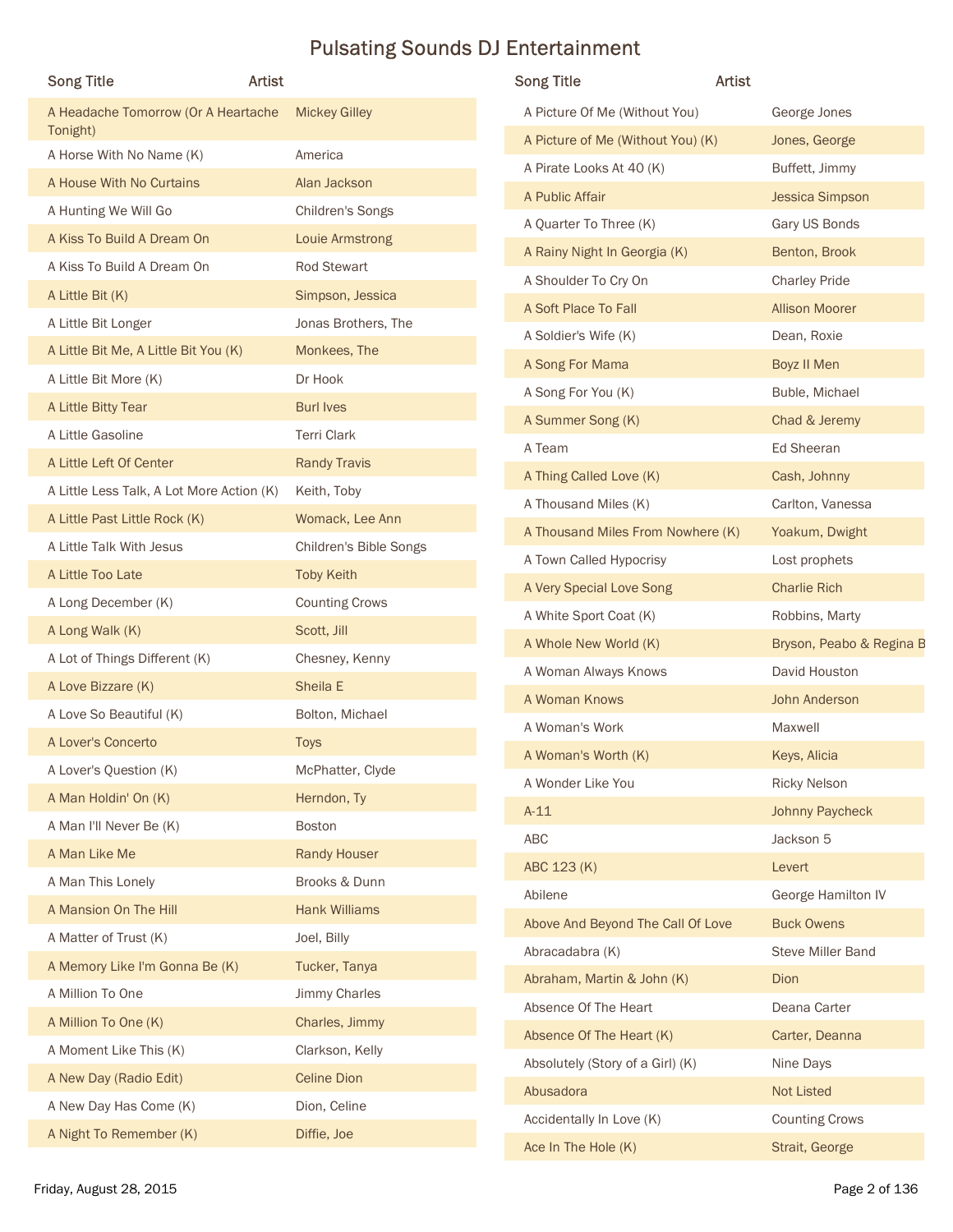| <b>Song Title</b><br>Artist   | <b>Pulsating Sounds DJ Entertainment</b> | <b>Song Title</b><br>Artist                                |                          |
|-------------------------------|------------------------------------------|------------------------------------------------------------|--------------------------|
| Achy Breaky Heart (K)         | Cyrus, Billy Ray                         | Ahab The Arab (K)                                          | Stevens, Ray             |
| <b>Across The Universe</b>    | Beatles, The                             | Ain't 2 Proud 2 Beg (K)                                    | <b>TLC</b>               |
| Across The Universe           | Fiona Apple                              | Ain't Even Done With The Night (K)                         | Mellancamp, John         |
| Act A Fool (K)                | Ludacris                                 | Ain't Going Down Til The Sun Comes Up                      | Brooks, Garth            |
| Act Like A Man                | Neil Diamond                             | (K)                                                        |                          |
| Act Naturally (K)             | Beatles, The                             | Ain't Gonna Beg                                            | Fantasia                 |
| Act Naturally (K)             | Owens, Buck                              | Ain't Gonna Bump No More (With No<br><b>Big Fat Woman)</b> | Joe Tex                  |
| Adalida (K)                   | Strait, George                           | Ain't Got A Home (K)                                       | Henry, Clarence Frogman  |
| Adam's Chanuka Song (K)       | Sandler, Adam                            | Ain't Had No Lovin'                                        | <b>Connie Smith</b>      |
| Add It Up (K)                 | <b>Violent Femmes</b>                    | Ain't Had No Lovin' (K)                                    | Smith, Connie            |
| Addicted (K)                  | Simple Plan                              | Ain't It Funny                                             | Jennifer Lopez           |
| <b>Addicted To You</b>        | Avicii                                   | Ain't It Just Like You (K)                                 | Keith, Toby              |
| Addictive (K)                 | <b>Truth Hurts</b>                       | Ain't Love A Lot Like That                                 | George Jones             |
| Adia                          | Sarah McLachlan                          | Ain't Misbehavin' (K)                                      | Waller, Fats             |
| Adia (K)                      | McLachlan, Sarah                         | Ain't Much Left Of Lovin' You                              | Randy Montana            |
| Adios                         | Trad Spanish 08                          | Ain't No Mountain High Enough                              | Marvin Gaye & Tammi Ter  |
| Adios Amigo                   | Jim Reeves                               | Ain't No Mountian High Enough (K)                          | Ross, Diana              |
| Aerials                       | System Of A Down                         | Ain't No Stoppin' Us Now                                   | McFadden & Whitehead     |
| Africa (K)                    | Toto                                     | Ain't No Sunshine (K)                                      | Withers, Bill            |
| Afrodisiac                    | <b>Brandy</b>                            | Ain't No Way (K)                                           | Franklin, Aretha         |
| After All                     | Cher                                     | Ain't No Way To Treat A Lady (K)                           | Reddy, Helen             |
| After All (K)                 | Cetera, Peter & Cher                     | Ain't No Woman Like the One I Got (K)                      | Four Tops                |
| After All (K)                 | Jarreau, Al                              | Ain't Nobody (K)                                           | Chaka Kahn               |
| After All The Good Is Gone    | <b>Conway Twitty</b>                     | Ain't Nobody Gonna Take That From Me Collin Raye           |                          |
| After All This Time           | Rodney Crowell                           | Ain't Nobody Like You (K)                                  | Howard, Miki             |
| After Closing Time            | Houston/Mandrell                         | Ain't Nobody's Business                                    | Hank Williams Jr.        |
| After Hours                   | We Are Scientists                        | Ain't Nothin' Like The Real Thing                          | Marvin Gaye & Tammi Ter  |
| After Midnight (K)            | Clapton, Eric                            | Ain't Nothing Bout You (K)                                 | Brooks & Dunn            |
| After The Fire Is Gone        | Loretta Lynn & Conway Twitty             | Ain't Nothing Like The Real Thing (K)                      | Gaye, Marvin & T Terrell |
| After The Lovin' (K)          | Humperdinck, Engelbert                   | Ain't Talkin Bout Love (K)                                 | Van Halen                |
| After The Rain Has Fallen (K) | <b>Sting</b>                             | Ain't That A Kick In The Head (K)                          | Martin, Dean             |
| After The Thrill Is Gone (K)  | Eagles, The                              | Ain't That A Shame                                         | Fats Domino              |
| After You've Gone (K)         | Sinatra, Frank                           | Ain't That A Shame (K)                                     | Domino, Fats             |
| Again (K)                     | Kravitz, Lenny                           | Ain't That Just The Way (K)                                | McNeal, Lutricia         |
| Against All Odds (K)          | Collins, Phil                            | Ain't That Lonely Yet                                      | Dwight Yoakam            |
| Against The Grain (K)         | Brooks, Garth                            | Ain't That Peculiar                                        | Marvin Gaye              |
| Against The Wind (K)          | Segar, Bob                               | Ain't Too Proud To Beg                                     | The Temptations          |
| Agnus Dei                     | Michael W. Smith                         | Ain't Wasting Time No More (K)                             | Allman Brothers Band     |
| Friday, August 28, 2015       |                                          |                                                            | Page 3 of 136            |

| Entertainment                                                               |                                   |
|-----------------------------------------------------------------------------|-----------------------------------|
| Artist<br><b>Song Title</b>                                                 |                                   |
|                                                                             |                                   |
| Ahab The Arab (K)                                                           | Stevens, Ray                      |
| Ain't 2 Proud 2 Beg (K)                                                     | <b>TLC</b>                        |
| Ain't Even Done With The Night (K)<br>Ain't Going Down Til The Sun Comes Up | Mellancamp, John<br>Brooks, Garth |
| (K)                                                                         |                                   |
| Ain't Gonna Beg                                                             | Fantasia                          |
| Ain't Gonna Bump No More (With No<br><b>Big Fat Woman)</b>                  | Joe Tex                           |
| Ain't Got A Home (K)                                                        | Henry, Clarence Frogman           |
| Ain't Had No Lovin'                                                         | <b>Connie Smith</b>               |
| Ain't Had No Lovin' (K)                                                     | Smith, Connie                     |
| Ain't It Funny                                                              | Jennifer Lopez                    |
| Ain't It Just Like You (K)                                                  | Keith, Toby                       |
| Ain't Love A Lot Like That                                                  | George Jones                      |
| Ain't Misbehavin' (K)                                                       | Waller, Fats                      |
| Ain't Much Left Of Lovin' You                                               | Randy Montana                     |
| Ain't No Mountain High Enough                                               | Marvin Gaye & Tammi Ter           |
| Ain't No Mountian High Enough (K)                                           | Ross, Diana                       |
| Ain't No Stoppin' Us Now                                                    | McFadden & Whitehead              |
| Ain't No Sunshine (K)                                                       | Withers, Bill                     |
| Ain't No Way (K)                                                            | Franklin, Aretha                  |
| Ain't No Way To Treat A Lady (K)                                            | Reddy, Helen                      |
| Ain't No Woman Like the One I Got (K)                                       | Four Tops                         |
| Ain't Nobody (K)                                                            | Chaka Kahn                        |
| Ain't Nobody Gonna Take That From Me                                        | Collin Raye                       |
| Ain't Nobody Like You (K)                                                   | Howard, Miki                      |
| Ain't Nobody's Business                                                     | Hank Williams Jr.                 |
| Ain't Nothin' Like The Real Thing                                           | Marvin Gaye & Tammi Ter           |
| Ain't Nothing Bout You (K)                                                  | Brooks & Dunn                     |
| Ain't Nothing Like The Real Thing (K)                                       | Gaye, Marvin & T Terrell          |
| Ain't Talkin Bout Love (K)                                                  | Van Halen                         |
| Ain't That A Kick In The Head (K)<br>Ain't That A Shame                     | Martin, Dean<br>Fats Domino       |
| Ain't That A Shame (K)                                                      | Domino, Fats                      |
| Ain't That Just The Way (K)                                                 | McNeal, Lutricia                  |
| Ain't That Lonely Yet                                                       | Dwight Yoakam                     |
| Ain't That Peculiar                                                         | Marvin Gaye                       |
| Ain't Too Proud To Beg                                                      | The Temptations                   |
| Ain't Wasting Time No More (K)                                              | Allman Brothers Band              |
|                                                                             | Page 3 of 136                     |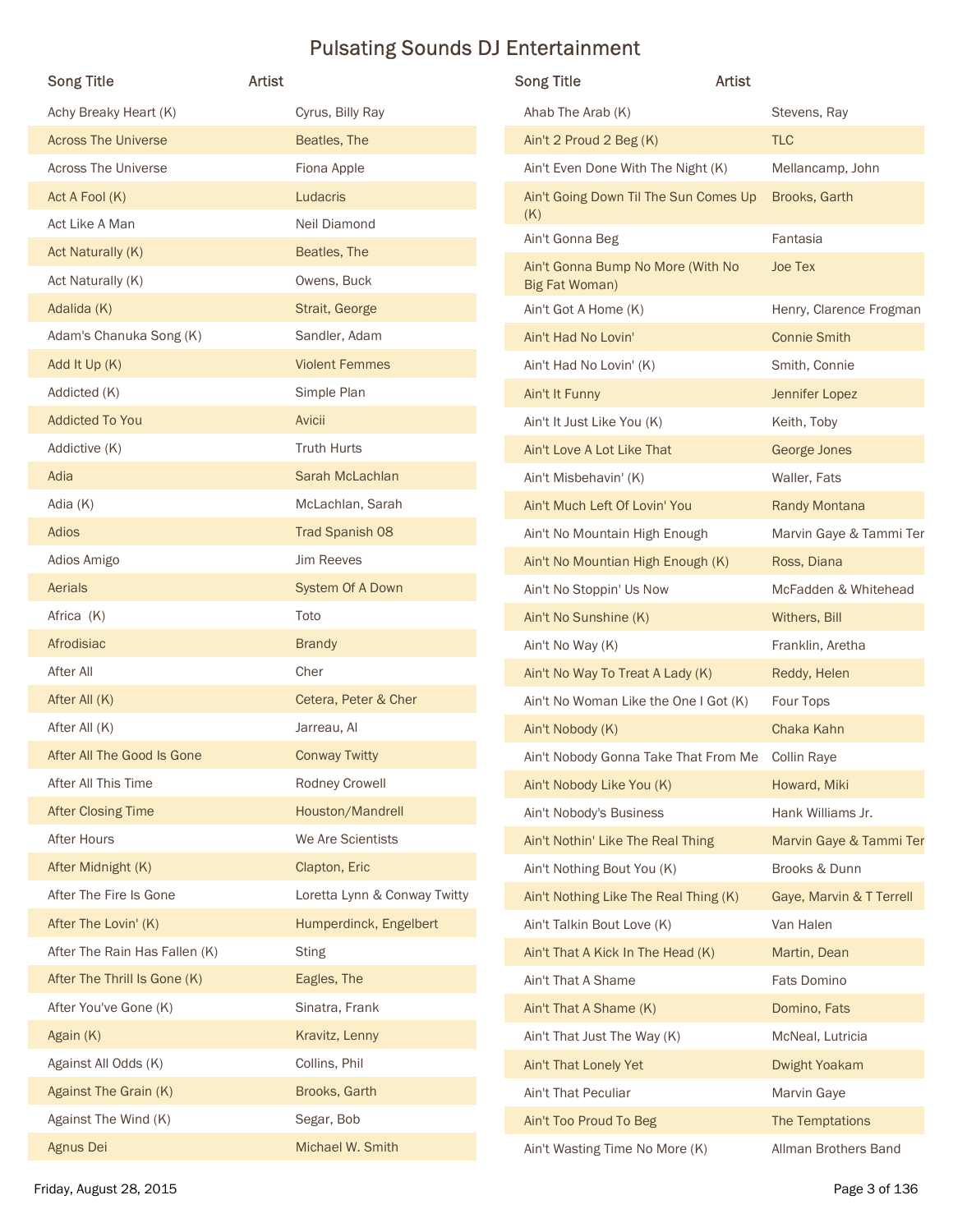| <b>Cole Swindell</b><br>All I Have To Offer You Is Me<br><b>Charley Pride</b><br>Ain't Worth The Whiskey<br>Air Force Ones<br><b>Nelly</b><br>All I Have to Offer You is Me (K)<br>Pride, Charley<br><b>Cowboy Copas</b><br>All I Need<br>The Temptations<br>Alabam (K)<br>Doors, The<br>All I Need (K)<br>Wagner, Jack<br>Alabama Song (K)<br><b>Barenaked Ladies</b><br>Kenny Chesney<br>All I Need To Know<br>Alcohol (K)<br>Paisley, Brad<br>Alcohol (K)<br>All I Wanna Do (K)<br>Crow, Sheryl<br>Lady Gaga<br>All I Wanna Do Is Make Love To You (K)<br>Alejandro<br>Heart<br><b>Mariah Carey</b><br>Alibis<br><b>Tracy Lawrence</b><br>All I Want For Christmas Is You<br><b>TV Theme</b><br>All I Want To Do<br>Sugarland<br>Alice<br><b>TV Theme</b><br>Alison (K)<br>Costello, Elvis<br>All In The Family<br>P.O.D.<br>All Jacked Up (K)<br>Wilson, Gretchen<br>Alive<br>311<br>Alive & Kicking (K)<br>Simple Minds<br>All Mixed Up (K)<br>Lopez, Jennifer<br>All My Ex's Live In Texas (K)<br>Strait, George<br>Alive (K)<br>Lee, Brenda<br>All Alone Am I (K)<br>All My Hard Times<br><b>Roy Drusky</b><br><b>Blessid Union Of Souls</b><br>All My Life (K)<br>Foo Fighters<br>All Along<br>Hendrix, Jimi<br>All Along The Watchtower (K)<br>All My Life (K)<br>Ronstadt, Linda<br>Stansfield, Lisa<br>All My Loving<br>The Beatles<br>All Around The World (K)<br>Marques Houston<br>Beatles, The<br>All Because Of You<br>All My Loving (K)<br>Carmen, Eric<br>All My Rowdy Friends Are Coming Over<br>Williams, Hank Jr<br>All By Myself (K)<br>Tonight (K)<br>Dion, Celine<br>All By Myself (K)<br>All Night Long (K)<br>McClinton, Delbert<br><b>Allure &amp; 112</b><br>All Cried Out (K)<br>All Night Long (K)<br>Montgomery Gentry<br>Kinks, The<br>All Day And All Of The Night<br>All Of Me<br>John Legend<br>Monica<br>All Eyez On Me<br>All of Me (K)<br>Nelson, Willie<br>Adams, Sting & Stewart<br>All For Love (K)<br>All of Me (K)<br>Sinatra, Frank<br>Hank Williams Jr.<br>All For The Love Of Sunshine<br>All Of The Above<br>Ty England<br>All For You<br>Janet<br>All or Nothing at All (K)<br>Sinatra, Frank<br><b>Sister Hazel</b><br>All For You (K)<br>All Out Of Love (K)<br>Air Supply<br>Phantom Of The Opera<br>All I Ask Of You (K)<br>All Over Again<br>Johnny Cash<br><b>Collin Raye</b><br>All I Can Be (Is A Sweet Memory)<br>Shelton, Blake<br>All Over Me (K)<br>All I Do Is Dream Of You<br>Gene Kelly<br>All Right Now (K)<br>Free<br>Kelly, Gene<br>All I Do Is Dream Of You (K)<br>All She Wants Is<br>Duran Duran<br>All I Ever Need Is You<br>Cher<br>All She Wants To Do Is Dance (K)<br>Henley, Don<br>All I Ever Need Is You<br>Dottie West & Kenny Rogers<br>All Shook Up (K)<br>Presley, Elvis<br>Sonny & Cher<br>All I Ever Need Is You (K)<br>All That I Can Say<br>Mary J. Blige<br>All I Have<br>Jennifer Lopez Featuring LL<br>Cool J<br>All That She Wants (K)<br>Ace of Base<br><b>Gatlin Brothers</b><br>All I Have To Do Is Dream (K)<br><b>Everly Brothers</b><br>All The Gold In California (K)<br>All I Have To Give (K)<br><b>Backstreet Boys</b><br>All The Right Moves<br>Onerepublic | <b>Song Title</b>       | <b>Pulsating Sounds DJ Entertainment</b><br>Artist | <b>Song Title</b><br>Artist |               |
|----------------------------------------------------------------------------------------------------------------------------------------------------------------------------------------------------------------------------------------------------------------------------------------------------------------------------------------------------------------------------------------------------------------------------------------------------------------------------------------------------------------------------------------------------------------------------------------------------------------------------------------------------------------------------------------------------------------------------------------------------------------------------------------------------------------------------------------------------------------------------------------------------------------------------------------------------------------------------------------------------------------------------------------------------------------------------------------------------------------------------------------------------------------------------------------------------------------------------------------------------------------------------------------------------------------------------------------------------------------------------------------------------------------------------------------------------------------------------------------------------------------------------------------------------------------------------------------------------------------------------------------------------------------------------------------------------------------------------------------------------------------------------------------------------------------------------------------------------------------------------------------------------------------------------------------------------------------------------------------------------------------------------------------------------------------------------------------------------------------------------------------------------------------------------------------------------------------------------------------------------------------------------------------------------------------------------------------------------------------------------------------------------------------------------------------------------------------------------------------------------------------------------------------------------------------------------------------------------------------------------------------------------------------------------------------------------------------------------------------------------------------------------------------------------------------------------------------------------------------------------------------------------------------------------------------------------------------------------------------------------------------------------------------------------------------------------------------------------------------------------------------------------------------|-------------------------|----------------------------------------------------|-----------------------------|---------------|
|                                                                                                                                                                                                                                                                                                                                                                                                                                                                                                                                                                                                                                                                                                                                                                                                                                                                                                                                                                                                                                                                                                                                                                                                                                                                                                                                                                                                                                                                                                                                                                                                                                                                                                                                                                                                                                                                                                                                                                                                                                                                                                                                                                                                                                                                                                                                                                                                                                                                                                                                                                                                                                                                                                                                                                                                                                                                                                                                                                                                                                                                                                                                                                |                         |                                                    |                             |               |
|                                                                                                                                                                                                                                                                                                                                                                                                                                                                                                                                                                                                                                                                                                                                                                                                                                                                                                                                                                                                                                                                                                                                                                                                                                                                                                                                                                                                                                                                                                                                                                                                                                                                                                                                                                                                                                                                                                                                                                                                                                                                                                                                                                                                                                                                                                                                                                                                                                                                                                                                                                                                                                                                                                                                                                                                                                                                                                                                                                                                                                                                                                                                                                |                         |                                                    |                             |               |
|                                                                                                                                                                                                                                                                                                                                                                                                                                                                                                                                                                                                                                                                                                                                                                                                                                                                                                                                                                                                                                                                                                                                                                                                                                                                                                                                                                                                                                                                                                                                                                                                                                                                                                                                                                                                                                                                                                                                                                                                                                                                                                                                                                                                                                                                                                                                                                                                                                                                                                                                                                                                                                                                                                                                                                                                                                                                                                                                                                                                                                                                                                                                                                |                         |                                                    |                             |               |
|                                                                                                                                                                                                                                                                                                                                                                                                                                                                                                                                                                                                                                                                                                                                                                                                                                                                                                                                                                                                                                                                                                                                                                                                                                                                                                                                                                                                                                                                                                                                                                                                                                                                                                                                                                                                                                                                                                                                                                                                                                                                                                                                                                                                                                                                                                                                                                                                                                                                                                                                                                                                                                                                                                                                                                                                                                                                                                                                                                                                                                                                                                                                                                |                         |                                                    |                             |               |
|                                                                                                                                                                                                                                                                                                                                                                                                                                                                                                                                                                                                                                                                                                                                                                                                                                                                                                                                                                                                                                                                                                                                                                                                                                                                                                                                                                                                                                                                                                                                                                                                                                                                                                                                                                                                                                                                                                                                                                                                                                                                                                                                                                                                                                                                                                                                                                                                                                                                                                                                                                                                                                                                                                                                                                                                                                                                                                                                                                                                                                                                                                                                                                |                         |                                                    |                             |               |
|                                                                                                                                                                                                                                                                                                                                                                                                                                                                                                                                                                                                                                                                                                                                                                                                                                                                                                                                                                                                                                                                                                                                                                                                                                                                                                                                                                                                                                                                                                                                                                                                                                                                                                                                                                                                                                                                                                                                                                                                                                                                                                                                                                                                                                                                                                                                                                                                                                                                                                                                                                                                                                                                                                                                                                                                                                                                                                                                                                                                                                                                                                                                                                |                         |                                                    |                             |               |
|                                                                                                                                                                                                                                                                                                                                                                                                                                                                                                                                                                                                                                                                                                                                                                                                                                                                                                                                                                                                                                                                                                                                                                                                                                                                                                                                                                                                                                                                                                                                                                                                                                                                                                                                                                                                                                                                                                                                                                                                                                                                                                                                                                                                                                                                                                                                                                                                                                                                                                                                                                                                                                                                                                                                                                                                                                                                                                                                                                                                                                                                                                                                                                |                         |                                                    |                             |               |
|                                                                                                                                                                                                                                                                                                                                                                                                                                                                                                                                                                                                                                                                                                                                                                                                                                                                                                                                                                                                                                                                                                                                                                                                                                                                                                                                                                                                                                                                                                                                                                                                                                                                                                                                                                                                                                                                                                                                                                                                                                                                                                                                                                                                                                                                                                                                                                                                                                                                                                                                                                                                                                                                                                                                                                                                                                                                                                                                                                                                                                                                                                                                                                |                         |                                                    |                             |               |
|                                                                                                                                                                                                                                                                                                                                                                                                                                                                                                                                                                                                                                                                                                                                                                                                                                                                                                                                                                                                                                                                                                                                                                                                                                                                                                                                                                                                                                                                                                                                                                                                                                                                                                                                                                                                                                                                                                                                                                                                                                                                                                                                                                                                                                                                                                                                                                                                                                                                                                                                                                                                                                                                                                                                                                                                                                                                                                                                                                                                                                                                                                                                                                |                         |                                                    |                             |               |
|                                                                                                                                                                                                                                                                                                                                                                                                                                                                                                                                                                                                                                                                                                                                                                                                                                                                                                                                                                                                                                                                                                                                                                                                                                                                                                                                                                                                                                                                                                                                                                                                                                                                                                                                                                                                                                                                                                                                                                                                                                                                                                                                                                                                                                                                                                                                                                                                                                                                                                                                                                                                                                                                                                                                                                                                                                                                                                                                                                                                                                                                                                                                                                |                         |                                                    |                             |               |
|                                                                                                                                                                                                                                                                                                                                                                                                                                                                                                                                                                                                                                                                                                                                                                                                                                                                                                                                                                                                                                                                                                                                                                                                                                                                                                                                                                                                                                                                                                                                                                                                                                                                                                                                                                                                                                                                                                                                                                                                                                                                                                                                                                                                                                                                                                                                                                                                                                                                                                                                                                                                                                                                                                                                                                                                                                                                                                                                                                                                                                                                                                                                                                |                         |                                                    |                             |               |
|                                                                                                                                                                                                                                                                                                                                                                                                                                                                                                                                                                                                                                                                                                                                                                                                                                                                                                                                                                                                                                                                                                                                                                                                                                                                                                                                                                                                                                                                                                                                                                                                                                                                                                                                                                                                                                                                                                                                                                                                                                                                                                                                                                                                                                                                                                                                                                                                                                                                                                                                                                                                                                                                                                                                                                                                                                                                                                                                                                                                                                                                                                                                                                |                         |                                                    |                             |               |
|                                                                                                                                                                                                                                                                                                                                                                                                                                                                                                                                                                                                                                                                                                                                                                                                                                                                                                                                                                                                                                                                                                                                                                                                                                                                                                                                                                                                                                                                                                                                                                                                                                                                                                                                                                                                                                                                                                                                                                                                                                                                                                                                                                                                                                                                                                                                                                                                                                                                                                                                                                                                                                                                                                                                                                                                                                                                                                                                                                                                                                                                                                                                                                |                         |                                                    |                             |               |
|                                                                                                                                                                                                                                                                                                                                                                                                                                                                                                                                                                                                                                                                                                                                                                                                                                                                                                                                                                                                                                                                                                                                                                                                                                                                                                                                                                                                                                                                                                                                                                                                                                                                                                                                                                                                                                                                                                                                                                                                                                                                                                                                                                                                                                                                                                                                                                                                                                                                                                                                                                                                                                                                                                                                                                                                                                                                                                                                                                                                                                                                                                                                                                |                         |                                                    |                             |               |
|                                                                                                                                                                                                                                                                                                                                                                                                                                                                                                                                                                                                                                                                                                                                                                                                                                                                                                                                                                                                                                                                                                                                                                                                                                                                                                                                                                                                                                                                                                                                                                                                                                                                                                                                                                                                                                                                                                                                                                                                                                                                                                                                                                                                                                                                                                                                                                                                                                                                                                                                                                                                                                                                                                                                                                                                                                                                                                                                                                                                                                                                                                                                                                |                         |                                                    |                             |               |
|                                                                                                                                                                                                                                                                                                                                                                                                                                                                                                                                                                                                                                                                                                                                                                                                                                                                                                                                                                                                                                                                                                                                                                                                                                                                                                                                                                                                                                                                                                                                                                                                                                                                                                                                                                                                                                                                                                                                                                                                                                                                                                                                                                                                                                                                                                                                                                                                                                                                                                                                                                                                                                                                                                                                                                                                                                                                                                                                                                                                                                                                                                                                                                |                         |                                                    |                             |               |
|                                                                                                                                                                                                                                                                                                                                                                                                                                                                                                                                                                                                                                                                                                                                                                                                                                                                                                                                                                                                                                                                                                                                                                                                                                                                                                                                                                                                                                                                                                                                                                                                                                                                                                                                                                                                                                                                                                                                                                                                                                                                                                                                                                                                                                                                                                                                                                                                                                                                                                                                                                                                                                                                                                                                                                                                                                                                                                                                                                                                                                                                                                                                                                |                         |                                                    |                             |               |
|                                                                                                                                                                                                                                                                                                                                                                                                                                                                                                                                                                                                                                                                                                                                                                                                                                                                                                                                                                                                                                                                                                                                                                                                                                                                                                                                                                                                                                                                                                                                                                                                                                                                                                                                                                                                                                                                                                                                                                                                                                                                                                                                                                                                                                                                                                                                                                                                                                                                                                                                                                                                                                                                                                                                                                                                                                                                                                                                                                                                                                                                                                                                                                |                         |                                                    |                             |               |
|                                                                                                                                                                                                                                                                                                                                                                                                                                                                                                                                                                                                                                                                                                                                                                                                                                                                                                                                                                                                                                                                                                                                                                                                                                                                                                                                                                                                                                                                                                                                                                                                                                                                                                                                                                                                                                                                                                                                                                                                                                                                                                                                                                                                                                                                                                                                                                                                                                                                                                                                                                                                                                                                                                                                                                                                                                                                                                                                                                                                                                                                                                                                                                |                         |                                                    |                             |               |
|                                                                                                                                                                                                                                                                                                                                                                                                                                                                                                                                                                                                                                                                                                                                                                                                                                                                                                                                                                                                                                                                                                                                                                                                                                                                                                                                                                                                                                                                                                                                                                                                                                                                                                                                                                                                                                                                                                                                                                                                                                                                                                                                                                                                                                                                                                                                                                                                                                                                                                                                                                                                                                                                                                                                                                                                                                                                                                                                                                                                                                                                                                                                                                |                         |                                                    |                             |               |
|                                                                                                                                                                                                                                                                                                                                                                                                                                                                                                                                                                                                                                                                                                                                                                                                                                                                                                                                                                                                                                                                                                                                                                                                                                                                                                                                                                                                                                                                                                                                                                                                                                                                                                                                                                                                                                                                                                                                                                                                                                                                                                                                                                                                                                                                                                                                                                                                                                                                                                                                                                                                                                                                                                                                                                                                                                                                                                                                                                                                                                                                                                                                                                |                         |                                                    |                             |               |
|                                                                                                                                                                                                                                                                                                                                                                                                                                                                                                                                                                                                                                                                                                                                                                                                                                                                                                                                                                                                                                                                                                                                                                                                                                                                                                                                                                                                                                                                                                                                                                                                                                                                                                                                                                                                                                                                                                                                                                                                                                                                                                                                                                                                                                                                                                                                                                                                                                                                                                                                                                                                                                                                                                                                                                                                                                                                                                                                                                                                                                                                                                                                                                |                         |                                                    |                             |               |
|                                                                                                                                                                                                                                                                                                                                                                                                                                                                                                                                                                                                                                                                                                                                                                                                                                                                                                                                                                                                                                                                                                                                                                                                                                                                                                                                                                                                                                                                                                                                                                                                                                                                                                                                                                                                                                                                                                                                                                                                                                                                                                                                                                                                                                                                                                                                                                                                                                                                                                                                                                                                                                                                                                                                                                                                                                                                                                                                                                                                                                                                                                                                                                |                         |                                                    |                             |               |
|                                                                                                                                                                                                                                                                                                                                                                                                                                                                                                                                                                                                                                                                                                                                                                                                                                                                                                                                                                                                                                                                                                                                                                                                                                                                                                                                                                                                                                                                                                                                                                                                                                                                                                                                                                                                                                                                                                                                                                                                                                                                                                                                                                                                                                                                                                                                                                                                                                                                                                                                                                                                                                                                                                                                                                                                                                                                                                                                                                                                                                                                                                                                                                |                         |                                                    |                             |               |
|                                                                                                                                                                                                                                                                                                                                                                                                                                                                                                                                                                                                                                                                                                                                                                                                                                                                                                                                                                                                                                                                                                                                                                                                                                                                                                                                                                                                                                                                                                                                                                                                                                                                                                                                                                                                                                                                                                                                                                                                                                                                                                                                                                                                                                                                                                                                                                                                                                                                                                                                                                                                                                                                                                                                                                                                                                                                                                                                                                                                                                                                                                                                                                |                         |                                                    |                             |               |
|                                                                                                                                                                                                                                                                                                                                                                                                                                                                                                                                                                                                                                                                                                                                                                                                                                                                                                                                                                                                                                                                                                                                                                                                                                                                                                                                                                                                                                                                                                                                                                                                                                                                                                                                                                                                                                                                                                                                                                                                                                                                                                                                                                                                                                                                                                                                                                                                                                                                                                                                                                                                                                                                                                                                                                                                                                                                                                                                                                                                                                                                                                                                                                |                         |                                                    |                             |               |
|                                                                                                                                                                                                                                                                                                                                                                                                                                                                                                                                                                                                                                                                                                                                                                                                                                                                                                                                                                                                                                                                                                                                                                                                                                                                                                                                                                                                                                                                                                                                                                                                                                                                                                                                                                                                                                                                                                                                                                                                                                                                                                                                                                                                                                                                                                                                                                                                                                                                                                                                                                                                                                                                                                                                                                                                                                                                                                                                                                                                                                                                                                                                                                |                         |                                                    |                             |               |
|                                                                                                                                                                                                                                                                                                                                                                                                                                                                                                                                                                                                                                                                                                                                                                                                                                                                                                                                                                                                                                                                                                                                                                                                                                                                                                                                                                                                                                                                                                                                                                                                                                                                                                                                                                                                                                                                                                                                                                                                                                                                                                                                                                                                                                                                                                                                                                                                                                                                                                                                                                                                                                                                                                                                                                                                                                                                                                                                                                                                                                                                                                                                                                |                         |                                                    |                             |               |
|                                                                                                                                                                                                                                                                                                                                                                                                                                                                                                                                                                                                                                                                                                                                                                                                                                                                                                                                                                                                                                                                                                                                                                                                                                                                                                                                                                                                                                                                                                                                                                                                                                                                                                                                                                                                                                                                                                                                                                                                                                                                                                                                                                                                                                                                                                                                                                                                                                                                                                                                                                                                                                                                                                                                                                                                                                                                                                                                                                                                                                                                                                                                                                |                         |                                                    |                             |               |
|                                                                                                                                                                                                                                                                                                                                                                                                                                                                                                                                                                                                                                                                                                                                                                                                                                                                                                                                                                                                                                                                                                                                                                                                                                                                                                                                                                                                                                                                                                                                                                                                                                                                                                                                                                                                                                                                                                                                                                                                                                                                                                                                                                                                                                                                                                                                                                                                                                                                                                                                                                                                                                                                                                                                                                                                                                                                                                                                                                                                                                                                                                                                                                |                         |                                                    |                             |               |
|                                                                                                                                                                                                                                                                                                                                                                                                                                                                                                                                                                                                                                                                                                                                                                                                                                                                                                                                                                                                                                                                                                                                                                                                                                                                                                                                                                                                                                                                                                                                                                                                                                                                                                                                                                                                                                                                                                                                                                                                                                                                                                                                                                                                                                                                                                                                                                                                                                                                                                                                                                                                                                                                                                                                                                                                                                                                                                                                                                                                                                                                                                                                                                |                         |                                                    |                             |               |
|                                                                                                                                                                                                                                                                                                                                                                                                                                                                                                                                                                                                                                                                                                                                                                                                                                                                                                                                                                                                                                                                                                                                                                                                                                                                                                                                                                                                                                                                                                                                                                                                                                                                                                                                                                                                                                                                                                                                                                                                                                                                                                                                                                                                                                                                                                                                                                                                                                                                                                                                                                                                                                                                                                                                                                                                                                                                                                                                                                                                                                                                                                                                                                |                         |                                                    |                             |               |
|                                                                                                                                                                                                                                                                                                                                                                                                                                                                                                                                                                                                                                                                                                                                                                                                                                                                                                                                                                                                                                                                                                                                                                                                                                                                                                                                                                                                                                                                                                                                                                                                                                                                                                                                                                                                                                                                                                                                                                                                                                                                                                                                                                                                                                                                                                                                                                                                                                                                                                                                                                                                                                                                                                                                                                                                                                                                                                                                                                                                                                                                                                                                                                |                         |                                                    |                             |               |
|                                                                                                                                                                                                                                                                                                                                                                                                                                                                                                                                                                                                                                                                                                                                                                                                                                                                                                                                                                                                                                                                                                                                                                                                                                                                                                                                                                                                                                                                                                                                                                                                                                                                                                                                                                                                                                                                                                                                                                                                                                                                                                                                                                                                                                                                                                                                                                                                                                                                                                                                                                                                                                                                                                                                                                                                                                                                                                                                                                                                                                                                                                                                                                |                         |                                                    |                             |               |
|                                                                                                                                                                                                                                                                                                                                                                                                                                                                                                                                                                                                                                                                                                                                                                                                                                                                                                                                                                                                                                                                                                                                                                                                                                                                                                                                                                                                                                                                                                                                                                                                                                                                                                                                                                                                                                                                                                                                                                                                                                                                                                                                                                                                                                                                                                                                                                                                                                                                                                                                                                                                                                                                                                                                                                                                                                                                                                                                                                                                                                                                                                                                                                |                         |                                                    |                             |               |
|                                                                                                                                                                                                                                                                                                                                                                                                                                                                                                                                                                                                                                                                                                                                                                                                                                                                                                                                                                                                                                                                                                                                                                                                                                                                                                                                                                                                                                                                                                                                                                                                                                                                                                                                                                                                                                                                                                                                                                                                                                                                                                                                                                                                                                                                                                                                                                                                                                                                                                                                                                                                                                                                                                                                                                                                                                                                                                                                                                                                                                                                                                                                                                |                         |                                                    |                             |               |
|                                                                                                                                                                                                                                                                                                                                                                                                                                                                                                                                                                                                                                                                                                                                                                                                                                                                                                                                                                                                                                                                                                                                                                                                                                                                                                                                                                                                                                                                                                                                                                                                                                                                                                                                                                                                                                                                                                                                                                                                                                                                                                                                                                                                                                                                                                                                                                                                                                                                                                                                                                                                                                                                                                                                                                                                                                                                                                                                                                                                                                                                                                                                                                |                         |                                                    |                             |               |
|                                                                                                                                                                                                                                                                                                                                                                                                                                                                                                                                                                                                                                                                                                                                                                                                                                                                                                                                                                                                                                                                                                                                                                                                                                                                                                                                                                                                                                                                                                                                                                                                                                                                                                                                                                                                                                                                                                                                                                                                                                                                                                                                                                                                                                                                                                                                                                                                                                                                                                                                                                                                                                                                                                                                                                                                                                                                                                                                                                                                                                                                                                                                                                | Friday, August 28, 2015 |                                                    |                             | Page 4 of 136 |

| <b>Intertainment</b>                                |                                  |  |
|-----------------------------------------------------|----------------------------------|--|
| <b>Song Title</b>                                   | Artist                           |  |
| All I Have To Offer You Is Me                       | <b>Charley Pride</b>             |  |
| All I Have to Offer You is Me (K)                   | Pride, Charley                   |  |
| All I Need                                          | The Temptations                  |  |
| All I Need (K)                                      | Wagner, Jack                     |  |
| All I Need To Know                                  | Kenny Chesney                    |  |
| All I Wanna Do (K)                                  | Crow, Sheryl                     |  |
| All I Wanna Do Is Make Love To You (K)              | Heart                            |  |
| All I Want For Christmas Is You                     | <b>Mariah Carey</b>              |  |
| All I Want To Do                                    | Sugarland                        |  |
| All In The Family                                   | TV Theme                         |  |
| All Jacked Up (K)                                   | Wilson, Gretchen                 |  |
| All Mixed Up (K)                                    | 311                              |  |
| All My Ex's Live In Texas (K)                       | Strait, George                   |  |
| All My Hard Times                                   | <b>Roy Drusky</b>                |  |
| All My Life (K)                                     | Foo Fighters                     |  |
| All My Life (K)                                     | Ronstadt, Linda                  |  |
| All My Loving                                       | The Beatles                      |  |
| All My Loving (K)                                   | Beatles, The                     |  |
| All My Rowdy Friends Are Coming Over<br>Tonight (K) | Williams, Hank Jr                |  |
| All Night Long (K)                                  | McClinton, Delbert               |  |
| All Night Long (K)                                  | Montgomery Gentry                |  |
| All Of Me                                           | John Legend                      |  |
| All of Me (K)<br>All of Me (K)                      | Nelson, Willie<br>Sinatra, Frank |  |
| All Of The Above                                    | Ty England                       |  |
| All or Nothing at All (K)                           | Sinatra, Frank                   |  |
| All Out Of Love (K)                                 | Air Supply                       |  |
| All Over Again                                      | Johnny Cash                      |  |
| All Over Me (K)                                     | Shelton, Blake                   |  |
| All Right Now (K)<br>All She Wants Is               | Free<br>Duran Duran              |  |
| All She Wants To Do Is Dance (K)                    | Henley, Don                      |  |
| All Shook Up (K)                                    | Presley, Elvis                   |  |
| All That I Can Say                                  | Mary J. Blige                    |  |
| All That She Wants (K)                              | Ace of Base                      |  |
| All The Gold In California (K)                      | <b>Gatlin Brothers</b>           |  |
| All The Right Moves                                 | Onerepublic                      |  |
|                                                     |                                  |  |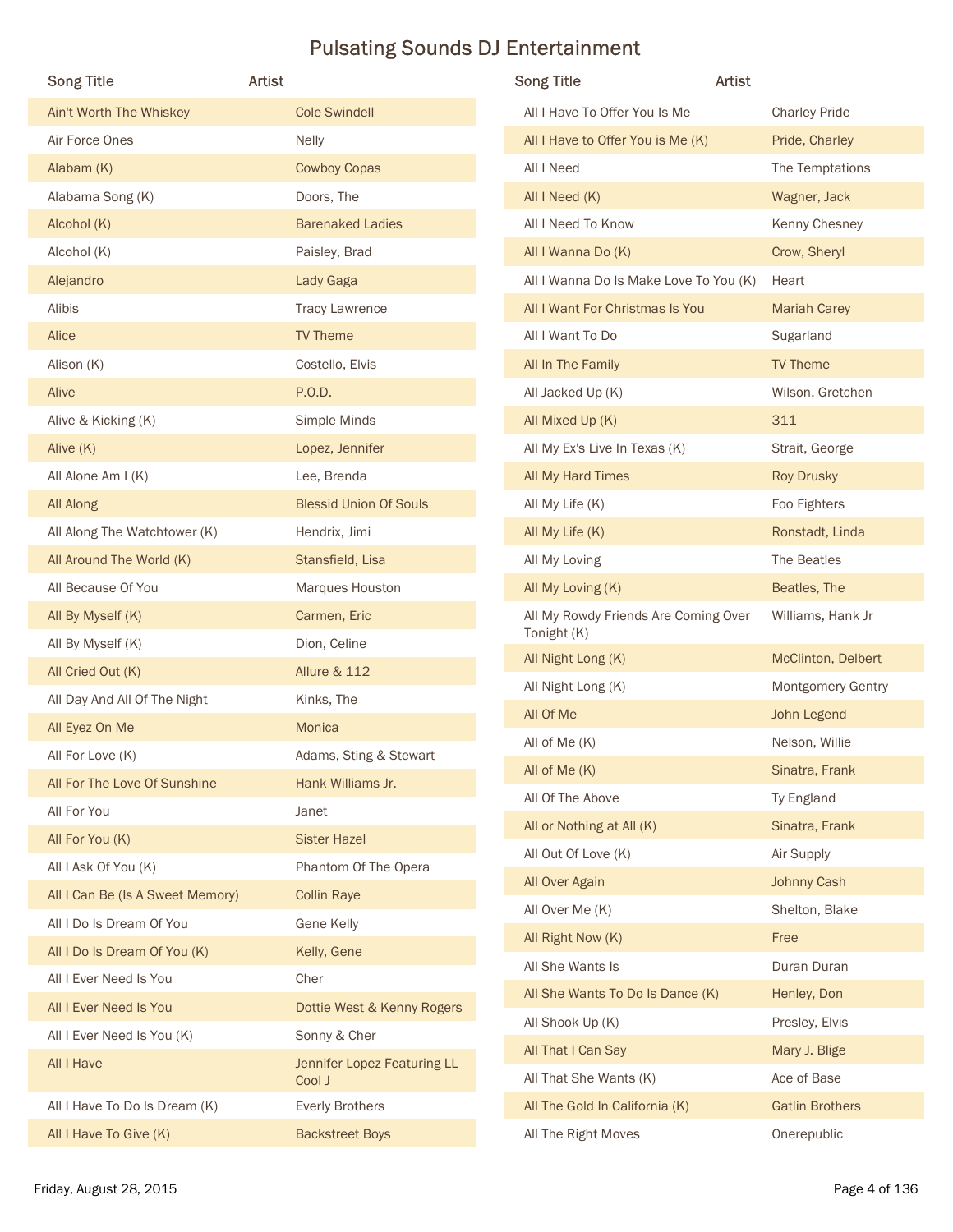|                                            | Artist                               | <b>Song Title</b><br>Artist                           |                        |
|--------------------------------------------|--------------------------------------|-------------------------------------------------------|------------------------|
| All The Small Things (K)                   | <b>Blink 182</b>                     | Always (Duet) (K)                                     | <b>Atlantic Starr</b>  |
| All The Things You Are (K)                 | Kern, Jerome                         | Always (K)                                            | Bon Jovi               |
| All The Way (K)                            | Sinatra, Frank                       | Always (K)                                            | Erasure                |
| All These Things                           | Joe Stampley                         | Always Be My Baby (K)                                 | Carey, Mariah          |
| All Things Considered (K)                  | <b>Yankee Grey</b>                   | Always In My Heart                                    | <b>Tevin Campbell</b>  |
| All This Love                              | Debarge                              | Always Never The Same                                 | George Strait          |
| All Through The Night (K)                  | Lauper, Cyndi                        | Always On My Mind                                     | <b>Elvis Presley</b>   |
| All Tied Up                                | Ronnie McDowell                      | Always On My Mind                                     | Pet Shop Boys          |
| All Together Now                           | Beatles, The                         | Always On My Mind (K)                                 | Nelson, Willie         |
| All Too Well                               | <b>Taylor Swift</b>                  | Always On My Mind (K)                                 | Presley, Elvis         |
| All We Ever Find                           | <b>Tim McGraw</b>                    | <b>Always Sixteen</b>                                 | <b>Billy Ray Cyrus</b> |
| All You Need Is Love (K)                   | Beatles, The                         | Always Something There To Remind Me Naked Eyes<br>(K) |                        |
| All You Wanted (K)                         | Branch, Michelle                     | Always Wanting You                                    | Merle Haggard          |
| All Your Life                              | The Band Perry                       | Always Was (K)                                        | Tippin, Aaron          |
| <b>All-American Girl</b>                   | Carrie Underwood                     | Always Will                                           | Wynonna Judd           |
| Allentown (K)                              | Joel, Billy                          | Always You (K)                                        | Paige, Jennifer        |
| Alley Oop (K)                              | <b>Hollywood Argyles</b>             | Am I Losing You                                       | <b>Jim Reeves</b>      |
| Almost Doesn't Count (K)                   | Wills, Mark                          | Am I Losing You                                       | Ronnie Milsap          |
| Almost Home (K)                            | Morgan, Craig                        | Am I That Easy To Forget                              | <b>Skeeter Davis</b>   |
| Almost Like A Song (K)                     | Milsap, Ronnie                       | Am I That Easy To Forget?                             | Engelbert Humperdinck  |
| Almost Over You (K)                        | Easton, Sheena                       | Am I The Only One                                     | <b>Dierks Bentley</b>  |
| Almost Over You (K)                        | McCain, Lila                         | Am I The Only Thing You've Done Wrong Lee Ann Womack  |                        |
| Almost Paradise (K)                        | Reno, Mike & Ann Wilson              | AM Radio (K)                                          | Everclear              |
| Almost Persuaded                           | David Houston                        | AM to PM (K)                                          | Milian, Christina      |
| <b>Almost Persuaded</b>                    | <b>Tammy Wynette</b>                 | Amanda                                                | Don Williams           |
| Alone (K)                                  | Heart                                | Amanda (K)                                            | <b>Boston</b>          |
| Alone Again, Naturally (K)                 | O'Sullivan, Gilbert                  | Amarillo By Morning (K)                               | Strait, George         |
| Alone Together                             | Fall Out Boy                         | Amazed (K)                                            | Lonestar               |
| Along Comes A Woman (K)                    | Chicago                              | Amazing (K)                                           | Kelly, Josh            |
| Alouette                                   | Children's Songs                     | Amazing Grace                                         | Children's Bible Songs |
| <b>Alphabet Song</b>                       | <b>Children's Favorites</b>          | <b>Amazing Grace</b>                                  | <b>Elvis Presley</b>   |
| Already Gone                               | Sugarland                            | Amazing Grace                                         | Maverick's Choir       |
| <b>Already Gone</b><br>Already It's Heaven | <b>Tanya Tucker</b><br>David Houston | <b>Amazing Grace</b>                                  | The Broadman Hymnal    |
| <b>Alright Already</b>                     | <b>Larry Stewart</b>                 | Amazing Grace (K)                                     | Traditional            |
| Always                                     | <b>Atlantic Starr</b>                | Amen                                                  | Eden's Edge            |
|                                            |                                      | America (K)                                           | Jennings, Waylon       |
| Always & Forever (K)                       | Heatwave                             |                                                       |                        |

| <b>Entertainment</b><br>Artist<br><b>Song Title</b><br>Always (Duet) (K)<br>Always (K)<br>Always (K)<br>Always Be My Baby (K)<br>Always In My Heart<br>Always Never The Same<br>Always On My Mind<br>Always On My Mind<br>Always On My Mind (K)<br>Always On My Mind (K)<br><b>Always Sixteen</b><br>Always Something There To Remind Me Naked Eyes<br>(K)<br><b>Always Wanting You</b><br>Always Was (K)<br>Always Will<br>Always You (K)<br>Am I Losing You<br>Am I Losing You<br>Am I That Easy To Forget<br>Am I That Easy To Forget?<br>Am I The Only One<br>Am I The Only Thing You've Done Wrong<br>AM Radio (K)<br>AM to PM (K)<br>Amanda<br>Amanda (K)<br>Amarillo By Morning (K)<br>Amazed (K)<br>Amazing (K)<br>Amazing Grace<br><b>Amazing Grace</b> | <b>Atlantic Starr</b><br>Bon Jovi<br><b>Erasure</b><br>Carey, Mariah<br><b>Tevin Campbell</b><br>George Strait<br><b>Elvis Presley</b><br>Pet Shop Boys<br>Nelson, Willie<br>Presley, Elvis<br><b>Billy Ray Cyrus</b><br>Merle Haggard<br>Tippin, Aaron |
|------------------------------------------------------------------------------------------------------------------------------------------------------------------------------------------------------------------------------------------------------------------------------------------------------------------------------------------------------------------------------------------------------------------------------------------------------------------------------------------------------------------------------------------------------------------------------------------------------------------------------------------------------------------------------------------------------------------------------------------------------------------|---------------------------------------------------------------------------------------------------------------------------------------------------------------------------------------------------------------------------------------------------------|
|                                                                                                                                                                                                                                                                                                                                                                                                                                                                                                                                                                                                                                                                                                                                                                  |                                                                                                                                                                                                                                                         |
|                                                                                                                                                                                                                                                                                                                                                                                                                                                                                                                                                                                                                                                                                                                                                                  |                                                                                                                                                                                                                                                         |
|                                                                                                                                                                                                                                                                                                                                                                                                                                                                                                                                                                                                                                                                                                                                                                  |                                                                                                                                                                                                                                                         |
|                                                                                                                                                                                                                                                                                                                                                                                                                                                                                                                                                                                                                                                                                                                                                                  |                                                                                                                                                                                                                                                         |
|                                                                                                                                                                                                                                                                                                                                                                                                                                                                                                                                                                                                                                                                                                                                                                  |                                                                                                                                                                                                                                                         |
|                                                                                                                                                                                                                                                                                                                                                                                                                                                                                                                                                                                                                                                                                                                                                                  |                                                                                                                                                                                                                                                         |
|                                                                                                                                                                                                                                                                                                                                                                                                                                                                                                                                                                                                                                                                                                                                                                  |                                                                                                                                                                                                                                                         |
|                                                                                                                                                                                                                                                                                                                                                                                                                                                                                                                                                                                                                                                                                                                                                                  |                                                                                                                                                                                                                                                         |
|                                                                                                                                                                                                                                                                                                                                                                                                                                                                                                                                                                                                                                                                                                                                                                  |                                                                                                                                                                                                                                                         |
|                                                                                                                                                                                                                                                                                                                                                                                                                                                                                                                                                                                                                                                                                                                                                                  |                                                                                                                                                                                                                                                         |
|                                                                                                                                                                                                                                                                                                                                                                                                                                                                                                                                                                                                                                                                                                                                                                  |                                                                                                                                                                                                                                                         |
|                                                                                                                                                                                                                                                                                                                                                                                                                                                                                                                                                                                                                                                                                                                                                                  |                                                                                                                                                                                                                                                         |
|                                                                                                                                                                                                                                                                                                                                                                                                                                                                                                                                                                                                                                                                                                                                                                  |                                                                                                                                                                                                                                                         |
|                                                                                                                                                                                                                                                                                                                                                                                                                                                                                                                                                                                                                                                                                                                                                                  |                                                                                                                                                                                                                                                         |
|                                                                                                                                                                                                                                                                                                                                                                                                                                                                                                                                                                                                                                                                                                                                                                  |                                                                                                                                                                                                                                                         |
|                                                                                                                                                                                                                                                                                                                                                                                                                                                                                                                                                                                                                                                                                                                                                                  |                                                                                                                                                                                                                                                         |
|                                                                                                                                                                                                                                                                                                                                                                                                                                                                                                                                                                                                                                                                                                                                                                  |                                                                                                                                                                                                                                                         |
|                                                                                                                                                                                                                                                                                                                                                                                                                                                                                                                                                                                                                                                                                                                                                                  |                                                                                                                                                                                                                                                         |
|                                                                                                                                                                                                                                                                                                                                                                                                                                                                                                                                                                                                                                                                                                                                                                  |                                                                                                                                                                                                                                                         |
|                                                                                                                                                                                                                                                                                                                                                                                                                                                                                                                                                                                                                                                                                                                                                                  |                                                                                                                                                                                                                                                         |
|                                                                                                                                                                                                                                                                                                                                                                                                                                                                                                                                                                                                                                                                                                                                                                  |                                                                                                                                                                                                                                                         |
|                                                                                                                                                                                                                                                                                                                                                                                                                                                                                                                                                                                                                                                                                                                                                                  |                                                                                                                                                                                                                                                         |
|                                                                                                                                                                                                                                                                                                                                                                                                                                                                                                                                                                                                                                                                                                                                                                  | Wynonna Judd                                                                                                                                                                                                                                            |
|                                                                                                                                                                                                                                                                                                                                                                                                                                                                                                                                                                                                                                                                                                                                                                  | Paige, Jennifer                                                                                                                                                                                                                                         |
|                                                                                                                                                                                                                                                                                                                                                                                                                                                                                                                                                                                                                                                                                                                                                                  | <b>Jim Reeves</b>                                                                                                                                                                                                                                       |
|                                                                                                                                                                                                                                                                                                                                                                                                                                                                                                                                                                                                                                                                                                                                                                  | Ronnie Milsap                                                                                                                                                                                                                                           |
|                                                                                                                                                                                                                                                                                                                                                                                                                                                                                                                                                                                                                                                                                                                                                                  | <b>Skeeter Davis</b>                                                                                                                                                                                                                                    |
|                                                                                                                                                                                                                                                                                                                                                                                                                                                                                                                                                                                                                                                                                                                                                                  | Engelbert Humperdinck                                                                                                                                                                                                                                   |
|                                                                                                                                                                                                                                                                                                                                                                                                                                                                                                                                                                                                                                                                                                                                                                  | <b>Dierks Bentley</b>                                                                                                                                                                                                                                   |
|                                                                                                                                                                                                                                                                                                                                                                                                                                                                                                                                                                                                                                                                                                                                                                  | Lee Ann Womack                                                                                                                                                                                                                                          |
|                                                                                                                                                                                                                                                                                                                                                                                                                                                                                                                                                                                                                                                                                                                                                                  | Everclear                                                                                                                                                                                                                                               |
|                                                                                                                                                                                                                                                                                                                                                                                                                                                                                                                                                                                                                                                                                                                                                                  | Milian, Christina                                                                                                                                                                                                                                       |
|                                                                                                                                                                                                                                                                                                                                                                                                                                                                                                                                                                                                                                                                                                                                                                  | Don Williams                                                                                                                                                                                                                                            |
|                                                                                                                                                                                                                                                                                                                                                                                                                                                                                                                                                                                                                                                                                                                                                                  | <b>Boston</b>                                                                                                                                                                                                                                           |
|                                                                                                                                                                                                                                                                                                                                                                                                                                                                                                                                                                                                                                                                                                                                                                  | Strait, George                                                                                                                                                                                                                                          |
|                                                                                                                                                                                                                                                                                                                                                                                                                                                                                                                                                                                                                                                                                                                                                                  | Lonestar                                                                                                                                                                                                                                                |
|                                                                                                                                                                                                                                                                                                                                                                                                                                                                                                                                                                                                                                                                                                                                                                  | Kelly, Josh                                                                                                                                                                                                                                             |
|                                                                                                                                                                                                                                                                                                                                                                                                                                                                                                                                                                                                                                                                                                                                                                  | Children's Bible Songs                                                                                                                                                                                                                                  |
|                                                                                                                                                                                                                                                                                                                                                                                                                                                                                                                                                                                                                                                                                                                                                                  | <b>Elvis Presley</b>                                                                                                                                                                                                                                    |
| Amazing Grace                                                                                                                                                                                                                                                                                                                                                                                                                                                                                                                                                                                                                                                                                                                                                    | Maverick's Choir                                                                                                                                                                                                                                        |
| <b>Amazing Grace</b>                                                                                                                                                                                                                                                                                                                                                                                                                                                                                                                                                                                                                                                                                                                                             | The Broadman Hymnal                                                                                                                                                                                                                                     |
| Amazing Grace (K)                                                                                                                                                                                                                                                                                                                                                                                                                                                                                                                                                                                                                                                                                                                                                | Traditional                                                                                                                                                                                                                                             |
| Amen                                                                                                                                                                                                                                                                                                                                                                                                                                                                                                                                                                                                                                                                                                                                                             |                                                                                                                                                                                                                                                         |
| America (K)                                                                                                                                                                                                                                                                                                                                                                                                                                                                                                                                                                                                                                                                                                                                                      | Eden's Edge                                                                                                                                                                                                                                             |
| America (They're Coming To) (K)                                                                                                                                                                                                                                                                                                                                                                                                                                                                                                                                                                                                                                                                                                                                  | Jennings, Waylon                                                                                                                                                                                                                                        |
|                                                                                                                                                                                                                                                                                                                                                                                                                                                                                                                                                                                                                                                                                                                                                                  | Diamond, Neil                                                                                                                                                                                                                                           |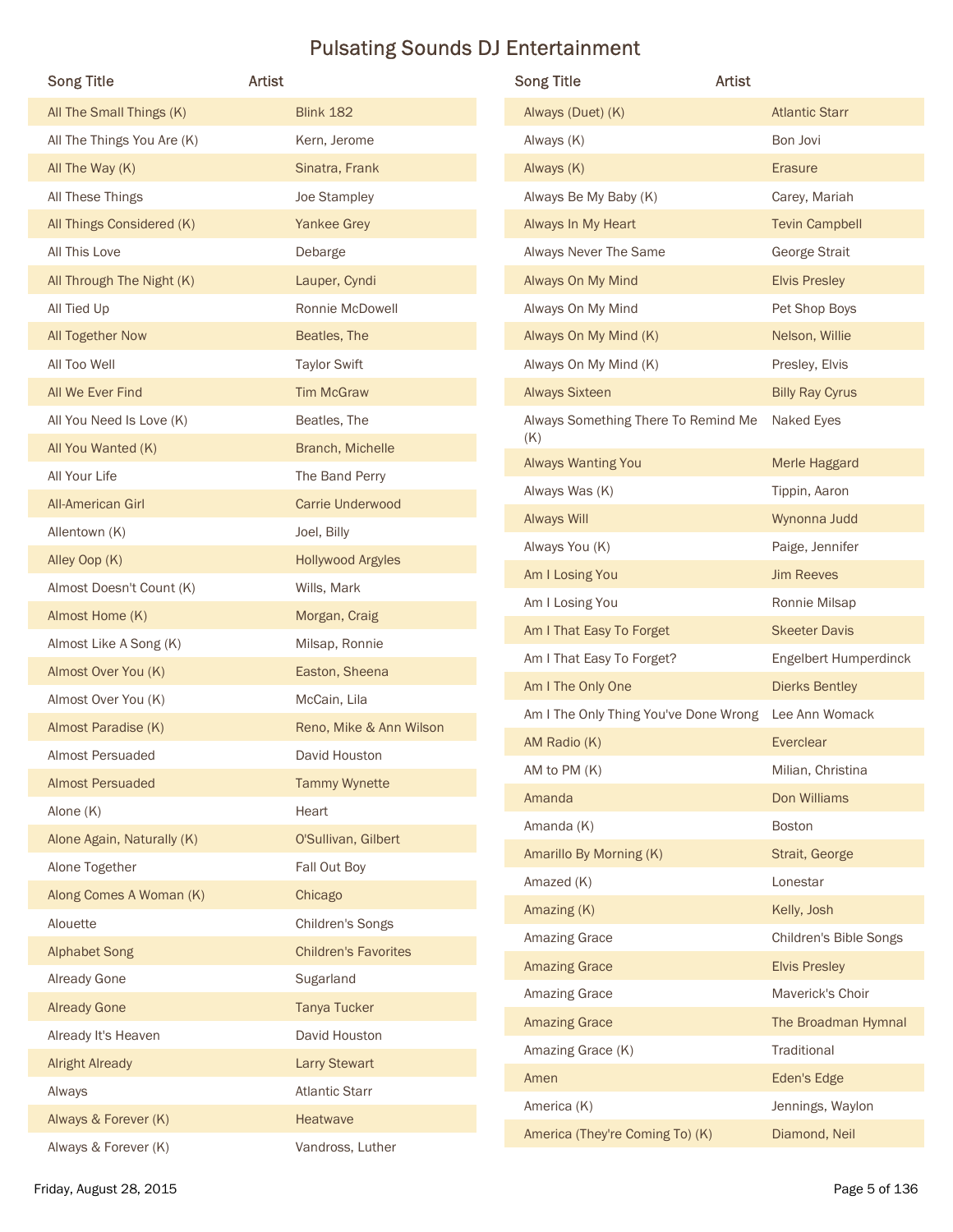| <b>Song Title</b>                     | Artist                             | <b>Song Title</b><br>Artist                      |                         |
|---------------------------------------|------------------------------------|--------------------------------------------------|-------------------------|
| America The Beautiful                 | <b>Elvis Presley</b>               | And Our Feelings (K)                             | Babyface                |
| <b>America The Beautiful</b>          | Patriotic                          | And the Beat Goes On (K)                         | Whispers, The           |
| America The Beautiful                 | Trad Anthem 01                     | And The Crowd Goes Wild (K)                      | Wills, Mark             |
| America The Beautiful (K)             | Traditional                        | And The Grass Won't Pay No Mind                  | <b>Neil Diamond</b>     |
| America Will Always Stand (K)         | Travis, Randy                      | And We Danced (K)                                | Hooters, The            |
| America Will Survive (K)              | Williams, Hank Jr                  | And When I Die (K)                               | Blood, Sweat & Tears    |
| American Beautiful                    | The Henningsens                    | And Your Bird Can Sing                           | Beatles, The            |
| American Child (K)                    | Vassar, Phil                       | <b>Andrea True Connection</b>                    | More More More          |
| American Girl (K)                     | Petty, Tom                         | Angel                                            | Akon                    |
| <b>American Honey</b>                 | Lady Antebellum                    | Angel                                            | Amanda Perez            |
| American Honky Tonk Bar Assoc (K)     | Brooks, Garth                      | Angel                                            | Jessica Simpson         |
| American Idiot (K)                    | <b>Green Day</b>                   | Angel                                            | Natasha Bedingfield     |
| American Made                         | Oak Ridge Boys, The                | Angel                                            | Pharrell                |
| American Pie (K)                      | Madonna                            | Angel (K)                                        | Aerosmith               |
| American Pie (K)                      | McLean, Don                        | Angel (K)                                        | Baker, Anita            |
| American Saturday Night               | <b>Brad Paisley</b>                | Angel (K)                                        | McLachlan, Sarah        |
| American Trilogy                      | <b>Elvis Presley</b>               | Angel (K)                                        | Perez, Amanda           |
| American Woman                        | Lenny Kravitz                      | Angel (K)                                        | Shaggy                  |
| American Woman (K)                    | Guess Who, The                     | Angel Baby                                       | Rosie & The Originals   |
| <b>America's Suitehearts</b>          | Fall Out Boy                       | Angel Band                                       | <b>Stanley Brothers</b> |
| Amiee (K)                             | Pure Prairie League                | Angel Eyes                                       | Paulini                 |
| Amigo's Guitar (K)                    | Wells, Kitty                       | Angel Eyes (K)                                   | Jeff Healy Band         |
| Amnesia (K)                           | Chumbawamba                        | Angel Flying Too Close To The Ground             | Willie Nelson           |
| An American Dream (K)                 | Nitty Gritty Dirt Band             | Angel In Your Arms (K)                           | Hot                     |
| An American Trilogy                   | Elvis Presley                      | Angel of Mine (K)                                | Monica                  |
| An American Trilogy (K)               | Presley, Elvis                     | Angel Of Music (K)                               | Phantom Of The Opera    |
| An Innocent Man (K)                   | Joel, Billy                        | Angel Of The Morning                             | Juice Newton            |
| An Old Fashioned Love Song (K)        | Three Dog Night                    | Angel Of The Morning                             | Merilee Rush            |
| An Old Pair Of Shoes (K)              | Travis, Randy                      | Angel of the Morning (K)                         | Newton, Juice           |
| Analyse (K)                           | Cranberries, The                   | Angel of the Morning (K)                         | Rush, Merilee           |
| Ana's Song (K)                        | Silverchair                        | Angel On My Shoulder (K)                         | Cole, Natalie           |
| And I                                 | Ciara                              | Angelina - Zooma Zooma                           | Louis Prima             |
| And I Love Her (K)                    | Beatles, The                       | Angeline Is Coming Home (K)                      | Badlees, The            |
| And I Love You So                     | <b>Elvis Presley</b>               | Angels (K)                                       | Williams, Robbie        |
| And I Love You So (K)                 | Como, Perry                        | Angels Among Us                                  | Alabama                 |
| And I Love You So (Live Version)      | <b>Elvis Presley</b>               | Angels In Waiting (K)                            | Cochran, Tammy          |
| And I'm Telling You I'm Not Going (K) | Holiday, Jennifer<br>Morrison, Van | Angels Working Overtime (K)<br>Angels Would Fall | Carter, Deanna          |
| And It Stoned Me (K)                  |                                    |                                                  | Melissa Etheridge       |

| <b>Intertainment</b>                 |                                                  |
|--------------------------------------|--------------------------------------------------|
| <b>Song Title</b><br>Artist          |                                                  |
| And Our Feelings (K)                 | Babyface                                         |
| And the Beat Goes On (K)             | Whispers, The                                    |
| And The Crowd Goes Wild (K)          | Wills, Mark                                      |
| And The Grass Won't Pay No Mind      | <b>Neil Diamond</b>                              |
| And We Danced (K)                    | Hooters, The                                     |
| And When I Die (K)                   | Blood, Sweat & Tears                             |
| And Your Bird Can Sing               | Beatles, The                                     |
| <b>Andrea True Connection</b>        | More More More                                   |
| Angel                                | Akon                                             |
| Angel                                | Amanda Perez                                     |
| Angel                                | Jessica Simpson                                  |
| Angel                                | Natasha Bedingfield                              |
| Angel                                | Pharrell                                         |
| Angel (K)                            | Aerosmith                                        |
| Angel (K)                            | Baker, Anita                                     |
| Angel (K)                            | McLachlan, Sarah                                 |
| Angel (K)                            | Perez, Amanda                                    |
| Angel (K)                            | Shaggy                                           |
| Angel Baby<br>Angel Band             | Rosie & The Originals<br><b>Stanley Brothers</b> |
| Angel Eyes                           | Paulini                                          |
| Angel Eyes (K)                       | Jeff Healy Band                                  |
| Angel Flying Too Close To The Ground | Willie Nelson                                    |
| Angel In Your Arms (K)               | Hot                                              |
| Angel of Mine (K)                    | Monica                                           |
| Angel Of Music (K)                   | Phantom Of The Opera                             |
| Angel Of The Morning                 | Juice Newton                                     |
| Angel Of The Morning                 | Merilee Rush                                     |
| Angel of the Morning (K)             | Newton, Juice                                    |
| Angel of the Morning (K)             | Rush, Merilee                                    |
| Angel On My Shoulder (K)             | Cole, Natalie                                    |
| Angelina - Zooma Zooma               | Louis Prima                                      |
| Angeline Is Coming Home (K)          | Badlees, The                                     |
| Angels (K)                           | Williams, Robbie                                 |
| Angels Among Us                      | Alabama                                          |
| Angels In Waiting (K)                | Cochran, Tammy                                   |
| Angels Working Overtime (K)          | Carter, Deanna                                   |
| Angels Would Fall                    | Melissa Etheridge                                |
|                                      | Page 6 of 136                                    |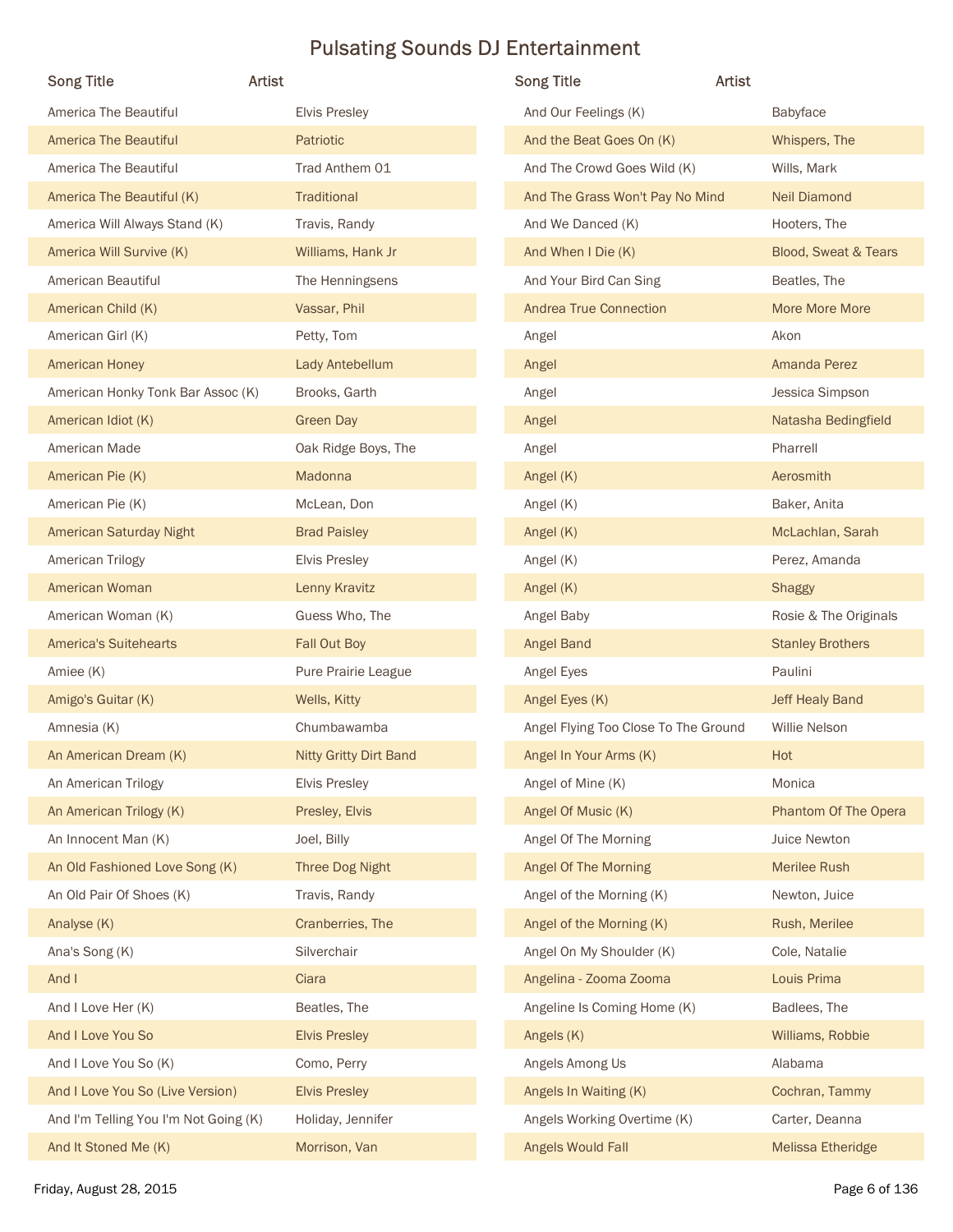|                                     | Artist                      | <b>Song Title</b><br>Artist                                 |                                          |
|-------------------------------------|-----------------------------|-------------------------------------------------------------|------------------------------------------|
| Angels Would Fall (K)               | Etheridge, Melissa          | Anything For You (K)                                        | Estefan, Gloria                          |
| Angry All The Time (K)              | McGraw, Tim                 | Anything For Your Love (K)                                  | Clapton, Eric                            |
| Angry Eyes (K)                      | Loggins and Messina         | <b>Anything Goes</b>                                        | <b>Randy Houser</b>                      |
| <b>Animal Fair</b>                  | <b>Children's Favorites</b> | Anyway You Want It (K)                                      | Journey                                  |
| Annie's Song (K)                    | Denver, John                | Apartment #9 (K)                                            | Wynette, Tammy                           |
| Anniversary (K)                     | <b>Tony Toni Tone</b>       | Apologize                                                   | <b>OneRepulic Ft Timberland</b>          |
| Anniversary Song (K)                | Clooney, Rosemary           | Apologize                                                   | <b>Timbaland Featuring One</b>           |
| Another Brick In The Wall (K)       | Class of 99                 |                                                             | Republic                                 |
| Another Brick In The Wall (K)       | Pink Floyd                  | Apples, Peaches, Pumpkin Pie (K)                            | Jay & The Techniques                     |
| Another Day (That Time Forgot)      | <b>Neil Diamond</b>         | Appletree (K)                                               | Badu, Erykah<br>Pat Boone                |
| Another Day In Paradise             | <b>Brandy</b>               | April Love                                                  |                                          |
| Another Day In Paradise             | <b>Phil Collins</b>         | Aquarius Let The Sun Shine In (K)                           | 5th Dimension                            |
| Another Dumb Blonde (K)             | Hoku                        | Arabella                                                    | Arctic Monkeys                           |
| Another Lonely Song                 | <b>Tammy Wynette</b>        | Are You Gonna Be My Girl (K)<br>Are You Gonna Go My Way (K) | Jet                                      |
| Another Nine Minutes (K)            | Yankee Grey                 | Are You Happy Baby (K)                                      | Kravitz, Lenny<br>West, Dottie           |
| Another One Bites The Dust (K)      | Queen                       | Are You In                                                  | Incubus                                  |
| Another Part Of Me                  | Michael Jackson             | Are You Jimmy Ray (K)                                       | Jimmy Ray                                |
| Another Perfect Day                 | American Hi Fi              | Are You Lonesome Tonight (K)                                | Presley, Elvis                           |
| Another Place Another Time          | Jerry Lee Lewis             | Are You Teasing Me                                          | Carl Smith                               |
| Another Rainy Night Without You (K) | Queensryche                 |                                                             |                                          |
| Another Sad Love Song               | Toni Braxton                | Are You That Somebody (K)<br>Around The Way Girl (K)        | Aaliyah<br>LL Cool J                     |
| Another Saturday Night (K)          | Buffett, Jimmy              |                                                             |                                          |
| Another Somebody Done Somebody      | Thomas, BJ                  | Around The World (K)<br>As Any Fool Can See (K)             | Red Hot Chili Peppers<br>Lawrence, Tracy |
| Wrong (K)<br>Another Time Around    | <b>Another Time Around</b>  | As Good As I Once Was (K)                                   | Keith, Toby                              |
| Another Way To Die                  | Another Way To Die          | As I Lay Me Down To Sleep (K)                               | Hawkins, Sophie B                        |
| Another Way To Die                  | Jack White & Alicia Keys    | As Long As He Needs Me (K)                                  | <b>Traditional Show Tune</b>             |
| Another You                         | David Kersh                 | As Long As I Live                                           | Red Foley And Kitty Wells                |
| Another You (K)                     | Kersh, David                | As Long As I'm Rockin' With You                             | John Conlee                              |
| Answer The Phone (K)                | Sugar Ray                   | As Long As I'm Singing                                      | <b>Bobby Darin</b>                       |
| Ants Marching (K)                   | Dave Matthews Band          | As Long As You Belong To Me                                 | Holly Dunn                               |
| Any Day Now (K)                     | Milsap, Ronnie              | As Long As You Love Me                                      | Justin Bieber ftg. Big Sean              |
| Any Dream Will Do (K)               | Joseph & Technicolor        | As Long As You Love Me (K)                                  | <b>Backstreet Boys</b>                   |
|                                     | Raincoat                    | As Time Goes By (K)                                         | Durante, Jimmy                           |
| Any Man of Mine (K)                 | Twain, Shania               | As We Lay (K)                                               | Murdock, Shirley                         |
| Any Other Night (K)                 | Sharissa                    | Ashes By Now (K)                                            | Womack, Lee Ann                          |
| Any Time At All (K)                 | Beatles, The                | Ask The Lonely (K)                                          | Four Tops                                |
|                                     | <b>Collin Raye</b>          | Astounded (K)                                               | Tantric                                  |
| Anyone Else                         |                             |                                                             |                                          |

| <b>Intertainment</b>                                       |                                                   |
|------------------------------------------------------------|---------------------------------------------------|
| <b>Song Title</b>                                          | Artist                                            |
| Anything For You (K)                                       | Estefan, Gloria                                   |
| Anything For Your Love (K)                                 | Clapton, Eric                                     |
| <b>Anything Goes</b>                                       | <b>Randy Houser</b>                               |
| Anyway You Want It (K)                                     | Journey                                           |
| Apartment #9 (K)                                           | Wynette, Tammy                                    |
| Apologize                                                  | <b>OneRepulic Ft Timberland</b>                   |
| Apologize                                                  | <b>Timbaland Featuring One</b><br>Republic        |
| Apples, Peaches, Pumpkin Pie (K)                           | Jay & The Techniques                              |
| Appletree (K)                                              | Badu, Erykah                                      |
| April Love                                                 | Pat Boone                                         |
| Aquarius Let The Sun Shine In (K)                          | 5th Dimension                                     |
| Arabella                                                   | Arctic Monkeys                                    |
| Are You Gonna Be My Girl (K)                               | <b>Jet</b>                                        |
| Are You Gonna Go My Way (K)                                | Kravitz, Lenny                                    |
| Are You Happy Baby (K)                                     | West, Dottie                                      |
| Are You In                                                 | Incubus                                           |
| Are You Jimmy Ray (K)                                      | Jimmy Ray                                         |
| Are You Lonesome Tonight (K)                               | Presley, Elvis                                    |
| Are You Teasing Me                                         | <b>Carl Smith</b>                                 |
| Are You That Somebody (K)                                  | Aaliyah                                           |
| Around The Way Girl (K)                                    | LL Cool J                                         |
| Around The World (K)                                       | Red Hot Chili Peppers                             |
| As Any Fool Can See (K)                                    | Lawrence, Tracy                                   |
| As Good As I Once Was (K)<br>As I Lay Me Down To Sleep (K) | Keith, Toby                                       |
| As Long As He Needs Me (K)                                 | Hawkins, Sophie B<br><b>Traditional Show Tune</b> |
| As Long As I Live                                          | <b>Red Foley And Kitty Wells</b>                  |
| As Long As I'm Rockin' With You                            | John Conlee                                       |
| As Long As I'm Singing                                     | <b>Bobby Darin</b>                                |
| As Long As You Belong To Me                                | <b>Holly Dunn</b>                                 |
| As Long As You Love Me                                     | Justin Bieber ftg. Big Sean                       |
| As Long As You Love Me (K)                                 | <b>Backstreet Boys</b>                            |
| As Time Goes By (K)                                        | Durante, Jimmy                                    |
| As We Lay (K)                                              | Murdock, Shirley                                  |
| Ashes By Now (K)                                           | Womack, Lee Ann                                   |
| Ask The Lonely (K)                                         | Four Tops                                         |
| Astounded (K)                                              | Tantric                                           |
|                                                            |                                                   |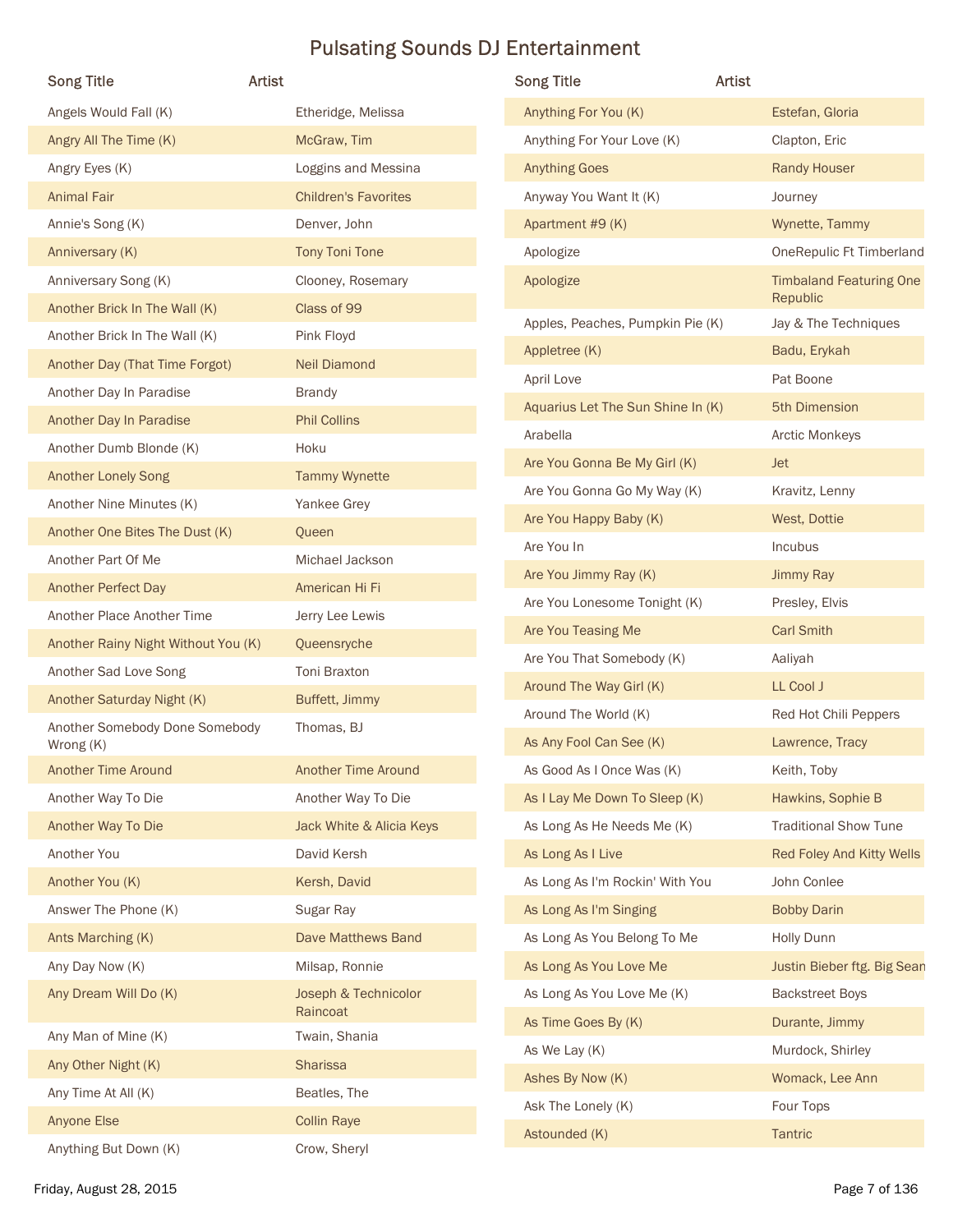| Celine Dion<br>Baby Come To Me<br>At Last<br>Patti Austin & James Ingra<br><b>Glenn Miller</b><br>Baby Did A Bad Thing (K)<br>At Last<br>Isaak, Chris<br>Pat Green<br>At Last (K)<br>James, Etta<br><b>Baby Doll</b><br>At Mail Call Today<br><b>Gene Autry</b><br>Baby Don't You Break My Heart Slow (K)<br>Shepard, Vonda<br>At Seventeen (K)<br>lan, Janis<br><b>Baby Girl</b><br>Sugarland<br>Coffey, Kellie<br>Baby I Lied (K)<br>At The End of the Day (K)<br>Allen, Deborah<br>At The Hop (K)<br>Danny & The Juniors<br>Baby I Need Your Lovin' (K)<br>Four Tops<br><b>Better Than Erza</b><br>At The Stars (K)<br><b>Baby I Need Your Loving</b><br>The Four Tops<br>Vera, Billy<br>Baby I'm A Want You (K)<br><b>Bread</b><br>At This Moment (K)<br>A-Tisket, A-Tasket<br><b>Children's Happy Songs</b><br>Baby It's You (K)<br>Shirelles, The<br>Rod Stewart<br>A-Tisket, A-Tasket<br>Ella Fitzgerald<br>Baby Jane<br>Diana Ross And The<br>Atomic Dog (K)<br>Clinton, George<br><b>Baby Love</b><br><b>Supremes</b><br>Williams, Hank Jr<br>Attitude Adjustment (K)<br>Baby Love (K)<br>Supremes, The<br>Auctioneer<br>The Leroy Van Dyke<br><b>Baby Mama</b><br>Fantasia Barrino<br><b>Country Christmas</b><br>Auld Lang Syne<br>Baby Now That I Found You (K)<br>Foundations, The<br>Standard<br><b>Auld Lang Syne</b><br>Baby Now That I've Found You<br><b>Allison Krauss</b><br>Shelton, Blake<br>Austin (K)<br>Spears, Britney<br>Baby One More Time (K)<br>Mellancamp, John<br>Authority Song (K)<br>Baby Please Don't Go (K)<br>Morrison, Van<br>Pointer Sisters<br>Automatic (K)<br>Glenn Yarbrough<br>Baby The Rain Must Fall<br>Cassidy, Eva<br>Autumn Leaves (K)<br>Baby We're Really In Love<br><b>Hank Williams</b><br>Roxy Music<br>Avalon<br>Williams, Hank Sr<br>Baby We're Really In Love (K)<br>Josh Groban<br>Awake<br>Baby, Baby (K)<br>Grant, Amy<br>Awesome God<br>Praise And Worship<br>TLC<br>Baby, Baby, Baby (K)<br><b>Rich Mullins</b><br>Awesome God<br>Baby, Come To Me (K)<br>Austin, Patty & James Ingr<br>Hole<br>Awful (K)<br>Mac Davis<br>Baby, Don't Get Hooked On Me<br><b>Awful Beautiful Life</b><br>Darryl Worley<br>Baby, I'm A Want You<br><b>Bread</b><br>Awful, Beautiful Life (K)<br>Worley, Darryl<br>Benton, Brook<br>Baby, You've Got What It Takes (K)<br>B<br><b>Baby's Gone</b><br><b>Conway Twitty</b><br>B. J. The D. J.<br>Stonewall Jackson<br>Baby's Got Her Blue Jeans On (K)<br>McDaniel, Mel<br>Baa Baa Black Sheep<br><b>Children's Nursery Rhymes</b><br>Back At One (K)<br>McKnight, Brian<br>Babe (K)<br><b>Styx</b><br>Back At One (K)<br>Wills, Mark<br>Baby (K)<br><b>Brandy</b><br><b>Back Door Man</b><br>Doors, The<br><b>TLC</b><br>Baby Baby Baby<br>Take That<br>Back For Good (K)<br>Miracles, The<br>Baby Baby Don't Cry (K)<br>Back For More (K)<br>Ratt<br><b>Baby Blue</b><br><b>Badfinger</b><br>Back In Love (K)<br><b>LTD</b><br>Baby Boy (K)<br>Beyonce & Sean Paul<br>Back In My Arms Again (K)<br>Chesney, Kenny<br>Baby Come Back (K)<br>Equals, The<br>Back In My Arms Again (K)<br>Supremes, The<br>Baby Come Back (K)<br>Player | <b>Song Title</b> | Artist | <b>Pulsating Sounds DJ Entertainment</b><br><b>Song Title</b><br>Artist |  |
|------------------------------------------------------------------------------------------------------------------------------------------------------------------------------------------------------------------------------------------------------------------------------------------------------------------------------------------------------------------------------------------------------------------------------------------------------------------------------------------------------------------------------------------------------------------------------------------------------------------------------------------------------------------------------------------------------------------------------------------------------------------------------------------------------------------------------------------------------------------------------------------------------------------------------------------------------------------------------------------------------------------------------------------------------------------------------------------------------------------------------------------------------------------------------------------------------------------------------------------------------------------------------------------------------------------------------------------------------------------------------------------------------------------------------------------------------------------------------------------------------------------------------------------------------------------------------------------------------------------------------------------------------------------------------------------------------------------------------------------------------------------------------------------------------------------------------------------------------------------------------------------------------------------------------------------------------------------------------------------------------------------------------------------------------------------------------------------------------------------------------------------------------------------------------------------------------------------------------------------------------------------------------------------------------------------------------------------------------------------------------------------------------------------------------------------------------------------------------------------------------------------------------------------------------------------------------------------------------------------------------------------------------------------------------------------------------------------------------------------------------------------------------------------------------------------------------------------------------------------------------------------------------------------------------------------------------------------------------------------------------------------------------------------------------------------------------------------------------------------------------------|-------------------|--------|-------------------------------------------------------------------------|--|
|                                                                                                                                                                                                                                                                                                                                                                                                                                                                                                                                                                                                                                                                                                                                                                                                                                                                                                                                                                                                                                                                                                                                                                                                                                                                                                                                                                                                                                                                                                                                                                                                                                                                                                                                                                                                                                                                                                                                                                                                                                                                                                                                                                                                                                                                                                                                                                                                                                                                                                                                                                                                                                                                                                                                                                                                                                                                                                                                                                                                                                                                                                                                    |                   |        |                                                                         |  |
|                                                                                                                                                                                                                                                                                                                                                                                                                                                                                                                                                                                                                                                                                                                                                                                                                                                                                                                                                                                                                                                                                                                                                                                                                                                                                                                                                                                                                                                                                                                                                                                                                                                                                                                                                                                                                                                                                                                                                                                                                                                                                                                                                                                                                                                                                                                                                                                                                                                                                                                                                                                                                                                                                                                                                                                                                                                                                                                                                                                                                                                                                                                                    |                   |        |                                                                         |  |
|                                                                                                                                                                                                                                                                                                                                                                                                                                                                                                                                                                                                                                                                                                                                                                                                                                                                                                                                                                                                                                                                                                                                                                                                                                                                                                                                                                                                                                                                                                                                                                                                                                                                                                                                                                                                                                                                                                                                                                                                                                                                                                                                                                                                                                                                                                                                                                                                                                                                                                                                                                                                                                                                                                                                                                                                                                                                                                                                                                                                                                                                                                                                    |                   |        |                                                                         |  |
|                                                                                                                                                                                                                                                                                                                                                                                                                                                                                                                                                                                                                                                                                                                                                                                                                                                                                                                                                                                                                                                                                                                                                                                                                                                                                                                                                                                                                                                                                                                                                                                                                                                                                                                                                                                                                                                                                                                                                                                                                                                                                                                                                                                                                                                                                                                                                                                                                                                                                                                                                                                                                                                                                                                                                                                                                                                                                                                                                                                                                                                                                                                                    |                   |        |                                                                         |  |
|                                                                                                                                                                                                                                                                                                                                                                                                                                                                                                                                                                                                                                                                                                                                                                                                                                                                                                                                                                                                                                                                                                                                                                                                                                                                                                                                                                                                                                                                                                                                                                                                                                                                                                                                                                                                                                                                                                                                                                                                                                                                                                                                                                                                                                                                                                                                                                                                                                                                                                                                                                                                                                                                                                                                                                                                                                                                                                                                                                                                                                                                                                                                    |                   |        |                                                                         |  |
|                                                                                                                                                                                                                                                                                                                                                                                                                                                                                                                                                                                                                                                                                                                                                                                                                                                                                                                                                                                                                                                                                                                                                                                                                                                                                                                                                                                                                                                                                                                                                                                                                                                                                                                                                                                                                                                                                                                                                                                                                                                                                                                                                                                                                                                                                                                                                                                                                                                                                                                                                                                                                                                                                                                                                                                                                                                                                                                                                                                                                                                                                                                                    |                   |        |                                                                         |  |
|                                                                                                                                                                                                                                                                                                                                                                                                                                                                                                                                                                                                                                                                                                                                                                                                                                                                                                                                                                                                                                                                                                                                                                                                                                                                                                                                                                                                                                                                                                                                                                                                                                                                                                                                                                                                                                                                                                                                                                                                                                                                                                                                                                                                                                                                                                                                                                                                                                                                                                                                                                                                                                                                                                                                                                                                                                                                                                                                                                                                                                                                                                                                    |                   |        |                                                                         |  |
|                                                                                                                                                                                                                                                                                                                                                                                                                                                                                                                                                                                                                                                                                                                                                                                                                                                                                                                                                                                                                                                                                                                                                                                                                                                                                                                                                                                                                                                                                                                                                                                                                                                                                                                                                                                                                                                                                                                                                                                                                                                                                                                                                                                                                                                                                                                                                                                                                                                                                                                                                                                                                                                                                                                                                                                                                                                                                                                                                                                                                                                                                                                                    |                   |        |                                                                         |  |
|                                                                                                                                                                                                                                                                                                                                                                                                                                                                                                                                                                                                                                                                                                                                                                                                                                                                                                                                                                                                                                                                                                                                                                                                                                                                                                                                                                                                                                                                                                                                                                                                                                                                                                                                                                                                                                                                                                                                                                                                                                                                                                                                                                                                                                                                                                                                                                                                                                                                                                                                                                                                                                                                                                                                                                                                                                                                                                                                                                                                                                                                                                                                    |                   |        |                                                                         |  |
|                                                                                                                                                                                                                                                                                                                                                                                                                                                                                                                                                                                                                                                                                                                                                                                                                                                                                                                                                                                                                                                                                                                                                                                                                                                                                                                                                                                                                                                                                                                                                                                                                                                                                                                                                                                                                                                                                                                                                                                                                                                                                                                                                                                                                                                                                                                                                                                                                                                                                                                                                                                                                                                                                                                                                                                                                                                                                                                                                                                                                                                                                                                                    |                   |        |                                                                         |  |
|                                                                                                                                                                                                                                                                                                                                                                                                                                                                                                                                                                                                                                                                                                                                                                                                                                                                                                                                                                                                                                                                                                                                                                                                                                                                                                                                                                                                                                                                                                                                                                                                                                                                                                                                                                                                                                                                                                                                                                                                                                                                                                                                                                                                                                                                                                                                                                                                                                                                                                                                                                                                                                                                                                                                                                                                                                                                                                                                                                                                                                                                                                                                    |                   |        |                                                                         |  |
|                                                                                                                                                                                                                                                                                                                                                                                                                                                                                                                                                                                                                                                                                                                                                                                                                                                                                                                                                                                                                                                                                                                                                                                                                                                                                                                                                                                                                                                                                                                                                                                                                                                                                                                                                                                                                                                                                                                                                                                                                                                                                                                                                                                                                                                                                                                                                                                                                                                                                                                                                                                                                                                                                                                                                                                                                                                                                                                                                                                                                                                                                                                                    |                   |        |                                                                         |  |
|                                                                                                                                                                                                                                                                                                                                                                                                                                                                                                                                                                                                                                                                                                                                                                                                                                                                                                                                                                                                                                                                                                                                                                                                                                                                                                                                                                                                                                                                                                                                                                                                                                                                                                                                                                                                                                                                                                                                                                                                                                                                                                                                                                                                                                                                                                                                                                                                                                                                                                                                                                                                                                                                                                                                                                                                                                                                                                                                                                                                                                                                                                                                    |                   |        |                                                                         |  |
|                                                                                                                                                                                                                                                                                                                                                                                                                                                                                                                                                                                                                                                                                                                                                                                                                                                                                                                                                                                                                                                                                                                                                                                                                                                                                                                                                                                                                                                                                                                                                                                                                                                                                                                                                                                                                                                                                                                                                                                                                                                                                                                                                                                                                                                                                                                                                                                                                                                                                                                                                                                                                                                                                                                                                                                                                                                                                                                                                                                                                                                                                                                                    |                   |        |                                                                         |  |
|                                                                                                                                                                                                                                                                                                                                                                                                                                                                                                                                                                                                                                                                                                                                                                                                                                                                                                                                                                                                                                                                                                                                                                                                                                                                                                                                                                                                                                                                                                                                                                                                                                                                                                                                                                                                                                                                                                                                                                                                                                                                                                                                                                                                                                                                                                                                                                                                                                                                                                                                                                                                                                                                                                                                                                                                                                                                                                                                                                                                                                                                                                                                    |                   |        |                                                                         |  |
|                                                                                                                                                                                                                                                                                                                                                                                                                                                                                                                                                                                                                                                                                                                                                                                                                                                                                                                                                                                                                                                                                                                                                                                                                                                                                                                                                                                                                                                                                                                                                                                                                                                                                                                                                                                                                                                                                                                                                                                                                                                                                                                                                                                                                                                                                                                                                                                                                                                                                                                                                                                                                                                                                                                                                                                                                                                                                                                                                                                                                                                                                                                                    |                   |        |                                                                         |  |
|                                                                                                                                                                                                                                                                                                                                                                                                                                                                                                                                                                                                                                                                                                                                                                                                                                                                                                                                                                                                                                                                                                                                                                                                                                                                                                                                                                                                                                                                                                                                                                                                                                                                                                                                                                                                                                                                                                                                                                                                                                                                                                                                                                                                                                                                                                                                                                                                                                                                                                                                                                                                                                                                                                                                                                                                                                                                                                                                                                                                                                                                                                                                    |                   |        |                                                                         |  |
|                                                                                                                                                                                                                                                                                                                                                                                                                                                                                                                                                                                                                                                                                                                                                                                                                                                                                                                                                                                                                                                                                                                                                                                                                                                                                                                                                                                                                                                                                                                                                                                                                                                                                                                                                                                                                                                                                                                                                                                                                                                                                                                                                                                                                                                                                                                                                                                                                                                                                                                                                                                                                                                                                                                                                                                                                                                                                                                                                                                                                                                                                                                                    |                   |        |                                                                         |  |
|                                                                                                                                                                                                                                                                                                                                                                                                                                                                                                                                                                                                                                                                                                                                                                                                                                                                                                                                                                                                                                                                                                                                                                                                                                                                                                                                                                                                                                                                                                                                                                                                                                                                                                                                                                                                                                                                                                                                                                                                                                                                                                                                                                                                                                                                                                                                                                                                                                                                                                                                                                                                                                                                                                                                                                                                                                                                                                                                                                                                                                                                                                                                    |                   |        |                                                                         |  |
|                                                                                                                                                                                                                                                                                                                                                                                                                                                                                                                                                                                                                                                                                                                                                                                                                                                                                                                                                                                                                                                                                                                                                                                                                                                                                                                                                                                                                                                                                                                                                                                                                                                                                                                                                                                                                                                                                                                                                                                                                                                                                                                                                                                                                                                                                                                                                                                                                                                                                                                                                                                                                                                                                                                                                                                                                                                                                                                                                                                                                                                                                                                                    |                   |        |                                                                         |  |
|                                                                                                                                                                                                                                                                                                                                                                                                                                                                                                                                                                                                                                                                                                                                                                                                                                                                                                                                                                                                                                                                                                                                                                                                                                                                                                                                                                                                                                                                                                                                                                                                                                                                                                                                                                                                                                                                                                                                                                                                                                                                                                                                                                                                                                                                                                                                                                                                                                                                                                                                                                                                                                                                                                                                                                                                                                                                                                                                                                                                                                                                                                                                    |                   |        |                                                                         |  |
|                                                                                                                                                                                                                                                                                                                                                                                                                                                                                                                                                                                                                                                                                                                                                                                                                                                                                                                                                                                                                                                                                                                                                                                                                                                                                                                                                                                                                                                                                                                                                                                                                                                                                                                                                                                                                                                                                                                                                                                                                                                                                                                                                                                                                                                                                                                                                                                                                                                                                                                                                                                                                                                                                                                                                                                                                                                                                                                                                                                                                                                                                                                                    |                   |        |                                                                         |  |
|                                                                                                                                                                                                                                                                                                                                                                                                                                                                                                                                                                                                                                                                                                                                                                                                                                                                                                                                                                                                                                                                                                                                                                                                                                                                                                                                                                                                                                                                                                                                                                                                                                                                                                                                                                                                                                                                                                                                                                                                                                                                                                                                                                                                                                                                                                                                                                                                                                                                                                                                                                                                                                                                                                                                                                                                                                                                                                                                                                                                                                                                                                                                    |                   |        |                                                                         |  |
|                                                                                                                                                                                                                                                                                                                                                                                                                                                                                                                                                                                                                                                                                                                                                                                                                                                                                                                                                                                                                                                                                                                                                                                                                                                                                                                                                                                                                                                                                                                                                                                                                                                                                                                                                                                                                                                                                                                                                                                                                                                                                                                                                                                                                                                                                                                                                                                                                                                                                                                                                                                                                                                                                                                                                                                                                                                                                                                                                                                                                                                                                                                                    |                   |        |                                                                         |  |
|                                                                                                                                                                                                                                                                                                                                                                                                                                                                                                                                                                                                                                                                                                                                                                                                                                                                                                                                                                                                                                                                                                                                                                                                                                                                                                                                                                                                                                                                                                                                                                                                                                                                                                                                                                                                                                                                                                                                                                                                                                                                                                                                                                                                                                                                                                                                                                                                                                                                                                                                                                                                                                                                                                                                                                                                                                                                                                                                                                                                                                                                                                                                    |                   |        |                                                                         |  |
|                                                                                                                                                                                                                                                                                                                                                                                                                                                                                                                                                                                                                                                                                                                                                                                                                                                                                                                                                                                                                                                                                                                                                                                                                                                                                                                                                                                                                                                                                                                                                                                                                                                                                                                                                                                                                                                                                                                                                                                                                                                                                                                                                                                                                                                                                                                                                                                                                                                                                                                                                                                                                                                                                                                                                                                                                                                                                                                                                                                                                                                                                                                                    |                   |        |                                                                         |  |
|                                                                                                                                                                                                                                                                                                                                                                                                                                                                                                                                                                                                                                                                                                                                                                                                                                                                                                                                                                                                                                                                                                                                                                                                                                                                                                                                                                                                                                                                                                                                                                                                                                                                                                                                                                                                                                                                                                                                                                                                                                                                                                                                                                                                                                                                                                                                                                                                                                                                                                                                                                                                                                                                                                                                                                                                                                                                                                                                                                                                                                                                                                                                    |                   |        |                                                                         |  |
|                                                                                                                                                                                                                                                                                                                                                                                                                                                                                                                                                                                                                                                                                                                                                                                                                                                                                                                                                                                                                                                                                                                                                                                                                                                                                                                                                                                                                                                                                                                                                                                                                                                                                                                                                                                                                                                                                                                                                                                                                                                                                                                                                                                                                                                                                                                                                                                                                                                                                                                                                                                                                                                                                                                                                                                                                                                                                                                                                                                                                                                                                                                                    |                   |        |                                                                         |  |
|                                                                                                                                                                                                                                                                                                                                                                                                                                                                                                                                                                                                                                                                                                                                                                                                                                                                                                                                                                                                                                                                                                                                                                                                                                                                                                                                                                                                                                                                                                                                                                                                                                                                                                                                                                                                                                                                                                                                                                                                                                                                                                                                                                                                                                                                                                                                                                                                                                                                                                                                                                                                                                                                                                                                                                                                                                                                                                                                                                                                                                                                                                                                    |                   |        |                                                                         |  |
|                                                                                                                                                                                                                                                                                                                                                                                                                                                                                                                                                                                                                                                                                                                                                                                                                                                                                                                                                                                                                                                                                                                                                                                                                                                                                                                                                                                                                                                                                                                                                                                                                                                                                                                                                                                                                                                                                                                                                                                                                                                                                                                                                                                                                                                                                                                                                                                                                                                                                                                                                                                                                                                                                                                                                                                                                                                                                                                                                                                                                                                                                                                                    |                   |        |                                                                         |  |
|                                                                                                                                                                                                                                                                                                                                                                                                                                                                                                                                                                                                                                                                                                                                                                                                                                                                                                                                                                                                                                                                                                                                                                                                                                                                                                                                                                                                                                                                                                                                                                                                                                                                                                                                                                                                                                                                                                                                                                                                                                                                                                                                                                                                                                                                                                                                                                                                                                                                                                                                                                                                                                                                                                                                                                                                                                                                                                                                                                                                                                                                                                                                    |                   |        |                                                                         |  |
|                                                                                                                                                                                                                                                                                                                                                                                                                                                                                                                                                                                                                                                                                                                                                                                                                                                                                                                                                                                                                                                                                                                                                                                                                                                                                                                                                                                                                                                                                                                                                                                                                                                                                                                                                                                                                                                                                                                                                                                                                                                                                                                                                                                                                                                                                                                                                                                                                                                                                                                                                                                                                                                                                                                                                                                                                                                                                                                                                                                                                                                                                                                                    |                   |        |                                                                         |  |
|                                                                                                                                                                                                                                                                                                                                                                                                                                                                                                                                                                                                                                                                                                                                                                                                                                                                                                                                                                                                                                                                                                                                                                                                                                                                                                                                                                                                                                                                                                                                                                                                                                                                                                                                                                                                                                                                                                                                                                                                                                                                                                                                                                                                                                                                                                                                                                                                                                                                                                                                                                                                                                                                                                                                                                                                                                                                                                                                                                                                                                                                                                                                    |                   |        |                                                                         |  |
|                                                                                                                                                                                                                                                                                                                                                                                                                                                                                                                                                                                                                                                                                                                                                                                                                                                                                                                                                                                                                                                                                                                                                                                                                                                                                                                                                                                                                                                                                                                                                                                                                                                                                                                                                                                                                                                                                                                                                                                                                                                                                                                                                                                                                                                                                                                                                                                                                                                                                                                                                                                                                                                                                                                                                                                                                                                                                                                                                                                                                                                                                                                                    |                   |        |                                                                         |  |
|                                                                                                                                                                                                                                                                                                                                                                                                                                                                                                                                                                                                                                                                                                                                                                                                                                                                                                                                                                                                                                                                                                                                                                                                                                                                                                                                                                                                                                                                                                                                                                                                                                                                                                                                                                                                                                                                                                                                                                                                                                                                                                                                                                                                                                                                                                                                                                                                                                                                                                                                                                                                                                                                                                                                                                                                                                                                                                                                                                                                                                                                                                                                    |                   |        |                                                                         |  |
|                                                                                                                                                                                                                                                                                                                                                                                                                                                                                                                                                                                                                                                                                                                                                                                                                                                                                                                                                                                                                                                                                                                                                                                                                                                                                                                                                                                                                                                                                                                                                                                                                                                                                                                                                                                                                                                                                                                                                                                                                                                                                                                                                                                                                                                                                                                                                                                                                                                                                                                                                                                                                                                                                                                                                                                                                                                                                                                                                                                                                                                                                                                                    |                   |        |                                                                         |  |
|                                                                                                                                                                                                                                                                                                                                                                                                                                                                                                                                                                                                                                                                                                                                                                                                                                                                                                                                                                                                                                                                                                                                                                                                                                                                                                                                                                                                                                                                                                                                                                                                                                                                                                                                                                                                                                                                                                                                                                                                                                                                                                                                                                                                                                                                                                                                                                                                                                                                                                                                                                                                                                                                                                                                                                                                                                                                                                                                                                                                                                                                                                                                    |                   |        |                                                                         |  |
|                                                                                                                                                                                                                                                                                                                                                                                                                                                                                                                                                                                                                                                                                                                                                                                                                                                                                                                                                                                                                                                                                                                                                                                                                                                                                                                                                                                                                                                                                                                                                                                                                                                                                                                                                                                                                                                                                                                                                                                                                                                                                                                                                                                                                                                                                                                                                                                                                                                                                                                                                                                                                                                                                                                                                                                                                                                                                                                                                                                                                                                                                                                                    |                   |        |                                                                         |  |

| <b>Entertainment</b>                                       |                                       |
|------------------------------------------------------------|---------------------------------------|
| Artist<br><b>Song Title</b>                                |                                       |
|                                                            |                                       |
| Baby Come To Me                                            | Patti Austin & James Ingra            |
| Baby Did A Bad Thing (K)                                   | Isaak, Chris<br>Pat Green             |
| <b>Baby Doll</b><br>Baby Don't You Break My Heart Slow (K) | Shepard, Vonda                        |
|                                                            |                                       |
| <b>Baby Girl</b><br>Baby I Lied (K)                        | Sugarland<br>Allen, Deborah           |
| Baby I Need Your Lovin' (K)                                | Four Tops                             |
| <b>Baby I Need Your Loving</b>                             | The Four Tops                         |
| Baby I'm A Want You (K)                                    | <b>Bread</b>                          |
| Baby It's You (K)                                          | Shirelles, The                        |
| Baby Jane                                                  | Rod Stewart                           |
| <b>Baby Love</b>                                           | Diana Ross And The<br><b>Supremes</b> |
| Baby Love (K)                                              | Supremes, The                         |
| <b>Baby Mama</b>                                           | Fantasia Barrino                      |
| Baby Now That I Found You (K)                              | Foundations, The                      |
| Baby Now That I've Found You                               | <b>Allison Krauss</b>                 |
| Baby One More Time (K)                                     | Spears, Britney                       |
| Baby Please Don't Go (K)                                   | Morrison, Van                         |
| Baby The Rain Must Fall                                    | Glenn Yarbrough                       |
| Baby We're Really In Love                                  | <b>Hank Williams</b>                  |
| Baby We're Really In Love (K)                              | Williams, Hank Sr                     |
| Baby, Baby (K)                                             | Grant, Amy                            |
| Baby, Baby, Baby (K)                                       | <b>TLC</b>                            |
| Baby, Come To Me (K)                                       | Austin, Patty & James Ingr            |
| Baby, Don't Get Hooked On Me                               | Mac Davis                             |
| Baby, I'm A Want You                                       | <b>Bread</b>                          |
| Baby, You've Got What It Takes (K)                         | Benton, Brook                         |
| Baby's Gone                                                | <b>Conway Twitty</b>                  |
| Baby's Got Her Blue Jeans On (K)                           | McDaniel, Mel                         |
| Back At One (K)                                            | McKnight, Brian                       |
| Back At One (K)                                            | Wills, Mark                           |
| <b>Back Door Man</b>                                       | Doors, The                            |
| Back For Good (K)                                          | Take That                             |
| Back For More (K)                                          | Ratt                                  |
| Back In Love (K)                                           | <b>LTD</b>                            |
| Back In My Arms Again (K)                                  | Chesney, Kenny                        |
| Back In My Arms Again (K)                                  | Supremes, The                         |
|                                                            |                                       |
|                                                            | Page 8 of 136                         |
|                                                            |                                       |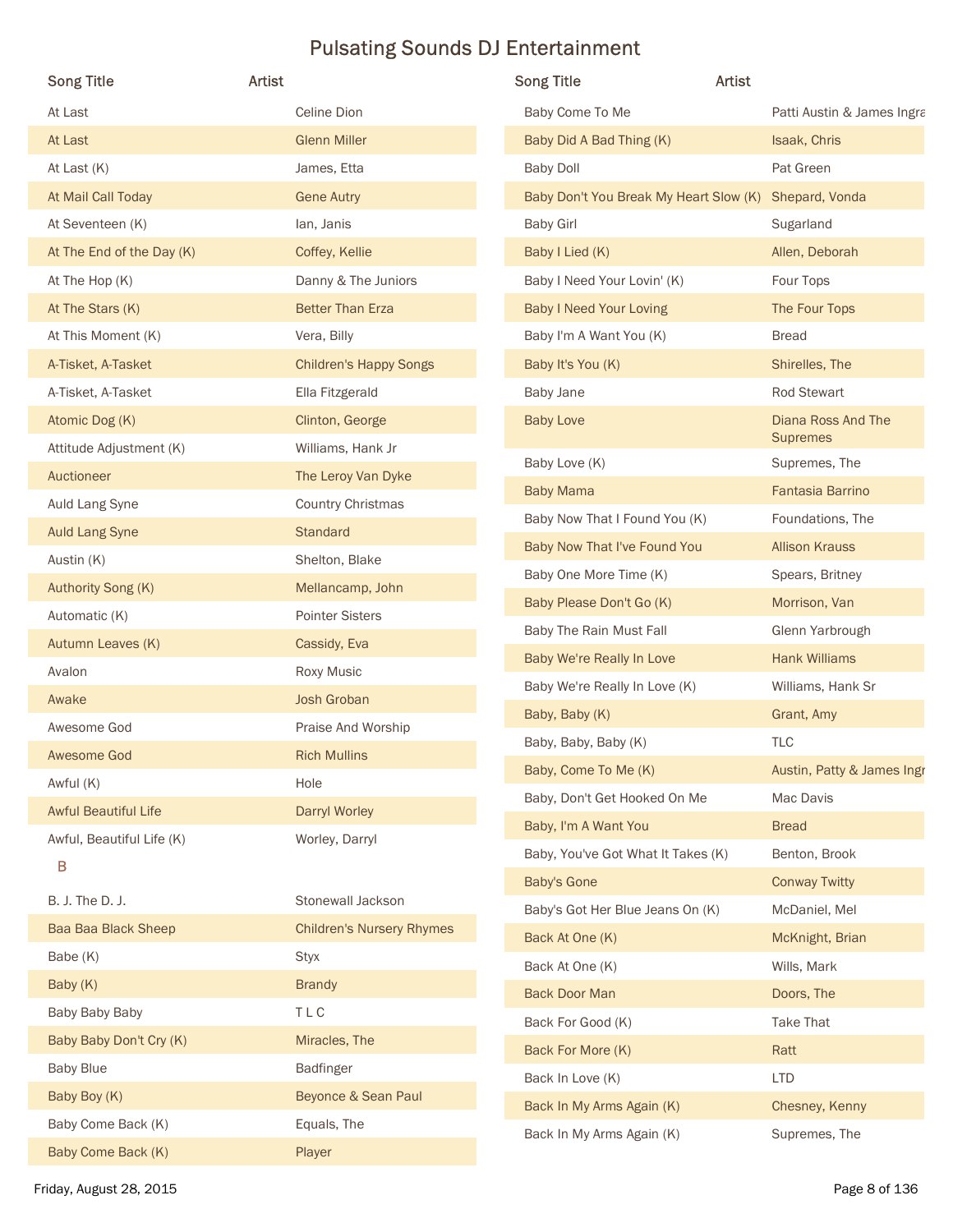|                              | Artist                                             |                     | <b>Song Title</b>             | Artist                  |
|------------------------------|----------------------------------------------------|---------------------|-------------------------------|-------------------------|
|                              | Back In The Arms Of Love                           | <b>Jack Greene</b>  | BadLands (K)                  | Springsteen, Bruce      |
| Back In The Saddle (K)       |                                                    | Aerosmith           | Baggage                       | Mary J. Blige           |
| Back In The Saddle (K)       |                                                    | Autry, Gene         | Bailamos (K)                  | Igleasia, Enrique       |
| Back In The Saddle (K)       |                                                    | Berg, Mataca        | Ball of Confusion (K)         | Temptations, The        |
| Back In The USSR             |                                                    | Beatles, The        | Ballad of a Teenage Queen (K) | Cash, Johnny            |
|                              | Back of the Bottom Drawer (K)                      | Wright, Chely       | Ballad Of John & Yoko, The    | Beatles, The            |
| Back Stabbers (K)            |                                                    | O'Jays, The         | Ballroom Blitz (K)            | Sweet                   |
| Back That Thang Up (K)       |                                                    | Juvenile            | Band of Gold (K)              | Payne, Freda            |
| <b>Back To December</b>      |                                                    | <b>Taylor Swift</b> | Band On The Run (K)           | McCartney, Paul         |
| Back To Good (K)             |                                                    | Matchbox 20         | Bandy The Rodeo Clown         | Moe Bandy               |
|                              | Back To Life (However Do You Want Me) Soul II Soul |                     | Bang & Blame (K)              | <b>REM</b>              |
| Back To The Shack            |                                                    | Weezer              | Bang A Gong (Get It On) (K)   | T Rex                   |
| <b>Back To You</b>           |                                                    | <b>Bryan Adams</b>  | Bang The Drum All Day (K)     | Rundgren, Todd          |
| Back To You (K)              |                                                    | Adams, Bryan        | Bangles, The                  | Bangles, The            |
| <b>Back Up Buddy</b>         |                                                    | <b>Carl Smith</b>   | <b>Bar Exam</b>               | The Derailers           |
| Back When (K)                |                                                    | McGraw, Tim         | Barb Wire And Roses           | Pinmonkey               |
| <b>Back Where You Belong</b> |                                                    | 38 Special          | Barbara Ann (K)               | Beach Boys, The         |
| Backdoor Man                 |                                                    | Doors, The          | Barbie Girl (K)               | Aqua                    |
| Backroads (K)                |                                                    | Van Shelton, Ricky  | <b>Barefoot In The Grass</b>  | Sonja Isaacs            |
| Backside Of Thirty (K)       |                                                    | John Conlee         | Barely Breathing (K)          | Duncan Sheik            |
| Backwoods                    |                                                    | <b>Justin Moore</b> | Bartender's Blues (K)         | Jones, George           |
| Bad                          |                                                    | Michael Jackson     | Basket Case (K)               | Green Day               |
| Bad (K)                      |                                                    | Jackson, Michael    | <b>Bass Down Low</b>          | DEV Feat. The Cataracs  |
| Bad Boy (K)                  |                                                    | Estefan, Gloria     | Bathwater                     | No Doubt                |
| Bad Boy For Life (K)         |                                                    | P Diddy & Black Rob | <b>Battle Born</b>            | Five Finger Death Punch |
| Bad Boys (K)                 |                                                    | Inner Circle        | Bawitdaba (K)                 | Kid Rock                |
| Bad Company (K)              |                                                    | <b>Bad Company</b>  | Be                            | Neil Diamond            |
| Bad Day (K)                  |                                                    | Fuel                | Be Bop A Lula (K)             | Vincent, Gene           |
| Bad Day (K)                  |                                                    | Powter, Daniel      | Be Bop Baby                   | <b>Ricky Nelson</b>     |
| Bad Mama Jama (K)            |                                                    | Carlton, Carl       | Be Good To Yourself (K)       | Journey                 |
| Bad Medicine (K)             |                                                    | Bon Jovi            | Be Happy (K)                  | Blige, Mary J           |
| Bad Moon Rising (K)          |                                                    | CCR                 | Be Like That (K)              | 3 Doors Down            |
| <b>Bad Romance</b>           |                                                    | Lady Gaga           | Be My Baby                    | Be My Baby              |
| Bad Time (K)                 |                                                    | Grand Funk Railroad | Be My Baby Tonight (K)        | Montgomery, John M      |
| Bad To Me (K)                |                                                    | <b>Dakotas</b>      | Be My Lover (K)               | La Bouche               |
| Bad To The Bone (K)          |                                                    | Thorogood, George   | Be Still My Beating Heart     | <b>Sting</b>            |
|                              | Bad, Bad Leroy Brown (K)                           | Croce, Jim          | Be That Way                   | Martina McBride         |
| Badfinger                    |                                                    | <b>Badfinger</b>    | Be The One                    | Ting Tings, The         |
|                              | Friday, August 28, 2015                            |                     |                               | Page 9 of 136           |

| <b>Intertainment</b>          |                                  |
|-------------------------------|----------------------------------|
| <b>Song Title</b>             | Artist                           |
| BadLands (K)                  | Springsteen, Bruce               |
| <b>Baggage</b>                | Mary J. Blige                    |
| Bailamos (K)                  | Igleasia, Enrique                |
| Ball of Confusion (K)         | Temptations, The                 |
| Ballad of a Teenage Queen (K) | Cash, Johnny                     |
| Ballad Of John & Yoko, The    | Beatles, The                     |
| Ballroom Blitz (K)            | Sweet                            |
| Band of Gold (K)              | Payne, Freda                     |
| Band On The Run (K)           | McCartney, Paul                  |
| Bandy The Rodeo Clown         | Moe Bandy                        |
| Bang & Blame (K)              | <b>REM</b>                       |
| Bang A Gong (Get It On) (K)   | T Rex                            |
| Bang The Drum All Day (K)     | Rundgren, Todd                   |
| Bangles, The                  | Bangles, The                     |
| Bar Exam                      | <b>The Derailers</b>             |
| <b>Barb Wire And Roses</b>    | Pinmonkey                        |
| Barbara Ann (K)               | Beach Boys, The                  |
| Barbie Girl (K)               | Aqua                             |
| <b>Barefoot In The Grass</b>  | Sonja Isaacs                     |
| Barely Breathing (K)          | Duncan Sheik                     |
| Bartender's Blues (K)         | Jones, George                    |
| Basket Case (K)               | Green Day                        |
| <b>Bass Down Low</b>          | <b>DEV Feat. The Cataracs</b>    |
| Bathwater                     | No Doubt                         |
| <b>Battle Born</b>            | Five Finger Death Punch          |
| Bawitdaba (K)                 | Kid Rock                         |
| Be                            | <b>Neil Diamond</b>              |
| Be Bop A Lula (K)             | Vincent, Gene                    |
| Be Bop Baby                   | <b>Ricky Nelson</b>              |
| Be Good To Yourself (K)       | Journey                          |
| Be Happy (K)                  | Blige, Mary J                    |
| Be Like That (K)              | 3 Doors Down                     |
| Be My Baby                    | Be My Baby                       |
| Be My Baby Tonight (K)        | Montgomery, John M               |
| Be My Lover (K)               | La Bouche                        |
| Be Still My Beating Heart     | <b>Sting</b>                     |
| Be That Way                   | <b>Martina McBride</b>           |
| Be The One                    | Ting Tings, The<br>Page 9 of 136 |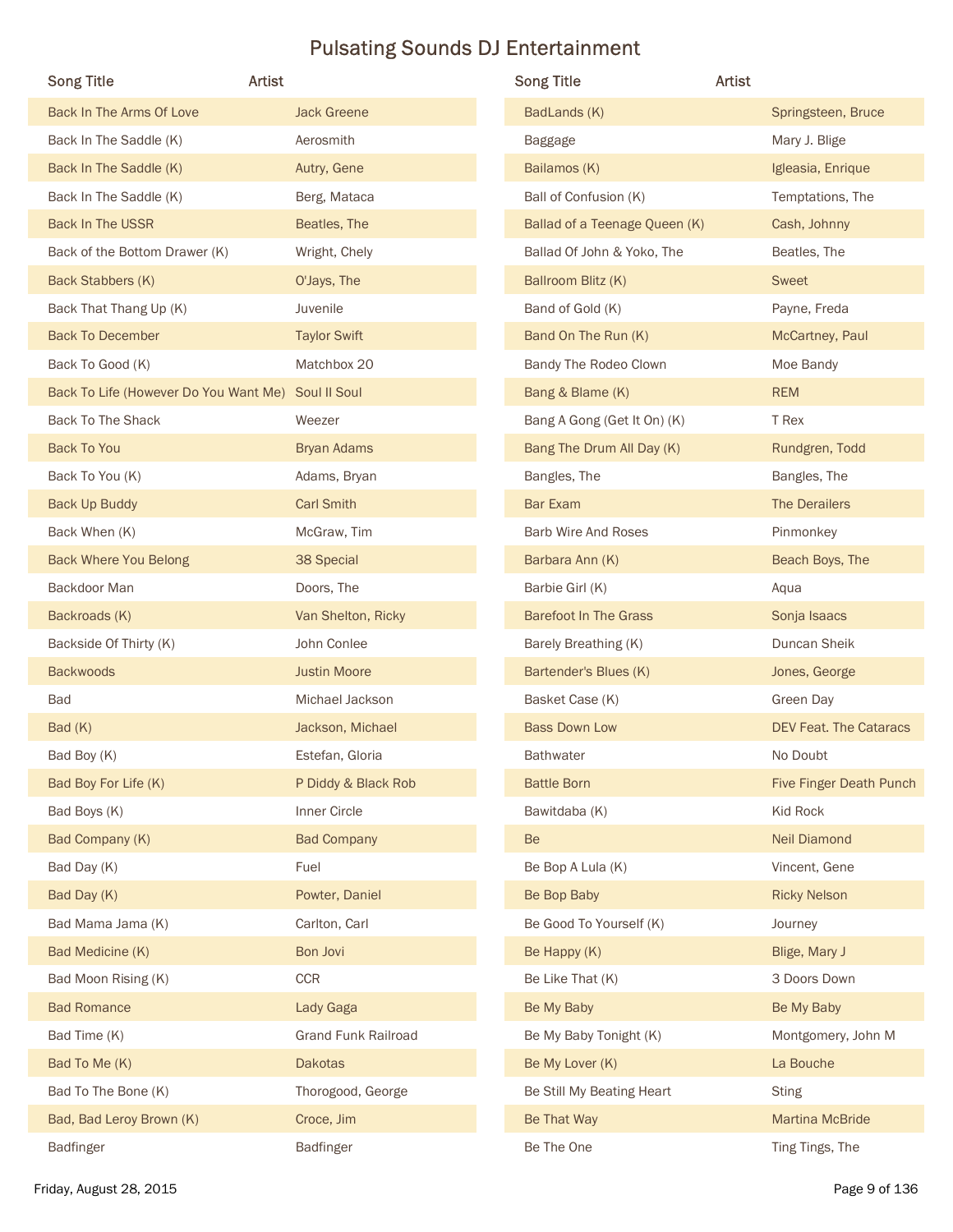|                                                          | Artist                              | <b>Song Title</b><br>Artist                       |                                  |
|----------------------------------------------------------|-------------------------------------|---------------------------------------------------|----------------------------------|
| Be True To Your School (K)                               | Beach Boys, The                     | Been It                                           | Cardigans                        |
| Beachin'                                                 | Jake Owen                           | Been There (K)                                    | Black, Clint & Steve Warin       |
| Beast of Burden (K)                                      | <b>Rolling Stones</b>               | Beep                                              | The Pussycat Dolls Featur        |
| Beat It (K)                                              | Jackson, Michael                    | Beep Beep                                         | Will.I.Am<br>Playmates, The      |
| <b>Beat Of The Music</b>                                 | <b>Brett Eldredge</b>               | <b>Beer And Bones</b>                             | John Michael Montgomery          |
| Beautiful (K)                                            | Aguilera, Christina                 | Beer Drinkers & Hell Raisers (K)                  | ZZ Top                           |
| Beautiful (K)                                            | <b>Flickerstick</b>                 | Beer For My Horses (K)                            | Keith, Toby & Willie Nelsor      |
| <b>Beautiful Day</b>                                     | Ziggy Marley                        | Beer In Mexico                                    | Kenny Chesney                    |
| Beautiful Day (K)                                        | U2                                  | Beer Man (K)                                      | Wilmon, Trent                    |
| <b>Beautiful Goodbye</b>                                 | Jennifer Hanson                     | Beer Run                                          | Garth Brooks And George          |
| Beautiful In My Eyes (K)                                 | Kadison, Joshua                     |                                                   | Jones                            |
| Beautiful Life (K)                                       | Ace of Base                         | <b>Beer Thirty</b>                                | Brooks & Dunn                    |
| Beautiful Loser (K)                                      | Segar, Bob                          | Before He Cheats (K)                              | Underwood, Carrie                |
| <b>Beautiful Mess</b>                                    | Diamond Rio                         | Before I Knew Better (K)                          | Martin, Brad                     |
| <b>Beautiful Noise</b>                                   | <b>Neil Diamond</b>                 | Before I Let You Go (K)                           | Blackstreet                      |
| Beautiful People (K)                                     | Sharp, Kevin                        | Before I Met You                                  | Porter Wagoner & Dolly<br>Parton |
| <b>Beautiful Stranger (K)</b>                            | Madonna                             | Before I Met You                                  | Reba McEntire                    |
| Beautiful Sunday (K)                                     | Boone, Daniel                       | Before The Next Teardrop Falls (K)                | Fender, Freddy                   |
| Beautiful Woman (K)                                      | Rich, Charlie                       | Before You Accuse Me (K)                          | Clapton, Eric                    |
| Beauty Is Only Skin Deep<br>Beauty Is Only Skin Deep (K) | The Temptations<br>Temptations, The | Before You Accuse Me (Take A Look At<br>Yourself) | Eric Clapton                     |
| Beauty School Dropout (K)                                | Grease                              | Before You Go                                     | <b>Buck Owens</b>                |
| Be-Bop-A-Lula                                            | <b>Gene Vincent</b>                 | Before You Kill Us All (K)                        | Travis, Randy                    |
| Because                                                  | Beatles, The                        | Before Your Love                                  | Kelly Clarkson                   |
| Because (K)                                              | Dave Clark 5                        | Beggin'                                           | Madcon                           |
| Because I Got High (K)                                   | Afroman                             | Begin The Beguine                                 | Frank Sinatra                    |
| <b>Because Of Love</b>                                   | <b>Elvis Presley</b>                | Begin The Beguine (K)                             | Crosby, Bing                     |
| Because Of Love                                          | Janet Jackson                       | Beginnings (K)                                    | Chicago                          |
| <b>Because Of You</b>                                    | Nickelback                          | Behind Blue Eyes (K)                              | Limp Bizkit                      |
| Because of You (K)                                       | 98 Degrees                          | Behind Blue Eyes (K)                              | The Who                          |
| Because of You (K)                                       | Bennett, Tony                       | Behind Closed Doors (K)                           | Rich, Charlie                    |
| Because The Night (K)                                    | 10,000 Maniacs                      | Behind The Tear                                   | Sonny James                      |
| Because We Want To (K)                                   | <b>Billie</b>                       | Behind These Hazel Eyes (K)                       | Clarkson, Kelly                  |
| Because You Love Me                                      | Jo Dee Messina                      | Being Drunk's A Lot Like Loving You               | Kenny Chesney                    |
| Because You Love Me (K)                                  | Dion, Celine                        | Being For The Benefit Of Mr Kite!                 | Beatles, The                     |
| Bed of Roses (K)                                         | Bon Jovi                            | Being With You                                    | Being With You                   |
| Bed, The                                                 | <b>Gretchen Wilson</b>              | Being With You (K)                                | Robinson, Smokey                 |
|                                                          |                                     |                                                   |                                  |

| <b>Intertainment</b>                              |                                        |
|---------------------------------------------------|----------------------------------------|
| <b>Song Title</b>                                 | Artist                                 |
| Been It                                           | Cardigans                              |
| Been There (K)                                    | Black, Clint & Steve Warin             |
| <b>Beep</b>                                       | The Pussycat Dolls Featur<br>Will.I.Am |
| Beep Beep                                         | Playmates, The                         |
| <b>Beer And Bones</b>                             | John Michael Montgomery                |
| Beer Drinkers & Hell Raisers (K)                  | ZZ Top                                 |
| Beer For My Horses (K)                            | Keith, Toby & Willie Nelsor            |
| Beer In Mexico                                    | Kenny Chesney                          |
| Beer Man (K)                                      | Wilmon, Trent                          |
| Beer Run                                          | Garth Brooks And George<br>Jones       |
| <b>Beer Thirty</b>                                | <b>Brooks &amp; Dunn</b>               |
| Before He Cheats (K)                              | Underwood, Carrie                      |
| Before I Knew Better (K)                          | Martin, Brad                           |
| Before I Let You Go (K)                           | Blackstreet                            |
| <b>Before I Met You</b>                           | Porter Wagoner & Dolly<br>Parton       |
| Before I Met You                                  | Reba McEntire                          |
| Before The Next Teardrop Falls (K)                | Fender, Freddy                         |
| Before You Accuse Me (K)                          | Clapton, Eric                          |
| Before You Accuse Me (Take A Look At<br>Yourself) | <b>Eric Clapton</b>                    |
| Before You Go                                     | <b>Buck Owens</b>                      |
| Before You Kill Us All (K)                        | Travis, Randy                          |
| Before Your Love                                  | Kelly Clarkson                         |
| Beggin'                                           | Madcon                                 |
| Begin The Beguine                                 | Frank Sinatra                          |
| Begin The Beguine (K)                             | Crosby, Bing                           |
| Beginnings (K)                                    | Chicago                                |
| Behind Blue Eyes (K)<br>Behind Blue Eyes (K)      | Limp Bizkit<br>The Who                 |
| <b>Behind Closed Doors (K)</b>                    | Rich, Charlie                          |
| <b>Behind The Tear</b>                            | Sonny James                            |
| Behind These Hazel Eyes (K)                       | Clarkson, Kelly                        |
| Being Drunk's A Lot Like Loving You               | Kenny Chesney                          |
| Being For The Benefit Of Mr Kite!                 | Beatles, The                           |
| Being With You                                    | Being With You                         |
| Being With You (K)                                | Robinson, Smokey                       |
| <b>Believe</b>                                    | Brooks & Dunn                          |
|                                                   | Page 10 of 136                         |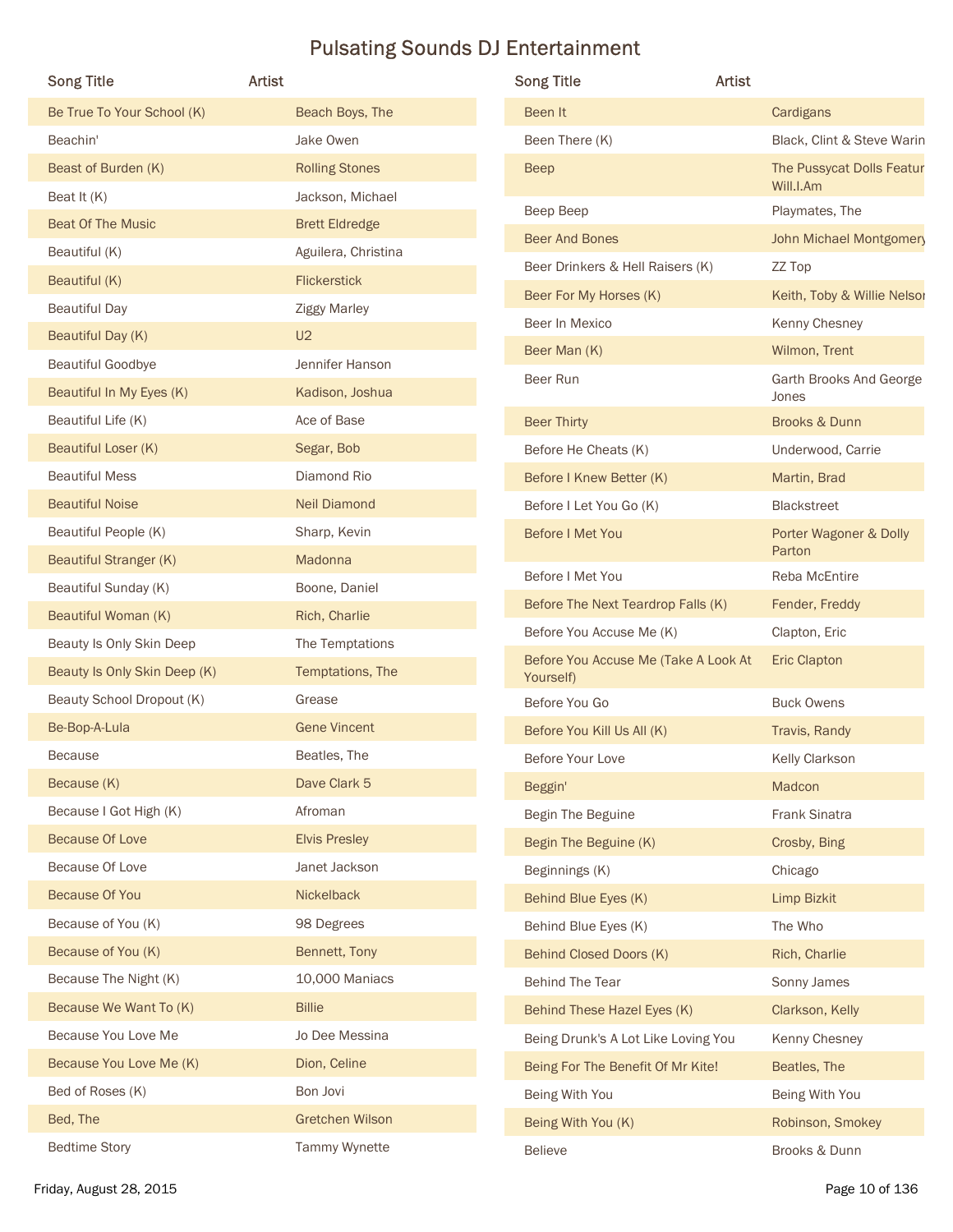| <b>Song Title</b><br>Artist                |                           | <b>Song Title</b><br>Artist         |                                            |
|--------------------------------------------|---------------------------|-------------------------------------|--------------------------------------------|
| Believe (K)                                | Cher                      | Better Man (K)                      | Warren Brothers                            |
| Believe (K)                                | John, Elton               | Better Man, Better Off (K)          | Lawrence, Tracy                            |
| Believe (K)                                | Kravitz, Lenny            | <b>Better Than A Biscuit</b>        | John Berry                                 |
| Believe Me Baby I Lied (K)                 | Yearwood, Trisha          | <b>Better Than Me</b>               | Hinder                                     |
| <b>Believers</b>                           | <b>Joe Nichols</b>        | Better Things To Do                 | <b>Terri Clark</b>                         |
| Bell Bottom Blues (K)                      | Derek & The Dominoes      | Betty Lou's Gettin' Out Tonight (K) | Segar, Bob                                 |
| <b>Ben</b>                                 | Michael Jackson           | Between Blue Eyes & Jeans (K)       | Twitty, Conway                             |
| Ben (K)                                    | Jackson, Michael          | Between Me & You (K)                | Ja Rule                                    |
| <b>Ben Folds Five</b>                      | <b>Ben Folds Five</b>     | Between The Two Of Them             | Tanya Tucker                               |
| <b>Bend Until It Breaks</b>                | John Anderson             | <b>Beyond The Reef</b>              | Andy Williams                              |
| <b>Beneath Still Waters</b>                | <b>Emmylou Harris</b>     | Beyond The Sea (K)                  | Darin, Bobby                               |
| <b>Beneath Your Beautiful</b>              | Labrinth ftg. Emeli Sande | Bicycle Race (K)                    | Queen                                      |
| Bennie & The Jets (K)                      | John, Elton               | Big Bad John                        | Jimmy Dean                                 |
| Bent                                       | Matchbox Twenty           | Big Bad John (K)                    | Dean, Jimmy                                |
| Bernadette                                 | The Four Tops             | Big Big World (K)                   | Emilio                                     |
| Bernadette (K)                             | Four Tops                 | <b>Big Blue Note</b>                | <b>Toby Keith</b>                          |
| Bertha Butt Boogie (K)                     | Jimmy Castor Bunch        | Big Boss Man                        | Charlie Rich                               |
| Best Day, The                              | <b>Taylor Swift</b>       | <b>Big Boss Man</b>                 | <b>Elvis Presley</b>                       |
| Best Days Of Your Life                     | <b>Kellie Pickler</b>     | Big Boss Man                        | Jimmy Reed                                 |
| Best I Ever Had                            | Vertical Horizon          | <b>Big City</b>                     | Merle Haggard                              |
| Best I Ever Had (K)                        | Allan, Gary               | <b>Big Deal</b>                     | LeAnn Rimes                                |
| Best Is Yet To Come (K)                    | Bennett, Tony             | Big Deal (K)                        | Rimes, LeAnn                               |
| Best of Intentions (K)                     | Tritt, Travis             | Big Girls Don't Cry (K)             | Fergie                                     |
| Best Of My Love                            | Emotions                  | <b>Big Heart</b>                    | <b>Rodney Crowell</b>                      |
| Best Of My Love (K)                        | Eagles, The               | <b>Big Machine</b>                  | Goo Goo Dolls                              |
| Best Seat In The House                     | Locash Cowboys            | <b>Big Man</b>                      | <b>Four Preps</b>                          |
| Best Thing That Ever Happened To Me<br>(K) | Knight, Gladys            | Big OI Truck (K)                    | Keith, Toby                                |
| Betcha By Golly Wow (K)                    | Prince                    | <b>Big Poppa</b>                    | Notorious B.I.G.                           |
| Betcha By Golly Wow (K)                    | Stylistics, The           | Big Shot (K)                        | Joel, Billy                                |
| Betcha Say That (K)                        | Estefan, Gloria           | Big Star (K)                        | Chesney, Kenny                             |
| Beth (K)                                   | Kiss                      | Big Ten Inch Record (K)             | Aerosmith                                  |
| Bette Davis Eyes (K)                       | Carnes, Kim               | <b>Big Time</b>                     | Big & Rich                                 |
| Better Class of Losers (K)                 | Travis, Randy             | Big Time (K)                        | Adkins, Trace                              |
| <b>Better Days</b>                         | <b>Citizen King</b>       | Big Yellow Taxi (K)                 | <b>Counting Crows and Vane:</b><br>Carlton |
| <b>Better Days</b>                         | The Goo Goo Dolls         | Big Yellow Taxi (K)                 | Grant, Amy                                 |
| Better Man                                 | <b>Tracy Lawrence</b>     | Big Yellow Taxi (K)                 | Mitchell, Joni                             |
|                                            |                           |                                     |                                            |

| <b>Intertainment</b>                |                                            |
|-------------------------------------|--------------------------------------------|
| <b>Song Title</b>                   | Artist                                     |
| Better Man (K)                      | <b>Warren Brothers</b>                     |
| Better Man, Better Off (K)          | Lawrence, Tracy                            |
| <b>Better Than A Biscuit</b>        | John Berry                                 |
| <b>Better Than Me</b>               | Hinder                                     |
| Better Things To Do                 | <b>Terri Clark</b>                         |
| Betty Lou's Gettin' Out Tonight (K) | Segar, Bob                                 |
| Between Blue Eyes & Jeans (K)       | Twitty, Conway                             |
| Between Me & You (K)                | Ja Rule                                    |
| Between The Two Of Them             | Tanya Tucker                               |
| Beyond The Reef                     | Andy Williams                              |
| Beyond The Sea (K)                  | Darin, Bobby                               |
| Bicycle Race (K)                    | Queen                                      |
| Big Bad John                        | Jimmy Dean                                 |
| Big Bad John (K)                    | Dean, Jimmy                                |
| Big Big World (K)                   | Emilio                                     |
| <b>Big Blue Note</b>                | <b>Toby Keith</b>                          |
| Big Boss Man                        | Charlie Rich                               |
| <b>Big Boss Man</b>                 | <b>Elvis Presley</b>                       |
| Big Boss Man                        | Jimmy Reed                                 |
| <b>Big City</b>                     | Merle Haggard                              |
| <b>Big Deal</b>                     | LeAnn Rimes                                |
| Big Deal (K)                        | Rimes, LeAnn                               |
| Big Girls Don't Cry (K)             | Fergie                                     |
| <b>Big Heart</b>                    | <b>Rodney Crowell</b>                      |
| <b>Big Machine</b>                  | Goo Goo Dolls                              |
| <b>Big Man</b>                      | Four Preps                                 |
| Big OI Truck (K)                    | Keith, Toby                                |
| <b>Big Poppa</b>                    | Notorious B.I.G.                           |
| Big Shot (K)                        | Joel, Billy                                |
| Big Star (K)                        | Chesney, Kenny                             |
| Big Ten Inch Record (K)             | Aerosmith                                  |
| <b>Big Time</b>                     | Big & Rich                                 |
| Big Time (K)                        | Adkins, Trace                              |
| Big Yellow Taxi (K)                 | <b>Counting Crows and Vane:</b><br>Carlton |
| Big Yellow Taxi (K)                 | Grant, Amy                                 |
| Big Yellow Taxi (K)                 | Mitchell, Joni                             |
| Bigger Than My Body (K)             | Mayer, John                                |
|                                     |                                            |
|                                     | Page 11 of 136                             |
|                                     |                                            |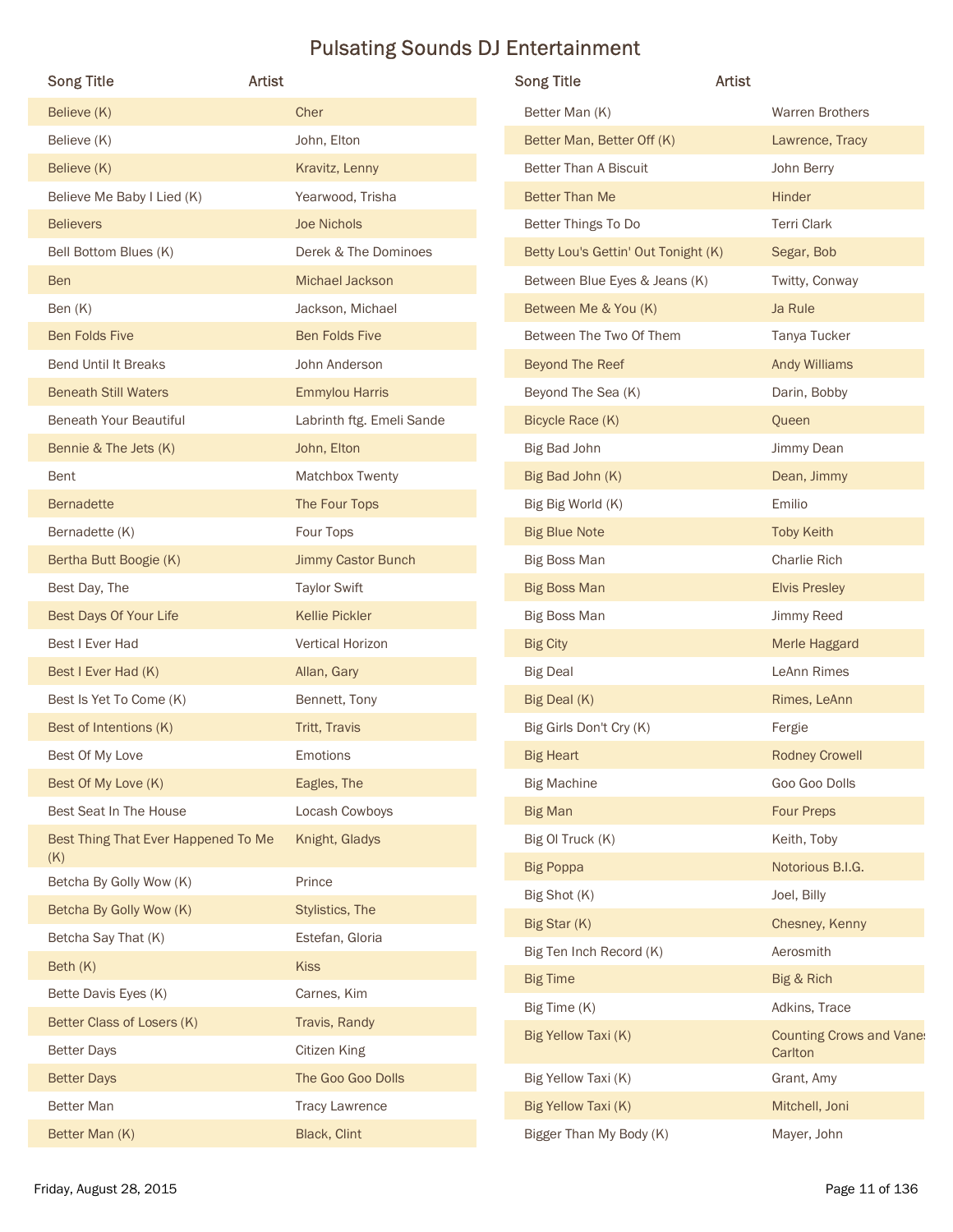| <b>Song Title</b><br>Artist                                                                      | <b>Pulsating Sounds DJ Entertainment</b> | <b>Song Title</b>                                              | Artist                                 |
|--------------------------------------------------------------------------------------------------|------------------------------------------|----------------------------------------------------------------|----------------------------------------|
| <b>Bigger Than The Beatles (K)</b>                                                               | Diffie, Joe                              | <b>Blanket On The Ground</b>                                   | <b>Billie Jo Spears</b>                |
| <b>Biggest Part Of Me</b>                                                                        | Ambrosia                                 | Bleed American (K)                                             | Jimmy Eat World                        |
|                                                                                                  |                                          |                                                                |                                        |
| Bill Bailey Won't You Please Come Home Patsy Cline<br>Bill Bailey, Won't You Please Come<br>Home | Traditional                              | Bless The Beasts And The Children<br>Bless The Broken Road (K) | Carpenters<br><b>Flatts Rascal</b>     |
| <b>Billie Jean</b>                                                                               | Michael Jackson                          | <b>Bless You</b>                                               | <b>Tony Orlando</b>                    |
| Billie Jean (K)                                                                                  | Jackson, Michael                         | Blessed (K)                                                    | John, Elton                            |
| <b>Bills Bills Bills</b>                                                                         | Destiny's Child                          | Blessed (K)                                                    | McBride, Martina                       |
| Billy Don't Be A Hero                                                                            | Bo Donaldson & The<br>Heywoods           | Blessed Be The Name Of The Lord<br>Blinded (K)                 | Tony Gore & Majesty<br>Third Eye Blind |
| Billy Don't Be A Hero (K)                                                                        | Heywoods, The                            | Blister In The Sun (K)                                         | <b>Violent Femmes</b>                  |
| Billy The Kid (K)                                                                                | Dean, Billy                              | Blood Red And Going Down (K)                                   | Tucker, Tanya                          |
| <b>Bimbo</b>                                                                                     | <b>Jim Reeves</b>                        | <b>Blood Red Summer</b>                                        | Coheed and Cambria                     |
| Birdhouse In Your Soul (K)                                                                       | They Might Be Giants                     | Blow Me (K)                                                    | Peters, Red                            |
| Birmingham (K)                                                                                   | Marshall, Amanda                         | Blow Me (One Last Kiss)                                        | Pink                                   |
| Bitch (K)                                                                                        | Brooks, Meredith                         | <b>Blow The Man Down</b>                                       | <b>Children's Favorites</b>            |
| Bitch (K)                                                                                        | <b>Rolling Stones</b>                    | Blowin' In The Wind (K)                                        | Peter, Paul & Mary                     |
| Bitter Sweet Symphony (K)                                                                        | The Verve                                | Blowing Kisses in the Wind (K)                                 | Abdul, Paula                           |
| Bizounce (K)                                                                                     | Olivia                                   | <b>Blue</b>                                                    | Leann Rimes                            |
| BJ the DJ (K)                                                                                    | Jackson, Stonewall                       | Blue (Da Ba Bee) (K)                                           | Eifel 65                               |
| Black (K)                                                                                        | Pearl Jam                                | Blue (Da Ba Dee)                                               | Eiffel 65                              |
| Black Balloon (K)                                                                                | Goo Goo Dolls                            | Blue (K)                                                       | Rimes, LeAnn                           |
| <b>Black Coffee In Bed</b>                                                                       | Squeeze                                  | <b>Blue Bayou</b>                                              | Roy Orbison                            |
| Black Dog (K)                                                                                    | Led Zeppelin                             | Blue Bayou (K)                                                 | Ronstadt, Linda                        |
| Black Friday (K)                                                                                 | <b>Steely Dan</b>                        | Blue Clear Sky (K)                                             | Strait, George                         |
| <b>Black Is Black</b>                                                                            | Los Bravos                               | Blue Eyes (K)                                                  | John, Elton                            |
| Black or White (K)                                                                               | Jackson, Michael                         | Blue Eyes Blue (K)                                             | Clapton, Eric                          |
| Black Suit's Comin' (Nod Ya Head) (K)                                                            | Smith, Will                              | Blue Eyes Cryin' In The Rain                                   | <b>Willie Nelson</b>                   |
| Black Velvet (K)                                                                                 | Myles, Alannah                           | Blue Eyes Crying In The Rain (K)                               | Nelson, Willie                         |
| Black Velvet Band (K)                                                                            | Dubliners, The                           | <b>Blue Monday</b>                                             | <b>Fats Domino</b>                     |
| Black Water (K)                                                                                  | Doobie Brothers                          | Blue Monday (K)                                                | Domino, Fats                           |
| Blackbird                                                                                        | Beatles, The                             | <b>Blue Moon</b>                                               | <b>Elvis Presley</b>                   |
| <b>Blame</b>                                                                                     | Calvin Harris ftg. John<br>Newman        | <b>Blue Moon</b>                                               | Marcels                                |
| Blame It On Mama (K)                                                                             | Jenkins, The                             | <b>Blue Moon</b>                                               | Marcels, The                           |
| <b>Blame It On Texas</b>                                                                         | <b>Mark Chesnutt</b>                     | <b>Blue Moon</b>                                               | Mel Torme                              |
| Blame It On The Bosa Nova (K)                                                                    | Gorme, Eydie                             | <b>Blue Moon</b>                                               | Sha Na Na                              |
| Blame It On The Rain (K)                                                                         | Milli Vanilli                            | Blue Moon                                                      | Steve Holy                             |
| Blame It On Your Lyin, Cheatin' Heart (K) Loveless, Patty                                        |                                          | <b>Blue Moon</b>                                               | <b>Tony Bennett</b>                    |
| riday, August 28, 2015                                                                           |                                          | Blue Moon (K)                                                  | Grease<br>Page 12 of 136               |
|                                                                                                  |                                          |                                                                |                                        |

| Artist<br><b>Song Title</b>                               |                                   | <b>Song Title</b>                    | Artist                      |
|-----------------------------------------------------------|-----------------------------------|--------------------------------------|-----------------------------|
| Bigger Than The Beatles (K)                               | Diffie, Joe                       | <b>Blanket On The Ground</b>         | <b>Billie Jo Spears</b>     |
| <b>Biggest Part Of Me</b>                                 | Ambrosia                          | Bleed American (K)                   | Jimmy Eat World             |
| Bill Bailey Won't You Please Come Home Patsy Cline        |                                   | Bless The Beasts And The Children    | Carpenters                  |
| Bill Bailey, Won't You Please Come                        | Traditional                       | Bless The Broken Road (K)            | <b>Flatts Rascal</b>        |
| Home                                                      |                                   | <b>Bless You</b>                     | <b>Tony Orlando</b>         |
| <b>Billie Jean</b>                                        | Michael Jackson                   | Blessed (K)                          | John, Elton                 |
| Billie Jean (K)                                           | Jackson, Michael                  | Blessed (K)                          | McBride, Martina            |
| <b>Bills Bills Bills</b>                                  | Destiny's Child                   | Blessed Be The Name Of The Lord      | Tony Gore & Majesty         |
| Billy Don't Be A Hero                                     | Bo Donaldson & The<br>Heywoods    | Blinded (K)                          | Third Eye Blind             |
| Billy Don't Be A Hero (K)                                 | Heywoods, The                     | Blister In The Sun (K)               | <b>Violent Femmes</b>       |
| Billy The Kid (K)                                         | Dean, Billy                       | Blood Red And Going Down (K)         | Tucker, Tanya               |
| <b>Bimbo</b>                                              | <b>Jim Reeves</b>                 | <b>Blood Red Summer</b>              | Coheed and Cambria          |
| Birdhouse In Your Soul (K)                                | They Might Be Giants              | Blow Me (K)                          | Peters, Red                 |
| Birmingham (K)                                            | Marshall, Amanda                  | Blow Me (One Last Kiss)              | Pink                        |
| Bitch (K)                                                 | Brooks, Meredith                  | <b>Blow The Man Down</b>             | <b>Children's Favorites</b> |
| Bitch (K)                                                 | <b>Rolling Stones</b>             | Blowin' In The Wind (K)              | Peter, Paul & Mary          |
| Bitter Sweet Symphony (K)                                 | The Verve                         | Blowing Kisses in the Wind (K)       | Abdul, Paula                |
| Bizounce (K)                                              | Olivia                            | Blue                                 | Leann Rimes                 |
| BJ the DJ (K)                                             | Jackson, Stonewall                | Blue (Da Ba Bee) (K)                 | Eifel 65                    |
| Black (K)                                                 | Pearl Jam                         | Blue (Da Ba Dee)                     | Eiffel 65                   |
| Black Balloon (K)                                         | Goo Goo Dolls                     | Blue (K)                             | Rimes, LeAnn                |
| <b>Black Coffee In Bed</b>                                | Squeeze                           | <b>Blue Bayou</b>                    | Roy Orbison                 |
| Black Dog (K)                                             | Led Zeppelin                      | Blue Bayou (K)                       | Ronstadt, Linda             |
| Black Friday (K)                                          | <b>Steely Dan</b>                 | Blue Clear Sky (K)                   | Strait, George              |
| <b>Black Is Black</b>                                     | Los Bravos                        | Blue Eyes (K)                        | John, Elton                 |
| Black or White (K)                                        | Jackson, Michael                  | Blue Eyes Blue (K)                   | Clapton, Eric               |
| Black Suit's Comin' (Nod Ya Head) (K)                     | Smith, Will                       | Blue Eyes Cryin' In The Rain         | <b>Willie Nelson</b>        |
| Black Velvet (K)                                          | Myles, Alannah                    | Blue Eyes Crying In The Rain (K)     | Nelson, Willie              |
| Black Velvet Band (K)                                     | Dubliners, The                    | <b>Blue Monday</b>                   | <b>Fats Domino</b>          |
| Black Water (K)                                           | Doobie Brothers                   | Blue Monday (K)                      | Domino, Fats                |
| Blackbird                                                 | Beatles, The                      | <b>Blue Moon</b>                     | <b>Elvis Presley</b>        |
| <b>Blame</b>                                              | Calvin Harris ftg. John<br>Newman | <b>Blue Moon</b>                     | Marcels                     |
| Blame It On Mama (K)                                      | Jenkins, The                      | <b>Blue Moon</b>                     | Marcels, The                |
| <b>Blame It On Texas</b>                                  | <b>Mark Chesnutt</b>              | <b>Blue Moon</b>                     | Mel Torme                   |
| Blame It On The Bosa Nova (K)                             | Gorme, Eydie                      | <b>Blue Moon</b>                     | Sha Na Na                   |
| Blame It On The Rain (K)                                  | Milli Vanilli                     | <b>Blue Moon</b><br><b>Blue Moon</b> | Steve Holy                  |
| Blame It On Your Lyin, Cheatin' Heart (K) Loveless, Patty |                                   |                                      | <b>Tony Bennett</b>         |
|                                                           |                                   | Blue Moon (K)                        | Grease                      |
| Friday, August 28, 2015                                   |                                   |                                      | Page 12 of 136              |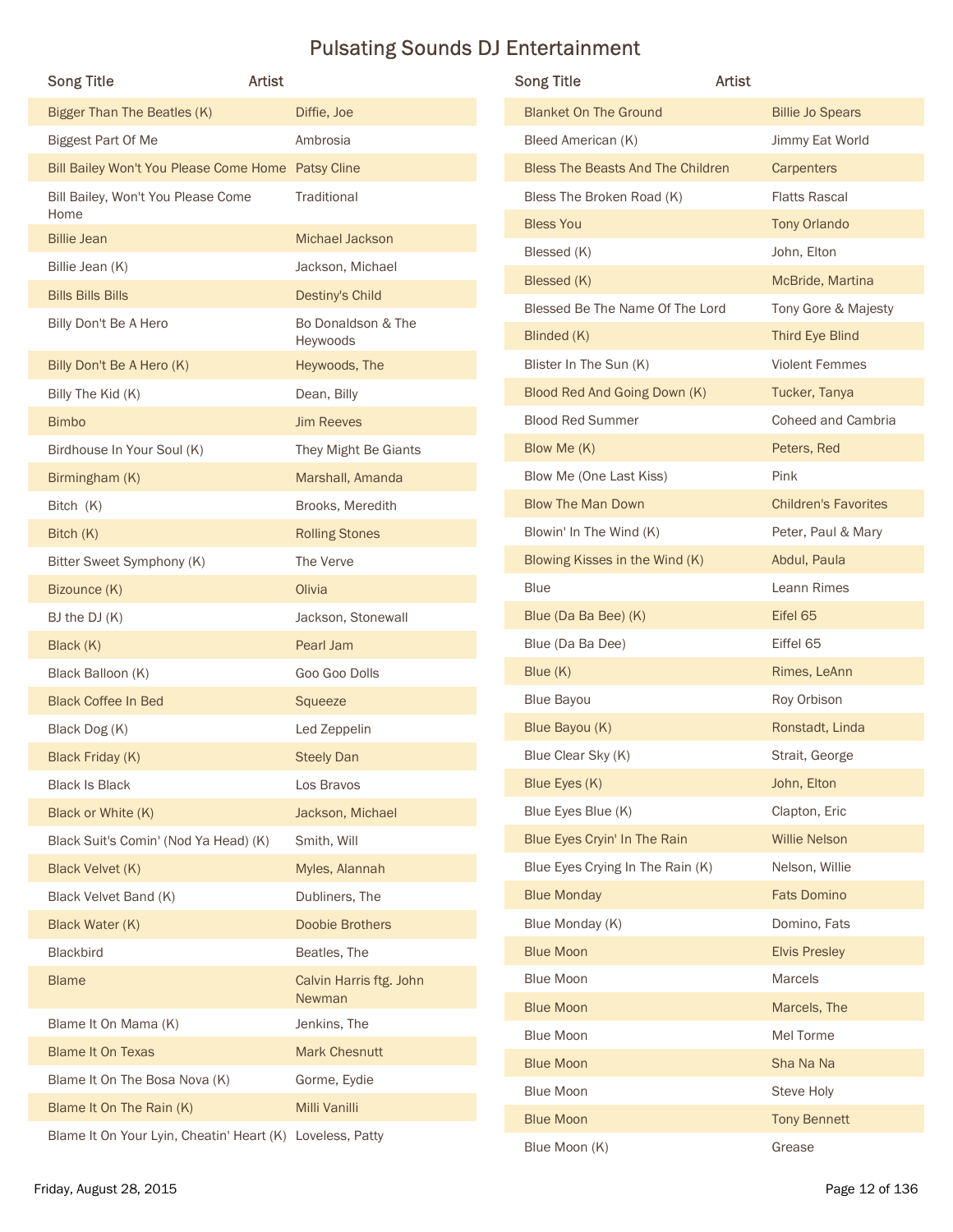| <b>Song Title</b>                       | Artist                             | <b>Song Title</b><br>Artist       |                           |
|-----------------------------------------|------------------------------------|-----------------------------------|---------------------------|
| Blue Moon (K)                           | Marcels, The                       | Born Free                         | Andy Williams             |
| Blue On Black (K)                       | Shepherd, Kenny Wayne              | Born Free (K)                     | Williams, Andy            |
| Blue Skies (K)                          | Cassidy, Eva                       | Born In A High Wind               | T. G. Sheppard            |
| Blue Suede Shoes (K)                    | Perkins, Carl                      | Born In The USA (K)               | Springsteen, Bruce        |
| <b>Blue Suede Shoes (K)</b>             | Presley, Elvis                     | Born On The Bayou (K)             | CCR                       |
| Blue Velvet (K)                         | Vinton, Bobby                      | Born To Be Wild (K)               | Steppenwolf               |
| Blueberry Hill (K)                      | <b>Fats Domino</b>                 | Born To Fly (K)                   | Evans, Sara               |
| Blueberry Hill, Can't Stop Loving You   | Fats Domino and Elvis Presley      | Born To Hand Jive (K)             | Grease                    |
| Medley (K)                              |                                    | Born To Lose                      | Ray Charles               |
| Bluebird, Bluebird                      | <b>Toddler Tunes</b>               | Born To Run (K)                   | Harris, Emmylou           |
| Bluer Than Blue (K)                     | Johnson, Michael                   | Born To Wander                    | Rare Earth                |
| Blurry (K)                              | <b>Puddle of Mudd</b>              | <b>Bossy</b>                      | Kelis Feat. Too Short     |
| Bo Diddley (K)                          | Diddley, Bo                        | Both Sides Now (K)                | Collins, Judy             |
| Boat Drinks (K)                         | Buffett, Jimmy                     | <b>Bother</b>                     | Stone Sour                |
| Bob & Earl                              | Bob & Earl                         | Bottle It Up                      | Sara Bareilles            |
| <b>Bob That Head</b><br>Bodhisattva (K) | <b>Rascal Flatts</b><br>Steely Dan | Bottle Let Me Down, The           | Merle Haggard             |
| Body & Soul (K)                         | Baker, Anita                       | Boulevard Of Broken Dreams (K)    | Green Day                 |
| Bohemian Rhapsody (K)                   | Queen                              | Boy From New York City            | Ad Libs                   |
| Boogie Child (K)                        | <b>Bee Gees</b>                    | Boy From New York City, The       | Darts, The                |
| Boogie Fever (K)                        | Sylvers, The                       | Boy From New York City, The       | <b>Manhattan Transfer</b> |
| Boogie Grass Band (K)                   | Twitty, Conway                     | Boyfriend                         | Boyfriend                 |
| <b>Boogie Nights</b>                    | Heatwave                           | <b>Boys</b>                       | <b>Britney Spears</b>     |
| Boogie On Reggae Woman (K)              | Wonder, Stevie                     | Boys And Girls (K)                | Good Charlotte            |
| Boogie Oogie Oogie (K)                  | A Taste of Honey                   | Boys 'Round Here                  | <b>Blake Shelton</b>      |
| <b>Boogie Shoes</b>                     | <b>KC And The Sunshine Band</b>    | Brahm's Lullaby                   | Children's Nursery Rhyme: |
| Boogie Wonderland (K)                   | Earth, Wind & Fire                 | <b>Brand New Day</b>              | <b>Sting</b>              |
| Boogie Woogie Bugle Boy                 | <b>Bette Midler</b>                | <b>Brand New Key</b>              | Melanie                   |
| Boogie Woogie Bugle Boy (K)             | <b>Andrews Sisters</b>             | <b>Brand New Man</b>              | Brooks & Dunn             |
| <b>Boom</b>                             | Jolie & The Wanted                 | <b>Branded Man</b>                | Merle Haggard             |
| Boom                                    | P.O.D.                             | Brandy You're A Fine Girl (K)     | <b>Looking Glass</b>      |
| Boot Scootin' Boogie                    | Brooks & Dunn                      | Brass In Pocket (I'm Special) (K) | Pretenders, The           |
| Bop                                     | Dan Seals                          | Brass Monkey (K)                  | <b>Beastie Boys</b>       |
| Bop (K)                                 | Seals, Dan                         | <b>Brave</b>                      | Sara Bareilles            |
| Bop Gun (One Nation)                    | Ice Cube                           | Bread & Butter (K)                | Newbeats, The             |
| Border Song (K)                         | John, Elton                        | <b>Bread And Butter</b>           | Newbeats                  |
| Borderline (K)                          | Madonna                            | Break Down Here (K)               | Roberts, Julie            |
| <b>Born Country</b>                     | Alabama                            | Break It Off                      | Rihanna Featuring Sean F  |
|                                         |                                    | Break On Through (K)              | Doors, The                |

| Entertainment                                 |                                            |
|-----------------------------------------------|--------------------------------------------|
|                                               |                                            |
| <b>Song Title</b><br>Artist                   |                                            |
| <b>Born Free</b>                              | Andy Williams                              |
| Born Free (K)                                 | Williams, Andy                             |
| Born In A High Wind                           | T. G. Sheppard                             |
| Born In The USA (K)<br>Born On The Bayou (K)  | Springsteen, Bruce<br>CCR                  |
| Born To Be Wild (K)                           | Steppenwolf                                |
| Born To Fly (K)                               | Evans, Sara                                |
| Born To Hand Jive (K)                         | Grease                                     |
| Born To Lose                                  | Ray Charles                                |
| Born To Run (K)                               | Harris, Emmylou                            |
| Born To Wander                                | Rare Earth                                 |
| <b>Bossy</b>                                  | Kelis Feat. Too Short                      |
| Both Sides Now (K)                            | Collins, Judy                              |
| <b>Bother</b>                                 | <b>Stone Sour</b>                          |
| Bottle It Up                                  | Sara Bareilles                             |
| Bottle Let Me Down, The                       | Merle Haggard                              |
| Boulevard Of Broken Dreams (K)                | Green Day                                  |
| Boy From New York City                        | Ad Libs                                    |
| Boy From New York City, The                   | Darts, The                                 |
| Boy From New York City, The                   | <b>Manhattan Transfer</b>                  |
| Boyfriend                                     | Boyfriend                                  |
| <b>Boys</b>                                   | <b>Britney Spears</b>                      |
| Boys And Girls (K)                            | <b>Good Charlotte</b>                      |
| <b>Boys 'Round Here</b>                       | <b>Blake Shelton</b>                       |
| Brahm's Lullaby                               | Children's Nursery Rhyme:                  |
| <b>Brand New Day</b>                          | <b>Sting</b>                               |
| <b>Brand New Key</b>                          | Melanie                                    |
| <b>Brand New Man</b>                          | Brooks & Dunn                              |
| <b>Branded Man</b>                            | Merle Haggard                              |
| Brandy You're A Fine Girl (K)                 | <b>Looking Glass</b>                       |
| Brass In Pocket (I'm Special) (K)             | Pretenders, The                            |
| Brass Monkey (K)                              | <b>Beastie Boys</b>                        |
| <b>Brave</b>                                  | Sara Bareilles                             |
| Bread & Butter (K)<br><b>Bread And Butter</b> | Newbeats, The<br>Newbeats                  |
|                                               |                                            |
| Break Down Here (K)<br>Break It Off           | Roberts, Julie<br>Rihanna Featuring Sean F |
| Break On Through (K)                          | Doors, The                                 |
|                                               | Page 13 of 136                             |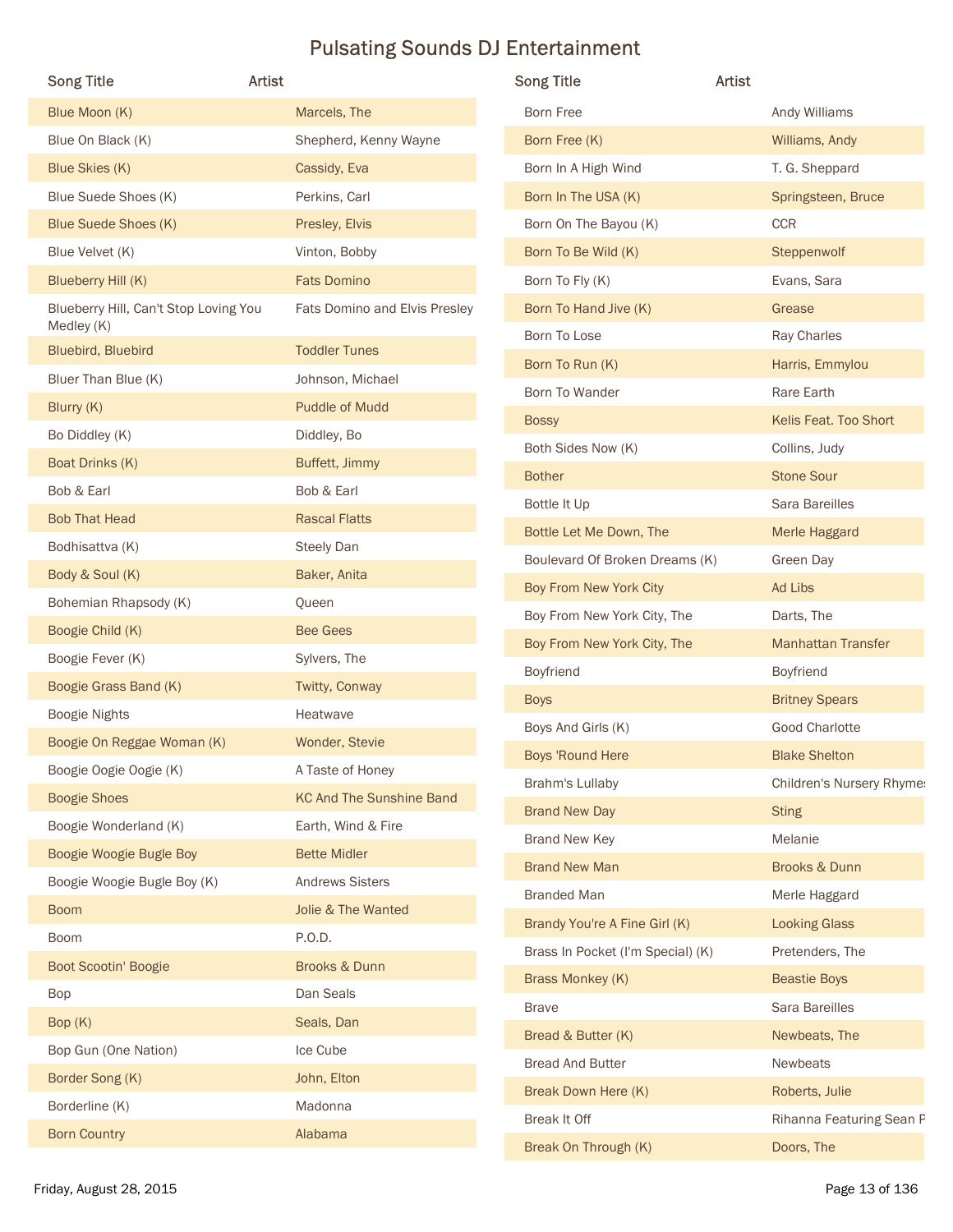|                                                          | Artist |                                       | <b>Song Title</b>   | <b>Pulsating Sounds DJ Entertainment</b><br>Artist |                                      |
|----------------------------------------------------------|--------|---------------------------------------|---------------------|----------------------------------------------------|--------------------------------------|
| <b>Song Title</b>                                        |        |                                       |                     |                                                    |                                      |
| Break Up To Make Up                                      |        | <b>Stylistics</b>                     | <b>Broken</b>       |                                                    | Lifehouse<br>Seether                 |
| Break Up to Make Up (K)<br>Breakfast At Tiffany's (K)    |        | Stylistics, The                       | <b>Broken</b>       |                                                    | Seether & Amy Lee                    |
|                                                          |        | Deep Blue Something                   | Broken (K)          |                                                    |                                      |
| <b>Breakfast In Bed</b><br>Breaking Up Is Hard To Do (K) |        | UB40 & Chrissie Hynde<br>Sedaka, Neil |                     | Broken Lady (K)<br>Broken Road (K)                 | Gatlin, Larry<br>Crittenden, Melodie |
|                                                          |        | Jackson, Joe                          |                     | <b>Broken Trust</b>                                | Brenda Lee                           |
| Breaking Us In Two (K)<br><b>Breakout</b>                |        | Swing Out Sister                      | <b>Broken Vow</b>   |                                                    | Josh Groban                          |
| <b>Breath Of Heaven</b>                                  |        | Amy Grant                             |                     | Broken Wing (K)                                    | McBride, Martina                     |
| <b>Breathe</b>                                           |        | Blu Cantrell Feat Sean Paul           |                     | Broken Wings (K)                                   | <b>Mister Mister</b>                 |
| <b>Breathe</b>                                           |        | <b>Breathe</b>                        |                     | Brokenheartsville                                  | Joe Nichols                          |
| <b>Breathe</b>                                           |        | Lifehouse                             |                     | Brokenheartsvlle (K)                               | Nichols, Joe                         |
| <b>Breathe</b>                                           |        | Melissa Etheridge                     |                     | <b>Brooklyn Roads</b>                              | Neil Diamond                         |
| <b>Breathe</b>                                           |        | Michelle Branch                       | Brotha (K)          |                                                    | Stone, Angie                         |
| <b>Breathe</b>                                           |        | <b>Taylor Swift</b>                   |                     | Brotha (Pt 2) (K)                                  | Stone, Angie & Alicia Keys           |
|                                                          |        | Hill, Faith                           |                     | <b>Brother Jukebox</b>                             | <b>Mark Chesnutt</b>                 |
| Breathe (K)<br><b>Breathe Again</b>                      |        | <b>Toni Braxton</b>                   |                     | Brother Louie (K)                                  | <b>Stories</b>                       |
| Breathe Again (K)                                        |        | Braxton, Toni                         |                     | <b>Brother Loves Traveling Salvation Show</b>      | Neil Diamond                         |
| Breathe Your Name (K)                                    |        | Sixpence                              |                     | Brown Eyed Girl (K)                                | Morrison, Van                        |
|                                                          |        | <b>Barenaked Ladies</b>               |                     |                                                    |                                      |
| Brian Wilson (K)                                         |        |                                       |                     | Brown Sugar (K)                                    | <b>Rolling Stones</b>                |
| Brick (K)                                                |        | <b>Ben Folds Five</b>                 |                     | Bubba Hyde (K)                                     | Diamond Rio                          |
| <b>Brick House</b>                                       |        | Commodores, The                       |                     | <b>Bubba Shot The Jukebox (K)</b>                  | Chesnutt, Mark                       |
| Bridge Over Troubled Water (K)                           |        | Simon & Garfunkel                     | <b>Bubbly</b>       |                                                    | <b>Colbie Caillat</b>                |
| <b>Bright Eyes</b>                                       |        | Art Garfunkel                         |                     | Buckaroo (K)                                       | Womack, Lee Ann                      |
| <b>Bright Lights</b>                                     |        | <b>Matchbox Twenty</b>                | <b>Buffalo Gals</b> |                                                    | Traditional                          |
| Bright Lights (K)                                        |        | Matchbox 20                           |                     | <b>Buffalo Soldier</b>                             | Bob Marley & The Wailers             |
| Bright Side Of The Road (K)                              |        | Morrison, Van                         |                     | Buffalo Soldier (K)                                | Marley, Bob                          |
| Bring It On                                              |        | Keith Harling                         |                     | <b>Buffalo Stance (K)</b>                          | Neneh Cherry                         |
| Bring It On Home (K)                                     |        | Williamson, Sonny Boy                 | Bug-A-Boo           |                                                    | Destiny's Child                      |
| Bring It On Home To Me (K)                               |        | Committments, The                     |                     | <b>Buicks To The Moon</b>                          | Alan Jackson                         |
| Bring It On Home To Me (K)                               |        | Cooke, Sam                            |                     | Build Me Up, Buttercup (K)                         | Foundations, The                     |
| Bring It On Home To Me (K)                               |        | Gilley, Mickey                        |                     | Building A Mystery (K)                             | McLachlan, Sarah                     |
| Bring It To Jesus                                        |        | <b>Contemporary Gospel</b>            |                     | Bullet With Butterfly Wings (K)                    | <b>Smashing Pumpkins</b>             |
| Bring Me Down                                            |        | Miranda Lambert                       | <b>Bullets</b>      |                                                    | Creed                                |
| Bring Me To Life (K)                                     |        | Evanescence                           |                     | Bump N' Grind (K)                                  | Kelly, R                             |
| Bring On The Love                                        |        | Coldwater Jane                        |                     | Bungle In The Jungle (K)                           | Tull, Jethro                         |
| Bring On The Rain (K)                                    |        | Messina, Jo Dee & Tim<br>McGraw       |                     | Burden In My Hand (K)                              | Soundgarden                          |
| Broadway (K)                                             |        | Goo Goo Dolls                         | <b>Burn</b>         |                                                    | Tina Arena                           |
|                                                          |        |                                       | Burn                |                                                    | Usher                                |
|                                                          |        |                                       |                     |                                                    |                                      |

| <b>Entertainment</b>                          |                                                    |
|-----------------------------------------------|----------------------------------------------------|
| <b>Song Title</b><br><b>Artist</b>            |                                                    |
| <b>Broken</b>                                 | Lifehouse                                          |
| <b>Broken</b>                                 | Seether                                            |
| Broken (K)                                    | Seether & Amy Lee                                  |
| Broken Lady (K)                               | Gatlin, Larry                                      |
| Broken Road (K)                               | Crittenden, Melodie                                |
| <b>Broken Trust</b>                           | Brenda Lee                                         |
| <b>Broken Vow</b>                             | Josh Groban                                        |
| Broken Wing (K)                               | McBride, Martina                                   |
| Broken Wings (K)                              | <b>Mister Mister</b>                               |
| Brokenheartsville                             | Joe Nichols                                        |
| Brokenheartsvlle (K)                          | Nichols, Joe                                       |
| <b>Brooklyn Roads</b>                         | Neil Diamond                                       |
| Brotha (K)<br>Brotha (Pt 2)(K)                | Stone, Angie                                       |
| <b>Brother Jukebox</b>                        | Stone, Angie & Alicia Keys<br><b>Mark Chesnutt</b> |
| Brother Louie (K)                             | <b>Stories</b>                                     |
| <b>Brother Loves Traveling Salvation Show</b> | <b>Neil Diamond</b>                                |
| Brown Eyed Girl (K)                           | Morrison, Van                                      |
| Brown Sugar (K)                               | <b>Rolling Stones</b>                              |
| Bubba Hyde (K)                                | Diamond Rio                                        |
| Bubba Shot The Jukebox (K)                    | Chesnutt, Mark                                     |
| <b>Bubbly</b>                                 | <b>Colbie Caillat</b>                              |
| Buckaroo (K)                                  | Womack, Lee Ann                                    |
| <b>Buffalo Gals</b>                           | Traditional                                        |
| <b>Buffalo Soldier</b>                        | Bob Marley & The Wailers                           |
| Buffalo Soldier (K)                           | Marley, Bob                                        |
| <b>Buffalo Stance (K)</b>                     | Neneh Cherry                                       |
| Bug-A-Boo                                     | Destiny's Child                                    |
| <b>Buicks To The Moon</b>                     | Alan Jackson                                       |
| Build Me Up, Buttercup (K)                    | Foundations, The                                   |
| Building A Mystery (K)                        | McLachlan, Sarah                                   |
| Bullet With Butterfly Wings (K)               | <b>Smashing Pumpkins</b>                           |
| <b>Bullets</b>                                | Creed                                              |
| Bump N' Grind (K)                             | Kelly, R                                           |
| Bungle In The Jungle (K)                      | Tull, Jethro                                       |
| Burden In My Hand (K)                         | Soundgarden                                        |
| <b>Burn</b>                                   | <b>Tina Arena</b>                                  |
| <b>Burn</b>                                   | Usher                                              |
|                                               | Page 14 of 136                                     |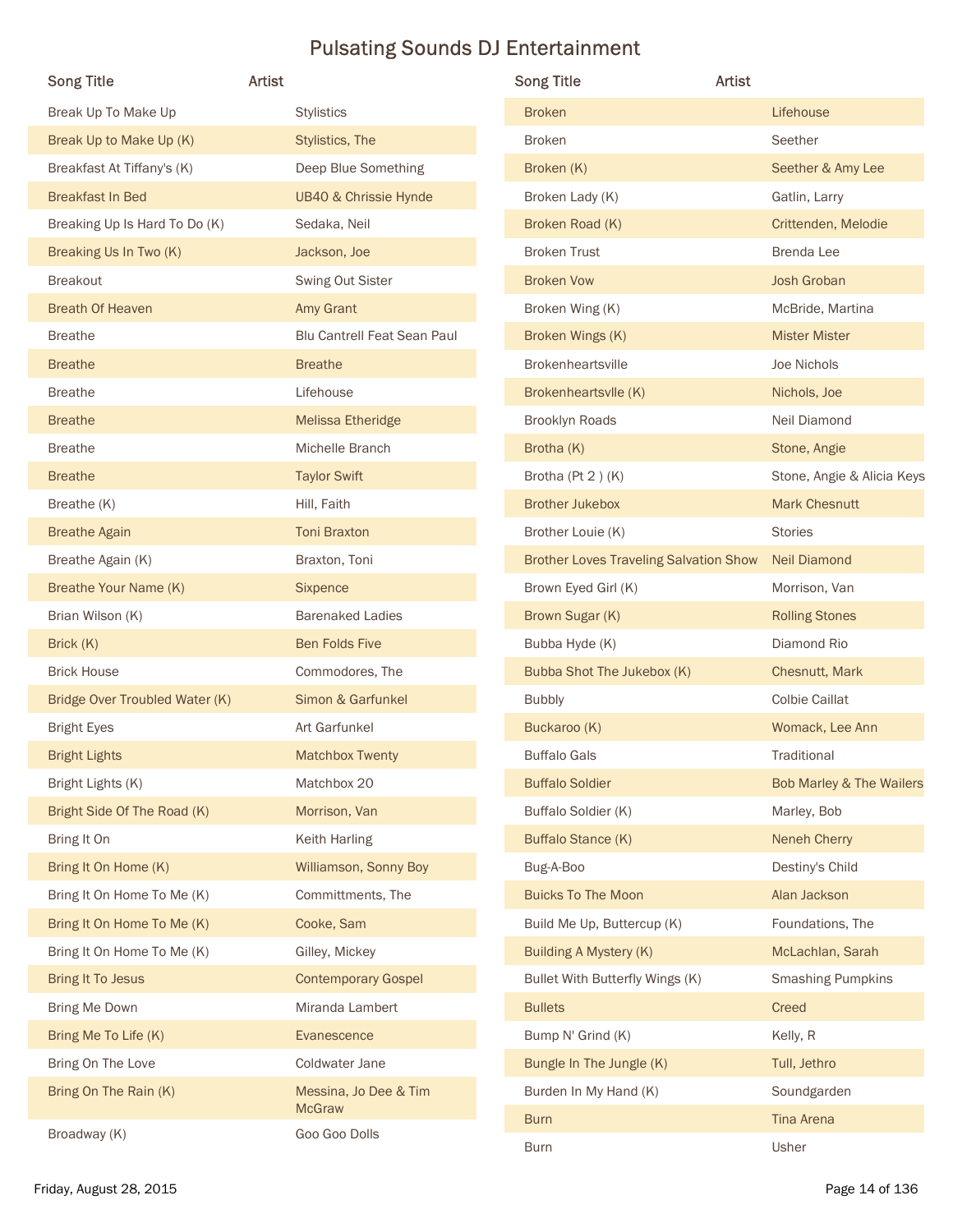|                                                                        |                                  | Artist                            |                            |
|------------------------------------------------------------------------|----------------------------------|-----------------------------------|----------------------------|
| <b>Song Title</b><br>Artist                                            |                                  | <b>Song Title</b><br>By Your Side |                            |
| Burn (K)<br>Burn One Down (K)                                          | Messina, Jo Dee<br>Black, Clint  | Bye Bye (K)                       | Sade<br>Messina, Jo Dee    |
| <b>Burnin' For You</b>                                                 | <b>Blue Oyster Cult</b>          | Bye Bye Blackbird (K)             | Cocker, Joe                |
| Burnin' The Roadhouse Down (K)                                         | Brooks, Garth & Steve            | Bye Bye Blackbird (K)             | Newton, Wayne              |
|                                                                        | Wariner                          | Bye Bye Love (K)                  | <b>Everly Brothers</b>     |
| Burnin' Up                                                             | <b>Jonas Brothers</b>            | $\mathbf C$                       |                            |
| Burning A Hole In My Heart                                             | <b>Skip Ewing</b>                | C. C. Rider                       | Chuck Willis               |
| <b>Burning Bridges (K)</b>                                             | Scott, Jack                      | C.C. Rider                        | <b>Elvis Presley</b>       |
| Burning Love (K)                                                       | Presley, Elvis                   | Cab Driver (Solo) (K)             | Mills Brothers             |
| <b>Burning Love (Live Version)</b>                                     | <b>Elvis Presley</b>             | Cabaret                           | Cabaret                    |
| Bus Stop (K)                                                           | Hollies, The                     | Cabaret                           | Liza Minnelli              |
| <b>Bust A Move</b>                                                     | Young Mc                         | Cabaret (K)                       | Minella, Liza              |
| <b>Busted</b>                                                          | John Conlee                      | Cadillac Tears                    | Kevin Denny                |
| <b>Busted</b>                                                          | <b>Patty Loveless</b>            | Cajun Moon (K)                    | Skaggs, Ricky              |
| Busted (K)                                                             | Charles, Ray                     | Calander Girl (K)                 | Sedaka, Neil               |
| Busy Man (K)<br>But I Do Love You (K)                                  | Cyrus, Billy Ray<br>Rimes, LeAnn | Caldonia (K)                      | King, BB                   |
| But I Will                                                             | Faith Hill                       | California Dreamin' (K)           | Mamas & Papas              |
| But It's Alright                                                       | Huey Lewis & The News            | California Girls (K)              | Beach Boys, The            |
| But It's Alright                                                       | J.J. Jackson                     | California Love                   | California Love            |
| But Not For Me                                                         | Dinah Washington                 | California Sun                    | The Rivieras               |
| But Not For Me                                                         | <b>Rod Stewart</b>               | Call And Answer                   | <b>Barenaked Ladies</b>    |
| Butterflies (K)                                                        | Jackson, Michael                 | Call Me (K)                       | <b>Blondie</b>             |
| <b>Butterfly</b>                                                       | <b>Crazy Town</b>                | Call Me (K)                       | Green, Al                  |
| Butterfly (K)                                                          | Carey, Mariah                    | Callin' Baton Rouge               | <b>Garth Brooks</b>        |
| <b>Butterfly Kisses</b>                                                | The Raybon Brothers              | Callin' Me When I'm Lonely        | Sheryl Crow                |
| Butterfly Kisses (K)                                                   | Carlisle, Bob                    | <b>Calling All Angels</b>         | Train                      |
| <b>Buttons</b>                                                         | Pussycat Dolls feat. Snoop       | Camptown Races                    | Children's Favorites       |
|                                                                        | <b>Dogg</b>                      | Can I Count On You (K)            | McBride & The Ride         |
| <b>Buttons</b>                                                         | Pussycat Dolls, The              | Can I Get A Witness               | Marvin Gaye                |
| <b>Buttons (Remix)</b>                                                 | David Aude (Pussycat Dolls)      | Can I Have It Like That           | Pharrell Feat. Gwen Stefal |
| Buy Me A Rose                                                          | Luther Vandross                  | Can I Stay With YOU               | Karyn White                |
| Buy Me A Rose (K)                                                      | Rogers, Kenny                    | Can I Touch You There (K)         | Bolton, Michael            |
| Buzzin (Clean)                                                         | Mann Feat. 50 Cent               | Can I Trust You With My Heart (K) | Tritt, Travis              |
| By The Book                                                            | Michael Peterson                 | Can U Help Me                     | Usher                      |
| By The Book (K)                                                        | Peterson, Michael                | Can We                            | Swv                        |
| By The Light of the Silvery Moon (K)                                   | Traditional                      | Can We Still Be Friends (K)       | Rundgren, Todd             |
| By The Time I Get To Phoenix (K)<br>By the Time this Night is Over (K) | Campbell, Glen                   | Can We Talk                       | Tevin Campbell             |
|                                                                        | Bryson, Peabo & Kenny G          | Can You Feel The Love Tonight (K) | John, Elton                |

| <b>Entertainment</b><br><b>Song Title</b><br>By Your Side<br>Bye Bye (K) |        |                                   |
|--------------------------------------------------------------------------|--------|-----------------------------------|
|                                                                          |        |                                   |
|                                                                          |        |                                   |
|                                                                          |        |                                   |
|                                                                          |        |                                   |
|                                                                          |        |                                   |
|                                                                          |        |                                   |
|                                                                          |        |                                   |
|                                                                          |        |                                   |
|                                                                          | Artist |                                   |
|                                                                          |        | Sade                              |
|                                                                          |        | Messina, Jo Dee                   |
| Bye Bye Blackbird (K)                                                    |        | Cocker, Joe                       |
| Bye Bye Blackbird (K)                                                    |        | Newton, Wayne                     |
| Bye Bye Love (K)                                                         |        | <b>Everly Brothers</b>            |
| $\mathbf C$                                                              |        |                                   |
| C. C. Rider                                                              |        | Chuck Willis                      |
| C.C. Rider                                                               |        | <b>Elvis Presley</b>              |
| Cab Driver (Solo) (K)                                                    |        | Mills Brothers                    |
| Cabaret                                                                  |        | Cabaret                           |
| Cabaret                                                                  |        | Liza Minnelli                     |
| Cabaret (K)                                                              |        | Minella, Liza                     |
| Cadillac Tears                                                           |        | Kevin Denny                       |
| Cajun Moon (K)                                                           |        | Skaggs, Ricky                     |
| Calander Girl (K)                                                        |        | Sedaka, Neil                      |
| Caldonia (K)<br>California Dreamin' (K)                                  |        | King, BB                          |
| California Girls (K)                                                     |        | Mamas & Papas<br>Beach Boys, The  |
| California Love                                                          |        | California Love                   |
| California Sun                                                           |        | The Rivieras                      |
| Call And Answer                                                          |        | <b>Barenaked Ladies</b>           |
| Call Me (K)                                                              |        | <b>Blondie</b>                    |
| Call Me (K)                                                              |        | Green, Al                         |
| Callin' Baton Rouge                                                      |        | <b>Garth Brooks</b>               |
| Callin' Me When I'm Lonely                                               |        | Sheryl Crow                       |
| <b>Calling All Angels</b>                                                |        | Train                             |
| Camptown Races                                                           |        | Children's Favorites              |
| Can I Count On You (K)                                                   |        | McBride & The Ride                |
| Can I Get A Witness                                                      |        | Marvin Gaye                       |
| Can I Have It Like That                                                  |        | <b>Pharrell Feat. Gwen Stefal</b> |
| Can I Stay With YOU                                                      |        | Karyn White                       |
| Can I Touch You There (K)                                                |        | Bolton, Michael                   |
| Can I Trust You With My Heart (K)                                        |        | Tritt, Travis                     |
| Can U Help Me                                                            |        | <b>Usher</b>                      |
| Can We                                                                   |        | Swv                               |
| Can We Still Be Friends (K)                                              |        | Rundgren, Todd                    |
| Can We Talk                                                              |        | <b>Tevin Campbell</b>             |
| Can You Feel The Love Tonight (K)                                        |        | John, Elton                       |
|                                                                          |        | Page 15 of 136                    |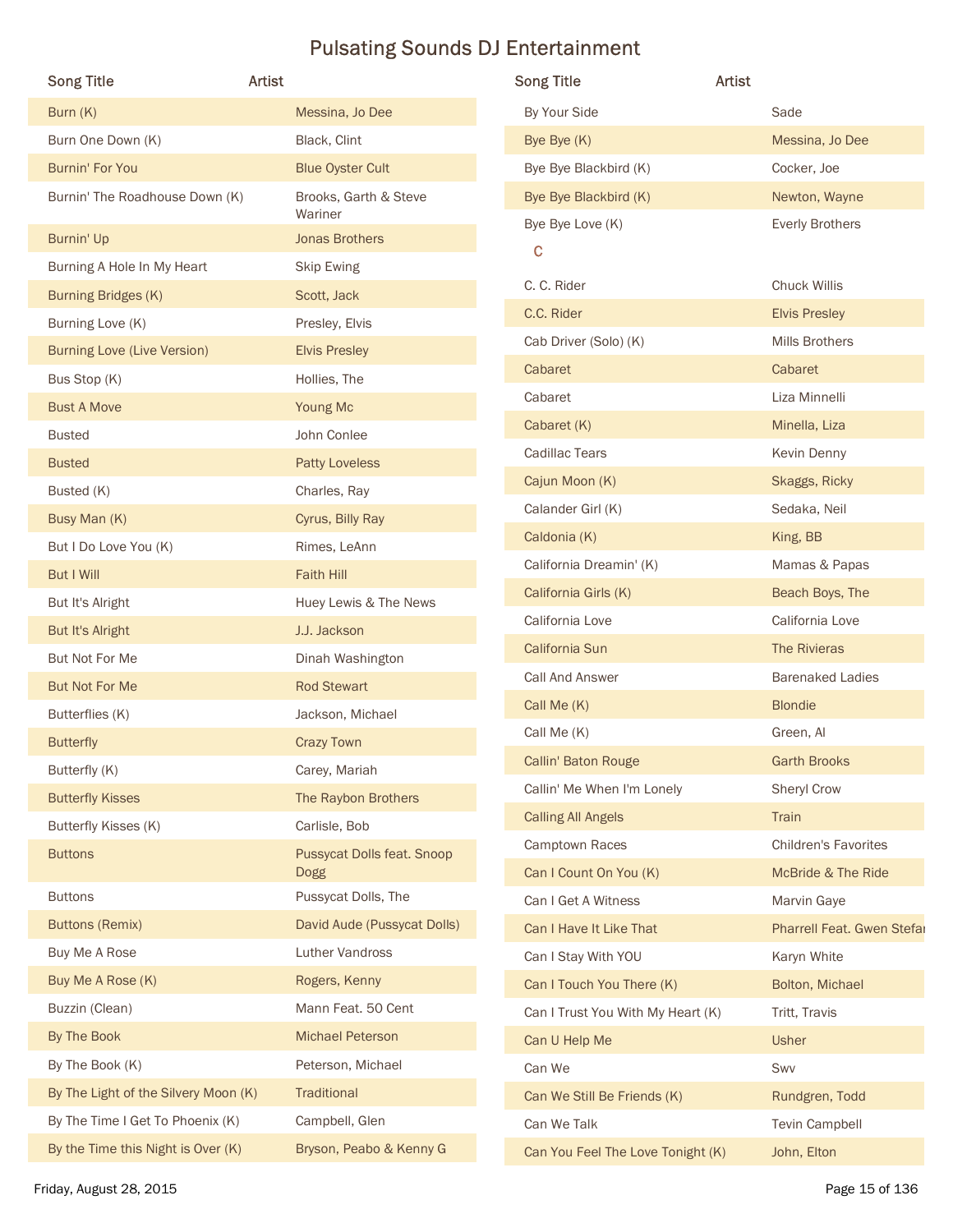|                                                        |                          | <b>Pulsating Sounds DJ Entertainment</b> |                              |
|--------------------------------------------------------|--------------------------|------------------------------------------|------------------------------|
| <b>Song Title</b><br>Artist                            |                          | <b>Song Title</b><br>Artist              |                              |
| Can You Hear Me When I Talk To You (K) Gearing, Ashley |                          | Can't Take My Eyes Off Of You            | <b>Boystown Gang</b>         |
| Can You Stand The Rain (K)                             | <b>New Edition</b>       | Can't Take My Eyes Off Of You            | <b>Engelbert Humperdinck</b> |
| Can You Stop The Rain (K)                              | Bryson, Peabo            | Can't Take My Eyes Off Of You            | Lauryn Hill                  |
| Canadian Sunset (K)                                    | Williams, Andy           | Can't Take My Eyes Off Of You (K)        | Hill, Lauryn                 |
| Candida (K)                                            | Orlando, Tony & Dawn     | Can't Take My Eyes Off You               | Andy Williams                |
| Candle In The Wind (K)                                 | John, Elton              | Can't Take My Eyes Off You               | <b>Engelbert Humperdinck</b> |
| Candy                                                  | Iggy Pop & Kate Pierson  | Can't Take My Eyes Off You               | Frankie Valli & The Four     |
| Candy Everybody Wants (K)                              | 10,000 Maniacs           | Can't Take My Eyes Off You (K)           | Seasons<br>Valli, Frankie    |
| Candy Girl (K)                                         | New Edition              | Can't Take That Away (K)                 | Carey, Mariah                |
| Candy Man (K)                                          | Davis, Sammy Jr          | Can't Tell You (K)                       | <b>Diamond Rio</b>           |
| Candy Shop (K)                                         | 50 Cent                  | Can't We Try                             | Vonda Sheppard With Dar      |
| Can't Break It To My Heart (K)                         | Lawrence, Tracy          |                                          | Hill                         |
| Can't Buy Me Love (K)                                  | Beatles, The             | Can't You See (K)                        | <b>Marshall Tucker Band</b>  |
| Can't Buy Me Love (K)                                  | Buble, Michael           | Can't You See That She's Mine (K)        | Dave Clark 5                 |
| Can't Cry Anymore (K)                                  | Crow, Sheryl             | <b>Captive Heart</b>                     | Selena                       |
| Can't Fight The Moonlight (K)                          | Rimes, Leann             | Car Wash (K)                             | Rose Royce                   |
| Can't Get Enough (K)                                   | <b>Bad Company</b>       | Cara Mia (K)                             | Jay & The Americans          |
| Can't Get Enough (K)                                   | Loveless, Patty          | Caramel (K)                              | City High                    |
| Can't Get Enough Of You Baby                           | Smash Mouth              | Caravan (K)                              | Morrison, Van                |
| Can't Get Enough of Your Love (K)                      | White, Barry             | Carefree Highway (K)                     | Lightfoot, Gordon            |
| Can't Get Enuff                                        | Winger                   | Careless Whisper (K)                     | Wham                         |
| Can't Get It Out of My Head (K)                        | Electric Light Orchestra | Caribbean Queen (K)                      | Ocean, Billy                 |
| Can't Get Used To Losing You (K)                       | Williams, Andy           | Carlene                                  | Phil Vassar                  |
| Can't Get You Out of My Head (K)                       | Minogue, Kylie           | Carlene (K)                              | Vassar, Phil                 |
| Can't Help Falling In Love (K)                         | Presley, Elvis           | Carnival (K)                             | Merchant, Natalie            |
| Can't Help Myself (K)                                  | Levert, Gerald           | Carolina                                 | Parmalee                     |
| Can't Let Go (K)                                       | Carey, Mariah            | Carolina In My Mind (K)                  | Taylor, James                |
| Can't Let You Go (K)                                   | Fabolous & Mike Shorey   | Carolyn                                  | Merle Haggard                |
| Can't Nobody                                           | Kelly Rowland            | Carrie                                   | Europe                       |
| Can't Nobody Love You (Like I Do) (K)                  | Wynonna                  | Carrie Ann (K)                           | Hollies, The                 |
| Can't Rely On You                                      | Paloma Faith             | <b>Carried Away</b>                      | <b>George Strait</b>         |
| Can't Shake You                                        | Gloriana                 | Carried Away (K)                         | Strait, George               |
| Can't Smile Without You (K)                            | Manilow, Barry           | Carry On                                 | Pat Green                    |
| Can't Stay Away From You (K)                           | Estefan, Gloria          | Carry On Wayward Son                     | Kansas                       |
| Can't Stop (K)                                         | After 7                  | Carrying Your Love With Me (K)           | Strait, George               |
| <b>Can't Stop Now</b>                                  | New Grass Revival        | Case Of The Ex                           | Case Of The Ex               |
| Can't Stop Thinkin' About That                         | Ricochet                 | Case Of The Ex (K)                       | <b>MYA</b>                   |
| Can't Take My Eyes Off Of You                          | <b>Andy Williams</b>     | Casey Jones (K)                          | Grateful Dead, The           |

| <b>Intertainment</b>                                     |                                               |  |
|----------------------------------------------------------|-----------------------------------------------|--|
| <b>Song Title</b>                                        | Artist                                        |  |
| Can't Take My Eyes Off Of You                            | Boystown Gang                                 |  |
| Can't Take My Eyes Off Of You                            | <b>Engelbert Humperdinck</b>                  |  |
| Can't Take My Eyes Off Of You                            | Lauryn Hill                                   |  |
| Can't Take My Eyes Off Of You (K)                        | Hill, Lauryn                                  |  |
| Can't Take My Eyes Off You<br>Can't Take My Eyes Off You | Andy Williams<br><b>Engelbert Humperdinck</b> |  |
| Can't Take My Eyes Off You                               | Frankie Valli & The Four<br>Seasons           |  |
| Can't Take My Eyes Off You (K)                           | Valli, Frankie                                |  |
| Can't Take That Away (K)                                 | Carey, Mariah                                 |  |
| Can't Tell You (K)                                       | Diamond Rio                                   |  |
| Can't We Try                                             | Vonda Sheppard With Dar<br>Hill               |  |
| Can't You See (K)                                        | <b>Marshall Tucker Band</b>                   |  |
| Can't You See That She's Mine (K)                        | Dave Clark 5                                  |  |
| <b>Captive Heart</b>                                     | Selena                                        |  |
| Car Wash (K)                                             | Rose Royce                                    |  |
| Cara Mia (K)                                             | Jay & The Americans                           |  |
| Caramel (K)                                              | City High                                     |  |
| Caravan (K)                                              | Morrison, Van                                 |  |
| Carefree Highway (K)                                     | Lightfoot, Gordon                             |  |
| Careless Whisper (K)                                     | Wham                                          |  |
| Caribbean Queen (K)<br>Carlene                           | Ocean, Billy<br>Phil Vassar                   |  |
| Carlene (K)                                              | Vassar, Phil                                  |  |
| Carnival (K)                                             | Merchant, Natalie                             |  |
| Carolina                                                 | Parmalee                                      |  |
| Carolina In My Mind (K)                                  | Taylor, James                                 |  |
| Carolyn                                                  | Merle Haggard                                 |  |
| Carrie                                                   | Europe                                        |  |
| Carrie Ann (K)                                           | Hollies, The                                  |  |
| <b>Carried Away</b>                                      | <b>George Strait</b>                          |  |
| Carried Away (K)                                         | Strait, George                                |  |
| Carry On                                                 | Pat Green                                     |  |
| Carry On Wayward Son                                     | Kansas                                        |  |
| Carrying Your Love With Me (K)                           | Strait, George                                |  |
| Case Of The Ex                                           | Case Of The Ex                                |  |
| Case Of The Ex (K)                                       | <b>MYA</b>                                    |  |
| Casey Jones (K)                                          | Grateful Dead, The                            |  |
|                                                          | Page 16 of 136                                |  |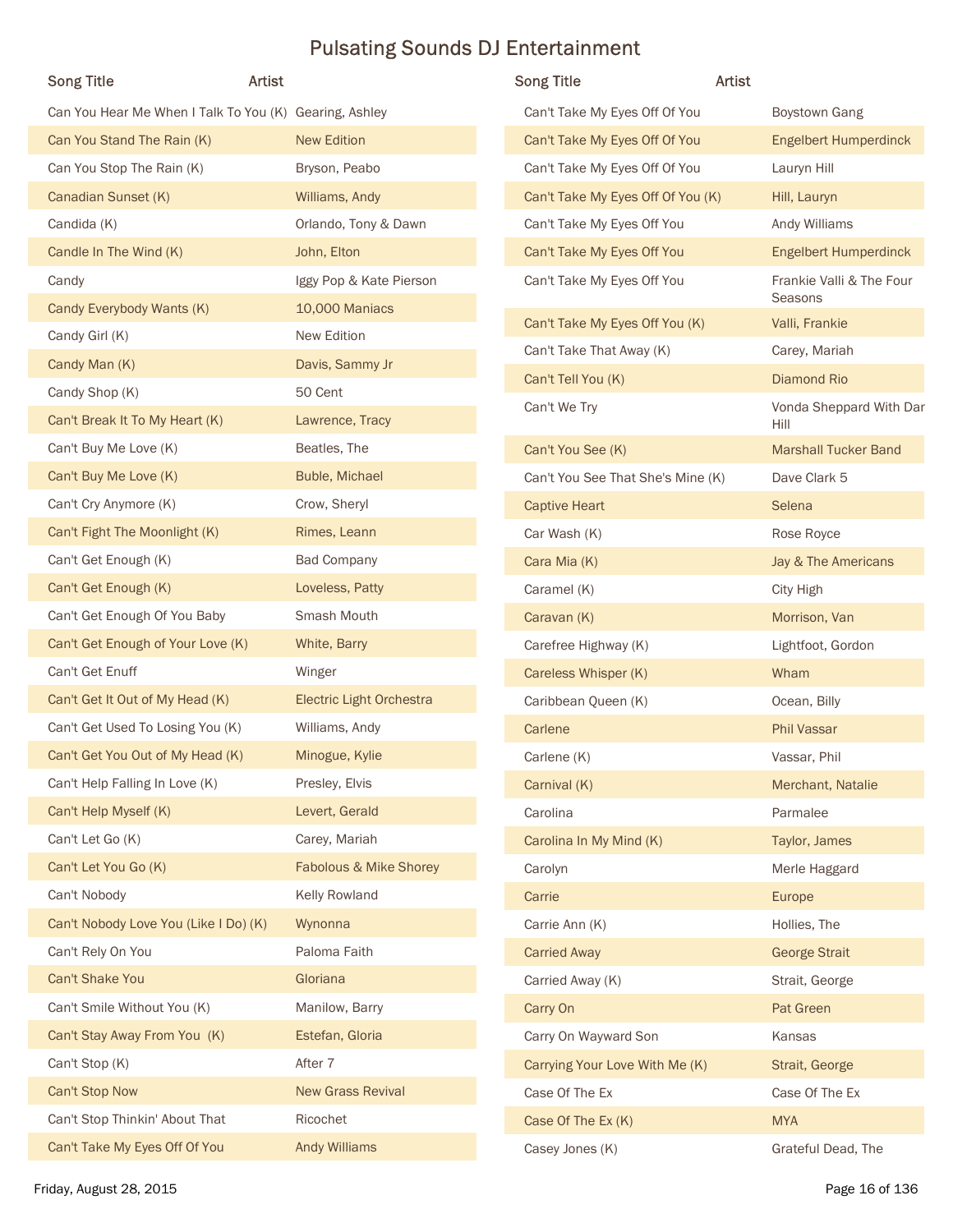|                               | Artist                            | <b>Song Title</b><br>Artist        |                               |
|-------------------------------|-----------------------------------|------------------------------------|-------------------------------|
| Cash On The Barrelhead        | <b>Dolly Parton</b>               | Change                             | The Warren Brothers           |
| Cat Scratch Fever (K)         | Nugent, Ted                       | Change (K)                         | Sons of the Desert            |
| Catch 22 (explicit)           | Pink                              | Change Of Heart                    | Change                        |
| Catch A Falling Star (K)      | Como, Perry                       | Change Of Heart                    | Judds                         |
| Catch A Wave (K)              | Beach Boys, The                   | Change of Heart (K)                | Judds, The                    |
| Catch Us If You Can (K)       | Dave Clark 5                      | Change The World (K)               | Clapton, Eric                 |
| Cater 2 U                     | Destiny's Child                   | Change Your Mind (K)               | <b>Sister Hazel</b>           |
| Cathy's Clown                 | Everly Brothers, The              | Changes                            | David Bowie                   |
| Cathy's Clown                 | <b>Reba McEntire</b>              | Changes In Latitudes (K)           | Buffett, Jimmy                |
| Cathy's Clown (K)             | <b>Everly Brothers</b>            | <b>Chantilly Lace</b>              | <b>Big Bopper</b>             |
| Cat's In The Cradle (K)       | Chapin, Harry                     | <b>Chapel Of Love</b>              | <b>Dixie Cups</b>             |
| Caught Out There (I Hate You) | Kelis                             | Chariot                            | Gavin Degraw                  |
| Caught Up In You (K)          | 38 Special                        | Chariot                            | Gretchen Wilson               |
| CC Rider (K)                  | Presley, Elvis                    | Charlene (K)                       | Hamilton, Anthony             |
| <b>CC Waterback</b>           | Merle Haggard & George            | <b>Charlie Brown</b>               | Coasters, The                 |
| Cecilia (K)                   | Jones<br>Simon & Garfunkel        | Chase A Little Love                | LoCash Cowboys                |
| Celebration                   | Game Featuring Chris Brown,       | Chasin' That Neon Rainbow (K)      | Jackson, Alan                 |
|                               | Tyga, Wiz Khalifa & Lil Wayne     | Chasin' You Around (K)             | Sugar Ray                     |
| Celebration                   | Kool & The Gang                   | Chattahoochee                      | Alan Jackson                  |
| Celebrity (K)                 | Paisley, Brad                     | Chattahoochie (K)                  | Jackson, Alan                 |
| Centerfold (K)                | J Geils Band                      | Chattanooga Choo Choo              | <b>Glenn Miller Orchestra</b> |
| Ceremony, The                 | Tammy Wynette And George<br>Jones | Chattanooga Choo Choo (K)          | Traditional                   |
| Cest La Vie (K)               | Segar, Bob                        | <b>Chattanoogie Shoe Shine Boy</b> | <b>Red Foley</b>              |
| Cha Cha Slide (K)             | Mr C & Slideman                   | Chattanoogie Shoe Shine Boy (K)    | Foley, Red                    |
| Chain Gang (K)                | Cooke, Sam                        | Cheap Seats (K)                    | Alabama                       |
| Chain of Fools (K)            | Franklin, Aretha                  | Cheap Sunglasses (K)               | ZZ Top                        |
| Chain Of Love (K)             | Walker, Clay                      | Cheatin'                           | Sara Evans                    |
| Chains                        | Cookies                           | Check On It (K)                    | Beyonce & Slim Thug           |
| Chains (K)                    | Beatles, The                      | Check Yes or No (K)                | Strait, George                |
| Chains (K)                    | Loveless, Patty                   | Cheek to Cheek (K)                 | Astaire, Fred                 |
| Chains of Gold (K)            | Sweethearts of the Rodeo          | Cheeseburger In Paradise (K)       | Buffett, Jimmy                |
| Chains Of Love (K)            | Erasure                           | Cherish                            | Association, The              |
| Champagne Jam                 | Atlanta Rhythm Section            | Cherish                            | The Association               |
| <b>Chance Of Lovin' You</b>   | Earl Thomas Conley                | Cherish (K)                        | Association, The              |
| Chances Are (K)               | Mathis, Johnny                    | Cherish (K)                        | Kool & The Gang               |
| Change                        | Sons Of The Desert                | Cherokee Boogie                    | <b>BR5-49</b>                 |
|                               | <b>Taylor Swift</b>               | Cherry Bomb (K)                    | Mellancamp, John              |
| Change                        |                                   | Cherry Cherry                      | Neil Diamond                  |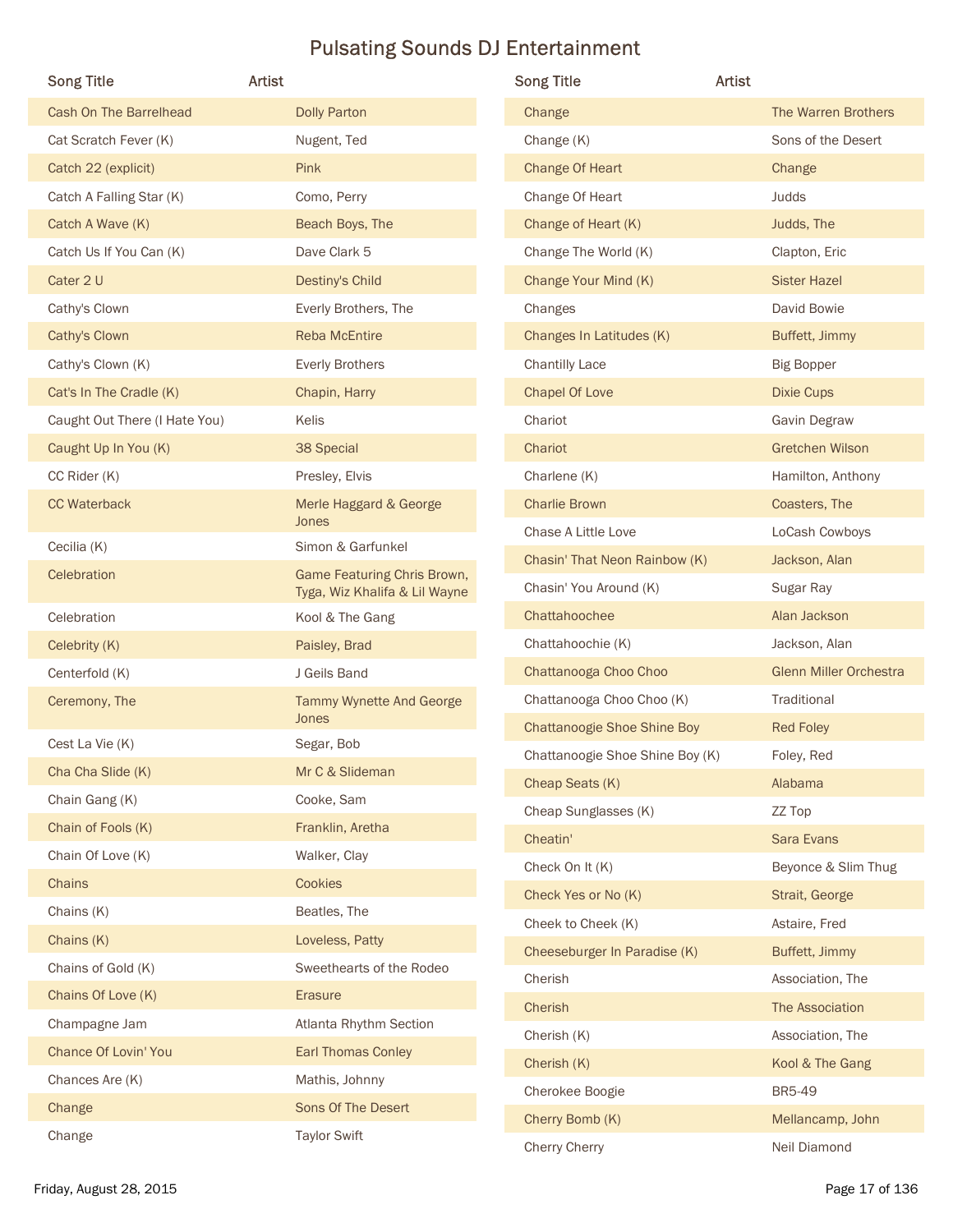|                                                    | Artist                            | <b>Song Title</b>           | Artist                           |
|----------------------------------------------------|-----------------------------------|-----------------------------|----------------------------------|
| Cherry Hill Park (K)                               | Royal, Billy Joe                  | Circle of One (K)           | Adams, Oleta                     |
| Chevy Van (K)                                      | Johns, Sammy                      | Circles                     | Incubus                          |
| Chicago                                            | <b>Frank Sinatra</b>              | <b>Citizen Soldier</b>      | 3 Doors Down                     |
| Chicago (K)                                        | Sinatra, Frank                    | Clambake (K)                | Presley, Elvis                   |
| Chicks Dig It (K)                                  | Cagle, Chris                      | Clarity (K)                 | Mayer, John                      |
| Children Go Where I Send Thee                      | The Cathedrals                    | Cleaning Out My Closet (K)  | Eminem                           |
| Chillin' It                                        | <b>Cole Swindell</b>              | Cledus The Karaoke King (K) | Judd, Cledus T                   |
| China Girl (K)                                     | Bowie, David                      | Clementine                  | Chord Buddy                      |
| <b>China Grove</b>                                 | The Doobie Brothers               | Clementine                  | <b>Mitch Miller</b>              |
| China Grove (K)                                    | Doobie Brothers                   | Clementine (K)              | Darin, Bobby                     |
| Chiquita (K)                                       | <b>ABBA</b>                       | Clementine (K)              | Traditional                      |
| Chiseled In Stone                                  | Vern Gosdin                       | Clemintine                  | <b>Toddler Tunes</b>             |
| Chocolate Salty Balls (K)                          | Chef                              | Climax                      | Climax                           |
| Choices (K)                                        | Jones, George                     | Climb That Mountain High    | Reba McEntire                    |
| Chop Suey (K)                                      | System of a Down                  | Climb, The                  | Joe McElderry                    |
| Christ Was Born On Christmas Day                   | Traditional                       | Climb, The                  | Miley Cyrus                      |
| Christ Was Born On Christmas Day                   | <b>Traditional Christmas</b>      | Clocks (K)                  | Coldplay                         |
| Christmas (Baby Please Come Home)                  | <b>Mariah Carey</b>               | Close                       | <b>Rascal Flatts</b>             |
| <b>Christmas At Ground Zero</b>                    | Weird Al Yankovic                 | Close Every Door To Me (K)  | Joseph & Technicolor<br>Raincoat |
| Christmas Shoes, The                               | Three Of Hearts                   | Close My Eyes Forever       | Lita Ford With Ozzy Osbou        |
| Christmas Song (Chestnuts Roasting),<br><b>The</b> | <b>Christmas Standard</b>         | Close The Door (K)          | Pendergrass, Teddy               |
| Christmas Song (Chestnuts Roasting),               | Trisha Yearwood                   | Close To You (K)            | Carpenters, The                  |
| The                                                |                                   | Close To You (K)            | Priest, Maxi                     |
| <b>Christmas Song (Chestnuts)</b>                  | <b>Christmas Song (Chestnuts)</b> | Close Your Eyes             | Parmalee                         |
| Christmas Song (Chestnuts)                         | Johnny Mathis                     | Closer (K)                  | Nine Inch Nails                  |
| Christmas Song (Merry Christmas To<br>You)         | Doris Day                         | Closing Time (K)            | Semisonic                        |
| Christmas Time Is Here                             | Charlie Brown                     | <b>Cloud Nine</b>           | Temptations                      |
| <b>Christmas Without You</b>                       | Dolly Parton & Kenny Rogers       | Cloud Nine                  | The Temptations                  |
| Chrome (K)                                         | Adkins, Trace                     | Cloud Nine (K)              | Temptations, The                 |
| Chuck E's In Love CBE (K)                          | Jones, Ricki Lee                  | Club Can't Handle Me        | Flo Rida & David Guetta          |
| Chug A Lug                                         | Roger Miller                      | Clumsy (K)                  | Our Lady Peace                   |
| Church Of The Poison Mind                          | <b>Culture Club</b>               | C'Mon C'Mon (K)             | Crow, Sheryl                     |
| Church Of Your Heart (K)                           | Roxette                           | Coal Miner's Daughter (K)   | Lynn, Loretta                    |
| Church on Cumberland Road (K)                      | Shenandoah                        | Cocaine (K)                 | Clapton, Eric                    |
| Cigarette Daydreams                                | Cage The Elephant                 | <b>Cockles And Mussels</b>  | <b>Traditional Irish</b>         |
| Cigarettes And Alcohol (K)                         | Stewart, Rod                      | Cocky (K)                   | Kid Rock                         |
|                                                    | Traditional                       | Coco Jamboo (K)             | Mr President                     |

| <b>Song Title</b>                                                                                      | Artist                                                                                                   |
|--------------------------------------------------------------------------------------------------------|----------------------------------------------------------------------------------------------------------|
| Circle of One (K)                                                                                      | Adams, Oleta                                                                                             |
| <b>Circles</b>                                                                                         | Incubus                                                                                                  |
| <b>Citizen Soldier</b>                                                                                 | 3 Doors Down                                                                                             |
| Clambake (K)                                                                                           | Presley, Elvis                                                                                           |
| Clarity (K)                                                                                            | Mayer, John                                                                                              |
| Cleaning Out My Closet (K)                                                                             | Eminem                                                                                                   |
| Cledus The Karaoke King (K)                                                                            | Judd, Cledus T                                                                                           |
| Clementine                                                                                             | Chord Buddy                                                                                              |
| Clementine                                                                                             | <b>Mitch Miller</b>                                                                                      |
| Clementine (K)                                                                                         | Darin, Bobby                                                                                             |
| Clementine (K)                                                                                         | <b>Traditional</b>                                                                                       |
| Clemintine                                                                                             | <b>Toddler Tunes</b>                                                                                     |
| Climax                                                                                                 | Climax                                                                                                   |
| Climb That Mountain High                                                                               | Reba McEntire                                                                                            |
| Climb, The                                                                                             | Joe McElderry                                                                                            |
| Climb, The                                                                                             | Miley Cyrus                                                                                              |
| Clocks (K)                                                                                             | Coldplay                                                                                                 |
| Close                                                                                                  | <b>Rascal Flatts</b>                                                                                     |
| Close Every Door To Me (K)                                                                             | Joseph & Technicolor<br>Raincoat                                                                         |
| Close My Eyes Forever                                                                                  | Lita Ford With Ozzy Osbou                                                                                |
| Close The Door (K)                                                                                     | Pendergrass, Teddy                                                                                       |
| Close To You (K)                                                                                       | Carpenters, The                                                                                          |
| Close To You (K)                                                                                       | Priest, Maxi                                                                                             |
| Close Your Eyes                                                                                        | Parmalee                                                                                                 |
| Closer (K)                                                                                             | Nine Inch Nails                                                                                          |
| Closing Time (K)                                                                                       | Semisonic                                                                                                |
| <b>Cloud Nine</b>                                                                                      | <b>Temptations</b>                                                                                       |
| Cloud Nine                                                                                             | The Temptations                                                                                          |
| Cloud Nine (K)                                                                                         | Temptations, The                                                                                         |
| Club Can't Handle Me                                                                                   | Flo Rida & David Guetta                                                                                  |
| Clumsy (K)                                                                                             | Our Lady Peace                                                                                           |
| C'Mon C'Mon (K)                                                                                        | Crow, Sheryl                                                                                             |
|                                                                                                        |                                                                                                          |
|                                                                                                        |                                                                                                          |
|                                                                                                        |                                                                                                          |
|                                                                                                        |                                                                                                          |
| Coal Miner's Daughter (K)<br>Cocaine (K)<br><b>Cockles And Mussels</b><br>Cocky (K)<br>Coco Jamboo (K) | Lynn, Loretta<br>Clapton, Eric<br><b>Traditional Irish</b><br>Kid Rock<br>Mr President<br>Page 18 of 136 |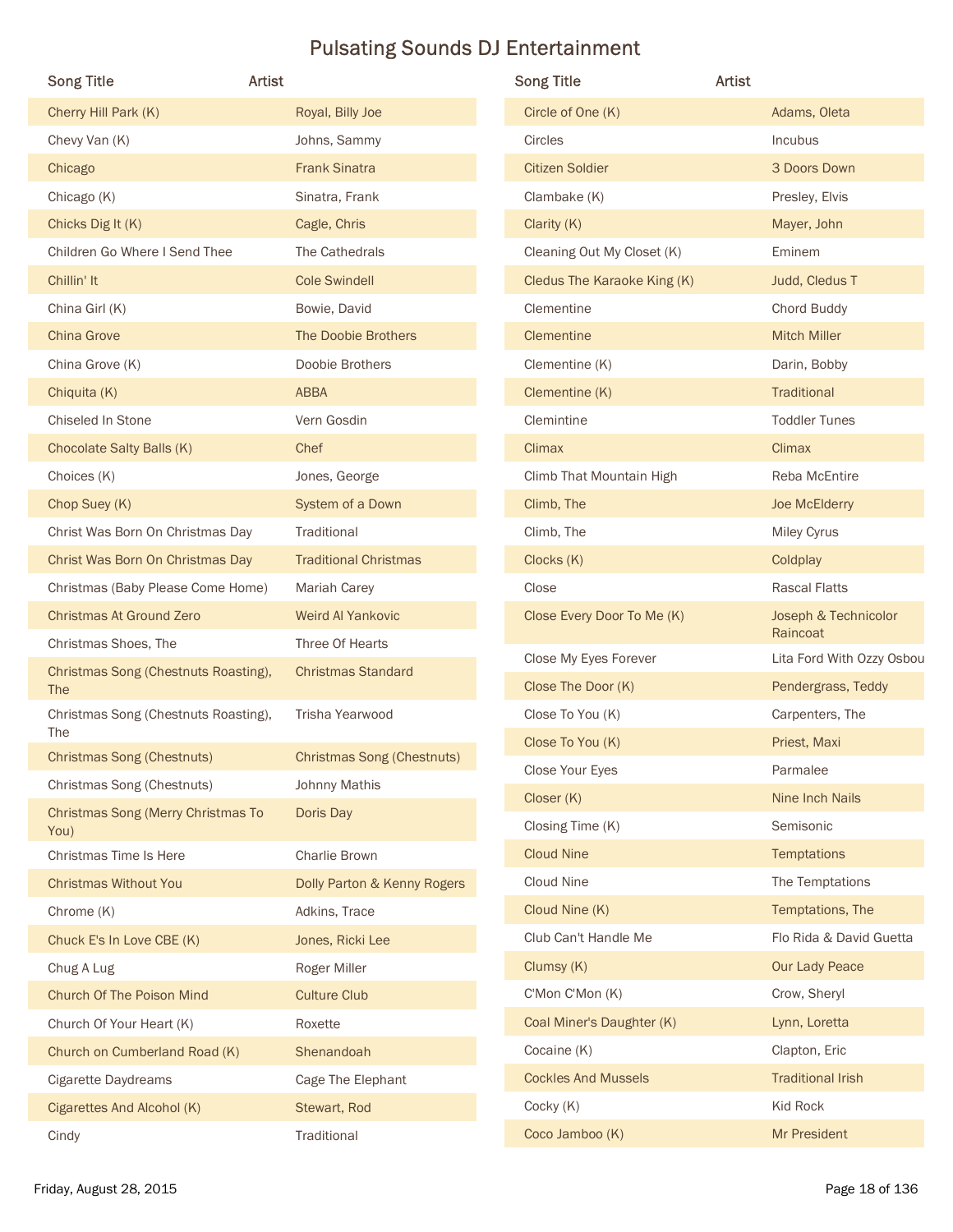| <b>Song Title</b>                | Artist                | <b>Song Title</b>              | Artist                       |
|----------------------------------|-----------------------|--------------------------------|------------------------------|
| Cold And Empty                   | Kid Rock              | Come On Eileen                 | Dexy's Midnight Runners      |
| Cold As Ice (K)                  | Foreigner             | Come On Get Higher             | <b>Matt Nathanson</b>        |
| Cold Beer With Your Name On It   | Josh Thompson         | Come On Let's Go               | Los Lobos                    |
| <b>Cold Cold Heart</b>           | Norah Jones           | Come On Over (K)               | Aguilera, Christina          |
| Cold Day In July (K)             | Dixie Chicks          | Come On Over (K)               | Twain, Shania                |
| Cold Hearted (K)                 | Abdul, Paula          | Come On, Let's Go (K)          | Valens, Ritchie              |
| Cold One                         | Eric Church           | Come Out & Play (K)            | Offspring                    |
| <b>Cold Outside</b>              | <b>Big House</b>      | Come Over                      | <b>Faith Evans</b>           |
| Collide                          | Howie Day             | Come Rain or Come Shine (K)    | Lee, Peggy                   |
| Color My World (K)               | Chicago               | Come Rain or Come Shine (K)    | Sinatra, Frank               |
| Colors Of The Wind (K)           | Williams, Vanessa     | Come Sail Away                 | <b>Styx</b>                  |
| Come & Get It (K)                | <b>Badfinger</b>      | <b>Come See About Me</b>       | The Supremes                 |
| Come & Get Your Love (K)         | Redbone               | Come See About Me (K)          | Supremes, The                |
| Come A Little Bit Closer Now (K) | Jay & The Americans   | Come See Me And Come Lonely    | <b>Dottie West</b>           |
| Come A Little Closer             | <b>Dierks Bentley</b> | Come Sundown                   | <b>Bobby Bare</b>            |
| Come And Get It                  | <b>Badfinger</b>      | Come To My Window (K)          | Etheridge, Melissa           |
| Come And Get Your Love           | Real McCoy            | Come To Poppa (K)              | Segar, Bob                   |
| <b>Come And Get Your Love</b>    | Redbone               | <b>Come Together</b>           | Beatles, The                 |
| Come As You Are (K)              | Nirvana               | Come Together                  | Third Day                    |
| Come Away With Me                | Norah Jones           | Come Together (K)              | Beatles, The                 |
| Come BackBe Here                 | <b>Taylor Swift</b>   | Come With Me Now               | Kongos                       |
| <b>Come Clean</b>                | <b>Hilary Duff</b>    | Comedown (K)                   | <b>Bush</b>                  |
| Come Close To Me (K)             | Common & Mary J Blige | Comfortably Numb (K)           | Pink Floyd                   |
| Come Cryin' To Me (K)            | Lonestar              | Comin' Down From God           | <b>Carol Elizabeth Jones</b> |
| Come Dance With Me (K)           | Jay & The Americans   | Comin' In And Out Of Your Life | <b>Barbra Streisand</b>      |
| Come Dancing (K)                 | Kinks, The            | Coming Around Again (K)        | Simon, Carly                 |
| Come Fly With Me                 | Frank Sinatra         | Coming Back For You            | Keith Harling                |
| Come Fly With Me (K)             | Buble, Michael        | Coming Of Age                  | <b>Foster The People</b>     |
| Come Fly With Me (K)             | Sinatra, Frank        | Coming Out Of The Dark (K)     | Estefan, Gloria              |
| <b>Come From The Heart</b>       | <b>Kathy Mattea</b>   | Commitment (K)                 | Rimes, LeAnn                 |
| Come Go With Me                  | Del-Vikings           | Common Man (K)                 | Conlee, John                 |
| Come Go With Me (K)              | Del Vikings, The      | Complicated                    | Carolyn Dawn Johnson         |
| Come Home Soon (K)               | SheDaisy              | Complicated (K)                | Lavigne, Avril               |
| Come Let's Worship Him           | Sandi Patti           | Confessions Part II (K)        | Usher                        |
| Come Monday (K)                  | Buffett, Jimmy        | Conga (K)                      | Estefan, Gloria              |
| Come On (K)                      | White, Barry          | <b>Connected At The Heart</b>  | Ricochet                     |
| Come On Back (K)                 | Carter, Carlene       | Conquistador (K)               | Procol Harum                 |
| Come On Come On                  | Mary-Chapin Carpenter | Consider Yourself (K)          | <b>Traditional Show Tune</b> |

| ntertainment                     |                              |
|----------------------------------|------------------------------|
| <b>Song Title</b>                | Artist                       |
| Come On Eileen                   | Dexy's Midnight Runners      |
| Come On Get Higher               | <b>Matt Nathanson</b>        |
| Come On Let's Go                 | Los Lobos                    |
| Come On Over (K)                 | Aguilera, Christina          |
| Come On Over (K)                 | Twain, Shania                |
| Come On, Let's Go (K)            | Valens, Ritchie              |
| Come Out & Play (K)              | Offspring                    |
| Come Over                        | <b>Faith Evans</b>           |
| Come Rain or Come Shine (K)      | Lee, Peggy                   |
| Come Rain or Come Shine (K)      | Sinatra, Frank               |
| Come Sail Away                   | Styx                         |
| <b>Come See About Me</b>         | <b>The Supremes</b>          |
| Come See About Me (K)            | Supremes, The                |
| Come See Me And Come Lonely      | Dottie West                  |
| Come Sundown                     | <b>Bobby Bare</b>            |
| Come To My Window (K)            | Etheridge, Melissa           |
| Come To Poppa (K)                | Segar, Bob                   |
| Come Together                    | Beatles, The                 |
| Come Together                    | Third Day                    |
| Come Together (K)                | Beatles, The                 |
| Come With Me Now<br>Comedown (K) | Kongos<br><b>Bush</b>        |
| Comfortably Numb (K)             | Pink Floyd                   |
| Comin' Down From God             | Carol Elizabeth Jones        |
| Comin' In And Out Of Your Life   | Barbra Streisand             |
| Coming Around Again (K)          | Simon, Carly                 |
| Coming Back For You              | Keith Harling                |
| Coming Of Age                    | <b>Foster The People</b>     |
| Coming Out Of The Dark (K)       | Estefan, Gloria              |
| Commitment (K)                   | Rimes, LeAnn                 |
| Common Man (K)                   | Conlee, John                 |
| Complicated                      | Carolyn Dawn Johnson         |
| Complicated (K)                  | Lavigne, Avril               |
| Confessions Part II (K)          | <b>Usher</b>                 |
| Conga (K)                        | Estefan, Gloria              |
| <b>Connected At The Heart</b>    | Ricochet                     |
| Conquistador (K)                 | Procol Harum                 |
| Consider Yourself (K)            | <b>Traditional Show Tune</b> |
|                                  |                              |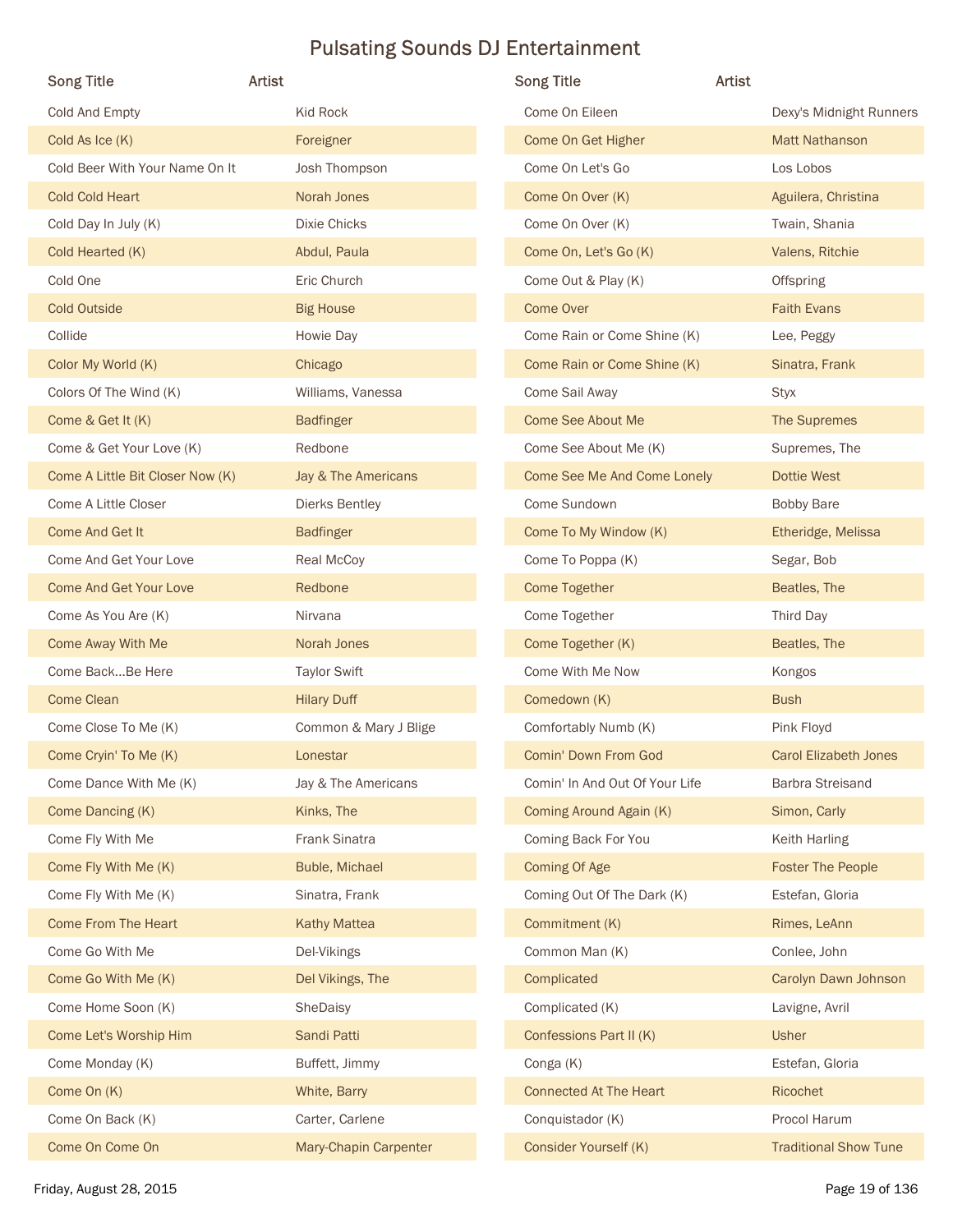| <b>Song Title</b>                     | Artist                          | <b>Song Title</b><br>Artist               |                                     |
|---------------------------------------|---------------------------------|-------------------------------------------|-------------------------------------|
| Constant Craving (K)                  | Lang, KD                        | <b>Country Boy</b>                        | Alan Jackson                        |
| Constantly (K)                        | Immature                        | Country Boy (K)                           | Dickens, Little Jimmy               |
| Contact                               | <b>Edwin Starr</b>              | Country Boy (You got your feet in LA) (K) | Campbell, Glen                      |
| Contagious (K)                        | Isley Brothers, The             | Country Bumpkin                           | Cal Smith                           |
| Control                               | Janet Jackson                   | Country By The Grace of God (K)           | Cagle, Chris                        |
| Convoy (K)                            | McCall, CW                      | Country Comes To Town (K)                 | Keith, Toby                         |
| Cook Jerk (K)                         | Capitols, The                   | <b>Country Girl</b>                       | DF Dub                              |
| Cool Change (K)                       | <b>Little River Band</b>        | Country Girl (Shake It For Me)            | Luke Bryan                          |
| Cool Jerk                             | Capitols, The                   | Country Grammar (K)                       | <b>Nelly</b>                        |
| Cool Me Down                          | Jenai                           | Country In My Genes (K)                   | Lynn, Loretta                       |
| Cool To Be A Fool (K)                 | Nichols, Joe                    | <b>Country Man</b>                        | Luke Bryan                          |
| <b>Cool Water</b>                     | <b>Hank Williams</b>            | Country Road (K)                          | Taylor, James                       |
| Copacabana (K)                        | Manilow, Barry                  | <b>Country Strong</b>                     | <b>Gwyneth Paltrow</b>              |
| Cornflake Girl (K)                    | Amos, Tori                      | <b>Country Sunshine</b>                   | Dottie West                         |
| Corrine, Corina (K)                   | Turner, Joe                     | <b>Country Thang</b>                      | John Michael Montgomery             |
| Cost Of Livin'                        | Ronnie Dunn                     | Courtesy of the Red, White & Blue (K)     | Keith, Toby                         |
| Cotton Eye Joe                        | Rednex                          | <b>Cover Girl</b>                         | New Kids On The Block               |
| Cotton Eyed Joe (Remix) (K)           | Rednex, The                     | Cover Me (K)                              | Candlebox                           |
| Cotton Fields (K)                     | Highwaymen, The                 | Cover Me (K)                              | Springsteen, Bruce                  |
| Could I Have This Dance (K)           | Murray, Anne                    | Cover Of The Rolling Stone (Duet) (K)     | Dr Hook                             |
| Could I Have This Kiss Forever        | Enrique Iglesias / W Houston    | Cowboy (K)                                | Kid Rock                            |
| Could It Be I'm Falling In Love (K)   | Spinners, The                   | Cowboy Boots                              | Dave Dudley                         |
| Could This Be Love                    | Jennifer Lopez                  | Cowboy Take Me Away                       | The Dixie Chicks                    |
| Could This Be Magic (K)               | Dubs, The                       | Cowboy Take Me Away (K)                   | Dixie Chicks                        |
| Could This Be The Magic (K)           | Manilow, Barry                  | Cowboys Like Us (K)                       | Strait, George                      |
| Could You Be Loved (K)                | Marley, Bob                     | Cowboy's Sweetheart                       | Leann Rimes                         |
| Could've Been Me (K)                  | Cyrus, Billy Ray                | Cowgirls Don't Cry                        | Brooks & Dunn                       |
| Count Me In                           | Deana Carter                    | Cracklin' Rose (K)                        | Diamond, Neil                       |
| Count Me In                           | Gary Lewis & The Playboys       | <b>Cradle Of Love</b>                     | <b>Billy Idol</b>                   |
| Count Me In (K)                       | Carter, Deanna                  | Crazier                                   | <b>Taylor Swift</b>                 |
| Count On Me                           | <b>Bruno Mars</b>               | Crazy                                     | <b>LeAnn Rimes</b>                  |
| Count On Me                           | Whitney Houston & Cece<br>Winan | Crazy<br>Crazy                            | Patsy Cline<br><b>Willie Nelson</b> |
| Count On Me                           | Whitney Houston & Cece          | Crazy (K)                                 | Cline, Patsy                        |
| <b>Count Your Blessings</b>           | Winans<br>The Martins           | Crazy (K)                                 | Rogers, Kenny                       |
| Count Your Blessings Instead Of Sheep | <b>Bing Crosby</b>              | Crazy Arms                                | Patsy Cline                         |
| Countdown (K)                         | Buckingham, Lindsey             | Crazy 'Bout Her                           | <b>Rod Stewart</b>                  |
| <b>Counting Stars</b>                 | OneRepublic                     | Crazy For This Girl                       | Evan & Jaron                        |
|                                       |                                 |                                           |                                     |

| <b>Intertainment</b>                                  |                          |
|-------------------------------------------------------|--------------------------|
| Artist<br><b>Song Title</b>                           |                          |
| <b>Country Boy</b>                                    | Alan Jackson             |
| Country Boy (K)                                       | Dickens, Little Jimmy    |
| Country Boy (You got your feet in LA) (K)             | Campbell, Glen           |
| Country Bumpkin                                       | Cal Smith                |
| Country By The Grace of God (K)                       | Cagle, Chris             |
| Country Comes To Town (K)                             | Keith, Toby<br>DF Dub    |
| <b>Country Girl</b><br>Country Girl (Shake It For Me) | Luke Bryan               |
| Country Grammar (K)                                   | <b>Nelly</b>             |
| Country In My Genes (K)                               | Lynn, Loretta            |
| <b>Country Man</b>                                    | Luke Bryan               |
| Country Road (K)                                      | Taylor, James            |
| <b>Country Strong</b>                                 | <b>Gwyneth Paltrow</b>   |
| <b>Country Sunshine</b>                               | Dottie West              |
| <b>Country Thang</b>                                  | John Michael Montgomery  |
| Courtesy of the Red, White & Blue (K)                 | Keith, Toby              |
| <b>Cover Girl</b>                                     | New Kids On The Block    |
| Cover Me (K)                                          | Candlebox                |
| Cover Me (K)                                          | Springsteen, Bruce       |
| Cover Of The Rolling Stone (Duet) (K)                 | Dr Hook                  |
| Cowboy (K)                                            | <b>Kid Rock</b>          |
| Cowboy Boots                                          | Dave Dudley              |
| <b>Cowboy Take Me Away</b>                            | The Dixie Chicks         |
| Cowboy Take Me Away (K)                               | Dixie Chicks             |
| Cowboys Like Us (K)                                   | Strait, George           |
| Cowboy's Sweetheart                                   | Leann Rimes              |
| Cowgirls Don't Cry                                    | <b>Brooks &amp; Dunn</b> |
| Cracklin' Rose (K)                                    | Diamond, Neil            |
| <b>Cradle Of Love</b>                                 | <b>Billy Idol</b>        |
| Crazier                                               | <b>Taylor Swift</b>      |
| Crazy                                                 | <b>LeAnn Rimes</b>       |
| Crazy                                                 | Patsy Cline              |
| Crazy                                                 | <b>Willie Nelson</b>     |
| Crazy (K)                                             | Cline, Patsy             |
| Crazy (K)                                             | Rogers, Kenny            |
| Crazy Arms                                            | Patsy Cline              |
| Crazy 'Bout Her                                       | <b>Rod Stewart</b>       |
| Crazy For This Girl                                   | Evan & Jaron             |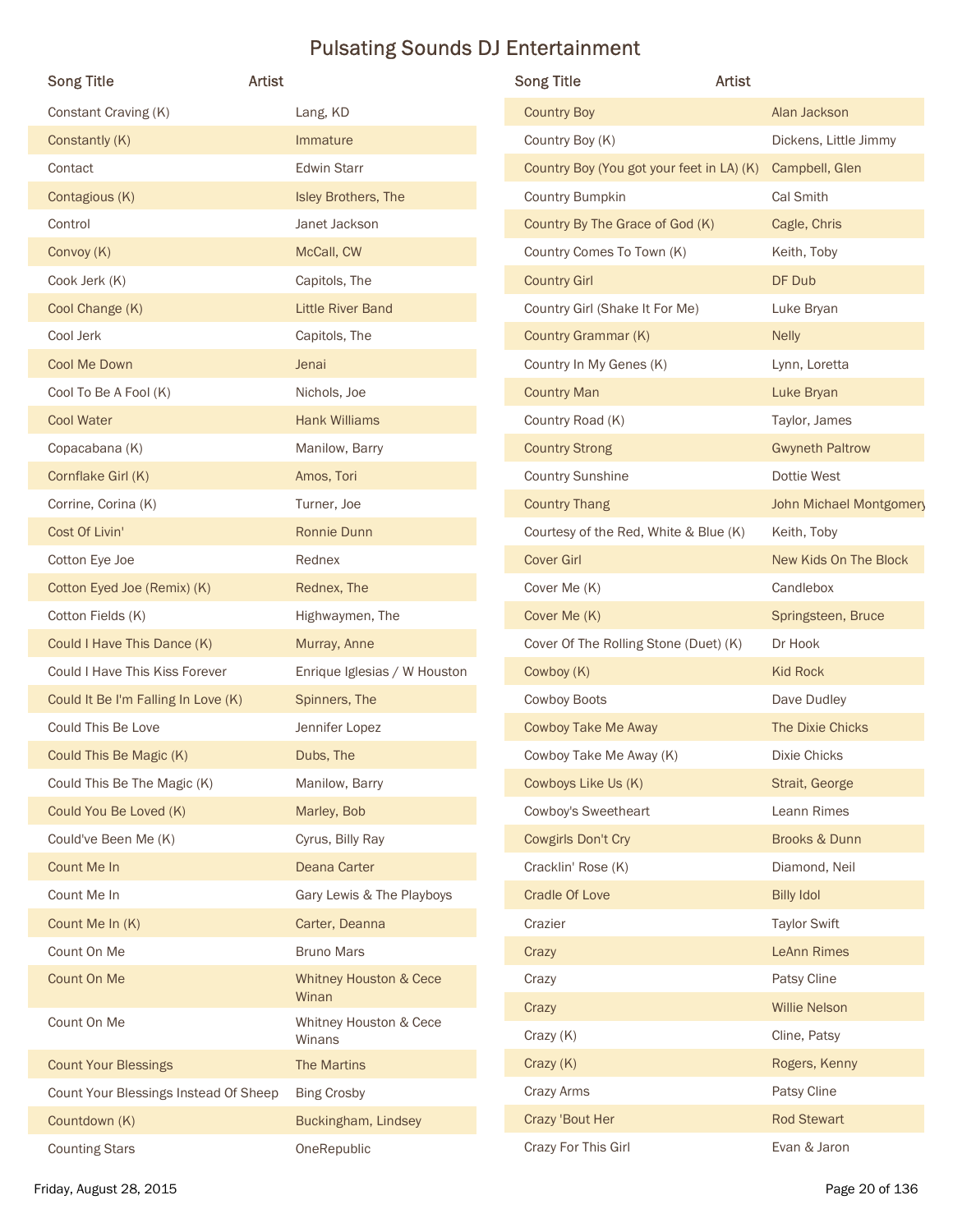| <b>Song Title</b>                          | <b>Pulsating Sounds DJ Entertainment</b><br>Artist | <b>Song Title</b>                | Artist                              |
|--------------------------------------------|----------------------------------------------------|----------------------------------|-------------------------------------|
| <b>Crazy Girl</b>                          | Eli Young Band                                     | Cry                              | Johnnie Ray                         |
| Crazy Heart (K)                            | Williams, Hank Sr                                  | Cry                              | <b>Mandy Moore</b>                  |
|                                            |                                                    |                                  | Jackson, Michael                    |
| Crazy In Love<br>Crazy In Love             | Beyonce<br>Beyonce' (Featuring Jay-Z)              | Cry (K)<br>Cry (K)               | Ray, Johnny                         |
| Crazy In Love                              | <b>Conway Twitty</b>                               | Cry Baby                         | Janis Joplin                        |
| Crazy Life (K)                             | Rushlow, Tim                                       | Cry Baby / Piece Of My Heart     | Melissa Etheridge & Joss            |
| Crazy Little Thing Called Love (K)         | Queen                                              |                                  | Stone                               |
| Crazy Little Thing Called Love (K)         | Yoakum, Dwight                                     | Cry Like A Baby                  | <b>Box Tops</b>                     |
| Crazy Train (K)                            | Osbourne, Ozzy                                     | Cry Like A Baby                  | Box Tops, The                       |
| Cream (K)                                  | Prince                                             | Cry Like A Baby                  | <b>Kasey Chambers</b>               |
| Creep                                      | <b>TLC</b>                                         | Cry Like A Baby (K)              | Boxtops, The                        |
| Creep                                      | ${\sf TLC}$                                        | Cry Me A River (K)               | Cocker, Joe                         |
| Creep (K)                                  | Radiohead                                          | Cry Me A River (K)               | Timberlake, Justin                  |
| Creep (K)                                  | TLC                                                | Cry To Me                        | Solomon Burke                       |
| Crime of Passion (K)                       | Van Shelton, Ricky                                 | Cry Wolf (K)                     | Shaw, Victoria                      |
| Criminal                                   | Fiona Apple                                        | Cry, Cry, Cry                    | Highway 101                         |
| Criminal (K)                               | Apple, Fiona                                       | Cry, Cry, Cry                    | Johnny Cash                         |
| Crimson And Clover                         | Joan Jett                                          | Cryin' Game                      | Sara Evans                          |
| <b>Crimson And Clover</b>                  | Tommy James & The                                  | Cryin' Time (K)                  | Charles, Ray                        |
|                                            | <b>Shondells</b>                                   | Crying                           | Don McLean                          |
| Crocodile Rock (K)                         | John, Elton                                        | Crying                           | Roy Orbison                         |
| Crossfade (K)                              | Cold                                               | Crying (K)                       | Jay & The Americans<br>Orbison, Roy |
| Crossfire (K)<br>Crow & The Butterfly, The | Vaughn, Stevie Ray<br>Shinedown                    | Crying (K)<br>Crying In The Rain | <b>Tammy Wynette</b>                |
| <b>Cruel Summer</b>                        | Ace Of Base                                        | Crying Time (K)                  | Ray Charles                         |
| <b>Cruel Summer</b>                        | <b>Bananarama</b>                                  | <b>Crystal Blue Persuasion</b>   | Tommy James & The                   |
| Cruel Summer (K)                           | Ace of Base                                        |                                  | <b>Shondells</b>                    |
| Cruel To Be Kind (K)                       | Lowe, Nick                                         | Cumbersome                       | Seven Mary Three                    |
| Cruisin'                                   | Huey Lewis & Gwyneth                               | Cupid (K)                        | Cooke, Sam                          |
|                                            | Paltrow                                            | Curly Shuffle (K)                | Jump 'N Saddle Band                 |
| Cruisin'                                   | Huey Lewis/Gwynth Paltrow                          | <b>Cut The Cake</b>              | Average White Band                  |
| Cruisin' (K)                               | Lewis, Huey & Gwynneth<br>Paltrow                  | Cutie Pie (K)                    | One Way                             |
| Crumblin' Down (K)                         | Mellancamp, John                                   | <b>Cuzz Yore So Sweet</b>        | Ferlin Husky                        |
| Crunchy Granola Suite                      | Neil Diamond                                       | D                                |                                     |
| Crush                                      | David Archuleta                                    | D.I.V.O.R.C.E.                   | Tammy Wynette                       |
| Crush                                      | Lila McCann                                        | Da Butt (K)                      | EU                                  |
| Crush (K)                                  | Paige, Jennifer                                    | Da Da Da (K)                     | Trio                                |
| Cry                                        | Faith Hill                                         | Da Doo Ron Ron (K)               | Crystals, The                       |
|                                            |                                                    | Da Vinci                         | Weezer                              |
| riday, August 28, 2015                     |                                                    |                                  | Page 21 of 136                      |
|                                            |                                                    |                                  |                                     |
|                                            |                                                    |                                  |                                     |

| Artist<br><b>Song Title</b>        |                                 |                                |                                       |
|------------------------------------|---------------------------------|--------------------------------|---------------------------------------|
|                                    |                                 | <b>Song Title</b>              | Artist                                |
| <b>Crazy Girl</b>                  | Eli Young Band                  | Cry                            | Johnnie Ray                           |
| Crazy Heart (K)                    | Williams, Hank Sr               | Cry                            | Mandy Moore                           |
| Crazy In Love                      | Beyonce                         | Cry (K)                        | Jackson, Michael                      |
| Crazy In Love                      | Beyonce' (Featuring Jay-Z)      | Cry (K)                        | Ray, Johnny                           |
| Crazy In Love                      | <b>Conway Twitty</b>            | Cry Baby                       | Janis Joplin                          |
| Crazy Life (K)                     | Rushlow, Tim                    | Cry Baby / Piece Of My Heart   | Melissa Etheridge & Joss<br>Stone     |
| Crazy Little Thing Called Love (K) | Queen                           | Cry Like A Baby                | <b>Box Tops</b>                       |
| Crazy Little Thing Called Love (K) | Yoakum, Dwight                  | Cry Like A Baby                | Box Tops, The                         |
| Crazy Train (K)                    | Osbourne, Ozzy                  | Cry Like A Baby                | <b>Kasey Chambers</b>                 |
| Cream (K)<br>Creep                 | Prince<br><b>TLC</b>            | Cry Like A Baby (K)            | Boxtops, The                          |
| Creep                              | TLC                             | Cry Me A River (K)             | Cocker, Joe                           |
| Creep (K)                          | Radiohead                       | Cry Me A River (K)             | Timberlake, Justin                    |
| Creep (K)                          | ${\sf TLC}$                     | Cry To Me                      | Solomon Burke                         |
| Crime of Passion (K)               | Van Shelton, Ricky              | Cry Wolf (K)                   | Shaw, Victoria                        |
| Criminal                           | Fiona Apple                     | Cry, Cry, Cry                  | Highway 101                           |
| Criminal (K)                       | Apple, Fiona                    | Cry, Cry, Cry                  | Johnny Cash                           |
| Crimson And Clover                 | Joan Jett                       | Cryin' Game                    | Sara Evans                            |
| <b>Crimson And Clover</b>          | Tommy James & The               | Cryin' Time (K)                | Charles, Ray                          |
|                                    | <b>Shondells</b>                | Crying                         | Don McLean                            |
| Crocodile Rock (K)                 | John, Elton                     | Crying                         | Roy Orbison                           |
| Crossfade (K)                      | Cold                            | Crying (K)                     | Jay & The Americans                   |
| Crossfire (K)                      | Vaughn, Stevie Ray              | Crying (K)                     | Orbison, Roy                          |
| Crow & The Butterfly, The          | Shinedown                       | Crying In The Rain             | <b>Tammy Wynette</b>                  |
| <b>Cruel Summer</b>                | Ace Of Base                     | Crying Time (K)                | Ray Charles                           |
| <b>Cruel Summer</b>                | Bananarama                      | <b>Crystal Blue Persuasion</b> | Tommy James & The<br><b>Shondells</b> |
| Cruel Summer (K)                   | Ace of Base                     | Cumbersome                     | Seven Mary Three                      |
| Cruel To Be Kind (K)               | Lowe, Nick                      | Cupid (K)                      | Cooke, Sam                            |
| Cruisin'                           | Huey Lewis & Gwyneth<br>Paltrow | Curly Shuffle (K)              | Jump 'N Saddle Band                   |
| Cruisin'                           | Huey Lewis/Gwynth Paltrow       | <b>Cut The Cake</b>            | Average White Band                    |
| Cruisin' (K)                       | Lewis, Huey & Gwynneth          | Cutie Pie (K)                  | One Way                               |
|                                    | Paltrow                         | <b>Cuzz Yore So Sweet</b>      | Ferlin Husky                          |
| Crumblin' Down (K)                 | Mellancamp, John                | D                              |                                       |
| Crunchy Granola Suite              | Neil Diamond                    | D.I.V.O.R.C.E.                 | Tammy Wynette                         |
| Crush                              | David Archuleta                 | Da Butt (K)                    | $\mathsf{EU}$                         |
| Crush                              | Lila McCann                     | Da Da Da (K)                   | Trio                                  |
| Crush (K)                          | Paige, Jennifer                 | Da Doo Ron Ron (K)             | Crystals, The                         |
| Cry                                | Faith Hill                      |                                |                                       |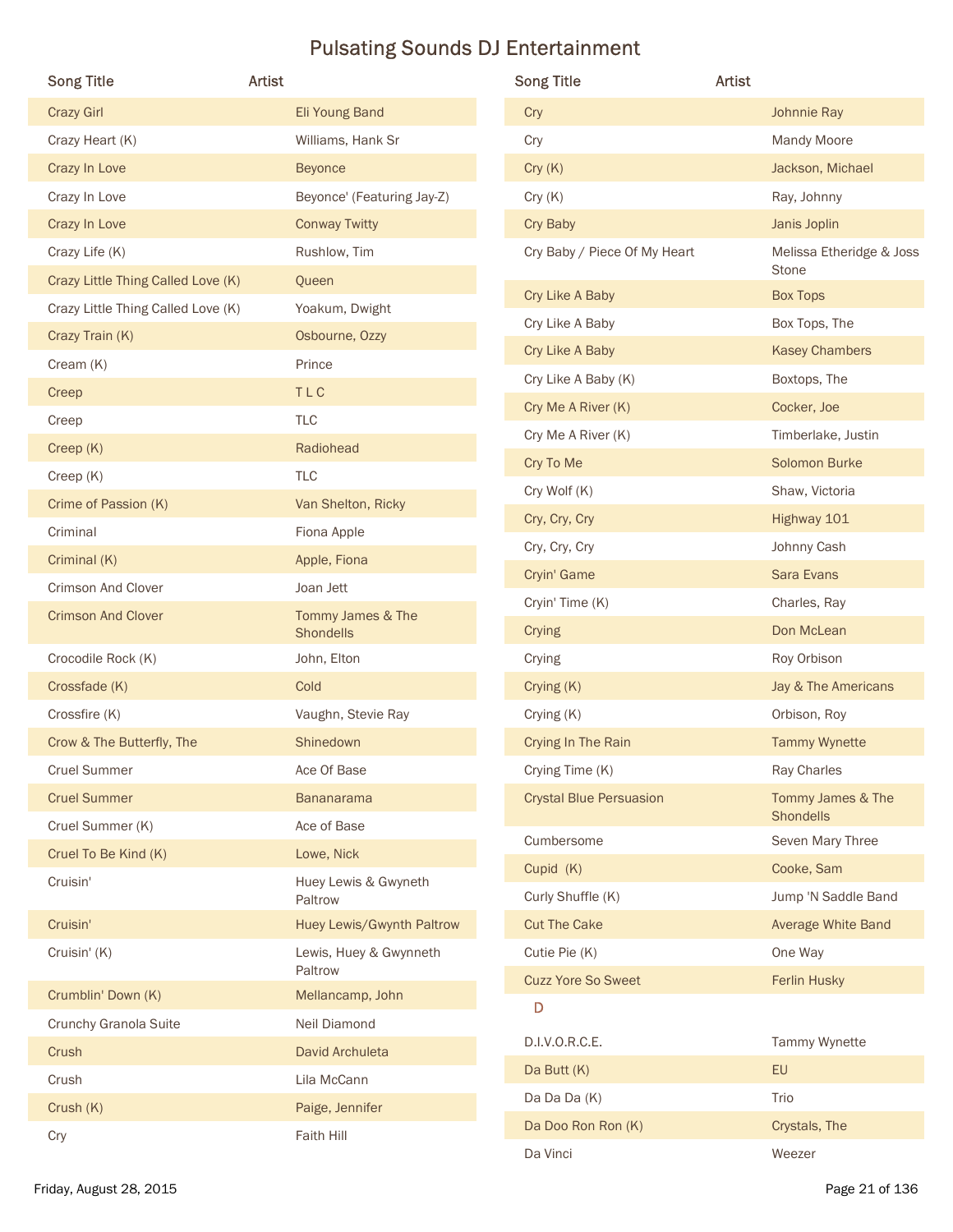| <b>Song Title</b><br>Artist               |                        | <b>Song Title</b><br>Artist        |                             |
|-------------------------------------------|------------------------|------------------------------------|-----------------------------|
| Daddy Frank (The Guitar Man)              | Merle Haggard          | Dancing In The Moonlight (K)       | <b>King Harvest</b>         |
| Daddy Sang Bass                           | Southern Gospel        | Dancing In The Sheets (K)          | Shalamar                    |
| Daddy Sang Bass (K)                       | Cash, Johnny           | Dancing In The Street              | Dancing In The Street       |
| Daddy Won't Sell The Farm (K)             | Montgomery Gentry      | Dancing In The Street              | Martha & The Vandellas      |
| Daddy's Hands                             | <b>Holly Dunn</b>      | Dancing Machine                    | Jackson 5                   |
| Daddy's Hands (K)                         | Dunn, Holly            | Dancing Queen (K)                  | ABBA                        |
| Daddy's Home                              | Shep & The Limelights  | Dang Me                            | Roger Miller                |
| Daddy's Home (K)                          | Shep and The Limelites | Dang Me (K)                        | Miller, Roger               |
| Daddy's Little Girl (K)                   | Martino, Al            | Danger (Been So Long) (K)          | Mystikal                    |
| Daddy's Money (K)                         | Ricochet               | Danger Zone (K)                    | Loggins, Kenny              |
| Daisy Jane (K)                            | America                | Dangerous                          | Kardinal Offishall Feat. Ak |
| Damaged                                   | TLC                    | Dangerous (K)                      | Cole, Natalie               |
| Dammit (K)                                | <b>Blink 182</b>       | Dangerous (K)                      | Roxette                     |
| Dammit Janet (Duet) (K)                   | Rocky Horror           | Dangerously In Love                | Beyonce'                    |
| Damn The Money                            | <b>Steve Azar</b>      | Daniel (K)                         | John, Elton                 |
| Dance                                     | <b>Twister Alley</b>   | Danke Schoen                       | <b>Wayne Newton</b>         |
| Dance & Shout (K)                         | Shaggy                 | Danke Schoen (K)                   | Newton, Wayne               |
| Dance Again                               | Dance Again            | Danny Boy                          | <b>Elvis Presley</b>        |
| Dance Baby Dance                          | <b>Chris Cagle</b>     | Danny Boy                          | Irish Standard              |
| Dance Dance Dance (K)                     | Beach Boys, The        | Danny Boy                          | Standard Irish              |
| Dance For Me                              | Sisqo                  | Danny Boy                          | Traditional                 |
| Dance Hall Days (K)                       | Wang Chung             | Danny Boy (K)                      | Cassidy, Eva                |
| Dance Naked (K)                           | Mellancamp, John       | Danny Boy (K)                      | Traditional                 |
| Dance The Night Away (K)                  | Van Halen              | Danny's Song (K)                   | Loggins and Messina         |
| Dance To The Music                        | Sly & The Family Stone | Danny's Song (K)                   | Murray, Anne                |
| Dance With Me                             | 112                    | Dare To Dream (K)                  | Messina, Jo Dee             |
| Dance With Me (Just One More Time)        | Johnny Rodriguez       | Dare You                           | Hardwell ftg. Matthew Kor   |
| Dance With Me (K)                         | 112                    | Dark Horse (K)                     | Mason, Mila                 |
| Dance With Me (K)                         | Morgan, Debelah        | Dark Lady (K)                      | Cher                        |
| Dance With My Father                      | Kellie Coffey          | Darling Baby (K)                   | O'Jays, The                 |
| Dance With My Father                      | <b>Luther Vandross</b> | Darling Nikki (K)                  | Prince                      |
| Dance With My Father (K)                  | Vandross, Luther       | Darling, Be Home Soon              | Lovin' Spoonful, The        |
| Dance With The One Who Brought You<br>(K) | Twain, Shania          | Darned If I Don't (Danged If I Do) | Shenandoah                  |
| Dancin' (K)                               | Guy                    | Daughter Of Darkness (K)           | Jones, Tom                  |
| Dancin' Cowboys                           | The Bellamy Brothers   | Daughters                          | John Mayer                  |
| Dancin', Shaggin' On The Boulevard        | Alabama                | Day & Night (K)                    | <b>Isyss</b>                |
| Dancing In The Dark (K)                   | Springsteen, Bruce     | Day + Night                        | Isyss Feat. Jadakiss        |
|                                           |                        | Day After Day                      | Julian Lennon               |

| <b>Entertainment</b>                     |        |                                        |
|------------------------------------------|--------|----------------------------------------|
| <b>Song Title</b>                        | Artist |                                        |
| Dancing In The Moonlight (K)             |        | <b>King Harvest</b>                    |
| Dancing In The Sheets (K)                |        | Shalamar                               |
| Dancing In The Street                    |        | Dancing In The Street                  |
| Dancing In The Street                    |        | Martha & The Vandellas                 |
| Dancing Machine                          |        | Jackson 5                              |
| Dancing Queen (K)                        |        | <b>ABBA</b>                            |
| Dang Me                                  |        | Roger Miller                           |
| Dang Me (K)<br>Danger (Been So Long) (K) |        | Miller, Roger<br>Mystikal              |
| Danger Zone (K)                          |        | Loggins, Kenny                         |
| Dangerous                                |        | Kardinal Offishall Feat. Ak            |
| Dangerous (K)                            |        | Cole, Natalie                          |
| Dangerous (K)                            |        | Roxette                                |
| Dangerously In Love                      |        | Beyonce'                               |
| Daniel (K)                               |        | John, Elton                            |
| Danke Schoen                             |        | <b>Wayne Newton</b>                    |
| Danke Schoen (K)                         |        | Newton, Wayne                          |
| Danny Boy                                |        | <b>Elvis Presley</b>                   |
| Danny Boy                                |        | Irish Standard                         |
| Danny Boy                                |        | <b>Standard Irish</b>                  |
| Danny Boy                                |        | Traditional                            |
| Danny Boy (K)                            |        | Cassidy, Eva                           |
| Danny Boy (K)                            |        | Traditional                            |
| Danny's Song (K)                         |        | Loggins and Messina                    |
| Danny's Song (K)                         |        | Murray, Anne                           |
| Dare To Dream (K)                        |        | Messina, Jo Dee                        |
| Dare You                                 |        | Hardwell ftg. Matthew Kor              |
| Dark Horse (K)                           |        | Mason, Mila                            |
| Dark Lady (K)                            |        | Cher                                   |
| Darling Baby (K)                         |        | O'Jays, The                            |
| Darling Nikki (K)                        |        | Prince                                 |
| Darling, Be Home Soon                    |        | Lovin' Spoonful, The                   |
| Darned If I Don't (Danged If I Do)       |        | Shenandoah                             |
| Daughter Of Darkness (K)                 |        | Jones, Tom                             |
| Daughters                                |        | John Mayer                             |
| Day & Night (K)                          |        | <b>Isyss</b>                           |
| Day + Night                              |        | Isyss Feat. Jadakiss                   |
| Day After Day                            |        | <b>Julian Lennon</b><br>Page 22 of 136 |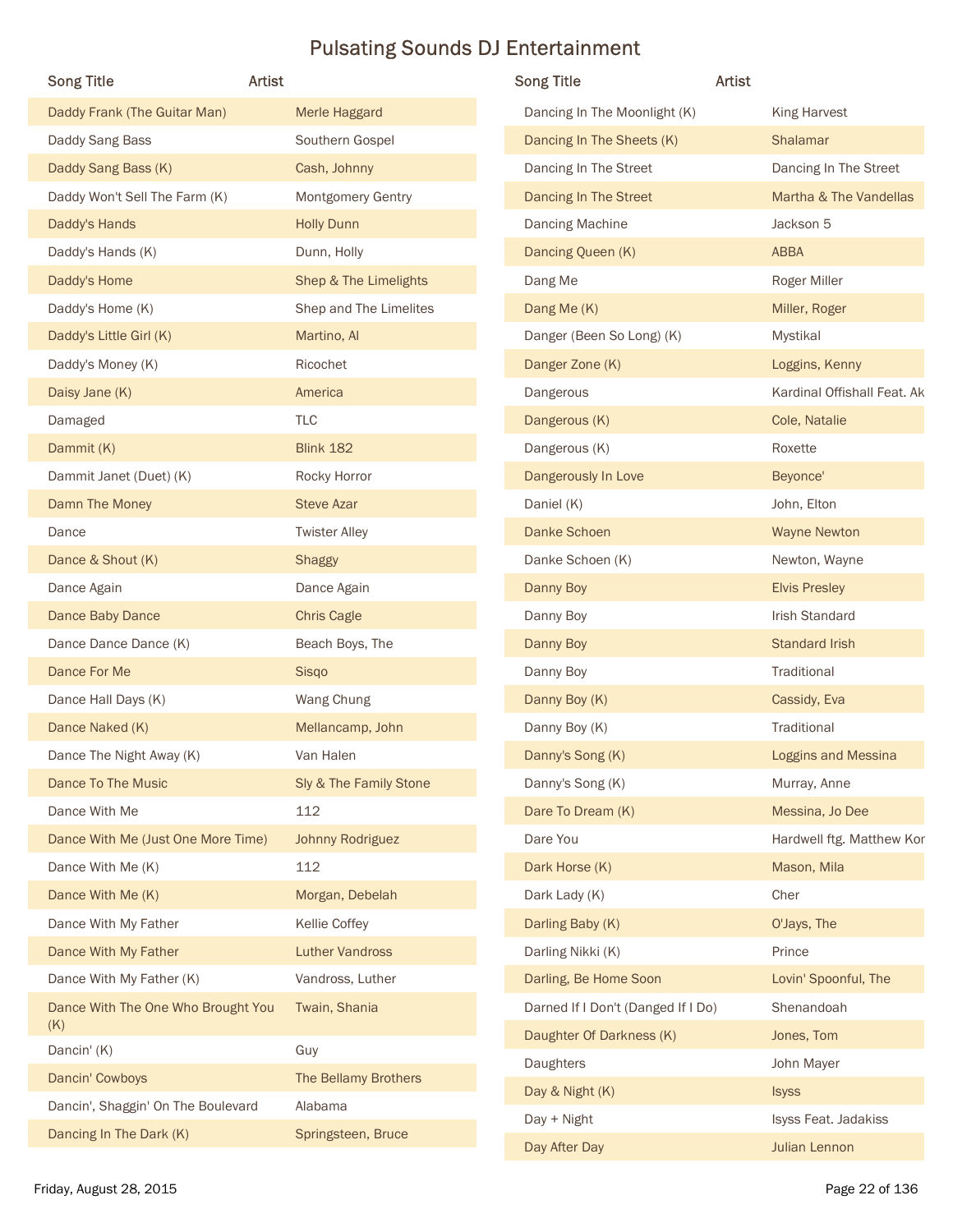| <b>Song Title</b><br>Artist     |                            |                                     |                                   |
|---------------------------------|----------------------------|-------------------------------------|-----------------------------------|
|                                 |                            | <b>Song Title</b><br>Artist         |                                   |
| Day By Day                      | <b>Frank Sinatra</b>       | December                            | <b>Collective Soul</b>            |
| Day In, Day Out                 | David Kersh                | December 1963 (Oh What A Night)     | 4 Seasons                         |
| Day Tripper                     | Beatles, The               | December, 1963 (Oh, What A Night)   | The Four Seasons                  |
| Day Tripper                     | The Beatles                | Dedicated To The One I Love         | Mamas and The Papas, Th           |
| Day Tripper (K)                 | Beatles, The               | Dedicated To The One I Love         | <b>Shirelles</b>                  |
| Daydream                        | Lovin' Spoonful, The       | Dedicated To The One I Love         | Shirelles, The                    |
| Daydream                        | <b>Right Said Fred</b>     | Deep And Wide                       | <b>Children's Bible Songs</b>     |
| Daydream                        | The Lovin' Spoonful        | Deep Enough (K)                     | Live                              |
| Daydream Believer               | Monkees, The               | Deep Inside of You (K)              | Third Eye Blind                   |
| Daydream Believer               | The Monkees                | Deeper Than The Holler (K)          | Travis, Randy                     |
| Daydream Believer (K)           | Monkees, The               | Deeper Underground<br>Dejame Entrar | Jamiroquai<br><b>Carlos Vives</b> |
| Daydreamin'<br>Days Go By (K)   | Tatyana Ali<br>Dirty Vegas | <b>Delicious Surprise</b>           | <b>Beth Hart Band</b>             |
| Days Go By (K)                  | Urban, Keith               | Delilah                             | Tom Jones                         |
| Days Like This                  | Rachel Proctor             | Delilah (K)                         | Jones, Tom                        |
| Days of America (K)             | <b>Blackhawk</b>           | Delta Dawn                          | Helen Reddy                       |
| Days Of Gold                    | Jake Owen                  | Delta Dawn                          | Tanya Tucker                      |
| Days of the Week (K)            | <b>Stone Temple Pilots</b> | Delta Dawn (K)                      | Tucker, Tanya                     |
| Dazz (K)                        | <b>Brick</b>               | <b>Desert Rose</b>                  | <b>Sting</b>                      |
| Dazzy Duks (K)                  | <b>Duice</b>               | Desiree                             | Neil Diamond                      |
| De Do Do Do, De Da Da Da (K)    | The Police                 | Desperado (K)                       | Black, Clint                      |
| Deacon Blues (K)                | <b>Steely Dan</b>          | Desperado (K)                       | Eagles, The                       |
| Dead Flowers                    | Miranda Lambert            | Desperado Love                      | <b>Conway Twitty</b>              |
| Dead Man's Curve                | Jan & Dean                 | Desperately                         | George Strait                     |
| Dead Man's Party (K)            | Oingo Boingo               | Desperately (K)                     | Strait, George                    |
| <b>Dead Ringer</b>              | <b>Stephanie Bentley</b>   | Desperately Wanting (K)             | <b>Better Than Ezra</b>           |
| Deal                            | Tom T. Hall                | Destiny                             | Jim Brickman                      |
| <b>Dear Diary</b>               | Pink                       | Deuce (K)                           | Kiss                              |
| Dear Future Husband             | Meghan Trainor             | Devil In Disguise (K)               | Presley, Elvis                    |
| Dear John (K)                   | Williams, Hank Sr          | Devil In The Bottle                 | T. G. Sheppard                    |
| Dear Lie                        | TLC                        | Devil In The Bottle (K)             | Shepherd, TG                      |
| Dear Me                         | Lorrie Morgan              | Devil or Angel (K)                  | Vee, Bobby                        |
| Dear Me (K)                     | Morgan, Lorrie             | Devil With The Blue Dress           | Mitch Ryder & The Detroit         |
| Dear Mr. President              | Dear Mr. President         |                                     | Wheels                            |
| Dear Mr. President              | Pink with Indigo Girls     | Devil With The Blue Dress On        | Mitch Ryder                       |
|                                 | <b>Beatles</b>             | Devils & Angels (K)                 | Lightman, Toby                    |
| Dear Prudence                   |                            | Diamonds & Pearls (K)               | Prince                            |
| Dear Santa (Bring Me A Man This | <b>Weather Girls</b>       | Diamonds & Rust (K)                 | Baez, Joan                        |

| <b>Collective Soul</b><br>December 1963 (Oh What A Night)<br>4 Seasons<br>The Four Seasons<br>December, 1963 (Oh, What A Night)<br><b>Shirelles</b><br>Shirelles, The<br>Live<br>Third Eye Blind<br>Travis, Randy<br>Jamiroquai<br><b>Carlos Vives</b><br><b>Beth Hart Band</b><br>Tom Jones<br>Jones, Tom<br>Helen Reddy<br>Tanya Tucker | <b>Children's Bible Songs</b>                                                                                                                     |
|-------------------------------------------------------------------------------------------------------------------------------------------------------------------------------------------------------------------------------------------------------------------------------------------------------------------------------------------|---------------------------------------------------------------------------------------------------------------------------------------------------|
|                                                                                                                                                                                                                                                                                                                                           | Mamas and The Papas, TI                                                                                                                           |
|                                                                                                                                                                                                                                                                                                                                           |                                                                                                                                                   |
|                                                                                                                                                                                                                                                                                                                                           |                                                                                                                                                   |
|                                                                                                                                                                                                                                                                                                                                           |                                                                                                                                                   |
|                                                                                                                                                                                                                                                                                                                                           |                                                                                                                                                   |
|                                                                                                                                                                                                                                                                                                                                           |                                                                                                                                                   |
|                                                                                                                                                                                                                                                                                                                                           |                                                                                                                                                   |
|                                                                                                                                                                                                                                                                                                                                           |                                                                                                                                                   |
|                                                                                                                                                                                                                                                                                                                                           |                                                                                                                                                   |
|                                                                                                                                                                                                                                                                                                                                           |                                                                                                                                                   |
|                                                                                                                                                                                                                                                                                                                                           |                                                                                                                                                   |
|                                                                                                                                                                                                                                                                                                                                           |                                                                                                                                                   |
|                                                                                                                                                                                                                                                                                                                                           |                                                                                                                                                   |
|                                                                                                                                                                                                                                                                                                                                           |                                                                                                                                                   |
|                                                                                                                                                                                                                                                                                                                                           |                                                                                                                                                   |
|                                                                                                                                                                                                                                                                                                                                           |                                                                                                                                                   |
|                                                                                                                                                                                                                                                                                                                                           |                                                                                                                                                   |
| Tucker, Tanya                                                                                                                                                                                                                                                                                                                             |                                                                                                                                                   |
| <b>Sting</b>                                                                                                                                                                                                                                                                                                                              |                                                                                                                                                   |
| Neil Diamond                                                                                                                                                                                                                                                                                                                              |                                                                                                                                                   |
| Black, Clint                                                                                                                                                                                                                                                                                                                              |                                                                                                                                                   |
| Eagles, The                                                                                                                                                                                                                                                                                                                               |                                                                                                                                                   |
| <b>Conway Twitty</b>                                                                                                                                                                                                                                                                                                                      |                                                                                                                                                   |
| George Strait                                                                                                                                                                                                                                                                                                                             |                                                                                                                                                   |
|                                                                                                                                                                                                                                                                                                                                           |                                                                                                                                                   |
|                                                                                                                                                                                                                                                                                                                                           |                                                                                                                                                   |
|                                                                                                                                                                                                                                                                                                                                           |                                                                                                                                                   |
|                                                                                                                                                                                                                                                                                                                                           |                                                                                                                                                   |
|                                                                                                                                                                                                                                                                                                                                           |                                                                                                                                                   |
|                                                                                                                                                                                                                                                                                                                                           |                                                                                                                                                   |
| Vee, Bobby                                                                                                                                                                                                                                                                                                                                |                                                                                                                                                   |
|                                                                                                                                                                                                                                                                                                                                           | Mitch Ryder & The Detroit                                                                                                                         |
| Mitch Ryder                                                                                                                                                                                                                                                                                                                               |                                                                                                                                                   |
| Lightman, Toby                                                                                                                                                                                                                                                                                                                            |                                                                                                                                                   |
| Prince                                                                                                                                                                                                                                                                                                                                    |                                                                                                                                                   |
| Baez, Joan                                                                                                                                                                                                                                                                                                                                |                                                                                                                                                   |
|                                                                                                                                                                                                                                                                                                                                           | Strait, George<br>Better Than Ezra<br><b>Jim Brickman</b><br>Kiss<br>Presley, Elvis<br>T. G. Sheppard<br>Shepherd, TG<br>Wheels<br>Page 23 of 136 |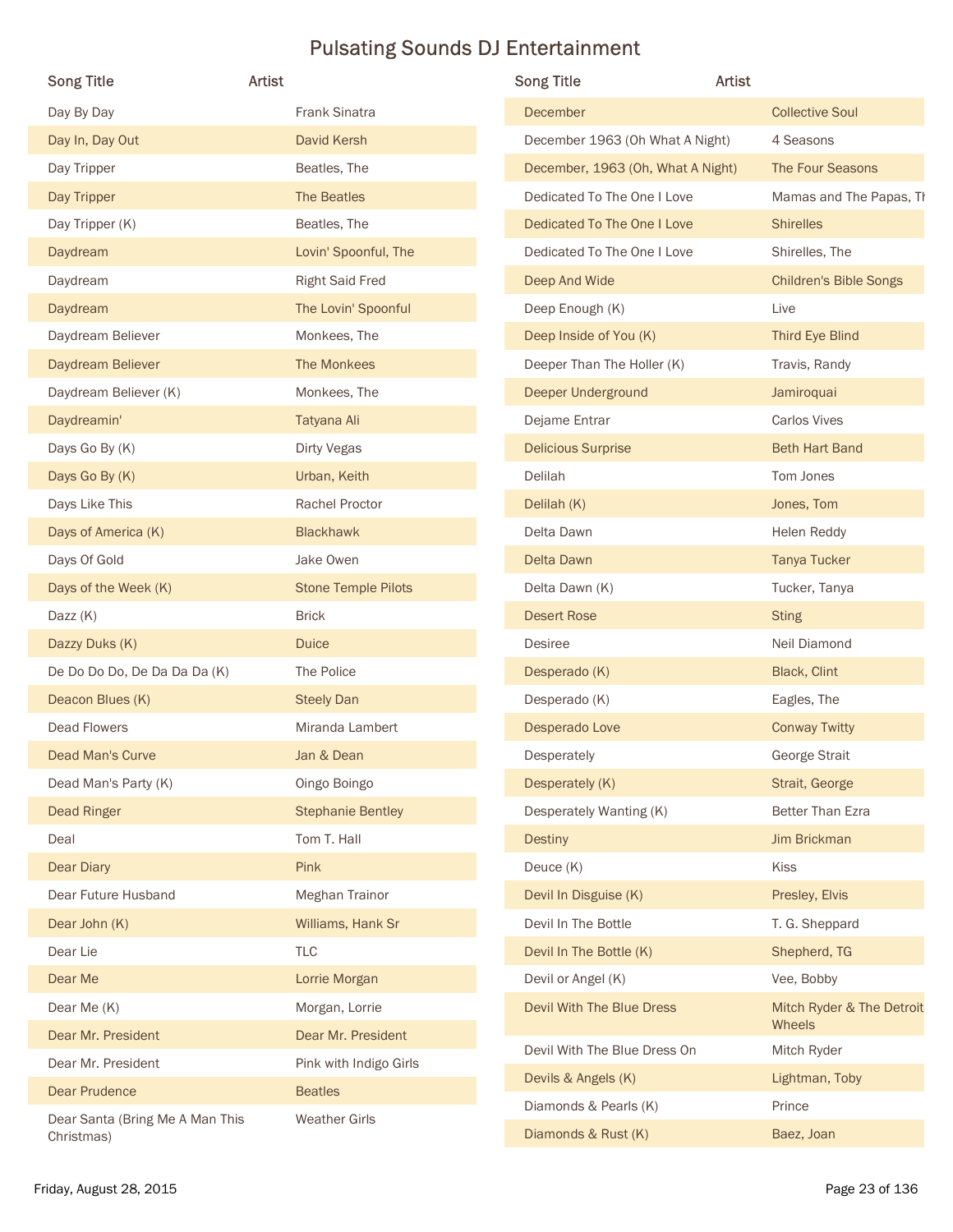| <b>Song Title</b><br>Artist                   |                                              | <b>Song Title</b><br>Artist        |                               |
|-----------------------------------------------|----------------------------------------------|------------------------------------|-------------------------------|
|                                               | <b>Shirley Bassey</b>                        |                                    |                               |
| Diamonds Are Forever                          | Anka, Paul                                   | DIVORCE (K)<br>Dixie (K)           | Wynette, Tammy<br>Traditional |
| Diana (K)<br>Diary                            | <b>Bread</b>                                 | Dixie Chicken (K)                  | Little Feat                   |
| Diary (K)                                     | Keys, Alicia                                 | Dixie On My Mind (K)               | Williams, Hank Jr             |
| Did I Shave My Legs For This (K)              | Carter, Deanna                               | Dixie Rose's Deluxe (K)            | Willmon, Trent                |
| Did It For Love                               | Sawyer Brown                                 | <b>Dixieland Delight</b>           | Alabama                       |
| Did You Ever Have To Make Up Your             | Lovin' Spoonful                              | <b>Dizzy</b>                       | Goo Goo Dolls                 |
| Mind                                          |                                              | <b>Dizzy</b>                       | The Goo Goo Dolls             |
| Did You Ever Have To Make Up Your<br>Mind     | Lovin' Spoonful, The                         | <b>Dizzy</b>                       | Tommy Roe                     |
| Did You Ever Have To Make Up Your<br>Mind (K) | Lovin' Spoonful                              | Dizzy (K)<br>Dizzy (K)             | Goo Goo Dolls<br>Roe, Tommy   |
| Didn't We Love                                | <b>Tamara Walker</b>                         | DJ Tonight                         | <b>Rascal Flatts</b>          |
| Die Another Day (K)                           | Madonna                                      | Do I Do (K)                        | Wonder, Stevie                |
| Die of a Broken Heart (K)                     | Johnson, Carolyn D & K Urban                 | Do I Wanna Know?                   | <b>Arctic Monkeys</b>         |
| <b>Differences</b>                            | Ginuwine                                     | Do It Again (K)                    | Steely Dan                    |
| <b>Different Drum</b>                         | Linda Ronstadt                               | Do It For Love                     | Hall & Oates                  |
| Different Drum (K)                            | Ronstadt, Linda                              | Do It Til Your Satisfied (K)       | <b>BT Express</b>             |
| Dig In (K)                                    | Kravitz, Lenny                               | Do It To Me (K)                    | Richie, Lionel                |
| Diggin' On You                                | TLC                                          | Do It Well                         | Jennifer Lopez                |
| Diggin' Up Bones (K)                          | Travis, Randy                                | Do Lord                            | <b>Children's Bible Songs</b> |
| Dilemma (K)                                   | Nelly & Kelly Rowland                        | Do Lord                            | TRADITIONAL                   |
| Dim All The Lights (K)                        | Summer, Donna                                | Do Me $(K)$                        | <b>Bell Biv Devoe</b>         |
| Ding Dong Bell                                | Children's Happy Songs                       | Do Me Baby (K)                     | Morgan, Melisa                |
| <b>Dirty Dancer</b>                           | Enrique Iglesias Feat. Usher<br>& Lil' Wayne | Do Right Woman, Do Right Man (K)   | Franklin, Aretha              |
| Dirty Diana                                   | Michael Jackson                              | Do That To Me One More Time        | Captain & Tennille            |
| <b>Dirty Little Secret</b>                    | The All-American Rejects                     | Do Wah Diddy Diddy (K)             | <b>Manfred Mann</b>           |
| Dirty Mind (K)                                | Williams, Hank Jr                            | Do What You Gotta Do (K)           | Brooks, Garth                 |
| Dirty Work (K)                                | <b>Steely Dan</b>                            | Do What You Want With His Love (K) | Ball, David                   |
| Disarm (K)                                    | <b>Smashing Pumpkins</b>                     | Do Ya                              | K. T. Oslin                   |
| Disco Inferno (K)                             | Trammps, The                                 | Do Ya Think I'm Sexy (K)           | Stewart, Rod                  |
| Disco Lady                                    | Johnnie Taylor                               | Do You Believe In Love             | <b>Huey Lewis</b>             |
| Disco Lady (K)                                | Taylor, Johnnie                              | Do You Believe In Magic            | Lovin' Spoonful               |
| Disease (K)                                   | Matchbox 20                                  | Do You Believe In Magic            | Lovin' Spoonful, The          |
| Disenchanted                                  | <b>Michael Martin Murphey</b>                | Do You Believe in Magic (K)        | Lovin' Spoonful               |
| Dis-Satisfied                                 | Bill Anderson & Jan Howard                   | Do You Believe Me Now              | Vern Gosdin                   |
| <b>Distant Drums</b>                          | <b>Jim Reeves</b>                            | Do You Believe Me Now (K)          | Gosdin, Vern                  |
|                                               | Crowded House                                | Do You Hear What I Hear?           | <b>Bing Crosby</b>            |
| Distant Sun (K)                               |                                              | Do You Hear What I Hear?           | Carrie Underwood              |

| <b>Entertainment</b>                                   |        |                                         |
|--------------------------------------------------------|--------|-----------------------------------------|
| <b>Song Title</b>                                      | Artist |                                         |
| DIVORCE (K)                                            |        | Wynette, Tammy                          |
| Dixie (K)                                              |        | Traditional                             |
| Dixie Chicken (K)                                      |        | Little Feat                             |
| Dixie On My Mind (K)                                   |        | Williams, Hank Jr                       |
| Dixie Rose's Deluxe (K)                                |        | Willmon, Trent                          |
| <b>Dixieland Delight</b>                               |        | Alabama                                 |
| <b>Dizzy</b>                                           |        | Goo Goo Dolls                           |
| <b>Dizzy</b>                                           |        | The Goo Goo Dolls                       |
| <b>Dizzy</b>                                           |        | Tommy Roe                               |
| Dizzy (K)                                              |        | Goo Goo Dolls                           |
| Dizzy (K)                                              |        | Roe, Tommy                              |
| DJ Tonight                                             |        | <b>Rascal Flatts</b>                    |
| Do I Do (K)                                            |        | Wonder, Stevie                          |
| Do I Wanna Know?                                       |        | <b>Arctic Monkeys</b>                   |
| Do It Again (K)                                        |        | Steely Dan                              |
| Do It For Love                                         |        | Hall & Oates                            |
| Do It Til Your Satisfied (K)                           |        | <b>BT Express</b>                       |
| Do It To Me (K)                                        |        | Richie, Lionel                          |
| Do It Well                                             |        | Jennifer Lopez                          |
| Do Lord                                                |        | <b>Children's Bible Songs</b>           |
| Do Lord                                                |        | TRADITIONAL                             |
| Do Me $(K)$                                            |        | <b>Bell Biv Devoe</b>                   |
| Do Me Baby (K)                                         |        | Morgan, Melisa                          |
| Do Right Woman, Do Right Man (K)                       |        | Franklin, Aretha                        |
| Do That To Me One More Time                            |        | Captain & Tennille                      |
| Do Wah Diddy Diddy (K)                                 |        | <b>Manfred Mann</b>                     |
| Do What You Gotta Do (K)                               |        | Brooks, Garth                           |
| Do What You Want With His Love (K)                     |        | Ball, David                             |
| Do Ya                                                  |        | K. T. Oslin                             |
| Do Ya Think I'm Sexy (K)                               |        | Stewart, Rod                            |
| Do You Believe In Love                                 |        | Huey Lewis                              |
| Do You Believe In Magic                                |        | Lovin' Spoonful                         |
| Do You Believe In Magic<br>Do You Believe in Magic (K) |        | Lovin' Spoonful, The<br>Lovin' Spoonful |
| Do You Believe Me Now                                  |        | Vern Gosdin                             |
|                                                        |        |                                         |
| Do You Believe Me Now (K)<br>Do You Hear What I Hear?  |        | Gosdin, Vern<br><b>Bing Crosby</b>      |
| Do You Hear What I Hear?                               |        | Carrie Underwood                        |
|                                                        |        | Page 24 of 136                          |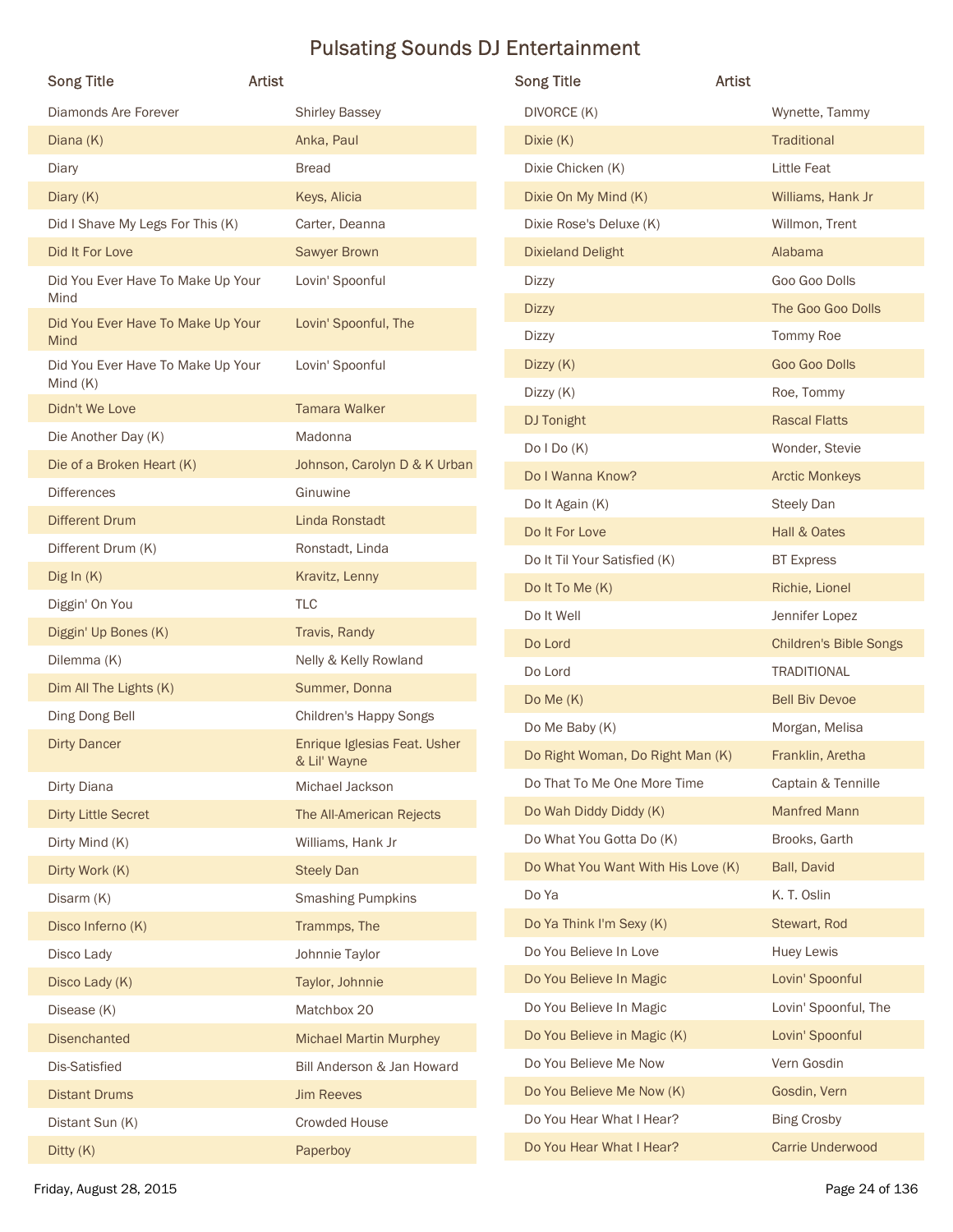| <b>Song Title</b><br>Artist                                            |                                | <b>Song Title</b><br>Artist                                                         |                                             |
|------------------------------------------------------------------------|--------------------------------|-------------------------------------------------------------------------------------|---------------------------------------------|
| Do You Hear What I Hear?                                               | <b>Traditional Christmas</b>   | Don't                                                                               | <b>Elvis Presley</b>                        |
| Do You Know (K)                                                        | Robyn                          | Don't (K)                                                                           | Presley, Elvis                              |
| Do You Know The Way To San Jose (K)                                    | Warwick, Dionne                | Don't Ask Me How I Know                                                             | <b>Bobby Pinson</b>                         |
| Do You Know What It Means To Miss<br><b>New Orleans</b>                | Harry Connick, Jr.             | Don't Ask Me Why                                                                    | <b>Elvis Presley</b>                        |
| Do You Love Me                                                         | Contours                       | Don't Ask Me Why (K)                                                                | Joel, Billy                                 |
| Do You Love Me                                                         | The Contours                   | Don't Be Angry                                                                      | Donna Fargo                                 |
| Do You Love Me (Duet) (K)                                              | Fiddler On The Roof            | Don't Be Angry                                                                      | <b>Stonewall Jackson</b>                    |
| Do You Love Me (K)                                                     | Contours, The                  | Don't Be Cruel                                                                      | Bobby Brown                                 |
| Do You Really Want Me (K)                                              | Robyn                          | Don't Be Cruel                                                                      | <b>Elvis Presley</b>                        |
| Do You Really Want To Hurt Me                                          | <b>Culture Club</b>            | Don't Be Cruel (K)                                                                  | Brown, Bobby                                |
| Do You Remember These (K)                                              | <b>Statler Brothers</b>        | Don't be cruel (K)                                                                  | <b>Cheap Trick</b>                          |
| Do You Right Tonight                                                   | <b>Eddie Rabbitt</b>           | Don't Be Cruel (K)                                                                  | Presley, Elvis                              |
| Do You Sleep (K)                                                       | Loeb, Lisa                     | Don't Be Stupid (K)                                                                 | Twain, Shania                               |
| Do You Still Want To Buy Me That Drink<br>(Frank)                      | Lorrie Morgan                  | Don't Believe My Heart Can Stand<br>Another You<br>Don't Believe My Heart Can Stand | Tanya Tucker<br>Tucker, Tanya               |
| Do You Wanna Go To Heaven                                              | T. G. Sheppard                 | Another You (K)                                                                     |                                             |
| Do You Want Fries With That                                            | <b>Tim McGraw</b>              | Don't Blink                                                                         | Kenny Chesney                               |
| Do You Want To Know A Secret (K)                                       | Beatles, The                   | Don't Break My Heart Again                                                          | Pat Green                                   |
| Do Your Ears Hang Low?                                                 | <b>Toddler Tunes</b>           | Don't Bring Me Down (K)                                                             | Electric Light Orchestra                    |
| Doctor My Eyes (K)                                                     | Browne, Jackson                | Don't Cha (K)                                                                       | <b>Pussycat Dolls &amp; Busta</b><br>Rhymes |
| Doctor's Orders                                                        | <b>Carol Douglas</b>           | Don't Close Your Eyes (K)                                                           | Whitley, Keith                              |
| Does Anybody Really Know What Time It Chicago<br>Is(K)                 |                                | Don't Come Around Here No More (K)                                                  | Petty, Tom                                  |
| Does Fort Worth Ever Cross Your Mind                                   | <b>George Strait</b>           | Don't Come Cryin' To Me                                                             | Vince Gill                                  |
| Does Fort Worth Ever Cross Your Mind                                   | Strait, George                 | Don't Come Crying To Me (K)                                                         | Gill, Vince                                 |
| (K)                                                                    |                                | Don't Come Home A Drinkin' (K)                                                      | Lynn, Loretta                               |
| Does He Love You (K)                                                   | McEntire, Reba & Linda Davis   | Don't Count The Rainy Days                                                          | <b>Michael Martin Murphey</b>               |
| Does My Ring Burn Your Finger (K)<br>Does That Blue Moon Ever Shine On | Womack, Lee Ann<br>Keith, Toby | Don't Cry                                                                           | Seal                                        |
| You (K)                                                                |                                | Don't Cry Daddy                                                                     | <b>Elvis Presley</b>                        |
| Does You Chewing Gum Lose It's Flavor                                  | Lonnie Donegan                 | Don't Cry Daddy (K)                                                                 | Presley, Elvis                              |
| <b>Doesn't Really Matter</b>                                           | Janet                          | Don't Cry For Me Argentina (K)                                                      | Evita                                       |
| Doesn't Really Matter (K)                                              | Jackson, Janet                 | Don't Cry For Me Argentina (Miami Mix)<br>(K)                                       | Madonna                                     |
| Doggin' Around (K)                                                     | Wilson, Jackie                 | Don't Cry Joni                                                                      | <b>Conway Twitty</b>                        |
| Dollar Wine (K)                                                        | Taxi                           | Don't Cry Out Loud (K)                                                              | Manchester, Melissa                         |
| Domestic, Light And Cold                                               | <b>Dierks Bentley</b>          | Don't Dream It's Over (K)                                                           | <b>Crowded House</b>                        |
| Donna                                                                  | <b>Ritchie Valens</b>          | Don't Fall Apart On Me Tonight (K)                                                  | Neville, Aaron                              |
| Donna (K)                                                              | Valens, Ritchie                | Don't Fear The Reaper                                                               | <b>Blue Oyster Cult</b>                     |
| Donna, The Prima Donna (K)                                             | Dion                           | Don't Fence Me In (K)                                                               | White, Lari                                 |
|                                                                        |                                |                                                                                     |                                             |

| <b>Song Title</b><br>Artist                                     |                              | Artist<br><b>Song Title</b>                                     |                                   |
|-----------------------------------------------------------------|------------------------------|-----------------------------------------------------------------|-----------------------------------|
| Do You Hear What I Hear?                                        | <b>Traditional Christmas</b> | Don't                                                           | <b>Elvis Presley</b>              |
| Do You Know (K)                                                 | Robyn                        | Don't (K)                                                       | Presley, Elvis                    |
| Do You Know The Way To San Jose (K)                             | Warwick, Dionne              | Don't Ask Me How I Know                                         | <b>Bobby Pinson</b>               |
| Do You Know What It Means To Miss<br><b>New Orleans</b>         | Harry Connick, Jr.           | Don't Ask Me Why                                                | Elvis Presley                     |
| Do You Love Me                                                  | Contours                     | Don't Ask Me Why (K)                                            | Joel, Billy                       |
| Do You Love Me                                                  | The Contours                 | Don't Be Angry                                                  | Donna Fargo                       |
| Do You Love Me (Duet) (K)                                       | Fiddler On The Roof          | Don't Be Angry                                                  | Stonewall Jackson                 |
| Do You Love Me (K)                                              | Contours, The                | Don't Be Cruel                                                  | Bobby Brown                       |
| Do You Really Want Me (K)                                       | Robyn                        | Don't Be Cruel                                                  | <b>Elvis Presley</b>              |
| Do You Really Want To Hurt Me                                   | <b>Culture Club</b>          | Don't Be Cruel (K)                                              | Brown, Bobby                      |
| Do You Remember These (K)                                       | <b>Statler Brothers</b>      | Don't be cruel (K)                                              | <b>Cheap Trick</b>                |
| Do You Right Tonight                                            | <b>Eddie Rabbitt</b>         | Don't Be Cruel (K)                                              | Presley, Elvis                    |
| Do You Sleep (K)                                                | Loeb, Lisa                   | Don't Be Stupid (K)                                             | Twain, Shania                     |
| Do You Still Want To Buy Me That Drink Lorrie Morgan<br>(Frank) |                              | Don't Believe My Heart Can Stand<br>Another You                 | Tanya Tucker                      |
| Do You Wanna Go To Heaven                                       | T. G. Sheppard               | Don't Believe My Heart Can Stand<br>Another You (K)             | Tucker, Tanya                     |
| Do You Want Fries With That                                     | <b>Tim McGraw</b>            | Don't Blink                                                     | Kenny Chesney                     |
| Do You Want To Know A Secret (K)                                | Beatles, The                 | Don't Break My Heart Again                                      | Pat Green                         |
| Do Your Ears Hang Low?                                          | <b>Toddler Tunes</b>         | Don't Bring Me Down (K)                                         | Electric Light Orchestra          |
| Doctor My Eyes (K)                                              | Browne, Jackson              | Don't Cha (K)                                                   | <b>Pussycat Dolls &amp; Busta</b> |
| Doctor's Orders                                                 | <b>Carol Douglas</b>         |                                                                 | Rhymes                            |
| Does Anybody Really Know What Time It Chicago<br>Is(K)          |                              | Don't Close Your Eyes (K)<br>Don't Come Around Here No More (K) | Whitley, Keith<br>Petty, Tom      |
| Does Fort Worth Ever Cross Your Mind                            | <b>George Strait</b>         | Don't Come Cryin' To Me                                         | Vince Gill                        |
| Does Fort Worth Ever Cross Your Mind                            | Strait, George               | Don't Come Crying To Me (K)                                     | Gill, Vince                       |
| (K)                                                             |                              | Don't Come Home A Drinkin' (K)                                  | Lynn, Loretta                     |
| Does He Love You (K)                                            | McEntire, Reba & Linda Davis | Don't Count The Rainy Days                                      | <b>Michael Martin Murphey</b>     |
| Does My Ring Burn Your Finger (K)                               | Womack, Lee Ann              | Don't Cry                                                       | Seal                              |
| Does That Blue Moon Ever Shine On<br>You (K)                    | Keith, Toby                  | Don't Cry Daddy                                                 | <b>Elvis Presley</b>              |
| Does You Chewing Gum Lose It's Flavor                           | Lonnie Donegan               | Don't Cry Daddy (K)                                             | Presley, Elvis                    |
| Doesn't Really Matter                                           | Janet                        | Don't Cry For Me Argentina (K)                                  | Evita                             |
| Doesn't Really Matter (K)                                       | Jackson, Janet               | Don't Cry For Me Argentina (Miami Mix)                          | Madonna                           |
| Doggin' Around (K)                                              | Wilson, Jackie               | (K)                                                             |                                   |
| Dollar Wine (K)                                                 | Taxi                         | Don't Cry Joni                                                  | <b>Conway Twitty</b>              |
| Domestic, Light And Cold                                        | <b>Dierks Bentley</b>        | Don't Cry Out Loud (K)                                          | Manchester, Melissa               |
| Donna                                                           | <b>Ritchie Valens</b>        | Don't Dream It's Over (K)                                       | <b>Crowded House</b>              |
| Donna (K)                                                       | Valens, Ritchie              | Don't Fall Apart On Me Tonight (K)                              | Neville, Aaron                    |
| Donna, The Prima Donna (K)                                      | Dion                         | Don't Fear The Reaper                                           | <b>Blue Oyster Cult</b>           |
|                                                                 |                              | Don't Fence Me In (K)                                           | White, Lari                       |
| Friday, August 28, 2015                                         |                              |                                                                 | Page 25 of 136                    |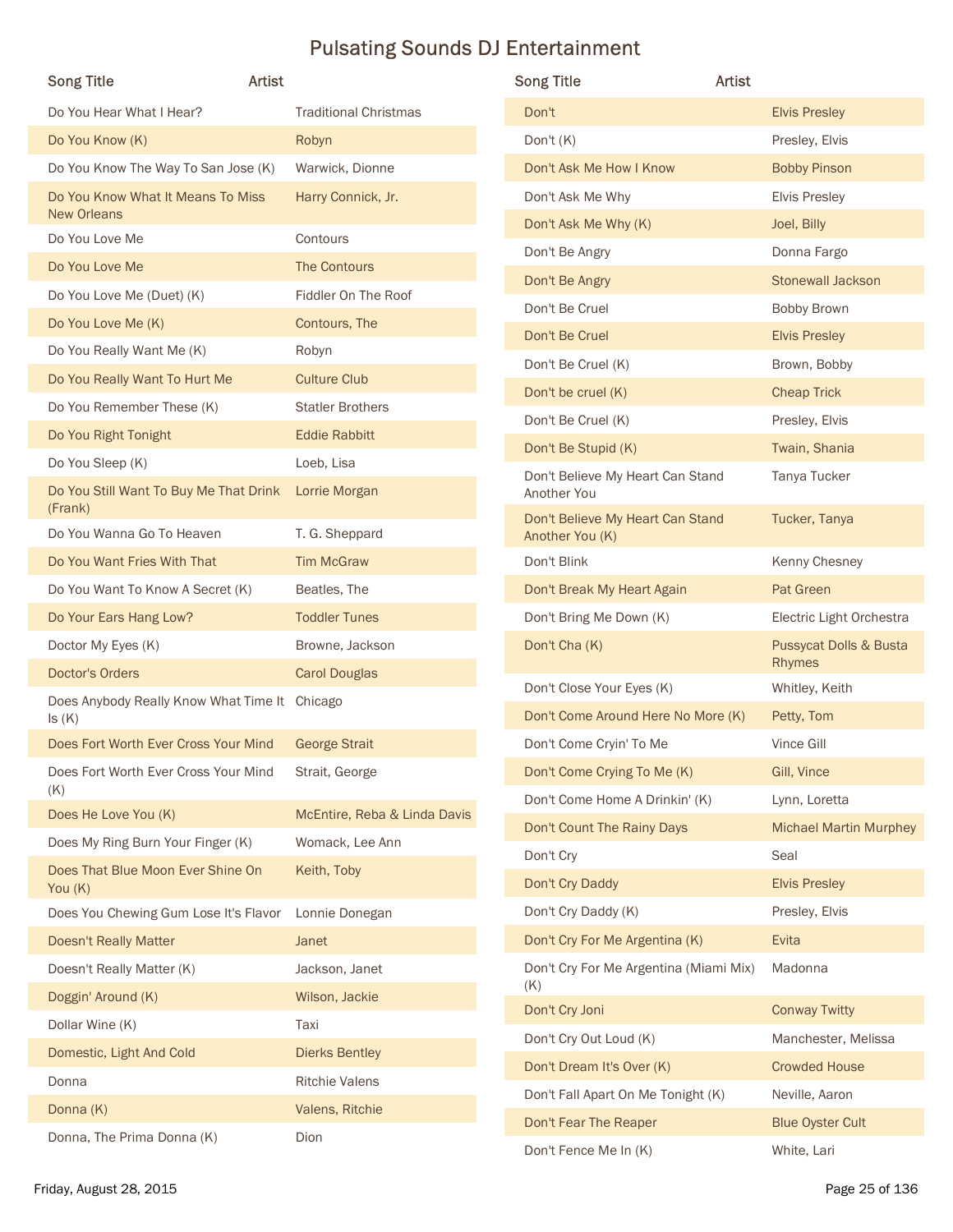| <b>Song Title</b><br>Artist                                      |                                        | <b>Pulsating Sounds DJ Entertainment</b>               |                                         |
|------------------------------------------------------------------|----------------------------------------|--------------------------------------------------------|-----------------------------------------|
|                                                                  |                                        | <b>Song Title</b><br>Artist                            |                                         |
| Don't Forbid Me (K)                                              | Boone, Pat                             | Don't Make It So Hard On Me (K)                        | Sam & Dave                              |
| Don't Forget to Remember (K)                                     | <b>Bee Gees</b>                        | Don't Make Me Beg (K)                                  | Holy, Steve                             |
| Don't Forget To Remember Me                                      | <b>Carrie Underwood</b>                | Don't Make Me Over (K)                                 | Warwick, Dionne                         |
| Don't Get Around Much Anymore                                    | <b>Rod Stewart</b>                     | Don't Mess With Bill                                   | <b>Mary Wells</b>                       |
| Don't Get Around Much Anymore (K)                                | Cole, Nat King                         | Don't Mess With Bill (K)                               | Marvalettes, The                        |
| Don't Give Up On Us (K)                                          | Soul, David                            | Don't Mess With My Man                                 | Nivea Featuring Jagged Ed               |
| Don't Go Away (K)                                                | <b>Oasis</b><br>John, Elton & Kiki Dee | Don't Panic                                            | French Montana                          |
| Don't Go Breaking My Heart (K)<br>Don't Go Breaking My Heart (K) | John, Elton & Ru Paul                  | Don't Pay The Ferryman (K)<br>Don't Pull Your Love (K) | DeBurgh, Chris<br>Hamilton, Joe Frank & |
| Don't Go Out                                                     | Tanya Tucker & T. Graham               | Don't Quit On Me                                       | Reynolds<br><b>Ruben Studdard</b>       |
| Don't Go There                                                   | <b>Brown</b><br><b>Neil Diamond</b>    | Don't Rain on My Parade (K)                            | Streisand, Barbra                       |
| Don't Happen Twice                                               | Kenny Chesney                          | Don't Rock The Jukebox (K)                             | Jackson, Alan                           |
| Don't Happen Twice (K)                                           | Chesney, Kenny                         | Don't Say Nothin' Bad (About My Baby)                  | Cookies                                 |
| Don't It Make My Brown Eyes Blue                                 | <b>Crystal Gayle</b>                   | Don't Say Nothing Bad About My Baby                    | Cookies, The                            |
| Don't It Make My Brown Eyes Blue (K)                             | Gayle, Crystal                         | (K)                                                    |                                         |
| Don't Know Much                                                  | Linda Ronstadt & Aaron                 | Don't Say You Don't Remember (K)                       | Bremers, Beverly                        |
|                                                                  | Neville                                | Don't Say You Love Me (K)                              | M2M                                     |
| Don't Know Why                                                   | Norah Jones                            | Don't She Look Good                                    | Bill Anderson Key Of (C)                |
| Don't Know Why (K)                                               | Jones, Norah                           | Don't Sit Under The Apple Tree (K)                     | <b>Andrews Sisters</b>                  |
| Don't Laugh At Me                                                | Mark Wills                             | Don't Sleep In The Subway (K)                          | Clark, Petula                           |
| Don't Laugh At Me (K)                                            | Wills, Mark                            | Don't Speak                                            | No Doubt                                |
| Don't Leave Me                                                   | <b>Blackstreet</b>                     | Don't Stand So Close To Me                             | The Police                              |
| Don't Leave Me This Way (K)                                      | Houston, Thelma                        | Don't Stand So Close To Me (K)                         | Police, The                             |
| Don't Leave, I Think I Love You                                  | <b>Toby Keith</b>                      | Don't Stop                                             | Wade Hayes                              |
| Don't Let Go (Love) (K)                                          | En Vogue                               | Don't Stop (K)                                         | <b>Fleetwood Mac</b>                    |
| Don't Let Me Be Lonely Tonight (K)                               | Taylor, James                          | Don't Stop Believing (K)                               | Journey                                 |
| Don't Let Me Be Misunderstood (K)                                | Animals, The                           | Don't Stop Dancing (K)                                 | Creed                                   |
| Don't Let Me Be The Last To Know (K)                             | Spears, Britney                        | Don't Stop The Party                                   | <b>Pitbull Featuring TJR</b>            |
| Don't Let Me Cross Over (K)                                      | Butler, Carl & Pearl                   | Don't Stop 'Til You Get Enough                         | Michael Jackson                         |
| Don't Let Me Down                                                | Beatles, The                           | Don't Stop Til You Get Enough (K)                      | Jackson, Michael                        |
| Don't Let Me Down                                                | Kortney Kayle                          | Don't Take The Girl                                    | <b>Tim McGraw</b>                       |
| Don't Let Me Down (K)                                            | Beatles, The                           | Don't Take The Girl (K)                                | McGraw, Tim                             |
| Don't Let Me Get Me                                              | Pink                                   | Don't Take Your Guns To Town (K)                       | Cash, Johnny                            |
| Don't Let The Sun Catch You Crying (K)                           | Gerry & The Pacemakers                 | Don't Take Your Love From Me (K)                       | Sinatra, Frank                          |
| Don't Let The Sun Go Down On Me (K)<br>Don't Lie                 | John, Elton<br><b>Trace Adkins</b>     | Don't Tell Me (K)<br>Don't Tell Me (K)                 | Lavigne, Avril<br>Madonna               |
| Don't Look Back in Anger (K)                                     | Oasis                                  | Don't Tell Me What To Do                               | Pam Tillis                              |
|                                                                  |                                        |                                                        |                                         |
| Don't Love Make A Diamond Shine (K)                              | Byrd, Tracy                            | Don't Tell Me What To Do (K)                           | Tillis, Pam                             |

| <b>Intertainment</b>                           |        |                                   |
|------------------------------------------------|--------|-----------------------------------|
| <b>Song Title</b>                              | Artist |                                   |
| Don't Make It So Hard On Me (K)                |        | Sam & Dave                        |
| Don't Make Me Beg (K)                          |        | Holy, Steve                       |
| Don't Make Me Over (K)                         |        | Warwick, Dionne                   |
| Don't Mess With Bill                           |        | <b>Mary Wells</b>                 |
| Don't Mess With Bill (K)                       |        | Marvalettes, The                  |
| Don't Mess With My Man                         |        | Nivea Featuring Jagged Ed         |
| Don't Panic                                    |        | French Montana                    |
| Don't Pay The Ferryman (K)                     |        | DeBurgh, Chris                    |
| Don't Pull Your Love (K)                       |        | Hamilton, Joe Frank &<br>Reynolds |
| Don't Quit On Me                               |        | <b>Ruben Studdard</b>             |
| Don't Rain on My Parade (K)                    |        | Streisand, Barbra                 |
| Don't Rock The Jukebox (K)                     |        | Jackson, Alan                     |
| Don't Say Nothin' Bad (About My Baby)          |        | Cookies                           |
| Don't Say Nothing Bad About My Baby<br>(K)     |        | Cookies, The                      |
| Don't Say You Don't Remember (K)               |        | Bremers, Beverly                  |
| Don't Say You Love Me (K)                      |        | M2M                               |
| Don't She Look Good                            |        | Bill Anderson Key Of (C)          |
| Don't Sit Under The Apple Tree (K)             |        | <b>Andrews Sisters</b>            |
| Don't Sleep In The Subway (K)                  |        | Clark, Petula                     |
| Don't Speak                                    |        | No Doubt                          |
| Don't Stand So Close To Me                     |        | The Police                        |
| Don't Stand So Close To Me (K)                 |        | Police, The                       |
| Don't Stop                                     |        | Wade Hayes                        |
| Don't Stop (K)                                 |        | <b>Fleetwood Mac</b>              |
| Don't Stop Believing (K)                       |        | Journey                           |
| Don't Stop Dancing (K)                         |        | <b>Creed</b>                      |
| Don't Stop The Party                           |        | <b>Pitbull Featuring TJR</b>      |
| Don't Stop 'Til You Get Enough                 |        | Michael Jackson                   |
| Don't Stop Til You Get Enough (K)              |        | Jackson, Michael                  |
| Don't Take The Girl<br>Don't Take The Girl (K) |        | <b>Tim McGraw</b><br>McGraw, Tim  |
| Don't Take Your Guns To Town (K)               |        | Cash, Johnny                      |
| Don't Take Your Love From Me (K)               |        | Sinatra, Frank                    |
| Don't Tell Me (K)                              |        | Lavigne, Avril                    |
| Don't Tell Me (K)                              |        | Madonna                           |
| Don't Tell Me What To Do                       |        | Pam Tillis                        |
| Don't Tell Me What To Do (K)                   |        | Tillis, Pam                       |
|                                                |        | Page 26 of 136                    |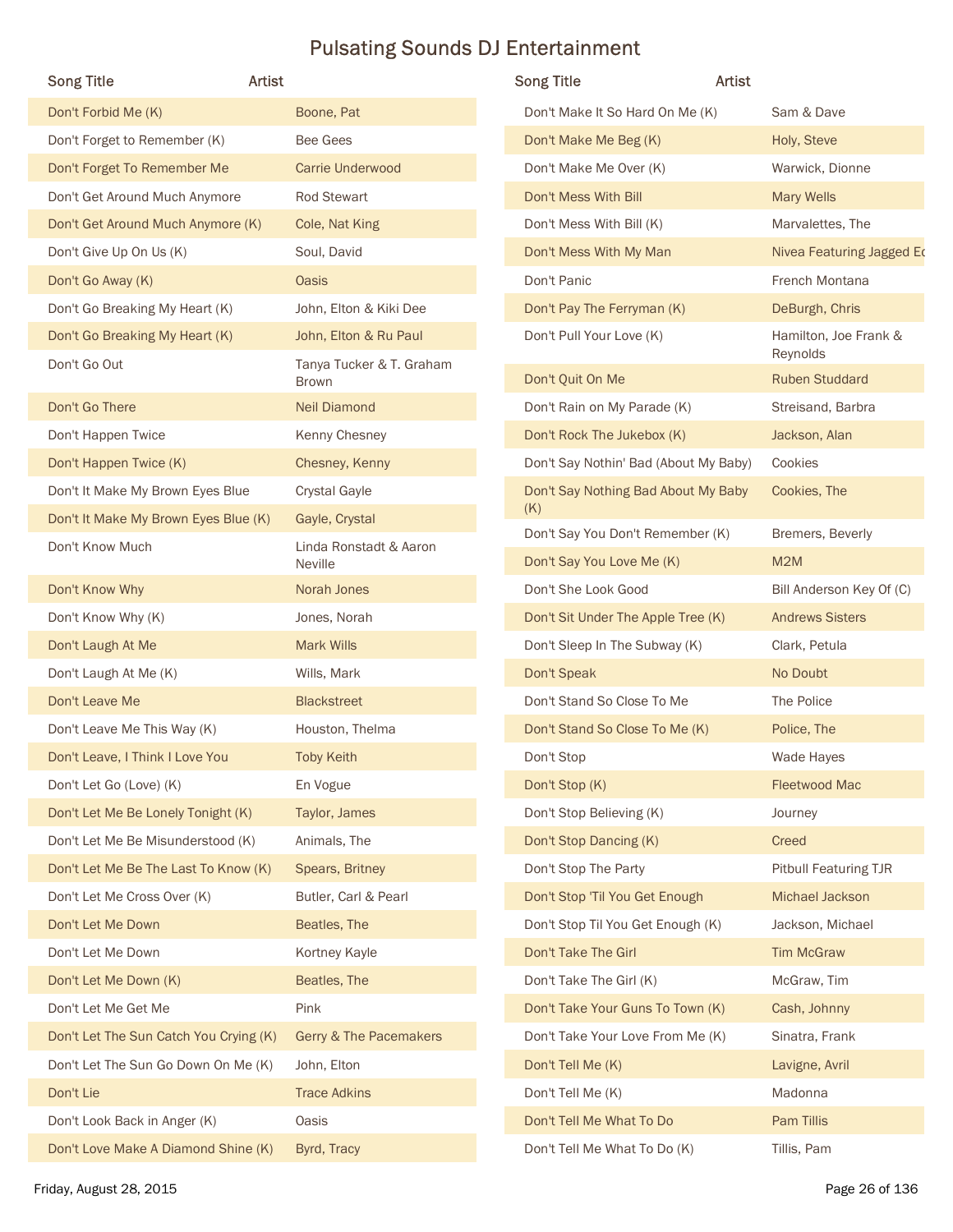|                                          | Artist                       | <b>Song Title</b><br>Artist         |                                       |
|------------------------------------------|------------------------------|-------------------------------------|---------------------------------------|
| Don't Tell Me Your Troubles              | Don Gibson                   | Down By The Riverside               | <b>Children's Bible Songs</b>         |
| Don't Think I'm Not                      | Kandi                        | Down By The Riverside               | Spiritual                             |
| Don't Think Twice It's Alright (K)       | Clapton, Eric                | Down By The Riverside               | Traditional                           |
| Don't Toss Us Away (K)                   | Loveless, Patty              | Down By The Station                 | Four Preps                            |
| Don't Touch Me                           | <b>Jeannie Seely</b>         | Down By The Station                 | <b>Toddler Tunes</b>                  |
| Don't Treat Me Bad (K)                   | Firehouse                    | Down Home                           | Alabama                               |
| Don't Turn Around (K)                    | Ace of Base                  | Down In Flames                      | <b>Blackhawk</b>                      |
| Don't Turn Around (K)                    | Aswad                        | Down In My Heart                    | Children's Bible Songs                |
| Don't Wanna Lose You (K)                 | Estefan, Gloria              | Down In My Heart                    | Traditional                           |
| Don't Wanna Think About You (K)          | Simple Plan                  | Down In The Boondocks               | <b>Billy Joe Royal</b>                |
| Don't Wanna Try (K)                      | Frankie J                    | Down In The Boondocks (K)           | Royal, Billy Joe                      |
| Don't Waste My Time (Duet) (K)           | Little Big Town              | Down On Me                          | Down On Me                            |
| Don't Waste Your Time                    | <b>Kelly Clarkson</b>        | Down On Me                          | Janice On Me                          |
| Don't We All Have The Right              | Ricky Van Shelton            | Down On The Corner (K)              | CCR                                   |
| Don't Worry Baby (K)                     | Beach Boys, The              | Down On The Farm                    | <b>Tim McGraw</b>                     |
| Don't Worry 'Bout Me                     | <b>Marty Robbins</b>         | Down So Long (K)                    | Jewel                                 |
| Don't Worry, Be Happy (K)                | McFerrin, Bobby              | Down To My Last Broken Heart        | Janie Fricke                          |
| Don't You (Forget About Me)              | Simple Minds                 | Down To My Last Broken Heat (K)     | Fricke, Janie                         |
| Don't You Care                           | Buckinghams, The             | Down To My Last Teardrop (K)        | Tucker, Tanya                         |
| Don't You Ever Get Tired (Of Hurting Me) | Ronnie Milsap                | Down Under                          | Men At Work                           |
| Don't You Just Know It (K)               | Baker, Levern                | Down With The Old (Up With The New) | <b>Randy Travis</b>                   |
| Don't You Want Me                        | Human League                 | Down With The Sickness (K)          | Disturbed                             |
| Don't You Want Me                        | Human League, The            | Downtime                            | Jo Dee Messina                        |
| Don't You Want Me (K)                    | Watley, Jody                 | Downtown (K)                        | Clark, Petula                         |
| Don't You Want Me Baby (Duet) (K)        | Human League                 | Dr Feelgood (K)                     | Franklin, Aretha                      |
| Doo Wop (That Thing)                     | Lauryn Hill                  | Dr Feelgood (K)                     | Motley Crue                           |
| Doo Wop (That Thing) (K)                 | Hill, Lauryn                 | Draggin' The Line                   | Tommy James & The<br><b>Shondells</b> |
| Doraville                                | Atlanta Rhythm Section       | Draggin The Line (K)                | James, Tommy                          |
| Doraville (K)                            | <b>ARS</b>                   | Draggin' The Line (K)               | James, Tommy & The                    |
| Double Dutch Bus (K)                     | Smith, Frances               |                                     | <b>Shondells</b>                      |
| Double Shot of my Baby's Love (K)        | <b>Swingin' Medallions</b>   | Dragula (K)                         | Zombie, Rob                           |
| Double Vision (K)                        | Foriegner                    | Dre Day (K)                         | Dr Dre                                |
| Double Wide Paradise (K)                 | Keith, Toby                  | Dreadlock Holiday (K)               | 10 <sub>cc</sub>                      |
| Do-Wacka-Do                              | Roger Miller                 | <b>Dream</b>                        | Dean Martin                           |
| Down (K)                                 | Moke                         | Dream A Little Dream of Me (K)      | Mamas & Papas                         |
| Down At The Twist & Shout (K)            | Carpenter, Mary Chapin       | Dream Baby                          | <b>Glen Campbell</b>                  |
| Down At The Twist And Shout              | <b>Mary Chapin Carpenter</b> | Dream Baby                          | Roy Orbison                           |
| Down By The Old Mill Stream (K)          | Traditional                  | Dream Baby (K)                      | Campbell, Glen                        |

| ntertainment                         |                                                      |
|--------------------------------------|------------------------------------------------------|
| <b>Song Title</b>                    | Artist                                               |
| Down By The Riverside                | <b>Children's Bible Songs</b>                        |
| Down By The Riverside                | Spiritual                                            |
| Down By The Riverside                | Traditional                                          |
| Down By The Station                  | Four Preps                                           |
| Down By The Station                  | <b>Toddler Tunes</b>                                 |
| Down Home                            | Alabama                                              |
| Down In Flames                       | <b>Blackhawk</b>                                     |
| Down In My Heart                     | Children's Bible Songs                               |
| Down In My Heart                     | <b>Traditional</b>                                   |
| Down In The Boondocks                | <b>Billy Joe Royal</b>                               |
| Down In The Boondocks (K)            | Royal, Billy Joe                                     |
| Down On Me                           | Down On Me                                           |
| Down On Me                           | Janice On Me                                         |
| Down On The Corner (K)               | CCR                                                  |
| Down On The Farm                     | <b>Tim McGraw</b>                                    |
| Down So Long (K)                     | Jewel                                                |
| Down To My Last Broken Heart         | Janie Fricke                                         |
| Down To My Last Broken Heat (K)      | Fricke, Janie                                        |
| Down To My Last Teardrop (K)         | Tucker, Tanya                                        |
| Down Under                           | Men At Work                                          |
| Down With The Old (Up With The New)  | <b>Randy Travis</b>                                  |
| Down With The Sickness (K)           | Disturbed                                            |
| Downtime                             | Jo Dee Messina                                       |
| Downtown (K)                         | Clark, Petula                                        |
| Dr Feelgood (K)                      | Franklin, Aretha                                     |
| Dr Feelgood (K)<br>Draggin' The Line | Motley Crue<br>Tommy James & The<br><b>Shondells</b> |
| Draggin The Line (K)                 | James, Tommy                                         |
| Draggin' The Line (K)                | James, Tommy & The<br><b>Shondells</b>               |
| Dragula (K)                          | Zombie, Rob                                          |
| Dre Day (K)                          | Dr Dre                                               |
| Dreadlock Holiday (K)                | 10cc                                                 |
| <b>Dream</b>                         | <b>Dean Martin</b>                                   |
| Dream A Little Dream of Me (K)       | Mamas & Papas                                        |
| Dream Baby                           | <b>Glen Campbell</b>                                 |
| Dream Baby<br>Dream Baby (K)         | Roy Orbison                                          |
|                                      | Campbell, Glen<br>Page 27 of 136                     |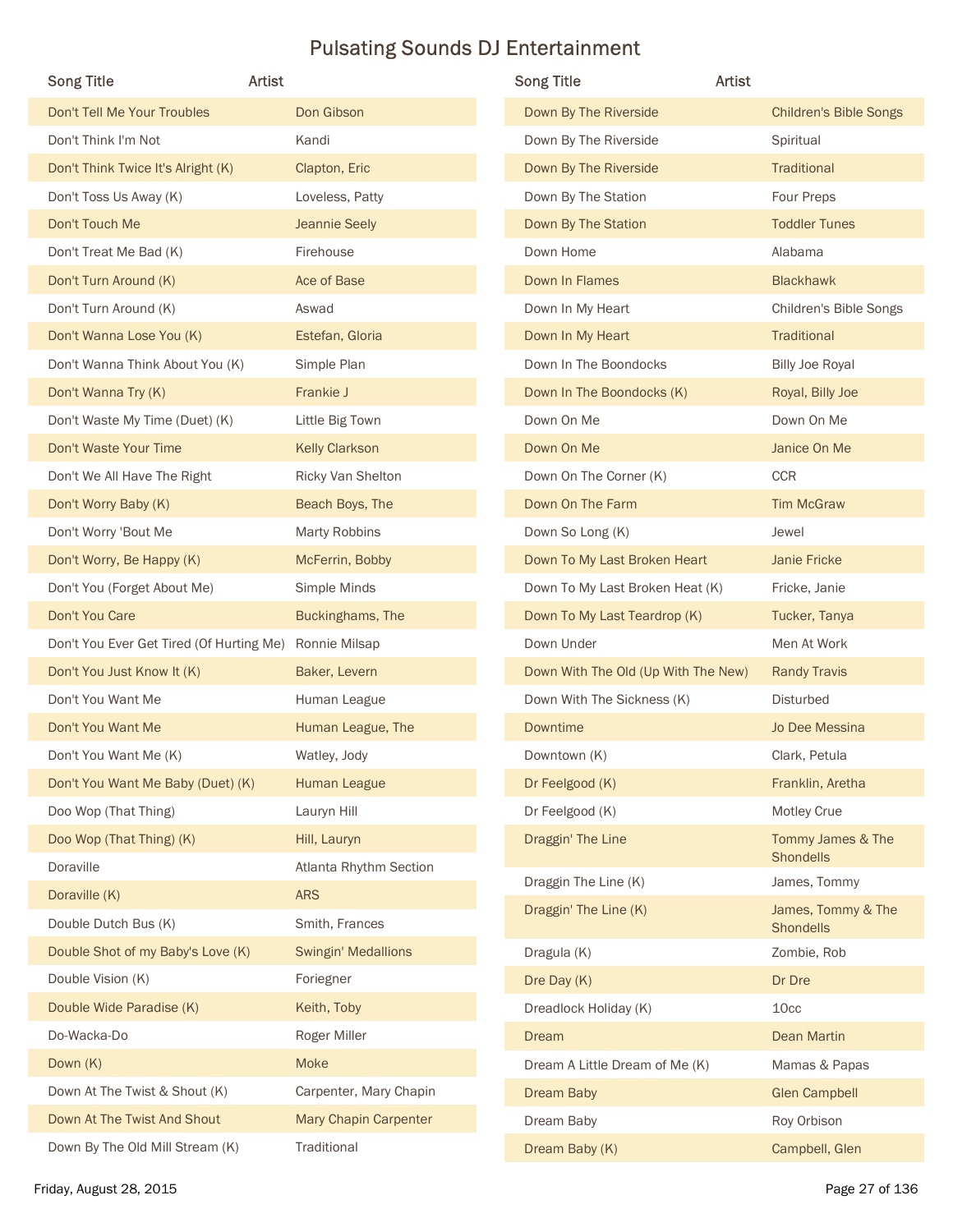| Dream Baby (K)<br>Orbison, Roy<br>Drive (K)<br>Cars, The<br>Ryan Shupe & The<br>Dream Big<br>Drive (K)<br>Incubus<br>Rubberband<br>Drive (K)<br>Wariner, Steve<br>Dream Lover<br><b>Bobby Darin</b><br>Drive Me Wild (K)<br>Sawyer Brown<br>Darin, Bobby<br>Dream Lover (K)<br>Drive My Car<br><b>Beatles</b><br>Dream On<br>Depeche Mode<br>Drive My Car<br>Beatles, The<br>Dream On (K)<br>Aerosmith<br>Drive My Car<br>The Beatles<br>Dream Police (K)<br>Cheap Trick<br>Drive South<br>Suzy Bogguss<br>Dream Walkin' (K)<br>Keith, Toby<br>Drive South (K)<br>Bogguss, Suzy<br>Dream Your Way To Me<br>Shannon Lawson<br>Drivin' My Life Away<br><b>Eddie Rabbitt</b><br>Dreamin'<br>Cascades<br>Drivin' My Life Away<br><b>Rhett Akins</b><br>Williams, Vanessa<br>Dreamin' (K)<br>Snoop Dogg & Pharrel<br>Drop It Like It's Hot (K)<br>Selena<br>Dreaming Of You (K)<br>Drops Of Jupiter<br>Train<br>Fleetwood Mac<br>Dreams<br>Drowning (K)<br><b>Backstreet Boys</b><br>Kenny Chesney<br><b>Dreams</b><br>Drugs Or Jesus<br><b>Tim McGraw</b><br>Dreams (K)<br>Coors, The<br>Drunk On A Plane<br>Dierks Bentley<br>Dreams (K)<br>Cranberries, The<br>Dry Bones<br><b>Children's Songs</b><br>Fleetwood Mac<br>Dreams (K)<br>Dry Bones<br>The Cathedrals<br><b>Glen Campbell</b><br>Dude Looks Like A Lady (K)<br>Aerosmith<br>Campbell, Glen<br>Duke Of Earl (K)<br>Chander, Gene<br><b>Uncle Kracker</b><br>Dukes Of Hazzard Theme (K)<br>Jennings, Waylon<br>Gray, Dobie<br>Dumas Walker (K)<br>Kentucky Headhunters<br><b>Travis Tritt</b><br>Dust In The Wind (K)<br>Kansas<br>Tritt, Travis<br>Dust On The Bible<br>Mac Wiseman<br>Sylvia<br>Dust On The Bottle (K)<br>Murphy, David Lee<br>SARAH MCLACHLAN<br>Taio Cruz<br>Dynamite<br>Jennings, Waylon<br>Е<br>Waylon Jennings<br>Early In The Morning (K)<br>Gap Band<br>Byrd, Tracy<br>Earth Angel (K)<br>Penguins, The<br>Susan Haynes<br>Earth Song (K)<br>Jackson, Michael<br>Sterwart, Gary<br><b>Arrested Development</b><br>Ease My Mind (K)<br>Stewart, Gary<br>Ease My Troubled Mind<br>Ricochet<br><b>George Strait</b><br><b>Easier Said Than Done</b><br><b>Essex</b><br>Strait, George<br>East Bound & Down (K)<br>Reed, Jerry<br>Jerry Lee Lewis<br>Easy<br><b>Commodores</b><br>Incubus<br>Easy<br>Easy<br>Alan Jackson<br><b>Sheryl Crow</b><br>Easy<br>Jackson, Alan<br>Easy (K)<br>Commodores, The<br>Page 28 of 136 | <b>Song Title</b><br>Artist      | <b>Pulsating Sounds DJ Entertainment</b> | <b>Song Title</b> | Artist |
|--------------------------------------------------------------------------------------------------------------------------------------------------------------------------------------------------------------------------------------------------------------------------------------------------------------------------------------------------------------------------------------------------------------------------------------------------------------------------------------------------------------------------------------------------------------------------------------------------------------------------------------------------------------------------------------------------------------------------------------------------------------------------------------------------------------------------------------------------------------------------------------------------------------------------------------------------------------------------------------------------------------------------------------------------------------------------------------------------------------------------------------------------------------------------------------------------------------------------------------------------------------------------------------------------------------------------------------------------------------------------------------------------------------------------------------------------------------------------------------------------------------------------------------------------------------------------------------------------------------------------------------------------------------------------------------------------------------------------------------------------------------------------------------------------------------------------------------------------------------------------------------------------------------------------------------------------------------------------------------------------------------------------------------------------------------------------------------------------------------------------------------------------------------------------------------------------------------------------------------------------------------------------------------------------------------------------------------------------------------------------------------------------------|----------------------------------|------------------------------------------|-------------------|--------|
|                                                                                                                                                                                                                                                                                                                                                                                                                                                                                                                                                                                                                                                                                                                                                                                                                                                                                                                                                                                                                                                                                                                                                                                                                                                                                                                                                                                                                                                                                                                                                                                                                                                                                                                                                                                                                                                                                                                                                                                                                                                                                                                                                                                                                                                                                                                                                                                                        |                                  |                                          |                   |        |
|                                                                                                                                                                                                                                                                                                                                                                                                                                                                                                                                                                                                                                                                                                                                                                                                                                                                                                                                                                                                                                                                                                                                                                                                                                                                                                                                                                                                                                                                                                                                                                                                                                                                                                                                                                                                                                                                                                                                                                                                                                                                                                                                                                                                                                                                                                                                                                                                        |                                  |                                          |                   |        |
|                                                                                                                                                                                                                                                                                                                                                                                                                                                                                                                                                                                                                                                                                                                                                                                                                                                                                                                                                                                                                                                                                                                                                                                                                                                                                                                                                                                                                                                                                                                                                                                                                                                                                                                                                                                                                                                                                                                                                                                                                                                                                                                                                                                                                                                                                                                                                                                                        |                                  |                                          |                   |        |
|                                                                                                                                                                                                                                                                                                                                                                                                                                                                                                                                                                                                                                                                                                                                                                                                                                                                                                                                                                                                                                                                                                                                                                                                                                                                                                                                                                                                                                                                                                                                                                                                                                                                                                                                                                                                                                                                                                                                                                                                                                                                                                                                                                                                                                                                                                                                                                                                        |                                  |                                          |                   |        |
|                                                                                                                                                                                                                                                                                                                                                                                                                                                                                                                                                                                                                                                                                                                                                                                                                                                                                                                                                                                                                                                                                                                                                                                                                                                                                                                                                                                                                                                                                                                                                                                                                                                                                                                                                                                                                                                                                                                                                                                                                                                                                                                                                                                                                                                                                                                                                                                                        |                                  |                                          |                   |        |
|                                                                                                                                                                                                                                                                                                                                                                                                                                                                                                                                                                                                                                                                                                                                                                                                                                                                                                                                                                                                                                                                                                                                                                                                                                                                                                                                                                                                                                                                                                                                                                                                                                                                                                                                                                                                                                                                                                                                                                                                                                                                                                                                                                                                                                                                                                                                                                                                        |                                  |                                          |                   |        |
|                                                                                                                                                                                                                                                                                                                                                                                                                                                                                                                                                                                                                                                                                                                                                                                                                                                                                                                                                                                                                                                                                                                                                                                                                                                                                                                                                                                                                                                                                                                                                                                                                                                                                                                                                                                                                                                                                                                                                                                                                                                                                                                                                                                                                                                                                                                                                                                                        |                                  |                                          |                   |        |
|                                                                                                                                                                                                                                                                                                                                                                                                                                                                                                                                                                                                                                                                                                                                                                                                                                                                                                                                                                                                                                                                                                                                                                                                                                                                                                                                                                                                                                                                                                                                                                                                                                                                                                                                                                                                                                                                                                                                                                                                                                                                                                                                                                                                                                                                                                                                                                                                        |                                  |                                          |                   |        |
|                                                                                                                                                                                                                                                                                                                                                                                                                                                                                                                                                                                                                                                                                                                                                                                                                                                                                                                                                                                                                                                                                                                                                                                                                                                                                                                                                                                                                                                                                                                                                                                                                                                                                                                                                                                                                                                                                                                                                                                                                                                                                                                                                                                                                                                                                                                                                                                                        |                                  |                                          |                   |        |
|                                                                                                                                                                                                                                                                                                                                                                                                                                                                                                                                                                                                                                                                                                                                                                                                                                                                                                                                                                                                                                                                                                                                                                                                                                                                                                                                                                                                                                                                                                                                                                                                                                                                                                                                                                                                                                                                                                                                                                                                                                                                                                                                                                                                                                                                                                                                                                                                        |                                  |                                          |                   |        |
|                                                                                                                                                                                                                                                                                                                                                                                                                                                                                                                                                                                                                                                                                                                                                                                                                                                                                                                                                                                                                                                                                                                                                                                                                                                                                                                                                                                                                                                                                                                                                                                                                                                                                                                                                                                                                                                                                                                                                                                                                                                                                                                                                                                                                                                                                                                                                                                                        |                                  |                                          |                   |        |
|                                                                                                                                                                                                                                                                                                                                                                                                                                                                                                                                                                                                                                                                                                                                                                                                                                                                                                                                                                                                                                                                                                                                                                                                                                                                                                                                                                                                                                                                                                                                                                                                                                                                                                                                                                                                                                                                                                                                                                                                                                                                                                                                                                                                                                                                                                                                                                                                        |                                  |                                          |                   |        |
|                                                                                                                                                                                                                                                                                                                                                                                                                                                                                                                                                                                                                                                                                                                                                                                                                                                                                                                                                                                                                                                                                                                                                                                                                                                                                                                                                                                                                                                                                                                                                                                                                                                                                                                                                                                                                                                                                                                                                                                                                                                                                                                                                                                                                                                                                                                                                                                                        |                                  |                                          |                   |        |
|                                                                                                                                                                                                                                                                                                                                                                                                                                                                                                                                                                                                                                                                                                                                                                                                                                                                                                                                                                                                                                                                                                                                                                                                                                                                                                                                                                                                                                                                                                                                                                                                                                                                                                                                                                                                                                                                                                                                                                                                                                                                                                                                                                                                                                                                                                                                                                                                        |                                  |                                          |                   |        |
|                                                                                                                                                                                                                                                                                                                                                                                                                                                                                                                                                                                                                                                                                                                                                                                                                                                                                                                                                                                                                                                                                                                                                                                                                                                                                                                                                                                                                                                                                                                                                                                                                                                                                                                                                                                                                                                                                                                                                                                                                                                                                                                                                                                                                                                                                                                                                                                                        |                                  |                                          |                   |        |
|                                                                                                                                                                                                                                                                                                                                                                                                                                                                                                                                                                                                                                                                                                                                                                                                                                                                                                                                                                                                                                                                                                                                                                                                                                                                                                                                                                                                                                                                                                                                                                                                                                                                                                                                                                                                                                                                                                                                                                                                                                                                                                                                                                                                                                                                                                                                                                                                        |                                  |                                          |                   |        |
|                                                                                                                                                                                                                                                                                                                                                                                                                                                                                                                                                                                                                                                                                                                                                                                                                                                                                                                                                                                                                                                                                                                                                                                                                                                                                                                                                                                                                                                                                                                                                                                                                                                                                                                                                                                                                                                                                                                                                                                                                                                                                                                                                                                                                                                                                                                                                                                                        |                                  |                                          |                   |        |
|                                                                                                                                                                                                                                                                                                                                                                                                                                                                                                                                                                                                                                                                                                                                                                                                                                                                                                                                                                                                                                                                                                                                                                                                                                                                                                                                                                                                                                                                                                                                                                                                                                                                                                                                                                                                                                                                                                                                                                                                                                                                                                                                                                                                                                                                                                                                                                                                        |                                  |                                          |                   |        |
| Dreams of the Everyday Housewife (K)<br>Drift Away<br>Drift Away (K)<br>Drift Off To Dream<br>Drift Off To Dream (K)<br>Drifter (K)<br><b>Drifting</b><br>Drinkin' & Dreamin' (K)<br>Drinkin' And Dreamin'<br>Drinkin' Bone (K)<br>Drinkin' In My Sunday Dress<br>Drinkin' Thing (K)<br>Drinkin' Thing (K)<br><b>Drinking Champagne</b>                                                                                                                                                                                                                                                                                                                                                                                                                                                                                                                                                                                                                                                                                                                                                                                                                                                                                                                                                                                                                                                                                                                                                                                                                                                                                                                                                                                                                                                                                                                                                                                                                                                                                                                                                                                                                                                                                                                                                                                                                                                                | Dreams Of The Everyday Housewife |                                          |                   |        |
|                                                                                                                                                                                                                                                                                                                                                                                                                                                                                                                                                                                                                                                                                                                                                                                                                                                                                                                                                                                                                                                                                                                                                                                                                                                                                                                                                                                                                                                                                                                                                                                                                                                                                                                                                                                                                                                                                                                                                                                                                                                                                                                                                                                                                                                                                                                                                                                                        |                                  |                                          |                   |        |
|                                                                                                                                                                                                                                                                                                                                                                                                                                                                                                                                                                                                                                                                                                                                                                                                                                                                                                                                                                                                                                                                                                                                                                                                                                                                                                                                                                                                                                                                                                                                                                                                                                                                                                                                                                                                                                                                                                                                                                                                                                                                                                                                                                                                                                                                                                                                                                                                        |                                  |                                          |                   |        |
|                                                                                                                                                                                                                                                                                                                                                                                                                                                                                                                                                                                                                                                                                                                                                                                                                                                                                                                                                                                                                                                                                                                                                                                                                                                                                                                                                                                                                                                                                                                                                                                                                                                                                                                                                                                                                                                                                                                                                                                                                                                                                                                                                                                                                                                                                                                                                                                                        |                                  |                                          |                   |        |
|                                                                                                                                                                                                                                                                                                                                                                                                                                                                                                                                                                                                                                                                                                                                                                                                                                                                                                                                                                                                                                                                                                                                                                                                                                                                                                                                                                                                                                                                                                                                                                                                                                                                                                                                                                                                                                                                                                                                                                                                                                                                                                                                                                                                                                                                                                                                                                                                        |                                  |                                          |                   |        |
|                                                                                                                                                                                                                                                                                                                                                                                                                                                                                                                                                                                                                                                                                                                                                                                                                                                                                                                                                                                                                                                                                                                                                                                                                                                                                                                                                                                                                                                                                                                                                                                                                                                                                                                                                                                                                                                                                                                                                                                                                                                                                                                                                                                                                                                                                                                                                                                                        |                                  |                                          |                   |        |
|                                                                                                                                                                                                                                                                                                                                                                                                                                                                                                                                                                                                                                                                                                                                                                                                                                                                                                                                                                                                                                                                                                                                                                                                                                                                                                                                                                                                                                                                                                                                                                                                                                                                                                                                                                                                                                                                                                                                                                                                                                                                                                                                                                                                                                                                                                                                                                                                        |                                  |                                          |                   |        |
|                                                                                                                                                                                                                                                                                                                                                                                                                                                                                                                                                                                                                                                                                                                                                                                                                                                                                                                                                                                                                                                                                                                                                                                                                                                                                                                                                                                                                                                                                                                                                                                                                                                                                                                                                                                                                                                                                                                                                                                                                                                                                                                                                                                                                                                                                                                                                                                                        |                                  |                                          |                   |        |
|                                                                                                                                                                                                                                                                                                                                                                                                                                                                                                                                                                                                                                                                                                                                                                                                                                                                                                                                                                                                                                                                                                                                                                                                                                                                                                                                                                                                                                                                                                                                                                                                                                                                                                                                                                                                                                                                                                                                                                                                                                                                                                                                                                                                                                                                                                                                                                                                        |                                  |                                          |                   |        |
|                                                                                                                                                                                                                                                                                                                                                                                                                                                                                                                                                                                                                                                                                                                                                                                                                                                                                                                                                                                                                                                                                                                                                                                                                                                                                                                                                                                                                                                                                                                                                                                                                                                                                                                                                                                                                                                                                                                                                                                                                                                                                                                                                                                                                                                                                                                                                                                                        |                                  |                                          |                   |        |
|                                                                                                                                                                                                                                                                                                                                                                                                                                                                                                                                                                                                                                                                                                                                                                                                                                                                                                                                                                                                                                                                                                                                                                                                                                                                                                                                                                                                                                                                                                                                                                                                                                                                                                                                                                                                                                                                                                                                                                                                                                                                                                                                                                                                                                                                                                                                                                                                        |                                  |                                          |                   |        |
|                                                                                                                                                                                                                                                                                                                                                                                                                                                                                                                                                                                                                                                                                                                                                                                                                                                                                                                                                                                                                                                                                                                                                                                                                                                                                                                                                                                                                                                                                                                                                                                                                                                                                                                                                                                                                                                                                                                                                                                                                                                                                                                                                                                                                                                                                                                                                                                                        |                                  |                                          |                   |        |
|                                                                                                                                                                                                                                                                                                                                                                                                                                                                                                                                                                                                                                                                                                                                                                                                                                                                                                                                                                                                                                                                                                                                                                                                                                                                                                                                                                                                                                                                                                                                                                                                                                                                                                                                                                                                                                                                                                                                                                                                                                                                                                                                                                                                                                                                                                                                                                                                        |                                  |                                          |                   |        |
|                                                                                                                                                                                                                                                                                                                                                                                                                                                                                                                                                                                                                                                                                                                                                                                                                                                                                                                                                                                                                                                                                                                                                                                                                                                                                                                                                                                                                                                                                                                                                                                                                                                                                                                                                                                                                                                                                                                                                                                                                                                                                                                                                                                                                                                                                                                                                                                                        |                                  |                                          |                   |        |
|                                                                                                                                                                                                                                                                                                                                                                                                                                                                                                                                                                                                                                                                                                                                                                                                                                                                                                                                                                                                                                                                                                                                                                                                                                                                                                                                                                                                                                                                                                                                                                                                                                                                                                                                                                                                                                                                                                                                                                                                                                                                                                                                                                                                                                                                                                                                                                                                        |                                  |                                          |                   |        |
| Drinking Wine Spo-Dee-O-Dee<br>Drive<br>Drive (For Daddy Gene)<br>Drive (For Daddy Gene) (K)                                                                                                                                                                                                                                                                                                                                                                                                                                                                                                                                                                                                                                                                                                                                                                                                                                                                                                                                                                                                                                                                                                                                                                                                                                                                                                                                                                                                                                                                                                                                                                                                                                                                                                                                                                                                                                                                                                                                                                                                                                                                                                                                                                                                                                                                                                           | Drinking Champagne (K)           |                                          |                   |        |
|                                                                                                                                                                                                                                                                                                                                                                                                                                                                                                                                                                                                                                                                                                                                                                                                                                                                                                                                                                                                                                                                                                                                                                                                                                                                                                                                                                                                                                                                                                                                                                                                                                                                                                                                                                                                                                                                                                                                                                                                                                                                                                                                                                                                                                                                                                                                                                                                        |                                  |                                          |                   |        |
|                                                                                                                                                                                                                                                                                                                                                                                                                                                                                                                                                                                                                                                                                                                                                                                                                                                                                                                                                                                                                                                                                                                                                                                                                                                                                                                                                                                                                                                                                                                                                                                                                                                                                                                                                                                                                                                                                                                                                                                                                                                                                                                                                                                                                                                                                                                                                                                                        |                                  |                                          |                   |        |
|                                                                                                                                                                                                                                                                                                                                                                                                                                                                                                                                                                                                                                                                                                                                                                                                                                                                                                                                                                                                                                                                                                                                                                                                                                                                                                                                                                                                                                                                                                                                                                                                                                                                                                                                                                                                                                                                                                                                                                                                                                                                                                                                                                                                                                                                                                                                                                                                        |                                  |                                          |                   |        |
|                                                                                                                                                                                                                                                                                                                                                                                                                                                                                                                                                                                                                                                                                                                                                                                                                                                                                                                                                                                                                                                                                                                                                                                                                                                                                                                                                                                                                                                                                                                                                                                                                                                                                                                                                                                                                                                                                                                                                                                                                                                                                                                                                                                                                                                                                                                                                                                                        |                                  |                                          |                   |        |
|                                                                                                                                                                                                                                                                                                                                                                                                                                                                                                                                                                                                                                                                                                                                                                                                                                                                                                                                                                                                                                                                                                                                                                                                                                                                                                                                                                                                                                                                                                                                                                                                                                                                                                                                                                                                                                                                                                                                                                                                                                                                                                                                                                                                                                                                                                                                                                                                        |                                  |                                          |                   |        |

| Artist<br><b>Song Title</b>          |                                | <b>Song Title</b>                 | Artist                         |
|--------------------------------------|--------------------------------|-----------------------------------|--------------------------------|
|                                      |                                |                                   |                                |
| Dream Baby (K)                       | Orbison, Roy                   | Drive (K)                         | Cars, The                      |
| Dream Big                            | Ryan Shupe & The<br>Rubberband | Drive (K)                         | Incubus                        |
| Dream Lover                          | <b>Bobby Darin</b>             | Drive (K)                         | Wariner, Steve                 |
| Dream Lover (K)                      | Darin, Bobby                   | Drive Me Wild (K)<br>Drive My Car | Sawyer Brown<br><b>Beatles</b> |
| Dream On                             | Depeche Mode                   | Drive My Car                      | Beatles, The                   |
| Dream On (K)                         | Aerosmith                      | Drive My Car                      | The Beatles                    |
| Dream Police (K)                     | Cheap Trick                    | Drive South                       | Suzy Bogguss                   |
| Dream Walkin' (K)                    | Keith, Toby                    | Drive South (K)                   | Bogguss, Suzy                  |
| Dream Your Way To Me                 | Shannon Lawson                 | Drivin' My Life Away              | <b>Eddie Rabbitt</b>           |
| Dreamin'                             | Cascades                       | Drivin' My Life Away              | <b>Rhett Akins</b>             |
| Dreamin' (K)                         | Williams, Vanessa              | Drop It Like It's Hot (K)         | Snoop Dogg & Pharrel           |
| Dreaming Of You (K)                  | Selena                         | Drops Of Jupiter                  | Train                          |
| Dreams                               | Fleetwood Mac                  | Drowning (K)                      | <b>Backstreet Boys</b>         |
| <b>Dreams</b>                        | <b>Kenny Chesney</b>           | Drugs Or Jesus                    | <b>Tim McGraw</b>              |
| Dreams (K)                           | Coors, The                     | Drunk On A Plane                  | <b>Dierks Bentley</b>          |
| Dreams (K)                           | Cranberries, The               | Dry Bones                         | <b>Children's Songs</b>        |
| Dreams (K)                           | Fleetwood Mac                  | Dry Bones                         | The Cathedrals                 |
| Dreams Of The Everyday Housewife     | <b>Glen Campbell</b>           | Dude Looks Like A Lady (K)        | Aerosmith                      |
| Dreams of the Everyday Housewife (K) | Campbell, Glen                 | Duke Of Earl (K)                  | Chander, Gene                  |
| Drift Away                           | <b>Uncle Kracker</b>           | Dukes Of Hazzard Theme (K)        | Jennings, Waylon               |
| Drift Away (K)                       | Gray, Dobie                    | Dumas Walker (K)                  | Kentucky Headhunters           |
| Drift Off To Dream                   | <b>Travis Tritt</b>            | Dust In The Wind (K)              | Kansas                         |
| Drift Off To Dream (K)               | Tritt, Travis                  | Dust On The Bible                 | Mac Wiseman                    |
| Drifter (K)                          | Sylvia                         | Dust On The Bottle (K)            | Murphy, David Lee              |
| <b>Drifting</b>                      | SARAH MCLACHLAN                | Dynamite                          | Taio Cruz                      |
| Drinkin' & Dreamin' (K)              | Jennings, Waylon               | Е                                 |                                |
| Drinkin' And Dreamin'                | Waylon Jennings                |                                   |                                |
| Drinkin' Bone (K)                    | Byrd, Tracy                    | Early In The Morning (K)          | Gap Band                       |
| Drinkin' In My Sunday Dress          | Susan Haynes                   | Earth Angel (K)                   | Penguins, The                  |
| Drinkin' Thing (K)                   | Sterwart, Gary                 | Earth Song (K)                    | Jackson, Michael               |
| Drinkin' Thing (K)                   | Stewart, Gary                  | Ease My Mind (K)                  | <b>Arrested Development</b>    |
| <b>Drinking Champagne</b>            | <b>George Strait</b>           | Ease My Troubled Mind             | Ricochet                       |
| Drinking Champagne (K)               | Strait, George                 | Easier Said Than Done             | <b>Essex</b>                   |
| Drinking Wine Spo-Dee-O-Dee          | Jerry Lee Lewis                | East Bound & Down (K)             | Reed, Jerry                    |
| <b>Drive</b>                         | Incubus                        | Easy                              | Commodores                     |
| Drive (For Daddy Gene)               | Alan Jackson                   | Easy                              | Easy                           |
| Drive (For Daddy Gene) (K)           | Jackson, Alan                  | Easy                              | <b>Sheryl Crow</b>             |
|                                      |                                | Easy (K)                          | Commodores, The                |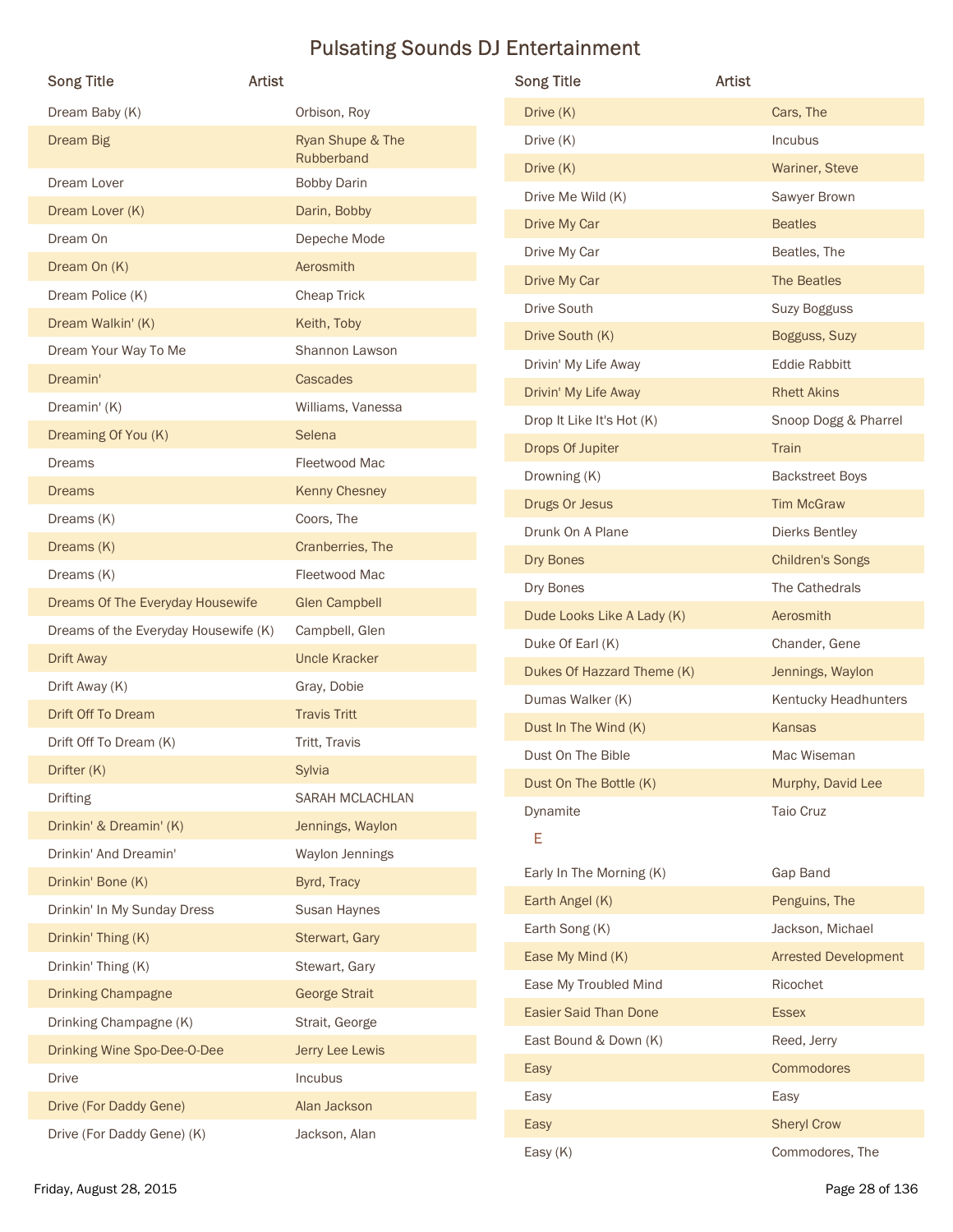|                                     | Artist                                   | <b>Song Title</b><br>Artist     |                                              |
|-------------------------------------|------------------------------------------|---------------------------------|----------------------------------------------|
| Easy Come Easy Go                   | <b>George Strait</b>                     | Elevation (K)                   | U2                                           |
| Easy Come Easy Go                   | Winger                                   | Elevator                        | Flo Rida feat. Timbaland                     |
| Easy Come, Easy Go                  | <b>George Strait</b>                     | Elisabeth                       | <b>Billy Gilman</b>                          |
| Easy Come, Easy Go (K)              | Strait, George                           | <b>Elusive Butterfly</b>        | <b>Bob Lind</b>                              |
| Easy For Me To Say (K)              | Black, Clint & Lisa Hartman              | <b>Elvira</b>                   | Oak Ridge Boys                               |
| Easy Livin' (K)                     | Uriah Heep                               | Embraceable You (K)             | Cole, Nat King                               |
| Easy Lover                          | Philip Bailey With Phil Collins          | Embraceable You (K)             | Sinatra, Frank                               |
| Easy Loving                         | Freddie Hart                             | Emotion (K)                     | <b>Bee Gees</b>                              |
| Easy To Be Hard                     | Three Dog Night                          | <b>Emotional Girl</b>           | <b>Terri Clark</b>                           |
| Ebb Tide                            | <b>Righteous Brothers</b>                | Emotional Rescue (K)            | <b>Rolling Stones</b>                        |
| Ebb Tide                            | <b>Righteous Brothers, The</b>           | <b>Emotional Rollercoaster</b>  | <b>Vivian Green</b>                          |
| Ebb Tide (K)                        | <b>Righteous Brothers</b>                | End Of The Road                 | Boyz II Men                                  |
| Ebony & Ivory (K)                   | McCartney, Paul & M Jackson              | End Of The World (K)            | Davis, Skeeter                               |
| Ebony Eyes                          | The Everly Brothers                      | Endless Love                    | Diana Ross & Lionel Richi                    |
| Ebony Eyes (K)                      | Welch, Bob                               | <b>Endless Love</b>             | <b>Luther Vandross &amp; Mariah</b><br>Carey |
| Eddie (Duet) (K)                    | Rocky Horror                             | Endless Love (K)                | Ross, Diana & Lionel Rich                    |
| <b>Eensy Weensy Spider</b>          | <b>Children's Songs</b>                  | Ends (K)                        | Everlast                                     |
| Ego                                 | Beyonce'                                 | Enemy (K)                       | Days of the New                              |
| Eight Days A Week                   | Beatles, The                             | Energy                          | Keri Hilson                                  |
| Eight Days A Week                   | The Beatles                              | Energy                          | Natalie Featuring Baby Ba                    |
| Eight Days A Week (K)               | Beatles, The                             | <b>Engelbert The Elephant</b>   | Tom Paxton                                   |
| Eight Miles High                    | <b>Byrds</b>                             | Engine Engine #9                | Roger Miller                                 |
| Eight Miles High (K)                | Byrds, The                               | Enough Cryin'                   | Mary J. Blige Feat. Brook                    |
| Eighteen Wheels & A Dozen Roses (K) | Mattea, Kathy                            | Epiphany (K)                    | Staind                                       |
| Eighteen Wheels And A Dozen Roses   | <b>Kathy Mattea</b><br>Simon & Garfunkel | Erotic City (K)                 | Prince & Sheila E                            |
| El Condor Pasa (K)<br>El Paso       | <b>Marty Robbins</b>                     | Escapade                        | Janet Jackson                                |
| El Paso (K)                         | Robbins, Marty                           | Escape                          | Enrique Iglesias                             |
| El Raton                            | <b>Not Listed</b>                        | Escape (K)                      | Iglesias, Enrique                            |
| <b>Eleanor Rigby</b>                | <b>Beatles</b>                           | Escape (Pina Colada Song) (K)   | Holmes, Rupert                               |
| <b>Eleanor Rigby</b>                | Beatles, The                             | Eternal Flame (K)               | Bangles, The                                 |
| <b>Eleanor Rigby</b>                | The Beatles                              | Eugene You Genius               | <b>Bryan White</b>                           |
| Eleanor Rigby (K)                   | Beatles, The                             | Eve Of Destruction (K)          | McGuire, Barry                               |
| Elected                             | Alice Cooper                             | Even Flow (K)                   | Pearl Jam                                    |
| Electric Avenue (K)                 | Grant, Eddy                              | Even If I Tried                 | Emilio                                       |
| Electric Slide (K)                  | Griffiths, Marcia                        | Even If It's Wrong              | <b>BR5-49</b>                                |
| <b>Electric Youth</b>               | Debbie Gibson                            | Even Now (K)                    | Manilow, Barry                               |
|                                     |                                          | Even Santa Claus Gets The Blues | <b>Marty Stuart</b>                          |

| <b>Entertainment</b>                              |                                   |                                     |
|---------------------------------------------------|-----------------------------------|-------------------------------------|
| <b>Song Title</b>                                 | Artist                            |                                     |
| Elevation (K)                                     | U2                                |                                     |
| Elevator                                          |                                   | Flo Rida feat. Timbaland            |
| Elisabeth                                         | <b>Billy Gilman</b>               |                                     |
| <b>Elusive Butterfly</b>                          | <b>Bob Lind</b>                   |                                     |
| <b>Elvira</b>                                     |                                   | Oak Ridge Boys                      |
| Embraceable You (K)                               |                                   | Cole, Nat King                      |
| Embraceable You (K)                               |                                   | Sinatra, Frank                      |
| Emotion (K)                                       | <b>Bee Gees</b>                   |                                     |
| <b>Emotional Girl</b>                             | <b>Terri Clark</b>                |                                     |
| Emotional Rescue (K)                              |                                   | <b>Rolling Stones</b>               |
| <b>Emotional Rollercoaster</b>                    | <b>Vivian Green</b>               |                                     |
| End Of The Road                                   | Boyz II Men                       |                                     |
| End Of The World (K)                              |                                   | Davis, Skeeter                      |
| Endless Love                                      |                                   | Diana Ross & Lionel Richi           |
| <b>Endless Love</b>                               | Carey                             | <b>Luther Vandross &amp; Mariah</b> |
| Endless Love (K)                                  |                                   | Ross, Diana & Lionel Rich           |
| Ends (K)                                          | Everlast                          |                                     |
| Enemy (K)                                         |                                   | Days of the New                     |
| Energy                                            | Keri Hilson                       |                                     |
| Energy                                            |                                   | Natalie Featuring Baby Ba           |
| <b>Engelbert The Elephant</b><br>Engine Engine #9 | <b>Tom Paxton</b><br>Roger Miller |                                     |
| Enough Cryin'                                     |                                   | Mary J. Blige Feat. Brook           |
| Epiphany (K)                                      | Staind                            |                                     |
| Erotic City (K)                                   |                                   | Prince & Sheila E                   |
| Escapade                                          |                                   | Janet Jackson                       |
| <b>Escape</b>                                     |                                   | Enrique Iglesias                    |
| Escape (K)                                        |                                   | Iglesias, Enrique                   |
| Escape (Pina Colada Song) (K)                     |                                   | Holmes, Rupert                      |
| Eternal Flame (K)                                 | Bangles, The                      |                                     |
| Eugene You Genius                                 | <b>Bryan White</b>                |                                     |
| Eve Of Destruction (K)                            |                                   | McGuire, Barry                      |
| Even Flow (K)                                     | Pearl Jam                         |                                     |
| Even If I Tried                                   | Emilio                            |                                     |
| Even If It's Wrong                                | <b>BR5-49</b>                     |                                     |
| Even Now (K)                                      |                                   | Manilow, Barry                      |
| Even Santa Claus Gets The Blues                   | <b>Marty Stuart</b>               |                                     |
|                                                   |                                   |                                     |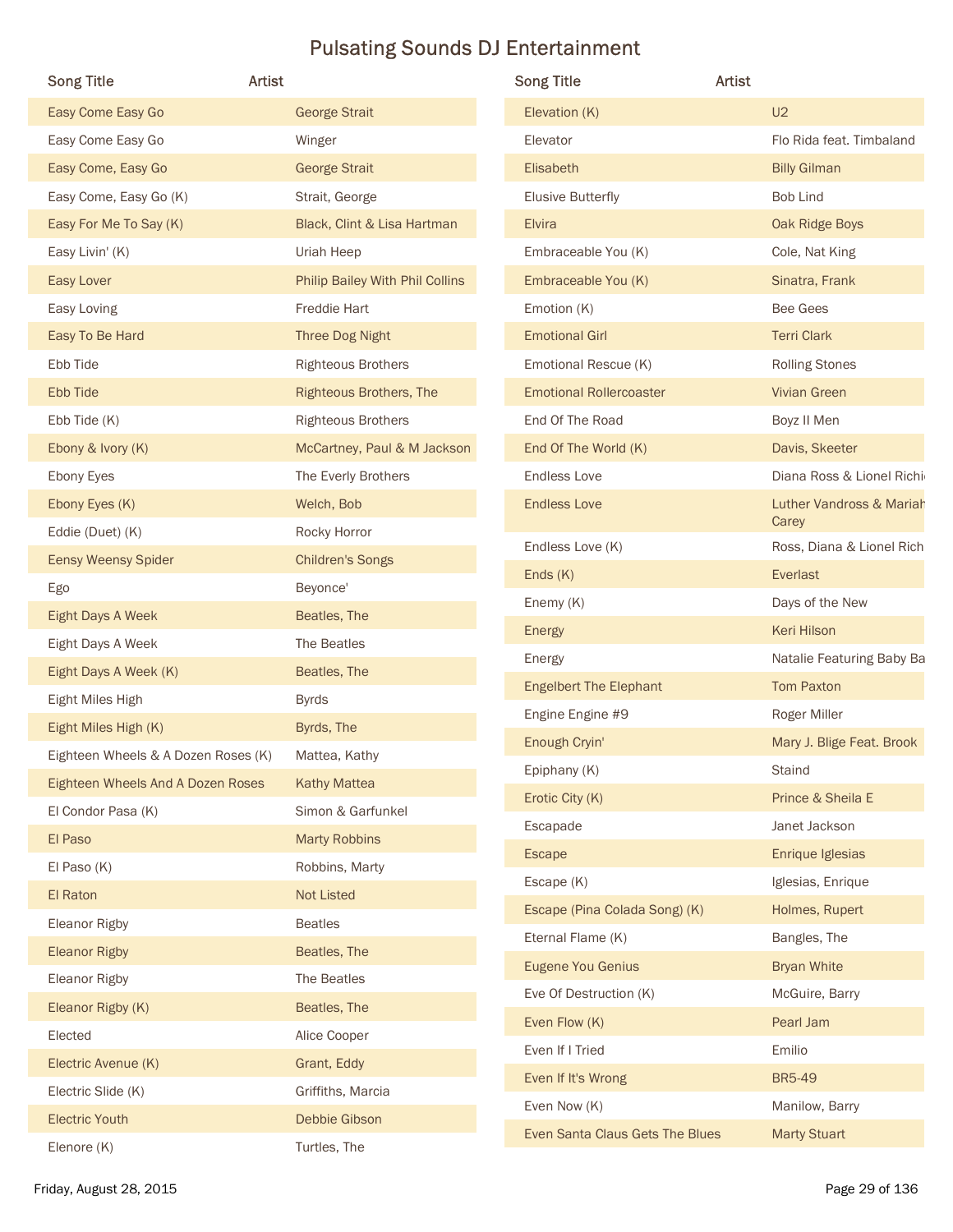| <b>Song Title</b><br>Artist                        |                                |                                                                 |                                           |
|----------------------------------------------------|--------------------------------|-----------------------------------------------------------------|-------------------------------------------|
|                                                    |                                | <b>Song Title</b><br>Artist                                     |                                           |
| Even The Man In The Moon Is Cryin'                 | Mark Collie                    | Every Word I Write                                              | Dottie West                               |
| Even Then                                          | John Michael Montgomery        | Everybody (K)                                                   | <b>Backstreet Boys</b>                    |
| Even Then (K)                                      | Montgomery, John M             | Everybody Hurts (K)                                             | <b>REM</b>                                |
| Even Tho'                                          | <b>Webb Pierce</b>             | Everybody Is A Star                                             | Sly & The Family Stone                    |
| Eventually                                         | Pink                           | Everybody Knows                                                 | John Legend                               |
| Ever, Never Loving You (K)                         | Bruce, Ed<br>Streisand, Barbra | Everybody Loves A Clown (K)                                     | Lewis, Gary & The Playboy<br>Martin, Dean |
| Evergreen (K)                                      | <b>Carl Carlton</b>            | Everybody Loves Somebody (K)                                    |                                           |
| <b>Everlasting Love</b><br><b>Everlasting Love</b> | Gloria Estefan                 | <b>Everybody Plays The Fool</b><br>Everybody Plays The Fool (K) | Main Ingredient<br>The Main Ingredient    |
| Every 1's A Winner (K)                             | <b>Hot Chocolate</b>           | Everybody Wants To Rule The World                               | <b>Tears For Fears</b>                    |
| Every Beat Of My Heart                             | Gladys Knight                  | Everybody's Fool (K)                                            | Evanescence                               |
| Every Breath You Take                              | The Police                     | Everybody's Gotta Grow Up                                       | Sons Of The Desert                        |
| Every Breath You Take (K)                          | Police, The                    | Everybody's Had The Blues                                       | Merle Haggard                             |
| Every Bulb In The House Is Blown                   | Cledus T. Judd                 | Everybody's Somebody's Fool (K)                                 | Francis, Connie                           |
| Every Bulb In The House Is Blown (K)               | Judd, Cledus T                 | Everyday                                                        | Phil Collins                              |
| Every Cowboy's Dream                               | <b>Rhett Akins</b>             | Everyday (K)                                                    | Bon Jovi                                  |
| Every Day                                          | <b>Stevie Nicks</b>            | Everyday (K)                                                    | Dave Matthews Band                        |
| Every Day of The Week (K)                          | Jade                           | Everyday America                                                | Sugarland                                 |
| Every Fool Has A Rainbow                           | Merle Haggard                  | Everyday People                                                 | Sly & The Family Stone                    |
| <b>Every Friday Afternoon</b>                      | <b>Craig Morgan</b>            | Everything                                                      | Fefe Dobson                               |
| Every Friday Afternoon (K)                         | Morgan, Craig                  | Everything                                                      | Jody Watley                               |
| Every Heart Should Have One                        | <b>Charley Pride</b>           | Everything                                                      | Lauryn Hill                               |
| Every Heartbeat (K)                                | Grant, Amy                     | Everything (K)                                                  | Buble, Michael                            |
| Every Kind Of People (K)                           | Palmer, Robert                 | Everything About You (I Hate) (K)                               | Ugly Kid Joe                              |
| Every Light In The House                           | <b>Trace Adkins</b>            | <b>Everything Changes</b>                                       | Little Big Town                           |
| <b>Every Little Step</b>                           | Play                           | <b>Everything Has Changed</b>                                   | Taylor Swift ftg. Ed Sheera               |
| Every Little Step (K)                              | Brown, Bobby                   | Everything I Do, I Do It For You (K)                            | Adams, Bryan                              |
| Every Little Thing She Does Is Magic               | The Police                     | Everything I Own                                                | <b>Bread</b>                              |
| Every Man For Himself                              | Neal McCoy                     | Everything Is Everything                                        | Lauryn Hill                               |
| Every Man for Himself (K)                          | McCoy, Neal                    | Everything Old Is New Again                                     | Peter Allen                               |
| Every Morning (K)                                  | Sugar Ray                      | Everything That Touches You                                     | Association, The                          |
| Every Once In A While (K)                          | <b>Blackhawk</b>               | <b>Everything To Everyone</b>                                   | Everclear                                 |
| Every Picture Tells A Story (K)                    | Stewart, Rod                   | Everything You Want (K)                                         | Vertical Horizon                          |
| Every Rose Has It's Thorn (K)                      | Poison                         | Everything Zen (K)                                              | <b>Bush</b>                               |
| Every Time I Close My Eyes                         | Babyface                       | Everything's Changed                                            | Lonestar                                  |
| Every Time I Think of You (K)                      | Babys, The                     | Everytime It Rains                                              | <b>Everytime It Rains</b>                 |
| Every Time She Passes By                           | George Ducas                   | Everywhere                                                      | Michelle Branch                           |
| Every Time Two Fools Collide                       | Kenny Rogers & Dottie West     | Everywhere I Go                                                 | <b>Shawn Mullins</b>                      |
|                                                    |                                |                                                                 |                                           |

| <b>Entertainment</b>                 |                                        |
|--------------------------------------|----------------------------------------|
| <b>Song Title</b>                    | <b>Artist</b>                          |
| Every Word I Write                   | Dottie West                            |
| Everybody (K)                        | <b>Backstreet Boys</b>                 |
| Everybody Hurts (K)                  | <b>REM</b>                             |
| Everybody Is A Star                  | Sly & The Family Stone                 |
| Everybody Knows                      | John Legend                            |
| Everybody Loves A Clown (K)          | Lewis, Gary & The Playboy              |
| Everybody Loves Somebody (K)         | Martin, Dean                           |
| Everybody Plays The Fool             | Main Ingredient                        |
| Everybody Plays The Fool (K)         | The Main Ingredient                    |
| Everybody Wants To Rule The World    | <b>Tears For Fears</b>                 |
| Everybody's Fool (K)                 | Evanescence                            |
| Everybody's Gotta Grow Up            | Sons Of The Desert                     |
| Everybody's Had The Blues            | Merle Haggard                          |
| Everybody's Somebody's Fool (K)      | Francis, Connie                        |
| Everyday                             | Phil Collins                           |
| Everyday (K)                         | Bon Jovi                               |
| Everyday (K)                         | Dave Matthews Band                     |
| Everyday America                     | Sugarland                              |
| Everyday People                      | Sly & The Family Stone                 |
| Everything                           | Fefe Dobson                            |
| Everything                           | Jody Watley                            |
| Everything<br>Everything (K)         | Lauryn Hill<br>Buble, Michael          |
| Everything About You (I Hate) (K)    | Ugly Kid Joe                           |
| <b>Everything Changes</b>            | Little Big Town                        |
| <b>Everything Has Changed</b>        | Taylor Swift ftg. Ed Sheera            |
| Everything I Do, I Do It For You (K) | Adams, Bryan                           |
| Everything I Own                     | <b>Bread</b>                           |
| Everything Is Everything             | Lauryn Hill                            |
| Everything Old Is New Again          | Peter Allen                            |
| Everything That Touches You          | Association, The                       |
| <b>Everything To Everyone</b>        | Everclear                              |
| Everything You Want (K)              | Vertical Horizon                       |
| Everything Zen (K)                   | <b>Bush</b>                            |
| Everything's Changed                 | Lonestar                               |
| <b>Everytime It Rains</b>            | <b>Everytime It Rains</b>              |
| Everywhere                           | Michelle Branch                        |
| Everywhere I Go                      | <b>Shawn Mullins</b><br>Page 30 of 136 |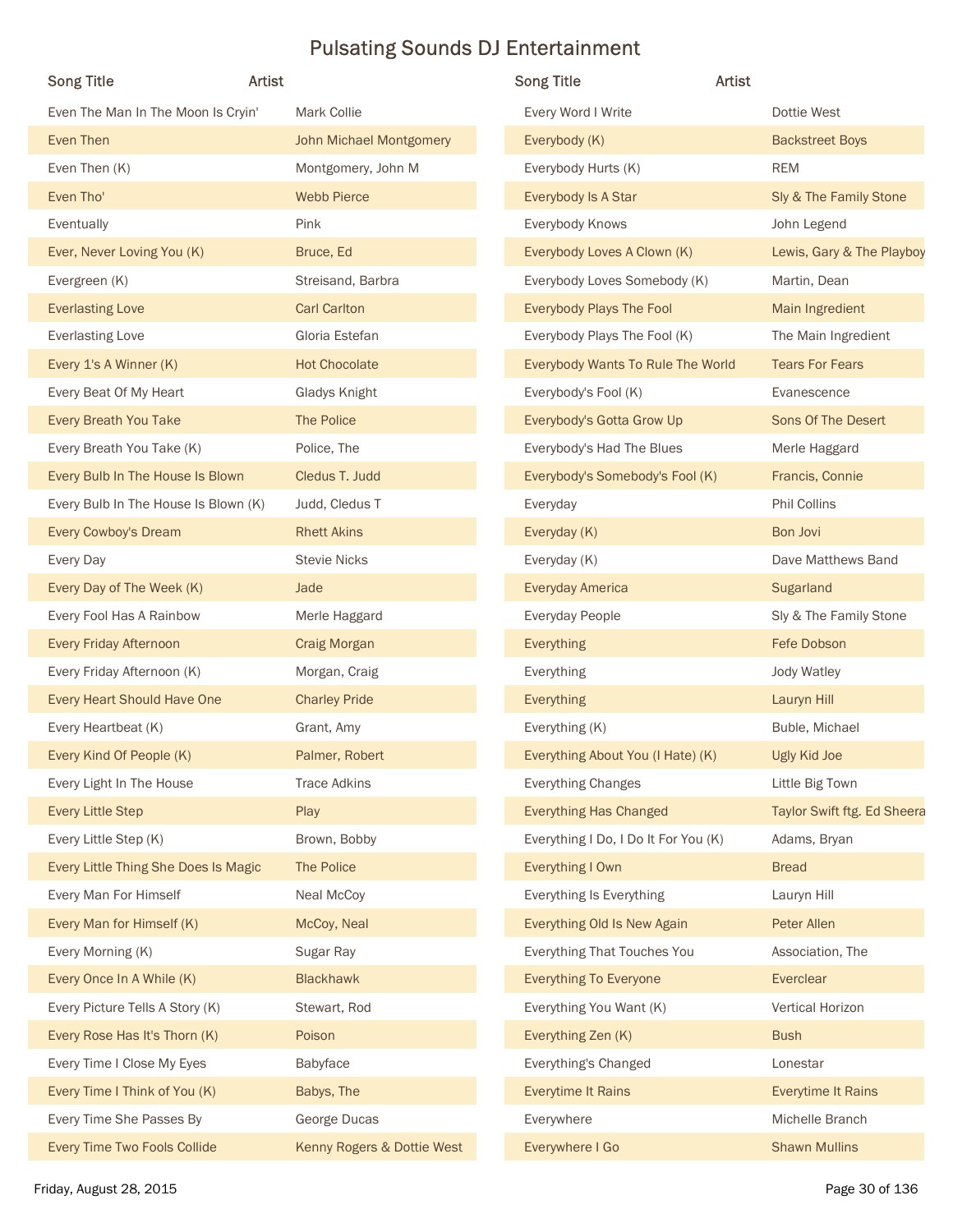| <b>Song Title</b>                                    |                                      |                                   |                                        |
|------------------------------------------------------|--------------------------------------|-----------------------------------|----------------------------------------|
|                                                      | Artist                               | Artist<br><b>Song Title</b>       |                                        |
| Evil                                                 | Howlin' Wolf                         | Fall To Pieces (K)                | Velvet Revolver                        |
| Evil On Your Mind                                    | Jan Howard                           | Fallen                            | Mya                                    |
| Evil Ways (K)                                        | Santana                              | Fallen                            | Sarah McLachlan                        |
| Evil Woman (K)                                       | <b>Electric Light Orchestra</b>      | Fallen (K)                        | McLachlan, Sarah                       |
| <b>Except For Monday</b>                             | Lorrie Morgan                        | Fallen Angel                      | Poison                                 |
| Excuse Me (K)                                        | Owens, Buck                          | Fallin'                           | Alicia Keys                            |
| Exhale                                               | Whitney Houston                      | Fallin' (Radio Version) (K)       | Keys, Alicia<br>Hamilton, Joe Frank &, |
| Express Yourself (K)<br>Expressway To Your Heart (K) | Madonna<br><b>Blues Brothers</b>     | Fallin' In Love (K)               | Rynlds                                 |
| <b>Extra Ordinary</b>                                | <b>Better Than Ezra</b>              | Fallin' In Love (K)               | La Bouche                              |
| Eye in the Sky (K)                                   | Alan Parsons Project                 | Falling                           | Donna Lewis                            |
| Eye Of The Tiger (K)                                 | Survivor                             | Falling                           | Raybon Bros & Olivia New               |
| Eyes Of A New York Woman                             | B. J. Thomas                         | Falling In Love (Uh Oh) (K)       | John<br>Estefan, Gloria                |
| Eyes Of Waylon (K)                                   | Williams, Hank Jr                    | Falls Apart (K)                   | Sugar Ray                              |
| Eyes Open                                            | <b>Taylor Swift</b>                  | Fame                              | Irene Cara                             |
| F                                                    |                                      | Fame (K)                          | Cara, Irene                            |
|                                                      | Cee Lo Green                         | Family Affair (K)                 | Blige, Mary J                          |
| F**k You (Explicit)<br>Fa All Y'all                  | Da Brat                              | Family Affair (K)                 | Ranks, Shabba                          |
| Face To Face                                         | Alabama & K.T. Oslin                 | Family Affair (K)                 | Sly & The Family Stone                 |
| Faded                                                | Souldecision                         | Family Portrait                   | Pink                                   |
| Faded                                                | <b>Souldecision Featuring Thrust</b> | Family Tradition (K)              | Williams, Hank Jr                      |
| Faded (K)                                            | Soul Decision                        | Family Tree (K)                   | Worley, Darryl                         |
| Faded Love (K)                                       | Cline, Patsy                         | Famous Last Words Of A Fool       | <b>George Strait</b>                   |
| Faith                                                | <b>Big House</b>                     | Fancy (K)                         | McEntire, Reba                         |
| Faith                                                | George Michael                       | Fanfare Don't Dream It (Duet) (K) | <b>Rocky Horror</b>                    |
| Faith (K)                                            | Michael, George                      | Fantastic Voyage (Rap Ver) (K)    | Coolio                                 |
| Faith In You                                         | Steve Warnier                        | Fantasy                           | Earth, Wind & Fire                     |
| Faith In You (K)                                     | Wariner, Steve                       | Fantasy (K)                       | Carey, Mariah                          |
| Faith Of The Heart (K)                               | Stewart, Rod                         | Fantasy (K)                       | Earth, Wind & Fire                     |
| Faithfully (K)                                       | Cetera, Peter                        | Far Behind (K)                    | Candlebox                              |
| Faithfully (K)                                       | Journey                              | Farewell Party (K)                | Watson, Gene                           |
| Faithless Love (K)                                   | Campbell, Glen                       | Farther Along                     | <b>Elvis Presley</b>                   |
| Fall Back Down (K)                                   | Rancid                               | Fashion                           | David Bowie                            |
| Fall Down (K)                                        | Toad the Wet Sprocket                | Fast As You (K)                   | Dwight Yoakum                          |
| Fall For You                                         | Second Serenade                      | Fast Car (K)                      | Chapman, Tracy                         |
| <b>Fall For You</b>                                  | <b>Secondhand Serenade</b>           | Fast Cars And Freedom             | <b>Rascal Flatts</b>                   |
| Fall In Love                                         | Kenny Chesney                        | <b>Faster Horses</b>              | Tom T. Hall                            |
| Fall In Love Again (K)                               | Money, Eddie                         | Fastest Girl In Town              | Miranda Lambert                        |
|                                                      |                                      |                                   |                                        |

| <b>Entertainment</b>                |                                  |
|-------------------------------------|----------------------------------|
| <b>Song Title</b>                   | <b>Artist</b>                    |
| Fall To Pieces (K)                  | <b>Velvet Revolver</b>           |
| Fallen                              | Mya                              |
| Fallen                              | Sarah McLachlan                  |
| Fallen (K)                          | McLachlan, Sarah                 |
| Fallen Angel                        | Poison                           |
| Fallin'                             | Alicia Keys                      |
| Fallin' (Radio Version) (K)         | Keys, Alicia                     |
| Fallin' In Love (K)                 | Hamilton, Joe Frank &,<br>Rynlds |
| Fallin' In Love (K)                 | La Bouche                        |
| <b>Falling</b>                      | Donna Lewis                      |
| Falling                             | Raybon Bros & Olivia New<br>John |
| Falling In Love (Uh Oh) (K)         | Estefan, Gloria                  |
| Falls Apart (K)                     | Sugar Ray                        |
| Fame                                | <b>Irene Cara</b>                |
| Fame (K)                            | Cara, Irene                      |
| Family Affair (K)                   | Blige, Mary J                    |
| Family Affair (K)                   | Ranks, Shabba                    |
| Family Affair (K)                   | Sly & The Family Stone           |
| <b>Family Portrait</b>              | Pink                             |
| Family Tradition (K)                | Williams, Hank Jr                |
| Family Tree (K)                     | Worley, Darryl                   |
| Famous Last Words Of A Fool         | <b>George Strait</b>             |
| Fancy (K)                           | McEntire, Reba                   |
| Fanfare Don't Dream It (Duet) (K)   | Rocky Horror                     |
| Fantastic Voyage (Rap Ver) (K)      | Coolio                           |
| Fantasy                             | Earth, Wind & Fire               |
| Fantasy (K)                         | Carey, Mariah                    |
| Fantasy (K)                         | Earth, Wind & Fire               |
| Far Behind (K)                      | Candlebox                        |
| Farewell Party (K)<br>Farther Along | Watson, Gene<br>Elvis Presley    |
| Fashion                             | David Bowie                      |
| Fast As You (K)                     | Dwight Yoakum                    |
| Fast Car (K)                        | Chapman, Tracy                   |
| Fast Cars And Freedom               | Rascal Flatts                    |
| <b>Faster Horses</b>                | Tom T. Hall                      |
| Fastest Girl In Town                | Miranda Lambert                  |
|                                     | Page 31 of 136                   |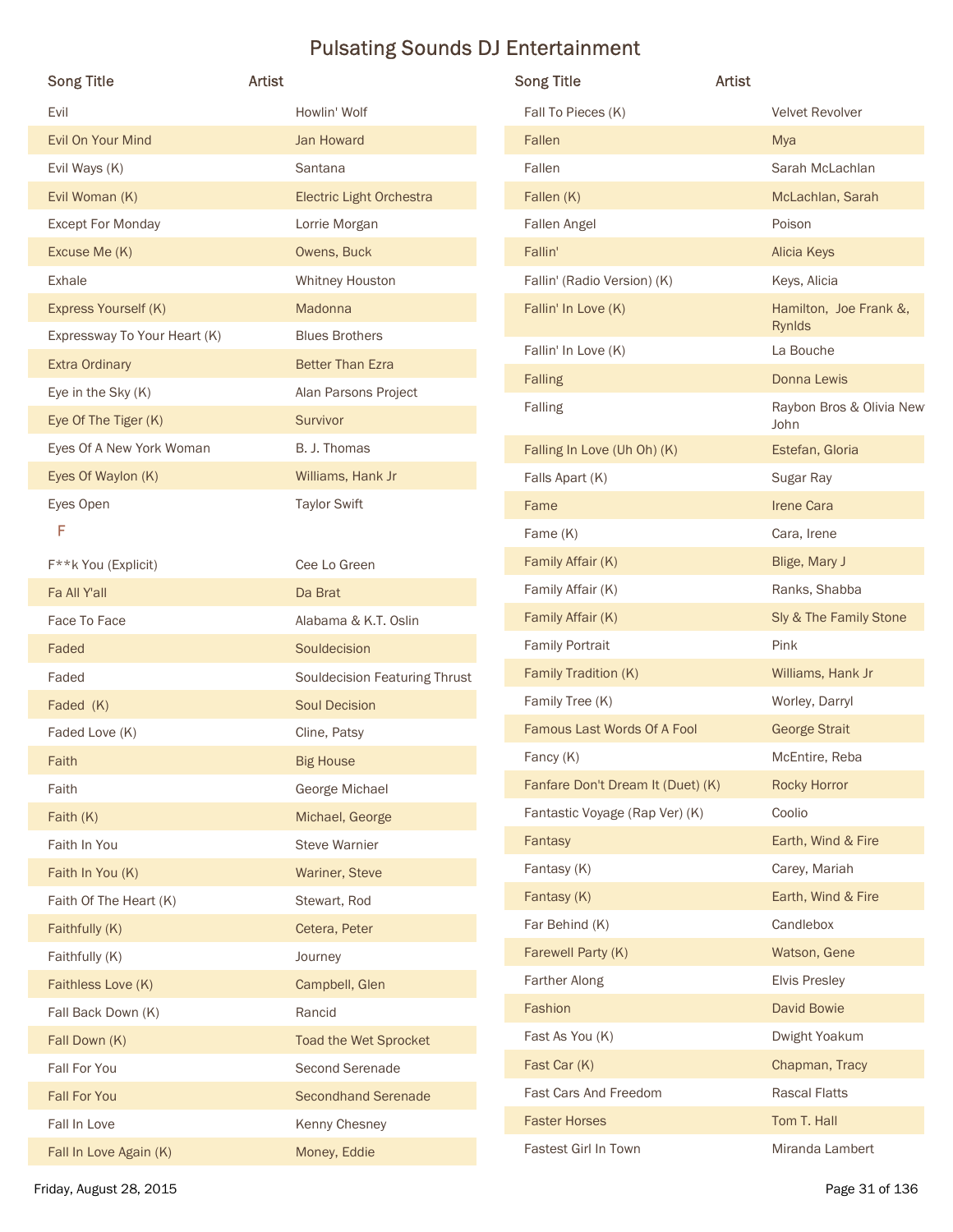|                                 | Artist                     | <b>Song Title</b><br>Artist         |                                      |
|---------------------------------|----------------------------|-------------------------------------|--------------------------------------|
| Fat Lip (K)                     | <b>Sum 41</b>              | Fifteen                             | <b>Taylor Swift</b>                  |
| Father & Daughter (K)           | Simon, Paul                | Fight For Your Right (To Party) (K) | Beastie Boys                         |
| Father Figure (K)               | Michael, George            | <b>Fight The Power</b>              | <b>Isley Brothers</b>                |
| Father of Mine (K)              | Everclear                  | Fight The Power (K)                 | Isley Brothers, The                  |
| Fearless                        | <b>Taylor Swift</b>        | Fightin' Side Of Me                 | Merle Haggard                        |
| Feed Jake (K)                   | Pirates of the Mississippi | Figured You Out (K)                 | Nickelback                           |
| Feel                            | <b>Matchbox Twenty</b>     | Final Countdown, The                | Europe                               |
| Feel Again                      | OneRepublic                | Find Out What's Happenin'           | Tanya Tucker                         |
| Feel Alive (K)                  | <b>UPO</b>                 | Find Out Who Your Friends Are       | <b>Tracy Lawrence</b>                |
| Feel Good Inc                   | Gorillaz                   | Find You                            | Zedd, Matthew Koma,<br>Miriam Bryant |
| <b>Feel Good Time</b>           | Pink                       | Finders are Keepers (K)             | Williams, Hank Jr                    |
| Feel Good Time                  | Pink Feat. William Orbit   | Fine Brown Frame (K)                | Rawls, Lou                           |
| Feel Like Making Love (K)       | <b>Bad Company</b>         | Fins $(K)$                          | Buffett, Jimmy                       |
| Feel Like Making Love (K)       | Flack, Roberta             | Fire                                | Ohio                                 |
| Feel My Way To You (K)          | <b>Restless Heart</b>      | Fire $&$ Ice $(K)$                  | Benetar, Pat                         |
| Feelin' (K)                     | Jodeci                     | Fire & Rain (K)                     | Taylor, James                        |
| Feelin' Love                    | Paula Cole                 | Fire & Smoke                        | Earl Thomas Conley                   |
| Feelin' So Good                 | Jennifer Lopez             | Fire (K)                            | Hendrix, Jimi                        |
| Feelin' So Good (K)             | Lopez, Jennifer            | Fire (K)                            | <b>Ohio Players</b>                  |
| Feeling Alright (K)             | Cocker, Joe                | Fire and Desire (K)                 | James, Rick and Teena Mi             |
| Feeling Good (K)                | Buble, Michael             | Fire And Ice                        | Pat Benatar                          |
| Feeling So Good                 | Jennifer Lopez             | Fire Burning                        | Sean Kingston                        |
| Feeling Stronger Every Day (K)  | Chicago                    | Fire Down Below (K)                 | Segar, Bob                           |
| Feelings (K)                    | Morris, Albert             | Fire Escape                         | Fastball                             |
| <b>Feels Like Heaven</b>        | Peter Cetera & Chaka Khan  | Fire Lake (K)                       | Segar, Bob                           |
| Feels Like Love                 | Vince Gill                 | Fired Up                            | Jessica Simpson                      |
| Feels Like The First Time (K)   | Foreigner                  | Fireman, The                        | <b>George Strait</b>                 |
| Feels Like Today (K)            | Rascal Flatts              | <b>First Date</b>                   | Blink 182                            |
| Feels So Right                  | Alabama                    | First Night, The                    | Monica                               |
| Feels So Right                  | Eagle Eye Cherry           | First Year Blues                    | Hank Williams                        |
| Feels So Right (K)              | Alabama                    | Fish Ain't Bitin' (K)               | Murphy, David Lee                    |
| Fell On Black Days (K)          | Soundgarden                | Fishin' In The Dark                 | The Nitty Gritty Dirt Band           |
| Felt Good On My Lips            | <b>Tim McGraw</b>          | Fishin' In The Dark (K)             | Nitty Gritty Dirt Band               |
| Fever                           | <b>Elvis Presley</b>       | Fist City (K)                       | Lynn, Loretta                        |
| Fever                           | Peggy Lee                  | <b>Fistful Of Tears</b>             | Maxwell                              |
| Fiction (Before It's Too Late)  | Goo Goo Dolls              | Five Feet High & Rising (K)         | Cash, Johnny                         |
| Fiction (Dreams in Digital) (K) | Orgy                       | Five Foot Two Eyes Of Blue          | <b>Mitch Miller</b>                  |
| Fiesta                          | R. Kelly                   |                                     |                                      |

| <b>Intertainment</b>                      |                                                               |  |
|-------------------------------------------|---------------------------------------------------------------|--|
| <b>Song Title</b>                         | Artist                                                        |  |
| Fifteen                                   | <b>Taylor Swift</b>                                           |  |
| Fight For Your Right (To Party) (K)       | <b>Beastie Boys</b>                                           |  |
| <b>Fight The Power</b>                    | <b>Isley Brothers</b>                                         |  |
| Fight The Power (K)                       | Isley Brothers, The                                           |  |
| Fightin' Side Of Me                       | Merle Haggard                                                 |  |
| Figured You Out (K)                       | Nickelback                                                    |  |
| Final Countdown, The                      | Europe                                                        |  |
| Find Out What's Happenin'                 | Tanya Tucker                                                  |  |
| Find Out Who Your Friends Are<br>Find You | <b>Tracy Lawrence</b><br>Zedd, Matthew Koma,<br>Miriam Bryant |  |
| Finders are Keepers (K)                   | Williams, Hank Jr                                             |  |
| Fine Brown Frame (K)                      | Rawls, Lou                                                    |  |
| Fins (K)                                  | Buffett, Jimmy                                                |  |
| Fire                                      | Ohio                                                          |  |
| Fire $&$ Ice $(K)$                        | Benetar, Pat                                                  |  |
| Fire & Rain (K)                           | Taylor, James                                                 |  |
| Fire & Smoke                              | Earl Thomas Conley                                            |  |
| Fire (K)                                  | Hendrix, Jimi                                                 |  |
| Fire (K)                                  | <b>Ohio Players</b>                                           |  |
| Fire and Desire (K)                       | James, Rick and Teena Mi                                      |  |
| Fire And Ice                              | Pat Benatar                                                   |  |
| Fire Burning                              | Sean Kingston                                                 |  |
| Fire Down Below (K)                       | Segar, Bob                                                    |  |
| Fire Escape                               | Fastball                                                      |  |
| Fire Lake (K)                             | Segar, Bob                                                    |  |
| Fired Up                                  | Jessica Simpson                                               |  |
| Fireman, The                              | <b>George Strait</b>                                          |  |
| <b>First Date</b><br>First Night, The     | Blink 182<br>Monica                                           |  |
| <b>First Year Blues</b>                   | Hank Williams                                                 |  |
| Fish Ain't Bitin' (K)                     | Murphy, David Lee                                             |  |
| Fishin' In The Dark                       | The Nitty Gritty Dirt Band                                    |  |
| Fishin' In The Dark (K)                   | Nitty Gritty Dirt Band                                        |  |
| Fist City (K)                             | Lynn, Loretta                                                 |  |
| <b>Fistful Of Tears</b>                   | Maxwell                                                       |  |
| Five Feet High & Rising (K)               | Cash, Johnny                                                  |  |
| Five Foot Two Eyes Of Blue                | <b>Mitch Miller</b>                                           |  |
|                                           | Page 32 of 136                                                |  |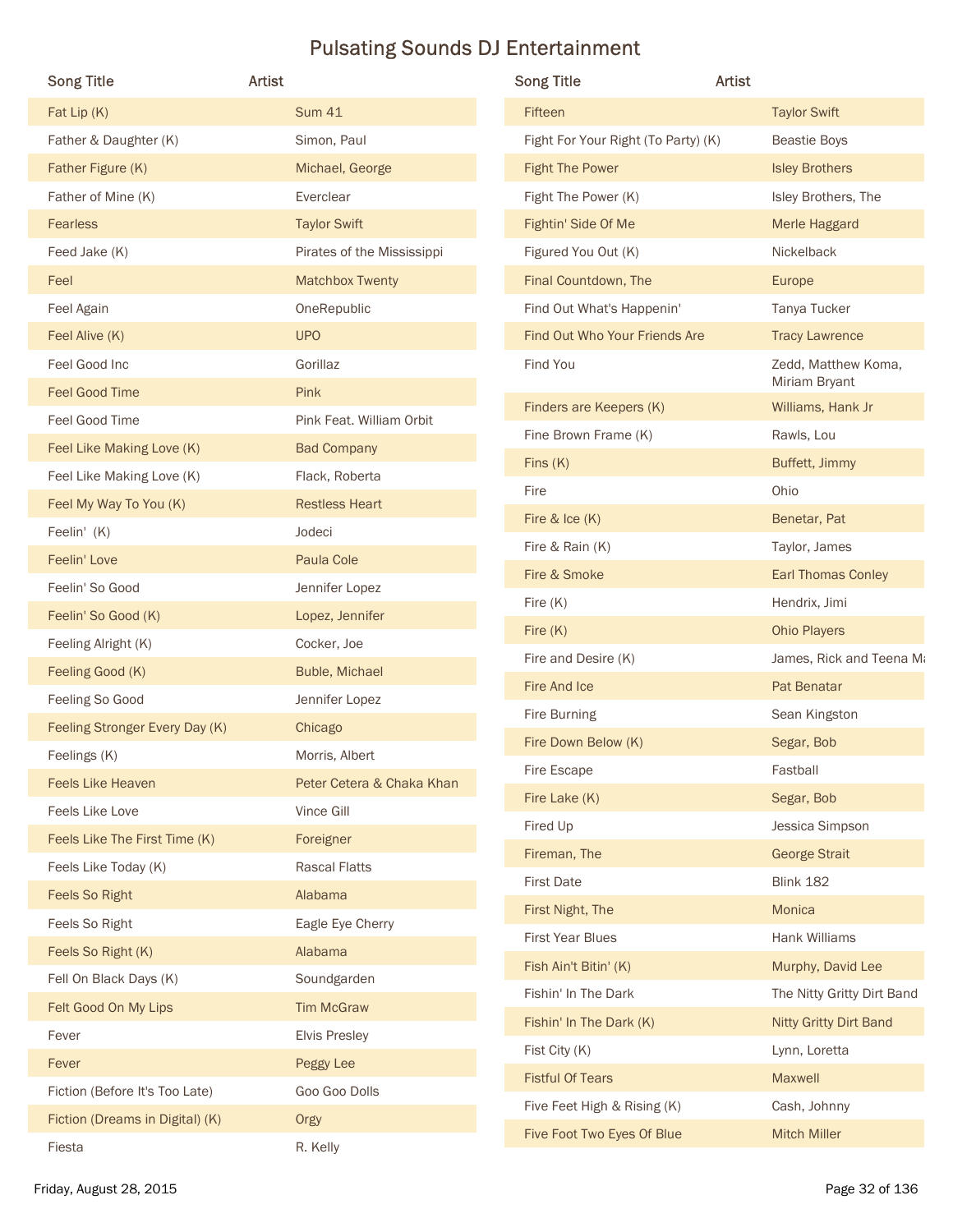|                                                | Artist                   | <b>Song Title</b>                | Artist                     |
|------------------------------------------------|--------------------------|----------------------------------|----------------------------|
| Five Minutes (K)                               | Morgan, Lorrie           | Fool On The Hill                 | Beatles, The               |
| Five O'Clock World                             | Hal Ketchum              | Fool To Cry (K)                  | <b>Rolling Stones</b>      |
| Five O'Clock World                             | Vogues, The              | Fool, Im A Woman                 | Sara Evans                 |
| Five O'Clock World (5:00 World)                | <b>Hal Ketchum</b>       | Fooled Around & Fell In Love (K) | Bishop, Elvin              |
| Five O'Clock World (K)                         | Vogues, The              | Foolin' Around                   | <b>Patsy Cline</b>         |
| <b>Fixing A Hole</b>                           | Beatles, The             | Foolish (K)                      | Ashanti                    |
| Flagpole Sitta (K)                             | Danger, Harvey           | <b>Foolish Beat</b>              | Debbie Gibson              |
| Flashdance (K)                                 | Cara, Irene              | Foolish Games (K)                | Jewel                      |
| Flashlight (K)                                 | Parliament               | <b>Foolish Little Girl</b>       | Shirelles, The             |
| Flesh & Blood (K)                              | Cash, Johnny             | Fools Rush In (K)                | Nelson, Ricky              |
| Flies On The Butter (You Can't Go Home Wynonna |                          | Footloose (K)                    | Loggins, Kenny             |
| Again)<br>Flip Flop & Fly (K)                  | <b>Blues Brothers</b>    | Footstompin' Music (K)           | Grand Funk Railroad        |
| Flirtin' With Disaster (K)                     | <b>Molly Hatchet</b>     | For A Change                     | <b>Neal McCoy</b>          |
| Float On (K)                                   | Floaters, The            | For A Little While               | Tim McGraw                 |
| Floorfiller                                    | A-Teens                  | For A Little While (K)           | McGraw, Tim                |
| Flowers On The Wall (K)                        | Heatherly, Eric          | For All The Wrong Reasons        | The Bellamy Brothers       |
| Flowers On The Wall (K)                        | <b>Statler Brothers</b>  | For Once In My Life              | <b>Stevie Wonder</b>       |
| Fly                                            | <b>Hillary Duff</b>      | For Once In My Life (K)          | Buble, Michael             |
| Fly(K)                                         | Pinmonkey                | For Once In My Life (K)          | Wonder, Stevie             |
| Fly(K)                                         | <b>Sugar Ray</b>         | For The Cool In You (K)          | Babyface                   |
| Fly (The Angel Song) (K)                       | Wilkinsons, The          | For The First Time               | One Fine Day               |
| Fly Away (K)                                   | Kravitz, Lenny           | For The Good Times               | Ray Price                  |
| Fly Away From Here                             | Dropline                 | For The Good Times (K)           | Price, Ray                 |
| Fly Away From Here (K)                         | Aerosmith                | For The Heart 'Live Version'     | <b>Elvis Presley</b>       |
| Fly From The Inside (K)                        | Shinedown                | For The Love Of Money (K)        | O'Jays, The                |
| Fly Like An Eagle (K)                          | <b>Steve Miller Band</b> | For The Movies (K)               | Buckberry                  |
| Fly Me To The Moon (K)                         | Sinatra, Frank           | For These Times                  | <b>Martina McBride</b>     |
| Flying Without Wings (K)                       | Studdard, Ruben          | For What It's Worth (K)          | <b>Buffalo Springfield</b> |
| FM (No Static At All) (K)                      | <b>Steely Dan</b>        | For You                          | Kenny Lattimore            |
| Follow Me (K)                                  | <b>Uncle Kracker</b>     | For You (K)                      | Staind                     |
| Following The Feeling                          | Bandy/Baily              | For You I Will                   | Aaron Tippin               |
| Folsom Prison Blues (K)                        | Cash, Johnny             | For You I Will (Confidence)      | <b>Teddy Geiger</b>        |
| Fool                                           | <b>Elvis Presley</b>     | For You I Will (K)               | Monica                     |
| Fool For Your Love                             | <b>Mickey Gilley</b>     | For You I Will (K)               | Tippin, Aaron              |
| <b>Fool Hearted Memory</b>                     | George Strait            | For Your Eyes Only               | <b>Sheena Easton</b>       |
| Fool I'm A Woman (K)                           | Evans, Sara              | For Your Eyes Only (K)           | Easton, Sheena             |
| Fool Me                                        | Lynn Anderson            | For Your Love                    | <b>Ed Townsend</b>         |
|                                                |                          | For Your Love (K)                | Townsend, Ed               |

| <b>Intertainment</b>                     |                            |
|------------------------------------------|----------------------------|
| <b>Song Title</b>                        | Artist                     |
| Fool On The Hill                         | Beatles, The               |
| Fool To Cry (K)                          | <b>Rolling Stones</b>      |
| Fool, Im A Woman                         | Sara Evans                 |
| Fooled Around & Fell In Love (K)         | Bishop, Elvin              |
| Foolin' Around                           | Patsy Cline                |
| Foolish (K)                              | Ashanti                    |
| <b>Foolish Beat</b>                      | Debbie Gibson              |
| Foolish Games (K)                        | Jewel                      |
| <b>Foolish Little Girl</b>               | Shirelles, The             |
| Fools Rush In (K)                        | Nelson, Ricky              |
| Footloose (K)                            | Loggins, Kenny             |
| Footstompin' Music (K)                   | <b>Grand Funk Railroad</b> |
| For A Change                             | Neal McCoy                 |
| For A Little While                       | Tim McGraw                 |
| For A Little While (K)                   | McGraw, Tim                |
| For All The Wrong Reasons                | The Bellamy Brothers       |
| For Once In My Life                      | <b>Stevie Wonder</b>       |
| For Once In My Life (K)                  | Buble, Michael             |
| For Once In My Life (K)                  | Wonder, Stevie             |
| For The Cool In You (K)                  | Babyface                   |
| For The First Time<br>For The Good Times | One Fine Day               |
| For The Good Times (K)                   | Ray Price<br>Price, Ray    |
| For The Heart 'Live Version'             | Elvis Presley              |
| For The Love Of Money (K)                | O'Jays, The                |
| For The Movies (K)                       | Buckberry                  |
| For These Times                          | <b>Martina McBride</b>     |
| For What It's Worth (K)                  | <b>Buffalo Springfield</b> |
| For You                                  | Kenny Lattimore            |
| For You (K)                              | Staind                     |
| For You I Will                           | Aaron Tippin               |
| For You I Will (Confidence)              | <b>Teddy Geiger</b>        |
| For You I Will (K)                       | Monica                     |
| For You I Will (K)                       | Tippin, Aaron              |
| For Your Eyes Only                       | Sheena Easton              |
| For Your Eyes Only (K)                   | Easton, Sheena             |
| For Your Love                            | <b>Ed Townsend</b>         |
| For Your Love (K)                        | Townsend, Ed               |
|                                          | Page 33 of 136             |
|                                          |                            |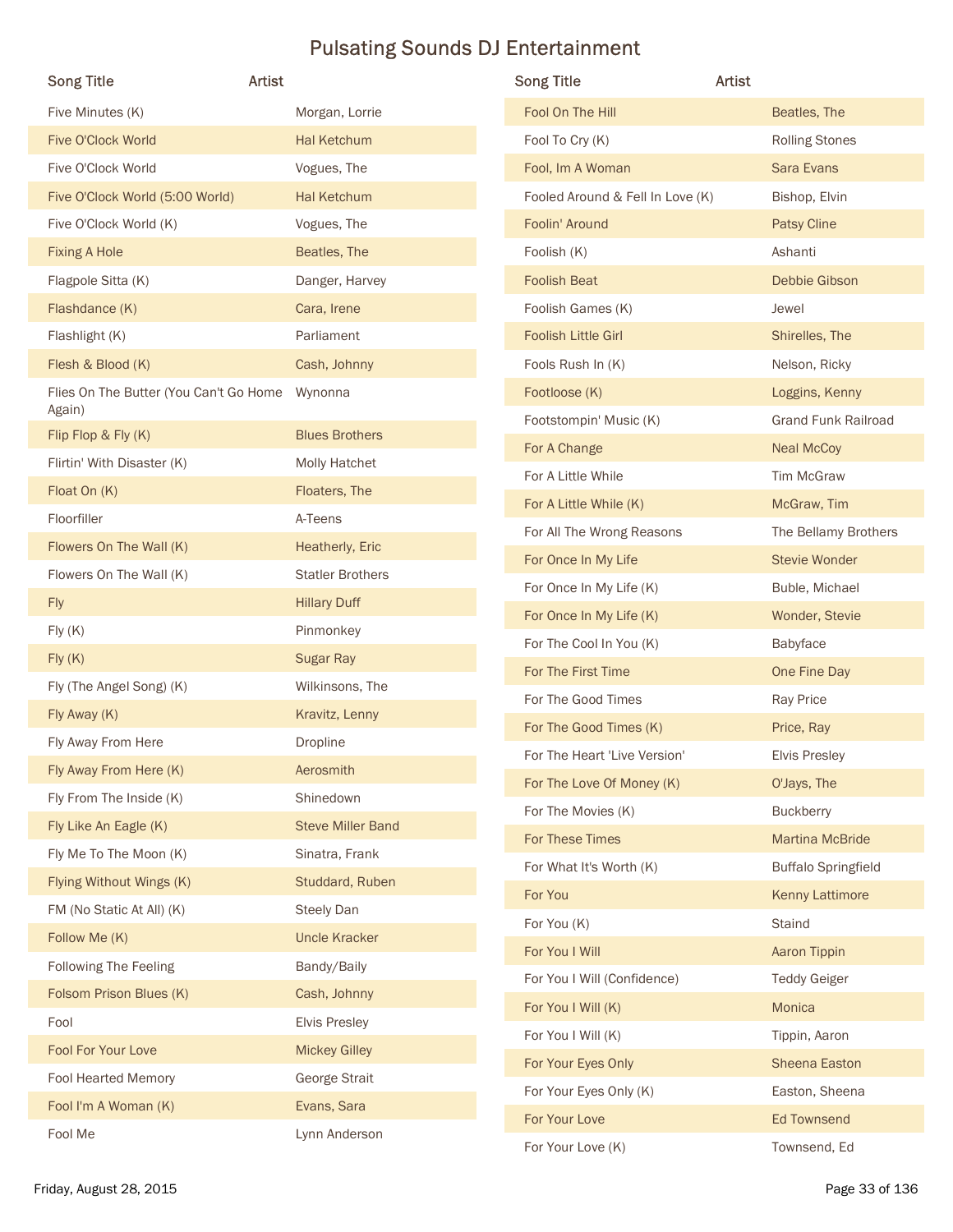|                                | Artist                             | <b>Song Title</b><br>Artist           |                                               |
|--------------------------------|------------------------------------|---------------------------------------|-----------------------------------------------|
| For Your Love (K)              | Wonder, Stevie                     | Freak On A Leash (K)                  | Korn                                          |
| For Your Love (K)              | Yardbirds, The                     | Freakin' It                           | Will Smith                                    |
| For Your Precious Love (K)     | Butler, Jerry                      | Freaks Come Out At Night (K)          | Whodini                                       |
| Forever & Always               | <b>Taylor Swift</b>                | Freaky Girl (K)                       | Shaggy & The Kraft                            |
| Forever & Ever, Amen (K)       | Travis, Randy                      | Free $(K)$                            | <b>MYA</b>                                    |
| Forever (K)                    | Carey, Mariah                      | Free As A Bird                        | The Beatles                                   |
| Forever (K)                    | Loggins, Kenny                     | Free As A Bird (K)                    | Beatles, The                                  |
| Forever Again                  | Gene Watson                        | Free Bird (K)                         | Lynyrd Skynyrd                                |
| Forever Everyday               | Lee Ann Womack                     | Free Man In Paris (K)                 | Mitchell, Joni                                |
| Forever Everyday (K)           | Womack, Lee Ann                    | Free Ride                             | Edgar Winter Group                            |
| Forever In Blue Jeans (K)      | Diamond, Neil                      | Free To Decide (K)                    | Cranberries, The                              |
| Forever Lovers                 | Mac Davis                          | Free Your Mind                        | En Vogue                                      |
| <b>Forever More</b>            | John Tesh w/ James Ingram          | Free Yourself (K)                     | Fantasia                                      |
| Forever Works For Me (K)       | McCoy, Neal                        | Freedom Isn't Free (K)                | Ricochet                                      |
| <b>Forever Young</b>           | <b>Rod Stewart</b>                 | Freek'n You                           | Jodeci                                        |
| Forever Your Girl              | Paula Abdul                        | Freeze Frame                          | J. Geils Band                                 |
| Forget Domani                  | <b>Frank Sinatra</b>               | Frere Jacques                         | <b>Children's Fun Songs</b>                   |
| Forget Him (K)                 | Rydell, Bobby                      | Fresh (K)                             | Kool & The Gang                               |
| Forget You                     | <b>Gwyneth Paltrow (Glee Cast)</b> | Friday I'm In Love (K)                | The Cure                                      |
| Forget You (Clean)             | Forget You (Clean)                 | Friday On My Mind                     | Easybeats, The                                |
| Forgive                        | Rebecca Lynn Howard                | Friend, Lover, Wife                   | Johnny Paycheck                               |
| Forgive (K)                    | Howard, Rebecca Lynn               | Friend, Lover, Wife (K)               | Paycheck, Johnny                              |
| Forgiveness                    | Victoria Shaw                      | Friend, Lover, Woman, Wife            | Mac Davis                                     |
| Forgiving You Was Easy         | Willie Nelson<br>Dr Dre & Eminem   | Friends                               | <b>Bette Midler</b>                           |
| Forgot About Dre (K)           | Neil Diamond                       | Friends<br>Friends                    | <b>Jody Watley</b><br>John Michael Montgomery |
| Forgotten<br>Fortunate Son (K) | CCR                                | Friends & Lovers (K)                  | Usher & Lil Jon & Ludacris                    |
| Found Out About You (K)        | <b>Gin Blossoms</b>                | Friends in Low Places (3rd Verse) (K) | Brooks, Garth                                 |
| <b>Four Wheel Drive</b>        | John Michael Montgomery            | From A Cabin To A Mansion             | Joe Isaacs                                    |
| Fourteen Carat Mind            | Gene Watson                        | From A Distance (K)                   | Midler, Bette                                 |
| Fox On The Run (Duet) (K)      | <b>Country Gentlemen</b>           | From A Table Away                     | <b>Sunny Sweeney</b>                          |
| Fox On The Run (K)             | Sweet                              | From Graceland To The Promised Land   | Merle Haggard                                 |
| Fragile (K)                    | Iglesias, Julio                    | From Here To Eternity                 | <b>Michael Peterson</b>                       |
| Frankie & Johnny (K)           | Cooke, Sam                         | From Me To You                        | The Beatles                                   |
| Frantic                        | Jamie O'Neal                       | From Me To You (K)                    | Beatles, The                                  |
| Fraulein                       | <b>Bobby Helms</b>                 | From My Head To My Heart              | Evan And Jaron                                |
| Freak Like Me (K)              | Howard, Adina                      | From My Head To My Heart (K)          | Evan & Jaron                                  |
| Freak Me                       | Silk                               | From The Beginning (K)                | Emerson, Lake & Palmer                        |
|                                |                                    |                                       |                                               |

| <b>Intertainment</b>                                     |                                |
|----------------------------------------------------------|--------------------------------|
| <b>Song Title</b>                                        | Artist                         |
| Freak On A Leash (K)                                     | Korn                           |
| Freakin' It                                              | Will Smith                     |
| Freaks Come Out At Night (K)                             | Whodini                        |
| Freaky Girl (K)                                          | Shaggy & The Kraft             |
| Free (K)                                                 | <b>MYA</b>                     |
| Free As A Bird                                           | The Beatles                    |
| Free As A Bird (K)                                       | Beatles, The                   |
| Free Bird (K)                                            | Lynyrd Skynyrd                 |
| Free Man In Paris (K)                                    | Mitchell, Joni                 |
| Free Ride                                                | Edgar Winter Group             |
| Free To Decide (K)                                       | Cranberries, The               |
| Free Your Mind                                           | En Vogue                       |
| Free Yourself (K)                                        | Fantasia                       |
| Freedom Isn't Free (K)                                   | Ricochet                       |
| Freek'n You                                              | Jodeci                         |
| Freeze Frame                                             | J. Geils Band                  |
| Frere Jacques                                            | <b>Children's Fun Songs</b>    |
| Fresh (K)                                                | Kool & The Gang                |
| Friday I'm In Love (K)                                   | The Cure                       |
| Friday On My Mind                                        | Easybeats, The                 |
| Friend, Lover, Wife                                      | Johnny Paycheck                |
| Friend, Lover, Wife (K)                                  | Paycheck, Johnny               |
| Friend, Lover, Woman, Wife                               | <b>Mac Davis</b>               |
| Friends                                                  | <b>Bette Midler</b>            |
| <b>Friends</b>                                           | <b>Jody Watley</b>             |
| Friends                                                  | John Michael Montgomery        |
| Friends & Lovers (K)                                     | Usher & Lil Jon & Ludacris     |
| Friends in Low Places (3rd Verse) (K)                    | Brooks, Garth                  |
| From A Cabin To A Mansion                                | Joe Isaacs                     |
| From A Distance (K)                                      | Midler, Bette                  |
| From A Table Away                                        | <b>Sunny Sweeney</b>           |
| From Graceland To The Promised Land                      | Merle Haggard                  |
| From Here To Eternity                                    | <b>Michael Peterson</b>        |
| From Me To You                                           | The Beatles                    |
| From Me To You (K)                                       | Beatles, The                   |
| From My Head To My Heart<br>From My Head To My Heart (K) | Evan And Jaron<br>Evan & Jaron |
| From The Beginning (K)                                   | Emerson, Lake & Palmer         |
|                                                          | Page 34 of 136                 |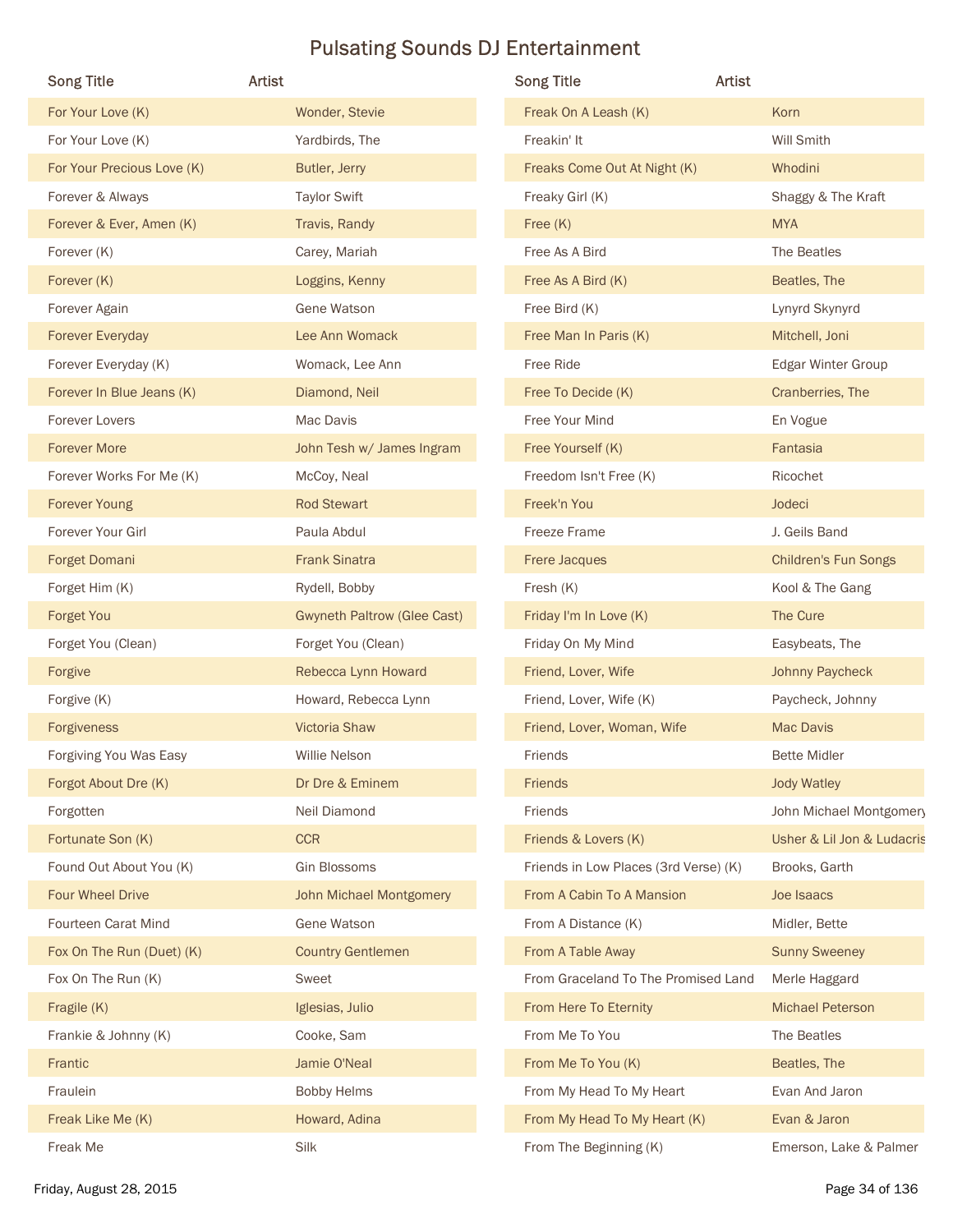|                                                        | <b>Pulsating Sounds DJ Entertainment</b> |                             |                                     |  |
|--------------------------------------------------------|------------------------------------------|-----------------------------|-------------------------------------|--|
| <b>Song Title</b><br>Artist                            |                                          | <b>Song Title</b><br>Artist |                                     |  |
| From the Bottom of My Broken Heart (K) Spears, Britney |                                          | Genie In A Bottle (K)       | Aguilera, Christina                 |  |
| From The Word Go                                       | <b>Michael Martin Murphey</b>            | Gentle On My Mind           | <b>Elvis Presley</b>                |  |
| From This Moment On (K)                                | Twain, Shania & Bryan White              | Gentle On My Mind           | Glen Campbell                       |  |
| From This Moment On (Solo) (K)                         | Twain, Shania                            | Gentle On My Mind           | The Band Perry                      |  |
| Frozen (K)                                             | Madonna                                  | Gentle On My Mind (K)       | Campbell, Glen                      |  |
| <b>Fruit Machine</b>                                   | Ting Tings, The                          | Gentleman                   | Psy                                 |  |
| Fuel To The Flame                                      | <b>Skeeter Davis</b>                     | Georgia                     | Carolyn Dawn Johnson                |  |
| Full Force Gale (K)                                    | Morrison, Van                            | Georgia (K)                 | Johnson, Carolyn Dawn               |  |
| Fun, Fun, Fun (K)                                      | Beach Boys, The                          | Georgia Mud                 | Joanna Smith                        |  |
| Funk #49 (K)                                           | James Gang                               | Georgia On My Mind (K)      | Charles, Ray                        |  |
| Funky Cold Medina (K)                                  | Tone Loc                                 | Georgia Rain                | Trisha Yearwood                     |  |
| Funky Junky                                            | <b>Charlie Daniels</b>                   | Georgia Rain (K)            | Yearwood, Trisha                    |  |
| Funkytown                                              | Lipps, Inc.                              | Georgia Rhythm              | Atlanta Rhythm Section              |  |
| Funkytown                                              | Pseudo Echo                              | Get A Job                   | Silhouettes                         |  |
| <b>Funny Face</b>                                      | Donna Fargo                              | Get A Job (K)               | Silhouettes, The                    |  |
| Funny Face (K)                                         | Fargo, Donna                             | <b>Get Along With You</b>   | Kelis                               |  |
| Funny How Time Slips Away                              | <b>Elvis Presley</b>                     | <b>Get Back</b>             | <b>Beatles</b>                      |  |
| Funny How Time Slips Away                              | Jimmy Elledge                            | <b>Get Back</b>             | Beatles, The                        |  |
| Funny How Time Slips Away                              | <b>Willie Nelson</b>                     | <b>Get Back</b>             | The Beatles                         |  |
| Funny How Time Slips Away (Ain't It                    | Jimmy Elledge                            | Get Back (K)                | Beatles, The                        |  |
| Funny How Time Slips Away)<br>Funny Way Of Laughin'    | <b>Burl Ives</b>                         | <b>Get Busy</b>             | Sean Paul                           |  |
| Fuzzy Wuzzy                                            | Children's Happy Songs                   | Get Busy (K)                | Paul, Sean                          |  |
| G                                                      |                                          | Get Dancin'                 | Disco-Tex & The Sex-O-Let           |  |
|                                                        | Glen Cambell                             | Get Down On It (K)          | Kool & The Gang                     |  |
| Galveston<br>Galveston                                 | <b>Glen Campbell</b>                     | Get Down Tonight            | KC & The Sunshine Band              |  |
| Galveston (K)                                          | Campbell, Glen                           | Get In Line (K)             | <b>Barenaked Ladies</b>             |  |
| Galway Bay (K)                                         | Piper, Jerry                             | Get It On Tonight (K)       | Jordan, Montell                     |  |
| Games People Play                                      | Joe South                                | <b>Get It Shawty</b>        | Lloyd                               |  |
| Games People Play (K)                                  | Alan Parsons Project                     | <b>Get Lucky</b>            | Daft Punk ftg. Pharrell<br>Williams |  |
| Games People Play (K)                                  | Inner Circle                             | Get Me Some Of That         | <b>Thomas Rhett</b>                 |  |
| Games People Play (K)                                  | Spinners, The                            | Get My Drink On             | Toby Keith                          |  |
| Gangsta Lovin' (K)                                     | Eve & Alicia Keys                        | Get Off                     | Foxy                                |  |
| Gangsta's Paradise (K)                                 | Coolio                                   | Get Off of My Cloud (K)     | <b>Rolling Stones</b>               |  |
| Garden Party                                           | <b>Ricky Nelson</b>                      | Get Off On The Pain         | Gary Allan                          |  |
| Garden Party (K)                                       | Nelson, Ricky                            | Get On Board                | Children's Songs                    |  |
| Gee Whiz (K)                                           | Thomas, Carla                            | Get On Up                   | <b>Esquires</b>                     |  |
|                                                        |                                          | Get On Up                   | Jodeci                              |  |
| <b>Generation Love</b>                                 | Jennette McCurdy                         |                             |                                     |  |

| <b>Intertainment</b>       |                                     |
|----------------------------|-------------------------------------|
| <b>Song Title</b>          | Artist                              |
| Genie In A Bottle (K)      | Aguilera, Christina                 |
| Gentle On My Mind          | <b>Elvis Presley</b>                |
| Gentle On My Mind          | Glen Campbell                       |
| Gentle On My Mind          | The Band Perry                      |
| Gentle On My Mind (K)      | Campbell, Glen                      |
| Gentleman                  | Psy                                 |
| Georgia                    | Carolyn Dawn Johnson                |
| Georgia (K)                | Johnson, Carolyn Dawn               |
| Georgia Mud                | Joanna Smith                        |
| Georgia On My Mind (K)     | Charles, Ray                        |
| Georgia Rain               | Trisha Yearwood                     |
| Georgia Rain (K)           | Yearwood, Trisha                    |
| Georgia Rhythm             | Atlanta Rhythm Section              |
| Get A Job                  | <b>Silhouettes</b>                  |
| Get A Job (K)              | Silhouettes, The                    |
| <b>Get Along With You</b>  | Kelis                               |
| Get Back                   | <b>Beatles</b>                      |
| <b>Get Back</b>            | Beatles, The                        |
| <b>Get Back</b>            | The Beatles                         |
| Get Back (K)               | Beatles, The                        |
| <b>Get Busy</b>            | Sean Paul                           |
| Get Busy (K)               | Paul, Sean                          |
| Get Dancin'                | Disco-Tex & The Sex-O-Let           |
| Get Down On It (K)         | Kool & The Gang                     |
| Get Down Tonight           | KC & The Sunshine Band              |
| Get In Line (K)            | <b>Barenaked Ladies</b>             |
| Get It On Tonight (K)      | Jordan, Montell                     |
| <b>Get It Shawty</b>       | Lloyd                               |
| Get Lucky                  | Daft Punk ftg. Pharrell<br>Williams |
| <b>Get Me Some Of That</b> | <b>Thomas Rhett</b>                 |
| Get My Drink On            | <b>Toby Keith</b>                   |
| Get Off                    | Foxy                                |
| Get Off of My Cloud (K)    | <b>Rolling Stones</b>               |
| Get Off On The Pain        | <b>Gary Allan</b>                   |
| Get On Board               | Children's Songs                    |
| Get On Up                  | Esquires                            |
| Get On Up                  | Jodeci                              |
|                            |                                     |
|                            | Page 35 of 136                      |
|                            |                                     |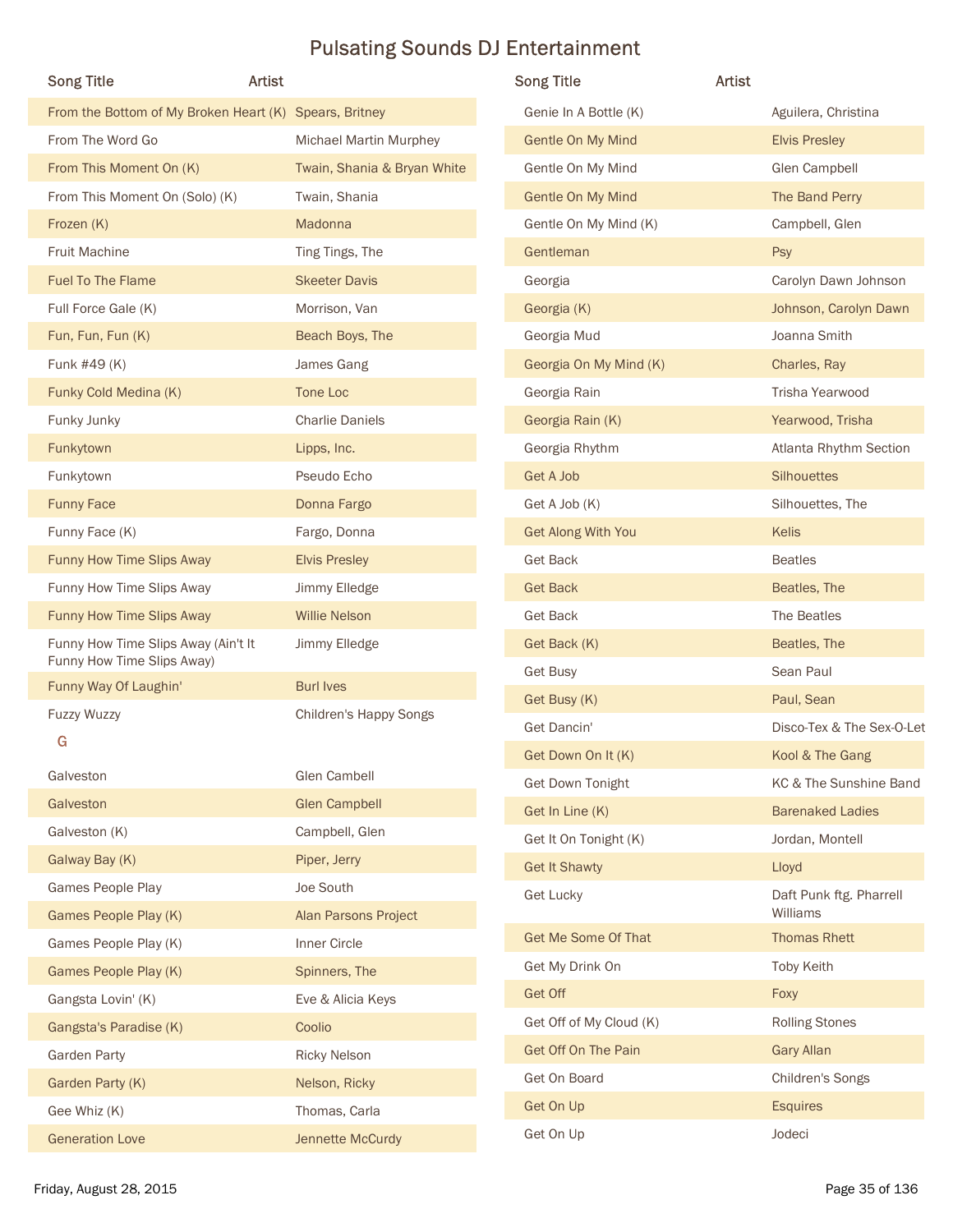| <b>Song Title</b><br>Artist          |                                      | <b>Pulsating Sounds DJ Entertainment</b><br><b>Song Title</b><br>Artist |                                |  |
|--------------------------------------|--------------------------------------|-------------------------------------------------------------------------|--------------------------------|--|
| Get On Your Feet (K)                 | Estefan, Gloria                      | <b>Gimme Shelter (K)</b>                                                | <b>Rolling Stones</b>          |  |
| Get Outta My Dreams, Get Into My Car | Ocean, Billy                         | Gimme Some Love                                                         | Gina G                         |  |
| (K)<br>Get Over It (K)               | Eagles, The                          | Gimme Some Lovin'                                                       | <b>Spencer Davis Group</b>     |  |
| Get Over Yourself                    | Eden's Crush                         | Gimme Some Lovin' (K)                                                   | <b>Blues Brothers</b>          |  |
| <b>Get Ready</b>                     | Temptations                          | Gimme Some Lovin' (K)                                                   | <b>Spencer Davis Group</b>     |  |
| <b>Get Ready</b>                     | Temptations, The                     | Gimme The Light (K)                                                     | Paul, Sean                     |  |
| Get Ready (K)                        | Rare Earth                           | <b>Gimme Three Steps (K)</b>                                            | Lynyrd Skynyrd                 |  |
| Get Rhythm                           | Johnny Cash                          | Gimme Your Money Please                                                 | Bachman-Turner Overdrivo       |  |
| <b>Get Right</b>                     | Jennifer Lopez Featuring             | Gin & Juice (K)                                                         | Snoop Doggy Dogg               |  |
|                                      | <b>Fabolous</b>                      | Girl                                                                    | Beatles, The                   |  |
| Get Right (K)                        | Lopez, Jennifer                      | Girl                                                                    | Destiny's Child                |  |
| <b>Get Stoned</b>                    | Hinder                               | <b>Girl At Home</b>                                                     | <b>Taylor Swift</b>            |  |
| Get The Party Started (K)            | Pink                                 | Girl Can't Help It, The                                                 | <b>Little Richard</b>          |  |
| <b>Get Together</b>                  | <b>Big Mountain</b>                  | Girl I'm Gonna Miss You                                                 | Milli Vanilli                  |  |
| Get Together (K)                     | Youngbloods                          | Girl On TV (K)                                                          | <b>LFO</b>                     |  |
| Get Up On It                         | Keith Sweat (Featuring Kut<br>Klose) | Girl Talk (K)                                                           | TLC                            |  |
| Get Up, Stand Up (K)                 | Marley, Bob                          | Girl Tonite (K)                                                         | <b>Twista &amp; Trey Songz</b> |  |
| Getaway Car (K)                      | The Jenkins                          | Girl You'll Be A Woman Soon (K)                                         | Urge Overkill                  |  |
| Getcha Some (K)                      | Keith, Toby                          | Girlfriend                                                              | N Sync                         |  |
| Gettin' In The Way (K)               | Scott, Jill                          | Girlfriend (K)                                                          | Brown, Bobby                   |  |
| Gettin' In Tune (K)                  | The Who                              | Girlfriend (K)                                                          | Pebbles                        |  |
| Gettin' Jiggy Wit It (K)             | Smith, Will                          | Girls & Boys                                                            | Good Charlotte                 |  |
| Getting Better All The Time          | Beatles, The                         | Girls And Boys Come Out To Play                                         | <b>Children's Happy Songs</b>  |  |
| Getting There (K)                    | Clark, Terri                         | Girls Are Crazy                                                         | Joanna Smith                   |  |
| Ghetto Supastar (K)                  | Pras Michael & MYA.mpg               | Girls Just Wanna Have Fun                                               | Cyndi Lauper                   |  |
| Ghost                                | <b>Mystery Skulls</b>                | Girls Just Want To Have Fun (K)                                         | Lauper, Cyndi                  |  |
| Ghost In This House (K)              | Shenandoah                           | <b>Girls Lie Too</b>                                                    | <b>Terri Clark</b>             |  |
| Ghost of You & Me (K)                | <b>BBMark</b>                        | Girls Lie Too (K)                                                       | Clark, Terri                   |  |
| Ghost Riders In The Sky (K)          | CCR                                  | Girls' Night Out                                                        | The Judds                      |  |
| Ghost Riders In The Sky (K)          | Monroe, Vaughn                       | Girls' Night Out (K)                                                    | Judds, The                     |  |
| Ghostbusters                         | Ray Parker Jr.                       | <b>Girls With Guitars</b>                                               | Wynonna                        |  |
| Ghostbusters                         | Ray Parker, Jr.                      | Girls, Girls, Girls (K)                                                 | Motley Crue                    |  |
| Ghostbusters (K)                     | Parker, Ray Jr                       | Give A Little Bit (K)                                                   | Supertramp                     |  |
| <b>Gift Of Grace</b>                 | <b>Jessica King</b>                  | Give A Little Love (K)                                                  | Judds, The                     |  |
| Gilligan's Island                    | TV Theme                             | <b>Give Him A Great Big Kiss</b>                                        | Shangri-Las                    |  |
| Gimme All Your Lovin' (K)            | ZZ Top                               | Give It All We Got Tonight                                              | George Strait                  |  |
|                                      | Crazy Elephant                       | <b>Give It Away</b>                                                     | Deepest Blue                   |  |
| Gimme Gimme Good Lovin' (K)          |                                      | Give It Away                                                            | George Strait                  |  |

| <b>Intertainment</b>                             |                                 |
|--------------------------------------------------|---------------------------------|
| <b>Song Title</b>                                | Artist                          |
| <b>Gimme Shelter (K)</b>                         | <b>Rolling Stones</b>           |
| Gimme Some Love                                  | Gina G                          |
| <b>Gimme Some Lovin'</b>                         | <b>Spencer Davis Group</b>      |
| Gimme Some Lovin' (K)                            | <b>Blues Brothers</b>           |
| Gimme Some Lovin' (K)                            | <b>Spencer Davis Group</b>      |
| Gimme The Light (K)                              | Paul, Sean                      |
| <b>Gimme Three Steps (K)</b>                     | Lynyrd Skynyrd                  |
| Gimme Your Money Please                          | Bachman-Turner Overdrive        |
| Gin & Juice (K)                                  | <b>Snoop Doggy Dogg</b>         |
| Girl                                             | Beatles, The                    |
| Girl                                             | Destiny's Child                 |
| <b>Girl At Home</b>                              | <b>Taylor Swift</b>             |
| Girl Can't Help It, The                          | <b>Little Richard</b>           |
| Girl I'm Gonna Miss You                          | Milli Vanilli                   |
| Girl On TV (K)                                   | <b>LFO</b>                      |
| Girl Talk (K)                                    | <b>TLC</b>                      |
| Girl Tonite (K)                                  | Twista & Trey Songz             |
| Girl You'll Be A Woman Soon (K)                  | Urge Overkill                   |
| Girlfriend                                       | N Sync                          |
| Girlfriend (K)                                   | Brown, Bobby                    |
| Girlfriend (K)                                   | <b>Pebbles</b>                  |
| Girls & Boys                                     | <b>Good Charlotte</b>           |
| Girls And Boys Come Out To Play                  | <b>Children's Happy Songs</b>   |
| Girls Are Crazy                                  | Joanna Smith                    |
| Girls Just Wanna Have Fun                        | Cyndi Lauper                    |
| Girls Just Want To Have Fun (K)                  | Lauper, Cyndi                   |
| <b>Girls Lie Too</b>                             | <b>Terri Clark</b>              |
| Girls Lie Too (K)                                | Clark, Terri                    |
| Girls' Night Out                                 | The Judds                       |
| Girls' Night Out (K)                             | Judds, The                      |
| <b>Girls With Guitars</b>                        | Wynonna                         |
| Girls, Girls, Girls (K)<br>Give A Little Bit (K) | Motley Crue<br>Supertramp       |
| Give A Little Love (K)                           | Judds, The                      |
| <b>Give Him A Great Big Kiss</b>                 | Shangri-Las                     |
| Give It All We Got Tonight                       | George Strait                   |
| <b>Give It Away</b>                              | <b>Deepest Blue</b>             |
|                                                  |                                 |
| Give It Away                                     | George Strait<br>Page 36 of 136 |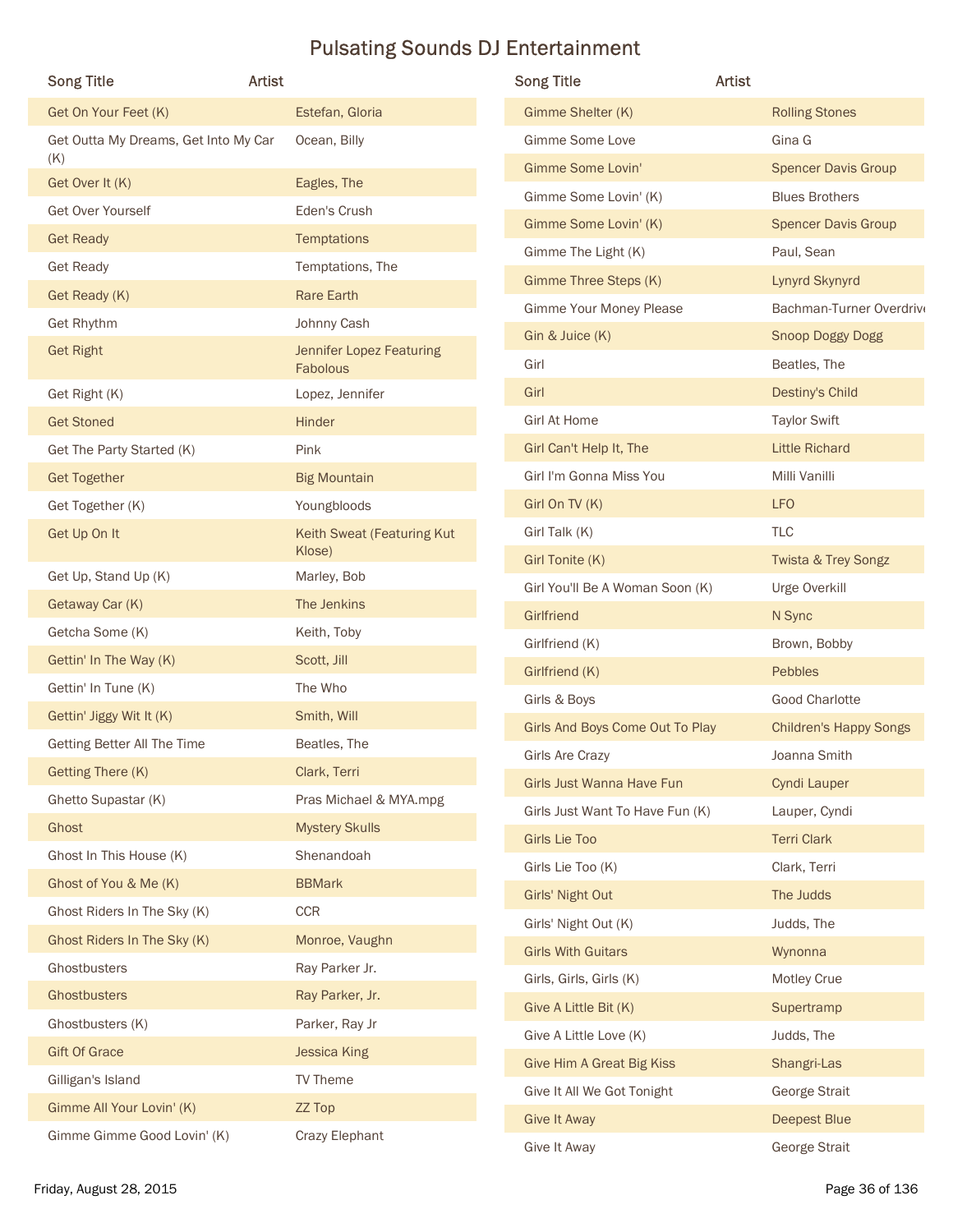|                                      |                              | <b>Song Title</b><br>Artist                      |                                     |
|--------------------------------------|------------------------------|--------------------------------------------------|-------------------------------------|
| Give It Away (K)                     | <b>Red Hot Chili Peppers</b> | Go Tell It On The Mountain                       | <b>Children's Bible Songs</b>       |
| Give It Time                         | Bachman-Turner Overdrive     | Go Tell It On The Mountain                       | Little Big Town                     |
| Give It Up (K)                       | KC & The Sunshine Band       | Go Tell It On The Mountain                       | Spiritual                           |
| Give Me A Ring Sometime              | Lisa Brokop                  | Go Tell It On The Mountain                       | Urban Christmas                     |
| Give Me Back My Bullets (K)          | Lynyrd Skynyrd               | Go Tell It On The Mountain (K)                   | Traditional                         |
| Give Me Forever I Do (K)             | Tesh, John & James Ingram    | Go With Her                                      | Toby Keith                          |
| Give Me Just A Little More Time (K)  | Chairmen of the Board        | God Bless America (K)                            | Traditional                         |
| Give Me Just One Night (K)           | 98 Degrees                   | God Bless The Child (K)                          | Blood, Sweat & Tears                |
| Give Me One More Chance              | Exile                        | God Bless The Child (K)                          | Holiday, Billie                     |
| Give Me One More Shot                | Alabama                      | God Bless The Usa                                | Jump 5                              |
| Give Me One Reason (K)               | Chapman, Tracy               | God Bless the USA (K)                            | Greenwood, Lee                      |
| Give Me Wings (K)                    | Johnson, Michael             | God Blessed Texas                                | Little Texas                        |
| <b>Give My Heart To You</b>          | <b>Billy Ray Cyrus</b>       | God Is A DJ                                      | Pink                                |
| Give My Heart To You (K)             | Cyrus, Billy Ray             | God Must Be Busy                                 | Brooks & Dunn                       |
| <b>Give Myself A Party</b>           | Don Gibson                   | God Must Have Spent A Little More (K)            | Alabama                             |
| Give Peace A Chance                  | By Plastic Ono Band          | God Must Have Spent A Little More<br>Time On You | Alabama                             |
| <b>Give Peace A Chance</b>           | Plastic Ono Band             | God Must Have Spent A Little More                | 'N Sync                             |
| Given To Fly (K)                     | Pearl Jam                    | Time On You                                      |                                     |
| Givin' It Up For Your Love (K)       | McClinton, Delbert           | God Rest Ye Merry Gentlemen                      | <b>Mickey Gilley</b>                |
| Givin' Water To A Drowning Man       | Lee Roy Parnell              | God Rest Ye Merry Gentlemen                      | <b>Rascal Flatts</b>                |
| Giving Him Something He Can Feel (K) | En Vogue                     | God, Family & Country (K)                        | Morgan, Craig                       |
| Giving You The Best That I Got (K)   | Baker, Anita                 | God, Family, And Country                         | Craig Morgan                        |
| <b>GLORIA (K)</b>                    | Morrison, Van                | God's Will (K)                                   | McBride, Martina                    |
| Glory of Love (K)                    | Cetera, Peter                | Godspeed (Sweet Dreams) (K)                      | <b>Dixie Chicks</b>                 |
| Go Away                              | Lorrie Morgan                | Goes Down Easy                                   | Van Zant                            |
| Go Away (K)                          | Morgan, Lorrie               | Goes Good With Beer (K)                          | Montgomery, John M                  |
| Go Away Little Girl                  | Donny Osmond                 | Goin Out Of My Head (K)                          | Little Anthony and the<br>Imperials |
| Go Be Young                          | Edwin McCain                 | Goin' Through The Big D                          | <b>Mark Chesnutt</b>                |
| Go Deep                              | Janet Jackson                | Goin' Under Gettin' Over You                     | Brooks & Dunn                       |
| Go Deep (K)                          | Jackson, Janet               | <b>Going Back To Miami</b>                       | <b>Blues Brothers</b>               |
| Go Down Gamblin'                     | Blood, Sweat & Tears         | Going Home (K)                                   | Guy, Buddy                          |
| Go Easy On Me                        | Lila McCann                  | <b>Going Nowhere</b>                             | Neil Sedaka                         |
| Go Home                              | <b>Steve Holy</b>            | Going Out Of My Mind                             | Brooks & Dunn                       |
| Go Now                               | Moody Blues, The             | Going To A Go-Go                                 | Smokey Robinson & The               |
| Go Now (K)                           | <b>Moody Blues</b>           |                                                  | <b>Miracles</b>                     |
| Go On                                | George Strait                | Going Up The Country                             | Canned Heat                         |
| Go On (K)                            | Strait, George               | Going Where The Lonely Go                        | Merle Haggard                       |
| Go Rest High On That Mountain (K)    | Gill, Vince                  | Going Where The Lonely Go (K)                    | Haggard, Merle                      |

|                   | Entertainment                                      |                                                           |
|-------------------|----------------------------------------------------|-----------------------------------------------------------|
| <b>Song Title</b> | Artist                                             |                                                           |
|                   | Go Tell It On The Mountain                         | <b>Children's Bible Songs</b>                             |
|                   | Go Tell It On The Mountain                         | Little Big Town                                           |
|                   | Go Tell It On The Mountain                         | Spiritual                                                 |
|                   | Go Tell It On The Mountain                         | Urban Christmas                                           |
|                   | Go Tell It On The Mountain (K)                     | Traditional                                               |
|                   | Go With Her                                        | Toby Keith                                                |
|                   | God Bless America (K)                              | Traditional                                               |
|                   | God Bless The Child (K)                            | Blood, Sweat & Tears                                      |
|                   | God Bless The Child (K)                            | Holiday, Billie                                           |
|                   | God Bless The Usa                                  | Jump 5                                                    |
|                   | God Bless the USA (K)                              | Greenwood, Lee                                            |
|                   | <b>God Blessed Texas</b>                           | <b>Little Texas</b>                                       |
|                   | <b>God Is A DJ</b>                                 | Pink                                                      |
|                   | God Must Be Busy                                   | Brooks & Dunn                                             |
|                   | God Must Have Spent A Little More (K)              | Alabama                                                   |
|                   | God Must Have Spent A Little More<br>Time On You   | Alabama                                                   |
|                   | God Must Have Spent A Little More<br>Time On You   | 'N Sync                                                   |
|                   | God Rest Ye Merry Gentlemen                        | <b>Mickey Gilley</b>                                      |
|                   | <b>God Rest Ye Merry Gentlemen</b>                 | <b>Rascal Flatts</b>                                      |
|                   | God, Family & Country (K)                          | Morgan, Craig                                             |
|                   | God, Family, And Country                           | <b>Craig Morgan</b>                                       |
|                   | God's Will (K)                                     | McBride, Martina                                          |
|                   | Godspeed (Sweet Dreams) (K)                        | <b>Dixie Chicks</b>                                       |
|                   | Goes Down Easy                                     | Van Zant                                                  |
|                   | Goes Good With Beer (K)<br>Goin Out Of My Head (K) | Montgomery, John M<br>Little Anthony and the<br>Imperials |
|                   | Goin' Through The Big D                            | <b>Mark Chesnutt</b>                                      |
|                   | Goin' Under Gettin' Over You                       | Brooks & Dunn                                             |
|                   | Going Back To Miami                                | <b>Blues Brothers</b>                                     |
|                   | Going Home (K)                                     | Guy, Buddy                                                |
|                   | <b>Going Nowhere</b>                               | Neil Sedaka                                               |
|                   | Going Out Of My Mind                               | Brooks & Dunn                                             |
|                   | Going To A Go-Go                                   | Smokey Robinson & The<br><b>Miracles</b>                  |
|                   | Going Up The Country                               | Canned Heat                                               |
|                   | Going Where The Lonely Go                          | Merle Haggard                                             |
|                   | Going Where The Lonely Go (K)                      | Haggard, Merle                                            |
|                   |                                                    | Page 37 of 136                                            |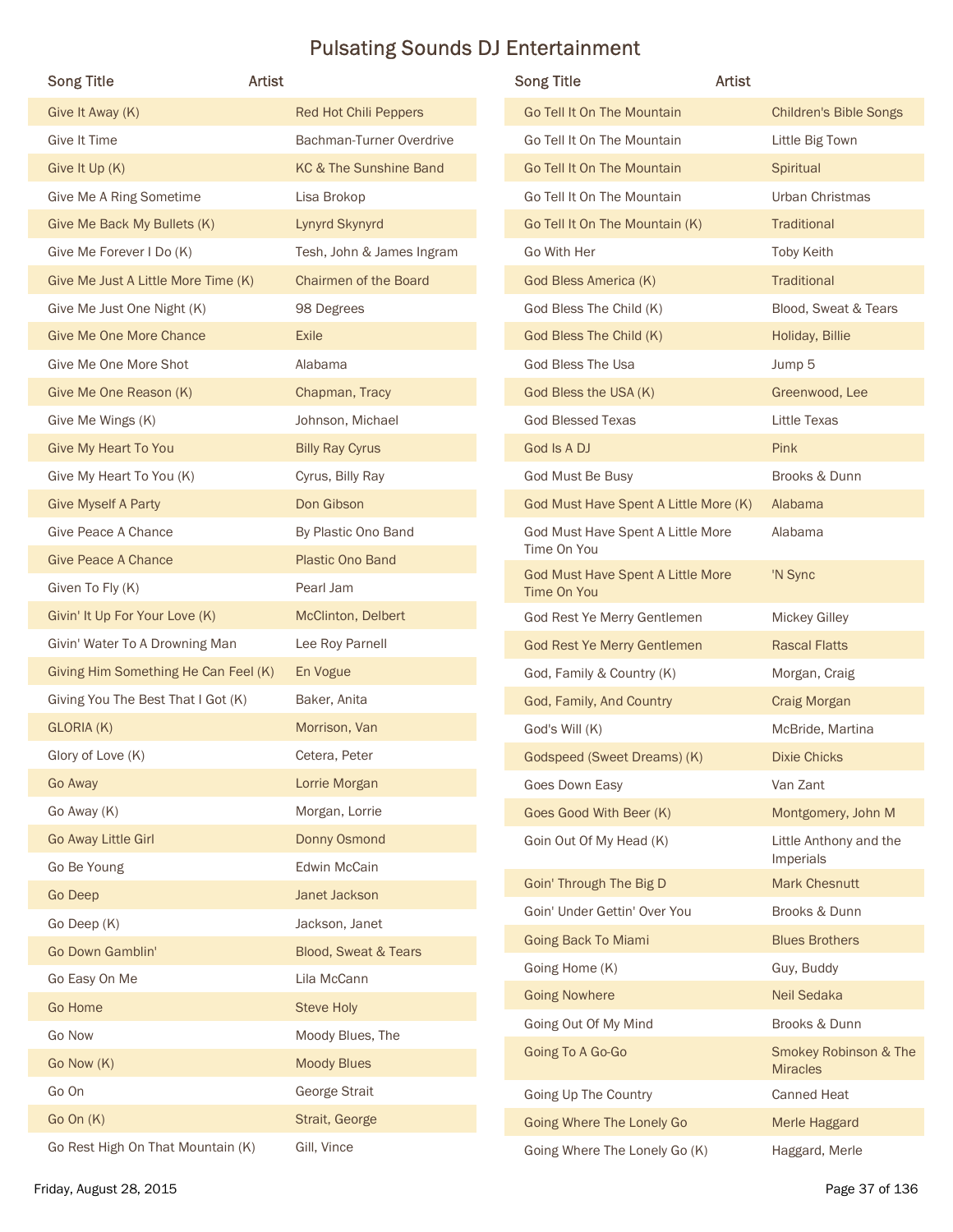|                                        |                                 | <b>Pulsating Sounds DJ Entertainment</b> |                         |
|----------------------------------------|---------------------------------|------------------------------------------|-------------------------|
| <b>Song Title</b>                      | Artist                          | <b>Song Title</b><br>Artist              |                         |
| Going, Going, Gone                     | <b>Neal McCoy</b>               | Good Morning Beautiful (K)               | Holy, Steve             |
| Gold Digger (K)                        | West, Kanye & Jamie Foxx        | <b>Good Morning Heartache</b>            | <b>Billie Holiday</b>   |
| <b>Golden Ring</b>                     | Jones/Wynette                   | <b>Good Morning Starshine</b>            | Oliver                  |
| <b>Golden Ring</b>                     | Tammy Wynette & George<br>Jones | Good Morning, Good Morning               | Beatles, The            |
| Golden Slumbers / Carry That Weight    | Beatles, The                    | Good Rockin' Tonight                     | <b>Elvis Presley</b>    |
| <b>Golden Years</b>                    | David Bowie                     | Good Thing (K)                           | Fine Young Cannibals    |
| <b>Golden Years</b>                    | <b>Holly Dunn</b>               | Good Things                              | David Houston           |
| Golden Years (K)                       | Bowie, David                    | <b>Good Times</b><br>Good Times          | Anita Cochran<br>Chic   |
| Golden Years (K)                       | Dunn, Holly                     | <b>Good Times</b>                        | <b>TV Theme</b>         |
| Goldfinger (K)                         | Bassey, Shirley                 | Good Times (K)                           | Chic                    |
| Gone                                   | Ferlin Huskey                   | Good To Go To Mexico (K)                 | Keith, Toby             |
| Gone                                   | Nelly feat. Kelly Rowland       | <b>Good Vibrations</b>                   | Marky Mark              |
| Gone Country (K)                       | Jackson, Alan                   | <b>Good Vibrations</b>                   | Marky Mark And The Funk |
| Gone Out Of My Mind                    | Doug Stone                      |                                          | <b>Bunch</b>            |
| Gone To California                     | Pink                            | Good Vibrations (K)                      | Beach Boys, The         |
| Gone Too Far                           | <b>Eddie Rabbitt</b>            | <b>Good Vibrations (K)</b>               | <b>Marky Mark</b>       |
| Gone Too Soon (K)                      | Jackson, Michael                | Goodbye                                  | Jagged Edge             |
| Gonna Go Hunting Tonight (K)           | Williams, Hank Jr               | Goodbye Earl                             | <b>Dixie Chicks</b>     |
| Gonna Make You Sweat (Duet) (K)        | <b>C&amp;C Music Factory</b>    | Goodbye Earl                             | Shedaisy                |
| Good Day Sunshine                      | <b>Beatles</b>                  | <b>Goodbye Earl</b>                      | The Dixie Chicks        |
| <b>Good Day Sunshine</b>               | Beatles, The                    | Goodbye Earl (K)                         | Dixie Chicks            |
| Good Enough                            | Evanescence                     | Goodbye England's Rose (K)               | John, Elton             |
| <b>Good Enough</b>                     | Sarah McLachlan                 | Goodbye On A Bad Day (K)                 | Lawson, Shannon         |
| Good Feeling                           | Flo Rida                        | Goodbye Says It All                      | <b>Blackhawk</b>        |
| Good For Me (K)                        | Segar, Bob                      | Goodbye Time                             | <b>Blake Shelton</b>    |
| Good Friday (K)                        | <b>Black Crowes</b>             | Goodbye Time                             | <b>Conway Twitty</b>    |
| Good Girls Go Bad                      | Cobra Starship                  | Goodbye To Love (K)                      | Carpenters, The         |
| Good Hearted Woman (K)                 | Nelson, Willie & W Jennings     | Goodbye To Romance (K)                   | Osbourne, Ozzy          |
| Good Intentions (K)                    | Toad the Wet Sprocket           | Goodbye To You                           | Michelle Branch         |
| Good Life                              | OneRepublic                     | Goodbye To You (K)                       | Scandal                 |
| Good Lovin'                            | Rascals (Young Rascals), The    | Goodbye Yellow Brick Road (K)            | John, Elton             |
| Good Lovin'                            | Young Rascals, The              | Goodies                                  | Ciara Feat. Petey Pablo |
| Good Lovin' Gone Bad (K)               | <b>Bad Company</b>              | Goodies (K)                              | Ciara & Petey Pablo     |
| Good Lovin' Makes It Right             | Tammy Wynette                   | Goodnight                                | Roy Orbison             |
| Good Luck Charm<br>Good Luck Charm (K) | <b>Elvis Presley</b>            | Goodnight And Goodbye                    | Jonas Brothers, The     |
|                                        | Presley, Elvis                  | Goodnight Irene (K)                      | Traditional             |
| Good Man, Good Woman (K)               | Raitt, B & Delbert McClinton    | Goodnight Kiss                           | Randy Houser            |
| Friday, August 28, 2015                |                                 |                                          | Page 38 of 136          |

| <b>Entertainment</b>                     |                                   |                                |
|------------------------------------------|-----------------------------------|--------------------------------|
| <b>Song Title</b>                        | Artist                            |                                |
| Good Morning Beautiful (K)               | Holy, Steve                       |                                |
| <b>Good Morning Heartache</b>            | <b>Billie Holiday</b>             |                                |
| <b>Good Morning Starshine</b>            | Oliver                            |                                |
| Good Morning, Good Morning               | Beatles, The                      |                                |
| Good Rockin' Tonight                     | Elvis Presley                     |                                |
| Good Thing (K)                           |                                   | <b>Fine Young Cannibals</b>    |
| <b>Good Things</b><br><b>Good Times</b>  | David Houston<br>Anita Cochran    |                                |
| <b>Good Times</b>                        | Chic                              |                                |
| <b>Good Times</b>                        | <b>TV Theme</b>                   |                                |
| Good Times (K)                           | Chic                              |                                |
| Good To Go To Mexico (K)                 | Keith, Toby                       |                                |
| <b>Good Vibrations</b>                   | Marky Mark                        |                                |
| <b>Good Vibrations</b>                   | <b>Bunch</b>                      | <b>Marky Mark And The Funk</b> |
| Good Vibrations (K)                      | Beach Boys, The                   |                                |
| <b>Good Vibrations (K)</b>               | <b>Marky Mark</b>                 |                                |
| Goodbye                                  | Jagged Edge                       |                                |
| <b>Goodbye Earl</b>                      | <b>Dixie Chicks</b>               |                                |
| Goodbye Earl                             | Shedaisy                          |                                |
| <b>Goodbye Earl</b>                      | The Dixie Chicks                  |                                |
| Goodbye Earl (K)                         | Dixie Chicks                      |                                |
| Goodbye England's Rose (K)               | John, Elton                       |                                |
| Goodbye On A Bad Day (K)                 | Lawson, Shannon                   |                                |
| Goodbye Says It All                      | <b>Blackhawk</b>                  |                                |
| Goodbye Time                             | <b>Blake Shelton</b>              |                                |
| <b>Goodbye Time</b>                      | <b>Conway Twitty</b>              |                                |
| Goodbye To Love (K)                      | Carpenters, The                   |                                |
| Goodbye To Romance (K)<br>Goodbye To You | Osbourne, Ozzy<br>Michelle Branch |                                |
| Goodbye To You (K)                       | Scandal                           |                                |
| Goodbye Yellow Brick Road (K)            | John, Elton                       |                                |
| Goodies                                  |                                   | Ciara Feat. Petey Pablo        |
| Goodies (K)                              |                                   | Ciara & Petey Pablo            |
| Goodnight                                | Roy Orbison                       |                                |
| Goodnight And Goodbye                    |                                   | Jonas Brothers, The            |
| Goodnight Irene (K)                      | Traditional                       |                                |
| Goodnight Kiss                           | Randy Houser                      |                                |
|                                          |                                   |                                |
|                                          |                                   | Page 38 of 136                 |
|                                          |                                   |                                |
|                                          |                                   |                                |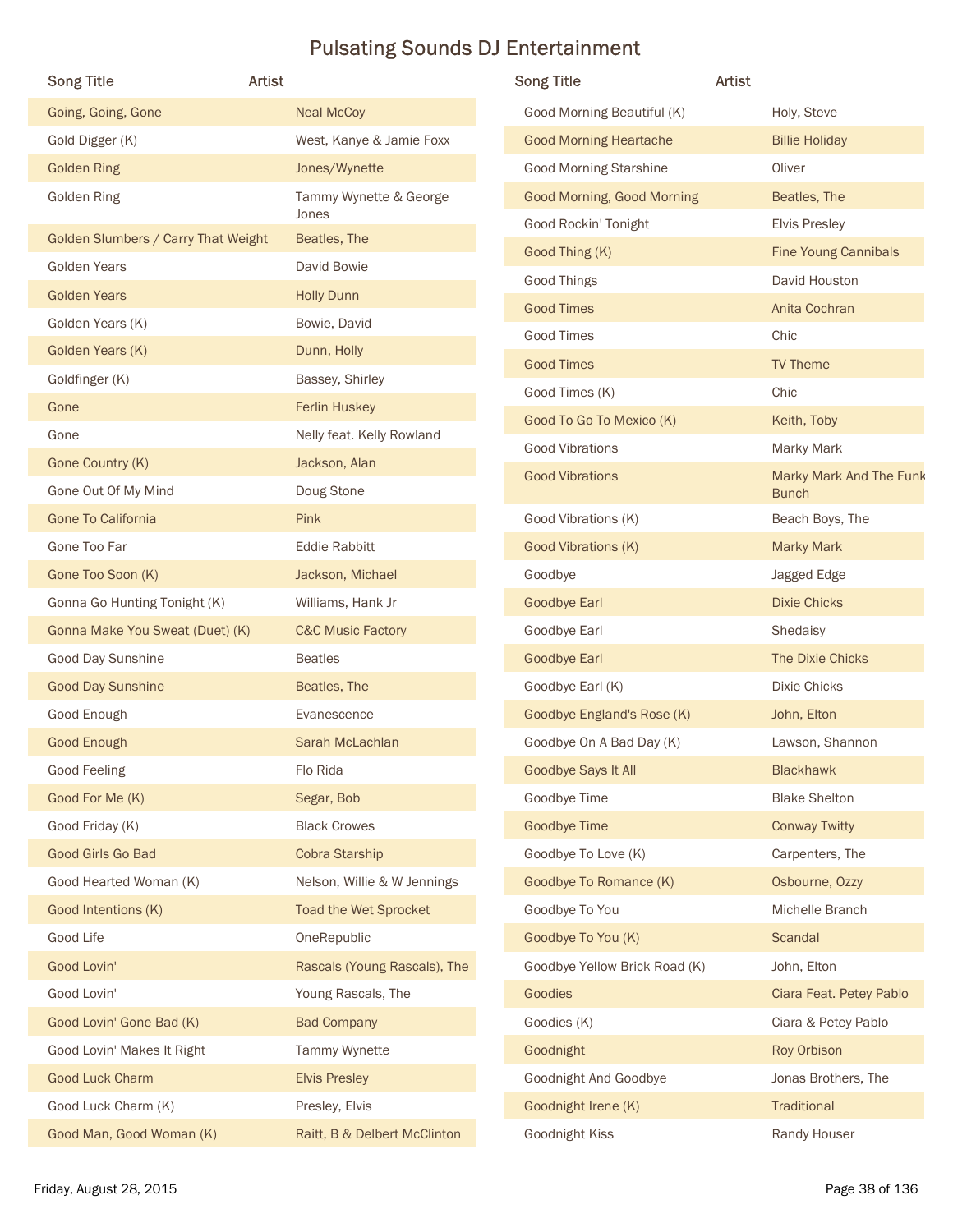| Harry Connick Jr.<br>Jesse Belvin<br>David Kersh<br>Spaniels, The<br>Frankie Lymon<br>Adam Ant<br><b>Missy Elliott</b><br>McVie, Christine<br>Heavy D | <b>Song Title</b><br>Artist<br>Greatest Love Of All (K)<br>Greed (K)<br>Greedy Fly (K)<br><b>Green Door</b><br>Green Door<br>Green Eyed Lady (K) | Houston, Whitney<br>Godsmack<br><b>Bush</b><br>Frankie Vaughn                                                                                                                                                                                                                                       |
|-------------------------------------------------------------------------------------------------------------------------------------------------------|--------------------------------------------------------------------------------------------------------------------------------------------------|-----------------------------------------------------------------------------------------------------------------------------------------------------------------------------------------------------------------------------------------------------------------------------------------------------|
|                                                                                                                                                       |                                                                                                                                                  |                                                                                                                                                                                                                                                                                                     |
|                                                                                                                                                       |                                                                                                                                                  |                                                                                                                                                                                                                                                                                                     |
|                                                                                                                                                       |                                                                                                                                                  |                                                                                                                                                                                                                                                                                                     |
|                                                                                                                                                       |                                                                                                                                                  |                                                                                                                                                                                                                                                                                                     |
|                                                                                                                                                       |                                                                                                                                                  | Shakin' Stevens                                                                                                                                                                                                                                                                                     |
|                                                                                                                                                       |                                                                                                                                                  |                                                                                                                                                                                                                                                                                                     |
|                                                                                                                                                       |                                                                                                                                                  | Sugarloaf                                                                                                                                                                                                                                                                                           |
|                                                                                                                                                       | Green Green Grass Of Home                                                                                                                        | <b>Elvis Presley</b>                                                                                                                                                                                                                                                                                |
|                                                                                                                                                       | <b>Green Green Grass Of Home</b>                                                                                                                 | Porter Wagoner                                                                                                                                                                                                                                                                                      |
|                                                                                                                                                       | Green Green Grass Of Home                                                                                                                        | Tom Jones                                                                                                                                                                                                                                                                                           |
| Harrison, George                                                                                                                                      | <b>Green Light</b>                                                                                                                               | John Legend FTG. Andre<br>3000                                                                                                                                                                                                                                                                      |
| <b>Gene Watson</b>                                                                                                                                    | Green River (K)                                                                                                                                  | CCR                                                                                                                                                                                                                                                                                                 |
| Five                                                                                                                                                  | Green Tambourine (K)                                                                                                                             | Lemon Pipers, The                                                                                                                                                                                                                                                                                   |
| Korn                                                                                                                                                  | Green, Green Grass Of Home                                                                                                                       | Porter Wagoner                                                                                                                                                                                                                                                                                      |
|                                                                                                                                                       | Green, Green Grass of Home (K)                                                                                                                   | Jones, Tom                                                                                                                                                                                                                                                                                          |
| <b>Beatles</b>                                                                                                                                        | Grillz (K)                                                                                                                                       | <b>Nelly</b>                                                                                                                                                                                                                                                                                        |
| Beatles, The                                                                                                                                          | Grind With Me (K)                                                                                                                                | <b>Pretty Ricky</b>                                                                                                                                                                                                                                                                                 |
| The Beatles                                                                                                                                           | Groovin'                                                                                                                                         | The Young Rascals                                                                                                                                                                                                                                                                                   |
| Earth, Wind & Fire                                                                                                                                    | Groovin'                                                                                                                                         | Young Rascals, The                                                                                                                                                                                                                                                                                  |
| <b>Marvin Gaye</b>                                                                                                                                    |                                                                                                                                                  | Collins, Phil                                                                                                                                                                                                                                                                                       |
| Flys, The                                                                                                                                             |                                                                                                                                                  | Carpenter, Mary Chapin                                                                                                                                                                                                                                                                              |
| <b>Offspring</b>                                                                                                                                      |                                                                                                                                                  | Tim McGraw                                                                                                                                                                                                                                                                                          |
| <b>Trey Songz</b>                                                                                                                                     |                                                                                                                                                  | McGraw, Tim                                                                                                                                                                                                                                                                                         |
| George Jones                                                                                                                                          |                                                                                                                                                  | Amy Grant                                                                                                                                                                                                                                                                                           |
| Aaron Lewis                                                                                                                                           |                                                                                                                                                  |                                                                                                                                                                                                                                                                                                     |
| Children's Fun Songs                                                                                                                                  |                                                                                                                                                  | Rage Against The Machine                                                                                                                                                                                                                                                                            |
| Merle Haggard                                                                                                                                         |                                                                                                                                                  | Cash, Johnny                                                                                                                                                                                                                                                                                        |
| The Judds                                                                                                                                             |                                                                                                                                                  | Alexandra Slate                                                                                                                                                                                                                                                                                     |
| Judds, The                                                                                                                                            |                                                                                                                                                  | Barbra Streisand & Barry<br>Gibb                                                                                                                                                                                                                                                                    |
| <b>Kenny Chesney</b>                                                                                                                                  | Guilty                                                                                                                                           | The Warren Brothers                                                                                                                                                                                                                                                                                 |
| Buffett, Jimmy                                                                                                                                        | Guilty                                                                                                                                           | Warren Brothers                                                                                                                                                                                                                                                                                     |
| Avalon, Frankie                                                                                                                                       | Guilty (K)                                                                                                                                       | Streisand, Barbra & Andy                                                                                                                                                                                                                                                                            |
| Travolta, John & O Newton                                                                                                                             |                                                                                                                                                  | Gibb                                                                                                                                                                                                                                                                                                |
| John                                                                                                                                                  |                                                                                                                                                  | Kenny Chesney                                                                                                                                                                                                                                                                                       |
|                                                                                                                                                       |                                                                                                                                                  | McReady, Mindy                                                                                                                                                                                                                                                                                      |
|                                                                                                                                                       |                                                                                                                                                  | Cher                                                                                                                                                                                                                                                                                                |
| Ting Tings, The                                                                                                                                       | н.                                                                                                                                               |                                                                                                                                                                                                                                                                                                     |
| Bebo Norman                                                                                                                                           | H.A.P.P.Y. Radio                                                                                                                                 | <b>Edwin Starr</b>                                                                                                                                                                                                                                                                                  |
| <b>Joey Scarbury</b>                                                                                                                                  | Had A Dream (K)                                                                                                                                  | Judds, The                                                                                                                                                                                                                                                                                          |
|                                                                                                                                                       | Janet Jackson<br>Grease<br>Lewis, Jerry Lee                                                                                                      | Groovy Kind of Love (K)<br>Grow Old With Me (K)<br>Grown Men Don't Cry<br>Grown Men Don't Cry (K)<br>Grown Up Christmas List<br>Guerrilla Radio (K)<br>Guess Things Happen That Way (K)<br>Guilty<br>Guilty<br>Guitars And Tiki Bars<br>Guys Do It All The Time (K)<br>Gypsys, Tramps & Theives (K) |

| <b>Intertainment</b>                               |                                  |
|----------------------------------------------------|----------------------------------|
| <b>Song Title</b>                                  | Artist                           |
| Greatest Love Of All (K)                           | Houston, Whitney                 |
| Greed (K)                                          | Godsmack                         |
| Greedy Fly (K)                                     | <b>Bush</b>                      |
| <b>Green Door</b>                                  | Frankie Vaughn                   |
| Green Door<br>Green Eyed Lady (K)                  | Shakin' Stevens<br>Sugarloaf     |
| Green Green Grass Of Home                          | <b>Elvis Presley</b>             |
| <b>Green Green Grass Of Home</b>                   | Porter Wagoner                   |
| Green Green Grass Of Home                          | Tom Jones                        |
| <b>Green Light</b>                                 | John Legend FTG. Andre<br>3000   |
| Green River (K)                                    | CCR                              |
| Green Tambourine (K)                               | Lemon Pipers, The                |
| Green, Green Grass Of Home                         | Porter Wagoner                   |
| Green, Green Grass of Home (K)                     | Jones, Tom                       |
| Grillz (K)                                         | <b>Nelly</b>                     |
| Grind With Me (K)                                  | <b>Pretty Ricky</b>              |
| Groovin'                                           | The Young Rascals                |
| Groovin'                                           | Young Rascals, The               |
| Groovy Kind of Love (K)                            | Collins, Phil                    |
| Grow Old With Me (K)                               | Carpenter, Mary Chapin           |
| Grown Men Don't Cry                                | <b>Tim McGraw</b>                |
| Grown Men Don't Cry (K)<br>Grown Up Christmas List | McGraw, Tim<br>Amy Grant         |
| Guerrilla Radio (K)                                | Rage Against The Machine         |
| Guess Things Happen That Way (K)                   | Cash, Johnny                     |
| Guilty                                             | <b>Alexandra Slate</b>           |
| Guilty                                             | Barbra Streisand & Barry<br>Gibb |
| Guilty                                             | The Warren Brothers              |
| Guilty                                             | <b>Warren Brothers</b>           |
| Guilty (K)                                         | Streisand, Barbra & Andy<br>Gibb |
| <b>Guitars And Tiki Bars</b>                       | Kenny Chesney                    |
| Guys Do It All The Time (K)                        | McReady, Mindy                   |
| Gypsys, Tramps & Theives (K)<br>Н                  | Cher                             |
| H.A.P.P.Y. Radio                                   | <b>Edwin Starr</b>               |
| Had A Dream (K)                                    | Judds, The                       |
|                                                    |                                  |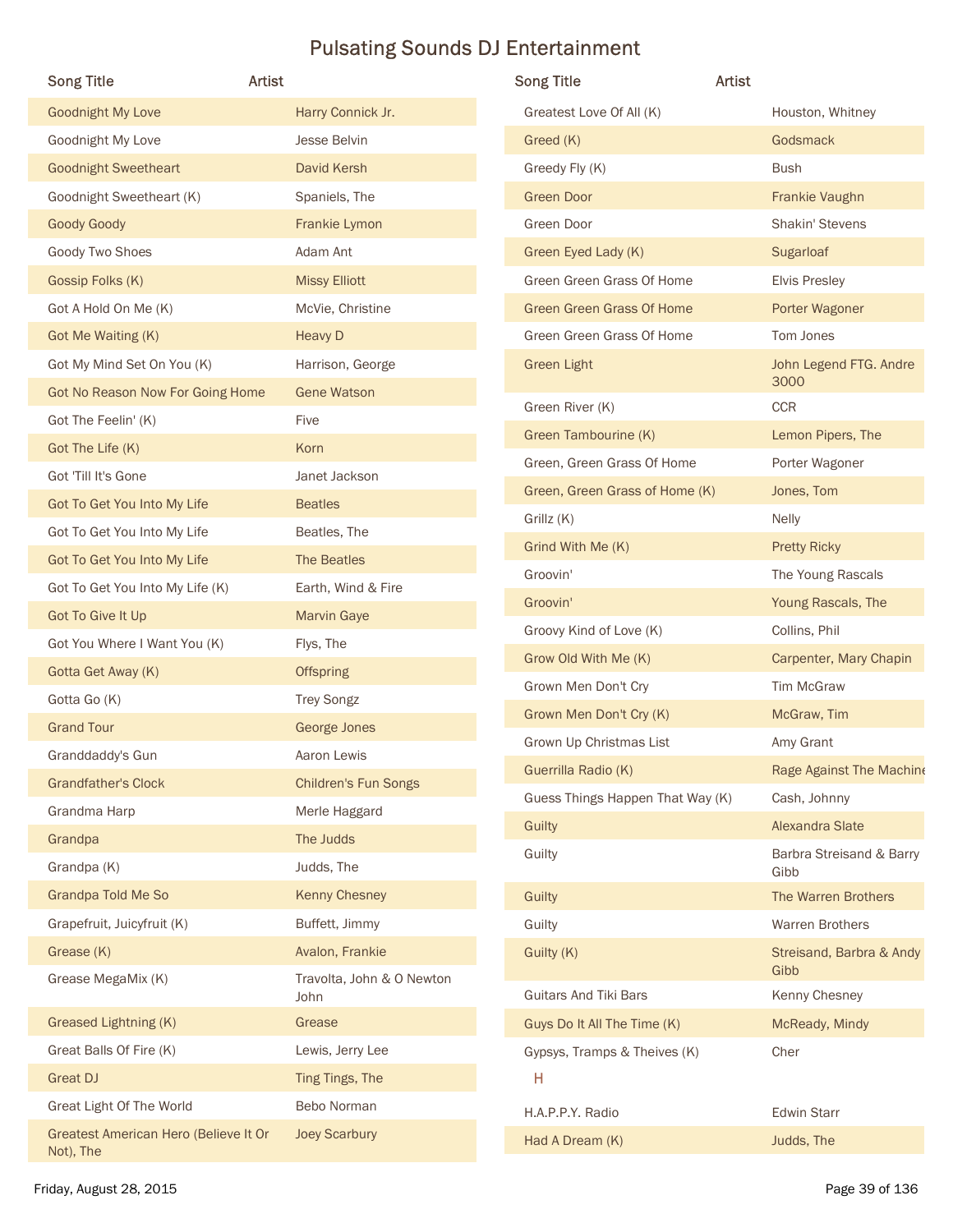| <b>Song Title</b>             | Artist                 | <b>Song Title</b><br>Artist                      |                             |
|-------------------------------|------------------------|--------------------------------------------------|-----------------------------|
| Hair                          | Cowsills               | Hangin' Tough                                    | The New Kids On The Bloc    |
| Hair                          | Lady Gaga              | Hangin' Tough (K)                                | New Kids On The Block       |
| Half A Heart Tattoo           | Jennifer Hanson        |                                                  | Taio Cruz Feat. Flo Rida    |
| Half A Heart Tattoo (K)       | Hanson, Jennifer       | Hangover<br>Hank (K)                             | Williams, Hank Jr           |
| Half A Moment (K)             | Jeeves                 | Hank Williams, You Wrote My Life                 | Moe Bandy                   |
| <b>Half As Much</b>           | <b>Hank Williams</b>   | Hanky Panky                                      | Madonna                     |
| Half As Much                  | Patsy Cline            | Hanky Panky                                      | Shondells                   |
| Half As Much (K)              | Williams, Hank Sr      | Hanky Panky (K)                                  | Madonna                     |
| Half The Man (K)              | Black, Clint           | Hannah Jane (K)                                  | Hootie & The Blowfish       |
| <b>Half The Way</b>           | <b>Crystal Gayle</b>   | Happy                                            | <b>Pharrell Williams</b>    |
| Halfcrazy (K)                 | Musiq                  | Happy (K)                                        | Ashanti                     |
| <b>Halfway Gone</b>           | Lifehouse              | Happy Birthday (K)                               | Traditional                 |
| Hallelujah I Love Her So      | Ray Charles            | Happy Birthday (K)                               | Wonder, Stevie              |
| Hallelujah, I Love Her So (K) | Charles, Ray           | Happy Birthday Darling (K)                       | Twitty, Conway              |
| Halo                          | Beyonce'               | Happy Birthday Dear Heartache                    | Barbara Mandrell            |
| Halo/Walking On Sunshine      | <b>Glee Cast</b>       | Happy Birthday Sweet 16 (K)                      | Sedaka, Neil                |
| Halo/Walking On Sunshine      | Glee Girls (Glee Cast) | Happy Days Are Here Again                        | <b>Barbra Streisand</b>     |
| Hand In My Pocket (K)         | Morissette, Alanis     | <b>Happy Ending</b>                              | <b>Elvis Presley</b>        |
| Hand Jive                     | The Johnny Otis Show   | Happy Girl (K)                                   | McBride, Martina            |
| Handprints On The Wall (K)    | Rogers, Kenny          | Happy Happy Birthday Baby (K)                    | <b>Tuneweavers</b>          |
| Hands (K)                     | Jewel                  | Happy State Of Mind                              | <b>Bill Anderson</b>        |
| Hands Clean (K)               | Morissette, Alanis     | <b>Happy Together</b>                            | Jason Donovan               |
| Hands Down (K)                | Dashboard Confessional | Happy Together                                   | Simple Plan                 |
| Hands of a Working Man (K)    | Herndon, Ty            | <b>Happy Together</b>                            | Turtles                     |
| Hands Up                      | Not Listed             | Happy Together (K)                               | Turtles, The                |
| Hands Up                      | <b>TLC</b>             | <b>Happy Trails</b>                              | Roy Rogers                  |
| Hands Up (K)                  | Traditional            | Happy With You                                   | Samantha Cole               |
| <b>Handy Man</b>              | James Taylor           | Happy With You (K)                               | Cole, Samantha              |
| Handy Man (K)                 | Taylor, James          | Harbor Lights (K)                                | Platters, The               |
| Hang On Sloopy                | Mccoys                 | Harbor Lights (K)                                | Scaggs, Boz                 |
| Hang On Sloopy                | The McCoys             | Hard Call To Make                                | J. Michael Harter           |
| Hang On Sloopy (K)            | McCoys, The            | <b>Hard Candy Christmas</b>                      | Best Little Whorehouse In   |
| Hangin' Around (K)            | <b>Counting Crows</b>  | Hard Habit To Break (K)                          | <b>Texas</b><br>Chicago     |
| Hangin' In                    | Tanya Tucker           | Hard Rock Bottom of Your Heart (K)               | Travis, Randy               |
| Hangin' In And Hangin' On     | David Ball             | Hard Times (No One Knows Better Than Ray Charles |                             |
| Hangin' On                    | <b>Rich McCready</b>   | $\vert$ )                                        |                             |
| Hangin' 'Round The Mistletoe  | Brooks & Dunn          | <b>Hard to Control Myself</b>                    | LL Cool J Feat. Jennifer Lo |
|                               | New Kids On The Block  |                                                  |                             |

| Entertainment                                        |                                                 |
|------------------------------------------------------|-------------------------------------------------|
| Artist<br><b>Song Title</b>                          |                                                 |
| Hangin' Tough                                        | The New Kids On The Bloc                        |
| Hangin' Tough (K)                                    | New Kids On The Block                           |
| Hangover                                             | Taio Cruz Feat. Flo Rida                        |
| Hank (K)                                             | Williams, Hank Jr                               |
| Hank Williams, You Wrote My Life                     | Moe Bandy                                       |
| Hanky Panky                                          | Madonna                                         |
| Hanky Panky                                          | Shondells                                       |
| Hanky Panky (K)                                      | Madonna                                         |
| Hannah Jane (K)                                      | Hootie & The Blowfish                           |
| Happy                                                | <b>Pharrell Williams</b>                        |
| Happy (K)                                            | Ashanti                                         |
| Happy Birthday (K)                                   | Traditional                                     |
| Happy Birthday (K)                                   | Wonder, Stevie                                  |
| Happy Birthday Darling (K)                           | Twitty, Conway                                  |
| Happy Birthday Dear Heartache                        | Barbara Mandrell                                |
| Happy Birthday Sweet 16 (K)                          | Sedaka, Neil                                    |
| Happy Days Are Here Again<br><b>Happy Ending</b>     | <b>Barbra Streisand</b><br><b>Elvis Presley</b> |
| Happy Girl (K)                                       | McBride, Martina                                |
|                                                      |                                                 |
| Happy Happy Birthday Baby (K)<br>Happy State Of Mind | <b>Tuneweavers</b><br><b>Bill Anderson</b>      |
| <b>Happy Together</b>                                | Jason Donovan                                   |
| Happy Together                                       | Simple Plan                                     |
| <b>Happy Together</b>                                | <b>Turtles</b>                                  |
| Happy Together (K)                                   | Turtles, The                                    |
| <b>Happy Trails</b>                                  | <b>Roy Rogers</b>                               |
| Happy With You                                       | Samantha Cole                                   |
| Happy With You (K)                                   | Cole, Samantha                                  |
| Harbor Lights (K)                                    | Platters, The                                   |
| Harbor Lights (K)                                    | Scaggs, Boz                                     |
| Hard Call To Make                                    | J. Michael Harter                               |
| <b>Hard Candy Christmas</b>                          | Best Little Whorehouse In<br><b>Texas</b>       |
| Hard Habit To Break (K)                              | Chicago                                         |
| Hard Rock Bottom of Your Heart (K)                   | Travis, Randy                                   |
| Hard Times (No One Knows Better Than<br>$\vert$      | Ray Charles                                     |
| <b>Hard to Control Myself</b>                        | LL Cool J Feat. Jennifer Lo                     |
| Hard To Handle (K)                                   | <b>Black Crowes</b><br>Page 40 of 136           |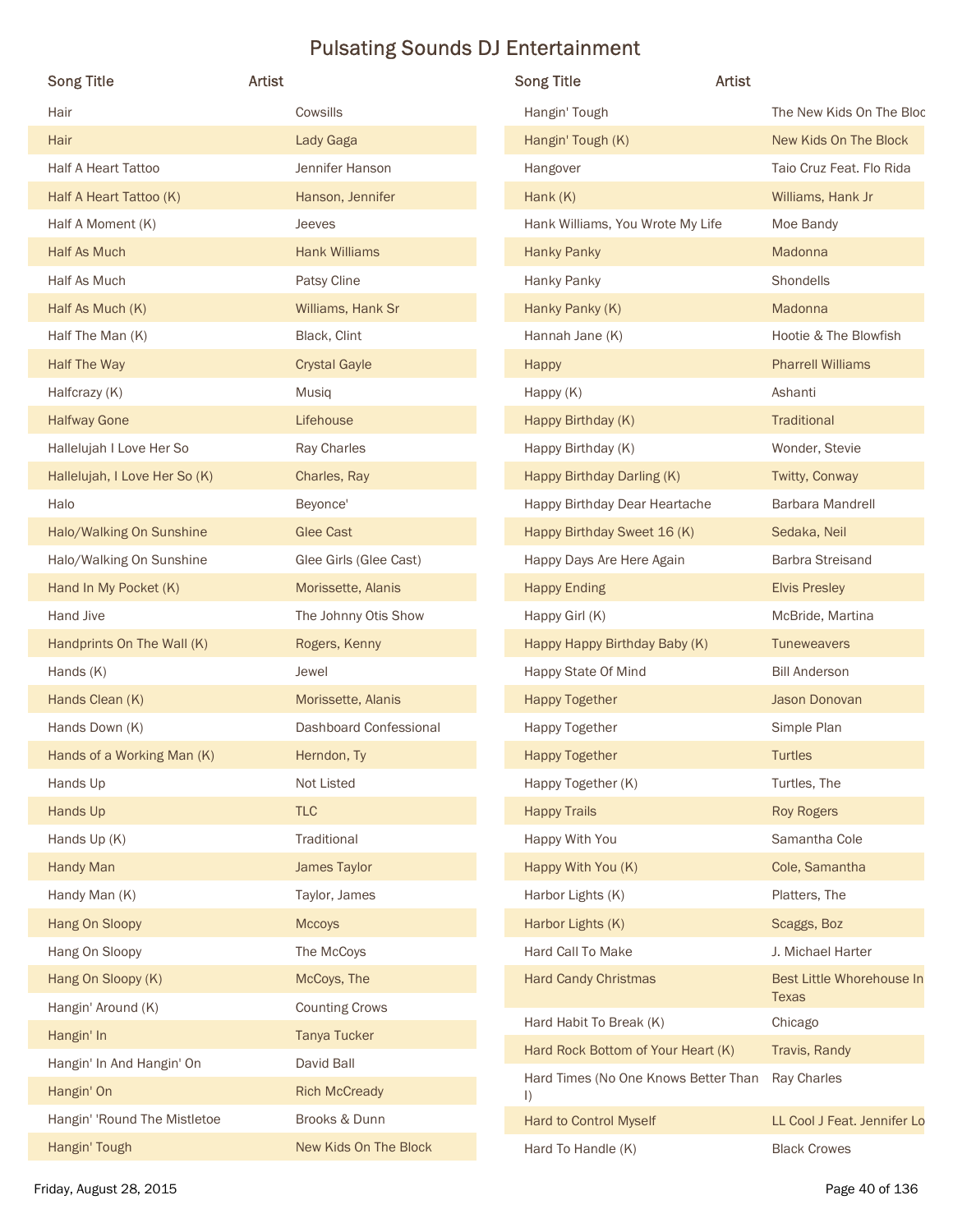| <b>Song Title</b>                                                                | Artist                         | Artist<br><b>Song Title</b>                                             |                             |
|----------------------------------------------------------------------------------|--------------------------------|-------------------------------------------------------------------------|-----------------------------|
| Hard To Say                                                                      | Sawyer Brown                   | Havin' A Party (K)                                                      | Stewart, Rod                |
| Hard To Say (K)                                                                  | Fogelberg, Dan                 | Having My Baby (K)                                                      | Anka, Paul                  |
| Hard To Say (K)                                                                  | Sawyer Brown                   | Hazard                                                                  | <b>Richard Marx</b>         |
| Hard To Say I'm Sorry & Get Away (K)                                             | Chicago                        | He Ain't Heavy, He's My Brother (K)                                     | Hollies, The                |
| Hard To Say I'm Sorry (K)                                                        | Az Yet                         | He Ain't Never Done Me Nothin' But                                      | The Isaacs                  |
| Hard Workin' Man                                                                 | Brooks & Dunn                  | Good                                                                    |                             |
| Harden My Heart (K)                                                              | Quarterflash                   | He Ain't Worth Missing (K)                                              | Keith, Toby                 |
| Harder To Breathe (K)                                                            | Maroon 5                       | He Called Me Baby                                                       | Patsy Cline                 |
| Hark! The Herald Angels Sing                                                     | <b>Rock Christmas</b>          | He Didn't Have To Be                                                    | <b>Brad Paisley</b>         |
| Hark! The Herald Angels Sing                                                     | <b>Urban Christmas</b>         | He Is                                                                   | <b>Brandy</b>               |
| <b>Harlem Shuffle</b>                                                            | Rolling Stones, The            | He $Is(K)$                                                              | Headley, Heather            |
| Harmony (K)                                                                      | John, Elton                    | He Left A Lot To Be Desired                                             | Ricochet                    |
| Harper Valley PTA (K)                                                            | Riley, Jeanie C                | He Loves U Not (K)                                                      | Dream                       |
| Harrigan (That's Me) (K)                                                         | Irish Traditional              | He Reigns                                                               | Newsboys                    |
| Hats Off To Larry                                                                | Del Shannon                    | He Stopped Loving Her Today                                             | George Jones                |
| Have A Cigar (K)                                                                 | Pink Floyd                     | He Stopped Loving Her Today (K)                                         | Jones, George               |
| Have A Heart (K)                                                                 | Raitt, Bonnie                  | He Thinks He'll Keep Her (K)                                            | Carpenter, Mary Chapin      |
| Have A Little Faith                                                              | David Houston                  | He Wasn't Man Enough (K)                                                | Braxton, Toni               |
| Have Fun Go Mad (K)                                                              | <b>Blair</b>                   | He Went To Paris (K)                                                    | Buffett, Jimmy              |
| Have I Told You Lately                                                           | Rod Stewart                    | He Will Break Your Heart (K)                                            | Butler, Jerry               |
| Have I Told You Lately (K)                                                       | Morrison, Van                  | He Will, She Knows                                                      | <b>Kenny Rogers</b>         |
| Have I Told You Lately (K)                                                       | Stewart, Rod                   | He Will, She Knows (K)                                                  | Rogers, Kenny               |
| Have Mercy (K)                                                                   | Judds, The                     | Head First (K)                                                          | Babys, The                  |
| Have You Ever (K)                                                                | <b>Brandy</b>                  | Head Full of Ghosts (K)                                                 | <b>Bush</b>                 |
| Have You Ever Really Loved A Woman                                               | Adams, Bryan                   | Head Over Feet (K)                                                      | Morissette, Alanis          |
| (K)                                                                              |                                | Head Over Heels                                                         | Boone Creek                 |
| Have You Ever Seen The Rain (K)                                                  | CCR                            | Head Over Heels (K)                                                     | <b>Tears For Fears</b>      |
| Have You Forgotten (K)<br>Have You Heard (K)                                     | Worley, Darryl                 | <b>Headed For A Heartbreak</b><br>Headfirst Slide Into Cooperstown On A | Winger<br>Fall Out Boy      |
| Have You Seen Her (K)                                                            | Duprees, The<br>Chi Lites, The | <b>Bad Bet</b>                                                          |                             |
| Have You Seen Me Lately (K)                                                      | <b>Counting Crows</b>          | Heading For The Future                                                  | Neil Diamond                |
| Have Yourself A Merry Little Christmas                                           | <b>Crystal Gayle</b>           | Heads & Shoulders Knees & Toes                                          | <b>Toddler Tunes</b>        |
| Have Yourself a Merry Little Christmas                                           |                                | Heads Carolina, Tails California (K)                                    | Messina, Jo Dee             |
| Have Yourself A Merry Little Christmas                                           | Doris Day                      | Headstrong (K)                                                          | Trapt                       |
|                                                                                  | <b>Johnny Mathis</b>           | Heard Em Say (K)                                                        | West, Kanye & Adam Levi     |
| Have Yourself A Merry Little Christmas<br>Have Yourself A Merry Little Christmas | The Carpenters<br>Traditional  | Heard It In A Love Song (K)                                             | <b>Marshall Tucker Band</b> |
| Havin' A Party (K)                                                               | Cooke, Sam                     | <b>Heart Attack</b>                                                     | Demi Lovato                 |
|                                                                                  |                                | Heart Full of Soul (K)                                                  | Yardbirds, The              |
| Havin' A Party (K)                                                               | Southside Johnny               |                                                                         |                             |

| <b>Entertainment</b>                                    |                                       |
|---------------------------------------------------------|---------------------------------------|
| <b>Song Title</b><br>Artist                             |                                       |
| Havin' A Party (K)                                      | Stewart, Rod                          |
| Having My Baby (K)                                      | Anka, Paul                            |
| Hazard                                                  | <b>Richard Marx</b>                   |
| He Ain't Heavy, He's My Brother (K)                     | Hollies, The                          |
| He Ain't Never Done Me Nothin' But<br>Good              | The Isaacs                            |
| He Ain't Worth Missing (K)                              | Keith, Toby                           |
| He Called Me Baby                                       | Patsy Cline                           |
| He Didn't Have To Be                                    | <b>Brad Paisley</b>                   |
| He Is                                                   | <b>Brandy</b>                         |
| He $Is(K)$                                              | Headley, Heather                      |
| He Left A Lot To Be Desired                             | Ricochet                              |
| He Loves U Not (K)                                      | <b>Dream</b>                          |
| He Reigns                                               | Newsboys                              |
| He Stopped Loving Her Today                             | George Jones                          |
| He Stopped Loving Her Today (K)                         | Jones, George                         |
| He Thinks He'll Keep Her (K)                            | Carpenter, Mary Chapin                |
| He Wasn't Man Enough (K)                                | Braxton, Toni                         |
| He Went To Paris (K)                                    | Buffett, Jimmy                        |
| He Will Break Your Heart (K)                            | Butler, Jerry                         |
| He Will, She Knows                                      | <b>Kenny Rogers</b>                   |
| He Will, She Knows (K)                                  | Rogers, Kenny                         |
| Head First (K)<br>Head Full of Ghosts (K)               | Babys, The<br><b>Bush</b>             |
| Head Over Feet (K)                                      | Morissette, Alanis                    |
| <b>Head Over Heels</b>                                  | <b>Boone Creek</b>                    |
| Head Over Heels (K)                                     | <b>Tears For Fears</b>                |
| Headed For A Heartbreak                                 | Winger                                |
| Headfirst Slide Into Cooperstown On A<br><b>Bad Bet</b> | Fall Out Boy                          |
| Heading For The Future                                  | Neil Diamond                          |
| Heads & Shoulders Knees & Toes                          | <b>Toddler Tunes</b>                  |
| Heads Carolina, Tails California (K)                    | Messina, Jo Dee                       |
| Headstrong (K)                                          | <b>Trapt</b>                          |
| Heard Em Say (K)                                        | West, Kanye & Adam Levir              |
| Heard It In A Love Song (K)                             | <b>Marshall Tucker Band</b>           |
| <b>Heart Attack</b>                                     | Demi Lovato                           |
| Heart Full of Soul (K)                                  | Yardbirds, The                        |
| Heart Hold On (K)                                       | <b>Buffalo Club</b><br>Page 41 of 136 |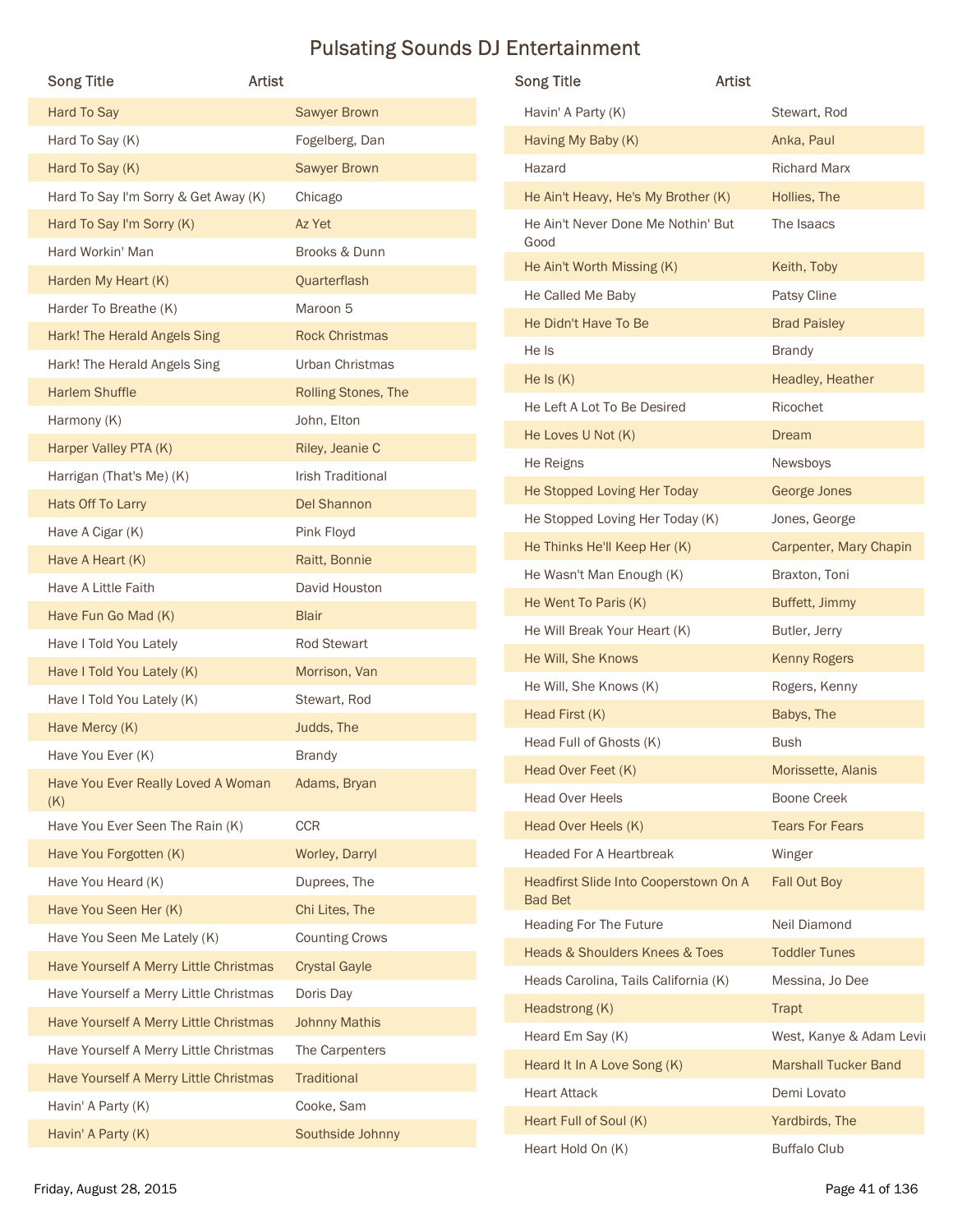| <b>Song Title</b><br>Artist     |                                    | <b>Song Title</b><br>Artist               |                                      |
|---------------------------------|------------------------------------|-------------------------------------------|--------------------------------------|
| <b>Heart Like Mine</b>          | Miranda Lambert                    | Heaven                                    | Mary Mary                            |
| <b>Heart Of Glass</b>           | <b>Blondie</b>                     | Heaven                                    | Nu Flavor                            |
| Heart of Rock & Roll (K)        | Lewis, Huey                        | Heaven                                    | Warrant                              |
| Heart Of The Matter (K)         | Henley, Don                        | Heaven (K)                                | Adams, Bryan                         |
| Heart of the Night (K)          | Poco                               | Heaven (K)                                | Live                                 |
| Heart Over Mind (K)             | Morgan, Lorrie                     | Heaven (K)                                | Los Lonely Boys                      |
| Heart Shaped Box (K)            | Nirvana                            | Heaven (K)                                | Warrant                              |
| <b>Heart Shaped Glasses</b>     | Marilyn Manson                     | Heaven Can Wait (K)                       | Meatloaf                             |
| Heart Trouble (K)               | McBride, Martina                   | Heaven Help My Heart                      | Tina Arena                           |
| Heartache                       | <b>Suzy Bogguss</b>                | Heaven Help My Heart                      | Wynonna                              |
| Heartache Tonight (K)           | Eagles, The                        | Heaven Help My Heart                      | Wynonna Judd                         |
| Heartaches                      | Marcels                            | Heaven Help My Heart (K)                  | Judd, Wynonna                        |
| Heartaches By The Number        | <b>Ray Price</b>                   | Heaven In Your Eyes                       | Loverboy                             |
| Heartaches By The Number (K)    | Price, Ray                         | Heaven Is A Halfpipe (K)                  | OPM                                  |
| <b>Heartbreak Hotel</b>         | Donna Fargo                        | Heaven Is A Place On Earth (K)            | Carlisle, Belinda                    |
| <b>Heartbreak Hotel</b>         | <b>Elvis Presley</b>               | Heaven Knows (K)                          | Grass Roots, The                     |
| <b>Heartbreak Hotel</b>         | Houston/Evans/Price                | Heaven Must Have Sent You                 | <b>Bonnie Pointer</b>                |
| <b>Heartbreak Hotel</b>         | Whitney Houston                    | Heaven Says Hello                         | Sonny James                          |
| <b>Heartbreak Hotel</b>         | Willie Nelson With Leon<br>Russell | Heavenly Sunshine                         | Ferlin Husky                         |
| Heartbreak Hotel (K)            | Houston, Whitney                   | Heaven's Just A Sin Away                  | The Kendall's                        |
| Heartbreak Hotel (K)            | Presley, Elvis                     | Heavy                                     | <b>Collective Soul</b>               |
| <b>Heartbreak Town</b>          | The Dixie Chicks                   | Heavy Makes You Happy (K)                 | <b>Staple Singers</b>                |
| Heartbreak Town (K)             | <b>Dixie Chicks</b>                | Hell (K)                                  | <b>Squirrel Nut Zippers</b>          |
| Heartbreak USA                  | <b>Kitty Wells</b>                 | He'll Have To Go                          | <b>Elvis Presley</b>                 |
| Heartbreaker (K)                | Benetar, Pat                       | He'll Have To Go                          | Jim Reeves                           |
| Heartbreaker (K)                | Warwick, Dionne                    | He'll Have To Go (K)                      | Reeves, Jim                          |
| Heartbroke Every Day (K)        | Lonestar                           | Hell On Heels                             | <b>Pistol Annies</b>                 |
| Heartbroke Out Of My Mind       | Brooks & Dunn                      | Hell Yeah (K)                             | Gentry, Montgomery                   |
| Heartland (K)                   | Strait, George                     | Hell Yeah (K)<br><b>Hella Good</b>        | Ginuwine                             |
| Hearts Aren't Made to Break (K) | Greenwood, Lee                     | Hello                                     | No Doubt<br>Poe                      |
| <b>Heart's Desire</b>           | Lee Roy Parnell                    |                                           |                                      |
| Hearts On Fire                  | <b>Eddie Rabbitt</b>               | Hello (K)                                 | Richie, Lionel                       |
| Hearts on Fire (K)              | Rabbitt, Eddie                     | Hello Again<br><b>Hello Again</b>         | Hello Again<br><b>Neil Diamond</b>   |
| Heat Wave (K)                   | Martha & The Vandellas             |                                           |                                      |
| Heather's Wall                  | Ty Herndon                         | Hello Again (K)<br><b>Hello Beautiful</b> | Diamond, Neil<br>Jonas Brothers, The |
| Heather's Wall (K)              | Herndon, Ty                        | Hello Darlin'                             | <b>Conway Twitty</b>                 |
| Heaven                          | Los Lonely Boys                    | Hello Darlin' (K)                         | Twitty, Conway                       |

| Artist<br><b>Song Title</b>                 |                                | <b>Pulsating Sounds DJ Entertainment</b> |                        |
|---------------------------------------------|--------------------------------|------------------------------------------|------------------------|
|                                             |                                | <b>Song Title</b>                        | Artist                 |
| <b>Heart Like Mine</b>                      | Miranda Lambert                | Heaven                                   | Mary Mary              |
| <b>Heart Of Glass</b>                       | <b>Blondie</b>                 | Heaven                                   | Nu Flavor              |
| Heart of Rock & Roll (K)                    | Lewis, Huey                    | Heaven                                   | Warrant                |
| Heart Of The Matter (K)                     | Henley, Don                    | Heaven (K)                               | Adams, Bryan           |
| Heart of the Night (K)                      | Poco                           | Heaven (K)                               | Live                   |
| Heart Over Mind (K)                         | Morgan, Lorrie                 | Heaven (K)                               | Los Lonely Boys        |
| Heart Shaped Box (K)                        | Nirvana                        | Heaven (K)                               | Warrant                |
| <b>Heart Shaped Glasses</b>                 | Marilyn Manson                 | Heaven Can Wait (K)                      | Meatloaf               |
| Heart Trouble (K)                           | McBride, Martina               | Heaven Help My Heart                     | Tina Arena             |
| Heartache                                   | <b>Suzy Bogguss</b>            | Heaven Help My Heart                     | Wynonna                |
| Heartache Tonight (K)                       | Eagles, The                    | Heaven Help My Heart                     | Wynonna Judd           |
| Heartaches                                  | Marcels                        | Heaven Help My Heart (K)                 | Judd, Wynonna          |
| Heartaches By The Number                    | <b>Ray Price</b>               | Heaven In Your Eyes                      | Loverboy               |
| Heartaches By The Number (K)                | Price, Ray                     | Heaven Is A Halfpipe (K)                 | OPM                    |
| <b>Heartbreak Hotel</b>                     | Donna Fargo                    | Heaven Is A Place On Earth (K)           | Carlisle, Belinda      |
| Heartbreak Hotel                            | <b>Elvis Presley</b>           | Heaven Knows (K)                         | Grass Roots, The       |
| <b>Heartbreak Hotel</b>                     | Houston/Evans/Price            | Heaven Must Have Sent You                | <b>Bonnie Pointer</b>  |
| <b>Heartbreak Hotel</b>                     | Whitney Houston                | <b>Heaven Says Hello</b>                 | Sonny James            |
| <b>Heartbreak Hotel</b>                     | Willie Nelson With Leon        | <b>Heavenly Sunshine</b>                 | Ferlin Husky           |
| Heartbreak Hotel (K)                        | Russell<br>Houston, Whitney    | Heaven's Just A Sin Away                 | The Kendall's          |
| Heartbreak Hotel (K)                        | Presley, Elvis                 | Heavy                                    | <b>Collective Soul</b> |
| Heartbreak Town                             | The Dixie Chicks               | Heavy Makes You Happy (K)                | <b>Staple Singers</b>  |
| Heartbreak Town (K)                         | <b>Dixie Chicks</b>            | Hell (K)                                 | Squirrel Nut Zippers   |
| <b>Heartbreak USA</b>                       | <b>Kitty Wells</b>             | He'll Have To Go                         | <b>Elvis Presley</b>   |
| Heartbreaker (K)                            | Benetar, Pat                   | He'll Have To Go                         | Jim Reeves             |
| Heartbreaker (K)                            | Warwick, Dionne                | He'll Have To Go (K)                     | Reeves, Jim            |
| Heartbroke Every Day (K)                    | Lonestar                       | Hell On Heels                            | <b>Pistol Annies</b>   |
| Heartbroke Out Of My Mind                   | Brooks & Dunn                  | Hell Yeah (K)                            | Gentry, Montgomery     |
| Heartland (K)                               | Strait, George                 | Hell Yeah (K)                            | Ginuwine               |
| Hearts Aren't Made to Break (K)             | Greenwood, Lee                 | <b>Hella Good</b>                        | No Doubt               |
| <b>Heart's Desire</b>                       | Lee Roy Parnell                | Hello                                    | Poe                    |
| Hearts On Fire                              | <b>Eddie Rabbitt</b>           | Hello (K)                                | Richie, Lionel         |
| Hearts on Fire (K)                          | Rabbitt, Eddie                 | Hello Again                              | Hello Again            |
|                                             | Martha & The Vandellas         | Hello Again                              | Neil Diamond           |
| Heat Wave (K)                               |                                | Hello Again (K)                          | Diamond, Neil          |
| <b>Heather's Wall</b><br>Heather's Wall (K) | Ty Herndon                     | <b>Hello Beautiful</b>                   | Jonas Brothers, The    |
| Heaven                                      | Herndon, Ty<br>Los Lonely Boys | Hello Darlin'                            | Conway Twitty          |
|                                             |                                | Hello Darlin' (K)                        | Twitty, Conway         |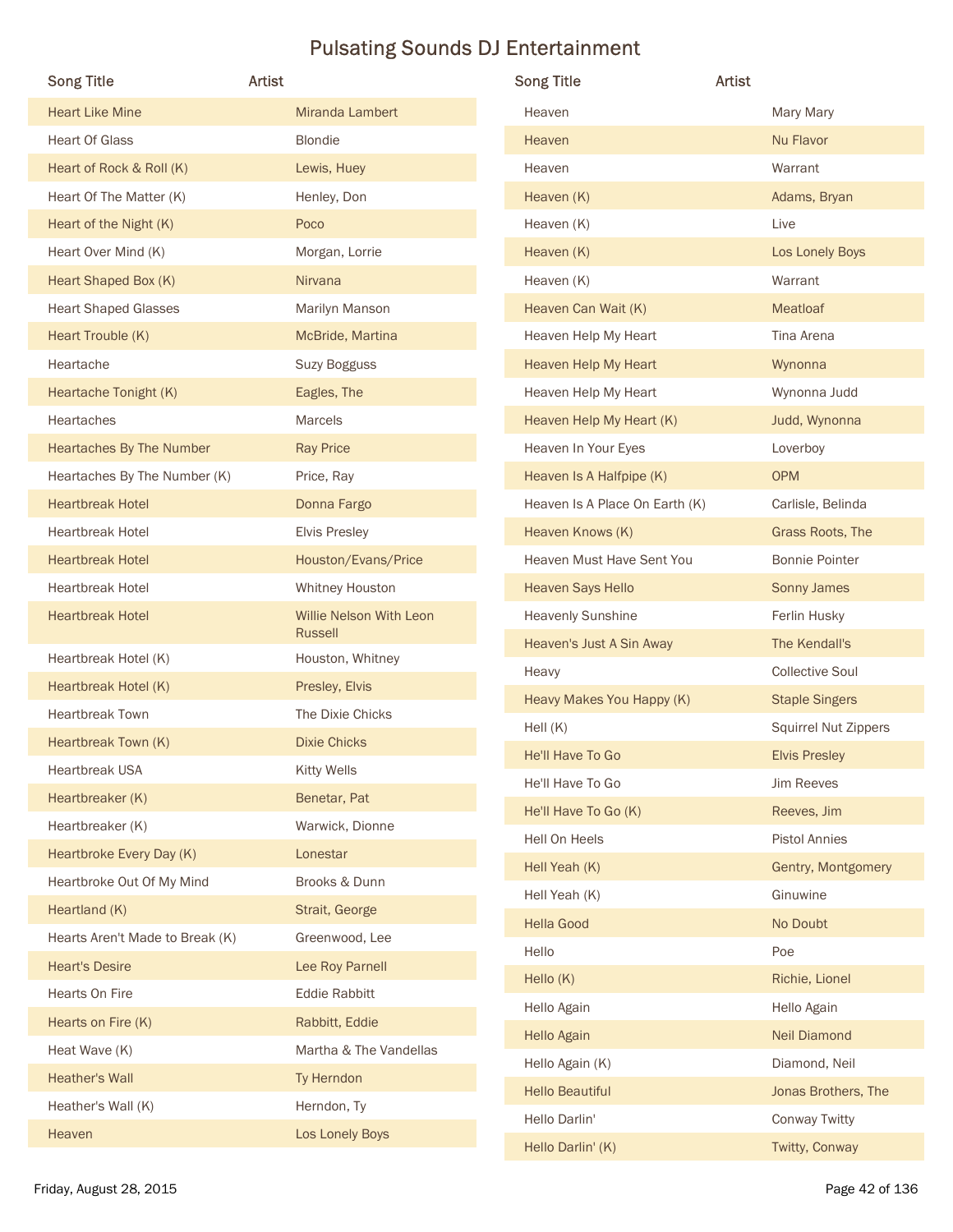|                                       | Artist                | <b>Song Title</b><br>Artist                |                               |
|---------------------------------------|-----------------------|--------------------------------------------|-------------------------------|
| Hello Dolly (K)                       | Armstrong, Louis      | Here Comes The Hot Stepper                 | Ini Kamoze                    |
| Hello Goodbye (K)                     | Beatles, The          | Here Comes The Rain                        | Mavericks                     |
| Hello It's Me                         | <b>Todd Runndgren</b> | Here Comes The Rain (K)                    | Mavericks, The                |
| <b>Hello Love</b>                     | <b>Hank Snow</b>      | Here Comes The Sun (K)                     | Beatles, The                  |
| Hello LOVE (K)                        | Montgomery, John M    | Here For The Party                         | <b>Gretchen Wilson</b>        |
| Hello Mary Lou (K)                    | Nelson, Ricky         | Here For The Party (K)                     | Wilson, Gretchen              |
| Hello Muddah Hello Faddah (K)         | Sherman, Alan         | Here I Am                                  | <b>Bryan Adams</b>            |
| Hello Trouble Come On In              | <b>Buck Owens</b>     | Here I Am                                  | Patty Loveless                |
| <b>Hello Walls</b>                    | Faron Young           | Here I Am (Come & Take Me) (K)             | Green, Al                     |
| Hello Walls (K)                       | Young, Faron          | Here I Am (Just When I Thought I Was       | Air Supply                    |
| Hello, I Love You (K)                 | Doors, The            | Over You)                                  | Jackson, Alan                 |
| Hello, It's Me (K)                    | Rundgren, Todd        | Here In The Real World (K)<br>Here Is Gone | Goo Goo Dolls                 |
| Helluva Life                          | Frankie Ballard       | Here There And Everywhere                  | <b>Celine Dion</b>            |
| Help (K)                              | Beatles, The          | Here We Are (K)                            | Estefan, Gloria               |
| Help Me                               | Elvis Presley         | Here We Go 'Round The Mulberry Bush        | <b>Children's Favorites</b>   |
| Help Me (K)                           | Mitchell, Joni        | Here Without You (K)                       | 3 Doors Down                  |
| Help Me Hold On                       | <b>Travis Tritt</b>   | Here You Come Again                        | <b>Dolly Parton</b>           |
| Help Me Hold On (K)                   | Tritt, Travis         | Here You Come Again (K)                    | Parton, Dolly                 |
| Help Me Make It Through The Night (K) | Smith, Sammi          | Here, There & Everywhere (K)               | Beatles, The                  |
| Help Me Rhonda                        | The Beach Boys        | Here's A Quarter, Call Someone Who         | Tritt, Travis                 |
| Help Me Rhonda (K)                    | Beach Boys, The       | Cares (K)                                  |                               |
| Help Pour Out The Rain (K)            | Jewel, Buddy          | Here's Some Love                           | Tanya Tucker                  |
| Help Pour Out The Rain (Lacey's Song) | <b>Buddy Jewell</b>   | Here's The Deal (K)                        | Carson, Jeff                  |
| Help!                                 | The Beatles           | Here's To The Night (K)                    | Eve 6                         |
| Helplessly, Hopelessly (K)            | Andrews, Jessica      | Here's To You                              | Rascal Flatts                 |
| <b>Helter Skelter</b>                 | <b>Beatles</b>        | Hero                                       | <b>Chad Kroeger</b>           |
| <b>Helter Skelter</b>                 | Beatles, The          | Hero (K)                                   | Carey, Mariah                 |
| Hemorrhage (In My Hands) (K)          | Fuel                  | Hero (K)                                   | Iglesias, Enrique             |
| Her (K)                               | Tippin, Aaron         | Heroes & Friends (K)                       | Travis, Randy                 |
| Her Name Is                           | George Jones          | He's Got The Whole World In His Hands      | <b>Children's Bible Songs</b> |
| Her Strut (K)                         | Segar, Bob            | He's Got The Whole World In His Hands      | Perry Como                    |
| Here & Now (K)                        | Vandross, Luther      | He's Got The Whole World In His Hands      | TRADITIONAL                   |
| Here Come Those Tears Again (K)       | Browne, Jackson       | He's Got You                               | Brooks & Dunn                 |
| Here Comes A Man (K)                  | <b>Traffic</b>        | He's So Fine (K)                           | Chiffons, The                 |
| Here Comes My Baby                    | Dottie West           | He's So Shy                                | <b>Pointer Sisters</b>        |
| Here Comes That Rainy Day Feeling     | Fortunes, The         | Hey                                        | Julio Iglesias                |
| Again (K)                             | Merle Haggard         | Hey Baby                                   | <b>Bruce Channel</b>          |
| Here Comes The Freedom Train          |                       |                                            |                               |

| <b>Intertainment</b>                                                           |                                  |
|--------------------------------------------------------------------------------|----------------------------------|
| <b>Song Title</b>                                                              | Artist                           |
| Here Comes The Hot Stepper                                                     | Ini Kamoze                       |
| Here Comes The Rain                                                            | Mavericks                        |
| Here Comes The Rain (K)                                                        | Mavericks, The                   |
| Here Comes The Sun (K)                                                         | Beatles, The                     |
| Here For The Party                                                             | <b>Gretchen Wilson</b>           |
| Here For The Party (K)                                                         | Wilson, Gretchen                 |
| Here I Am                                                                      | <b>Bryan Adams</b>               |
| Here I Am                                                                      | Patty Loveless                   |
| Here I Am (Come & Take Me) (K)                                                 | Green, Al                        |
| Here I Am (Just When I Thought I Was<br>Over You)                              | Air Supply                       |
| Here In The Real World (K)                                                     | Jackson, Alan                    |
| Here Is Gone                                                                   | Goo Goo Dolls                    |
| <b>Here There And Everywhere</b>                                               | <b>Celine Dion</b>               |
| Here We Are (K)                                                                | Estefan, Gloria                  |
| Here We Go 'Round The Mulberry Bush                                            | <b>Children's Favorites</b>      |
| Here Without You (K)                                                           | 3 Doors Down                     |
| Here You Come Again                                                            | <b>Dolly Parton</b>              |
| Here You Come Again (K)                                                        | Parton, Dolly                    |
| Here, There & Everywhere (K)                                                   | Beatles, The                     |
| Here's A Quarter, Call Someone Who<br>Cares (K)                                | Tritt, Travis                    |
| Here's Some Love                                                               | Tanya Tucker                     |
| Here's The Deal (K)                                                            | Carson, Jeff                     |
| Here's To The Night (K)                                                        | Eve 6                            |
| Here's To You                                                                  | <b>Rascal Flatts</b>             |
| Hero                                                                           | <b>Chad Kroeger</b>              |
| Hero (K)                                                                       | Carey, Mariah                    |
| Hero (K)                                                                       | Iglesias, Enrique                |
| Heroes & Friends (K)                                                           | Travis, Randy                    |
| He's Got The Whole World In His Hands                                          | <b>Children's Bible Songs</b>    |
| He's Got The Whole World In His Hands<br>He's Got The Whole World In His Hands | Perry Como<br><b>TRADITIONAL</b> |
| He's Got You                                                                   | Brooks & Dunn                    |
| He's So Fine (K)                                                               | Chiffons, The                    |
| He's So Shy                                                                    | <b>Pointer Sisters</b>           |
| Hey                                                                            | Julio Iglesias                   |
| <b>Hey Baby</b>                                                                | <b>Bruce Channel</b>             |
| Hey Baby (K)                                                                   | Chanel, Bruce                    |
|                                                                                | Page 43 of 136                   |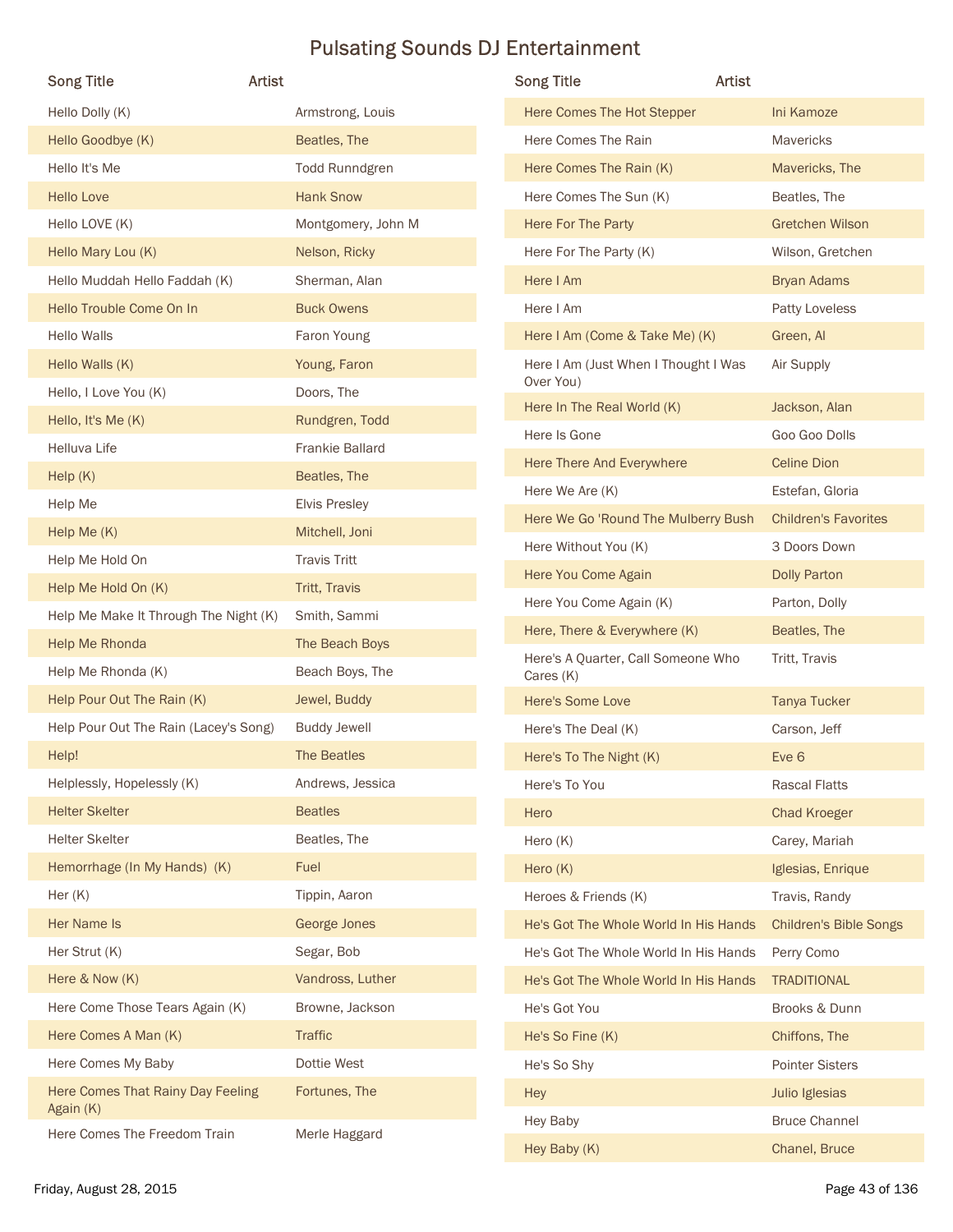| <b>Song Title</b><br>Artist           |                                                     | <b>Song Title</b><br>Artist            |                                          |
|---------------------------------------|-----------------------------------------------------|----------------------------------------|------------------------------------------|
| Hey Baby (K)                          | Channel, Bruce                                      | Hey! Baby                              | <b>Bruce Channel</b>                     |
| Hey Baby (K)                          | No Doubt & Bounty Killer                            | Hey, Good Lookin'                      | <b>Hank Williams</b>                     |
| Hey Baby They're Playing Our Song (K) | Buckinghams, The                                    | Hey, Good Lookin'                      | Jimmy Buffett with Clint                 |
| Hey Bartender (K)                     | Belushi, John                                       |                                        | Black, Kenny Chesney, Ala                |
| Hey Cinderella                        | <b>Suzy Bogguss</b>                                 |                                        | Jackson, Toby Keith And<br>George Strait |
| <b>Hey Diddle Diddle</b>              | <b>Children's Songs</b>                             | <b>Hickory Dickory Dock</b>            | <b>Children's Songs</b>                  |
| <b>Hey Girl</b>                       | <b>Billy Currington</b>                             | Hicktown                               | Jason Aldean                             |
| <b>Hey Girl</b>                       | <b>Billy Joel</b>                                   | Hidden Agenda                          | <b>Craig David</b>                       |
| Hey Good Lookin'                      | Hank Williams                                       | Hidden Agenda (K)                      | David, Craig                             |
| Hey Good Lookin'                      | Jimmy Buffett & Friends                             | Hide (K)                               | Creed                                    |
| Hey Good Lookin'                      | Jimmy Buffett With Clint                            | High Cotton (K)                        | Alabama                                  |
|                                       | Black, Kenny Chesney, Alan<br>Jackson, Toby Keith & | High Enough (K)                        | Damn Yankees                             |
|                                       | George Strait                                       | High Low And In Between                | Mark Wills                               |
| Hey Good Lookin' (K)                  | Buffett, Chesney & Friends                          | High On You (K)                        | Survivor                                 |
| Hey Good Lookin' (K)                  | Williams, Hank Sr                                   | High Powered Love                      | Emmylou Harris                           |
| Hey Jealous Lover (K)                 | Sinatra, Frank                                      | Higher & Higher (K)                    | Wilson, Jackie                           |
| Hey Joe (Hey Moe)                     | Moe Bandy With Joe Stampley                         | Higher (K)                             | Creed                                    |
| Hey Joe (K)                           | Hendrix, Jimi                                       | <b>Higher And Higher</b>               | Jackie Wilson                            |
| Hey Joe!                              | Carl Smith                                          | <b>Higher Ground</b>                   | <b>Barbra Streisand</b>                  |
| Hey Jude                              | <b>Beatles</b>                                      | <b>Higher Ground</b>                   | <b>UB40</b>                              |
| Hey Jude                              | Beatles, The                                        | Higher Ground (K)                      | Wonder, Stevie                           |
| Hey Jude                              | <b>Elvis Presley</b>                                | High-Tech Redneck                      | George Jones                             |
| Hey Jude                              | The Beatles                                         | Highway Song (K)                       | Blackfoot                                |
| Hey Jude (K)                          | Beatles, The<br><b>Blessid Union of Souls</b>       | Hillbillies (K)                        | Hot Apple Pie                            |
| Hey Leonardo (K)                      | Cam'ron                                             | HillBilly Shoes (K)<br>Him(K)          | Montgomery Gentry                        |
| Hey Ma (K)<br>Hey Mr. President       | The Warren Brothers                                 | Hip Hop Hooray (K)                     | Holmes, Rupert<br>Naughty By Nature      |
| Hey Nineteen (K)                      | <b>Steely Dan</b>                                   | Hippy Hippy Shake (K)                  | <b>Blue Jeans</b>                        |
| Hey Now (Girls Just Want To Have Fun) | Cyndi Lauper                                        | His Eye Is On The Sparrow              | Mahalia Jackson                          |
| Hey Now Now (K)                       | Swirl 360                                           | His Latest Flame, Marie's The Name (K) | Presley, Elvis                           |
| Hey Paula (K)                         | Paul & Paula                                        | Hit 'Em Up Style                       | <b>Blu Cantrell</b>                      |
| <b>Hey Pretty</b>                     | Poe                                                 | Hit 'Em Up Style                       | <b>Blue Cantrell</b>                     |
| Hey Stephen                           | <b>Taylor Swift</b>                                 | Hit Me Off (K)                         | New Edition                              |
| Hey There (K)                         | Clooney, Rosemary                                   | Hit Me With Your Best Shot             | Pat Benatar                              |
| Hey There (K)                         | Ray, Johnnie                                        | Hit Me With Your Best Shot (K)         | Benetar, Pat                             |
| Hey There Lonely Girl (K)             | Holman, Eddie                                       | <b>Hit The Freeway</b>                 | Toni Braxton Feat. Loon                  |
|                                       |                                                     |                                        | Vanity Fare                              |
| Hey Ya (K)                            | Outkast                                             | Hitchin' A Ride (K)                    |                                          |

| <b>Entertainment</b>                      |               |                                                                                                   |
|-------------------------------------------|---------------|---------------------------------------------------------------------------------------------------|
| <b>Song Title</b>                         | <b>Artist</b> |                                                                                                   |
| Hey! Baby                                 |               | <b>Bruce Channel</b>                                                                              |
| Hey, Good Lookin'                         |               | <b>Hank Williams</b>                                                                              |
| Hey, Good Lookin'                         |               | Jimmy Buffett with Clint<br>Black, Kenny Chesney, Ala<br>Jackson, Toby Keith And<br>George Strait |
| <b>Hickory Dickory Dock</b>               |               | <b>Children's Songs</b>                                                                           |
| Hicktown                                  |               | Jason Aldean                                                                                      |
| Hidden Agenda                             |               | <b>Craig David</b>                                                                                |
| Hidden Agenda (K)                         |               | David, Craig                                                                                      |
| Hide (K)                                  | <b>Creed</b>  |                                                                                                   |
| High Cotton (K)                           |               | Alabama                                                                                           |
| High Enough (K)                           |               | Damn Yankees                                                                                      |
| High Low And In Between                   |               | Mark Wills                                                                                        |
| High On You (K)                           | Survivor      |                                                                                                   |
| <b>High Powered Love</b>                  |               | Emmylou Harris                                                                                    |
| Higher & Higher (K)                       |               | Wilson, Jackie                                                                                    |
| Higher (K)                                | Creed         |                                                                                                   |
| <b>Higher And Higher</b>                  |               | Jackie Wilson                                                                                     |
| <b>Higher Ground</b>                      |               | Barbra Streisand                                                                                  |
| <b>Higher Ground</b>                      | <b>UB40</b>   |                                                                                                   |
| Higher Ground (K)                         |               | Wonder, Stevie                                                                                    |
| High-Tech Redneck                         |               | George Jones                                                                                      |
| Highway Song (K)                          |               | Blackfoot                                                                                         |
| Hillbillies (K)                           |               | <b>Hot Apple Pie</b>                                                                              |
| HillBilly Shoes (K)                       |               | Montgomery Gentry                                                                                 |
| Him(K)                                    |               | Holmes, Rupert                                                                                    |
| Hip Hop Hooray (K)                        |               | Naughty By Nature                                                                                 |
| Hippy Hippy Shake (K)                     |               | <b>Blue Jeans</b>                                                                                 |
| His Eye Is On The Sparrow                 |               | Mahalia Jackson                                                                                   |
| His Latest Flame, Marie's The Name (K)    |               | Presley, Elvis                                                                                    |
| Hit 'Em Up Style                          |               | <b>Blu Cantrell</b>                                                                               |
| Hit 'Em Up Style                          |               | <b>Blue Cantrell</b>                                                                              |
| Hit Me Off (K)                            |               | New Edition                                                                                       |
| Hit Me With Your Best Shot                |               | Pat Benatar                                                                                       |
| Hit Me With Your Best Shot (K)            |               | Benetar, Pat                                                                                      |
| <b>Hit The Freeway</b>                    |               | Toni Braxton Feat. Loon<br>Vanity Fare                                                            |
| Hitchin' A Ride (K)<br><b>Hokey Pokey</b> |               | Ray Anthony                                                                                       |
|                                           |               | Page 44 of 136                                                                                    |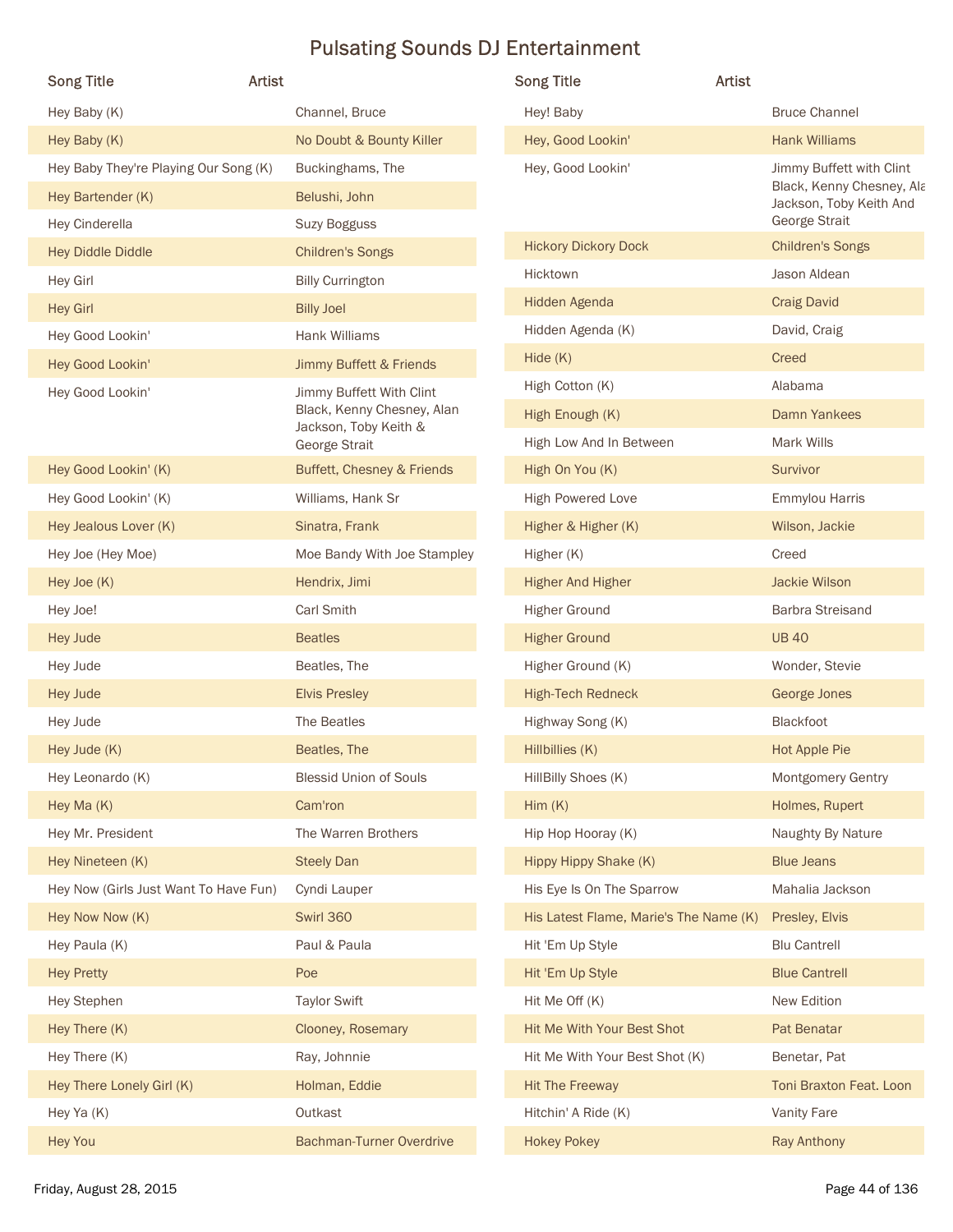| Hokey Pokey (K)<br>Traditional<br>Home<br>Alan Jackson<br><b>Bachman-Turner Overdrive</b><br>Joe Diffie<br><b>Hold Back The Water</b><br>Home<br>Hold Me<br>Savage Garden<br>Three Days Grace<br>Home<br><b>Hold Me Now</b><br>Home (K)<br><b>Thompson Twins</b><br>Buble, Michael<br>Hold Me Now (K)<br>Franklin, Kirk & The Family<br>Home (K)<br>Three Days Grace<br>Home Before Dark<br>Hold Me Now (K)<br><b>Thompson Twins</b><br>Neil Diamond<br>Hold Me Thrill Me Kiss Me<br>Mel Carter<br>Home For The Holidays (K)<br>Como, Perry<br>Carter, Mel<br>Home On The Range<br>Cowboy Song<br>Hold Me, Thrill Me, Kiss Me (K)<br>Hootie & The Blowfish<br>Hold My Hand<br>Home On The Range<br><b>Toddler Tunes</b><br><b>Hold My Hand</b><br><b>Hootie And The Blowfish</b><br>Home Sweet Home (K)<br>Motley Crue<br>Eric Church<br>Hold My Hand (K)<br>Hootie & The Blowfish<br>Homeboy<br>Hold On<br><b>Skeeter Davis</b><br>En Vogue<br>Homebreaker<br>Hold On<br>Good Charlotte<br>Whitley, Keith<br>Homecoming '63 (K)<br>Hold On Loosely (K)<br>38 Special<br>Homeland (K)<br>Rogers, Kenny<br>Electric Light Orchestra<br>Simon & Garfunkel<br>Hold On Tight (K)<br>Homeward Bound (K)<br>Wilson, Gretchen<br>Hold On To Me (K)<br>Montgomery, John M<br>Homewrecker (K)<br><b>Leann Rimes</b><br>Hold On To The Nights<br><b>Richard Marx</b><br>Honestly<br><b>Hold You Down</b><br>Jennifer Lopez<br>Joel, Billy<br>Honesty (K)<br>Jennifer Lopez Featuring Fat<br>Hold You Down<br>Honesty (Write Me A List)<br>Rodney Atkins<br>Joe<br>Goldsboro, Bobby<br>Honey (K)<br>Holdin' On To Yesterday (K)<br>Ambrosia<br>Honey Come Back<br><b>Glen Campbell</b><br>Holding Back The Years<br>Simply Red<br>Honey Come Back (K)<br>Campbell, Glen<br>Holding Her And Loving You<br>Earl Thomas Conley<br>Honey I Do<br><b>Stacy Dean Campbell</b><br>Porter Wagoner & Dolly<br>Holding On To Nothin'<br>Twain, Shania<br>Honey, I'm Home (K)<br>Parton<br>Gloria Gaynor<br>Honeybee<br>Holding Out For A Hero (K)<br>Tyler, Bonnie<br>Honeycomb (K)<br>Rodgers, Jimmie<br>Moe Bandy With Joe Stampley<br>Holding The Bag<br>Honk If You Honky Tonk<br><b>George Strait</b><br><b>Blackhawk</b><br>Hole In My Heart<br>John, Elton<br>Honky Cat (K)<br>Holes In The Floor Of Heaven (K)<br>Wariner, Steve<br>Joe Diffie<br>Honky Tonk Attitude<br>Holiday (K)<br>Greenday<br>Diffie, Joe<br>Honky Tonk Attitude (K)<br>Smash Mouth<br>Holiday In My Head (K)<br>Honky Tonk Badonkadonk (K)<br>Adkins, Trace<br>Stefani, Gwen<br>Hollaback Girl (K)<br>Honky Tonk Blues<br><b>Charley Pride</b><br>Holly Holy (K)<br>Diamond, Neil<br><b>Honky Tonk Blues</b><br><b>Hank Williams</b><br>Hollywood<br>Madonna<br>Williams, Hank Sr<br>Honky Tonk Blues (K)<br>Rufus & Chaka Khan<br>Hollywood (K)<br><b>Honky Tonk Christmas</b><br>Alan Jackson<br>Hollywood Nights (K)<br>Segar, Bob<br><b>Rick Trevino</b><br>Honky Tonk Crowd<br>Hollywood Swinging (K)<br>Kool & The Gang<br>Honky Tonk Girl (K)<br>Lynn, Loretta<br><b>Taylor Swift</b><br><b>Holy Ground</b><br>Honky Tonk Healin'<br>David Ball<br>Big & Rich<br>Holy Water (K) | <b>Song Title</b><br>Artist | <b>Pulsating Sounds DJ Entertainment</b> | <b>Song Title</b><br>Artist |  |
|--------------------------------------------------------------------------------------------------------------------------------------------------------------------------------------------------------------------------------------------------------------------------------------------------------------------------------------------------------------------------------------------------------------------------------------------------------------------------------------------------------------------------------------------------------------------------------------------------------------------------------------------------------------------------------------------------------------------------------------------------------------------------------------------------------------------------------------------------------------------------------------------------------------------------------------------------------------------------------------------------------------------------------------------------------------------------------------------------------------------------------------------------------------------------------------------------------------------------------------------------------------------------------------------------------------------------------------------------------------------------------------------------------------------------------------------------------------------------------------------------------------------------------------------------------------------------------------------------------------------------------------------------------------------------------------------------------------------------------------------------------------------------------------------------------------------------------------------------------------------------------------------------------------------------------------------------------------------------------------------------------------------------------------------------------------------------------------------------------------------------------------------------------------------------------------------------------------------------------------------------------------------------------------------------------------------------------------------------------------------------------------------------------------------------------------------------------------------------------------------------------------------------------------------------------------------------------------------------------------------------------------------------------------------------------------------------------------------------------------------------------------------------------------------------------------------------------------------------------------------------------------------------------------------------------------------------------------------------------------------------------------------------------------------------------------------------------------------------------------------------------------------------|-----------------------------|------------------------------------------|-----------------------------|--|
|                                                                                                                                                                                                                                                                                                                                                                                                                                                                                                                                                                                                                                                                                                                                                                                                                                                                                                                                                                                                                                                                                                                                                                                                                                                                                                                                                                                                                                                                                                                                                                                                                                                                                                                                                                                                                                                                                                                                                                                                                                                                                                                                                                                                                                                                                                                                                                                                                                                                                                                                                                                                                                                                                                                                                                                                                                                                                                                                                                                                                                                                                                                                                  |                             |                                          |                             |  |
|                                                                                                                                                                                                                                                                                                                                                                                                                                                                                                                                                                                                                                                                                                                                                                                                                                                                                                                                                                                                                                                                                                                                                                                                                                                                                                                                                                                                                                                                                                                                                                                                                                                                                                                                                                                                                                                                                                                                                                                                                                                                                                                                                                                                                                                                                                                                                                                                                                                                                                                                                                                                                                                                                                                                                                                                                                                                                                                                                                                                                                                                                                                                                  |                             |                                          |                             |  |
|                                                                                                                                                                                                                                                                                                                                                                                                                                                                                                                                                                                                                                                                                                                                                                                                                                                                                                                                                                                                                                                                                                                                                                                                                                                                                                                                                                                                                                                                                                                                                                                                                                                                                                                                                                                                                                                                                                                                                                                                                                                                                                                                                                                                                                                                                                                                                                                                                                                                                                                                                                                                                                                                                                                                                                                                                                                                                                                                                                                                                                                                                                                                                  |                             |                                          |                             |  |
|                                                                                                                                                                                                                                                                                                                                                                                                                                                                                                                                                                                                                                                                                                                                                                                                                                                                                                                                                                                                                                                                                                                                                                                                                                                                                                                                                                                                                                                                                                                                                                                                                                                                                                                                                                                                                                                                                                                                                                                                                                                                                                                                                                                                                                                                                                                                                                                                                                                                                                                                                                                                                                                                                                                                                                                                                                                                                                                                                                                                                                                                                                                                                  |                             |                                          |                             |  |
|                                                                                                                                                                                                                                                                                                                                                                                                                                                                                                                                                                                                                                                                                                                                                                                                                                                                                                                                                                                                                                                                                                                                                                                                                                                                                                                                                                                                                                                                                                                                                                                                                                                                                                                                                                                                                                                                                                                                                                                                                                                                                                                                                                                                                                                                                                                                                                                                                                                                                                                                                                                                                                                                                                                                                                                                                                                                                                                                                                                                                                                                                                                                                  |                             |                                          |                             |  |
|                                                                                                                                                                                                                                                                                                                                                                                                                                                                                                                                                                                                                                                                                                                                                                                                                                                                                                                                                                                                                                                                                                                                                                                                                                                                                                                                                                                                                                                                                                                                                                                                                                                                                                                                                                                                                                                                                                                                                                                                                                                                                                                                                                                                                                                                                                                                                                                                                                                                                                                                                                                                                                                                                                                                                                                                                                                                                                                                                                                                                                                                                                                                                  |                             |                                          |                             |  |
| Page 45 of 136                                                                                                                                                                                                                                                                                                                                                                                                                                                                                                                                                                                                                                                                                                                                                                                                                                                                                                                                                                                                                                                                                                                                                                                                                                                                                                                                                                                                                                                                                                                                                                                                                                                                                                                                                                                                                                                                                                                                                                                                                                                                                                                                                                                                                                                                                                                                                                                                                                                                                                                                                                                                                                                                                                                                                                                                                                                                                                                                                                                                                                                                                                                                   |                             |                                          |                             |  |
|                                                                                                                                                                                                                                                                                                                                                                                                                                                                                                                                                                                                                                                                                                                                                                                                                                                                                                                                                                                                                                                                                                                                                                                                                                                                                                                                                                                                                                                                                                                                                                                                                                                                                                                                                                                                                                                                                                                                                                                                                                                                                                                                                                                                                                                                                                                                                                                                                                                                                                                                                                                                                                                                                                                                                                                                                                                                                                                                                                                                                                                                                                                                                  |                             |                                          |                             |  |
|                                                                                                                                                                                                                                                                                                                                                                                                                                                                                                                                                                                                                                                                                                                                                                                                                                                                                                                                                                                                                                                                                                                                                                                                                                                                                                                                                                                                                                                                                                                                                                                                                                                                                                                                                                                                                                                                                                                                                                                                                                                                                                                                                                                                                                                                                                                                                                                                                                                                                                                                                                                                                                                                                                                                                                                                                                                                                                                                                                                                                                                                                                                                                  |                             |                                          |                             |  |
| Friday, August 28, 2015                                                                                                                                                                                                                                                                                                                                                                                                                                                                                                                                                                                                                                                                                                                                                                                                                                                                                                                                                                                                                                                                                                                                                                                                                                                                                                                                                                                                                                                                                                                                                                                                                                                                                                                                                                                                                                                                                                                                                                                                                                                                                                                                                                                                                                                                                                                                                                                                                                                                                                                                                                                                                                                                                                                                                                                                                                                                                                                                                                                                                                                                                                                          |                             |                                          |                             |  |
|                                                                                                                                                                                                                                                                                                                                                                                                                                                                                                                                                                                                                                                                                                                                                                                                                                                                                                                                                                                                                                                                                                                                                                                                                                                                                                                                                                                                                                                                                                                                                                                                                                                                                                                                                                                                                                                                                                                                                                                                                                                                                                                                                                                                                                                                                                                                                                                                                                                                                                                                                                                                                                                                                                                                                                                                                                                                                                                                                                                                                                                                                                                                                  |                             |                                          |                             |  |
|                                                                                                                                                                                                                                                                                                                                                                                                                                                                                                                                                                                                                                                                                                                                                                                                                                                                                                                                                                                                                                                                                                                                                                                                                                                                                                                                                                                                                                                                                                                                                                                                                                                                                                                                                                                                                                                                                                                                                                                                                                                                                                                                                                                                                                                                                                                                                                                                                                                                                                                                                                                                                                                                                                                                                                                                                                                                                                                                                                                                                                                                                                                                                  |                             |                                          |                             |  |
|                                                                                                                                                                                                                                                                                                                                                                                                                                                                                                                                                                                                                                                                                                                                                                                                                                                                                                                                                                                                                                                                                                                                                                                                                                                                                                                                                                                                                                                                                                                                                                                                                                                                                                                                                                                                                                                                                                                                                                                                                                                                                                                                                                                                                                                                                                                                                                                                                                                                                                                                                                                                                                                                                                                                                                                                                                                                                                                                                                                                                                                                                                                                                  |                             |                                          |                             |  |
|                                                                                                                                                                                                                                                                                                                                                                                                                                                                                                                                                                                                                                                                                                                                                                                                                                                                                                                                                                                                                                                                                                                                                                                                                                                                                                                                                                                                                                                                                                                                                                                                                                                                                                                                                                                                                                                                                                                                                                                                                                                                                                                                                                                                                                                                                                                                                                                                                                                                                                                                                                                                                                                                                                                                                                                                                                                                                                                                                                                                                                                                                                                                                  |                             |                                          |                             |  |
|                                                                                                                                                                                                                                                                                                                                                                                                                                                                                                                                                                                                                                                                                                                                                                                                                                                                                                                                                                                                                                                                                                                                                                                                                                                                                                                                                                                                                                                                                                                                                                                                                                                                                                                                                                                                                                                                                                                                                                                                                                                                                                                                                                                                                                                                                                                                                                                                                                                                                                                                                                                                                                                                                                                                                                                                                                                                                                                                                                                                                                                                                                                                                  |                             |                                          |                             |  |
|                                                                                                                                                                                                                                                                                                                                                                                                                                                                                                                                                                                                                                                                                                                                                                                                                                                                                                                                                                                                                                                                                                                                                                                                                                                                                                                                                                                                                                                                                                                                                                                                                                                                                                                                                                                                                                                                                                                                                                                                                                                                                                                                                                                                                                                                                                                                                                                                                                                                                                                                                                                                                                                                                                                                                                                                                                                                                                                                                                                                                                                                                                                                                  |                             |                                          |                             |  |
|                                                                                                                                                                                                                                                                                                                                                                                                                                                                                                                                                                                                                                                                                                                                                                                                                                                                                                                                                                                                                                                                                                                                                                                                                                                                                                                                                                                                                                                                                                                                                                                                                                                                                                                                                                                                                                                                                                                                                                                                                                                                                                                                                                                                                                                                                                                                                                                                                                                                                                                                                                                                                                                                                                                                                                                                                                                                                                                                                                                                                                                                                                                                                  |                             |                                          |                             |  |
|                                                                                                                                                                                                                                                                                                                                                                                                                                                                                                                                                                                                                                                                                                                                                                                                                                                                                                                                                                                                                                                                                                                                                                                                                                                                                                                                                                                                                                                                                                                                                                                                                                                                                                                                                                                                                                                                                                                                                                                                                                                                                                                                                                                                                                                                                                                                                                                                                                                                                                                                                                                                                                                                                                                                                                                                                                                                                                                                                                                                                                                                                                                                                  |                             |                                          |                             |  |
|                                                                                                                                                                                                                                                                                                                                                                                                                                                                                                                                                                                                                                                                                                                                                                                                                                                                                                                                                                                                                                                                                                                                                                                                                                                                                                                                                                                                                                                                                                                                                                                                                                                                                                                                                                                                                                                                                                                                                                                                                                                                                                                                                                                                                                                                                                                                                                                                                                                                                                                                                                                                                                                                                                                                                                                                                                                                                                                                                                                                                                                                                                                                                  |                             |                                          |                             |  |
|                                                                                                                                                                                                                                                                                                                                                                                                                                                                                                                                                                                                                                                                                                                                                                                                                                                                                                                                                                                                                                                                                                                                                                                                                                                                                                                                                                                                                                                                                                                                                                                                                                                                                                                                                                                                                                                                                                                                                                                                                                                                                                                                                                                                                                                                                                                                                                                                                                                                                                                                                                                                                                                                                                                                                                                                                                                                                                                                                                                                                                                                                                                                                  |                             |                                          |                             |  |
|                                                                                                                                                                                                                                                                                                                                                                                                                                                                                                                                                                                                                                                                                                                                                                                                                                                                                                                                                                                                                                                                                                                                                                                                                                                                                                                                                                                                                                                                                                                                                                                                                                                                                                                                                                                                                                                                                                                                                                                                                                                                                                                                                                                                                                                                                                                                                                                                                                                                                                                                                                                                                                                                                                                                                                                                                                                                                                                                                                                                                                                                                                                                                  |                             |                                          |                             |  |
|                                                                                                                                                                                                                                                                                                                                                                                                                                                                                                                                                                                                                                                                                                                                                                                                                                                                                                                                                                                                                                                                                                                                                                                                                                                                                                                                                                                                                                                                                                                                                                                                                                                                                                                                                                                                                                                                                                                                                                                                                                                                                                                                                                                                                                                                                                                                                                                                                                                                                                                                                                                                                                                                                                                                                                                                                                                                                                                                                                                                                                                                                                                                                  |                             |                                          |                             |  |
|                                                                                                                                                                                                                                                                                                                                                                                                                                                                                                                                                                                                                                                                                                                                                                                                                                                                                                                                                                                                                                                                                                                                                                                                                                                                                                                                                                                                                                                                                                                                                                                                                                                                                                                                                                                                                                                                                                                                                                                                                                                                                                                                                                                                                                                                                                                                                                                                                                                                                                                                                                                                                                                                                                                                                                                                                                                                                                                                                                                                                                                                                                                                                  |                             |                                          |                             |  |
|                                                                                                                                                                                                                                                                                                                                                                                                                                                                                                                                                                                                                                                                                                                                                                                                                                                                                                                                                                                                                                                                                                                                                                                                                                                                                                                                                                                                                                                                                                                                                                                                                                                                                                                                                                                                                                                                                                                                                                                                                                                                                                                                                                                                                                                                                                                                                                                                                                                                                                                                                                                                                                                                                                                                                                                                                                                                                                                                                                                                                                                                                                                                                  |                             |                                          |                             |  |
|                                                                                                                                                                                                                                                                                                                                                                                                                                                                                                                                                                                                                                                                                                                                                                                                                                                                                                                                                                                                                                                                                                                                                                                                                                                                                                                                                                                                                                                                                                                                                                                                                                                                                                                                                                                                                                                                                                                                                                                                                                                                                                                                                                                                                                                                                                                                                                                                                                                                                                                                                                                                                                                                                                                                                                                                                                                                                                                                                                                                                                                                                                                                                  |                             |                                          |                             |  |
|                                                                                                                                                                                                                                                                                                                                                                                                                                                                                                                                                                                                                                                                                                                                                                                                                                                                                                                                                                                                                                                                                                                                                                                                                                                                                                                                                                                                                                                                                                                                                                                                                                                                                                                                                                                                                                                                                                                                                                                                                                                                                                                                                                                                                                                                                                                                                                                                                                                                                                                                                                                                                                                                                                                                                                                                                                                                                                                                                                                                                                                                                                                                                  |                             |                                          |                             |  |
|                                                                                                                                                                                                                                                                                                                                                                                                                                                                                                                                                                                                                                                                                                                                                                                                                                                                                                                                                                                                                                                                                                                                                                                                                                                                                                                                                                                                                                                                                                                                                                                                                                                                                                                                                                                                                                                                                                                                                                                                                                                                                                                                                                                                                                                                                                                                                                                                                                                                                                                                                                                                                                                                                                                                                                                                                                                                                                                                                                                                                                                                                                                                                  |                             |                                          |                             |  |
|                                                                                                                                                                                                                                                                                                                                                                                                                                                                                                                                                                                                                                                                                                                                                                                                                                                                                                                                                                                                                                                                                                                                                                                                                                                                                                                                                                                                                                                                                                                                                                                                                                                                                                                                                                                                                                                                                                                                                                                                                                                                                                                                                                                                                                                                                                                                                                                                                                                                                                                                                                                                                                                                                                                                                                                                                                                                                                                                                                                                                                                                                                                                                  |                             |                                          |                             |  |
|                                                                                                                                                                                                                                                                                                                                                                                                                                                                                                                                                                                                                                                                                                                                                                                                                                                                                                                                                                                                                                                                                                                                                                                                                                                                                                                                                                                                                                                                                                                                                                                                                                                                                                                                                                                                                                                                                                                                                                                                                                                                                                                                                                                                                                                                                                                                                                                                                                                                                                                                                                                                                                                                                                                                                                                                                                                                                                                                                                                                                                                                                                                                                  |                             |                                          |                             |  |
|                                                                                                                                                                                                                                                                                                                                                                                                                                                                                                                                                                                                                                                                                                                                                                                                                                                                                                                                                                                                                                                                                                                                                                                                                                                                                                                                                                                                                                                                                                                                                                                                                                                                                                                                                                                                                                                                                                                                                                                                                                                                                                                                                                                                                                                                                                                                                                                                                                                                                                                                                                                                                                                                                                                                                                                                                                                                                                                                                                                                                                                                                                                                                  |                             |                                          |                             |  |
|                                                                                                                                                                                                                                                                                                                                                                                                                                                                                                                                                                                                                                                                                                                                                                                                                                                                                                                                                                                                                                                                                                                                                                                                                                                                                                                                                                                                                                                                                                                                                                                                                                                                                                                                                                                                                                                                                                                                                                                                                                                                                                                                                                                                                                                                                                                                                                                                                                                                                                                                                                                                                                                                                                                                                                                                                                                                                                                                                                                                                                                                                                                                                  |                             |                                          |                             |  |
|                                                                                                                                                                                                                                                                                                                                                                                                                                                                                                                                                                                                                                                                                                                                                                                                                                                                                                                                                                                                                                                                                                                                                                                                                                                                                                                                                                                                                                                                                                                                                                                                                                                                                                                                                                                                                                                                                                                                                                                                                                                                                                                                                                                                                                                                                                                                                                                                                                                                                                                                                                                                                                                                                                                                                                                                                                                                                                                                                                                                                                                                                                                                                  |                             |                                          |                             |  |
|                                                                                                                                                                                                                                                                                                                                                                                                                                                                                                                                                                                                                                                                                                                                                                                                                                                                                                                                                                                                                                                                                                                                                                                                                                                                                                                                                                                                                                                                                                                                                                                                                                                                                                                                                                                                                                                                                                                                                                                                                                                                                                                                                                                                                                                                                                                                                                                                                                                                                                                                                                                                                                                                                                                                                                                                                                                                                                                                                                                                                                                                                                                                                  |                             |                                          |                             |  |
|                                                                                                                                                                                                                                                                                                                                                                                                                                                                                                                                                                                                                                                                                                                                                                                                                                                                                                                                                                                                                                                                                                                                                                                                                                                                                                                                                                                                                                                                                                                                                                                                                                                                                                                                                                                                                                                                                                                                                                                                                                                                                                                                                                                                                                                                                                                                                                                                                                                                                                                                                                                                                                                                                                                                                                                                                                                                                                                                                                                                                                                                                                                                                  |                             |                                          |                             |  |
|                                                                                                                                                                                                                                                                                                                                                                                                                                                                                                                                                                                                                                                                                                                                                                                                                                                                                                                                                                                                                                                                                                                                                                                                                                                                                                                                                                                                                                                                                                                                                                                                                                                                                                                                                                                                                                                                                                                                                                                                                                                                                                                                                                                                                                                                                                                                                                                                                                                                                                                                                                                                                                                                                                                                                                                                                                                                                                                                                                                                                                                                                                                                                  |                             |                                          |                             |  |
|                                                                                                                                                                                                                                                                                                                                                                                                                                                                                                                                                                                                                                                                                                                                                                                                                                                                                                                                                                                                                                                                                                                                                                                                                                                                                                                                                                                                                                                                                                                                                                                                                                                                                                                                                                                                                                                                                                                                                                                                                                                                                                                                                                                                                                                                                                                                                                                                                                                                                                                                                                                                                                                                                                                                                                                                                                                                                                                                                                                                                                                                                                                                                  |                             |                                          |                             |  |
|                                                                                                                                                                                                                                                                                                                                                                                                                                                                                                                                                                                                                                                                                                                                                                                                                                                                                                                                                                                                                                                                                                                                                                                                                                                                                                                                                                                                                                                                                                                                                                                                                                                                                                                                                                                                                                                                                                                                                                                                                                                                                                                                                                                                                                                                                                                                                                                                                                                                                                                                                                                                                                                                                                                                                                                                                                                                                                                                                                                                                                                                                                                                                  |                             |                                          |                             |  |
|                                                                                                                                                                                                                                                                                                                                                                                                                                                                                                                                                                                                                                                                                                                                                                                                                                                                                                                                                                                                                                                                                                                                                                                                                                                                                                                                                                                                                                                                                                                                                                                                                                                                                                                                                                                                                                                                                                                                                                                                                                                                                                                                                                                                                                                                                                                                                                                                                                                                                                                                                                                                                                                                                                                                                                                                                                                                                                                                                                                                                                                                                                                                                  |                             |                                          |                             |  |
|                                                                                                                                                                                                                                                                                                                                                                                                                                                                                                                                                                                                                                                                                                                                                                                                                                                                                                                                                                                                                                                                                                                                                                                                                                                                                                                                                                                                                                                                                                                                                                                                                                                                                                                                                                                                                                                                                                                                                                                                                                                                                                                                                                                                                                                                                                                                                                                                                                                                                                                                                                                                                                                                                                                                                                                                                                                                                                                                                                                                                                                                                                                                                  |                             |                                          |                             |  |

| <b>Intertainment</b>                                  |                              |
|-------------------------------------------------------|------------------------------|
| <b>Song Title</b>                                     | Artist                       |
| Home                                                  | Alan Jackson                 |
| Home                                                  | Joe Diffie                   |
| Home                                                  | <b>Three Days Grace</b>      |
| Home (K)                                              | Buble, Michael               |
| Home (K)                                              | Three Days Grace             |
| Home Before Dark                                      | Neil Diamond                 |
| Home For The Holidays (K)                             | Como, Perry                  |
| Home On The Range                                     | Cowboy Song                  |
| Home On The Range                                     | <b>Toddler Tunes</b>         |
| Home Sweet Home (K)                                   | Motley Crue                  |
| Homeboy                                               | Eric Church                  |
| Homebreaker                                           | <b>Skeeter Davis</b>         |
| Homecoming '63 (K)                                    | Whitley, Keith               |
| Homeland (K)                                          | Rogers, Kenny                |
| Homeward Bound (K)                                    | Simon & Garfunkel            |
| Homewrecker (K)                                       | Wilson, Gretchen             |
| Honestly                                              | <b>Leann Rimes</b>           |
| Honesty (K)                                           | Joel, Billy                  |
| Honesty (Write Me A List)                             | Rodney Atkins                |
| Honey (K)                                             | Goldsboro, Bobby             |
| Honey Come Back                                       | <b>Glen Campbell</b>         |
| Honey Come Back (K)                                   | Campbell, Glen               |
| Honey I Do                                            | <b>Stacy Dean Campbell</b>   |
| Honey, I'm Home (K)                                   | Twain, Shania                |
| Honeybee                                              | Gloria Gaynor                |
| Honeycomb (K)                                         | Rodgers, Jimmie              |
| Honk If You Honky Tonk                                | <b>George Strait</b>         |
| Honky Cat (K)                                         | John, Elton                  |
| Honky Tonk Attitude                                   | Joe Diffie                   |
| Honky Tonk Attitude (K)<br>Honky Tonk Badonkadonk (K) | Diffie, Joe<br>Adkins, Trace |
| Honky Tonk Blues                                      | <b>Charley Pride</b>         |
| <b>Honky Tonk Blues</b>                               | <b>Hank Williams</b>         |
| Honky Tonk Blues (K)                                  | Williams, Hank Sr            |
| <b>Honky Tonk Christmas</b>                           | Alan Jackson                 |
| Honky Tonk Crowd                                      | Rick Trevino                 |
| Honky Tonk Girl (K)                                   | Lynn, Loretta                |
| Honky Tonk Healin'                                    | David Ball                   |
|                                                       | Page 45 of 136               |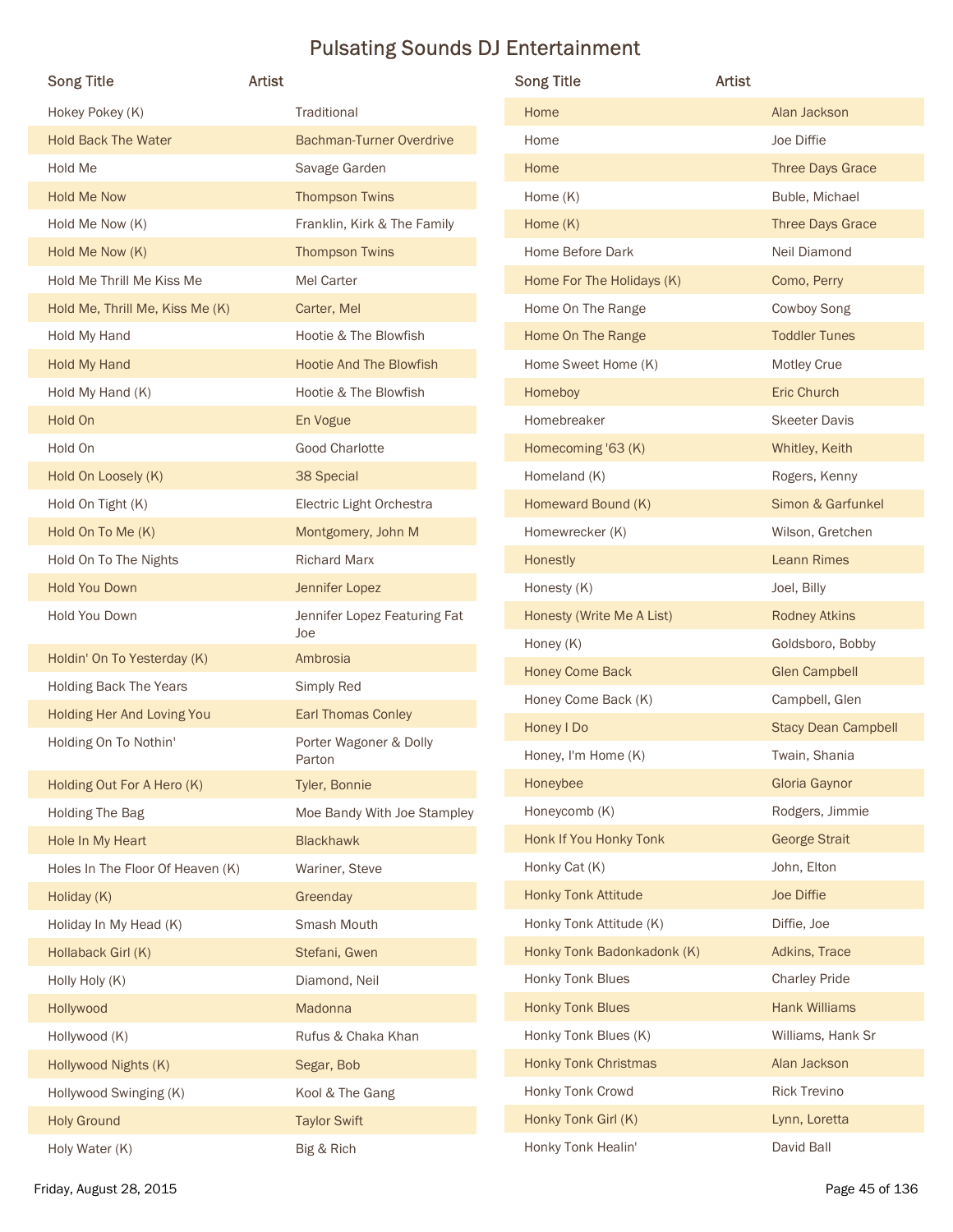| <b>Song Title</b>              | Artist                                      | <b>Song Title</b><br>Artist                          |                                       |
|--------------------------------|---------------------------------------------|------------------------------------------------------|---------------------------------------|
| Honky Tonk Heart (K)           | Highway 101                                 | Hot Stuff (K)                                        | Summer, Donna                         |
| Honky Tonk Man (K)             | Horton, Johnny                              | Hot, Hot, Hot (K)                                    | Poindexter, Buster                    |
| Honky Tonk Man (K)             | Yoakum, Dwight                              | Hotel California (K)                                 | Eagles, The                           |
| Honky Tonk Song                | George Jones                                | Hound Dog (K)                                        | Presley, Elvis                        |
| <b>Honky Tonk Truth</b>        | Brooks & Dunn                               | House Is Rockin'                                     | Stevie Ray Vaughan                    |
| Honky Tonk U                   | Toby Keith                                  | House Of Fun                                         | <b>Madness</b>                        |
| Honky Tonk Woman (K)           | Rolling Stones, The                         | House Of Gold                                        | Hank Williams                         |
| Honky Tonkin'                  | <b>Hank Williams</b>                        | <b>House Of Gold</b>                                 | The Seldom Scene                      |
| Hooch $(K)$                    | Everything                                  | House Of Love                                        | Amy Grant & Vince Gill                |
| Hoochie Coochie Man (K)        | Clapton, Eric                               | House Of The Rising Sun                              | The Animals                           |
| Hook (K)                       | <b>Blues Traveler</b>                       | House Of The Rising Sun (K)                          | Animals, The                          |
| Hooked On A Feeling            | B. J. Thomas                                | Houston (K)                                          | <b>Gatlin Brothers</b>                |
| Hooked On A Feeling            | <b>B.J. Thomas</b>                          | How A Cowgirl Says Goodbye                           | <b>Tracy Lawrence</b>                 |
| Hooked On A Feeling            | <b>Blue Swede</b>                           | How About You                                        | <b>Frank Sinatra</b>                  |
| Hooked On A Feeling            | <b>Vonda Shepard</b>                        | How About You (K)                                    | Sinatra, Frank                        |
| Hooked On A Feeling (K)        | Thomas, BJ                                  | How Am I Doin'                                       | <b>Dierks Bentley</b>                 |
| Hooked On Music (K)            | Davis, Mac                                  | How Am I Doin' (K)                                   | Bentley, Dierks                       |
| Hope                           | Faith Evans/Twista                          | How Am I Supposed To Live Without You Laura Branigan |                                       |
| Hope You Get Lonely Tonight    | <b>Cole Swindell</b>                        | How Am I Supposed To Live Without You Michael Bolton |                                       |
| Hopelessly Devoted To You (K)  | John, Olivia Newton                         | How Bizzare (K)                                      | OMC                                   |
| <b>Hopelessly Yours</b>        | Lee Greenwood & Suzy                        | How 'Bout You                                        | Eric Church                           |
| Horny (From South Park) (K)    | <b>Bogguss</b><br>Hot N' Juicy              | How Can I Help You Say Goodbye                       | <b>Patty Loveless</b>                 |
| Hosanna                        | Praise And Worship                          | How Can I Unlove You                                 | Lynn Anderson                         |
| Hot Blooded (K)                | Foreigner                                   | How Can We Be Lovers                                 | Michael Bolton                        |
| Hot Child In The City          | Nick Gilder                                 | How Can We Be Lovers (K)                             | Bolton, Michael                       |
| Hot Child In The City (K)      | Gilder, Nick                                | How Can You Mend A Broken Heart (K)                  | <b>Bee Gees</b>                       |
| <b>Hot Cross Buns</b>          | <b>Children's Nursery Rhymes</b>            | How Can You Mend A Broken Heart (K)                  | Buble, Michael                        |
| Hot Fun In The Summertime      | Sly & The Family Stone                      | How Can You Mend A Broken Heart (K)                  | Green, Al                             |
| Hot Hot Hot                    | <b>Buster Poindexter</b>                    | How Come                                             | $D-12$                                |
| Hot In Herre (K)               | <b>Nelly</b>                                | How Come, How Long (K)                               | Babyface                              |
| Hot Legs (K)                   | Stewart, Rod                                | How Cool Is That                                     | Andy Griggs                           |
| Hot Line (K)                   | Sylvers, The                                | <b>How Could I</b>                                   | <b>Marc Anthony</b>                   |
| Hot Mama                       | <b>Trace Adkins</b>                         | How Could You (K)                                    | Mario                                 |
| Hot Mama (K)                   | Adkins, Trace                               | How Deep Is Your Love (K)                            | <b>Bee Gees</b>                       |
| Hot Patootie Bless My Soul (K) | <b>Rocky Horror</b>                         | How Deep Is Your Love (K)                            | Dru Hill                              |
| Hot Rod Lincoln                | Commander Cody And His                      | How Do I Deal (K)<br>How Do I Get There              | Hewitt, Jennifer Love<br>Deana Carter |
| Hot Rod Lincoln (K)            | Lost Planet Airmen<br><b>Commander Cody</b> | How Do I Get There (K)                               | Carter, Deanna                        |
|                                |                                             |                                                      |                                       |

| <b>Entertainment</b>                                 |                                   |
|------------------------------------------------------|-----------------------------------|
| Artist                                               |                                   |
| <b>Song Title</b>                                    |                                   |
| Hot Stuff (K)                                        | Summer, Donna                     |
| Hot, Hot, Hot (K)                                    | Poindexter, Buster                |
| Hotel California (K)<br>Hound Dog (K)                | Eagles, The<br>Presley, Elvis     |
| House Is Rockin'                                     | Stevie Ray Vaughan                |
| House Of Fun                                         | <b>Madness</b>                    |
| House Of Gold                                        | Hank Williams                     |
| <b>House Of Gold</b>                                 | The Seldom Scene                  |
| House Of Love                                        | Amy Grant & Vince Gill            |
| House Of The Rising Sun                              | The Animals                       |
| House Of The Rising Sun (K)                          | Animals, The                      |
| Houston (K)                                          | <b>Gatlin Brothers</b>            |
| How A Cowgirl Says Goodbye                           | <b>Tracy Lawrence</b>             |
| <b>How About You</b>                                 | <b>Frank Sinatra</b>              |
| How About You (K)                                    | Sinatra, Frank                    |
| How Am I Doin'                                       | <b>Dierks Bentley</b>             |
| How Am I Doin' (K)                                   | Bentley, Dierks                   |
| How Am I Supposed To Live Without You Laura Branigan |                                   |
| How Am I Supposed To Live Without You Michael Bolton |                                   |
| How Bizzare (K)                                      | OMC                               |
| How 'Bout You                                        | Eric Church                       |
| How Can I Help You Say Goodbye                       | <b>Patty Loveless</b>             |
| How Can I Unlove You                                 | Lynn Anderson                     |
| How Can We Be Lovers                                 | <b>Michael Bolton</b>             |
| How Can We Be Lovers (K)                             | Bolton, Michael                   |
| How Can You Mend A Broken Heart (K)                  | <b>Bee Gees</b>                   |
| How Can You Mend A Broken Heart (K)                  | Buble, Michael                    |
| How Can You Mend A Broken Heart (K)                  | Green, Al                         |
| How Come                                             | $D-12$                            |
| How Come, How Long (K)                               | Babyface                          |
| How Cool Is That                                     | Andy Griggs                       |
| <b>How Could I</b>                                   | Marc Anthony                      |
| How Could You (K)                                    | Mario                             |
| How Deep Is Your Love (K)                            | <b>Bee Gees</b>                   |
| How Deep Is Your Love (K)                            | Dru Hill<br>Hewitt, Jennifer Love |
| How Do I Deal (K)<br>How Do I Get There              | Deana Carter                      |
| How Do I Get There (K)                               | Carter, Deanna                    |
|                                                      | Page 46 of 136                    |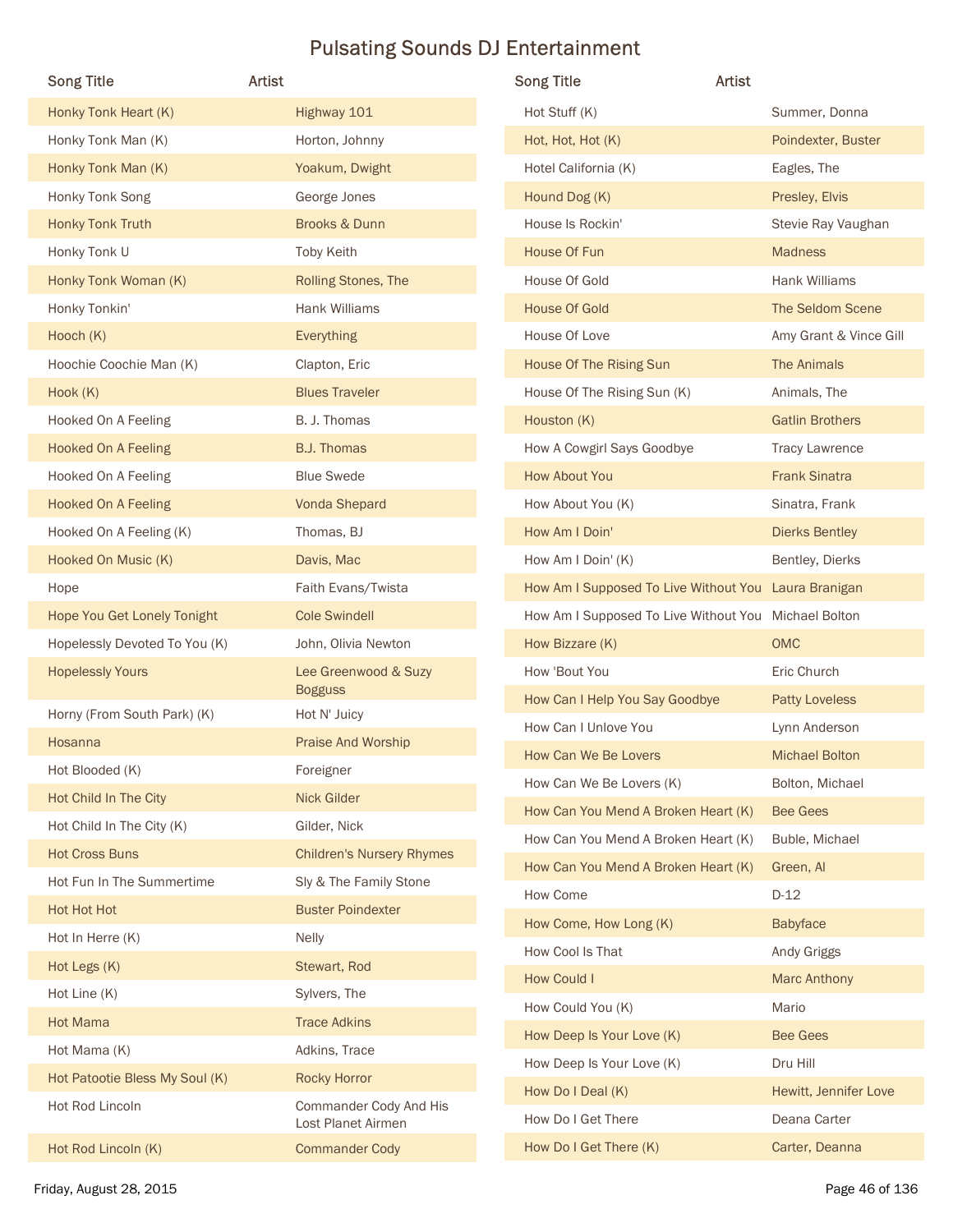|                                                   |                                   | <b>Pulsating Sounds DJ Entertainment</b> |                                     |
|---------------------------------------------------|-----------------------------------|------------------------------------------|-------------------------------------|
| <b>Song Title</b><br>Artist                       |                                   | <b>Song Title</b><br>Artist              |                                     |
| How Do I Live (K)                                 | Rimes, LeAnn                      | Human                                    | Christina Perri                     |
| How Do I Wrap My Heart Up (K)                     | Travis, Randy                     | Human                                    | Human League                        |
| How Do I Wrap My Heart Up For                     | Randy Travis                      | Humpty Dance (K)                         | Digital Underground                 |
| Christmas<br>How Do You Do It (K)                 | <b>Gerry &amp; The Pacemakers</b> | Hungry (K)                               | Navarro, Dave                       |
| How Do You Fall In Love                           | Alabama                           | Hungry (K)                               | Revere, Paul                        |
| How Do You Like Me Now (K)                        | Keith, Toby                       | <b>Hungry Eyes</b>                       | Merle Haggard                       |
| How Do You Sleep At Night                         | Wade Hayes                        | Hurt                                     | <b>Elvis Presley</b>                |
| How Do You Sleep At Night (K)                     | Hayes, Wade                       | Hurt (K)                                 | Cash, Johnny                        |
| How Far (K)                                       | McBride, Martina                  | Hurt Me                                  | Leann Rimes                         |
| How Far Is Heaven (K)                             | Los Lonely Boys                   | Hurt Me (K)                              | Rimes, LeAnn                        |
| How Forever Feels (K)                             | Chesney, Kenny                    | Hurt So Good (K)                         | Mellancamp, John                    |
| How I Could Just Kill A Man (K)                   | Rage Against The Machine          | Hurts So Good                            | John Cougar                         |
| How Many Ways                                     | Toni Braxton                      | Husbands & Wives (K)                     | Brooks & Dunn                       |
| How Many Ways (K)                                 | Braxton, Toni                     | <b>Husbands And Wives</b>                | <b>Roger Miller</b>                 |
| How Much For That Doggie In The<br>Window         | Children's Fun Songs              | Hush<br><b>Hush Hush</b>                 | Deep Purple<br><b>Pistol Annies</b> |
| How Much Is That Doggie In The Window Lita Roza   |                                   | Hush Little Baby                         | Children's Songs                    |
| How Much is that Doggie in the Window Page, Patti |                                   | Hypnotize                                | Notorious B.I.G.                    |
| (K)                                               |                                   | Hypnotize (K)                            | Notorious BIG                       |
| How Sweet It Is (K)                               | Buble, Michael                    | <b>Hypnotize The Moon</b>                | <b>Clay Walker</b>                  |
| How Sweet It Is (K)                               | Taylor, James                     |                                          |                                     |
| How Sweet It Is (To Be Loved By You)              | James Taylor                      | (I Just) Died In Your Arms               | <b>Cutting Crew</b>                 |
| How Was I To Know                                 | John Michael Montgomery           | (Yes) I'm Hurting                        | Don Gibson                          |
| How Was I To Know<br>How We Do                    | Reba McEntire<br>50 Cent          | I Ain't Got No Business Doin' My         | Razzy Bailey                        |
| How We Do                                         | Game (Feat. 50 Cent), The         | <b>Business Today</b>                    |                                     |
| How Will I Know (K)                               | Houston, Whitney                  | I Ain't Her Cowboy Anymore               | <b>George Strait</b>                |
| How You Gonna Act Like That (K)                   | <b>Tyrese</b>                     | I Ain't Scared<br>I Almost Do            | Carolina Rain                       |
| How You Remind Me (K)                             | Nickelback                        | I Almost Lost My Mind (K)                | <b>Taylor Swift</b><br>Boone, Pat   |
| How Your Love Makes Me Feel                       | <b>Diamond Rio</b>                | I Already Do (K)                         | Wright, Chely                       |
| How'd I Wind Up In Jamaica                        | <b>Tracy Byrd</b>                 | I Always Get Lucky With You              | George Jones                        |
| How'd I Wind Up in Jamaica (K)                    | Byrd, Tracy                       | I Always Get Lucky With You (K)          | Jones, George                       |
| Howlin' At The Moon                               | Hank Williams                     | I Always Liked That Best                 | Cyndi Thomson                       |
| Howlin' At The Moon (K)                           | Williams, Hank Sr                 | I Am A Man Of Constant Sorrow            | Soggy Bottom Boys, The              |
| How's It Going To Be (K)                          | Third Eye Blind                   | I Am A Man Of Constant Sorrow (K)        | Soggy Bottom Boys                   |
| How's The Radio Know                              | Aaron Tippin                      | I Am I Said                              | Neil Diamond                        |
| How's Your Whole (K)                              | Peters, Red                       | I Am Not Hiding (K)                      | Loggins, Kenny                      |
| Hukilau Song (K)                                  | Ho, Don                           | I Am So Ordinary                         | Paula Cole                          |
|                                                   |                                   |                                          |                                     |

| <b>Entertainment</b>                                      |        |                        |
|-----------------------------------------------------------|--------|------------------------|
| <b>Song Title</b>                                         | Artist |                        |
| Human                                                     |        | Christina Perri        |
| Human                                                     |        | Human League           |
| Humpty Dance (K)                                          |        | Digital Underground    |
| Hungry (K)                                                |        | Navarro, Dave          |
| Hungry (K)                                                |        | Revere, Paul           |
| <b>Hungry Eyes</b>                                        |        | Merle Haggard          |
| Hurt                                                      |        | Elvis Presley          |
| Hurt (K)                                                  |        | Cash, Johnny           |
| Hurt Me                                                   |        | Leann Rimes            |
| Hurt Me (K)                                               |        | Rimes, LeAnn           |
| Hurt So Good (K)                                          |        | Mellancamp, John       |
| <b>Hurts So Good</b>                                      |        | John Cougar            |
| Husbands & Wives (K)                                      |        | Brooks & Dunn          |
| <b>Husbands And Wives</b>                                 |        | <b>Roger Miller</b>    |
| Hush                                                      |        | Deep Purple            |
| <b>Hush Hush</b>                                          |        | <b>Pistol Annies</b>   |
| Hush Little Baby                                          |        | Children's Songs       |
| Hypnotize                                                 |        | Notorious B.I.G.       |
| Hypnotize (K)                                             |        | Notorious BIG          |
| <b>Hypnotize The Moon</b>                                 |        | Clay Walker            |
|                                                           |        |                        |
| (I Just) Died In Your Arms                                |        | <b>Cutting Crew</b>    |
| (Yes) I'm Hurting                                         |        | Don Gibson             |
| I Ain't Got No Business Doin' My<br><b>Business Today</b> |        | Razzy Bailey           |
| I Ain't Her Cowboy Anymore                                |        | <b>George Strait</b>   |
| I Ain't Scared                                            |        | Carolina Rain          |
| I Almost Do                                               |        | <b>Taylor Swift</b>    |
| I Almost Lost My Mind (K)                                 |        | Boone, Pat             |
| I Already Do (K)                                          |        | Wright, Chely          |
| I Always Get Lucky With You                               |        | George Jones           |
| I Always Get Lucky With You (K)                           |        | Jones, George          |
| I Always Liked That Best                                  |        | Cyndi Thomson          |
| I Am A Man Of Constant Sorrow                             |        | Soggy Bottom Boys, The |
| I Am A Man Of Constant Sorrow (K)                         |        | Soggy Bottom Boys      |
| I Am I Said                                               |        | <b>Neil Diamond</b>    |
| I Am Not Hiding (K)                                       |        | Loggins, Kenny         |
| I Am So Ordinary                                          |        | Paula Cole             |
|                                                           |        | Page 47 of 136         |
|                                                           |        |                        |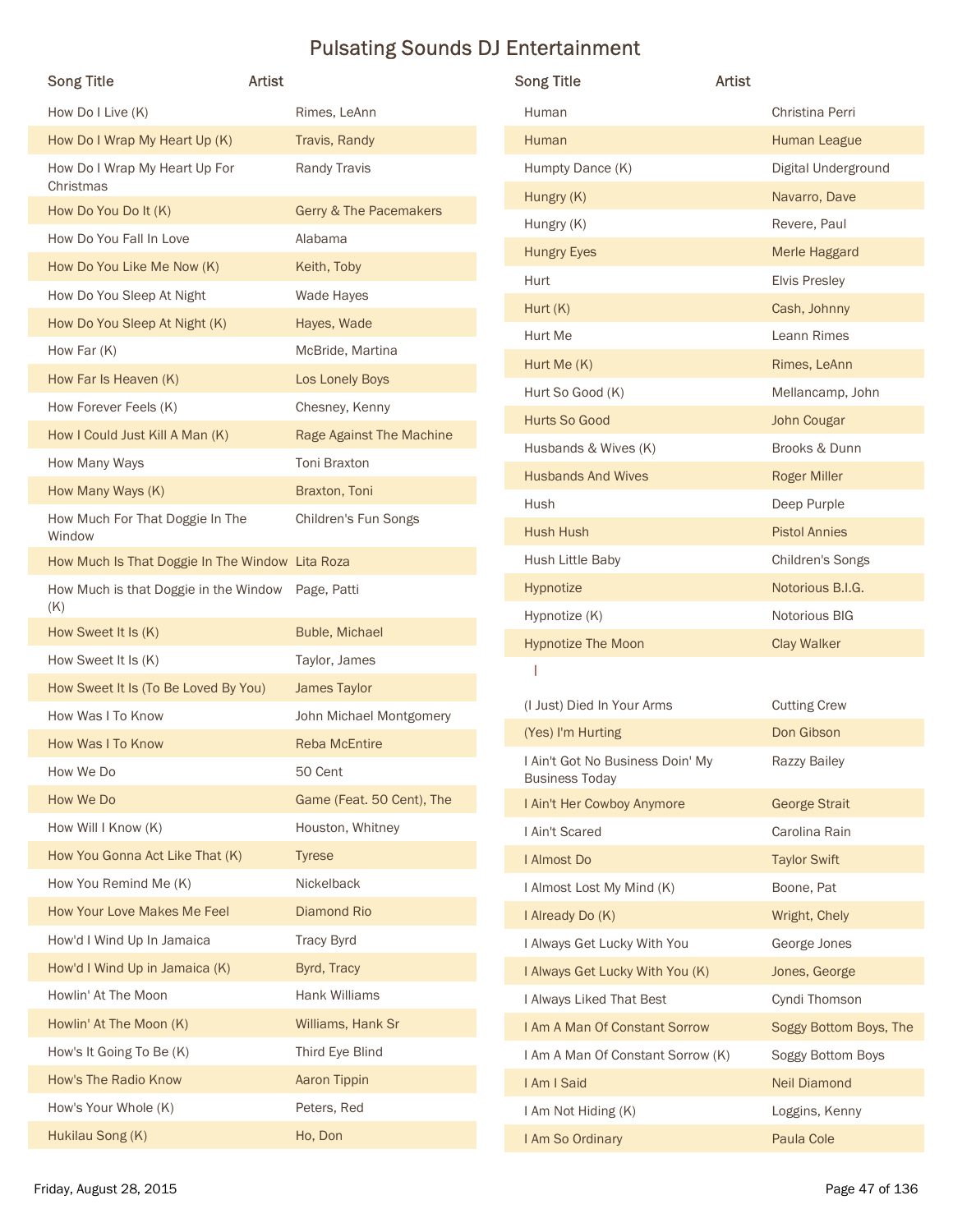| <b>Song Title</b><br>Artist          |                               | <b>Song Title</b><br>Artist                   |                                      |
|--------------------------------------|-------------------------------|-----------------------------------------------|--------------------------------------|
| I Am That Man                        | Brooks & Dunn                 | I Can Dream About You                         | Dan Hartman                          |
| I Am The Walrus                      | <b>Beatles</b>                | I Can Help                                    | <b>Billy Swan</b>                    |
| I Am The Walrus                      | Beatles, The                  | I Can Help                                    | <b>Elvis Presley</b>                 |
| I Am The Walrus                      | The Beatles                   | I Can Love You                                | Mary J. Blige                        |
| I Am What I Am                       | The Talley Trio               | I Can Love You Better (K)                     | Dixie Chicks                         |
| I Am Who I Am                        | <b>Holly Dunn</b>             | I Can Love You Like That (K)                  | Montgomery, John M                   |
| I Am Woman (K)                       | Reddy, Helen                  | I Can Make It With You (K)                    | Pozo Seco Singers                    |
| I Am, I Said (K)                     | Diamond, Neil                 | I Can Make You A Man (K)                      | <b>Rocky Horror</b>                  |
| I Believe                            | <b>Blessid Union Of Souls</b> | I Can Mend Your Broken Heart                  | Don Gibson                           |
| I Believe                            | Diamond Rio                   | I Can Only Imagine (K)                        | Mercy Me                             |
| I Believe                            | <b>Elvis Presley</b>          | I Can See Clearly Now                         | Johnny Nash                          |
| I Believe                            | Fantasia Barrino              | I Can See Clearly Now (K)                     | Nash, Johnny                         |
| I Believe                            | George Strait                 | I Can See For Miles (K)                       | The Who                              |
| I Believe                            | The Earls                     | I Can Still Feel You                          | <b>Collin Raye</b>                   |
| I Believe (K)                        | <b>Blessid Union of Souls</b> | I Can Tell By The Way You Dance               | Vern Gosdin                          |
| I Believe I Can Fly (K)              | Kelly, R                      | I Can't Be Myself                             | Merle Haggard                        |
| I Believe In A Thing Called Love (K) | Darkness                      | I Can't Be Your Friend                        | Rushlow                              |
| I Believe In America (K)             | LeDeux, Chris                 | I Can't Believe That You've Stopped           | <b>Charley Pride</b>                 |
| I Believe In Happy Endings           | Neil Diamond                  | Loving Me                                     |                                      |
| I Believe In Love                    | Paula Cole Band               | I Can't Change The World<br>I Can't Dance (K) | <b>Brad Paisley</b><br>Collins, Phil |
| I Believe in Love (K)                | Cole, Paula                   | I Can't Drive 55 (K)                          | Hagar, Sammy                         |
| I Believe In Music                   | Mac Davis                     | I Can't Even Walk                             | Southern Gospel                      |
| I Believe In You                     | Don Williams                  | I Can't Explain (K)                           | The Who                              |
| I Believe In You                     | <b>Leann Rimes</b>            | I Can't Get Next To You                       | Annie Lennox                         |
| I Believe In You & Me (K)            | Houston, Whitney              | I Can't Get Next To You                       | Temptations, The                     |
| I Believe In You (K)                 | Williams, Don                 | I Can't Get Next To You                       | The Temptations                      |
| I Believe In You And Me              | Whitney Houston               | I Can't Get Next To You (K)                   | Lennox, Annie                        |
| I Believe it (Delicious Surprise)    | Jo Dee Messina                | I Can't Get Next To You (K)                   | Temptations, The                     |
| I Belong To You                      | Toni Braxton                  | I Can't Get No Satisfaction (K)               | <b>Rolling Stones</b>                |
| I Bought Me A Cat                    | <b>Toddler Tunes</b>          | I Can't Get Over You                          | Brooks & Dunn                        |
| I Bowed On My Knees And Cried Holy   | Gaither Vocal Band            | I Can't Help It (If I'm Still In Love With    | Hank Williams                        |
| I Bowed On My Knees And Cried Holy   | Southern Gospel               | You)                                          |                                      |
| I Brake For Brunettes                | <b>Rhett Atkins</b>           | I Can't Help It (If I'm Still in Love With    | Williams, Hank Sr                    |
| I Break Things                       | Erika Jo                      | You) (K)<br>I Can't Help Myself               | Four Tops                            |
| I Breathe In, I Breathe Out          | Chris Cagle                   | I Can't Hold Back (K)                         | Survivor                             |
| I Breathe In, I Breathe Out (K)      | Cagle, Chris                  | I Can't Lie To Me (K)                         | Davidson, Clay                       |
|                                      | Beatles, The                  | I Can't Love You Back                         | Easton Corbin                        |
| I Call Your Name (K)                 |                               |                                               |                                      |

| <b>Intertainment</b>                                   |                       |
|--------------------------------------------------------|-----------------------|
| <b>Song Title</b>                                      | Artist                |
| I Can Dream About You                                  | Dan Hartman           |
| I Can Help                                             | <b>Billy Swan</b>     |
| I Can Help                                             | <b>Elvis Presley</b>  |
| I Can Love You                                         | Mary J. Blige         |
| I Can Love You Better (K)                              | Dixie Chicks          |
| I Can Love You Like That (K)                           | Montgomery, John M    |
| I Can Make It With You (K)                             | Pozo Seco Singers     |
| I Can Make You A Man (K)                               | Rocky Horror          |
| I Can Mend Your Broken Heart                           | Don Gibson            |
| I Can Only Imagine (K)                                 | Mercy Me              |
| I Can See Clearly Now                                  | Johnny Nash           |
| I Can See Clearly Now (K)                              | Nash, Johnny          |
| I Can See For Miles (K)                                | The Who               |
| I Can Still Feel You                                   | <b>Collin Raye</b>    |
| I Can Tell By The Way You Dance                        | Vern Gosdin           |
| I Can't Be Myself                                      | Merle Haggard         |
| I Can't Be Your Friend                                 | Rushlow               |
| I Can't Believe That You've Stopped<br>Loving Me       | <b>Charley Pride</b>  |
| I Can't Change The World                               | <b>Brad Paisley</b>   |
| I Can't Dance (K)                                      | Collins, Phil         |
| I Can't Drive 55 (K)                                   | Hagar, Sammy          |
| I Can't Even Walk                                      | Southern Gospel       |
| I Can't Explain (K)                                    | The Who               |
| I Can't Get Next To You                                | Annie Lennox          |
| I Can't Get Next To You                                | Temptations, The      |
| I Can't Get Next To You                                | The Temptations       |
| I Can't Get Next To You (K)                            | Lennox, Annie         |
| I Can't Get Next To You (K)                            | Temptations, The      |
| I Can't Get No Satisfaction (K)                        | <b>Rolling Stones</b> |
| I Can't Get Over You                                   | Brooks & Dunn         |
| I Can't Help It (If I'm Still In Love With<br>You)     | Hank Williams         |
| I Can't Help It (If I'm Still in Love With<br>You) (K) | Williams, Hank Sr     |
| I Can't Help Myself                                    | Four Tops             |
| I Can't Hold Back (K)                                  | Survivor              |
| I Can't Lie To Me (K)                                  | Davidson, Clay        |
| I Can't Love You Back                                  | <b>Easton Corbin</b>  |
|                                                        |                       |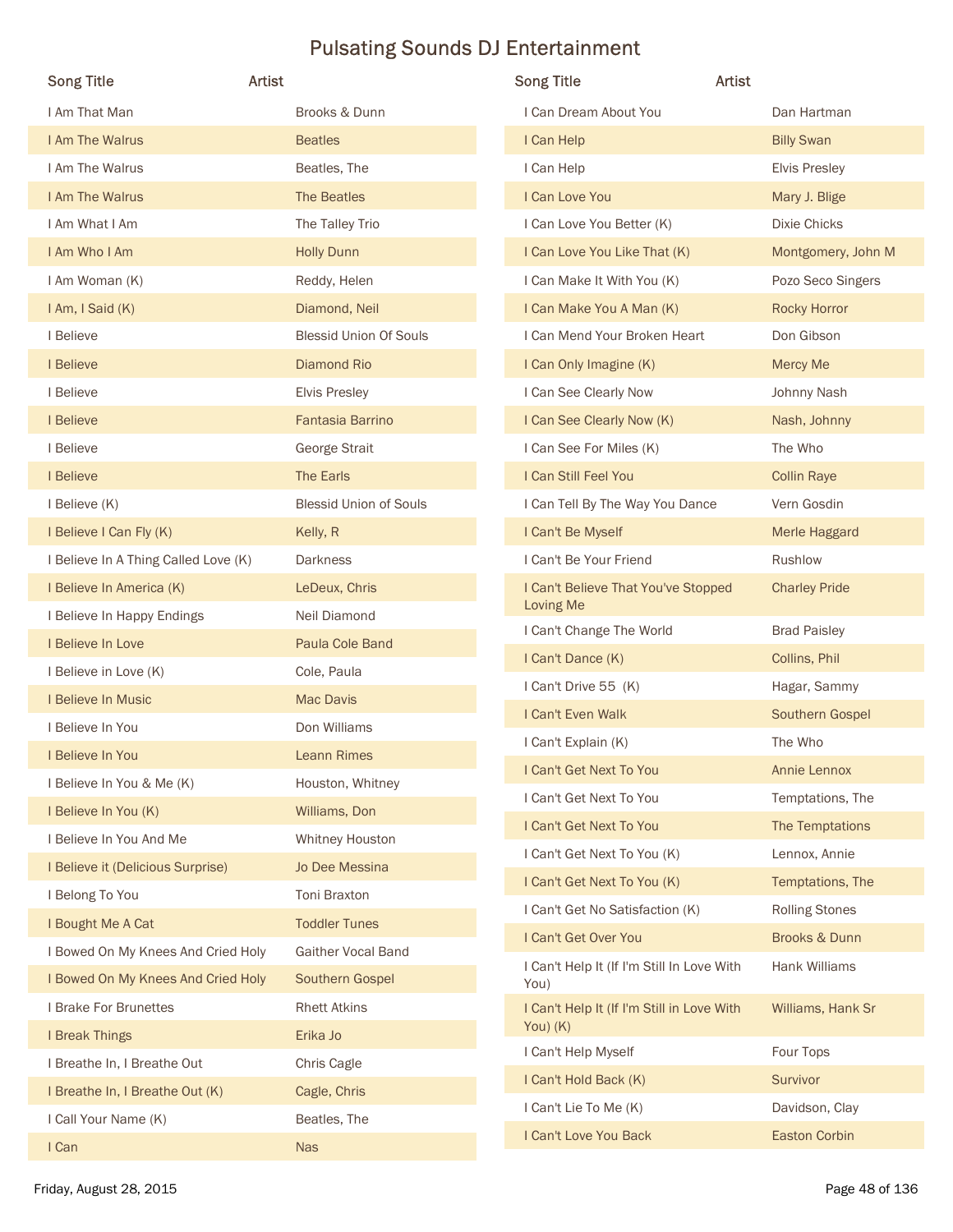| <b>Song Title</b><br>Artist        |                               | <b>Song Title</b><br>Artist                                         |                                              |
|------------------------------------|-------------------------------|---------------------------------------------------------------------|----------------------------------------------|
| I Can't Make You Love Me (K)       | Raitt, Bonnie                 | I Don't Care (Just As Long As You Love                              | <b>Buck Owens</b>                            |
| I Can't Sleep Baby (K)             | Kelly, R                      | Me)                                                                 |                                              |
| I Can't Stay Mad At You            | <b>Skeeter Davis</b>          | I Don't Dance                                                       | Lee Brice                                    |
| I Can't Stay Mad At You (K)        | Davis, Skeeter                | I Don't Even Know Your Name (K)                                     | Jackson, Alan                                |
| I Can't Stop Loving You            | <b>Elvis Presley</b>          | I Don't Have the Heart (K)                                          | Ingram, James                                |
| I Can't Stop Loving You            | Ferlin Husky                  | I Don't Have to be Me Until Monday (K)                              | Azar, Steve                                  |
| I Can't Stop Loving You            | <b>Kitty Wells</b>            | I Don't Know A Thing About Love                                     | Conway Twitty                                |
| I Can't Stop Loving You            | <b>Ray Charles</b>            | I Don't Know A Thing About Love (K)                                 | Twitty, Conway                               |
| I Can't Stop Loving You (K)        | Charles, Ray                  | I Don't Know How To Love Him                                        | Helen Reddy<br><b>Jesus Christ Superstar</b> |
| I Can't Stop Loving You (K)        | Presley, Elvis                | I Don't Know How To Love Him (K)<br>I Don't Look Good Naked Anymore | The Snake Oil Willie Band                    |
| I Can't Tell You Why (K)           | Eagles, The                   | I Don't Love You Like That                                          | Jypsi                                        |
| I Can't Wait                       | <b>Hilary Duff</b>            | I Don't Need Your Rockin' Chair (K)                                 | Jones, George                                |
| I Can't Wait (K)                   | Nu Shooz                      | I Don't Paint Myself Into Corners                                   | Trisha Yearwood                              |
| I Can't Wait To Meetchu            | <b>Macy Gray</b>              | I Don't Wanna Cry                                                   | Larry Gatlin                                 |
| I Care                             | Tom T. Hall                   | I Don't Wanna Fight (K)                                             | Turner, Tina                                 |
| I Cheated On A Good Woman's Love   | <b>Billy 'Crash' Craddock</b> | I Don't Wanna Go On With You Like                                   | John, Elton                                  |
| I Could Fall In Love               | Selena                        | That $(K)$                                                          |                                              |
| I Could Not Ask For More (K)       | McCain, Edwin                 | I Don't Wanna Play House                                            | <b>Tammy Wynette</b>                         |
| I Could Write A Book               | Pal Joey                      | I Don't Wanna Play House (K)                                        | Wynette, Tammy                               |
| I Couldn't Be Me Without You       | Johnny Rodriguez              | I Don't Want To                                                     | Ashley Monroe Feat. Ronr<br>Dunn             |
| I Count The Tears                  | <b>Drifters</b>               | I Don't Want To Be (K)                                              | Degraw, Gavin                                |
| I Count The Tears                  | Drifters, The                 | I Don't Want To Be A Memory                                         | Exile                                        |
| I Cross My Heart (K)               | Strait, George                | I Don't Want To Dance (K)                                           | Grant, Eddy                                  |
| I Cry                              | Flo Rida                      | I Don't Want To Do Wrong (K)                                        | Knight, Gladys                               |
| I Cry                              | Tammy Cochran                 | I Don't Want To Live Without You (K)                                | Foreigner                                    |
| I Cry (K)                          | Cochran, Tammy                | I Don't Want To Miss A Thing (K)                                    | Aerosmith                                    |
| I Didn't Know My Own Strength      | Lorrie Morgan                 | I Don't Want To Miss A Thing (K)                                    | Chesnutt, Mark                               |
| I Didn't Know My Own Strength (K)  | Morgan, Lorrie                | I Don't Want To Wait                                                | Paula Cole                                   |
| l Do                               | Paul Brandt                   | I Don't Want To Wait (K)                                            | Cole, Paula                                  |
| I Do (Cherish You)                 | Mark Wills                    | I Don't Want You To Go                                              | Carolyn Dawn Johnson                         |
| I Do (Cherish You) (K)             | Wills, Mark                   | I Don't Want You To Go (K)                                          | Johnson, Carolyn Dawn                        |
| IDo(K)                             | 98 Degrees                    | I Don't Want Your Love                                              | Duran Duran                                  |
| $I$ Do $(K)$                       | Blaque                        | I Drink Alone (K)                                                   | Thorogood, George                            |
| IDo(K)                             | Loeb, Lisa                    | I Drive Myself Crazy                                                | 'N Sync                                      |
| IOo(K)<br>I Do My Swinging At Home | Toya<br>David Houston         | I Drove All Night                                                   | Celine Dion                                  |
| I Don't Believe You've Met My Baby | Alison Krauss & Union Station | I Drove All Night                                                   | Cyndi Lauper                                 |
|                                    |                               | I Drove All Night                                                   | Pinmonkey                                    |
|                                    |                               |                                                                     | Page 49 of 136                               |

| Entertainment                                   |                                  |  |
|-------------------------------------------------|----------------------------------|--|
| <b>Song Title</b>                               | <b>Artist</b>                    |  |
| I Don't Care (Just As Long As You Love<br>Me)   | <b>Buck Owens</b>                |  |
| I Don't Dance                                   | Lee Brice                        |  |
| I Don't Even Know Your Name (K)                 | Jackson, Alan                    |  |
| I Don't Have the Heart (K)                      | Ingram, James                    |  |
| I Don't Have to be Me Until Monday (K)          | Azar, Steve                      |  |
| I Don't Know A Thing About Love                 | Conway Twitty                    |  |
| I Don't Know A Thing About Love (K)             | Twitty, Conway                   |  |
| I Don't Know How To Love Him                    | Helen Reddy                      |  |
| I Don't Know How To Love Him (K)                | <b>Jesus Christ Superstar</b>    |  |
| I Don't Look Good Naked Anymore                 | The Snake Oil Willie Band        |  |
| I Don't Love You Like That                      | <b>Jypsi</b>                     |  |
| I Don't Need Your Rockin' Chair (K)             | Jones, George                    |  |
| I Don't Paint Myself Into Corners               | <b>Trisha Yearwood</b>           |  |
| I Don't Wanna Cry                               | Larry Gatlin                     |  |
| I Don't Wanna Fight (K)                         | Turner, Tina                     |  |
| I Don't Wanna Go On With You Like<br>That $(K)$ | John, Elton                      |  |
| I Don't Wanna Play House                        | <b>Tammy Wynette</b>             |  |
| I Don't Wanna Play House (K)                    | Wynette, Tammy                   |  |
| I Don't Want To                                 | Ashley Monroe Feat. Ronn<br>Dunn |  |
| I Don't Want To Be (K)                          | Degraw, Gavin                    |  |
| I Don't Want To Be A Memory                     | Exile                            |  |
| I Don't Want To Dance (K)                       | Grant, Eddy                      |  |
| I Don't Want To Do Wrong (K)                    | Knight, Gladys                   |  |
| I Don't Want To Live Without You (K)            | Foreigner                        |  |
| I Don't Want To Miss A Thing (K)                | Aerosmith                        |  |
| I Don't Want To Miss A Thing (K)                | Chesnutt, Mark                   |  |
| I Don't Want To Wait                            | Paula Cole                       |  |
| I Don't Want To Wait (K)                        | Cole, Paula                      |  |
| I Don't Want You To Go                          | Carolyn Dawn Johnson             |  |
| I Don't Want You To Go (K)                      | Johnson, Carolyn Dawn            |  |
| I Don't Want Your Love                          | <b>Duran Duran</b>               |  |
| I Drink Alone (K)                               | Thorogood, George                |  |
| I Drive Myself Crazy                            | 'N Sync                          |  |
| I Drove All Night                               | Celine Dion                      |  |
| I Drove All Night                               | Cyndi Lauper                     |  |
| I Drove All Night                               | Pinmonkey                        |  |
|                                                 |                                  |  |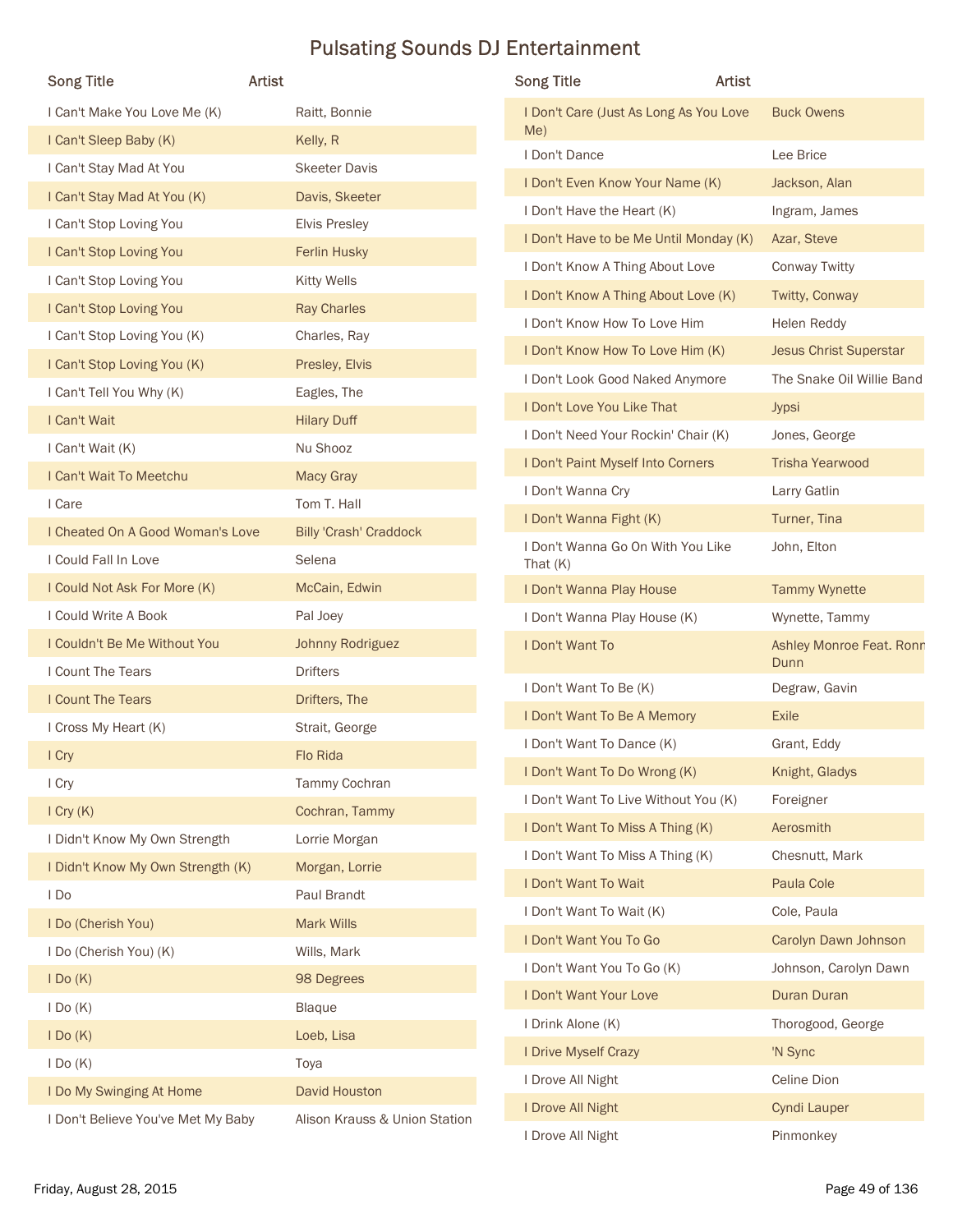| <b>Song Title</b><br>Artist             |                                      |                                                  |                               |
|-----------------------------------------|--------------------------------------|--------------------------------------------------|-------------------------------|
|                                         |                                      | Artist<br><b>Song Title</b>                      |                               |
| I Drove All Night                       | Roy Orbison                          | I Got A Name (K)                                 | Croce, Jim                    |
| I Drove Her To Dallas                   | <b>Tyler England</b>                 | I Got A Thang 4 Ya                               | Lo-key?                       |
| I Fall To Pieces                        | Aaron Neville And Trisha<br>Yearwood | I Got Drunk (K)                                  | Montgomery Gentry             |
| I Fall To Pieces                        | Patsy Cline                          | I Got Rhythm (K)<br>I Got The Feelin' (Oh No No) | Gershwin, Ira<br>Neil Diamond |
| I Fall To Pieces                        | <b>Trisha Yearwood And Aaron</b>     | I Got You                                        | Jennings/Carter               |
|                                         | <b>Neville</b>                       | I Got You                                        | Shenandoah                    |
| I Fall To Pieces (K)<br>I Feel Fine     | Cline, Patsy<br>Beatles, The         | I Got You                                        | <b>Thompson Square</b>        |
| I Feel Fine                             | The Beatles                          | I Got You (I Feel Good) (K)                      | Brown, James                  |
| I Feel Fine (K)                         | Beatles, The                         | I Got You Babe (K)                               | Sonny & Cher                  |
| I Feel For You (K)                      | Chaka Khan                           | I Gotcha                                         | Joe Tex                       |
| I Feel Like Loving You Again            | T. G. Sheppard                       | I Gotta Be Me (K)                                | Davis, Sammy Jr               |
| I Feel Lucky (K)                        | Carpenter, Mary Chapin               | I Gotta Know                                     | <b>Elvis Presley</b>          |
| I Feel So Bad                           | <b>Elvis Presley</b>                 | I Guess I'm Crazy (K)                            | Reeves, Jim                   |
| I Feel The Earth Move                   | Carole King                          | I Had No Right (K)                               | PM Dawn                       |
| I Feel The Earth Move (K)               | King, Carole                         | I Hang My Head And Cry                           | <b>Gene Autry</b>             |
| I Finally Found Someone (K)             | Streisand, Barbra & B Adams          | I Hate Myself For Loving You (K)                 | Jett, Joan                    |
| I Forgot More Than You'll Ever Know     | The Davis Sisters                    | I Hate This Part                                 | The Pussycat Dolls            |
| I Forgot More Than You'll Ever Know (K) | <b>Davis Sisters</b>                 | I Have Nothing (K)                               | Houston, Whitney              |
| I Fought The Law                        | <b>Bobby Fuller Four</b>             | I Have You                                       | <b>Glen Campbell</b>          |
| I Fought The Law                        | The Bobby Fuller Four                | I Have You (K)                                   | Campbell, Glen                |
| I Fought The Law                        | The Clash                            | I Haven't Played That Song For Years             | <b>Neil Diamond</b>           |
| I Fought The Law (K)                    | <b>Bobby Fuller Four</b>             | I Hear A Symphony                                | The Supremes                  |
| I Found Someone                         | Cher                                 | I Hear You Knockin'                              | Dave Edmunds                  |
| I Get A Kick Out Of You (K)             | Sinatra, Frank                       | I Hear You Knocking                              | Wynonna                       |
| I Get Around (K)                        | Beach Boys, The                      | I Heard It Through The Grapevine                 | <b>Marvin Gaye</b>            |
| I Get Lonely                            | Janet Jackson                        | I Heard It Through The Grapevine (K)             | Gaye, Marvin                  |
| I Get The Fever                         | <b>Bill Anderson</b>                 | I Hope It Rains                                  | Jana Kramer                   |
| I Go Back                               | Kenny Chesney                        | I Hope You Dance (K)                             | Womack, Lee Ann               |
| I Go Back (K)                           | Chesney, Kenny                       | I Just Call You Mine                             | <b>Martina McBride</b>        |
| I Go Blind                              | Hootie & The Blowfish                | I Just Called To Say I Love You (K)              | Wonder, Stevie                |
| I Go Crazy                              | Paul Davis                           | I Just Can't Help Believing                      | <b>Elvis Presley</b>          |
| I Go Crazy (K)                          | Davis, Paul                          | I Just Can't Stop Loving You                     | Michael Jackson               |
| I Go To Extremes (K)                    | Joel, Billy                          | I Just Can't Stop Loving You (K)                 | Jackson, Michael              |
| I Go To Pieces                          | Peter & Gordon                       | I Just Died In Your Arms Tonight (K)             | <b>Cutting Crew</b>           |
| I Got A Car                             | <b>George Strait</b>                 | I Just Died In Your Arms Tonight (K)             | <b>Cutting Crew, The</b>      |
|                                         | Spirit                               | I Just Fall In Love Again (K)                    | Murray, Anne                  |
| I Got A Line On You (K)                 |                                      |                                                  |                               |

| <b>Entertainment</b>                                   |                                |
|--------------------------------------------------------|--------------------------------|
| <b>Song Title</b><br>Artist                            |                                |
| I Got A Name (K)                                       | Croce, Jim                     |
| I Got A Thang 4 Ya                                     | Lo-key?                        |
| I Got Drunk (K)                                        | <b>Montgomery Gentry</b>       |
| I Got Rhythm (K)                                       | Gershwin, Ira                  |
| I Got The Feelin' (Oh No No)                           | Neil Diamond                   |
| I Got You                                              | Jennings/Carter                |
| I Got You                                              | Shenandoah                     |
| I Got You                                              | <b>Thompson Square</b>         |
| I Got You (I Feel Good) (K)                            | Brown, James                   |
| I Got You Babe (K)                                     | Sonny & Cher                   |
| I Gotcha                                               | Joe Tex                        |
| I Gotta Be Me (K)                                      | Davis, Sammy Jr                |
| I Gotta Know                                           | Elvis Presley                  |
| I Guess I'm Crazy (K)                                  | Reeves, Jim                    |
| I Had No Right (K)                                     | PM Dawn                        |
| I Hang My Head And Cry                                 | <b>Gene Autry</b>              |
| I Hate Myself For Loving You (K)                       | Jett, Joan                     |
| I Hate This Part                                       | The Pussycat Dolls             |
| I Have Nothing (K)                                     | Houston, Whitney               |
| I Have You                                             | <b>Glen Campbell</b>           |
| I Have You (K)<br>I Haven't Played That Song For Years | Campbell, Glen<br>Neil Diamond |
| I Hear A Symphony                                      | The Supremes                   |
| I Hear You Knockin'                                    | Dave Edmunds                   |
| I Hear You Knocking                                    | Wynonna                        |
| I Heard It Through The Grapevine                       | Marvin Gaye                    |
| I Heard It Through The Grapevine (K)                   | Gaye, Marvin                   |
| I Hope It Rains                                        | Jana Kramer                    |
| I Hope You Dance (K)                                   | Womack, Lee Ann                |
| I Just Call You Mine                                   | <b>Martina McBride</b>         |
| I Just Called To Say I Love You (K)                    | Wonder, Stevie                 |
| I Just Can't Help Believing                            | <b>Elvis Presley</b>           |
| I Just Can't Stop Loving You                           | Michael Jackson                |
| I Just Can't Stop Loving You (K)                       | Jackson, Michael               |
| I Just Died In Your Arms Tonight (K)                   | <b>Cutting Crew</b>            |
| I Just Died In Your Arms Tonight (K)                   | <b>Cutting Crew, The</b>       |
| I Just Fall In Love Again (K)                          | Murray, Anne                   |
| I Just Wanna Be Mad                                    | <b>Terri Clark</b>             |
|                                                        | Page 50 of 136                 |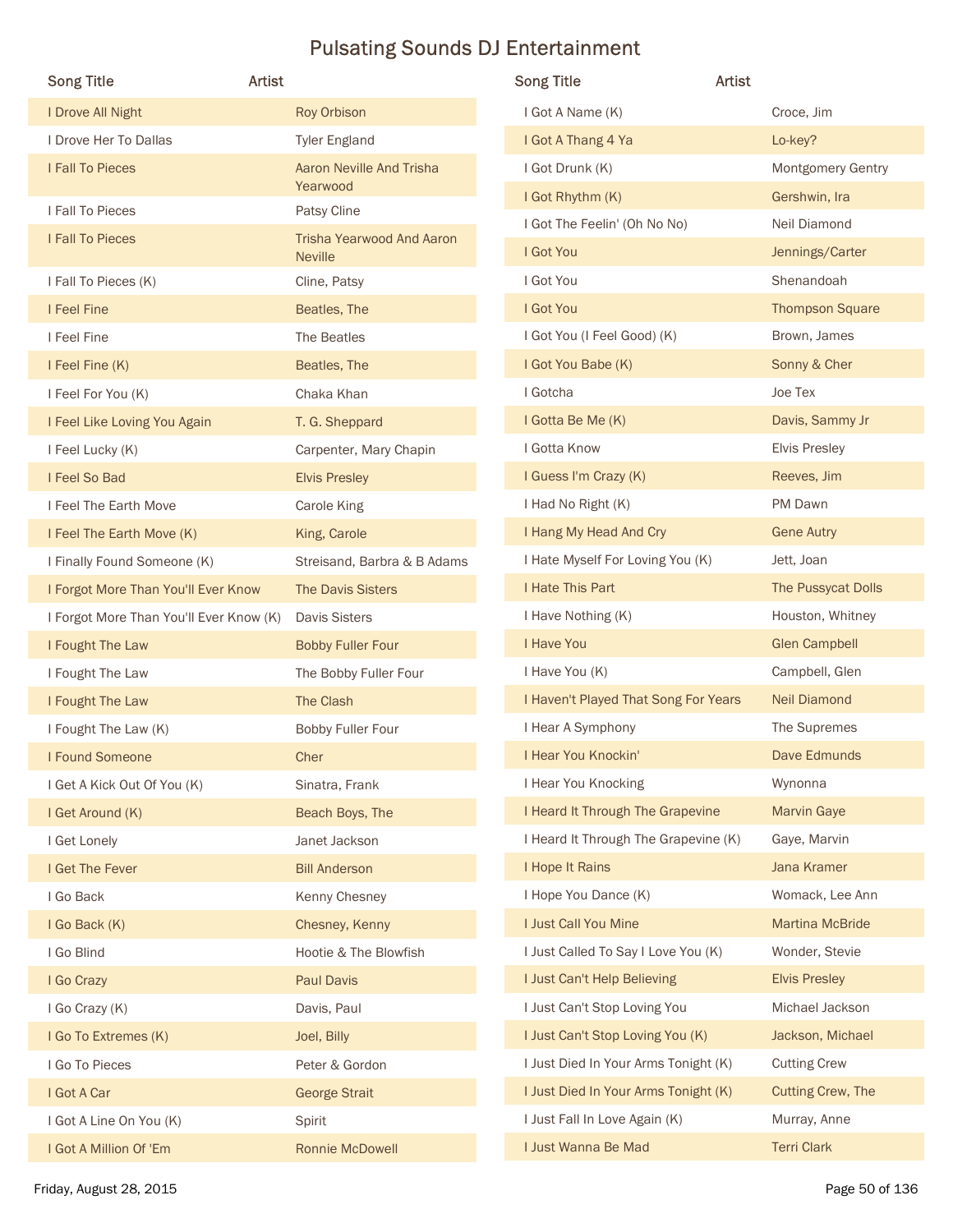| <b>Song Title</b><br>Artist           |                      | <b>Song Title</b><br>Artist    |                           |
|---------------------------------------|----------------------|--------------------------------|---------------------------|
| I Just Wanna Make Love To You         | Etta James           | I Love How You Love Me (K)     | Campbell, Glen            |
| I Just Want To Be Your Everything (K) | Gibb, Andy           | I Love Me Some Him (K)         | Braxton, Toni             |
| I Just Want To Celebrate              | Rare Earth           | I Love Music (K)               | O'Jays, The               |
| I Just Want To Dance With You         | <b>George Strait</b> | I Love My Friend               | <b>Charlie Rich</b>       |
| I Just Want To Dance With You (K)     | Strait, George       | I Love My Life                 | Jamie O'Neal              |
| I Just Wish You Were Someone I Love   | <b>Larry Gatlin</b>  | I Love Nascar (K)              | Judd, Cledus T. & Toby Ke |
| I Keep Coming Back                    | Josh Gracin          | I Love Rock & Roll (K)         | Jett, Joan                |
| I Keep Looking                        | Sara Evans           | I Love The Nightlife           | Alicia Bridges            |
| I Knew I Loved You (K)                | Savage Garden        | I Love The Nightlife (K)       | Bridges, Alicia           |
| I Knew You Were Trouble               | <b>Taylor Swift</b>  | I Love The Way You Love Me (K) | Montgomery, John M        |
| I Know                                | Barbara George       | I Love This Bar                | Toby Keith                |
| I Know                                | <b>Dionne Farris</b> | I Love This Bar (K)            | Keith, Toby               |
| I Know                                | Sunday               | I Love You                     | Clymax Blues Band         |
| I Know (K)                            | Ferris, Dionne       | I Love You                     | <b>Martina McBride</b>    |
| I Know A Little (K)                   | Lynyrd Skynyrd       | I Love You                     | SARAH MCLACHLAN           |
| I Know How He Feels                   | Reba McEntire        | I Love You (K)                 | Evans, Faith              |
| I Know How The River Feels            | Diamond Rio          | I Love You (K)                 | McBride, Martina          |
| I Know What You Want (K)              | <b>Busta Rhymes</b>  | I Love You Always Forever (K)  | Lewis, Donna              |
| I Know Where I'm Going                | The Judds            | I Love You Because             | Al Martino                |
| I Know Where I'm Going (K)            | Judds, The           | I Love You Because             | <b>Jim Reeves</b>         |
| I Know Where It's At (K)              | All Saints           | I Love You This Much (K)       | Wayne, Jimmy              |
| I Know Who Holds Tomorrow             | <b>Leann Rimes</b>   | I Love Your Smile (K)          | Shanice                   |
| I Know You're Out There Somewhere (K) | <b>Moody Blues</b>   | I Loved 'Em Every One          | T. G. Sheppard            |
| I Left My Heart In San Francisco      | <b>Rod Stewart</b>   | I Loved 'Em Every One (K)      | Shepherd, TG              |
| I Left My Heart In San Francisco      | Tony Bennett         | I May Never Get To Heaven      | <b>Conway Twitty</b>      |
| I Left My Heart In San Francisco (K)  | Bennett, Tony        | I May Never Get To Heaven (K)  | Twitty, Conway            |
| I Let The Stars Get In My Eyes        | Goldie Hill          | I Meant To (K)                 | Cotter, Brad              |
| I Like Beer                           | Tom T. Hall          | I Melt                         | <b>Rascal Flatts</b>      |
| I Like It (K)                         | Sammie               | I Melt With You (K)            | Modern English            |
| I Like It, I Love It (K)              | McGraw, Tim          | I Miss My Friend               | Darryl Worley             |
| I Like The Sound Of That              | Rascal Flatts        | I Miss My Friend (K)           | Worley, Darryl            |
| I Like Them Girls (K)                 | <b>Tyrese</b>        | I Miss You                     | The Henningsens           |
| I Live My Life For You (K)            | Firehouse            | I Miss You (K)                 | Blink 182                 |
| I Lived                               | OneRepublic          | I Miss You A Little (K)        | Montgomery, John M        |
| I Lost It (K)                         | Chesney, Kenny       | I Miss You So (K)              | Little Anthony            |
| I Love                                | Tom T. Hall          | I Need A Breather              | <b>Darryl Worley</b>      |
| I Love A Rainy Night                  | <b>Eddie Rabbitt</b> | I Need A Dollar                | Aloe Blacc                |
| I Love A Rainy Night (K)              | Rabbitt, Eddie       | I Need A Girl                  | P Diddy                   |

| <b>Entertainment</b>                               |                                |
|----------------------------------------------------|--------------------------------|
| <b>Song Title</b>                                  | Artist                         |
| I Love How You Love Me (K)                         | Campbell, Glen                 |
| I Love Me Some Him (K)                             | Braxton, Toni                  |
| I Love Music (K)                                   | O'Jays, The                    |
| I Love My Friend                                   | <b>Charlie Rich</b>            |
| I Love My Life                                     | Jamie O'Neal                   |
| I Love Nascar (K)                                  | Judd, Cledus T. & Toby Ke      |
| I Love Rock & Roll (K)                             | Jett, Joan                     |
| I Love The Nightlife                               | <b>Alicia Bridges</b>          |
| I Love The Nightlife (K)                           | Bridges, Alicia                |
| I Love The Way You Love Me (K)                     | Montgomery, John M             |
| I Love This Bar                                    | Toby Keith                     |
| I Love This Bar (K)                                | Keith, Toby                    |
| I Love You                                         | Clymax Blues Band              |
| I Love You                                         | Martina McBride                |
| I Love You                                         | SARAH MCLACHLAN                |
| I Love You (K)                                     | Evans, Faith                   |
| I Love You (K)                                     | McBride, Martina               |
| I Love You Always Forever (K)                      | Lewis, Donna                   |
| I Love You Because                                 | Al Martino                     |
| I Love You Because                                 | <b>Jim Reeves</b>              |
| I Love You This Much (K)                           | Wayne, Jimmy                   |
| I Love Your Smile (K)                              | Shanice                        |
| I Loved 'Em Every One<br>I Loved 'Em Every One (K) | T. G. Sheppard<br>Shepherd, TG |
| I May Never Get To Heaven                          | Conway Twitty                  |
| I May Never Get To Heaven (K)                      | Twitty, Conway                 |
| I Meant To (K)                                     | Cotter, Brad                   |
| I Melt                                             | <b>Rascal Flatts</b>           |
| I Melt With You (K)                                | Modern English                 |
| I Miss My Friend                                   | Darryl Worley                  |
| I Miss My Friend (K)                               | Worley, Darryl                 |
| I Miss You                                         | The Henningsens                |
| I Miss You (K)                                     | Blink 182                      |
| I Miss You A Little (K)                            | Montgomery, John M             |
| I Miss You So (K)                                  | Little Anthony                 |
| I Need A Breather                                  | Darryl Worley                  |
| I Need A Dollar                                    | Aloe Blacc                     |
| I Need A Girl                                      | P Diddy                        |
|                                                    | Page 51 of 136                 |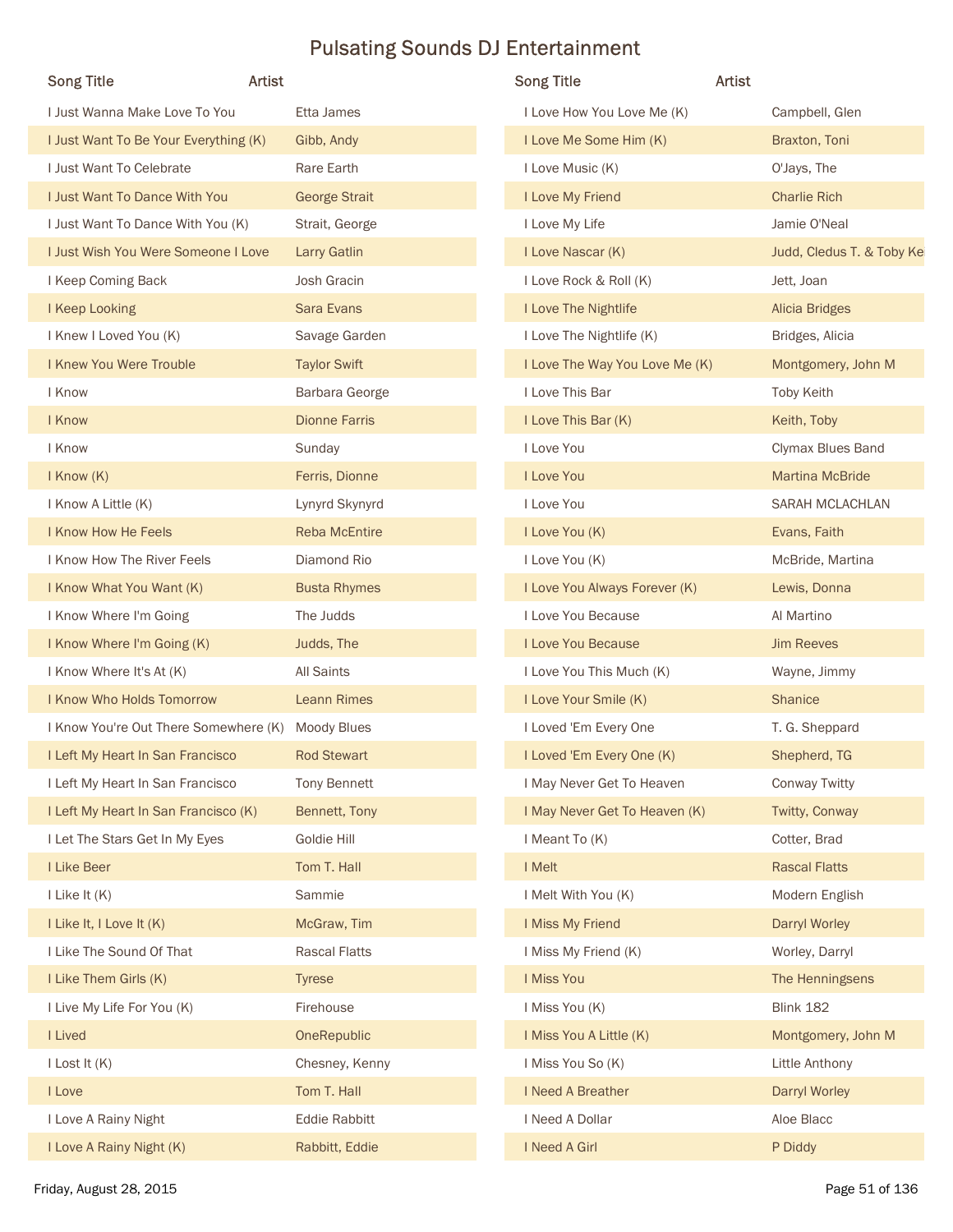| <b>Song Title</b><br>Artist         |                                     | <b>Song Title</b><br>Artist             |                                        |
|-------------------------------------|-------------------------------------|-----------------------------------------|----------------------------------------|
| I Need A Vacation                   | Rebecca Lynn Howard                 | <b>I Second That Emotion</b>            | Smokey Robinson                        |
| I Need Love                         | 'N Sync                             | I Second That Emotion                   | Smokey Robinson & The                  |
| I Need More Love (K)                | Randolf, Robert                     |                                         | Miracles                               |
| I Need More Of You                  | The Bellamy Brothers                | I See It Now                            | <b>Tracy Lawrence</b>                  |
| I Need To Know                      | Marc Anthony                        | I See It Now (K)<br>I See Me            | Lawrence, Tracy<br><b>Travis Tritt</b> |
| I Need To Know                      | <b>Mark Anthony</b>                 | I See Your Smile (K)                    | Estefan, Gloria                        |
| I Need To Know (K)                  | Anthony, Marc                       | I Shot Mr Lee (K)                       | Bobbettes, The                         |
| I Need You                          | <b>LeAnn Rimes</b>                  | I Shot The Sheriff (K)                  | Clapton, Eric                          |
| I Need You (K)                      | Anthony, Marc                       | I Shot The Sheriff (K)                  | Marley, Bob                            |
| I Need You (K)                      | Rimes, LeAnn                        | I Should Be (K)                         | Hill, Dru                              |
| I Need You (K)                      | Yearwood, Trisha                    | I Should Be Sleeping                    | <b>Emerson Drive</b>                   |
| I Need Your Love                    | Calvin Harris ftg. Ellie            | I Should Have Been True                 | The Mavericks                          |
| I Need Your Lovin'                  | Goulding<br>Teena Marie             | I Should Have Cheated (K)               | Cole, Keyshia                          |
| I Never Had A Chance                | <b>Andy Griggs</b>                  | I Should Have Known Better (K)          | Beatles, The                           |
| I Never Knew Love                   | Doug Stone                          | I Showed Her                            | O-Town                                 |
| I Never Once Stopped Loving You     | <b>Connie Smith</b>                 | I Started A Joke (K)                    | Bee Gees                               |
| I Never Promised You A) Rose Garden | Martina McBride                     | I Still Believe                         | Lee Greenwood                          |
| I Never Stopped Lovin' You          | <b>Steve Azar</b>                   | I Still Believe                         | Mariah Carey                           |
| I Never Told You                    | <b>Colbie Caillat</b>               | I Still Believe (K)                     | Carey, Mariah                          |
|                                     |                                     |                                         | Vince Gill                             |
| I Only Have Eyes For You (K)        | Flamingos, The                      | I Still Believe In You                  |                                        |
| I Only Wanna Be With You (K)        | Fox, Samantha                       | I Still Miss You                        | Keith Anderson                         |
| I Only Wanna Be With You (K)        | Hootie & The Blowfish               | I Still Write Your Name In The Snow (K) | Atkins, Chet                           |
| I Only Wanna To Be With You (K)     | Springfield, Dusty                  | I Sure Can Smell The Rain               | <b>Blackhawk</b>                       |
| I Put A Spell On You                | <b>Creedence Clearwater Revival</b> | I Swear (K)                             | Montgomery, John M                     |
| I Put A Spell On You (K)            | Manfred Mann                        | I Take A Lot Of Pride                   | Merle Haggard                          |
| I Really Don't Want To Know         | <b>Elvis Presley</b>                | I Take It Back                          | Sandy Posey                            |
| I Remember                          | Kenny Chesney                       | I Take My Chances                       | Mary Chapin Carpenter                  |
| I Remember You (K)                  | <b>Skid Row</b>                     | I Take My Chances                       | Mary-Chapin Carpenter                  |
| I Said A Prayer For You             | Pam Tillis                          | I Take My Chances (K)                   | Carpenter, Mary Chapin                 |
| I Saw Her Standing There (K)        | Beatles, The                        | I Think I Love You                      | The Partridge Family                   |
| I Saw The Light                     | Hal Ketchum                         | I Think I Love You (K)                  | <b>Partridge Family</b>                |
| I Saw The Light                     | <b>Hank Williams</b>                | I Think I'll Just Stay Here & Drink (K) | Haggard, Merle                         |
| I Saw The Light                     | Wynonna Judd                        | I Think I'll Just Stay Here And Drink   | Merle Haggard                          |
| I Saw The Light (K)                 | Ketchum, Hal                        | I Think I'm In Love                     | Jessica Simpson                        |
| I Saw The Light (K)                 | Rundgren, Todd                      | I Think The World Needs A Drink         | <b>Terri Clark</b>                     |
| I Say A Little Prayer (K)           | Warwick, Dionne                     | I Think We're Alone Now                 | Girls Aloud                            |
| I Say A Little Prayer For You (K)   | King, Diana                         | I Think We're Alone Now                 | Tiffany                                |

| Artist |                                                                                                                                                                                                  |
|--------|--------------------------------------------------------------------------------------------------------------------------------------------------------------------------------------------------|
|        |                                                                                                                                                                                                  |
|        | Smokey Robinson                                                                                                                                                                                  |
|        | Smokey Robinson & The<br><b>Miracles</b>                                                                                                                                                         |
|        | <b>Tracy Lawrence</b>                                                                                                                                                                            |
|        | Lawrence, Tracy                                                                                                                                                                                  |
|        | <b>Travis Tritt</b>                                                                                                                                                                              |
|        | Estefan, Gloria                                                                                                                                                                                  |
|        | Bobbettes, The                                                                                                                                                                                   |
|        | Clapton, Eric                                                                                                                                                                                    |
|        | Marley, Bob                                                                                                                                                                                      |
|        | Hill, Dru                                                                                                                                                                                        |
|        | <b>Emerson Drive</b>                                                                                                                                                                             |
|        | The Mavericks                                                                                                                                                                                    |
|        | Cole, Keyshia                                                                                                                                                                                    |
|        | Beatles, The                                                                                                                                                                                     |
|        | O-Town                                                                                                                                                                                           |
|        | <b>Bee Gees</b>                                                                                                                                                                                  |
|        | Lee Greenwood                                                                                                                                                                                    |
|        | Mariah Carey                                                                                                                                                                                     |
|        | Carey, Mariah                                                                                                                                                                                    |
|        | Vince Gill                                                                                                                                                                                       |
|        | Keith Anderson                                                                                                                                                                                   |
|        | Atkins, Chet                                                                                                                                                                                     |
|        | <b>Blackhawk</b>                                                                                                                                                                                 |
|        | Montgomery, John M                                                                                                                                                                               |
|        | Merle Haggard                                                                                                                                                                                    |
|        | Sandy Posey                                                                                                                                                                                      |
|        | Mary Chapin Carpenter                                                                                                                                                                            |
|        | Mary-Chapin Carpenter                                                                                                                                                                            |
|        | Carpenter, Mary Chapin                                                                                                                                                                           |
|        | The Partridge Family                                                                                                                                                                             |
|        | <b>Partridge Family</b>                                                                                                                                                                          |
|        | Haggard, Merle                                                                                                                                                                                   |
|        | Merle Haggard                                                                                                                                                                                    |
|        | Jessica Simpson                                                                                                                                                                                  |
|        | <b>Terri Clark</b>                                                                                                                                                                               |
|        | Girls Aloud                                                                                                                                                                                      |
|        |                                                                                                                                                                                                  |
|        | <b>Tiffany</b>                                                                                                                                                                                   |
|        |                                                                                                                                                                                                  |
|        | Page 52 of 136                                                                                                                                                                                   |
|        | I Should Have Known Better (K)<br>I Still Write Your Name In The Snow (K)<br>I Think I'll Just Stay Here & Drink (K)<br>I Think I'll Just Stay Here And Drink<br>I Think The World Needs A Drink |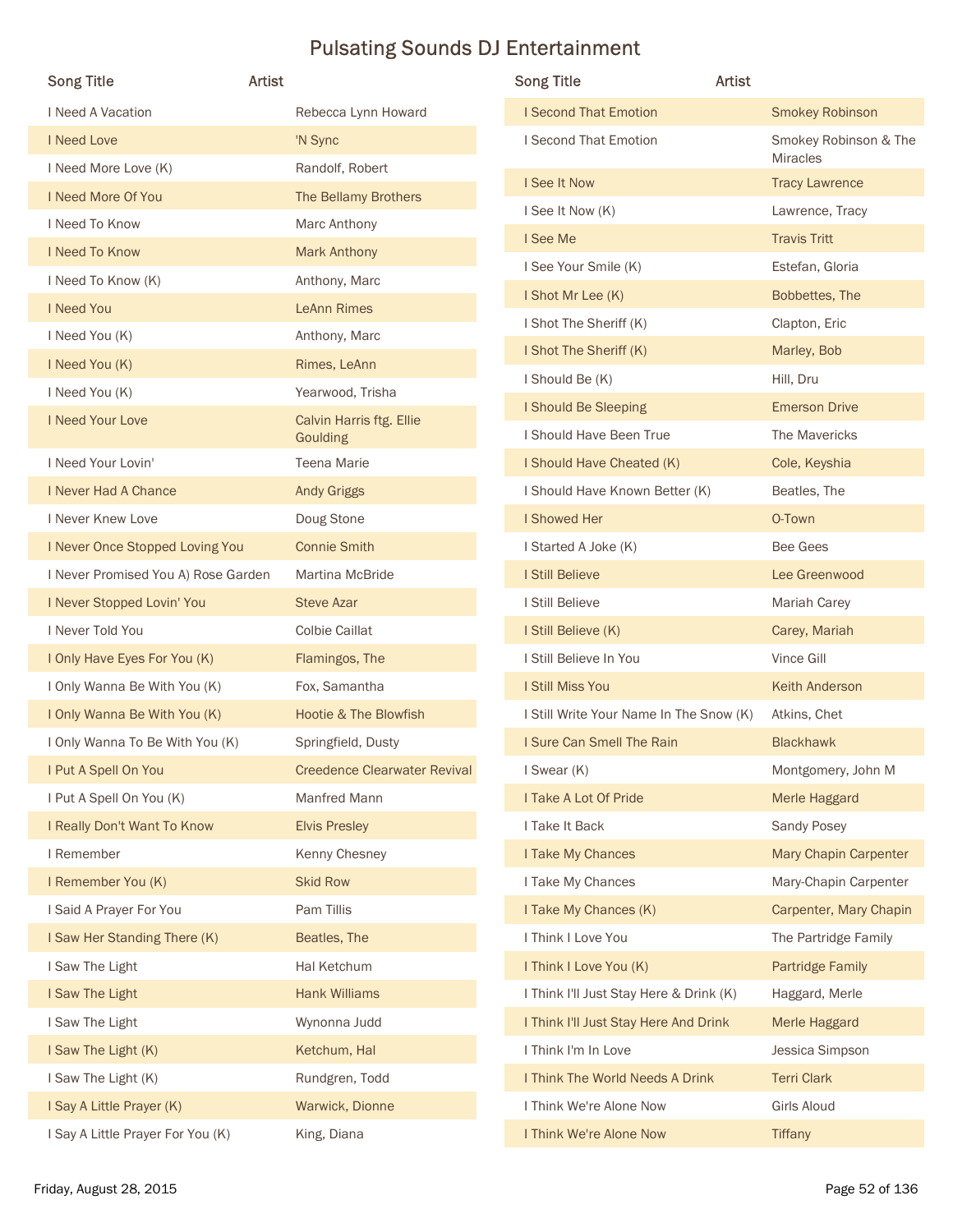|                                 | Artist                        | <b>Song Title</b><br>Artist                               |                        |
|---------------------------------|-------------------------------|-----------------------------------------------------------|------------------------|
| I Think We're Alone Now         | Tommy James And The           | I Wanna Live                                              | <b>Glen Campbell</b>   |
| I Think We're Alone Now (K)     | Shondells<br>James, Tommy     | I Wanna Live (K)                                          | Campbell, Glen         |
| I Think We're On To Something   | Emilio                        | I Wanna Love Him So Bad                                   | Jellybeans             |
| I Think You're Beautiful        | <b>Shane Minor</b>            | I Wanna Love You Forever                                  | Jessica Simpson        |
| I Think You're Beautiful (K)    | Dalley, Amy                   | I Wanna Love You Forever (K)                              | Simpson, Jessica       |
| I Thought I'd Seen Everything   | <b>Bryan Adams</b>            | I Wanna Remember This (K)                                 | Davis, Linda           |
| I Threw Away The Rose           | Merle Haggard                 | I Wanna Say Yes (K)                                       | Mandrell, Louise       |
| I Told You So (K)               | Travis, Randy                 | I Wanna Take Care Of You                                  | <b>Billy Dean</b>      |
| I Touch Myself (K)              | Divinyls                      | I Wanna Take Forever Tonight (K)                          | Cetera, Peter & C Dion |
| I Try                           | Macy Gray                     | I Wanna Talk About Me                                     | Toby Keith             |
| $I$ Try $(K)$                   | Gray, Macy                    | I Wanna Talk About Me (K)                                 | Keith, Toby            |
| I Turn To You (K)               | Aguilera, Christina           | I Want A Man (K)                                          | Lace                   |
| I Volunteer (K)                 | Raye, Collin                  | I Want A New Drug (K)                                     | Lewis, Huey            |
| I Walk Alone (K)                | Robbins, Marty                | I Want Candy                                              | Aaron Carter           |
| I Walk The Line (K)             | Cash, Johnny                  | I Want Candy                                              | <b>Bow Wow Wow</b>     |
| I Wanna Be Around               | <b>Tony Bennett</b>           | I Want Her (K)                                            | Sweat, Keith           |
| I Wanna Be Bad (K)              | Ford, Willa                   | I Want It That Way (K)                                    | <b>Backstreet Boys</b> |
| I Wanna Be Down (K)             | <b>Brandy</b>                 | I Want Love (K)                                           | John, Elton            |
| I Wanna Be Like You             | Children's Happy Songs        | I Want To Be Loved Like That (K)                          | Shenandoah             |
| I Wanna Be Loved                | The Andrews Sisters           | I Want To Be Wanted                                       | Brenda Lee             |
| I Wanna Be That Girl            | The Wilkinson's               | I Want To Come Over (K)                                   | Etheridge, Melissa     |
| I Wanna Be That Girl            | Wilkinsons                    | I Want To Go With You                                     | Eddy Arnold            |
| I Wanna Be There                | Blessid Union Of Soul         | I Want To Hold Your Hand                                  | The Beatles            |
| I Wanna Be There                | <b>Blessid Union Of Souls</b> | I Want To Hold Your Hand (K)                              | Beatles, The           |
| I Wanna Be With You             | <b>Mandy Moore</b>            | I Want To Know (Everything There Is To<br>Know About You) | Mark Wills             |
| I Wanna Be With You (K)         | Moore, Mandy                  | I Want To Know What Love Is (K)                           | Foreigner              |
| I Wanna Be Your Lover (K)       | Prince                        | I Want To Live (K)                                        | Gracin, Josh           |
| I Wanna Believe (K)             | Loveless, Patty               | I Want To Walk You Home                                   | Fats Domino            |
| I Wanna Dance With Somebody (K) | Houston, Whitney              | I Want To Walk You Home (K)                               | Domino, Fats           |
| I Wanna Do It All               | <b>Terri Clark</b>            | I Want You                                                | Savage Garden          |
| I Wanna Do It All (K)           | Clark, Terri                  | I Want You (K)                                            | Mexico 70              |
| I Wanna Fall In Love            | Lila McCann                   | I Want You (K)                                            | Roberts, Juliet        |
| I Wanna Fall In Love (K)        | McCann, Lila                  | I Want You Back                                           | Jackson 5              |
| I Wanna Feel Something          | <b>Trace Adkins</b>           | I Want You Bad (And That Ain't Good) (K) Raye, Collin     |                        |
| I Wanna Feel That Way Again (K) | Byrd, Tracy                   | I Want You To Need Me (K)                                 | Dion, Celine           |
| I Wanna Get Next To You (K)     | Royce, Rose                   | I Want You To Want Me                                     | Cheap Trick            |
|                                 |                               |                                                           |                        |

| <b>Entertainment</b>   |                                                       |                        |
|------------------------|-------------------------------------------------------|------------------------|
| <b>Song Title</b>      | Artist                                                |                        |
| I Wanna Live           |                                                       | <b>Glen Campbell</b>   |
| I Wanna Live (K)       |                                                       | Campbell, Glen         |
|                        | I Wanna Love Him So Bad                               | Jellybeans             |
|                        | I Wanna Love You Forever                              | Jessica Simpson        |
|                        | I Wanna Love You Forever (K)                          | Simpson, Jessica       |
|                        | I Wanna Remember This (K)                             | Davis, Linda           |
| I Wanna Say Yes (K)    |                                                       | Mandrell, Louise       |
|                        | I Wanna Take Care Of You                              | <b>Billy Dean</b>      |
|                        | I Wanna Take Forever Tonight (K)                      | Cetera, Peter & C Dion |
| I Wanna Talk About Me  |                                                       | Toby Keith             |
|                        | I Wanna Talk About Me (K)                             | Keith, Toby            |
| I Want A Man (K)       |                                                       | Lace                   |
| I Want A New Drug (K)  |                                                       | Lewis, Huey            |
| I Want Candy           |                                                       | Aaron Carter           |
| I Want Candy           |                                                       | <b>Bow Wow Wow</b>     |
| I Want Her (K)         |                                                       | Sweat, Keith           |
| I Want It That Way (K) |                                                       | <b>Backstreet Boys</b> |
| I Want Love (K)        |                                                       | John, Elton            |
|                        | I Want To Be Loved Like That (K)                      | Shenandoah             |
| I Want To Be Wanted    |                                                       | Brenda Lee             |
|                        | I Want To Come Over (K)                               | Etheridge, Melissa     |
| I Want To Go With You  |                                                       | Eddy Arnold            |
|                        | I Want To Hold Your Hand                              | The Beatles            |
|                        | I Want To Hold Your Hand (K)                          | Beatles, The           |
| Know About You)        | I Want To Know (Everything There Is To                | <b>Mark Wills</b>      |
|                        | I Want To Know What Love Is (K)                       | Foreigner              |
| I Want To Live (K)     |                                                       | Gracin, Josh           |
|                        | I Want To Walk You Home                               | Fats Domino            |
|                        | I Want To Walk You Home (K)                           | Domino, Fats           |
| I Want You             |                                                       | Savage Garden          |
| I Want You (K)         |                                                       | Mexico 70              |
| I Want You (K)         |                                                       | Roberts, Juliet        |
| I Want You Back        |                                                       | Jackson 5              |
|                        | I Want You Bad (And That Ain't Good) (K) Raye, Collin |                        |
|                        | I Want You To Need Me (K)                             | Dion, Celine           |
| I Want You To Want Me  |                                                       | Cheap Trick            |
|                        |                                                       | Dwight Yoakam          |
| I Want You To Want Me  |                                                       |                        |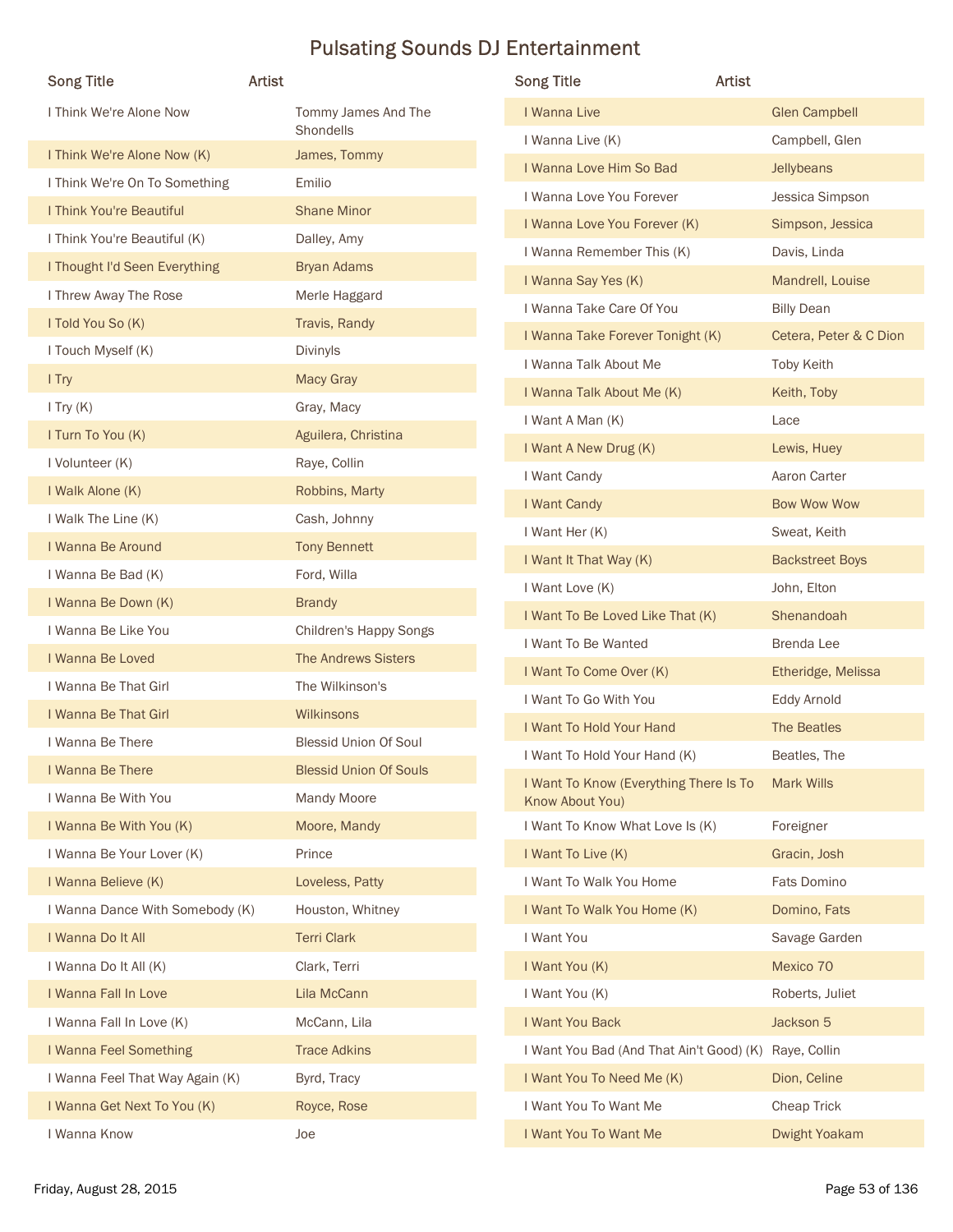| <b>Song Title</b><br>Artist                                | <b>Pulsating Sounds DJ Entertainment</b> | <b>Song Title</b><br>Artist                                     |                                |
|------------------------------------------------------------|------------------------------------------|-----------------------------------------------------------------|--------------------------------|
|                                                            | Presley, Elvis                           | I Wonder If They Ever Think Of Me                               |                                |
| I Want You, I Need You, I Love You (K)<br>I Want Your Love | Chic                                     | I Won't Go On And On (K)                                        | Merle Haggard<br>Prather, Colt |
| I Want Your Sex (K)                                        | Michael, George                          | I Won't Hold You Back (K)                                       | Toto                           |
| I Was                                                      | <b>Neal McCoy</b>                        | I Won't Last A Day Without You (K)                              | Carpenters, The                |
| I Was Country, When Country Wasn't                         | Mandrell, Barbara                        | I Won't Let Go                                                  | <b>Rascal Flatts</b>           |
| Cool (K)                                                   |                                          | I Won't Need You Anymore (K)                                    | Travis, Randy                  |
| I Will (K)                                                 | Beatles, The                             | I Would Die 4 U (K)                                             | Prince                         |
| I Will Always Love You (K)                                 | Houston, Whitney                         | I Would Do Anything for Love (K)                                | Meatloaf                       |
| I Will Always Love You (K)                                 | Parton, Dolly                            | I Wouldn't Want To Live If You Didn't                           | Don Williams                   |
| I Will Be                                                  | Lila McCann                              | Love Me                                                         |                                |
| I Will Be (K)                                              | McCann, Lila                             | I Write The Songs (K)                                           | Manilow, Barry                 |
| I Will Be There For You                                    | Jessica Andrews                          | I.0.U.                                                          | Lee Greenwood                  |
| I Will Be There For You (K)                                | Andrews, Jessica                         | Ice Cream                                                       | Sarah McLachlan                |
| I Will Be Your Friend                                      | Amy Grant                                | Ice Cream Man (K)                                               | Van Halen                      |
| I Will Buy You A New Life (K)                              | Everclear                                | Ice Ice Baby                                                    | Vanilla Ice                    |
| I Will Come To You (K)                                     | Hanson                                   | I'd Be A Legend In My Time                                      | Ronnie Milsap                  |
| I Will Not Bow                                             | <b>Breaking Benjamin</b>                 | I'd Be Lying (K)                                                | Cagle, Chris                   |
| I Will Remember You                                        | Sarah McLachlan                          | I'd Do Anything (K)                                             | Simple Plan                    |
| I Will Remember You (K)                                    | Grant, Amy                               | I'd Do Anything For Love, But I Won't Do Meatloaf<br>That $(K)$ |                                |
| I Will Remember You (K)                                    | McLachlan, Sarah                         | I'd Love To Change The World (K)                                | Ten Years After                |
| I Will Stand (K)                                           | Chesney, Kenny                           | I'd Love To Lay You Down (K)                                    | Singletary, Daryle             |
| I Will Survive (K)                                         | Gaynor, Gloria                           | I'd Love To Lay You Down (K)                                    | Twitty, Conway                 |
| I Will Survive (K)                                         | <b>Wild Horses</b>                       | I'd Rather Be Gone                                              | Hank Williams Jr.              |
| I Will Wait                                                | Hootie & The Blowfish                    | I'd Rather Miss You                                             | <b>Little Texas</b>            |
| I Wish (K)                                                 | Kelly, R<br>Thomas, Carl                 | I'd Really Like To See You Tonight (K)                          | Dan, England & J Ford Col      |
| I Wish (K)<br>I Wish (K)                                   | Wonder, Stevie                           | f                                                               | <b>Bread</b>                   |
| I Wish I Was Still In Your Dreams                          | Conway Twitty                            | If                                                              | Jane Monheit                   |
| I Wish I Wasn't (K)                                        | Headley, Heather                         | f                                                               | Janet Jackson                  |
| I Wish I Were In Love Again                                | Frank Sinatra                            | If $(K)$                                                        | <b>Bread</b>                   |
| I Wish It Would Rain                                       | Perfect Heart                            | If A Man Answers (K)                                            | Keith, Toby                    |
| I Wish It Would Rain                                       | Temptations                              | If Drinkin' Don't Kill Me (Her Memory<br>Will $)$ (K)           | Jones, George                  |
| I Wish It Would Rain                                       | The Temptations                          | If Heaven                                                       | <b>Andy Griggs</b>             |
| I Wish It Would Rain (K)                                   | Temptations, The                         | If Heaven (K)                                                   | Griggs, Andy                   |
| I Wish You Were Here                                       | Incubus                                  | If I Ain't Got You (K)                                          | Keys, Alicia                   |
| I Wish You'd Stay                                          | <b>Brad Paisley</b>                      | If I Can Dream (K)                                              | Presley, Elvis                 |
| I Wonder Do You Think Of Me                                | Keith Whitley                            | If I Can't Have You (K)                                         | Elliman, Yvonne                |
| I Wonder If I Ever Said Goodbye                            | Johnny Rodriguez                         | If I Could (K)                                                  | Belle, Regina                  |
| riday, August 28, 2015                                     |                                          |                                                                 | Page 54 of 136                 |

| Artist<br><b>Song Title</b>                                |                          | Artist<br><b>Song Title</b>                                     |                           |
|------------------------------------------------------------|--------------------------|-----------------------------------------------------------------|---------------------------|
|                                                            |                          |                                                                 |                           |
| I Want You, I Need You, I Love You (K)<br>I Want Your Love | Presley, Elvis           | I Wonder If They Ever Think Of Me                               | Merle Haggard             |
| I Want Your Sex (K)                                        | Chic<br>Michael, George  | I Won't Go On And On (K)<br>I Won't Hold You Back (K)           | Prather, Colt<br>Toto     |
| I Was                                                      | Neal McCoy               | I Won't Last A Day Without You (K)                              | Carpenters, The           |
| I Was Country, When Country Wasn't                         | Mandrell, Barbara        | I Won't Let Go                                                  | <b>Rascal Flatts</b>      |
| Cool (K)                                                   |                          | I Won't Need You Anymore (K)                                    | Travis, Randy             |
| $I$ Will $(K)$                                             | Beatles, The             | I Would Die 4 U (K)                                             | Prince                    |
| I Will Always Love You (K)                                 | Houston, Whitney         | I Would Do Anything for Love (K)                                | Meatloaf                  |
| I Will Always Love You (K)                                 | Parton, Dolly            | I Wouldn't Want To Live If You Didn't                           | Don Williams              |
| I Will Be                                                  | Lila McCann              | Love Me                                                         |                           |
| I Will Be (K)                                              | McCann, Lila             | I Write The Songs (K)                                           | Manilow, Barry            |
| I Will Be There For You                                    | Jessica Andrews          | 1.0.0.                                                          | Lee Greenwood             |
| I Will Be There For You (K)                                | Andrews, Jessica         | Ice Cream                                                       | Sarah McLachlan           |
| I Will Be Your Friend                                      | Amy Grant                | Ice Cream Man (K)                                               | Van Halen                 |
| I Will Buy You A New Life (K)                              | Everclear                | Ice Ice Baby                                                    | Vanilla Ice               |
| I Will Come To You (K)                                     | Hanson                   | I'd Be A Legend In My Time                                      | Ronnie Milsap             |
| I Will Not Bow                                             | <b>Breaking Benjamin</b> | I'd Be Lying (K)                                                | Cagle, Chris              |
| I Will Remember You                                        | Sarah McLachlan          | I'd Do Anything (K)                                             | Simple Plan               |
| I Will Remember You (K)                                    | Grant, Amy               | I'd Do Anything For Love, But I Won't Do Meatloaf<br>That $(K)$ |                           |
| I Will Remember You (K)                                    | McLachlan, Sarah         | I'd Love To Change The World (K)                                | Ten Years After           |
| I Will Stand (K)                                           | Chesney, Kenny           | I'd Love To Lay You Down (K)                                    | Singletary, Daryle        |
| I Will Survive (K)                                         | Gaynor, Gloria           | I'd Love To Lay You Down (K)                                    | Twitty, Conway            |
| I Will Survive (K)                                         | <b>Wild Horses</b>       | I'd Rather Be Gone                                              | Hank Williams Jr.         |
| I Will Wait                                                | Hootie & The Blowfish    | I'd Rather Miss You                                             | Little Texas              |
| I Wish (K)                                                 | Kelly, R                 | I'd Really Like To See You Tonight (K)                          | Dan, England & J Ford Col |
| I Wish (K)                                                 | Thomas, Carl             | If                                                              | <b>Bread</b>              |
| I Wish (K)                                                 | Wonder, Stevie           | lf                                                              | Jane Monheit              |
| I Wish I Was Still In Your Dreams                          | <b>Conway Twitty</b>     | f                                                               | Janet Jackson             |
| I Wish I Wasn't (K)                                        | Headley, Heather         | If $(K)$                                                        | <b>Bread</b>              |
| I Wish I Were In Love Again                                | Frank Sinatra            | If A Man Answers (K)                                            | Keith, Toby               |
| I Wish It Would Rain                                       | <b>Perfect Heart</b>     | If Drinkin' Don't Kill Me (Her Memory                           | Jones, George             |
| I Wish It Would Rain                                       | Temptations              | Will $)$ (K)                                                    |                           |
| I Wish It Would Rain                                       | The Temptations          | If Heaven                                                       | Andy Griggs               |
| I Wish It Would Rain (K)                                   | Temptations, The         | If Heaven (K)                                                   | Griggs, Andy              |
| I Wish You Were Here                                       | Incubus                  | If I Ain't Got You (K)                                          | Keys, Alicia              |
| I Wish You'd Stay                                          | <b>Brad Paisley</b>      | If I Can Dream (K)                                              | Presley, Elvis            |
| I Wonder Do You Think Of Me                                | Keith Whitley            | If I Can't Have You (K)                                         | Elliman, Yvonne           |
| I Wonder If I Ever Said Goodbye                            | Johnny Rodriguez         | If I Could (K)                                                  | Belle, Regina             |
|                                                            |                          |                                                                 |                           |
| Friday, August 28, 2015                                    |                          |                                                                 | Page 54 of 136            |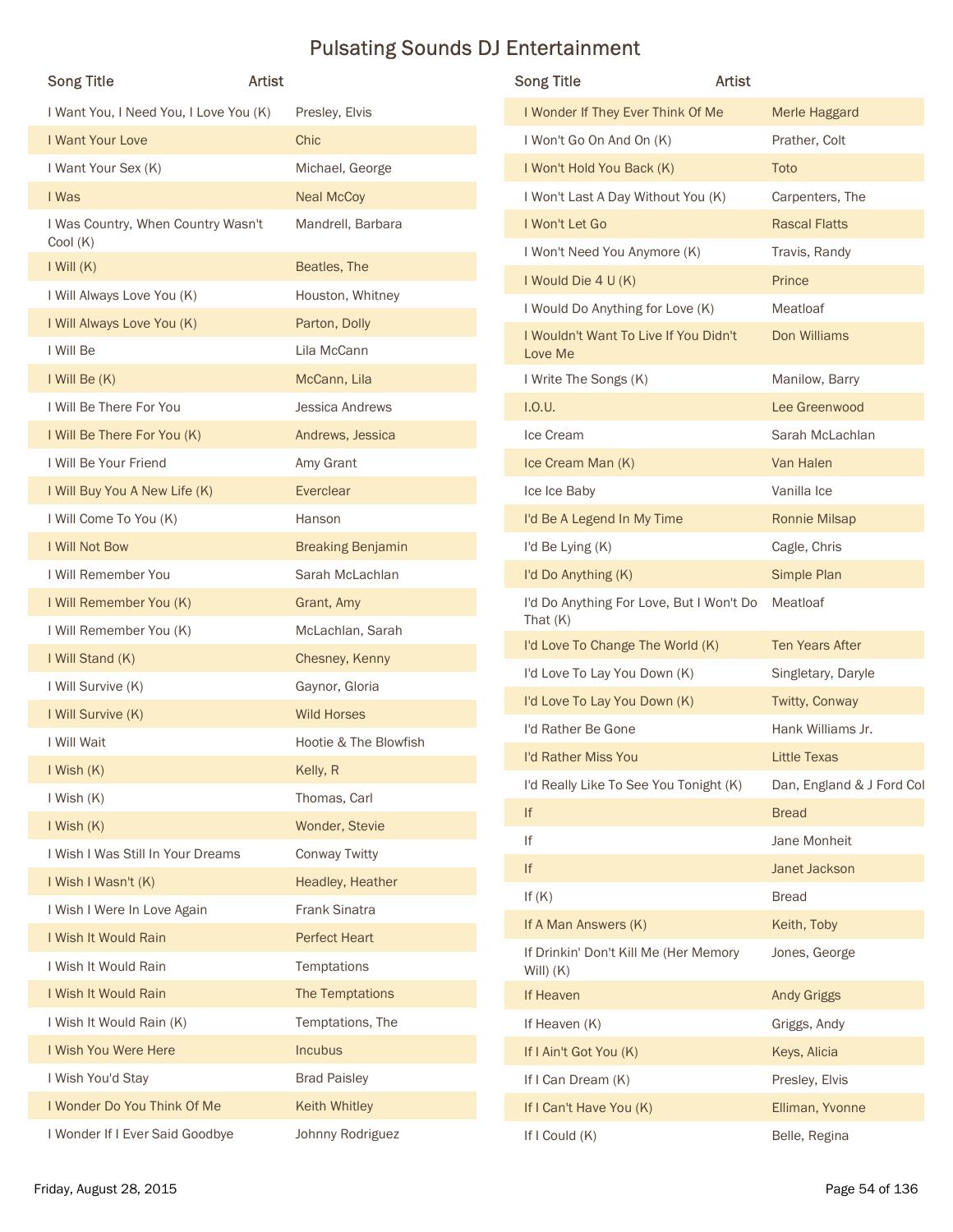|                                         | Artist                          | <b>Song Title</b><br>Artist                 |                       |
|-----------------------------------------|---------------------------------|---------------------------------------------|-----------------------|
| If I Could Go                           | Angie Martinez Feat. Lil' Mo    | If It Makes You Happy (K)                   | Crow, Sheryl          |
| If I Could Make A Living                | & Sacario<br>Clay Walker        | If It's Over                                | Mariah Carey          |
| If I Could Make A Living (K)            | Walker, Clay                    | If Loving You Is Wrong (K)                  | Ingram, Luther        |
| If I Could Only Win Your Love           | Emmylou Harris                  | If My Heart Had Windows                     | Patty Loveless        |
| If I Could Turn Back Time (K)           | Cher                            | If Nobody Believed In You (K)               | Nichols, Joe          |
| If I Didn't Have You                    | Thompson Square                 | If Only                                     | Hanson                |
| If I Don't See You Again                | <b>Neil Diamond</b>             | If Shania Was Mine                          | Cledus T. Judd        |
| If I Ever Lose My Faith In You (K)      | <b>Sting</b>                    | If Shania Was Mine (K)                      | Judd, Cledus T        |
| If I Fall You're Going Down With Me (K) | <b>Dixie Chicks</b>             | If She Don't Love You (K)                   | <b>Buffalo Club</b>   |
| If $I$ Fell $(K)$                       | Beatles, The                    | If She Were Any Other Woman                 | <b>Buddy Jewel</b>    |
| If I Give My Heart To You (K)           | Day, Doris                      | If She Were Any Other Woman                 | <b>Buddy Jewell</b>   |
| If I Had \$1000000 (K)                  | <b>Barenaked Ladies</b>         | If That Ain't Country (K)                   | Smith, Anthony        |
| If I Had No Loot (K)                    | <b>Tony Toni Tone</b>           | If The Devil Danced (In Empty Pockets)      | Joe Diffie            |
| If I Had Only Known                     | Reba McEntire                   | If The Devil Danced In Empty Pockets<br>(K) | Diffie, Joe           |
| If I Had Possession Over Judgement      | Clapton, Eric                   | If The Good Die Young (K)                   | Lawrence, Tracy       |
| Day $(K)$                               |                                 | If The House Is Rockin' (K)                 | Parnell, Lee Roy      |
| If I Kiss You (Will You Go Away)        | Lynn Anderson                   | If The World Had A Front Porch              | <b>Tracy Lawrence</b> |
| If I Knew Then What I Know Now          | Kenny Rogers & Gladys<br>Knight | If The World Had A Front Porch (K)          | Lawrence, Tracy       |
| If I Knew Then What I Know Now (K)      | Rogers, Kenny & G Knight        | If There Was Any Other Way (K)              | Dion, Celine          |
| If I Never Stop Loving You              | David Kersh                     | If There's Not, There Oughta Be (K)         | Stuart, Marty         |
| If I Never Stop Loving You (K)          | Kersh, David                    | If This Is It $(K)$                         | Lewis, Huey           |
| If I Ruled The World                    | <b>NAS</b>                      | If This Is Love                             | Jack Greene           |
| If I Said You Had A Beautiful Body (K)  | <b>Bellamy Brothers</b>         | If Tomorrow Never Comes                     | Joose                 |
| If I Was A Drinkin' Man                 | <b>Neal McCoy</b>               | If Tomorrow Never Comes (K)                 | Brooks, Garth         |
| If I Were A Carpenter                   | <b>Bobby Darin</b>              | If We Fall In Love Tonight (K)              | Stewart, Rod          |
| If I Were A Carpenter                   | Four Tops                       | If We Make It Through December              | Merle Haggard         |
| If I Were A Carpenter (K)               | Darin, Bobby                    | If We Make It Through December (K)          | Haggard, Merle        |
| If I Were A Rich Man                    | Fiddler On The Roof             | If We're Not Back In Love By Monday         | Merle Haggard         |
| If I Were A Rich Man                    | Topol                           | If You (K)                                  | Silk                  |
| If I Were You                           | <b>Terri Clark</b>              | If You Ain't Lovin' (You Ain't Livin')      | Faron Young           |
| If I Were Your Woman                    | Gladys Knight & The Pips        | If You Ain't Lovin' (You Ain't Livin')      | <b>George Strait</b>  |
| If I Were Your Woman (K)                | Knight, Gladys                  | If You Came Back From Heaven (K)            | Morgan, Lorrie        |
| If I'd Been The One (K)                 | 38 Special                      | If You Can Do Anything Else                 | <b>George Strait</b>  |
| If I'm A Fool For Loving You            | <b>Elvis Presley</b>            | If You Can Do Anything Else (K)             | Strait, George        |
| If It Ain't Love                        | Connie Smith                    | If You Can Live With It (I Can Live         | <b>Bill Anderson</b>  |
| If It Feels Good Do It                  | Dave Dudley                     | Without It)<br>If You Could Only See        | Tonic                 |
|                                         |                                 |                                             |                       |

| <b>Entertainment</b>                                          |                                   |
|---------------------------------------------------------------|-----------------------------------|
| <b>Song Title</b><br>Artist                                   |                                   |
| If It Makes You Happy (K)                                     | Crow, Sheryl                      |
| If It's Over                                                  | Mariah Carey                      |
| If Loving You Is Wrong (K)                                    | Ingram, Luther                    |
| If My Heart Had Windows                                       | Patty Loveless                    |
| If Nobody Believed In You (K)                                 | Nichols, Joe                      |
| If Only                                                       | Hanson                            |
| If Shania Was Mine                                            | Cledus T. Judd                    |
| If Shania Was Mine (K)                                        | Judd, Cledus T                    |
| If She Don't Love You (K)                                     | <b>Buffalo Club</b>               |
| If She Were Any Other Woman                                   | <b>Buddy Jewel</b>                |
| If She Were Any Other Woman                                   | <b>Buddy Jewell</b>               |
| If That Ain't Country (K)                                     | Smith, Anthony                    |
| If The Devil Danced (In Empty Pockets)                        | Joe Diffie                        |
| If The Devil Danced In Empty Pockets<br>(K)                   | Diffie, Joe                       |
| If The Good Die Young (K)                                     | Lawrence, Tracy                   |
| If The House Is Rockin' (K)                                   | Parnell, Lee Roy                  |
| If The World Had A Front Porch                                | <b>Tracy Lawrence</b>             |
| If The World Had A Front Porch (K)                            | Lawrence, Tracy                   |
| If There Was Any Other Way (K)                                | Dion, Celine                      |
| If There's Not, There Oughta Be (K)                           | Stuart, Marty                     |
| If This Is It $(K)$                                           | Lewis, Huey                       |
| If This Is Love                                               | Jack Greene                       |
| If Tomorrow Never Comes                                       | Joose                             |
| If Tomorrow Never Comes (K)<br>If We Fall In Love Tonight (K) | Brooks, Garth<br>Stewart, Rod     |
| If We Make It Through December                                | Merle Haggard                     |
| If We Make It Through December (K)                            | Haggard, Merle                    |
| If We're Not Back In Love By Monday                           | Merle Haggard                     |
| If You (K)                                                    | <b>Silk</b>                       |
| If You Ain't Lovin' (You Ain't Livin')                        | Faron Young                       |
| If You Ain't Lovin' (You Ain't Livin')                        | <b>George Strait</b>              |
| If You Came Back From Heaven (K)                              | Morgan, Lorrie                    |
| If You Can Do Anything Else                                   | <b>George Strait</b>              |
| If You Can Do Anything Else (K)                               | Strait, George                    |
| If You Can Live With It (I Can Live<br>Without It)            | <b>Bill Anderson</b>              |
| If You Could Only See                                         | Tonic                             |
| If You Could Only See (K)                                     | Thompson, Cyndi<br>Page 55 of 136 |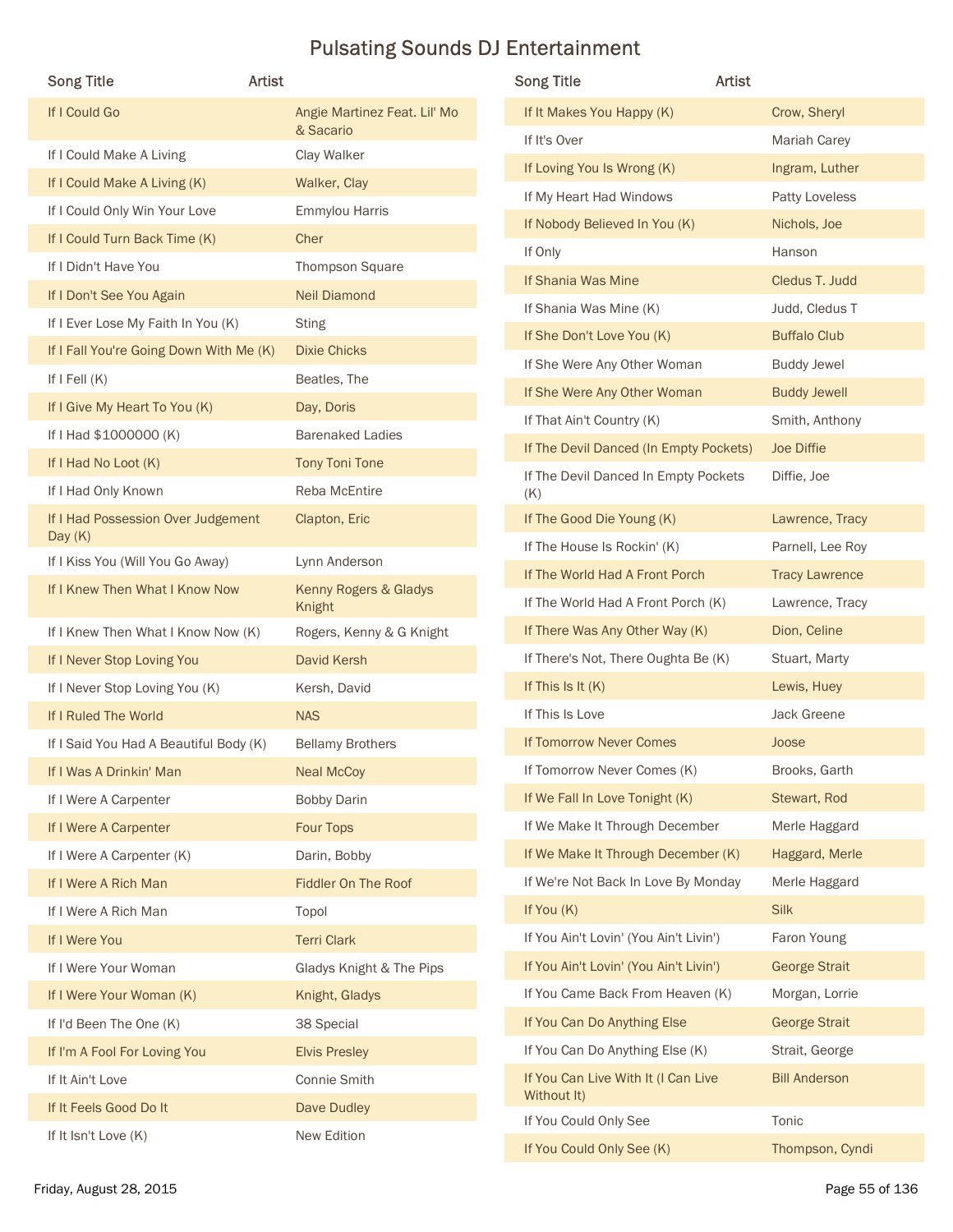| <b>Song Title</b><br>Artist                                           |                                  | <b>Pulsating Sounds DJ Entertainment</b> |                                               |
|-----------------------------------------------------------------------|----------------------------------|------------------------------------------|-----------------------------------------------|
|                                                                       |                                  | <b>Song Title</b><br>Artist              |                                               |
| If You Could Only See (K)                                             | Tonic                            | Ignition                                 | R. Kelly                                      |
| If You Could Read My Mind (K)                                         | Lightfoot, Gordon                | Iko Iko                                  | <b>Dixie Cups</b>                             |
| If You Don't Know Me By Now (K)                                       | Harold, Melvin                   | Iko Iko                                  | Rainman                                       |
| If You Don't Know Me By Now (K)                                       | Simply Red                       | Iko Iko (K)                              | Belle Stars, The                              |
| If You Don't Like Hank Williams (K)                                   | Williams, Hank Jr                | I'll Always Love You                     | Dean Martin                                   |
| If You Ever Change Your Mind (K)                                      | Gayle, Crystal                   | I'll Be                                  | <b>Edwin McCain</b>                           |
| If You Ever Feel Like Lovin' Me Again                                 | Clay Walker                      | I'll Be                                  | Reba McEntire                                 |
| If You Ever Feel Like Loving Me Again<br>(K)                          | Walker, Clay                     | I'll Be $(K)$                            | McCain, Edwin                                 |
| If You Ever Leave Me                                                  | Barbra Streisand/Vince Gill      | I'll Be Alright Without You (K)          | Journey                                       |
| If You Ever Stop Loving Me (K)                                        | <b>Montgomery Gentry</b>         | I'll Be Around (K)                       | Sawyer Brown                                  |
| If You Had My Love                                                    | Jennifer Lopez                   | I'll Be Around (K)                       | Spinners, The                                 |
| If You Have Forever In Mind (K)                                       | Gill, Vince                      | I'll Be Coming Back For More             | T. G. Sheppard                                |
| If You Know What I Mean                                               | Neil Diamond                     | I'll Be Coming Back for More (K)         | Shepherd, TG                                  |
| If You Leave Me Now (K)                                               | Chicago                          | I'll Be Doggone                          | <b>Marvin Gaye</b>                            |
| If You Leave Me Tonight, I'll Cry (K)                                 | Wallace, Jerry                   | I'll Be Doggone (K)                      | Gaye, Marvin                                  |
| If You Love Me (K)                                                    | <b>Brownstone</b>                | I'll Be Here (K)                         | Tuesdays, The                                 |
| If You Love Me (Let Me Know)                                          | Elvis Presley                    | I'll Be Lovin' You (Forever)             | New Kids On The Block                         |
| If You Love Me, Let Me Know (K)                                       | Newton John, Olivia              | I'll Be Loving You (K)                   | Collage                                       |
| If You Love Somebody                                                  | Kevin Sharp                      | I'll Be Missing You (K)                  | Puff Daddy & Faith Evans                      |
| If You Love Somebody Set Them Free                                    | <b>Sting</b>                     | I'll Be There                            | <b>Elvis Presley</b>                          |
| If You Loved Me                                                       | <b>Tracy Lawrence</b>            | I'll Be There                            | Jackson 5                                     |
| If You See Him, If You See Her (K)                                    | Brooks & Dunn & R McEntire       | I'll Be There<br>I'll Be There           | Mariah Carey & Trey Lorer<br>The Jackson Five |
| If You Wanna Be Happy (K)                                             | Soul, Jimmy                      | I'll Be There (K)                        |                                               |
| If You Want Me To                                                     | Joe Diffie                       | I'll Be There For You                    | Carey, Mariah & Trey Lore<br>Rembrandts       |
| If You Want Me To (K)                                                 | Diffie, Joe                      | I'll Be There For You (K)                | Rembrants, The                                |
| If You Want My Love                                                   | <b>Cheap Trick</b>               | I'll Be True To You                      | The Oak Ridge Boys                            |
| If You Want To Get To Heaven (K)                                      | <b>Ozark Mountain Daredevils</b> | I'll Break The Law Of Gravity Someday    | Gordon Jenson                                 |
| If You're Gone                                                        | <b>Matchbox Twenty</b>           | I'll Come Back As Another Woman          | Tanya Tucker                                  |
| If You're Gone (K)                                                    | Matchbox 20                      | I'll Come Running                        | <b>Connie Smith</b>                           |
| If You're Gonna Do Me Wrong (Do It<br>Right)                          | Vern Gosdin                      | I'll Cover You                           | Rent                                          |
| If You're Gonna Play In Texas (You<br>Gotta Have A Fiddle In The Band | Alabama                          | I'll Cry Instead (K)<br>I'll Fly Away    | Beatles, The<br>Southern Gospel               |
| If You're Happy And You Know It                                       | Children's Fun Songs             |                                          |                                               |
| If You're Not In It For Love (K)                                      | Twain, Shania                    | I'll Fly Away (K)                        | Christian                                     |
| If You're Not The One (K)                                             | Bedingfield, Daniel              | I'll Fly Away (K)                        | Krause, Allison and Welch<br>Gillian          |
| If You're Ready (Come Go With Me) (K)                                 | <b>Staple Singers</b>            | I'll Follow The Sun                      | <b>Beatles</b>                                |
| If You're Wondering If I Want You To                                  | Weezer                           | I'll Follow The Sun                      | Beatles, The                                  |

| <b>Intertainment</b><br><b>Song Title</b> | Artist            |                           |
|-------------------------------------------|-------------------|---------------------------|
| Ignition                                  | R. Kelly          |                           |
| Iko Iko                                   | <b>Dixie Cups</b> |                           |
| Iko Iko                                   | Rainman           |                           |
| Iko Iko (K)                               |                   | Belle Stars, The          |
| I'll Always Love You                      |                   | Dean Martin               |
| I'll Be                                   |                   | <b>Edwin McCain</b>       |
| I'll Be                                   |                   | Reba McEntire             |
| I'll Be $(K)$                             |                   | McCain, Edwin             |
| I'll Be Alright Without You (K)           | Journey           |                           |
| I'll Be Around (K)                        |                   | Sawyer Brown              |
| I'll Be Around (K)                        |                   | Spinners, The             |
| I'll Be Coming Back For More              |                   | T. G. Sheppard            |
| I'll Be Coming Back for More (K)          |                   | Shepherd, TG              |
| I'll Be Doggone                           |                   | Marvin Gaye               |
| I'll Be Doggone (K)                       |                   | Gaye, Marvin              |
| I'll Be Here (K)                          |                   | Tuesdays, The             |
| I'll Be Lovin' You (Forever)              |                   | New Kids On The Block     |
| I'll Be Loving You (K)                    | Collage           |                           |
| I'll Be Missing You (K)                   |                   | Puff Daddy & Faith Evans  |
| I'll Be There                             |                   | <b>Elvis Presley</b>      |
| I'll Be There                             | Jackson 5         |                           |
| I'll Be There                             |                   | Mariah Carey & Trey Lorer |
| I'll Be There                             |                   | The Jackson Five          |
| I'll Be There (K)                         |                   | Carey, Mariah & Trey Lore |
| I'll Be There For You                     |                   | Rembrandts                |
| I'll Be There For You (K)                 |                   | Rembrants, The            |
| I'll Be True To You                       |                   | The Oak Ridge Boys        |
| I'll Break The Law Of Gravity Someday     |                   | <b>Gordon Jenson</b>      |
| I'll Come Back As Another Woman           |                   | Tanya Tucker              |
| I'll Come Running                         |                   | <b>Connie Smith</b>       |
| I'll Cover You                            | Rent              |                           |
| I'll Cry Instead (K)                      |                   | Beatles, The              |
| I'll Fly Away                             |                   | Southern Gospel           |
| I'll Fly Away (K)<br>I'll Fly Away (K)    | Christian         | Krause, Allison and Welch |
|                                           | Gillian           |                           |
| I'll Follow The Sun                       | <b>Beatles</b>    |                           |
| I'll Follow The Sun                       |                   | Beatles, The              |
|                                           |                   | Page 56 of 136            |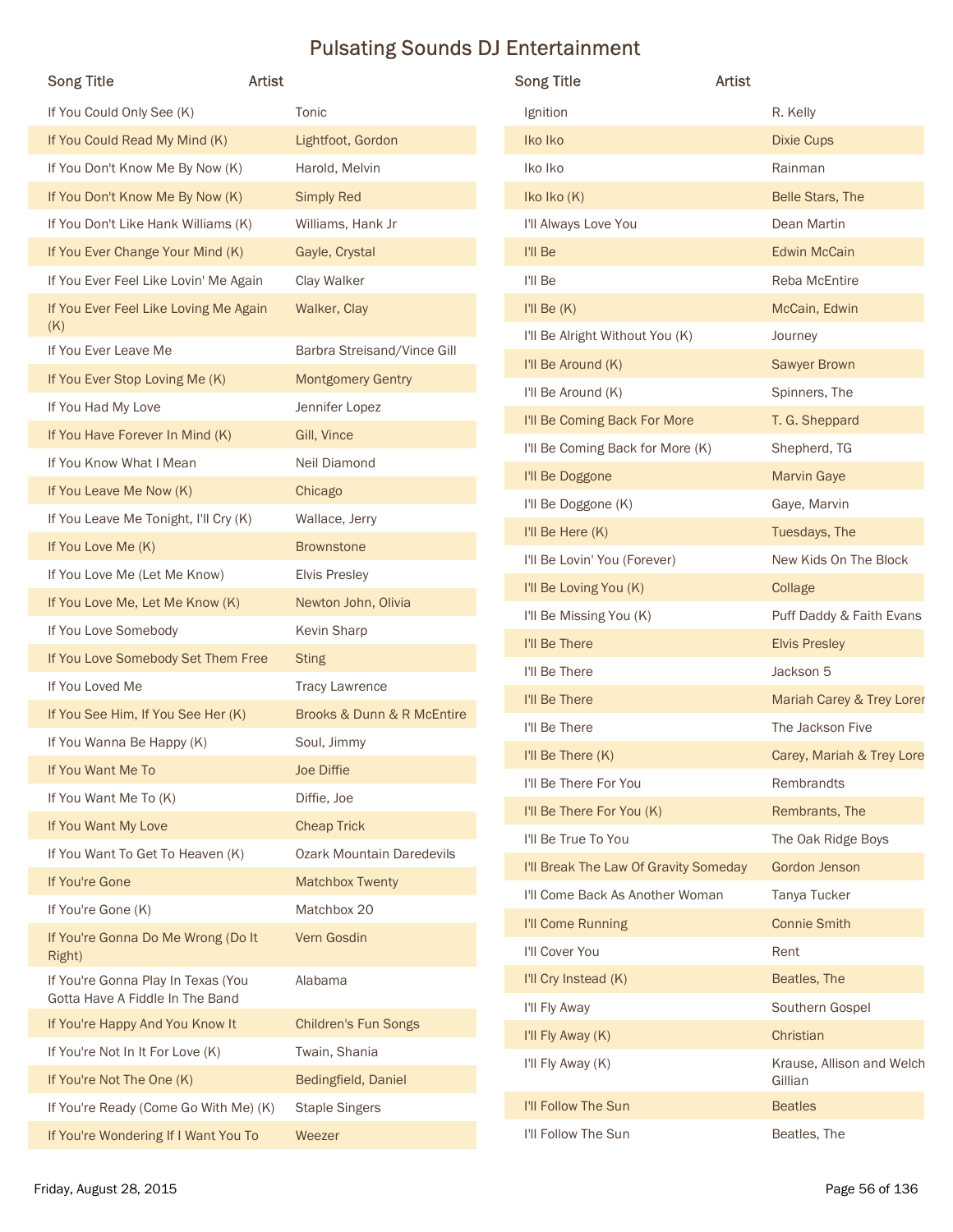|                                            | Artist                       | <b>Song Title</b><br>Artist              |                                     |
|--------------------------------------------|------------------------------|------------------------------------------|-------------------------------------|
| I'll Go Crazy                              | <b>Andy Griggs</b>           | I'm A Believer (K)                       | Diamond, Neil                       |
| I'll Go Crazy (K)                          | Brown, James                 | I'm A Believer (K)                       | Monkees, The                        |
| I'll Go Crazy (K)                          | Griggs, Andy                 | I'm A Girl Watcher (K)                   | O'Kaysions, The                     |
| I'll Go On Loving You (K)                  | Jackson, Alan                | I'm A King (K)                           | PSC & TI & Lil Scrappy              |
| I'll Leave This World Loving You           | <b>Ricky Van Shelton</b>     | I'm A King Bee (Back Door Man Medley)    | Marino, Frank                       |
| I'll Make Love To You                      | Boyz II Men                  | (K)                                      |                                     |
| I'll Never Break Your Heart (K)            | <b>Backstreet Boys</b>       | I'm A King Bee (K)                       | Harpo, Slim<br><b>Hank Williams</b> |
| I'll Never Do Better Than You              | George Canyon                | I'm A Long Gone Daddy                    | Williams, Hank Sr                   |
| I'll Never Fall In Love Again (K)          | Jones, Tom                   | I'm A Long Gone Daddy (K)<br>I'm A Loser | Beatles, The                        |
| I'll Never Fall In Love Again (K)          | Warwick, Dionne              | I'm A Ramblin' Man                       | Waylon Jennings                     |
| I'll Never Forgive My Heart                | Brooks & Dunn                | I'm A Saint                              | <b>Mark Chesnutt</b>                |
| I'll Never Get Out Of This World Alive     | Hank Williams                |                                          |                                     |
| I'll Never Get Out Of This World Alive (K) | Williams, Hank Sr            | I'm A Slave 4 U                          | <b>Britney Spears</b>               |
| I'll Never Get Over You (K)                | Expose                       | I'm A Survivor                           | Destiny's Child                     |
| I'll Never Hold You Back (K)               | Dion, Celine & P Anka        | I'm A Woman                              | Peggy Lee                           |
| I'll Never Stop Loving You                 | David Kersh                  | I'm Alive                                | Neil Diamond                        |
| I'll Never Stop Loving You (K)             | Morris, Gary                 | I'm Already Taken (K)                    | Wariner, Steve                      |
| I'll Remember (K)                          | Madonna                      | I'm Alright                              | <b>JoDee Messina</b>                |
| I'll Stand By You (K)                      | Pretenders, The              | I'm Always On A Mountain When I Fall     | Merle Haggard                       |
| I'll Still Love You More (K)               | Yearwood, Trisha             | I'm Amazed                               | Lila McCann                         |
| I'll Take Love Over Money                  | Aaron Tippin                 | I'm Bad, I'm Nationwide (K)              | ZZ Top                              |
| I'll Take You Home Again Kathleen          | Foster & Allen               | I'm Coming Out (K)                       | Ross, Diana                         |
| I'll Take You Home Again Kathleen          | Traditional                  | I'm Diggin' It                           | Alecia Elliott                      |
| I'll Take You Home Again Kathleen (K)      | <b>Irish Traditional</b>     | I'm Diggin' It (K)                       | Elliott, Alecia                     |
| I'll Take You Home Kathleen                | <b>Traditional Irish</b>     | I'm Down To My Last Cigarette            | K. D. Lang                          |
| I'll Take You There (K)                    | <b>General Public</b>        | I'm Down To My Last Cigarette            | K.D. Lang                           |
| I'll Take You There (K)                    | <b>Staple Singers</b>        | I'm Down To My Last 'I Love You'         | David Houston                       |
| I'll Think Of A Reason Later               | Lee Ann Womack               | I'm Eighteen (K)                         | Cooper, Alice                       |
| I'll Think of A Reason Later (K)           | Womack, Lee Ann              | I'm Eighteen (K)                         | Creed                               |
| I'll Wait For You                          | Joe Nichols                  | I'm Every Woman (K)                      | Chaka Kahn                          |
| I'll Wait For You                          | Vikki Carr                   | I'm Every Woman (K)                      | Houston, Whitney                    |
| Illegal                                    | Shakira                      | I'm From The Country (K)                 | Byrd, Tracy                         |
| Illegal                                    | Shakira Feat. Carlos Santana | I'm Going Down                           | I'm Going Down                      |
| Illegal Smile (K)                          | Prine, John                  | I'm Going Down (K)                       | Rose Royce                          |
| I'm A Believer                             | <b>Neil Diamond</b>          | I'm Going Home (K)                       | Rocky Horror                        |
| I'm A Believer                             | Reeves & Mortimer            | I'm Gone                                 | Cyndi Thomson                       |
| I'm A Believer                             | Smash Mouth                  | I'm Gone (K)                             | Thompson, Cyndi                     |
| I'm A Believer                             |                              | I'm Gonna Be (500 Miles) (K)             | Proclaimers, The                    |
|                                            | The Monkees                  |                                          |                                     |

| <b>Song Title</b>                            | Artist                     |
|----------------------------------------------|----------------------------|
| I'm A Believer (K)                           | Diamond, Neil              |
| I'm A Believer (K)                           | Monkees, The               |
| I'm A Girl Watcher (K)                       | O'Kaysions, The            |
| I'm A King (K)                               | PSC & TI & Lil Scrappy     |
| I'm A King Bee (Back Door Man Medley)<br>(K) | Marino, Frank              |
| I'm A King Bee (K)                           | Harpo, Slim                |
| I'm A Long Gone Daddy                        | <b>Hank Williams</b>       |
| I'm A Long Gone Daddy (K)                    | Williams, Hank Sr          |
| I'm A Loser                                  | Beatles, The               |
| I'm A Ramblin' Man                           | Waylon Jennings            |
| I'm A Saint                                  | Mark Chesnutt              |
| I'm A Slave 4 U                              | <b>Britney Spears</b>      |
| I'm A Survivor                               | Destiny's Child            |
| I'm A Woman                                  | Peggy Lee                  |
| I'm Alive                                    | <b>Neil Diamond</b>        |
| I'm Already Taken (K)                        | Wariner, Steve             |
| I'm Alright                                  | JoDee Messina              |
| I'm Always On A Mountain When I Fall         | Merle Haggard              |
| I'm Amazed                                   | Lila McCann                |
| I'm Bad, I'm Nationwide (K)                  | ZZ Top                     |
| I'm Coming Out (K)                           | Ross, Diana                |
| I'm Diggin' It                               | Alecia Elliott             |
| I'm Diggin' It (K)                           | Elliott, Alecia            |
| I'm Down To My Last Cigarette                | K. D. Lang                 |
| I'm Down To My Last Cigarette                | K.D. Lang                  |
| I'm Down To My Last 'I Love You'             | David Houston              |
| I'm Eighteen (K)                             | Cooper, Alice              |
| I'm Eighteen (K)                             | Creed                      |
| I'm Every Woman (K)                          | Chaka Kahn                 |
| I'm Every Woman (K)                          | Houston, Whitney           |
| I'm From The Country (K)                     | Byrd, Tracy                |
| I'm Going Down                               | I'm Going Down             |
| I'm Going Down (K)                           | Rose Royce<br>Rocky Horror |
| I'm Going Home (K)<br>I'm Gone               | Cyndi Thomson              |
| I'm Gone (K)                                 | Thompson, Cyndi            |
|                                              |                            |
| I'm Gonna Be (500 Miles) (K)                 | Proclaimers, The           |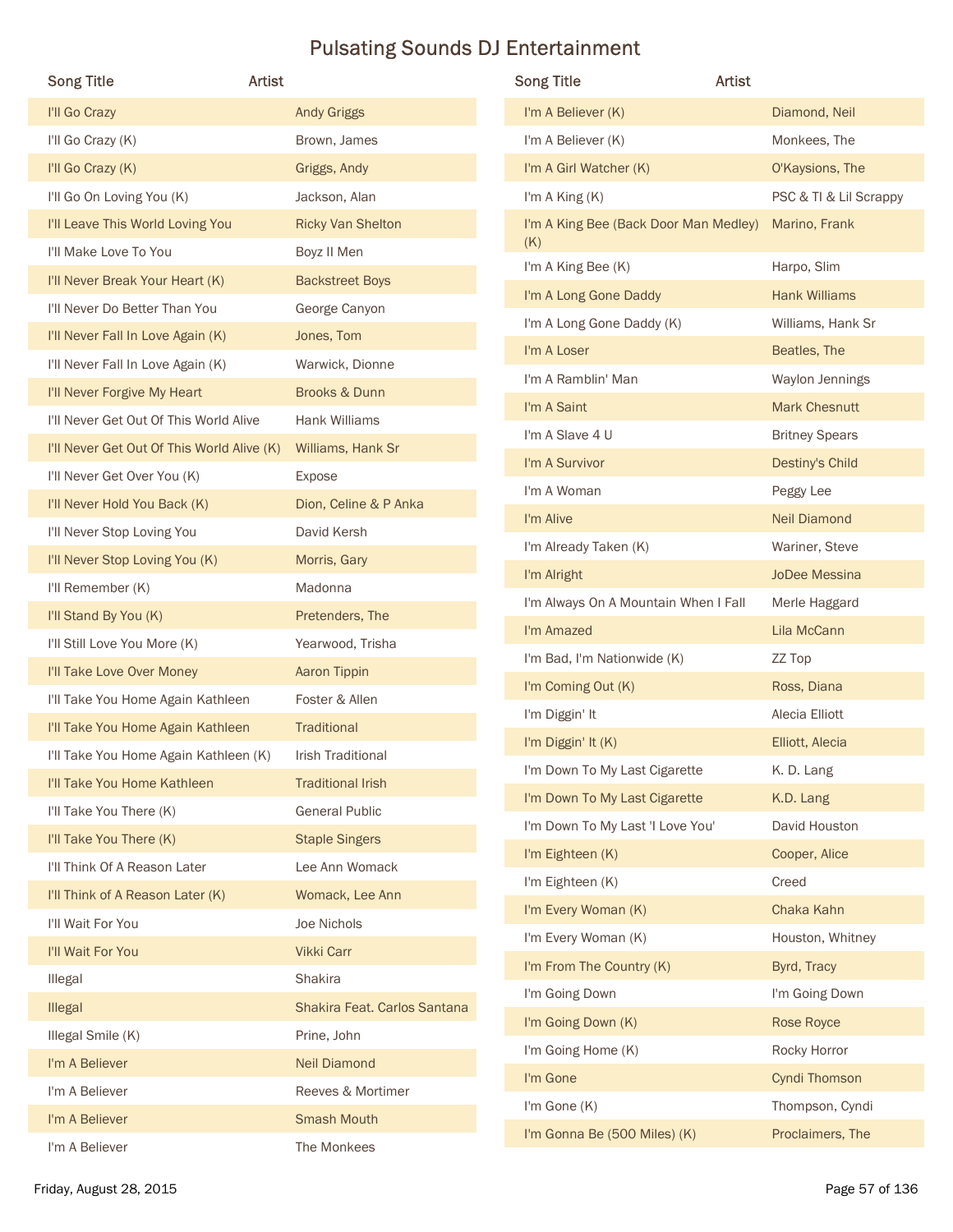|                                                   | Artist                        | <b>Song Title</b><br>Artist                                         |                               |
|---------------------------------------------------|-------------------------------|---------------------------------------------------------------------|-------------------------------|
| I'm Gonna Be Alright                              | Jennifer Lopez                | I'm Missing You (K)                                                 | Rogers, Kenny                 |
| I'm Gonna Blow Your Mind (K)                      | Hennessy, Carly               | I'm Movin' On                                                       | <b>Rascal Flatts</b>          |
| I'm Gonna Follow You (K)                          | Benetar, Pat                  | I'm Movin' On (K)                                                   | Snow, Hank                    |
| I'm Gonna Getcha Good (K)                         | Twain, Shania                 | I'm Moving On                                                       | Hank Snow                     |
| I'm Gonna Hire A Wino (K)                         | Frizzel, David                | I'm Moving On                                                       | <b>Rascal Flatts</b>          |
| I'm Gonna Love You Anyway (K)                     | Adkins, Trace                 | I'm My Own Grandpa (K)                                              | Lonzo & Oscar                 |
| I'm Gonna Love You Just A Little More<br>Baby (K) | White, Barry                  | I'm No Angel (K)                                                    | <b>Allman Brothers</b>        |
| I'm Gonna Make You Love Me                        | Play                          | I'm No Stranger To The Rain                                         | Keith Whitley                 |
| I'm Gonna Make You Love Me (K)                    | Supremes & Temptations        | I'm No Stranger To The Rain (K)                                     | Whitley, Keith                |
| I'm Gonna Miss Her                                | <b>Brad Paisley</b>           | I'm Not a Girl, Not Yet a Woman (K)                                 | Spears, Britney               |
| I'm Gonna Miss Her (K)                            | Paisley, Brad                 | I'm Not Breakin'                                                    | <b>Steve Holy</b>             |
| I'm Gonna Sing                                    | <b>Children's Bible Songs</b> | I'm Not Gonna Do Anything Without You Wills, Mark & J O'Neal<br>(K) |                               |
| I'm Gonna Sing                                    | The Gaither Vocal Band        | I'm Not Gonna Let It Bother Me Tonight                              | <b>Atlanta Rhythm Section</b> |
| I'm Gonna Take That Mountain                      | Reba Mcentire                 | I'm Not In Love                                                     | $10\mathrm{CC}$               |
| I'm Gonna Take That Mountain (K)                  | McEntire, Reba                | I'm Not In Love                                                     | Pop Idols                     |
| I'm Happy Just To Dance With You                  | The Beatles                   | I'm Not In Love                                                     | Will To Power                 |
| I'm Happy Just To Dance With You (K)              | Beatles, The                  | I'm Not In Love (K)                                                 | 10 <sub>cc</sub>              |
| I'm Henry The 8th I Am (K)                        | <b>Herman's Hermits</b>       | I'm Not Supposed To Love You Anymore                                | <b>Bryan White</b>            |
| I'm Holdin' On To Love (K)                        | Twain, Shania                 | I'm Not Through Loving You Yet                                      | <b>Conway Twitty</b>          |
| $\mathsf{I}'\mathsf{m}$ $\mathsf{In}$             | Kinleys                       | I'm Not Your) Stepping Stone                                        | Monkees, The                  |
| I'm In                                            | The Kinleys                   | I'm On Fire                                                         | <b>Dwight Twilley Band</b>    |
| I'm In Love With A Capital U (K)                  | Diffie, Joe                   | I'm On Fire (K)                                                     | Springsteen, Bruce            |
| I'm In Love With A Married Woman                  | Mark Chesnutt                 | I'm Only Sleeping                                                   | Beatles, The                  |
| I'm In The Mood                                   | Alabama                       | I'm Ready                                                           | <b>Tevin Campbell</b>         |
| I'm In The Mood                                   | Ce Ce Peniston                | I'm Ready (K)                                                       | Campbell, Tevin               |
| I'm In The Mood                                   | John Lee Hooker               | I'm Ready For Love (K)                                              | Martha & The Vandellas        |
| I'm In The Mood For Love                          | Rod Stewart                   | I'm Real (K)                                                        | Lopez, Jennifer & Ja Rule     |
| I'm Into Something Good                           | Earl-Jean                     | I'm So Excited (K)                                                  | <b>Pointer Sisters</b>        |
| I'm Into Something Good (K)                       | Herman's Hermits              | I'm So Happy I Can't Stop Crying (K)                                | Keith, Toby                   |
| I'm Into You                                      | Jennifer Lopez Feat. Lil'     | I'm So Lonesome I Could Cry                                         | B. J. Thomas                  |
| I'm Just Me                                       | Wayne<br><b>Charley Pride</b> | I'm So Lonesome I Could Cry                                         | <b>Elvis Presley</b>          |
| I'm Just Talkin' About Tonight                    | <b>Toby Keith</b>             | I'm So Lonesome I Could Cry                                         | Hank Williams                 |
| I'm Just Talkin' About Tonight (K)                | Keith, Toby                   | I'm So Lonesome I Could Cry (K)                                     | Williams, Hank Sr             |
| I'm Leavin' It All Up To You                      | Dale & Grace                  | I'm So Proud (K)                                                    | Impressions, The              |
| I'm Leaving                                       | Lisa Stansfield               | I'm Sorry (K)                                                       | Lee, Brenda                   |
|                                                   |                               | I'm Sorry For You My Friend                                         | Moe Bandy                     |
| I'm Leaving It All Up To You (K)                  | Dale & Grace                  |                                                                     |                               |

| <b>Entertainment</b><br><b>Song Title</b><br>Artist<br>I'm Missing You (K)<br>Rogers, Kenny<br>I'm Movin' On<br><b>Rascal Flatts</b><br>Snow, Hank<br>I'm Movin' On (K)<br>Hank Snow<br>I'm Moving On<br><b>Rascal Flatts</b><br>I'm Moving On<br>Lonzo & Oscar<br>I'm My Own Grandpa (K)<br><b>Allman Brothers</b><br>I'm No Angel (K)<br>I'm No Stranger To The Rain<br>Keith Whitley<br>I'm No Stranger To The Rain (K)<br>Whitley, Keith<br>I'm Not a Girl, Not Yet a Woman (K)<br>Spears, Britney<br>I'm Not Breakin'<br><b>Steve Holy</b><br>I'm Not Gonna Do Anything Without You Wills, Mark & J O'Neal<br>(K)<br>I'm Not Gonna Let It Bother Me Tonight<br><b>Atlanta Rhythm Section</b><br>I'm Not In Love<br>10CC<br>I'm Not In Love<br>Pop Idols<br>Will To Power<br>I'm Not In Love |
|--------------------------------------------------------------------------------------------------------------------------------------------------------------------------------------------------------------------------------------------------------------------------------------------------------------------------------------------------------------------------------------------------------------------------------------------------------------------------------------------------------------------------------------------------------------------------------------------------------------------------------------------------------------------------------------------------------------------------------------------------------------------------------------------------|
|                                                                                                                                                                                                                                                                                                                                                                                                                                                                                                                                                                                                                                                                                                                                                                                                  |
|                                                                                                                                                                                                                                                                                                                                                                                                                                                                                                                                                                                                                                                                                                                                                                                                  |
|                                                                                                                                                                                                                                                                                                                                                                                                                                                                                                                                                                                                                                                                                                                                                                                                  |
|                                                                                                                                                                                                                                                                                                                                                                                                                                                                                                                                                                                                                                                                                                                                                                                                  |
|                                                                                                                                                                                                                                                                                                                                                                                                                                                                                                                                                                                                                                                                                                                                                                                                  |
|                                                                                                                                                                                                                                                                                                                                                                                                                                                                                                                                                                                                                                                                                                                                                                                                  |
|                                                                                                                                                                                                                                                                                                                                                                                                                                                                                                                                                                                                                                                                                                                                                                                                  |
|                                                                                                                                                                                                                                                                                                                                                                                                                                                                                                                                                                                                                                                                                                                                                                                                  |
|                                                                                                                                                                                                                                                                                                                                                                                                                                                                                                                                                                                                                                                                                                                                                                                                  |
|                                                                                                                                                                                                                                                                                                                                                                                                                                                                                                                                                                                                                                                                                                                                                                                                  |
|                                                                                                                                                                                                                                                                                                                                                                                                                                                                                                                                                                                                                                                                                                                                                                                                  |
|                                                                                                                                                                                                                                                                                                                                                                                                                                                                                                                                                                                                                                                                                                                                                                                                  |
|                                                                                                                                                                                                                                                                                                                                                                                                                                                                                                                                                                                                                                                                                                                                                                                                  |
|                                                                                                                                                                                                                                                                                                                                                                                                                                                                                                                                                                                                                                                                                                                                                                                                  |
|                                                                                                                                                                                                                                                                                                                                                                                                                                                                                                                                                                                                                                                                                                                                                                                                  |
|                                                                                                                                                                                                                                                                                                                                                                                                                                                                                                                                                                                                                                                                                                                                                                                                  |
|                                                                                                                                                                                                                                                                                                                                                                                                                                                                                                                                                                                                                                                                                                                                                                                                  |
|                                                                                                                                                                                                                                                                                                                                                                                                                                                                                                                                                                                                                                                                                                                                                                                                  |
|                                                                                                                                                                                                                                                                                                                                                                                                                                                                                                                                                                                                                                                                                                                                                                                                  |
|                                                                                                                                                                                                                                                                                                                                                                                                                                                                                                                                                                                                                                                                                                                                                                                                  |
|                                                                                                                                                                                                                                                                                                                                                                                                                                                                                                                                                                                                                                                                                                                                                                                                  |
|                                                                                                                                                                                                                                                                                                                                                                                                                                                                                                                                                                                                                                                                                                                                                                                                  |
|                                                                                                                                                                                                                                                                                                                                                                                                                                                                                                                                                                                                                                                                                                                                                                                                  |
| I'm Not In Love (K)<br>10cc                                                                                                                                                                                                                                                                                                                                                                                                                                                                                                                                                                                                                                                                                                                                                                      |
| I'm Not Supposed To Love You Anymore<br><b>Bryan White</b>                                                                                                                                                                                                                                                                                                                                                                                                                                                                                                                                                                                                                                                                                                                                       |
| I'm Not Through Loving You Yet<br><b>Conway Twitty</b>                                                                                                                                                                                                                                                                                                                                                                                                                                                                                                                                                                                                                                                                                                                                           |
| I'm Not Your) Stepping Stone<br>Monkees, The                                                                                                                                                                                                                                                                                                                                                                                                                                                                                                                                                                                                                                                                                                                                                     |
| I'm On Fire<br>Dwight Twilley Band                                                                                                                                                                                                                                                                                                                                                                                                                                                                                                                                                                                                                                                                                                                                                               |
| I'm On Fire (K)<br>Springsteen, Bruce                                                                                                                                                                                                                                                                                                                                                                                                                                                                                                                                                                                                                                                                                                                                                            |
| I'm Only Sleeping<br>Beatles, The                                                                                                                                                                                                                                                                                                                                                                                                                                                                                                                                                                                                                                                                                                                                                                |
| I'm Ready<br><b>Tevin Campbell</b>                                                                                                                                                                                                                                                                                                                                                                                                                                                                                                                                                                                                                                                                                                                                                               |
| Campbell, Tevin<br>I'm Ready (K)                                                                                                                                                                                                                                                                                                                                                                                                                                                                                                                                                                                                                                                                                                                                                                 |
| Martha & The Vandellas<br>I'm Ready For Love (K)                                                                                                                                                                                                                                                                                                                                                                                                                                                                                                                                                                                                                                                                                                                                                 |
| Lopez, Jennifer & Ja Rule<br>I'm Real (K)                                                                                                                                                                                                                                                                                                                                                                                                                                                                                                                                                                                                                                                                                                                                                        |
| I'm So Excited (K)<br><b>Pointer Sisters</b>                                                                                                                                                                                                                                                                                                                                                                                                                                                                                                                                                                                                                                                                                                                                                     |
| I'm So Happy I Can't Stop Crying (K)<br>Keith, Toby                                                                                                                                                                                                                                                                                                                                                                                                                                                                                                                                                                                                                                                                                                                                              |
| I'm So Lonesome I Could Cry<br>B. J. Thomas                                                                                                                                                                                                                                                                                                                                                                                                                                                                                                                                                                                                                                                                                                                                                      |
| I'm So Lonesome I Could Cry<br><b>Elvis Presley</b>                                                                                                                                                                                                                                                                                                                                                                                                                                                                                                                                                                                                                                                                                                                                              |
| I'm So Lonesome I Could Cry<br>Hank Williams                                                                                                                                                                                                                                                                                                                                                                                                                                                                                                                                                                                                                                                                                                                                                     |
| I'm So Lonesome I Could Cry (K)<br>Williams, Hank Sr                                                                                                                                                                                                                                                                                                                                                                                                                                                                                                                                                                                                                                                                                                                                             |
| I'm So Proud (K)<br>Impressions, The                                                                                                                                                                                                                                                                                                                                                                                                                                                                                                                                                                                                                                                                                                                                                             |
| I'm Sorry (K)<br>Lee, Brenda                                                                                                                                                                                                                                                                                                                                                                                                                                                                                                                                                                                                                                                                                                                                                                     |
| I'm Sorry For You My Friend<br>Moe Bandy                                                                                                                                                                                                                                                                                                                                                                                                                                                                                                                                                                                                                                                                                                                                                         |
| I'm Still A Guy<br><b>Brad Paisley</b>                                                                                                                                                                                                                                                                                                                                                                                                                                                                                                                                                                                                                                                                                                                                                           |
| Page 58 of 136                                                                                                                                                                                                                                                                                                                                                                                                                                                                                                                                                                                                                                                                                                                                                                                   |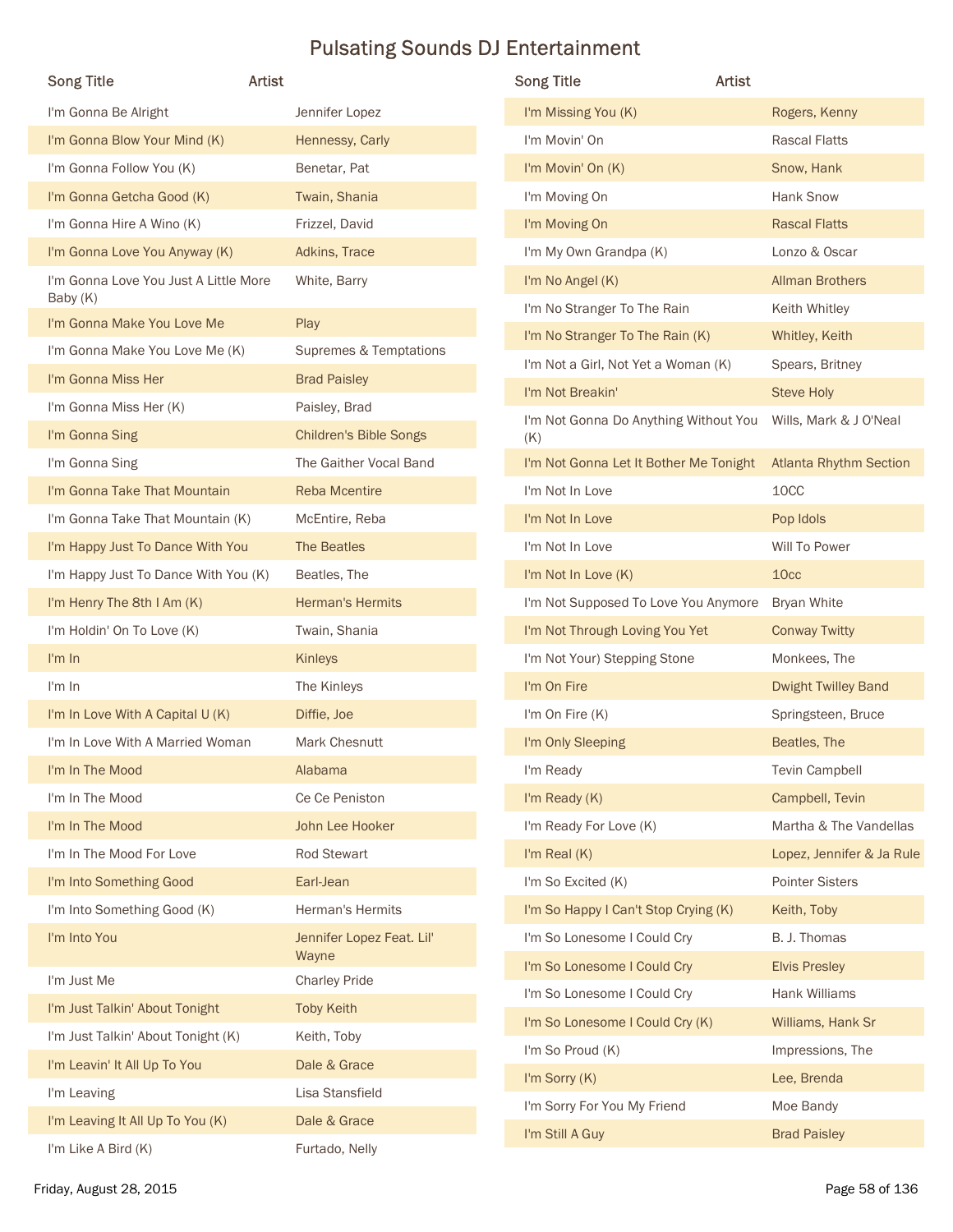|                                      | Artist                  | <b>Song Title</b><br>Artist       |                                |
|--------------------------------------|-------------------------|-----------------------------------|--------------------------------|
| I'm Still Crazy (K)                  | Gosdin, Vern            | Impossible Dream (K)              | <b>Traditional Show Tune</b>   |
| I'm Still Here                       | <b>Vertical Horizon</b> | Impression That I Get, The        | <b>Mighty Mighty Bosstones</b> |
| I'm Still Here (Jim's Theme)         | John Rzeznik            | In $2$ Deep $(K)$                 | Shepherd, Kenny Wayne          |
| I'm Still In Love With You (K)       | Green, Al               | In A Letter To You                | <b>Eddy Raven</b>              |
| I'm Still In Love With You (K)       | New Edition             | In A Little While                 | Uncle Kracker                  |
| I'm Still In Love With You (K)       | Paul, Sean & Sasha      | In A Real Love (K)                | Vassar, Phil                   |
| I'm Still Standing (K)               | John, Elton             | In Another World                  | Joe Diffie                     |
| I'm Still Wearing Your Name (K)      | Nesby, Ann              | In Another's Eyes (K)             | Yearwood, Trisha & G Brod      |
| I'm Stone In Love With You (K)       | Stylistics, The         | In Da Club (K)                    | 50 Cent                        |
| I'm Stupid (K)                       | Prime 5th               | In Dreams (K)                     | Orbison, Roy                   |
| I'm The Only Hell (Mama Ever Raised) | Johnny Paycheck         | In Heaven There Is No Beer (K)    | Clean Living                   |
| I'm The Only One (K)                 | Etheridge, Melissa      | In Love With A Girl               | <b>Gavin DeGraw</b>            |
| I'm Through With Love (K)            | Cole, Nat King          | In My Daughter'e Eyes (K)         | McBride, Martina               |
| I'm Tired (Son of a Bitch) (K)       | Williams, Hank Jr       | In My Dreams                      | <b>Rick Trevino</b>            |
| I'm Too Sexy (K)                     | <b>Right Said Fred</b>  | In My Dreams (K)                  | Dream                          |
| I'm Torn Down (K)                    | Clapton, Eric           | In My Dreams (K)                  | Trevino, Rick                  |
| I'm Tryin' (K)                       | Adkins, Trace           | In My High School (K)             | Larsen, Blaine                 |
| I'm Walkin'                          | <b>Fats Domino</b>      | In My Life                        | <b>Bette Midler</b>            |
| I'm Walkin' (K)                      | Domino, Fats            | In My Life                        | In My Life                     |
| I'm With You (K)                     | Lavigne, Avril          | In My Life                        | Les Miserables                 |
| I'm Your Angel (K)                   | Dion, Celine & R. Kelly | In My Life (K)                    | Beatles, The                   |
| I'm Your Baby Tonight                | <b>Whitney Houston</b>  | In My Own Backyard                | Joe Diffie                     |
| I'm Your Boogie Man                  | KC & The Sunshine Band  | In My Place (K)                   | Coldplay                       |
| I'm Your Man (K)                     | Sellers, Jason          | In My Room (K)                    | Beach Boys, The                |
| I'm Your Puppet                      | James & Bobby Purify    | In Some Small Way                 | Celine Dion                    |
| I'm Yours                            | <b>Elvis Presley</b>    | In The Air Tonight (K)            | Collins, Phil                  |
| I'm Yours                            | Linda Davis             | In The End (K)                    | Linkin Park                    |
| Image Of A Girl                      | <b>Safaris</b>          | In The Garden                     | <b>Elvis Presley</b>           |
| Imaginary Lover                      | Atlanta Rhythm Section  | In The Garden                     | Southern Gospel                |
| Imagination                          | Dean Martin             | In The Ghetto                     | <b>Elvis Presley</b>           |
| Imagine (K)                          | Cassidy, Eva            | In The Ghetto (K)                 | Presley, Elvis                 |
| Imagine (K)                          | Lennon, John            | In The House Of Stone & Light (K) | Page, Martin                   |
| Imagine That                         | Diamond Rio             | In The House Of Stone And Light   | Martin Page                    |
| Imagine That                         | Patsy Cline             | In The Late Of The Night (K)      | Braxton, Toni                  |
| Imagine That (K)                     | Cline, Patsy            | In The Living Years (K)           | Mike & The Mechanics           |
| Imagine That (K)                     | Diamond Rio             | In The Middle                     | <b>Jimmy Eat World</b>         |
| Imagine That (K)                     | LL Cool J               | In The Middle of a Heartache (K)  | Jackson, Wanda                 |
| Imitation of Life (K)                | <b>REM</b>              | In The Midnight Hour (K)          | Pickett, Wilson                |

| <b>Intertainment</b>                                   |                                         |  |
|--------------------------------------------------------|-----------------------------------------|--|
| <b>Song Title</b>                                      | Artist                                  |  |
| Impossible Dream (K)                                   | <b>Traditional Show Tune</b>            |  |
| Impression That I Get, The                             | <b>Mighty Mighty Bosstones</b>          |  |
| In $2$ Deep $(K)$                                      | Shepherd, Kenny Wayne                   |  |
| In A Letter To You                                     | <b>Eddy Raven</b>                       |  |
| In A Little While                                      | Uncle Kracker                           |  |
| In A Real Love (K)                                     | Vassar, Phil                            |  |
| In Another World<br>In Another's Eyes (K)              | Joe Diffie<br>Yearwood, Trisha & G Brod |  |
| In Da Club (K)                                         | 50 Cent                                 |  |
| In Dreams (K)                                          | Orbison, Roy                            |  |
| In Heaven There Is No Beer (K)                         | Clean Living                            |  |
| In Love With A Girl                                    | <b>Gavin DeGraw</b>                     |  |
| In My Daughter'e Eyes (K)                              | McBride, Martina                        |  |
| In My Dreams                                           | <b>Rick Trevino</b>                     |  |
| In My Dreams (K)                                       | Dream                                   |  |
| In My Dreams (K)                                       | Trevino, Rick                           |  |
| In My High School (K)                                  | Larsen, Blaine                          |  |
| In My Life                                             | <b>Bette Midler</b>                     |  |
| In My Life                                             | In My Life                              |  |
| In My Life                                             | Les Miserables                          |  |
| In My Life (K)                                         | Beatles, The                            |  |
| In My Own Backyard                                     | Joe Diffie                              |  |
| In My Place (K)                                        | Coldplay                                |  |
| In My Room (K)                                         | Beach Boys, The                         |  |
| In Some Small Way                                      | Celine Dion                             |  |
| In The Air Tonight (K)                                 | Collins, Phil                           |  |
| In The End (K)                                         | Linkin Park                             |  |
| In The Garden                                          | <b>Elvis Presley</b>                    |  |
| In The Garden                                          | Southern Gospel                         |  |
| In The Ghetto                                          | <b>Elvis Presley</b>                    |  |
| In The Ghetto (K)<br>In The House Of Stone & Light (K) | Presley, Elvis<br>Page, Martin          |  |
| In The House Of Stone And Light                        | Martin Page                             |  |
| In The Late Of The Night (K)                           | Braxton, Toni                           |  |
| In The Living Years (K)                                | Mike & The Mechanics                    |  |
| In The Middle                                          | <b>Jimmy Eat World</b>                  |  |
| In The Middle of a Heartache (K)                       | Jackson, Wanda                          |  |
| In The Midnight Hour (K)                               | Pickett, Wilson                         |  |
|                                                        | Page 59 of 136                          |  |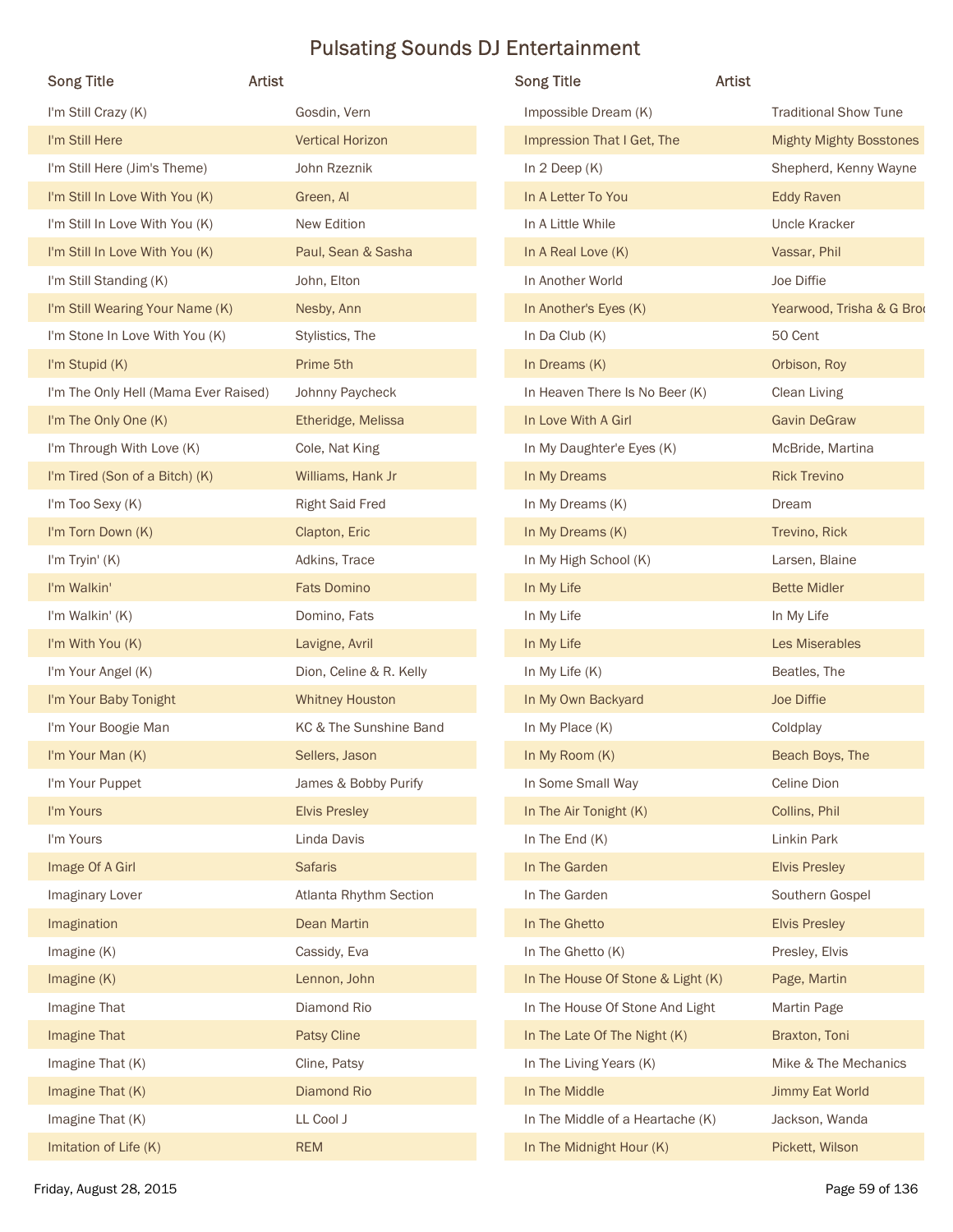| <b>Song Title</b><br>Artist                |                             | <b>Song Title</b><br>Artist        |                            |
|--------------------------------------------|-----------------------------|------------------------------------|----------------------------|
| In The Misty Moonlight                     | Jerry Wallace               | Inside Out (K)                     | Eve 6                      |
| In The Rain (K)                            | Dramatics, The              | Inside Out (K)                     | Yearwood, Trisha           |
| In The Shade Of The Old Apple Tree (K)     | <b>Mills Brothers</b>       | Insomnia                           | <b>Craig David</b>         |
| In The Still of the Night (K)              | <b>Five Satins</b>          | Instant Replay                     | Dan Hartman                |
| In The Summertime                          | Shaggy                      | Interstate Love Song (K)           | <b>Stone Temple Pilots</b> |
| In The Summertime (K)                      | Mungo Jerry                 | Into The Groove (K)                | Madonna                    |
| In The Wee Small Hours (K)                 | Sinatra, Frank              | Into The Night (K)                 | Mardones, Benny            |
| In The Year 2525 (K)                       | Zager & Evans               | Into You (K)                       | Fabolous & Ashanti         |
| In These Last Few Days (K)                 | Gill, Vince                 | Invincible                         | Pat Benatar                |
| In This Life (K)                           | Raye, Collin                | Invisible                          | Clay Aiken                 |
| In Those Jeans (K)                         | Ginuwine                    | Invisible (K)                      | Aiken, Clay                |
| In Too Deep                                | In Too Deep                 | Invisible Man (K)                  | 98 Degrees                 |
| In Too Deep (K)                            | <b>Sum 41</b>               | IOU(K)                             | Greenwood, Lee             |
| In Your Arms                               | <b>Elvis Presley</b>        | Iraq & Roll (K)                    | Black, Clint               |
| In Your Eyes                               | Peter Gabriel               | Iris                               | Goo Goo Dolls              |
| Incomplete (K)                             | Sisqo                       | Iris                               | The Goo Goo Dolls          |
| Independant Woman (K)                      | Destiny's Child             | Iris $(K)$                         | Goo Goo Dolls              |
| Independence Day                           | <b>Martina McBride</b>      | Irresistable (K)                   | Simpson, Jessica           |
| Independence Day (K)                       | McBride, Martina            | Irresistable You                   | Ty England                 |
| Independent Women                          | Destiny's Child             | Is Anybody Goin' To San Antone     | <b>Charlie Pride</b>       |
| Indestructible                             | The Four Tops               | Is Anybody Goin' To San Antone (K) | Pride, Charley             |
| <b>Indian Outlaw</b>                       | <b>Tim McGraw</b>           | Is Anybody Going To San Antone     | <b>Charley Pride</b>       |
| Indian Reservation                         | Paul Revere And The Raiders | Is It Cold In Here (K)             | Diffie, Joe                |
| <b>Indian Summer</b>                       | Brooks & Dunn               | Is It My Body (K)                  | Cooper, Alice              |
| Indiana Wants Me                           | R. Dean Taylor              | Is It Raining At Your House        | Vern Gosdin                |
| Infatuation (K)                            | Aguilera, Christina         | Is It Really Over?                 | Jim Reeves                 |
| Informer (K)                               | Snow                        | Is It Still Over                   | <b>Randy Travis</b>        |
| Inner City Blues (Make Me Wanna<br>Holler) | <b>Marvin Gaye</b>          | Is She Really Going Out With Him   | Joe Jackson                |
| Innocent                                   | Fuel                        | Is She Really Going Out With Him?  | Sugar Ray                  |
| Innocent Man                               | Sherrie' Austin             | Is That A Tear                     | <b>Tracy Lawrence</b>      |
| Insane In The Brain                        | Cypress Hill                | Is That All There Is               | Peggy Lee                  |
| Insatiable                                 | Darren Hayes                | Is That All There Is (K)           | Lee, Peggy                 |
| Insatiable (K)                             | Hayes, Darren               | Is This Love                       | <b>Bob Marley</b>          |
| Insensitive (K)                            | Arden, Jann                 | Island Girl (K)                    | John, Elton                |
| Inseparable                                | Natalie Cole                | Islands In The Stream (K)          | Rogers, Kenny & D Parton   |
| Inseparable (K)                            | Cole, Natalie               | Isn't She Lovely (K)               | Wonder, Stevie             |
| Inside Out                                 | <b>Brian Adams</b>          | It Ain't Gonna Rain                | <b>Toddler Tunes</b>       |
|                                            |                             | It Ain't Me                        | The Warren Brothers        |
| Friday, August 28, 2015                    |                             |                                    | Page 60 of 136             |

| <b>Entertainment</b>                                     |                                     |
|----------------------------------------------------------|-------------------------------------|
| <b>Song Title</b>                                        | Artist                              |
| Inside Out (K)                                           | Eve 6                               |
| Inside Out (K)                                           | Yearwood, Trisha                    |
| Insomnia                                                 | <b>Craig David</b>                  |
| Instant Replay                                           | Dan Hartman                         |
| Interstate Love Song (K)                                 | <b>Stone Temple Pilots</b>          |
| Into The Groove (K)                                      | Madonna                             |
| Into The Night (K)                                       | Mardones, Benny                     |
| Into You (K)                                             | Fabolous & Ashanti                  |
| Invincible                                               | Pat Benatar                         |
| Invisible                                                | Clay Aiken                          |
| Invisible (K)                                            | Aiken, Clay                         |
| Invisible Man (K)                                        | 98 Degrees                          |
| IOU(K)                                                   | Greenwood, Lee                      |
| Iraq & Roll (K)                                          | Black, Clint                        |
| Iris                                                     | Goo Goo Dolls                       |
| Iris                                                     | The Goo Goo Dolls                   |
| Iris $(K)$                                               | Goo Goo Dolls                       |
| Irresistable (K)                                         | Simpson, Jessica                    |
| Irresistable You                                         | Ty England                          |
| Is Anybody Goin' To San Antone                           | <b>Charlie Pride</b>                |
| Is Anybody Goin' To San Antone (K)                       | Pride, Charley                      |
| Is Anybody Going To San Antone<br>Is It Cold In Here (K) | <b>Charley Pride</b><br>Diffie, Joe |
| Is It My Body (K)                                        | Cooper, Alice                       |
| Is It Raining At Your House                              | Vern Gosdin                         |
| Is It Really Over?                                       | <b>Jim Reeves</b>                   |
| Is It Still Over                                         | <b>Randy Travis</b>                 |
| Is She Really Going Out With Him                         | Joe Jackson                         |
| Is She Really Going Out With Him?                        | Sugar Ray                           |
| Is That A Tear                                           | <b>Tracy Lawrence</b>               |
| Is That All There Is                                     | Peggy Lee                           |
| Is That All There Is (K)                                 | Lee, Peggy                          |
| Is This Love                                             | <b>Bob Marley</b>                   |
| Island Girl (K)                                          | John, Elton                         |
| Islands In The Stream (K)                                | Rogers, Kenny & D Parton            |
| Isn't She Lovely (K)                                     | Wonder, Stevie                      |
| It Ain't Gonna Rain                                      | <b>Toddler Tunes</b>                |
| It Ain't Me                                              | The Warren Brothers                 |
|                                                          | Page 60 of 136                      |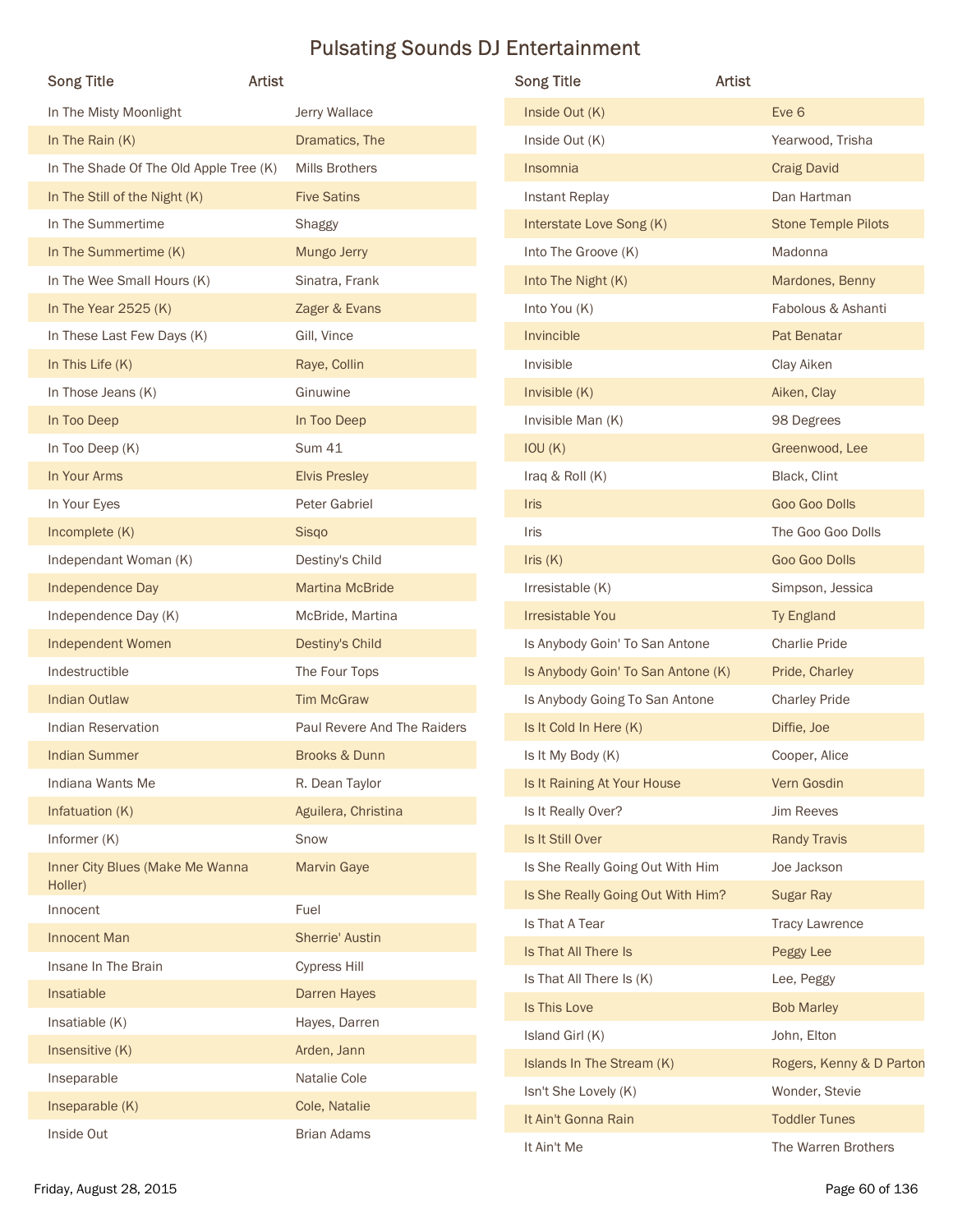|                                                     | Artist                                     | <b>Song Title</b><br>Artist                        |                                 |
|-----------------------------------------------------|--------------------------------------------|----------------------------------------------------|---------------------------------|
| It Ain't Yours To Throw Away                        | Sam Palladio                               | It Would Be You                                    | Gary Allan                      |
| It Came Upon A Midnight Clear                       | <b>Bill Anderson</b>                       | It Would Be You (K)                                | Allan, Gary                     |
| It Came Upon A Midnight Clear                       | Con Hunley                                 | Itchycoo Park                                      | Small Faces                     |
| It Couldn't Have Been Any Better (K)                | Duncan, Johnny                             | It'll Be Me (K)                                    | Exile                           |
| It Doesn't Matter Anymore (K)                       | Holly, Buddy                               | It'll Go Away                                      | Kevin Denney                    |
| It Doesn't Mean I Don't Love You                    | <b>McHayes</b>                             | It'll Go Away (K)                                  | Denney, Kevin                   |
| It Don't Come Easy (K)                              | Starr, Ringo                               | It's 5 O'Clock Somewhere (K)                       | Jackson, Alan & J Buffett       |
| It Don't Matter To Me                               | <b>Bread</b>                               | It's A Beautiful Thing                             | <b>Paul Brandt</b>              |
| It Had To Be You                                    | <b>Frank Sinatra</b>                       | It's A Beautiful Thing (K)                         | Brandt, Paul                    |
| It Had To Be You                                    | Harry Connick, Jr.                         | <b>It's A Cheating Situation</b>                   | Moe Bandy                       |
| It Had To Be You                                    | Vic Damone                                 | It's A Great Day To Be Alive                       | <b>Travis Tritt</b>             |
| It Had To Be You (K)                                | Connick, Harry Jr                          | It's A Great Day To Be Alive (K)                   | Tritt, Travis                   |
| It Happens                                          | Sugarland                                  | It's A Heartache (K)                               | Tyler, Bonnie                   |
| It Hurts Me                                         | <b>Elvis Presley</b>                       | It's A Love Thing                                  | It's A Love Thing               |
| It Matters To Me (K)                                | Hill, Faith                                | It's A Love Thing (K)                              | Whispers, The                   |
| It Might Be You (K)                                 | Bishop, Stephen                            | It's A Miracle                                     | <b>Culture Club</b>             |
| It Must Have Been Love                              | Roxette                                    | It's A Miracle (K)                                 | Manilow, Barry                  |
| It Never Rains In Southern California               | Albert Hammond                             | It's A Sin                                         | <b>Marty Robbins</b>            |
| It Never Rains In Southern California               | <b>Trent Summar And The New</b><br>Row Mob | It's A Wrap (K)                                    | Blige, Mary J                   |
| It Only Hurts When I'm Breathing (K)                | Twain, Shania                              | It's About Time                                    | Lillix                          |
| It Sure Is Monday                                   | <b>Mark Chesnutt</b>                       | It's All About The Benjamins (Remix) (K)           | Puff Daddy & Lil Kim            |
| It Takes A Little Rain (To Make Love                | The Oak Ridge Boys                         | It's All Been Done (K)                             | <b>Barenaked Ladies</b>         |
| Grow)                                               |                                            | It's All Coming Back To Me Now (K)                 | Dion, Celine                    |
| It Takes People Like You To Make<br>People Like Me  | <b>Buck Owens</b>                          | It's All Good (K)                                  | Keith, Toby                     |
| It Takes Two                                        | Marvin Gaye & Kim Weston                   | It's All In The Game (K)<br>It's All In The Movies | Edwards, Tommy<br>Merle Haggard |
| It Was (K)                                          | Wright, Chely                              | It's All In Your Head                              | Diamond Rio                     |
| It Was A Very Good Year (K)                         | Sinatra, Frank                             | It's All Over Now (K)                              | <b>Rolling Stones</b>           |
| It Was Almost Like A Song (K)                       | Milsap, Ronnie                             | It's All Right (K)                                 | Impressions                     |
| It Was Always So Easy (To Find An                   | Moe Bandy                                  | It's All Right With Me                             | <b>Frank Sinatra</b>            |
| Unhappy Woman)<br>It Wasn't God Who Made Honky Tonk | Wells, Kitty                               | It's All The Same To Me (K)                        | Cyrus, Billy Ray                |
| Angels (K)                                          |                                            | It's Alright                                       | <b>Bobby Bare</b>               |
| It Wasn't His Child                                 | Trisha Yearwood                            | It's Alright (K)                                   | Lewis, Huey                     |
| It Won't Be Long                                    | <b>Beatles</b>                             | It's Alright To Be A Redneck (K)                   | Jackson, Alan                   |
| It Won't Be Long                                    | The Beatles                                | It's Alright With Me                               | Fever                           |
| It Won't Be Over You (K)                            | Wariner, Steve                             | It's Alright With Me (K)                           | Sinatra, Frank                  |
| It Works                                            | Alabama                                    | It's Been Awhile (K)                               | Staind                          |
| It Works For Me (K)                                 | Keith, Toby                                | It's Four In The Morning                           | Faron Young                     |

| <b>Entertainment</b>                                   |                                                 |
|--------------------------------------------------------|-------------------------------------------------|
|                                                        | Artist                                          |
| <b>Song Title</b>                                      |                                                 |
| It Would Be You                                        | Gary Allan                                      |
| It Would Be You (K)                                    | Allan, Gary                                     |
| Itchycoo Park                                          | <b>Small Faces</b>                              |
| It'll Be Me (K)                                        | Exile                                           |
| It'll Go Away                                          | Kevin Denney                                    |
| It'll Go Away (K)                                      | Denney, Kevin                                   |
| It's 5 O'Clock Somewhere (K)<br>It's A Beautiful Thing | Jackson, Alan & J Buffett<br><b>Paul Brandt</b> |
| It's A Beautiful Thing (K)                             | Brandt, Paul                                    |
| It's A Cheating Situation                              | Moe Bandy                                       |
| It's A Great Day To Be Alive                           | <b>Travis Tritt</b>                             |
| It's A Great Day To Be Alive (K)                       | Tritt, Travis                                   |
| It's A Heartache (K)                                   | Tyler, Bonnie                                   |
| It's A Love Thing                                      | It's A Love Thing                               |
| It's A Love Thing (K)                                  | Whispers, The                                   |
| It's A Miracle                                         | <b>Culture Club</b>                             |
| It's A Miracle (K)                                     | Manilow, Barry                                  |
| It's A Sin                                             | <b>Marty Robbins</b>                            |
| It's A Wrap (K)                                        | Blige, Mary J                                   |
| It's About Time                                        | Lillix                                          |
| It's All About The Benjamins (Remix) (K)               | Puff Daddy & Lil Kim                            |
| It's All Been Done (K)                                 | <b>Barenaked Ladies</b>                         |
| It's All Coming Back To Me Now (K)                     | Dion, Celine                                    |
| It's All Good (K)                                      | Keith, Toby                                     |
| It's All In The Game (K)                               | Edwards, Tommy                                  |
| It's All In The Movies                                 | Merle Haggard                                   |
| It's All In Your Head                                  | Diamond Rio                                     |
| It's All Over Now (K)                                  | <b>Rolling Stones</b>                           |
| It's All Right (K)                                     | Impressions                                     |
| It's All Right With Me                                 | <b>Frank Sinatra</b>                            |
| It's All The Same To Me (K)                            | Cyrus, Billy Ray                                |
| It's Alright                                           | <b>Bobby Bare</b>                               |
| It's Alright (K)                                       | Lewis, Huey                                     |
| It's Alright To Be A Redneck (K)                       | Jackson, Alan                                   |
| It's Alright With Me                                   | Fever                                           |
| It's Alright With Me (K)                               | Sinatra, Frank                                  |
| It's Been Awhile (K)                                   | Staind                                          |
| It's Four In The Morning                               | <b>Faron Young</b>                              |
|                                                        | Page 61 of 136                                  |
|                                                        |                                                 |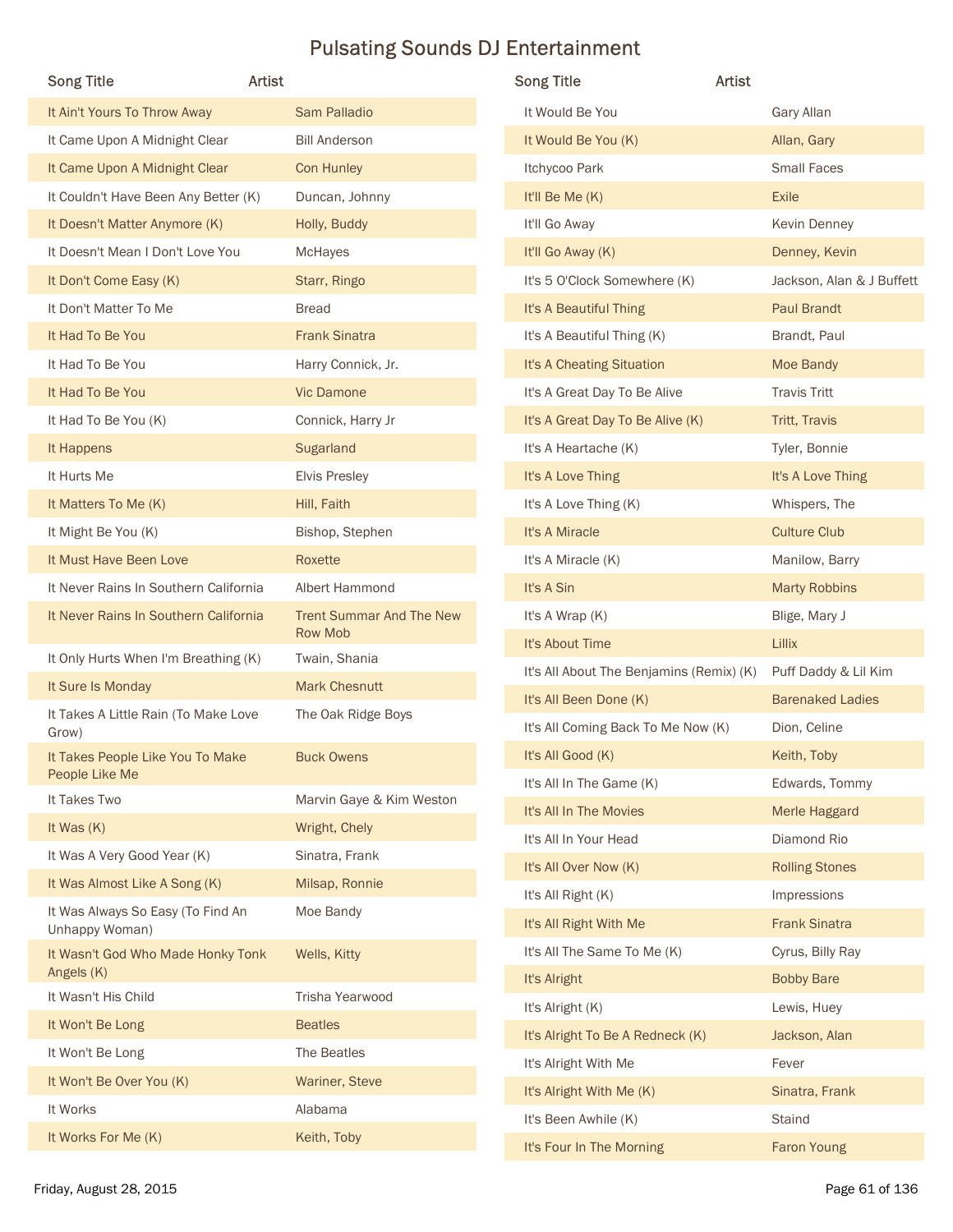| <b>Song Title</b><br>Artist<br>Artist<br>Brooks & Dunn<br>It's Only Make Believe<br><b>Conway Twitty</b><br>It's Only Make Believe<br>Ronnie McDowell<br>Carpenters, The<br>Petty, Tom<br>It's Only Make Believe<br>Wanda Jackson And Glen<br>Campbell<br><b>Notorious Cherry Bombs</b><br>It's Only Make Believe (K)<br>Twitty, Conway<br>$(Duet)$ $(K)$<br>It's Hard To Kiss The Lips At Night That<br>The Notorious Cherry Bombs<br>It's Only Rock & Roll (But I Like It) (K)<br><b>Rolling Stones</b><br>It's Over<br><b>Elvis Presley</b><br>Paul Anka/Celine Dion<br>It's Over (K)<br>Orbison, Roy<br>Dion, Celine & Paul Anka<br>It's Over Now<br><b>Neve</b><br><b>Elvis Presley</b><br>112<br>It's Over Now (K)<br>Collins, Phil<br>It's Over Now (K)<br>Cause & Effect<br><b>Randy Travis</b><br>Weather Girls<br>It's Raining Men<br>Benton, Brook<br>It's Raining Men (K)<br>Weather Girls, The<br>Alan Jackson<br><b>Toddler Tunes</b><br>It's Raining, It's Pouring<br>Nelson, Ricky<br>It's Sad To Belong (K)<br>Dan, England & J Ford Col<br>Pam Tillis<br>It's So Easy (K)<br>Holly, Buddy<br>Ray Stevens<br>It's So Easy (K)<br>Ronstadt, Linda<br><b>Garth Brooks</b><br>It's So Hard To Say Goodbye To<br>Jason Mraz<br>The Animals<br>Yesterday<br>Animals, The<br>It's Still Rock & Roll To Me (K)<br>Joel, Billy<br>Bon Jovi<br>It's The End Of The World As We Know It REM<br>(K)<br>Gore, Leslie<br>It's The Little Things (K)<br>James, Sonny<br>Martina McBride<br>It's The Same Old Song<br>The Four Tops<br><b>Steve Holy</b><br>It's The Same Old Song (K)<br>Four Tops<br>Babyface<br>It's Too Late<br>Carole King<br>Amy Grant<br>It's Too Late (K)<br>King, Carole<br>Merle Haggard<br>It's Up To You<br><b>Ricky Nelson</b><br><b>Mark Chesnutt</b><br>It's Up To You (K)<br>Tuesdays, The<br>Daughtry, Chris<br>Tim McGraw With Faith Hi<br>It's Your Love<br>Starship<br>It's Your Love (K)<br>McGraw, Tim & Faith Hill<br>Houston, Whitney<br>It's Your Love (Pop Ver) (K)<br>She Moves<br>Jennifer Lopez<br>It's Your Song (K)<br>Brooks, Garth<br>Jones, Tom<br>It's Your Thing<br><b>Isley Brothers</b><br>Presley, Elvis<br>It's Your Thing<br>The Isley Brothers<br>Atomic Kitten<br>Itsy Bitsy Teenie Weenie Bikini (K)<br>Hyland, Brian<br><b>Elvis Presley</b><br>I've Already Loved You In My Mind<br><b>Conway Twitty</b><br>Randy Scruggs/Mary Chapin<br>I've Been Around Enough To Know (K)<br>Schneider, John<br>Carpenter<br>Carpenter, Mary Chapin<br>I've Been Loving You Too Long (To Stop<br>It's Only Love (K)<br><b>Otis Redding</b><br>Now)<br>Page 62 of 136 |                                      | <b>Pulsating Sounds DJ Entertainment</b> |  |
|-------------------------------------------------------------------------------------------------------------------------------------------------------------------------------------------------------------------------------------------------------------------------------------------------------------------------------------------------------------------------------------------------------------------------------------------------------------------------------------------------------------------------------------------------------------------------------------------------------------------------------------------------------------------------------------------------------------------------------------------------------------------------------------------------------------------------------------------------------------------------------------------------------------------------------------------------------------------------------------------------------------------------------------------------------------------------------------------------------------------------------------------------------------------------------------------------------------------------------------------------------------------------------------------------------------------------------------------------------------------------------------------------------------------------------------------------------------------------------------------------------------------------------------------------------------------------------------------------------------------------------------------------------------------------------------------------------------------------------------------------------------------------------------------------------------------------------------------------------------------------------------------------------------------------------------------------------------------------------------------------------------------------------------------------------------------------------------------------------------------------------------------------------------------------------------------------------------------------------------------------------------------------------------------------------------------------------------------------------------------------------------------------------------------------------------------------------------------------------------------------------------------------------------------------------------------------------------------------------------------------|--------------------------------------|------------------------------------------|--|
|                                                                                                                                                                                                                                                                                                                                                                                                                                                                                                                                                                                                                                                                                                                                                                                                                                                                                                                                                                                                                                                                                                                                                                                                                                                                                                                                                                                                                                                                                                                                                                                                                                                                                                                                                                                                                                                                                                                                                                                                                                                                                                                                                                                                                                                                                                                                                                                                                                                                                                                                                                                                                         | <b>Song Title</b>                    |                                          |  |
|                                                                                                                                                                                                                                                                                                                                                                                                                                                                                                                                                                                                                                                                                                                                                                                                                                                                                                                                                                                                                                                                                                                                                                                                                                                                                                                                                                                                                                                                                                                                                                                                                                                                                                                                                                                                                                                                                                                                                                                                                                                                                                                                                                                                                                                                                                                                                                                                                                                                                                                                                                                                                         | It's Getting Better All The Time     |                                          |  |
|                                                                                                                                                                                                                                                                                                                                                                                                                                                                                                                                                                                                                                                                                                                                                                                                                                                                                                                                                                                                                                                                                                                                                                                                                                                                                                                                                                                                                                                                                                                                                                                                                                                                                                                                                                                                                                                                                                                                                                                                                                                                                                                                                                                                                                                                                                                                                                                                                                                                                                                                                                                                                         | It's Going To Take Some Time (K)     |                                          |  |
|                                                                                                                                                                                                                                                                                                                                                                                                                                                                                                                                                                                                                                                                                                                                                                                                                                                                                                                                                                                                                                                                                                                                                                                                                                                                                                                                                                                                                                                                                                                                                                                                                                                                                                                                                                                                                                                                                                                                                                                                                                                                                                                                                                                                                                                                                                                                                                                                                                                                                                                                                                                                                         | It's Good To Be The King (K)         |                                          |  |
|                                                                                                                                                                                                                                                                                                                                                                                                                                                                                                                                                                                                                                                                                                                                                                                                                                                                                                                                                                                                                                                                                                                                                                                                                                                                                                                                                                                                                                                                                                                                                                                                                                                                                                                                                                                                                                                                                                                                                                                                                                                                                                                                                                                                                                                                                                                                                                                                                                                                                                                                                                                                                         | It's Hard To Kiss The Lips At Night  |                                          |  |
|                                                                                                                                                                                                                                                                                                                                                                                                                                                                                                                                                                                                                                                                                                                                                                                                                                                                                                                                                                                                                                                                                                                                                                                                                                                                                                                                                                                                                                                                                                                                                                                                                                                                                                                                                                                                                                                                                                                                                                                                                                                                                                                                                                                                                                                                                                                                                                                                                                                                                                                                                                                                                         |                                      |                                          |  |
|                                                                                                                                                                                                                                                                                                                                                                                                                                                                                                                                                                                                                                                                                                                                                                                                                                                                                                                                                                                                                                                                                                                                                                                                                                                                                                                                                                                                                                                                                                                                                                                                                                                                                                                                                                                                                                                                                                                                                                                                                                                                                                                                                                                                                                                                                                                                                                                                                                                                                                                                                                                                                         | Chew Your @%! Out All Day Long       |                                          |  |
|                                                                                                                                                                                                                                                                                                                                                                                                                                                                                                                                                                                                                                                                                                                                                                                                                                                                                                                                                                                                                                                                                                                                                                                                                                                                                                                                                                                                                                                                                                                                                                                                                                                                                                                                                                                                                                                                                                                                                                                                                                                                                                                                                                                                                                                                                                                                                                                                                                                                                                                                                                                                                         | It's Hard To Say Goodbye             |                                          |  |
|                                                                                                                                                                                                                                                                                                                                                                                                                                                                                                                                                                                                                                                                                                                                                                                                                                                                                                                                                                                                                                                                                                                                                                                                                                                                                                                                                                                                                                                                                                                                                                                                                                                                                                                                                                                                                                                                                                                                                                                                                                                                                                                                                                                                                                                                                                                                                                                                                                                                                                                                                                                                                         | It's Hard To Say Goodbye (K)         |                                          |  |
|                                                                                                                                                                                                                                                                                                                                                                                                                                                                                                                                                                                                                                                                                                                                                                                                                                                                                                                                                                                                                                                                                                                                                                                                                                                                                                                                                                                                                                                                                                                                                                                                                                                                                                                                                                                                                                                                                                                                                                                                                                                                                                                                                                                                                                                                                                                                                                                                                                                                                                                                                                                                                         | It's Impossible                      |                                          |  |
|                                                                                                                                                                                                                                                                                                                                                                                                                                                                                                                                                                                                                                                                                                                                                                                                                                                                                                                                                                                                                                                                                                                                                                                                                                                                                                                                                                                                                                                                                                                                                                                                                                                                                                                                                                                                                                                                                                                                                                                                                                                                                                                                                                                                                                                                                                                                                                                                                                                                                                                                                                                                                         | It's In Your Eyes (K)                |                                          |  |
|                                                                                                                                                                                                                                                                                                                                                                                                                                                                                                                                                                                                                                                                                                                                                                                                                                                                                                                                                                                                                                                                                                                                                                                                                                                                                                                                                                                                                                                                                                                                                                                                                                                                                                                                                                                                                                                                                                                                                                                                                                                                                                                                                                                                                                                                                                                                                                                                                                                                                                                                                                                                                         | It's Just A Matter Of Time           |                                          |  |
|                                                                                                                                                                                                                                                                                                                                                                                                                                                                                                                                                                                                                                                                                                                                                                                                                                                                                                                                                                                                                                                                                                                                                                                                                                                                                                                                                                                                                                                                                                                                                                                                                                                                                                                                                                                                                                                                                                                                                                                                                                                                                                                                                                                                                                                                                                                                                                                                                                                                                                                                                                                                                         | It's Just A Matter Of Time (K)       |                                          |  |
|                                                                                                                                                                                                                                                                                                                                                                                                                                                                                                                                                                                                                                                                                                                                                                                                                                                                                                                                                                                                                                                                                                                                                                                                                                                                                                                                                                                                                                                                                                                                                                                                                                                                                                                                                                                                                                                                                                                                                                                                                                                                                                                                                                                                                                                                                                                                                                                                                                                                                                                                                                                                                         | It's Just That Way                   |                                          |  |
|                                                                                                                                                                                                                                                                                                                                                                                                                                                                                                                                                                                                                                                                                                                                                                                                                                                                                                                                                                                                                                                                                                                                                                                                                                                                                                                                                                                                                                                                                                                                                                                                                                                                                                                                                                                                                                                                                                                                                                                                                                                                                                                                                                                                                                                                                                                                                                                                                                                                                                                                                                                                                         | It's Late (K)                        |                                          |  |
|                                                                                                                                                                                                                                                                                                                                                                                                                                                                                                                                                                                                                                                                                                                                                                                                                                                                                                                                                                                                                                                                                                                                                                                                                                                                                                                                                                                                                                                                                                                                                                                                                                                                                                                                                                                                                                                                                                                                                                                                                                                                                                                                                                                                                                                                                                                                                                                                                                                                                                                                                                                                                         | It's Lonely Out There                |                                          |  |
|                                                                                                                                                                                                                                                                                                                                                                                                                                                                                                                                                                                                                                                                                                                                                                                                                                                                                                                                                                                                                                                                                                                                                                                                                                                                                                                                                                                                                                                                                                                                                                                                                                                                                                                                                                                                                                                                                                                                                                                                                                                                                                                                                                                                                                                                                                                                                                                                                                                                                                                                                                                                                         | It's Me Again Margaret               |                                          |  |
|                                                                                                                                                                                                                                                                                                                                                                                                                                                                                                                                                                                                                                                                                                                                                                                                                                                                                                                                                                                                                                                                                                                                                                                                                                                                                                                                                                                                                                                                                                                                                                                                                                                                                                                                                                                                                                                                                                                                                                                                                                                                                                                                                                                                                                                                                                                                                                                                                                                                                                                                                                                                                         | It's Midnight Cinderella             |                                          |  |
|                                                                                                                                                                                                                                                                                                                                                                                                                                                                                                                                                                                                                                                                                                                                                                                                                                                                                                                                                                                                                                                                                                                                                                                                                                                                                                                                                                                                                                                                                                                                                                                                                                                                                                                                                                                                                                                                                                                                                                                                                                                                                                                                                                                                                                                                                                                                                                                                                                                                                                                                                                                                                         | It's My Life                         |                                          |  |
|                                                                                                                                                                                                                                                                                                                                                                                                                                                                                                                                                                                                                                                                                                                                                                                                                                                                                                                                                                                                                                                                                                                                                                                                                                                                                                                                                                                                                                                                                                                                                                                                                                                                                                                                                                                                                                                                                                                                                                                                                                                                                                                                                                                                                                                                                                                                                                                                                                                                                                                                                                                                                         | It's My Life (K)                     |                                          |  |
|                                                                                                                                                                                                                                                                                                                                                                                                                                                                                                                                                                                                                                                                                                                                                                                                                                                                                                                                                                                                                                                                                                                                                                                                                                                                                                                                                                                                                                                                                                                                                                                                                                                                                                                                                                                                                                                                                                                                                                                                                                                                                                                                                                                                                                                                                                                                                                                                                                                                                                                                                                                                                         | It's My Life (K)                     |                                          |  |
|                                                                                                                                                                                                                                                                                                                                                                                                                                                                                                                                                                                                                                                                                                                                                                                                                                                                                                                                                                                                                                                                                                                                                                                                                                                                                                                                                                                                                                                                                                                                                                                                                                                                                                                                                                                                                                                                                                                                                                                                                                                                                                                                                                                                                                                                                                                                                                                                                                                                                                                                                                                                                         | It's My Party (K)                    |                                          |  |
|                                                                                                                                                                                                                                                                                                                                                                                                                                                                                                                                                                                                                                                                                                                                                                                                                                                                                                                                                                                                                                                                                                                                                                                                                                                                                                                                                                                                                                                                                                                                                                                                                                                                                                                                                                                                                                                                                                                                                                                                                                                                                                                                                                                                                                                                                                                                                                                                                                                                                                                                                                                                                         | It's My Time                         |                                          |  |
|                                                                                                                                                                                                                                                                                                                                                                                                                                                                                                                                                                                                                                                                                                                                                                                                                                                                                                                                                                                                                                                                                                                                                                                                                                                                                                                                                                                                                                                                                                                                                                                                                                                                                                                                                                                                                                                                                                                                                                                                                                                                                                                                                                                                                                                                                                                                                                                                                                                                                                                                                                                                                         | It's My Time (Waste If It I Want To) |                                          |  |
|                                                                                                                                                                                                                                                                                                                                                                                                                                                                                                                                                                                                                                                                                                                                                                                                                                                                                                                                                                                                                                                                                                                                                                                                                                                                                                                                                                                                                                                                                                                                                                                                                                                                                                                                                                                                                                                                                                                                                                                                                                                                                                                                                                                                                                                                                                                                                                                                                                                                                                                                                                                                                         | It's No Crime                        |                                          |  |
|                                                                                                                                                                                                                                                                                                                                                                                                                                                                                                                                                                                                                                                                                                                                                                                                                                                                                                                                                                                                                                                                                                                                                                                                                                                                                                                                                                                                                                                                                                                                                                                                                                                                                                                                                                                                                                                                                                                                                                                                                                                                                                                                                                                                                                                                                                                                                                                                                                                                                                                                                                                                                         | It's Not A Song                      |                                          |  |
|                                                                                                                                                                                                                                                                                                                                                                                                                                                                                                                                                                                                                                                                                                                                                                                                                                                                                                                                                                                                                                                                                                                                                                                                                                                                                                                                                                                                                                                                                                                                                                                                                                                                                                                                                                                                                                                                                                                                                                                                                                                                                                                                                                                                                                                                                                                                                                                                                                                                                                                                                                                                                         | It's Not Love, But It's Not Bad      |                                          |  |
|                                                                                                                                                                                                                                                                                                                                                                                                                                                                                                                                                                                                                                                                                                                                                                                                                                                                                                                                                                                                                                                                                                                                                                                                                                                                                                                                                                                                                                                                                                                                                                                                                                                                                                                                                                                                                                                                                                                                                                                                                                                                                                                                                                                                                                                                                                                                                                                                                                                                                                                                                                                                                         | It's Not Over                        |                                          |  |
|                                                                                                                                                                                                                                                                                                                                                                                                                                                                                                                                                                                                                                                                                                                                                                                                                                                                                                                                                                                                                                                                                                                                                                                                                                                                                                                                                                                                                                                                                                                                                                                                                                                                                                                                                                                                                                                                                                                                                                                                                                                                                                                                                                                                                                                                                                                                                                                                                                                                                                                                                                                                                         | It's Not Over (K)                    |                                          |  |
|                                                                                                                                                                                                                                                                                                                                                                                                                                                                                                                                                                                                                                                                                                                                                                                                                                                                                                                                                                                                                                                                                                                                                                                                                                                                                                                                                                                                                                                                                                                                                                                                                                                                                                                                                                                                                                                                                                                                                                                                                                                                                                                                                                                                                                                                                                                                                                                                                                                                                                                                                                                                                         | It's Not Over 'Til It's Over         |                                          |  |
|                                                                                                                                                                                                                                                                                                                                                                                                                                                                                                                                                                                                                                                                                                                                                                                                                                                                                                                                                                                                                                                                                                                                                                                                                                                                                                                                                                                                                                                                                                                                                                                                                                                                                                                                                                                                                                                                                                                                                                                                                                                                                                                                                                                                                                                                                                                                                                                                                                                                                                                                                                                                                         | It's Not Right, But It's Ok (K)      |                                          |  |
|                                                                                                                                                                                                                                                                                                                                                                                                                                                                                                                                                                                                                                                                                                                                                                                                                                                                                                                                                                                                                                                                                                                                                                                                                                                                                                                                                                                                                                                                                                                                                                                                                                                                                                                                                                                                                                                                                                                                                                                                                                                                                                                                                                                                                                                                                                                                                                                                                                                                                                                                                                                                                         | It's Not That Serious                |                                          |  |
|                                                                                                                                                                                                                                                                                                                                                                                                                                                                                                                                                                                                                                                                                                                                                                                                                                                                                                                                                                                                                                                                                                                                                                                                                                                                                                                                                                                                                                                                                                                                                                                                                                                                                                                                                                                                                                                                                                                                                                                                                                                                                                                                                                                                                                                                                                                                                                                                                                                                                                                                                                                                                         | It's Not Unusual (K)                 |                                          |  |
|                                                                                                                                                                                                                                                                                                                                                                                                                                                                                                                                                                                                                                                                                                                                                                                                                                                                                                                                                                                                                                                                                                                                                                                                                                                                                                                                                                                                                                                                                                                                                                                                                                                                                                                                                                                                                                                                                                                                                                                                                                                                                                                                                                                                                                                                                                                                                                                                                                                                                                                                                                                                                         | It's Now or Never (K)                |                                          |  |
|                                                                                                                                                                                                                                                                                                                                                                                                                                                                                                                                                                                                                                                                                                                                                                                                                                                                                                                                                                                                                                                                                                                                                                                                                                                                                                                                                                                                                                                                                                                                                                                                                                                                                                                                                                                                                                                                                                                                                                                                                                                                                                                                                                                                                                                                                                                                                                                                                                                                                                                                                                                                                         | It's Ok                              |                                          |  |
|                                                                                                                                                                                                                                                                                                                                                                                                                                                                                                                                                                                                                                                                                                                                                                                                                                                                                                                                                                                                                                                                                                                                                                                                                                                                                                                                                                                                                                                                                                                                                                                                                                                                                                                                                                                                                                                                                                                                                                                                                                                                                                                                                                                                                                                                                                                                                                                                                                                                                                                                                                                                                         | It's Only Love                       |                                          |  |
|                                                                                                                                                                                                                                                                                                                                                                                                                                                                                                                                                                                                                                                                                                                                                                                                                                                                                                                                                                                                                                                                                                                                                                                                                                                                                                                                                                                                                                                                                                                                                                                                                                                                                                                                                                                                                                                                                                                                                                                                                                                                                                                                                                                                                                                                                                                                                                                                                                                                                                                                                                                                                         | It's Only Love                       |                                          |  |
|                                                                                                                                                                                                                                                                                                                                                                                                                                                                                                                                                                                                                                                                                                                                                                                                                                                                                                                                                                                                                                                                                                                                                                                                                                                                                                                                                                                                                                                                                                                                                                                                                                                                                                                                                                                                                                                                                                                                                                                                                                                                                                                                                                                                                                                                                                                                                                                                                                                                                                                                                                                                                         |                                      |                                          |  |
|                                                                                                                                                                                                                                                                                                                                                                                                                                                                                                                                                                                                                                                                                                                                                                                                                                                                                                                                                                                                                                                                                                                                                                                                                                                                                                                                                                                                                                                                                                                                                                                                                                                                                                                                                                                                                                                                                                                                                                                                                                                                                                                                                                                                                                                                                                                                                                                                                                                                                                                                                                                                                         |                                      |                                          |  |
|                                                                                                                                                                                                                                                                                                                                                                                                                                                                                                                                                                                                                                                                                                                                                                                                                                                                                                                                                                                                                                                                                                                                                                                                                                                                                                                                                                                                                                                                                                                                                                                                                                                                                                                                                                                                                                                                                                                                                                                                                                                                                                                                                                                                                                                                                                                                                                                                                                                                                                                                                                                                                         | riday, August 28, 2015               |                                          |  |
|                                                                                                                                                                                                                                                                                                                                                                                                                                                                                                                                                                                                                                                                                                                                                                                                                                                                                                                                                                                                                                                                                                                                                                                                                                                                                                                                                                                                                                                                                                                                                                                                                                                                                                                                                                                                                                                                                                                                                                                                                                                                                                                                                                                                                                                                                                                                                                                                                                                                                                                                                                                                                         |                                      |                                          |  |

| Artist<br><b>Song Title</b>                                                                     |                                                                                      | Artist<br><b>Song Title</b>                                             |                                         |
|-------------------------------------------------------------------------------------------------|--------------------------------------------------------------------------------------|-------------------------------------------------------------------------|-----------------------------------------|
| It's Getting Better All The Time                                                                | Brooks & Dunn                                                                        | It's Only Make Believe                                                  | <b>Conway Twitty</b>                    |
| It's Going To Take Some Time (K)                                                                | Carpenters, The                                                                      | It's Only Make Believe                                                  | <b>Ronnie McDowell</b>                  |
| It's Good To Be The King (K)                                                                    | Petty, Tom                                                                           | It's Only Make Believe                                                  | Wanda Jackson And Glen                  |
| It's Hard To Kiss The Lips At Night                                                             | <b>Notorious Cherry Bombs</b>                                                        |                                                                         | Campbell                                |
| $(Duet)$ (K)<br>It's Hard To Kiss The Lips At Night That                                        | The Notorious Cherry Bombs                                                           | It's Only Make Believe (K)<br>It's Only Rock & Roll (But I Like It) (K) | Twitty, Conway<br><b>Rolling Stones</b> |
| Chew Your @%! Out All Day Long                                                                  |                                                                                      | It's Over                                                               | <b>Elvis Presley</b>                    |
| It's Hard To Say Goodbye                                                                        | Paul Anka/Celine Dion                                                                | It's Over (K)                                                           | Orbison, Roy                            |
| It's Hard To Say Goodbye (K)                                                                    | Dion, Celine & Paul Anka                                                             | It's Over Now                                                           | <b>Neve</b>                             |
| It's Impossible                                                                                 | <b>Elvis Presley</b>                                                                 | It's Over Now (K)                                                       | 112                                     |
| It's In Your Eyes (K)                                                                           | Collins, Phil                                                                        | It's Over Now (K)                                                       | Cause & Effect                          |
| It's Just A Matter Of Time                                                                      | <b>Randy Travis</b>                                                                  | It's Raining Men                                                        | <b>Weather Girls</b>                    |
| It's Just A Matter Of Time (K)                                                                  | Benton, Brook                                                                        | It's Raining Men (K)                                                    | Weather Girls, The                      |
| It's Just That Way                                                                              | Alan Jackson                                                                         | It's Raining, It's Pouring                                              | <b>Toddler Tunes</b>                    |
| It's Late (K)                                                                                   | Nelson, Ricky                                                                        | It's Sad To Belong (K)                                                  | Dan, England & J Ford Col               |
| It's Lonely Out There                                                                           | Pam Tillis                                                                           | It's So Easy (K)                                                        | Holly, Buddy                            |
| It's Me Again Margaret                                                                          | Ray Stevens                                                                          | It's So Easy (K)                                                        | Ronstadt, Linda                         |
| It's Midnight Cinderella                                                                        | <b>Garth Brooks</b>                                                                  | It's So Hard To Say Goodbye To                                          | Jason Mraz                              |
| It's My Life                                                                                    | The Animals                                                                          | Yesterday                                                               |                                         |
| It's My Life (K)                                                                                | Animals, The                                                                         | It's Still Rock & Roll To Me (K)                                        | Joel, Billy                             |
| It's My Life (K)                                                                                | Bon Jovi                                                                             | It's The End Of The World As We Know It REM<br>(K)                      |                                         |
| It's My Party (K)                                                                               | Gore, Leslie                                                                         | It's The Little Things (K)                                              | James, Sonny                            |
| It's My Time                                                                                    | Martina McBride                                                                      | It's The Same Old Song                                                  | The Four Tops                           |
| It's My Time (Waste If It I Want To)                                                            | <b>Steve Holy</b>                                                                    | It's The Same Old Song (K)                                              | Four Tops                               |
| It's No Crime                                                                                   | Babyface                                                                             | It's Too Late                                                           | Carole King                             |
| It's Not A Song                                                                                 | Amy Grant                                                                            | It's Too Late (K)                                                       | King, Carole                            |
| It's Not Love, But It's Not Bad                                                                 | Merle Haggard                                                                        | It's Up To You                                                          | Ricky Nelson                            |
| It's Not Over                                                                                   | <b>Mark Chesnutt</b>                                                                 | It's Up To You (K)                                                      | Tuesdays, The                           |
| It's Not Over (K)                                                                               | Daughtry, Chris                                                                      | It's Your Love                                                          | Tim McGraw With Faith Hi                |
| It's Not Over 'Til It's Over                                                                    | Starship                                                                             | It's Your Love (K)                                                      | McGraw, Tim & Faith Hill                |
| It's Not Right, But It's Ok (K)                                                                 | Houston, Whitney                                                                     | It's Your Love (Pop Ver) (K)                                            | She Moves                               |
| It's Not That Serious                                                                           | Jennifer Lopez                                                                       | It's Your Song (K)                                                      | Brooks, Garth                           |
| It's Not Unusual (K)                                                                            | Jones, Tom                                                                           | It's Your Thing                                                         | <b>Isley Brothers</b>                   |
|                                                                                                 |                                                                                      | It's Your Thing                                                         | The Isley Brothers                      |
|                                                                                                 |                                                                                      | Itsy Bitsy Teenie Weenie Bikini (K)                                     | Hyland, Brian                           |
|                                                                                                 |                                                                                      | I've Already Loved You In My Mind                                       | <b>Conway Twitty</b>                    |
|                                                                                                 | Carpenter                                                                            | I've Been Around Enough To Know (K)                                     | Schneider, John                         |
| It's Only Love (K)                                                                              | Carpenter, Mary Chapin                                                               | I've Been Loving You Too Long (To Stop                                  | <b>Otis Redding</b>                     |
| It's Now or Never (K)<br>It's Ok<br>It's Only Love<br>It's Only Love<br>Friday, August 28, 2015 | Presley, Elvis<br>Atomic Kitten<br><b>Elvis Presley</b><br>Randy Scruggs/Mary Chapin | Now)                                                                    | Page 62 of 136                          |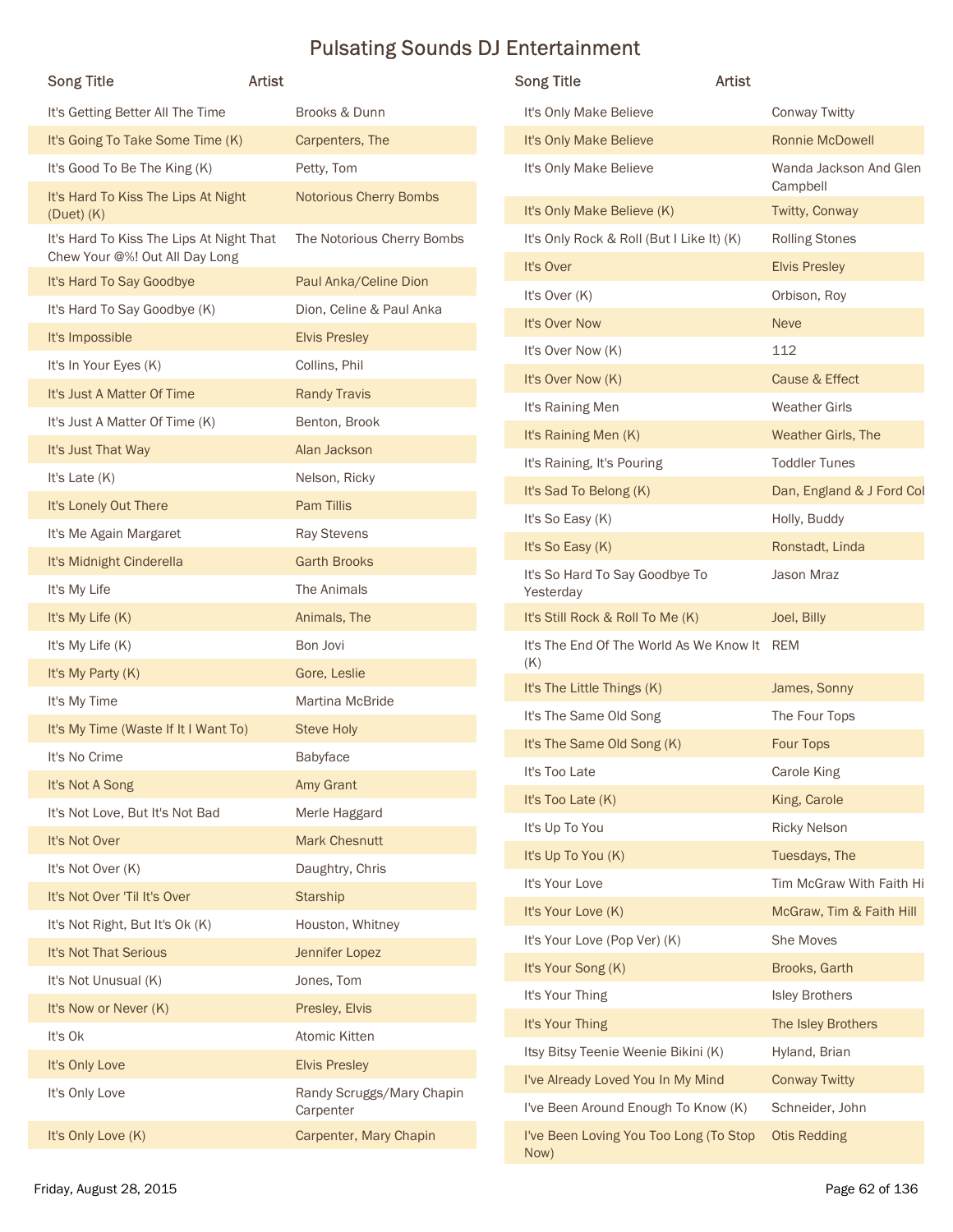|                                     | Artist                             | <b>Song Title</b><br>Artist     |                                                 |
|-------------------------------------|------------------------------------|---------------------------------|-------------------------------------------------|
| I've Been Working On The Railroad   | Chidren's Toddler Tunes            | Janie's Crying (K)              | Van Halen                                       |
| I've Cried My Last Tear For You     | <b>Ricky Van Shelton</b>           | Janie's Gone Fishing (K)        | Hill, Kim                                       |
| I've Dreamed of You (K)             | Streisand, Barbra                  | Janie's Got A Gun (K)           | Aerosmith                                       |
| I've Got A Feeling                  | <b>Children's Bible Songs</b>      | Jealous Again (K)               | <b>Black Crowes</b>                             |
| I've Got A New Heartache (K)        | Price, Ray                         | Jealous Bone (K)                | Loveless, Patty                                 |
| I've Got A Tiger By The Tail        | <b>Buck Owens</b>                  | Jealous Heart                   | <b>Tex Ritter</b>                               |
| I've Got A Woman (K)                | Charles, Ray                       | Jealousy                        | <b>Natalie Merchant</b>                         |
| I've Got Friends That Do            | <b>Tim McGraw</b>                  | Jealousy (K)                    | Merchant, Natalie                               |
| I've Got Love On My Mind (K)        | Cole, Natalie                      | Jeans On                        | David Dundas                                    |
| I've Got The Music In Me (K)        | Kiki Dee                           | Jenny From The Block (K)        | Lopez, Jennifer                                 |
| I've Got The World On A String (K)  | Sinatra, Frank                     | Jenny Jenny                     | <b>Little Richard</b>                           |
| I've Got To Be Me (K)               | Davis, Sammy Jr                    | Jeopardy (K)                    | Greg Kihn Band                                  |
| I've Got To See You Again           | Norah Jones                        | Jeremy (K)                      | Pearl Jam                                       |
| I've Got You Under My Skin (K)      | Buble, Michael                     | Jerk (K)                        | Stockwood                                       |
| I've Got You Under My Skin (K)      | Sinatra, Frank                     | Jesamine                        | Casuals, The                                    |
| I've Gotta Be Me (K)                | Davis, Sammy Jr                    | Jessie's Girl                   | <b>Rick Springfield</b>                         |
| I've Gotta Get A Message To You (K) | Bee Gees                           | Jessie's Girl (K)               | Springfield, Rick                               |
| I've Had The Time Of My Life        | Jennifer Warnes And Bill<br>Medley | Jesus And Mama                  | Confederate Railroad                            |
| I've Had The Time of My Life (K)    | Medley, Bill & Jennifer            | Jesus Christ Superstar (K)      | Jesus Christ Superstar                          |
|                                     | Warnes                             | Jesus Is Just Alright (K)       | Doobie Brothers                                 |
| I've Had) The Time Of My Life       | Bill Medley & Jennifer Warnes      | Jesus Loves Me                  | <b>Children's Bible Songs</b>                   |
| I've Never Been To Me (K)           | Charlene                           | Jesus Loves The Little Children | Children's Songs                                |
|                                     |                                    | Jesus Loves The Little Children | The Broadman Hymnal                             |
| Jack & Diane (K)                    | Mellancamp, John                   | <b>Jesus Saves</b>              | The Talley Trio                                 |
| Jack And Jill                       | <b>Children's Happy Songs</b>      | <b>Jesus Saves!</b>             | The Broadman Hymnal                             |
| Jackie Blue (K)                     | <b>Ozark Mountain Daredevils</b>   | Jesus Was A County Boy (K)      | Walker, Clay                                    |
| Jacob's Ladder                      | <b>Children's Bible Songs</b>      | Jesus, Take The Wheel           | Carrie Underwood                                |
| Jacob's Ladder                      | Huey Lewis & The News              | Jesus, Take The Wheel (K)       | Underwood, Carrie                               |
| Jailhouse Rock                      | <b>Elvis Presley</b>               | Jet Lag                         | Simple Plan Feat. Natasha<br><b>Bedingfield</b> |
| Jailhouse Rock (K)                  | <b>Blues Brothers</b>              | Jezebel (K)                     | Wright, Chely                                   |
| Jailhouse Rock (K)                  | Presley, Elvis                     | Jim Dandy (K)                   | <b>Black Oak Arkansas</b>                       |
| Jamaica Farewell (K)                | Belafonte, Harry                   | Jim Dandy to the Rescue (K)     | Baker, Lavern                                   |
| Jamaica Farewell (K)                | Buffett, Jimmy                     | <b>Jimmy Mack</b>               | Martha & The Vandellas                          |
| Jambalaya                           | Hank Williams                      | Jimmy's Got A Girlfriend        | The Wilkinsons                                  |
| Jambalaya (On the Bayou) (K)        | Williams, Hank Sr                  | Jimmy's Got A Girlfriend        | Wilkinsons                                      |
| Jammin' (K)                         | Marley, Bob                        | Jingle Bells                    | B. J. Thomas                                    |
| Jane Doe (K)                        | Keys, Alicia                       | <b>Jingle Bells</b>             | <b>Brian Setzer Orchestra</b>                   |
|                                     | Jane's Addiction                   |                                 |                                                 |

| <b>Entertainment</b>            |        |                                                 |
|---------------------------------|--------|-------------------------------------------------|
| <b>Song Title</b>               | Artist |                                                 |
| Janie's Crying (K)              |        | Van Halen                                       |
| Janie's Gone Fishing (K)        |        | Hill, Kim                                       |
| Janie's Got A Gun (K)           |        | Aerosmith                                       |
| Jealous Again (K)               |        | <b>Black Crowes</b>                             |
| Jealous Bone (K)                |        | Loveless, Patty                                 |
| Jealous Heart                   |        | <b>Tex Ritter</b>                               |
| Jealousy                        |        | <b>Natalie Merchant</b>                         |
| Jealousy (K)                    |        | Merchant, Natalie                               |
| Jeans On                        |        | <b>David Dundas</b>                             |
| Jenny From The Block (K)        |        | Lopez, Jennifer                                 |
| Jenny Jenny                     |        | <b>Little Richard</b>                           |
| Jeopardy (K)                    |        | Greg Kihn Band                                  |
| Jeremy (K)                      |        | Pearl Jam                                       |
| Jerk (K)                        |        | Stockwood                                       |
| Jesamine                        |        | Casuals, The                                    |
| Jessie's Girl                   |        | <b>Rick Springfield</b>                         |
| Jessie's Girl (K)               |        | Springfield, Rick                               |
| Jesus And Mama                  |        | Confederate Railroad                            |
| Jesus Christ Superstar (K)      |        | <b>Jesus Christ Superstar</b>                   |
| Jesus Is Just Alright (K)       |        | Doobie Brothers                                 |
| Jesus Loves Me                  |        | <b>Children's Bible Songs</b>                   |
| Jesus Loves The Little Children |        | Children's Songs                                |
| Jesus Loves The Little Children |        | The Broadman Hymnal                             |
| <b>Jesus Saves</b>              |        | The Talley Trio                                 |
| <b>Jesus Saves!</b>             |        | The Broadman Hymnal                             |
| Jesus Was A County Boy (K)      |        | Walker, Clay                                    |
| Jesus, Take The Wheel           |        | <b>Carrie Underwood</b>                         |
| Jesus, Take The Wheel (K)       |        | Underwood, Carrie                               |
| Jet Lag                         |        | Simple Plan Feat. Natasha<br><b>Bedingfield</b> |
| Jezebel (K)                     |        | Wright, Chely                                   |
| Jim Dandy (K)                   |        | <b>Black Oak Arkansas</b>                       |
| Jim Dandy to the Rescue (K)     |        | Baker, Lavern                                   |
| <b>Jimmy Mack</b>               |        | Martha & The Vandellas                          |
| Jimmy's Got A Girlfriend        |        | The Wilkinsons                                  |
| Jimmy's Got A Girlfriend        |        | Wilkinsons                                      |
| Jingle Bells                    |        | B. J. Thomas                                    |
| <b>Jingle Bells</b>             |        | <b>Brian Setzer Orchestra</b>                   |
|                                 |        |                                                 |
|                                 |        | Page 63 of 136                                  |
|                                 |        |                                                 |
|                                 |        |                                                 |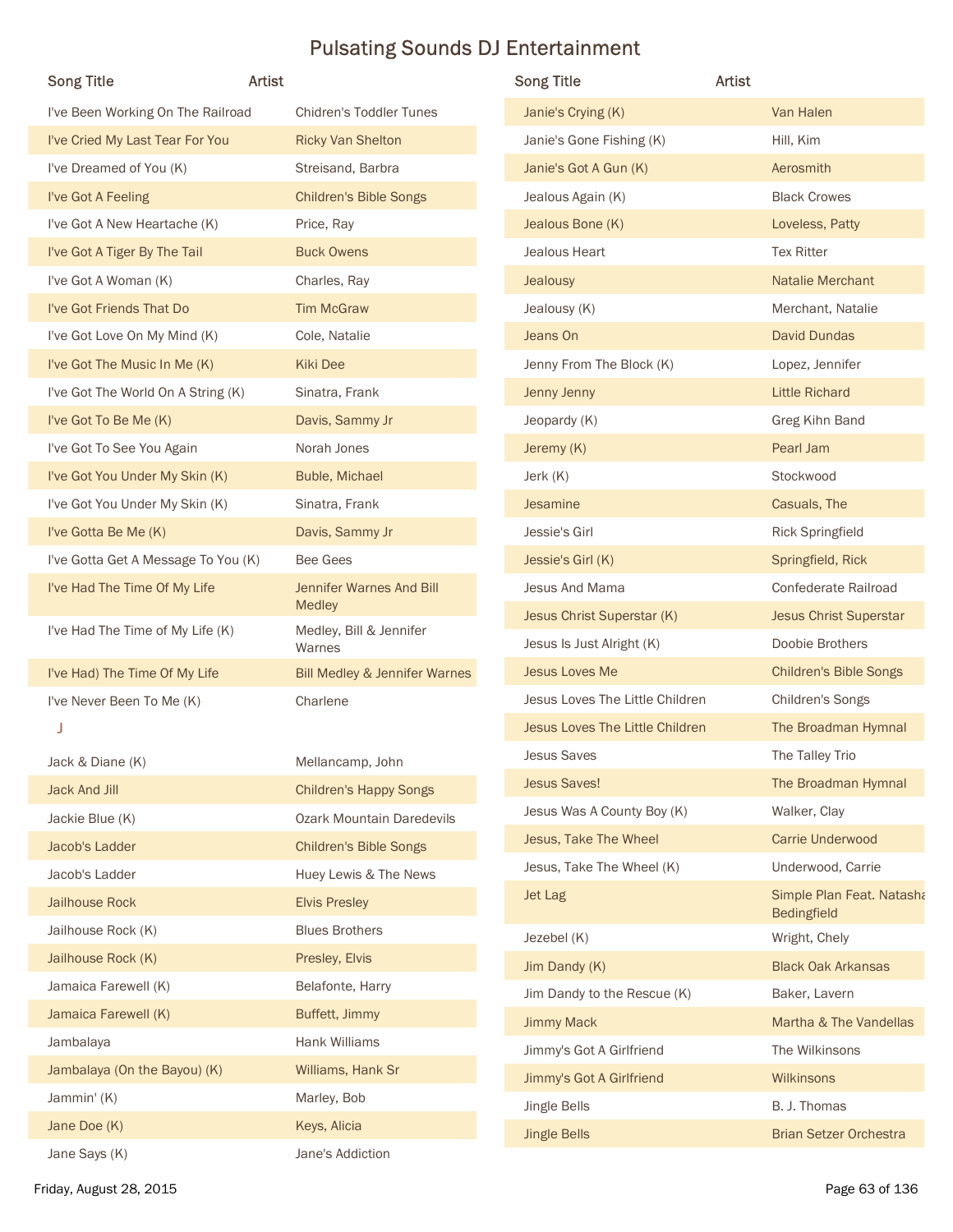|                                  | Artist                    | <b>Song Title</b><br>Artist           |                                      |
|----------------------------------|---------------------------|---------------------------------------|--------------------------------------|
| Jingle Bells                     | Female Country            | <b>Jump Around</b>                    | House Of Pain                        |
| <b>Jingle Bells</b>              | Xmas Song 01              | Jump Then Fall                        | <b>Taylor Swift</b>                  |
| Jive Talkin' (K)                 | Bee Gees                  | Jump, Jive & Wail (K)                 | <b>Brian Setzer Band</b>             |
| Joanna (K)                       | Kool & The Gang           | Jumper (K)                            | Third Eye Blind                      |
| John Deere Green                 | Joe Diffie                | Jumpin, Jumpin (K)                    | Destiny's Child                      |
| John Deere Green (K)             | Diffie, Joe               | Jungle Boogie (K)                     | Kool & The Gang                      |
| John The Revelator               | Southern Gospel           | Just A Closer Walk With Thee          | Traditional                          |
| Johnny Angel (K)                 | Fabres, Shelley           | Just A Dream                          | Jimmy Clanton                        |
| Johnny B Goode (K)               | Berry, Chuck              | Just A Friend (K)                     | Markie, Biz                          |
| Johnny Get Angry (K)             | Sommers, Joanie           | Just A Friend 2002 (K)                | Mario                                |
| Johnny One Time                  | Brenda Lee                | Just A Gigolo (K)                     | Roth, David Lee                      |
| Johnny Reb (K)                   | Horton, Johnny            | Just A Little                         | Liberty X                            |
| JoJo (K)                         | Scaggs, Boz               | Just A Little Bit                     | <b>Elvis Presley</b>                 |
| Jolene (K)                       | Parton, Dolly             | Just A Little Bit Better (K)          | Herman's Hermits                     |
| Jolly Old St. Nicholas           | Tom T. Hall               | Just A Little Lovin' (K)              | Arnold, Eddy                         |
| Jolly Old St. Nicholas           | <b>Urban Christmas</b>    | Just A Little While                   | Janet Jackson                        |
| Jolly Old St. Nicholas Up On The | Easy Listening Christmas  | Just Another Day                      | John Mellencamp                      |
| Housetop<br>Jose Cuervo (K)      | West, Shelly              | Just Another Day (K)                  | Mellancamp, John                     |
| Josie (K)                        | Steely Dan                | Just Another Day In Paradise          | <b>Bertie Higgins</b>                |
| Joy & Pain (K)                   | Base, Rob                 | Just Another Day In Paradise (K)      | Vassar, Phil                         |
| Joy To The World                 | <b>Boxcar Willie</b>      | Just Another Heartache (K)            | Wright, Chely                        |
| Joy To The World                 | <b>Mickey Gilley</b>      | Just Another Love                     | Tanya Tucker                         |
| Joy To The World                 | Urban Christmas           | Just Another Woman in Love (K)        | Murray, Anne                         |
| Joy To The World                 | Xmas Song 23              | Just As I Am                          | Ricky Van Shelton                    |
| Joy To The World (K)             | Three Dog Night           | Just Be A Man About It (K)            | Braxton, Toni                        |
| Judas                            | Lady Gaga                 | Just Because                          | <b>Elvis Presley</b>                 |
| Judy In Disguise (K)             | Fred, John & The Playboys | Just Because (K)                      | Jane's Addiction                     |
| Judy's Turn To Cry               | <b>Lesley Gore</b>        | Just Because She Lives There          | Chalee Tennison                      |
| Juicy (It's All Good)            | Juicy (It's All Good)     | Just Can't Get Enough                 | Depeche Mode                         |
| Jukebox Hero (K)                 | Foreiger                  | Just Dance                            | Lady Gaga Featuring Colby<br>O'Donis |
| Jukebox In My Mind               | Alabama                   | Just Don't Wait Til She's Leaving (K) | Murphy, David Lee                    |
| Jukebox Junkie (K)               | Mellons, Ken              | Just Dropped In To See What Condition | <b>First Edition</b>                 |
| Julia                            | <b>Conway Twitty</b>      | (K)                                   |                                      |
| Julia                            | Julia                     | Just Fishin'                          | <b>Trace Adkins</b>                  |
| Jump                             | Kris Kross                | Just For You                          | Ferlin Husky                         |
| Jump (For My Love)               | <b>Pointer Sisters</b>    | <b>Just Friends</b>                   | Jonas Brothers, The                  |
| Jump (For My Love)               | Pointer Sisters, The      | Just Get Up & Close The Door (K)      | Rodriguez, Johnny                    |
|                                  |                           | Just In Case                          | The Forester Sisters                 |

| <b>Entertainment</b>                         |                                                     |
|----------------------------------------------|-----------------------------------------------------|
| <b>Song Title</b><br><b>Artist</b>           |                                                     |
| <b>Jump Around</b>                           | House Of Pain                                       |
| Jump Then Fall                               | <b>Taylor Swift</b>                                 |
| Jump, Jive & Wail (K)                        | <b>Brian Setzer Band</b>                            |
| Jumper (K)                                   | Third Eye Blind                                     |
| Jumpin, Jumpin (K)                           | Destiny's Child                                     |
| Jungle Boogie (K)                            | Kool & The Gang                                     |
| Just A Closer Walk With Thee                 | Traditional                                         |
| Just A Dream                                 | Jimmy Clanton                                       |
| Just A Friend (K)                            | Markie, Biz                                         |
| Just A Friend 2002 (K)                       | Mario                                               |
| Just A Gigolo (K)                            | Roth, David Lee                                     |
| Just A Little                                | Liberty X                                           |
| <b>Just A Little Bit</b>                     | <b>Elvis Presley</b>                                |
| Just A Little Bit Better (K)                 | Herman's Hermits                                    |
| Just A Little Lovin' (K)                     | Arnold, Eddy                                        |
| Just A Little While                          | Janet Jackson                                       |
| Just Another Day                             | John Mellencamp                                     |
| Just Another Day (K)                         | Mellancamp, John                                    |
| Just Another Day In Paradise                 | <b>Bertie Higgins</b>                               |
| Just Another Day In Paradise (K)             | Vassar, Phil                                        |
| Just Another Heartache (K)                   | Wright, Chely                                       |
| Just Another Love                            | Tanya Tucker                                        |
| Just Another Woman in Love (K)               | Murray, Anne                                        |
| Just As I Am                                 | Ricky Van Shelton                                   |
| Just Be A Man About It (K)                   | Braxton, Toni                                       |
| <b>Just Because</b>                          | <b>Elvis Presley</b>                                |
| Just Because (K)                             | <b>Jane's Addiction</b>                             |
| Just Because She Lives There                 | Chalee Tennison                                     |
| Just Can't Get Enough<br><b>Just Dance</b>   | Depeche Mode<br>Lady Gaga Featuring Colb<br>O'Donis |
| Just Don't Wait Til She's Leaving (K)        | Murphy, David Lee                                   |
| Just Dropped In To See What Condition<br>(K) | <b>First Edition</b>                                |
| Just Fishin'                                 | <b>Trace Adkins</b>                                 |
| Just For You                                 | Ferlin Husky                                        |
| <b>Just Friends</b>                          | Jonas Brothers, The                                 |
| Just Get Up & Close The Door (K)             | Rodriguez, Johnny                                   |
| <b>Just In Case</b>                          | The Forester Sisters<br>Page 64 of 136              |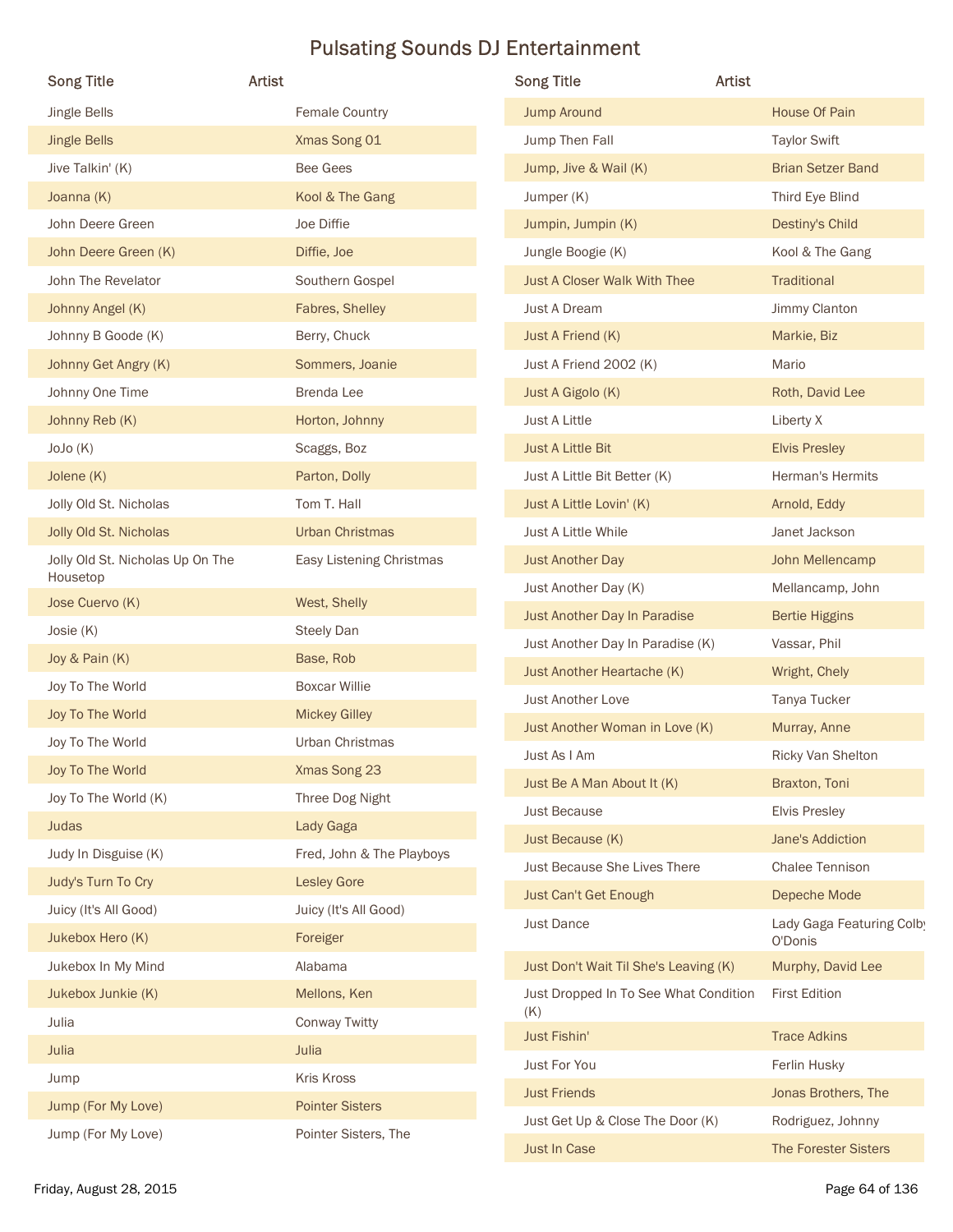| <b>Song Title</b><br><b>Artist</b>               | <b>Pulsating Sounds DJ Entertainment</b> | <b>Song Title</b><br>Artist             |                                         |
|--------------------------------------------------|------------------------------------------|-----------------------------------------|-----------------------------------------|
| Just In Time (K)                                 | Bennett, Tony                            | Karma Police (K)                        | Radiohead                               |
| Just Let Me Be In Love                           | <b>Tracy Byrd</b>                        | Kashmir (K)                             | Led Zeppelin                            |
| Just Like A Pill                                 | Pink                                     | Katie Wants A Fast One (K)              | Brooks, Garth & S Wariner               |
| Just Like Heaven (K)                             | The Cure                                 | Kaw Liga (Kaw-Liga)                     | Hank Williams                           |
| Just Like Starting Over (K)                      | Lennon, John                             | Kaw-Liga                                | <b>Charley Pride</b>                    |
| <b>Just Like The Weather</b>                     | <b>Suzy Bogguss</b>                      | Keep Away (K)                           | Godsmack                                |
| Just My Imagination                              | The Temptations Unplugged                | Keep In Mind                            | Locash Cowboys                          |
| Just My Imagination (K)                          | Temptations, The                         | Keep It Comin' Love                     | KC & The Sunshine Band                  |
| Just Once                                        | James Ingram                             | Keep Me Hangin' On (K)                  | Wilde, Kim                              |
| Just Once (K)                                    | Ingram, James                            | Keep On Smilin' (K)                     | Wet Willie                              |
| Just One Look                                    | Linda Ronstadt                           | Keep On The Sunny Side                  | The Whites                              |
| Just One of the Boys (K)                         | Poe, Michelle                            | Keep On The Sunnyside                   | The CARTER FAMILY                       |
| Just One Time                                    | Connie Smith                             | Keep Your Hands To Yourself (K)         | <b>Georgia Satellites</b>               |
| Just One Time                                    | Don Gibson                               | Keeper of the Stars (K)                 | Byrd, Tracy                             |
| Just Over In The Gloryland                       | Spiritual                                | Keepin' Up                              | Alabama                                 |
| <b>Just Say Goodbye</b>                          | <b>Ricky Van Shelton</b>                 | Keeping Up With The Joneses             | Faron Young With Margie<br>Singleton    |
| Just Say Yes                                     | Highway 101                              | Keg In The Closet                       | Kenny Chesney                           |
| Just Stay Here And Drink                         | Merle Haggard                            | Kentucky Rain (K)                       | Presley, Elvis                          |
| Just The Girl (K)                                | <b>Click Five</b>                        | Kentucky Woman (K)                      | Diamond, Neil                           |
| <b>Just The Same</b>                             | <b>Terri Clark</b><br>Smith, Will        | Kerosene                                | Miranda Lambert                         |
| Just The Two Of Us (K)<br>Just the Two of Us (K) | Washington, Grover                       | Kerrigan (That's Me) (K)                | <b>Irish Parody</b>                     |
| Just The Way You Are (K)                         | Joel, Billy                              | Key Largo                               | <b>Bertie Higgins</b>                   |
| Just To Hear You Say You Love Me (K)             | McGraw, Tim & Faith Hill                 | Key Largo (K)                           | Higgins, Bertie                         |
| Just To See You Smile                            | Tim McGraw                               | Key West Intermezzo (I Saw You First)   | John Mellencamp                         |
| Just Walking In The Rain (K)                     | Ray, Johnnie                             | Key West Intermezzo (K)                 | Mellencamp, John Cougar                 |
| Just What I Do (K)                               | <b>Trick Pony</b>                        | Kick My Ass (K)                         | Big & Rich                              |
| Just What I Needed (K)                           | Cars, The                                | Kicks                                   | Paul Revere And The Raid                |
| Just What The Doctor Ordered (K)                 | Nugent, Ted                              | Kid Charlemagne (K)                     | Steely Dan                              |
| Just When I Needed You Most (K)                  | Vanwarmer, Randy                         | Kiddeo (K)                              | Benton, Brook                           |
| Just You & I (K)                                 | Rabbitt, Eddie & Crystal Gayle           | Kids Say The Darndest Things            | Tammy Wynette                           |
| Just You And I                                   | Eddie Rabbitt & Crystal Gayle            | Kiko And The Lavender Moon              | Los Lobos                               |
| Κ                                                |                                          | Killin' Time<br>Killing In The Name (K) | Clint Black<br>Rage Against The Machine |
| Kansas City (K)                                  | Harrison, Wilbert                        | Killing Me Softly (K)                   | Flack, Roberta                          |
| Kansas City Star                                 | Roger Miller                             | Killing Me Softly (K)                   | Fugees, The                             |
| Karma (K)                                        | Andrews, Jessica                         | Killing Time (K)                        | Black, Clint                            |
|                                                  |                                          |                                         |                                         |

| Artist<br><b>Song Title</b>                |                                | Artist<br><b>Song Title</b>               |                                          |
|--------------------------------------------|--------------------------------|-------------------------------------------|------------------------------------------|
| Just In Time (K)                           | Bennett, Tony                  | Karma Police (K)                          | Radiohead                                |
|                                            |                                |                                           |                                          |
| Just Let Me Be In Love<br>Just Like A Pill | <b>Tracy Byrd</b><br>Pink      | Kashmir (K)<br>Katie Wants A Fast One (K) | Led Zeppelin<br>Brooks, Garth & S Warine |
| Just Like Heaven (K)                       | The Cure                       | Kaw Liga (Kaw-Liga)                       | Hank Williams                            |
| Just Like Starting Over (K)                | Lennon, John                   | Kaw-Liga                                  | <b>Charley Pride</b>                     |
| <b>Just Like The Weather</b>               | <b>Suzy Bogguss</b>            | Keep Away (K)                             | Godsmack                                 |
| Just My Imagination                        | The Temptations Unplugged      | Keep In Mind                              | Locash Cowboys                           |
| Just My Imagination (K)                    | Temptations, The               | Keep It Comin' Love                       | KC & The Sunshine Band                   |
| Just Once                                  | James Ingram                   | Keep Me Hangin' On (K)                    | Wilde, Kim                               |
| Just Once (K)                              | Ingram, James                  | Keep On Smilin' (K)                       | Wet Willie                               |
| Just One Look                              | Linda Ronstadt                 | Keep On The Sunny Side                    | The Whites                               |
| Just One of the Boys (K)                   | Poe, Michelle                  | Keep On The Sunnyside                     | The CARTER FAMILY                        |
| Just One Time                              | Connie Smith                   | Keep Your Hands To Yourself (K)           | <b>Georgia Satellites</b>                |
| Just One Time                              | Don Gibson                     | Keeper of the Stars (K)                   | Byrd, Tracy                              |
| Just Over In The Gloryland                 | Spiritual                      | Keepin' Up                                | Alabama                                  |
| Just Say Goodbye                           | <b>Ricky Van Shelton</b>       | Keeping Up With The Joneses               | Faron Young With Margie                  |
| Just Say Yes                               | Highway 101                    | Keg In The Closet                         | Singleton<br><b>Kenny Chesney</b>        |
| <b>Just Stay Here And Drink</b>            | Merle Haggard                  | Kentucky Rain (K)                         | Presley, Elvis                           |
| Just The Girl (K)                          | <b>Click Five</b>              | Kentucky Woman (K)                        | Diamond, Neil                            |
| <b>Just The Same</b>                       | <b>Terri Clark</b>             | Kerosene                                  | Miranda Lambert                          |
| Just The Two Of Us (K)                     | Smith, Will                    | Kerrigan (That's Me) (K)                  | <b>Irish Parody</b>                      |
| Just the Two of Us (K)                     | Washington, Grover             | Key Largo                                 | <b>Bertie Higgins</b>                    |
| Just The Way You Are (K)                   | Joel, Billy                    | Key Largo (K)                             | Higgins, Bertie                          |
| Just To Hear You Say You Love Me (K)       | McGraw, Tim & Faith Hill       | Key West Intermezzo (I Saw You First)     | John Mellencamp                          |
| Just To See You Smile                      | Tim McGraw                     | Key West Intermezzo (K)                   | Mellencamp, John Cougar                  |
| Just Walking In The Rain (K)               | Ray, Johnnie                   | Kick My Ass (K)                           | Big & Rich                               |
| Just What I Do (K)                         | <b>Trick Pony</b>              | <b>Kicks</b>                              | Paul Revere And The Raid                 |
| Just What I Needed (K)                     | Cars, The                      | Kid Charlemagne (K)                       | Steely Dan                               |
| Just What The Doctor Ordered (K)           | Nugent, Ted                    | Kiddeo (K)                                | Benton, Brook                            |
| Just When I Needed You Most (K)            | Vanwarmer, Randy               | Kids Say The Darndest Things              | Tammy Wynette                            |
| Just You & I (K)                           | Rabbitt, Eddie & Crystal Gayle | Kiko And The Lavender Moon                | Los Lobos                                |
| Just You And I                             | Eddie Rabbitt & Crystal Gayle  | Killin' Time                              | Clint Black                              |
| K                                          |                                | Killing In The Name (K)                   | Rage Against The Machine                 |
| Kansas City (K)                            | Harrison, Wilbert              | Killing Me Softly (K)                     | Flack, Roberta                           |
| Kansas City Star                           | <b>Roger Miller</b>            | Killing Me Softly (K)                     | Fugees, The                              |
| Karma (K)                                  | Andrews, Jessica               | Killing Time (K)                          | Black, Clint                             |
| Karma (K)                                  | Keys, Alicia                   | Kind Of A Drag (K)                        | Buckinghams, The                         |
| Karma Chameleon (K)                        | Culture Club                   |                                           |                                          |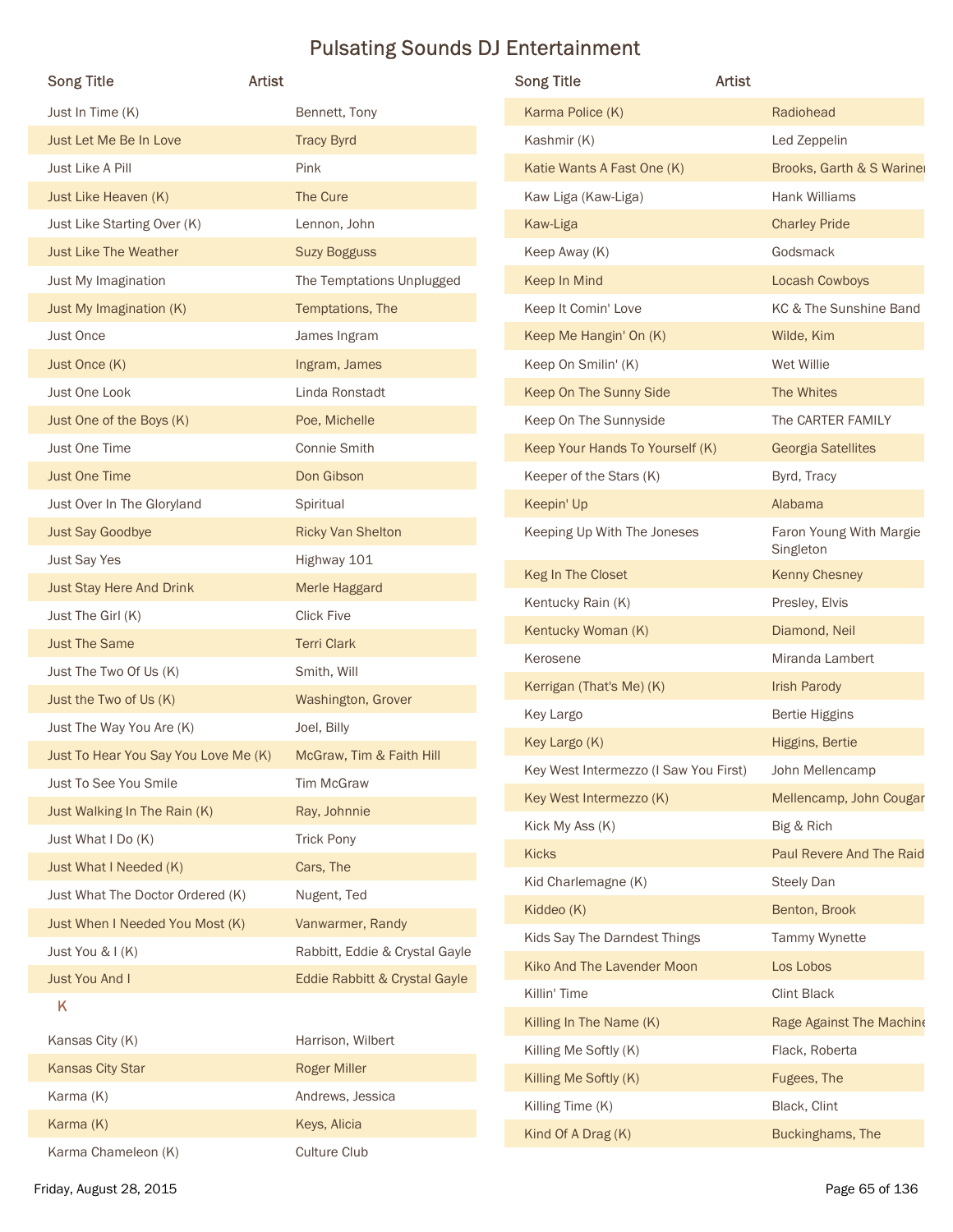|                                             | <b>Pulsating Sounds DJ Entertainment</b> |                             |                                            |
|---------------------------------------------|------------------------------------------|-----------------------------|--------------------------------------------|
| <b>Song Title</b><br>Artist                 |                                          | Artist<br><b>Song Title</b> |                                            |
| Kindly Keep It Country (K)                  | Gill, Vince                              | La Bamba                    | Los Lobos                                  |
| King Of Glory                               | Third Day                                | La Bamba                    | <b>Richie Valens</b>                       |
| King Of The Mountain                        | George Strait                            | La Bamba (K)                | Valens, Richie                             |
| King Of The Road                            | Roger Miller                             | La Grange (K)               | ZZ Top                                     |
| King of the Road (K)                        | Miller, Roger                            | LA is My Lady (K)           | Sinatra, Frank                             |
| Kiss & Say Goodbye (K)                      | Manhattans, The                          | La Isla Bonita              | Madonna                                    |
| Kiss (K)                                    | Prince                                   | La La                       | Ashlee Simpson                             |
| Kiss An Angel Good Morning (K)              | Pride, Charley                           | La La                       | Aslee Simpson                              |
| Kiss And Say Goodbye                        | Manhattans                               | La La Means I Love You (K)  | Delphonics                                 |
| Kiss And Say Goodbye                        | The Manhattans                           | La Luna                     | <b>Belinda Carlisle</b>                    |
| Kiss From A Rose (K)                        | Seal                                     | LA Song (K)                 | Hart, Beth                                 |
| Kiss Me                                     | <b>Sixpence None The Richer</b>          | LA Woman (K)                | Doors, The                                 |
| Kiss Me In The Car (K)                      | Berry, John                              | Ladies Night (K)            | Kool & The Gang                            |
| Kiss My Country Ass                         | <b>Rhett Akins</b>                       | Lady                        | <b>Kenny Rogers</b>                        |
| Kiss On My List (K)                         | Hall & Oates                             | Lady (K)                    | Commodores, The                            |
| Kiss That Girl (K)                          | Crow, Sheryl                             | Lady (K)                    | Rogers, Kenny                              |
| Kiss The Rain (K)                           | Meyers, Billie                           | Lady Blue (K)               | Russell, Leon                              |
| <b>Kiss This</b>                            | Aaron Tippin                             | Lady Down On Love           | Alabama                                    |
| Kiss This (K)                               | Tippin, Aaron                            | Lady Godiva (K)             | Peter & Gordon                             |
| <b>Kiss Tomorrow Goodbye</b>                | Luke Bryan                               | Lady In Red (K)             | DeBurgh, Chris                             |
| Kiss You All Over (K)                       | Carter, Clarence                         | Lady Love (K)               | Rawls, Lou                                 |
| Kiss You All Over (K)                       | Exile                                    | Lady Madonna                | Beatles, The                               |
| Kiss You There                              | Ronnie Dunn                              | Lady Marmalade              | Christina Aguilera & Lil Kir<br>Mya & Pink |
| Kisses Sweeter Than Wine (K)                | Rodgers, Jimmie                          | Lady Marmalade              | Lady Marmalade                             |
| Kissing A Fool (K)                          | Michael, George                          | Lady Marmalade              | Patti Labelle                              |
| Kitty (K)                                   | Presidents of the USA                    | Lady Marmalade (K)          | Aguilera & Pink & MYA                      |
| Knock On Wood (K)                           | Floyd, Eddie                             | Lady Marmalade (K)          | Labelle, Patti                             |
| Knock On Wood (K)<br>Knock Three Times      | Sledge, Percy                            | <b>Lady Picture Show</b>    | <b>Stone Temple Pilots</b>                 |
|                                             | Billy 'Crash' Craddock                   | Lady Willpower (K)          | Puckett, Gary                              |
| <b>Knock Three Times</b><br>Knocked Out (K) | Tony Orlando & Dawn<br>Abdul, Paula      | Ladyflash                   | Go! Team, The                              |
| Knocking' On Heaven's Door (K)              | Dylan, Bob                               | Laffy Taffy (K)             | D4I                                        |
| Knocking On Heaven's Door (K)               | Guns N' Roses                            | Laid $(K)$                  | James                                      |
| Knowing Me, Knowing You (K)                 | ABBA                                     | Land Of 1000 Dances         | Cannibal & The Headhunt                    |
| Kodachrome (K)                              | Simon & Garfunkel                        | Land Of 1000 Dances         | <b>Wilson Pickett</b>                      |
| Kokomo (K)                                  | Beach Boys, The                          | Land of 1000 Dances (K)     | Pickett, Wilson                            |
| Kryptonite (K)                              | 3 Doors Down                             | Landslide (K)               | <b>Dixie Chicks</b>                        |
| L                                           |                                          | Landslide (K)               | Fleetwood Mac                              |
| Friday, August 28, 2015                     |                                          |                             | Page 66 of 136                             |

| ntertainment               |                            |                              |
|----------------------------|----------------------------|------------------------------|
| Song Title                 | Artist                     |                              |
| La Bamba                   | Los Lobos                  |                              |
| La Bamba                   | <b>Richie Valens</b>       |                              |
| La Bamba (K)               | Valens, Richie             |                              |
| La Grange (K)              | <b>ZZ Top</b>              |                              |
| LA is My Lady (K)          | Sinatra, Frank             |                              |
| La Isla Bonita             | Madonna                    |                              |
| La La                      | Ashlee Simpson             |                              |
| La La                      | Aslee Simpson              |                              |
| La La Means I Love You (K) | Delphonics                 |                              |
| La Luna                    | <b>Belinda Carlisle</b>    |                              |
| LA Song (K)                | Hart, Beth                 |                              |
| LA Woman (K)               | Doors, The                 |                              |
| Ladies Night (K)           | Kool & The Gang            |                              |
| Lady                       | <b>Kenny Rogers</b>        |                              |
| Lady (K)                   | Commodores, The            |                              |
| Lady (K)                   | Rogers, Kenny              |                              |
| Lady Blue (K)              | Russell, Leon              |                              |
| Lady Down On Love          | Alabama                    |                              |
| Lady Godiva (K)            | Peter & Gordon             |                              |
| Lady In Red (K)            | DeBurgh, Chris             |                              |
| Lady Love (K)              | Rawls, Lou                 |                              |
| Lady Madonna               | Beatles, The               |                              |
| Lady Marmalade             | Mya & Pink                 | Christina Aguilera & Lil Kir |
| Lady Marmalade             | Lady Marmalade             |                              |
| Lady Marmalade             | Patti Labelle              |                              |
| Lady Marmalade (K)         | Aguilera & Pink & MYA      |                              |
| Lady Marmalade (K)         | Labelle, Patti             |                              |
| Lady Picture Show          | <b>Stone Temple Pilots</b> |                              |
| Lady Willpower (K)         | Puckett, Gary              |                              |
| Ladyflash                  | Go! Team, The              |                              |
| Laffy Taffy (K)            | D4I                        |                              |
| Laid $(K)$                 | James                      |                              |
| Land Of 1000 Dances        |                            | Cannibal & The Headhunt      |
| Land Of 1000 Dances        | <b>Wilson Pickett</b>      |                              |
| Land of 1000 Dances (K)    | Pickett, Wilson            |                              |
| Landslide (K)              | Dixie Chicks               |                              |
| Landslide (K)              | Fleetwood Mac              |                              |
|                            |                            | Page 66 of 136               |
|                            |                            |                              |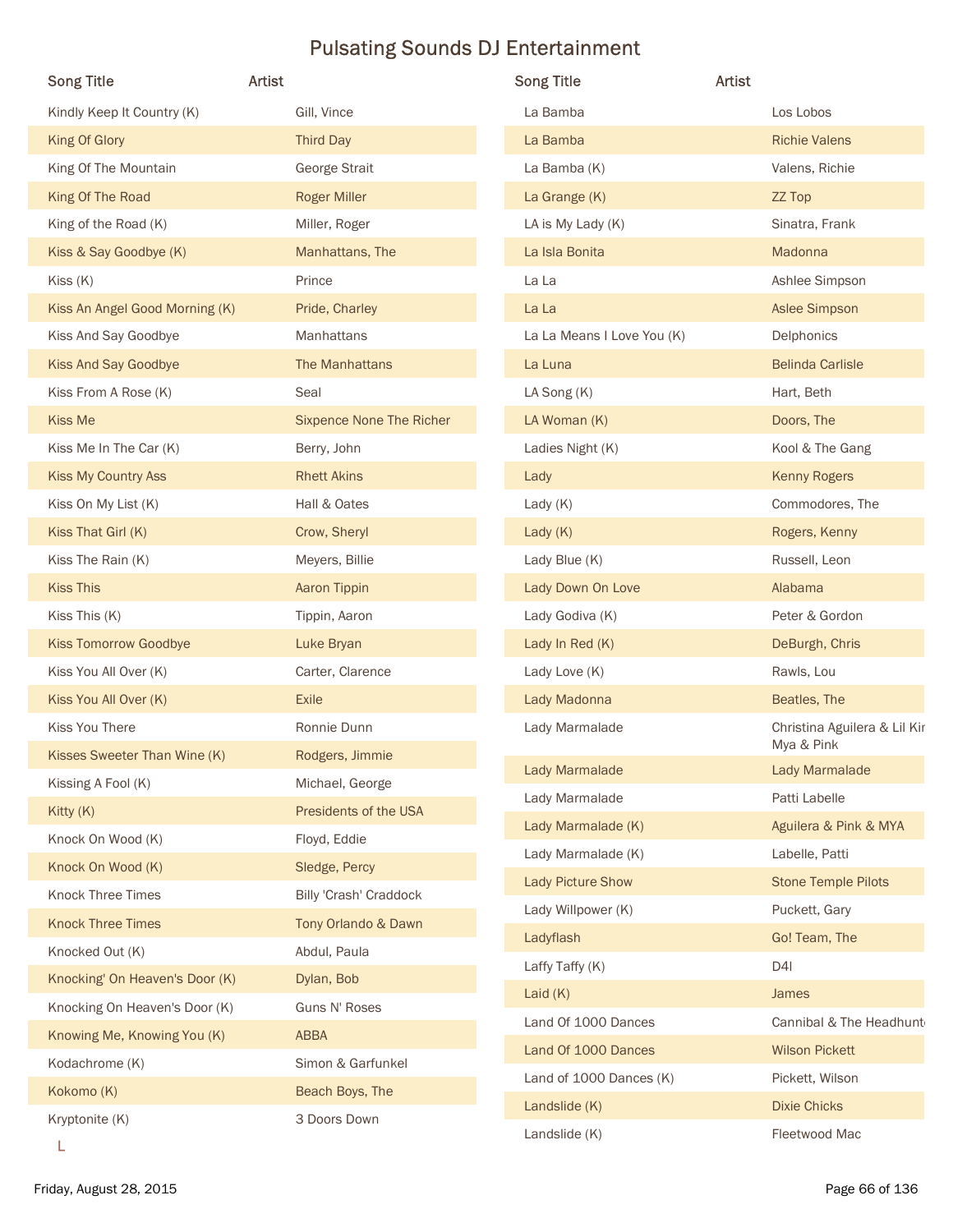|                                                                | Artist                     | <b>Song Title</b>              | Artist                        |
|----------------------------------------------------------------|----------------------------|--------------------------------|-------------------------------|
| <b>Last Chance</b>                                             | Ginuwine                   | Leave It Alone                 | <b>Forrester Sisters</b>      |
| Last Chance                                                    | Kaskade & Project 46       | Leave The Pieces               | The Wreckers                  |
| Last Chance (K)                                                | Allure                     | Leavin' On Your Mind           | <b>Patsy Cline</b>            |
| Last Dance (K)                                                 | Summer, Donna              | Leavin' On Your Mind (K)       | Cline, Patsy                  |
| <b>Last Kiss</b>                                               | Pearl Jam                  | <b>Leaving October</b>         | Sons Of The Desert            |
| Last Kiss (K)                                                  | Wilson, Frank J            | Leaving On A Jet Plane (K)     | Kreviazuk, Chantal            |
| <b>Last Love Song</b>                                          | <b>ZZ Ward</b>             | Leaving On A Jet Plane (K)     | Peter, Paul & Mary            |
| Last Night                                                     | 5th Dimension              | Leaving To Stay                | Johnny Lang                   |
| Last Night A DJ Saved My Life                                  | Indeep                     | Legend Of The Rebel Soldier    | The Country Gentlemen         |
| Last Resort (K)                                                | Eagles, The                | Lemon Tree (K)                 | Peter, Paul & Mary            |
| Last Time I Saw Him                                            | Dottie West                | Lesson In Leaving (K)          | Messina, Jo Dee               |
| Last Train To Clarksville                                      | The Monkees                | Lessons Learned                | <b>Tracy Lawrence</b>         |
| Last Train to Clarksville (K)                                  | Monkees, The               | Lessons Learned (K)            | Lawrence, Tracy               |
| Lately (Dreamin' 'Bout Babies)                                 | <b>Tracy Byrd</b>          | Let 'Em In (K)                 | McCartney, Paul               |
| Lately (K)                                                     | <b>Divine</b>              | Let 'Er Rip (K)                | <b>Dixie Chicks</b>           |
| Lately (K)                                                     | Jodeci                     | Let Her Cry                    | Hootie & The Blowfish         |
| Laughing (K)                                                   | The Guess Who              | Let It Be                      | The Beatles                   |
| Laughter In The Rain                                           | Neil Sedaka                | Let It Be (K)                  | Beatles, The                  |
| Laughter in the Rain (K)                                       | Sedaka, Neil               | Let It Be Me (K)               | Butler, Jerry                 |
| Lawdy Miss Clawdy                                              | Elvis Presley              | Let It Be Me (K)               | Everly Brothers               |
| Lawdy Miss Clawdy                                              | <b>Lloyd Price</b>         | Let It Bleed (K)               | <b>Rolling Stones</b>         |
| Lay Down Sally (K)                                             | Clapton, Eric              | Let It Flow (K)                | Braxton, Toni                 |
| Lay It On The Line (K)                                         | Triumph                    | Let It Out (K)                 | Hombres, The                  |
| Layla (K)                                                      | Derek And The Dominos      | Let It Ride                    | Bachman-Turner Overdrivo      |
| Lazy Mary                                                      | <b>Toddler Tunes</b>       | Let It Ride (K)                | Bachman Turner Overdriv       |
| Lazy River (K)                                                 | Darin, Bobby               | Let Me Be The One              | <b>Blessid Union Of Souls</b> |
| Lazy, Hazy, Crazy Days of Summer (K)                           | Cole, Nat King             | Let Me Be The One              | <b>Hank Locklin</b>           |
| Le Freak                                                       | Chic                       | Let Me Be The One (K)          | <b>Blessid Union of Souls</b> |
| Lead Me On (K)                                                 | Nightingale, Maxine        | Let Me Be The One (K)          | <b>Expose</b>                 |
| Lead On                                                        | George Strait              | Let Me Be There                | <b>Elvis Presley</b>          |
| Lean On Me (K)                                                 | Withers, Bill              | Let Me Be There                | Olivia Newton-John            |
| Learn To Fly (K)                                               | Foo Fighters               | Let Me Be There (K)            | John, Olivia Newton           |
| Learning As You Go                                             | <b>Rick Trevino</b>        | Let Me Blow Ya Mind (K)        | Stefani, Eve & Gwen           |
| Learning To Live Again (K)                                     | Brooks, Garth              | Let Me Call You Sweetheart (K) | Mills Brothers                |
| Leather & Lace (K)                                             | Nicks, Stevie & Don Henley | Let Me Call You Sweetheart (K) | Traditional                   |
| Leave (Get Out)                                                | Jo Jo                      | Let Me Down Easy               | <b>Billy Currington</b>       |
|                                                                | <b>Neil Diamond</b>        | Let Me Down Easy               | Chris Issak                   |
| Leave A Little Room For God<br>Leave A Tender Moment Alone (K) | Joel, Billy                | Let Me Entertain You           | Gypsy                         |

|                    | <b>Entertainment</b>                     |               |                                    |
|--------------------|------------------------------------------|---------------|------------------------------------|
| <b>Song Title</b>  |                                          | <b>Artist</b> |                                    |
| Leave It Alone     |                                          |               | <b>Forrester Sisters</b>           |
|                    | Leave The Pieces                         |               | The Wreckers                       |
|                    | Leavin' On Your Mind                     |               | Patsy Cline                        |
|                    | Leavin' On Your Mind (K)                 |               | Cline, Patsy                       |
|                    | <b>Leaving October</b>                   |               | Sons Of The Desert                 |
|                    | Leaving On A Jet Plane (K)               |               | Kreviazuk, Chantal                 |
|                    | Leaving On A Jet Plane (K)               |               | Peter, Paul & Mary                 |
|                    | Leaving To Stay                          |               | Johnny Lang                        |
|                    | Legend Of The Rebel Soldier              |               | The Country Gentlemen              |
|                    | Lemon Tree (K)                           |               | Peter, Paul & Mary                 |
|                    | Lesson In Leaving (K)<br>Lessons Learned |               | Messina, Jo Dee                    |
|                    | Lessons Learned (K)                      |               | <b>Tracy Lawrence</b>              |
| Let 'Em In (K)     |                                          |               | Lawrence, Tracy<br>McCartney, Paul |
| Let 'Er Rip (K)    |                                          |               | <b>Dixie Chicks</b>                |
| Let Her Cry        |                                          |               | Hootie & The Blowfish              |
| Let It Be          |                                          |               | The Beatles                        |
| Let $It$ Be $(K)$  |                                          |               | Beatles, The                       |
|                    | Let It Be Me (K)                         |               | Butler, Jerry                      |
|                    | Let It Be Me (K)                         |               | <b>Everly Brothers</b>             |
|                    | Let It Bleed (K)                         |               | <b>Rolling Stones</b>              |
| Let It Flow (K)    |                                          |               | Braxton, Toni                      |
| Let $It$ Out $(K)$ |                                          |               | Hombres, The                       |
| Let It Ride        |                                          |               | Bachman-Turner Overdrive           |
| Let It Ride (K)    |                                          |               | <b>Bachman Turner Overdrive</b>    |
|                    | Let Me Be The One                        |               | <b>Blessid Union Of Souls</b>      |
|                    | Let Me Be The One                        |               | <b>Hank Locklin</b>                |
|                    | Let Me Be The One (K)                    |               | <b>Blessid Union of Souls</b>      |
|                    | Let Me Be The One (K)                    | <b>Expose</b> |                                    |
|                    | Let Me Be There                          |               | <b>Elvis Presley</b>               |
|                    | Let Me Be There                          |               | Olivia Newton-John                 |
|                    | Let Me Be There (K)                      |               | John, Olivia Newton                |
|                    | Let Me Blow Ya Mind (K)                  |               | Stefani, Eve & Gwen                |
|                    | Let Me Call You Sweetheart (K)           |               | Mills Brothers                     |
|                    | Let Me Call You Sweetheart (K)           |               | Traditional                        |
|                    | Let Me Down Easy                         |               | <b>Billy Currington</b>            |
|                    | Let Me Down Easy                         |               | Chris Issak                        |
|                    | Let Me Entertain You                     | Gypsy         |                                    |
|                    |                                          |               | Page 67 of 136                     |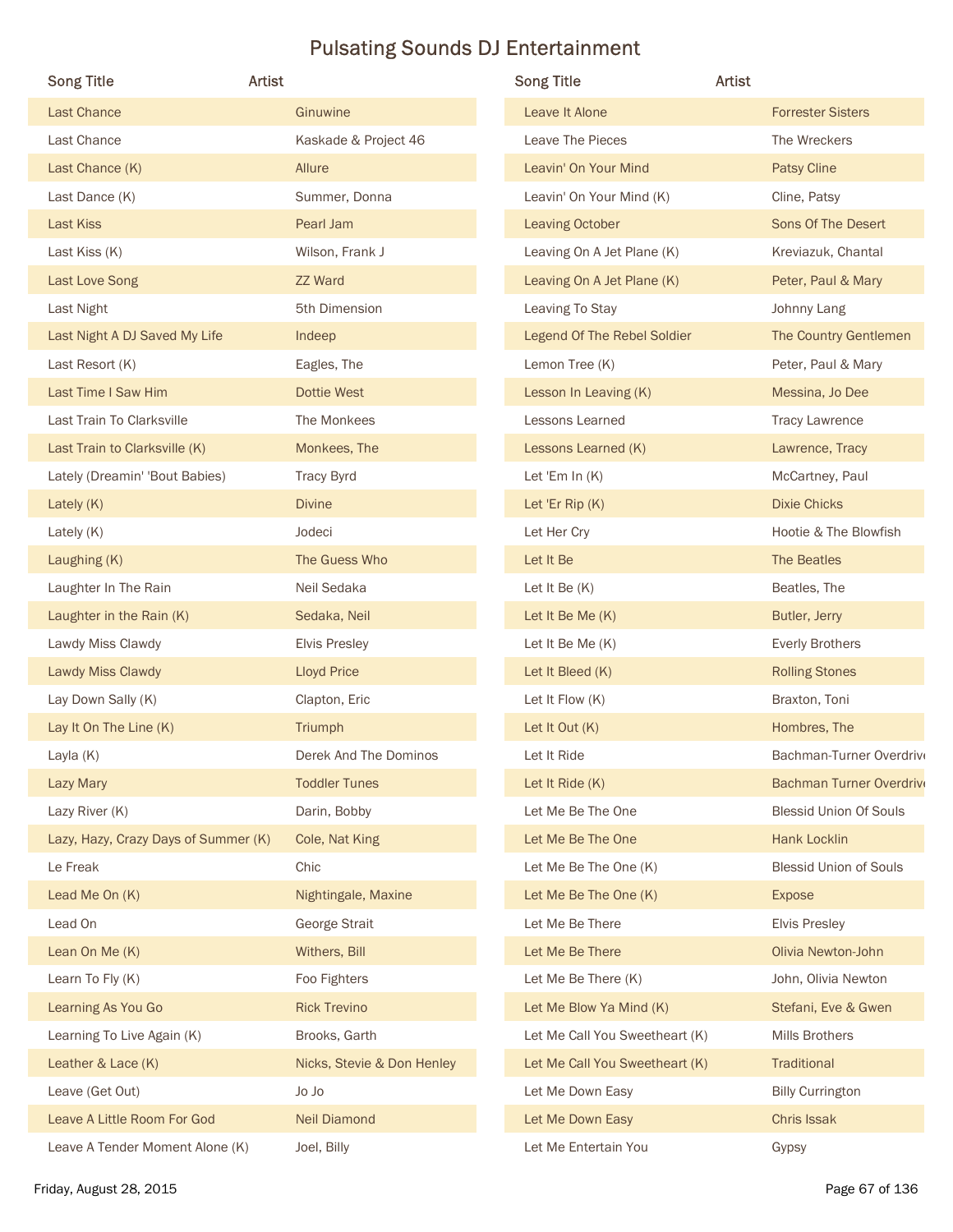| <b>Song Title</b><br>Artist                       | <b>Pulsating Sounds DJ Entertainment</b> | <b>Song Title</b><br>Artist                   |                                |
|---------------------------------------------------|------------------------------------------|-----------------------------------------------|--------------------------------|
| Let Me Go (K)                                     | 3 Doors Down                             | Let's Wait A While (K)                        | Jackson, Janet                 |
| Let Me Go Lover (K)                               | Page, Patti                              | Let's Work Together                           | <b>Canned Heat</b>             |
| Let Me In                                         | <b>Sensations</b>                        | Letters From Home (K)                         | Montgomery, John M             |
| Let Me Into Your Heart (K)                        | Carpenter, Mary Chapin                   | Lettin' The Night Roll                        | <b>Justin Moore</b>            |
| Let Me Let Go (K)                                 | Hill, Faith                              | Levon (K)                                     | John, Elton                    |
| Let Me Love You (K)                               | Mario                                    | Liar, Liar (K)                                | Castaways                      |
| Let Me Love You Tonight (K)                       | <b>Pure Prairie League</b>               | Lido Shuffle (K)                              | Scaggs, Boz                    |
| Let Me Tell You About Love (K)                    | Judds, The                               | Lie                                           | <b>Tracy Lawrence</b>          |
| Let My Love Open The Door (K)                     | Townsend, Pete                           | Lie A Little Better                           | Lucy Hale                      |
| Let That Pony Run                                 | Pam Tillis                               | Lie To Me (K)                                 | Lang, Johnny                   |
| Let The Music Play (K)                            | Shannon                                  | Lies (K)                                      | Knickerbockers, The            |
| Let Them Be Little                                | <b>Billy Dean</b>                        | Life                                          | <b>Elvis Presley</b>           |
| Let Your Love Flow (K)                            | <b>Bellamy Brothers</b>                  | Life (K)                                      | Des'Ree                        |
| Let's Be Us Again                                 | Lonestar                                 | Life Ain't Easy (K)                           | Cleopatra                      |
| Let's Call The Whole Thing Off                    | Fitzgerald/Armstrong                     | Life By the Drop (K)                          | Vaughn, Stevie Ray             |
| Let's Chase Each Other 'Round The<br>Room Tonight | Merle Haggard                            | Life Don't Have To Be So Hard                 | <b>Tracy Lawrence</b>          |
| Let's Dance (K)                                   | Bowie, David                             | Life Goes On                                  | James Prosser                  |
| Let's Do It Again (Duet) (K)                      | <b>Staple Singers</b>                    | Life Goes On                                  | <b>LeAnn Rimes</b>             |
| Let's Fall In Love (K)                            | Sinatra, Frank                           | Life Goes On                                  | Little Texas                   |
| Let's Fall To Pieces Together (K)                 | Strait, George                           | Life In The Fast Lane (K)                     | Eagles, The                    |
| Let's Get It On                                   | <b>Marvin Gaye</b>                       | Life Is A Highway                             | Chris Ledoux                   |
| Let's Get It On (K)                               | Gaye, Marvin                             | Life Is A Highway                             | <b>Rascal Flatts</b>           |
| Let's Get It Started                              | <b>Black Eyed Peas</b>                   | Life Is A Highway (K)                         | Cochran, Tom                   |
| Let's Get The Mood Right                          | Johnny                                   | Life is Good (K)                              | <b>LFO</b>                     |
| Let's Go All The Way (K)                          | Sly Fox                                  | Lifestyles of the Not So Rich & Famous<br>(K) | Byrd, Tracy                    |
| Let's Go To Vegas                                 | Faith Hill                               | Lifestyles of the Rich & Famous (K)           | <b>Good Charlotte</b>          |
| Let's Groove (K)                                  | Earth, Wind & Fire                       | Lifetime                                      | Maxwell                        |
| Let's Hang On (K)                                 | Valli, Frankie                           | Lift Every Voice And Sing                     | <b>Traditional 03</b>          |
| Let's Hear It For The Boy (K)                     | Williams, Denice                         | Light In Your Eyes                            | <b>Blessid Union Of Souls</b>  |
| Let's Keep It That Way                            | Mac Davis                                | Light In Your Eyes                            | <b>Sheryl Crow</b>             |
| Let's Live For Today (K)                          | Grass Roots, The                         | Light My Fire (K)                             | Doors, The                     |
| Let's Lock The Door (K)                           | Jay & The Americans                      | Light Up (K)                                  | <b>Styx</b>                    |
|                                                   | Adams, Bryan                             | Lighters (Clean Version)                      | Bad Meets Evil Feat. Brun      |
| Let's Make A Night To Remember (K)                |                                          |                                               | Mars                           |
| Let's Make Love (K)                               | McGraw, Tim & Faith Hill                 |                                               |                                |
| Let's Make Sure We Kiss Goodbye (K)               | Gill, Vince                              | <b>Lightning Does The Work</b>                | <b>Chad Brock</b>              |
| Let's Stay Together (K)                           | Green, Al                                | Lights (K)<br>Like A Cowboy                   | Journey<br><b>Randy Houser</b> |

| <b>Intertainment</b>                          |                                   |                |
|-----------------------------------------------|-----------------------------------|----------------|
| <b>Song Title</b>                             | Artist                            |                |
| Let's Wait A While (K)                        | Jackson, Janet                    |                |
| Let's Work Together                           | <b>Canned Heat</b>                |                |
| Letters From Home (K)                         | Montgomery, John M                |                |
| Lettin' The Night Roll                        | <b>Justin Moore</b>               |                |
| Levon (K)                                     | John, Elton                       |                |
| Liar, Liar (K)                                | Castaways                         |                |
| Lido Shuffle (K)                              | Scaggs, Boz                       |                |
| Lie<br>Lie A Little Better                    | <b>Tracy Lawrence</b>             |                |
| Lie To Me (K)                                 | Lucy Hale<br>Lang, Johnny         |                |
| Lies (K)                                      | Knickerbockers, The               |                |
| Life                                          | <b>Elvis Presley</b>              |                |
| Life (K)                                      | Des'Ree                           |                |
| Life Ain't Easy (K)                           | Cleopatra                         |                |
| Life By the Drop (K)                          | Vaughn, Stevie Ray                |                |
| Life Don't Have To Be So Hard                 | <b>Tracy Lawrence</b>             |                |
| Life Goes On                                  | James Prosser                     |                |
| Life Goes On                                  | <b>LeAnn Rimes</b>                |                |
| Life Goes On                                  | Little Texas                      |                |
| Life In The Fast Lane (K)                     | Eagles, The                       |                |
| Life Is A Highway                             | Chris Ledoux                      |                |
| Life Is A Highway                             | <b>Rascal Flatts</b>              |                |
| Life Is A Highway (K)                         | Cochran, Tom                      |                |
| Life is Good (K)                              | <b>LFO</b>                        |                |
| Lifestyles of the Not So Rich & Famous<br>(K) | Byrd, Tracy                       |                |
| Lifestyles of the Rich & Famous (K)           | <b>Good Charlotte</b>             |                |
| Lifetime                                      | Maxwell                           |                |
| Lift Every Voice And Sing                     | <b>Traditional 03</b>             |                |
| Light In Your Eyes                            | <b>Blessid Union Of Souls</b>     |                |
| <b>Light In Your Eyes</b>                     | <b>Sheryl Crow</b>                |                |
| Light My Fire (K)                             | Doors, The                        |                |
| Light Up (K)                                  | <b>Styx</b>                       |                |
| Lighters (Clean Version)                      | Bad Meets Evil Feat. Brun<br>Mars |                |
| <b>Lightning Does The Work</b>                | <b>Chad Brock</b>                 |                |
| Lights (K)                                    | Journey                           |                |
| Like A Cowboy                                 | <b>Randy Houser</b>               |                |
| Like A Prayer                                 | Like A Prayer                     |                |
|                                               |                                   | Page 68 of 136 |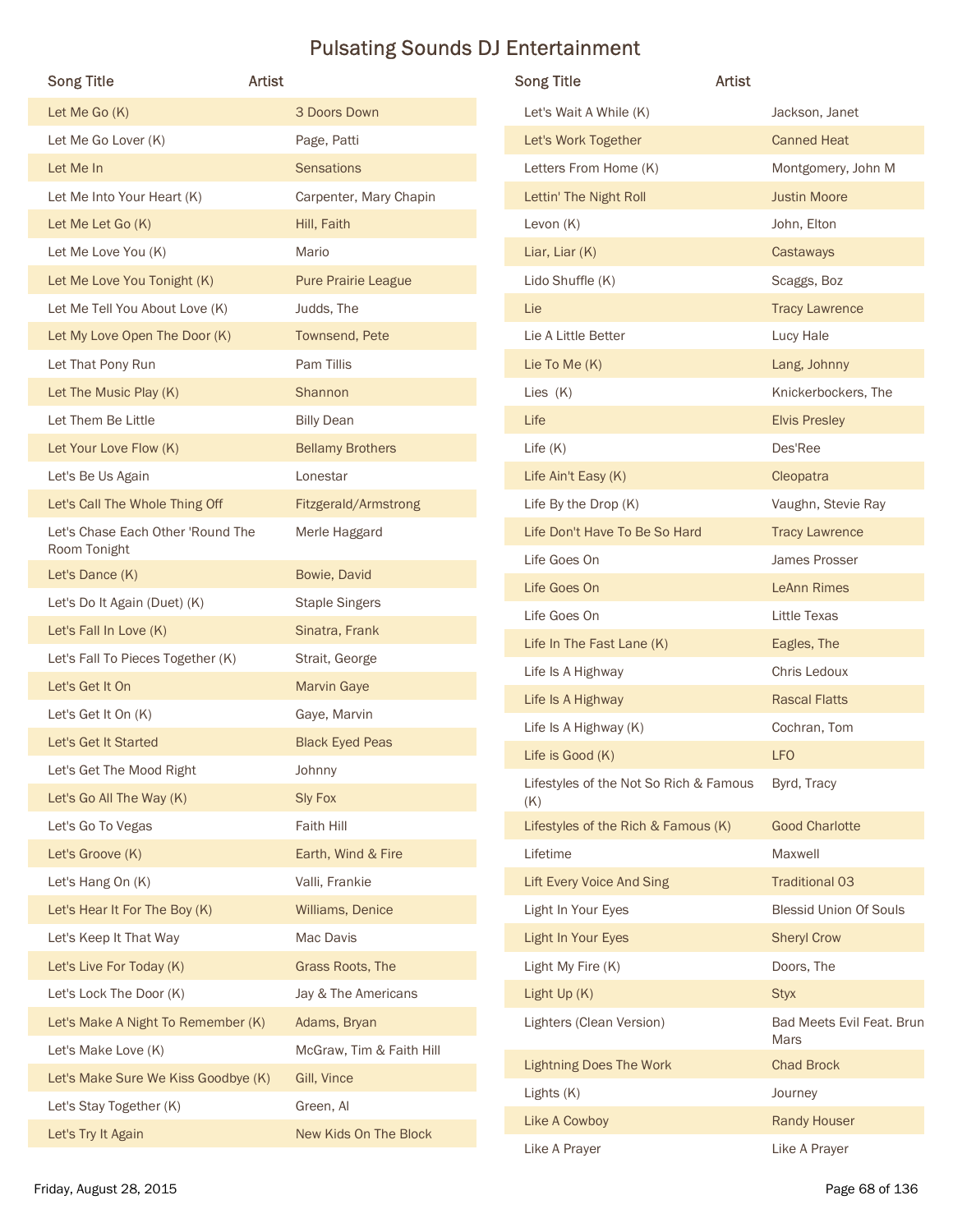| <b>Song Title</b>                | Artist                                     | Artist<br><b>Song Title</b>             |                                       |
|----------------------------------|--------------------------------------------|-----------------------------------------|---------------------------------------|
| <b>Like A Prayer</b>             | Madonna                                    | Little Darling (K)                      | Diamonds, The                         |
| Like A Rock (K)                  | Segar, Bob                                 | Little Deuce Coupe (K)                  | Beach Boys, The                       |
| Like A Rolling Stone (K)         | Dylan, Bob                                 | Little Drummer Boy                      | <b>Country Christmas</b>              |
| Like A Stone (K)                 | Audioslave                                 | Little Drummer Boy                      | <b>Frank Sinatra</b>                  |
| Like A Surgeon                   | Weird Al Yankovic                          | Little Drummer Boy                      | Jessica Simpson & Ashlee              |
| Like A Virgin                    | Madonna                                    |                                         | Simpson                               |
| Like Glue (K)                    | Paul, Sean                                 | Little Drummer Boy                      | <b>Little Drummer Boy</b>             |
| Like My Mother Does              | Jesse Lee                                  | Little Drummer Boy                      | Standard                              |
| Like My Mother Does              | Lauren Alaina                              | Little Drummer Boy                      | <b>Tony Orlando</b>                   |
| Like Spoken Words Could Never Do | Gordon Jensen                              | Little Drummer Boy                      | Xmas Song 29                          |
| Like Water Into Wine             | <b>Patty Loveless</b>                      | Little Girl Of Mine                     | <b>Cleftones</b>                      |
| Like We Never Loved At All (K)   | Tim Mcgraw and Faith Hill                  | Little Goodbyes                         | SHeDaisy                              |
| Lil Red Riding Hood (K)          | Sam The Sham                               | Little Head                             | John Hiatt                            |
| Limbo Rock                       | Chubby Checker                             | Little Houses                           | Doug Stone                            |
| Limbo Rock (K)                   | Checker, Chubby                            | Little Man (K)                          | Jackson, Alan                         |
| Linda On My Mind (K)             | Twitty, Conway                             | Little Miss Honky Tonk                  | Brooks & Dunn                         |
| Lips Are Movin'                  | <b>Meghan Trainor</b>                      | Little Miss Obsessive<br>Little Moments | Ashlee Simpson<br><b>Brad Paisley</b> |
| Lips Of An Angel                 | Hinder                                     | Little Old Lady From Pasadena (K)       | Jan & Dean                            |
| Lips Of An Angel                 | Jack Ingram                                | Little Red Rodeo                        | Collin Raye                           |
| Lips Of An Angel (K)             | Hinder                                     | Little Rock                             | <b>Reba McEntire</b>                  |
| Lipstick Don't Lie               | Mark Collie                                | Little Rock (K)                         | Raye, Collin                          |
| Lipstick Don't Lie (K)           | Collie, Mark                               | Little Rosewood Casket                  | Traditional                           |
| Lipstick On Your Collar (K)      | Francis, Connie                            | Little Sister (K)                       | Presley, Elvis                        |
| <b>Lipstick Promises</b>         | George Ducas                               | <b>Little Things</b>                    | Tanya Tucker                          |
| Listen                           | Beyonce'                                   | Little Things Mean A Lot (K)            | Kallen, Kitty                         |
| Listen To The Music (K)          | Doobie Brothers                            | Little Tom                              | Ferlin Husky                          |
| Listen To Your Heart             | Roxette                                    | Little Too Late (K)                     | Benetar, Pat                          |
| Listen To Your Heart (K)         | DHT                                        | Little Town Flirt                       | Del Shannon                           |
| Listen To Your Heart (K)         | Roxette                                    | Little Woman (K)                        | Sherman, Bobby                        |
| Lit Up (K)                       | <b>Buckcherry</b>                          | Little Wonders                          | Rob Thomas                            |
| Lithium (K)                      | Nirvana                                    | Live & Let Die (K)                      | Guns N' Roses                         |
| Little Bad Girl                  | David Guetta Feat. Taio Cruz<br>& Ludacris | Live & Let Die (K)                      | McCartney, Paul                       |
| Little Bit O' Soul               | The Music Explosion                        | Live Fast Love Hard Die Young           | Faron Young                           |
| Little Bit Of Everything         | Keith Urban                                | Live It Up                              | <b>Marshall Dyllon</b>                |
| <b>Little Bitty</b>              | Alan Jackson                               | Live Like You Were Dying (K)            | McGraw, Tim                           |
|                                  | Children's Songs                           | Live While We're Young                  | One Direction                         |
| Little Bo-Peep                   |                                            |                                         |                                       |

| <b>Entertainment</b>              |        |                                     |
|-----------------------------------|--------|-------------------------------------|
| <b>Song Title</b>                 | Artist |                                     |
|                                   |        |                                     |
| Little Darling (K)                |        | Diamonds, The                       |
| Little Deuce Coupe (K)            |        | Beach Boys, The                     |
| Little Drummer Boy                |        | <b>Country Christmas</b>            |
| Little Drummer Boy                |        | <b>Frank Sinatra</b>                |
| Little Drummer Boy                |        | Jessica Simpson & Ashlee<br>Simpson |
| Little Drummer Boy                |        | <b>Little Drummer Boy</b>           |
| Little Drummer Boy                |        | Standard                            |
| Little Drummer Boy                |        | Tony Orlando                        |
| Little Drummer Boy                |        | Xmas Song 29                        |
| Little Girl Of Mine               |        | <b>Cleftones</b>                    |
| Little Goodbyes                   |        | SHeDaisy                            |
| <b>Little Head</b>                |        | <b>John Hiatt</b>                   |
| Little Houses                     |        | Doug Stone                          |
| Little Man (K)                    |        | Jackson, Alan                       |
| Little Miss Honky Tonk            |        | Brooks & Dunn                       |
| Little Miss Obsessive             |        | Ashlee Simpson                      |
| Little Moments                    |        | <b>Brad Paisley</b>                 |
| Little Old Lady From Pasadena (K) |        | Jan & Dean                          |
| Little Red Rodeo                  |        | Collin Raye                         |
| Little Rock                       |        | <b>Reba McEntire</b>                |
| Little Rock (K)                   |        | Raye, Collin                        |
| Little Rosewood Casket            |        | Traditional                         |
| Little Sister (K)                 |        | Presley, Elvis                      |
| <b>Little Things</b>              |        | Tanya Tucker                        |
| Little Things Mean A Lot (K)      |        | Kallen, Kitty                       |
| Little Tom                        |        | Ferlin Husky                        |
| Little Too Late (K)               |        | Benetar, Pat                        |
| Little Town Flirt                 |        | Del Shannon                         |
| Little Woman (K)                  |        | Sherman, Bobby                      |
| Little Wonders                    |        | Rob Thomas                          |
| Live & Let Die (K)                |        | Guns N' Roses                       |
| Live & Let Die (K)                |        | McCartney, Paul                     |
| Live Fast Love Hard Die Young     |        | Faron Young                         |
| Live It Up                        |        | <b>Marshall Dyllon</b>              |
| Live Like You Were Dying (K)      |        | McGraw, Tim                         |
| Live While We're Young            |        | One Direction                       |
| Live Your Life Be Free            |        | Belinda Carlisle                    |
|                                   |        |                                     |
|                                   |        | Page 69 of 136                      |
|                                   |        |                                     |
|                                   |        |                                     |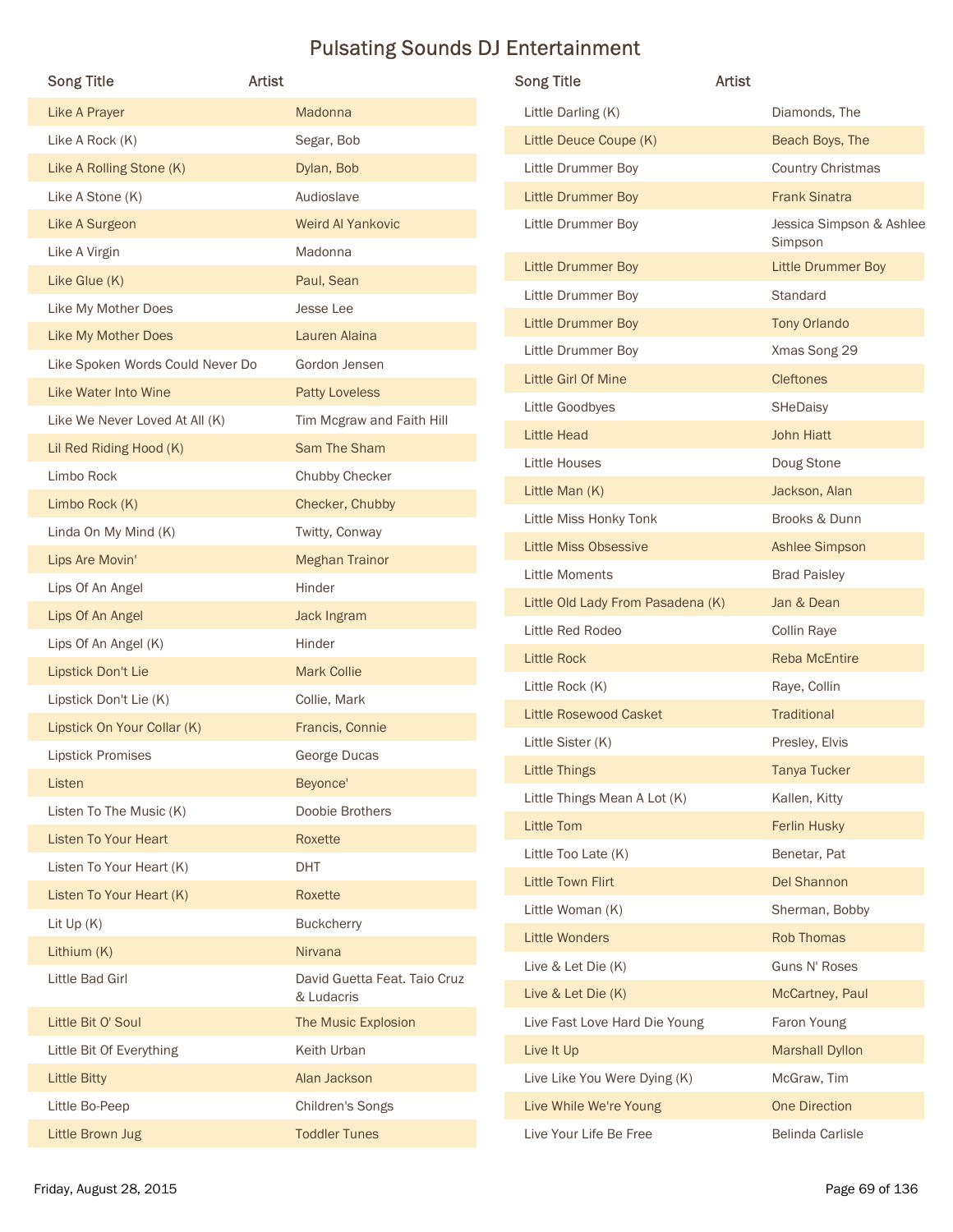|                                 | Artist                   | <b>Song Title</b><br>Artist          |                             |
|---------------------------------|--------------------------|--------------------------------------|-----------------------------|
| Livin' In A House Full Of Love  | David Houston            | Lonesome Day (K)                     | Springsteen, Bruce          |
| Livin' In A House Full Of Love  | Gary Allan               | Lonesome Loser (K)                   | Little River Band           |
| Livin La Vida Loca (K)          | Martin, Ricky            | Lonesome Number One                  | Don Gibson                  |
| Livin' On A Prayer (K)          | Bon Jovi                 | Lonesome Road (K)                    | Tennison, Chalee            |
| Livin' On Love                  | Alan Jackson             | Lonesome Town                        | <b>Ricky Nelson</b>         |
| Livin' On Love (K)              | Jackson, Alan            | Lonesome Town (K)                    | Nelson, Ricky               |
| Living & Living Well (K)        | Strait, George           | Lonesome Whistle (K)                 | Williams, Hank Sr           |
| Living And Living Well          | George Strait            | Lonestar                             | Norah Jones                 |
| Living For The City (K)         | Wonder, Stevie           | Long & Winding Road (K)              | Beatles, The                |
| Living For The Night            | George Strait            | Long As I Live                       | John Michael Montgomery     |
| Living In A Moment (K)          | Herndon, Ty              | Long Black Train                     | <b>Josh Turner</b>          |
| Living In America               | James Brown              | Long Black Train (K)                 | Turner, Josh                |
| Living In Danger (K)            | Ace of Base              | Long Cool Woman in a Black Dress (K) | Hollies, The                |
| Living In Fast Forward (K)      | Kenny Chesney            | Long Day                             | Matchbox 20                 |
| Living In The Past (K)          | Tull, Jethro             | Long Distance                        | <b>Brandy</b>               |
| Living Inside Myself (K)        | Vanelli, Gino            | Long Distance Runaround (K)          | Yes                         |
| Livingston Saturday Night (K)   | Buffett, Jimmy           | Long Gone Lonesome Blues             | <b>Hank Williams</b>        |
| Lluvia                          | Not Listed               | Long Haired Country Boy (K)          | <b>Charlie Daniels Band</b> |
| Lock & Load (K)                 | Segar, Bob               | Long Hard Road (K)                   | Nitty Gritty Dirt Band      |
| Locked Out (K)                  | Crowded House            | Long Neck Bottle (K)                 | Brooks, Garth               |
| Locked Up (K)                   | Akon & Styles P          | Long Tall Glasses (I Can Dance) (K)  | Sayer, Leo                  |
| Loco                            | David Lee Murphy         | Long Time Gone                       | The Dixie Chicks            |
| Locomotion                      | OMD                      | Long Train Running (K)               | Doobie Bros                 |
| Locomotion (K)                  | Little Eva               | Long Way Down                        | The Goo Goo Dolls           |
| Lola                            | Kinks                    | Longer (K)                           | Fogelberg, Dan              |
| Lola (K)                        | Kinks, The               | Longfellow Serenade                  | Neil Diamond                |
| Lollipop (K)                    | Chordettes, The          | Longfellow Serenade (K)              | Diamond, Neil               |
| Lonely                          | Merril Bainbridge        | Long-Haired Country Boy              | The Charlie Daniels Band    |
| Lonely & Gone (K)               | <b>Montgomery Gentry</b> | Look At Little Sister                | Stevie Ray Vaughan          |
| Lonely Alone (K)                | <b>Forester Sisters</b>  | Look At Little Sister (K)            | Vaughn, Stevie Ray          |
| Lonely Days (K)                 | <b>Bee Gees</b>          | Look At Me Now (K)                   | Sixwire                     |
| Lonely Night (Angel Face) (K)   | Captain & Tennille       | Look At Me, I'm Sandra Dee (K)       | Grease                      |
| <b>Lonely Nights</b>            | <b>Mickey Gilley</b>     | Look At Us                           | Sarina Paris                |
| Lonely No More (K)              | Thomas, Rob              | Look At Us (K)                       | Gill, Vince                 |
| Lonely Teardrops (K)            | Wilson, Jackie           | Look At Us (K)                       | Paris, Sarina               |
| Lonely Won't Leave Me Alone     | <b>Trace Adkins</b>      | Look Away (K)                        | Chicago                     |
| Lonely Won't Leave Me Alone (K) | Adkins, Trace            | Look What Followed Me Home           | David Ball                  |
| Lonesome 7 (K)                  | Lynn, Loretta            | Look What Followed Me Home (K)       | Ball, David                 |

| <b>Intertainment</b>                 |                             |
|--------------------------------------|-----------------------------|
| <b>Song Title</b>                    | Artist                      |
| Lonesome Day (K)                     | Springsteen, Bruce          |
| Lonesome Loser (K)                   | Little River Band           |
| <b>Lonesome Number One</b>           | Don Gibson                  |
| Lonesome Road (K)                    | Tennison, Chalee            |
| Lonesome Town                        | <b>Ricky Nelson</b>         |
| Lonesome Town (K)                    | Nelson, Ricky               |
| Lonesome Whistle (K)                 | Williams, Hank Sr           |
| Lonestar                             | Norah Jones                 |
| Long & Winding Road (K)              | Beatles, The                |
| Long As I Live                       | John Michael Montgomery     |
| Long Black Train                     | <b>Josh Turner</b>          |
| Long Black Train (K)                 | Turner, Josh                |
| Long Cool Woman in a Black Dress (K) | Hollies, The                |
| Long Day                             | Matchbox 20                 |
| <b>Long Distance</b>                 | <b>Brandy</b>               |
| Long Distance Runaround (K)          | Yes                         |
| Long Gone Lonesome Blues             | <b>Hank Williams</b>        |
| Long Haired Country Boy (K)          | <b>Charlie Daniels Band</b> |
| Long Hard Road (K)                   | Nitty Gritty Dirt Band      |
| Long Neck Bottle (K)                 | Brooks, Garth               |
| Long Tall Glasses (I Can Dance) (K)  | Sayer, Leo                  |
| Long Time Gone                       | The Dixie Chicks            |
| Long Train Running (K)               | Doobie Bros                 |
| Long Way Down                        | The Goo Goo Dolls           |
| Longer (K)                           | Fogelberg, Dan              |
| Longfellow Serenade                  | Neil Diamond                |
| Longfellow Serenade (K)              | Diamond, Neil               |
| Long-Haired Country Boy              | The Charlie Daniels Band    |
| Look At Little Sister                | Stevie Ray Vaughan          |
| Look At Little Sister (K)            | Vaughn, Stevie Ray          |
| Look At Me Now (K)                   | <b>Sixwire</b>              |
| Look At Me, I'm Sandra Dee (K)       | Grease                      |
| Look At Us                           | Sarina Paris                |
| Look At Us (K)                       | Gill, Vince                 |
| Look At Us (K)                       | Paris, Sarina               |
| Look Away (K)                        | Chicago                     |
| Look What Followed Me Home           | <b>David Ball</b>           |
| Look What Followed Me Home (K)       | Ball, David                 |
|                                      | Page 70 of 136              |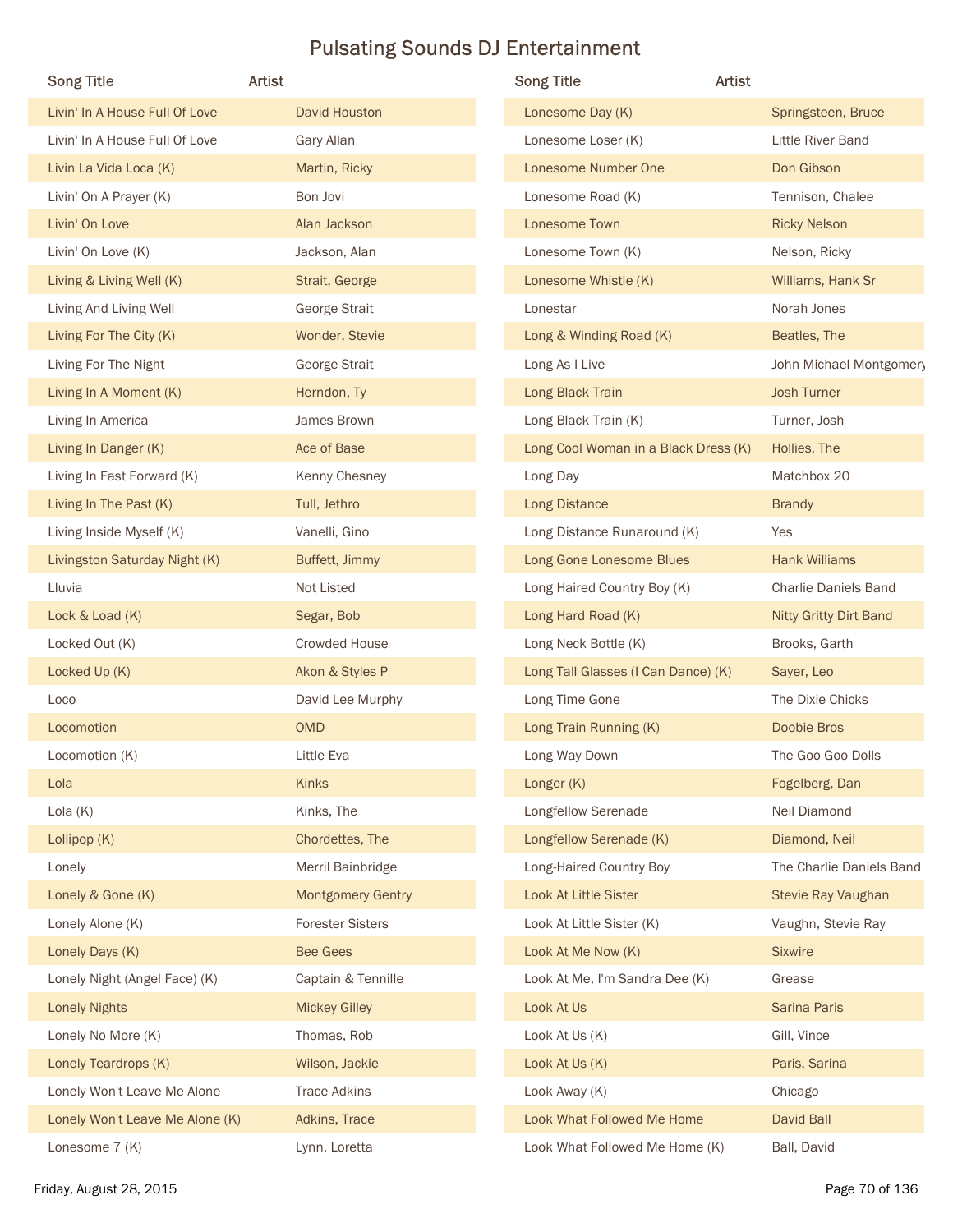| <b>Song Title</b>                                     | Artist                   | <b>Song Title</b><br>Artist           |                           |
|-------------------------------------------------------|--------------------------|---------------------------------------|---------------------------|
| Look What They've Done To My Song Ma New Seekers, The |                          | Lost In You                           | Rod Stewart               |
| Look What You've Done For Me (K)                      | Green, Al                | Lost In You (K)                       | Brooks, Garth             |
| Look What You've Done To Me (K)                       | Scaggs, Boz              | Lost In Your Eyes (K)                 | Gibson, Debbie            |
| Look Who's Back In Love                               | Jonathan Singleton & The | Lot Of Leavin' Left To Do             | <b>Dierks Bentley</b>     |
|                                                       | Grove                    | Lot Of Leavin' Left To Do             | Dierks Bently             |
| Lookin' For Love                                      | Sawyer Brown             | Lotta Love (K)                        | Larsen, Nicolette         |
| Lookin' Out My Back Door (K)                          | CCR                      | Louie Louie                           | Kingsmen                  |
| <b>Looking Back</b>                                   | Nat 'King' Cole          | Louie Louie                           | The Kingsmen              |
| Looking Back To See (Duet) (K)                        | Browns, The              | Louie Louie (K)                       | Kingsmen, The             |
| Looking For A New Love (K)                            | Watley, Jody             | Louisana Saturday Night (K)           | McDaniel, Mel             |
| Looking for a Place to Land (K)                       | Dakota Moon              | $L-O-V-E$                             | Nat King Cole             |
| Looking For A Stranger (K)                            | Benetar, Pat             | Love & Marriage (K)                   | Sinatra, Frank            |
| Looking For Love (K)                                  | Lee, Johnny              | Love A Little Stronger                | Diamond Rio               |
| Looking For Love (K)                                  | Rameriz, Karen           | Love Ain't Like That                  | Faith Hill                |
| Looking For Love (K)                                  | Sawyer Brown             | Love Ain't Like That (K)              | Hill, Faith               |
| Looking Through The Eyes Of Love                      | <b>Gene Pitney</b>       | Love Ballad (K)                       | <b>LTD</b>                |
| Looking Through Your Eyes (K)                         | Rimes, LeAnn             | Love By Grace (K)                     | Fabian, Laura             |
| Looking Through Your Eyes (K)                         | Twain, Shania            | Love Calls (K)                        | Kem                       |
| Looks Like We Made It (K)                             | Manilow, Barry           | Love Can Build A Bridge (K)           | Judds, The                |
| Looks That Kill (K)                                   | <b>Motley Crue</b>       | Love Can Move Mountains (K)           | Dion, Celine              |
| Loose Talk                                            | Carl Smith               | Love Changes Everything               | Aaron Lines               |
| Loose Talk (K)                                        | Smith, Carl              | Love Changes Everything               | Aspects Of Love           |
| Loosen Up My Strings (K)                              | Black, Clint             | Love Child                            | Diana Ross & The Suprem   |
| Lord Have Mercy on The Working Man<br>(K)             | Tritt, Travis            | Love Child (K)                        | Supremes, The             |
| Lord Is That Me                                       | Jack Greene              | Love Come Down (K)                    | King, Evelyn Champagne    |
| Lord, I Hope This Day Is Good                         | Don Williams             | Love Don't Care Whose Heart It Breaks | <b>Earl Thomas Conley</b> |
| Lose My Breath                                        | Destiny's Child          | Love Don't Cost A Thing               | Jennifer Lopez            |
| Lose Yourself (K)                                     | Eminem                   | Love Don't Cost A Thing (K)           | Lopez, Jennifer           |
| Loser Like Me                                         | Glee Cast                | Love Don't Live Here Anymore (K)      | Madonna                   |
| Losing Kind of Love (K)                               | Dalton, Lacy J           | Love Don't Live Here Anymore (K)      | Rose Royce                |
| Losing My Religion (K)                                | <b>REM</b>               | Love Fool (K)                         | Cardigans, The            |
| Losing My Touch (K)                                   | Keith, Toby              | Love Game                             | Lady Gaga                 |
| Lost And Found                                        | Brooks & Dunn            | Love Grows Where My Rosemary Goes     | Edison Lighthouse         |
| Lost Highway                                          | <b>Hank Williams</b>     | (K)                                   |                           |
| Lost Highway                                          | The Osborne Brothers     | Love Hangover                         | Diana Ross                |
| Lost In Love (K)                                      | Air Supply               | Love Hangover (K)                     | Ross, Diana               |
| Lost in Space (K)                                     | Lighthouse Family        | Love Happens Like That                | Neal McCoy                |
| Lost In The 50's Tonight (K)                          |                          | Love Has No Pride (K)                 | Raitt, Bonnie             |
|                                                       | Milsap, Ronnie           |                                       |                           |

| <b>Entertainment</b>                     |                         |
|------------------------------------------|-------------------------|
| <b>Song Title</b><br>Artist              |                         |
| Lost In You                              | Rod Stewart             |
| Lost In You (K)                          | Brooks, Garth           |
| Lost In Your Eyes (K)                    | Gibson, Debbie          |
| Lot Of Leavin' Left To Do                | <b>Dierks Bentley</b>   |
| Lot Of Leavin' Left To Do                | Dierks Bently           |
| Lotta Love (K)                           | Larsen, Nicolette       |
| Louie Louie                              | Kingsmen                |
| Louie Louie                              | The Kingsmen            |
| Louie Louie (K)                          | Kingsmen, The           |
| Louisana Saturday Night (K)              | McDaniel, Mel           |
| $L-O-V-E$                                | Nat King Cole           |
| Love & Marriage (K)                      | Sinatra, Frank          |
| Love A Little Stronger                   | Diamond Rio             |
| Love Ain't Like That                     | Faith Hill              |
| Love Ain't Like That (K)                 | Hill, Faith             |
| Love Ballad (K)                          | <b>LTD</b>              |
| Love By Grace (K)                        | Fabian, Laura           |
| Love Calls (K)                           | Kem                     |
| Love Can Build A Bridge (K)              | Judds, The              |
| Love Can Move Mountains (K)              | Dion, Celine            |
| Love Changes Everything                  | Aaron Lines             |
| Love Changes Everything                  | Aspects Of Love         |
| Love Child                               | Diana Ross & The Suprem |
| Love Child (K)                           | Supremes, The           |
| Love Come Down (K)                       | King, Evelyn Champagne  |
| Love Don't Care Whose Heart It Breaks    | Earl Thomas Conley      |
| Love Don't Cost A Thing                  | Jennifer Lopez          |
| Love Don't Cost A Thing (K)              | Lopez, Jennifer         |
| Love Don't Live Here Anymore (K)         | Madonna                 |
| Love Don't Live Here Anymore (K)         | Rose Royce              |
| Love Fool (K)                            | Cardigans, The          |
| Love Game                                | Lady Gaga               |
| Love Grows Where My Rosemary Goes<br>(K) | Edison Lighthouse       |
| Love Hangover                            | Diana Ross              |
| Love Hangover (K)                        | Ross, Diana             |
| Love Happens Like That                   | Neal McCoy              |
| Love Has No Pride (K)                    | Raitt, Bonnie           |
|                                          |                         |
|                                          | Page 71 of 136          |
|                                          |                         |
|                                          |                         |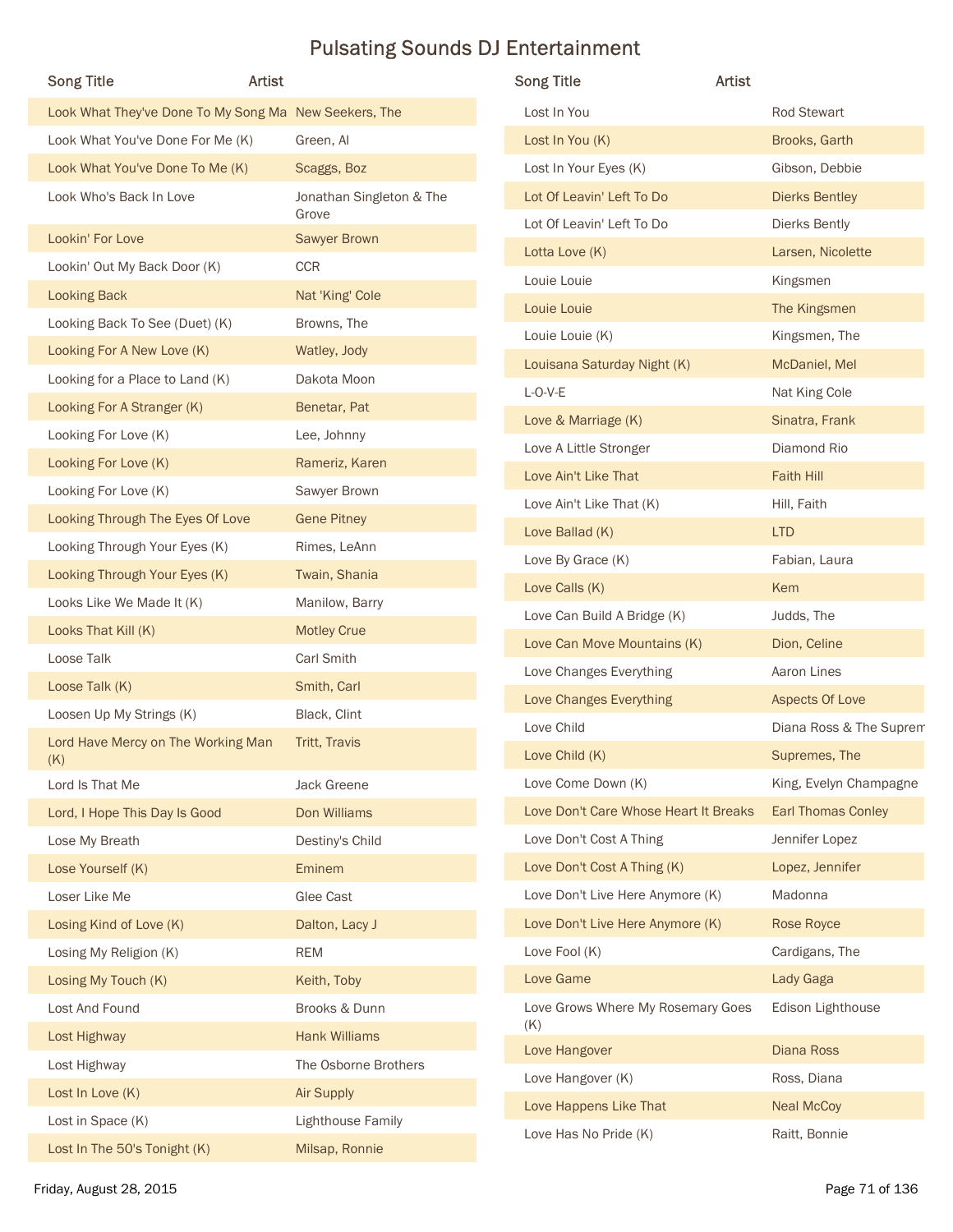|                                     |                                          | <b>Song Title</b><br>Artist        |                                     |
|-------------------------------------|------------------------------------------|------------------------------------|-------------------------------------|
| Love Her Madly (K)                  | Doors, The                               | Love Machine (K)                   | Miracles, The                       |
| Love Hurts (K)                      | Nazareth                                 | Love Me                            | Collin Raye                         |
| Love In The First Degree (K)        | Alabama                                  | Love Me                            | <b>Elvis Presley</b>                |
| Love In The Hot Afternoon           | Gene Watson                              | Love Me (K)                        | Presley, Elvis                      |
| Love Is                             | Brian McKnight & Vanessa                 | Love Me Do (K)                     | Beatles, The                        |
| Love Is                             | Williams<br>Vanessa Williams & Brian     | Love Me Good                       | Michael W. Smith                    |
|                                     | McKnight                                 | Love Me Tender (K)                 | Presley, Elvis                      |
| Love Is A Hurtin' Thing (K)         | Rawls, Lou                               | Love Me Tonight                    | <b>Elvis Presley</b>                |
| Love Is A Many Splendored Thing     | Andy Williams                            | Love Me Tonight (K)                | Jones, Tom                          |
| Love Is A Many Splendored Thing     | <b>Barry Manilow</b>                     | Love Me Tonight (K)                | Williams, Don                       |
| Love Is A Many Splendored Thing     | Four Aces, The                           | Love Me Two Times (K)              | Doors, The                          |
| Love Is A Many Splendored Thing     | <b>Frank Sinatra</b>                     | Love Needs A Holiday               | Reba McEntire                       |
| Love Is A Many Splendored Thing (K) | Four Aces                                | Love Of A Lifetime                 | Firehouse                           |
| Love Is A Wonderful Thing (K)       | Bolton, Michael                          | Love of a Woman (K)                | Tritt, Travis                       |
| Love Is Alive (K)                   | Judds, The                               | Love Of My Life                    | Erykah Badu                         |
| Love Is All Around                  | Wet Wet Wet                              | Love of My Life (K)                | Brickman, Jim                       |
| Love Is Everything                  | George Strait                            | Love of My Life (K)                | Kershaw, Sammy                      |
| Love Is Here And Now You're Gone    | The Supremes                             | Love On A Two Way Street (K)       | Lattisaw, Stacy                     |
| Love Is Just A Game                 | Larry Gatlin                             | Love On A Two Way Street (K)       | Moments, The                        |
| Love Is Like Oxygen (K)             | Sweet                                    | Love On The Loose Heart On The Run | McBride & The Ride                  |
| Love Is My Religion                 | <b>Ziggy Marley</b>                      | Love On The Rocks                  | Neil Diamond                        |
| Love Is On A Roll                   | Don Williams                             | Love On The Rocks (K)              | Diamond, Neil                       |
| Love Is On The Way (K)              | Saigon Kick                              | Love Potion #9                     | Searchers                           |
| Love Is Strange (K)                 | Mickey & Sylvia                          | Love Potion No 9 (K)               | Searchers, The                      |
| Love Is Strange (K)                 | Rogers, Kenny & Dolly Parton             | Love Remains                       | <b>Collin Raye</b>                  |
| Love Is Stronger Than Pride         | Ricochet                                 | Love Rollercoaster (K)             | Ohio Players                        |
| Love Is The Drug (K)                | Roxy Music                               | Love Runs Out                      | Onerepublic                         |
| Love Is The Power                   | <b>Michael Bolton</b>                    | Love Shack                         | <b>B</b> 52's                       |
| Love is the Right Place (K)         | White, Bryan                             | Love Shack                         | The B-52's                          |
| Love Is The Seventh Wave            | <b>Sting</b>                             | Love Sneakin' Up On You (K)        | Raitt, Bonnie                       |
| Love Is Thicker Than Water (K)      | Bee Gees                                 | Love So Right (K)                  | <b>Bee Gees</b>                     |
| Love It $(K)$                       | <b>Bilal</b>                             | Love Someone Like Me               | <b>Holly Dunn</b>                   |
| Love Lessons                        | <b>Tracy Byrd</b>                        | Love Song                          | Sara Bareilles                      |
| Love Letter                         | <b>Bonnie Raitt</b>                      | Love Song (K)                      | Tesla                               |
| Love Letters in the Sand (K)        | Boone, Pat                               | Love Stinks                        | J. Geils Band, The                  |
| Love Like This                      | Natasha Bedingfield ft. Sean<br>Kingston | Love Stinks (K)                    | J Geils Band                        |
|                                     | The Miracles                             | Love Story                         | <b>Taylor Swift</b><br>Eden's Crush |
| Love Machine                        |                                          | Love This Way (K)                  |                                     |

| <b>Intertainment</b>               |                                     |
|------------------------------------|-------------------------------------|
| <b>Song Title</b>                  | Artist                              |
| Love Machine (K)                   | Miracles, The                       |
| Love Me                            | Collin Raye                         |
| Love Me                            | <b>Elvis Presley</b>                |
| Love Me (K)                        | Presley, Elvis                      |
| Love Me Do (K)                     | Beatles, The                        |
| Love Me Good                       | Michael W. Smith                    |
| Love Me Tender (K)                 | Presley, Elvis                      |
| Love Me Tonight                    | Elvis Presley                       |
| Love Me Tonight (K)                | Jones, Tom                          |
| Love Me Tonight (K)                | Williams, Don                       |
| Love Me Two Times (K)              | Doors, The                          |
| Love Needs A Holiday               | Reba McEntire                       |
| Love Of A Lifetime                 | Firehouse                           |
| Love of a Woman (K)                | Tritt, Travis                       |
| Love Of My Life                    | Erykah Badu                         |
| Love of My Life (K)                | Brickman, Jim                       |
| Love of My Life (K)                | Kershaw, Sammy                      |
| Love On A Two Way Street (K)       | Lattisaw, Stacy                     |
| Love On A Two Way Street (K)       | Moments, The                        |
| Love On The Loose Heart On The Run | McBride & The Ride                  |
| Love On The Rocks                  | <b>Neil Diamond</b>                 |
| Love On The Rocks (K)              | Diamond, Neil                       |
| Love Potion #9                     | <b>Searchers</b>                    |
| Love Potion No 9 (K)               | Searchers, The                      |
| <b>Love Remains</b>                | <b>Collin Raye</b>                  |
| Love Rollercoaster (K)             | Ohio Players                        |
| Love Runs Out                      | Onerepublic                         |
| Love Shack                         | <b>B</b> 52's                       |
| Love Shack                         | The B-52's                          |
| Love Sneakin' Up On You (K)        | Raitt, Bonnie                       |
| Love So Right (K)                  | <b>Bee Gees</b>                     |
| Love Someone Like Me<br>Love Song  | Holly Dunn<br><b>Sara Bareilles</b> |
| Love Song (K)                      | Tesla                               |
| Love Stinks                        | J. Geils Band, The                  |
| Love Stinks (K)                    | J Geils Band                        |
| Love Story                         | <b>Taylor Swift</b>                 |
| Love This Way (K)                  | Eden's Crush                        |
|                                    | Page 72 of 136                      |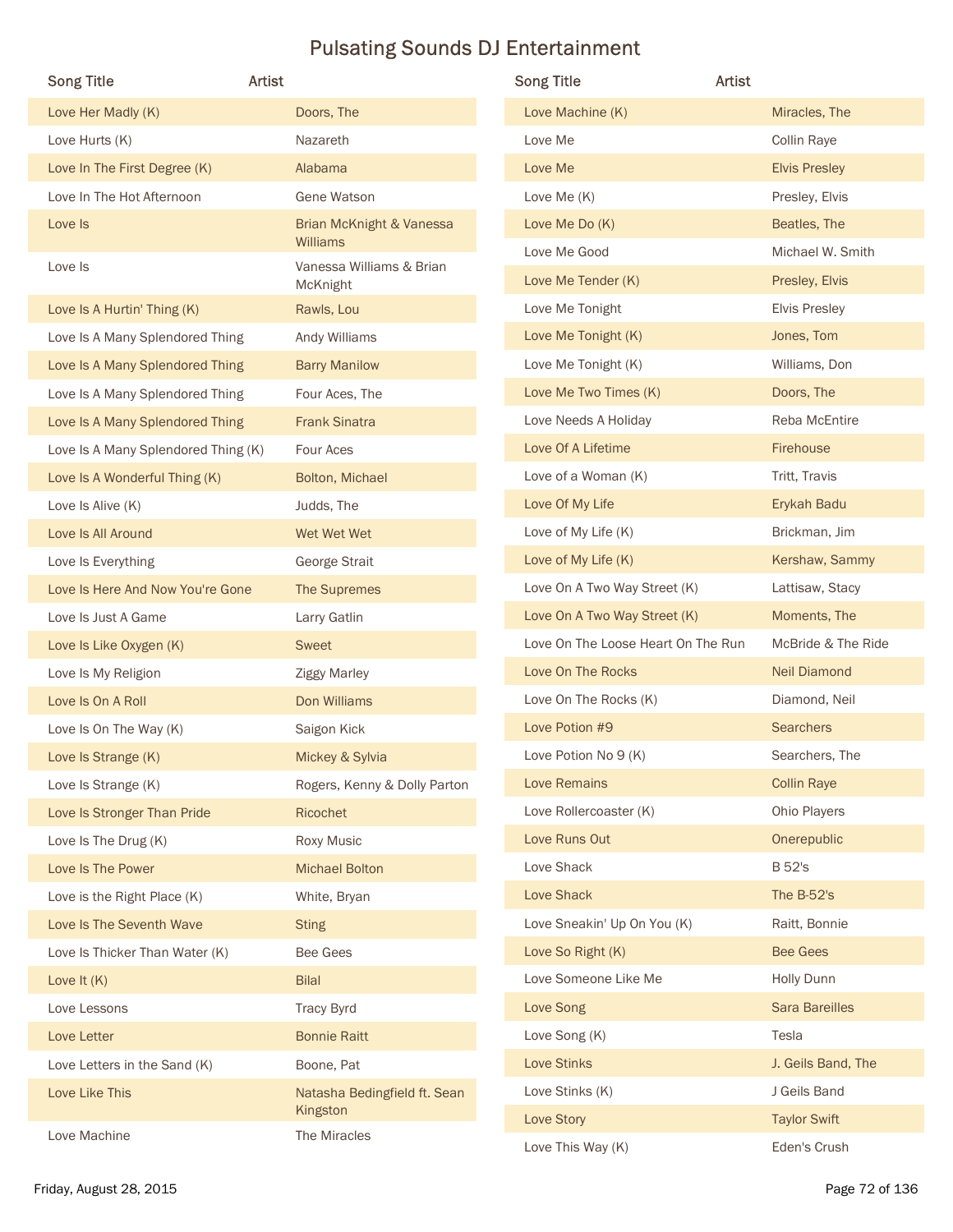| <b>Song Title</b><br><b>Artist</b>                  |                        | <b>Song Title</b><br>Artist                             |                        |
|-----------------------------------------------------|------------------------|---------------------------------------------------------|------------------------|
| Love Train (K)                                      | O'Jays, The            | Lovin' Her Was Easier (Than Anything I'll Mark Chesnutt |                        |
| Love Will Keep Us Alive (K)                         | Eagles, The            | Ever Do Again)                                          |                        |
| Love Will Keep Us Together (K)                      | Captain & Tennille     | Lovin' You                                              | Minnie Ripperton       |
| Love Will Lead You Back (K)                         | Dayne, Taylor          | Lovin' You Against My Will                              | Gary Allan             |
| Love Will Turn You Around                           | Kenny Rogers           | Lovin' You Is Fun                                       | Easton Corbin          |
| Love Without End, Amen (K)                          | Strait, George         | Loving Arms                                             | <b>Elvis Presley</b>   |
|                                                     | Cochran, Tammy         | <b>Loving Arms</b>                                      | The Dixie Chicks       |
| Love Won't Let Me (K)<br>Love Won't Let Me Wait (K) | Major Harris           | Loving Arms (K)                                         | Dixie Chicks           |
| Love Won't Work                                     | Love Won't Work        | Loving Blind (K)                                        | Black, Clint           |
| Love Working On You (K)                             | Montgomery, John M     | Loving You                                              | <b>Elvis Presley</b>   |
| Love You Back                                       | <b>Rhett Akins</b>     | Loving You Makes Me A Better Man                        | <b>Vince Gill</b>      |
| Love You Down (K)                                   | Ready For The World    | Loving You Makes Me A Better Man (K)                    | Gill, Vince            |
| Love You Out Loud                                   | <b>Rascal Flatts</b>   | Low                                                     | <b>Kelly Clarkson</b>  |
| Love Your Love The Most                             | Eric Church            | Low (K)                                                 | Foo Fighters           |
| Love, Me                                            | <b>Collin Raye</b>     | Lowdown (K)                                             | Scaggs, Boz            |
| Love, Thy Will Be Done (K)                          | Markita                | Lucas With The Lid Off (K)                              | Lucas                  |
| Love, You Ain't Seen The Last of Me (K)             | Byrd, Tracy            | Lucille                                                 | <b>Little Richard</b>  |
|                                                     |                        | Lucille (K)                                             | Rogers, Kenny          |
| Lovebug                                             | The Jonas Brothers     | Lucille (You Won't Do Your Daddy's Will)                | <b>Waylon Jennings</b> |
| Lovefool                                            | Cardigans              | Luck Be A Lady (K)                                      | Sinatra, Frank         |
| Lovely Day (K)                                      | Withers, Bill          | Luckenbach Texas                                        | <b>Waylon Jennings</b> |
| Lovely Rita                                         | <b>Beatles</b>         | Luckenbach Texas (K)                                    | Jennings, Waylon       |
| Lovely Rita                                         | Beatles, The           | Lucky (K)                                               | Etheridge, Melissa     |
| Lover In Me                                         | Sheena Easton          | Lucky (K)                                               | Spears, Britney        |
| Lover Man (K)                                       | Holliday, Billie       | Lucky 4 You (K)                                         | SheDaisy               |
| Lovergirl (K)                                       | Marie, Teena           | Lucky Man (K)                                           | Verve, The             |
| Lovers Live Longer                                  | The Bellamy Brothers   | Lucky One                                               | Amy Grant              |
| Love's Gonna Live Here                              | <b>Buck Owens</b>      | Lucky One                                               | Laura Branigan         |
| Love's Got A Hold On You (K)                        | Jackson, Alan          | Lucky One (K)                                           | Grant, Amy             |
| Love's The Only House                               | Martina Mcbride        | Lucky Star (K)                                          | Madonna                |
| Love's The Only House (K)                           | McBride, Martina       | Lucy In The Sky With Diamonds                           | The Beatles            |
| Lovesick Blues                                      | <b>George Strait</b>   | Lucy In The Sky With Diamonds (K)                       | Beatles, The           |
| Lovesick Blues                                      | Hank Williams          | Lucy In The Sky With Diamonds (K)                       | John, Elton            |
| Lovesick Blues (K)                                  | Williams, Hank Sr      | Luka (K)                                                | Vega, Suzanne          |
| Lovesong                                            | 311                    | Lullaby                                                 | <b>Shawn Mullins</b>   |
| Lovin' All Night                                    | <b>Patty Loveless</b>  | Lullaby                                                 | The Dixie Chicks       |
| Lovin' Every Minute of It (K)                       | Loverboy               | Lullaby of Broadway (K)                                 | <b>Andrews Sisters</b> |
| Lovin' Her Was Easier                               | <b>Waylon Jennings</b> | Lullabye (K)                                            | Mullins, Shawn         |

| <b>Song Title</b><br>Artist             |                        | <b>Song Title</b><br>Artist                             |                        |
|-----------------------------------------|------------------------|---------------------------------------------------------|------------------------|
| Love Train (K)                          | O'Jays, The            | Lovin' Her Was Easier (Than Anything I'll Mark Chesnutt |                        |
| Love Will Keep Us Alive (K)             | Eagles, The            | Ever Do Again)                                          |                        |
| Love Will Keep Us Together (K)          | Captain & Tennille     | Lovin' You                                              | Minnie Ripperton       |
| Love Will Lead You Back (K)             | Dayne, Taylor          | Lovin' You Against My Will                              | Gary Allan             |
| Love Will Turn You Around               | <b>Kenny Rogers</b>    | Lovin' You Is Fun                                       | Easton Corbin          |
| Love Without End, Amen (K)              | Strait, George         | Loving Arms                                             | <b>Elvis Presley</b>   |
| Love Won't Let Me (K)                   | Cochran, Tammy         | <b>Loving Arms</b>                                      | The Dixie Chicks       |
| Love Won't Let Me Wait (K)              | <b>Major Harris</b>    | Loving Arms (K)                                         | Dixie Chicks           |
| Love Won't Work                         | Love Won't Work        | Loving Blind (K)                                        | Black, Clint           |
| Love Working On You (K)                 | Montgomery, John M     | Loving You                                              | Elvis Presley          |
| Love You Back                           | <b>Rhett Akins</b>     | Loving You Makes Me A Better Man                        | <b>Vince Gill</b>      |
| Love You Down (K)                       | Ready For The World    | Loving You Makes Me A Better Man (K)                    | Gill, Vince            |
| Love You Out Loud                       | <b>Rascal Flatts</b>   | Low                                                     | <b>Kelly Clarkson</b>  |
| Love Your Love The Most                 | Eric Church            | Low $(K)$                                               | Foo Fighters           |
| Love, Me                                | <b>Collin Raye</b>     | Lowdown (K)                                             | Scaggs, Boz            |
| Love, Thy Will Be Done (K)              | Markita                | Lucas With The Lid Off (K)                              | Lucas                  |
| Love, You Ain't Seen The Last of Me (K) | Byrd, Tracy            | Lucille                                                 | <b>Little Richard</b>  |
| Lovebug                                 | The Jonas Brothers     | Lucille (K)                                             | Rogers, Kenny          |
| Lovefool                                | Cardigans              | Lucille (You Won't Do Your Daddy's Will)                | <b>Waylon Jennings</b> |
| Lovely Day (K)                          | Withers, Bill          | Luck Be A Lady (K)                                      | Sinatra, Frank         |
| Lovely Rita                             | <b>Beatles</b>         | Luckenbach Texas                                        | <b>Waylon Jennings</b> |
| Lovely Rita                             | Beatles, The           | Luckenbach Texas (K)                                    | Jennings, Waylon       |
| Lover In Me                             | Sheena Easton          | Lucky (K)                                               | Etheridge, Melissa     |
|                                         | Holliday, Billie       | Lucky (K)                                               | Spears, Britney        |
| Lover Man (K)<br>Lovergirl (K)          | Marie, Teena           | Lucky 4 You (K)                                         | SheDaisy               |
| Lovers Live Longer                      | The Bellamy Brothers   | Lucky Man (K)                                           | Verve, The             |
| Love's Gonna Live Here                  | <b>Buck Owens</b>      | Lucky One                                               | Amy Grant              |
| Love's Got A Hold On You (K)            | Jackson, Alan          | Lucky One                                               | Laura Branigan         |
| Love's The Only House                   | <b>Martina Mcbride</b> | Lucky One (K)                                           | Grant, Amy             |
| Love's The Only House (K)               | McBride, Martina       | Lucky Star (K)                                          | Madonna                |
| <b>Lovesick Blues</b>                   |                        | Lucy In The Sky With Diamonds                           | The Beatles            |
|                                         | <b>George Strait</b>   | Lucy In The Sky With Diamonds (K)                       | Beatles, The           |
| Lovesick Blues                          | Hank Williams          | Lucy In The Sky With Diamonds (K)                       | John, Elton            |
| Lovesick Blues (K)                      | Williams, Hank Sr      | Luka (K)                                                | Vega, Suzanne          |
| Lovesong                                | 311                    | Lullaby                                                 | <b>Shawn Mullins</b>   |
| Lovin' All Night                        | <b>Patty Loveless</b>  | Lullaby                                                 | The Dixie Chicks       |
| Lovin' Every Minute of It (K)           | Loverboy               | Lullaby of Broadway (K)                                 | <b>Andrews Sisters</b> |
| Lovin' Her Was Easier                   | <b>Waylon Jennings</b> | Lullabye (K)                                            | Mullins, Shawn         |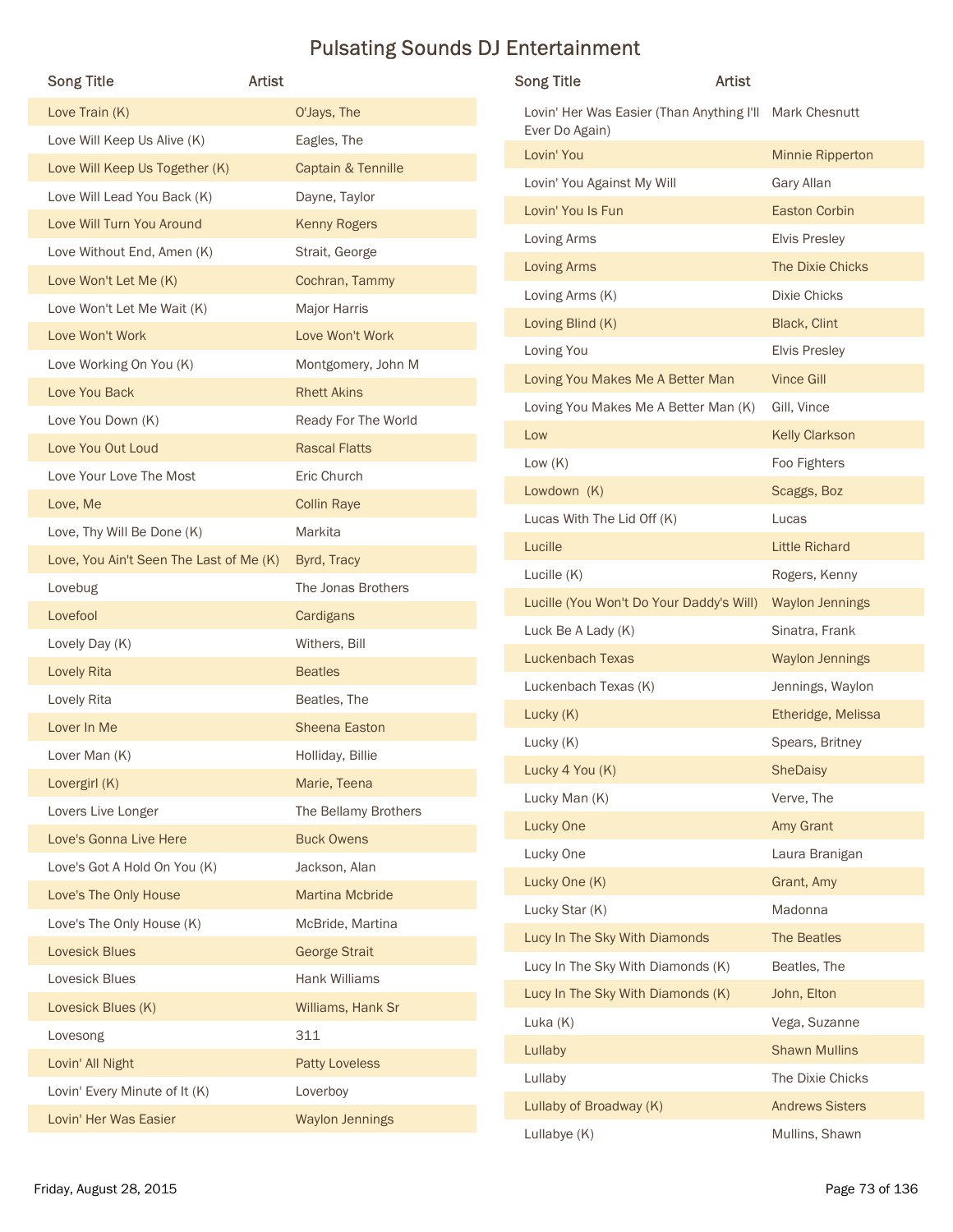|                              | Artist                       | <b>Song Title</b><br>Artist                          |                            |
|------------------------------|------------------------------|------------------------------------------------------|----------------------------|
| Lust For Life                | Iggy Pop                     | Make The World Go Away                               | <b>Elvis Presley</b>       |
| Luv U Better                 | L L Cool J Feat. Marc Dorsey | Make The World Go Away (K)                           | Arnold, Eddy               |
| Lyin' Eyes (K)               | Eagles, The                  | Make Up In Love (K)                                  | Stone, Doug                |
| M                            |                              | Make Your Own Kind Of Music                          | Mama Cass Elliott          |
| Mac Arthur Park              | <b>Richard Harris</b>        | Makes Me Wonder                                      | Maroon 5                   |
| Macarena (K)                 | Los Del Rio                  | Makes No Difference                                  | <b>Sum 41</b>              |
| MacArthur Park (K)           | Harris, Richard              | Makin' Believe (K)                                   | Wells, Kitty               |
| MacArthur Park (K)           | Summer, Donna                | Making Memories Of Us                                | Keith Urban                |
| Machine Gun                  | <b>Sum 41</b>                | Making Memories Of Us (K)                            | Urban, Keith               |
| Machinehead (K)              | <b>Bush</b>                  | Malibu (K)                                           | Hole                       |
| Macho Man (K)                | Village People               | Mama                                                 | <b>Harry Belafonte</b>     |
| Mack The Knife (K)           | Darin, Bobby                 | Mama                                                 | Jerry Vale                 |
| Mad About You                | TV Theme                     | Mama Can't Buy You Love (K)                          | John, Elton                |
| Mad Season                   | <b>Matchbox Twenty</b>       | Mama Didn't Raise No Fool (K)                        | Firehouse                  |
| Mad Season (K)               | Matchbox 20                  | Mama He's Crazy (K)                                  | Judds, The                 |
| Mad World                    | Taylor John Williams         | Mama Said (K)                                        | Shirelles, The             |
| Mad World (K)                | Andrews, Michael & Gary      | Mama Said Knock You Out (K)                          | LL Cool J                  |
| Made For Loving You          | Jules<br>Doug Stone          | Mama Tried                                           | Merle Haggard              |
| Made In Japan                | <b>Buck Owens</b>            | Mama Tried (K)                                       | Haggard, Merle             |
| Magazine (K)                 | Christy, Lauren              | Mama Used To Say PT 1 (K)                            | Writers, J                 |
| Maggie May (K)               | Stewart, Rod                 | Mamas Don't Let Your Babies (K)                      | Nelson, Willie & W Jenning |
| Magic                        | Pilot                        | Mamas Don't Let Your Babies Grow Up<br>To Be Cowboys | Waylon Jennings            |
| Magic Man (K)                | Heart                        | Mambo No. 5 (K)                                      | Bega, Lou                  |
| Magic Stick (K)              | 50 Cent & Lil Kim            | Man (K)                                              | John, Elton                |
| <b>Magical Mystery Tour</b>  | <b>Beatles</b>               | Man I Feel Like A Woman (K)                          | Twain, Shania              |
| Mainstreet (K)               | Segar, Bob                   | Man In Black (K)                                     | Cash, Johnny               |
| Major Tom (Coming Home) (K)  | Schilling, Peter             | Man of Me (K)                                        | Allan, Gary                |
| Make It Easy On Yourself (K) | Warwick, Dionne              | Man of Steel (K)                                     | Williams, Hank Jr          |
| Make It Happen (K)           | Carey, Mariah                | Man Of The Year                                      | Schoolboy Q                |
| Make It Like It Was (K)      | Belle, Regina                | Man On The Moon (K)                                  | <b>REM</b>                 |
| Make It With You             | <b>Bread</b>                 | Man To Man                                           | <b>Gary Allan</b>          |
| Make Me Smile (K)            | Chicago                      | Man Who Sold The World, The                          | David Bowie                |
| Make Me Wanna                | Thomas Rhett                 | Mandy                                                | <b>Barry Manilow</b>       |
| Make Me Wanna Scream         | <b>Blu Cantrell</b>          | Mandy (K)                                            | Manilow, Barry             |
| Make Me Your Baby (K)        | Lewis, Barbara               | Maniac (K)                                           | Sembello, Mike             |
| Make That Move (K)           | Shalaman, Herb               | Manic Monday (K)                                     | Bangles, The               |
|                              |                              |                                                      |                            |

| <b>Entertainment</b>                                 |                            |
|------------------------------------------------------|----------------------------|
| <b>Song Title</b><br><b>Artist</b>                   |                            |
| Make The World Go Away                               | <b>Elvis Presley</b>       |
| Make The World Go Away (K)                           | Arnold, Eddy               |
| Make Up In Love (K)                                  | Stone, Doug                |
| Make Your Own Kind Of Music                          | Mama Cass Elliott          |
| <b>Makes Me Wonder</b>                               | Maroon 5                   |
| Makes No Difference                                  | <b>Sum 41</b>              |
| Makin' Believe (K)                                   | Wells, Kitty               |
| Making Memories Of Us                                | Keith Urban                |
| Making Memories Of Us (K)                            | Urban, Keith               |
| Malibu (K)                                           | Hole                       |
| Mama                                                 | <b>Harry Belafonte</b>     |
| Mama                                                 | Jerry Vale                 |
| Mama Can't Buy You Love (K)                          | John, Elton                |
| Mama Didn't Raise No Fool (K)                        | Firehouse                  |
| Mama He's Crazy (K)                                  | Judds, The                 |
| Mama Said (K)                                        | Shirelles, The             |
| Mama Said Knock You Out (K)                          | LL Cool J                  |
| Mama Tried                                           | Merle Haggard              |
| Mama Tried (K)                                       | Haggard, Merle             |
| Mama Used To Say PT 1 (K)                            | Writers, J                 |
| Mamas Don't Let Your Babies (K)                      | Nelson, Willie & W Jenning |
| Mamas Don't Let Your Babies Grow Up<br>To Be Cowboys | Waylon Jennings            |
| Mambo No. 5 (K)                                      | Bega, Lou                  |
| Man (K)                                              | John, Elton                |
| Man I Feel Like A Woman (K)                          | Twain, Shania              |
| Man In Black (K)                                     | Cash, Johnny               |
| Man of Me (K)                                        | Allan, Gary                |
| Man of Steel (K)                                     | Williams, Hank Jr          |
| Man Of The Year                                      | Schoolboy Q                |
| Man On The Moon (K)                                  | <b>REM</b>                 |
| Man To Man                                           | <b>Gary Allan</b>          |
| Man Who Sold The World, The                          | David Bowie                |
| Mandy                                                | <b>Barry Manilow</b>       |
| Mandy (K)                                            | Manilow, Barry             |
| Maniac (K)                                           | Sembello, Mike             |
| Manic Monday (K)                                     | Bangles, The               |
| Margaritaville (K)                                   | Buffett, Jimmy             |
|                                                      | Page 74 of 136             |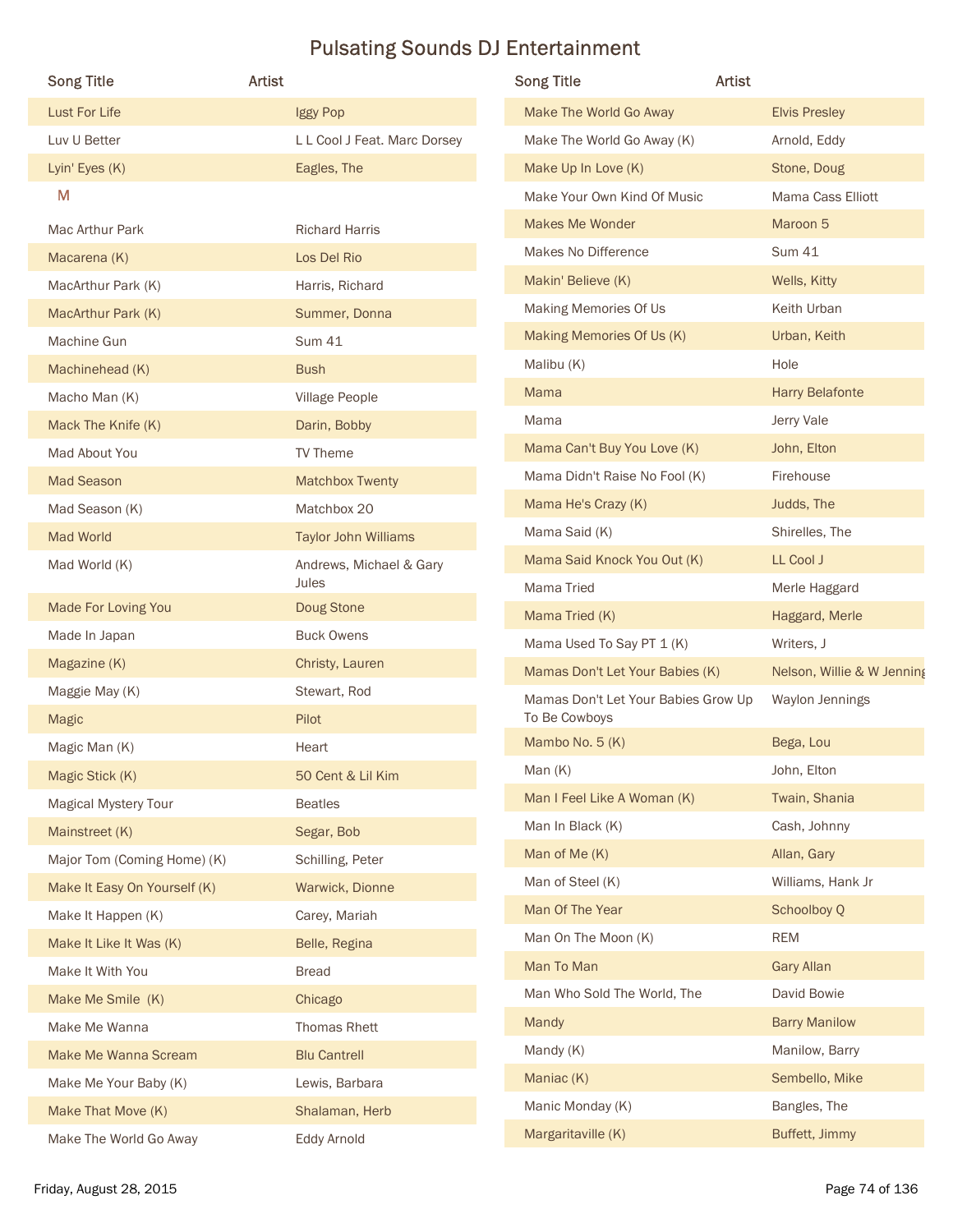| <b>Song Title</b><br><b>Artist</b>                            |                                                | <b>Song Title</b>                     | Artist                                  |
|---------------------------------------------------------------|------------------------------------------------|---------------------------------------|-----------------------------------------|
| Marguerita                                                    | <b>Elvis Presley</b>                           | Maybe This Time                       | Liza Minnelli                           |
| Maria (K)                                                     | <b>Blondie</b><br><b>Traditional Show Tune</b> | Maybe Your Baby's Got The Blues (K)   | Judds, The                              |
| Maria (K)<br>Maria (Shut Up And Kiss Me)                      | <b>Willie Nelson</b>                           | McNamara's Band (K)                   | Noonan, Paddy & His Grar<br><b>Band</b> |
| Maria Maria                                                   | Carlos Santana & Product                       | Me                                    | Paula Cole                              |
|                                                               | G&B                                            | Me & Bobby McGee (K)                  | Joplin, Janis                           |
| <b>Maria Maria</b>                                            | Santana                                        | Me & Julio Down By The Schoolyard (K) | Simon, Paul                             |
| Maria Maria                                                   | Santana F/Product G&B                          | Me & Maxine (K)                       | Kershaw, Sammy                          |
| Marie Laveau (K)                                              | Bare, Bobby                                    | Me & Mrs Jones (K)                    | Paul, Billy                             |
| Marry You                                                     | Glee Cast                                      | Me & My Shadow (K)                    | <b>Mills Brothers</b>                   |
| Marvelous Little Toy                                          | <b>Country Christmas</b>                       | Me & You & A Dog Named Boo (K)        | Lobo                                    |
| Mary Jane (K)                                                 | James, Rick                                    | Me(K)                                 | Cole, Paula                             |
| Mary Jane's Last Dance (K)                                    | Petty, Tom                                     | Me And Bobby McGee                    | Janis Joplin                            |
| Mary Lou (K)                                                  | Hawkins, Ronnie                                | Me And Charlie Talking                | Miranda Lambert                         |
| Mary's Little Boy Child                                       | <b>Country Christmas</b>                       | Me and Emily (K)                      | Proctor, Rachel                         |
| Mashed Potato (K)                                             | Sharp, Dee Dee                                 | Me And You                            | Kenny Chesney                           |
| <b>Mashed Potato Time</b>                                     | Dee Dee Sharp                                  | Me Neither (K)                        | Paisley, Brad                           |
| Masquerade (K)                                                | Phantom Of The Opera                           | Me So Horny (XX Lyrics) (K)           | 2 Live Crew                             |
| Massachuetts (K)                                              | <b>Bee Gees</b>                                | Me Too (K)                            | Keith, Toby                             |
| Matches                                                       | Sammy Kershaw                                  | Me, Myself & I                        | Beyonce                                 |
| Matches (K)                                                   | Kershaw, Sammy                                 | Me, Myself & I (K)                    | De La Soul                              |
| <b>Material Girl</b>                                          | Madonna                                        | Me, Myself & I (K)                    | Jones, Jive                             |
| Matters of the Heart (K)                                      | McDonald, Michael                              | Me, Myself & I (K)                    | Vitamin C                               |
| Maxwell's Silver Hammer                                       | <b>Beatles</b>                                 | Mean                                  | <b>Taylor Swift</b>                     |
| <b>Maxwell's Silver Hammer</b>                                | The Beatles                                    | Mean Woman Blues (K)                  | Orbison, Roy                            |
| May The Bird of Paradise (K)                                  | Dickens, Little Jimmy                          | Meant To Be                           | Sammy Kershaw                           |
| May The Bird Of Paradise Fly Up Your<br><b>Nose</b>           | 'Little' Jimmy Dickens                         | Meant To Be (K)<br>Meanwhile (K)      | Kershaw, Sammy<br>Strait, George        |
| May The Good Lord Bless And Keep You Easy Listening Christmas |                                                | Meanwhile Back At Mama's              | Tim McGraw ftg. Faith Hill              |
| Maybe                                                         | Enrique Iglesias                               | Meet Me Half Way (K)                  | Loggins, Kenny                          |
| Maybe                                                         | Mandy Barnett                                  | Meet Me with Your Black Drawers On    | Hardiman, Gloria                        |
| Maybe I'm Amazed                                              | <b>Paul McCartney</b>                          | (K)                                   |                                         |
| Maybe I'm Amazed                                              | Wings                                          | Meet Virginia                         | Train                                   |
| Maybe I'm Amazed (K)                                          | McCartney, Paul                                | Meeting In The Ladies Room (K)        | Klymaxx                                 |
| Maybe Not Tonight (K)                                         | Kershaw, Sammy & Lorrie<br>Morgan              | Melissa                               | Allman Brothers                         |
|                                                               | Mattea, Kathy                                  | <b>Memories</b>                       | <b>Elvis Presley</b>                    |
| Maybe She's Human (K)                                         |                                                | Memories (K)                          | Presley, Elvis                          |
|                                                               |                                                |                                       |                                         |
| Maybe This Time<br>Maybe This Time                            | Cabaret<br>Liza Minelli                        | Memories Are Made Of This             | Dean Martin                             |
|                                                               |                                                | Memories are Made of This (K)         | Martin, Dean                            |

| Artist<br><b>Song Title</b>                         |                                 |                                       |                            |
|-----------------------------------------------------|---------------------------------|---------------------------------------|----------------------------|
|                                                     |                                 | Artist<br><b>Song Title</b>           |                            |
| Marguerita                                          | Elvis Presley                   | Maybe This Time                       | Liza Minnelli              |
| Maria (K)                                           | <b>Blondie</b>                  | Maybe Your Baby's Got The Blues (K)   | Judds, The                 |
| Maria (K)                                           | <b>Traditional Show Tune</b>    | McNamara's Band (K)                   | Noonan, Paddy & His Grar   |
| Maria (Shut Up And Kiss Me)                         | <b>Willie Nelson</b>            | Me                                    | <b>Band</b><br>Paula Cole  |
| Maria Maria                                         | Carlos Santana & Product<br>G&B | Me & Bobby McGee (K)                  | Joplin, Janis              |
| Maria Maria                                         | Santana                         | Me & Julio Down By The Schoolyard (K) | Simon, Paul                |
| Maria Maria                                         | Santana F/Product G&B           | Me & Maxine (K)                       | Kershaw, Sammy             |
| Marie Laveau (K)                                    | Bare, Bobby                     | Me & Mrs Jones (K)                    | Paul, Billy                |
| Marry You                                           | Glee Cast                       | Me & My Shadow (K)                    | Mills Brothers             |
| Marvelous Little Toy                                | <b>Country Christmas</b>        | Me & You & A Dog Named Boo (K)        | Lobo                       |
| Mary Jane (K)                                       | James, Rick                     | Me(K)                                 | Cole, Paula                |
| Mary Jane's Last Dance (K)                          | Petty, Tom                      | Me And Bobby McGee                    | Janis Joplin               |
| Mary Lou (K)                                        | Hawkins, Ronnie                 | Me And Charlie Talking                | Miranda Lambert            |
| Mary's Little Boy Child                             | <b>Country Christmas</b>        | Me and Emily (K)                      | Proctor, Rachel            |
| Mashed Potato (K)                                   | Sharp, Dee Dee                  | Me And You                            | Kenny Chesney              |
| <b>Mashed Potato Time</b>                           | Dee Dee Sharp                   | Me Neither (K)                        | Paisley, Brad              |
| Masquerade (K)                                      | Phantom Of The Opera            | Me So Horny (XX Lyrics) (K)           | 2 Live Crew                |
| Massachuetts (K)                                    | <b>Bee Gees</b>                 | Me Too (K)                            | Keith, Toby                |
| Matches                                             | Sammy Kershaw                   | Me, Myself & I                        | Beyonce                    |
| Matches (K)                                         | Kershaw, Sammy                  | Me, Myself & I (K)                    | De La Soul                 |
| <b>Material Girl</b>                                | Madonna                         | Me, Myself & I (K)                    | Jones, Jive                |
| Matters of the Heart (K)                            | McDonald, Michael               | Me, Myself & I (K)                    | Vitamin C                  |
| Maxwell's Silver Hammer                             | <b>Beatles</b>                  | Mean                                  | <b>Taylor Swift</b>        |
| <b>Maxwell's Silver Hammer</b>                      | The Beatles                     | Mean Woman Blues (K)                  | Orbison, Roy               |
| May The Bird of Paradise (K)                        | Dickens, Little Jimmy           | Meant To Be                           | Sammy Kershaw              |
| May The Bird Of Paradise Fly Up Your                | 'Little' Jimmy Dickens          | Meant To Be (K)                       | Kershaw, Sammy             |
| <b>Nose</b><br>May The Good Lord Bless And Keep You | <b>Easy Listening Christmas</b> | Meanwhile (K)                         | Strait, George             |
| Maybe                                               | Enrique Iglesias                | Meanwhile Back At Mama's              | Tim McGraw ftg. Faith Hill |
| Maybe                                               | Mandy Barnett                   | Meet Me Half Way (K)                  | Loggins, Kenny             |
| Maybe I'm Amazed                                    | <b>Paul McCartney</b>           | Meet Me with Your Black Drawers On    | Hardiman, Gloria           |
| Maybe I'm Amazed                                    | Wings                           | (K)<br>Meet Virginia                  | Train                      |
| Maybe I'm Amazed (K)                                | McCartney, Paul                 | Meeting In The Ladies Room (K)        | Klymaxx                    |
| Maybe Not Tonight (K)                               | Kershaw, Sammy & Lorrie         | Melissa                               | Allman Brothers            |
|                                                     | Morgan                          | <b>Memories</b>                       | <b>Elvis Presley</b>       |
| Maybe She's Human (K)                               | Mattea, Kathy                   | Memories (K)                          | Presley, Elvis             |
| Maybe This Time                                     | Cabaret                         | Memories Are Made Of This             | Dean Martin                |
| <b>Maybe This Time</b>                              | Liza Minelli                    | Memories are Made of This (K)         | Martin, Dean               |
|                                                     |                                 |                                       |                            |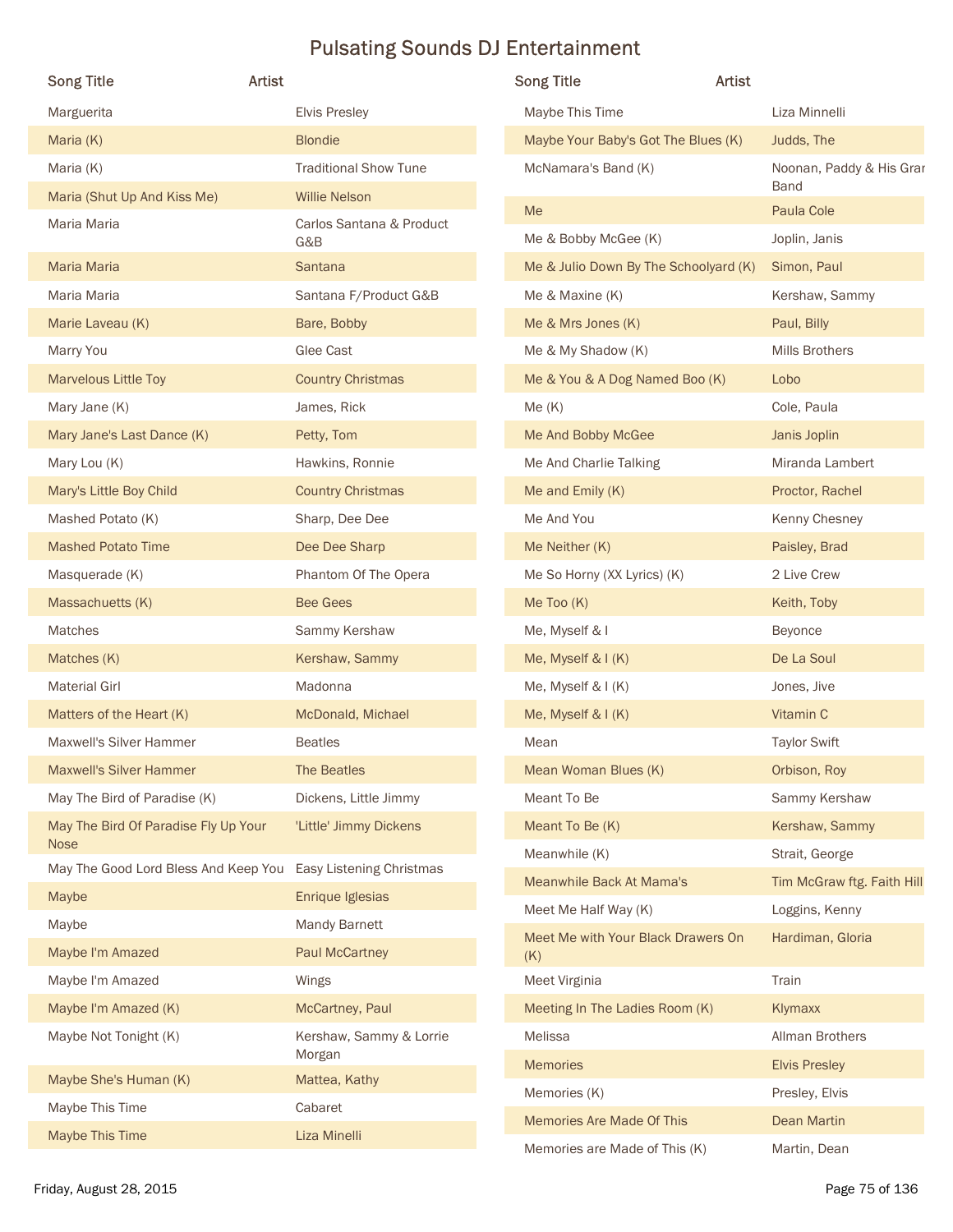|                                            | <b>Pulsating Sounds DJ Entertainment</b> |                            |        |                                                    |
|--------------------------------------------|------------------------------------------|----------------------------|--------|----------------------------------------------------|
| <b>Song Title</b>                          | Artist                                   | <b>Song Title</b>          | Artist |                                                    |
| <b>Memories To Burn</b>                    | <b>Gene Watson</b>                       | Mind Your Own Business     |        | Hank Williams Jnr feat. Re<br>McEntire, Tom Petty, |
| Memory                                     | Cats                                     |                            |        | Reverend Ike And Willie                            |
| Memphis (K)                                | Rivers, Johnny                           |                            |        | Nelson                                             |
| Men                                        | The Forester Sisters                     | Mind Your Own Business (K) |        | Williams, Hank Sr                                  |
| Men $(K)$                                  | <b>Forester Sisters</b>                  | <b>Mine</b>                |        | Beyonce ftg. Drake                                 |
| Men Don't Change (K)                       | Dalley, Amy                              | Mine                       |        | <b>Elvis Presley</b>                               |
| Men In Black (K)                           | Smith, Will                              | Mine<br>Mine Would Be You  |        | <b>Taylor Swift</b><br><b>Blake Shelton</b>        |
| Mercury Blues (K)                          | Jackson, Alan                            | <b>Minnie The Moocher</b>  |        |                                                    |
| Mercy Mercy Me (The Ecology)               | <b>Marvin Gaye</b>                       | Minnie The Moocher (K)     |        | Cab Calloway<br>Calloway, Cab                      |
| Mercy, Mercy, Mercy (K)                    | Buckinghams, The                         | Minute By Minute (K)       |        | <b>Doobie Brothers</b>                             |
| Message In A Bottle                        | The Police                               | Miracle                    |        | Whitney Houston                                    |
| Mexico (K)                                 | Taylor, James                            | Mirror Man (K)             |        | Collins, Phil                                      |
| Mi Vida Loca (My Crazy Life)               | Pam Tillis                               | Misery Loves Company       |        | Porter Wagoner                                     |
| Miami (K)                                  | Smith, Will                              | <b>Misled</b>              |        | Celine Dion                                        |
| Michael                                    | The Highwaymen                           | Miss Ann (K)               |        | Little Richard                                     |
| Michael Finnegan                           | <b>Toddler Tunes</b>                     | Miss Emily's Picture       |        | John Conlee                                        |
| Michael Finnigan                           | <b>Chord Buddy</b>                       | Miss Independent           |        | Kelly Clarkson                                     |
| Michael, Row The Boat Ashore               | Children's                               | Miss Independent (K)       |        | Clarkson, Kelly                                    |
| Michele (K)                                | Beatles, The                             | Miss Me Baby (K)           |        | Cagle, Chris                                       |
| Mickey (K)                                 | Basil, Toni                              | Miss You (K)               |        | <b>Rolling Stones</b>                              |
| Middle Age Crazy                           | Jerry Lee Lewis                          | Miss You Like Crazy (K)    |        | Cole, Natalie                                      |
| Midnight                                   | Red Foley                                | <b>Missing</b>             |        | <b>Everything But The Girl</b>                     |
| Midnight at the Oasis (K)<br>Midnight Blue | Muldaur, Maria<br>Melissa Manchester     | Missing My Baby            |        | Selena                                             |
| Midnight Confessions (K)                   | Grass Roots, The                         | <b>Missing Person</b>      |        | Michael W. Smith                                   |
| Midnight Me And The Blues                  | Mel Tillis                               | <b>Missing You</b>         |        | Brooks And Dunn                                    |
| Midnight Oil                               | <b>Gretchen Wilson</b>                   | <b>Missing You</b>         |        | <b>Mavericks</b>                                   |
| Midnight Rider                             | Allman Brothers Band, The                | <b>Missing You</b>         |        | <b>Tina Turner</b>                                 |
| Midnight Rider (K)                         | Allman Brothers Band                     | Missing You (K)            |        | Brooks & Dunn                                      |
| Midnight Special                           | Creedance Clearwater Revival             | Missing You (K)            |        | Turner, Tina                                       |
| Midnight Train To Georgia (K)              | Knight, Gladys                           | Mississippi                |        | <b>Red Foley</b>                                   |
| <b>Mighty Mighty</b>                       | Earth Wind & Fire                        | Mississippi Moon           |        | John Anderson                                      |
| <b>Miles Away</b>                          | Winger                                   | Mississippi Queen          |        | Mountain                                           |
| Milkshake (K)                              | Kelis                                    | Misty (K)                  |        | Mathis, Johnny                                     |
| Mind Games (K)                             | Lennon, John                             | Misty Blue (K)             |        | Moore, Dorothy                                     |
| Mind Your Own Business                     | Hank Williams                            | Misunderstanding (K)       |        | Genesis                                            |
|                                            |                                          | Misunderstood (K)          |        | Bon Jovi                                           |
|                                            |                                          | Mmm Mmm Mmm Mmm (K)        |        | <b>Crash Test Dummies</b>                          |
|                                            |                                          |                            |        |                                                    |
| ridav. August 28, 2015                     |                                          |                            |        | Page 76 of 136                                     |

|                               |                              | <b>Pulsating Sounds DJ Entertainment</b> |               |                                                    |
|-------------------------------|------------------------------|------------------------------------------|---------------|----------------------------------------------------|
| <b>Song Title</b>             | Artist                       | <b>Song Title</b>                        | Artist        |                                                    |
| <b>Memories To Burn</b>       | <b>Gene Watson</b>           | Mind Your Own Business                   |               | Hank Williams Jnr feat. Re<br>McEntire, Tom Petty, |
| Memory                        | Cats                         |                                          |               | <b>Reverend Ike And Willie</b>                     |
| Memphis (K)                   | Rivers, Johnny               |                                          | <b>Nelson</b> |                                                    |
| Men                           | The Forester Sisters         | Mind Your Own Business (K)               |               | Williams, Hank Sr                                  |
| Men (K)                       | <b>Forester Sisters</b>      | Mine                                     |               | Beyonce ftg. Drake                                 |
| Men Don't Change (K)          | Dalley, Amy                  | Mine                                     |               | Elvis Presley                                      |
| Men In Black (K)              | Smith, Will                  | <b>Mine</b>                              |               | <b>Taylor Swift</b>                                |
| Mercury Blues (K)             | Jackson, Alan                | Mine Would Be You                        |               | <b>Blake Shelton</b>                               |
| Mercy Mercy Me (The Ecology)  | <b>Marvin Gaye</b>           | <b>Minnie The Moocher</b>                |               | Cab Calloway                                       |
| Mercy, Mercy, Mercy (K)       | Buckinghams, The             | Minnie The Moocher (K)                   |               | Calloway, Cab                                      |
| Message In A Bottle           | The Police                   | Minute By Minute (K)                     |               | Doobie Brothers                                    |
| Mexico (K)                    | Taylor, James                | Miracle                                  |               | Whitney Houston                                    |
| Mi Vida Loca (My Crazy Life)  | Pam Tillis                   | Mirror Man (K)                           |               | Collins, Phil                                      |
| Miami (K)                     | Smith, Will                  | Misery Loves Company                     |               | Porter Wagoner                                     |
| Michael                       | The Highwaymen               | <b>Misled</b>                            |               | <b>Celine Dion</b>                                 |
| Michael Finnegan              | <b>Toddler Tunes</b>         | Miss Ann (K)                             |               | Little Richard                                     |
| Michael Finnigan              | <b>Chord Buddy</b>           | Miss Emily's Picture                     |               | John Conlee                                        |
| Michael, Row The Boat Ashore  | Children's                   | Miss Independent                         |               | Kelly Clarkson                                     |
| Michele (K)                   | Beatles, The                 | Miss Independent (K)                     |               | Clarkson, Kelly                                    |
| Mickey (K)                    | Basil, Toni                  | Miss Me Baby (K)                         |               | Cagle, Chris                                       |
| Middle Age Crazy              | Jerry Lee Lewis              | Miss You (K)                             |               | <b>Rolling Stones</b>                              |
| Midnight                      | Red Foley                    | Miss You Like Crazy (K)                  |               | Cole, Natalie                                      |
| Midnight at the Oasis (K)     | Muldaur, Maria               | <b>Missing</b>                           |               | <b>Everything But The Girl</b>                     |
| Midnight Blue                 | Melissa Manchester           | Missing My Baby                          | Selena        | Michael W. Smith                                   |
| Midnight Confessions (K)      | Grass Roots, The             | <b>Missing Person</b>                    |               |                                                    |
| Midnight Me And The Blues     | Mel Tillis                   | <b>Missing You</b>                       |               | Brooks And Dunn                                    |
| Midnight Oil                  | <b>Gretchen Wilson</b>       | <b>Missing You</b>                       |               | <b>Mavericks</b>                                   |
| Midnight Rider                | Allman Brothers Band, The    | <b>Missing You</b>                       |               | Tina Turner                                        |
| Midnight Rider (K)            | Allman Brothers Band         | Missing You (K)                          |               | Brooks & Dunn                                      |
| <b>Midnight Special</b>       | Creedance Clearwater Revival | Missing You (K)                          |               | Turner, Tina                                       |
| Midnight Train To Georgia (K) | Knight, Gladys               | Mississippi                              |               | <b>Red Foley</b>                                   |
| <b>Mighty Mighty</b>          | Earth Wind & Fire            | Mississippi Moon                         |               | John Anderson                                      |
| <b>Miles Away</b>             | Winger                       | Mississippi Queen                        |               | Mountain                                           |
| Milkshake (K)                 | Kelis                        | Misty (K)                                |               | Mathis, Johnny<br>Moore, Dorothy                   |
| Mind Games (K)                | Lennon, John                 | Misty Blue (K)                           |               |                                                    |
| Mind Your Own Business        | Hank Williams                | Misunderstanding (K)                     | Genesis       |                                                    |
|                               |                              | Misunderstood (K)                        | Bon Jovi      |                                                    |
|                               |                              | Mmm Mmm Mmm Mmm (K)                      |               | <b>Crash Test Dummies</b>                          |
| Friday, August 28, 2015       |                              |                                          |               | Page 76 of 136                                     |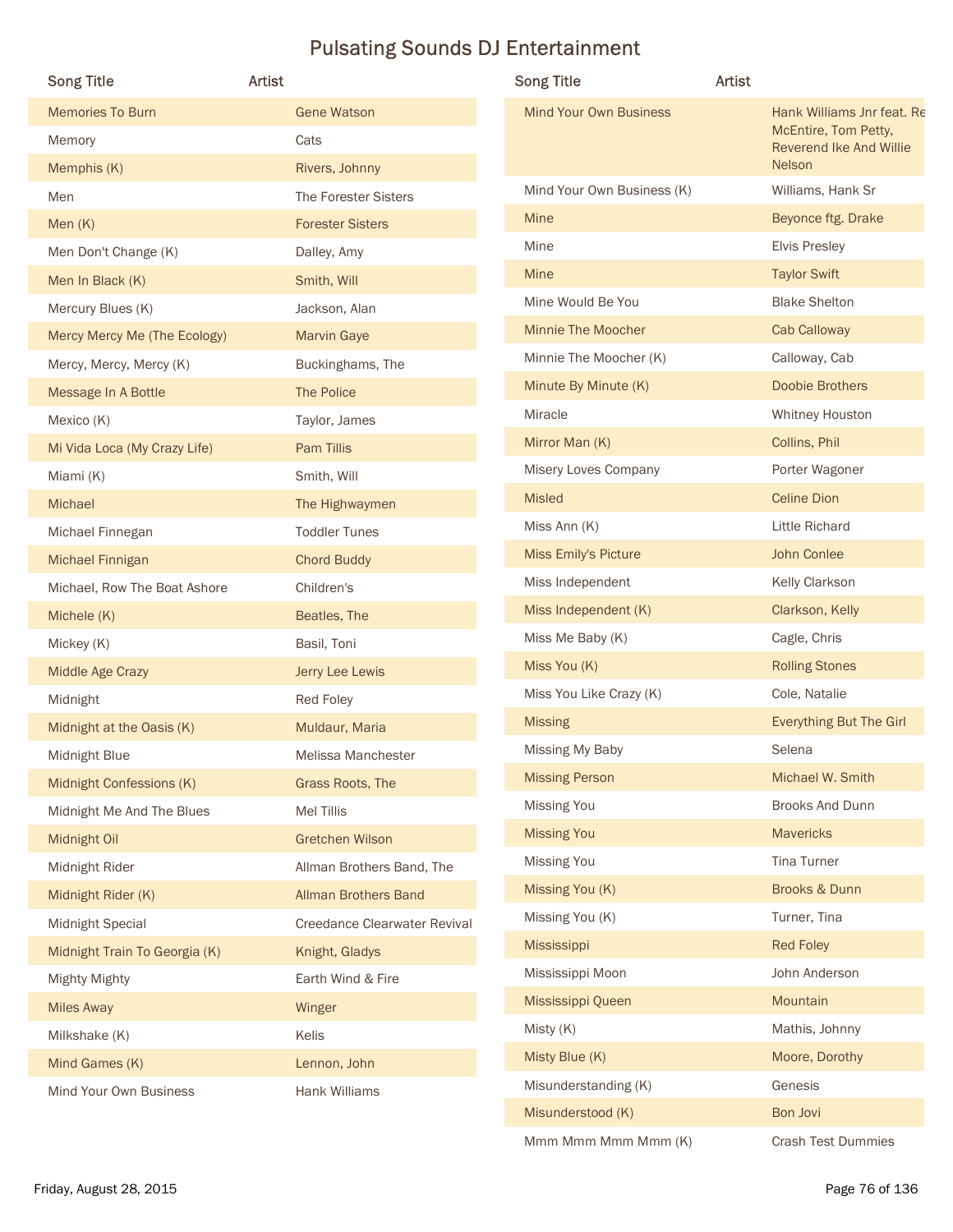|                                      | Artist                           | <b>Song Title</b><br>Artist            |                               |
|--------------------------------------|----------------------------------|----------------------------------------|-------------------------------|
| Mo Money, Mo Problems (K)            | <b>Notorious BIG</b>             | Moon River (K)                         | Butler, Jerry                 |
| Moanin' The Blues                    | Hank Williams                    | Moon River (K)                         | Williams, Andy                |
| Mobile                               | <b>Avril Lavigne</b>             | Moondance (K)                          | Buble, Michael                |
| Mockingbird                          | Carly Simon                      | Moondance (K)                          | Morrison, Van                 |
| Mockingbird                          | Carly Simon / James Taylor       | Moonglow                               | <b>Rod Stewart</b>            |
| Mockingbird                          | Toby Keith W/Krystal             | Moonlight Feels Right                  | Starbuck                      |
| Mockingbird (K)                      | Taylor, James & Carly Simon      | Moonlight Gambler (K)                  | Laine, Frankie                |
| Modern Day Bonnie & Clyde (K)        | Tritt, Travis                    | Moonlight Serenade                     | Frank Sinatra                 |
| Modern Day Bonnie And Clyde          | <b>Travis Tritt</b>              | <b>Moonlight Serenade</b>              | <b>Glenn Miller Orchestra</b> |
| Modern Love (K)                      | Bowie, David                     | Moonlight Shadow                       | Mike Oldfield                 |
| Modern Woman (K)                     | Joel, Billy                      | Moonshadow (K)                         | Stevens, Cat                  |
| Mojo Boogie (K)                      | Winter, Johnny                   | Moonshadow Road                        | T. Graham Brown               |
| Molly Malone (Cockles & Mussels)     | <b>Standard Irish</b>            | More                                   | <b>Bobby Darin</b>            |
| Molly Malone (Cockles and Mussels)   | Traditional                      | More                                   | <b>Trace Adkins</b>           |
| Molly's Chambers                     | Kings Of Leon                    | More And More                          | <b>Webb Pierce</b>            |
| Mommy For A Day                      | <b>Kitty Wells</b>               | More Like Her                          | Miranda Lambert               |
| Mona Lisa (K)                        | Cole, Nat King                   | More Love (K)                          | Stone, Doug                   |
| Mona Lisa Lost Her Smile (K)         | Coe, David Allan                 | More More More                         | Andrea True Connection        |
| Monday Morning Church (K)            | Jackson, Alan                    | More Of A Man (K)                      | Carrington, Rodney            |
| Monday, Monday (K)                   | Mamas & Papas                    | More Than A Feeling (K)                | Boston                        |
| Money (K)                            | Pink Floyd                       | More Than A Woman                      | Aaliyah                       |
| Money (That's What I Want)           | <b>Barrett Strong</b>            | More Than A Woman                      | <b>Tavares</b>                |
| <b>Money Money</b>                   | Liza Minnelli                    | More Than A Woman (K)                  | Aaliyah                       |
| Money Money Money (K)                | ABBA                             | More Than Enough (K)                   | Campbell, Glen                |
| Money On My Mind                     | Sam Smith                        | More Than I Wanted To Know             | Regina Regina                 |
| Monster Mash (K)                     | Pickett, Bobby Boris             | More Than Love                         | Los Lonely Boys               |
| Montego Bay                          | <b>Bobby Bloom</b>               | More Than That (K)                     | <b>Backstreet Boys</b>        |
| Montego Bay (K)                      | Bloom, Bobby                     | More Than This                         | 10,000 Maniacs                |
| <b>Mony Mony</b>                     | <b>Billy Idol</b>                | More Than This                         | <b>Roxy Music</b>             |
| Mony Mony                            | Tommy James And The              | More Than This (K)                     | 10,000 Maniacs                |
|                                      | Shondells                        | More Than Words (K)                    | Extreme                       |
| Mony Mony (K)                        | Idol, Billy                      | More To Life                           | Stacie Orrico                 |
| Mony, Mony                           | Tommy James And The<br>Shondells | More Today Than Yesterday (K)          | <b>Spiral Staircase</b>       |
| Moodswings (To Come At Me Like That) | <b>Charlotte Church</b>          | More, More, More (K)                   | Andrea True Connection        |
| (Mood Swings)                        |                                  | Morning Wood (K)                       | Carrington, Rodney            |
| Moody Blue                           | <b>Elvis Presley</b>             | Morningside                            | Neil Diamond                  |
| Moody Blue (K)                       | Presley, Elvis                   | Most Beautifullest Thing In The World, | <b>Keith Murray</b>           |
|                                      |                                  |                                        |                               |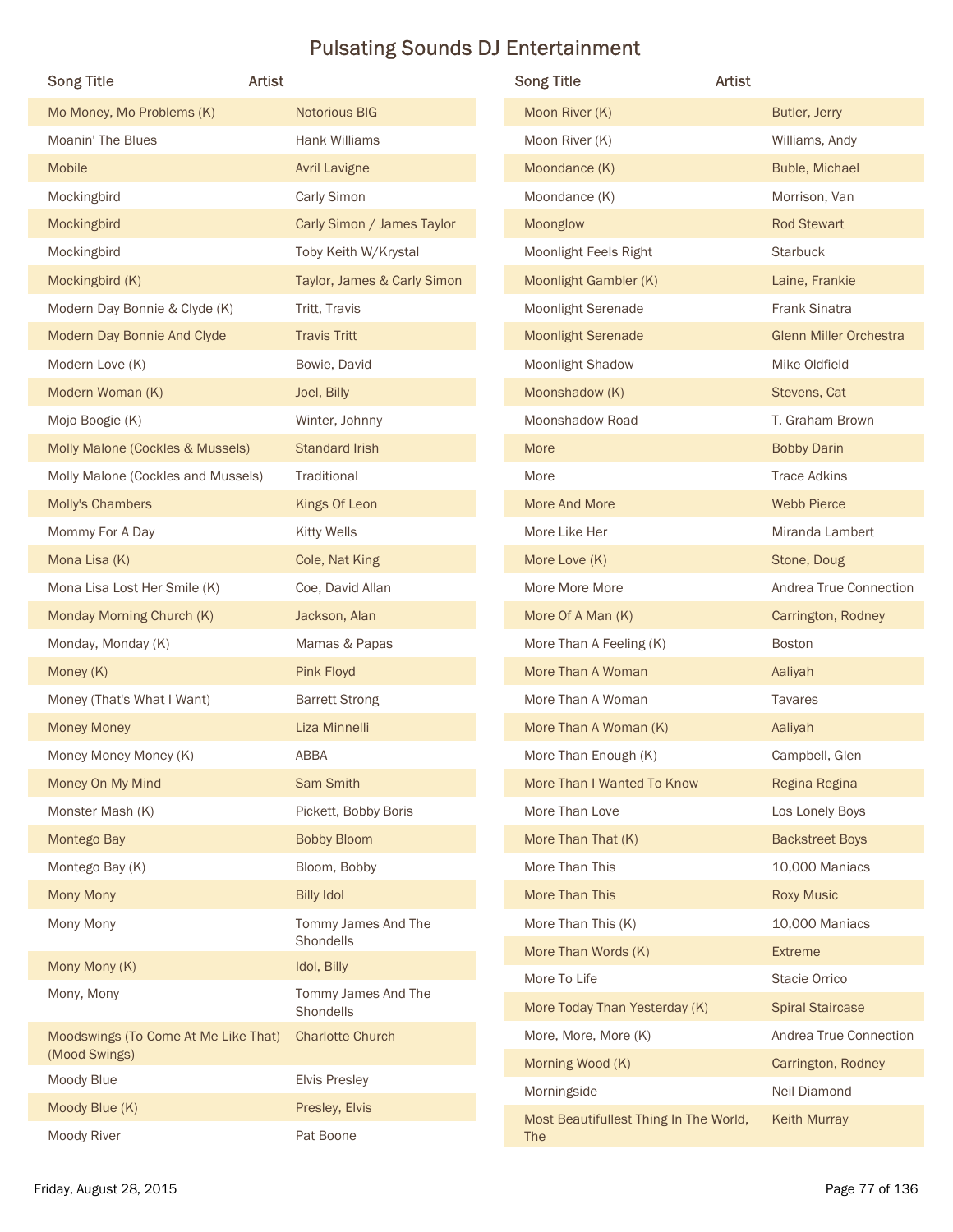| <b>Song Title</b><br>Artist     | <b>Pulsating Sounds DJ Entertainment</b> | <b>Song Title</b><br>Artist          |                                      |
|---------------------------------|------------------------------------------|--------------------------------------|--------------------------------------|
| <b>Most Precarious</b>          | <b>Blues Traveler</b>                    | Mrs Robinson (K)                     | Simon & Garfunkel                    |
| Mother In Law                   | Ernie K. Doe                             | Mrs Steven Rudy (K)                  | McGinn, Mark                         |
| Mother Mother                   | Tracy Bonham                             | Ms Jackson                           | OutKast                              |
| Motivation                      | Kelly Rowland Feat. Lil'                 | Much Too Young To Feel This Damn Old | Brooks, Garth                        |
| Motivation                      | Wayne<br>Motivation                      | (K)<br>Mud On The Tires (K)          | Paisley, Brad                        |
| Mountain Music (K)              | Alabama                                  | Muffin Man                           | <b>Toddler Tunes</b>                 |
| Mourning (K)                    | Tantric                                  | Multiplication                       | <b>Bobby Darin</b>                   |
| Mouth (K)                       | Bainbridge, Merril                       | Murder On Music Row (K)              | Strait, George & Alan Jack           |
| Move Along                      | The All-American Rejects                 | Murder She Wrote (K)                 | Chaka Demus & Pliers                 |
| Move It On Over                 | George Thorogood                         | Music                                | Erik Sermon F/ Marvin Ga             |
| Move It On Over                 | Hank Williams                            | Music                                | Madonna                              |
| Move It On Over                 | <b>Travis Tritt</b>                      | Muskrat Love (K)                     | Captain & Tennille                   |
| Move It On Over (K)             | Thorogood, George                        | Must Be Doin' Something Right (K)    | Currington, Billy                    |
| Move On                         | <b>Warrens Brotherrs</b>                 | Mustang Sally (K)                    | Committments, The                    |
| Move This (K)                   | Technotronic                             | Mustang Sally (K)                    | Pickett, Wilson                      |
| Move Ya Body                    | Nina Sky                                 | My All (K)                           | Carey, Mariah                        |
| Movin' On (K)                   | Haggard, Merle                           | My Angel Is Here                     | Wynonna                              |
| Movin' Out (Anthony's Song) (K) | Joel, Billy                              | My Angel Is Here                     | Wynonna Judd                         |
| Mr Big Stuff (K)                | Knight, Jean                             | My Baby                              | <b>Leann Rimes</b>                   |
| Mr Blue (K)                     | Fleetwoods, The                          | My Baby                              | Lil' Romeo                           |
| Mr Bojangles (K)                | Davis, Sammy Jr                          | My Baby Just Cares For Me (K)        | Cole, Nat King                       |
| Mr Bojangles (K)                | Nitty Gritty Dirt Band                   | My Baby Loves Lovin' (K)             | White Plains                         |
| Mr Brightside (K)               | Killers, The                             | My Baby Loves Me                     | Martina McBride                      |
| Mr Jones (K)                    | <b>Counting Crows</b>                    | My Baby Loves Me (K)                 | McBride, Martina                     |
| Mr Lee (K)<br>Mr Lonely (K)     | Bobbettes, The<br>Vinton, Bobby          | My Baby You<br>My Baby You (K)       | <b>Mark Anthony</b><br>Anthony, Marc |
| Mr Mom (K)                      | Lonestar                                 | My Best Friend (K)                   | McGraw, Tim                          |
| Mr Moonlight (K)                | Beatles, The                             | My Best Friend's Girl (K)            | Cars, The                            |
| Mr Roboto (K)                   | Styx                                     | My Blue Heaven (K)                   | Traditional                          |
| Mr Sandman (K)                  | Chordettes, The                          | My Bonnie Lies Over The Ocean        | Mitch Miller                         |
| Mr Tambourine Man (K)           | Byrds, The                               | My Bonnie Lies Over The Ocean        | <b>Toddler Tunes</b>                 |
| Mr Vain (K)                     | <b>Culture Beat</b>                      | My Boo (K)                           | Keys, Alicia & Usher                 |
| Mr. Blue                        | The Fleetwoods                           | My Boyfriend's Back                  | Angels                               |
| Mr. Mom                         | Lonestar                                 | My Boyfriend's Back                  | The Angels                           |
| Mr. Wendal                      | <b>Arrested Development</b>              | My Boyfriend's Back (K)              | Angels, The                          |
| Mr. Wendel                      | Mr. Wendel                               | My Cellmate Thinks I'm Sexy          | Cledus T. Judd                       |
| Mrs Brown You've Got A Lovely   | Herman's Hermits                         | My Cellmate Thinks I'm Sexy (K)      | Judd, Cledus T                       |

| Mrs Robinson (K)                                    | Artist                     |
|-----------------------------------------------------|----------------------------|
|                                                     | Simon & Garfunkel          |
| Mrs Steven Rudy (K)                                 | McGinn, Mark               |
| Ms Jackson                                          | OutKast                    |
| Much Too Young To Feel This Damn Old<br>(K)         | Brooks, Garth              |
| Mud On The Tires (K)                                | Paisley, Brad              |
| Muffin Man                                          | <b>Toddler Tunes</b>       |
| Multiplication                                      | <b>Bobby Darin</b>         |
| Murder On Music Row (K)                             | Strait, George & Alan Jack |
| Murder She Wrote (K)                                | Chaka Demus & Pliers       |
| Music                                               | Erik Sermon F/ Marvin Ga   |
| <b>Music</b>                                        | Madonna                    |
| Muskrat Love (K)                                    | Captain & Tennille         |
| Must Be Doin' Something Right (K)                   | Currington, Billy          |
| Mustang Sally (K)                                   | Committments, The          |
| Mustang Sally (K)                                   | Pickett, Wilson            |
| My All (K)                                          | Carey, Mariah              |
| My Angel Is Here                                    | Wynonna                    |
| My Angel Is Here                                    | Wynonna Judd               |
| My Baby                                             | <b>Leann Rimes</b>         |
| My Baby                                             | Lil' Romeo                 |
| My Baby Just Cares For Me (K)                       | Cole, Nat King             |
| My Baby Loves Lovin' (K)                            | White Plains               |
| My Baby Loves Me                                    | <b>Martina McBride</b>     |
| My Baby Loves Me (K)                                | McBride, Martina           |
| My Baby You                                         | <b>Mark Anthony</b>        |
| My Baby You (K)                                     | Anthony, Marc              |
| My Best Friend (K)                                  | McGraw, Tim                |
| My Best Friend's Girl (K)                           | Cars, The<br>Traditional   |
| My Blue Heaven (K)<br>My Bonnie Lies Over The Ocean | Mitch Miller               |
| My Bonnie Lies Over The Ocean                       | <b>Toddler Tunes</b>       |
| My Boo (K)                                          | Keys, Alicia & Usher       |
| My Boyfriend's Back                                 | Angels                     |
| My Boyfriend's Back                                 | The Angels                 |
| My Boyfriend's Back (K)                             | Angels, The                |
| My Cellmate Thinks I'm Sexy                         | Cledus T. Judd             |
|                                                     |                            |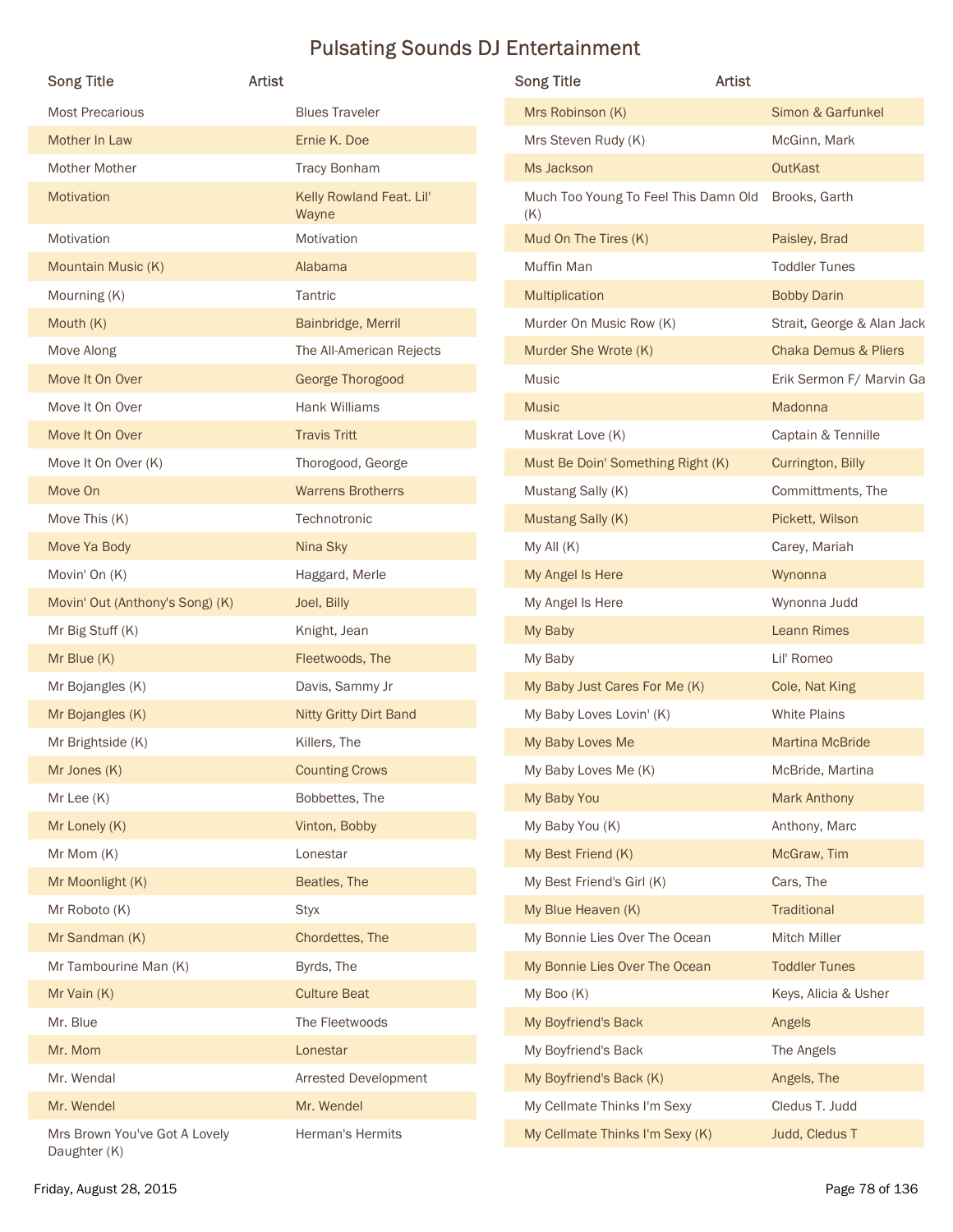| <b>Song Title</b><br>Artist<br>My Cherie Amour (K)<br>My Cup Runneth Over (K) |                                  | <b>Song Title</b><br>Artist            |                          |
|-------------------------------------------------------------------------------|----------------------------------|----------------------------------------|--------------------------|
|                                                                               | Wonder, Stevie                   | My Kind Of Town (K)                    | Sinatra, Frank           |
|                                                                               | Ames, Ed                         | My Kind of Woman, My Kind of Man (K)   | Gill, Vince & P Loveless |
| My Elusive Dreams                                                             | Charlie Rich                     | My Last Date (With You)                | <b>Skeeter Davis</b>     |
| My Elusive Dreams                                                             | David Houston & Tammy<br>Wynette | My Last Name                           | Dierks Bentley           |
| My Elusive Dreams                                                             | T. Wynette & D. Houston          | My Last Name (K)                       | Bentley, Dierks          |
| My Everything (K)                                                             | 98 Degrees                       | My Life                                | Keith Stegall            |
| My Eyes Adored You                                                            | Frankie Valli                    | My Life (K)                            | Joel, Billy              |
| My Eyes Adored You (K)                                                        | Valli, Frankie                   | My List (K)                            | Keith, Toby              |
| My Father's Eyes (K)                                                          | Clapton, Eric                    | My Little Girl                         | <b>Tim McGraw</b>        |
| My Favorite Memory                                                            | Merle Haggard                    | My Love                                | Little Texas             |
| My Favorite Mistake (K)                                                       | Crow, Sheryl                     | My Love                                | Petula Clark             |
| My Favorite Things (K)                                                        | <b>Traditional Show Tune</b>     | My Love                                | Sonny James              |
| My First Night With You (K)                                                   | <b>MYA</b>                       | My Love (K)                            | McCartney, Paul          |
| My Friends (K)                                                                | Red Hot Chili Peppers            | My Love (K)                            | Richie, Lionel           |
| My Front Porch Looking In                                                     | Lonestar                         | My Love Is Like Whoa (K)               | <b>MYA</b>               |
| My Funny Valentine (K)                                                        | Sinatra, Frank                   | My Love Is The Shhhh (K)               | Something for the People |
| My Future Ex-Boyfriend                                                        | Holly Wynette                    | My Love Is Your Love                   | <b>Whitney Houston</b>   |
| My Generation (K)                                                             | The Who                          | My Lovin' (You're Never Gonna Get It)  | En Vogue                 |
| My Girl                                                                       | Temptations                      | My Man                                 | <b>Barbra Streisand</b>  |
| My Girl                                                                       | The Temptations                  | My Maria (K)                           | Brooks & Dunn            |
| My Girl (K)                                                                   | Temptations, The                 | My Maria (K)                           | Stevenson, BW            |
| My Give A Damn's Busted                                                       | Jo Dee Messina                   | My My My                               | Johnny Gill<br>Eminem    |
| My Give A Damn's Busted (K)                                                   | Messina, Jo Dee                  | My Name Is (K)<br>My Next 30 Years (K) | McGraw, Tim              |
| My Guy                                                                        | <b>Mary Wells</b>                | My Next Thirty Years                   | <b>Tim McGraw</b>        |
| My Guy (K)                                                                    | Wells, Mary                      | My Oh My                               | Wreckers, The            |
| My Hang Up Is You (K)                                                         | Hart, Freddie                    | My Old Friend                          | <b>Tim McGraw</b>        |
| My Happiness (K)                                                              | Francis, Connie                  | My Old Kentucky Home (K)               | Traditional              |
| My Heart Belongs To Me (K)                                                    | Streisand, Barbra                | My Old Man (K)                         | Atkins, Rodney           |
| My Heart Is Calling                                                           | Whitney Houston                  | My Old School (K)                      | <b>Steely Dan</b>        |
| My Heart Is Lost To You                                                       | Brooks & Dunn                    | My Own Kind Of Hat (K)                 | Jackson, Alan            |
| My Heart Is Still Beating                                                     | The Kinleys                      | My Own Prison (K)                      | Creed                    |
| My Heart is Still Beating (K)                                                 | Kinleys, The                     | My Own Worst Enemy                     | Lit                      |
| My Heart Skips A Beat                                                         | <b>Buck Owens</b>                | My Place                               | Nelly Featuring Jaheim   |
| My Heart Wasn't In It (K)                                                     | Reeves, Ronna                    | My Prayer                              | Platters                 |
| My Heart Will Go On (K)                                                       | Dion, Celine                     | My Prayer (K)                          | Platters, The            |
|                                                                               | Evanescence                      | My Prerogative (K)                     | Brown, Bobby             |
| My Immortal (K)                                                               |                                  |                                        |                          |
| My Kind Of Crazy                                                              | John Anderson                    | My Prerogative (K)                     | Spears, Britney          |

| <b>Song Title</b>             | Artist                       | Artist<br><b>Song Title</b>           |                          |
|-------------------------------|------------------------------|---------------------------------------|--------------------------|
| My Cherie Amour (K)           | Wonder, Stevie               | My Kind Of Town (K)                   | Sinatra, Frank           |
| My Cup Runneth Over (K)       | Ames, Ed                     | My Kind of Woman, My Kind of Man (K)  | Gill, Vince & P Loveless |
| My Elusive Dreams             | Charlie Rich                 | My Last Date (With You)               | <b>Skeeter Davis</b>     |
| My Elusive Dreams             | David Houston & Tammy        | My Last Name                          | Dierks Bentley           |
|                               | Wynette                      | My Last Name (K)                      | Bentley, Dierks          |
| My Elusive Dreams             | T. Wynette & D. Houston      | My Life                               | Keith Stegall            |
| My Everything (K)             | 98 Degrees                   | My Life (K)                           | Joel, Billy              |
| My Eyes Adored You            | Frankie Valli                | My List (K)                           | Keith, Toby              |
| My Eyes Adored You (K)        | Valli, Frankie               | My Little Girl                        | <b>Tim McGraw</b>        |
| My Father's Eyes (K)          | Clapton, Eric                | My Love                               | Little Texas             |
| My Favorite Memory            | Merle Haggard                | My Love                               | Petula Clark             |
| My Favorite Mistake (K)       | Crow, Sheryl                 | My Love                               | Sonny James              |
| My Favorite Things (K)        | <b>Traditional Show Tune</b> | My Love (K)                           | McCartney, Paul          |
| My First Night With You (K)   | <b>MYA</b>                   | My Love (K)                           | Richie, Lionel           |
| My Friends (K)                | Red Hot Chili Peppers        | My Love Is Like Whoa (K)              | <b>MYA</b>               |
| My Front Porch Looking In     | Lonestar                     | My Love Is The Shhhh (K)              | Something for the People |
| My Funny Valentine (K)        | Sinatra, Frank               | My Love Is Your Love                  | Whitney Houston          |
| My Future Ex-Boyfriend        | Holly Wynette                | My Lovin' (You're Never Gonna Get It) | En Vogue                 |
| My Generation (K)             | The Who                      | My Man                                | <b>Barbra Streisand</b>  |
| My Girl                       | Temptations                  | My Maria (K)                          | Brooks & Dunn            |
| My Girl                       | The Temptations              | My Maria (K)                          | Stevenson, BW            |
| My Girl (K)                   | Temptations, The             | My My My                              | Johnny Gill              |
| My Give A Damn's Busted       | Jo Dee Messina               | My Name Is (K)                        | Eminem                   |
| My Give A Damn's Busted (K)   | Messina, Jo Dee              | My Next 30 Years (K)                  | McGraw, Tim              |
| My Guy                        | <b>Mary Wells</b>            | My Next Thirty Years                  | Tim McGraw               |
| My Guy (K)                    | Wells, Mary                  | My Oh My                              | Wreckers, The            |
| My Hang Up Is You (K)         | Hart, Freddie                | My Old Friend                         | Tim McGraw               |
| My Happiness (K)              | Francis, Connie              | My Old Kentucky Home (K)              | Traditional              |
| My Heart Belongs To Me (K)    | Streisand, Barbra            | My Old Man (K)                        | Atkins, Rodney           |
| My Heart Is Calling           | Whitney Houston              | My Old School (K)                     | Steely Dan               |
| My Heart Is Lost To You       | Brooks & Dunn                | My Own Kind Of Hat (K)                | Jackson, Alan            |
| My Heart Is Still Beating     | The Kinleys                  | My Own Prison (K)                     | Creed                    |
| My Heart is Still Beating (K) | Kinleys, The                 | My Own Worst Enemy                    | Lit                      |
| My Heart Skips A Beat         | <b>Buck Owens</b>            | My Place                              | Nelly Featuring Jaheim   |
| My Heart Wasn't In It (K)     | Reeves, Ronna                | My Prayer                             | Platters                 |
| My Heart Will Go On (K)       | Dion, Celine                 | My Prayer (K)                         | Platters, The            |
| My Immortal (K)               | Evanescence                  | My Prerogative (K)                    | Brown, Bobby             |
| My Kind Of Crazy              | John Anderson                | My Prerogative (K)                    | Spears, Britney          |
|                               |                              |                                       |                          |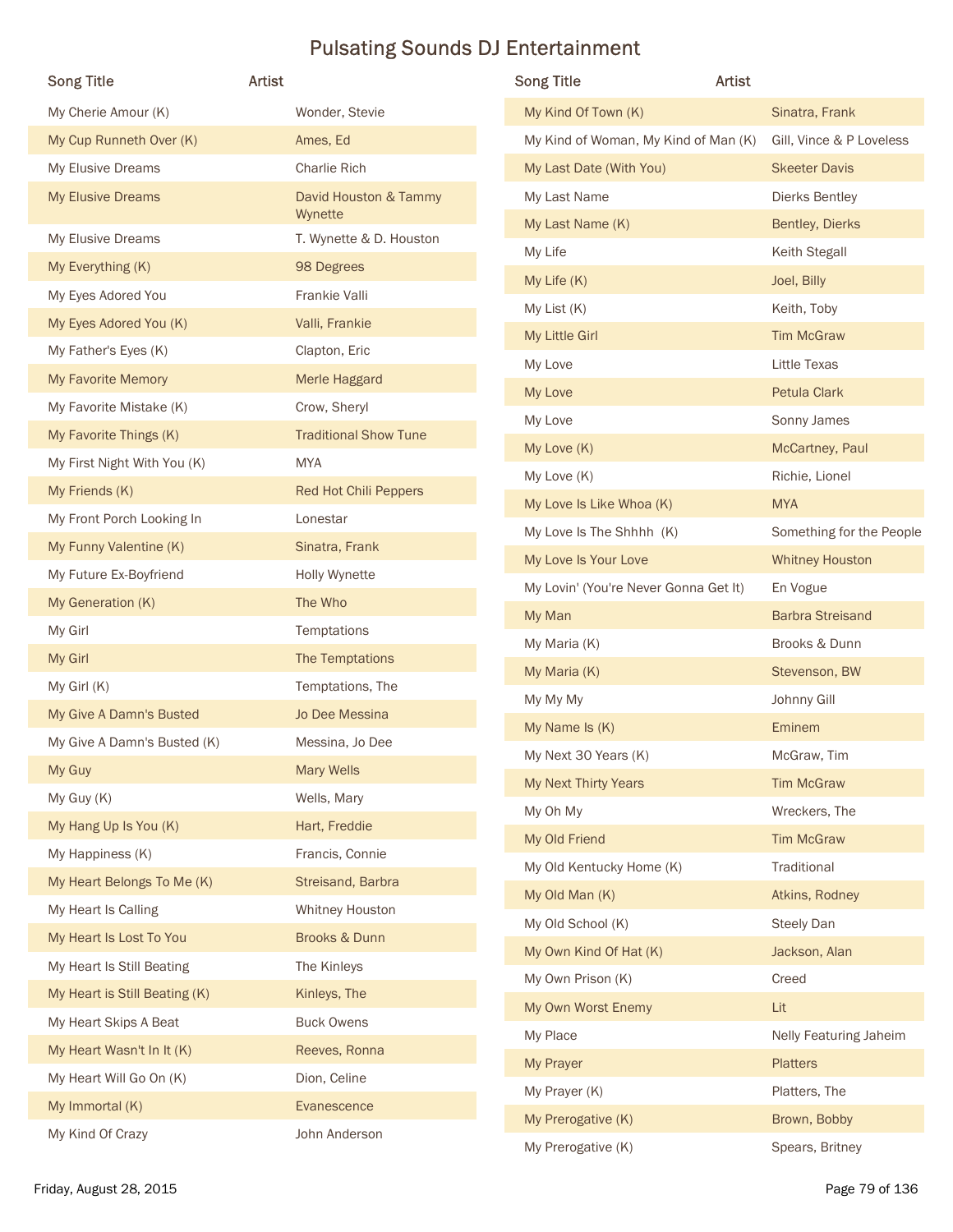|                                                    | Artist                   | <b>Song Title</b><br>Artist                      |                                  |
|----------------------------------------------------|--------------------------|--------------------------------------------------|----------------------------------|
| My Reason For Living                               | Ferlin Husky             | Nasty                                            | Janet Jackson                    |
| My Rifle, My Pony & Me (K)                         | Williams, Don            | Nasty Girl (K)                                   | Vanity 6                         |
| My Sacrifice (K)                                   | Creed                    | National Working Woman's Holiday (K)             | Keshaw, Sammy                    |
| My Second Home (K)                                 | Lawrence, Tracy          | <b>Natural High</b>                              | Bloodstone                       |
| My Sharona (K)                                     | The Knack                | Natural High                                     | Merle Haggard                    |
| My Songs Know What You Did In The                  | <b>Fallout Boy</b>       | Natural Woman (K)                                | Dion, Celine                     |
| Dark (Light 'Em Up)<br>My Special Angel (K)        | Helms, Bobby             | Natural Woman (K)                                | Franklin, Aretha                 |
| My Strongest Weakenss (K)                          | Wynonna                  | Naturally                                        | Kalapana                         |
| My Sweet Lord (K)                                  | Harrison, George         | Naughty Girl (K)                                 | Beyonce                          |
| My Sweet Love Ain't Around                         | Rhonda Vincent           | Nearly Lost You                                  | <b>Screaming Trees</b>           |
| My Town (K)                                        | <b>Montgomery Gentry</b> | Need To Be Next To You (K)                       | Nash, Leigh                      |
| My Uncle Used To Love Me But She Died Roger Miller |                          | Needles & Pins                                   | <b>Needles &amp; Pins</b>        |
| My Way                                             | <b>Elvis Presley</b>     | Needles and Pins (K)                             | Searchers, The                   |
| My Way                                             | Frank Sinatra            | Neither One Of Us (K)                            | Knight, Gladys                   |
| My Way                                             | Paul Anka (Live Version) | Nellyville (K)                                   | Nelly                            |
| My Way (K)                                         | Limp Bizkit              | Neon Moon (K)                                    | Brooks & Dunn                    |
| My Way (K)                                         | Presley, Elvis           | Never (K)                                        | Heart                            |
| My Way (K)                                         | Sinatra, Frank           | Never Again                                      | <b>Elvis Presley</b>             |
| My Way 'Live Version'                              | <b>Elvis Presley</b>     | Never Again                                      | Lee Ann Womack                   |
| My Wild Irish Rose                                 | Ink Spots, The           | Never Alone (K)                                  | Collins, Tyler                   |
| My Wild Irish Rose                                 | <b>Traditional Irish</b> | Never Be Anyone Else But You                     | <b>Ricky Nelson</b>              |
| My Wild Irish Rose (K)                             | Traditional              | Never Been Kissed (K)                            | Austin, Sherrie                  |
| My Woman, My Woman, My Wife (K)                    | Robbins, Marty           | Never Been To Spain (K)<br>Never Can Say Goodbye | Three Dog Night<br>Gloria Gaynor |
| My Woman's Good To Me                              | David Houston            | Never Can Say Goodbye                            | Jackson 5                        |
| My Worst Fear (K)                                  | <b>Rascal Flatts</b>     | Never Can Say Goodbye (K)                        | Gaynor, Gloria                   |
| My, My, My (K)                                     | Johnny Gill              | Never Ending Song of Love (K)                    | Delaney, Bonnie                  |
| My, Oh My                                          | The Wreckers             | Never Givin' Up On Love                          | <b>Michael Martin Murphey</b>    |
| My, Oh My (K)                                      | Aqua                     | Never Going Back Again (K)                       | Fleetwood Mac                    |
| Mysterious Ways (K)                                | U2                       | Never Gonna Let You Go                           | Sergio Mendes                    |
| Mystify (K)                                        | Inxs                     | Never Had A Dream Come True                      | S Club 7                         |
| N                                                  |                          | Never Had It So Good                             | Mary-Chapin Carpenter            |
| N Dey Say (K)                                      | Nelly                    | Never Had It So Good (K)                         | Carpenter, Mary Chapin           |
| Na Na Na Hey Hey Goodbye (K)                       | <b>Steam</b>             | Never In A Million Tears                         | T. Graham Brown                  |
| Naked (K)                                          | Goo Goo Dolls            | Never Let Me Go                                  | Luther Vandross                  |
| Name                                               | The Goo Goo Dolls        | Never Let You Down                               | <b>Verve Pipe</b>                |
| Name (K)                                           | Goo Goo Dolls            | Never Let You Go                                 | Justin Bieber                    |
|                                                    | Lovin' Spoonful, The     |                                                  |                                  |

| <b>Entertainment</b>                                  |                                  |                |
|-------------------------------------------------------|----------------------------------|----------------|
| <b>Song Title</b>                                     | Artist                           |                |
| <b>Nasty</b>                                          | Janet Jackson                    |                |
| Nasty Girl (K)                                        | Vanity 6                         |                |
| National Working Woman's Holiday (K)                  | Keshaw, Sammy                    |                |
| Natural High                                          | <b>Bloodstone</b>                |                |
| Natural High                                          | Merle Haggard                    |                |
| Natural Woman (K)                                     | Dion, Celine                     |                |
| Natural Woman (K)                                     | Franklin, Aretha                 |                |
| Naturally                                             | Kalapana                         |                |
| Naughty Girl (K)                                      | Beyonce                          |                |
| Nearly Lost You                                       | <b>Screaming Trees</b>           |                |
| Need To Be Next To You (K)                            | Nash, Leigh                      |                |
| <b>Needles &amp; Pins</b>                             | <b>Needles &amp; Pins</b>        |                |
| Needles and Pins (K)                                  | Searchers, The                   |                |
| Neither One Of Us (K)                                 | Knight, Gladys                   |                |
| Nellyville (K)                                        | <b>Nelly</b>                     |                |
| Neon Moon (K)                                         | <b>Brooks &amp; Dunn</b>         |                |
| Never (K)                                             | Heart                            |                |
| Never Again                                           | <b>Elvis Presley</b>             |                |
| Never Again                                           | Lee Ann Womack                   |                |
| Never Alone (K)                                       | Collins, Tyler                   |                |
| Never Be Anyone Else But You                          | Ricky Nelson                     |                |
| Never Been Kissed (K)                                 | Austin, Sherrie                  |                |
| Never Been To Spain (K)                               | Three Dog Night                  |                |
| Never Can Say Goodbye                                 | Gloria Gaynor                    |                |
| Never Can Say Goodbye                                 | Jackson 5                        |                |
| Never Can Say Goodbye (K)                             | Gaynor, Gloria                   |                |
| Never Ending Song of Love (K)                         | Delaney, Bonnie                  |                |
| Never Givin' Up On Love                               | <b>Michael Martin Murphey</b>    |                |
| Never Going Back Again (K)                            | Fleetwood Mac                    |                |
| Never Gonna Let You Go<br>Never Had A Dream Come True | <b>Sergio Mendes</b><br>S Club 7 |                |
| Never Had It So Good                                  | Mary-Chapin Carpenter            |                |
| Never Had It So Good (K)                              | Carpenter, Mary Chapin           |                |
| Never In A Million Tears                              | T. Graham Brown                  |                |
| Never Let Me Go                                       | Luther Vandross                  |                |
| Never Let You Down                                    | Verve Pipe                       |                |
| Never Let You Go                                      | Justin Bieber                    |                |
| Never Let You Go                                      | <b>Third Eye Blind</b>           |                |
|                                                       |                                  | Page 80 of 136 |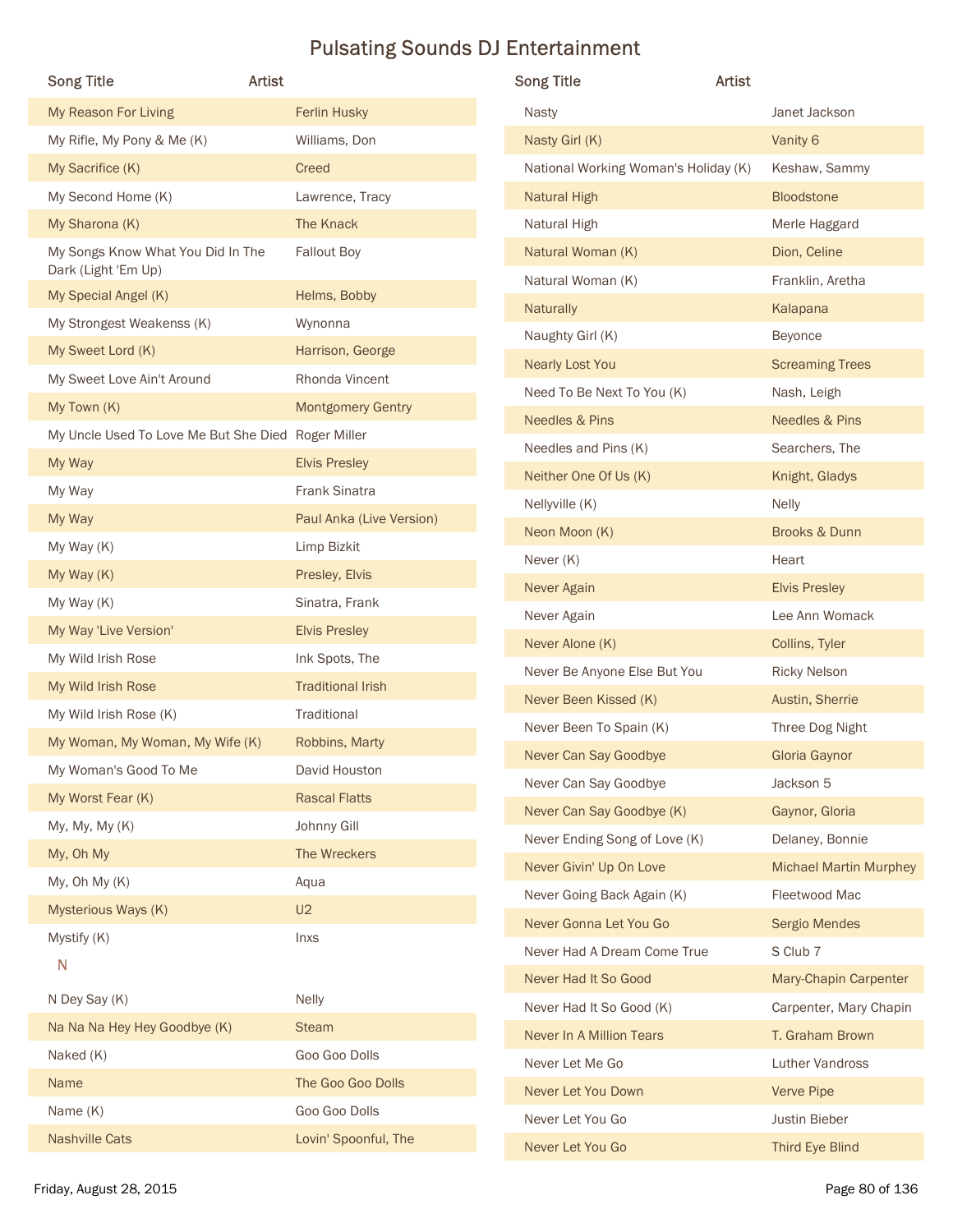|                                      | Artist                | Artist<br><b>Song Title</b>        |                             |
|--------------------------------------|-----------------------|------------------------------------|-----------------------------|
| Never My Love (K)                    | Association, The      | Night Birds (K)                    | Kimes, Royal Wade & G       |
| Never Say Goodbye (K)                | Bon Jovi              |                                    | <b>Brooks</b>               |
| Never Stop (K)                       | The Brand New Heavies | Night Disappear With You (K)       | McComas, Brian              |
| Never Tear Us Apart (K)              | Inxs                  | Night Fever (K)                    | <b>Bee Gees</b>             |
| Never There (K)                      | Cake                  | <b>Night Life</b>                  | <b>Ray Price</b>            |
| Never Too Late                       | Three Days Grace      | Night Moves (K)                    | Segar, Bob                  |
| Nevertheless                         | Rod Stewart           | <b>Night Time Magic</b>            | Larry Gatlin                |
| New Age Girl (K)                     | Dead Eye Dick         | Nightingale<br>Nightingale         | Carole King<br>Norah Jones  |
| New Beginning (K)                    | Chapman, Tracy        | Nightmare On My Street (K)         | DJ Jazzy Jeff & Fresh Princ |
| New Kid In Town (K)                  | Eagles, The           | Nights Are Forever Without You (K) | Dan, England & J Ford Col   |
| New Orleans Ladies (K)               | Louisiana's Leroux    | Nights Are Forever Without You (K) | England Dan & John Ford     |
| <b>New Strings</b>                   | Miranda Lambert       |                                    | Coley                       |
| New Way To Light Up An Old Flame (K) | Diffie, Joe           | Nights In White Satin (K)          | <b>Moody Blues</b>          |
| New Year's Day (K)                   | U2                    | Nights Like These                  | Lynns                       |
| New York Mining Disaster (K)         | Bee Gees              | Nights On Broadway (K)             | <b>Bee Gees</b>             |
| New York Minute (K)                  | Henley, Don           | Nine Pound Hammer                  | Country Gentlemen           |
| New York New York                    | Frank Sinatra         | Nine Pound Hammer                  | Traditional                 |
| New York New York                    | Liza Minnelli         | Nineteen Something (K)             | Wills, Mark                 |
| New York State Of Mind (K)           | Joel, Billy           | Nite & Day (K)                     | Sure, Al B                  |
| New York, New York                   | <b>Frank Sinatra</b>  | No Another Time                    | Lynn Anderson               |
| New York, New York                   | Ryan Adams            | No Charge                          | <b>Melba Montgomery</b>     |
| New York, New York (K)               | Sinatra, Frank        | No Charge                          | Tammy Wynette               |
| Next Door To An Angel (K)            | Sedaka, Neil          | No Diggity (K)                     | <b>Blackstreet</b>          |
| Next In Line (K)                     | Twitty, Conway        | No Doubt About It                  | Neal McCoy                  |
| Next Lifetime (K)                    | Badu, Erykah          | No End In Sight (K)                | Elam, Katrina               |
| Next Thing Smokin'                   | Joe Diffie            | No Help Wanted                     | The Carlisles               |
| Next Thing Smokin' (K)               | Diffie, Joe           | No Letting Go (K)                  | Wonder, Wayne               |
| Nice & Easy (K)                      | Sinatra, Frank        | No Love                            | Eminem Feat. Lil' Wayne     |
| Nice & Slow (K)                      | Jackson, Freddie      | No Man In His Wrong Heart          | Gary Allan                  |
| Nice & Slow (K)                      | <b>Usher</b>          | No Man's Land                      | John Michael Montgomery     |
| Nice To Be With You (K)              | Gallery               | No Matter What                     | <b>Badfinger</b>            |
| Nice To Know You                     | Incubus               | No Matter What                     | Boyzone                     |
| Nice Work If You Can Get It          | Frank Sinatra         | No Matter What (K)                 | <b>Badfinger</b>            |
| Nice Work If You Can Get It          | <b>Tony Bennett</b>   | No Mediocre                        | T.I. ftg. Iggy Azalea       |
| Nick Of Time                         | <b>Bonnie Raitt</b>   | No Mercy                           | Khaleel                     |
| Night & Day (K)                      | Sinatra, Frank        | No Mercy                           | Ty Herndon                  |
| Night And Day                        | Rod Stewart           | No Mercy (K)                       | Herndon, Ty                 |
|                                      | Beatles, The          | No Mistakes (K)                    | Smyth, Patty                |

| <b>Entertainment</b>                |                                        |
|-------------------------------------|----------------------------------------|
| <b>Song Title</b>                   | Artist                                 |
| Night Birds (K)                     | Kimes, Royal Wade & G<br><b>Brooks</b> |
| Night Disappear With You (K)        | McComas, Brian                         |
| Night Fever (K)                     | <b>Bee Gees</b>                        |
| Night Life                          | <b>Ray Price</b>                       |
| Night Moves (K)                     | Segar, Bob                             |
| <b>Night Time Magic</b>             | Larry Gatlin                           |
| Nightingale                         | Carole King                            |
| Nightingale                         | Norah Jones                            |
| Nightmare On My Street (K)          | DJ Jazzy Jeff & Fresh Princ            |
| Nights Are Forever Without You (K)  | Dan, England & J Ford Col              |
| Nights Are Forever Without You (K)  | England Dan & John Ford<br>Coley       |
| Nights In White Satin (K)           | <b>Moody Blues</b>                     |
| <b>Nights Like These</b>            | Lynns                                  |
| Nights On Broadway (K)              | <b>Bee Gees</b>                        |
| Nine Pound Hammer                   | Country Gentlemen                      |
| Nine Pound Hammer                   | Traditional                            |
| Nineteen Something (K)              | Wills, Mark                            |
| Nite & Day (K)                      | Sure, AI B                             |
| No Another Time                     | Lynn Anderson                          |
| No Charge                           | Melba Montgomery                       |
| No Charge                           | Tammy Wynette                          |
| No Diggity (K)                      | <b>Blackstreet</b>                     |
| No Doubt About It                   | Neal McCoy                             |
| No End In Sight (K)                 | Elam, Katrina<br>The Carlisles         |
| No Help Wanted<br>No Letting Go (K) | Wonder, Wayne                          |
| No Love                             | Eminem Feat. Lil' Wayne                |
| No Man In His Wrong Heart           | <b>Gary Allan</b>                      |
| No Man's Land                       | John Michael Montgomery                |
| No Matter What                      | <b>Badfinger</b>                       |
| No Matter What                      | Boyzone                                |
| No Matter What (K)                  | <b>Badfinger</b>                       |
| No Mediocre                         | T.I. ftg. Iggy Azalea                  |
| No Mercy                            | Khaleel                                |
| No Mercy                            | Ty Herndon                             |
| No Mercy (K)                        | Herndon, Ty                            |
| No Mistakes (K)                     | Smyth, Patty                           |
|                                     | Page 81 of 136                         |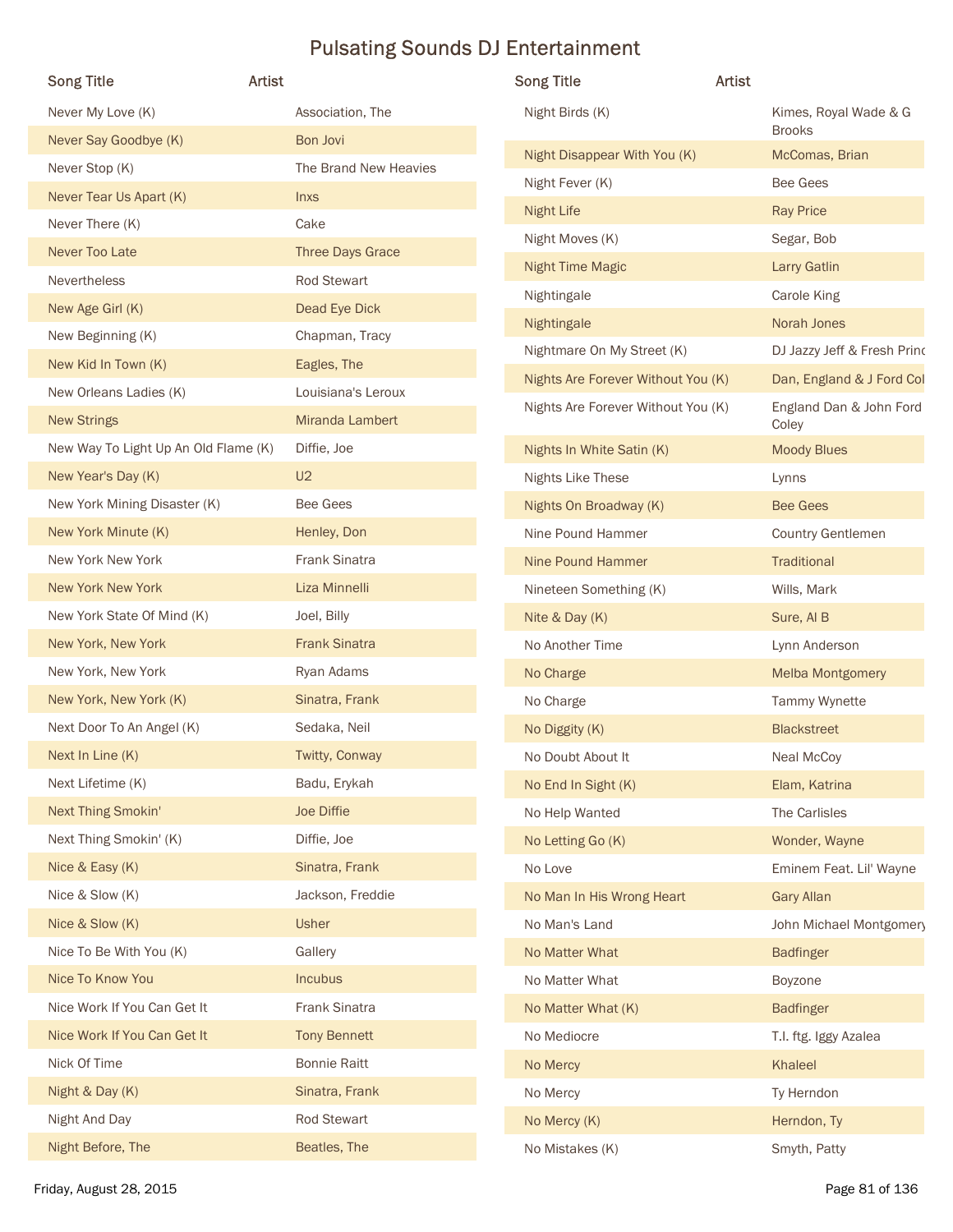|                                  | Artist                      | <b>Song Title</b><br>Artist       |                            |
|----------------------------------|-----------------------------|-----------------------------------|----------------------------|
| No More (K)                      | <b>Ruff Endz</b>            | No Time To Kill (K)               | Black, Clint               |
| No More Cryin'                   | McBride & The Ride          | No Woman, No Cry (K)              | Fugees, The                |
| No More Drama                    | Mary J. Blige               | No Woman, No Cry (K)              | Marley, Bob                |
| No More Drama (K)                | Blige, Mary J               | No Words                          | Neil Diamond               |
| No More Mr. Nice Guy             | Alice Cooper                | Nobody                            | Sylvia                     |
| No More Rain (In This Cloud) (K) | Stone, Angie                | Nobody But Me (K)                 | Human Beinz                |
| No More Tears (Enough Is Enough) | Donna Summer & Barbra       | Nobody Does It Better             | Carly Simon                |
| No More Tears (K)                | Streisand<br>Osbourne, Ozzy | Nobody Does It Better (K)         | Simon, Carly               |
| No More Words (K)                | <b>Berlin</b>               | Nobody Falls Like A Fool          | Earl Thomas Conley         |
| No No No Song (K)                | Starr, Ringo                | Nobody Knows                      | <b>Kevin Sharp</b>         |
| No One Else On Earth             | Wynonna                     | Nobody Knows                      | The Tony Rich Project      |
| No One Else On Earth             | Wynonna Judd                | Nobody Knows                      | Tony Rich Project          |
| No One Else On Earth (K)         | Judd, Wynonna               | Nobody Loves Me Like You Do       | Anne Murray & Dave Logg    |
| No One In The World              | Anita Baker                 | Nobody Wins (K)                   | Foster, Radney             |
| No One Is To Blame (K)           | Jones, Howard               | Nobody Wins In This War (K)       | Malloy, Mitch              |
| No One Knows (K)                 | Queens of the Stone Age     | Nobody's Girl                     | Michelle Wright            |
| No One Needs To Know (K)         | Twain, Shania               | Nobody's Home (K)                 | Black, Clint               |
| No One'll Ever Love Me           | Rebecca Lynn Howard         | Nobody's Lonesome For Me          | <b>Hank Williams</b>       |
| No Ordinary Love                 | Sade                        | Nobody's Lonesome For Me (K)      | Williams, Hank Sr          |
| No Particular Place To Go (K)    | Berry, Chuck                | Nobody's Supposed To Be Here (K)  | Cox, Deborah               |
| No Place Like Home (K)           | Georgia Middlemen           | Nookie (K)                        | Limp Bizkit                |
| No Place Like Home (K)           | Travis, Randy               | North To Alaska                   | Johnny Horton              |
| No Place That Far                | Sara Evans                  | Norwegian Wood                    | Beatles, The               |
| No Place That Far (K)            | Evans, Sara                 | Not A Day Goes By (K)             | Lonestar                   |
| No Rain (K)                      | <b>Blind Melon</b>          | Not Bad For A Bartender           | Gretchen Wilson            |
| No Reply                         | Beatles, The                | Not Counting You (K)              | Brooks, Garth              |
| No Ruben                         | <b>Ruben Studdard</b>       | Not Enough Hours In The Night     | Doug Supernaw              |
| No Scrubs                        | TLC                         | Not Enough Love in the World (K)  | Henley, Don                |
| No Shoes, No Shirt, No Problems  | <b>Kenny Chesney</b>        | Not Too Late                      | Norah Jones                |
| No Sleep Til Brooklyn (K)        | Beastie Boys                | Not Too Much To Ask (K)           | Carpenter, Mary C & J Diff |
| No Sugar Tonight (K)             | The Guess Who               | Nothin' (K)                       | NORE                       |
| No Tell Lover (K)                | Chicago                     | Nothin 'Bout Love Makes Sense (K) | Rimes, LeAnn               |
| No Tengo Dinero                  | Los Umbrellos               | Nothin' But A Good Time (K)       | Poison                     |
| No Time                          | Guess Who                   | Nothin' New Under The Moon (K)    | Rimes, LeAnn               |
| No Time                          | Guess Who, The              | Nothin' On You                    | B.o.B Featuring Bruno Ma   |
| No Time (K)                      | The Guess Who               | Nothing Can Keep Me From You (K)  | Kiss                       |
| No Time For Tears (K)            | Messina, Jo Dee             | Nothing Catches Jesus By Surprise | John Michael Montgomery    |
|                                  |                             | Nothing Compares 2 U (K)          | O'Connor, Sinead           |

| <b>Entertainment</b>                               |                                           |
|----------------------------------------------------|-------------------------------------------|
| <b>Song Title</b>                                  | Artist                                    |
| No Time To Kill (K)                                | Black, Clint                              |
| No Woman, No Cry (K)                               | Fugees, The                               |
| No Woman, No Cry (K)                               | Marley, Bob                               |
| No Words                                           | <b>Neil Diamond</b>                       |
| Nobody                                             | Sylvia                                    |
| Nobody But Me (K)                                  | <b>Human Beinz</b>                        |
| Nobody Does It Better<br>Nobody Does It Better (K) | Carly Simon<br>Simon, Carly               |
| Nobody Falls Like A Fool                           | Earl Thomas Conley                        |
| Nobody Knows                                       | <b>Kevin Sharp</b>                        |
| Nobody Knows                                       | The Tony Rich Project                     |
| Nobody Knows                                       | Tony Rich Project                         |
| Nobody Loves Me Like You Do                        | Anne Murray & Dave Logg                   |
| Nobody Wins (K)                                    | Foster, Radney                            |
| Nobody Wins In This War (K)                        | Malloy, Mitch                             |
| Nobody's Girl                                      | Michelle Wright                           |
| Nobody's Home (K)                                  | Black, Clint                              |
| Nobody's Lonesome For Me                           | <b>Hank Williams</b>                      |
| Nobody's Lonesome For Me (K)                       | Williams, Hank Sr                         |
| Nobody's Supposed To Be Here (K)                   | Cox, Deborah                              |
| Nookie (K)                                         | Limp Bizkit                               |
| North To Alaska                                    | Johnny Horton                             |
| Norwegian Wood                                     | Beatles, The                              |
| Not A Day Goes By (K)                              | Lonestar                                  |
| Not Bad For A Bartender                            | Gretchen Wilson                           |
| Not Counting You (K)                               | Brooks, Garth                             |
| Not Enough Hours In The Night                      | Doug Supernaw                             |
| Not Enough Love in the World (K)                   | Henley, Don                               |
| Not Too Late                                       | Norah Jones                               |
| Not Too Much To Ask (K)<br>Nothin' (K)             | Carpenter, Mary C & J Diff<br><b>NORE</b> |
| Nothin 'Bout Love Makes Sense (K)                  | Rimes, LeAnn                              |
| Nothin' But A Good Time (K)                        | Poison                                    |
| Nothin' New Under The Moon (K)                     | Rimes, LeAnn                              |
| Nothin' On You                                     | B.o.B Featuring Bruno Ma                  |
| Nothing Can Keep Me From You (K)                   | <b>Kiss</b>                               |
| Nothing Catches Jesus By Surprise                  | John Michael Montgomery                   |
| Nothing Compares 2 U (K)                           | O'Connor, Sinead                          |
|                                                    | Page 82 of 136                            |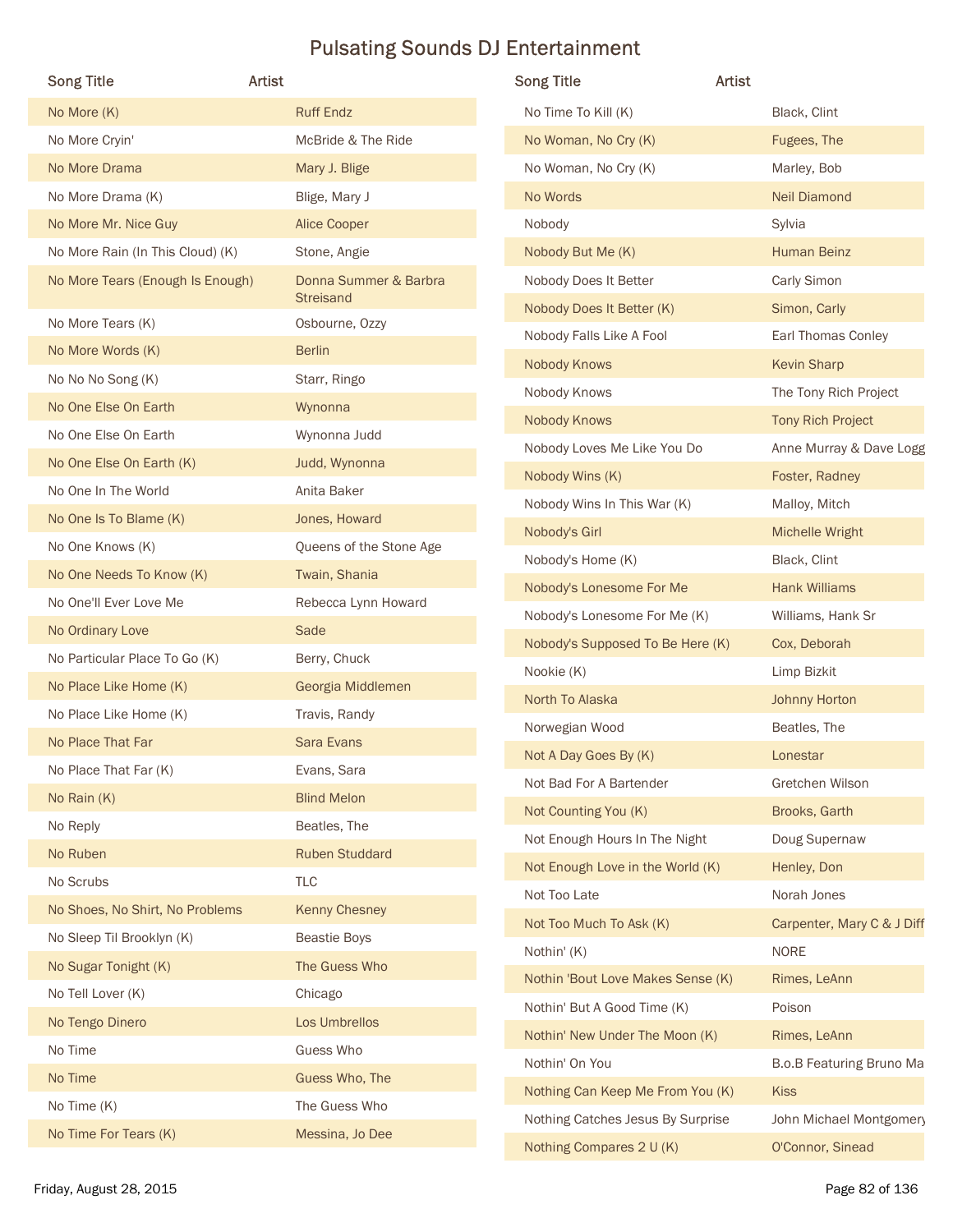| <b>Song Title</b><br>Artist                          |                                 | <b>Song Title</b><br>Artist       |                                                 |
|------------------------------------------------------|---------------------------------|-----------------------------------|-------------------------------------------------|
|                                                      |                                 |                                   |                                                 |
| Nothing Else Matters (K)<br>Nothing From Nothing (K) | Metallica<br>Preston, Billy     | O Holy Night<br>O' Holy Night     | Mariah Carey<br><b>Easy Listening Christmas</b> |
| Nothing Left To Lose                                 | <b>Matt Kearney</b>             | O' Holy Night                     | Larry Gatlin                                    |
| Nothing New Under The Moon                           | <b>LeAnn Rimes</b>              | O' Holy Night                     | <b>Rock Christmas</b>                           |
| Nothing On But The Radio (K)                         | Allan, Gary                     | O' Holy Night                     | <b>Traditional Christmas</b>                    |
| <b>Nothing Really Matters</b>                        | Madonna                         | O' Holy Night                     | <b>Urban Christmas</b>                          |
| Nothing Short Of Dying                               | <b>Travis Tritt</b>             | O Little Town Of Bethlehem        | <b>Elvis Presley</b>                            |
| Nothing Short of Dying (K)                           | Tritt, Travis                   | O Little Town Of Bethlehem        | Xmas Song 21                                    |
| Nothing Sure Looked Good On You (K)                  | Watson, Gene                    | O' Little Town Of Bethlehem       | <b>Elvis Presley</b>                            |
| Nothing's News (K)                                   | Black, Clint                    | O' Little Town Of Bethlehem       | <b>Mickey Gilley</b>                            |
| Notorious                                            | Duran Duran                     | O' Little Town Of Bethlehem       | Urban Christmas                                 |
| Notorious                                            | Loverboy                        | Oats, Peas, Beans And Barley Grow | <b>Toddler Tunes</b>                            |
| November (K)                                         | <b>Emerson Drive</b>            | Object Of My Desire (K)           | Starpoint                                       |
| November Rain (K)                                    | <b>Guns N' Roses</b>            | Ob-la-di, Ob-la-da                | Beatles, The                                    |
| Novocaine For The Soul                               | Eels                            | Ode To Billie Joe (K)             | Gentry, Bobbie                                  |
| Now & Forever (K)                                    | Marx, Richard                   | Ode To My Car (XX Lyrics) (K)     | Sandler, Adam                                   |
| Now And Forever                                      | Air Supply                      | Of Course I'm All Right (K)       | Alabama                                         |
| Now And Forever                                      | <b>Richard Marx</b>             | Officially Missing You (K)        | Tamia                                           |
| Now I Know                                           | Lari White                      | Oh $(K)$                          | Ciara & Ludacris                                |
| Now I Lay Me Down To Cheat                           | David Allan Coe                 | Oh Atlanta (K)                    | <b>Little Feat</b>                              |
| Now I'm That Bitch                                   | Livvi Franc                     | Oh Buddha                         | The Imperials                                   |
| Now That I Found You (K)                             | Clark, Terri                    | Oh Carolina (K)                   | <b>Shaggy</b>                                   |
| Now That We Found Love                               | Third World                     | Oh Danny Boy                      | Ruby Murray                                     |
| Now You See Me (K)                                   | Womack, Lee Ann                 | Oh Darling                        | Oh Darling                                      |
| Nowhere Bound (K)                                    | Diamond Rio                     | Oh Darling (K)                    | Beatles, The                                    |
| Nowhere Man                                          | The Beatles                     | Oh Dear What Can The Matter Be?   | <b>Children's Songs</b>                         |
| Nowhere Man (K)                                      | Beatles, The                    | Oh Girl                           | Chi-Lites                                       |
| Nowhere To Go (K)                                    | Etheridge, Melissa              | Oh Girl                           | Paul Young                                      |
| Nowhere To Run (K)                                   | Martha & The Vandellas          | Oh Girl (K)                       | Chi Lites, The                                  |
| Nutbush City Limit                                   | <b>Tina Turner</b>              | Oh Girl (K)                       | Young, Paul                                     |
| Nuttin' But A G Thang (K)                            | Dr Dre                          | Oh Happy Day                      | <b>Edwin Hawkins Singers</b>                    |
| $\mathbf{o}$                                         |                                 | Oh Happy Day                      | <b>Elvis Presley</b>                            |
| O' Christmas Tree                                    | Tom T. Hall                     | Oh Happy Day                      | <b>Toddler Tunes</b>                            |
| O' Come All Ye Faithful                              | <b>Boxcar Willie</b>            | Oh Happy Day (K)                  | <b>Edwin Hawkins Singers</b>                    |
| O' Come All Ye Faithful                              | <b>Country Christmas</b>        | Oh How The Years Go By            | Vanessa Williams                                |
| O' Come All Ye Faithful                              | <b>Easy Listening Christmas</b> | Oh Lonesome Me                    | The Kentucky Headhunter                         |
|                                                      | Waylon Jennings                 | Oh Lonesome Me (K)                | Gibson, Don                                     |
| O' Come All Ye Faithful                              |                                 |                                   |                                                 |

| <b>Intertainment</b>              |                                 |
|-----------------------------------|---------------------------------|
| <b>Song Title</b>                 | Artist                          |
| O Holy Night                      | Mariah Carey                    |
| O' Holy Night                     | <b>Easy Listening Christmas</b> |
| O' Holy Night                     | Larry Gatlin                    |
| O' Holy Night                     | <b>Rock Christmas</b>           |
| O' Holy Night                     | <b>Traditional Christmas</b>    |
| O' Holy Night                     | <b>Urban Christmas</b>          |
| O Little Town Of Bethlehem        | <b>Elvis Presley</b>            |
| O Little Town Of Bethlehem        | Xmas Song 21                    |
| O' Little Town Of Bethlehem       | <b>Elvis Presley</b>            |
| O' Little Town Of Bethlehem       | <b>Mickey Gilley</b>            |
| O' Little Town Of Bethlehem       | Urban Christmas                 |
| Oats, Peas, Beans And Barley Grow | <b>Toddler Tunes</b>            |
| Object Of My Desire (K)           | Starpoint                       |
| Ob-la-di, Ob-la-da                | Beatles, The                    |
| Ode To Billie Joe (K)             | Gentry, Bobbie                  |
| Ode To My Car (XX Lyrics) (K)     | Sandler, Adam                   |
| Of Course I'm All Right (K)       | Alabama                         |
| Officially Missing You (K)        | Tamia                           |
| Oh $(K)$                          | Ciara & Ludacris                |
| Oh Atlanta (K)                    | <b>Little Feat</b>              |
| Oh Buddha                         | The Imperials                   |
| Oh Carolina (K)                   | Shaggy                          |
| Oh Danny Boy                      | Ruby Murray                     |
| Oh Darling                        | Oh Darling                      |
| Oh Darling (K)                    | Beatles, The                    |
| Oh Dear What Can The Matter Be?   | <b>Children's Songs</b>         |
| Oh Girl                           | Chi-Lites                       |
| Oh Girl                           | Paul Young                      |
| Oh Girl (K)<br>Oh Girl (K)        | Chi Lites, The<br>Young, Paul   |
| Oh Happy Day                      | <b>Edwin Hawkins Singers</b>    |
| Oh Happy Day                      | <b>Elvis Presley</b>            |
| Oh Happy Day                      | <b>Toddler Tunes</b>            |
| Oh Happy Day (K)                  | <b>Edwin Hawkins Singers</b>    |
| Oh How The Years Go By            | Vanessa Williams                |
| Oh Lonesome Me                    | The Kentucky Headhunter         |
| Oh Lonesome Me (K)                | Gibson, Don                     |
| Oh Lonesome You                   | <b>Trisha Yearwood</b>          |
|                                   | Page 83 of 136                  |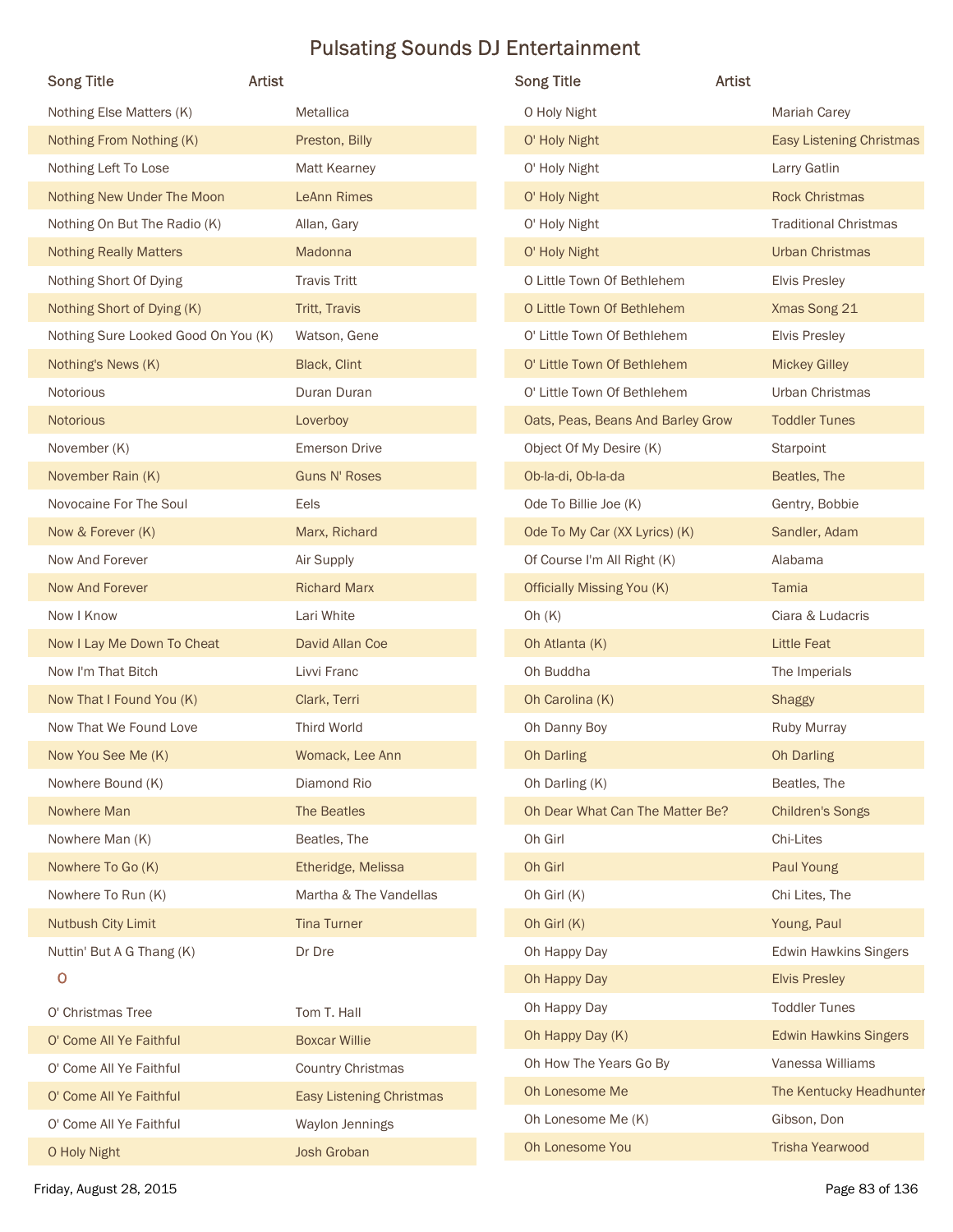| Artist                                         |                                      | <b>Song Title</b><br>Artist       |                              |
|------------------------------------------------|--------------------------------------|-----------------------------------|------------------------------|
| <b>Song Title</b><br>Oh My My (Can You Boogie) | Ike And Tina Turner                  | Old Macdonald                     | The Children's Favorites     |
| Oh Pretty Woman                                | Roy Orbison                          | Old Man (K)                       | Young, Neil                  |
| Oh Pretty Woman (K)                            | Orbison, Roy                         | Old Man And Me                    | Hootie & The Blowfish        |
| Oh Susanna                                     | <b>Toddler Tunes</b>                 | Old Man From The Mountain         | Merle Haggard                |
| Oh Susanna (K)                                 | Traditional                          | Old Time Religion                 | Children's Bible Songs       |
| Oh What A Beautiful Morning (K)                | <b>Traditional Show Tune</b>         | Old Time Religion                 | <b>Ralph Stanley</b>         |
| Oh What A Night                                | Dells                                | Old Time Rock & Roll (K)          | Segar, Bob                   |
| Oh What A Night                                | The Dells                            | Old Weakness (Coming On Strong)   | Tanya Tucker                 |
| Oh What A Night (Dec 63) (K)                   | Valli, Frankie                       | Older Women                       | Ronnie McDowell              |
| Oh What A Thrill                               | The Mavericks                        | Older Women (K)                   | Milsap, Ronnie               |
| Oh Where Oh Where Has My Little Dog            | <b>Children's Favorites</b>          | On & On (K)                       | Bishop, Stephen              |
| Gone                                           |                                      | On A Bus To St. Cloud             | Trisha Yearwood              |
| Oh! Darling                                    | Beatles, The                         | On A Carousel (K)                 | Hollies, The                 |
| Oh! Susanna                                    | Traditional                          | On A Day Like Today               | <b>Bryan Adams</b>           |
| Oh, How I Love Jesus                           | <b>Children's Bible Songs</b>        | On A Good Night                   | Wade Hayes                   |
| Oh, Lonesome Me                                | Don Gibson                           | On A High                         | <b>Duncan Shiek</b>          |
| Okie From Muskogee                             | Merle Haggard                        | On A Mission (K)                  | <b>Trick Pony</b>            |
| Okie from Muskogee (K)                         | Haggard, Merle                       | On A Snowy Christmas Night        | <b>Elvis Presley</b>         |
| Oklahoma (K)                                   | Gilman, Billy                        | On Broadway                       | George Benson                |
| Oklahoma (K)                                   | <b>Traditional Show Tune</b>         | On Broadway (K)                   | <b>Drifters</b>              |
| Oklahoma Borderline (K)                        | Gill, Vince                          | On My Own (K)                     | Peach Union                  |
| OI' 55 (K)                                     | Eagles, The                          | On Our Own (From Ghostbusters II) | <b>Bobby Brown</b>           |
| Ol' Man River                                  | Earl Grant                           | On The Dark Side (K)              | Cafferty, John               |
| OI' Red (K)                                    | Shelton, Blake                       | On The Radio (K)                  | Furtado, Nelly               |
| Old Alabama<br>Old Blue Chair                  | <b>Brad Paisley</b><br>Kenny Chesney | On The Radio (K)                  | Summer, Donna                |
| Old Blue Chair (K)                             | Chesney, Kenny                       | On The Road Again                 | <b>Willie Nelson</b>         |
| Old Country                                    | Mark Chesnutt                        | On The Road Again (K)             | Nelson, Willie               |
| Old Dan Tucker                                 | Traditional                          | On The Street Where You Live (K)  | <b>Traditional Show Tune</b> |
| Old Dogs And Children And Watermelon           | Tom T. Hall                          | On The Verge (K)                  | Raye, Collin                 |
| Wine                                           |                                      | On The Way Down                   | Ryan Cabrera                 |
| Old Dogs, Children & Watermelon Wine           | Hall, Tom T                          | On The Wings Of Love              | Jeffrey Osborne              |
| (K)<br>Old Enough To Know Better               | Wade Hayes                           | On The Wings of Love (K)          | Osborne, Jeffrey             |
| Old Flame                                      | Alabama                              | On Top Of Spaghetti               | Children's Songs             |
| Old Flames Have New Names                      | Mark Chesnutt                        | Once Bitten Twice Shy (K)         | <b>Great White</b>           |
| Old Folks At Home (K)                          | <b>Mills Brothers</b>                | Once In A Blue Moon               | Earl Thomas Conley           |
| Old Folks at Home (Swanee River) (K)           | Traditional                          | Once In A Lifetime                | <b>Michael Bolton</b>        |
|                                                | Justin Moore ftg. Miranda            | Once In A While                   | <b>Billy Dean</b>            |
| Old Habits                                     |                                      | <b>Once More</b>                  | <b>Emmylou Harris</b>        |

| Entertainment                            |                                  |
|------------------------------------------|----------------------------------|
| <b>Song Title</b>                        | Artist                           |
| Old Macdonald                            | The Children's Favorites         |
| Old Man (K)                              | Young, Neil                      |
| Old Man And Me                           | Hootie & The Blowfish            |
| Old Man From The Mountain                | Merle Haggard                    |
| Old Time Religion                        | Children's Bible Songs           |
| Old Time Religion                        | <b>Ralph Stanley</b>             |
| Old Time Rock & Roll (K)                 | Segar, Bob                       |
| Old Weakness (Coming On Strong)          | Tanya Tucker                     |
| Older Women                              | Ronnie McDowell                  |
| Older Women (K)                          | Milsap, Ronnie                   |
| On & On (K)                              | Bishop, Stephen                  |
| On A Bus To St. Cloud                    | Trisha Yearwood                  |
| On A Carousel (K)                        | Hollies, The                     |
| On A Day Like Today                      | <b>Bryan Adams</b>               |
| On A Good Night                          | Wade Hayes                       |
| On A High                                | <b>Duncan Shiek</b>              |
| On A Mission (K)                         | <b>Trick Pony</b>                |
| On A Snowy Christmas Night               | <b>Elvis Presley</b>             |
| On Broadway                              | George Benson                    |
| On Broadway (K)                          | <b>Drifters</b>                  |
| On My Own (K)                            | Peach Union                      |
| On Our Own (From Ghostbusters II)        | <b>Bobby Brown</b>               |
| On The Dark Side (K)<br>On The Radio (K) | Cafferty, John<br>Furtado, Nelly |
| On The Radio (K)                         | Summer, Donna                    |
| On The Road Again                        | <b>Willie Nelson</b>             |
| On The Road Again (K)                    | Nelson, Willie                   |
| On The Street Where You Live (K)         | <b>Traditional Show Tune</b>     |
| On The Verge (K)                         | Raye, Collin                     |
| On The Way Down                          | Ryan Cabrera                     |
| On The Wings Of Love                     | Jeffrey Osborne                  |
| On The Wings of Love (K)                 | Osborne, Jeffrey                 |
| On Top Of Spaghetti                      | Children's Songs                 |
| Once Bitten Twice Shy (K)                | <b>Great White</b>               |
| Once In A Blue Moon                      | Earl Thomas Conley               |
| Once In A Lifetime                       | <b>Michael Bolton</b>            |
| Once In A While                          | <b>Billy Dean</b>                |
| <b>Once More</b>                         | <b>Emmylou Harris</b>            |
|                                          | Page 84 of 136                   |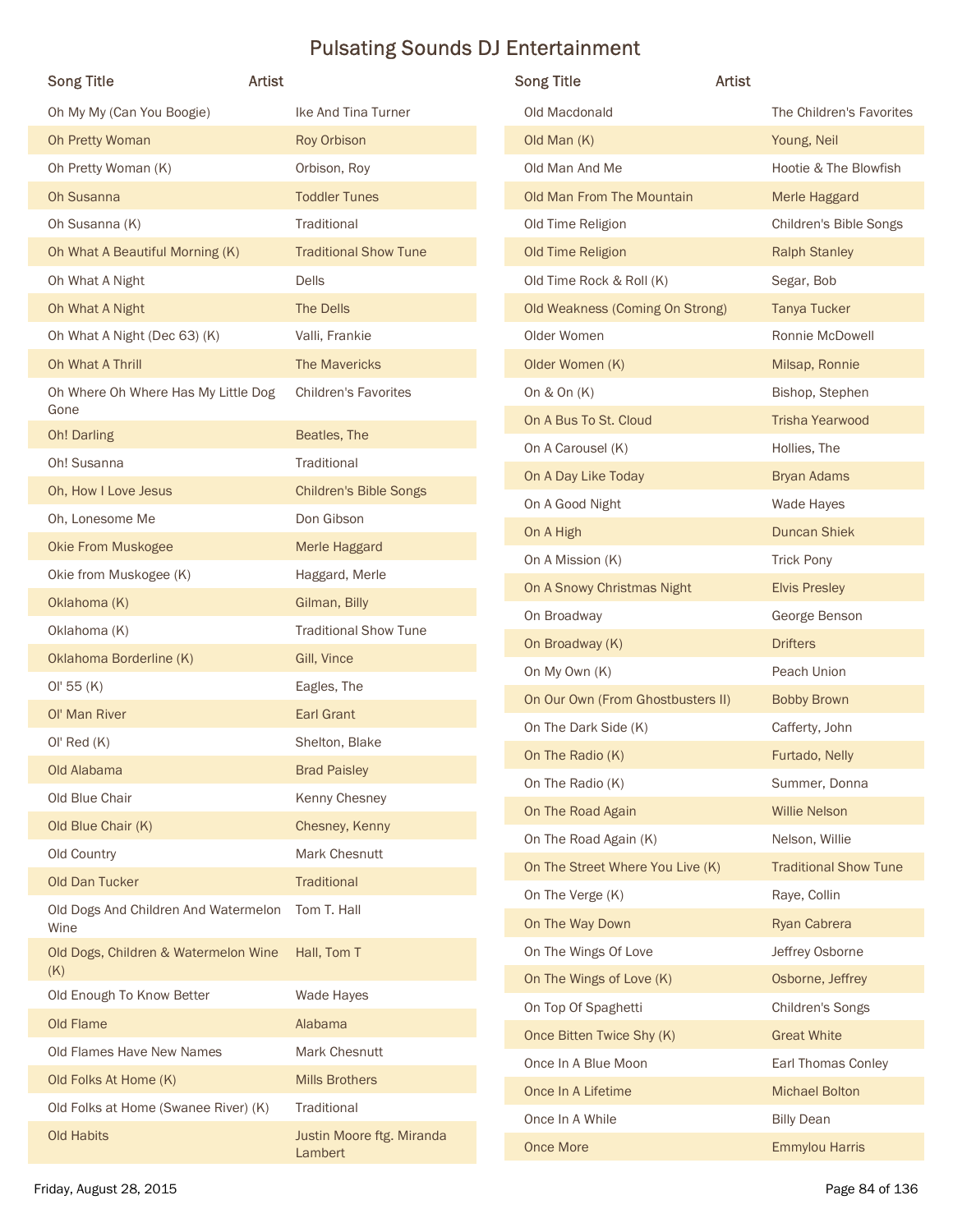| <b>Song Title</b>           | Artist                  | <b>Song Title</b><br>Artist    |                         |
|-----------------------------|-------------------------|--------------------------------|-------------------------|
| Once More With Feeling      | Jerry Lee Lewis         | One More Day                   | Diamond Rio             |
| Once Upon A Time            | Montell Jordan          | One More Day                   | <b>New Edition</b>      |
| Once Upon A Time            | Rochelle & The Candels  | One More Last Chance           | Vince Gill              |
| Once Upon A Time            | <b>Tony Bennett</b>     | One More Night                 | <b>Phil Collins</b>     |
| Once Upon A Time (K)        | Bennett, Tony           | One More Payment (K)           | Black, Clint            |
| Once You Loved Somebody (K) | <b>Dixie Chicks</b>     | One More Time                  | <b>Ray Price</b>        |
| One                         | Chorus Line             | One Night (K)                  | Presley, Elvis          |
| One                         | Three Dog Night         | One Night A Day (K)            | Brooks, Garth           |
| One $(K)$                   | U2                      | One Night At A Time            | George Strait           |
| One Belief Away (K)         | Raitt, Bonnie           | One Night In New Orleans       | <b>Blackhawk</b>        |
| One Boy, One Girl           | <b>Collin Raye</b>      | One Of A Kind                  | Tammy Wynette           |
| One Boy, One Girl (K)       | Raye, Collin            | One Of A Kind Love Affair (K)  | Spinners, The           |
| One By One                  | Red Foley & Kitty Wells | One Of The Guys                | <b>Terri Clark</b>      |
| One Day At A Time           | TV Theme                | One Of The Guys (K)            | Clark, Terri            |
| One Day Closer To You (K)   | Johnson, Carolyn Dawn   | One Of These Days              | Emmylou Harris          |
| One Dyin' And A Buryin'     | Roger Miller            | One Of These Days (K)          | McGraw, Tim             |
| One Fine Day (K)            | Chiffons, The           | One Of These Nights (K)        | Eagles, The             |
| One Flight Down             | Norah Jones             | One Of Those Days              | Whitney Houston         |
| One For My Baby (K)         | Sinatra, Frank          | One Of Those Nights            | Lisa Brokop             |
| One Good Well (K)           | Williams, Don           | One Of Those Nights            | Lorrie Morgan           |
| One Headlight (K)           | Wallflowers, The        | One Of Those Things            | Pam Tillis              |
| One Hell Of A Woman         | Mac Davis               | One Of Us (K)                  | Osborne, Joan           |
| One Hell Of A Woman (K)     | Davis, Mac              | One On One (K)                 | Hall & Oates            |
| One Honest Heart (K)        | McEntire, Reba          | One Piece At A Time (K)        | Cash, Johnny            |
| One Hundred Ways (K)        | Ingram, James           | One Potato                     | Children's Songs        |
| One In A Million (K)        | Graham, Larry           | <b>One Small Miracle</b>       | <b>Bryan White</b>      |
| One Irish Rover (K)         | Morrison, Van           | One Small Miracle (K)          | White, Bryan            |
| One Last Breath (K)         | Creed                   | One Step At A Time             | <b>Buddy Jewel</b>      |
| One Less Bell To Answer (K) | 5th Dimension           | One Step Closer (K)            | Linkin Park             |
| One Little Brown Bird       | <b>Toddler Tunes</b>    | One Summer Night (K)           | Danleers, The           |
| One Love                    | <b>Bob Marley</b>       | One Thing                      | Finger Eleven           |
| One Love (K)                | Marley, Bob             | One Thing Leads To Another (K) | The Fixx                |
| One Love At A Time          | Tanya Tucker            | One Tin Soldier (K)            | Coven                   |
| One Mic                     | <b>NAS</b>              | One Voice                      | <b>Billy Gilman</b>     |
| One Million Times           | <b>Gerald Levert</b>    | One Voice (K)                  | Gilman, Billy           |
| One Minute Man (K)          | <b>Missy Elliott</b>    | One Way or Another (K)         | <b>Blondie</b>          |
| One Moment In Time (K)      | Houston, Whitney        | One Way Out (K)                | Allman Brothers Band    |
|                             | Neil Diamond            | One Week (K)                   | <b>Barenaked Ladies</b> |

| <b>Entertainment</b>                      |                                        |
|-------------------------------------------|----------------------------------------|
| <b>Song Title</b>                         | Artist                                 |
|                                           | Diamond Rio                            |
| One More Day<br>One More Day              | <b>New Edition</b>                     |
| One More Last Chance                      | Vince Gill                             |
| One More Night                            | <b>Phil Collins</b>                    |
| One More Payment (K)                      | Black, Clint                           |
| One More Time                             | <b>Ray Price</b>                       |
| One Night (K)                             | Presley, Elvis                         |
| One Night A Day (K)                       | Brooks, Garth                          |
| One Night At A Time                       | George Strait                          |
| One Night In New Orleans                  | <b>Blackhawk</b>                       |
| One Of A Kind                             | Tammy Wynette                          |
| One Of A Kind Love Affair (K)             | Spinners, The                          |
| One Of The Guys                           | <b>Terri Clark</b>                     |
| One Of The Guys (K)                       | Clark, Terri                           |
| One Of These Days                         | Emmylou Harris                         |
| One Of These Days (K)                     | McGraw, Tim                            |
| One Of These Nights (K)                   | Eagles, The                            |
| One Of Those Days                         | <b>Whitney Houston</b>                 |
| One Of Those Nights                       | Lisa Brokop                            |
| One Of Those Nights                       | Lorrie Morgan                          |
| One Of Those Things                       | Pam Tillis                             |
| One Of Us (K)                             | Osborne, Joan                          |
| One On One (K)                            | Hall & Oates                           |
| One Piece At A Time (K)                   | Cash, Johnny                           |
| One Potato                                | Children's Songs                       |
| <b>One Small Miracle</b>                  | <b>Bryan White</b>                     |
| One Small Miracle (K)                     | White, Bryan                           |
| One Step At A Time                        | <b>Buddy Jewel</b>                     |
| One Step Closer (K)                       | Linkin Park                            |
| One Summer Night (K)                      | Danleers, The                          |
| One Thing                                 | Finger Eleven                          |
| One Thing Leads To Another (K)            | The Fixx                               |
| One Tin Soldier (K)<br>One Voice          | Coven                                  |
|                                           | <b>Billy Gilman</b>                    |
| One Voice (K)                             | Gilman, Billy                          |
| One Way or Another (K)<br>One Way Out (K) | <b>Blondie</b><br>Allman Brothers Band |
| One Week (K)                              | <b>Barenaked Ladies</b>                |
|                                           | Page 85 of 136                         |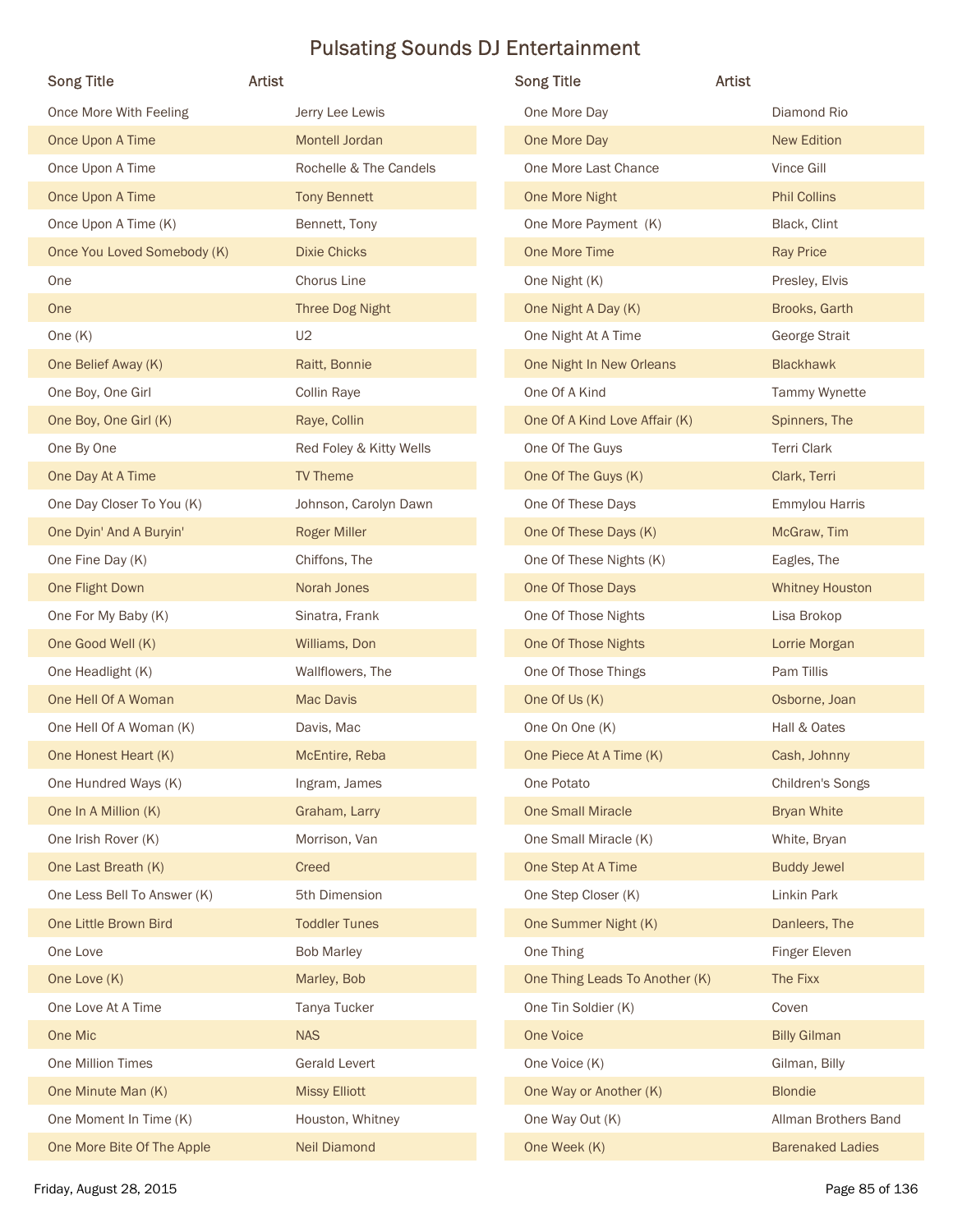|                                  | Artist                                      | <b>Song Title</b>                                     | Artist                                     |
|----------------------------------|---------------------------------------------|-------------------------------------------------------|--------------------------------------------|
| One Woman Man (K)                | Hollister, Dave                             | Oops (Oh My)                                          | Tweet                                      |
| Only (K)                         | Nine Inch Nails                             | Oops Upside Your Head (K)                             | Gap Band                                   |
| Only Daddy That'll Walk The Line | Waylon Jennings                             | Oops, I Did It Again (K)                              | Spears, Britney                            |
| Only God (Could Stop Me) (K)     | <b>Emerson Drive</b>                        | Open Arms (K)                                         | Journey                                    |
| Only God Knows Why (K)           | Kid Rock                                    | Open My Heart                                         | Yolanda Adams                              |
| Only Here For A Little While     | <b>Billy Dean</b>                           | Open Road Song (K)                                    | Eve 6                                      |
| Only Here For A Little While (K) | Dean, Billy                                 | Open Up Your Eyes (K)                                 | Tonic                                      |
| Only In America                  | <b>Brooks And Dunn</b>                      | Open Your Heart (K)                                   | Madonna                                    |
| Only In America                  | Jay & The Americans                         | Operator                                              | <b>Manhattan Transfer</b>                  |
| Only In America (K)              | <b>Brooks &amp; Dunn</b>                    | Operator                                              | Midnight Star                              |
| Only In America (K)              | Jay & The Americans                         | Operator (K)                                          | Croce, Jim                                 |
| <b>Only Lonely</b>               | Hootie & The Blowfish                       | OPP (K)                                               | Naughty by Nature                          |
| Only Lonely Me                   | Rick Trevino                                | <b>Opposites Attract</b>                              | Paula Abdul                                |
| Only Love (K)                    | Eder, Linda                                 | Opposites Attract (Duet) (K)                          | Abdul, Paula                               |
| Only One                         | Yellowcard                                  | Orange Blossom Special (K)                            | Cash, Johnny                               |
| Only One Love in My Life (K)     | Milsap, Ronnie                              | Orange County Girl                                    | Gwen Stefani                               |
| Only Sixteen (K)                 | Cooke, Sam                                  | Ordinary Average Guy (K)                              | Walsh, Joe                                 |
| Only The Good Die Young (K)      | Joel, Billy                                 | Ordinary Love (K)                                     | Minor, Shane                               |
| Only The Lonely                  | Roy Orbison                                 | Ordinary People (K)                                   | Legend, John                               |
| Only The Lonely (K)              | Orbison, Roy                                | Ordinary World (K)                                    | Duran Duran                                |
| Only The Strong Survive (K)      | Butler, Jerry                               | Orincoc Flow (K)                                      | Enya                                       |
| Only The Young (K)               | Journey                                     | Orphan Girl                                           | Mollie O'Brien                             |
| Only Wanna Be With You (K)       | Hootie & The Blowfish                       | Our House                                             | <b>Madness</b>                             |
| Only Way I Know, The             | Jason Aldean w/ Luke Bryan<br>& Eric Church | Our Lips Are Sealed (K)                               | Go Go's                                    |
| Only When I Sleep                | Corrs, The                                  | Our Lips Are Sealed (K)                               | Go Go's & The Bangles                      |
| Only Women Bleed (K)             | Cooper, Alice                               | Our Lives (K)                                         | The Calling                                |
| Only You                         | Platters                                    | Our Song                                              | <b>Taylor Swift</b>                        |
| Only You (K)                     | Platters, The                               | Out Last Night                                        | Kenny Chesney                              |
| Only You Know And I Know         | Delaney & Bonnie And                        | Out of Control Raging Fire (K)<br>Out of My Bones (K) | Loveless, Patty & T Tritt<br>Travis, Randy |
| Ooby Dooby (K)                   | Friends<br>Orbison, Roy                     | Out Of My Head                                        | Fastball                                   |
| Ooh Baby Baby (K)                | Robinson, Smokey                            | Out Of My Heart                                       | <b>BB</b> Mak                              |
| Ooh Baby Baby (K)                | Ronstadt, Linda                             | Out Of The Blue Clear Sky                             | <b>George Strait</b>                       |
| Ooh Child                        | <b>Five Stairsteps</b>                      | Out Of The Woods                                      | <b>Taylor Swift</b>                        |
| Ooh, Ah, Just A Little Bit (K)   | Gina G                                      | Out of Touch (K)                                      | Hall & Oates                               |
| Ooh, Baby Baby                   | Linda Ronstadt                              | Out Tonight                                           | Rent                                       |
|                                  |                                             |                                                       |                                            |
| Ooo Baby Baby                    | The Miracles                                | <b>Outbound Plane</b>                                 | <b>Suzy Bogguss</b>                        |

| <b>Entertainment</b>                             |        |                                            |
|--------------------------------------------------|--------|--------------------------------------------|
| <b>Song Title</b>                                | Artist |                                            |
| Oops (Oh My)                                     |        | <b>Tweet</b>                               |
| Oops Upside Your Head (K)                        |        | Gap Band                                   |
| Oops, I Did It Again (K)                         |        | Spears, Britney                            |
| Open Arms (K)                                    |        | Journey                                    |
| Open My Heart                                    |        | Yolanda Adams                              |
| Open Road Song (K)                               |        | Eve 6                                      |
| Open Up Your Eyes (K)                            |        | Tonic                                      |
| Open Your Heart (K)                              |        | Madonna                                    |
| Operator                                         |        | <b>Manhattan Transfer</b>                  |
| Operator                                         |        | Midnight Star                              |
| Operator (K)                                     |        | Croce, Jim                                 |
| OPP <sub>(K)</sub>                               |        | Naughty by Nature                          |
| <b>Opposites Attract</b>                         |        | Paula Abdul                                |
| Opposites Attract (Duet) (K)                     |        | Abdul, Paula                               |
| Orange Blossom Special (K)                       |        | Cash, Johnny                               |
| Orange County Girl                               |        | Gwen Stefani                               |
| Ordinary Average Guy (K)                         |        | Walsh, Joe                                 |
| Ordinary Love (K)                                |        | Minor, Shane                               |
| Ordinary People (K)                              |        | Legend, John                               |
| Ordinary World (K)                               |        | Duran Duran                                |
| Orincoc Flow (K)                                 |        | Enya                                       |
| Orphan Girl                                      |        | Mollie O'Brien                             |
| <b>Our House</b>                                 |        | <b>Madness</b>                             |
| Our Lips Are Sealed (K)                          |        | Go Go's                                    |
| Our Lips Are Sealed (K)                          |        | Go Go's & The Bangles                      |
| Our Lives (K)                                    |        | The Calling                                |
| Our Song                                         |        | <b>Taylor Swift</b>                        |
| Out Last Night<br>Out of Control Raging Fire (K) |        | Kenny Chesney<br>Loveless, Patty & T Tritt |
| Out of My Bones (K)                              |        | Travis, Randy                              |
| Out Of My Head                                   |        | Fastball                                   |
| Out Of My Heart                                  |        | <b>BB</b> Mak                              |
| Out Of The Blue Clear Sky                        |        | <b>George Strait</b>                       |
| Out Of The Woods                                 |        | <b>Taylor Swift</b>                        |
| Out of Touch (K)                                 |        | Hall & Oates                               |
| Out Tonight                                      |        | Rent                                       |
| <b>Outbound Plane</b>                            |        | <b>Suzy Bogguss</b>                        |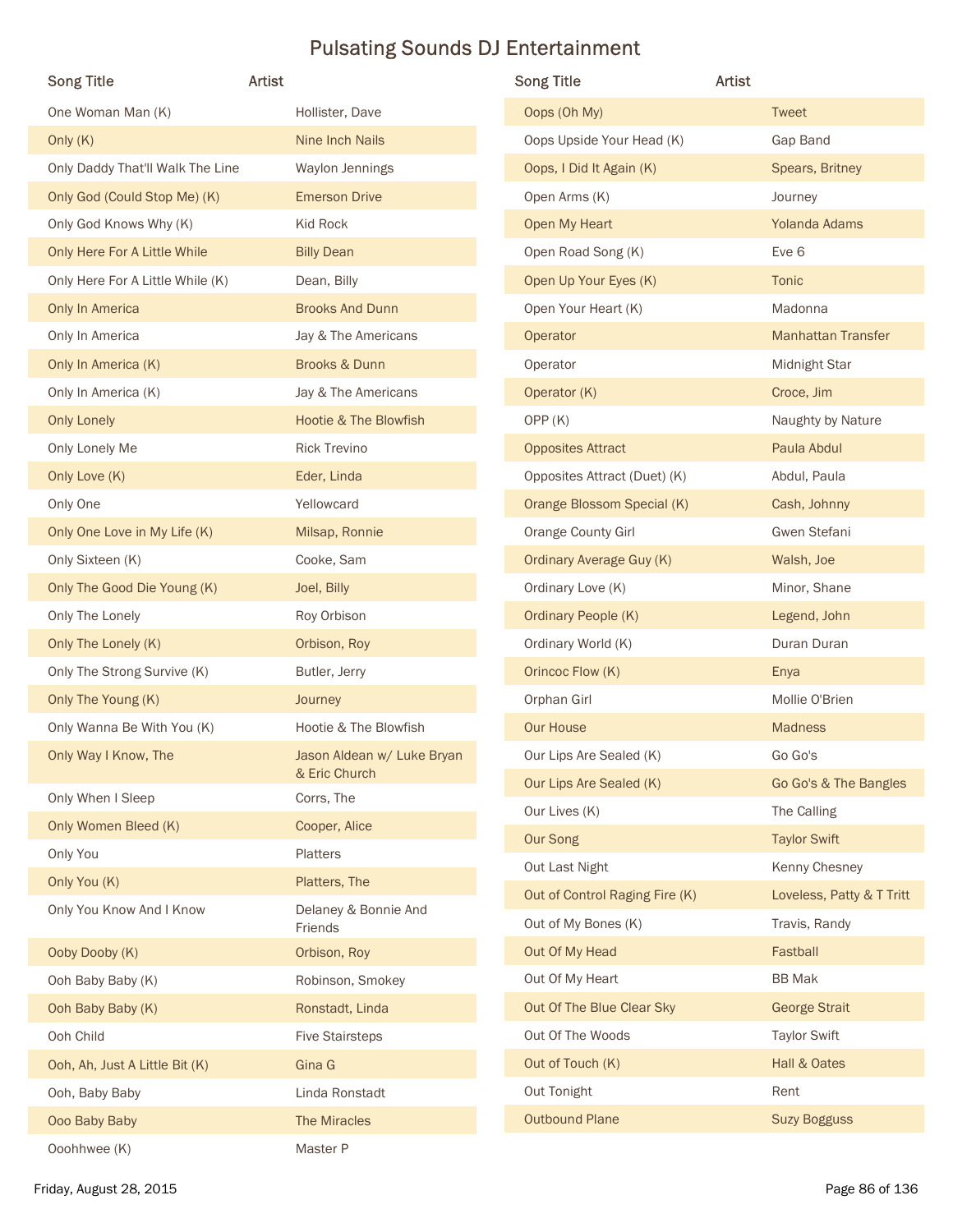| <b>Song Title</b>                            | Artist                            | <b>Song Title</b><br>Artist                     |                            |
|----------------------------------------------|-----------------------------------|-------------------------------------------------|----------------------------|
| Outside                                      | Calvin Harris ftg. Ellie          | Papa Was A Rolling Stone (K)                    | Temptations, The           |
|                                              | Goulding                          | Paparazzi                                       | Lady Gaga                  |
| Outside (K)                                  | Lewis, Aaron                      | Paper In Fire (K)                               | Mellancamp, John           |
| Outta My Head                                | Craig Campbell                    | Paper Roses (K)                                 | Osmond, Marie              |
| Over                                         | <b>Blake Shelton</b>              | Paperback Writer                                | The Beatles                |
| Over & Over (K)                              | Dave Clark 5                      | Paperback Writer (K)                            | Beatles, The               |
| Over And Over (K)                            | Nelly & Tim Mcgraw                | Paradise                                        | Craig Morgan               |
| Over At The Frankenstein Place (Duet)<br>(K) | Rocky Horror                      | Paradise                                        | John Anderson              |
| Over My Shoulder                             | <b>Patty Loveless</b>             | Paradise                                        | Sade                       |
| Over The Rainbow                             | Eva Cassidy                       | Paradise By The Dashboard Light (Duet) Meatloaf |                            |
| Over The Rainbow                             | Israel Kamakawiwo'ole             | (K)                                             |                            |
| Over The Rainbow                             | <b>Judy Garland</b>               | Paradise City (K)                               | Guns N' Roses              |
| Over The Rainbow                             | <b>Martina McBride</b>            | Paralyzed                                       | <b>Elvis Presley</b>       |
| Over The Rainbow                             | Sam Harris                        | Paranoid                                        | Jonas Brothers             |
| Over The Rainbow (K)                         | Garland, Judy                     | Paranoid (K)                                    | <b>Black Sabbath</b>       |
| Over There                                   | Gene Watson                       | Pardon Me (K)                                   | Incubus                    |
| <b>Over There</b>                            | Patriotic                         | Party                                           | <b>Elvis Presley</b>       |
| Over You                                     | Miranda Lambert                   | Party Doll                                      | <b>Buddy Knox</b>          |
| Over You (K)                                 | Puckett, Gary                     | Party For Two (K)                               | Twain, Shania & B Curring  |
| Overnight Male (K)                           | Strait, George                    | Party In The USA                                | Miley Cyrus                |
| <b>Overnight Success</b>                     | <b>George Strait</b>              | Party On (K)                                    | McCoy, Neal                |
| Overnight Success (K)                        | Strait, George                    | Party Time                                      | T. G. Sheppard             |
| Owner of a Lonely Heart (K)                  | Yes                               | Party To Damascus                               | Wyclef Jean Feat. Missy El |
| Oye Me Canto (K)                             | Estefan, Gloria                   | Pass It On Down                                 | Alabama                    |
| P                                            |                                   | Pass The Dutchie (K)                            | <b>Musical Youth</b>       |
|                                              | Smash Mouth                       | Passenger Seat                                  | SHeDaisy                   |
| Pacific Coast Party (K)                      |                                   | Passionate Kisses (K)                           | Carpenter, Mary Chapin     |
| Pain<br>Pain (K)                             | Three Days Grace<br>Stereomud     | Past the Point of Rescue (K)                    | Ketchum, Hal               |
| Paint Me A Birmingham (K)                    | Lawrence, Tracy                   | Pat-A-Cake Pat-A-Cake                           | <b>Children's Songs</b>    |
|                                              |                                   | Patience (K)                                    | Guns N' Roses              |
| Pan American                                 | Hawkshaw Hawkins                  | Patiently Waiting (K)                           | 50 Cent & Eminem           |
| Panama (K)                                   | Van Halen                         | Paying The Cost To Be The Boss (K)              | King, BB                   |
| Pancho & Lefty (K)                           | Nelson, Willie & Merle<br>Haggard | Peace Of Mind                                   | <b>George Strait</b>       |
| Pants                                        | <b>Walker Hayes</b>               | Peace Pipe (K)                                  | Cry of Love                |
| Papa Don't Preach (K)                        | Madonna                           | Peace Train (K)                                 | Stevens, Cat               |
| Papa Loved Mama                              | <b>Garth Brooks</b>               | Peaceful Easy Feeling (K)                       | Eagles, The                |
| Papa Loved Mama (K)                          | Brooks, Garth                     | Peaceful World (K)                              | Mellancamp, John           |
| Papa Was A Rolling Stone                     | The Temptations                   | Peaches & Cream (K)                             | 112                        |
|                                              |                                   |                                                 |                            |

| <b>Entertainment</b>                          |                                          |
|-----------------------------------------------|------------------------------------------|
| <b>Song Title</b><br><b>Artist</b>            |                                          |
| Papa Was A Rolling Stone (K)                  | Temptations, The                         |
| Paparazzi                                     | Lady Gaga                                |
| Paper In Fire (K)                             | Mellancamp, John                         |
| Paper Roses (K)                               | Osmond, Marie                            |
| Paperback Writer                              | The Beatles                              |
| Paperback Writer (K)                          | Beatles, The                             |
| Paradise                                      | Craig Morgan                             |
| Paradise                                      | John Anderson                            |
| Paradise                                      | Sade                                     |
| Paradise By The Dashboard Light (Duet)<br>(K) | Meatloaf                                 |
| Paradise City (K)                             | <b>Guns N' Roses</b>                     |
| Paralyzed                                     | <b>Elvis Presley</b>                     |
| Paranoid                                      | Jonas Brothers                           |
| Paranoid (K)                                  | <b>Black Sabbath</b>                     |
| Pardon Me (K)                                 | Incubus                                  |
| Party                                         | <b>Elvis Presley</b>                     |
| Party Doll                                    | <b>Buddy Knox</b>                        |
| Party For Two (K)                             | Twain, Shania & B Curring                |
| Party In The USA                              | Miley Cyrus                              |
| Party On (K)                                  | McCoy, Neal                              |
| Party Time                                    | T. G. Sheppard                           |
| Party To Damascus                             | Wyclef Jean Feat. Missy El               |
| Pass It On Down                               | Alabama                                  |
| Pass The Dutchie (K)                          | <b>Musical Youth</b>                     |
| Passenger Seat                                | SHeDaisy                                 |
| Passionate Kisses (K)                         | Carpenter, Mary Chapin                   |
| Past the Point of Rescue (K)                  | Ketchum, Hal                             |
| Pat-A-Cake Pat-A-Cake                         | <b>Children's Songs</b><br>Guns N' Roses |
| Patience (K)<br>Patiently Waiting (K)         | 50 Cent & Eminem                         |
| Paying The Cost To Be The Boss (K)            | King, BB                                 |
| Peace Of Mind                                 | <b>George Strait</b>                     |
| Peace Pipe (K)                                | Cry of Love                              |
| Peace Train (K)                               | Stevens, Cat                             |
| Peaceful Easy Feeling (K)                     | Eagles, The                              |
| Peaceful World (K)                            | Mellancamp, John                         |
| Peaches & Cream (K)                           | 112                                      |
|                                               |                                          |
|                                               | Page 87 of 136                           |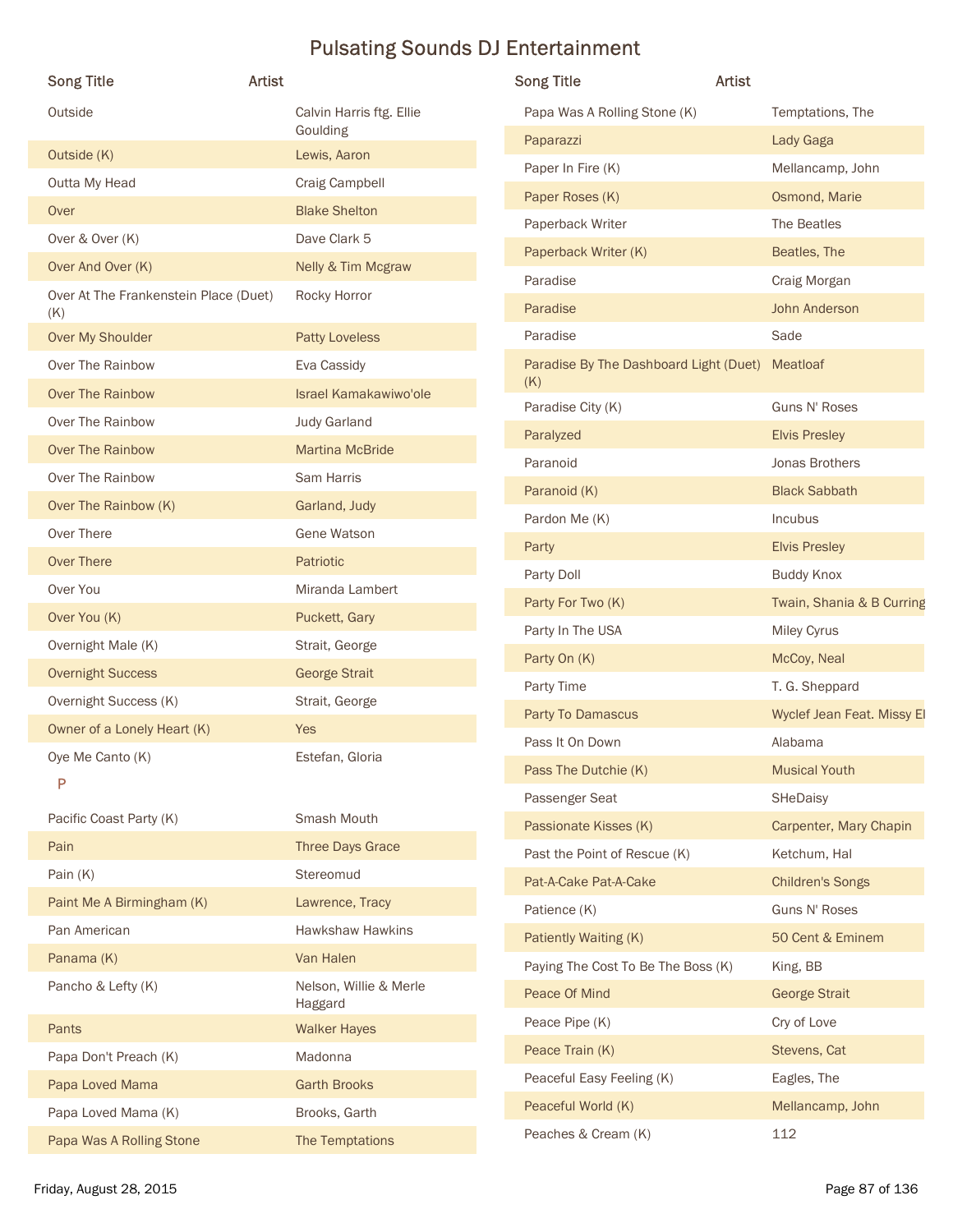| <b>Song Title</b>                                                                         | Artist                                   | <b>Song Title</b><br>Artist     |                        |
|-------------------------------------------------------------------------------------------|------------------------------------------|---------------------------------|------------------------|
| Peaches (K)                                                                               | Presidents of the USA                    | <b>Pick The Wildwood Flower</b> | Gene Watson Key Of (G) |
| Pecos Promenade                                                                           | Tanya Tucker                             | Pick Up The Phone               | Swingerhead            |
| Peg(K)                                                                                    | <b>Steely Dan</b>                        | Pickup Man                      | Joe Diffie             |
| Peg 'O My Heart (K)                                                                       | <b>Irish Traditional</b>                 | Pickup Man (K)                  | Diffie, Joe            |
| Peggy Sue (K)                                                                             | Holly, Buddy                             | Picture (K)                     | Kid Rock & Sheryl Crow |
| Pencil Thin Mustache (K)                                                                  | Buffett, Jimmy                           | Picture Perfect                 | Sky Kings              |
| Pennies From Heaven (K)                                                                   | Sinatra, Frank                           | Picture Postcards From L.A.     | Joshua Kadison         |
| Penny Lane                                                                                | The Beatles                              | Picture Postcards from LA (K)   | Petty, Tom             |
| Penny Lane (K)                                                                            | Beatles, The                             | Picture To Burn                 | <b>Taylor Swift</b>    |
| People                                                                                    | <b>Barbra Streisand</b>                  | Piece Of My Heart               | Faith Hill             |
| People (K)                                                                                | Streisand, Barbra                        | Piece Of My Heart               | Janis Joplin           |
| People Are Crazy                                                                          | <b>Billy Currington</b>                  | Pieces Of Me                    | Ashley Simpson         |
| People Are Strange (K)                                                                    | Doors, The                               | Pieces Of Me (K)                | Simpson, Ashlee        |
| People Back Home                                                                          | Florida Georgia Line                     | Pillow Talk (K)                 | Sylvia                 |
| People Everyday (Everyday People)                                                         | <b>Arrested Development</b>              | Pilot of the Airwaves (K)       | Dore, Charlie          |
| People Get Ready (K)                                                                      | Impressions, The                         | Pinball Wizard (K)              | John, Elton            |
| People Got To Be Free                                                                     | The Rascals                              | Pinball Wizard (K)              | The Who                |
| People Like Us (K)                                                                        | Tippin, Aaron                            | Pink (K)                        | Aerosmith              |
| People Say (K)                                                                            | Dixie Cups                               | Pink Cadillac (K)               | Franklin, Aretha       |
| Pepper (K)                                                                                | <b>Butthole Surfers</b>                  | Pink Houses (K)                 | Mellancamp, John       |
| Peppermint Twist (K)                                                                      | Starlighters, The                        | <b>Pirate Flag</b>              | <b>Kenny Chesney</b>   |
| Perfect                                                                                   | <b>Smashing Pumpkins</b>                 | Planet Sachmanet (Wise Up Janet | Rocky Horror           |
| Perfect (K)                                                                               | Simple Plan                              | Weiss) (Duet) (K)               |                        |
| Perfect Day                                                                               | Hoku                                     | Planets of the Universe (K)     | Nicks, Stevie          |
| <b>Perfect Gentleman</b>                                                                  | <b>Perfect Gentleman</b>                 | Play Guitar Play                | <b>Conway Twitty</b>   |
| Perfect Time Of Day (K)                                                                   | Day, Howie                               | Play Me                         | Neil Diamond           |
| Perfect World                                                                             | <b>Indigo Girls</b>                      | Play Me (K)                     | Diamond, Neil          |
| Perfect World                                                                             | Sawyer Brown                             | Play My Funk (K)                | Simple E               |
| Personality (K)                                                                           | Price, Lloyd                             | Play Something Country (K)      | Brooks & Dunn          |
| Personally                                                                                | Ronnie McDowell                          | Play That Funky Music (K)       | <b>Wild Cherry</b>     |
| Phantom Of The Opera (K)                                                                  | Phantom Of The Opera                     | Play The Game Tonight (K)       | Kansas                 |
| Philadelphia Freedom (K)                                                                  | John, Elton                              | Play With Fire (K)              | <b>Rolling Stones</b>  |
| Photograph (K)                                                                            | Nickelback                               | Please                          | Pam Tillis             |
| Photograph (K)                                                                            | Starr, Ringo                             | Please (K)                      | Isaak, Chris           |
| Piano In The Dark (K)                                                                     | Russell, Brenda                          | Please (K)                      | Kinleys, The           |
| Piano Man (K)                                                                             | Joel, Billy                              | Please Come Home For Christmas  | Eagles, The            |
|                                                                                           |                                          | Please Come Home For Christmas  | <b>Teh Eagles</b>      |
|                                                                                           |                                          | Please Come To Boston (K)       | Loggins, Dave          |
| Pick Me Up On Your Way Down<br>Pick Me Up on Your Way Down (K)<br>Friday, August 28, 2015 | <b>Charlie Walker</b><br>Walker, Charlie |                                 | Page 88 of 136         |

| <b>Intertainment</b><br><b>Song Title</b>            |                                 |
|------------------------------------------------------|---------------------------------|
|                                                      |                                 |
|                                                      |                                 |
|                                                      | <b>Artist</b>                   |
| <b>Pick The Wildwood Flower</b>                      | Gene Watson Key Of (G)          |
| Pick Up The Phone                                    | Swingerhead                     |
| Pickup Man                                           | Joe Diffie                      |
| Pickup Man (K)                                       | Diffie, Joe                     |
| Picture (K)                                          | Kid Rock & Sheryl Crow          |
| Picture Perfect                                      | <b>Sky Kings</b>                |
| Picture Postcards From L.A.                          | Joshua Kadison                  |
| Picture Postcards from LA (K)                        | Petty, Tom                      |
| Picture To Burn                                      | <b>Taylor Swift</b>             |
| Piece Of My Heart                                    | Faith Hill                      |
| Piece Of My Heart                                    | Janis Joplin                    |
| Pieces Of Me                                         | Ashley Simpson                  |
| Pieces Of Me (K)                                     | Simpson, Ashlee                 |
| Pillow Talk (K)                                      | Sylvia                          |
| Pilot of the Airwaves (K)                            | Dore, Charlie                   |
| Pinball Wizard (K)                                   | John, Elton                     |
| Pinball Wizard (K)                                   | The Who                         |
| Pink (K)                                             | Aerosmith                       |
| Pink Cadillac (K)                                    | Franklin, Aretha                |
| Pink Houses (K)                                      | Mellancamp, John                |
| <b>Pirate Flag</b>                                   | <b>Kenny Chesney</b>            |
| Planet Sachmanet (Wise Up Janet<br>Weiss) (Duet) (K) | Rocky Horror                    |
| Planets of the Universe (K)                          | Nicks, Stevie                   |
| Play Guitar Play                                     | Conway Twitty                   |
| Play Me                                              | <b>Neil Diamond</b>             |
| Play Me (K)                                          | Diamond, Neil                   |
| Play My Funk (K)                                     | Simple E                        |
| Play Something Country (K)                           | Brooks & Dunn                   |
| Play That Funky Music (K)                            | <b>Wild Cherry</b>              |
| Play The Game Tonight (K)<br>Play With Fire (K)      | Kansas<br><b>Rolling Stones</b> |
| Please                                               | Pam Tillis                      |
| Please (K)                                           | Isaak, Chris                    |
| Please (K)                                           | Kinleys, The                    |
| Please Come Home For Christmas                       | Eagles, The                     |
| Please Come Home For Christmas                       | <b>Teh Eagles</b>               |
|                                                      |                                 |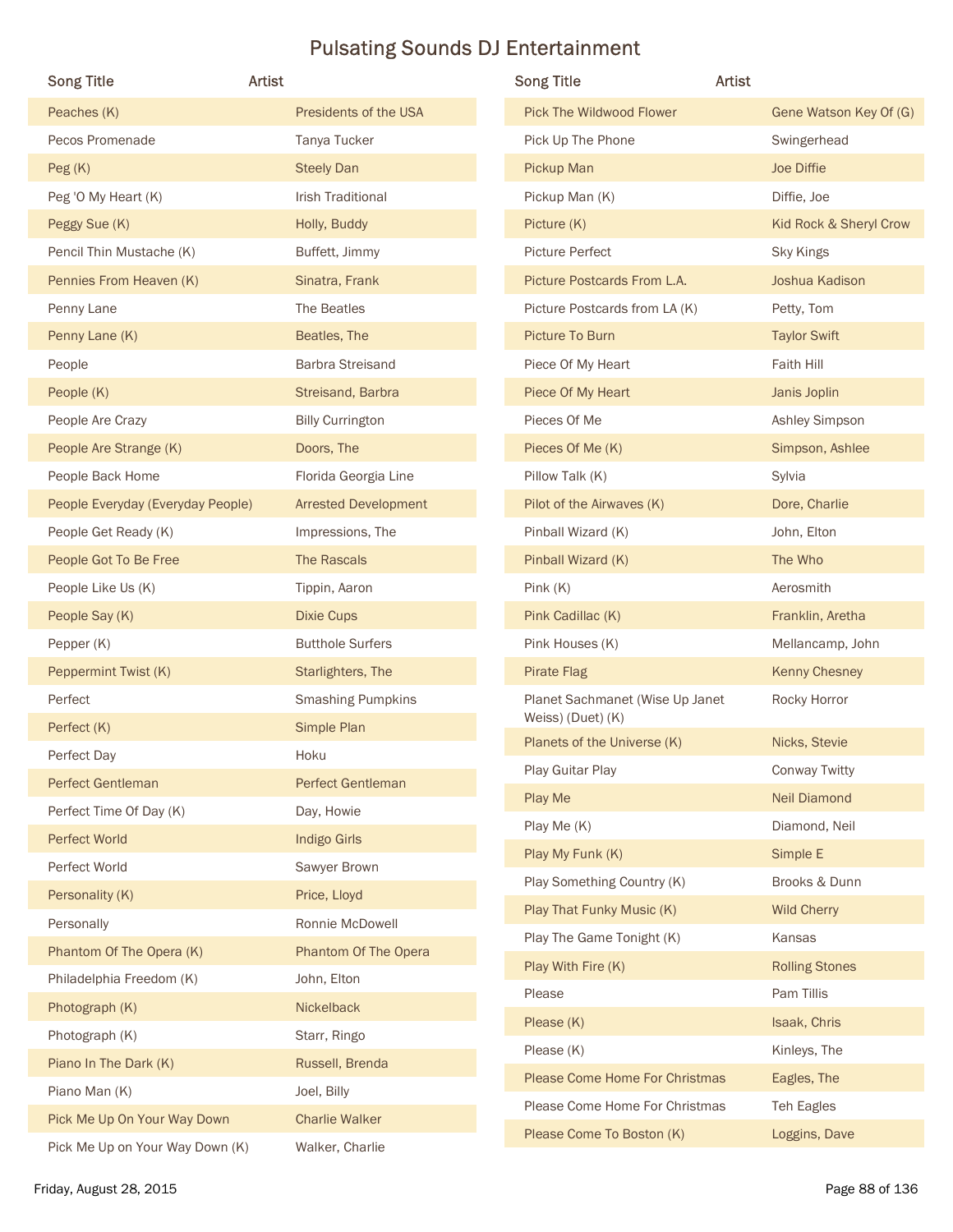|                                            | Artist                           | <b>Song Title</b><br>Artist       |                                                        |
|--------------------------------------------|----------------------------------|-----------------------------------|--------------------------------------------------------|
| Please Don't Go                            | Please Don't Go                  | Poor Poor Pitiful Me (K)          | Clark, Terri                                           |
| Please Don't Go Girl                       | New Kids On The Block            | Pop A Top                         | Alan Jackson                                           |
| Please Don't Leave Me                      | Pink                             | Pop A Top                         | Jim Ed Brown                                           |
| Please Don't Tell Her (K)                  | <b>Big Head Todd</b>             | Pop A Top (K)                     | Jackson, Alan                                          |
| Please Don't Tell Me How The Story<br>Ends | <b>Bobby Bare</b>                | Pop That                          | French Montana Featuring<br>Rick Ross, Drake, Lil Wayr |
| Please Don't Tell Me How The Story         | <b>Ronnie Milsap</b>             | Possession                        | Sarah McLachlan                                        |
| <b>Ends</b><br>Please Forgive Me (K)       | Adams, Bryan                     | Pour Me (K)                       | <b>Trick Pony</b>                                      |
| Please Mr Postman (K)                      | Marvalettes, The                 | Pour Me Another Tequila (K)       | Rabbitt, Eddie                                         |
| Please Mr Sun (K)                          | Ray, Johnnie                     | Pour Some Sugar On Me (K)         | Def Leppard                                            |
| Please Mr. Postman                         | <b>Marvelettes</b>               | Power of Love (K)                 | Vandross, Luther                                       |
| Please Mr. Postman                         | The Carpenters                   | Power Of The Dream, The           | <b>Celine Dion</b>                                     |
| Please Mr. Postman                         | The Marvelettes                  | Power Of Two, The                 | Neil Diamond                                           |
| Please Remember Me (K)                     | McGraw, Tim                      | <b>Power Windows</b>              | John Berry                                             |
| Please, Please Me (K)                      | Beatles, The                     | Power Windows (K)                 | Berry, John                                            |
| Please, Please, Please (K)                 | Brown, James                     | Powerful Thing (K)                | Yearwood, Trisha                                       |
| Pleasure (K)                               | Soup Dragons                     | Powerless (Say What You Want) (K) | Furtado, Nelly                                         |
| Pocahontas Proud                           | Gretchen Wilson                  | <b>Practice Life</b>              | <b>Andy Griggs</b>                                     |
| Pocohontas Proud (K)                       | Wilson, Gretchen                 | Practice Life                     | Andy Griggs With Martina<br>McBride                    |
| Podunk                                     | Keith Anderson                   | Practice What You Preach (K)      | White, Barry                                           |
| Point Of No Return (K)                     | Phantom Of The Opera             | Pray                              | <b>MC</b> Hammer                                       |
| Poison (K)                                 | <b>Bel Biv Devoe</b>             | Pray For The Fish (K)             | Travis, Randy                                          |
| Poison Arrow                               | ABC                              | Prayer Of A Common Man            | Phil Vassar                                            |
| Poison Ivy                                 | Coasters                         | Prayin' For Daylight (K)          | <b>Rascal Flatts</b>                                   |
| Poison Ivy                                 | The Coasters                     | Preachin' Prayin' Singin'         | Flatt & Scruggs                                        |
| Poison Ivy (K)                             | Coasters, The                    | Precious & Few (K)                | Climax                                                 |
| <b>Poker Face</b>                          | Lady Gaga                        | Pressure (K)                      | Joel, Billy                                            |
| Policy of Truth (K)                        | Depeche Mode                     | <b>Pretty Amazing Grace</b>       | Neil Diamond                                           |
| Polk Salad Annie                           | <b>Elvis Presley</b>             | Pretty Baby (K)                   | Carlton, Vanessa                                       |
| Polk Salad Annie                           | Tony Joe White                   | Pretty Fly (For A White Guy) (K)  | <b>Offspring</b>                                       |
| Polly Wolly Doodle                         | <b>Children's Nursery Rhymes</b> | Pretty Girl (K)                   | Jon B                                                  |
| Polly, Put The Kettle On                   | <b>Toddler Tunes</b>             | Pretty In Pink                    | Psychedelic Furs, The                                  |
| Pony                                       | Ginuwine                         | Pretty In Pink (K)                | Psychedelic Furs                                       |
| Pony Time                                  | Chubby Checker                   | Pretty Little Angel Eyes (K)      | Lee, Curtis                                            |
| Poor Boy                                   | <b>Elvis Presley</b>             | Pretty Noose (K)                  | Soundgarden                                            |
| Poor Little Fool                           | <b>Ricky Nelson</b>              | <b>Pretty Paper</b>               | <b>Kenny Chesney</b>                                   |
| Poor Me                                    | Joe Diffie                       | Pretty Paper                      | Randy Travis                                           |
|                                            |                                  |                                   | Roy Orbison                                            |

| <b>Entertainment</b>              |                                                        |
|-----------------------------------|--------------------------------------------------------|
| <b>Song Title</b>                 | Artist                                                 |
| Poor Poor Pitiful Me (K)          | Clark, Terri                                           |
| Pop A Top                         | Alan Jackson                                           |
| Pop A Top                         | Jim Ed Brown                                           |
| Pop A Top (K)                     | Jackson, Alan                                          |
| Pop That                          | French Montana Featuring<br>Rick Ross, Drake, Lil Wayr |
| Possession                        | Sarah McLachlan                                        |
| Pour Me (K)                       | <b>Trick Pony</b>                                      |
| Pour Me Another Tequila (K)       | Rabbitt, Eddie                                         |
| Pour Some Sugar On Me (K)         | Def Leppard                                            |
| Power of Love (K)                 | Vandross, Luther                                       |
| Power Of The Dream, The           | <b>Celine Dion</b>                                     |
| Power Of Two, The                 | Neil Diamond                                           |
| <b>Power Windows</b>              | John Berry                                             |
| Power Windows (K)                 | Berry, John                                            |
| Powerful Thing (K)                | Yearwood, Trisha                                       |
| Powerless (Say What You Want) (K) | Furtado, Nelly                                         |
| <b>Practice Life</b>              | <b>Andy Griggs</b>                                     |
| Practice Life                     | Andy Griggs With Martina<br>McBride                    |
| Practice What You Preach (K)      | White, Barry                                           |
| Pray                              | MC Hammer                                              |
| Pray For The Fish (K)             | Travis, Randy                                          |
| Prayer Of A Common Man            | Phil Vassar                                            |
| Prayin' For Daylight (K)          | <b>Rascal Flatts</b>                                   |
| Preachin' Prayin' Singin'         | Flatt & Scruggs                                        |
| Precious & Few (K)                | Climax                                                 |
| Pressure (K)                      | Joel, Billy                                            |
| <b>Pretty Amazing Grace</b>       | <b>Neil Diamond</b>                                    |
| Pretty Baby (K)                   | Carlton, Vanessa                                       |
| Pretty Fly (For A White Guy) (K)  | <b>Offspring</b>                                       |
| Pretty Girl (K)                   | Jon B                                                  |
| Pretty In Pink                    | Psychedelic Furs, The                                  |
| Pretty In Pink (K)                | Psychedelic Furs                                       |
| Pretty Little Angel Eyes (K)      | Lee, Curtis                                            |
| Pretty Noose (K)                  | Soundgarden                                            |
| <b>Pretty Paper</b>               | Kenny Chesney                                          |
| <b>Pretty Paper</b>               | Randy Travis<br>Roy Orbison                            |
| <b>Pretty Paper</b>               | Page 89 of 136                                         |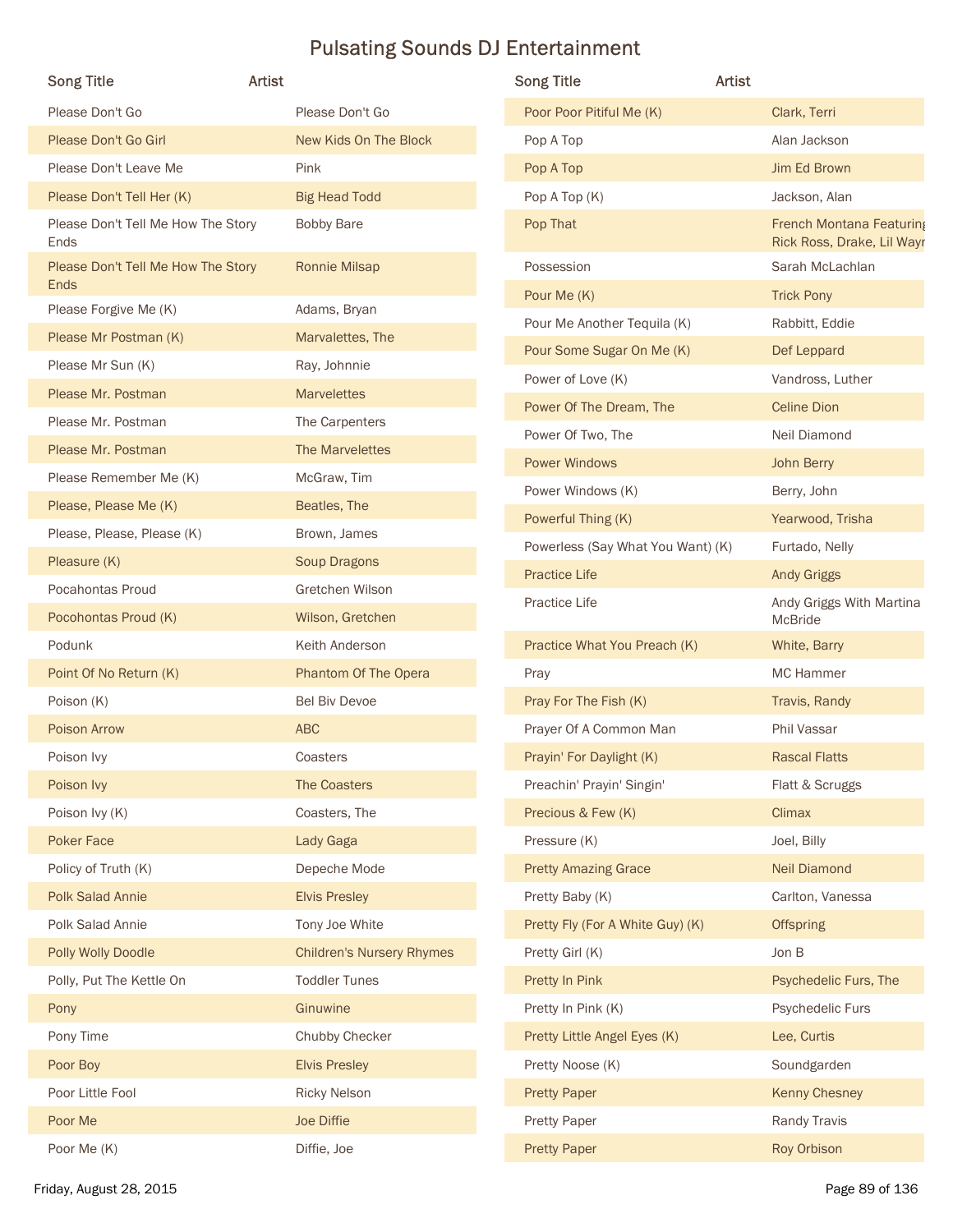| <b>Song Title</b>                   | Artist                  | <b>Song Title</b><br>Artist                                                  |                             |
|-------------------------------------|-------------------------|------------------------------------------------------------------------------|-----------------------------|
| <b>Pretty Paper</b>                 | Willie Nelson           | Put Some Drive In Your Country (K)                                           | Tritt, Travis               |
| <b>Pretty Wings</b>                 | Maxwell                 | Put That Woman First (K)                                                     | Jaheim                      |
| Pride                               | Janie Fricke            | Put The Gun Down                                                             | <b>ZZ Ward</b>              |
| Pride And Joy                       | <b>Marvin Gaye</b>      | Put Your Best Dress On (K)                                                   | Holy, Steve                 |
| Pride And Joy (K)                   | Vaughn, Stevie Ray      | Put Your Dreams Away                                                         | Frank Sinatra               |
| Primose Lane (K)                    | Wallace, Jerry          | <b>Put Your Dreams Away</b>                                                  | <b>Mickey Gilley</b>        |
| Probably Wouldn't Be This Way       | LeAnn Rimes             | Put Your Finger On Your Nose                                                 | Children's Happy Songs      |
| Probably Wouldn't Be This Way (K)   | Rimes, LeAnn            | Put Your Hand In Mine                                                        | <b>Tracy Byrd</b>           |
| Promise                             | Eve 6                   | Put Your Hand In The Hand                                                    | Anne Murray                 |
| Promise (K)                         | Jagged Edge             | Put Your Hand In The Hand                                                    | <b>Elvis Presley</b>        |
| Promise Ain't Enough                | Hall & Oates            | Put Your Hand In The Hand                                                    | Ocean                       |
| Promise Of A New Day (K)            | Abdul, Paula            | Put Your Hands Where My Eyes Could                                           | <b>Busta Rhymes</b>         |
| Promises (K)                        | Travis, Randy           | See (K)                                                                      |                             |
| Promises in the Dark (K)            | Benetar, Pat            | Put Your Head On My Shoulder (K)                                             | Anka, Paul                  |
| Promises, Promises (K)              | Warwick, Dionne         | Put Yourself In My Shoes (K)                                                 | Black, Clint                |
| Prop Me Up Beside The Jukebox (K)   | Diffie, Joe             | Puttin' On The Ritz (K)                                                      | Taco                        |
| Proud Mary (K)                      | CCR                     | Q                                                                            |                             |
| Proud Mary (K)                      | Turner, Ike & Tina      | Quando Quando Quando (K)                                                     | Buble, Michael              |
| Proud Of The House We Built         | Brooks & Dunn           | Quarter To Three (K)                                                         | Gary US Bonds               |
| PS I Love You (K)                   | Beatles, The            | Queen Medley (Fat Bottomed Girls, We<br>Will Rock You, Another One Bites The | Queen                       |
| Psychedelic Shack                   | The Temptations         | Dust) (K)                                                                    |                             |
| Puff The Magic Dragon (K)           | Peter, Paul & Mary      | <b>Queen Of Hearts</b>                                                       | <b>Juice Newton</b>         |
| Pull Up To The Bumper (K)           | Jones, Gracie           | Queen of Hearts (K)                                                          | Newton, Juice               |
| Pump It Up (K)                      | Costello, Elvis         | Queen of Memphis (K)                                                         | <b>Confederate Railroad</b> |
| Pump Up The Jam (K)                 | Technotronic            | Queen Of My Double Wide Trailer                                              | Sammy Kershaw               |
| Puppy Love (K)                      | Anka, Paul              | Queen of My Double Wide Trailer (K)                                          | Kershaw, Sammy              |
| Pure Love                           | Ronnie Milsap           | Queen of the House (K)                                                       | Miller, Jody                |
| Purple Haze (K)                     | Hendrix, Jimi           | Question 67 & 68 (K)                                                         | Chicago                     |
| Purple Rain (K)                     | Prince                  | Questions                                                                    | Tamia                       |
| Push                                | Matchbox 20             | Quicksand                                                                    | Martha & The Vandellas      |
| Push It (K)                         | Garbage                 | Quit Playing Games With My Heart (K)                                         | <b>Backstreet Boys</b>      |
| <b>Pushing Me Away</b>              | The Jonas Brothers      | Quitter                                                                      | Carrie Underwood            |
| Pushing Me Away (K)                 | Linkin Park             | Quittin' Time (K)                                                            | Carpenter, Mary Chapin      |
| Put A Little Love In Your Heart     | Al Green & Annie Lennox | R                                                                            |                             |
| Put A Little Love In Your Heart     | Jackie DeShannon        | (I Never Promised You A) Rose Garden                                         | Martina McBride             |
| Put A Little Love In Your Heart (K) | Green, AI & A Lennox    | Radar Love                                                                   | <b>Golden Earring</b>       |
| Put It On Me (K)                    | Ja Rule & Lil Mo        | Radioactive                                                                  | Kings Of Leon               |
| Put Some Drive In Your Country      | <b>Travis Tritt</b>     | Rags to Riches (K)                                                           | Bennett, Tony               |

| <b>Intertainment</b>                                                                      |                                            |                |
|-------------------------------------------------------------------------------------------|--------------------------------------------|----------------|
| <b>Song Title</b>                                                                         | Artist                                     |                |
| Put Some Drive In Your Country (K)                                                        | Tritt, Travis                              |                |
| Put That Woman First (K)                                                                  | Jaheim                                     |                |
| Put The Gun Down                                                                          | <b>ZZ Ward</b>                             |                |
| Put Your Best Dress On (K)<br>Put Your Dreams Away                                        | Holy, Steve<br><b>Frank Sinatra</b>        |                |
| <b>Put Your Dreams Away</b>                                                               | <b>Mickey Gilley</b>                       |                |
| Put Your Finger On Your Nose                                                              | Children's Happy Songs                     |                |
| Put Your Hand In Mine                                                                     | <b>Tracy Byrd</b>                          |                |
| Put Your Hand In The Hand                                                                 | Anne Murray                                |                |
| Put Your Hand In The Hand                                                                 | <b>Elvis Presley</b>                       |                |
| Put Your Hand In The Hand                                                                 | Ocean                                      |                |
| Put Your Hands Where My Eyes Could<br>See $(K)$                                           | <b>Busta Rhymes</b>                        |                |
| Put Your Head On My Shoulder (K)                                                          | Anka, Paul                                 |                |
| Put Yourself In My Shoes (K)                                                              | Black, Clint                               |                |
| Puttin' On The Ritz (K)<br>Q                                                              | Taco                                       |                |
| Quando Quando Quando (K)                                                                  | Buble, Michael                             |                |
| Quarter To Three (K)                                                                      | Gary US Bonds                              |                |
| Queen Medley (Fat Bottomed Girls, We<br>Will Rock You, Another One Bites The<br>Dust) (K) | Queen                                      |                |
| Queen Of Hearts                                                                           | <b>Juice Newton</b>                        |                |
| Queen of Hearts (K)                                                                       | Newton, Juice                              |                |
| Queen of Memphis (K)                                                                      | <b>Confederate Railroad</b>                |                |
| Queen Of My Double Wide Trailer                                                           | Sammy Kershaw                              |                |
| Queen of My Double Wide Trailer (K)                                                       | Kershaw, Sammy                             |                |
| Queen of the House (K)                                                                    | Miller, Jody                               |                |
| Question 67 & 68 (K)                                                                      | Chicago                                    |                |
| Questions                                                                                 | Tamia                                      |                |
| Quicksand                                                                                 | Martha & The Vandellas                     |                |
| Quit Playing Games With My Heart (K)                                                      | <b>Backstreet Boys</b>                     |                |
| Quitter<br>Quittin' Time (K)                                                              | Carrie Underwood<br>Carpenter, Mary Chapin |                |
| R                                                                                         |                                            |                |
| (I Never Promised You A) Rose Garden                                                      | Martina McBride                            |                |
| <b>Radar Love</b>                                                                         | <b>Golden Earring</b>                      |                |
| Radioactive                                                                               | Kings Of Leon                              |                |
| Rags to Riches (K)                                                                        | Bennett, Tony                              |                |
|                                                                                           |                                            | Page 90 of 136 |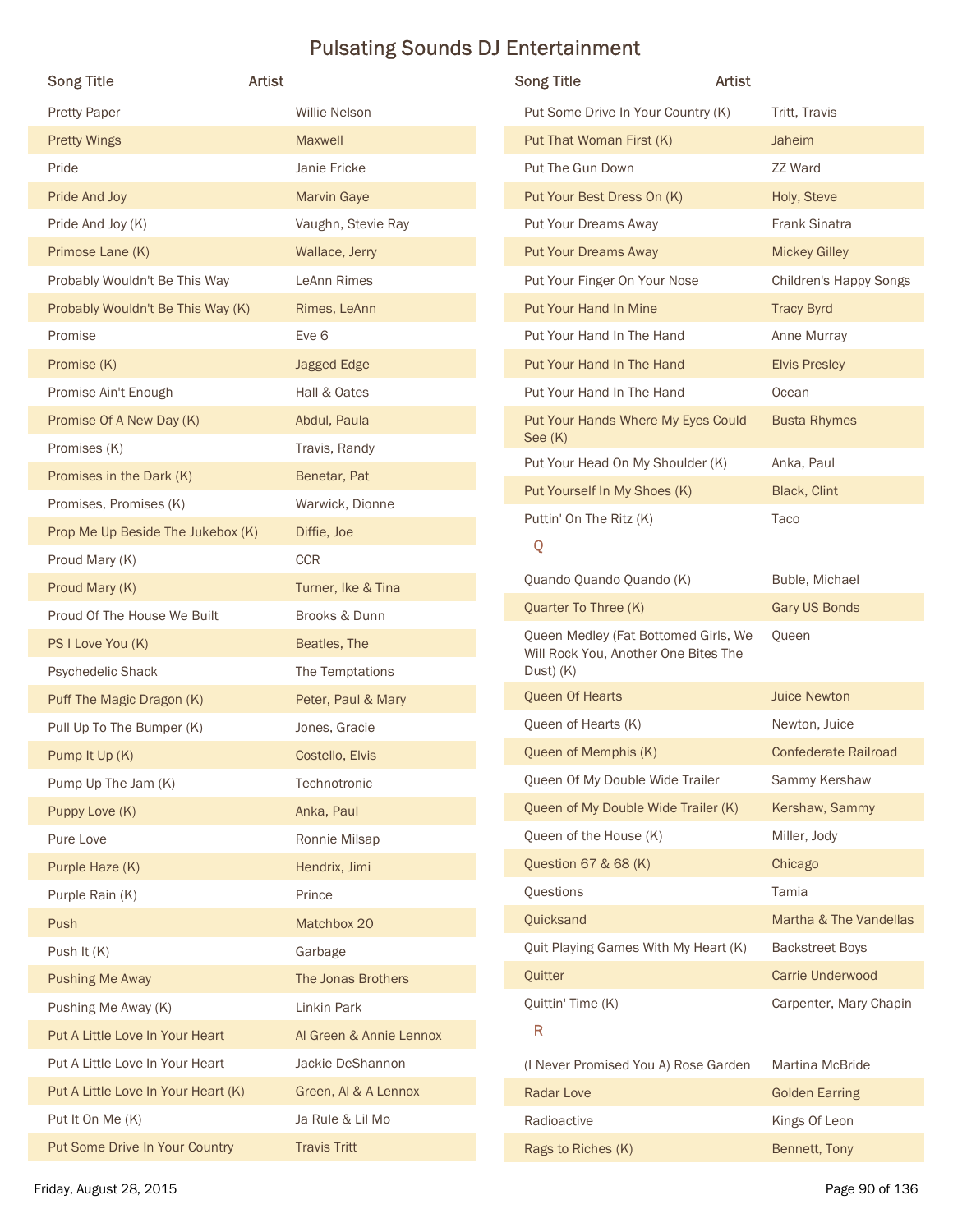| <b>Song Title</b><br>Artist           |                            | <b>Song Title</b><br>Artist             |                        |
|---------------------------------------|----------------------------|-----------------------------------------|------------------------|
| Rain                                  | Beatles, The               | Reach Out, I'll Be There (K)            | Four Tops              |
| Rain                                  | Dana Glover                | Read My Mind                            | <b>Reba McEntire</b>   |
| Rain                                  | Madonna                    | Ready For Love                          | India.Arie             |
| Rain Is A Good Thing                  | Luke Bryan                 | Ready for Love (K)                      | <b>Bad Company</b>     |
| Rain Over Me                          | Pitbull Feat. Marc Anthony | Ready Or Not                            | <b>Bridgit Mendler</b> |
| Rainbow In The Dark (K)               | Dio                        | <b>Ready Set Roll</b>                   | <b>Chase Rice</b>      |
| <b>Rainbow Stew</b>                   | Merle Haggard              | Ready To Fly                            | <b>Richard Marx</b>    |
| Raindrops                             | Dee Clark                  | Ready To Run (K)                        | <b>Dixie Chicks</b>    |
| Raindrops Keep Falling on My Head (K) | Thomas, BJ                 | Ready, Set, Don't Go                    | <b>Billy Ray Cyrus</b> |
| Rainin' (K)                           | Sponge                     | Real Bad Mood (K)                       | <b>Marie Sisters</b>   |
| Raining In Baltimore (K)              | <b>Counting Crows</b>      | Real Good Man (K)                       | McGraw, Tim            |
| Raining On Me                         | <b>Gretchen Wilson</b>     | Real Life (K)                           | Carson, Jeff           |
| Raining On Sunday (K)                 | Urban, Keith               | Real Live Woman (K)                     | Yearwood, Trisha       |
| Rainy Day People (K)                  | Lightfoot, Gordon          | <b>Real Love</b>                        | <b>Jody Watley</b>     |
| Rainy Day Women (K)                   | Dylan, Bob                 | Real Love (K)                           | Beatles, The           |
| Rainy Days & Mondays (K)              | Carpenters, The            | Real Love (K)                           | Parton, Dolly          |
| Rainy Dayz (K)                        | Blige, Mary J & Ja Rule    | Real Love (K)                           | Watley, Jody           |
| Rainy Night In Georgia                | <b>Brook Benton</b>        | Real Real Real (K)                      | Jones, Jesus           |
| Raise Your Glass                      | Pink                       | Real Slim Shady                         | Eminem                 |
| Raised On Rock                        | <b>Elvis Presley</b>       | <b>Real World</b>                       | Matchbox 20            |
| Raised On Rock (K)                    | Presley, Elvis             | Reason To Believe                       | Rod Stewart            |
| Rake And Ramblin' Man                 | Don Williams               | Reasons                                 | Earth, Wind & Fire     |
| Rama Lama Ding Dong (K)               | Edsels, The                | Rebel Yell (K)                          | Idol, Billy            |
| Ramblin' Fever                        | Merle Haggard              | Rebirth of Slick (Cool Like Dat) (Duet) | <b>Digable Planets</b> |
| Ramblin' Man (K)                      | Allman Brothers Band       | (K)<br>Reborn                           | Rebecca St. James      |
| Ramblin' Rose                         | Nat 'King' Cole            | Recover Your Soul (K)                   | John, Elton            |
| Ramblin' Rose (K)                     | Cole, Nat King             | Red                                     | <b>Taylor Swift</b>    |
| Rapper's Delight (K)                  | <b>Sugarhill Gang</b>      | <b>Red Dirt Road</b>                    | Brooks & Dunn          |
| Rapture (Tastes So Sweet) (K)         | iio                        | Red Light Special                       | <b>TLC</b>             |
| Raspeberry Beret (K)                  | Prince                     | <b>Red Light Special</b>                | <b>TLC</b>             |
| Ravishing Ruby                        | Tom T. Hall                | Red Neckin' Love Makin' Night (K)       | Twitty, Conway         |
| Rawhide                               | TV Theme                   | Red Rag Top                             | <b>Tim McGraw</b>      |
| Rawhide (K)                           | <b>Blues Brothers</b>      | Red Ragtop (K)                          | McGraw, Tim            |
| Ray of Light (K)                      | Madonna                    | Red Roses for a Blue Lady (K)           | Newton, Wayne          |
| Razzle Dazzle                         | Chicago                    | Red Rubber Ball (K)                     | Cyrcle, The            |
| Reach Out I'll Be There               | <b>Michael Bolton</b>      | Redemption Song (K)                     | Marley, Bob            |
| Reach Out I'll Be There               | The Four Tops              | Redneck Crazy                           | <b>Tyler Farr</b>      |
|                                       | Friend & Lover             |                                         |                        |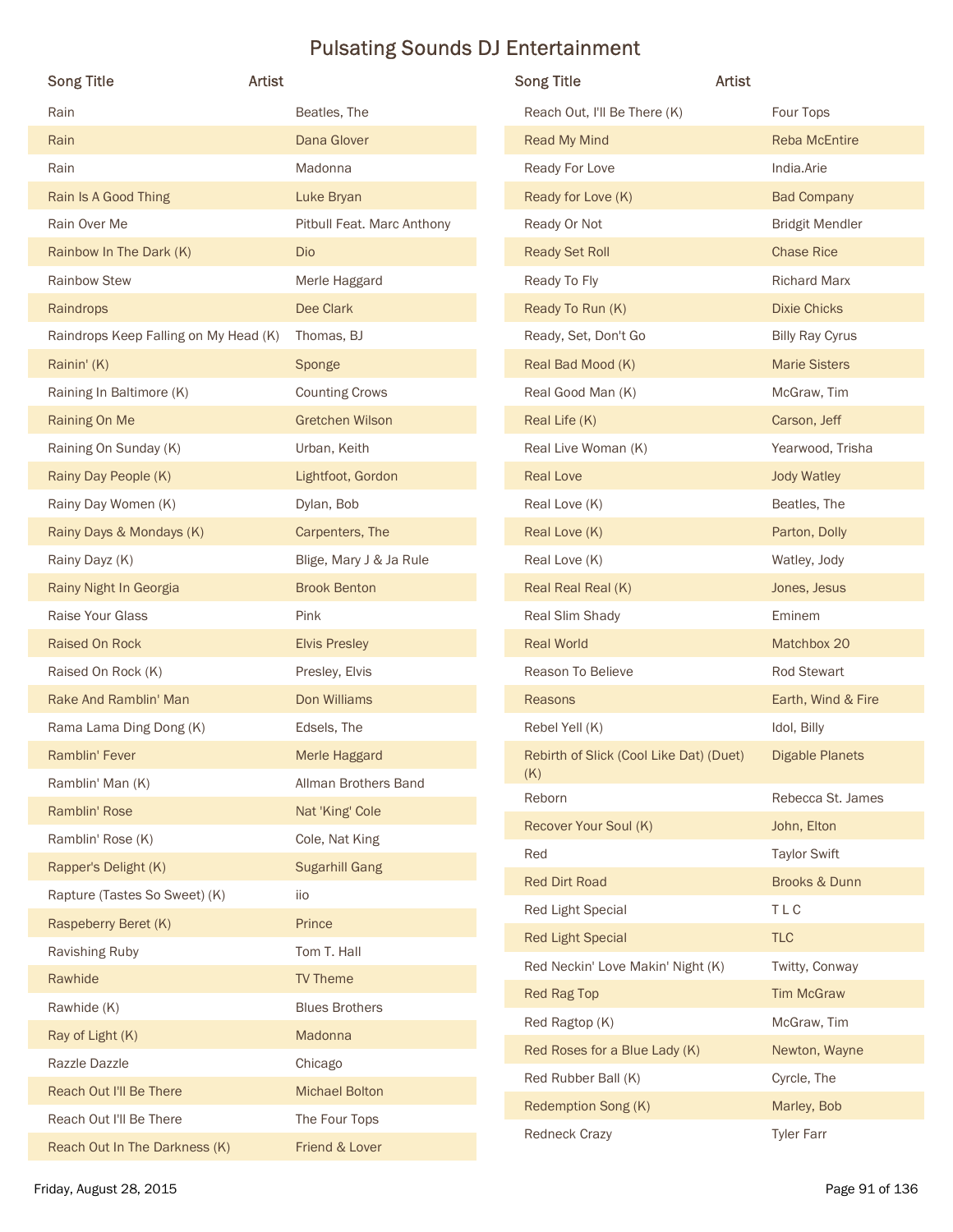|                                       | Artist                                      | <b>Song Title</b><br>Artist          |                        |
|---------------------------------------|---------------------------------------------|--------------------------------------|------------------------|
| <b>Redneck Girl</b>                   | The Bellamy Brothers                        | Return Of The Mack (K)               | Morrison, Mark         |
| Redneck Girl (K)                      | <b>Bellamy Brothers</b>                     | Return To Sender (K)                 | Presley, Elvis         |
| Redneck Woman                         | <b>Gretchen Wilson</b>                      | Reunited (K)                         | Peaches & Herb         |
| Redneck Woman (K)                     | Wilson, Gretchen                            | Revelry                              | Kings Of Leon          |
| Redneck Yacht Club (K)                | Morgan, Craig                               | Revolution                           | Beatles, The           |
| Reelin' In The Years (K)              | <b>Steely Dan</b>                           | Revolution                           | Jars Of Clay           |
| Reflection (K)                        | Aguilera, Christina                         | Revolution                           | <b>Rascal Flatts</b>   |
| Reflections                           | Reflections                                 | Revolution (K)                       | Beatles, The           |
| Regret                                | LeToya Featuring Ludacris                   | Re-Wind (When The Crowd Say Bo-      | <b>Artful Dodger</b>   |
| Relax                                 | <b>Elvis Presley</b>                        | Selecta)<br>Rhinestone Cowboy (K)    | Campbell, Glen         |
| <b>Relax Your Mind</b>                | <b>Boyz II Men Featuring Faith</b><br>Evans | Rhythm Is Gonna Get You (K)          | Estefan, Gloria        |
| Release Me                            | <b>Elvis Presley</b>                        | Rhythm Of Life                       | Oleta Adams            |
| Release Me                            | <b>Engelbert Humperdinck</b>                | Rhythm of the Rain (K)               | Cascades, The          |
| Release Me                            | Release Me                                  | Ribbon In The Sky (K)                | Wonder, Stevie         |
| Release Me                            | <b>Wilson Phillips</b>                      | Rich Girl (K)                        | Hall & Oates           |
| Release Me (K)                        | Humperdinck, Engelbert                      | Rico Suave (K)                       | Gerardo                |
| Release Me (K)                        | <b>Wilson Phillips</b>                      | Riddle                               | En Vogue               |
| Remedy (I Won't Worry) (K)            | Mraz, Jason                                 | Riddle, The                          | Five For Fighting      |
| Remedy (K)                            | Seether                                     | Ride Captain Ride (K)                | <b>Blues Image</b>     |
| Remember (Walkin' In The Sand)        | Shangri Las, The                            | Ride The Train (Duet) (K)            | Quad City DJ's         |
| Remember (Walking In The Sand)        | Shangri-Las                                 | Riders On The Storm (K)              | Doors, The             |
| Remember The Ride                     | Perfect Stranger                            | Riding With Private Malone (K)       | Ball, David            |
| Remember The Time (K)                 | Jackson, Michael                            | Right Back Where We Started From (K) | Nightingale, Maxine    |
| Remember When (K)                     | Jackson, Alan                               | Right Down Through The Middle Of Us  | Neal Coty              |
| Remind Me                             | <b>Brad Paisley &amp; Carrie</b>            | <b>Right Hand Man</b>                | Joan Osborne           |
| Reminising (K)                        | Underwood<br>Little River Band              | Right Here (K)                       | SWV                    |
| Renegades of Funk (K)                 | Rage Against The Machine                    | <b>Right Here Waiting (K)</b>        | Marx, Richard          |
| Renegades, Rebels & Rogues (K)        | Lawrence, Tracy                             | Right Here, Right Now (K)            | Jesus Jones            |
| Rent                                  | Rent                                        | Right Here, Right Now (K)            | Jones, Jesus           |
| Rescue Me                             | Fontella Bass                               | Right In The Wrong Direction         | Vern Gosdin            |
| Rescue Me (K)                         | Bass, Fontella                              | Right Man for the Job (K)            | Robison, Charlie       |
| Rescue Me (K)                         | Madonna                                     | Right Now (K)                        | Brooks, Garth          |
| Respect (K)                           | Franklin, Aretha                            | Right Now (K)                        | Carpenter, Mary Chapin |
| Respect (K)                           | Train                                       | Right Now (Na Na Na)                 | Akon                   |
|                                       | Saliva                                      | Right Now 2004                       | <b>Atomic Kitten</b>   |
|                                       |                                             |                                      | Alan Jackson           |
| Rest In Pieces (K)<br>Rest Of My Life | Ludacris Featuring Usher &                  | Right On The Money                   | Jackson, Alan          |

| <b>Intertainment</b><br><b>Song Title</b><br><b>Artist</b><br>Return Of The Mack (K)<br>Return To Sender (K)<br>Reunited (K)<br>Revelry | Morrison, Mark<br>Presley, Elvis |
|-----------------------------------------------------------------------------------------------------------------------------------------|----------------------------------|
|                                                                                                                                         |                                  |
|                                                                                                                                         |                                  |
|                                                                                                                                         |                                  |
|                                                                                                                                         |                                  |
|                                                                                                                                         | Peaches & Herb                   |
|                                                                                                                                         | Kings Of Leon                    |
| Revolution                                                                                                                              | Beatles, The                     |
| Revolution                                                                                                                              | Jars Of Clay                     |
| Revolution                                                                                                                              | <b>Rascal Flatts</b>             |
| Revolution (K)                                                                                                                          | Beatles, The                     |
| Re-Wind (When The Crowd Say Bo-<br>Selecta)                                                                                             | Artful Dodger                    |
| Rhinestone Cowboy (K)                                                                                                                   | Campbell, Glen                   |
| Rhythm Is Gonna Get You (K)                                                                                                             | Estefan, Gloria                  |
| Rhythm Of Life                                                                                                                          | Oleta Adams                      |
| Rhythm of the Rain (K)                                                                                                                  | Cascades, The                    |
| Ribbon In The Sky (K)                                                                                                                   | Wonder, Stevie                   |
| Rich Girl (K)                                                                                                                           | Hall & Oates                     |
| Rico Suave (K)                                                                                                                          | Gerardo                          |
| Riddle                                                                                                                                  | En Vogue                         |
| Riddle, The                                                                                                                             | Five For Fighting                |
| Ride Captain Ride (K)                                                                                                                   | <b>Blues Image</b>               |
| Ride The Train (Duet) (K)                                                                                                               | Quad City DJ's                   |
| Riders On The Storm (K)                                                                                                                 | Doors, The                       |
| Riding With Private Malone (K)                                                                                                          | Ball, David                      |
| Right Back Where We Started From (K)                                                                                                    | Nightingale, Maxine              |
| Right Down Through The Middle Of Us                                                                                                     | <b>Neal Coty</b>                 |
| <b>Right Hand Man</b>                                                                                                                   | Joan Osborne                     |
| Right Here (K)                                                                                                                          | SWV                              |
| <b>Right Here Waiting (K)</b>                                                                                                           | Marx, Richard                    |
| Right Here, Right Now (K)                                                                                                               | Jesus Jones                      |
| Right Here, Right Now (K)                                                                                                               | Jones, Jesus                     |
| Right In The Wrong Direction                                                                                                            | Vern Gosdin                      |
| Right Man for the Job (K)                                                                                                               | Robison, Charlie                 |
| Right Now (K)                                                                                                                           | Brooks, Garth                    |
| Right Now (K)                                                                                                                           | Carpenter, Mary Chapin           |
| Right Now (Na Na Na)                                                                                                                    | Akon                             |
| Right Now 2004                                                                                                                          | <b>Atomic Kitten</b>             |
| Right On The Money                                                                                                                      | Alan Jackson                     |
| Right On The Money (K)                                                                                                                  | Jackson, Alan                    |
|                                                                                                                                         | Page 92 of 136                   |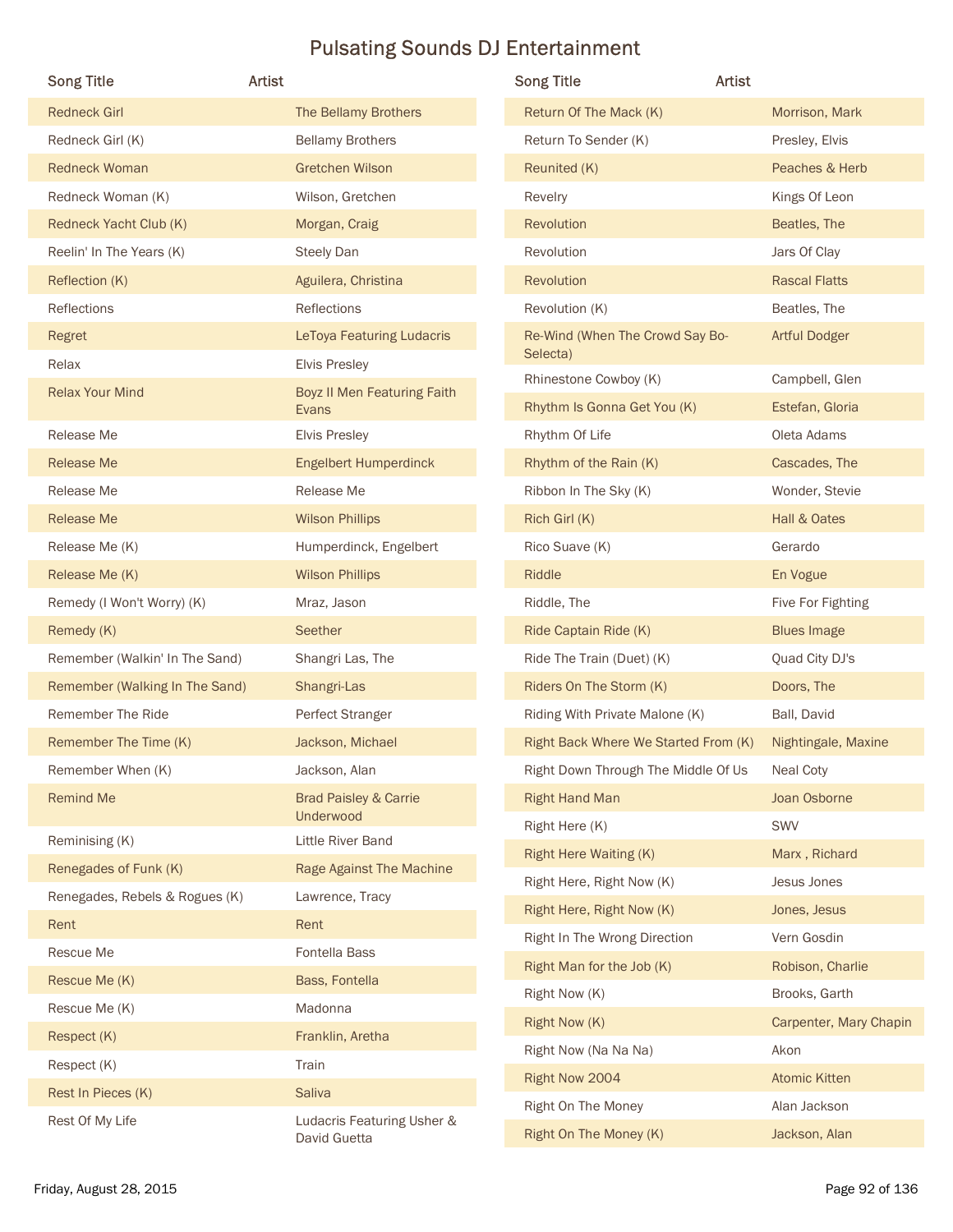| <b>Song Title</b><br>Artist<br><b>Song Title</b><br>Artist<br>Right Or Wrong<br>Wanda Jackson<br>Rock My Soul<br>Children's Bible Songs<br>Right Place, Wrong Time (K)<br>Dr John<br>Rock My World (Little Country Girl)<br>Brooks & Dunn<br>Flo Rida Feat. Kesha<br><b>Right Round</b><br>Rock Of Ages<br>Praise And Worship<br><b>Right Thurr</b><br>Rock Of Ages (K)<br>Chingy<br>Def Leppard<br>Right Time Of The Night (K)<br>Warnes, Jennifer<br>Rock Of Ages, Cleft For Me<br>Traditional<br>Bonnie Raitt & Bryan Adar<br>Stone, Joss<br><b>Rock Steady</b><br>Right To Be Wrong (K)<br>Right Where I Need To Be<br>Gary Allan<br>Rock Steady (K)<br>Franklin, Aretha<br>Right Where I Need To Be (K)<br>Allan, Gary<br>Rock Steady (K)<br>Whispers, The<br>Pon De Replay<br>Rock The Boat (K)<br><b>Hues Corp</b><br>Rihanna (K)<br>Rikki Don't Lose That Number (K)<br><b>Steely Dan</b><br>Rock This Country (K)<br>Twain, Shania<br><b>Stray Cats</b><br>Ring Around The Rosey<br>Children's Fun Songs<br>Rock This Town (K)<br><b>Toby Keith</b><br>Ring My Bell (K)<br>DJ Jazzy Jeff & Fresh Prince<br>Rock You Baby<br>Ward, Anita<br>Ring My Bell (K)<br>Rock You Baby (K)<br>Keith, Toby<br>Ring of Fire (K)<br>Cash, Johnny<br>Rock Your Baby (K)<br>McCrae, George<br>Rings Of Gold<br>Don Gibson With Dottie West<br>Rock Your Body (K)<br>Timberlake, Justin<br>Riot<br>Three Days Grace<br>Rock-A-Bye-Baby<br><b>Children's Favorites</b><br>Riot In Cell Block No 9 (K)<br><b>Blues Brothers</b><br>Rockafella Skank (K)<br><b>Fatboy Slim</b><br>John, Elton<br>Rip It Up<br><b>Elvis Presley</b><br>Rocket Man (K)<br>Little Richard<br>Rockin' Pneumonia & Boogie Woogie<br>Rip It Up<br>Rivers, Johnny<br>Flu (K)<br>Rise & Fall<br><b>Craig David Feat. Sting</b><br>Rockin' Robin (K)<br>Day, Bobby<br><b>River Bank</b><br><b>Brad Paisley</b><br>Rockin' With The Rhythm Of The Rain<br>The Judds<br>River of Dreams (K)<br>Joel, Billy<br>Rockin' With The Rhythm of the Rain (K)<br>Judds, The<br>Roadhouse Blues (K)<br>Doors, The<br>Rocky Mountain Music<br><b>Eddie Rabbitt</b><br>Rock & Roll (K)<br>Led Zeppelin<br>Rocky Mountian High (K)<br>Denver, John<br>Rock & Roll All Night (K)<br>Kiss<br>Rocky Raccoon<br><b>Beatles</b><br>Rock & Roll Heaven (K)<br><b>Righteous Brothers</b><br>Rocky Raccoon<br>The Beatles<br>Rock & Roll High School (K)<br>Ramones<br>Rocky Top (K)<br>Traditional<br>Rock & Roll Hoochie Koo (K)<br>Derringer, Rick<br>Rodeo (K)<br>Brooks, Garth<br>Rock & Roll Is Here To Stay (K)<br>Grease<br>Rodeo Song (K)<br>Lee, Gary & Showdown<br>Rock & Roll Music (K)<br>Beach Boys, The<br>Roll Me Away (K)<br>Segar, Bob<br>Berry, Chuck<br>Rock & Roll Music (K)<br>Roll On Big Mama<br>Joe Stampley<br>Segar, Bob<br>Rock & Roll Never Forgets (K)<br>Roll On Down The Highway<br>Bachman-Turner Overdriv<br>Rock Around The Clock<br>Bill Haley & His Comets<br>Roll Over Beethoven (K)<br>Beatles, The<br>Rock Around The Clock (K)<br>Haley, Bill<br>Roll To Me (K)<br>Amitri, Del<br>Rock Candy (K)<br>Montrose<br>Roll With Me<br>Montgomery Gentry<br>Rock In The USA (K)<br>Mellancamp, John<br>Roll With The Changes (K)<br>REO Speedwagon<br>Rock Me Gently (K)<br>Kim, Andy<br>Roller Coaster<br>Luke Bryan<br>Rock Me On The Water (K)<br>Browne, Jackson<br>Page 93 of 136 |  | <b>Pulsating Sounds DJ Entertainment</b> |  |  |  |
|-----------------------------------------------------------------------------------------------------------------------------------------------------------------------------------------------------------------------------------------------------------------------------------------------------------------------------------------------------------------------------------------------------------------------------------------------------------------------------------------------------------------------------------------------------------------------------------------------------------------------------------------------------------------------------------------------------------------------------------------------------------------------------------------------------------------------------------------------------------------------------------------------------------------------------------------------------------------------------------------------------------------------------------------------------------------------------------------------------------------------------------------------------------------------------------------------------------------------------------------------------------------------------------------------------------------------------------------------------------------------------------------------------------------------------------------------------------------------------------------------------------------------------------------------------------------------------------------------------------------------------------------------------------------------------------------------------------------------------------------------------------------------------------------------------------------------------------------------------------------------------------------------------------------------------------------------------------------------------------------------------------------------------------------------------------------------------------------------------------------------------------------------------------------------------------------------------------------------------------------------------------------------------------------------------------------------------------------------------------------------------------------------------------------------------------------------------------------------------------------------------------------------------------------------------------------------------------------------------------------------------------------------------------------------------------------------------------------------------------------------------------------------------------------------------------------------------------------------------------------------------------------------------------------------------------------------------------------------------------------------------------------------------------------------------------------------------------------------------------------------------------------------------------------------------------------------------------------------------------------------------------------------------------------------------------------------------------------------------------------|--|------------------------------------------|--|--|--|
|                                                                                                                                                                                                                                                                                                                                                                                                                                                                                                                                                                                                                                                                                                                                                                                                                                                                                                                                                                                                                                                                                                                                                                                                                                                                                                                                                                                                                                                                                                                                                                                                                                                                                                                                                                                                                                                                                                                                                                                                                                                                                                                                                                                                                                                                                                                                                                                                                                                                                                                                                                                                                                                                                                                                                                                                                                                                                                                                                                                                                                                                                                                                                                                                                                                                                                                                                                 |  |                                          |  |  |  |
|                                                                                                                                                                                                                                                                                                                                                                                                                                                                                                                                                                                                                                                                                                                                                                                                                                                                                                                                                                                                                                                                                                                                                                                                                                                                                                                                                                                                                                                                                                                                                                                                                                                                                                                                                                                                                                                                                                                                                                                                                                                                                                                                                                                                                                                                                                                                                                                                                                                                                                                                                                                                                                                                                                                                                                                                                                                                                                                                                                                                                                                                                                                                                                                                                                                                                                                                                                 |  |                                          |  |  |  |
|                                                                                                                                                                                                                                                                                                                                                                                                                                                                                                                                                                                                                                                                                                                                                                                                                                                                                                                                                                                                                                                                                                                                                                                                                                                                                                                                                                                                                                                                                                                                                                                                                                                                                                                                                                                                                                                                                                                                                                                                                                                                                                                                                                                                                                                                                                                                                                                                                                                                                                                                                                                                                                                                                                                                                                                                                                                                                                                                                                                                                                                                                                                                                                                                                                                                                                                                                                 |  |                                          |  |  |  |
|                                                                                                                                                                                                                                                                                                                                                                                                                                                                                                                                                                                                                                                                                                                                                                                                                                                                                                                                                                                                                                                                                                                                                                                                                                                                                                                                                                                                                                                                                                                                                                                                                                                                                                                                                                                                                                                                                                                                                                                                                                                                                                                                                                                                                                                                                                                                                                                                                                                                                                                                                                                                                                                                                                                                                                                                                                                                                                                                                                                                                                                                                                                                                                                                                                                                                                                                                                 |  |                                          |  |  |  |
|                                                                                                                                                                                                                                                                                                                                                                                                                                                                                                                                                                                                                                                                                                                                                                                                                                                                                                                                                                                                                                                                                                                                                                                                                                                                                                                                                                                                                                                                                                                                                                                                                                                                                                                                                                                                                                                                                                                                                                                                                                                                                                                                                                                                                                                                                                                                                                                                                                                                                                                                                                                                                                                                                                                                                                                                                                                                                                                                                                                                                                                                                                                                                                                                                                                                                                                                                                 |  |                                          |  |  |  |
|                                                                                                                                                                                                                                                                                                                                                                                                                                                                                                                                                                                                                                                                                                                                                                                                                                                                                                                                                                                                                                                                                                                                                                                                                                                                                                                                                                                                                                                                                                                                                                                                                                                                                                                                                                                                                                                                                                                                                                                                                                                                                                                                                                                                                                                                                                                                                                                                                                                                                                                                                                                                                                                                                                                                                                                                                                                                                                                                                                                                                                                                                                                                                                                                                                                                                                                                                                 |  |                                          |  |  |  |
|                                                                                                                                                                                                                                                                                                                                                                                                                                                                                                                                                                                                                                                                                                                                                                                                                                                                                                                                                                                                                                                                                                                                                                                                                                                                                                                                                                                                                                                                                                                                                                                                                                                                                                                                                                                                                                                                                                                                                                                                                                                                                                                                                                                                                                                                                                                                                                                                                                                                                                                                                                                                                                                                                                                                                                                                                                                                                                                                                                                                                                                                                                                                                                                                                                                                                                                                                                 |  |                                          |  |  |  |
|                                                                                                                                                                                                                                                                                                                                                                                                                                                                                                                                                                                                                                                                                                                                                                                                                                                                                                                                                                                                                                                                                                                                                                                                                                                                                                                                                                                                                                                                                                                                                                                                                                                                                                                                                                                                                                                                                                                                                                                                                                                                                                                                                                                                                                                                                                                                                                                                                                                                                                                                                                                                                                                                                                                                                                                                                                                                                                                                                                                                                                                                                                                                                                                                                                                                                                                                                                 |  |                                          |  |  |  |
|                                                                                                                                                                                                                                                                                                                                                                                                                                                                                                                                                                                                                                                                                                                                                                                                                                                                                                                                                                                                                                                                                                                                                                                                                                                                                                                                                                                                                                                                                                                                                                                                                                                                                                                                                                                                                                                                                                                                                                                                                                                                                                                                                                                                                                                                                                                                                                                                                                                                                                                                                                                                                                                                                                                                                                                                                                                                                                                                                                                                                                                                                                                                                                                                                                                                                                                                                                 |  |                                          |  |  |  |
|                                                                                                                                                                                                                                                                                                                                                                                                                                                                                                                                                                                                                                                                                                                                                                                                                                                                                                                                                                                                                                                                                                                                                                                                                                                                                                                                                                                                                                                                                                                                                                                                                                                                                                                                                                                                                                                                                                                                                                                                                                                                                                                                                                                                                                                                                                                                                                                                                                                                                                                                                                                                                                                                                                                                                                                                                                                                                                                                                                                                                                                                                                                                                                                                                                                                                                                                                                 |  |                                          |  |  |  |
|                                                                                                                                                                                                                                                                                                                                                                                                                                                                                                                                                                                                                                                                                                                                                                                                                                                                                                                                                                                                                                                                                                                                                                                                                                                                                                                                                                                                                                                                                                                                                                                                                                                                                                                                                                                                                                                                                                                                                                                                                                                                                                                                                                                                                                                                                                                                                                                                                                                                                                                                                                                                                                                                                                                                                                                                                                                                                                                                                                                                                                                                                                                                                                                                                                                                                                                                                                 |  |                                          |  |  |  |
| Friday, August 28, 2015                                                                                                                                                                                                                                                                                                                                                                                                                                                                                                                                                                                                                                                                                                                                                                                                                                                                                                                                                                                                                                                                                                                                                                                                                                                                                                                                                                                                                                                                                                                                                                                                                                                                                                                                                                                                                                                                                                                                                                                                                                                                                                                                                                                                                                                                                                                                                                                                                                                                                                                                                                                                                                                                                                                                                                                                                                                                                                                                                                                                                                                                                                                                                                                                                                                                                                                                         |  |                                          |  |  |  |
|                                                                                                                                                                                                                                                                                                                                                                                                                                                                                                                                                                                                                                                                                                                                                                                                                                                                                                                                                                                                                                                                                                                                                                                                                                                                                                                                                                                                                                                                                                                                                                                                                                                                                                                                                                                                                                                                                                                                                                                                                                                                                                                                                                                                                                                                                                                                                                                                                                                                                                                                                                                                                                                                                                                                                                                                                                                                                                                                                                                                                                                                                                                                                                                                                                                                                                                                                                 |  |                                          |  |  |  |
|                                                                                                                                                                                                                                                                                                                                                                                                                                                                                                                                                                                                                                                                                                                                                                                                                                                                                                                                                                                                                                                                                                                                                                                                                                                                                                                                                                                                                                                                                                                                                                                                                                                                                                                                                                                                                                                                                                                                                                                                                                                                                                                                                                                                                                                                                                                                                                                                                                                                                                                                                                                                                                                                                                                                                                                                                                                                                                                                                                                                                                                                                                                                                                                                                                                                                                                                                                 |  |                                          |  |  |  |
|                                                                                                                                                                                                                                                                                                                                                                                                                                                                                                                                                                                                                                                                                                                                                                                                                                                                                                                                                                                                                                                                                                                                                                                                                                                                                                                                                                                                                                                                                                                                                                                                                                                                                                                                                                                                                                                                                                                                                                                                                                                                                                                                                                                                                                                                                                                                                                                                                                                                                                                                                                                                                                                                                                                                                                                                                                                                                                                                                                                                                                                                                                                                                                                                                                                                                                                                                                 |  |                                          |  |  |  |
|                                                                                                                                                                                                                                                                                                                                                                                                                                                                                                                                                                                                                                                                                                                                                                                                                                                                                                                                                                                                                                                                                                                                                                                                                                                                                                                                                                                                                                                                                                                                                                                                                                                                                                                                                                                                                                                                                                                                                                                                                                                                                                                                                                                                                                                                                                                                                                                                                                                                                                                                                                                                                                                                                                                                                                                                                                                                                                                                                                                                                                                                                                                                                                                                                                                                                                                                                                 |  |                                          |  |  |  |
|                                                                                                                                                                                                                                                                                                                                                                                                                                                                                                                                                                                                                                                                                                                                                                                                                                                                                                                                                                                                                                                                                                                                                                                                                                                                                                                                                                                                                                                                                                                                                                                                                                                                                                                                                                                                                                                                                                                                                                                                                                                                                                                                                                                                                                                                                                                                                                                                                                                                                                                                                                                                                                                                                                                                                                                                                                                                                                                                                                                                                                                                                                                                                                                                                                                                                                                                                                 |  |                                          |  |  |  |
|                                                                                                                                                                                                                                                                                                                                                                                                                                                                                                                                                                                                                                                                                                                                                                                                                                                                                                                                                                                                                                                                                                                                                                                                                                                                                                                                                                                                                                                                                                                                                                                                                                                                                                                                                                                                                                                                                                                                                                                                                                                                                                                                                                                                                                                                                                                                                                                                                                                                                                                                                                                                                                                                                                                                                                                                                                                                                                                                                                                                                                                                                                                                                                                                                                                                                                                                                                 |  |                                          |  |  |  |
|                                                                                                                                                                                                                                                                                                                                                                                                                                                                                                                                                                                                                                                                                                                                                                                                                                                                                                                                                                                                                                                                                                                                                                                                                                                                                                                                                                                                                                                                                                                                                                                                                                                                                                                                                                                                                                                                                                                                                                                                                                                                                                                                                                                                                                                                                                                                                                                                                                                                                                                                                                                                                                                                                                                                                                                                                                                                                                                                                                                                                                                                                                                                                                                                                                                                                                                                                                 |  |                                          |  |  |  |
|                                                                                                                                                                                                                                                                                                                                                                                                                                                                                                                                                                                                                                                                                                                                                                                                                                                                                                                                                                                                                                                                                                                                                                                                                                                                                                                                                                                                                                                                                                                                                                                                                                                                                                                                                                                                                                                                                                                                                                                                                                                                                                                                                                                                                                                                                                                                                                                                                                                                                                                                                                                                                                                                                                                                                                                                                                                                                                                                                                                                                                                                                                                                                                                                                                                                                                                                                                 |  |                                          |  |  |  |
|                                                                                                                                                                                                                                                                                                                                                                                                                                                                                                                                                                                                                                                                                                                                                                                                                                                                                                                                                                                                                                                                                                                                                                                                                                                                                                                                                                                                                                                                                                                                                                                                                                                                                                                                                                                                                                                                                                                                                                                                                                                                                                                                                                                                                                                                                                                                                                                                                                                                                                                                                                                                                                                                                                                                                                                                                                                                                                                                                                                                                                                                                                                                                                                                                                                                                                                                                                 |  |                                          |  |  |  |
|                                                                                                                                                                                                                                                                                                                                                                                                                                                                                                                                                                                                                                                                                                                                                                                                                                                                                                                                                                                                                                                                                                                                                                                                                                                                                                                                                                                                                                                                                                                                                                                                                                                                                                                                                                                                                                                                                                                                                                                                                                                                                                                                                                                                                                                                                                                                                                                                                                                                                                                                                                                                                                                                                                                                                                                                                                                                                                                                                                                                                                                                                                                                                                                                                                                                                                                                                                 |  |                                          |  |  |  |
|                                                                                                                                                                                                                                                                                                                                                                                                                                                                                                                                                                                                                                                                                                                                                                                                                                                                                                                                                                                                                                                                                                                                                                                                                                                                                                                                                                                                                                                                                                                                                                                                                                                                                                                                                                                                                                                                                                                                                                                                                                                                                                                                                                                                                                                                                                                                                                                                                                                                                                                                                                                                                                                                                                                                                                                                                                                                                                                                                                                                                                                                                                                                                                                                                                                                                                                                                                 |  |                                          |  |  |  |
|                                                                                                                                                                                                                                                                                                                                                                                                                                                                                                                                                                                                                                                                                                                                                                                                                                                                                                                                                                                                                                                                                                                                                                                                                                                                                                                                                                                                                                                                                                                                                                                                                                                                                                                                                                                                                                                                                                                                                                                                                                                                                                                                                                                                                                                                                                                                                                                                                                                                                                                                                                                                                                                                                                                                                                                                                                                                                                                                                                                                                                                                                                                                                                                                                                                                                                                                                                 |  |                                          |  |  |  |
|                                                                                                                                                                                                                                                                                                                                                                                                                                                                                                                                                                                                                                                                                                                                                                                                                                                                                                                                                                                                                                                                                                                                                                                                                                                                                                                                                                                                                                                                                                                                                                                                                                                                                                                                                                                                                                                                                                                                                                                                                                                                                                                                                                                                                                                                                                                                                                                                                                                                                                                                                                                                                                                                                                                                                                                                                                                                                                                                                                                                                                                                                                                                                                                                                                                                                                                                                                 |  |                                          |  |  |  |
|                                                                                                                                                                                                                                                                                                                                                                                                                                                                                                                                                                                                                                                                                                                                                                                                                                                                                                                                                                                                                                                                                                                                                                                                                                                                                                                                                                                                                                                                                                                                                                                                                                                                                                                                                                                                                                                                                                                                                                                                                                                                                                                                                                                                                                                                                                                                                                                                                                                                                                                                                                                                                                                                                                                                                                                                                                                                                                                                                                                                                                                                                                                                                                                                                                                                                                                                                                 |  |                                          |  |  |  |
|                                                                                                                                                                                                                                                                                                                                                                                                                                                                                                                                                                                                                                                                                                                                                                                                                                                                                                                                                                                                                                                                                                                                                                                                                                                                                                                                                                                                                                                                                                                                                                                                                                                                                                                                                                                                                                                                                                                                                                                                                                                                                                                                                                                                                                                                                                                                                                                                                                                                                                                                                                                                                                                                                                                                                                                                                                                                                                                                                                                                                                                                                                                                                                                                                                                                                                                                                                 |  |                                          |  |  |  |
|                                                                                                                                                                                                                                                                                                                                                                                                                                                                                                                                                                                                                                                                                                                                                                                                                                                                                                                                                                                                                                                                                                                                                                                                                                                                                                                                                                                                                                                                                                                                                                                                                                                                                                                                                                                                                                                                                                                                                                                                                                                                                                                                                                                                                                                                                                                                                                                                                                                                                                                                                                                                                                                                                                                                                                                                                                                                                                                                                                                                                                                                                                                                                                                                                                                                                                                                                                 |  |                                          |  |  |  |
|                                                                                                                                                                                                                                                                                                                                                                                                                                                                                                                                                                                                                                                                                                                                                                                                                                                                                                                                                                                                                                                                                                                                                                                                                                                                                                                                                                                                                                                                                                                                                                                                                                                                                                                                                                                                                                                                                                                                                                                                                                                                                                                                                                                                                                                                                                                                                                                                                                                                                                                                                                                                                                                                                                                                                                                                                                                                                                                                                                                                                                                                                                                                                                                                                                                                                                                                                                 |  |                                          |  |  |  |
|                                                                                                                                                                                                                                                                                                                                                                                                                                                                                                                                                                                                                                                                                                                                                                                                                                                                                                                                                                                                                                                                                                                                                                                                                                                                                                                                                                                                                                                                                                                                                                                                                                                                                                                                                                                                                                                                                                                                                                                                                                                                                                                                                                                                                                                                                                                                                                                                                                                                                                                                                                                                                                                                                                                                                                                                                                                                                                                                                                                                                                                                                                                                                                                                                                                                                                                                                                 |  |                                          |  |  |  |
|                                                                                                                                                                                                                                                                                                                                                                                                                                                                                                                                                                                                                                                                                                                                                                                                                                                                                                                                                                                                                                                                                                                                                                                                                                                                                                                                                                                                                                                                                                                                                                                                                                                                                                                                                                                                                                                                                                                                                                                                                                                                                                                                                                                                                                                                                                                                                                                                                                                                                                                                                                                                                                                                                                                                                                                                                                                                                                                                                                                                                                                                                                                                                                                                                                                                                                                                                                 |  |                                          |  |  |  |
|                                                                                                                                                                                                                                                                                                                                                                                                                                                                                                                                                                                                                                                                                                                                                                                                                                                                                                                                                                                                                                                                                                                                                                                                                                                                                                                                                                                                                                                                                                                                                                                                                                                                                                                                                                                                                                                                                                                                                                                                                                                                                                                                                                                                                                                                                                                                                                                                                                                                                                                                                                                                                                                                                                                                                                                                                                                                                                                                                                                                                                                                                                                                                                                                                                                                                                                                                                 |  |                                          |  |  |  |
|                                                                                                                                                                                                                                                                                                                                                                                                                                                                                                                                                                                                                                                                                                                                                                                                                                                                                                                                                                                                                                                                                                                                                                                                                                                                                                                                                                                                                                                                                                                                                                                                                                                                                                                                                                                                                                                                                                                                                                                                                                                                                                                                                                                                                                                                                                                                                                                                                                                                                                                                                                                                                                                                                                                                                                                                                                                                                                                                                                                                                                                                                                                                                                                                                                                                                                                                                                 |  |                                          |  |  |  |
|                                                                                                                                                                                                                                                                                                                                                                                                                                                                                                                                                                                                                                                                                                                                                                                                                                                                                                                                                                                                                                                                                                                                                                                                                                                                                                                                                                                                                                                                                                                                                                                                                                                                                                                                                                                                                                                                                                                                                                                                                                                                                                                                                                                                                                                                                                                                                                                                                                                                                                                                                                                                                                                                                                                                                                                                                                                                                                                                                                                                                                                                                                                                                                                                                                                                                                                                                                 |  |                                          |  |  |  |
|                                                                                                                                                                                                                                                                                                                                                                                                                                                                                                                                                                                                                                                                                                                                                                                                                                                                                                                                                                                                                                                                                                                                                                                                                                                                                                                                                                                                                                                                                                                                                                                                                                                                                                                                                                                                                                                                                                                                                                                                                                                                                                                                                                                                                                                                                                                                                                                                                                                                                                                                                                                                                                                                                                                                                                                                                                                                                                                                                                                                                                                                                                                                                                                                                                                                                                                                                                 |  |                                          |  |  |  |
|                                                                                                                                                                                                                                                                                                                                                                                                                                                                                                                                                                                                                                                                                                                                                                                                                                                                                                                                                                                                                                                                                                                                                                                                                                                                                                                                                                                                                                                                                                                                                                                                                                                                                                                                                                                                                                                                                                                                                                                                                                                                                                                                                                                                                                                                                                                                                                                                                                                                                                                                                                                                                                                                                                                                                                                                                                                                                                                                                                                                                                                                                                                                                                                                                                                                                                                                                                 |  |                                          |  |  |  |
|                                                                                                                                                                                                                                                                                                                                                                                                                                                                                                                                                                                                                                                                                                                                                                                                                                                                                                                                                                                                                                                                                                                                                                                                                                                                                                                                                                                                                                                                                                                                                                                                                                                                                                                                                                                                                                                                                                                                                                                                                                                                                                                                                                                                                                                                                                                                                                                                                                                                                                                                                                                                                                                                                                                                                                                                                                                                                                                                                                                                                                                                                                                                                                                                                                                                                                                                                                 |  |                                          |  |  |  |
|                                                                                                                                                                                                                                                                                                                                                                                                                                                                                                                                                                                                                                                                                                                                                                                                                                                                                                                                                                                                                                                                                                                                                                                                                                                                                                                                                                                                                                                                                                                                                                                                                                                                                                                                                                                                                                                                                                                                                                                                                                                                                                                                                                                                                                                                                                                                                                                                                                                                                                                                                                                                                                                                                                                                                                                                                                                                                                                                                                                                                                                                                                                                                                                                                                                                                                                                                                 |  |                                          |  |  |  |
|                                                                                                                                                                                                                                                                                                                                                                                                                                                                                                                                                                                                                                                                                                                                                                                                                                                                                                                                                                                                                                                                                                                                                                                                                                                                                                                                                                                                                                                                                                                                                                                                                                                                                                                                                                                                                                                                                                                                                                                                                                                                                                                                                                                                                                                                                                                                                                                                                                                                                                                                                                                                                                                                                                                                                                                                                                                                                                                                                                                                                                                                                                                                                                                                                                                                                                                                                                 |  |                                          |  |  |  |
|                                                                                                                                                                                                                                                                                                                                                                                                                                                                                                                                                                                                                                                                                                                                                                                                                                                                                                                                                                                                                                                                                                                                                                                                                                                                                                                                                                                                                                                                                                                                                                                                                                                                                                                                                                                                                                                                                                                                                                                                                                                                                                                                                                                                                                                                                                                                                                                                                                                                                                                                                                                                                                                                                                                                                                                                                                                                                                                                                                                                                                                                                                                                                                                                                                                                                                                                                                 |  |                                          |  |  |  |

| <b>Intertainment</b>                             |        |                                                 |
|--------------------------------------------------|--------|-------------------------------------------------|
| <b>Song Title</b>                                | Artist |                                                 |
|                                                  |        |                                                 |
| Rock My Soul                                     |        | Children's Bible Songs                          |
| Rock My World (Little Country Girl)              |        | <b>Brooks &amp; Dunn</b>                        |
| Rock Of Ages                                     |        | Praise And Worship                              |
| Rock Of Ages (K)                                 |        | Def Leppard<br>Traditional                      |
| Rock Of Ages, Cleft For Me<br><b>Rock Steady</b> |        | Bonnie Raitt & Bryan Adar                       |
| Rock Steady (K)                                  |        | Franklin, Aretha                                |
| Rock Steady (K)                                  |        | Whispers, The                                   |
| Rock The Boat (K)                                |        | Hues Corp                                       |
| Rock This Country (K)                            |        | Twain, Shania                                   |
| Rock This Town (K)                               |        | <b>Stray Cats</b>                               |
| Rock You Baby                                    |        | <b>Toby Keith</b>                               |
| Rock You Baby (K)                                |        | Keith, Toby                                     |
| Rock Your Baby (K)                               |        | McCrae, George                                  |
| Rock Your Body (K)                               |        | Timberlake, Justin                              |
| Rock-A-Bye-Baby                                  |        | <b>Children's Favorites</b>                     |
| Rockafella Skank (K)                             |        | Fatboy Slim                                     |
| Rocket Man (K)                                   |        | John, Elton                                     |
| Rockin' Pneumonia & Boogie Woogie<br>Flu(K)      |        | Rivers, Johnny                                  |
| Rockin' Robin (K)                                |        | Day, Bobby                                      |
| Rockin' With The Rhythm Of The Rain              |        | The Judds                                       |
| Rockin' With The Rhythm of the Rain (K)          |        | Judds, The                                      |
| Rocky Mountain Music                             |        | <b>Eddie Rabbitt</b>                            |
| Rocky Mountian High (K)                          |        | Denver, John                                    |
| Rocky Raccoon                                    |        | <b>Beatles</b>                                  |
| Rocky Raccoon                                    |        | The Beatles                                     |
| Rocky Top (K)                                    |        | Traditional                                     |
| Rodeo (K)                                        |        | Brooks, Garth                                   |
| Rodeo Song (K)                                   |        | Lee, Gary & Showdown                            |
| Roll Me Away (K)                                 |        | Segar, Bob                                      |
| Roll On Big Mama<br>Roll On Down The Highway     |        | Joe Stampley<br><b>Bachman-Turner Overdrive</b> |
| Roll Over Beethoven (K)                          |        | Beatles, The                                    |
| Roll To Me (K)                                   |        | Amitri, Del                                     |
| Roll With Me                                     |        | Montgomery Gentry                               |
|                                                  |        |                                                 |
|                                                  |        |                                                 |
| Roll With The Changes (K)<br>Roller Coaster      |        | REO Speedwagon<br>Luke Bryan                    |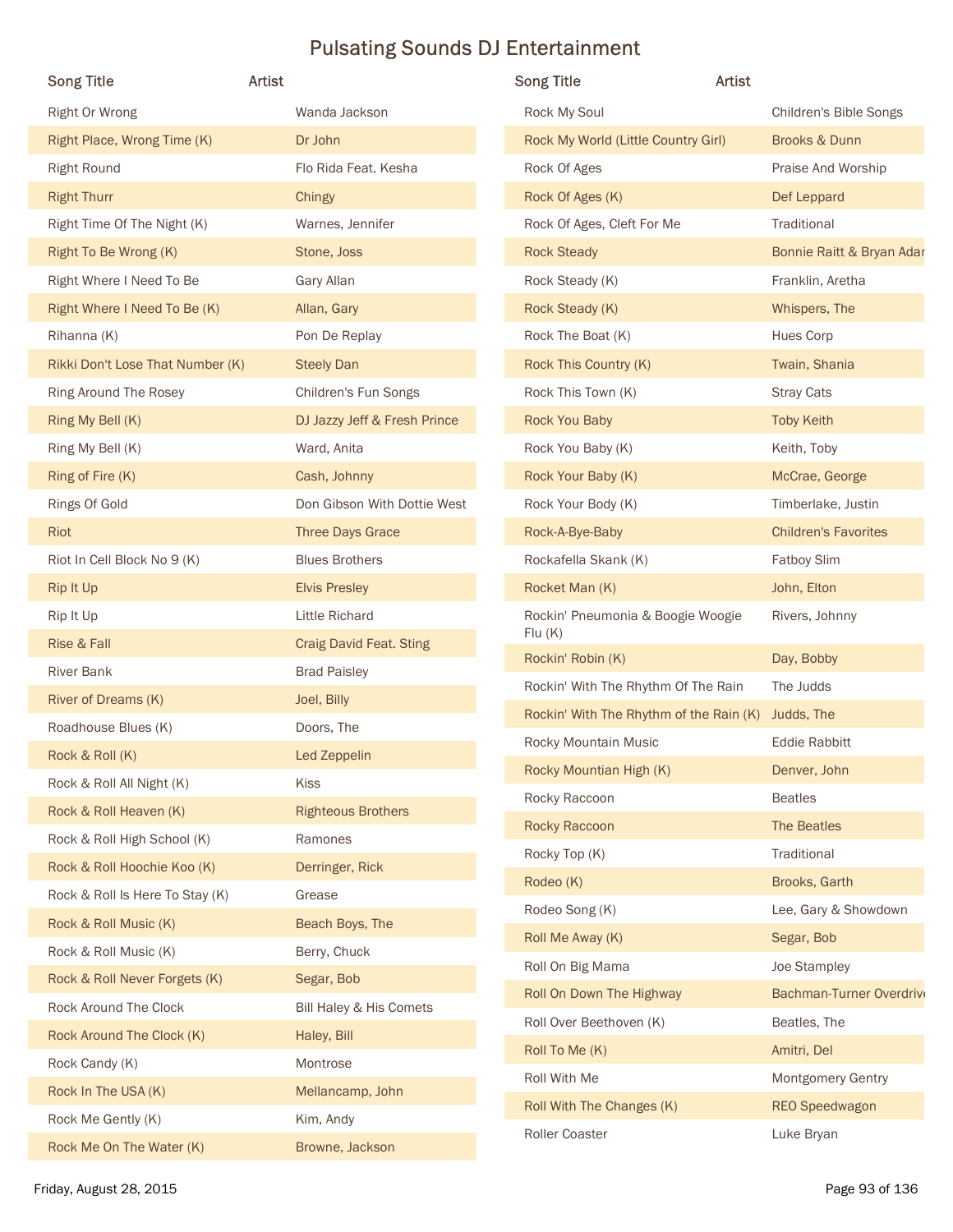| <b>Song Title</b><br>Artist                                  |                                     | <b>Song Title</b><br>Artist      |                                    |
|--------------------------------------------------------------|-------------------------------------|----------------------------------|------------------------------------|
|                                                              |                                     |                                  |                                    |
| Rollin' & Tumblin' (K)<br>Rollin' And Ramblin' (The Death Of | <b>Muddy Waters</b>                 | Run Away Little Tears            | <b>Connie Smith</b><br>Chris Brown |
| Hank Williams)                                               | <b>Emmylou Harris</b>               | Run It                           |                                    |
| Rollin' With The Flow                                        | <b>Charlie Rich</b>                 | Run It (K)                       | Brown, Chris                       |
| Rope The Moon (K)                                            | Montgomery, John Michael            | Run Run Run (K)                  | Tyler, Ryan                        |
| <b>Rose Bouquet</b>                                          | <b>Phil Vassar</b>                  | Run To Him                       | <b>Bobby Vee</b>                   |
| Rose Bouquet (K)                                             | Vassar, Phil                        | Run To Him (K)                   | Vee, Bobby                         |
| Rose Colored Glasses (K)                                     | Conlee, John                        | Run To Me (K)                    | De La Hoya, Oscar                  |
| Rose Garden (K)                                              | Anderson, Lynn                      | Run To The Water                 | Live                               |
| Rose Tint My World Floor Show (Duet)                         | <b>Rocky Horror</b>                 | Run To You (K)                   | Adams, Bryan                       |
| (K)                                                          |                                     | Run To You (K)                   | Houston, Whitney                   |
| Rosealia (K)                                                 | Better Than Erza                    | <b>Runaround Sue</b>             | Dion And The Belmonts              |
| <b>Roses</b>                                                 | <b>Reba McEntire</b>                | Runaround Sue (K)                | Dion                               |
| Roses (K)                                                    | Outkast                             | Runaway                          | <b>Elvis Presley</b>               |
| Roses Are Red (K)                                            | Vinton, Bobby                       | Runaway                          | Janet Jackson                      |
| Rough & Ready                                                | <b>Trace Adkins</b>                 | Runaway (K)                      | Bon Jovi                           |
| Rough & Ready (K)                                            | Adkins, Trace                       | Runaway (K)                      | Coors, The                         |
| Rough And Ready                                              | <b>Trace Adkins</b>                 | Runaway (K)                      | Del Shannon                        |
| Rough Boy (K)                                                | ZZ Top                              | Runaway (K)                      | Jefferson Starship                 |
| Round About Way                                              | George Strait                       | <b>Runaway Train</b>             | Dawn Sears                         |
| Round Here (K)                                               | <b>Counting Crows</b>               | Runaway Train (K)                | John, Elton & Eric Clapton         |
| Row Row Your Boat                                            | Children's Nursery Rhymes           | Runaway Train (K)                | Sears, Dawn                        |
| Roxanne Roxanne (K)                                          | <b>UTFO</b>                         | Runaway Train (K)                | Soul Asylum                        |
| Rub Me The Right Way (K)                                     | Martin, Brad                        | Runnin' Scared (K)               | Orbison, Roy                       |
| Rub You The Right Way (K)                                    | Gill, Johnny                        | Running Bear (K)                 | Preston, Johnny                    |
| Rub-A-Dub-Dub Three Men In A Tub                             | Children's Songs                    | Running On Faith (K)             | Clapton, Eric                      |
| Rubber Biscuit (K)                                           | <b>Blues Brothers</b>               | Running on Ice (K)               | Joel, Billy                        |
| Rubberband Man (K)                                           | Spinners, The                       | Rush Rush                        | Paula Abdul                        |
| Ruby Are You Mad                                             | The Osborne Brothers & Red<br>Allen | Rush Rush (K)<br>S               | Abdul, Paula                       |
| Ruby Baby (K)                                                | Dion                                | (You're My) Soul And Inspiration | The Righteous Brothers             |
| Ruby Don't Take Your Love To Town (K)                        | Rogers, Kenny                       | S.O.S.                           | The Jonas Brothers                 |
| Ruby Tuesday (K)                                             | <b>Rolling Stones</b>               | Sacred Ground                    | McBride & Ride                     |
| Rueben James (K)                                             | Rogers, Kenny                       | <b>Sacred Ground</b>             | McBride & The Ride                 |
| Rumor Has It (K)                                             | McEntire, Reba                      | Sacrifice (K)                    | John, Elton                        |
| Rumours (K)                                                  | <b>Timex Social Club</b>            | Sad Eyes (K)                     | John, Robert                       |
| Run                                                          | <b>Collective Soul</b>              | Sad Lookin' Moon                 | Alabama                            |
| Run Around                                                   | <b>Blues Traveler</b>               | Sad Movies (Make Me Cry)         | Sue Thompson                       |
| Run Away (K)                                                 | Linkin Park                         | Sad Songs Say So Much (K)        | John, Elton                        |
|                                                              |                                     |                                  |                                    |

| <b>Song Title</b><br>Artist                          |                                                      | <b>Song Title</b>                         | Artist                                           |
|------------------------------------------------------|------------------------------------------------------|-------------------------------------------|--------------------------------------------------|
| Rollin' & Tumblin' (K)                               | <b>Muddy Waters</b>                                  | Run Away Little Tears                     | <b>Connie Smith</b>                              |
| Rollin' And Ramblin' (The Death Of<br>Hank Williams) | <b>Emmylou Harris</b>                                | Run It                                    | Chris Brown                                      |
| Rollin' With The Flow                                | <b>Charlie Rich</b>                                  | Run It (K)                                | Brown, Chris                                     |
| Rope The Moon (K)                                    | Montgomery, John Michael                             | Run Run Run (K)                           | Tyler, Ryan                                      |
| <b>Rose Bouquet</b>                                  | <b>Phil Vassar</b>                                   | Run To Him                                | <b>Bobby Vee</b>                                 |
| Rose Bouquet (K)                                     | Vassar, Phil                                         | Run To Him (K)                            | Vee, Bobby                                       |
| Rose Colored Glasses (K)                             | Conlee, John                                         | Run To Me (K)                             | De La Hoya, Oscar                                |
| Rose Garden (K)                                      | Anderson, Lynn                                       | Run To The Water                          | Live                                             |
| Rose Tint My World Floor Show (Duet)                 | <b>Rocky Horror</b>                                  | Run To You (K)                            | Adams, Bryan                                     |
| (K)                                                  |                                                      | Run To You (K)                            | Houston, Whitney<br><b>Dion And The Belmonts</b> |
| Rosealia (K)                                         | Better Than Erza                                     | <b>Runaround Sue</b><br>Runaround Sue (K) |                                                  |
| Roses                                                | Reba McEntire                                        |                                           | Dion<br><b>Elvis Presley</b>                     |
| Roses (K)                                            | Outkast                                              | Runaway                                   | Janet Jackson                                    |
| Roses Are Red (K)                                    | Vinton, Bobby                                        | Runaway<br>Runaway (K)                    | Bon Jovi                                         |
| Rough & Ready                                        | <b>Trace Adkins</b>                                  | Runaway (K)                               | Coors, The                                       |
| Rough & Ready (K)                                    | Adkins, Trace                                        | Runaway (K)                               | Del Shannon                                      |
| Rough And Ready                                      | <b>Trace Adkins</b>                                  | Runaway (K)                               | Jefferson Starship                               |
| Rough Boy (K)                                        | ZZ Top                                               | <b>Runaway Train</b>                      | Dawn Sears                                       |
| Round About Way                                      | George Strait                                        | Runaway Train (K)                         | John, Elton & Eric Clapton                       |
| Round Here (K)                                       | <b>Counting Crows</b>                                | Runaway Train (K)                         | Sears, Dawn                                      |
| Row Row Your Boat                                    | Children's Nursery Rhymes                            | Runaway Train (K)                         | Soul Asylum                                      |
| Roxanne Roxanne (K)                                  | <b>UTFO</b>                                          | Runnin' Scared (K)                        | Orbison, Roy                                     |
| Rub Me The Right Way (K)                             | Martin, Brad                                         | Running Bear (K)                          | Preston, Johnny                                  |
| Rub You The Right Way (K)                            | Gill, Johnny                                         | Running On Faith (K)                      | Clapton, Eric                                    |
| Rub-A-Dub-Dub Three Men In A Tub                     | Children's Songs<br><b>Blues Brothers</b>            | Running on Ice (K)                        | Joel, Billy                                      |
| Rubber Biscuit (K)                                   |                                                      | <b>Rush Rush</b>                          | Paula Abdul                                      |
| Rubberband Man (K)<br>Ruby Are You Mad               | Spinners, The<br>The Osborne Brothers & Red<br>Allen | Rush Rush (K)                             | Abdul, Paula                                     |
| Ruby Baby (K)                                        | Dion                                                 | S                                         |                                                  |
| Ruby Don't Take Your Love To Town (K)                | Rogers, Kenny                                        | (You're My) Soul And Inspiration          | The Righteous Brothers                           |
| Ruby Tuesday (K)                                     | <b>Rolling Stones</b>                                | S.O.S.                                    | The Jonas Brothers                               |
| Rueben James (K)                                     | Rogers, Kenny                                        | Sacred Ground                             | McBride & Ride                                   |
| Rumor Has It (K)                                     | McEntire, Reba                                       | <b>Sacred Ground</b>                      | McBride & The Ride                               |
| Rumours (K)                                          | <b>Timex Social Club</b>                             | Sacrifice (K)                             | John, Elton                                      |
| Run                                                  | <b>Collective Soul</b>                               | Sad Eyes (K)                              | John, Robert                                     |
| Run Around                                           | <b>Blues Traveler</b>                                | Sad Lookin' Moon                          | Alabama                                          |
| Run Away (K)                                         | Linkin Park                                          | Sad Movies (Make Me Cry)                  | Sue Thompson                                     |
|                                                      |                                                      | Sad Songs Say So Much (K)                 | John, Elton                                      |
| Friday, August 28, 2015                              |                                                      |                                           | Page 94 of 136                                   |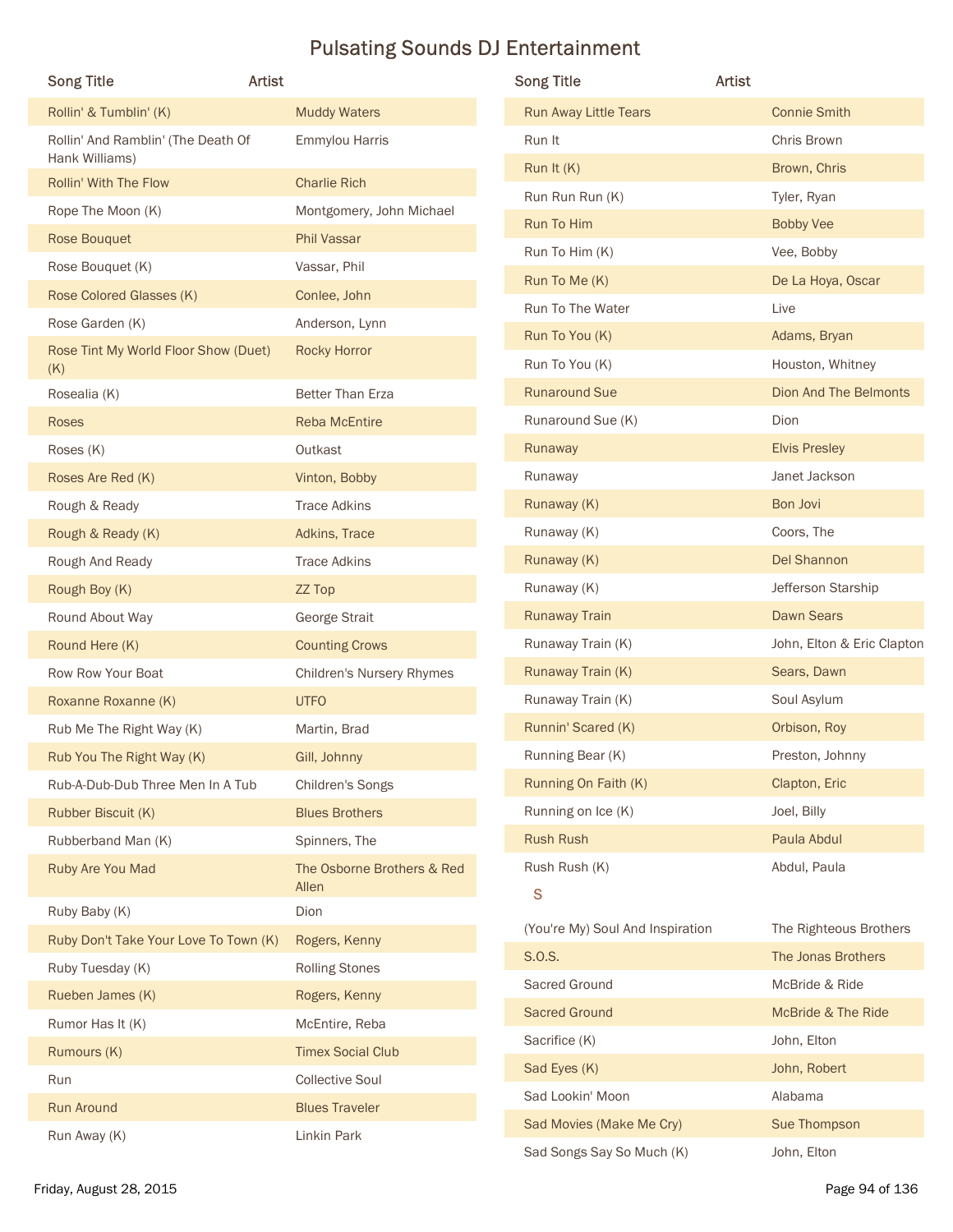|                                           | Artist                                   | <b>Song Title</b><br>Artist           |                                    |
|-------------------------------------------|------------------------------------------|---------------------------------------|------------------------------------|
| Safe & Sound                              | Taylor Swift Feat. The Civil             | Save The Last Dance For Me            | <b>Drifters</b>                    |
| Safe And Sound                            | Wars                                     | Save The Last Dance For Me            | <b>Emmylou Harris</b>              |
| Said I Loved You, But I Lied (K)          | <b>Capital Cities</b><br>Bolton, Michael | Save The Last Dance For Me            | The Drifters                       |
| Sail On (K)                               | Commodores                               | Save The Last Dance For Me (K)        | Buble, Michael                     |
| Sailing (K)                               | Cross, Chris                             | Save The Last Dance For Me (K)        | Drifters, The                      |
| <b>Sailing Sailing</b>                    | Children's Favorites                     | Saved by Zero (K)                     | The Fixx                           |
| Sally Goodin                              | Traditional                              | Saving All My Love For You (K)        | Houston, Whitney                   |
| Salvation Song (K)                        | Cranberries, The                         | Savior                                | <b>Rise Against</b>                |
| Same Ol' Love                             | Same Ol' Love                            | Say                                   | Ryan Cabrera                       |
| Same Old Brand New You                    | A1                                       | Say (All I Need)                      | OneRepublic                        |
| Same Ole Love                             | Anita Baker                              | Say It (K)                            | Voices of Theory                   |
| Sam's Place                               | <b>Buck Owens</b>                        | Say It Loud, I'm Black & Proud (K)    | Brown, James                       |
| San Antonio Rose (K)                      | Wills, Bob                               | Say It Right                          | Nelly Furtado                      |
| Sandy (From Grease) (K)                   | Grease                                   | Say My Name                           | Destiny's Child                    |
| Santa Claus Is Back In Town               | Dwight Yoakam                            | Say Say Say                           | Paul McCartney & Michae<br>Jackson |
| Santa Claus Is Back In Town               | <b>Elvis Presley</b>                     | Say Say Say (K)                       | McCartney, Paul & M Jack           |
| Santa Claus Is Back In Town               | <b>Trisha Yearwood</b>                   | Say When (K)                          | Lonestar                           |
| Santa Claus Is Coming To Town             | Standard                                 | Say Yes                               | <b>Burnin' Daylight</b>            |
| Santa Claus Is Watching You               | <b>Ray Stevens</b>                       | Say Yes                               | Floetry                            |
| Santa Looked A Lot Like Daddy             | <b>Buck Owens</b>                        | Say Yes (K)                           | <b>Burnin' Daylight</b>            |
| Santa Looked A Lot Like Daddy             | <b>Garth Brooks</b>                      | Say Yes (K)                           | Floetry                            |
| Santa Monica (K)                          | Everclear                                | Say You Love Me                       | <b>Rodney Crowell</b>              |
| Santa's Gonna Come In A Pickup Truck      | Alan Jackson & The                       | Say You Will (K)                      | Foreigner                          |
|                                           | Chipmunks                                | Say You, Say Me (K)                   | Richie, Lionel                     |
| Santeria (K)                              | Sublime<br>Hall & Oates                  | Say You'll Be There                   | Spice Girls                        |
| Sara Smile (K)<br>Satin Sheets (K)        | Pruett, Jeanne                           | Say You'll Be There                   | The Spice Girls                    |
| Satisfied                                 | <b>Barbara Mandrell</b>                  | Say You'll Stay Until Tomorrow (K)    | Jones, Tom                         |
| Sattelite (K)                             | Dave Matthews Band                       | Scar Tissue (K)                       | Red Hot Chili Peppers              |
| Saturday In The Park (K)                  | Chicago                                  | Scars (K)                             | Papa Roach                         |
| Saturday Night (K)                        | <b>Bay City Rollers</b>                  | Scary Old World (K)                   | Foster, Radney & Ga<br>Middlemen   |
| <b>Saturday Night At The Movies</b>       | Drifters, The                            | Scenes from an Italian Restaurant (K) | Joel, Billy                        |
| Saturday Night's Alright for Fighting (K) | John, Elton                              | School Days (K)                       | Berry, Chuck                       |
| Saturday Nite is the Lonlinest Night (K)  | Sinatra, Frank                           | School's Out (K)                      | Cooper, Alice                      |
| Saturn Girl                               | Paula Cole                               | Science Fiction Double Feature (K)    | <b>Rocky Horror</b>                |
| Save A Horse, Ride A Cowboy (K)           | Big & Rich                               | Sea Of Heartbreak (K)                 | Buffett, Jimmy & George            |
| Save It For A Rainy Day (K)               | Bishop, Stephen                          |                                       | Strait                             |
|                                           |                                          | Sea Of Love                           | Honeydrippers                      |

| <b>Intertainment</b>                  |                                                       |
|---------------------------------------|-------------------------------------------------------|
| <b>Song Title</b><br>Artist           |                                                       |
| Save The Last Dance For Me            | <b>Drifters</b>                                       |
| Save The Last Dance For Me            | <b>Emmylou Harris</b>                                 |
| Save The Last Dance For Me            | The Drifters                                          |
| Save The Last Dance For Me (K)        | Buble, Michael                                        |
| Save The Last Dance For Me (K)        | Drifters, The                                         |
| Saved by Zero (K)                     | The Fixx                                              |
| Saving All My Love For You (K)        | Houston, Whitney                                      |
| Savior                                | <b>Rise Against</b>                                   |
| Say                                   | Ryan Cabrera                                          |
| Say (All I Need)                      | OneRepublic                                           |
| Say It (K)                            | Voices of Theory                                      |
| Say It Loud, I'm Black & Proud (K)    | Brown, James                                          |
| Say It Right                          | Nelly Furtado                                         |
| Say My Name<br>Say Say Say            | Destiny's Child<br>Paul McCartney & Michae<br>Jackson |
| Say Say Say (K)                       | McCartney, Paul & M Jack                              |
| Say When (K)                          | Lonestar                                              |
| Say Yes                               | <b>Burnin' Daylight</b>                               |
| Say Yes                               | Floetry                                               |
| Say Yes (K)                           | <b>Burnin' Daylight</b>                               |
| Say Yes (K)                           | Floetry                                               |
| Say You Love Me                       | <b>Rodney Crowell</b>                                 |
| Say You Will (K)                      | Foreigner                                             |
| Say You, Say Me (K)                   | Richie, Lionel                                        |
| Say You'll Be There                   | <b>Spice Girls</b>                                    |
| Say You'll Be There                   | The Spice Girls                                       |
| Say You'll Stay Until Tomorrow (K)    | Jones, Tom                                            |
| Scar Tissue (K)                       | Red Hot Chili Peppers                                 |
| Scars (K)                             | Papa Roach                                            |
| Scary Old World (K)                   | Foster, Radney & Ga<br>Middlemen                      |
| Scenes from an Italian Restaurant (K) | Joel, Billy                                           |
| School Days (K)                       | Berry, Chuck                                          |
| School's Out (K)                      | Cooper, Alice                                         |
| Science Fiction Double Feature (K)    | <b>Rocky Horror</b>                                   |
| Sea Of Heartbreak (K)                 | Buffett, Jimmy & George<br><b>Strait</b>              |
| Sea Of Love                           | Honeydrippers                                         |
|                                       | Page 95 of 136                                        |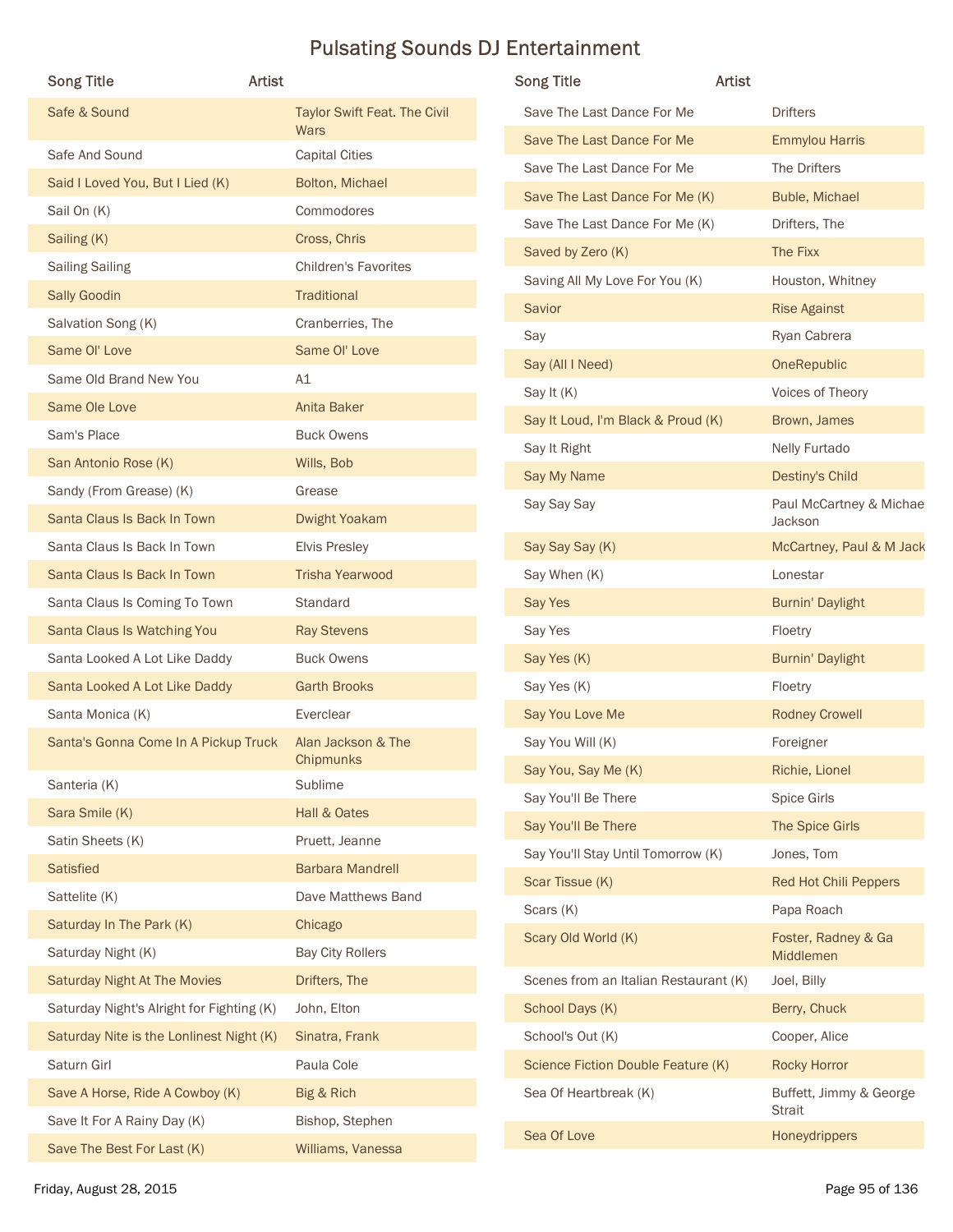| Phil Phillips<br>Honeydrippers, The<br>Estefan, Gloria<br>Hyland, Brian<br>Iggy Pop and The Stooges<br>The Coasters<br>Coasters, The<br>Shepard, Vonda<br>Expose'<br>Jacks, Terry<br>Rent<br>Shinedown<br>38 Special<br>Johnson, Michael<br><b>Barbra Streisand</b><br>Madonna<br>Rivers, Johnny<br><b>Jerry Maguire</b><br>Day, Doris | <b>Song Title</b><br>Artist<br>September<br>September Morn (K)<br>Serious JuJu (K)<br>Set Him Free<br>Set Me Free<br>Set The Night To Music (K)<br>Set You Free<br>Settin' The Woods On Fire<br>Settin' The Woods On Fire (K)<br>Seven Bridges Road<br>Seven Bridges Road (K)<br>Seven Drunken Nights (K)<br>Seven Little Steps<br>Seven Nation Army (K)<br>Seven Whole Days (K)<br>Sex & Candy (K) | Earth, Wind & Fire<br>Diamond, Neil<br>Hagar, Sammy<br><b>Skeeter Davis</b><br>Kinks, The<br>Flack, Roberta & Maxi Pric<br><b>Allison Moorer</b><br>Hank Williams<br>Williams, Hank Sr<br>Ricochet<br>Eagles, The<br>Dubliners, The<br>Joanna Janet'<br>White Stripes, The<br>Braxton, Toni |
|----------------------------------------------------------------------------------------------------------------------------------------------------------------------------------------------------------------------------------------------------------------------------------------------------------------------------------------|-----------------------------------------------------------------------------------------------------------------------------------------------------------------------------------------------------------------------------------------------------------------------------------------------------------------------------------------------------------------------------------------------------|---------------------------------------------------------------------------------------------------------------------------------------------------------------------------------------------------------------------------------------------------------------------------------------------|
|                                                                                                                                                                                                                                                                                                                                        |                                                                                                                                                                                                                                                                                                                                                                                                     |                                                                                                                                                                                                                                                                                             |
|                                                                                                                                                                                                                                                                                                                                        |                                                                                                                                                                                                                                                                                                                                                                                                     |                                                                                                                                                                                                                                                                                             |
|                                                                                                                                                                                                                                                                                                                                        |                                                                                                                                                                                                                                                                                                                                                                                                     |                                                                                                                                                                                                                                                                                             |
|                                                                                                                                                                                                                                                                                                                                        |                                                                                                                                                                                                                                                                                                                                                                                                     |                                                                                                                                                                                                                                                                                             |
|                                                                                                                                                                                                                                                                                                                                        |                                                                                                                                                                                                                                                                                                                                                                                                     |                                                                                                                                                                                                                                                                                             |
|                                                                                                                                                                                                                                                                                                                                        |                                                                                                                                                                                                                                                                                                                                                                                                     |                                                                                                                                                                                                                                                                                             |
|                                                                                                                                                                                                                                                                                                                                        |                                                                                                                                                                                                                                                                                                                                                                                                     |                                                                                                                                                                                                                                                                                             |
|                                                                                                                                                                                                                                                                                                                                        |                                                                                                                                                                                                                                                                                                                                                                                                     |                                                                                                                                                                                                                                                                                             |
|                                                                                                                                                                                                                                                                                                                                        |                                                                                                                                                                                                                                                                                                                                                                                                     |                                                                                                                                                                                                                                                                                             |
|                                                                                                                                                                                                                                                                                                                                        |                                                                                                                                                                                                                                                                                                                                                                                                     |                                                                                                                                                                                                                                                                                             |
|                                                                                                                                                                                                                                                                                                                                        |                                                                                                                                                                                                                                                                                                                                                                                                     |                                                                                                                                                                                                                                                                                             |
|                                                                                                                                                                                                                                                                                                                                        |                                                                                                                                                                                                                                                                                                                                                                                                     |                                                                                                                                                                                                                                                                                             |
|                                                                                                                                                                                                                                                                                                                                        |                                                                                                                                                                                                                                                                                                                                                                                                     |                                                                                                                                                                                                                                                                                             |
|                                                                                                                                                                                                                                                                                                                                        |                                                                                                                                                                                                                                                                                                                                                                                                     |                                                                                                                                                                                                                                                                                             |
|                                                                                                                                                                                                                                                                                                                                        |                                                                                                                                                                                                                                                                                                                                                                                                     |                                                                                                                                                                                                                                                                                             |
|                                                                                                                                                                                                                                                                                                                                        |                                                                                                                                                                                                                                                                                                                                                                                                     | Marcy Playground                                                                                                                                                                                                                                                                            |
|                                                                                                                                                                                                                                                                                                                                        | Sex As A Weapon (K)                                                                                                                                                                                                                                                                                                                                                                                 | Benetar, Pat                                                                                                                                                                                                                                                                                |
|                                                                                                                                                                                                                                                                                                                                        | Sex, Drugs, & Rock & Roll (K)                                                                                                                                                                                                                                                                                                                                                                       | Drury, lan                                                                                                                                                                                                                                                                                  |
|                                                                                                                                                                                                                                                                                                                                        | <b>Sexual Healing</b>                                                                                                                                                                                                                                                                                                                                                                               | <b>Marvin Gaye</b>                                                                                                                                                                                                                                                                          |
| <b>Atlantic Starr</b>                                                                                                                                                                                                                                                                                                                  | Sexual Healing (K)                                                                                                                                                                                                                                                                                                                                                                                  | Gaye, Marvin                                                                                                                                                                                                                                                                                |
| Karyn White                                                                                                                                                                                                                                                                                                                            | <b>Sexx Laws</b>                                                                                                                                                                                                                                                                                                                                                                                    | <b>Beck</b>                                                                                                                                                                                                                                                                                 |
| Semisonic                                                                                                                                                                                                                                                                                                                              | Sexy Bitch                                                                                                                                                                                                                                                                                                                                                                                          | David Guetta Feat. Akon                                                                                                                                                                                                                                                                     |
| OneRepublic                                                                                                                                                                                                                                                                                                                            | Sexy Eyes                                                                                                                                                                                                                                                                                                                                                                                           | Dr. Hook                                                                                                                                                                                                                                                                                    |
| <b>Stacie Orrico</b>                                                                                                                                                                                                                                                                                                                   | Sgt. Pepper's Lonely Hearts Club Band                                                                                                                                                                                                                                                                                                                                                               | <b>Beatles</b>                                                                                                                                                                                                                                                                              |
| Willis, Chuck                                                                                                                                                                                                                                                                                                                          | Sgt. Pepper's Lonely Hearts Club Band                                                                                                                                                                                                                                                                                                                                                               | The Beatles                                                                                                                                                                                                                                                                                 |
| B.B. King                                                                                                                                                                                                                                                                                                                              | Shackles (Praise You)                                                                                                                                                                                                                                                                                                                                                                               | Mary Mary                                                                                                                                                                                                                                                                                   |
| Haley, Bill                                                                                                                                                                                                                                                                                                                            | Shaddup You Face (K)                                                                                                                                                                                                                                                                                                                                                                                | Dolcie, Joe                                                                                                                                                                                                                                                                                 |
| Branigan, Laura                                                                                                                                                                                                                                                                                                                        | Shadowboxer (K)                                                                                                                                                                                                                                                                                                                                                                                     | Apple, Fiona                                                                                                                                                                                                                                                                                |
| Anderson, John                                                                                                                                                                                                                                                                                                                         | Shadows (K)                                                                                                                                                                                                                                                                                                                                                                                         | Yates, Billy                                                                                                                                                                                                                                                                                |
| <b>Allison Moore</b>                                                                                                                                                                                                                                                                                                                   | Shake (K)                                                                                                                                                                                                                                                                                                                                                                                           | Cooke, Sam                                                                                                                                                                                                                                                                                  |
| Journey                                                                                                                                                                                                                                                                                                                                | Shake It Fast (K)                                                                                                                                                                                                                                                                                                                                                                                   | <b>Mystikal</b>                                                                                                                                                                                                                                                                             |
| Locklin, Hank                                                                                                                                                                                                                                                                                                                          | Shake It Off (K)                                                                                                                                                                                                                                                                                                                                                                                    | Carey, Mariah                                                                                                                                                                                                                                                                               |
|                                                                                                                                                                                                                                                                                                                                        | Shake It Up (K)                                                                                                                                                                                                                                                                                                                                                                                     | Cars, The                                                                                                                                                                                                                                                                                   |
|                                                                                                                                                                                                                                                                                                                                        | Shake Me Wake Me (When It's Over)                                                                                                                                                                                                                                                                                                                                                                   | The Four Tops                                                                                                                                                                                                                                                                               |
|                                                                                                                                                                                                                                                                                                                                        | <b>Shake The Sugar Tree</b>                                                                                                                                                                                                                                                                                                                                                                         | Pam Tillis                                                                                                                                                                                                                                                                                  |
|                                                                                                                                                                                                                                                                                                                                        | Shake Ya Tailfeather (K)                                                                                                                                                                                                                                                                                                                                                                            | Nelly & P Diddy & Others                                                                                                                                                                                                                                                                    |
|                                                                                                                                                                                                                                                                                                                                        | Shake You Down (K)                                                                                                                                                                                                                                                                                                                                                                                  | Abbott, Gregory                                                                                                                                                                                                                                                                             |
|                                                                                                                                                                                                                                                                                                                                        | Shake Your Bon Bon (K)                                                                                                                                                                                                                                                                                                                                                                              | Martin, Ricky                                                                                                                                                                                                                                                                               |
|                                                                                                                                                                                                                                                                                                                                        |                                                                                                                                                                                                                                                                                                                                                                                                     | Page 96 of 136                                                                                                                                                                                                                                                                              |
|                                                                                                                                                                                                                                                                                                                                        | Timberlake, Justin<br>Collins, Phil & Marilyn Martin<br><b>Elvis Presley</b><br>Journey<br>Presley, Elvis                                                                                                                                                                                                                                                                                           |                                                                                                                                                                                                                                                                                             |

| <b>Intertainment</b>                         |                                    |
|----------------------------------------------|------------------------------------|
|                                              |                                    |
| <b>Song Title</b>                            | Artist                             |
| September                                    | Earth, Wind & Fire                 |
| September Morn (K)                           | Diamond, Neil                      |
| Serious JuJu (K)                             | Hagar, Sammy                       |
| Set Him Free<br><b>Set Me Free</b>           | <b>Skeeter Davis</b><br>Kinks, The |
| Set The Night To Music (K)                   | Flack, Roberta & Maxi Prie         |
| Set You Free                                 | <b>Allison Moorer</b>              |
| Settin' The Woods On Fire                    | Hank Williams                      |
| Settin' The Woods On Fire (K)                | Williams, Hank Sr                  |
| Seven Bridges Road                           | Ricochet                           |
| Seven Bridges Road (K)                       | Eagles, The                        |
| Seven Drunken Nights (K)                     | Dubliners, The                     |
| Seven Little Steps                           | Joanna Janet'                      |
| Seven Nation Army (K)                        | White Stripes, The                 |
| Seven Whole Days (K)                         | Braxton, Toni                      |
| Sex & Candy (K)                              | Marcy Playground                   |
| Sex As A Weapon (K)                          | Benetar, Pat                       |
| Sex, Drugs, & Rock & Roll (K)                | Drury, lan                         |
| <b>Sexual Healing</b>                        | <b>Marvin Gaye</b>                 |
| Sexual Healing (K)                           | Gaye, Marvin                       |
| <b>Sexx Laws</b>                             | <b>Beck</b>                        |
| Sexy Bitch                                   | David Guetta Feat. Akon            |
| <b>Sexy Eyes</b>                             | Dr. Hook                           |
| Sgt. Pepper's Lonely Hearts Club Band        | <b>Beatles</b>                     |
| Sgt. Pepper's Lonely Hearts Club Band        | The Beatles                        |
| Shackles (Praise You)                        | Mary Mary                          |
| Shaddup You Face (K)                         | Dolcie, Joe                        |
| Shadowboxer (K)                              | Apple, Fiona                       |
| Shadows (K)                                  | Yates, Billy                       |
| Shake (K)                                    | Cooke, Sam                         |
| Shake It Fast (K)                            | <b>Mystikal</b>                    |
| Shake It Off (K)                             | Carey, Mariah                      |
| Shake It Up (K)                              | Cars, The                          |
| Shake Me Wake Me (When It's Over)            | The Four Tops                      |
| <b>Shake The Sugar Tree</b>                  | Pam Tillis                         |
| Shake Ya Tailfeather (K)                     | Nelly & P Diddy & Others           |
| Shake You Down (K)<br>Shake Your Bon Bon (K) | Abbott, Gregory<br>Martin, Ricky   |
|                                              | Page 96 of 136                     |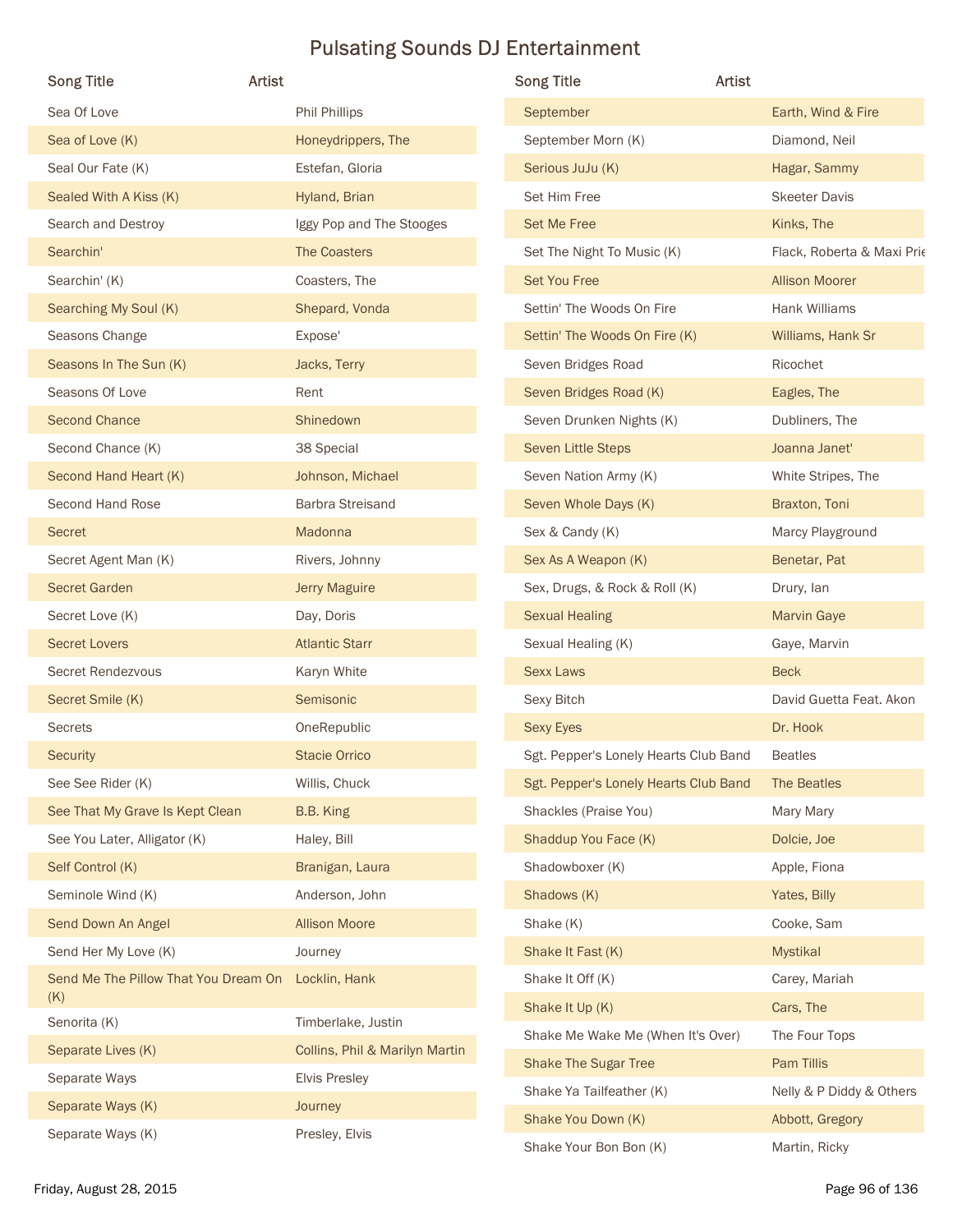| <b>Song Title</b><br>Artist           | <b>Pulsating Sounds DJ Entertainment</b> | <b>Song Title</b><br>Artist              |                                      |
|---------------------------------------|------------------------------------------|------------------------------------------|--------------------------------------|
| Shake Your Groove Thing (K)           | Peaches & Herb                           | She Is (K)                               | Ashton, Susan                        |
| Shake Your Tail Feather (K)           | Charles, Ray                             | She Is His Only Need (K)                 | Wynonna                              |
| Shake, Rattle & Roll (K)              | Haley, Bill                              | She Just Started Liking Cheatin' Songs   | Jackson, Alan                        |
| Shake, Rattle & Roll (K)              | Lewis, Jerry Lee                         | (K)                                      |                                      |
| Shakedown (K)                         | Segar, Bob                               | She Loved A Lot In Her Time              | George Jones                         |
| Shakin' (K)                           | Money, Eddie                             | She Loves You (K)                        | Beatles, The                         |
| Shakin' All Over (K)                  | The Guess Who                            | She Misses Him                           | <b>Tim Rushlow</b>                   |
| Shambala (K)                          | Three Dog Night                          | She Never Got Me Over You                | Mark Chesnutt                        |
| Shame (K)                             | King, Evelyn Champagne                   | She Only Smokes When She Drinks          | Joe Nichols                          |
| Shame About That                      | Sara Evans                               | She Only Smokes When She Drinks (K)      | Nichols, Joe                         |
| Shame On The Moon (K)                 | Segar, Bob                               | She Runs Away                            | <b>Duncan Sheik</b>                  |
| Shame On You                          | Indigo Girls                             | She Said                                 | <b>Collective Soul</b>               |
| <b>Shameless</b>                      | <b>Garth Brooks</b>                      | She Said, He Heard                       | <b>Suzy Bogguss</b>                  |
| Shameless (K)                         | Brooks, Garth                            | She Said, She Said                       | Beatles, The                         |
| Shameless (K)                         | Joel, Billy                              | <b>She Thinks I Still Care</b>           | <b>Elvis Presley</b>                 |
| Share The Land (K)                    | The Guess Who                            | She Thinks I Still Care (K)              | Jones, George                        |
| Sharing The Night Together (K)        | Dr Hook                                  | She Thinks My Tractor's Sexy             | <b>Kenny Chesney</b>                 |
| Sharp Dressed Man (K)                 | ZZ Top                                   | She Thinks My Tractor's Sexy (K)         | Chesney, Kenny                       |
| <b>Shattered Dreams</b>               | Johnny Hates Jazz                        | She Thinks She Needs Me (K)              | Griggs, Andy                         |
| She Ain't Gonna Cry                   | Marshall Dyllon                          | She Used To Be Mine<br>She Wants To Rock | Brooks & Dunn<br>The Warren Brothers |
| She Ain't The Girl For You (K)        | Kinleys, The                             |                                          | Warren Brothers                      |
| She Bangs                             | <b>Ricky Martin</b>                      | She Wants To Rock<br>She Was             | <b>Mark Chesnutt</b>                 |
| She Bangs (K)                         | Martin, Ricky                            | She Went Out For Cigarettes              | Chely Wright                         |
| She Believes In Me (K)                | Rogers, Kenny                            | She Will Be Loved (K)                    | Maroon 5                             |
| She Blinded Me With Science (K)       | Dolby, Thomas                            | She Won't Be Lonely Long                 | Clay Walker                          |
| She Called Me Baby                    | Charlie Rich                             | Sheena Is A Punk Rocker (K)              | Ramones, The                         |
| She Came From FT. Worth               | <b>Kathy Mattea</b>                      | Sheila                                   | Tommy Roe                            |
| She Came In Thru The Bathroom         | Cocker, Joe                              | Sheila (K)                               | Roe, Tommy                           |
| Window (K)<br>She Caught The Katy (K) | <b>Blues Brothers</b>                    | She'll Be Comin' 'Round The Mountain     | Children's Favorites                 |
| She Couldn't Change Me                | Montgomery Gentry                        | She'll Go On You                         | <b>Josh Turner</b>                   |
| She Cried (K)                         | Jay & The Americans                      | She'll Leave You With A Smile            | George Strait                        |
| She Doesn't Dance (K)                 | McGuinn, Mark                            | She'll Leave You With A Smile (K)        | Strait, George                       |
| She Don't Know She's Beautiful (K)    | Kershaw, Sammy                           | Sherry (K)                               | Valli, Frankie                       |
| She Don't Use Jelly                   | Flaming Lips, The                        | She's A Lady (K)                         | Jones, Tom                           |
| She Drives Me Crazy (K)               | <b>Fine Young Cannibals</b>              | She's A Woman (K)                        | Beatles, The                         |
| She Even Woke Me Up To Say Goodbye    | Jerry Lee Lewis                          | She's All I Ever Had (K)                 | Martin, Ricky                        |
| She Hates Me (K)                      | <b>Puddle of Mudd</b>                    | She's All I Got (K)                      | Cozier, Jimmy                        |
|                                       |                                          |                                          |                                      |
| Friday, August 28, 2015               |                                          |                                          | Page 97 of 136                       |

| <b>Song Title</b>                             | Artist                                        |
|-----------------------------------------------|-----------------------------------------------|
|                                               |                                               |
| She Is (K)                                    | Ashton, Susan                                 |
| She Is His Only Need (K)                      | Wynonna                                       |
| She Just Started Liking Cheatin' Songs<br>(K) | Jackson, Alan                                 |
| She Loved A Lot In Her Time                   | George Jones                                  |
| She Loves You (K)                             | Beatles, The                                  |
| She Misses Him                                | <b>Tim Rushlow</b>                            |
| She Never Got Me Over You                     | Mark Chesnutt                                 |
| She Only Smokes When She Drinks               | <b>Joe Nichols</b>                            |
| She Only Smokes When She Drinks (K)           | Nichols, Joe                                  |
| She Runs Away<br>She Said                     | <b>Duncan Sheik</b><br><b>Collective Soul</b> |
|                                               | <b>Suzy Bogguss</b>                           |
| She Said, He Heard<br>She Said, She Said      | Beatles, The                                  |
| <b>She Thinks I Still Care</b>                | <b>Elvis Presley</b>                          |
| She Thinks I Still Care (K)                   | Jones, George                                 |
| She Thinks My Tractor's Sexy                  | <b>Kenny Chesney</b>                          |
| She Thinks My Tractor's Sexy (K)              | Chesney, Kenny                                |
| She Thinks She Needs Me (K)                   | Griggs, Andy                                  |
| She Used To Be Mine                           | Brooks & Dunn                                 |
| She Wants To Rock                             | The Warren Brothers                           |
| She Wants To Rock                             | Warren Brothers                               |
| She Was                                       | <b>Mark Chesnutt</b>                          |
| She Went Out For Cigarettes                   | Chely Wright                                  |
| She Will Be Loved (K)                         | Maroon 5                                      |
| She Won't Be Lonely Long                      | Clay Walker                                   |
| Sheena Is A Punk Rocker (K)                   | Ramones, The                                  |
| Sheila                                        | Tommy Roe                                     |
| Sheila (K)                                    | Roe, Tommy                                    |
| She'll Be Comin' 'Round The Mountain          | <b>Children's Favorites</b>                   |
| She'll Go On You                              | <b>Josh Turner</b>                            |
| She'll Leave You With A Smile                 | George Strait                                 |
| She'll Leave You With A Smile (K)             | Strait, George                                |
| Sherry (K)                                    | Valli, Frankie                                |
| She's A Lady (K)                              | Jones, Tom                                    |
| She's A Woman (K)                             | Beatles, The                                  |
| She's All I Ever Had (K)                      | Martin, Ricky                                 |
|                                               |                                               |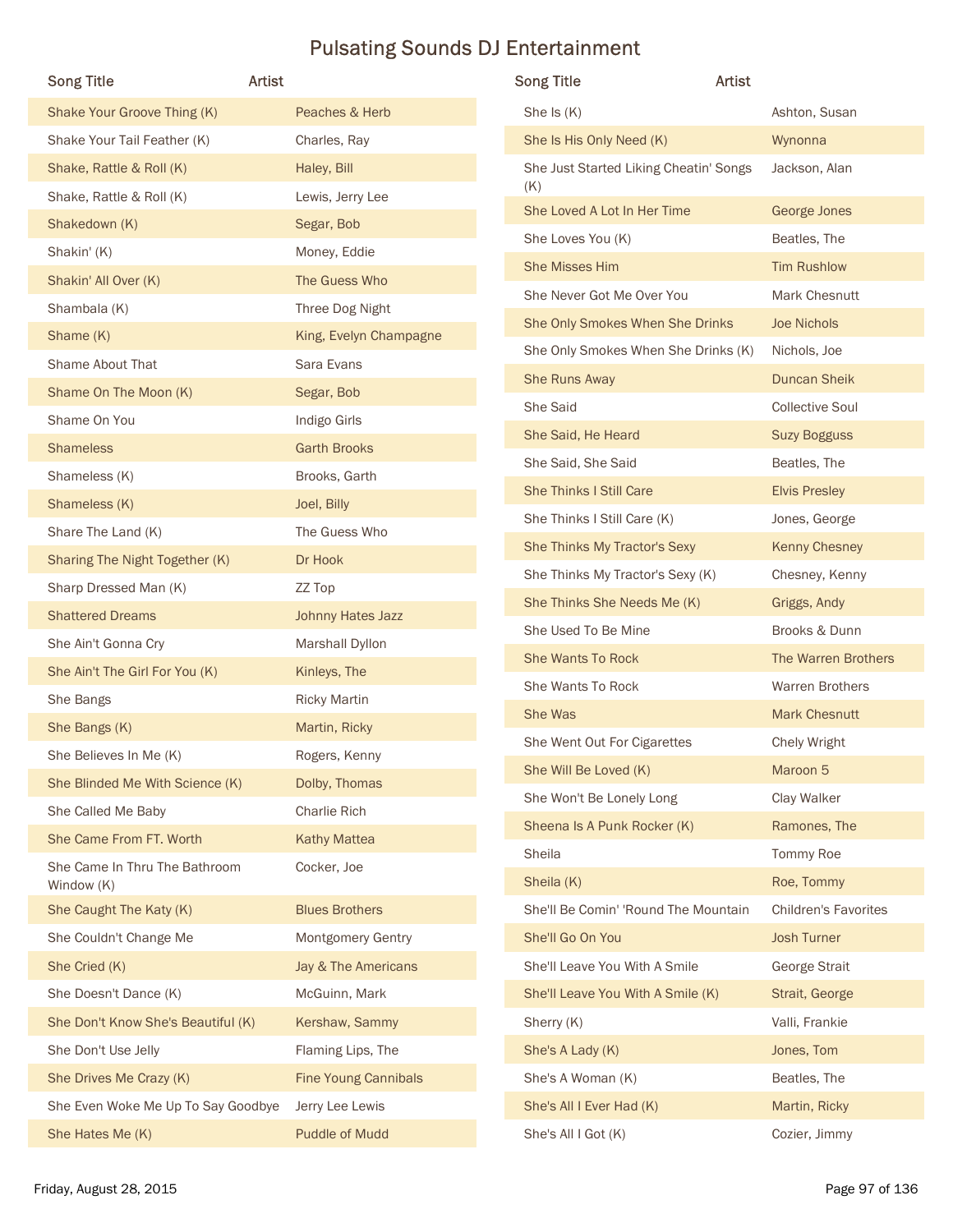|                       | <b>Song Title</b><br>Artist         |                                                                        |
|-----------------------|-------------------------------------|------------------------------------------------------------------------|
| <b>Collin Raye</b>    | <b>Shining Star</b>                 | Earth, Wind & Fire                                                     |
| <b>Collins Raye</b>   | <b>Shining Star</b>                 | Jump 5                                                                 |
| Joel, Billy           | Shining Star (K)                    | Earth, Wind & Fire                                                     |
| Eric Clapton          | Shining Star (K)                    | Manhattans, The                                                        |
| Clapton, Eric         | Shiny Happy People (K)              | <b>REM</b>                                                             |
| Hall & Oates          | Ships                               | <b>Barry Manilow</b>                                                   |
| Ricochet              | Ships (K)                           | Manilow, Barry                                                         |
| Frizell, Lefty        | Ships That Don't Come In            | Joe Diffie                                                             |
| <b>Garth Brooks</b>   | Ships That Don't Come In (K)        | Diffie, Joe                                                            |
| James Bonamy          | Shiver                              | Jamie O'Neal                                                           |
| Joel, Billy           | <b>Shoes</b>                        | Shania Twain                                                           |
| Offspring             | Shoo Fly                            | Children's Fun Songs                                                   |
| Alabama               | Shoop Shoop Song (It's In His Kiss) | Cher                                                                   |
| Patsy Cline           | Shoot The Moon                      | Norah Jones                                                            |
| Cline, Patsy          | Shop Around                         | Captain & Tennille                                                     |
| Judd, Cledus T        | Shop Around                         | <b>Miracles</b>                                                        |
| Beatles, The          | Shop Around                         | Smokey Robinson And The                                                |
| <b>Billy Gilman</b>   |                                     | <b>Miracles</b>                                                        |
| Lovett, Lyle          |                                     | Captain & Tennille                                                     |
| Cyrus, Billy Ray      |                                     | Robinson, Smokey & The<br><b>Miracles</b>                              |
| Brooks & Dunn         | Short People (K)                    | Newman, Randy                                                          |
| Zombies, The          | Short Shorts (Duet) (K)             | <b>Royal Teens</b>                                                     |
| <b>Elvis Presley</b>  | Shortenin' Bread                    | Traditonal                                                             |
| Moore, Jeff           | Shortnin' Bread                     | Children's Fun Songs                                                   |
| Turtles, The          | Shot Full Of Love                   | The McCarter Sisters                                                   |
| Janie Fricke          | Shotgun (K)                         | Jr Walker & The Allstars                                               |
| <b>Tal Bachman</b>    | Shotgun Girl                        | Janedear Girls                                                         |
| Sharp, Kevin          | Should I Come Home (Or Should I Go  | <b>Gene Watson</b>                                                     |
| John Berry            | Crazy)                              |                                                                        |
| Neil Diamond          |                                     | The Clash                                                              |
| <b>Shawn Mullins</b>  | Should've Been A Cowboy (K)         | Keith, Toby                                                            |
| Fuel                  | Should've Said No                   | <b>Taylor Swift</b>                                                    |
| Mullins, Shawn        | Shout                               | <b>Isley Brothers</b>                                                  |
| Little Anthony        | Shout                               | <b>Tears For Fears</b>                                                 |
| <b>Matt Stillwell</b> | Shout At The Devil (K)              | <b>Motley Crue</b>                                                     |
| <b>Richard Marx</b>   | Shout! (K)                          | Otis Day & The Knights                                                 |
| Jeff Carson           | Show & Tell (K)                     | Wilson, Al                                                             |
| Kooks, The            | Show And Tell                       | Al Wilson                                                              |
|                       |                                     | Shop Around (K)<br>Shop Around (K)<br>Should I Stay or Should I Go (K) |

| <b>Intertainment</b>                               |                                            |
|----------------------------------------------------|--------------------------------------------|
| <b>Song Title</b>                                  | Artist                                     |
| <b>Shining Star</b>                                | Earth, Wind & Fire                         |
| <b>Shining Star</b>                                | Jump 5                                     |
| Shining Star (K)                                   | Earth, Wind & Fire                         |
| Shining Star (K)                                   | Manhattans, The                            |
| Shiny Happy People (K)<br>Ships                    | <b>REM</b><br><b>Barry Manilow</b>         |
| Ships (K)                                          | Manilow, Barry                             |
| Ships That Don't Come In                           | Joe Diffie                                 |
| Ships That Don't Come In (K)                       | Diffie, Joe                                |
| Shiver                                             | Jamie O'Neal                               |
| <b>Shoes</b>                                       | Shania Twain                               |
| Shoo Fly                                           | Children's Fun Songs                       |
| Shoop Shoop Song (It's In His Kiss)                | Cher                                       |
| Shoot The Moon                                     | Norah Jones                                |
| <b>Shop Around</b>                                 | Captain & Tennille                         |
| Shop Around                                        | Miracles                                   |
| <b>Shop Around</b>                                 | Smokey Robinson And The<br><b>Miracles</b> |
| Shop Around (K)                                    | Captain & Tennille                         |
| Shop Around (K)                                    | Robinson, Smokey & The<br><b>Miracles</b>  |
| Short People (K)                                   | Newman, Randy                              |
| Short Shorts (Duet) (K)                            | <b>Royal Teens</b>                         |
| Shortenin' Bread                                   | Traditonal                                 |
| Shortnin' Bread                                    | Children's Fun Songs                       |
| Shot Full Of Love                                  | The McCarter Sisters                       |
| Shotgun (K)                                        | Jr Walker & The Allstars                   |
| Shotgun Girl<br>Should I Come Home (Or Should I Go | Janedear Girls<br><b>Gene Watson</b>       |
| Crazy)<br>Should I Stay or Should I Go (K)         | The Clash                                  |
| Should've Been A Cowboy (K)                        | Keith, Toby                                |
| Should've Said No                                  | <b>Taylor Swift</b>                        |
| Shout                                              | <b>Isley Brothers</b>                      |
| Shout                                              | <b>Tears For Fears</b>                     |
| Shout At The Devil (K)                             | <b>Motley Crue</b>                         |
| Shout! (K)                                         | Otis Day & The Knights                     |
| Show & Tell (K)                                    | Wilson, Al                                 |
| Show And Tell                                      | Al Wilson                                  |
|                                                    | Page 98 of 136                             |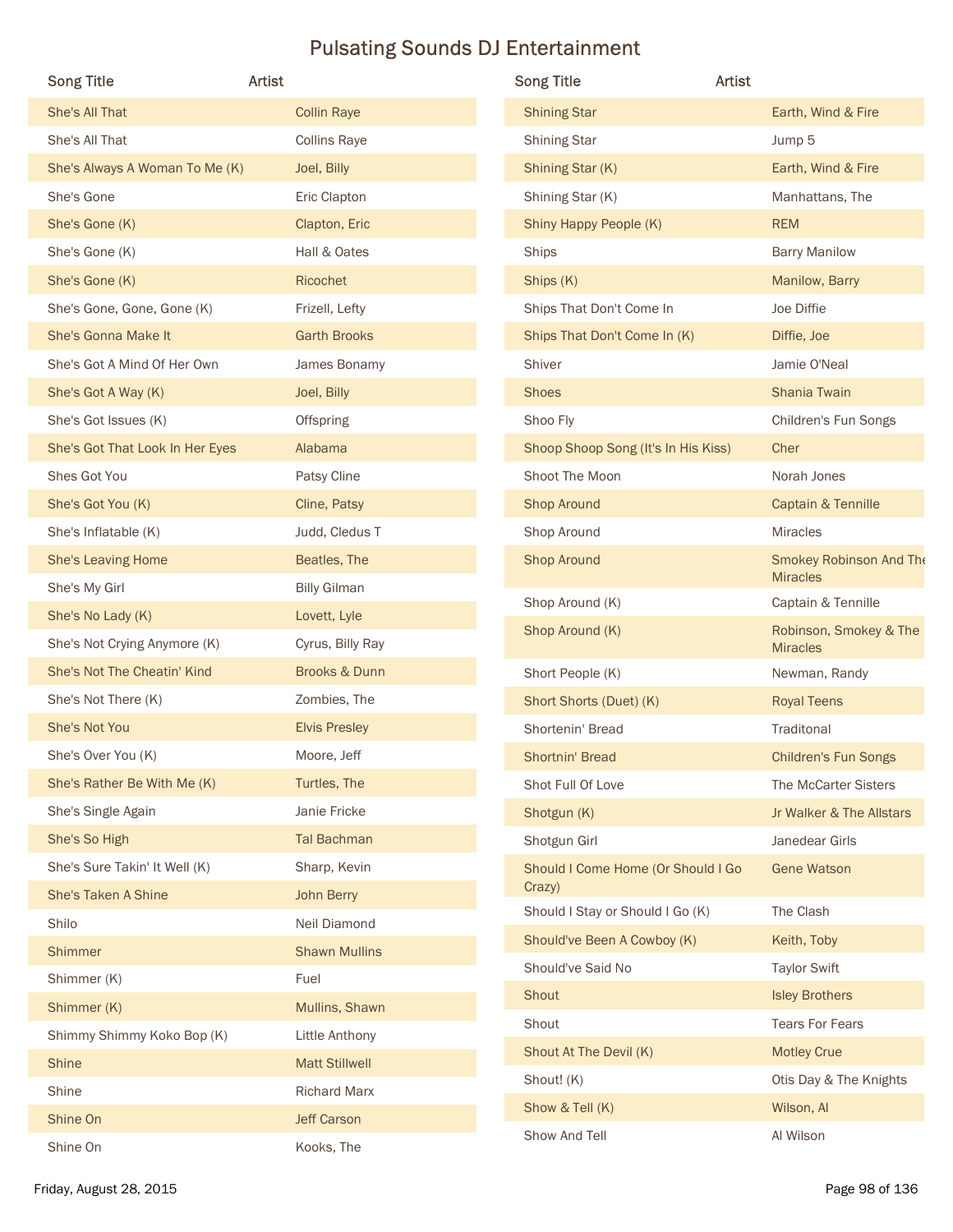| <b>Song Title</b><br>Artist              | <b>Pulsating Sounds DJ Entertainment</b> | <b>Song Title</b>               | Artist |                              |
|------------------------------------------|------------------------------------------|---------------------------------|--------|------------------------------|
| Show Goes On (Clean), The                | Show Goes On (Clean), The                | Silhouettes (K)                 |        | Rays, The                    |
| Show Me (K)                              | Cover Girls, The                         | Silly (K)                       |        | Williams, Denice             |
| Show Me Love                             | Robyn                                    | Silver Bells                    |        | <b>Country Christmas</b>     |
| Show Me Love (K)                         | Robyn S                                  | <b>Silver Bells</b>             |        | <b>Elvis Presley</b>         |
| Show Me The Meaning of Being Lonely      | <b>Backstreet Boys</b>                   | Silver Bells                    |        | Perry Como                   |
| (K)                                      |                                          | <b>Silver Bells</b>             |        | Traditional                  |
| Show Me The Way                          | Peter Frampton                           | Silver Bells                    |        | <b>Traditional Christmas</b> |
| Show Me The Way (K)                      | Frampton, Peter                          | <b>Silver Lining</b>            |        | <b>Bonnie Raitt</b>          |
| Show You Off                             | Dan + Shay                               | Silver Springs (K)              |        | Fleetwood Mac                |
| Showbiz Kids (K)                         | <b>Steely Dan</b>                        | <b>Silver Wings</b>             |        | Merle Haggard                |
| Shower Me With Your Love                 | Surface                                  | Simple Creed (K)                | Live   |                              |
| Shower The People (K)                    | Taylor, James                            | Simple Kind Of Life             |        | No Doubt                     |
| Shut Up                                  | <b>Black Eyed Peas</b>                   | Simple Life                     |        | Mary C Carpenter             |
| Shut Up & Kiss Me (K)                    | Carpenter, Mary Chapin                   | Simple Life                     |        | Mary Chapin Carpenter        |
| Shut Up And Drive (K)                    | Wright, Chely                            | Simple Little Words (K)         |        | Lane, Cristy                 |
| Shut Up And Let Me Go                    | Shut Up And Let Me Go                    | Simple Man (K)                  |        | Lynyrd Skynyrd               |
| Sick And Tired                           | Anastacia                                | Simple Man (K)                  |        | Shinedown                    |
| Sick Cycle Carousel (K)                  | Lifehouse                                | Sin Wagon                       |        | <b>Dixie Chicks</b>          |
| Side (K)                                 | Travis                                   | Sin Wagon                       |        | The Dixie Chicks             |
| Side By Side                             | <b>Kay Starr</b>                         | Sin Wagon (K)                   |        | <b>Dixie Chicks</b>          |
| Side By Side (K)                         | Crosby, Gary                             | Since I Don't Have You (K)      |        | Guns N' Roses                |
| Side By Side (K)                         | Starr, Kay                               | Since I Don't Have You (K)      |        | Skyliners, The               |
| Side By Side (K)                         | Traditional                              | Since I Fell For You (K)        |        | Welch, Lenny                 |
| Sideways                                 | Darryl Worley                            | Since I Lost My Baby (K)        |        | Temptations, The             |
| Sideways                                 | Dierks Bentley                           | Since U Been Gone (K)           |        | Clarkson, Kelly              |
| Sign Of The Times                        | <b>Travis Tritt</b>                      | Since You've Been Gone (K)      |        | Franklin, Aretha             |
| Signed, Sealed, Delivered (K)            | Wonder, Stevie                           | Sincerely (K)                   |        | McGuire Sisters, The         |
| Signs (K)                                | <b>Five Man Electrical Band</b>          | Sing                            |        | Ed Sheeran                   |
| Signs (K)                                | Snoop & Timberlake, Justin               | Sing (K)                        |        | Carpenters, The              |
| Silence (K)                              | Delerium<br>The Tremeloes                | Sing A Song                     |        | Earth, Wind & Fire           |
| Silence Is Golden<br>Silence On The Line | <b>Chris Ledoux</b>                      | Sing A Song Of Sixpence         |        | Children's Songs             |
|                                          | Amos, Tori                               | Sing Me Back Home               |        | Merle Haggard                |
| Silent After All These Years (K)         |                                          | Singing In The Rain (K)         |        | Kelly, Gene                  |
| Silent Lucidity (K)                      | Queensryche                              | <b>Singing My Song</b>          |        | <b>Tammy Wynette</b>         |
| Silent Night                             | Easy Listening Christmas                 | <b>Singing The Blues</b>        |        | <b>Guy Mitchell</b>          |
| <b>Silent Night</b><br>Silent Night      | <b>Elvis Presley</b><br>Rock Christmas   | <b>Singing The Blues</b>        |        | <b>Marty Robbins</b>         |
|                                          | <b>Traditional Christmas</b>             | Singing The Blues               |        | <b>Tommy Steele</b>          |
| <b>Silent Night</b>                      |                                          | <b>Singing To The Scarecrow</b> |        | <b>Kristin Garner</b>        |
| riday, August 28, 2015                   |                                          |                                 |        | Page 99 of 136               |

|                                     |                              | <b>Pulsating Sounds DJ Entertainment</b> |                                         |
|-------------------------------------|------------------------------|------------------------------------------|-----------------------------------------|
| Artist<br><b>Song Title</b>         |                              | <b>Song Title</b>                        | Artist                                  |
| Show Goes On (Clean), The           | Show Goes On (Clean), The    | Silhouettes (K)                          | Rays, The                               |
| Show Me (K)                         | Cover Girls, The             | Silly (K)                                | Williams, Denice                        |
| Show Me Love                        | Robyn                        | Silver Bells                             | Country Christmas                       |
| Show Me Love (K)                    | Robyn S                      | <b>Silver Bells</b>                      | <b>Elvis Presley</b>                    |
| Show Me The Meaning of Being Lonely | <b>Backstreet Boys</b>       | Silver Bells                             | Perry Como                              |
| (K)                                 |                              | <b>Silver Bells</b>                      | Traditional                             |
| Show Me The Way                     | Peter Frampton               | Silver Bells                             | <b>Traditional Christmas</b>            |
| Show Me The Way (K)                 | Frampton, Peter              | <b>Silver Lining</b>                     | <b>Bonnie Raitt</b>                     |
| Show You Off                        | Dan + Shay                   | Silver Springs (K)                       | Fleetwood Mac                           |
| Showbiz Kids (K)                    | <b>Steely Dan</b>            | <b>Silver Wings</b>                      | Merle Haggard                           |
| Shower Me With Your Love            | Surface                      | Simple Creed (K)                         | Live                                    |
| Shower The People (K)               | Taylor, James                | Simple Kind Of Life                      | No Doubt                                |
| Shut Up                             | <b>Black Eyed Peas</b>       | Simple Life                              | Mary C Carpenter                        |
| Shut Up & Kiss Me (K)               | Carpenter, Mary Chapin       | Simple Life                              | Mary Chapin Carpenter                   |
| Shut Up And Drive (K)               | Wright, Chely                | Simple Little Words (K)                  | Lane, Cristy                            |
| Shut Up And Let Me Go               | Shut Up And Let Me Go        | Simple Man (K)                           | Lynyrd Skynyrd                          |
| Sick And Tired                      | Anastacia                    | Simple Man (K)                           | Shinedown                               |
| Sick Cycle Carousel (K)             | Lifehouse                    | Sin Wagon                                | <b>Dixie Chicks</b>                     |
| Side (K)                            | Travis                       | Sin Wagon                                | The Dixie Chicks                        |
| Side By Side                        | <b>Kay Starr</b>             | Sin Wagon (K)                            | <b>Dixie Chicks</b>                     |
| Side By Side (K)                    | Crosby, Gary                 | Since I Don't Have You (K)               | Guns N' Roses                           |
| Side By Side (K)                    | Starr, Kay                   | Since I Don't Have You (K)               | Skyliners, The                          |
| Side By Side (K)                    | Traditional                  | Since I Fell For You (K)                 | Welch, Lenny                            |
| Sideways                            | Darryl Worley                | Since I Lost My Baby (K)                 | Temptations, The                        |
| Sideways                            | Dierks Bentley               | Since U Been Gone (K)                    | Clarkson, Kelly                         |
| Sign Of The Times                   | <b>Travis Tritt</b>          | Since You've Been Gone (K)               | Franklin, Aretha                        |
| Signed, Sealed, Delivered (K)       | Wonder, Stevie               | Sincerely (K)                            | McGuire Sisters, The                    |
| Signs (K)                           | Five Man Electrical Band     | Sing                                     | <b>Ed Sheeran</b>                       |
| Signs (K)                           | Snoop & Timberlake, Justin   | Sing (K)                                 | Carpenters, The                         |
| Silence (K)                         | Delerium                     | Sing A Song                              | Earth, Wind & Fire                      |
| Silence Is Golden                   | The Tremeloes                | Sing A Song Of Sixpence                  | Children's Songs                        |
| Silence On The Line                 | <b>Chris Ledoux</b>          | Sing Me Back Home                        | Merle Haggard                           |
| Silent After All These Years (K)    | Amos, Tori                   | Singing In The Rain (K)                  | Kelly, Gene                             |
| Silent Lucidity (K)                 | Queensryche                  | <b>Singing My Song</b>                   | <b>Tammy Wynette</b>                    |
| Silent Night                        | Easy Listening Christmas     | Singing The Blues                        | <b>Guy Mitchell</b>                     |
| <b>Silent Night</b>                 | <b>Elvis Presley</b>         | <b>Singing The Blues</b>                 | <b>Marty Robbins</b>                    |
| Silent Night                        | Rock Christmas               | Singing The Blues                        | <b>Tommy Steele</b>                     |
| <b>Silent Night</b>                 | <b>Traditional Christmas</b> |                                          |                                         |
| Friday, August 28, 2015             |                              | <b>Singing To The Scarecrow</b>          | <b>Kristin Garner</b><br>Page 99 of 136 |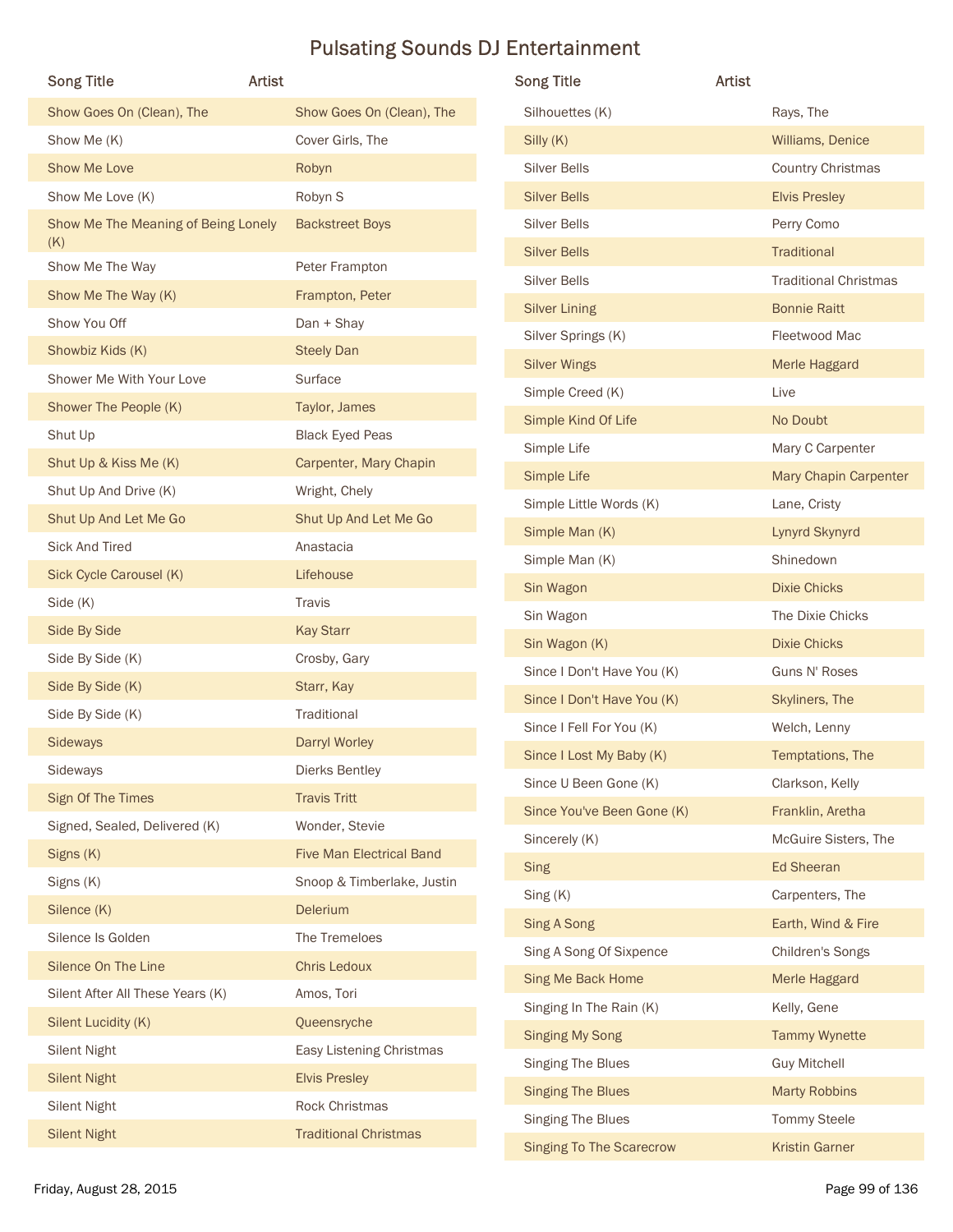| <b>Song Title</b><br>Artist         |                            | <b>Song Title</b><br>Artist    |                      |
|-------------------------------------|----------------------------|--------------------------------|----------------------|
|                                     |                            |                                |                      |
| Single Girl                         | Sandy Posey                | Sloop John B                   | The Beach Boys       |
| Single Ladies (PUT A RING ON IT)    | Beyonce'                   | Sloop Jon B (K)                | Beach Boys, The      |
| Single White Female                 | Chely Wright               | Slow Down (K)                  | Valentino, Bobby     |
| Single White Female (K)             | Wright, Chely              | Slow Hand (K)                  | Twitty, Conway       |
| <b>Sinners And Saints</b>           | George Jones               | Slow It Down                   | Neil Diamond         |
| Sir Duke (K)                        | Wonder, Stevie             | Slow Me Down                   | Shelby Lynn          |
| Sister Christian (K)                | Night Ranger               | Slow Me Down                   | Shelby Lynne         |
| Sister Golden Hair (K)              | America                    | Slow Poke (K)                  | King, Pee Wee        |
| Sit Down I Think I Love You         | <b>Buffalo Springfield</b> | Small Stuff (K)                | Alabama              |
| Sittin' In The Balcony (K)          | Platters, The              | Small Town (K)                 | Mellancamp, John     |
| Sittin' On Go                       | <b>Bryan White</b>         | Small Town Saturday Night (K)  | Ketchum, Hal         |
| Sittin' On Go (K)                   | White, Bryan               | Small Town Southern Man        | Alan Jackson         |
| Sittin' On The Dock of The Bay (K)  | Redding, Otis              | Smaller Pieces (K)             | Drake, Dusty         |
| Sittin' Up In My Room               | <b>Brandy</b>              | Smells Like Teen Spirit (K)    | Nirvana              |
| Six Days on the Road (K)            | Dudley, Dave               | Smile                          | Robert Downey, Jr.   |
| <b>Six Little Ducks</b>             | <b>Children's Songs</b>    | <b>Smiling Faces Sometimes</b> | The Undisputed Truth |
| Six-Pack Summer                     | Phil Vassar                | Smoke Gets in Your Eyes (K)    | Platters, The        |
| Sixteen Tons (K)                    | Ford, Tennessee Ernie      | Smoke Gets In Your Eyes (K)    | The Platters         |
| Sixty Minute Man (K)                | The Dominos                | Smoke On The Water             | Deep Purple          |
| Skin (K)                            | <b>Breaking Benjamin</b>   | Smoke On The Water             | <b>Red Foley</b>     |
| <b>Skinny Marinky Dink</b>          | <b>Toddler Tunes</b>       | Smoke On The Water (K)         | Deep Purple          |
| Skip A Rope                         | <b>Henson Cargill</b>      | Smoke That Cigarette (K)       | Williams, Tex        |
| Skip A Rope                         | The Kentucky Headhunters   | Smokestack Lightning (K)       | Howlin' Wolf         |
| Skip To My Lou                      | American Folk Dance        | Smokin' Grass (K)              | Lawson, Shannon      |
| Skip To My Lou                      | Children's Fun Songs       | Smokin' In The Boys Room       | Motley Crue          |
| Sky Pilot (K)                       | Animals, The               | <b>Smoking Gun</b>             | <b>Robert Cray</b>   |
| Sledgehammer (K)                    | Gabriel, Peter             | Smoking Gun (K)                | Robert Cray Band     |
| Sleepin' With The Radio On          | <b>Charly McClain</b>      | Smoky Mountain Rain (K)        | Milsap, Ronnie       |
| Sleeping Single In A Double Bed (K) | Mandrell, Barbara          | Smooth (K)                     | Santana & Rob Thomas |
| Sleepwalker (K)                     | Wallflowers, The           | Smooth Criminal (K)            | Alien Ant Farm       |
| Sleigh Ride                         | Neil Diamond               | Smooth Operator (K)            | Sade                 |
| Slide                               | Goo Goo Dolls              | Snake (K)                      | Kelly, R             |
| Slide                               | The Goo Goo Dolls          | Snap Your Fingers              | Ronnie Milsap        |
| Slide (K)                           | Goo Goo Dolls              | Sneakin' Sally Thru The Alley  | <b>Robert Palmer</b> |
| Slide Off Your Satin Sheets (K)     | Paycheck, Johnny           | Snowbird                       | Anne Murray          |
| Slim Shady (K)                      | Eminem                     | Snowbird                       | <b>Elvis Presley</b> |
| Slip Sliding Away (K)               | Simon, Paul                | Snowbird (K)                   | Murray, Anne         |
| Sloop John B                        | Beach Boys, The            | Snowfall On The Sahara (K)     | Cole, Natalie        |
|                                     |                            |                                |                      |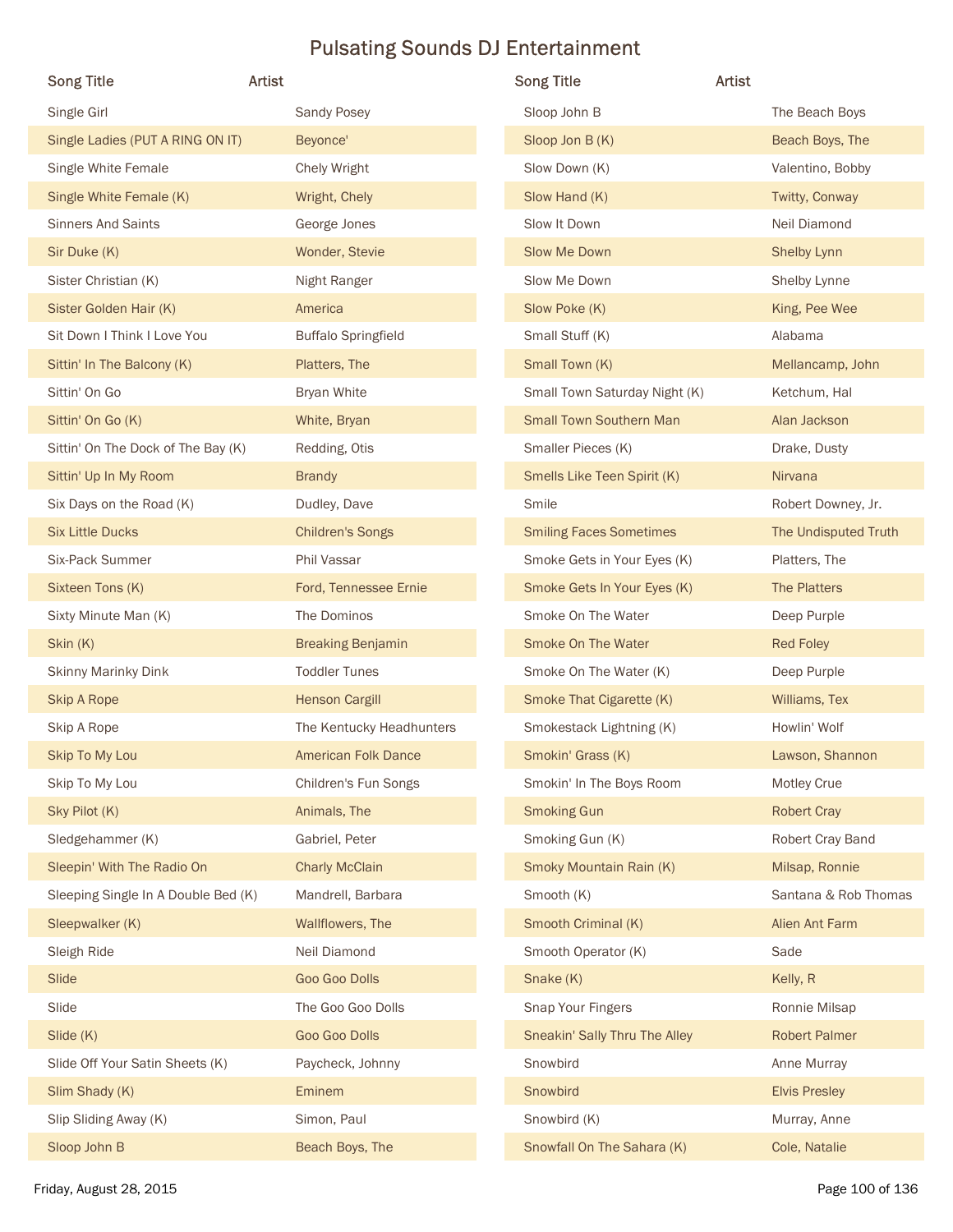| <b>Song Title</b>                    | Artist                                        | <b>Song Title</b><br>Artist       |                            |
|--------------------------------------|-----------------------------------------------|-----------------------------------|----------------------------|
| So Alive                             | Love And Rockets                              | Soldier Boy                       | The Shirelles              |
| So Alive (K)                         | Love & Rockets                                | Soldier Boy (K)                   | Shirelles, The             |
| So Amazing (K)                       | Vandross, Luther                              | Soldier's Heart (K)               | Kelly, R                   |
| So Cold (K)                          | <b>Breaking Benjamin</b>                      | Soldier's Last Letter (K)         | Tubb, Ernest               |
| So Emotional                         | Whitney Houston                               | Solid Ground                      | <b>Ricky Skaggs</b>        |
| So Emotional (K)                     | Houston, Whitney                              | Solitaire                         | <b>Elvis Presley</b>       |
| So Far Away                          | Carole King                                   | Solitaire                         | Neil Sedaka                |
| So Far Away                          | <b>Staind</b>                                 | Solitary Man                      | Neil Diamond               |
| So Far Away (K)                      | <b>Dire Straits</b>                           | Solitary Man (K)                  | Diamond, Neil              |
| So Far Away (K)                      | King, Carole                                  | Some Beach (K)                    | Shelton, Blake             |
| So Far Away (K)                      | Staind                                        | Some Days Are Diamonds (Some Days | John Denver                |
| So Fine (K)                          | <b>Mint Condition</b>                         | Are Stone)                        |                            |
| So Gone (K)                          | Monica                                        | Some Days You Gotta Dance (K)     | Dixie Chicks               |
| So Good                              | Destiny's Child                               | Some Enchanted Evening (K)        | Jay & The Americans        |
| So Help Me Girl (K)                  | Barlow, Gary                                  | Some Gave All                     | <b>Billy Ray Cyrus</b>     |
| So Help Me Girl (K)                  | Diffie, Joe                                   | Some Girls Do (K)                 | Sawyer Brown               |
| So High                              | <b>Elvis Presley</b>                          | Some Guys Have All The Luck       | Rod Stewart                |
| So High                              | John Legend                                   | Some Kind Of Lover                | <b>Jody Watley</b>         |
| So In Love With 2 (K)                | Makaila                                       | Some Kind of Wonderful (K)        | Drifters, The              |
| So In Love With Two                  | Mikaila                                       | Some Kind of Wonderful (K)        | <b>Grand Funk Railroad</b> |
| So Into You                          | Atlanta Rhythm Section                        | Some Like It Hot (K)              | <b>Power Station</b>       |
| So Into You                          | The Atlanta Rhythm Section                    | Some People                       | LeAnn Rimes                |
| So Into You (K)                      | Atlanta Rhythm Section                        | Some People Change                | Kenny Chesney              |
| So Strange                           | <b>Jesters</b>                                | Some PeopleÂ                      | <b>LeAnn Rimes</b>         |
| So Very Hard To Go (K)               | Tower Of Power                                | Some Things Never Change (K)      | McGraw, Tim                |
| So What                              | Pink                                          | Somebody                          | Reba                       |
| So Wrong                             | Pam Tillis                                    | Somebody (K)                      | McEntire, Reba             |
| So Wrong (K)                         | Cline, Patsy                                  | Somebody Else's Moon              | <b>Collen Raye</b>         |
| So You Want To Be A Rock & Roll Star | Byrds, The                                    | Somebody Like You (K)             | Urban, Keith               |
| (K)                                  |                                               | <b>Somebody Needs A Hug</b>       | Keith Anderson             |
| So Young (K)                         | Coors, The                                    | Somebody New (K)                  | Cyrus, Billy Ray           |
| Sock It To Me Baby (K)               | Ryder, Mitch                                  | Somebody Paints The Wall          | <b>Tracy Lawrence</b>      |
| Soft Rain                            | <b>Ray Price</b>                              | Somebody Save Me (K)              | Cinderella                 |
| Softly And Tenderly                  | Southern Gospel                               | <b>Somebody Should Leave</b>      | Reba McEntire              |
| Sold (Grundy Co Auction) (K)         | Montgomery, John M                            | Somebody To Love (K)              | Bogguss, Suzy              |
| Soldier                              | Destiny's Child (Featuring Ti<br>& Lil Wayne) | Somebody To Love (K)              | Jefferson Airplane         |
|                                      | Destiny's Child                               | Somebody To Love (K)              | Queen                      |
| Soldier (K)                          |                                               | Somebody Told Me (K)              | Killers, The               |

| <b>Intertainment</b>                            |                            |
|-------------------------------------------------|----------------------------|
|                                                 |                            |
|                                                 |                            |
|                                                 |                            |
| <b>Song Title</b>                               | Artist                     |
| Soldier Boy                                     | <b>The Shirelles</b>       |
| Soldier Boy (K)                                 | Shirelles, The             |
| Soldier's Heart (K)                             | Kelly, R                   |
| Soldier's Last Letter (K)                       | Tubb, Ernest               |
| <b>Solid Ground</b>                             | <b>Ricky Skaggs</b>        |
| Solitaire                                       | <b>Elvis Presley</b>       |
| Solitaire                                       | Neil Sedaka                |
| Solitary Man                                    | Neil Diamond               |
| Solitary Man (K)                                | Diamond, Neil              |
| Some Beach (K)                                  | Shelton, Blake             |
| Some Days Are Diamonds (Some Days<br>Are Stone) | John Denver                |
| Some Days You Gotta Dance (K)                   | Dixie Chicks               |
| Some Enchanted Evening (K)                      | Jay & The Americans        |
| Some Gave All                                   | <b>Billy Ray Cyrus</b>     |
| Some Girls Do (K)                               | Sawyer Brown               |
| Some Guys Have All The Luck                     | Rod Stewart                |
| Some Kind Of Lover                              | <b>Jody Watley</b>         |
| Some Kind of Wonderful (K)                      | Drifters, The              |
| Some Kind of Wonderful (K)                      | <b>Grand Funk Railroad</b> |
| Some Like It Hot (K)                            | <b>Power Station</b>       |
| Some People                                     | <b>LeAnn Rimes</b>         |
| Some People Change                              | Kenny Chesney              |
| Some PeopleÂ                                    | <b>LeAnn Rimes</b>         |
| Some Things Never Change (K)                    | McGraw, Tim                |
| Somebody                                        | Reba                       |
| Somebody (K)                                    | McEntire, Reba             |
| Somebody Else's Moon                            | <b>Collen Raye</b>         |
| Somebody Like You (K)                           | Urban, Keith               |
| <b>Somebody Needs A Hug</b>                     | <b>Keith Anderson</b>      |
| Somebody New (K)                                | Cyrus, Billy Ray           |
| Somebody Paints The Wall                        | <b>Tracy Lawrence</b>      |
| Somebody Save Me (K)                            | Cinderella                 |
| <b>Somebody Should Leave</b>                    | <b>Reba McEntire</b>       |
| Somebody To Love (K)                            | Bogguss, Suzy              |
| Somebody To Love (K)                            | Jefferson Airplane         |
| Somebody To Love (K)                            | Queen                      |
| Somebody Told Me (K)                            | Killers, The               |
|                                                 |                            |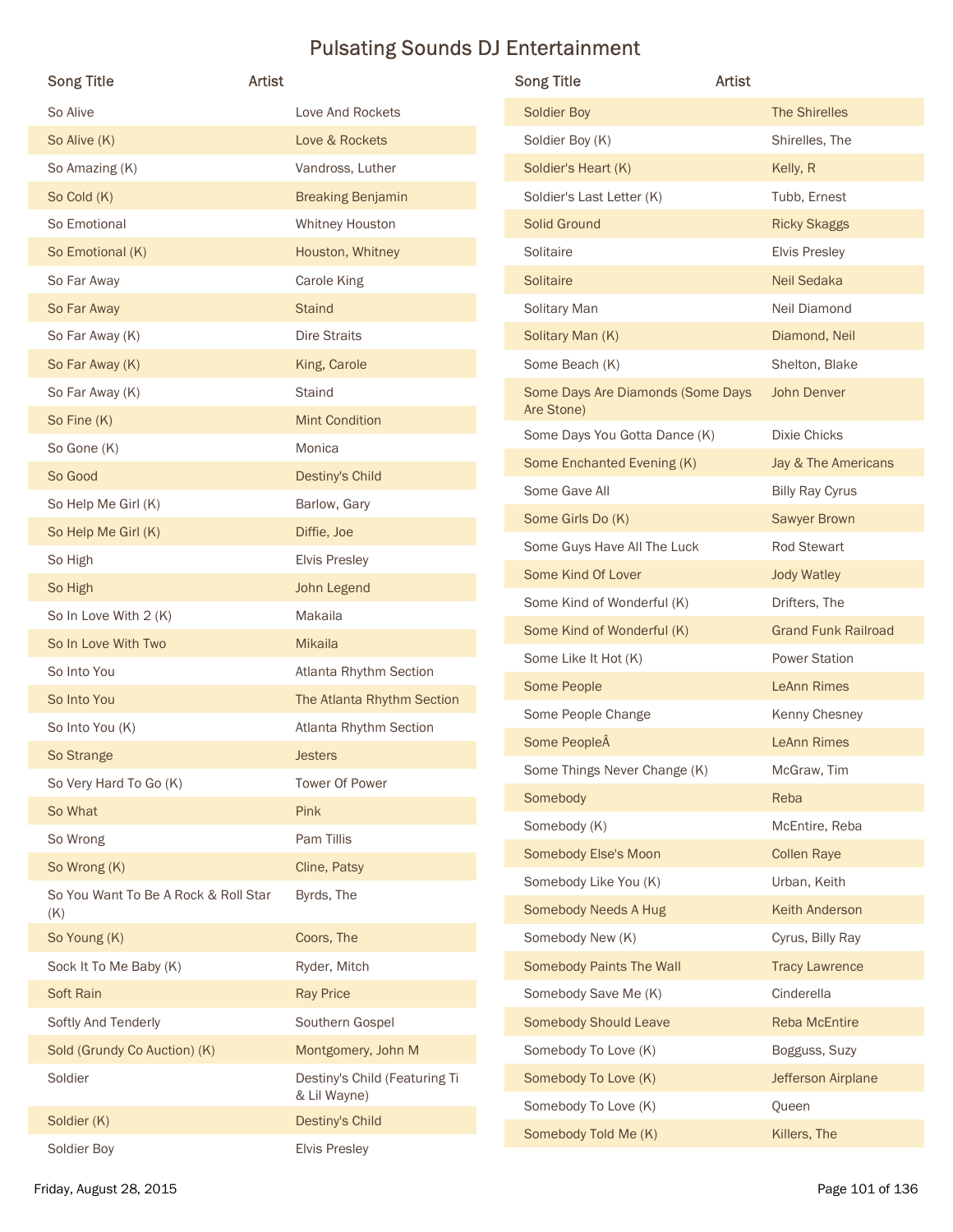|                                                      | <b>Pulsating Sounds DJ Entertainment</b> |                                               |                                       |
|------------------------------------------------------|------------------------------------------|-----------------------------------------------|---------------------------------------|
| <b>Song Title</b><br>Artist                          |                                          | <b>Song Title</b><br>Artist                   |                                       |
| Somebody Touched Me                                  | The Dillards                             | Something About You                           | The Four Tops                         |
| Somebody Will                                        | <b>River Road</b>                        | Something 'Bout A Sunday (K)                  | Peterson, Michael                     |
| Somebody's Baby (K)                                  | Browne, Jackson                          | Something In Red (K)                          | Morgan, Lorrie                        |
| Somebody's Callin'                                   | Kenny Chesney                            | Something In The Water (K)                    | Steele, Jeffrey                       |
| Somebody's Chelsea                                   | Reba McEntire                            | Something Like A Broken Heart                 | Hanna & Mceuen                        |
| Somebody's Hero                                      | Jamie O'Neal                             | Something Like That                           | <b>Tim McGraw</b>                     |
| Somebody's Knockin' (K)                              | Gibbs, Terri                             | Something Like That (K)                       | McGraw, Tim                           |
| Somebody's Out There Watching                        | Kinley's                                 | Something Like This                           | Joe Diffie                            |
| Somebody's Out There Watching (K)                    | Kinleys, The                             | Something More (K)                            | Train                                 |
| Somebody's Someone                                   | Lonestar                                 | Something of a Dreamer (K)                    | Carpenter, Mary Chapin                |
| Somebody's Watching Me                               | Rockwell                                 | Something Real                                | Shana Petrone                         |
| Someday                                              | Alan Jackson                             | Something Real (K)                            | Petrone, Shana                        |
| Someday                                              | Nickleback                               | Something That We Do                          | <b>Clint Black</b>                    |
| Someday                                              | <b>Steve Azar</b>                        | Something To Be Proud Of                      | <b>Montgomery Gentry</b>              |
| Someday                                              | Sugar Ray                                | Something To Believe In (K)                   | Poison                                |
| Someday                                              | <b>Vince Gill</b>                        | Something To Talk About                       | <b>Bonnie Raitt</b>                   |
| Someday (K)                                          | Gill, Vince                              | Something To Talk About (K)                   | Raitt, Bonnie                         |
| Someday (K)                                          | Nickelback                               | Something To Think About                      | David Kersh                           |
| Someday (K)                                          | Sugar Ray                                | Something To Write Home About                 | Craig Morgan                          |
| Someday We'll Be Together                            | Diana Ross & The Supremes                | Something Worth Leaving Behind                | Lee Ann Womack                        |
| Someday We'll Be Together                            | The Supremes                             | Something's Burning                           | Kenny Rogers And The Fir:             |
| Someday We'll Look Back And Say (It                  | Merle Haggard                            |                                               | Edition                               |
| Was Fun)                                             |                                          | Something's Burning (K)                       | Rogers, Kenny                         |
| Someone Else's Star                                  | <b>Bryan White</b>                       | Something's Gotta Give                        | Sammy Davis, Jr.                      |
| Someone Else's Turn To Cry                           | <b>Chalee Tennison</b>                   | <b>Sometimes</b>                              | Brand New Heavies, The                |
| Someone Loves You Honey                              | <b>Charley Pride</b>                     | Sometimes (K)                                 | Spears, Britney                       |
| Someone Saved My Life Tonight (K)                    | John, Elton                              | Sometimes I Forget                            | Doug Stone                            |
| Someone Somewhere Tonight                            | Kellie Pickler                           | Sometimes Love Just Ain't Enough (K)          | Smyth, Patty                          |
| Someone To Call My Lover                             | Janet                                    | Sometimes When We Touch                       | Dan Hill                              |
| Someone To Call My Lover                             | Janet Jackson                            | Sometimes When We Touch                       | Newton                                |
| Someone To Lay Down Beside Me (K)                    | Ronstadt, Linda                          | Sometimes When We Touch                       | <b>Tammy Wynette And Mark</b><br>Gray |
| Someone To Love (K)                                  | Mint Condition                           | Sometimes When We Touch (K)                   | West, Dottie                          |
| Someone To Love You                                  | <b>Ruff Endz</b>                         | Somewhere Between Right And Wrong             | <b>Earl Thomas Conley</b>             |
| Someone To Watch Over Me (K)                         | Sinatra, Frank                           | Somewhere In The Night (K)                    | Manilow, Barry                        |
| Someplace Far Away (Careful What<br>You're Dreaming) | <b>Hal Ketchum</b>                       | Somewhere in the Vicinity of the Heart<br>(K) | Shenandoah                            |
| Somethin' In The Water                               | Jeffrey Steele                           | Somewhere Only We Know                        | Keane                                 |
| Something About the Way You Look<br>Tonight (K)      | John, Elton                              | Somewhere Other Than The Night (K)            | Brooks, Garth                         |
| Friday, August 28, 2015                              |                                          |                                               | Page 102 of 136                       |

| <b>Pulsating Sounds DJ Entertainment</b> |                                               |                                      |
|------------------------------------------|-----------------------------------------------|--------------------------------------|
|                                          |                                               |                                      |
|                                          | <b>Song Title</b>                             | Artist                               |
| The Dillards                             | Something About You                           | The Four Tops                        |
| <b>River Road</b>                        | Something 'Bout A Sunday (K)                  | Peterson, Michael                    |
| Browne, Jackson                          | Something In Red (K)                          | Morgan, Lorrie                       |
| <b>Kenny Chesney</b>                     | Something In The Water (K)                    | Steele, Jeffrey                      |
| Reba McEntire                            | Something Like A Broken Heart                 | Hanna & Mceuen                       |
| Jamie O'Neal                             | Something Like That                           | <b>Tim McGraw</b>                    |
| Gibbs, Terri                             | Something Like That (K)                       | McGraw, Tim                          |
| Kinley's                                 | Something Like This                           | Joe Diffie                           |
| Kinleys, The                             | Something More (K)                            | Train                                |
| Lonestar                                 | Something of a Dreamer (K)                    | Carpenter, Mary Chapin               |
| Rockwell                                 | Something Real                                | Shana Petrone                        |
| Alan Jackson                             | Something Real (K)                            | Petrone, Shana                       |
| Nickleback                               | Something That We Do                          | <b>Clint Black</b>                   |
| <b>Steve Azar</b>                        | Something To Be Proud Of                      | <b>Montgomery Gentry</b>             |
| Sugar Ray                                | Something To Believe In (K)                   | Poison                               |
| <b>Vince Gill</b>                        | Something To Talk About                       | <b>Bonnie Raitt</b>                  |
| Gill, Vince                              | Something To Talk About (K)                   | Raitt, Bonnie                        |
| <b>Nickelback</b>                        | Something To Think About                      | David Kersh                          |
| Sugar Ray                                | Something To Write Home About                 | Craig Morgan                         |
| Diana Ross & The Supremes                | Something Worth Leaving Behind                | Lee Ann Womack                       |
| The Supremes<br>Merle Haggard            | Something's Burning                           | Kenny Rogers And The Fir:<br>Edition |
|                                          | Something's Burning (K)                       | Rogers, Kenny                        |
| <b>Bryan White</b>                       | Something's Gotta Give                        | Sammy Davis, Jr.                     |
| <b>Chalee Tennison</b>                   | <b>Sometimes</b>                              | Brand New Heavies, The               |
| <b>Charley Pride</b>                     | Sometimes (K)                                 | Spears, Britney                      |
| John, Elton                              | Sometimes I Forget                            | Doug Stone                           |
| Kellie Pickler                           | Sometimes Love Just Ain't Enough (K)          | Smyth, Patty                         |
| Janet                                    | Sometimes When We Touch                       | Dan Hill                             |
| Janet Jackson                            | Sometimes When We Touch                       | Newton                               |
| Ronstadt, Linda                          | Sometimes When We Touch                       | <b>Tammy Wynette And Mark</b>        |
| Mint Condition                           |                                               | Gray                                 |
| <b>Ruff Endz</b>                         | Sometimes When We Touch (K)                   | West, Dottie                         |
| Sinatra, Frank                           | Somewhere Between Right And Wrong             | Earl Thomas Conley                   |
| Hal Ketchum                              | Somewhere In The Night (K)                    | Manilow, Barry                       |
| Jeffrey Steele                           | Somewhere in the Vicinity of the Heart<br>(K) | Shenandoah                           |
|                                          | Somewhere Only We Know                        | Keane                                |
| John, Elton                              |                                               |                                      |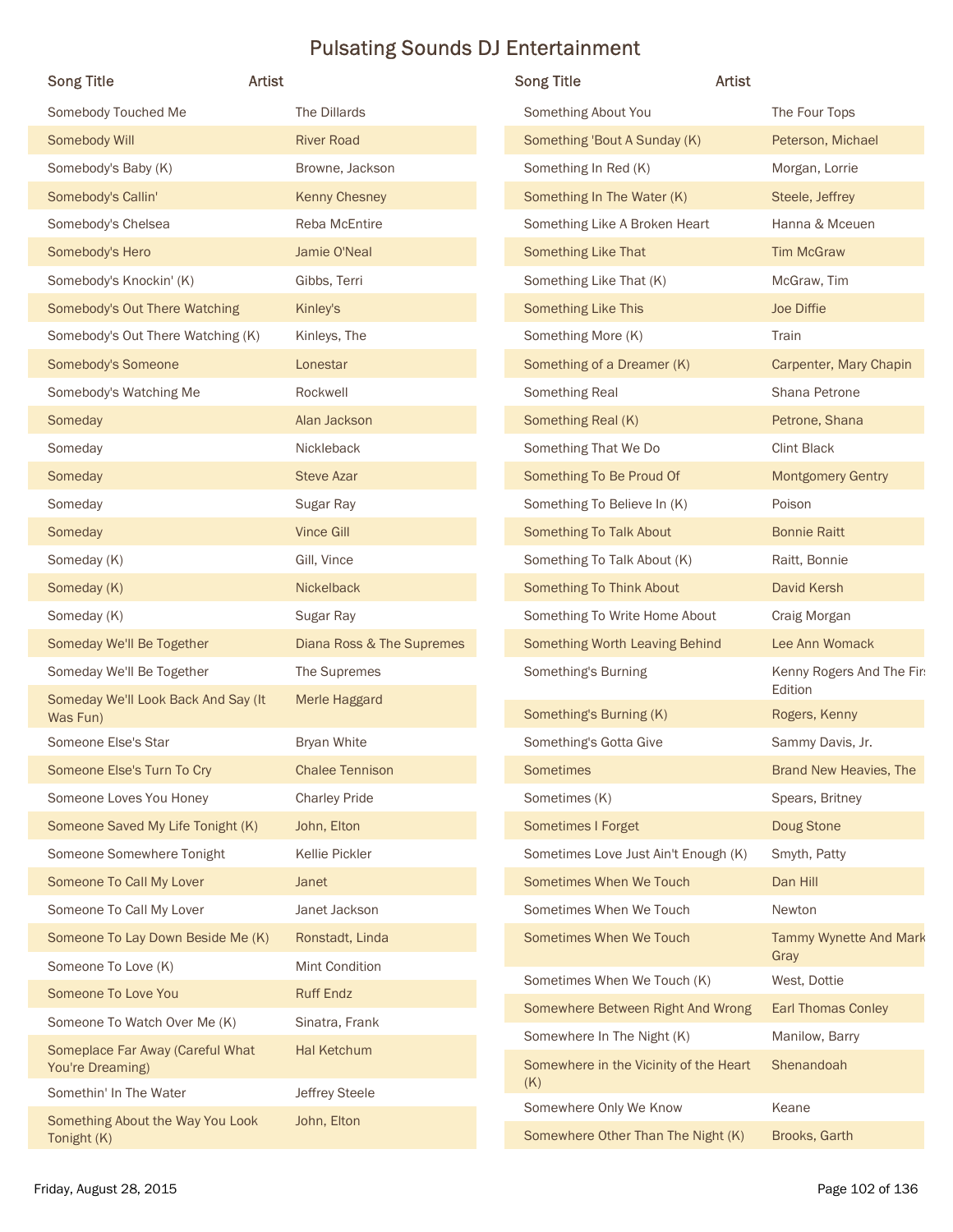|                                        | Artist                              | <b>Song Title</b><br>Artist          |                                   |
|----------------------------------------|-------------------------------------|--------------------------------------|-----------------------------------|
| Somewhere Out There (K)                | Ronstadt, Linda & Larry             | Southern Streamline (K)              | Fogerty, John                     |
| Somewhere Over The Rainbow             | Graham                              | Southern Voice                       | Tim McGraw                        |
| Somewhere Over The Rainbow (K)         | <b>Judy Garland</b><br>Cassidy, Eva | Souvenirs                            | <b>Suzy Bogguss</b>               |
| Somewhere Tonight                      | Highway 101                         | Space Lord (K)                       | Monster Magnet                    |
| Son Of A Bitch (I'm Tired) (K)         | Williams, Hank Jr                   | Space Oddity (Major Tom) (K)         | Bowie, David                      |
| Son of a Gun (K)                       | Jackson, Janet & Missy Elliot       | Spanish Eyes (K)                     | Martino, Al                       |
| Son Of A Preacher Man                  | <b>Dusty Springfield</b>            | <b>Spanish Fireball</b>              | <b>Ray Stevens</b>                |
| Son Of A Preacher Man                  | <b>Sherrie Austin</b>               | Spanish Guitar (K)                   | Braxton, Toni                     |
| Son of a Preacher Man                  | <b>TANYA TUCKER</b>                 | Spanish Harlem (K)                   | Drifters, The                     |
| Son Of A Preacher Man (K)              | Springfield, Dusty                  | Spark                                | Tori Amos                         |
| Son of a Son of a Sailor (K)           | Buffett, Jimmy                      | <b>Sparks Fly</b>                    | <b>Taylor Swift</b>               |
| Song About A Girl                      | Eric Paslay                         | Special                              | Garbage                           |
| Song Sung Blue (K)                     | Diamond, Neil                       | Special Lady (K)                     | Ray, Goodman & Brown              |
| Songbird                               | <b>Barbra Streisand</b>             | Speed (K)                            | Montgomery Gentry                 |
| Songbird (K)                           | Cassidy, Eva                        | <b>Speedy Gonzalez</b>               | Pat Boone                         |
| Songs About Me (K)                     | Adkins, Trace                       | Spice Up Your Life (K)               | <b>Spice Girls</b>                |
| Sonnet (K)                             | The Verve                           | Spill the Wine (K)                   | War                               |
| Soolaimon                              | <b>Neil Diamond</b>                 | Spilled Perfume                      | Pam Tillis                        |
| Soon                                   | Leann Rimes                         | Spin                                 | Lifehouse                         |
| Soon                                   | Tanya Tucker                        | Spinning Around                      | Jump 5                            |
| Soon (K)                               | Tucker, Tanya                       | <b>Spinning Wheel</b>                | <b>Blood, Sweat And Tears</b>     |
| Soon As I Get Home (K)                 | Evans, Faith                        | Spinning Wheel (K)                   | Blood, Sweat & Tears              |
| Sooner or Later (K)                    | Grass Roots, The                    | Spirit In The Sky (K)                | Greenbaum, Norman                 |
| Sorrow On The Rocks                    | Porter Wagoner                      | Spirit Of A Boy, Wisdom Of A Man (K) | Travis, Randy                     |
| Sorry (I Ran All The Way Home)         | The Impalas                         | Splish Splash                        | <b>Bobby Darin</b>                |
| <b>Sorry 2004</b>                      | <b>Rueben Studdard</b>              | Splish Splash (K)                    | Darin, Bobby                      |
| Sorry Seems to be the Hardest Word (K) | John, Elton                         | Splish, Splash (K)                   | Darin, Babby                      |
| Sorry You Asked (K)                    | Yoakum, Dwight                      | Spooky                               | Classics Iv                       |
| SOS                                    | Jonas Brothers, The                 | Springsteen                          | Eric Church                       |
| Soul & Inspiration (K)                 | <b>Righteous Brothers</b>           | Squeeze Me In                        | Garth Brooks & Trisha<br>Yearwood |
| Soul Man (K)                           | <b>Blues Brothers</b>               | Squeeze Me In (K)                    | Brooks, Garth & T Yearwo          |
| Sound of Silence (K)                   | Simon & Garfunkel                   | St Anger (K)                         | Metallica                         |
| South Of Santa Fe                      | Brooks & Dunn                       | St Patrick's Day (K)                 | <b>Irish Traditional</b>          |
| Southern Comfort Zone                  | <b>Brad Paisley</b>                 | St Teresa (K)                        | Osborne, Joan                     |
| Southern Girl                          | Tim McGraw                          | St. Teresa                           | Joan Osborne                      |
| Southern Nights (K)                    | Campbell, Glen                      | Stacy's Mom (K)                      | Fountains of Wayne                |
|                                        |                                     | <b>Stagger Lee</b>                   | <b>Lloyd Price</b>                |

|                               | <b>Song Title</b><br>Artist          |                               |
|-------------------------------|--------------------------------------|-------------------------------|
| Ronstadt, Linda & Larry       | Southern Streamline (K)              | Fogerty, John                 |
| Graham<br><b>Judy Garland</b> | Southern Voice                       | Tim McGraw                    |
| Cassidy, Eva                  | <b>Souvenirs</b>                     | <b>Suzy Bogguss</b>           |
| Highway 101                   | Space Lord (K)                       | Monster Magnet                |
| Williams, Hank Jr             | Space Oddity (Major Tom) (K)         | Bowie, David                  |
| Jackson, Janet & Missy Elliot | Spanish Eyes (K)                     | Martino, Al                   |
| Dusty Springfield             | <b>Spanish Fireball</b>              | <b>Ray Stevens</b>            |
| <b>Sherrie Austin</b>         | Spanish Guitar (K)                   | Braxton, Toni                 |
| <b>TANYA TUCKER</b>           | Spanish Harlem (K)                   | Drifters, The                 |
| Springfield, Dusty            | Spark                                | Tori Amos                     |
| Buffett, Jimmy                | <b>Sparks Fly</b>                    | <b>Taylor Swift</b>           |
| Eric Paslay                   | Special                              | Garbage                       |
| Diamond, Neil                 | Special Lady (K)                     | Ray, Goodman & Brown          |
| <b>Barbra Streisand</b>       | Speed (K)                            | <b>Montgomery Gentry</b>      |
| Cassidy, Eva                  | <b>Speedy Gonzalez</b>               | Pat Boone                     |
|                               | Spice Up Your Life (K)               | <b>Spice Girls</b>            |
| Adkins, Trace<br>The Verve    | Spill the Wine (K)                   | War                           |
|                               | Spilled Perfume                      | Pam Tillis                    |
| <b>Neil Diamond</b>           | Spin                                 | Lifehouse                     |
| Leann Rimes                   | Spinning Around                      | Jump 5                        |
| Tanya Tucker                  | <b>Spinning Wheel</b>                | <b>Blood, Sweat And Tears</b> |
| Tucker, Tanya                 | Spinning Wheel (K)                   | Blood, Sweat & Tears          |
| Evans, Faith                  | Spirit In The Sky (K)                | Greenbaum, Norman             |
| Grass Roots, The              | Spirit Of A Boy, Wisdom Of A Man (K) | Travis, Randy                 |
| Porter Wagoner                | Splish Splash                        | <b>Bobby Darin</b>            |
| The Impalas                   | Splish Splash (K)                    | Darin, Bobby                  |
| <b>Rueben Studdard</b>        | Splish, Splash (K)                   | Darin, Babby                  |
| John, Elton                   | Spooky                               | Classics Iv                   |
| Yoakum, Dwight                | Springsteen                          | Eric Church                   |
| Jonas Brothers, The           | Squeeze Me In                        | Garth Brooks & Trisha         |
| <b>Righteous Brothers</b>     |                                      | Yearwood                      |
| <b>Blues Brothers</b>         | Squeeze Me In (K)                    | Brooks, Garth & T Yearwor     |
| Simon & Garfunkel             | St Anger (K)                         | Metallica                     |
| Brooks & Dunn                 | St Patrick's Day (K)                 | <b>Irish Traditional</b>      |
| <b>Brad Paisley</b>           | St Teresa (K)                        | Osborne, Joan                 |
| Tim McGraw                    | St. Teresa                           | Joan Osborne                  |
| Campbell, Glen                | Stacy's Mom (K)                      | Fountains of Wayne            |
| Alabama                       | <b>Stagger Lee</b>                   | <b>Lloyd Price</b>            |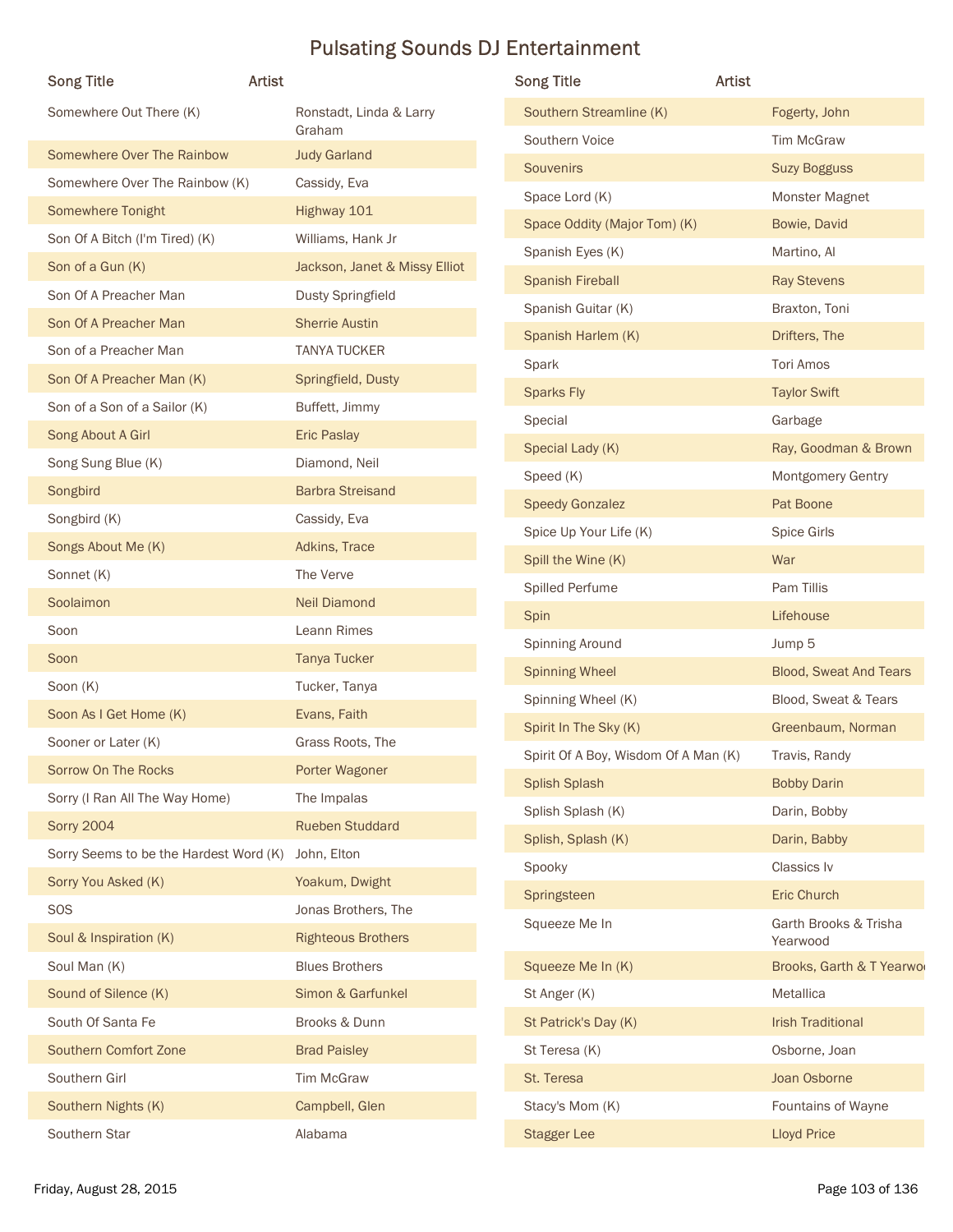| <b>Song Title</b>                            | Artist                        | <b>Song Title</b>             | Artist                  |
|----------------------------------------------|-------------------------------|-------------------------------|-------------------------|
| Stagger Lee (K)                              | Price, Lloyd                  | <b>Start All Over</b>         | <b>Miley Cyrus</b>      |
| Stairway To Heaven (K)                       | Led Zeppelin                  | Start Me Up (K)               | <b>Rolling Stones</b>   |
| Stairway to Heaven (K)                       | Sedaka, Neil                  | Startin' With Me              | Jake Owen               |
| Stan (K)                                     | Eminem                        | Starting All Over Again (K)   | McEntire, Reba          |
| Stand                                        | Jewel                         | <b>Starting Over Again</b>    | <b>Reba McEntire</b>    |
| Stand Beside Me (K)                          | Messina, Jo Dee               | State Of Grace                | <b>Taylor Swift</b>     |
| Stand By Me                                  | Ben E. King                   | State of Mind (K)             | Black, Clint            |
| Stand By Me                                  | Ben E. King Unplugged         | Statue Of A Fool (K)          | Shelton, Ricky Van      |
| Stand By Me                                  | <b>Elvis Presley</b>          | <b>Statues Without Hearts</b> | Larry Gatlin            |
| Stand By Me                                  | John Lennon                   | Stay                          | <b>Maurice Williams</b> |
| Stand By Me                                  | <b>Mickey Gilley</b>          | <b>Stay</b>                   | Rihanna Ftg. Mikky Ekko |
| Stand By Me (K)                              | King, Ben E                   | Stay                          | Shakespear's Sister     |
| Stand By Your Man                            | Sleepless In Seattle          | Stay (I Missed You) (K)       | Loeb, Lisa              |
| Stand By Your Man                            | <b>Tammy Wynette</b>          | Stay (K)                      | Jodeci                  |
| Stand By Your Man (K)                        | Wynette, Tammy                | Stay (K)                      | Williams, Maurice       |
| Stand Here With Me (K)                       | Creed                         | Stay Fly (K)                  | Three 6 Mafia           |
| Stand Up                                     | Everyday Sunday               | Stay In My Corner (K)         | Dells, The              |
| Standin' In The Need Of Prayer               | <b>Children's Bible Songs</b> | Stay Stay Stay                | <b>Taylor Swift</b>     |
| Standing At The Edge of the Earth (K)        | <b>Blessid Union of Souls</b> | Stay The Same (K)             | McIntyre, Joey          |
| Standing In The Need Of Prayer               | Spiritual                     | Stay With Me (Brass Bed) (K)  | Gracin, Josh            |
| Standing In The Shadows Of Love              | The Four Tops                 | <b>Stay Young</b>             | Don Williams            |
| Standing In The Shadows Of Love (K)          | <b>Four Tops</b>              | Stayin' Alive (K)             | Bee Gees                |
| Standing On The Promises                     | The Martins                   | Stays In Mexico (K)           | Keith, Toby             |
| Standing Outside a Broken Phone<br>Booth (K) | <b>Primitive Radio Gods</b>   | Steady As She Goes            | Mark Collie             |
| Standing Outside The Fire (K)                | Brooks, Garth                 | Steal Away (K)                | Dupree, Robbie          |
| <b>Standing Still (K)</b>                    | Jewel                         | <b>Steal My Kisses</b>        | Ben Harper              |
| Star Spangled Banner (K)                     | Traditional                   | <b>Steal My Sunshine</b>      | Len                     |
| <b>Stardust</b>                              | <b>Bing Crosby</b>            | Steam                         | Ty Herndon              |
| Stardust                                     | Frank Sinatra                 | Steam Heat (K)                | Page, Patti             |
| <b>Stardust</b>                              | <b>Mitch Miller</b>           | Steamroller (K)               | Taylor, James           |
| Stardust                                     | Rod Stewart                   | <b>Steamy Windows</b>         | <b>Tina Turner</b>      |
| <b>Stardust</b>                              | <b>Willie Nelson</b>          | Step By Step                  | Crests                  |
| Starlight                                    | Taylor Swift                  | Step By Step                  | <b>Eddie Rabbitt</b>    |
| Stars Fell On Alabama                        | Ella Fitzgerald               | Step By Step                  | New Kids On The Block   |
| <b>Stars Over Texas</b>                      | <b>Tracy Lawrence</b>         | <b>Step By Step</b>           | <b>Whitney Houston</b>  |
| Stars Over Texas (K)                         | Lawrence, Tracy               | Step By Step (K)              | Houston, Whitney        |
|                                              |                               | Step By Step (K)              | Rabbitt, Eddie          |
| Starstrukk                                   | 3oh!3 Featuring Katy Perry    | Step Into The Light (K)       | Dust for Life           |

| <b>Intertainment</b><br><b>Song Title</b><br><b>Start All Over</b><br>Start Me Up (K)<br>Startin' With Me<br>Starting All Over Again (K)<br><b>Starting Over Again</b><br>State Of Grace<br>State of Mind (K)<br>Statue Of A Fool (K)<br><b>Statues Without Hearts</b><br>Stay<br><b>Stay</b><br><b>Stay</b><br>Stay (I Missed You) (K)<br>Stay (K)<br>Stay (K)<br>Stay Fly (K)<br>Stay In My Corner (K)<br><b>Stay Stay Stay</b><br>Stay The Same (K)<br>Stay With Me (Brass Bed) (K)<br><b>Stay Young</b><br>Stayin' Alive (K)<br>Stays In Mexico (K)<br>Steady As She Goes<br>Steal Away (K)<br>Steal My Kisses<br><b>Steal My Sunshine</b><br>Steam<br>Steam Heat (K)<br>Steamroller (K)<br><b>Steamy Windows</b><br>Step By Step<br>Step By Step | Artist | <b>Miley Cyrus</b>                 |
|-------------------------------------------------------------------------------------------------------------------------------------------------------------------------------------------------------------------------------------------------------------------------------------------------------------------------------------------------------------------------------------------------------------------------------------------------------------------------------------------------------------------------------------------------------------------------------------------------------------------------------------------------------------------------------------------------------------------------------------------------------|--------|------------------------------------|
|                                                                                                                                                                                                                                                                                                                                                                                                                                                                                                                                                                                                                                                                                                                                                       |        |                                    |
|                                                                                                                                                                                                                                                                                                                                                                                                                                                                                                                                                                                                                                                                                                                                                       |        |                                    |
|                                                                                                                                                                                                                                                                                                                                                                                                                                                                                                                                                                                                                                                                                                                                                       |        |                                    |
|                                                                                                                                                                                                                                                                                                                                                                                                                                                                                                                                                                                                                                                                                                                                                       |        |                                    |
|                                                                                                                                                                                                                                                                                                                                                                                                                                                                                                                                                                                                                                                                                                                                                       |        |                                    |
|                                                                                                                                                                                                                                                                                                                                                                                                                                                                                                                                                                                                                                                                                                                                                       |        |                                    |
|                                                                                                                                                                                                                                                                                                                                                                                                                                                                                                                                                                                                                                                                                                                                                       |        |                                    |
|                                                                                                                                                                                                                                                                                                                                                                                                                                                                                                                                                                                                                                                                                                                                                       |        |                                    |
|                                                                                                                                                                                                                                                                                                                                                                                                                                                                                                                                                                                                                                                                                                                                                       |        |                                    |
|                                                                                                                                                                                                                                                                                                                                                                                                                                                                                                                                                                                                                                                                                                                                                       |        |                                    |
|                                                                                                                                                                                                                                                                                                                                                                                                                                                                                                                                                                                                                                                                                                                                                       |        |                                    |
|                                                                                                                                                                                                                                                                                                                                                                                                                                                                                                                                                                                                                                                                                                                                                       |        | <b>Rolling Stones</b>              |
|                                                                                                                                                                                                                                                                                                                                                                                                                                                                                                                                                                                                                                                                                                                                                       |        | Jake Owen                          |
|                                                                                                                                                                                                                                                                                                                                                                                                                                                                                                                                                                                                                                                                                                                                                       |        | McEntire, Reba                     |
|                                                                                                                                                                                                                                                                                                                                                                                                                                                                                                                                                                                                                                                                                                                                                       |        | <b>Reba McEntire</b>               |
|                                                                                                                                                                                                                                                                                                                                                                                                                                                                                                                                                                                                                                                                                                                                                       |        | <b>Taylor Swift</b>                |
|                                                                                                                                                                                                                                                                                                                                                                                                                                                                                                                                                                                                                                                                                                                                                       |        | Black, Clint                       |
|                                                                                                                                                                                                                                                                                                                                                                                                                                                                                                                                                                                                                                                                                                                                                       |        | Shelton, Ricky Van                 |
|                                                                                                                                                                                                                                                                                                                                                                                                                                                                                                                                                                                                                                                                                                                                                       |        | Larry Gatlin                       |
|                                                                                                                                                                                                                                                                                                                                                                                                                                                                                                                                                                                                                                                                                                                                                       |        | Maurice Williams                   |
|                                                                                                                                                                                                                                                                                                                                                                                                                                                                                                                                                                                                                                                                                                                                                       |        | Rihanna Ftg. Mikky Ekko            |
|                                                                                                                                                                                                                                                                                                                                                                                                                                                                                                                                                                                                                                                                                                                                                       |        | Shakespear's Sister                |
|                                                                                                                                                                                                                                                                                                                                                                                                                                                                                                                                                                                                                                                                                                                                                       |        | Loeb, Lisa                         |
|                                                                                                                                                                                                                                                                                                                                                                                                                                                                                                                                                                                                                                                                                                                                                       |        | Jodeci                             |
|                                                                                                                                                                                                                                                                                                                                                                                                                                                                                                                                                                                                                                                                                                                                                       |        | Williams, Maurice                  |
|                                                                                                                                                                                                                                                                                                                                                                                                                                                                                                                                                                                                                                                                                                                                                       |        | Three 6 Mafia                      |
|                                                                                                                                                                                                                                                                                                                                                                                                                                                                                                                                                                                                                                                                                                                                                       |        | Dells, The                         |
|                                                                                                                                                                                                                                                                                                                                                                                                                                                                                                                                                                                                                                                                                                                                                       |        | <b>Taylor Swift</b>                |
|                                                                                                                                                                                                                                                                                                                                                                                                                                                                                                                                                                                                                                                                                                                                                       |        | McIntyre, Joey                     |
|                                                                                                                                                                                                                                                                                                                                                                                                                                                                                                                                                                                                                                                                                                                                                       |        | Gracin, Josh                       |
|                                                                                                                                                                                                                                                                                                                                                                                                                                                                                                                                                                                                                                                                                                                                                       |        | Don Williams                       |
|                                                                                                                                                                                                                                                                                                                                                                                                                                                                                                                                                                                                                                                                                                                                                       |        | <b>Bee Gees</b>                    |
|                                                                                                                                                                                                                                                                                                                                                                                                                                                                                                                                                                                                                                                                                                                                                       |        | Keith, Toby                        |
|                                                                                                                                                                                                                                                                                                                                                                                                                                                                                                                                                                                                                                                                                                                                                       |        | Mark Collie                        |
|                                                                                                                                                                                                                                                                                                                                                                                                                                                                                                                                                                                                                                                                                                                                                       |        | Dupree, Robbie                     |
|                                                                                                                                                                                                                                                                                                                                                                                                                                                                                                                                                                                                                                                                                                                                                       |        | Ben Harper                         |
|                                                                                                                                                                                                                                                                                                                                                                                                                                                                                                                                                                                                                                                                                                                                                       |        | Len                                |
|                                                                                                                                                                                                                                                                                                                                                                                                                                                                                                                                                                                                                                                                                                                                                       |        | Ty Herndon                         |
|                                                                                                                                                                                                                                                                                                                                                                                                                                                                                                                                                                                                                                                                                                                                                       |        | Page, Patti                        |
|                                                                                                                                                                                                                                                                                                                                                                                                                                                                                                                                                                                                                                                                                                                                                       |        | Taylor, James                      |
|                                                                                                                                                                                                                                                                                                                                                                                                                                                                                                                                                                                                                                                                                                                                                       |        | <b>Tina Turner</b><br>Crests       |
|                                                                                                                                                                                                                                                                                                                                                                                                                                                                                                                                                                                                                                                                                                                                                       |        | <b>Eddie Rabbitt</b>               |
|                                                                                                                                                                                                                                                                                                                                                                                                                                                                                                                                                                                                                                                                                                                                                       |        | New Kids On The Block              |
| Step By Step                                                                                                                                                                                                                                                                                                                                                                                                                                                                                                                                                                                                                                                                                                                                          |        | <b>Whitney Houston</b>             |
| Step By Step<br>Step By Step (K)                                                                                                                                                                                                                                                                                                                                                                                                                                                                                                                                                                                                                                                                                                                      |        |                                    |
| Step By Step (K)                                                                                                                                                                                                                                                                                                                                                                                                                                                                                                                                                                                                                                                                                                                                      |        | Houston, Whitney<br>Rabbitt, Eddie |
| Step Into The Light (K)                                                                                                                                                                                                                                                                                                                                                                                                                                                                                                                                                                                                                                                                                                                               |        | Dust for Life                      |
|                                                                                                                                                                                                                                                                                                                                                                                                                                                                                                                                                                                                                                                                                                                                                       |        | Page 104 of 136                    |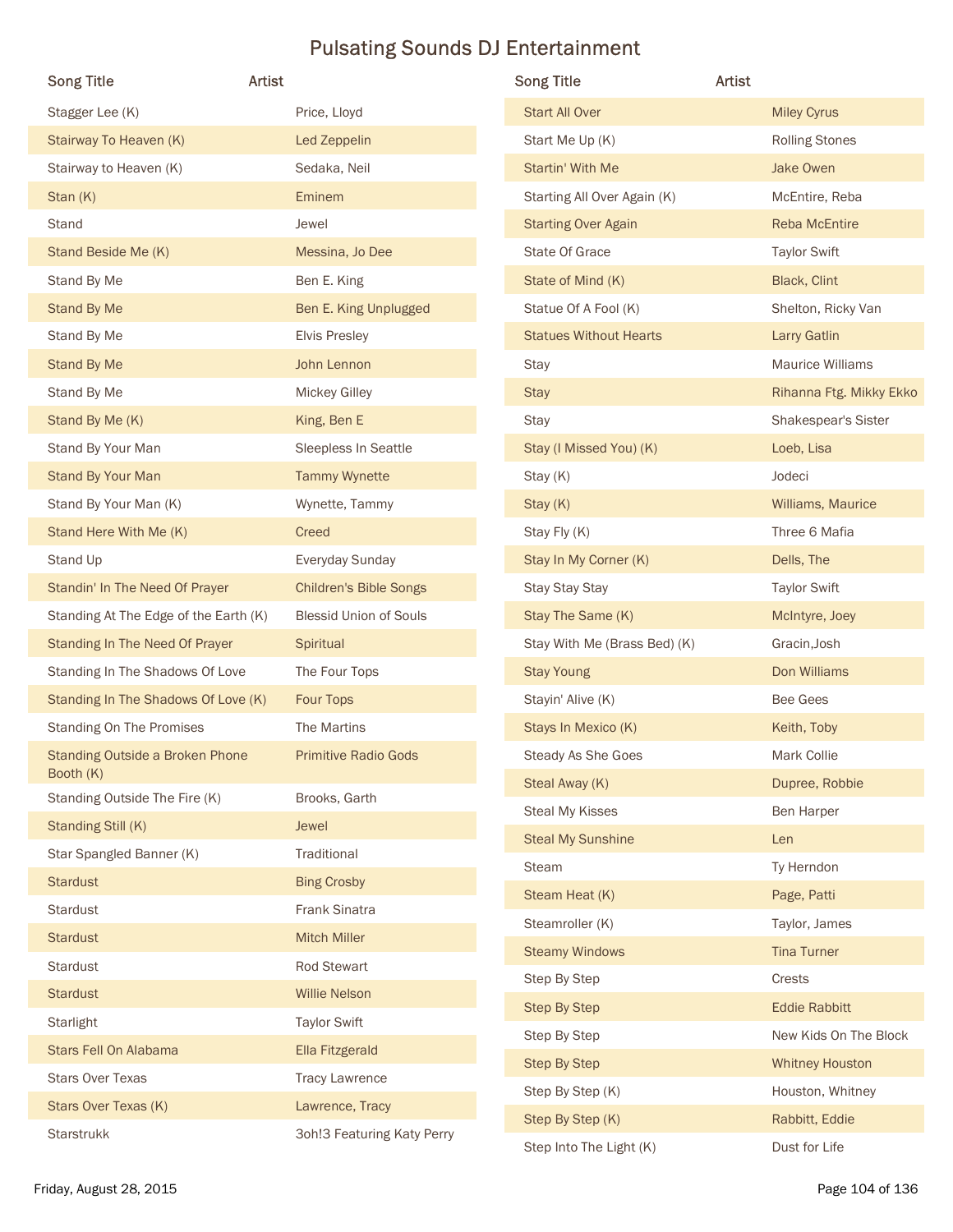| <b>Song Title</b><br>Artist              |                                   | <b>Song Title</b><br>Artist      |                          |
|------------------------------------------|-----------------------------------|----------------------------------|--------------------------|
| Step That Step (K)                       | Sawyer Brown                      | Straight from the Heart (K)      | Adams, Bryan             |
| Stickwitu (K)                            | <b>Pussycat Dolls</b>             | Straight Out Of Line (K)         | Godsmack                 |
| Still                                    | <b>Commodores</b>                 | <b>Straight Up</b>               | <b>Chante Moore</b>      |
| Still                                    | Lionel Richie                     | Straight Up                      | Paula Abdul              |
| Still (K)                                | Commodores, The                   | Straight Up (K)                  | Abdul, Paula             |
| Still (K)                                | McKnight, Brian                   | Straighten Up & Fly Right (K)    | Cole, Nat King           |
| Still A Little Chicken Left On That Bone | <b>Craig Morgan</b>               | Straighten Up And Fly Right      | Linda Ronstadt           |
| Still Doin' Time (K)                     | Jones, George                     | Straighten Up And Fly Right      | Nat "King" Cole          |
| <b>Still Feels Good</b>                  | <b>Rascal Flatts</b>              | Straighten Up And Fly Right      | Nat King Cole            |
| Still Got The Blues (K)                  | Morris, Gary                      | Straighten Up And Fly Right      | The King Cole Trio       |
| Still Holding Out For You                | <b>SHeDaisy</b>                   | Stranded (K)                     | McNeal, Lutricia         |
| Still In Love With You                   | <b>Travis Tritt</b>               | <b>Strange</b>                   | Patsy Cline              |
| Still In Love With You (K)               | Tritt, Travis                     | Strange Days (K)                 | Doors, The               |
| Still On Your Side                       | <b>BB</b> Mak                     | Strange Magic (K)                | Electric Light Orchestra |
| Still On Your Side (K)                   | <b>BBMark</b>                     | Strange Way (K)                  | Firefall                 |
| Still Rainin' (K)                        | Lang, Johnny                      | Stranger In My House (K)         | Tamia                    |
| Still The One                            | Orleans                           | Stranger In My Mirror            | <b>Randy Travis</b>      |
| Still The Same (K)                       | Segar, Bob                        | <b>Strangers</b>                 | Martina McBride          |
| <b>Still Waiting</b>                     | <b>Sum 41</b>                     | <b>Strangers Again</b>           | <b>Holly Dunn</b>        |
| Stolen Dance                             | <b>Milky Chance</b>               | Strangers In The Night (K)       | Sinatra, Frank           |
| Stomp (K)                                | <b>Brothers Johnson</b>           | <b>Strawberry Fields Forever</b> | The Beatles              |
| Stomp (K)                                | Franklin, Kirk                    | Strawberry Fields Forever (K)    | Beatles, The             |
| Stone Free (K)                           | Hendrix, Jimi                     | Strawberry Letter #23 (K)        | <b>Brothers Johnson</b>  |
| Stone In Love (K)                        | Journey                           | Strawberry Wine (K)              | Carter, Deanna           |
| <b>Stones</b>                            | <b>Neil Diamond</b>               | <b>Stray Cat Strut</b>           | <b>Stray Cats</b>        |
| Stood Up (K)                             | Nelson, Ricky                     | Stray Cat Strut (K)              | Stray Cats, The          |
| Stool Pigeon                             | Kid Creole And The Coconuts       | Street Fighting Man (K)          | <b>Rolling Stones</b>    |
| Stop                                     | Meredith Brooks                   | Streets of Bakersfield (K)       | Yoakum, Dwight           |
| <b>Stop And Stare</b>                    | One Republic                      | Strokin' (K)                     | Carter, Clarence         |
| Stop Draggin' My Heart Around (K)        | Nicks, Stevie & T Petty           | Strong Enough (K)                | Cher                     |
| Stop In The Name Of Love                 | Supremes                          | Strong Enough (K)                | Crow, Shery              |
| Stop! In The Name Of Love                | The Supremes                      | Strong Enough To Bend (K)        | Tucker, Tanya            |
| Stop, In The Name Of Love (K)            | Supremes, The                     | Stuck In Love (K)                | Judds, The               |
| Stop, Look And Listen                    | Dale Ann Bradley                  | Stuck In The Middle With You (K) | Stealer's Wheel          |
| <b>Storm Warning</b>                     | <b>Bonnie Raitt</b>               | <b>Stuck On You</b>              | <b>Elvis Presley</b>     |
| Stormy (K)                               | Classics IV                       | Stuck On You (K)                 | Presley, Elvis           |
| <b>Stormy Weather</b>                    | Lena Horne<br><b>Richard Marx</b> | Stuck On You (K)                 | Richie, Lionel           |
| Straight From My Heart                   |                                   | Stuck With You                   | Huey Lewis & The News    |

| <b>Intertainment</b><br><b>Song Title</b><br>Artist<br>Straight from the Heart (K)<br>Adams, Bryan<br>Straight Out Of Line (K)<br>Godsmack<br><b>Chante Moore</b><br><b>Straight Up</b><br>Straight Up<br>Paula Abdul<br>Abdul, Paula<br>Straight Up (K)<br>Straighten Up & Fly Right (K)<br>Cole, Nat King<br>Linda Ronstadt<br>Straighten Up And Fly Right<br>Nat "King" Cole<br>Straighten Up And Fly Right<br>Nat King Cole<br>Straighten Up And Fly Right<br>The King Cole Trio<br>Straighten Up And Fly Right<br>Stranded (K)<br>McNeal, Lutricia<br>Patsy Cline<br><b>Strange</b><br>Doors, The<br>Strange Days (K)<br>Electric Light Orchestra<br>Strange Magic (K)<br>Strange Way (K)<br>Firefall<br>Tamia<br>Stranger In My House (K)<br><b>Stranger In My Mirror</b><br><b>Randy Travis</b><br>Martina McBride<br><b>Strangers</b><br><b>Holly Dunn</b><br><b>Strangers Again</b><br>Strangers In The Night (K)<br>Sinatra, Frank<br>The Beatles<br><b>Strawberry Fields Forever</b><br>Strawberry Fields Forever (K)<br>Beatles, The<br><b>Brothers Johnson</b><br>Strawberry Letter #23 (K)<br>Strawberry Wine (K)<br>Carter, Deanna<br><b>Stray Cat Strut</b><br><b>Stray Cats</b><br>Stray Cat Strut (K)<br>Stray Cats, The<br>Street Fighting Man (K)<br><b>Rolling Stones</b><br>Streets of Bakersfield (K)<br>Yoakum, Dwight<br>Strokin' (K)<br>Carter, Clarence<br>Strong Enough (K)<br>Cher<br>Strong Enough (K)<br>Crow, Shery |
|-----------------------------------------------------------------------------------------------------------------------------------------------------------------------------------------------------------------------------------------------------------------------------------------------------------------------------------------------------------------------------------------------------------------------------------------------------------------------------------------------------------------------------------------------------------------------------------------------------------------------------------------------------------------------------------------------------------------------------------------------------------------------------------------------------------------------------------------------------------------------------------------------------------------------------------------------------------------------------------------------------------------------------------------------------------------------------------------------------------------------------------------------------------------------------------------------------------------------------------------------------------------------------------------------------------------------------------------------------------------------------------------------------------------------------------------------------|
|                                                                                                                                                                                                                                                                                                                                                                                                                                                                                                                                                                                                                                                                                                                                                                                                                                                                                                                                                                                                                                                                                                                                                                                                                                                                                                                                                                                                                                                     |
|                                                                                                                                                                                                                                                                                                                                                                                                                                                                                                                                                                                                                                                                                                                                                                                                                                                                                                                                                                                                                                                                                                                                                                                                                                                                                                                                                                                                                                                     |
|                                                                                                                                                                                                                                                                                                                                                                                                                                                                                                                                                                                                                                                                                                                                                                                                                                                                                                                                                                                                                                                                                                                                                                                                                                                                                                                                                                                                                                                     |
|                                                                                                                                                                                                                                                                                                                                                                                                                                                                                                                                                                                                                                                                                                                                                                                                                                                                                                                                                                                                                                                                                                                                                                                                                                                                                                                                                                                                                                                     |
|                                                                                                                                                                                                                                                                                                                                                                                                                                                                                                                                                                                                                                                                                                                                                                                                                                                                                                                                                                                                                                                                                                                                                                                                                                                                                                                                                                                                                                                     |
|                                                                                                                                                                                                                                                                                                                                                                                                                                                                                                                                                                                                                                                                                                                                                                                                                                                                                                                                                                                                                                                                                                                                                                                                                                                                                                                                                                                                                                                     |
|                                                                                                                                                                                                                                                                                                                                                                                                                                                                                                                                                                                                                                                                                                                                                                                                                                                                                                                                                                                                                                                                                                                                                                                                                                                                                                                                                                                                                                                     |
|                                                                                                                                                                                                                                                                                                                                                                                                                                                                                                                                                                                                                                                                                                                                                                                                                                                                                                                                                                                                                                                                                                                                                                                                                                                                                                                                                                                                                                                     |
|                                                                                                                                                                                                                                                                                                                                                                                                                                                                                                                                                                                                                                                                                                                                                                                                                                                                                                                                                                                                                                                                                                                                                                                                                                                                                                                                                                                                                                                     |
|                                                                                                                                                                                                                                                                                                                                                                                                                                                                                                                                                                                                                                                                                                                                                                                                                                                                                                                                                                                                                                                                                                                                                                                                                                                                                                                                                                                                                                                     |
|                                                                                                                                                                                                                                                                                                                                                                                                                                                                                                                                                                                                                                                                                                                                                                                                                                                                                                                                                                                                                                                                                                                                                                                                                                                                                                                                                                                                                                                     |
|                                                                                                                                                                                                                                                                                                                                                                                                                                                                                                                                                                                                                                                                                                                                                                                                                                                                                                                                                                                                                                                                                                                                                                                                                                                                                                                                                                                                                                                     |
|                                                                                                                                                                                                                                                                                                                                                                                                                                                                                                                                                                                                                                                                                                                                                                                                                                                                                                                                                                                                                                                                                                                                                                                                                                                                                                                                                                                                                                                     |
|                                                                                                                                                                                                                                                                                                                                                                                                                                                                                                                                                                                                                                                                                                                                                                                                                                                                                                                                                                                                                                                                                                                                                                                                                                                                                                                                                                                                                                                     |
|                                                                                                                                                                                                                                                                                                                                                                                                                                                                                                                                                                                                                                                                                                                                                                                                                                                                                                                                                                                                                                                                                                                                                                                                                                                                                                                                                                                                                                                     |
|                                                                                                                                                                                                                                                                                                                                                                                                                                                                                                                                                                                                                                                                                                                                                                                                                                                                                                                                                                                                                                                                                                                                                                                                                                                                                                                                                                                                                                                     |
|                                                                                                                                                                                                                                                                                                                                                                                                                                                                                                                                                                                                                                                                                                                                                                                                                                                                                                                                                                                                                                                                                                                                                                                                                                                                                                                                                                                                                                                     |
|                                                                                                                                                                                                                                                                                                                                                                                                                                                                                                                                                                                                                                                                                                                                                                                                                                                                                                                                                                                                                                                                                                                                                                                                                                                                                                                                                                                                                                                     |
|                                                                                                                                                                                                                                                                                                                                                                                                                                                                                                                                                                                                                                                                                                                                                                                                                                                                                                                                                                                                                                                                                                                                                                                                                                                                                                                                                                                                                                                     |
|                                                                                                                                                                                                                                                                                                                                                                                                                                                                                                                                                                                                                                                                                                                                                                                                                                                                                                                                                                                                                                                                                                                                                                                                                                                                                                                                                                                                                                                     |
|                                                                                                                                                                                                                                                                                                                                                                                                                                                                                                                                                                                                                                                                                                                                                                                                                                                                                                                                                                                                                                                                                                                                                                                                                                                                                                                                                                                                                                                     |
|                                                                                                                                                                                                                                                                                                                                                                                                                                                                                                                                                                                                                                                                                                                                                                                                                                                                                                                                                                                                                                                                                                                                                                                                                                                                                                                                                                                                                                                     |
|                                                                                                                                                                                                                                                                                                                                                                                                                                                                                                                                                                                                                                                                                                                                                                                                                                                                                                                                                                                                                                                                                                                                                                                                                                                                                                                                                                                                                                                     |
|                                                                                                                                                                                                                                                                                                                                                                                                                                                                                                                                                                                                                                                                                                                                                                                                                                                                                                                                                                                                                                                                                                                                                                                                                                                                                                                                                                                                                                                     |
|                                                                                                                                                                                                                                                                                                                                                                                                                                                                                                                                                                                                                                                                                                                                                                                                                                                                                                                                                                                                                                                                                                                                                                                                                                                                                                                                                                                                                                                     |
|                                                                                                                                                                                                                                                                                                                                                                                                                                                                                                                                                                                                                                                                                                                                                                                                                                                                                                                                                                                                                                                                                                                                                                                                                                                                                                                                                                                                                                                     |
|                                                                                                                                                                                                                                                                                                                                                                                                                                                                                                                                                                                                                                                                                                                                                                                                                                                                                                                                                                                                                                                                                                                                                                                                                                                                                                                                                                                                                                                     |
|                                                                                                                                                                                                                                                                                                                                                                                                                                                                                                                                                                                                                                                                                                                                                                                                                                                                                                                                                                                                                                                                                                                                                                                                                                                                                                                                                                                                                                                     |
|                                                                                                                                                                                                                                                                                                                                                                                                                                                                                                                                                                                                                                                                                                                                                                                                                                                                                                                                                                                                                                                                                                                                                                                                                                                                                                                                                                                                                                                     |
|                                                                                                                                                                                                                                                                                                                                                                                                                                                                                                                                                                                                                                                                                                                                                                                                                                                                                                                                                                                                                                                                                                                                                                                                                                                                                                                                                                                                                                                     |
|                                                                                                                                                                                                                                                                                                                                                                                                                                                                                                                                                                                                                                                                                                                                                                                                                                                                                                                                                                                                                                                                                                                                                                                                                                                                                                                                                                                                                                                     |
|                                                                                                                                                                                                                                                                                                                                                                                                                                                                                                                                                                                                                                                                                                                                                                                                                                                                                                                                                                                                                                                                                                                                                                                                                                                                                                                                                                                                                                                     |
|                                                                                                                                                                                                                                                                                                                                                                                                                                                                                                                                                                                                                                                                                                                                                                                                                                                                                                                                                                                                                                                                                                                                                                                                                                                                                                                                                                                                                                                     |
|                                                                                                                                                                                                                                                                                                                                                                                                                                                                                                                                                                                                                                                                                                                                                                                                                                                                                                                                                                                                                                                                                                                                                                                                                                                                                                                                                                                                                                                     |
|                                                                                                                                                                                                                                                                                                                                                                                                                                                                                                                                                                                                                                                                                                                                                                                                                                                                                                                                                                                                                                                                                                                                                                                                                                                                                                                                                                                                                                                     |
|                                                                                                                                                                                                                                                                                                                                                                                                                                                                                                                                                                                                                                                                                                                                                                                                                                                                                                                                                                                                                                                                                                                                                                                                                                                                                                                                                                                                                                                     |
|                                                                                                                                                                                                                                                                                                                                                                                                                                                                                                                                                                                                                                                                                                                                                                                                                                                                                                                                                                                                                                                                                                                                                                                                                                                                                                                                                                                                                                                     |
|                                                                                                                                                                                                                                                                                                                                                                                                                                                                                                                                                                                                                                                                                                                                                                                                                                                                                                                                                                                                                                                                                                                                                                                                                                                                                                                                                                                                                                                     |
|                                                                                                                                                                                                                                                                                                                                                                                                                                                                                                                                                                                                                                                                                                                                                                                                                                                                                                                                                                                                                                                                                                                                                                                                                                                                                                                                                                                                                                                     |
|                                                                                                                                                                                                                                                                                                                                                                                                                                                                                                                                                                                                                                                                                                                                                                                                                                                                                                                                                                                                                                                                                                                                                                                                                                                                                                                                                                                                                                                     |
| Strong Enough To Bend (K)<br>Tucker, Tanya                                                                                                                                                                                                                                                                                                                                                                                                                                                                                                                                                                                                                                                                                                                                                                                                                                                                                                                                                                                                                                                                                                                                                                                                                                                                                                                                                                                                          |
| Stuck In Love (K)<br>Judds, The                                                                                                                                                                                                                                                                                                                                                                                                                                                                                                                                                                                                                                                                                                                                                                                                                                                                                                                                                                                                                                                                                                                                                                                                                                                                                                                                                                                                                     |
| Stuck In The Middle With You (K)<br>Stealer's Wheel                                                                                                                                                                                                                                                                                                                                                                                                                                                                                                                                                                                                                                                                                                                                                                                                                                                                                                                                                                                                                                                                                                                                                                                                                                                                                                                                                                                                 |
| <b>Stuck On You</b><br><b>Elvis Presley</b>                                                                                                                                                                                                                                                                                                                                                                                                                                                                                                                                                                                                                                                                                                                                                                                                                                                                                                                                                                                                                                                                                                                                                                                                                                                                                                                                                                                                         |
| Stuck On You (K)<br>Presley, Elvis                                                                                                                                                                                                                                                                                                                                                                                                                                                                                                                                                                                                                                                                                                                                                                                                                                                                                                                                                                                                                                                                                                                                                                                                                                                                                                                                                                                                                  |
| Stuck On You (K)<br>Richie, Lionel                                                                                                                                                                                                                                                                                                                                                                                                                                                                                                                                                                                                                                                                                                                                                                                                                                                                                                                                                                                                                                                                                                                                                                                                                                                                                                                                                                                                                  |
| Stuck With You<br>Huey Lewis & The News<br>Page 105 of 136                                                                                                                                                                                                                                                                                                                                                                                                                                                                                                                                                                                                                                                                                                                                                                                                                                                                                                                                                                                                                                                                                                                                                                                                                                                                                                                                                                                          |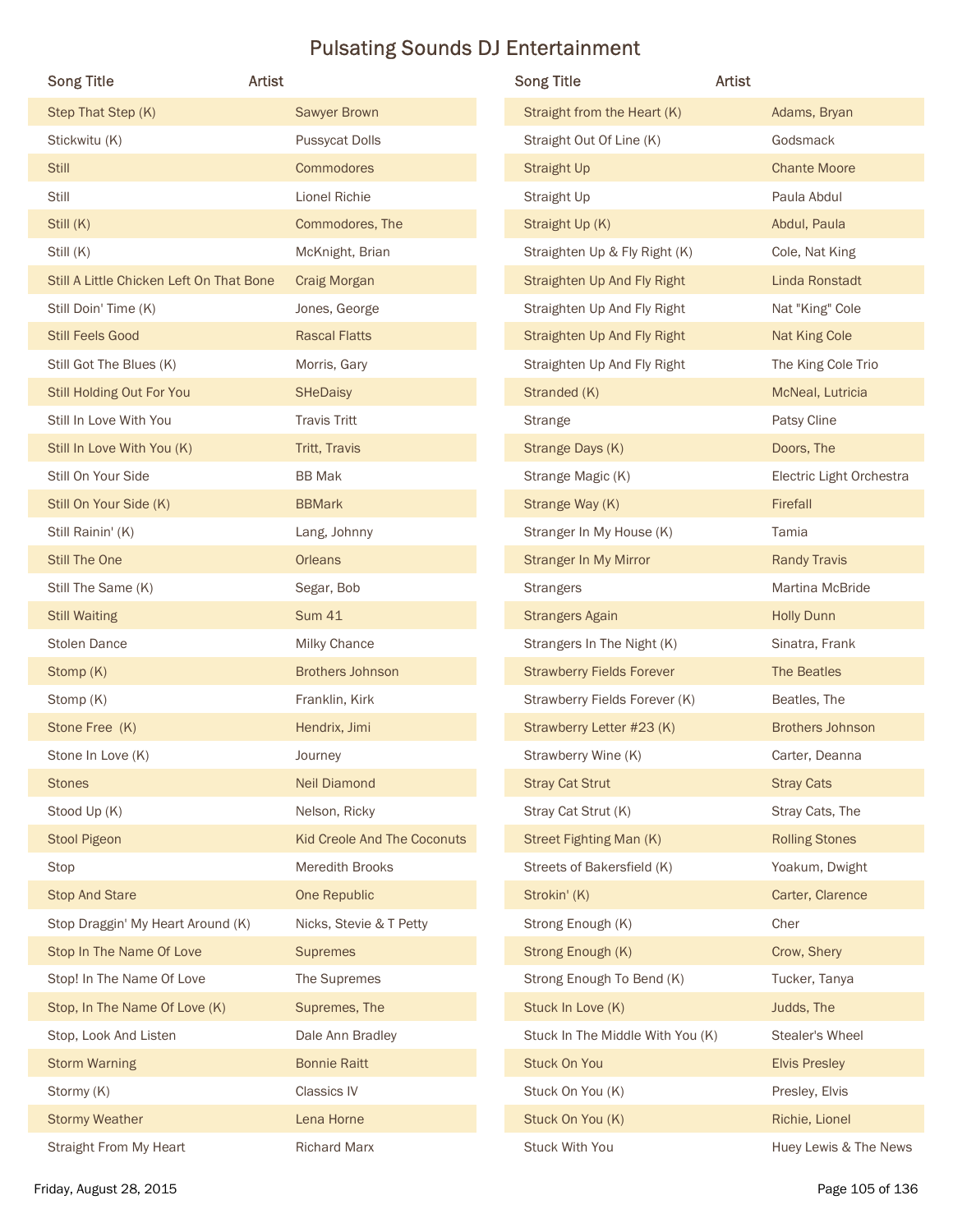| <b>Song Title</b>                            | Artist                             | Artist<br><b>Song Title</b>             |                                      |
|----------------------------------------------|------------------------------------|-----------------------------------------|--------------------------------------|
| Stuck With You (K)                           | Lewis, Huey                        | <b>Summer Nights</b>                    | John Travolta & Olivia               |
| Stuff                                        | Diamond Rio                        |                                         | Newton-John                          |
| Stumblin' In                                 | <b>Suzi Quatro And Chris</b>       | <b>Summer Nights</b>                    | <b>Rascal Flatts</b>                 |
|                                              | Norman                             | Summer Nights (Duet) (K)                | Grease                               |
| Stupid                                       | Sarah McLachlan                    | Summer of 69 (K)                        | Adams, Bryan                         |
| <b>Stupid Girl</b>                           | Garbage                            | Summer Wind (K)                         | Sinatra, Frank                       |
| Stupid Girl (K)                              | Cold                               | Summertime                              | <b>Billy Stewart</b>                 |
| Stupid Girl (K)                              | Garbage                            | Summertime                              | The New Kids On The Bloc             |
| <b>Stupid Girls</b>                          | Pink                               | Summertime (From Porgy & Bess) (K)      | Traditional                          |
| Stupid Things (K)                            | Cook, Elizabeth                    | Summertime Blues (K)                    | Cochran, Eddie                       |
| Stutter (Duet) (K)<br>Such A Night (K)       | Joe & Mystikal<br>McPhatter, Clyde | Summertime Blues (K)<br>Sunday & Me (K) | Jackson, Alan<br>Jay & The Americans |
| Such A Night (K)                             | Presley, Elvis                     | Sunday Morning (K)                      | Maroon 5                             |
| Such A Night (K)                             | Ray, Johnnie                       | Sunday Morning (K)                      | No Doubt                             |
| Suddenly                                     | Leann Rimes                        | Sunday Morning Coming Down (K)          | Cash, Johnny                         |
| Suddenly                                     | Olivia Newton-John & Cliff         | Sundown (K)                             | Lightfoot, Gordon                    |
|                                              | Richards                           | Sunglassses At Night (K)                | Hart, Corey                          |
| Suddenly (K)                                 | Ocean, Billy                       | Sunny (K)                               | Hebb, Bobby                          |
| Suddenly (K)                                 | Rimes, LeAnn                       | Sunny Came Home (K)                     | Colvin, Shawn                        |
| Suddenly I See                               | K.T. Tunstall                      | Sunrise                                 | Norah Jones                          |
| <b>Suddenly Single</b>                       | <b>Terri Clark</b>                 | <b>Sunrise Sunset</b>                   | Fiddler On The Roof                  |
| Suddenly Single (K)                          | Clark, Terri                       | Sunshine                                | Jonathan Edwards                     |
| Suds In The Bucket (K)                       | Evans, Sara                        | Sunshine (K)                            | Aerosmith                            |
| Suffragette City                             | David Bowie                        | Sunshine (K)                            | Edwards, Jonathan                    |
| Suffragette City (K)                         | Bowie, David                       | Sunshine of Your Love (K)               | Cream                                |
| Suga Mama                                    | Beyonce                            | Super Freak                             | Rick James                           |
| Sugar Cane (K)                               | <b>Space Monkeys</b>               | Super Freak (K)                         | James, Rick                          |
| Sugar Daddy                                  | The Bellamy Brothers               | Super Heroes (Duet) (K)                 | Rocky Horror                         |
| Sugar Shack (K)                              | Gilmer, Jimmy                      | Super Trouper (K)                       | ABBA                                 |
| Sugar We're Goin' Down (K)                   | Fall Out Boy                       | Superman                                | Donna Fargo                          |
| Sugar, Sugar (K)                             | The Archies                        | Superman                                | Five For Fighting                    |
| Sukiyaki                                     | 4 P.M.                             | Superman (K)                            | Eminem                               |
| Sukiyaki (K)                                 | A Taste of Honey                   | Supernatural                            | <b>Wild Orchid</b>                   |
| Sultans of Swing (K)                         | Dire Straits                       | Superstar                               | Rod Stewart                          |
| Summer                                       | <b>Calvin Harris</b>               | Superstar (K)                           | Carpenters, The                      |
| Summer                                       | <b>Sum 41</b>                      | Superstition (K)                        | Wonder, Stevie                       |
| Summer In The City                           | Lovin' Spoonful, The               | Superwoman (K)                          | Lil' Mo                              |
| Summer In The City (K)<br><b>Summer Love</b> | Lovin' Spoonful                    | Superwoman (K)                          | White, Karyn                         |
|                                              | <b>Neil Diamond</b>                |                                         |                                      |

| John Travolta & Olivia                                                                                                                                                                                           |
|------------------------------------------------------------------------------------------------------------------------------------------------------------------------------------------------------------------|
| Newton-John                                                                                                                                                                                                      |
| <b>Rascal Flatts</b>                                                                                                                                                                                             |
| Grease                                                                                                                                                                                                           |
| Adams, Bryan                                                                                                                                                                                                     |
| Sinatra, Frank<br><b>Billy Stewart</b>                                                                                                                                                                           |
| The New Kids On The Bloc                                                                                                                                                                                         |
| Traditional                                                                                                                                                                                                      |
| Cochran, Eddie                                                                                                                                                                                                   |
| Jackson, Alan                                                                                                                                                                                                    |
| Jay & The Americans                                                                                                                                                                                              |
| Maroon 5                                                                                                                                                                                                         |
| No Doubt                                                                                                                                                                                                         |
| Cash, Johnny                                                                                                                                                                                                     |
| Lightfoot, Gordon                                                                                                                                                                                                |
| Hart, Corey                                                                                                                                                                                                      |
| Hebb, Bobby                                                                                                                                                                                                      |
| Colvin, Shawn                                                                                                                                                                                                    |
| Norah Jones                                                                                                                                                                                                      |
| Fiddler On The Roof                                                                                                                                                                                              |
| Jonathan Edwards                                                                                                                                                                                                 |
| Aerosmith                                                                                                                                                                                                        |
| Edwards, Jonathan                                                                                                                                                                                                |
|                                                                                                                                                                                                                  |
| <b>Rick James</b>                                                                                                                                                                                                |
| James, Rick                                                                                                                                                                                                      |
| Rocky Horror                                                                                                                                                                                                     |
|                                                                                                                                                                                                                  |
| Donna Fargo                                                                                                                                                                                                      |
| <b>Five For Fighting</b>                                                                                                                                                                                         |
|                                                                                                                                                                                                                  |
| <b>Wild Orchid</b><br>Rod Stewart                                                                                                                                                                                |
| Carpenters, The                                                                                                                                                                                                  |
| Wonder, Stevie                                                                                                                                                                                                   |
|                                                                                                                                                                                                                  |
| White, Karyn                                                                                                                                                                                                     |
|                                                                                                                                                                                                                  |
|                                                                                                                                                                                                                  |
| <b>Artist</b><br>Summer Nights (Duet) (K)<br>Summertime (From Porgy & Bess) (K)<br>Sunday Morning Coming Down (K)<br>Sunglassses At Night (K)<br>Sunshine of Your Love (K)<br>Cream<br>ABBA<br>Eminem<br>Lil' Mo |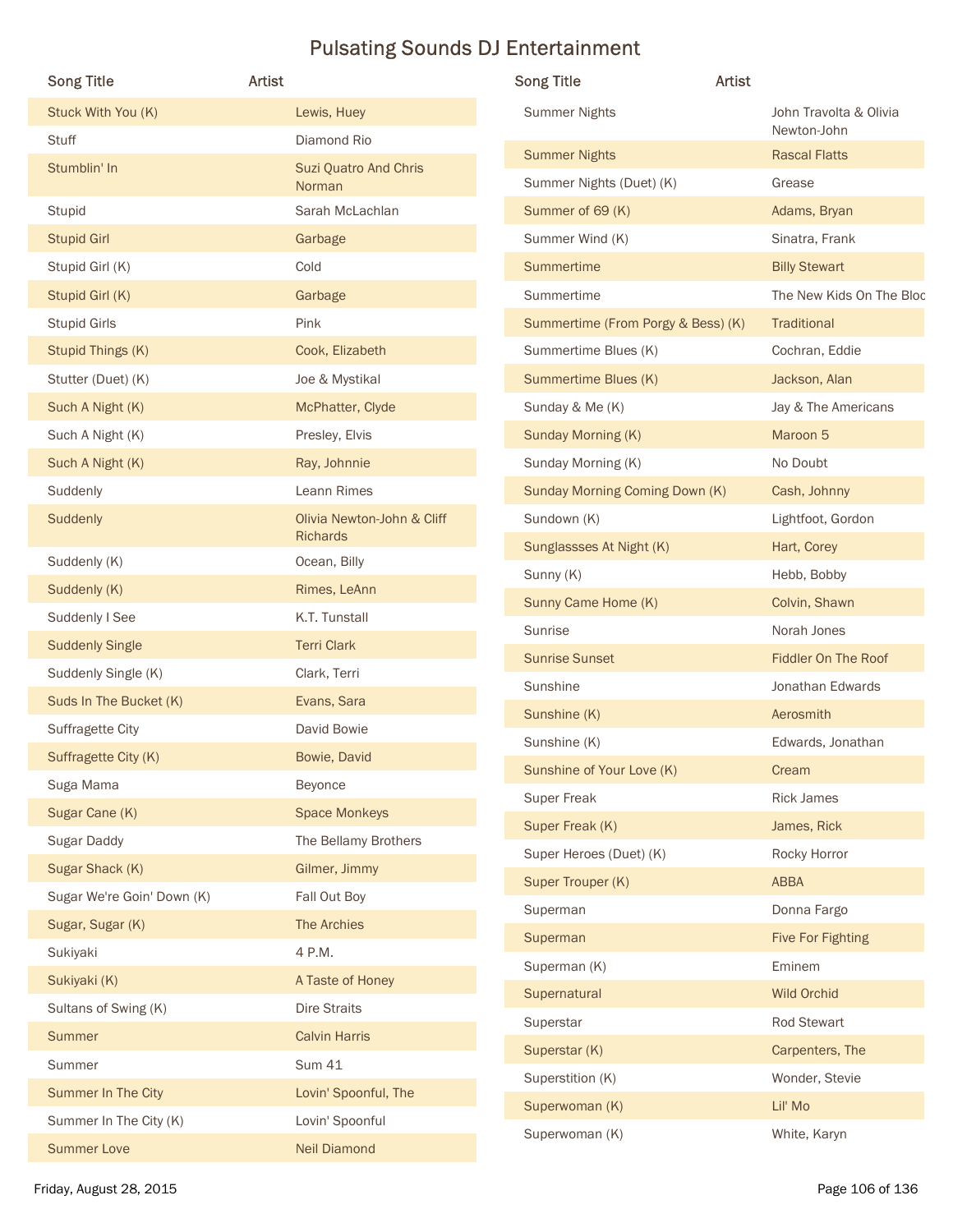| <b>Song Title</b><br>Artist          |                                            | <b>Song Title</b>                             | Artist                                |
|--------------------------------------|--------------------------------------------|-----------------------------------------------|---------------------------------------|
| Sure Be Cool If You Did              | <b>Blake Shelton</b>                       | Sweet Gypsy Rose (K)                          | Orlando, Tony & Dawn                  |
| Sure Love                            | Hal Ketchum                                | Sweet Home Alabama (K)                        | Lynyrd Skynyrd                        |
| <b>Surf City</b>                     | Jan & Dean                                 | Sweet Home Chicago (K)                        | <b>Blues Brothers</b>                 |
| Surfer Girl                          | Beach Boys, The                            | Sweet Hour Of Prayer                          | Traditional                           |
| Surfin' Bird (K)                     | Trashmen, The                              | Sweet Inspiration                             | Sweet Inspirations                    |
| Surfin' Safari                       | Beach Boys, The                            | Sweet Jane (K)                                | Reed, Lou                             |
| Surrender                            | <b>Cheap Trick</b>                         | Sweet Lorraine (K)                            | Uriah Heep                            |
| Surrender                            | <b>Elvis Presley</b>                       | <b>Sweet Love</b>                             | Anita Baker                           |
| Surrender (K)                        | Presley, Elvis                             | Sweet Love (K)                                | Baker, Anita                          |
| Survivor                             | Survivor                                   | <b>Sweet Pea</b>                              | <b>Tommy Roe</b>                      |
| Suspicion (K)                        | Stafford, Terry                            | Sweet Pea (K)                                 | Roe, Tommy                            |
| Suspicions                           | Eddie Rabbitt                              | Sweet Rosie O'Grady (K)                       | <b>Irish Traditional</b>              |
| Suspicions                           | <b>Tim McGraw</b>                          | <b>Sweet Seasons</b>                          | Carole King                           |
| <b>Suspicious Minds</b>              | Elvis Presley                              | Sweet Sexy Thing (K)                          | Nu Flavor & Roger                     |
| Suspicious Minds (Aloha Concert) (K) | Presley, Elvis                             | Sweet Southern Comfort                        | <b>Buddy Jewel</b>                    |
| Sussudio                             | Phil Collins                               | Sweet Southern Comfort (K)                    | Jewell, Buddy                         |
| Swanee                               | <b>Judy Garland</b>                        | <b>Sweet Summer</b>                           | Diamond Rio                           |
| Swanee (Swannee)                     | Al Jolson                                  | Sweet Summer Rain (K)                         | Rushlow                               |
| Sway                                 | Dean Martin                                | Sweet Surrender                               | Sarah McLachlan                       |
| Sway (K)                             | Buble, Michael                             | Sweet Surrender (K)                           | Denver, John                          |
| Sweat (A La La Song) (K)             | <b>Inner Circle</b>                        | Sweet Surrender (K)                           | McLachlan, Sarah                      |
| Sweet & Wild                         | Dierks Bentley FTG. Sarah<br><b>Buxton</b> | Sweet Talkin' Guy                             | Chiffons                              |
| <b>Sweet Baby</b>                    | Macy Gray                                  | Sweet Talkin' Woman (K)                       | Electric Light Orchestra              |
| Sweet Baby James (K)                 | Taylor, James                              | Sweet Thing (K)                               | Morrison, Van<br>Rufus & Chaka Khan   |
| <b>Sweet Caroline</b>                | <b>Neil Diamond</b>                        | Sweet Thing (K)                               |                                       |
| Sweet Caroline (K)                   | Diamond, Neil                              | Sweet Transvestite (K)<br>Sweets For My Sweet | <b>Rocky Horror</b><br>Searchers, The |
| Sweet Child of Mine (K)              | Crow, Sheryl                               | Swing Low Sweet Chariot (K)                   | Traditional                           |
| Sweet Child of Mine (K)              | Guns N' Roses                              | Swing Low, Sweet Chariot                      | Gospel/Standard                       |
| Sweet City Woman (K)                 | Stampeders, The                            |                                               |                                       |
| <b>Sweet Dreams</b>                  | Don Gibson                                 | Swing Low, Sweet Chariot                      | Loretta Lynn                          |
| <b>Sweet Dreams</b>                  | Faron Young                                | Swing Low, Sweet Chariot                      | Traditional                           |
| <b>Sweet Dreams</b>                  | Patsy Cline                                | Swing Swing (K)                               | All American Rejects                  |
| <b>Sweet Dreams</b>                  | <b>Tammy Wynette</b>                       | Swingin' (K)                                  | Anderson, John                        |
| Sweet Dreams (Are Made of This) (K)  | Eurythmics, The                            | Swingin Doors (K)                             | Merle Haggard                         |
| Sweet Dreams (K)                     | Cline, Patsy                               | Swingin' School (K)                           | Rydell, Bobby                         |
| Sweet Emotion (K)                    | Aerosmith                                  | <b>Swinging Doors</b>                         | Merle Haggard                         |
| Sweet Escape, The                    | Gwen Stefani feat. Akon                    | Swinging On A Star (K)                        | Crosby, Bing                          |
|                                      |                                            | Swingtown (K)                                 | <b>Steve Miller Band</b>              |

| <b>Intertainment</b>                              |                                          |
|---------------------------------------------------|------------------------------------------|
| <b>Song Title</b>                                 | Artist                                   |
| Sweet Gypsy Rose (K)                              | Orlando, Tony & Dawn                     |
| Sweet Home Alabama (K)                            | Lynyrd Skynyrd                           |
| Sweet Home Chicago (K)                            | <b>Blues Brothers</b>                    |
| Sweet Hour Of Prayer                              | Traditional                              |
| Sweet Inspiration                                 | Sweet Inspirations                       |
| Sweet Jane (K)                                    | Reed, Lou                                |
| Sweet Lorraine (K)                                | Uriah Heep                               |
| <b>Sweet Love</b>                                 | Anita Baker                              |
| Sweet Love (K)                                    | Baker, Anita                             |
| <b>Sweet Pea</b>                                  | <b>Tommy Roe</b>                         |
| Sweet Pea (K)                                     | Roe, Tommy                               |
| Sweet Rosie O'Grady (K)                           | <b>Irish Traditional</b>                 |
| <b>Sweet Seasons</b>                              | Carole King                              |
| Sweet Sexy Thing (K)                              | Nu Flavor & Roger                        |
| Sweet Southern Comfort                            | <b>Buddy Jewel</b>                       |
| Sweet Southern Comfort (K)<br><b>Sweet Summer</b> | Jewell, Buddy<br>Diamond Rio             |
| Sweet Summer Rain (K)                             | Rushlow                                  |
| Sweet Surrender                                   | Sarah McLachlan                          |
| Sweet Surrender (K)                               | Denver, John                             |
| Sweet Surrender (K)                               | McLachlan, Sarah                         |
| Sweet Talkin' Guy                                 | <b>Chiffons</b>                          |
| Sweet Talkin' Woman (K)                           | Electric Light Orchestra                 |
| Sweet Thing (K)                                   | Morrison, Van                            |
| Sweet Thing (K)                                   | Rufus & Chaka Khan                       |
| Sweet Transvestite (K)                            | Rocky Horror                             |
| Sweets For My Sweet                               | Searchers, The                           |
| Swing Low Sweet Chariot (K)                       | Traditional                              |
| Swing Low, Sweet Chariot                          | Gospel/Standard                          |
| Swing Low, Sweet Chariot                          | Loretta Lynn                             |
| Swing Low, Sweet Chariot                          | Traditional                              |
| Swing Swing (K)                                   | All American Rejects                     |
| Swingin' (K)                                      | Anderson, John                           |
| Swingin Doors (K)                                 | Merle Haggard                            |
| Swingin' School (K)                               | Rydell, Bobby                            |
| <b>Swinging Doors</b>                             | Merle Haggard                            |
| Swinging On A Star (K)                            | Crosby, Bing<br><b>Steve Miller Band</b> |
| Swingtown (K)                                     | Page 107 of 136                          |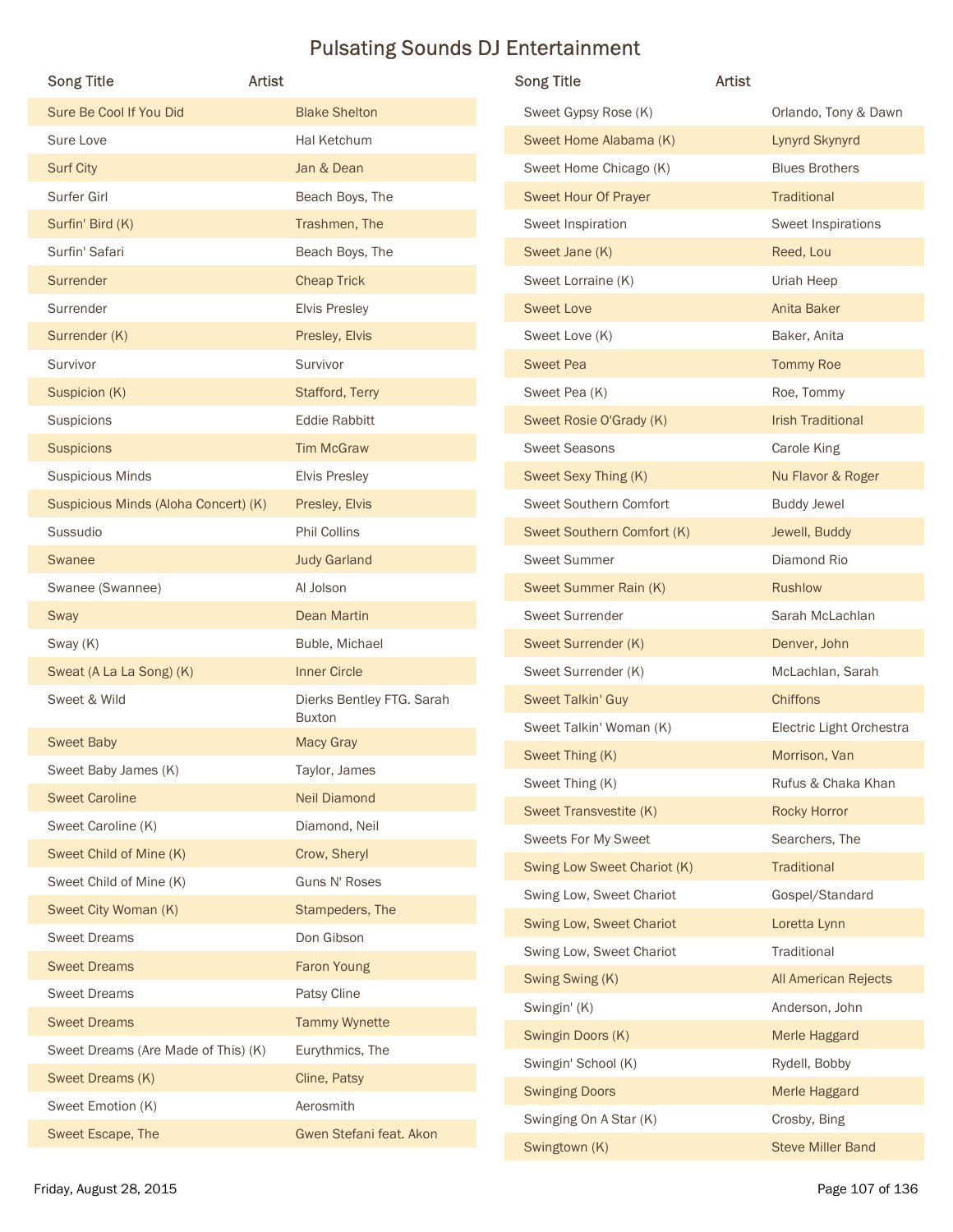| <b>Song Title</b><br>Artist                       |                                              | <b>Song Title</b><br>Artist                                                |                                   |
|---------------------------------------------------|----------------------------------------------|----------------------------------------------------------------------------|-----------------------------------|
| Sympathy                                          | Goo Goo Dolls                                | Take Me Out To The Ballgame (K)                                            | Traditional                       |
| Syndicate                                         | The Fray                                     | Take Me There                                                              | Rascal Flatts                     |
| T.                                                |                                              | Take Me There (K)                                                          | <b>Blackstreet &amp; MYA</b>      |
|                                                   | Neal McCoy                                   | Take Me To Heart (K)                                                       | Quarterflash                      |
| Tailgate<br>Tainted Love (K)                      | Soft Cell                                    | Take Me To The Next Phase                                                  | The Isley Brothers                |
| Take A Bow                                        | Madonna                                      | Take Me To The River                                                       | <b>Talking Heads</b>              |
| <b>Take A Letter Maria</b>                        | Doug Stone                                   | Take Me To The River (K)                                                   | The Commitments                   |
| Take A Letter Maria (K)                           | Greaves, RB                                  | Take Me To Your World                                                      | Tammy Wynette                     |
| Take A Little Trip                                | Alabama                                      | Take Me With You When You Go (K)                                           | Byrd, Tracy                       |
| <b>Take A Picture</b>                             | Filter                                       | Take My Breath Away (K)                                                    | <b>Berlin</b>                     |
| Take Good Care Of My Baby (K)                     | Vee, Bobby                                   | Take My Breath Away (K)                                                    | Simpson, Jessica                  |
| Take Hold of the Flame (K)                        | Queensryche                                  | Take My Breath Away (K)                                                    | Smith, Rex                        |
| <b>Take It Back</b>                               | <b>Reba McEntire</b>                         | <b>Take My Time</b>                                                        | <b>Terri Clark</b>                |
| Take It Back (K)                                  | McEntire, Reba                               | Take On Me                                                                 | A-Ha                              |
| Take It Back (K)                                  | Pink Floyd                                   | Take Over, The Break's Over                                                | Fall Out Boy                      |
| Take It Easy (K)                                  | Eagles, The                                  | Take That                                                                  | Lisa Brokop                       |
| Take It From Me                                   | <b>Paul Brandt</b>                           | Take The A Train (K)                                                       | O'Day, Anita                      |
| Take It From Me (K)                               | Brandt, Paul                                 | Take The Money & Run (K)                                                   | Steve Miller Band                 |
| Take It Like A Man                                | Bachman-Turner Overdrive                     | <b>Take The Shot</b>                                                       | <b>Ruben Studdard</b>             |
| Take It Off                                       | Donnas                                       | Take These Chains From My Heart                                            | Hank Williams                     |
| Take It On Back                                   | <b>Chase Bryant</b>                          | Take These Chains From My Heart                                            | Take These Chains From I          |
| Take It On The Run (K)                            | REO Speedwagon                               |                                                                            | Heart                             |
| Take It To The Head                               | DJ Khaled Featuring Chris                    | Take These Chains From My Heart (K)<br>Take These Chains From My Heart (K) | Charles, Ray<br>Williams, Hank Sr |
|                                                   | Brown, Rick Ross, Nicki<br>Minaj & Lil Wayne | Take This Heart                                                            | <b>Richard Marx</b>               |
| Take It To The Limit (K)                          | Eagles, The                                  | Take This Job & Shove It (K)                                               | Paycheck, Johnny                  |
| Take Me                                           | Lari White                                   | Take Time To Know Her                                                      | Percy Sledge                      |
| Take Me (K)                                       | White, Lari                                  | Take Time To Know Her (K)                                                  | Sledge, Percy                     |
| Take Me As I Am                                   | <b>Duprees</b>                               | Take You Out                                                               | Luther Vandross                   |
| Take Me As I Am                                   | Faith Hill                                   | Take Your Time, Do It Right (K)                                            | SOS Band                          |
| Take Me Away                                      | <b>Avril Lavigne</b>                         | Takes A Little Time (K)                                                    | Grant, Amy                        |
| Take Me Away (K)                                  | <b>Culture Beat</b>                          | <b>Takin' Care Of Business</b>                                             | <b>Bachman Turner Overdrive</b>   |
| <b>Take Me Home</b>                               | Cash Cash ftg. Bebe Rexha                    | Takin' Care Of Business                                                    | Bachman-Turner Overdrivo          |
| Take Me Home Country Roads (K)                    | Denver, John                                 | Takin' Care of Business (K)                                                | <b>Bachman Turner Overdrive</b>   |
| Take Me In Your Arms (K)                          | <b>Doobie Brothers</b>                       | Takin' It To The Streets (K)                                               | Doobie Brothers                   |
| Take Me In Your Arms (Rock Me A Little Kim Weston |                                              | <b>Taking A Chance On Love</b>                                             | <b>Frank Sinatra</b>              |
|                                                   |                                              | <b>Talk Back Trembling Lips</b>                                            | Ernest Ashworth                   |
| While)<br>Take Me In Your Arms (Rock Me)          | The Doobie Brothers                          |                                                                            |                                   |

| Entertainment                                             |                      |                                 |
|-----------------------------------------------------------|----------------------|---------------------------------|
| <b>Song Title</b>                                         | Artist               |                                 |
| Take Me Out To The Ballgame (K)                           | Traditional          |                                 |
| Take Me There                                             | <b>Rascal Flatts</b> |                                 |
| Take Me There (K)                                         |                      | <b>Blackstreet &amp; MYA</b>    |
| Take Me To Heart (K)                                      | Quarterflash         |                                 |
| Take Me To The Next Phase                                 |                      | The Isley Brothers              |
| Take Me To The River                                      | <b>Talking Heads</b> |                                 |
| Take Me To The River (K)                                  |                      | The Commitments                 |
| Take Me To Your World                                     |                      | Tammy Wynette                   |
| Take Me With You When You Go (K)                          | Byrd, Tracy          |                                 |
| Take My Breath Away (K)                                   | <b>Berlin</b>        |                                 |
| Take My Breath Away (K)                                   |                      | Simpson, Jessica                |
| Take My Breath Away (K)                                   | Smith, Rex           |                                 |
| <b>Take My Time</b>                                       | <b>Terri Clark</b>   |                                 |
| Take On Me                                                | A-Ha                 |                                 |
| Take Over, The Break's Over                               | Fall Out Boy         |                                 |
| <b>Take That</b>                                          | Lisa Brokop          |                                 |
| Take The A Train (K)                                      | O'Day, Anita         |                                 |
| Take The Money & Run (K)                                  |                      | <b>Steve Miller Band</b>        |
| <b>Take The Shot</b>                                      |                      | <b>Ruben Studdard</b>           |
| Take These Chains From My Heart                           | Hank Williams        |                                 |
| Take These Chains From My Heart                           | Heart                | Take These Chains From I        |
| Take These Chains From My Heart (K)                       | Charles, Ray         |                                 |
| Take These Chains From My Heart (K)                       |                      | Williams, Hank Sr               |
| <b>Take This Heart</b>                                    | <b>Richard Marx</b>  |                                 |
| Take This Job & Shove It (K)                              |                      | Paycheck, Johnny                |
| Take Time To Know Her                                     | Percy Sledge         |                                 |
| Take Time To Know Her (K)                                 | Sledge, Percy        |                                 |
| Take You Out                                              |                      | Luther Vandross                 |
| Take Your Time, Do It Right (K)                           | <b>SOS Band</b>      |                                 |
| Takes A Little Time (K)                                   | Grant, Amy           | <b>Bachman Turner Overdrive</b> |
| <b>Takin' Care Of Business</b><br>Takin' Care Of Business |                      | Bachman-Turner Overdrive        |
| Takin' Care of Business (K)                               |                      | <b>Bachman Turner Overdrive</b> |
| Takin' It To The Streets (K)                              |                      | Doobie Brothers                 |
| Taking A Chance On Love                                   | <b>Frank Sinatra</b> |                                 |
| Talk Back Trembling Lips                                  |                      | Ernest Ashworth                 |
| Talk Dirty To Me (K)                                      | Poison               |                                 |
|                                                           |                      |                                 |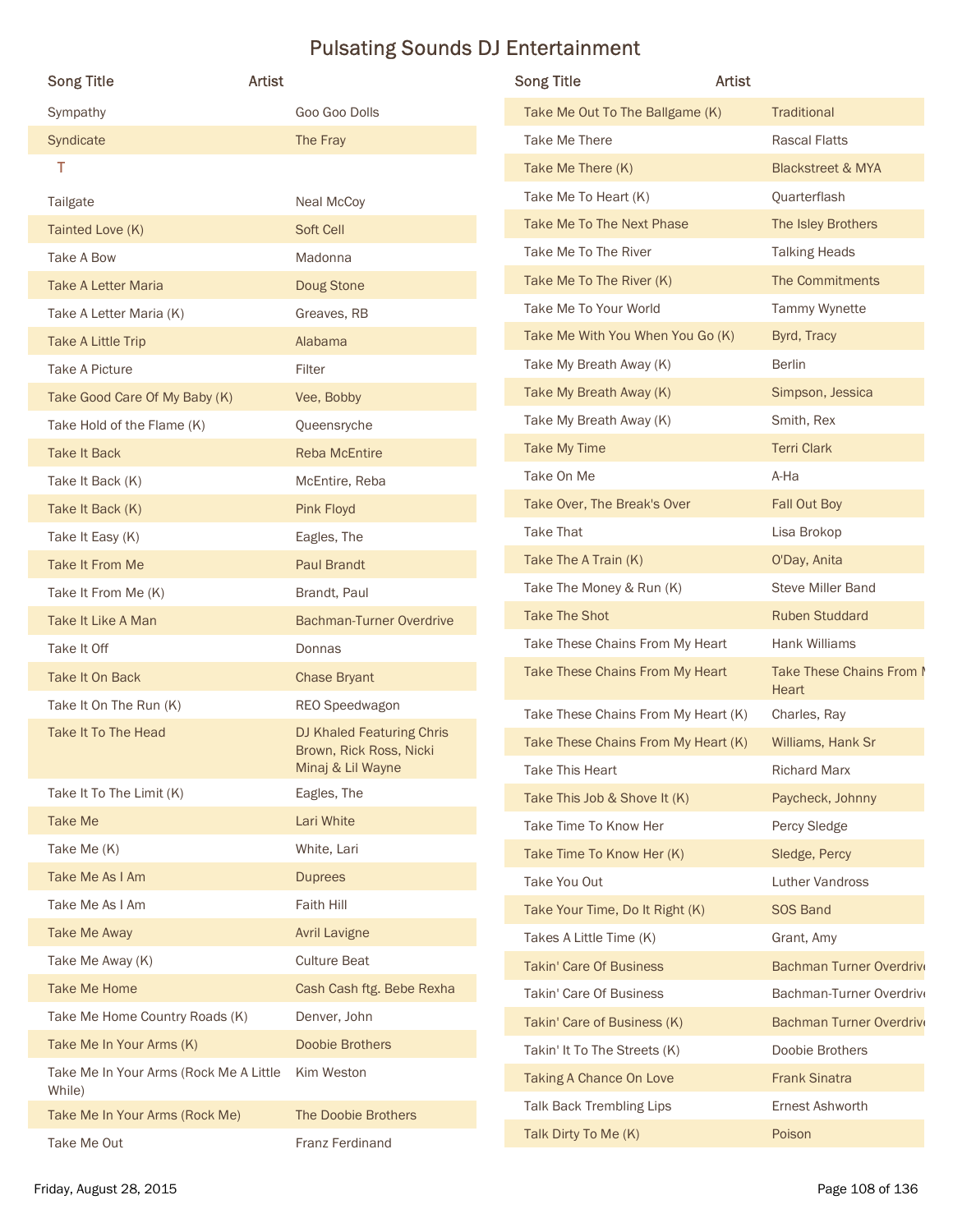| <b>Song Title</b>                                         | Artist                                     | Artist<br><b>Song Title</b>                   |                                   |
|-----------------------------------------------------------|--------------------------------------------|-----------------------------------------------|-----------------------------------|
| Talk Show Host (K)                                        | Flickerstick                               | Tell Him                                      | Celine Dion & Barbra<br>Streisand |
| Talk To Me (K)                                            | Nicks, Stevie                              | Tell Him                                      | <b>Exciters</b>                   |
| Talk To Me Texas                                          | Keith Whitley                              | Tell Him (K)                                  | Streisand, Barbra & C Dior        |
| Talkin' In Your Sleep<br>Talkin' To Me                    | <b>Crystal Gayle</b><br>Amerie             | <b>Tell Mama</b>                              | Etta James                        |
|                                                           | The Romantics                              | Tell Me                                       | <b>Billie Myers</b>               |
| <b>Talking In Your Sleep</b><br>Talking In Your Sleep (K) | Gayle, Crystal                             | Tell Me (Duet) (K)                            | Smilez & Southstar                |
| Talking In Your Sleep (K)                                 | Romantics                                  | Tell Me (K)                                   | <b>Groove Theory</b>              |
| Tall Cool One (K)                                         | Plant, Robert                              | Tell Me (K)                                   | <b>Rolling Stones</b>             |
| <b>Tall Tall Trees</b>                                    | Alan Jackson                               | Tell Me Again                                 | Tammy Graham                      |
| Tallahassie Lassie (K)                                    | Cannon, Freddie                            | Tell Me I Was Dreaming (K)                    | Tritt, Travis                     |
| Tangled Up in Blue (K)                                    | Dylan, Bob                                 | Tell Me Something Bad About Tulsa             | George Strait                     |
| Taxi (K)                                                  | Chapin, Harry                              | Tell Me Something Good (K)                    | Rufus                             |
| Taxman                                                    | Beatles, The                               | Tell Me Where It Hurts (K)                    | Troccoli, Kathy                   |
| Teardrops                                                 | 411                                        | Tell Me Why                                   | <b>Elvis Presley</b>              |
| Teardrops                                                 | 411, The                                   | Tell Me Why                                   | Wynonna Judd                      |
| Teardrops                                                 | George Ducas                               | Tell Me Why (K)                               | Beatles, The                      |
| Teardrops                                                 | Lee Andrew & The Hearts                    | Tell Me Why (K)                               | Wynonna                           |
| Teardrops On My Guitar                                    | <b>Taylor Swift</b>                        | Tell My Why (K)                               | Hollister, Dave                   |
| Tearin' It Up, Burnin' It Down (K)                        | Brooks, Garth                              | Temperature (K)                               | Paul, Sean                        |
| Tears Of A Clown                                          | Smokey Robinson & The                      | Temptation Eyes (K)                           | Grass Roots, The                  |
|                                                           | <b>Miracles</b>                            | Tempted                                       | Squeeze                           |
| Tears On My Pillow (K)                                    | Little Anthony                             | Ten Feet Tall                                 | Afrojack ftg. Wrabel              |
| Tears On My Pillow (K)                                    | Sha Na Na                                  | Ten Little Indians                            | Children's Favorites              |
| Tease Me (K)                                              | <b>Chaka Demus &amp; Pliers</b>            | Ten Rounds With Jose Cuervo                   | <b>Tracy Byrd</b>                 |
| Teddy Bear & Don't Be Cruel (K)                           | Presley, Elvis                             | Ten Rounds With Jose Cuervo (K)               | Byrd, Tracy                       |
| Teddy Bear Song (K)                                       | Fairchild, Barbara                         | <b>Ten Thousand Angels</b>                    | Mindy McCready                    |
| Teen Angel                                                | Mark Dinning                               | Tender Love (K)                               | Force MD's                        |
| Teenage Idol (K)                                          | Nelson, Ricky                              | Tender Trap (K)                               | Sinatra, Frank                    |
| Teenager In Love (K)                                      | Dion                                       | Tender Years (K)                              | Cafferty, John                    |
| Telephone Line (K)                                        | Electric Light Orchestra                   | Tennessee                                     | The Wreckers                      |
| Telephone Man (K)                                         | Wilson, Meri                               | Tennessee Birdwalk (K)                        | Blanchard, Jack & Misty<br>Morgan |
| Tell Her (K)                                              | Lonestar                                   | <b>Tennessee River</b>                        | Alabama                           |
| Tell Her About It (K)                                     | Joel, Billy                                | Tennessee River Run                           | Darryl Worley                     |
| Tell Her No (K)<br>Tell Him                               | Zombies, The<br>Barbra Streisand & Celine  | Tennessee River Run (K)                       | Worley, Darryl                    |
|                                                           | Dion                                       | Tennessee Waltz                               | <b>Connie Francis</b>             |
| Tell Him                                                  | <b>Barbra Streisand And Celine</b><br>Dion | <b>Tennessee Waltz</b><br>Tennessee Waltz (K) | Pee Wee King<br>Cassidy, Eva      |
|                                                           |                                            |                                               |                                   |

| <b>Entertainment</b>                        |                                                   |
|---------------------------------------------|---------------------------------------------------|
| <b>Song Title</b><br>Artist                 |                                                   |
| <b>Tell Him</b>                             | Celine Dion & Barbra<br>Streisand                 |
| <b>Tell Him</b>                             | <b>Exciters</b>                                   |
| Tell Him (K)                                | Streisand, Barbra & C Dior                        |
| <b>Tell Mama</b>                            | Etta James                                        |
| <b>Tell Me</b>                              | <b>Billie Myers</b>                               |
| Tell Me (Duet) (K)                          | <b>Smilez &amp; Southstar</b>                     |
| Tell Me (K)                                 | Groove Theory                                     |
| Tell Me (K)                                 | <b>Rolling Stones</b>                             |
| Tell Me Again<br>Tell Me I Was Dreaming (K) | Tammy Graham<br>Tritt, Travis                     |
| Tell Me Something Bad About Tulsa           | George Strait                                     |
| Tell Me Something Good (K)                  | <b>Rufus</b>                                      |
| Tell Me Where It Hurts (K)                  | Troccoli, Kathy                                   |
| Tell Me Why                                 | <b>Elvis Presley</b>                              |
| Tell Me Why                                 | Wynonna Judd                                      |
| Tell Me Why (K)                             | Beatles, The                                      |
| Tell Me Why (K)                             | Wynonna                                           |
| Tell My Why (K)                             | Hollister, Dave                                   |
| Temperature (K)                             | Paul, Sean                                        |
| Temptation Eyes (K)                         | Grass Roots, The                                  |
| Tempted                                     | Squeeze                                           |
| <b>Ten Feet Tall</b>                        | Afrojack ftg. Wrabel                              |
| Ten Little Indians                          | <b>Children's Favorites</b>                       |
| Ten Rounds With Jose Cuervo                 | <b>Tracy Byrd</b>                                 |
| Ten Rounds With Jose Cuervo (K)             | Byrd, Tracy                                       |
| <b>Ten Thousand Angels</b>                  | <b>Mindy McCready</b>                             |
| Tender Love (K)                             | Force MD's                                        |
| Tender Trap (K)                             | Sinatra, Frank                                    |
| Tender Years (K)                            | Cafferty, John                                    |
| Tennessee<br>Tennessee Birdwalk (K)         | The Wreckers<br>Blanchard, Jack & Misty<br>Morgan |
| <b>Tennessee River</b>                      | Alabama                                           |
| Tennessee River Run                         | Darryl Worley                                     |
| Tennessee River Run (K)                     | Worley, Darryl                                    |
| <b>Tennessee Waltz</b>                      | <b>Connie Francis</b>                             |
| <b>Tennessee Waltz</b>                      | Pee Wee King                                      |
| Tennessee Waltz (K)                         | Cassidy, Eva                                      |
|                                             | Page 109 of 136                                   |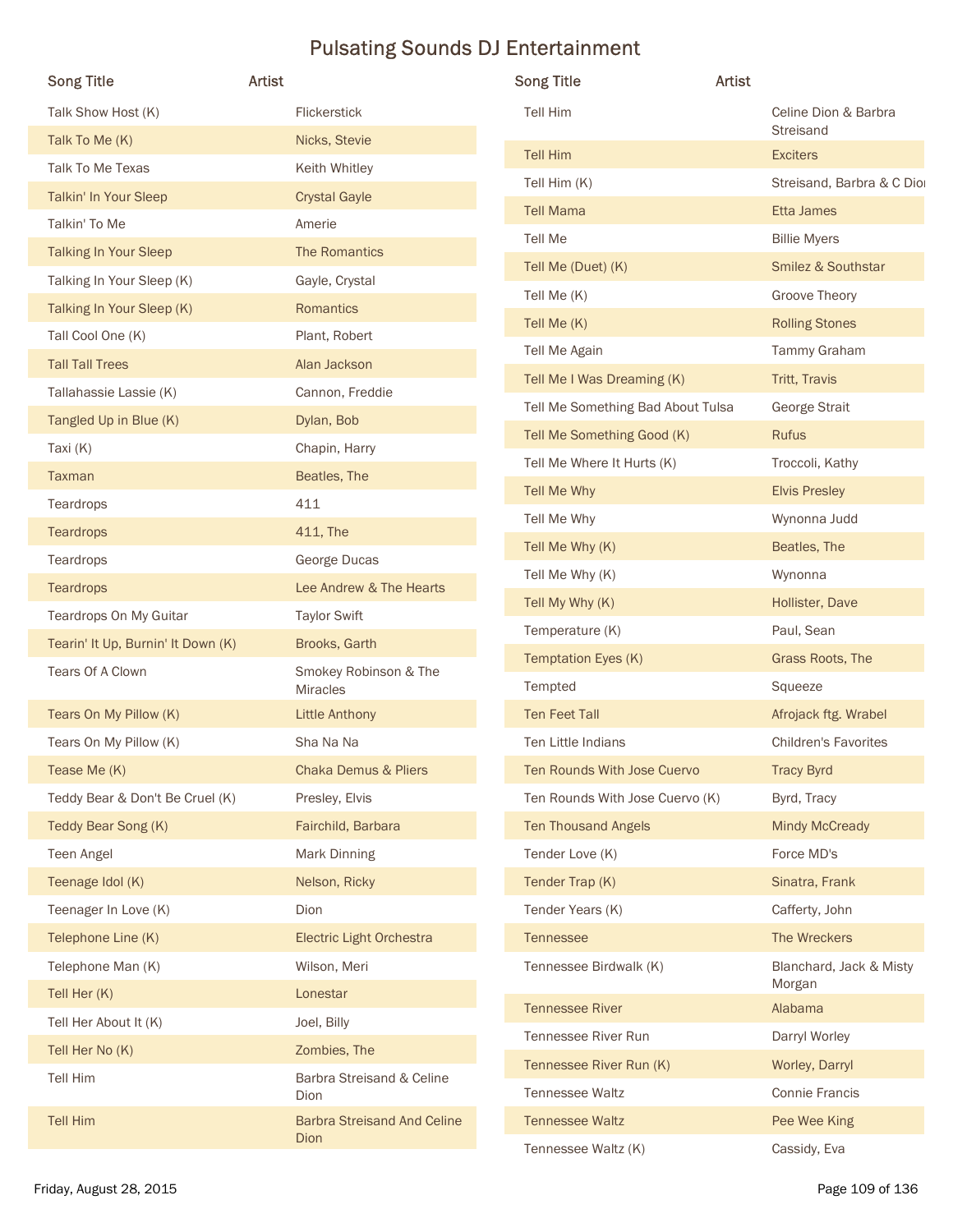|                                                                 | Artist                   | <b>Song Title</b><br>Artist                          |                          |
|-----------------------------------------------------------------|--------------------------|------------------------------------------------------|--------------------------|
| Tennessee Waltz (K)                                             | Page, Patti              | That 'OI Wind (K)                                    | Brooks, Garth            |
| Tennessee Whiskey (K)                                           | Jones, George            | That Rock Won't Roll                                 | <b>Restless Heart</b>    |
| Tequila Makes Her Clothes Fall Off (K)                          | <b>Joe Nichols</b>       | That Song Is Driving Me Crazy                        | Tom T. Hall              |
| Tequila Makes Her Clothes Fall Off (K)                          | Nichols, Joe             | That Summer (K)                                      | Brooks, Garth            |
| Tequila Sunrise (K)                                             | Eagles, The              | That Thing You Do (K)                                | The Wonders              |
| Testify (K)                                                     | Rage Against The Machine | That Thing You Do (K)                                | Wonders, The             |
| Testing 1,2,3                                                   | <b>Barenaked Ladies</b>  | That Was Him (This Is Now)                           | 4 Runner                 |
| Texas Flood (K)                                                 | Vaughn, Stevie Ray       | That Was Us (K)                                      | Brock, Chad              |
| <b>Texas Plates</b>                                             | <b>Kellie Coffee</b>     | That Wasn't Me                                       | <b>Martina McBride</b>   |
| Texas Plates (K)                                                | Coffey, Kellie           | That Woman Of Mine                                   | Neal McCoy               |
| <b>Texas Size Heartache</b>                                     | Joe Diffie               | That'd Be Alright (K)                                | Jackson, Alan            |
| Texas Tattoo                                                    | Gibson / Miller Band     | That'll Be The Day (K)                               | Holly, Buddy             |
| <b>Texas Tornado</b>                                            | <b>Tracy Lawrence</b>    | That's A Plan (K)                                    | McGuinn, Mark            |
| Texas Tornado (K)                                               | Lawrence, Tracy          | That's A Woman                                       | Mark Wills               |
| Texas When I Die                                                | <b>Tanya Tucker</b>      | That's All                                           | <b>Rod Stewart</b>       |
| Thank A Farmer                                                  | James Wesley             | That's All I'll Ever Need                            | Jimmy Wayne              |
| Thank God for Believers (K)                                     | Chesnutt, Mark           | That's All Right Mama (K)                            | Presley, Elvis           |
| Thank God For Kids                                              | Southern Gospel          | That's All That Matters To Me (K)                    | Gilley, Mickey           |
| Thank God For Kids                                              | The Oak Ridge Boys       | That's Amore (K)                                     | Martin, Dean             |
| Thank God I'm A Country Boy (K)                                 | Denver, John             | That's Cool (K)                                      | <b>Blue County</b>       |
| Thank The Lord For The Night Time                               | <b>Neil Diamond</b>      | That's How Love Moves                                | <b>Bette Midler</b>      |
| Thank $U(K)$                                                    | Morissette, Alanis       | That's How Love Moves                                | Faith Hill               |
| <b>Thank You</b>                                                | Sly & The Family Stone   | That's Just Jessie (K)                               | Denney, Kevin            |
| Thank You (K)                                                   | Dido                     | That's Just Me                                       | <b>Tim McGraw</b>        |
| Thank You for Letting Me Be Mice Elf (K) Sly & The Family Stone |                          | That's Just That                                     | Diamond Rio              |
| Thank You For The Music (K)                                     | <b>ABBA</b>              | That's Life (K)                                      | Sinatra, Frank           |
| Thanks A Lot                                                    | <b>Ernest Tubb</b>       | That's My Job (K)                                    | Twitty, Conway           |
| Thanks For The Memory (K)                                       | Hope, Bob                | That's My Story (K)                                  | Raye, Collin             |
| Thanks To You                                                   | <b>Emmylou Harris</b>    | That's Not My Name                                   | Ting Tings, The          |
| Thanks To You                                                   | <b>Marty Stuart</b>      | That's The Beat Of A Heart (K)                       | Warren Bros & S Evans    |
| That Ain't My Truck                                             | <b>Rhett Akins</b>       | That's The Kind Of Mood I'm In                       | <b>Patty Loveless</b>    |
| That Ain't No Way To Go                                         | Brooks & Dunn            | That's The Way (I Like It)                           | K. C. & The Sunshine Ban |
|                                                                 |                          | That's The Way I Like It (K)                         | KC & The Sunshine Band   |
| That Ain't No Way To Treat A Lady (K)                           | Reddy, Helen             |                                                      |                          |
| That Don't Impress Me Much (K)                                  | Twain, Shania            | That's The Way It Is (K)                             | Dion, Celine             |
| That Girl (K)                                                   | Wonder, Stevie           | That's The Way I've Always Heard It<br>Should Be (K) | Simon, Carly             |
| That Kind Of Day                                                | Sarah Buxton             | That's The Way Love Goes                             | Merle Haggard/Jewel      |
| That Lady (Part 1)                                              | The Isley Brothers       | That's The Way Love Goes (K)                         | Jackson, Janet           |
| That Lucky Old Sun                                              | Frankie Laine            |                                                      |                          |

| ntertainment                                                 |                                                   |
|--------------------------------------------------------------|---------------------------------------------------|
| <b>Song Title</b>                                            | Artist                                            |
| That 'OI Wind (K)                                            | Brooks, Garth                                     |
| That Rock Won't Roll                                         | <b>Restless Heart</b>                             |
| That Song Is Driving Me Crazy                                | Tom T. Hall                                       |
| That Summer (K)                                              | Brooks, Garth                                     |
| That Thing You Do (K)                                        | The Wonders                                       |
| That Thing You Do (K)                                        | Wonders, The                                      |
| That Was Him (This Is Now)                                   | 4 Runner                                          |
| That Was Us (K)                                              | Brock, Chad                                       |
| That Wasn't Me                                               | <b>Martina McBride</b>                            |
| That Woman Of Mine                                           | Neal McCoy                                        |
| That'd Be Alright (K)                                        | Jackson, Alan                                     |
| That'll Be The Day (K)                                       | Holly, Buddy                                      |
| That's A Plan (K)                                            | McGuinn, Mark                                     |
| That's A Woman                                               | Mark Wills                                        |
| That's All                                                   | <b>Rod Stewart</b>                                |
| That's All I'll Ever Need                                    | Jimmy Wayne                                       |
| That's All Right Mama (K)                                    | Presley, Elvis                                    |
| That's All That Matters To Me (K)                            | Gilley, Mickey                                    |
| That's Amore (K)                                             | Martin, Dean                                      |
| That's Cool (K)                                              | <b>Blue County</b>                                |
| That's How Love Moves                                        | <b>Bette Midler</b>                               |
| That's How Love Moves                                        | Faith Hill                                        |
| That's Just Jessie (K)                                       | Denney, Kevin                                     |
| That's Just Me                                               | Tim McGraw                                        |
| That's Just That                                             | <b>Diamond Rio</b>                                |
| That's Life (K)                                              | Sinatra, Frank                                    |
| That's My Job (K)                                            | Twitty, Conway                                    |
| That's My Story (K)                                          | Raye, Collin                                      |
| That's Not My Name                                           | Ting Tings, The                                   |
| That's The Beat Of A Heart (K)                               | Warren Bros & S Evans                             |
| That's The Kind Of Mood I'm In<br>That's The Way (I Like It) | <b>Patty Loveless</b><br>K. C. & The Sunshine Ban |
| That's The Way I Like It (K)                                 | KC & The Sunshine Band                            |
| That's The Way It Is (K)                                     | Dion, Celine                                      |
| That's The Way I've Always Heard It<br>Should Be (K)         | Simon, Carly                                      |
| That's The Way Love Goes                                     | Merle Haggard/Jewel                               |
|                                                              |                                                   |
| That's The Way Love Goes (K)                                 | Jackson, Janet<br>Page 110 of 136                 |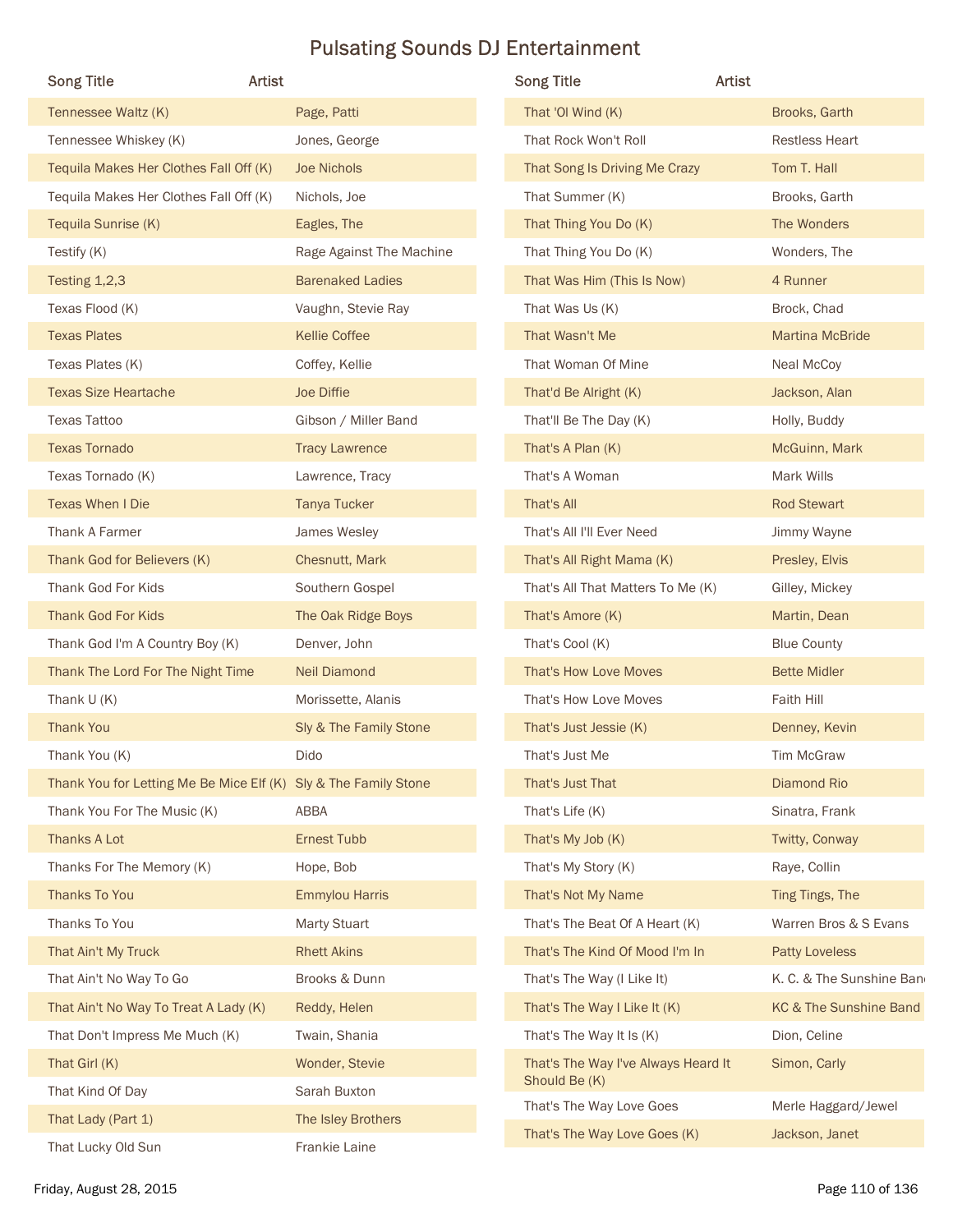|                                                | Artist                  | <b>Song Title</b><br>Artist        |                             |
|------------------------------------------------|-------------------------|------------------------------------|-----------------------------|
| That's The Way Love Is                         | Bobby Brown             | The Big Revival                    | John Anderson               |
| That's The Way Love Is                         | Marvin Gaye             | The Bird                           | Jerry Reed                  |
| That's The Way Of The World                    | Earth, Wind & Fire      | The Bitch is Back (K)              | John, Elton                 |
| That's What Friends Are For (K)                | Warwick, Dionne         | The Blue Side Of Town              | Patty Loveless              |
| That's What I Like About You                   | John Michael Montgomery | The Bottle Let Me Down             | Merle Haggard               |
| That's What I Like About You                   | Trisha Yearwood         | The Boxer (K)                      | Simon & Garfunkel           |
| That's What I Like About You (K)               | Montgomery, John M      | The Boy Is Mine (K)                | <b>Brandy &amp; Monica</b>  |
| That's What I Like About You (K)               | Yearwood, Trisha        | The Boys are Back in Town (K)      | Thin Lizzy                  |
| That's What I Love About Sunday                | Craig Morgan            | The Boys Of Fall                   | <b>Kenny Chesney</b>        |
| That's What I Love About Sunday (K)            | Morgan, Craig           | The Breaks Pt 1 (K)                | Blow, Kurtis                |
| That's What It's All About (K)                 | Brooks & Dunn           | The Breakup Song (K)               | Kihn, Greg                  |
| That's What It's Made For (K)                  | <b>Usher</b>            | The Bug                            | Mary Chapin Carpenter       |
| That's What Love Will Make You Do (K)          | King, Albert            | The Call                           | Little Texas                |
| That's What Love's About                       | <b>Marty Stuart</b>     | The Call (K)                       | <b>Backstreet Boys</b>      |
| Thats' What She Gets For Loving Me (K)         | Brooks & Dunn           | The Captain Of Her Heart (K)       | Double                      |
| That's What You Do when You're in              | <b>Forester Sisters</b> | The Carolina Kind                  | Lauren Lucas                |
| Love $(K)$<br>That's What Your Love Does To Me | <b>Holly Dunn</b>       | The Chain of Love (K)              | Walker, Clay                |
| That's What Your Love Does To Me               | Jeannie Kendall         | The Chair (K)                      | Strait, George              |
| That's When I Love You                         | Phil Vassar             | The Chemicals Between Us (K)       | <b>Bush</b>                 |
| That's When You Came Along                     | Tara Lyn Hart           | The Christmas Shoes                | Newsong                     |
| That's Why God Made Mexico (K)                 | Mcgraw, Tim             | The Church In The Wildwood         | The Carter Family           |
| That's Why I'm Here                            | Kenny Chesney           | The Cisco Kid (K)                  | War                         |
|                                                | Chesney, Kenny          | The City Of New Orleans (K)        | Gunthrie, Arlo              |
| That's Why I'm Here (K)                        |                         | The City of New Orleans (K)        | Nelson, Willie              |
| The Alphabet Song                              | <b>Children's Songs</b> | The Closer I Get To You (K)        | Flack, Roberta & D Hathay   |
| The American Way (K)                           | Williams, Hank Jr       | The Clown (K)                      | Twitty, Conway              |
| The Bad Touch (Duet) (K)                       | <b>Bloodhound Gang</b>  | The Coast Is Clear                 | <b>Scotty Emerick</b>       |
| The Ballad of the Green Berets (K)             | Sandler, Barry          | The Coast is Clear (K)             | Emerick, Scotty             |
| The Band Played On (K)                         | Traditional             | The Cold Hard Facts Of Life        | Porter Wagoner              |
| The Battle of New Orleans (K)                  | Horton, Johnny          | The Cold Hard Truth                | George Jones                |
| The Beat Goes On (K)                           | Sonny & Cher            | The Corner Of My Life              | <b>Bill Anderson</b>        |
| The Best Day                                   | <b>Taylor Swift</b>     | The Cowboy In The Continental Suit | <b>Marty Robbins</b>        |
| The Best Day (K)                               | Strait, George          | The Crawdad Song                   | Traditional                 |
| The Best Is Yet To Come                        | Hinder                  | The Crying Game (K)                | <b>Boy George</b>           |
| The Best Man                                   | <b>Blaine Larsen</b>    | The Cup Of Life (K)                | Martin, Ricky               |
| The Best Of Times (K)                          | Styx                    | The Dance (K)                      | Brooks, Garth               |
| The Best Thing That Ever Happened To<br>Me(K)  | Knight, Gladys          | The Day She Left Tulsa (K)         | Hayes, Wade                 |
| The Big One (K)                                | Strait, George          | The Devil Went Down To Georgia (K) | <b>Charlie Daniels Band</b> |
|                                                |                         |                                    |                             |

| <b>Entertainment</b>                         |                                             |
|----------------------------------------------|---------------------------------------------|
| <b>Song Title</b>                            | Artist                                      |
| The Big Revival                              | John Anderson                               |
| The Bird                                     | Jerry Reed                                  |
| The Bitch is Back (K)                        | John, Elton                                 |
| The Blue Side Of Town                        | Patty Loveless                              |
| The Bottle Let Me Down                       | Merle Haggard                               |
| The Boxer (K)                                | Simon & Garfunkel                           |
| The Boy Is Mine (K)                          | Brandy & Monica                             |
| The Boys are Back in Town (K)                | Thin Lizzy                                  |
| The Boys Of Fall                             | Kenny Chesney                               |
| The Breaks Pt 1 (K)                          | Blow, Kurtis                                |
| The Breakup Song (K)                         | Kihn, Greg                                  |
| The Bug                                      | Mary Chapin Carpenter                       |
| The Call                                     | <b>Little Texas</b>                         |
| The Call (K)                                 | <b>Backstreet Boys</b>                      |
| The Captain Of Her Heart (K)                 | Double                                      |
| The Carolina Kind                            | Lauren Lucas                                |
| The Chain of Love (K)                        | Walker, Clay                                |
| The Chair (K)                                | Strait, George                              |
| The Chemicals Between Us (K)                 | <b>Bush</b>                                 |
| The Christmas Shoes                          | Newsong                                     |
| The Church In The Wildwood                   | The Carter Family                           |
| The Cisco Kid (K)                            | War                                         |
| The City Of New Orleans (K)                  | Gunthrie, Arlo                              |
| The City of New Orleans (K)                  | Nelson, Willie                              |
| The Closer I Get To You (K)<br>The Clown (K) | Flack, Roberta & D Hathay<br>Twitty, Conway |
| The Coast Is Clear                           | <b>Scotty Emerick</b>                       |
| The Coast is Clear (K)                       | Emerick, Scotty                             |
| The Cold Hard Facts Of Life                  | Porter Wagoner                              |
| The Cold Hard Truth                          | George Jones                                |
| The Corner Of My Life                        | <b>Bill Anderson</b>                        |
| The Cowboy In The Continental Suit           | Marty Robbins                               |
| The Crawdad Song                             | Traditional                                 |
| The Crying Game (K)                          | Boy George                                  |
| The Cup Of Life (K)                          | Martin, Ricky                               |
| The Dance (K)                                | Brooks, Garth                               |
| The Day She Left Tulsa (K)                   | Hayes, Wade                                 |
| The Devil Went Down To Georgia (K)           | Charlie Daniels Band                        |
|                                              | Page 111 of 136                             |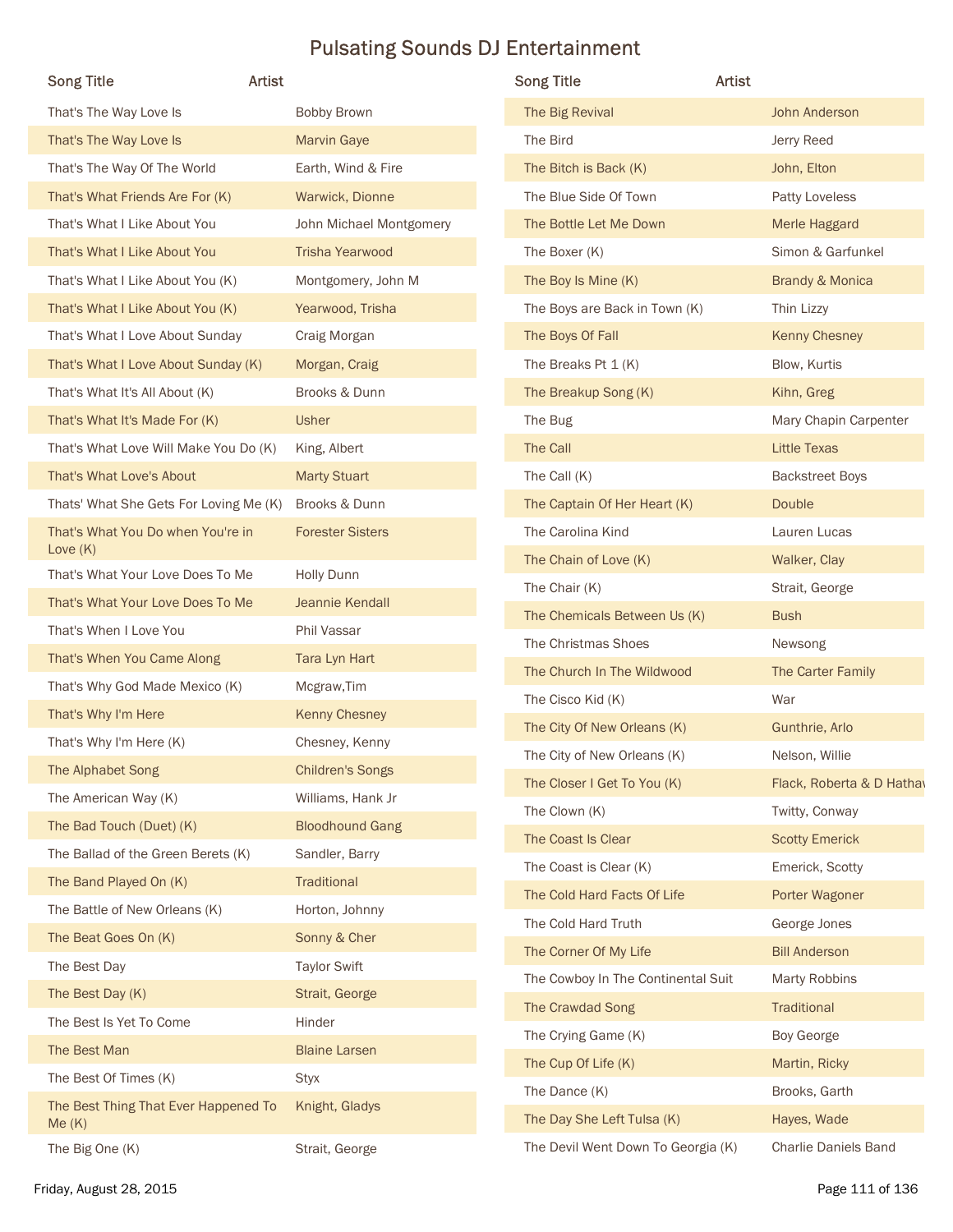| Evan & Jaron<br>Jamey Johnson<br>Live<br><b>Steve Wariner</b><br>George Jones<br><b>Blake Shelton</b><br><b>Waylon Jennings</b><br>Jennings, Waylon<br><b>Color Me Badd</b><br>Doors, The<br>Davis, Skeeter<br>Segar, Bob<br>Merle Haggard | <b>Song Title</b><br>Artist<br>The Gift (K)<br>The Girl Can't Help It (K)<br>The Girl With Gardenias In Her Hair<br>The Girl You Left Me For<br>The Girl's Gone Wild (K)<br>The Glory of Love (K)<br>The Good Life<br>The Good Stuff (K)<br>The Gospel Acording To Luke (K)<br>The Grand Tour | Brickman, Jim & M McBric<br><b>Little Richard</b><br><b>Marty Robbins</b><br>Deana Carter<br>Tritt, Travis<br>Midler, Bette<br>Three Days Grace |
|--------------------------------------------------------------------------------------------------------------------------------------------------------------------------------------------------------------------------------------------|-----------------------------------------------------------------------------------------------------------------------------------------------------------------------------------------------------------------------------------------------------------------------------------------------|-------------------------------------------------------------------------------------------------------------------------------------------------|
|                                                                                                                                                                                                                                            |                                                                                                                                                                                                                                                                                               |                                                                                                                                                 |
|                                                                                                                                                                                                                                            |                                                                                                                                                                                                                                                                                               |                                                                                                                                                 |
|                                                                                                                                                                                                                                            |                                                                                                                                                                                                                                                                                               |                                                                                                                                                 |
|                                                                                                                                                                                                                                            |                                                                                                                                                                                                                                                                                               |                                                                                                                                                 |
|                                                                                                                                                                                                                                            |                                                                                                                                                                                                                                                                                               |                                                                                                                                                 |
|                                                                                                                                                                                                                                            |                                                                                                                                                                                                                                                                                               |                                                                                                                                                 |
|                                                                                                                                                                                                                                            |                                                                                                                                                                                                                                                                                               |                                                                                                                                                 |
|                                                                                                                                                                                                                                            |                                                                                                                                                                                                                                                                                               | Chesney, Kenny                                                                                                                                  |
|                                                                                                                                                                                                                                            |                                                                                                                                                                                                                                                                                               | Ewing, Skip                                                                                                                                     |
|                                                                                                                                                                                                                                            |                                                                                                                                                                                                                                                                                               | George Jones                                                                                                                                    |
|                                                                                                                                                                                                                                            | The Grand Tour (K)                                                                                                                                                                                                                                                                            | Jones, George                                                                                                                                   |
|                                                                                                                                                                                                                                            | The Grand Tour (K)                                                                                                                                                                                                                                                                            | Neville, Aaron                                                                                                                                  |
|                                                                                                                                                                                                                                            | The Great Pretender (K)                                                                                                                                                                                                                                                                       | Platters, The                                                                                                                                   |
| Steely Dan                                                                                                                                                                                                                                 | The Greatest Gift Of All                                                                                                                                                                                                                                                                      | Dolly Parton & Kenny Rog                                                                                                                        |
| Merle Haggard                                                                                                                                                                                                                              | The Greatest Love Of All                                                                                                                                                                                                                                                                      | Whitney Houston                                                                                                                                 |
| George Strait                                                                                                                                                                                                                              | The Greatest Love Of All (K)                                                                                                                                                                                                                                                                  | Benson, George                                                                                                                                  |
| Strait, George                                                                                                                                                                                                                             | The Greatest Man I Never Knew                                                                                                                                                                                                                                                                 | Reba McEntire                                                                                                                                   |
| Sheryl Crow                                                                                                                                                                                                                                | The Happening                                                                                                                                                                                                                                                                                 | The Supremes                                                                                                                                    |
| Crow, Sheryl                                                                                                                                                                                                                               | The Happiest Girl In The Whole USA (K)                                                                                                                                                                                                                                                        | Fargo, Donna                                                                                                                                    |
| Stewart, Rod                                                                                                                                                                                                                               | The Hard Way                                                                                                                                                                                                                                                                                  | Mary-Chapin Carpenter                                                                                                                           |
| Monica                                                                                                                                                                                                                                     | The Hardest Thing                                                                                                                                                                                                                                                                             | 98 Degrees                                                                                                                                      |
| <b>Bill Anderson</b>                                                                                                                                                                                                                       | The Hole                                                                                                                                                                                                                                                                                      | <b>Randy Travis</b>                                                                                                                             |
| <b>Easy Listening Christmas</b>                                                                                                                                                                                                            | The House Is Rockin' (K)                                                                                                                                                                                                                                                                      | Vaughn, Stevie Ray                                                                                                                              |
| <b>Helen Cornelius</b>                                                                                                                                                                                                                     | The House That Built Me                                                                                                                                                                                                                                                                       | Miranda Lambert                                                                                                                                 |
| <b>Tracy Byrd</b>                                                                                                                                                                                                                          | The Hurtin's All Over                                                                                                                                                                                                                                                                         | Connie Smith                                                                                                                                    |
| Byrd, Tracy                                                                                                                                                                                                                                | The Impossible                                                                                                                                                                                                                                                                                | <b>Joe Nichols</b>                                                                                                                              |
| Surface F                                                                                                                                                                                                                                  | The Impossible (K)                                                                                                                                                                                                                                                                            | Nichols, Joe                                                                                                                                    |
| Flack, Roberta                                                                                                                                                                                                                             | The Irish Washerwoman (K)                                                                                                                                                                                                                                                                     | <b>Irish Traditional</b>                                                                                                                        |
| <b>Cheap Trick</b>                                                                                                                                                                                                                         | The Itch                                                                                                                                                                                                                                                                                      | Vitamin C                                                                                                                                       |
| Gill, Johnny                                                                                                                                                                                                                               | The Jamestown Ferry                                                                                                                                                                                                                                                                           | Tanya Tucker                                                                                                                                    |
| Beatles, The                                                                                                                                                                                                                               | The Jamestown Ferry (K)                                                                                                                                                                                                                                                                       | Tucker, Tanya                                                                                                                                   |
| Timbuk 3                                                                                                                                                                                                                                   | The Joker (K)                                                                                                                                                                                                                                                                                 | <b>Steve Miller Band</b>                                                                                                                        |
| <b>Kenny Rogers</b>                                                                                                                                                                                                                        | The Kerry Dance (K)                                                                                                                                                                                                                                                                           | Irish Traditional                                                                                                                               |
| Rogers, Kenny                                                                                                                                                                                                                              | The Ketchup Song (K)                                                                                                                                                                                                                                                                          | Las Ketchup                                                                                                                                     |
| Wayne Fontana & The                                                                                                                                                                                                                        | The Lady Is A Tramp (K)                                                                                                                                                                                                                                                                       | Sinatra, Frank                                                                                                                                  |
|                                                                                                                                                                                                                                            | The Last Song (K)                                                                                                                                                                                                                                                                             | All American Rejects                                                                                                                            |
|                                                                                                                                                                                                                                            | The Last Thing On My Mind                                                                                                                                                                                                                                                                     | Porter Wagoner & Dolly                                                                                                                          |
|                                                                                                                                                                                                                                            |                                                                                                                                                                                                                                                                                               | Parton                                                                                                                                          |
|                                                                                                                                                                                                                                            | Mindbenders<br>Santana & Michelle Branch<br>South, Joe                                                                                                                                                                                                                                        |                                                                                                                                                 |

| Entertainment                          |        |                                  |
|----------------------------------------|--------|----------------------------------|
| <b>Song Title</b>                      | Artist |                                  |
| The Gift (K)                           |        | Brickman, Jim & M McBric         |
| The Girl Can't Help It (K)             |        | <b>Little Richard</b>            |
| The Girl With Gardenias In Her Hair    |        | Marty Robbins                    |
| The Girl You Left Me For               |        | Deana Carter                     |
| The Girl's Gone Wild (K)               |        | Tritt, Travis                    |
| The Glory of Love (K)                  |        | Midler, Bette                    |
| The Good Life                          |        | Three Days Grace                 |
| The Good Stuff (K)                     |        | Chesney, Kenny                   |
| The Gospel Acording To Luke (K)        |        | Ewing, Skip                      |
| The Grand Tour                         |        | George Jones                     |
| The Grand Tour (K)                     |        | Jones, George                    |
| The Grand Tour (K)                     |        | Neville, Aaron                   |
| The Great Pretender (K)                |        | Platters, The                    |
| The Greatest Gift Of All               |        | Dolly Parton & Kenny Rog         |
| The Greatest Love Of All               |        | Whitney Houston                  |
| The Greatest Love Of All (K)           |        | Benson, George                   |
| The Greatest Man I Never Knew          |        | Reba McEntire                    |
| The Happening                          |        | The Supremes                     |
| The Happiest Girl In The Whole USA (K) |        | Fargo, Donna                     |
| The Hard Way                           |        | Mary-Chapin Carpenter            |
| The Hardest Thing                      |        | 98 Degrees                       |
| The Hole                               |        | <b>Randy Travis</b>              |
| The House Is Rockin' (K)               |        | Vaughn, Stevie Ray               |
| The House That Built Me                |        | Miranda Lambert                  |
| The Hurtin's All Over                  |        | Connie Smith                     |
| The Impossible                         |        | <b>Joe Nichols</b>               |
| The Impossible (K)                     |        | Nichols, Joe                     |
| The Irish Washerwoman (K)              |        | <b>Irish Traditional</b>         |
| The Itch                               |        | Vitamin C                        |
| The Jamestown Ferry                    |        | Tanya Tucker                     |
| The Jamestown Ferry (K)                |        | Tucker, Tanya                    |
| The Joker (K)                          |        | <b>Steve Miller Band</b>         |
| The Kerry Dance (K)                    |        | Irish Traditional                |
| The Ketchup Song (K)                   |        | Las Ketchup                      |
| The Lady Is A Tramp (K)                |        | Sinatra, Frank                   |
| The Last Song (K)                      |        | All American Rejects             |
| The Last Thing On My Mind              |        | Porter Wagoner & Dolly<br>Parton |
|                                        |        |                                  |
|                                        |        | Page 112 of 136                  |
|                                        |        |                                  |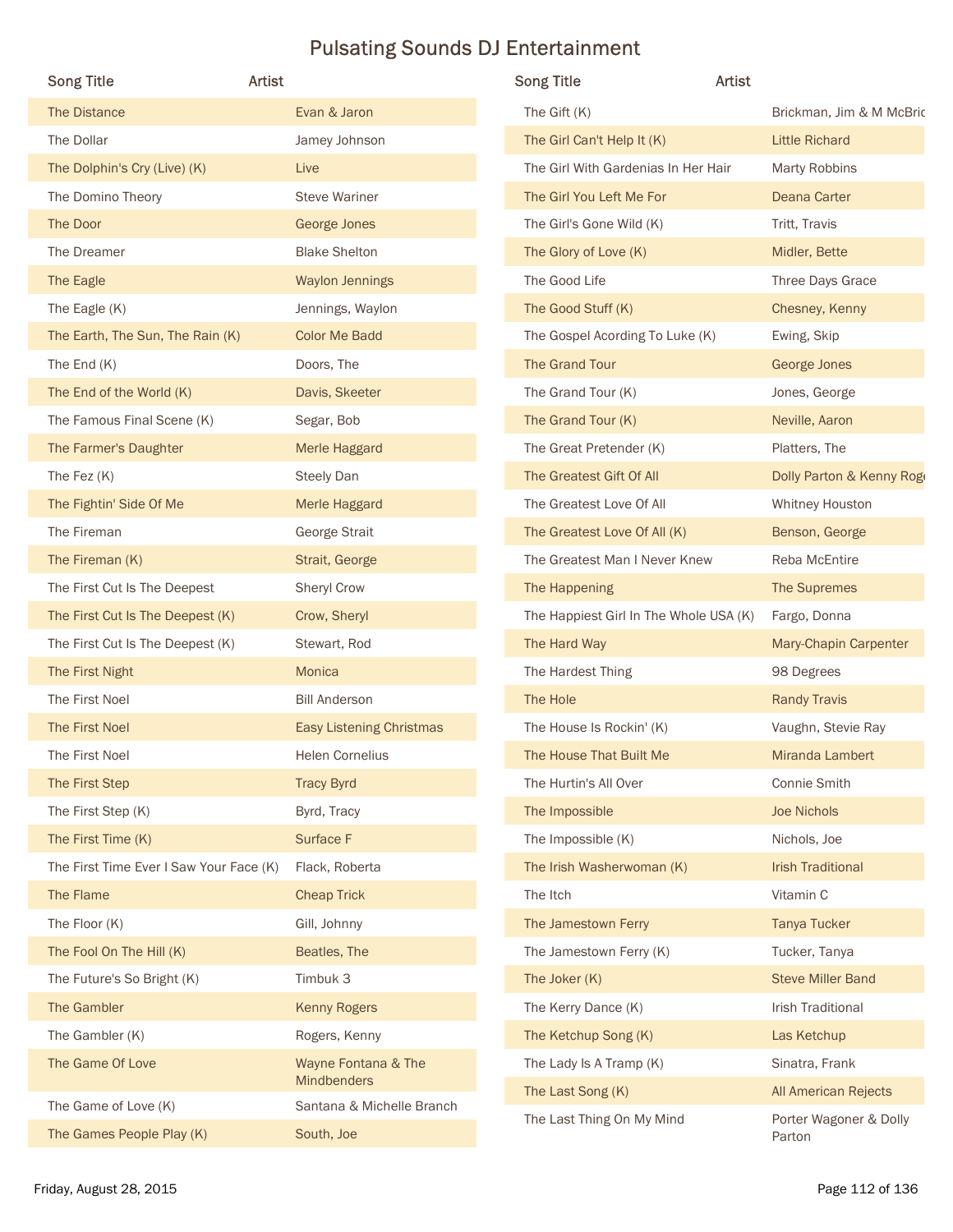| The Last Time<br><b>Bread</b><br>The More I See You (K)<br>Buble, Michael<br>Taylor Swift And Gary<br>The More We Get Together<br><b>Toddler Tunes</b><br>Lightbody<br>The Most Beautiful Girl<br>Charlie Rich<br>Ross, Diana<br>The Most Beautiful Girl (K)<br>Rich, Charlie<br>Humperdinck, Engelbert<br>The Mummers Dance (K)<br>McKennitt, Loreena<br><b>Eddy Arnold</b><br>The Music Of The Night (K)<br>Phantom Of The Opera<br>Merle Haggard<br>The Name Game (K)<br>Ellis, Shirley<br><b>Charlie Daniels Band</b><br>The Nearness Of You<br>Norah Jones<br>Box Tops<br>The Nearness Of You<br>Rod Stewart<br>Boxtops, The<br>The Nearness Of You (K)<br>Norah Jones<br>Cocker, Joe<br>The Needle & The Spoon (K)<br>Lynyrd Skynyrd<br>Tokens, The<br>The Nerve<br><b>George Strait</b><br>Anne Murray<br>The Nerve (K)<br>Strait, George<br>Montgomery, John M<br>The New Green Light<br>Hank Thompson<br>Ray, Johnnie<br>The Next Step (K)<br>Collins, Jim<br><b>Kylie Minogue</b><br>Paper Lace<br>The Night Chicago Died (K)<br>Brooks & Dunn<br>The Night They Drove Old Dixie Down (K) The Band<br>Eagles, The<br>The Old Gray Mare<br><b>Children's Songs</b><br>Joel, Billy<br>The Old Man Down The Road (K)<br>Fogerty, John<br>Diana Krall<br>The Old Songs (K)<br>Manilow, Barry<br>Krall, Diana<br>The Old Time Religion<br>Spiritual<br>Wright, Chely<br><b>Brian Free &amp; Assurance</b><br>The Old Time Way<br><b>Jeff Bates</b><br>The One (K)<br>Allan, Gary<br>Bates, Jeff<br>The One (K)<br>John, Elton<br>Easton, Sheena<br><b>REM</b><br>The One I Love (K)<br><b>Taylor Swift</b><br>The One I Loved Back Then (Corvette<br>Jones, George<br>Krauss, Alison<br>Song) (K)<br>The Platters<br>The One I Loved Back Then (The<br>George Jones<br>Corvette Song)<br>Alabama<br>The One on the Right is on the Left (K)<br>Cash, Johnny<br>Strait, George<br>The One Thing (K)<br><b>INXS</b><br>Garland, Judy<br>The One You Love (K)<br>Frey, Glen<br><b>Tanya Tucker</b><br>The One You Love (K)<br>Frey, Glenn<br>Pitney, Gene<br>The Orange & The Green (K)<br>Traditional<br><b>Grandmaster Flash</b><br>The Perfect Fan (K)<br><b>Backstreet Boys</b><br>Jimmy Eat World<br>The Place Where You Belong (K)<br><b>SHA</b><br><b>Taylor Swift</b><br>The Power Of Love<br>Celine Dion<br><b>Brad Paisley</b><br>The Power of Love (K)<br>Dion, Celine<br>Williams, Hank Jr<br>The Power of Love (K)<br>Lewis, Huey<br>Page 113 of 136 |                                       | <b>Pulsating Sounds DJ Entertainment</b> |                             |  |
|---------------------------------------------------------------------------------------------------------------------------------------------------------------------------------------------------------------------------------------------------------------------------------------------------------------------------------------------------------------------------------------------------------------------------------------------------------------------------------------------------------------------------------------------------------------------------------------------------------------------------------------------------------------------------------------------------------------------------------------------------------------------------------------------------------------------------------------------------------------------------------------------------------------------------------------------------------------------------------------------------------------------------------------------------------------------------------------------------------------------------------------------------------------------------------------------------------------------------------------------------------------------------------------------------------------------------------------------------------------------------------------------------------------------------------------------------------------------------------------------------------------------------------------------------------------------------------------------------------------------------------------------------------------------------------------------------------------------------------------------------------------------------------------------------------------------------------------------------------------------------------------------------------------------------------------------------------------------------------------------------------------------------------------------------------------------------------------------------------------------------------------------------------------------------------------------------------------------------------------------------------------------------------------------------------------------------------------------------------------------------------------------------------------------------------------------------------------------|---------------------------------------|------------------------------------------|-----------------------------|--|
| The Last Time                                                                                                                                                                                                                                                                                                                                                                                                                                                                                                                                                                                                                                                                                                                                                                                                                                                                                                                                                                                                                                                                                                                                                                                                                                                                                                                                                                                                                                                                                                                                                                                                                                                                                                                                                                                                                                                                                                                                                                                                                                                                                                                                                                                                                                                                                                                                                                                                                                                       | <b>Song Title</b><br>Artist           |                                          | <b>Song Title</b><br>Artist |  |
|                                                                                                                                                                                                                                                                                                                                                                                                                                                                                                                                                                                                                                                                                                                                                                                                                                                                                                                                                                                                                                                                                                                                                                                                                                                                                                                                                                                                                                                                                                                                                                                                                                                                                                                                                                                                                                                                                                                                                                                                                                                                                                                                                                                                                                                                                                                                                                                                                                                                     |                                       |                                          |                             |  |
|                                                                                                                                                                                                                                                                                                                                                                                                                                                                                                                                                                                                                                                                                                                                                                                                                                                                                                                                                                                                                                                                                                                                                                                                                                                                                                                                                                                                                                                                                                                                                                                                                                                                                                                                                                                                                                                                                                                                                                                                                                                                                                                                                                                                                                                                                                                                                                                                                                                                     |                                       |                                          |                             |  |
|                                                                                                                                                                                                                                                                                                                                                                                                                                                                                                                                                                                                                                                                                                                                                                                                                                                                                                                                                                                                                                                                                                                                                                                                                                                                                                                                                                                                                                                                                                                                                                                                                                                                                                                                                                                                                                                                                                                                                                                                                                                                                                                                                                                                                                                                                                                                                                                                                                                                     | The Last Time I Saw Him (K)           |                                          |                             |  |
|                                                                                                                                                                                                                                                                                                                                                                                                                                                                                                                                                                                                                                                                                                                                                                                                                                                                                                                                                                                                                                                                                                                                                                                                                                                                                                                                                                                                                                                                                                                                                                                                                                                                                                                                                                                                                                                                                                                                                                                                                                                                                                                                                                                                                                                                                                                                                                                                                                                                     | The Last Waltz (K)                    |                                          |                             |  |
|                                                                                                                                                                                                                                                                                                                                                                                                                                                                                                                                                                                                                                                                                                                                                                                                                                                                                                                                                                                                                                                                                                                                                                                                                                                                                                                                                                                                                                                                                                                                                                                                                                                                                                                                                                                                                                                                                                                                                                                                                                                                                                                                                                                                                                                                                                                                                                                                                                                                     | The Last Word In Lonesome Is Me       |                                          |                             |  |
|                                                                                                                                                                                                                                                                                                                                                                                                                                                                                                                                                                                                                                                                                                                                                                                                                                                                                                                                                                                                                                                                                                                                                                                                                                                                                                                                                                                                                                                                                                                                                                                                                                                                                                                                                                                                                                                                                                                                                                                                                                                                                                                                                                                                                                                                                                                                                                                                                                                                     | The Legend Of Bonnie And Clyde        |                                          |                             |  |
|                                                                                                                                                                                                                                                                                                                                                                                                                                                                                                                                                                                                                                                                                                                                                                                                                                                                                                                                                                                                                                                                                                                                                                                                                                                                                                                                                                                                                                                                                                                                                                                                                                                                                                                                                                                                                                                                                                                                                                                                                                                                                                                                                                                                                                                                                                                                                                                                                                                                     | The Legend of Wooley Swamp (K)        |                                          |                             |  |
|                                                                                                                                                                                                                                                                                                                                                                                                                                                                                                                                                                                                                                                                                                                                                                                                                                                                                                                                                                                                                                                                                                                                                                                                                                                                                                                                                                                                                                                                                                                                                                                                                                                                                                                                                                                                                                                                                                                                                                                                                                                                                                                                                                                                                                                                                                                                                                                                                                                                     | The Letter                            |                                          |                             |  |
|                                                                                                                                                                                                                                                                                                                                                                                                                                                                                                                                                                                                                                                                                                                                                                                                                                                                                                                                                                                                                                                                                                                                                                                                                                                                                                                                                                                                                                                                                                                                                                                                                                                                                                                                                                                                                                                                                                                                                                                                                                                                                                                                                                                                                                                                                                                                                                                                                                                                     | The Letter (K)                        |                                          |                             |  |
|                                                                                                                                                                                                                                                                                                                                                                                                                                                                                                                                                                                                                                                                                                                                                                                                                                                                                                                                                                                                                                                                                                                                                                                                                                                                                                                                                                                                                                                                                                                                                                                                                                                                                                                                                                                                                                                                                                                                                                                                                                                                                                                                                                                                                                                                                                                                                                                                                                                                     | The Letter (K)                        |                                          |                             |  |
|                                                                                                                                                                                                                                                                                                                                                                                                                                                                                                                                                                                                                                                                                                                                                                                                                                                                                                                                                                                                                                                                                                                                                                                                                                                                                                                                                                                                                                                                                                                                                                                                                                                                                                                                                                                                                                                                                                                                                                                                                                                                                                                                                                                                                                                                                                                                                                                                                                                                     | The Lion Sleeps Tonight (K)           |                                          |                             |  |
|                                                                                                                                                                                                                                                                                                                                                                                                                                                                                                                                                                                                                                                                                                                                                                                                                                                                                                                                                                                                                                                                                                                                                                                                                                                                                                                                                                                                                                                                                                                                                                                                                                                                                                                                                                                                                                                                                                                                                                                                                                                                                                                                                                                                                                                                                                                                                                                                                                                                     | The Little Drummer Boy                |                                          |                             |  |
|                                                                                                                                                                                                                                                                                                                                                                                                                                                                                                                                                                                                                                                                                                                                                                                                                                                                                                                                                                                                                                                                                                                                                                                                                                                                                                                                                                                                                                                                                                                                                                                                                                                                                                                                                                                                                                                                                                                                                                                                                                                                                                                                                                                                                                                                                                                                                                                                                                                                     | The Little Girl (K)                   |                                          |                             |  |
|                                                                                                                                                                                                                                                                                                                                                                                                                                                                                                                                                                                                                                                                                                                                                                                                                                                                                                                                                                                                                                                                                                                                                                                                                                                                                                                                                                                                                                                                                                                                                                                                                                                                                                                                                                                                                                                                                                                                                                                                                                                                                                                                                                                                                                                                                                                                                                                                                                                                     | The Little White Cloud That Cried (K) |                                          |                             |  |
|                                                                                                                                                                                                                                                                                                                                                                                                                                                                                                                                                                                                                                                                                                                                                                                                                                                                                                                                                                                                                                                                                                                                                                                                                                                                                                                                                                                                                                                                                                                                                                                                                                                                                                                                                                                                                                                                                                                                                                                                                                                                                                                                                                                                                                                                                                                                                                                                                                                                     | The Loco-Motion                       |                                          |                             |  |
|                                                                                                                                                                                                                                                                                                                                                                                                                                                                                                                                                                                                                                                                                                                                                                                                                                                                                                                                                                                                                                                                                                                                                                                                                                                                                                                                                                                                                                                                                                                                                                                                                                                                                                                                                                                                                                                                                                                                                                                                                                                                                                                                                                                                                                                                                                                                                                                                                                                                     | The Long Goodbye (K)                  |                                          |                             |  |
|                                                                                                                                                                                                                                                                                                                                                                                                                                                                                                                                                                                                                                                                                                                                                                                                                                                                                                                                                                                                                                                                                                                                                                                                                                                                                                                                                                                                                                                                                                                                                                                                                                                                                                                                                                                                                                                                                                                                                                                                                                                                                                                                                                                                                                                                                                                                                                                                                                                                     | The Long Run (K)                      |                                          |                             |  |
|                                                                                                                                                                                                                                                                                                                                                                                                                                                                                                                                                                                                                                                                                                                                                                                                                                                                                                                                                                                                                                                                                                                                                                                                                                                                                                                                                                                                                                                                                                                                                                                                                                                                                                                                                                                                                                                                                                                                                                                                                                                                                                                                                                                                                                                                                                                                                                                                                                                                     | The Longest Time (K)                  |                                          |                             |  |
|                                                                                                                                                                                                                                                                                                                                                                                                                                                                                                                                                                                                                                                                                                                                                                                                                                                                                                                                                                                                                                                                                                                                                                                                                                                                                                                                                                                                                                                                                                                                                                                                                                                                                                                                                                                                                                                                                                                                                                                                                                                                                                                                                                                                                                                                                                                                                                                                                                                                     | The Look Of Love                      |                                          |                             |  |
|                                                                                                                                                                                                                                                                                                                                                                                                                                                                                                                                                                                                                                                                                                                                                                                                                                                                                                                                                                                                                                                                                                                                                                                                                                                                                                                                                                                                                                                                                                                                                                                                                                                                                                                                                                                                                                                                                                                                                                                                                                                                                                                                                                                                                                                                                                                                                                                                                                                                     | The Look of Love (K)                  |                                          |                             |  |
|                                                                                                                                                                                                                                                                                                                                                                                                                                                                                                                                                                                                                                                                                                                                                                                                                                                                                                                                                                                                                                                                                                                                                                                                                                                                                                                                                                                                                                                                                                                                                                                                                                                                                                                                                                                                                                                                                                                                                                                                                                                                                                                                                                                                                                                                                                                                                                                                                                                                     | The Love He Left Behind (K)           |                                          |                             |  |
|                                                                                                                                                                                                                                                                                                                                                                                                                                                                                                                                                                                                                                                                                                                                                                                                                                                                                                                                                                                                                                                                                                                                                                                                                                                                                                                                                                                                                                                                                                                                                                                                                                                                                                                                                                                                                                                                                                                                                                                                                                                                                                                                                                                                                                                                                                                                                                                                                                                                     | The Love Song                         |                                          |                             |  |
|                                                                                                                                                                                                                                                                                                                                                                                                                                                                                                                                                                                                                                                                                                                                                                                                                                                                                                                                                                                                                                                                                                                                                                                                                                                                                                                                                                                                                                                                                                                                                                                                                                                                                                                                                                                                                                                                                                                                                                                                                                                                                                                                                                                                                                                                                                                                                                                                                                                                     | The Love Song (K)                     |                                          |                             |  |
|                                                                                                                                                                                                                                                                                                                                                                                                                                                                                                                                                                                                                                                                                                                                                                                                                                                                                                                                                                                                                                                                                                                                                                                                                                                                                                                                                                                                                                                                                                                                                                                                                                                                                                                                                                                                                                                                                                                                                                                                                                                                                                                                                                                                                                                                                                                                                                                                                                                                     | The Lover In Me (K)                   |                                          |                             |  |
|                                                                                                                                                                                                                                                                                                                                                                                                                                                                                                                                                                                                                                                                                                                                                                                                                                                                                                                                                                                                                                                                                                                                                                                                                                                                                                                                                                                                                                                                                                                                                                                                                                                                                                                                                                                                                                                                                                                                                                                                                                                                                                                                                                                                                                                                                                                                                                                                                                                                     | The Lucky One                         |                                          |                             |  |
|                                                                                                                                                                                                                                                                                                                                                                                                                                                                                                                                                                                                                                                                                                                                                                                                                                                                                                                                                                                                                                                                                                                                                                                                                                                                                                                                                                                                                                                                                                                                                                                                                                                                                                                                                                                                                                                                                                                                                                                                                                                                                                                                                                                                                                                                                                                                                                                                                                                                     | The Lucky One (K)                     |                                          |                             |  |
|                                                                                                                                                                                                                                                                                                                                                                                                                                                                                                                                                                                                                                                                                                                                                                                                                                                                                                                                                                                                                                                                                                                                                                                                                                                                                                                                                                                                                                                                                                                                                                                                                                                                                                                                                                                                                                                                                                                                                                                                                                                                                                                                                                                                                                                                                                                                                                                                                                                                     | The Magic Touch (K)                   |                                          |                             |  |
|                                                                                                                                                                                                                                                                                                                                                                                                                                                                                                                                                                                                                                                                                                                                                                                                                                                                                                                                                                                                                                                                                                                                                                                                                                                                                                                                                                                                                                                                                                                                                                                                                                                                                                                                                                                                                                                                                                                                                                                                                                                                                                                                                                                                                                                                                                                                                                                                                                                                     | The Maker Said Take Her               |                                          |                             |  |
|                                                                                                                                                                                                                                                                                                                                                                                                                                                                                                                                                                                                                                                                                                                                                                                                                                                                                                                                                                                                                                                                                                                                                                                                                                                                                                                                                                                                                                                                                                                                                                                                                                                                                                                                                                                                                                                                                                                                                                                                                                                                                                                                                                                                                                                                                                                                                                                                                                                                     | The Man In Love With You (K)          |                                          |                             |  |
|                                                                                                                                                                                                                                                                                                                                                                                                                                                                                                                                                                                                                                                                                                                                                                                                                                                                                                                                                                                                                                                                                                                                                                                                                                                                                                                                                                                                                                                                                                                                                                                                                                                                                                                                                                                                                                                                                                                                                                                                                                                                                                                                                                                                                                                                                                                                                                                                                                                                     | The Man That Got Away (K)             |                                          |                             |  |
|                                                                                                                                                                                                                                                                                                                                                                                                                                                                                                                                                                                                                                                                                                                                                                                                                                                                                                                                                                                                                                                                                                                                                                                                                                                                                                                                                                                                                                                                                                                                                                                                                                                                                                                                                                                                                                                                                                                                                                                                                                                                                                                                                                                                                                                                                                                                                                                                                                                                     | The Man That Turned My Mama On        |                                          |                             |  |
|                                                                                                                                                                                                                                                                                                                                                                                                                                                                                                                                                                                                                                                                                                                                                                                                                                                                                                                                                                                                                                                                                                                                                                                                                                                                                                                                                                                                                                                                                                                                                                                                                                                                                                                                                                                                                                                                                                                                                                                                                                                                                                                                                                                                                                                                                                                                                                                                                                                                     | The Man Who Shot Liberty Valance (K)  |                                          |                             |  |
|                                                                                                                                                                                                                                                                                                                                                                                                                                                                                                                                                                                                                                                                                                                                                                                                                                                                                                                                                                                                                                                                                                                                                                                                                                                                                                                                                                                                                                                                                                                                                                                                                                                                                                                                                                                                                                                                                                                                                                                                                                                                                                                                                                                                                                                                                                                                                                                                                                                                     | The Message (K)                       |                                          |                             |  |
|                                                                                                                                                                                                                                                                                                                                                                                                                                                                                                                                                                                                                                                                                                                                                                                                                                                                                                                                                                                                                                                                                                                                                                                                                                                                                                                                                                                                                                                                                                                                                                                                                                                                                                                                                                                                                                                                                                                                                                                                                                                                                                                                                                                                                                                                                                                                                                                                                                                                     | The Middle (K)                        |                                          |                             |  |
|                                                                                                                                                                                                                                                                                                                                                                                                                                                                                                                                                                                                                                                                                                                                                                                                                                                                                                                                                                                                                                                                                                                                                                                                                                                                                                                                                                                                                                                                                                                                                                                                                                                                                                                                                                                                                                                                                                                                                                                                                                                                                                                                                                                                                                                                                                                                                                                                                                                                     | The Moment I Knew                     |                                          |                             |  |
|                                                                                                                                                                                                                                                                                                                                                                                                                                                                                                                                                                                                                                                                                                                                                                                                                                                                                                                                                                                                                                                                                                                                                                                                                                                                                                                                                                                                                                                                                                                                                                                                                                                                                                                                                                                                                                                                                                                                                                                                                                                                                                                                                                                                                                                                                                                                                                                                                                                                     | The Mona Lisa                         |                                          |                             |  |
|                                                                                                                                                                                                                                                                                                                                                                                                                                                                                                                                                                                                                                                                                                                                                                                                                                                                                                                                                                                                                                                                                                                                                                                                                                                                                                                                                                                                                                                                                                                                                                                                                                                                                                                                                                                                                                                                                                                                                                                                                                                                                                                                                                                                                                                                                                                                                                                                                                                                     | The Monday Night Football Song (K)    |                                          |                             |  |
|                                                                                                                                                                                                                                                                                                                                                                                                                                                                                                                                                                                                                                                                                                                                                                                                                                                                                                                                                                                                                                                                                                                                                                                                                                                                                                                                                                                                                                                                                                                                                                                                                                                                                                                                                                                                                                                                                                                                                                                                                                                                                                                                                                                                                                                                                                                                                                                                                                                                     |                                       |                                          |                             |  |
|                                                                                                                                                                                                                                                                                                                                                                                                                                                                                                                                                                                                                                                                                                                                                                                                                                                                                                                                                                                                                                                                                                                                                                                                                                                                                                                                                                                                                                                                                                                                                                                                                                                                                                                                                                                                                                                                                                                                                                                                                                                                                                                                                                                                                                                                                                                                                                                                                                                                     | riday, August 28, 2015                |                                          |                             |  |

| <b>Song Title</b><br>Artist           |                             | <b>Song Title</b>                                | Artist                            |
|---------------------------------------|-----------------------------|--------------------------------------------------|-----------------------------------|
| The Last Time                         | <b>Bread</b>                | The More I See You (K)                           | Buble, Michael                    |
| The Last Time                         | Taylor Swift And Gary       | The More We Get Together                         | <b>Toddler Tunes</b>              |
|                                       | Lightbody                   | The Most Beautiful Girl                          | Charlie Rich                      |
| The Last Time I Saw Him (K)           | Ross, Diana                 | The Most Beautiful Girl (K)                      | Rich, Charlie                     |
| The Last Waltz (K)                    | Humperdinck, Engelbert      | The Mummers Dance (K)                            | McKennitt, Loreena                |
| The Last Word In Lonesome Is Me       | <b>Eddy Arnold</b>          | The Music Of The Night (K)                       | Phantom Of The Opera              |
| The Legend Of Bonnie And Clyde        | Merle Haggard               | The Name Game (K)                                | Ellis, Shirley                    |
| The Legend of Wooley Swamp (K)        | <b>Charlie Daniels Band</b> | The Nearness Of You                              | Norah Jones                       |
| The Letter                            | Box Tops                    | The Nearness Of You                              | Rod Stewart                       |
| The Letter (K)                        | Boxtops, The                | The Nearness Of You (K)                          | Norah Jones                       |
| The Letter (K)                        | Cocker, Joe                 | The Needle & The Spoon (K)                       | Lynyrd Skynyrd                    |
| The Lion Sleeps Tonight (K)           | Tokens, The                 | The Nerve                                        | <b>George Strait</b>              |
| The Little Drummer Boy                | Anne Murray                 | The Nerve (K)                                    | Strait, George                    |
| The Little Girl (K)                   | Montgomery, John M          | The New Green Light                              | Hank Thompson                     |
| The Little White Cloud That Cried (K) | Ray, Johnnie                | The Next Step (K)                                | Collins, Jim                      |
| The Loco-Motion                       | <b>Kylie Minogue</b>        | The Night Chicago Died (K)                       | Paper Lace                        |
| The Long Goodbye (K)                  | Brooks & Dunn               | The Night They Drove Old Dixie Down (K) The Band |                                   |
| The Long Run (K)                      | Eagles, The                 | The Old Gray Mare                                | <b>Children's Songs</b>           |
| The Longest Time (K)                  | Joel, Billy                 | The Old Man Down The Road (K)                    | Fogerty, John                     |
| The Look Of Love                      | Diana Krall                 | The Old Songs (K)                                | Manilow, Barry                    |
| The Look of Love (K)                  | Krall, Diana                | The Old Time Religion                            | Spiritual                         |
| The Love He Left Behind (K)           | Wright, Chely               | The Old Time Way                                 | <b>Brian Free &amp; Assurance</b> |
| The Love Song                         | Jeff Bates                  | The One (K)                                      | Allan, Gary                       |
| The Love Song (K)                     | Bates, Jeff                 | The One (K)                                      | John, Elton                       |
| The Lover In Me (K)                   | Easton, Sheena              | The One I Love (K)                               | REM                               |
| The Lucky One                         | <b>Taylor Swift</b>         | The One I Loved Back Then (Corvette              | Jones, George                     |
| The Lucky One (K)                     | Krauss, Alison              | Song) (K)                                        |                                   |
| The Magic Touch (K)                   | The Platters                | The One I Loved Back Then (The                   | George Jones                      |
| The Maker Said Take Her               | Alabama                     | Corvette Song)                                   |                                   |
| The Man In Love With You (K)          | Strait, George              | The One on the Right is on the Left (K)          | Cash, Johnny                      |
| The Man That Got Away (K)             | Garland, Judy               | The One Thing (K)                                | <b>INXS</b>                       |
| The Man That Turned My Mama On        | Tanya Tucker                | The One You Love (K)                             | Frey, Glen                        |
| The Man Who Shot Liberty Valance (K)  | Pitney, Gene                | The One You Love (K)                             | Frey, Glenn                       |
| The Message (K)                       | <b>Grandmaster Flash</b>    | The Orange & The Green (K)                       | Traditional                       |
| The Middle (K)                        | Jimmy Eat World             | The Perfect Fan (K)                              | <b>Backstreet Boys</b>            |
| The Moment I Knew                     | <b>Taylor Swift</b>         | The Place Where You Belong (K)                   | <b>SHA</b>                        |
| The Mona Lisa                         | <b>Brad Paisley</b>         | The Power Of Love                                | Celine Dion                       |
|                                       | Williams, Hank Jr           | The Power of Love (K)<br>The Power of Love (K)   | Dion, Celine<br>Lewis, Huey       |
| The Monday Night Football Song (K)    |                             |                                                  |                                   |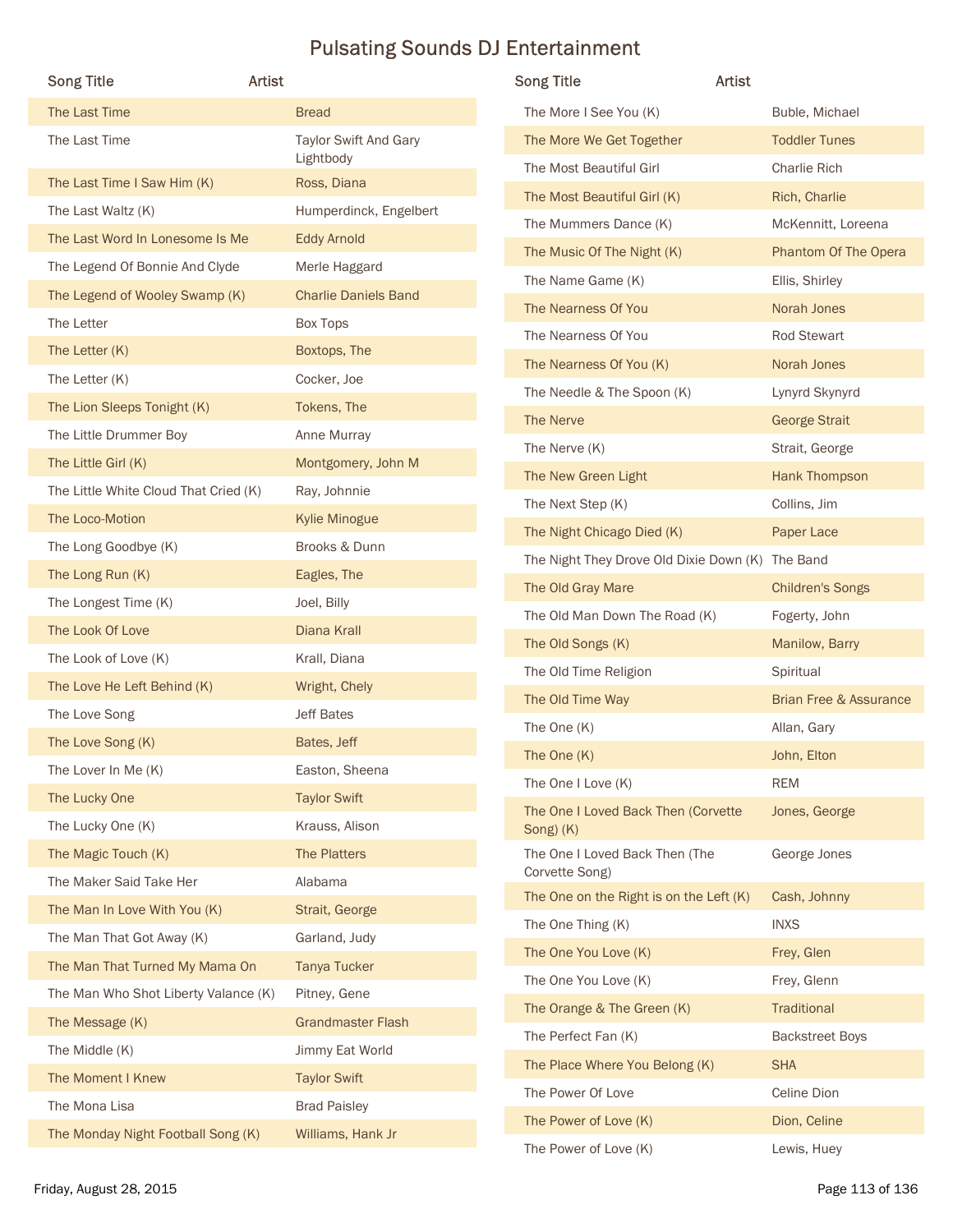| <b>Song Title</b><br>Artist                              | <b>Pulsating Sounds DJ Entertainment</b> | <b>Song Title</b><br>Artist                                             |                                                   |
|----------------------------------------------------------|------------------------------------------|-------------------------------------------------------------------------|---------------------------------------------------|
| The Prayer (K)                                           | Dion, Celine & A Bocelli                 | The South                                                               | The Cadillac Three ftg.                           |
| The Pride                                                | <b>Isley Brothers</b>                    |                                                                         | Florida Georgia Line, Dierl<br>Bentley & Mike Eli |
| The Pusher (K)                                           | Steppenwolf                              | The South's Gonna Do It Again (K)                                       | <b>Charlie Daniels Band</b>                       |
| The Pussycat Song (K)                                    | Vannett, Connie                          | The Space Between (K)                                                   | Dave Matthews Band                                |
| The Race Is On (K)                                       | Jones, George                            | The Story Of Us                                                         | <b>Taylor Swift</b>                               |
| The Race Is On (K)                                       | Sawyer Brown                             | The Streak (Duet) (K)                                                   | Stevens, Ray                                      |
| The Rain (K)                                             | Jones, Oran Juice                        | The Streets Of Baltimore                                                | <b>Bobby Bare</b>                                 |
| The Real Roxanne (K)                                     | Roxanne & UTFO                           | The Stroll (K)                                                          | Diamonds, The                                     |
| The Real Slim Shady (K)                                  | Eminem                                   | The Strong One                                                          | Mila Mason                                        |
| The Real Thing                                           | Bo Bice                                  | The Sun Ain't Gonna Shine Anymore (K)                                   | <b>Walker Brothers</b>                            |
| The Real Thing (K)                                       | Loggins, Kenny                           | The Sweet Escape                                                        | <b>Gwen Stefani Featuring Al</b>                  |
| The Reason (K)                                           | Hoobastank                               | The Sweetest Days (K)                                                   | Williams, Vanessa                                 |
| The Remedy (K)                                           | <b>Black Crowes</b>                      | The Sweetest Thing (K)                                                  | Newton, Juice                                     |
| The Remedy (K)                                           | Mraz, Jason                              | The Swing (K)                                                           | Bonamy, James                                     |
| The Rest Of Mine                                         | <b>Trace Adkins</b>                      | The Talkin' Song Repair Blues                                           | Alan Jackson                                      |
| The Ride                                                 | David Allan Coe                          | The Talkin' Song Repair Blues (K)                                       | Jackson, Alan                                     |
| The Right Time (K)                                       | Coors, The                               | The Tears of a Clown (K)                                                | Robinson, Smokey                                  |
| The River (K)                                            | Brooks, Garth                            | The Things We Do For Love                                               | 10CC                                              |
| The River of Dreams (K)                                  | Joel, Billy                              | The Thrill is Gone (K)                                                  | King, BB                                          |
| The Road Less Traveled                                   | George Strait                            | The Thunder Rolls (K)                                                   | Brooks, Garth                                     |
| The Rodeo Song (XX Lyrics) (K)                           | Lee, Gary & Showdown                     | The Tide Is High (K)                                                    | <b>Blondie</b>                                    |
| The Rose (K)                                             | Midler, Bette                            | The Time Warp (Duet) (K)                                                | Rocky Horror                                      |
| The Rose of Tralee (K)                                   | <b>Irish Traditional</b>                 | The Tin Man                                                             | <b>Kenny Chesney</b>                              |
| The Same Old Me                                          | Ray Price                                | The Tin Man (K)                                                         | Chesney, Kenny                                    |
| The Science Of Selling Yourself Short (K) Less Than Jake |                                          | The Tracks Of My Tears                                                  | Smokey Robinson & The                             |
| The Search is Over (K)                                   | Survivor                                 | The Tracks of My Tears (K)                                              | <b>Miracles</b><br>Robinson, Smokey               |
| The Secret Of Life                                       | Faith Hill                               | The Trolley Song                                                        | <b>Judy Garland</b>                               |
| The Secret Of Life (K)                                   | Hill, Faith                              | The Trouble With The Truth                                              | Patty Loveless                                    |
| The Shadow Of Your Smile (K)                             | Bennett, Tony                            |                                                                         |                                                   |
| The Shake                                                | Neal McCoy                               | The Truth About Men (K)                                                 | Byrd, Tracy                                       |
| The Shake (K)                                            | McCoy, Neal                              | The Twelve Days Of Christmas<br>The Twelve Gifts Of Christmas           | Andy Williams<br>Allan Sherman                    |
| The Shoes That You're Wearin' (K)                        | Black, Clint                             |                                                                         |                                                   |
| The Sign (K)                                             | Ace of Base                              | The Twist (K)                                                           | Checker, Chubby                                   |
| The Simple Life (K)                                      | John, Elton                              | The Twist (K)                                                           | Fat Boys & Chubby Check                           |
| The Sky Is Crying (K)                                    | Vaughn, Stevie Ray                       | The Unicorn Song (Green Alligators) (K)<br>The Upside of Being Down (K) | Traditional<br><b>Britt, Catherine</b>            |
| The Slow Way Home                                        | Leslie Satcher                           | The Very Thought Of You (K)                                             | Cole, Nat King                                    |
| The Sound of Music (K)                                   | <b>Traditional Show Tune</b>             |                                                                         |                                                   |
|                                                          |                                          | The Very Thought of You (K)                                             | Cole, Natalie                                     |

| <b>Intertainment</b>                                     |                                                                              |
|----------------------------------------------------------|------------------------------------------------------------------------------|
| <b>Song Title</b><br><b>Artist</b>                       |                                                                              |
| The South                                                | The Cadillac Three ftg.<br>Florida Georgia Line, Dierl<br>Bentley & Mike Eli |
| The South's Gonna Do It Again (K)                        | <b>Charlie Daniels Band</b>                                                  |
| The Space Between (K)                                    | Dave Matthews Band                                                           |
| The Story Of Us                                          | <b>Taylor Swift</b>                                                          |
| The Streak (Duet) (K)                                    | Stevens, Ray                                                                 |
| The Streets Of Baltimore                                 | <b>Bobby Bare</b>                                                            |
| The Stroll (K)                                           | Diamonds, The                                                                |
| The Strong One                                           | Mila Mason                                                                   |
| The Sun Ain't Gonna Shine Anymore (K)                    | <b>Walker Brothers</b>                                                       |
| <b>The Sweet Escape</b>                                  | <b>Gwen Stefani Featuring Al</b>                                             |
| The Sweetest Days (K)                                    | Williams, Vanessa                                                            |
| The Sweetest Thing (K)                                   | Newton, Juice                                                                |
| The Swing (K)                                            | Bonamy, James                                                                |
| The Talkin' Song Repair Blues                            | Alan Jackson                                                                 |
| The Talkin' Song Repair Blues (K)                        | Jackson, Alan                                                                |
| The Tears of a Clown (K)                                 | Robinson, Smokey                                                             |
| The Things We Do For Love                                | 10CC                                                                         |
| The Thrill is Gone (K)                                   | King, BB                                                                     |
| The Thunder Rolls (K)                                    | Brooks, Garth                                                                |
| The Tide Is High (K)                                     | <b>Blondie</b>                                                               |
| The Time Warp (Duet) (K)                                 | Rocky Horror                                                                 |
| The Tin Man<br>The Tin Man (K)                           | Kenny Chesney<br>Chesney, Kenny                                              |
| The Tracks Of My Tears                                   | Smokey Robinson & The<br><b>Miracles</b>                                     |
| The Tracks of My Tears (K)                               | Robinson, Smokey                                                             |
| The Trolley Song                                         | <b>Judy Garland</b>                                                          |
| The Trouble With The Truth                               | Patty Loveless                                                               |
| The Truth About Men (K)                                  | Byrd, Tracy                                                                  |
| The Twelve Days Of Christmas                             | Andy Williams                                                                |
| The Twelve Gifts Of Christmas                            | <b>Allan Sherman</b>                                                         |
| The Twist (K)                                            | Checker, Chubby                                                              |
| The Twist (K)<br>The Unicorn Song (Green Alligators) (K) | Fat Boys & Chubby Check<br>Traditional                                       |
| The Upside of Being Down (K)                             | <b>Britt, Catherine</b>                                                      |
| The Very Thought Of You (K)                              | Cole, Nat King                                                               |
| The Very Thought of You (K)                              | Cole, Natalie                                                                |
|                                                          | Page 114 of 136                                                              |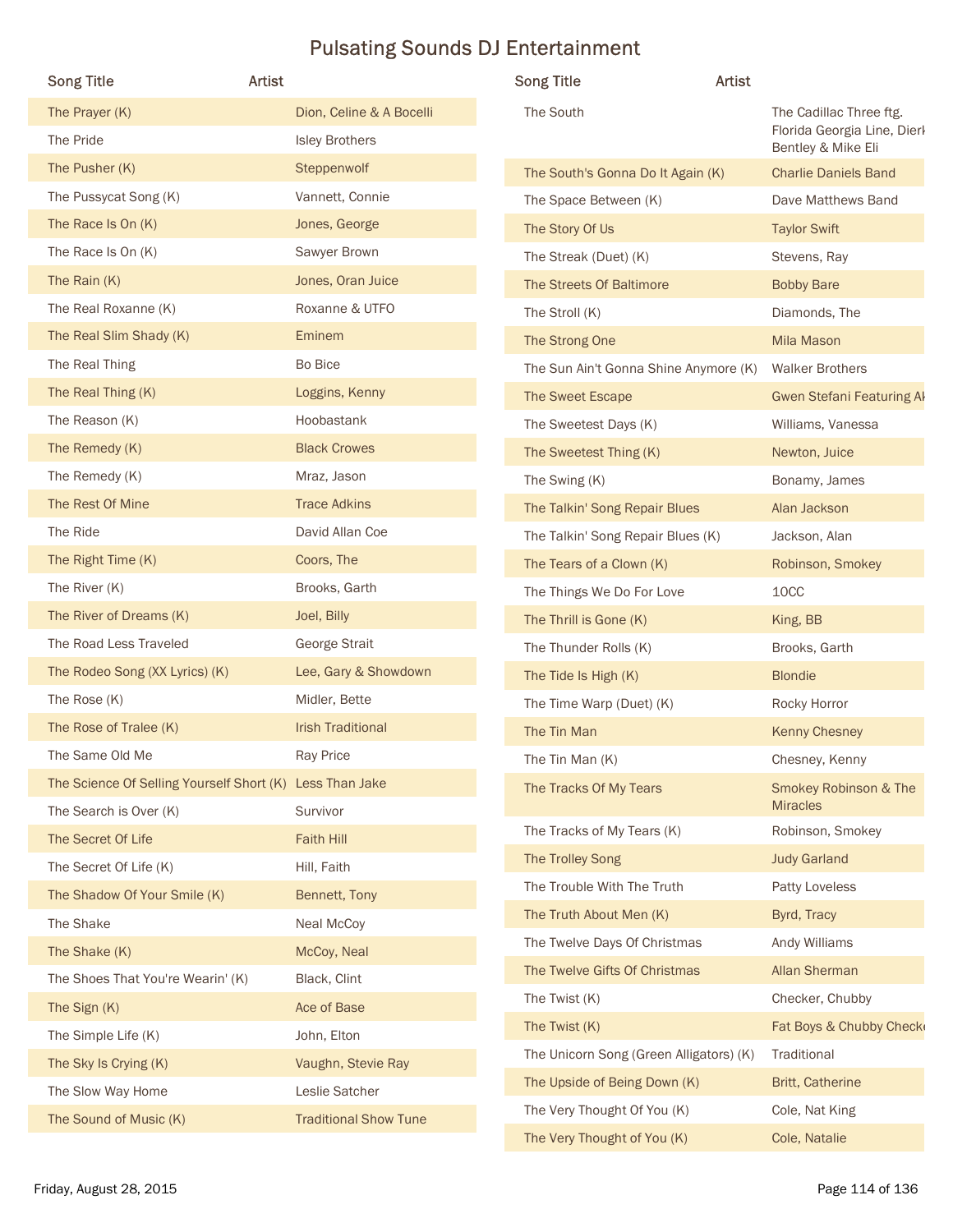|                                        | <b>Pulsating Sounds DJ Entertainment</b> |                                       |                                 |  |  |
|----------------------------------------|------------------------------------------|---------------------------------------|---------------------------------|--|--|
| <b>Song Title</b><br>Artist            |                                          | <b>Song Title</b><br>Artist           |                                 |  |  |
| The Very Thought Of You (K)            | Stewart, Rod                             | The Wrong Girl (K)                    | Womack, Lee Ann                 |  |  |
| The Visit (K)                          | Brock, Chad                              | The Yellow Rose Of Texas              | <b>Mitch Miller</b>             |  |  |
| The Vows Go Unbroken                   | Kenny Rogers                             | The Yellow Rose Of Texas              | Standard                        |  |  |
| The Wanderer (K)                       | Dion                                     | The Young & The Hopeless (K)          | <b>Good Charlotte</b>           |  |  |
| The Watch                              | <b>Scotty Emerick</b>                    | Then Again                            | Alabama                         |  |  |
| The Watch (K)                          | Emerick, Scotty                          | Then Came You (K)                     | Spinners & Dionne Warwid        |  |  |
| The Way                                | Ariana Grande ftg. Mac Miller            | Then The Morning Comes                | Smash Mouth                     |  |  |
| The Way                                | Fastball                                 | Then They Do (K)                      | Adkins, Trace                   |  |  |
| The Way $(K)$                          | Scott, Jill                              | Then What                             | Clay Walker                     |  |  |
| The Way I Am (K)                       | Eminem                                   | Then You Can Tell Me Goodbye          | Casinos                         |  |  |
| The Way I Feel (K)                     | Shand, Remy                              | Then You Can Tell Me Goodbye          | <b>Eddy Arnold</b>              |  |  |
| The Way I Loved You                    | <b>Taylor Swift</b>                      | Then You Can Tell Me Goodbye          | <b>Neal McCoy</b>               |  |  |
| The Way She Loves Me (K)               | Marx, Richard                            | Then You Can Tell Me Goodbye          | The Casinos                     |  |  |
| The Way She's Looking (K)              | <b>Raybon Brothers</b>                   | Then You Can Tell Me Goodbye (K)      | Casinos, The                    |  |  |
| The Way That I Want To Touch You (K)   | Captain & Tennille                       | There Ain't No Good Chain Gang (K)    | Cash, Johnny & W Jenning        |  |  |
| The Way Tou Do The Things You Do       | The Temptations                          | There Are Worse Things I Could Do (K) | Grease                          |  |  |
| The Way We Were (K)                    | Streisand, Barbra                        | There Goes Another Love Song (K)      | Outlaws, The                    |  |  |
| The Way You Do The Things You Do (K)   | Temptations, The                         | There Goes My Baby                    | Usher                           |  |  |
| The Way You Like It (K)                | Adema                                    | There Goes My Baby (K)                | Drifters, The                   |  |  |
| The Way You Look Tonight (K)           | Sinatra, Frank                           | There Goes My Baby (K)                | Yearwood, Trisha                |  |  |
| The Way You Love Me                    | Faith Hill                               | There Goes My Heart (K)               | Mavericks, The                  |  |  |
| The Way You Love Me (K)                | Hill, Faith                              | There Goes The Neighborhood (K)       | Crow, Sheryl                    |  |  |
| The Way You Make Me Feel (K)           | Jackson, Michael                         | There Is No Arizona                   | Jamie O'Neal                    |  |  |
| The Way You Want Me To (K)             | 98 Degrees                               | There It Is                           | Ginuwine                        |  |  |
| The Ways To Love A Man                 | Tammy Wynette                            | There She Goes                        | Babyface                        |  |  |
| The Ways To Love A Man (K)             | Wynette, Tammy                           | There She Goes                        | <b>Sixpence None The Richer</b> |  |  |
| The Weight (K)                         | The Band                                 | There Will Come A Day (K)             | Hill, Faith                     |  |  |
| The Wheels On The Bus                  | <b>Children's Songs</b>                  | There You Are (K)                     | McBride, Martina                |  |  |
| The Wild Rover (K)                     | Traditional                              | There You Go                          | Pink                            |  |  |
| The Wild Side Of Life                  | <b>Hank Thompson</b>                     | There You Go Again                    | <b>Kenny Rogers</b>             |  |  |
| The Wild Side of Life (K)              | Thompson, Hank                           | There You Have It (K)                 | Blackhawk                       |  |  |
| The Wind Beneath My Wings (K)          | Midler, Bette                            | There'll Be Sad Songs To Make You Cry | Ocean, Billy                    |  |  |
| The Woman In Me (K)                    | Twain, Shania                            | (K)                                   |                                 |  |  |
| The Wonder of You (K)                  | Presley, Elvis                           | There's A Hero                        | <b>Billy Gilman</b>             |  |  |
| The World I Know (K)                   | <b>Collective Soul</b>                   | There's A Hole In My Bucket           | <b>Harry Belafonte</b>          |  |  |
| The World Is Round                     | <b>Roy Drusky</b>                        | There's A Hole In The Bucket          | <b>Toddler Tunes</b>            |  |  |
| The Wreck of The Edmund Fitzgerald (K) | Lightfoot, Gordon                        | There's A Kind Of Hush (K)            | <b>Herman's Hermits</b>         |  |  |
| The Wreckoning (K)                     | <b>Boomkat</b>                           | There's A Moon Out Tonight (K)        | Capris, The                     |  |  |
|                                        |                                          |                                       |                                 |  |  |

| <b>Entertainment</b>                                           |                                 |
|----------------------------------------------------------------|---------------------------------|
| <b>Song Title</b>                                              | Artist                          |
| The Wrong Girl (K)                                             | Womack, Lee Ann                 |
| The Yellow Rose Of Texas                                       | <b>Mitch Miller</b>             |
| The Yellow Rose Of Texas                                       | Standard                        |
| The Young & The Hopeless (K)                                   | <b>Good Charlotte</b>           |
| Then Again                                                     | Alabama                         |
| Then Came You (K)                                              | Spinners & Dionne Warwid        |
| Then The Morning Comes                                         | Smash Mouth                     |
| Then They Do (K)                                               | Adkins, Trace                   |
| Then What                                                      | Clay Walker                     |
| Then You Can Tell Me Goodbye                                   | Casinos                         |
| Then You Can Tell Me Goodbye                                   | Eddy Arnold                     |
| Then You Can Tell Me Goodbye                                   | <b>Neal McCoy</b>               |
| Then You Can Tell Me Goodbye                                   | The Casinos                     |
| Then You Can Tell Me Goodbye (K)                               | Casinos, The                    |
| There Ain't No Good Chain Gang (K)                             | Cash, Johnny & W Jenning        |
| There Are Worse Things I Could Do (K)                          | Grease                          |
| There Goes Another Love Song (K)                               | Outlaws, The                    |
| There Goes My Baby                                             | <b>Usher</b>                    |
| There Goes My Baby (K)                                         | Drifters, The                   |
| There Goes My Baby (K)                                         | Yearwood, Trisha                |
| There Goes My Heart (K)                                        | Mavericks, The                  |
| There Goes The Neighborhood (K)                                | Crow, Sheryl                    |
| There Is No Arizona                                            | Jamie O'Neal                    |
| There It Is                                                    | Ginuwine                        |
| There She Goes                                                 | Babyface                        |
| <b>There She Goes</b>                                          | <b>Sixpence None The Richer</b> |
| There Will Come A Day (K)                                      | Hill, Faith                     |
| There You Are (K)                                              | McBride, Martina                |
| There You Go                                                   | Pink                            |
| There You Go Again                                             | <b>Kenny Rogers</b>             |
| There You Have It (K)<br>There'll Be Sad Songs To Make You Cry | Blackhawk<br>Ocean, Billy       |
| (K)                                                            |                                 |
| There's A Hero                                                 | <b>Billy Gilman</b>             |
| There's A Hole In My Bucket                                    | <b>Harry Belafonte</b>          |
| There's A Hole In The Bucket                                   | <b>Toddler Tunes</b>            |
| There's A Kind Of Hush (K)                                     | <b>Herman's Hermits</b>         |
| There's A Moon Out Tonight (K)                                 | Capris, The                     |
|                                                                | Page 115 of 136                 |
|                                                                |                                 |
|                                                                |                                 |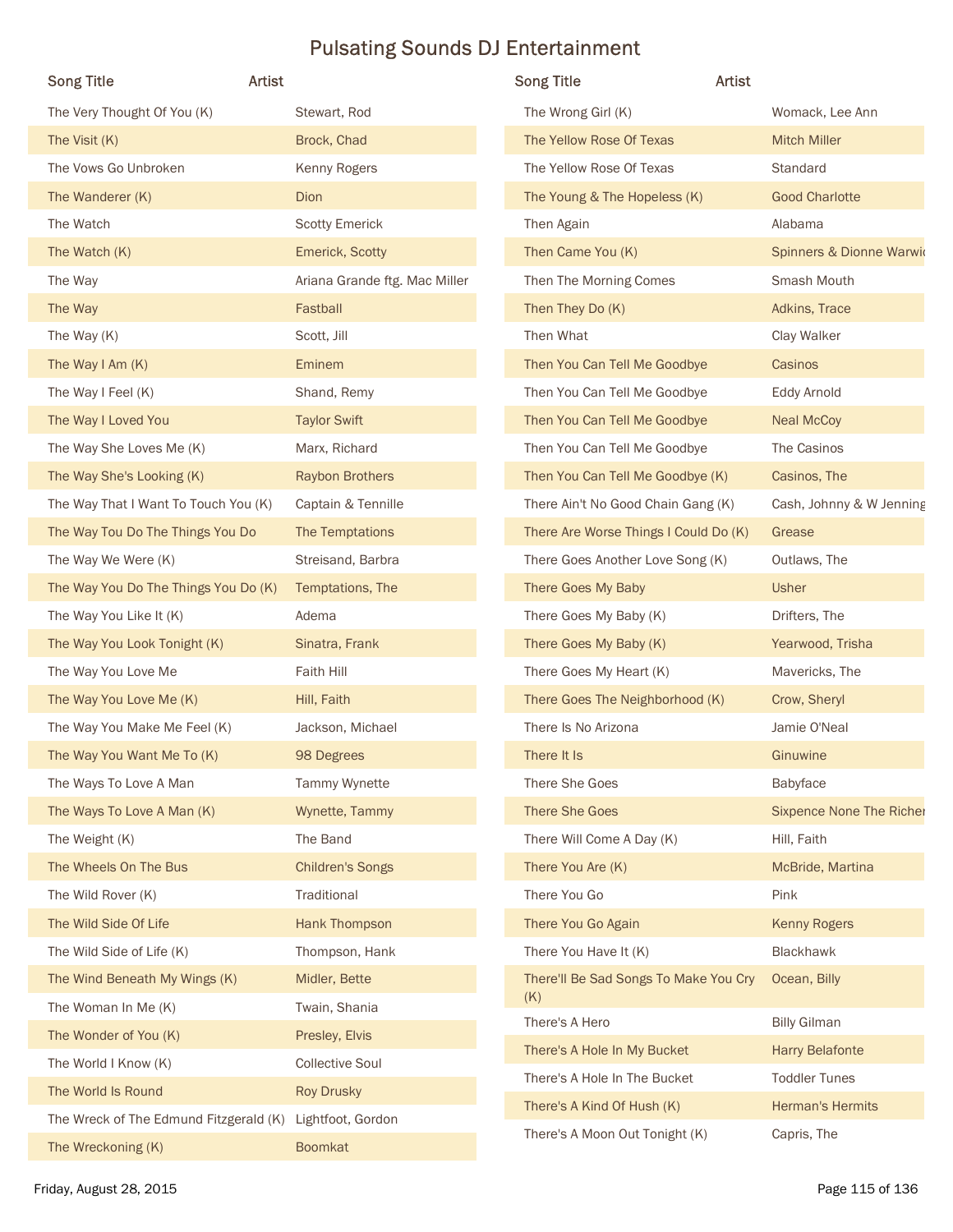| <b>Song Title</b><br>Artist                      |                      | <b>Pulsating Sounds DJ Entertainment</b><br><b>Song Title</b><br>Artist |                               |  |
|--------------------------------------------------|----------------------|-------------------------------------------------------------------------|-------------------------------|--|
| There's A New Kid In Town                        | <b>George Strait</b> | This Ain't A Scene, It's An Arms Race                                   | Fall Out Boy                  |  |
| There's A New Kid In Town                        | Keith Whitley        | This Ain't No Rag, It's a Flag (K)                                      | <b>Charlie Daniels Band</b>   |  |
| There's A Tear In My Beer                        | <b>Hank Williams</b> | This Boy (K)                                                            | Beatles, The                  |  |
| There's More To Me Than You (K)                  | Andrews, Jessica     | This Boy (Ringo's Theme)                                                | The Beatles                   |  |
| There's No Easy Way                              | James Ingram         | This Can't Be Love                                                      | Ella Fitzgerald               |  |
| There's No Way                                   | Alabama              | This Diamond Ring (K)                                                   | Lewis, Gary                   |  |
| There's Only You (K)                             | Sharp, Kevin         | This Far Gone                                                           | Jennifer Hanson               |  |
| There's Your Trouble (K)                         | Dixie Chicks         | This Far Gone (K)                                                       | Hanson, Jennifer              |  |
| These Are Days (K)                               | 10,000 Maniacs       | This Guy's In Love With You (K)                                         | Alpert, Herb                  |  |
| These Are The Days (K)                           | Lamar, Holly         | This Heartache Never Sleeps (K)                                         | Chesnutt, Mark                |  |
| These Arms (K)                                   | Yoakam, Dwight       | This I Promise You                                                      | <b>NSYNC</b>                  |  |
| These Arms of Mine (K)                           | Otis Redding         | This is a Song for the Lonely (K)                                       | Cher                          |  |
| These Arms Of Mine (K)                           | Rimes, LeAnn         | This Is For The Lover In You                                            | Babyface                      |  |
| These Boots Are Made For Walkin' (K)             | Sinatra, Nancy       | This Is God                                                             | <b>Phil Vassar</b>            |  |
| These Days (K)                                   | <b>Rascal Flatts</b> | This Is God (K)                                                         | Vassar, Phil                  |  |
| These Dreams (K)                                 | Heart                | This Is Me                                                              | <b>Randy Travis</b>           |  |
| These Eyes                                       | <b>Guess Who</b>     | This Is Our Moment                                                      | Kenny Chesney                 |  |
| These Eyes (K)                                   | The Guess Who        | This Is The Night (K)                                                   | Aiken, Clay                   |  |
| These Lips Don't Know How To Say                 | Doug Stone           | This Is The Way We Go To Church                                         | Children's Bible Songs        |  |
| Goodbye<br>They Can't Take That Away From Me (K) | Sinatra, Frank       | This Kiss (K)                                                           | Hill, Faith                   |  |
| They Don't Make 'Em Like My Daddy                | Loretta Lynn         | This Land Is Your Land (K)                                              | Traditional                   |  |
| Anymore                                          |                      | This Little Light Of Mine                                               | <b>Children's Bible Songs</b> |  |
| Thing Called Love                                | <b>Bonnie Raitt</b>  | This Little Light Of Mine                                               | Traditional                   |  |
| Things Aren't Funny Anymore                      | Merle Haggard        | This Love (K)                                                           | Maroon 5                      |  |
| Things Can Only Get Better (K)                   | Jones, Howard        | This Magic Moment (K)                                                   | Jay & The Americans           |  |
| Things Change (K)                                | McGraw, Tim          | This Masquerade (K)                                                     | Benson, George                |  |
| Things We Said Today                             | <b>Beatles</b>       | This Missin' You Heart of Mine (K)                                      | Sawyer Brown                  |  |
| Things We Said Today                             | Beatles, The         | This Nightlife (K)                                                      | Black, Clint                  |  |
| Think                                            | Aretha Franklin      | This Old Heart Of Mine                                                  | <b>Isley Brothers</b>         |  |
| Think (K)                                        | Franklin, Aretha     | This Old Heart of Mine (K)                                              | Stewart, Rod & The Isley E    |  |
| Think Of Me                                      | Phantom Of The Opera | This Old Man (Knick-Knack Paddy-<br>Whack)                              | Children's Nursery Rhyme:     |  |
| Think of the Good Times (K)                      | Jay & The Americans  | This One's For The Girls (K)                                            | McBride, Martina              |  |
| Thinkin' Problem (K)                             | Ball, David          | This One's Gonna Hurt You                                               | Marty Stuart & Travis Tritt   |  |
| <b>Thinking About Forever</b>                    | P.O.D.               | This Time                                                               | Sawyer Brown                  |  |
| Thinking About You                               | <b>Elvis Presley</b> | This Time Around                                                        | Hanson                        |  |
| Third Rock From The Sun                          | Joe Diffie           | This Time Around                                                        | Yankee Grey                   |  |
| Third Rock From The Sun (K)                      | Diffie, Joe          | This Train                                                              | Traditional                   |  |
| Thirty Nine And Holding                          | Jerry Lee Lewis      |                                                                         |                               |  |

| <b>Entertainment</b>                                                     |                                                         |
|--------------------------------------------------------------------------|---------------------------------------------------------|
| <b>Song Title</b>                                                        | Artist                                                  |
| This Ain't A Scene, It's An Arms Race                                    | Fall Out Boy                                            |
| This Ain't No Rag, It's a Flag (K)                                       | <b>Charlie Daniels Band</b>                             |
| This Boy (K)                                                             | Beatles, The                                            |
| This Boy (Ringo's Theme)                                                 | The Beatles                                             |
| This Can't Be Love                                                       | Ella Fitzgerald                                         |
| This Diamond Ring (K)                                                    | Lewis, Gary                                             |
| This Far Gone                                                            | Jennifer Hanson                                         |
| This Far Gone (K)                                                        | Hanson, Jennifer                                        |
| This Guy's In Love With You (K)                                          | Alpert, Herb                                            |
| This Heartache Never Sleeps (K)                                          | Chesnutt, Mark                                          |
| This I Promise You                                                       | <b>NSYNC</b>                                            |
| This is a Song for the Lonely (K)                                        | Cher                                                    |
| This Is For The Lover In You                                             | Babyface                                                |
| This Is God                                                              | Phil Vassar                                             |
| This Is God (K)                                                          | Vassar, Phil                                            |
| This Is Me                                                               | <b>Randy Travis</b>                                     |
| This Is Our Moment                                                       | Kenny Chesney                                           |
| This Is The Night (K)                                                    | Aiken, Clay                                             |
| This Is The Way We Go To Church                                          | Children's Bible Songs                                  |
| This Kiss (K)                                                            | Hill, Faith                                             |
| This Land Is Your Land (K)                                               | Traditional                                             |
| This Little Light Of Mine                                                | <b>Children's Bible Songs</b>                           |
| This Little Light Of Mine                                                | Traditional                                             |
| This Love (K)                                                            | Maroon 5                                                |
| This Magic Moment (K)                                                    | Jay & The Americans                                     |
| This Masquerade (K)                                                      | Benson, George                                          |
| This Missin' You Heart of Mine (K)                                       | Sawyer Brown                                            |
| This Nightlife (K)                                                       | Black, Clint                                            |
| This Old Heart Of Mine                                                   | <b>Isley Brothers</b>                                   |
| This Old Heart of Mine (K)<br>This Old Man (Knick-Knack Paddy-<br>Whack) | Stewart, Rod & The Isley E<br>Children's Nursery Rhyme: |
| This One's For The Girls (K)                                             | McBride, Martina                                        |
| This One's Gonna Hurt You                                                | Marty Stuart & Travis Tritt                             |
| This Time                                                                | Sawyer Brown                                            |
| This Time Around                                                         | Hanson                                                  |
| This Time Around                                                         | Yankee Grey                                             |
| This Train                                                               | Traditional                                             |
|                                                                          | Page 116 of 136                                         |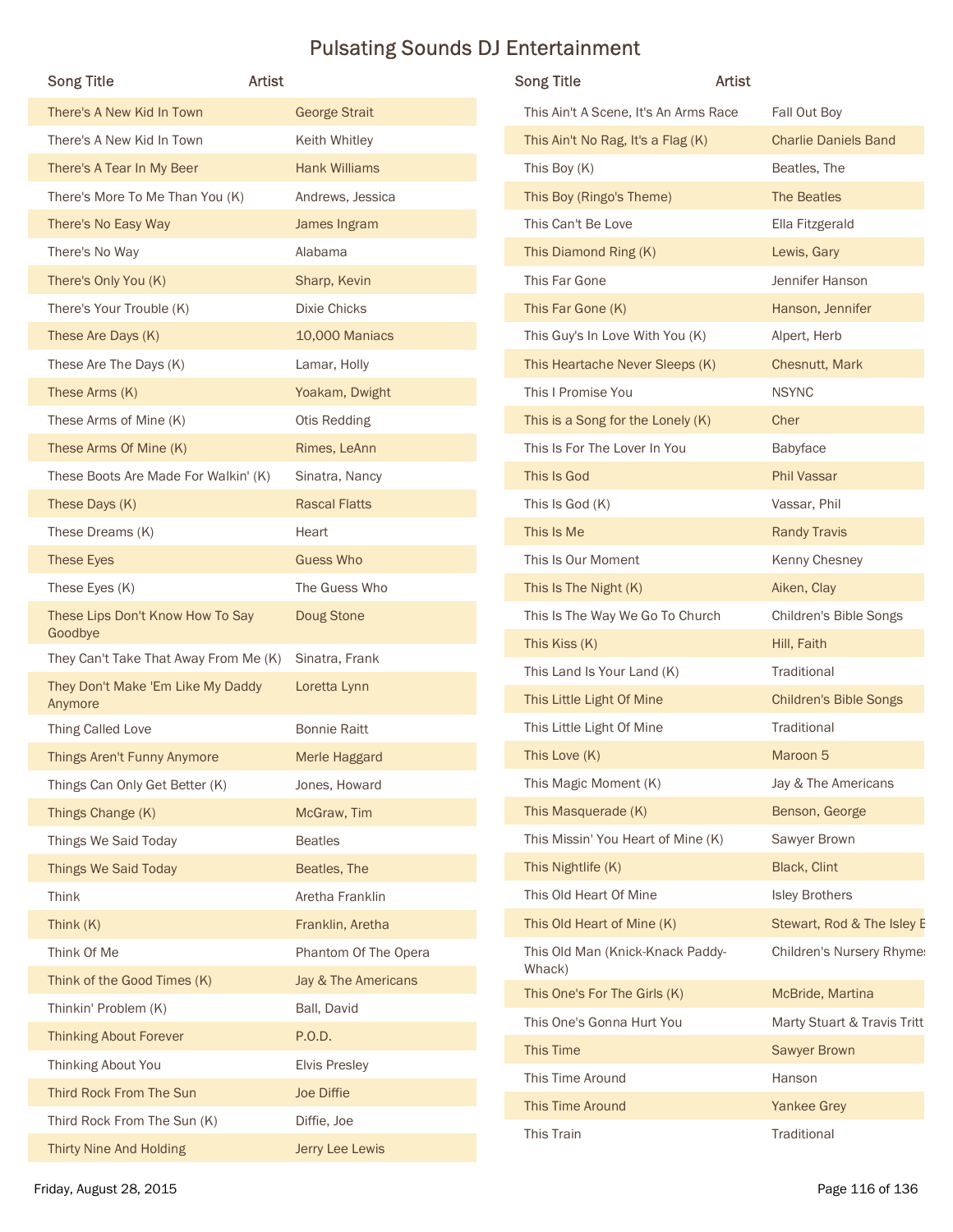| <b>Song Title</b><br>Artist       |                             | <b>Pulsating Sounds DJ Entertainment</b><br><b>Song Title</b><br>Artist |                           |  |
|-----------------------------------|-----------------------------|-------------------------------------------------------------------------|---------------------------|--|
| This Train Don't Stop (K)         | John, Elton                 | Tie A Yellow Ribbon (K)                                                 | Orlando, Tony             |  |
| This Used To Be My Playground (K) | Madonna                     | Tiger                                                                   | Fabian                    |  |
| This Woman (K)                    | Oslin, KT                   | Tight Fittin Jeans (K)                                                  | Twitty, Conway            |  |
| This Woman's Work (K)             | Maxwell                     | Tightrope (K)                                                           | Vaughn, Stevie Ray        |  |
| Thong Song (K)                    | Sisqo                       | Til I Hear It From You (K)                                              | <b>Gin Blossoms</b>       |  |
| Thorn In My Side (K)              | Eurythmics, The             | Til I Said It To You (K)                                                | McEntire, Reba            |  |
| Those Magic Changes (K)           | Grease                      | Til I Was Loved By You (K)                                              | Wright, Chely             |  |
| Those Sweet Words                 | Norah Jones                 | Til It Shines (K)                                                       | Segar, Bob                |  |
| Those Were The Days (K)           | Hopkin, Mary                | Til My Last Day                                                         | <b>Justin Moore</b>       |  |
| Three Blind Mice                  | <b>Children's Favorites</b> | Til The Casket Drops                                                    | <b>ZZ Ward</b>            |  |
| Three Chords And The Truth        | Sara Evans                  | Till Santa's Gone (K)                                                   | Black, Clint              |  |
| Three Cigarettes In An Ashtray    | Patsy Cline                 | Till The End Of Time                                                    | Perry Como                |  |
| Three Coins in The Fountain (K)   | Sinatra, Frank              | Till Then (K)                                                           | <b>Mills Brothers</b>     |  |
| Three Days                        | K D Lang                    | Till There Was You (K)                                                  | Beatles, The              |  |
| Three Little Pigs (K)             | <b>Green Jelly</b>          | <b>Tim McGraw</b>                                                       | <b>Taylor Swift</b>       |  |
| Three Marlenas (K)                | Wallflowers, The            | Time                                                                    | Hootie & The Blowfish     |  |
| Three Mississippi                 | <b>Terri Clark</b>          | Time                                                                    | SARAH MCLACHLAN           |  |
| Three Mississippi (K)             | Clark, Terri                | Time & Tide (K)                                                         | <b>Basia</b>              |  |
| Three O'Clock Blues               | B.B. King                   | Time (Clock Of The Heart)                                               | <b>Culture Club</b>       |  |
| Three Times A Lady                | Commodores                  | Time After Time (K)                                                     | INOJ                      |  |
| Three Times A Lady                | The Commodores              | Time After Time (K)                                                     | Lauper, Cyndi             |  |
| Three Times A Lady (K)            | Commodores, The             | Time Ago (K)                                                            | <b>Black Lab</b>          |  |
| <b>Three Wooden Crosses</b>       | <b>Randy Travis</b>         | Time for Letting Go (K)                                                 | Cyrus, Billy Ray          |  |
| Three Wooden Crosses (K)          | Travis, Randy               | Time In A Bottle (K)                                                    | Croce, Jim                |  |
| Through The Eyes Of Love          | <b>Ice Castles</b>          | Time Is On My Side (K)                                                  | <b>Rolling Stones</b>     |  |
| Through The Eyes of Love (K)      | Manchester, Melissa         | Time Marches On                                                         | <b>Tracy Lawrence</b>     |  |
| Through The Fire (K)              | Chaka Kahn                  | Time Of The Season (K)                                                  | Zombies, The              |  |
| Through The Rain (K)              | Carey, Mariah               | Time Of Your Life (K)                                                   | Green Day                 |  |
| Through The Years                 | <b>Kenny Rogers</b>         | Time Out of Mind (K)                                                    | <b>Steely Dan</b>         |  |
| Through The Years (K)             | Rogers, Kenny               | Timeless                                                                | Kelly Clarkson/Justin Gua |  |
| Throw Some Ds (Explicit)          | Rich Boy feat. Powlo Da Don | Times Like These (K)                                                    | Foo Fighters              |  |
| Thunder Road (K)                  | Springsteen, Bruce          | Tin Man (K)                                                             | America                   |  |
| Thunder Rolls (3rd Verse) (K)     | Brooks, Garth               | Tin Man (K)                                                             | Chesney, Kenny            |  |
| <b>Tick Tock</b>                  | Lemar                       | Tiny Bubbles (K)                                                        | Ho, Don                   |  |
| <b>Ticket Out Of Kansas</b>       | <b>Jenny Simpson</b>        | Tiny Dancer (K)                                                         | John, Elton               |  |
| Ticket To Ride                    | The Beatles                 | Tiny Dancer (K)                                                         | McGraw, Tim               |  |
| Ticket To Ride (K)                | Beatles, The                | Tip It On Back                                                          | <b>Dierks Bentley</b>     |  |
| Ticks (K)                         | Paisley, Brad               | Tips of My Fingers (K)                                                  | Clark, Roy                |  |

| <b>Entertainment</b>                    |                                      |                 |
|-----------------------------------------|--------------------------------------|-----------------|
| <b>Song Title</b>                       | Artist                               |                 |
| Tie A Yellow Ribbon (K)                 | Orlando, Tony                        |                 |
| <b>Tiger</b>                            | Fabian                               |                 |
| Tight Fittin Jeans (K)                  | Twitty, Conway                       |                 |
| Tightrope (K)                           | Vaughn, Stevie Ray                   |                 |
| Til I Hear It From You (K)              | <b>Gin Blossoms</b>                  |                 |
| Til I Said It To You (K)                | McEntire, Reba                       |                 |
| Til I Was Loved By You (K)              | Wright, Chely                        |                 |
| Til It Shines (K)                       | Segar, Bob                           |                 |
| Til My Last Day                         | <b>Justin Moore</b>                  |                 |
| Til The Casket Drops                    | <b>ZZ Ward</b>                       |                 |
| Till Santa's Gone (K)                   | Black, Clint                         |                 |
| Till The End Of Time                    | Perry Como                           |                 |
| Till Then (K)                           | <b>Mills Brothers</b>                |                 |
| Till There Was You (K)                  | Beatles, The                         |                 |
| <b>Tim McGraw</b>                       | <b>Taylor Swift</b>                  |                 |
| Time                                    | Hootie & The Blowfish                |                 |
| <b>Time</b>                             | SARAH MCLACHLAN                      |                 |
| Time & Tide (K)                         | <b>Basia</b>                         |                 |
| Time (Clock Of The Heart)               | <b>Culture Club</b>                  |                 |
| Time After Time (K)                     | INOJ                                 |                 |
| Time After Time (K)                     | Lauper, Cyndi                        |                 |
| Time Ago (K)<br>Time for Letting Go (K) | <b>Black Lab</b><br>Cyrus, Billy Ray |                 |
| Time In A Bottle (K)                    | Croce, Jim                           |                 |
| Time Is On My Side (K)                  | <b>Rolling Stones</b>                |                 |
| Time Marches On                         | <b>Tracy Lawrence</b>                |                 |
| Time Of The Season (K)                  | Zombies, The                         |                 |
| Time Of Your Life (K)                   | Green Day                            |                 |
| Time Out of Mind (K)                    | <b>Steely Dan</b>                    |                 |
| Timeless                                | Kelly Clarkson/Justin Gua            |                 |
| Times Like These (K)                    | Foo Fighters                         |                 |
| Tin Man (K)                             | America                              |                 |
| Tin Man (K)                             | Chesney, Kenny                       |                 |
| Tiny Bubbles (K)                        | Ho, Don                              |                 |
| Tiny Dancer (K)                         | John, Elton                          |                 |
| Tiny Dancer (K)                         | McGraw, Tim                          |                 |
| Tip It On Back                          | <b>Dierks Bentley</b>                |                 |
| Tips of My Fingers (K)                  | Clark, Roy                           |                 |
|                                         |                                      | Page 117 of 136 |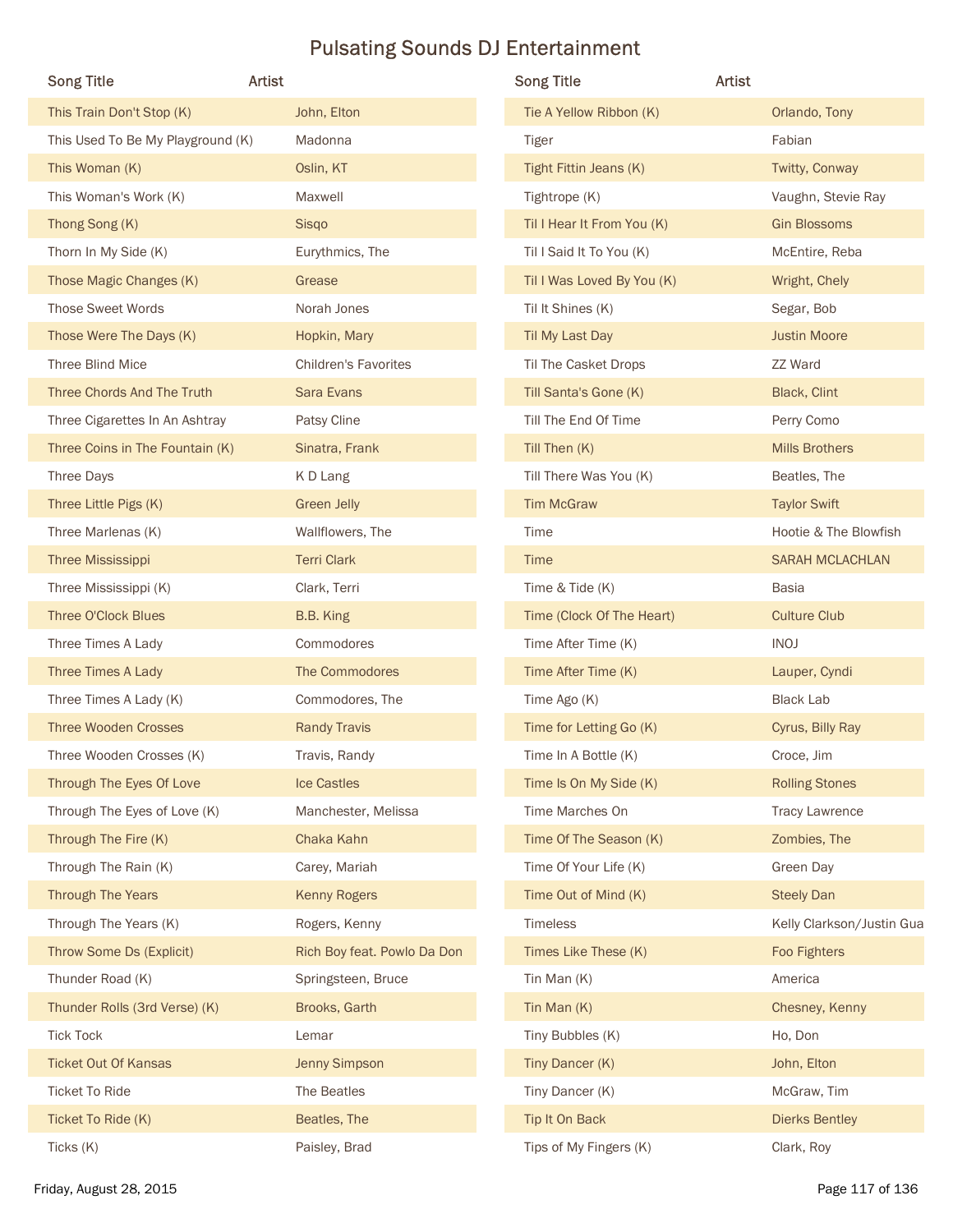|                                         |                             | <b>Pulsating Sounds DJ Entertainment</b> |                                                   |
|-----------------------------------------|-----------------------------|------------------------------------------|---------------------------------------------------|
| <b>Song Title</b><br>Artist             |                             | <b>Song Title</b><br>Artist              |                                                   |
| Tired of Being Alone (K)                | Green, Al                   | Tonight (I'm Loving You)                 | Enrique Iglesias Feat.<br>Ludacris And DJ Frank E |
| Tired of Loving This Way (K)            | Raye, Collin & Bobbie Eakes | Tonight I Celebrate (K)                  | Flack, Roberta & P Bryson                         |
| <b>Tired Of Waiting For You</b>         | Kinks, The                  | Tonight I Wanna Be Your Man (K)          | Griggs, Andy                                      |
| Titanium                                | David Guetta ftg. Sia       | Tonight I Wanna Cry (K)                  | Urban, Keith                                      |
| To All The Girls I've Loved Before (K)  | Iglesias, J & W Nelson      | Tonight My Baby's Coming Home (K)        | Mandrell, Barbara                                 |
| To Be With You                          | Mavericks                   | Tonight The Heartache's On Me (K)        | <b>Dixie Chicks</b>                               |
| To Be With You                          | Mr. Big                     | Tonight Tonight                          | <b>Smashing Pumpkins</b>                          |
| To Be With You (K)                      | Mr Big                      | <b>Tonight Tonight</b>                   | <b>Tonight Tonight</b>                            |
| To Daddy (K)                            | Harris, Emmylou             | Tonight, Tonight (K)                     | Mello Kings, The                                  |
| To Know Him Is To Love Him (K)          | <b>Teddy Bears</b>          | Tonight, Tonight (K)                     | <b>Traditional Show Tune</b>                      |
| To Love Somebody (K)                    | <b>Bee Gees</b>             | Tonight's The Night (K)                  | Stewart, Rod                                      |
| To Love Somebody (K)                    | Bolton, Michael             | Too Busy Thinking About My Baby          | <b>Marvin Gaye</b>                                |
| To Love You More (K)                    | Dion, Celine                | Too Busy Thinking 'Bout My Baby (K)      | Gaye, Marvin                                      |
| To Make You Feel My Love (K)            | Brooks, Garth               | Too Close (K)                            | Next                                              |
| To Sir With Love (K)                    | Lulu                        | Too Close For Comfort                    | Mel Torme                                         |
| To The Moon & Back (K)                  | Savage Garden               | Too Cold At Home                         | Mark Chesnutt                                     |
| Tobacco Road (K)                        | <b>Nashville Teens</b>      | Too Drunk To Karaoke                     | Jimmy Buffett ftg. Toby Ke                        |
| Today (K)                               | New Christy Minstrels       | <b>Too Far Gone</b>                      | <b>Tammy Wynette</b>                              |
| <b>Today I Started Loving You Again</b> | Merle Haggard               | Too Gone, Too Long (K)                   | En Vogue                                          |
| Today My World Slipped Away (K)         | Strait, George              | Too Good To Be True                      | <b>Michael Peterson</b>                           |
| Today Was A Fairytale                   | <b>Taylor Swift</b>         | Too Good To Be True (K)                  | Peterson, Michael                                 |
| Today's Lonely Fool (K)                 | Lawrence, Tracy             | <b>Too Hood</b>                          | <b>Monica Featuring Jermain</b>                   |
| <b>Together Again</b>                   | <b>Buck Owens</b>           |                                          | Dupri                                             |
| <b>Together Again</b>                   | Janet Jackson               | Too Hot                                  | Kool & The Gang                                   |
| Together Again (K)                      | Jackson, Janet              | <b>Too Late</b>                          | Jennifer Lopez                                    |
| Tom Dooley (K)                          | Traditional<br>Annie        | Too Late To Turn Back Now                | The Cornelius Brothers &<br><b>Sister Rose</b>    |
| Tomorrow                                |                             | Too Late To Turn Back Now (K)            | <b>Cornelius Bros &amp; Sister Ro</b>             |
| Tomorrow                                | Chris Young<br>Lillix       | Too Legit To Quit (K)                    | Hammer                                            |
| Tomorrow                                | SR-71                       | <b>Too Many Lovers</b>                   | <b>Crystal Gayle</b>                              |
| Tomorrow                                |                             | <b>Too Many Rivers</b>                   | Brenda Lee                                        |
| Tomorrow (From Annie) (K)               | Traditional                 | <b>Too Marvelous For Words</b>           | <b>Frank Sinatra</b>                              |
| Tomorrow Never Knows                    | Beatles, The                | Too Much                                 | <b>Elvis Presley</b>                              |
| Tomorrow People (K)                     | Marley, Ziggy               | <b>Too Much</b>                          | Johnny Mathis & Deniece                           |
| Tonight                                 | New Kids On The Block       |                                          | Willia                                            |
| Tonight                                 | Sara Evans                  | Too Much                                 | <b>Spice Girls</b>                                |
| Tonight                                 | The Jonas Brothers          | Too Much (K)                             | Presley, Elvis                                    |
| Tonight                                 | <b>West Side Story</b>      | Too Much (K)                             | <b>Spice Girls</b>                                |
|                                         |                             | Too Much Fun                             | <b>Daryle Singletary</b>                          |

| <b>Song Title</b>                      | Artist                      | <b>Song Title</b>                   | Artist                                            |
|----------------------------------------|-----------------------------|-------------------------------------|---------------------------------------------------|
| Tired of Being Alone (K)               | Green, Al                   | Tonight (I'm Loving You)            | Enrique Iglesias Feat.<br>Ludacris And DJ Frank E |
| Tired of Loving This Way (K)           | Raye, Collin & Bobbie Eakes | Tonight I Celebrate (K)             | Flack, Roberta & P Bryson                         |
| <b>Tired Of Waiting For You</b>        | Kinks, The                  | Tonight I Wanna Be Your Man (K)     | Griggs, Andy                                      |
| Titanium                               | David Guetta ftg. Sia       | Tonight I Wanna Cry (K)             | Urban, Keith                                      |
| To All The Girls I've Loved Before (K) | Iglesias, J & W Nelson      | Tonight My Baby's Coming Home (K)   | Mandrell, Barbara                                 |
| To Be With You                         | Mavericks                   | Tonight The Heartache's On Me (K)   | <b>Dixie Chicks</b>                               |
| To Be With You                         | Mr. Big                     | Tonight Tonight                     | <b>Smashing Pumpkins</b>                          |
| To Be With You (K)                     | Mr Big                      | <b>Tonight Tonight</b>              | <b>Tonight Tonight</b>                            |
| To Daddy (K)                           | Harris, Emmylou             | Tonight, Tonight (K)                | Mello Kings, The                                  |
| To Know Him Is To Love Him (K)         | <b>Teddy Bears</b>          | Tonight, Tonight (K)                | <b>Traditional Show Tune</b>                      |
| To Love Somebody (K)                   | <b>Bee Gees</b>             | Tonight's The Night (K)             | Stewart, Rod                                      |
| To Love Somebody (K)                   | Bolton, Michael             | Too Busy Thinking About My Baby     | <b>Marvin Gaye</b>                                |
| To Love You More (K)                   | Dion, Celine                | Too Busy Thinking 'Bout My Baby (K) | Gaye, Marvin                                      |
| To Make You Feel My Love (K)           | Brooks, Garth               | Too Close (K)                       | Next                                              |
| To Sir With Love (K)                   | Lulu                        | Too Close For Comfort               | Mel Torme                                         |
| To The Moon & Back (K)                 | Savage Garden               | Too Cold At Home                    | <b>Mark Chesnutt</b>                              |
| Tobacco Road (K)                       | Nashville Teens             | Too Drunk To Karaoke                | Jimmy Buffett ftg. Toby Ke                        |
| Today (K)                              | New Christy Minstrels       | <b>Too Far Gone</b>                 | <b>Tammy Wynette</b>                              |
| Today I Started Loving You Again       | Merle Haggard               | Too Gone, Too Long (K)              | En Vogue                                          |
| Today My World Slipped Away (K)        | Strait, George              | Too Good To Be True                 | Michael Peterson                                  |
| <b>Today Was A Fairytale</b>           | <b>Taylor Swift</b>         | Too Good To Be True (K)             | Peterson, Michael                                 |
| Today's Lonely Fool (K)                | Lawrence, Tracy             | <b>Too Hood</b>                     | <b>Monica Featuring Jermain</b>                   |
| <b>Together Again</b>                  | <b>Buck Owens</b>           |                                     | Dupri                                             |
| <b>Together Again</b>                  | Janet Jackson               | Too Hot                             | Kool & The Gang                                   |
| Together Again (K)                     | Jackson, Janet              | <b>Too Late</b>                     | Jennifer Lopez                                    |
| Tom Dooley (K)                         | Traditional                 | Too Late To Turn Back Now           | The Cornelius Brothers &                          |
| Tomorrow                               | Annie                       | Too Late To Turn Back Now (K)       | <b>Sister Rose</b><br>Cornelius Bros & Sister Ro  |
| Tomorrow                               | Chris Young                 | Too Legit To Quit (K)               | Hammer                                            |
| Tomorrow                               | Lillix                      | <b>Too Many Lovers</b>              | <b>Crystal Gayle</b>                              |
| Tomorrow                               | SR-71                       | Too Many Rivers                     | Brenda Lee                                        |
| Tomorrow (From Annie) (K)              | Traditional                 | <b>Too Marvelous For Words</b>      | <b>Frank Sinatra</b>                              |
| <b>Tomorrow Never Knows</b>            | Beatles, The                | Too Much                            | <b>Elvis Presley</b>                              |
| Tomorrow People (K)                    | Marley, Ziggy               | Too Much                            | Johnny Mathis & Deniece                           |
| Tonight                                | New Kids On The Block       |                                     | Willia                                            |
| Tonight                                | Sara Evans                  | Too Much                            | <b>Spice Girls</b>                                |
| Tonight                                | The Jonas Brothers          | Too Much (K)                        | Presley, Elvis                                    |
| Tonight                                | <b>West Side Story</b>      | Too Much (K)                        | <b>Spice Girls</b>                                |
|                                        |                             | Too Much Fun                        | <b>Daryle Singletary</b>                          |
| Friday, August 28, 2015                |                             |                                     | Page 118 of 136                                   |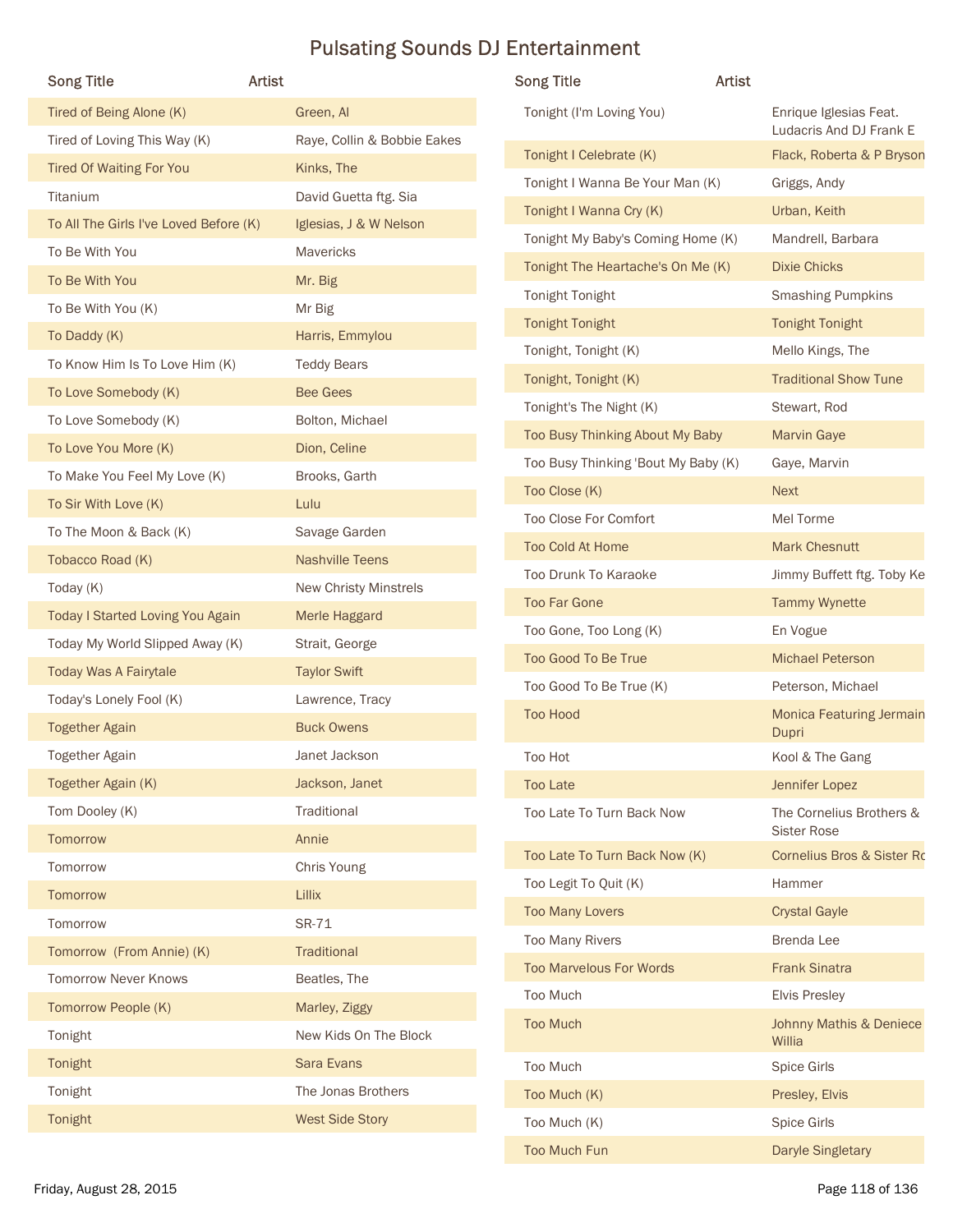| Smithereens<br><b>Styx</b><br>Mathis, Johnny & D Williams<br>Silver Sun<br>Breen, Ann<br><b>Irish Traditional</b><br>69 Boyz<br>Brandy (With Mase)<br><b>Pussycat Dolls</b><br>Carpenters, The<br>Hayes, Wade<br>Creed<br>Imbruglia, Natalie<br>Little Big Town<br><b>Bobby Lewis</b><br>Tyler, Bonnie | <b>Song Title</b><br>Tragedy (K)<br>Tragedy (K)<br>Train, Train (K)<br>Trains & Boats & Planes (K)<br>Trashy Women (K)<br>Travelin' Band (K)<br><b>Travelin' Man</b><br>Travelin' Man (K)<br>Travelin' Soldier (K)<br>Treacherous<br><b>Treat Her Like A Lady</b><br>Treat Her Like A Lady<br>Treat Her Like A Lady (K)<br>Treat Her Right (K) | <b>Bee Gees</b><br>Wayne, Thomas<br><b>Blackfoot</b><br>Warwick, Dionne<br><b>Confederate Railroad</b><br>CCR<br><b>Ricky Nelson</b><br>Nelson, Ricky<br><b>Dixie Chicks</b><br><b>Taylor Swift</b><br><b>Cornelius Brothers</b><br>Temptations, The<br><b>Cornelius Bros</b> |
|--------------------------------------------------------------------------------------------------------------------------------------------------------------------------------------------------------------------------------------------------------------------------------------------------------|------------------------------------------------------------------------------------------------------------------------------------------------------------------------------------------------------------------------------------------------------------------------------------------------------------------------------------------------|-------------------------------------------------------------------------------------------------------------------------------------------------------------------------------------------------------------------------------------------------------------------------------|
|                                                                                                                                                                                                                                                                                                        |                                                                                                                                                                                                                                                                                                                                                |                                                                                                                                                                                                                                                                               |
|                                                                                                                                                                                                                                                                                                        |                                                                                                                                                                                                                                                                                                                                                |                                                                                                                                                                                                                                                                               |
|                                                                                                                                                                                                                                                                                                        |                                                                                                                                                                                                                                                                                                                                                |                                                                                                                                                                                                                                                                               |
|                                                                                                                                                                                                                                                                                                        |                                                                                                                                                                                                                                                                                                                                                |                                                                                                                                                                                                                                                                               |
|                                                                                                                                                                                                                                                                                                        |                                                                                                                                                                                                                                                                                                                                                |                                                                                                                                                                                                                                                                               |
|                                                                                                                                                                                                                                                                                                        |                                                                                                                                                                                                                                                                                                                                                |                                                                                                                                                                                                                                                                               |
|                                                                                                                                                                                                                                                                                                        |                                                                                                                                                                                                                                                                                                                                                |                                                                                                                                                                                                                                                                               |
|                                                                                                                                                                                                                                                                                                        |                                                                                                                                                                                                                                                                                                                                                |                                                                                                                                                                                                                                                                               |
|                                                                                                                                                                                                                                                                                                        |                                                                                                                                                                                                                                                                                                                                                |                                                                                                                                                                                                                                                                               |
|                                                                                                                                                                                                                                                                                                        |                                                                                                                                                                                                                                                                                                                                                |                                                                                                                                                                                                                                                                               |
|                                                                                                                                                                                                                                                                                                        |                                                                                                                                                                                                                                                                                                                                                |                                                                                                                                                                                                                                                                               |
|                                                                                                                                                                                                                                                                                                        |                                                                                                                                                                                                                                                                                                                                                |                                                                                                                                                                                                                                                                               |
|                                                                                                                                                                                                                                                                                                        |                                                                                                                                                                                                                                                                                                                                                |                                                                                                                                                                                                                                                                               |
|                                                                                                                                                                                                                                                                                                        |                                                                                                                                                                                                                                                                                                                                                | Roy Head                                                                                                                                                                                                                                                                      |
|                                                                                                                                                                                                                                                                                                        | <b>Treat Me Nice</b>                                                                                                                                                                                                                                                                                                                           | <b>Elvis Presley</b>                                                                                                                                                                                                                                                          |
|                                                                                                                                                                                                                                                                                                        | Treat Me Nice (K)                                                                                                                                                                                                                                                                                                                              | Presley, Elvis                                                                                                                                                                                                                                                                |
| Touch                                                                                                                                                                                                                                                                                                  | <b>Tree Of Hearts</b>                                                                                                                                                                                                                                                                                                                          | <b>Bryan White</b>                                                                                                                                                                                                                                                            |
| <b>Rocky Horror</b>                                                                                                                                                                                                                                                                                    | Tribute To A Woman (K)                                                                                                                                                                                                                                                                                                                         | Ginuwine                                                                                                                                                                                                                                                                      |
| Monifah                                                                                                                                                                                                                                                                                                | <b>Trick Me</b>                                                                                                                                                                                                                                                                                                                                | Kelis                                                                                                                                                                                                                                                                         |
| <b>Willie Nelson</b>                                                                                                                                                                                                                                                                                   | Trickle Trickle (K)                                                                                                                                                                                                                                                                                                                            | Videos, The                                                                                                                                                                                                                                                                   |
| Doors, The                                                                                                                                                                                                                                                                                             | Tricky, Tricky (K)                                                                                                                                                                                                                                                                                                                             | Bega, Lou                                                                                                                                                                                                                                                                     |
| Fox, Samantha                                                                                                                                                                                                                                                                                          | Trip Around The Sun (K)                                                                                                                                                                                                                                                                                                                        | Buffett, Jimmy & M McBric                                                                                                                                                                                                                                                     |
| Diana Ross                                                                                                                                                                                                                                                                                             |                                                                                                                                                                                                                                                                                                                                                | Jackson, Alan                                                                                                                                                                                                                                                                 |
| Ross, Diana                                                                                                                                                                                                                                                                                            | Trouble                                                                                                                                                                                                                                                                                                                                        | Mark Chesnutt                                                                                                                                                                                                                                                                 |
| David Archuletta                                                                                                                                                                                                                                                                                       |                                                                                                                                                                                                                                                                                                                                                | Pink                                                                                                                                                                                                                                                                          |
| T-Boy                                                                                                                                                                                                                                                                                                  |                                                                                                                                                                                                                                                                                                                                                | <b>Elvis Presley</b>                                                                                                                                                                                                                                                          |
| Grateful Dead, The                                                                                                                                                                                                                                                                                     |                                                                                                                                                                                                                                                                                                                                                | <b>Travis Tritt</b>                                                                                                                                                                                                                                                           |
| <b>Conway Twitty</b>                                                                                                                                                                                                                                                                                   |                                                                                                                                                                                                                                                                                                                                                | Coldplay                                                                                                                                                                                                                                                                      |
| Don Gibson                                                                                                                                                                                                                                                                                             |                                                                                                                                                                                                                                                                                                                                                | Presley, Elvis                                                                                                                                                                                                                                                                |
| Days of the New                                                                                                                                                                                                                                                                                        |                                                                                                                                                                                                                                                                                                                                                | Tritt, Travis                                                                                                                                                                                                                                                                 |
| Kellie Pickler                                                                                                                                                                                                                                                                                         |                                                                                                                                                                                                                                                                                                                                                | Lynn, Loretta                                                                                                                                                                                                                                                                 |
| <b>Gary Allan</b>                                                                                                                                                                                                                                                                                      | Trouble Is A Woman                                                                                                                                                                                                                                                                                                                             | Julie Reeves                                                                                                                                                                                                                                                                  |
| Joe Diffie                                                                                                                                                                                                                                                                                             |                                                                                                                                                                                                                                                                                                                                                | Reeves, Julie                                                                                                                                                                                                                                                                 |
| Martika                                                                                                                                                                                                                                                                                                | <b>Truck Yeah</b>                                                                                                                                                                                                                                                                                                                              | <b>Tim McGraw</b>                                                                                                                                                                                                                                                             |
| Classics IV                                                                                                                                                                                                                                                                                            |                                                                                                                                                                                                                                                                                                                                                | <b>Grateful Dead, The</b>                                                                                                                                                                                                                                                     |
| Smokey Robinson & The                                                                                                                                                                                                                                                                                  |                                                                                                                                                                                                                                                                                                                                                | Kendricks, Eddie                                                                                                                                                                                                                                                              |
|                                                                                                                                                                                                                                                                                                        | True $(K)$                                                                                                                                                                                                                                                                                                                                     | Spandau Ballet                                                                                                                                                                                                                                                                |
|                                                                                                                                                                                                                                                                                                        | <b>True Colors</b>                                                                                                                                                                                                                                                                                                                             | Phil Collins                                                                                                                                                                                                                                                                  |
|                                                                                                                                                                                                                                                                                                        | <b>Miracles</b><br>Marc Anthony                                                                                                                                                                                                                                                                                                                | <b>Tropical Drepression (K)</b><br>Trouble<br>T-R-O-U-B-L-E<br>T-R-O-U-B-L-E<br>Trouble (K)<br>Trouble (K)<br>Trouble (K)<br>Trouble In Paradise (K)<br>Trouble Is A Woman (K)<br>Truckin' (K)<br>Truckin' (K)                                                                |

| <b>Intertainment</b>                               |                                           |
|----------------------------------------------------|-------------------------------------------|
| <b>Song Title</b>                                  | <b>Artist</b>                             |
| Tragedy (K)                                        | <b>Bee Gees</b>                           |
| Tragedy (K)                                        | Wayne, Thomas                             |
| Train, Train (K)                                   | <b>Blackfoot</b>                          |
| Trains & Boats & Planes (K)                        | Warwick, Dionne                           |
| Trashy Women (K)                                   | <b>Confederate Railroad</b>               |
| Travelin' Band (K)                                 | CCR                                       |
| Travelin' Man                                      | <b>Ricky Nelson</b>                       |
| Travelin' Man (K)                                  | Nelson, Ricky                             |
| Travelin' Soldier (K)                              | <b>Dixie Chicks</b>                       |
| Treacherous                                        | <b>Taylor Swift</b>                       |
| Treat Her Like A Lady                              | <b>Cornelius Brothers</b>                 |
| Treat Her Like A Lady<br>Treat Her Like A Lady (K) | Temptations, The<br><b>Cornelius Bros</b> |
| Treat Her Right (K)                                | Roy Head                                  |
| <b>Treat Me Nice</b>                               | <b>Elvis Presley</b>                      |
| Treat Me Nice (K)                                  | Presley, Elvis                            |
| <b>Tree Of Hearts</b>                              | <b>Bryan White</b>                        |
| Tribute To A Woman (K)                             | Ginuwine                                  |
| <b>Trick Me</b>                                    | Kelis                                     |
| Trickle Trickle (K)                                | Videos, The                               |
| Tricky, Tricky (K)                                 | Bega, Lou                                 |
| Trip Around The Sun (K)                            | Buffett, Jimmy & M McBrio                 |
| Tropical Drepression (K)                           | Jackson, Alan                             |
| Trouble                                            | Mark Chesnutt                             |
| Trouble                                            | Pink                                      |
| T-R-O-U-B-L-E                                      | Elvis Presley                             |
| $T-R-O-U-B-L-E$                                    | <b>Travis Tritt</b>                       |
| Trouble (K)                                        | Coldplay                                  |
| Trouble (K)                                        | Presley, Elvis                            |
| Trouble (K)                                        | Tritt, Travis                             |
| Trouble In Paradise (K)                            | Lynn, Loretta                             |
| Trouble Is A Woman                                 | Julie Reeves                              |
| Trouble Is A Woman (K)                             | Reeves, Julie                             |
| <b>Truck Yeah</b>                                  | Tim McGraw                                |
| Truckin' (K)                                       | Grateful Dead, The                        |
| Truckin' (K)                                       | Kendricks, Eddie                          |
| True $(K)$                                         | Spandau Ballet                            |
| <b>True Colors</b>                                 | Phil Collins                              |
|                                                    | Page 119 of 136                           |
|                                                    |                                           |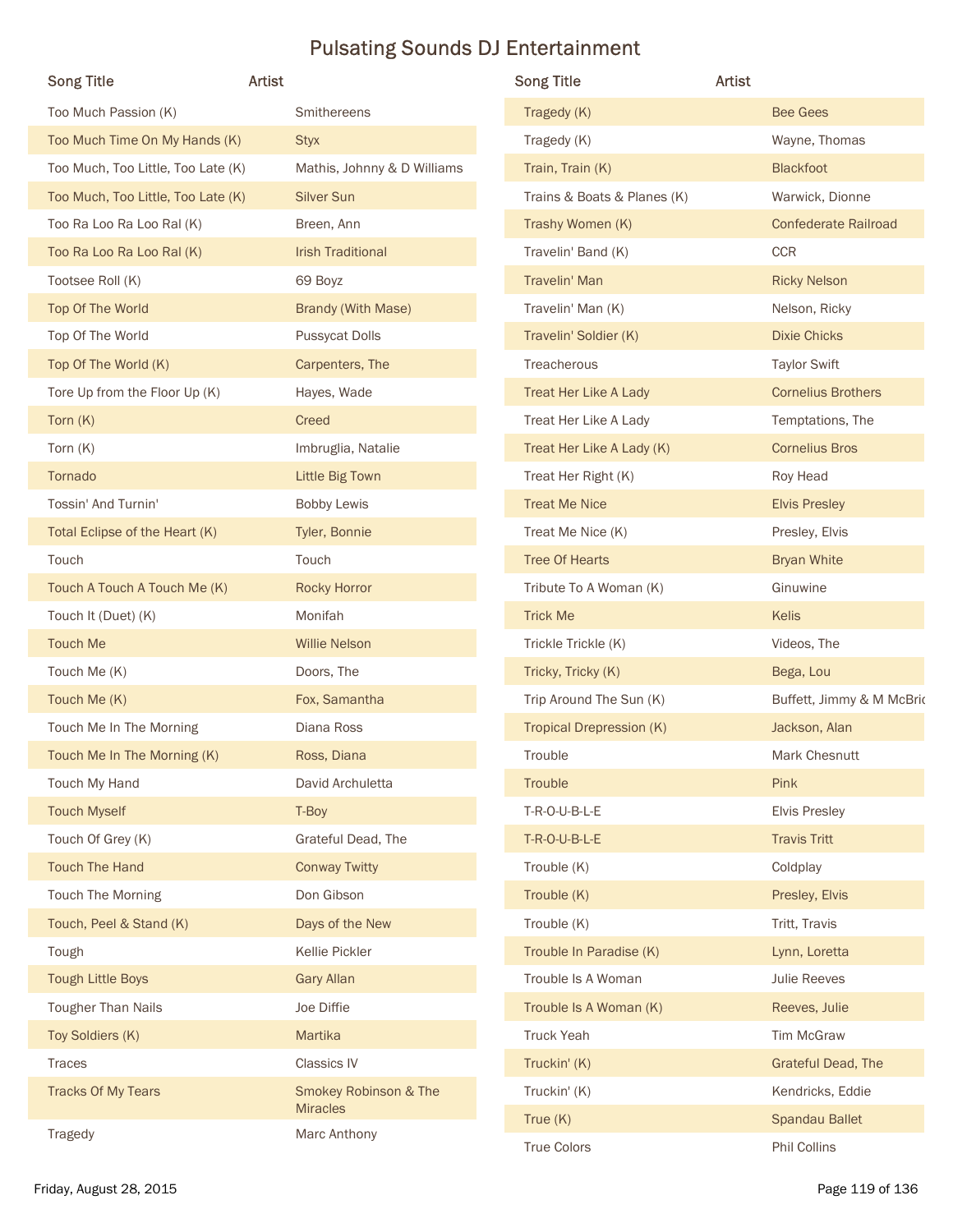| <b>Song Title</b><br>Artist         |                            | <b>Pulsating Sounds DJ Entertainment</b><br><b>Song Title</b><br>Artist |                                    |  |
|-------------------------------------|----------------------------|-------------------------------------------------------------------------|------------------------------------|--|
| True Colors (K)                     | Collins, Phil              | Turn Back The Hands Of Time (K)                                         | Davis, Tyrone                      |  |
| True Colors (K)                     | Lauper, Cyndi              | Turn Back Time (K)                                                      | Aqua                               |  |
| <b>True Colours</b>                 | Cyndi Lauper               | Turn It Loose (K)                                                       | Judds, The                         |  |
| True Friends (K)                    | Curfman, Shannon           | Turn Me Loose (K)                                                       | Loverboy                           |  |
| <b>True Lies</b>                    | Sara Evans                 | Turn Me On                                                              | Kevin Lyttle                       |  |
| True Love                           | Elton John & Kiki Dee      | Turn Me On                                                              | Norah Jones                        |  |
| True Love (K)                       | Crosby, Bing & Grace Kelly | Turn My Head                                                            | Live                               |  |
| True Love (K)                       | John, Elton & Kiki Dee     | Turn Off The Lights (K)                                                 | Pendergrass, Teddy                 |  |
| True Love Ways (K)                  | Gilley, Mickey             | Turn The Beat Around (K)                                                | Estefan, Gloria                    |  |
| True Love Ways (K)                  | Holly, Buddy               | Turn The Beat Around (K)                                                | Robinson, Vicky Sue                |  |
| Truly (K)                           | Richie, Lionel             | Turn The Page (K)                                                       | Metallica                          |  |
| Truly, Madly, Deeply (K)            | Savage Garden              | Turn The Page (K)                                                       | Segar, Bob                         |  |
| Try $(K)$                           | Furtado, Nelly             | Turn To Stone (K)                                                       | <b>Electric Light Orchestra</b>    |  |
| Try A Little Kindness               | Glen Campbell              | Turn, Turn, Turn (K)                                                    | Byrds, The                         |  |
| Try A Little Kindness (K)           | Campbell, Glen             | <b>Turning Away</b>                                                     | <b>Crystal Gayle</b>               |  |
| Try A Little Tenderness             | Otis Redding               | <b>Turning Home</b>                                                     | David Nail                         |  |
| Try A Little Tenderness (K)         | Buble, Michael             | <b>Turning Japanese</b>                                                 | Vapors                             |  |
| Try A Little Tenderness (K)         | Redding, Otis              | Tush (K)                                                                | ZZ Top                             |  |
| Try Again                           | Aaliyah                    | Tutti Fruitti (K)                                                       | <b>Little Richard</b>              |  |
| Try It On My Own                    | Whitney Houston            | <b>Twilight Time</b>                                                    | The Platters                       |  |
| Try It On My Own (K)                | Houston, Whitney           | Twilight Time (K)                                                       | Platters, The                      |  |
| Try Just A Little Bit Harder (K)    | Joplin, Janis              | Twinkle Twinkle Little Star                                             | Children's Nursery Rhyme:          |  |
| Try Our Love Again (K)              | McKnight, Brian            | Twinkle Twinkle Lucky Star                                              | Merle Haggard                      |  |
| Tryin' To Hide A Fire In The Dark   | <b>Billy Dean</b>          | Twist & Shout (K)                                                       | Beatles, The                       |  |
| Tryin' To Love Two Women            | The Oak Ridge Boys         | Twisted                                                                 | <b>Keith Sweat</b>                 |  |
| Trying To Find Atlantis             | Jamie O'Neal               | Twistin' The Night Away (K)                                             | Cooke, Sam                         |  |
| Trying To Get Over You (K)          | Gill, Vince                | <b>Two Black Cadillacs</b>                                              | Carrie Underwood                   |  |
| Trying To Get The Feeling Again (K) | Manilow, Barry             | Two Car Garage (K)                                                      | Thomas, BJ                         |  |
| TubThumping (K)                     | Chumbawamba                | Two Divided By Love (K)                                                 | Grass Roots, The                   |  |
| Tucker's Town                       | Hootie & The Blowfish      | Two Dollars In The Jukebox                                              | <b>Eddie Rabbitt</b>               |  |
| Tuesday's Gone (K)                  | Williams, Hank Jr          | Two Doors Down (K)                                                      | Parton, Dolly                      |  |
| <b>Tuff Enuff</b>                   | Fabulous Thunderbirds      | Two Faces Have I (K)                                                    | Christie, Lou                      |  |
| Tulsa Time (K)                      | Williams, Don              | Two Is Better Than One                                                  | <b>Boys Like Girls Feat. Taylo</b> |  |
| Tumble In The Rough                 | Stone Temple Pilots        |                                                                         | Swift                              |  |
| Tumbling Dice (K)                   | <b>Rolling Stones</b>      | Two Lonely People                                                       | Moe Bandy                          |  |
| Turkey In The Straw                 | Children's Favorites       | <b>Two Lovers</b>                                                       | <b>Mary Wells</b>                  |  |
| Turn Around (5,4,3,2,1)             | Flo Rida                   | Two Occasions                                                           | Deele (Babyface), The              |  |
|                                     |                            | Two Of A Kind (K)                                                       | Brooks, Garth                      |  |

| <b>Entertainment</b>            |                                      |
|---------------------------------|--------------------------------------|
| <b>Song Title</b>               | Artist                               |
| Turn Back The Hands Of Time (K) | Davis, Tyrone                        |
| Turn Back Time (K)              | Aqua                                 |
| Turn It Loose (K)               | Judds, The                           |
| Turn Me Loose (K)               | Loverboy                             |
| Turn Me On                      | Kevin Lyttle                         |
| Turn Me On                      | Norah Jones                          |
| Turn My Head                    | Live                                 |
| Turn Off The Lights (K)         | Pendergrass, Teddy                   |
| Turn The Beat Around (K)        | Estefan, Gloria                      |
| Turn The Beat Around (K)        | Robinson, Vicky Sue                  |
| Turn The Page (K)               | Metallica                            |
| Turn The Page (K)               | Segar, Bob                           |
| Turn To Stone (K)               | Electric Light Orchestra             |
| Turn, Turn, Turn (K)            | Byrds, The                           |
| <b>Turning Away</b>             | <b>Crystal Gayle</b>                 |
| <b>Turning Home</b>             | David Nail                           |
| <b>Turning Japanese</b>         | Vapors                               |
| Tush (K)                        | ZZ Top                               |
| Tutti Fruitti (K)               | <b>Little Richard</b>                |
| <b>Twilight Time</b>            | The Platters                         |
| Twilight Time (K)               | Platters, The                        |
| Twinkle Twinkle Little Star     | Children's Nursery Rhyme:            |
| Twinkle Twinkle Lucky Star      | Merle Haggard                        |
| Twist & Shout (K)               | Beatles, The                         |
| Twisted                         | <b>Keith Sweat</b>                   |
| Twistin' The Night Away (K)     | Cooke, Sam                           |
| <b>Two Black Cadillacs</b>      | Carrie Underwood                     |
| Two Car Garage (K)              | Thomas, BJ                           |
| Two Divided By Love (K)         | Grass Roots, The                     |
| Two Dollars In The Jukebox      | <b>Eddie Rabbitt</b>                 |
| Two Doors Down (K)              | Parton, Dolly                        |
| Two Faces Have I (K)            | Christie, Lou                        |
| Two Is Better Than One          | Boys Like Girls Feat. Taylo<br>Swift |
| Two Lonely People               | Moe Bandy                            |
| <b>Two Lovers</b>               | <b>Mary Wells</b>                    |
| Two Occasions                   | Deele (Babyface), The                |
| Two Of A Kind (K)               | Brooks, Garth                        |
|                                 | Page 120 of 136                      |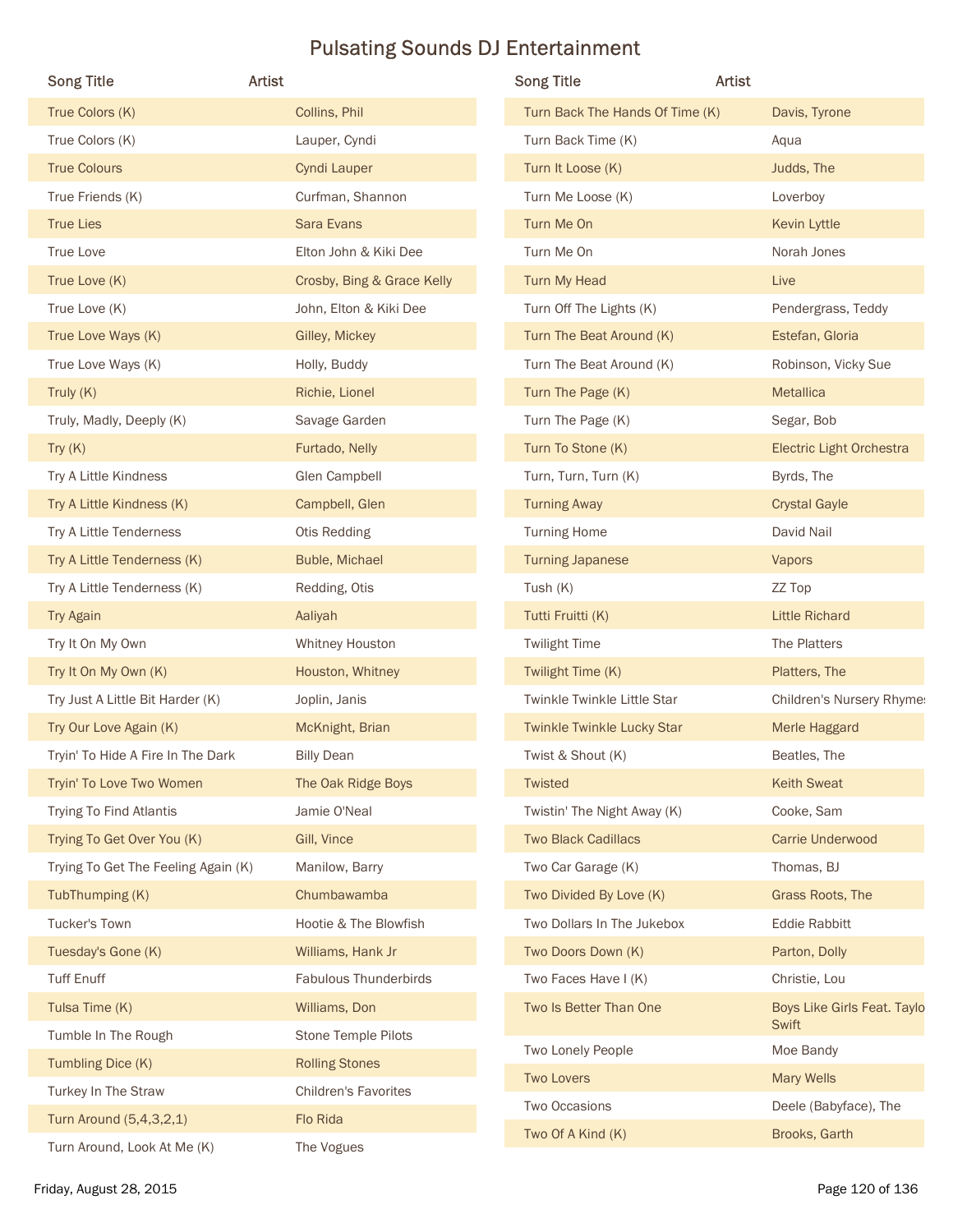| <b>Song Title</b>               | Artist                    | <b>Song Title</b><br>Artist       |                              |
|---------------------------------|---------------------------|-----------------------------------|------------------------------|
| Two Out Of 3 Ain't Bad (K)      | Meatloaf                  | Under My Thumb (K)                | <b>Rolling Stones</b>        |
| Two People Fell In Love         | <b>Brad Paisley</b>       | Under The Boardwalk               | <b>Bette Midler</b>          |
| Two Pina Coladas (K)            | Brooks, Garth             | Under The Boardwalk (K)           | Drifters, The                |
| <b>Two Princes</b>              | <b>Spin Doctors</b>       | Under The Bridge (K)              | Red Hot Chili Peppers        |
| <b>Two Princes</b>              | Spin Doctors, The         | Under The Water (K)               | Bainbridge, Merril           |
| Two Princes (K)                 | <b>Spin Doctors</b>       | Under Your Spell Again            | <b>Buck Owens</b>            |
| Two Sparrows In A Hurricane (K) | Tucker, Tanya             | Underdog                          | Lisa Loeb                    |
| Two Steps Behind (K)            | Def Leppard               | Underdog (K)                      | Loeb, Lisa                   |
| Two Story House                 | Wynette/Jones             | Underneath It All                 | No Doubt Featuring Lady !    |
| <b>Two Teardrops</b>            | <b>Steve Wariner</b>      | Understand Your Man (K)           | Cash, Johnny                 |
| Two Teardrops (K)               | Wariner, Steve            | Uneasy Rider (K)                  | <b>Charlie Daniels Band</b>  |
| Tyrone (Live) (K)               | Badu, Erykah              | Unexpected Song (K)               | Song & Dance                 |
| U                               |                           | Unforgettable                     | Nat King Cole                |
| U Can't Touch This              | M C Hammer                | Unforgettable                     | Natalie Cole                 |
| U Can't Touch This              | <b>MC Hammer</b>          | Unforgettable (K)                 | Cole, Natalie & Nat King     |
| U Don't Have To Call            | Usher                     | Unforgiven                        | Go-Go's                      |
| U Don't Know Me (K)             | <b>Brandy</b>             | Unforgiven                        | <b>Tracy Lawrence</b>        |
| U Don't Know Me (K)             | TI                        | United We Stand                   | Brotherhood Of Man           |
| U Got It Bad                    | <b>Usher</b>              | <b>Unpretty</b>                   | <b>TLC</b>                   |
| Ugly                            | Sugababes                 | Unsent (K)                        | Morissette, Alanis           |
| Umbrella                        | Rihanna Feat. Jay-Z       | Unstoppable                       | <b>Rascal Flatts</b>         |
| Unanswered Prayers (K)          | Brooks, Garth             | Untangle My Heart                 | Shannon Brown                |
| Unapologize                     | Carrie Underwood          | Until I Fall Away (K)             | <b>Gin Blossoms</b>          |
| Unbelievable                    | Diamond Rio               | Until I Find You Again            | <b>Richard Marx</b>          |
| Unbelievable (K)                | <b>EMF</b>                | Until It's Time For You To Go     | <b>Elvis Presley</b>         |
| Unbreak My Heart (K)            | Braxton, Toni             | Until It's Time For You To Go (K) | Presley, Elvis               |
| Unbreakable (K)                 | Keys, Alicia              | Until My Dreams Come True         | <b>Jack Greene</b>           |
| Unbreakable Heart (K)           | Andrews, Jessica          | <b>Untold Stories</b>             | Kathy Mattea                 |
| Unbroken (K)                    | McGraw, Tim               | Unusually Unusual (K)             | Lonestar                     |
| Unbroken Ground                 | <b>Gary Nichols</b>       | Unwanted                          | Avril Lavigne                |
| Unchain My Heart (K)            | Charles, Ray              | Unwell                            | <b>Matchbox Twenty</b>       |
| Unchain My Heart (K)            | Cocker, Joe               | Unwell (K)                        | Matchbox 20<br>Twain, Shania |
| Unchain My Heart (K)            | Mellancamp, John          | UP(K)                             | Hinder                       |
| Unchained Melody (K)            | Rawls, Lou                | Up All Night<br>Up All Night      | <b>Shawn Mullins</b>         |
| Unchained Melody (K)            | <b>Righteous Brothers</b> | Up All Night (K)                  | Slaughter                    |
| Unchained Melody (K)            | Rimes, LeAnn              | Up On Cripple Creek (K)           | The Band                     |
| Uncharted                       | Sara Bareilles            | Up On The Housetop                | <b>Boxcar Willie</b>         |
| <b>Uncloudy Day</b>             | Willie Nelson             |                                   |                              |

| <b>Entertainment</b>               |                                             |                 |
|------------------------------------|---------------------------------------------|-----------------|
| <b>Song Title</b>                  | Artist                                      |                 |
| Under My Thumb (K)                 | <b>Rolling Stones</b>                       |                 |
| <b>Under The Boardwalk</b>         | <b>Bette Midler</b>                         |                 |
| Under The Boardwalk (K)            | Drifters, The                               |                 |
| Under The Bridge (K)               | Red Hot Chili Peppers                       |                 |
| Under The Water (K)                | Bainbridge, Merril                          |                 |
| Under Your Spell Again             | <b>Buck Owens</b>                           |                 |
| Underdog                           | Lisa Loeb                                   |                 |
| Underdog (K)                       | Loeb, Lisa                                  |                 |
| Underneath It All                  | No Doubt Featuring Lady !                   |                 |
| Understand Your Man (K)            | Cash, Johnny<br><b>Charlie Daniels Band</b> |                 |
| Uneasy Rider (K)                   |                                             |                 |
| Unexpected Song (K)                | Song & Dance                                |                 |
| Unforgettable                      | Nat King Cole<br>Natalie Cole               |                 |
| Unforgettable<br>Unforgettable (K) | Cole, Natalie & Nat King                    |                 |
| Unforgiven                         | Go-Go's                                     |                 |
| Unforgiven                         | <b>Tracy Lawrence</b>                       |                 |
| United We Stand                    | Brotherhood Of Man                          |                 |
| <b>Unpretty</b>                    | <b>TLC</b>                                  |                 |
| Unsent (K)                         | Morissette, Alanis                          |                 |
| Unstoppable                        | <b>Rascal Flatts</b>                        |                 |
| Untangle My Heart                  | Shannon Brown                               |                 |
| Until I Fall Away (K)              | <b>Gin Blossoms</b>                         |                 |
| Until I Find You Again             | <b>Richard Marx</b>                         |                 |
| Until It's Time For You To Go      | <b>Elvis Presley</b>                        |                 |
| Until It's Time For You To Go (K)  | Presley, Elvis                              |                 |
| Until My Dreams Come True          | <b>Jack Greene</b>                          |                 |
| <b>Untold Stories</b>              | Kathy Mattea                                |                 |
| Unusually Unusual (K)              | Lonestar                                    |                 |
| Unwanted                           | Avril Lavigne                               |                 |
| Unwell                             | <b>Matchbox Twenty</b>                      |                 |
| Unwell (K)                         | Matchbox 20                                 |                 |
| UP(K)                              | Twain, Shania                               |                 |
| Up All Night                       | Hinder                                      |                 |
| Up All Night                       | <b>Shawn Mullins</b>                        |                 |
| Up All Night (K)                   | Slaughter                                   |                 |
| Up On Cripple Creek (K)            | The Band                                    |                 |
| Up On The Housetop                 | <b>Boxcar Willie</b>                        |                 |
|                                    |                                             | Page 121 of 136 |
|                                    |                                             |                 |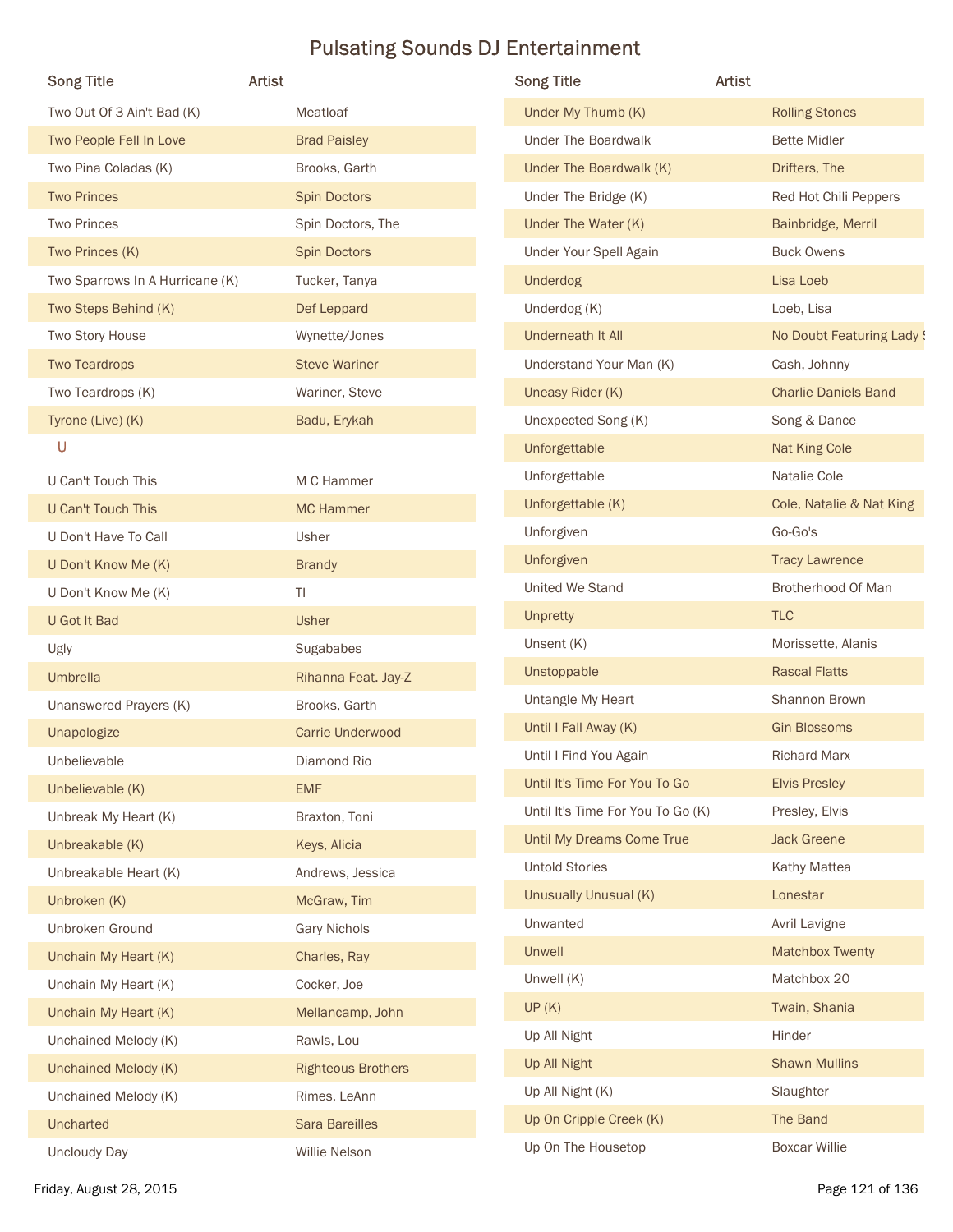| <b>Song Title</b><br>Artist     |                           | <b>Song Title</b><br>Artist            |                        |
|---------------------------------|---------------------------|----------------------------------------|------------------------|
| Up On The Roof                  | James Taylor              | Volcano (K)                            | Buffett, Jimmy         |
| Up On The Roof                  | The Drifters              | Voodoo (K)                             | Godsmack               |
| Up On The Roof (K)              | Drifters, The             | W                                      |                        |
| Up Where We Belong (K)          | Cocker, Joe & J Warnes    | (We Ain't Got) Nothin' Yet             | <b>Blues Magoos</b>    |
| Upgrade U                       | Beyonce' Featuring Jay-Z  | Wait                                   | Huffamoose             |
| Upstairs Downtown (K)           | Keith, Toby               | Wait (K)                               | Seven Mary Three       |
| Uptown (K)                      | Crystals, The             | Wait (The Whisper Song)                | <b>Ying Yang Twins</b> |
| Uptown Down-Home Good Ol' Boy   | Garth Brooks              | Wait A Million Years (K)               | Grass Roots, The       |
| Uptown Girl (K)                 | Joel, Billy               | Wait For The Magic (K)                 | Jarreau, Al            |
| Urgent (K)                      | Foreigner                 | Waitin' In Your Welfare Line           | <b>Buck Owens</b>      |
| Use Me                          | Hinder                    | Waiting For A Girl Like You (K)        | Foreigner              |
| Use Me (K)                      | Withers, Bill             | Waiting For A Star To Fall (K)         | <b>Boy Meets Girl</b>  |
| Use Ta Be My Girl (K)           | O'Jays, The               | Waiting For Tonight (K)                | Lopez, Jennifer        |
| V                               |                           | Wake Up Little Suzie (K)               | <b>Everly Brothers</b> |
| Vacation                        | Connie Francis            | Wake Up Older                          | <b>Julie Roberts</b>   |
| Valentine                       | Jim Brickman & Martina    | Wake Up Older (K)                      | Roberts, Julie         |
|                                 | <b>McBride</b>            | Walk $(K)$                             | Pantera                |
| Valentine                       | Martina McBride           | Walk A Mile In My Shoes                | Elvis Presley          |
| Valentine (K)                   | Brickman, Jim & M McBride | Walk A Mile In My Shoes                | Joe South              |
| Valley Girl (K)                 | Zappa, Frank              | Walk A Mile In My Shoes (K)            | Presley, Elvis         |
| Vaya Con Dios (K)               | Ford, Mary and Paul, Les  | Walk A Mile In My Shoes 'Live Version' | <b>Elvis Presley</b>   |
| Vehicle (K)                     | Ides of March             | Walk Away (K)                          | Walsh, Joe             |
| Venus (K)                       | Avalon, Frankie           | <b>Walk Away Renee</b>                 | Four Tops              |
| Venus (K)                       | <b>Bananarama</b>         | Walk Away Renee                        | Left Bank              |
| Veruca Salt (K)                 | Seether                   | Walk Away Renee (K)                    | Four Tops              |
| Victim of Love (K)              | Eagles, The               | Walk Like An Egyptian (K)              | Bangles, The           |
| Video                           | India.Arie                | Walk Of Life (K)                       | <b>Dire Straits</b>    |
| Video (K)                       | Arie, India               | Walk On                                | Reba McEntire          |
| Video Killed The Radio Star (K) | Buggles, The              | Walk On (K)                            | U2                     |
| Vincent (K)                     | McLean, Don               | Walk On By (K)                         | Warwick, Dionne        |
| Virtual Insanity (K)            | Jamiraquai                | Walk On The Wild Side (K)              | Reed, Lou              |
| Visions of a Sunset (K)         | Stockman, Shawn           | Walk Softly on this Heart of Mine (K)  | Kentucky Headhunters   |
| Viva Las Vegas (K)              | Presley, Elvis            | Walk The Dinosaur (K)                  | Was (Not Was)          |
| Vogue (K)                       | Madonna                   | Walk The Way The Wind Blows            | Kathy Mattea           |
| Voices (K)                      | <b>Disturbed</b>          | Walk This Way (K)                      | Aerosmith              |
| Voices Carry                    | 'Til Tuesday              | Walk This Way (K)                      | Run DMC                |
|                                 |                           |                                        |                        |
| Voices Carry (K)                | <b>Til Tuesday</b>        | Walk With You                          | Della Reese            |

| <b>Entertainment</b>                   |                                   |  |
|----------------------------------------|-----------------------------------|--|
| <b>Song Title</b>                      | <b>Artist</b>                     |  |
|                                        |                                   |  |
| Volcano (K)<br>Voodoo (K)<br>W         | Buffett, Jimmy<br>Godsmack        |  |
| (We Ain't Got) Nothin' Yet             | <b>Blues Magoos</b>               |  |
| Wait                                   | Huffamoose                        |  |
| Wait (K)                               | Seven Mary Three                  |  |
| Wait (The Whisper Song)                | <b>Ying Yang Twins</b>            |  |
| Wait A Million Years (K)               | Grass Roots, The                  |  |
| Wait For The Magic (K)                 | Jarreau, Al                       |  |
| Waitin' In Your Welfare Line           | <b>Buck Owens</b>                 |  |
| Waiting For A Girl Like You (K)        | Foreigner                         |  |
| Waiting For A Star To Fall (K)         | <b>Boy Meets Girl</b>             |  |
| Waiting For Tonight (K)                | Lopez, Jennifer                   |  |
| Wake Up Little Suzie (K)               | <b>Everly Brothers</b>            |  |
| Wake Up Older                          | <b>Julie Roberts</b>              |  |
| Wake Up Older (K)<br>Walk (K)          | Roberts, Julie<br>Pantera         |  |
| Walk A Mile In My Shoes                | Elvis Presley                     |  |
| Walk A Mile In My Shoes                | Joe South                         |  |
| Walk A Mile In My Shoes (K)            | Presley, Elvis                    |  |
| Walk A Mile In My Shoes 'Live Version' | <b>Elvis Presley</b>              |  |
| Walk Away (K)                          | Walsh, Joe                        |  |
| <b>Walk Away Renee</b>                 | Four Tops                         |  |
| Walk Away Renee                        | Left Bank                         |  |
| Walk Away Renee (K)                    | Four Tops                         |  |
| Walk Like An Egyptian (K)              | Bangles, The                      |  |
| Walk Of Life (K)                       | <b>Dire Straits</b>               |  |
| Walk On                                | Reba McEntire                     |  |
| Walk On (K)                            | U2                                |  |
| Walk On By (K)                         | Warwick, Dionne                   |  |
| Walk On The Wild Side (K)              | Reed, Lou                         |  |
| Walk Softly on this Heart of Mine (K)  | Kentucky Headhunters              |  |
| Walk The Dinosaur (K)                  | Was (Not Was)                     |  |
| Walk The Way The Wind Blows            | Kathy Mattea                      |  |
| Walk This Way (K)                      | Aerosmith                         |  |
| Walk This Way (K)                      | Run DMC                           |  |
| Walk With You                          | <b>Della Reese</b>                |  |
| Walkaway Joe (K)                       | Melamed, Vince<br>Page 122 of 136 |  |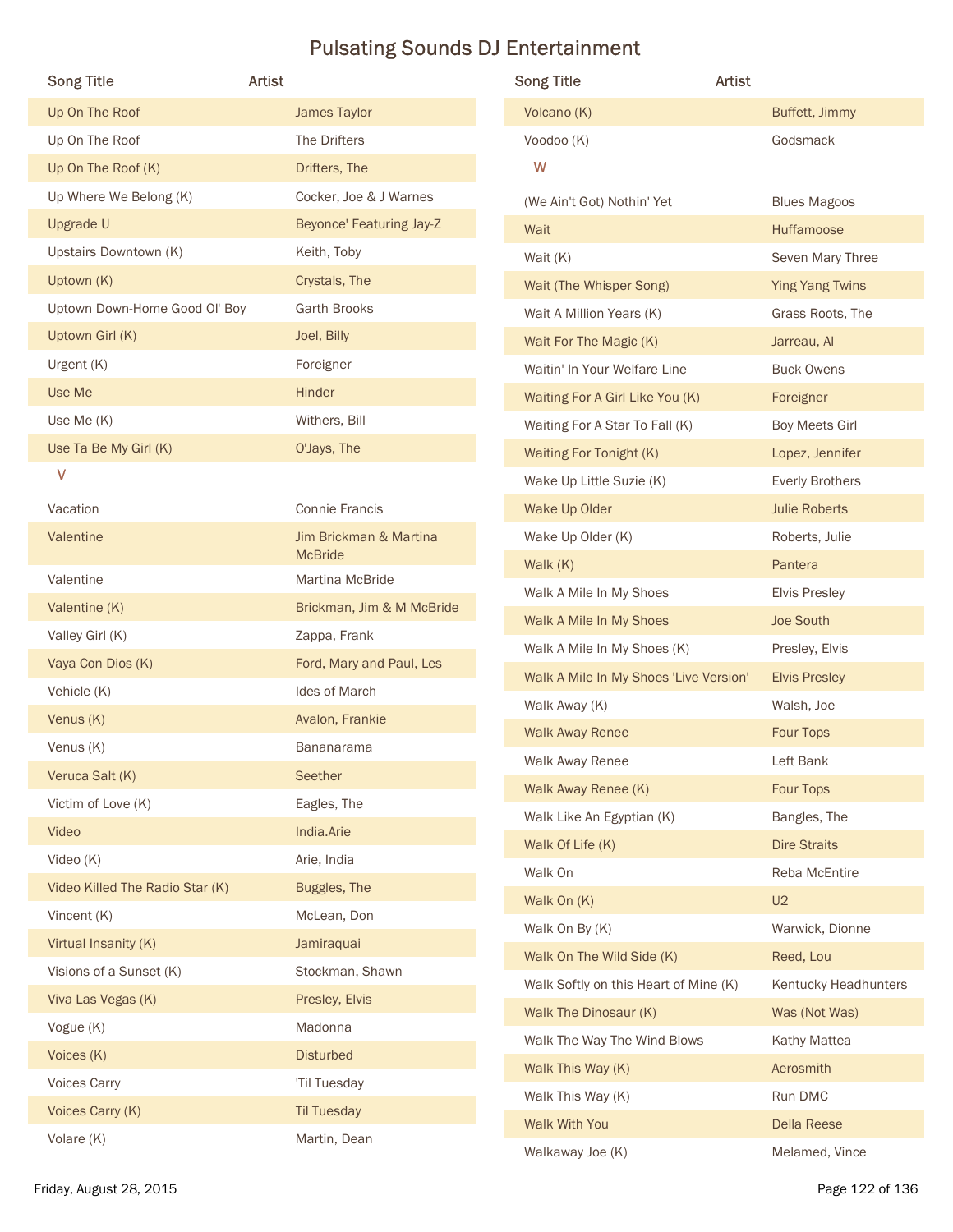|                                  | Artist               | <b>Song Title</b><br>Artist        |                        |
|----------------------------------|----------------------|------------------------------------|------------------------|
| <b>Walked Outta Heaven</b>       | <b>Jagged Edge</b>   | Wasn't That A Party (K)            | Clancy Brothers, The   |
| Walkin' After Midnight           | Patsy Cline          | Waste (K)                          | Smash Mouth            |
| Walkin' After Midnight (K)       | Cline, Patsy         | Wasted Days & Wasted Nights (K)    | Fender, Freddy         |
| Walkin' Away                     | Clint Black          | Wasted Days And Wasted Nights      | Freddy Fender          |
| Walkin' Away (K)                 | Black, Clint         | <b>Wasting My Time</b>             | Default                |
| Walkin' On The Sun (K)           | Smash Mouth          | Watch Me (K)                       | Morgan, Lorrie         |
| Walkin' The Floor Over You (K)   | Tubb, Ernest         | Watch Me Do My Thing (K)           | Immature               |
| Walking After You (K)            | Foo Fighters         | Watch The Wind Blow By (K)         | McGraw, Tim            |
| <b>Walking Away</b>              | <b>Craig David</b>   | <b>Watch This</b>                  | Clay Walker            |
| Walking Away A Winner            | Kathy Mattea         | Watch This (K)                     | Walker, Clay           |
| <b>Walking Contradiction (K)</b> | <b>Green Day</b>     | <b>Watchin' Scotty Grow</b>        | <b>Bobby Goldsboro</b> |
| Walking In Memphis               | Cher                 | Watchin' Scotty Grow               | Mac Davis              |
| <b>Walking In Memphis</b>        | Lonestar             | Watching Girls Go By               | Ronnie McDowell        |
| Walking In Memphis (K)           | Cohn, Marc           | Water Runs Dry                     | Boyz II Men            |
| Walking In Memphis (K)           | Lonestar             | Water Runs Dry                     | Boyz II Men Unplugged  |
| Walking In My Blue Jeans (K)     | Hawkins, Sophie B    | Waterfalls                         | <b>TLC</b>             |
| Walking In The Rain (K)          | Jay & The Americans  | <b>Watermelon Crawl</b>            | <b>Tracy Byrd</b>      |
| Walking My Baby Back Home (K)    | Ray, Johnny          | Water's Edge (K)                   | Seven Mary Three       |
| Walking On Broken Glass (K)      | Lennox, Annie        | Wave On Wave                       | Pat Green              |
| Walking On Sunshine (K)          | Katrina & The Waves  | Wave On Wave (K)                   | Green, Pat             |
| <b>Walking On Water</b>          | <b>Atomic Kitten</b> | Way Out Here                       | Josh Thompson          |
| Walking Piece of Heaven (K)      | Robbins, Marty       | Way Over Yonder                    | Carole King            |
| <b>Walking To New Orleans</b>    | <b>Fats Domino</b>   | Way You Move, The                  | Way You Move, The      |
| Wannabe (Female Duet) (K)        | <b>Spice Girls</b>   | We All Fall Down                   | Diamond Rio            |
| Want Ads (K)                     | <b>Honey Cone</b>    | We All Get Lucky Sometimes         | Lee Roy Parnell        |
| Want To                          | Sugarland            | We Are Family                      | Sister Sledge          |
| Want U Back                      | <b>Cher Lloyd</b>    | We Are Never Ever Getting Back     | <b>Taylor Swift</b>    |
| Want You Bad (K)                 | Offspring            | Together                           |                        |
| Wanted                           | Alan Jackson         | We Are Not Making Love No More (K) | Dru Hill               |
| Wanted Dead or Alive (K)         | Bon Jovi             | We Are The Champions (K)           | Queen                  |
| War                              | <b>Edwin Starr</b>   | We Are The World (K)               | USA for Africa         |
| War (K)                          | Starr, Edwin         | We Be Burnin' (K)                  | Paul, Sean             |
| War Pigs (K)                     | <b>Black Sabbath</b> | We Believe In Happy Endings        | Johnny Rodriguez       |
| Warm It Up (K)                   | Kriss Kross          | We Belong                          | Pat Benatar            |
| Warm Love (K)                    | Morrison, Van        | We Belong (K)                      | Benetar, Pat           |
| Warning                          | Incubus              | We Belong Together                 | Robert & Johnny        |
|                                  | Doug Stone           | We Belong Together (K)             | Carey, Mariah          |
| <b>Warning Labels</b>            |                      | We Can Work It Out                 | The Beatles            |

| <b>Intertainment</b>                              |                              |
|---------------------------------------------------|------------------------------|
|                                                   |                              |
|                                                   |                              |
| <b>Song Title</b>                                 | Artist                       |
| Wasn't That A Party (K)                           | Clancy Brothers, The         |
| Waste (K)                                         | Smash Mouth                  |
| Wasted Days & Wasted Nights (K)                   | Fender, Freddy               |
| Wasted Days And Wasted Nights                     | Freddy Fender                |
| <b>Wasting My Time</b>                            | <b>Default</b>               |
| Watch Me (K)                                      | Morgan, Lorrie               |
| Watch Me Do My Thing (K)                          | Immature                     |
| Watch The Wind Blow By (K)                        | McGraw, Tim                  |
| <b>Watch This</b>                                 | Clay Walker                  |
| Watch This (K)                                    | Walker, Clay                 |
| <b>Watchin' Scotty Grow</b>                       | <b>Bobby Goldsboro</b>       |
| Watchin' Scotty Grow                              | Mac Davis                    |
| Watching Girls Go By                              | Ronnie McDowell              |
| Water Runs Dry                                    | Boyz II Men                  |
| <b>Water Runs Dry</b><br>Waterfalls               | Boyz II Men Unplugged<br>TLC |
| <b>Watermelon Crawl</b>                           | <b>Tracy Byrd</b>            |
| Water's Edge (K)                                  | Seven Mary Three             |
| Wave On Wave                                      | Pat Green                    |
| Wave On Wave (K)                                  | Green, Pat                   |
| Way Out Here                                      | Josh Thompson                |
| Way Over Yonder                                   | Carole King                  |
| Way You Move, The                                 | Way You Move, The            |
| We All Fall Down                                  | Diamond Rio                  |
| We All Get Lucky Sometimes                        | Lee Roy Parnell              |
| We Are Family                                     | Sister Sledge                |
| We Are Never Ever Getting Back<br><b>Together</b> | <b>Taylor Swift</b>          |
| We Are Not Making Love No More (K)                | Dru Hill                     |
| We Are The Champions (K)                          | Queen                        |
| We Are The World (K)                              | USA for Africa               |
| We Be Burnin' (K)                                 | Paul, Sean                   |
| We Believe In Happy Endings                       | Johnny Rodriguez             |
| We Belong                                         | Pat Benatar                  |
| We Belong (K)                                     | Benetar, Pat                 |
| We Belong Together                                | Robert & Johnny              |
| We Belong Together (K)                            | Carey, Mariah                |
| We Can Work It Out                                | The Beatles                  |
|                                                   | Page 123 of 136              |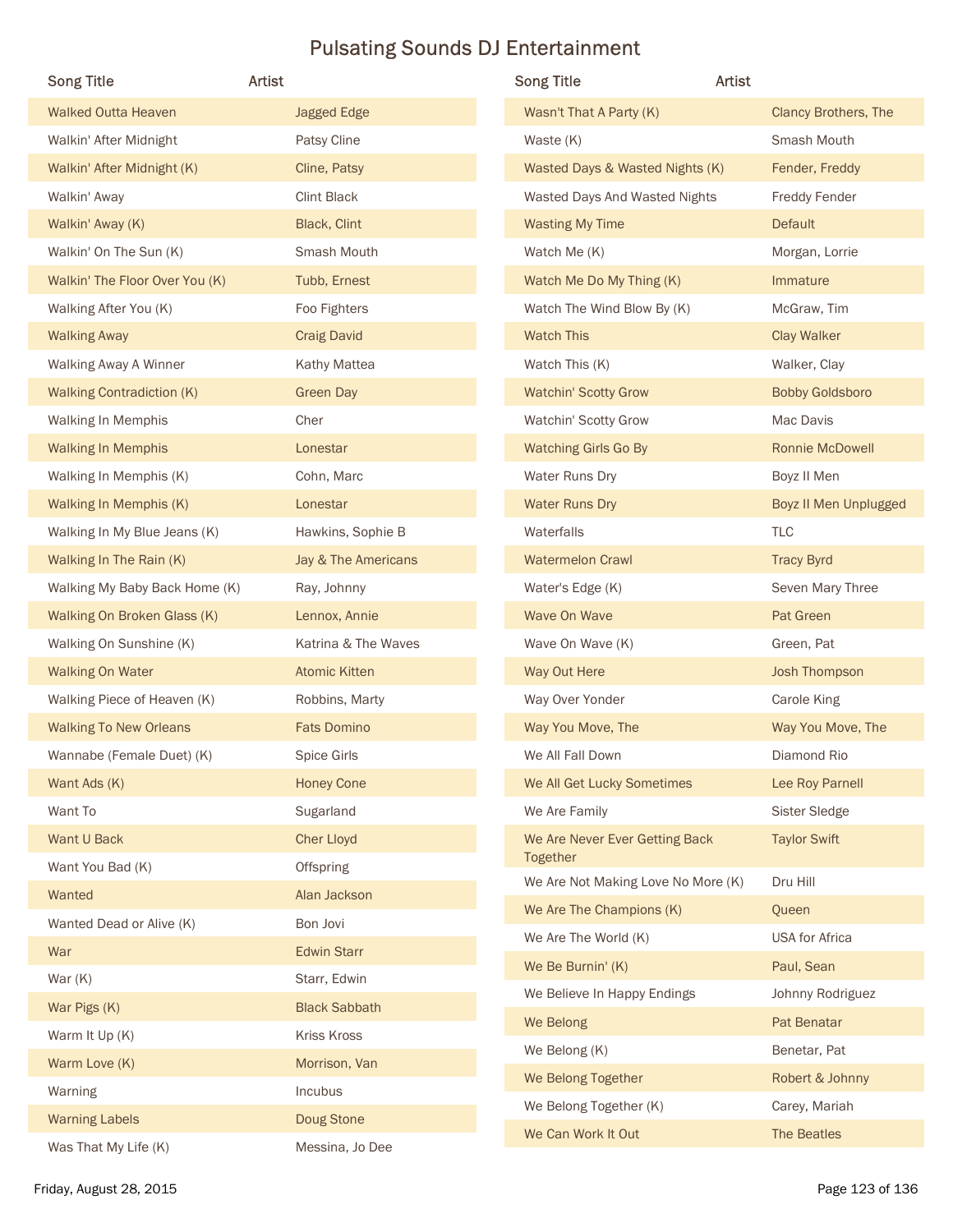| <b>Song Title</b><br>Artist               | <b>Pulsating Sounds DJ Entertainment</b>                 | <b>Song Title</b><br>Artist                          |                                                |
|-------------------------------------------|----------------------------------------------------------|------------------------------------------------------|------------------------------------------------|
|                                           |                                                          |                                                      |                                                |
| We Can Work It Out (K)                    | Beatles, The                                             | Wear My Ring Around Your Neck (K)                    | Presley, Elvis                                 |
| We Danced<br>We Danced (K)                | <b>Brad Paisley</b><br>Paisley, Brad                     | Wearin' of the Green (K)<br>Wearin' of the Green (K) | <b>Irish Traditional</b><br>Malone, Tony & The |
| We Danced Anyway (K)                      | Carter, Deanna                                           |                                                      | Rapparees                                      |
| We Didn't Start The Fire (K)              | Joel, Billy                                              | Weathered (K)                                        | Creed                                          |
| We Don't Have To Take Our Clothes Off     | Jermaine Stewart                                         | Wedding Bell Blues                                   | The Fifth Dimension                            |
| We Don't Have To Take Our Clothes Off     | Stewart, Jeramaine                                       | <b>Wedding Bell Blues (K)</b>                        | 5th Dimension                                  |
| (K)                                       |                                                          | Wedding Bells (K)                                    | Williams, Hank S                               |
| We Don't Need Another Hero                | <b>Tina Turner</b>                                       | Weed With Willie (K)                                 | Keith, Toby & Scotty Emer                      |
| We Don't Talk Anymore                     | Cliff Richard                                            | Weekend In New England (K)                           | Manilow, Barry                                 |
| We Go Together                            | John Travolta & Olivia<br>Newton-John                    | Weird                                                | Hanson                                         |
| We Go Together (From Grease) (K)          | Grease                                                   | Welcome To My World                                  | <b>Elvis Presley</b>                           |
| We Gotta Get Out Of This Place            | Animals                                                  | Welcome To My World                                  | <b>Jim Reeves</b>                              |
| We Gotta Get Outta This Place (K)         | Animals, The                                             | Welcome To My World (K)                              | Reeves, Jim                                    |
| We Just Disagree                          | <b>Billy Dean</b>                                        | Welcome To The Jungle (K)                            | <b>Guns N' Roses</b>                           |
| We Just Disagree                          | Dave Mason                                               | Welcome To The World                                 | Kevin Rudolf feat. Rick Ro                     |
| We Like To Party                          | Vengaboys                                                | We'll Be Together (K)                                | <b>Sting</b>                                   |
| We Live For Love (K)                      | Benetar, Pat                                             | We'll Burn That Bridge                               | Brooks & Dunn                                  |
| We Loved It Away                          | Tammy Wynette & George                                   | We're All Alone (K)                                  | Coolidge, Rita                                 |
|                                           | Jones                                                    | We're Going On A Bear Hunt                           | Children's Happy Songs                         |
| We Made Love (K)                          | Alabama                                                  | We're In This Love Together (K)                      | Jarreau, Al                                    |
| We Need A Little Christmas                | <b>Various Artists</b>                                   | We're Off To See The Wizard                          | The Wizard Of Oz                               |
| We Never Touch At All                     | Merle Haggard                                            | We're Over                                           | Johnny Rodriguez                               |
| We R Who We R                             | Ke\$Ha                                                   | We're So Good Together (K)                           | McEntire, Reba                                 |
| We Really Shouldn't Be Doing This (K)     | Strait, George                                           | Werewolves Of London (K)                             | Zevon, Warren                                  |
| We Shall Be Free                          | <b>Garth Brooks</b>                                      | West End Girls (K)                                   | Pet Shop Boys                                  |
| We Shall Be Free (K)                      | Brooks, Garth                                            | <b>Western Movies</b><br>We've Got Tonight (K)       | <b>Olympics</b><br>Rogers, Kenny & S Easton    |
| We Shook Hands (Man to Man) (K)           | <b>Tebey</b>                                             | We've Got Tonight (K)                                | Segar, Bob                                     |
| We Tell Ourselves (K)                     | Black, Clint                                             | We've Only Just Begun (K)                            | Carpenters, The                                |
| We The People (K)                         | Cyrus, Billy Ray                                         | What A Beautiful Day (K)                             | Cagle, Chris                                   |
| We Three Kings                            | Easy Listening Christmas<br><b>Traditional Christmas</b> | What A Fool Believes (K)                             | Doobie Brothers                                |
| We Three Kings<br>We Want) The Same Thing | Belinda Carlisle                                         | What A Friend We Have In Jesus                       | Alan Jackson                                   |
| We Were In Love (K)                       | Keith, Toby                                              | What A Friend We Have In Jesus                       | Children's Bible Songs                         |
| We Weren't Crazy                          | Josh Gracin                                              | What A Friend We Have In Jesus                       | Traditional                                    |
| We Will Rock You (K)                      | Queen                                                    | What A Girl Wants (K)                                | Aguilera, Christina                            |
| Weak (K)                                  | SWV                                                      | What A Merry Christmas This Could Be                 | <b>George Strait</b>                           |
| Wear My Ring Around Your Neck             | <b>Elvis Presley</b>                                     | What A Mighty God We Serve                           | Children's Bible Songs                         |
|                                           |                                                          |                                                      |                                                |
| Friday, August 28, 2015                   |                                                          |                                                      | Page 124 of 136                                |

| <b>Intertainment</b>                 |                            |
|--------------------------------------|----------------------------|
| <b>Song Title</b><br>Artist          |                            |
| Wear My Ring Around Your Neck (K)    | Presley, Elvis             |
| Wearin' of the Green (K)             | <b>Irish Traditional</b>   |
| Wearin' of the Green (K)             | Malone, Tony & The         |
|                                      | Rapparees                  |
| Weathered (K)                        | <b>Creed</b>               |
| Wedding Bell Blues                   | The Fifth Dimension        |
| Wedding Bell Blues (K)               | 5th Dimension              |
| Wedding Bells (K)                    | Williams, Hank S           |
| Weed With Willie (K)                 | Keith, Toby & Scotty Emer  |
| Weekend In New England (K)           | Manilow, Barry             |
| Weird                                | Hanson                     |
| Welcome To My World                  | <b>Elvis Presley</b>       |
| Welcome To My World                  | <b>Jim Reeves</b>          |
| Welcome To My World (K)              | Reeves, Jim                |
| Welcome To The Jungle (K)            | <b>Guns N' Roses</b>       |
| Welcome To The World                 | Kevin Rudolf feat. Rick Ro |
| We'll Be Together (K)                | <b>Sting</b>               |
| We'll Burn That Bridge               | Brooks & Dunn              |
| We're All Alone (K)                  | Coolidge, Rita             |
| We're Going On A Bear Hunt           | Children's Happy Songs     |
| We're In This Love Together (K)      | Jarreau, Al                |
| We're Off To See The Wizard          | The Wizard Of Oz           |
| We're Over                           | Johnny Rodriguez           |
| We're So Good Together (K)           | McEntire, Reba             |
| Werewolves Of London (K)             | Zevon, Warren              |
| West End Girls (K)                   | Pet Shop Boys              |
| <b>Western Movies</b>                | <b>Olympics</b>            |
| We've Got Tonight (K)                | Rogers, Kenny & S Easton   |
| We've Got Tonight (K)                | Segar, Bob                 |
| We've Only Just Begun (K)            | Carpenters, The            |
| What A Beautiful Day (K)             | Cagle, Chris               |
| What A Fool Believes (K)             | Doobie Brothers            |
| What A Friend We Have In Jesus       | Alan Jackson               |
| What A Friend We Have In Jesus       | Children's Bible Songs     |
| What A Friend We Have In Jesus       | Traditional                |
| What A Girl Wants (K)                | Aguilera, Christina        |
| What A Merry Christmas This Could Be | <b>George Strait</b>       |
| What A Mighty God We Serve           | Children's Bible Songs     |
|                                      |                            |
|                                      | Page 124 of 136            |
|                                      |                            |
|                                      |                            |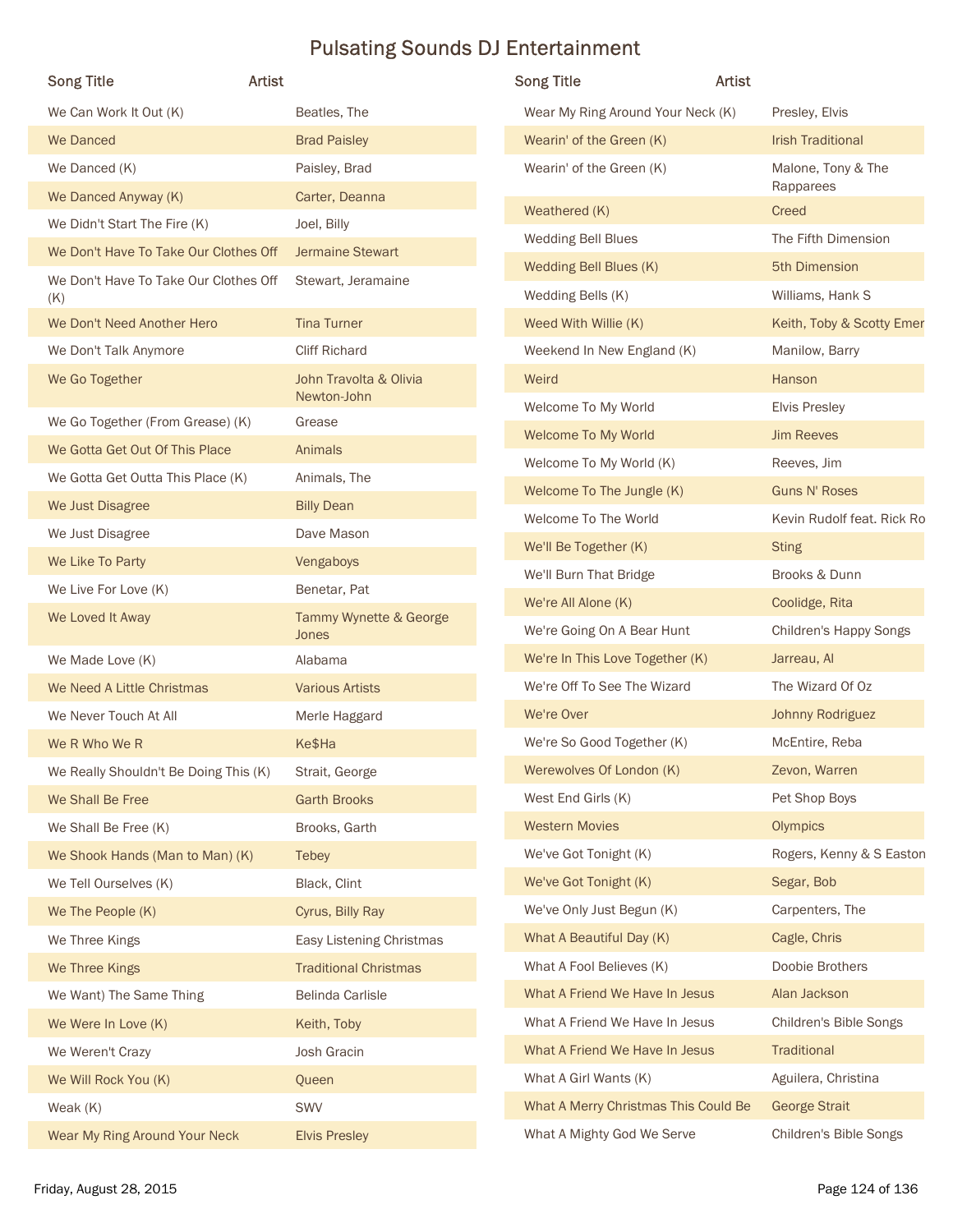| <b>Song Title</b><br>Artist<br><b>What A Woman Knows</b><br>What A Wonderful World<br>What A Wonderful World<br>What A Wonderful World<br>What A Wonderful World | <b>Kris Tyler</b><br>Engelbert Humperdinck<br><b>Good Morning Vietnam</b> | <b>Song Title</b><br>Artist<br>What I Like About You | Lillix                            |
|------------------------------------------------------------------------------------------------------------------------------------------------------------------|---------------------------------------------------------------------------|------------------------------------------------------|-----------------------------------|
|                                                                                                                                                                  |                                                                           |                                                      |                                   |
|                                                                                                                                                                  |                                                                           | What I Like About You                                | Romantics                         |
|                                                                                                                                                                  |                                                                           | What I Like About You                                | The Romantics                     |
|                                                                                                                                                                  | Kenny G. And Louis                                                        | What I Like About You (K)                            | Romantics, The                    |
|                                                                                                                                                                  | Armstrong                                                                 | What I Meant To Say                                  | <b>Wade Hayes</b>                 |
|                                                                                                                                                                  | <b>ROD STEWART F.STEVIE</b><br><b>WONDER</b>                              | What I Need                                          | Julie Reeves                      |
| What A Wonderful World (K)                                                                                                                                       | Armstrong, Louis                                                          | What I Need (K)                                      | Reeves, Julie                     |
| What A Wonderful World / Somewhere                                                                                                                               | What A Wonderful World /                                                  | What I Need To Do (K)                                | Chesney, Kenny                    |
| Over                                                                                                                                                             | Somewhere Over                                                            | What I Really Meant To Say                           | Cyndi Thomson                     |
| <b>What About Love</b>                                                                                                                                           | Austin Mahone                                                             | What I Really Meant To Say (K)                       | Thompson, Cyndi                   |
| <b>What About Now</b>                                                                                                                                            | Lonestar                                                                  | What If                                              | Babyface                          |
| What About You (K)                                                                                                                                               | Sons of the Desert                                                        | What If                                              | Neal McCoy                        |
| What Are We Doin' Lonesome                                                                                                                                       | <b>Larry Gatlin</b>                                                       | What If                                              | <b>Reba McEntire</b>              |
| What Are You Afraid Of (K)<br>What Becomes Of The Broken Hearted                                                                                                 | Bennett, Tony<br><b>Jimmy Ruffin</b>                                      | What If $(K)$                                        | Creed                             |
| What Becomes Of The Brokenhearted                                                                                                                                | Ruffin, Jimmy                                                             | What If I Do (K)                                     | McReady, Mindy                    |
| (K)                                                                                                                                                              |                                                                           | What If I Said (K)                                   | Cochran, Anita & Steve<br>Wariner |
| What Can I Do (K)                                                                                                                                                | Coors, The                                                                | What If It's Me                                      | Jennifer Day                      |
| What Can I Say                                                                                                                                                   | Carrie Underwood Featuring<br>Sons Of Sylvia                              | What If It's You                                     | Reba McEntire                     |
| What Child Is This?                                                                                                                                              | <b>Crystal Gayle</b>                                                      | What If It's You (K)                                 | McEntire, Reba                    |
| What Child Is This?                                                                                                                                              | Easy Listening Christmas                                                  | What If She's An Angel (K)                           | Steiner, Tommy Shane              |
| <b>What Children Believe</b>                                                                                                                                     | Shenandoah                                                                | What In The World's Come Over You (K)                | Scott, Jack                       |
| What Do I Know                                                                                                                                                   | Ricochet                                                                  | What Is Hip (K)                                      | Tower Of Power                    |
| What Do You Know About Love (K)                                                                                                                                  | Yoakum, Dwight                                                            | What Is Love                                         | Haddaway                          |
| What Do You Say                                                                                                                                                  | Reba McEntire                                                             | What Is Truth                                        | Johnny Cash                       |
| What Do You Want From Me Now                                                                                                                                     | <b>Billy Yates</b>                                                        | What It Ain't                                        | <b>Josh Turner</b>                |
| What Does It Take (To Keep A Man Like                                                                                                                            | <b>Skeeter Davis</b>                                                      | What It Feels Like For A Girl (K)                    | Madonna                           |
| You Satisfied)<br>What Does It Take (To Win Your Love)                                                                                                           | Jr. Walker And The All Stars                                              | What It's Like (K)                                   | Everlast                          |
| What Doesn't Kill You                                                                                                                                            | What Doesn't Kill You                                                     | What Kind of Fool (K)                                | Streisand, Barbra & Andy<br>Gibb  |
| What Else Can I Do (K)                                                                                                                                           | Conroy, Patricia                                                          | What Kind of Fool Am I (K)                           | <b>Traditional Show Tune</b>      |
| What Happened (K)                                                                                                                                                | Wilson, Gretchen                                                          | What Kind of Fool Do You Think I Am (K)              | Tams, The                         |
| What Have I Done To Deserve This                                                                                                                                 | Pet Shop Boys                                                             | What Locks The Door                                  | <b>Jack Greene</b>                |
| $(Duet)$ $(K)$                                                                                                                                                   |                                                                           | What Might Have Been                                 | <b>Little Texas</b>               |
| What Hurts The Most (K)                                                                                                                                          | Flatts, Rascal                                                            | What Part Of No                                      | Lorrie Morgan                     |
| <b>What I Believe</b>                                                                                                                                            | <b>Sum 41</b>                                                             | What Part of No (K)                                  | Morgan, Lorrie                    |
| What I Did Right                                                                                                                                                 | Sons Of The Desert                                                        | What Say You (K)                                     | Tritt, Travis & J Mellencam       |
| What I Didn't Know (K)                                                                                                                                           | Athenaeum                                                                 | What She's Doing Now (K)                             | Brooks, Garth                     |
| What I Got (K)                                                                                                                                                   | Sublime                                                                   | <b>What The Cowgirls Do</b>                          | <b>Vince Gill</b>                 |
| riday, August 28, 2015                                                                                                                                           |                                                                           |                                                      | Page 125 of 136                   |

| <b>Song Title</b><br>Artist                                           |                                          |                                         |                                          |
|-----------------------------------------------------------------------|------------------------------------------|-----------------------------------------|------------------------------------------|
|                                                                       |                                          | <b>Song Title</b><br>Artist             |                                          |
| What A Woman Knows                                                    | Kris Tyler                               | What I Like About You                   | Lillix                                   |
| What A Wonderful World                                                | Engelbert Humperdinck                    | What I Like About You                   | Romantics                                |
| What A Wonderful World                                                | <b>Good Morning Vietnam</b>              | What I Like About You                   | The Romantics                            |
| What A Wonderful World                                                | Kenny G. And Louis                       | What I Like About You (K)               | Romantics, The                           |
| What A Wonderful World                                                | Armstrong<br><b>ROD STEWART F.STEVIE</b> | What I Meant To Say                     | <b>Wade Hayes</b>                        |
|                                                                       | <b>WONDER</b>                            | What I Need                             | Julie Reeves                             |
| What A Wonderful World (K)                                            | Armstrong, Louis                         | What I Need (K)                         | Reeves, Julie                            |
| What A Wonderful World / Somewhere                                    | What A Wonderful World /                 | What I Need To Do (K)                   | Chesney, Kenny                           |
| Over<br>What About Love                                               | Somewhere Over<br>Austin Mahone          | What I Really Meant To Say              | Cyndi Thomson                            |
| <b>What About Now</b>                                                 | Lonestar                                 | What I Really Meant To Say (K)          | Thompson, Cyndi                          |
| What About You (K)                                                    | Sons of the Desert                       | What If                                 | <b>Babyface</b>                          |
| What Are We Doin' Lonesome                                            | Larry Gatlin                             | What If                                 | Neal McCoy                               |
| What Are You Afraid Of (K)                                            | Bennett, Tony                            | What If                                 | <b>Reba McEntire</b>                     |
| What Becomes Of The Broken Hearted                                    | Jimmy Ruffin                             | What If $(K)$                           | Creed                                    |
| What Becomes Of The Brokenhearted<br>(K)                              | Ruffin, Jimmy                            | What If I Do (K)<br>What If I Said (K)  | McReady, Mindy<br>Cochran, Anita & Steve |
| What Can I Do (K)                                                     | Coors, The                               |                                         | Wariner                                  |
| What Can I Say                                                        | Carrie Underwood Featuring               | What If It's Me                         | Jennifer Day                             |
|                                                                       | Sons Of Sylvia                           | What If It's You                        | Reba McEntire                            |
| What Child Is This?                                                   | <b>Crystal Gayle</b>                     | What If It's You (K)                    | McEntire, Reba                           |
| What Child Is This?                                                   | Easy Listening Christmas                 | What If She's An Angel (K)              | Steiner, Tommy Shane                     |
| <b>What Children Believe</b>                                          | Shenandoah                               | What In The World's Come Over You (K)   | Scott, Jack                              |
| What Do I Know                                                        | Ricochet                                 | What Is Hip (K)                         | Tower Of Power                           |
| What Do You Know About Love (K)                                       | Yoakum, Dwight                           | What Is Love                            | Haddaway                                 |
| What Do You Say                                                       | Reba McEntire                            | What Is Truth                           | Johnny Cash                              |
| What Do You Want From Me Now                                          | <b>Billy Yates</b>                       | What It Ain't                           | <b>Josh Turner</b>                       |
| What Does It Take (To Keep A Man Like Skeeter Davis<br>You Satisfied) |                                          | What It Feels Like For A Girl (K)       | Madonna                                  |
| What Does It Take (To Win Your Love)                                  | Jr. Walker And The All Stars             | What It's Like (K)                      | Everlast                                 |
| What Doesn't Kill You                                                 | What Doesn't Kill You                    | What Kind of Fool (K)                   | Streisand, Barbra & Andy<br>Gibb         |
| What Else Can I Do (K)                                                | Conroy, Patricia                         | What Kind of Fool Am I (K)              | <b>Traditional Show Tune</b>             |
| What Happened (K)                                                     | Wilson, Gretchen                         | What Kind of Fool Do You Think I Am (K) | Tams, The                                |
| What Have I Done To Deserve This                                      | Pet Shop Boys                            | What Locks The Door                     | <b>Jack Greene</b>                       |
| $(Duet)$ $(K)$<br>What Hurts The Most (K)                             | Flatts, Rascal                           | What Might Have Been                    | Little Texas                             |
| <b>What I Believe</b>                                                 | <b>Sum 41</b>                            | What Part Of No                         | Lorrie Morgan                            |
| What I Did Right                                                      | Sons Of The Desert                       | What Part of No (K)                     | Morgan, Lorrie                           |
| What I Didn't Know (K)                                                | Athenaeum                                | What Say You (K)                        | Tritt, Travis & J Mellencam              |
|                                                                       |                                          | What She's Doing Now (K)                | Brooks, Garth                            |
| What I Got (K)                                                        | Sublime                                  | What The Cowgirls Do                    | <b>Vince Gill</b>                        |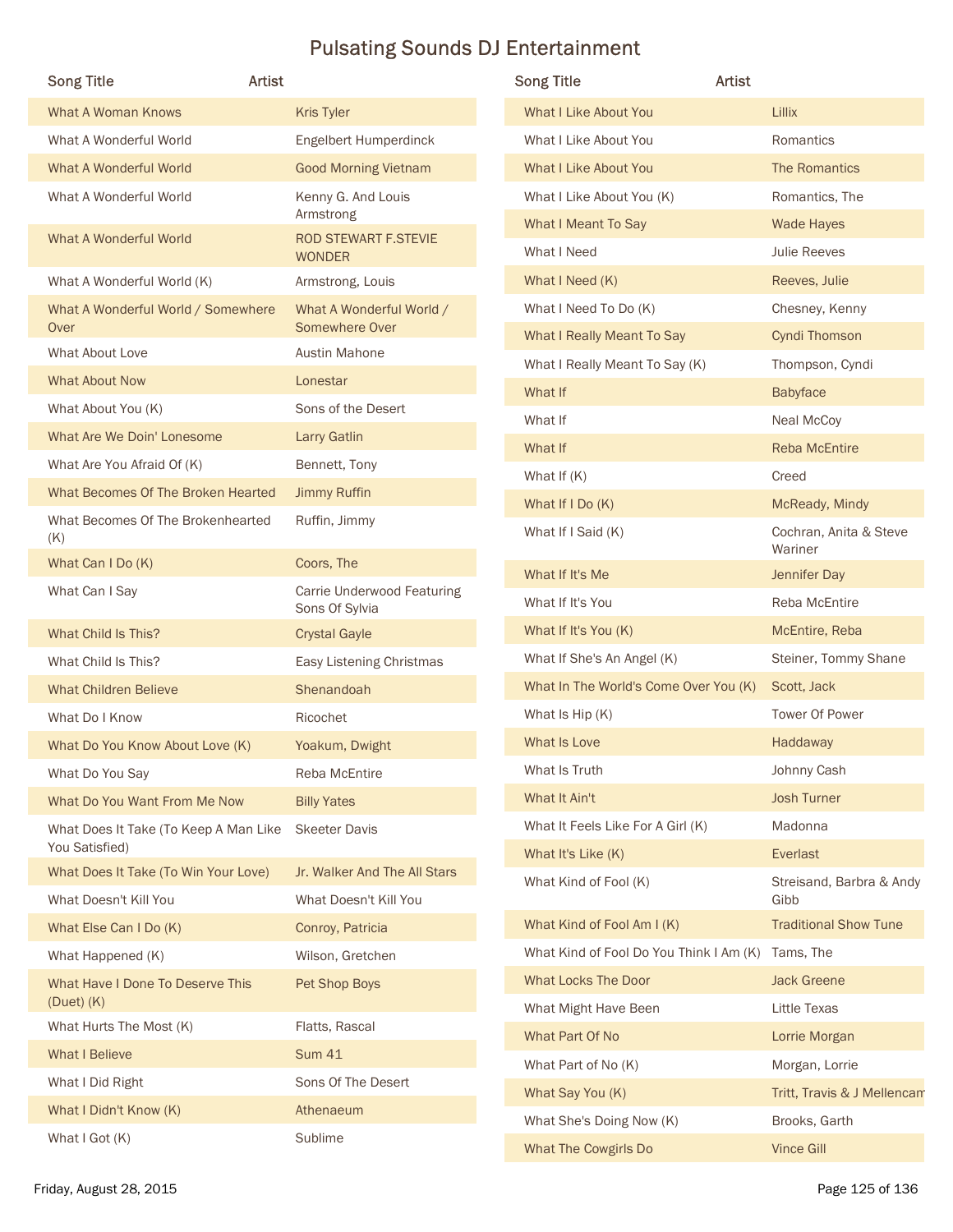| Artist              |                                                                                                                                                                                                                                                                                                                                                                                                                                                                                                                                                                                                                                                            |                                                                                                                                                                                                                                                                                                                                                                                                                                                                                                                                      |
|---------------------|------------------------------------------------------------------------------------------------------------------------------------------------------------------------------------------------------------------------------------------------------------------------------------------------------------------------------------------------------------------------------------------------------------------------------------------------------------------------------------------------------------------------------------------------------------------------------------------------------------------------------------------------------------|--------------------------------------------------------------------------------------------------------------------------------------------------------------------------------------------------------------------------------------------------------------------------------------------------------------------------------------------------------------------------------------------------------------------------------------------------------------------------------------------------------------------------------------|
|                     |                                                                                                                                                                                                                                                                                                                                                                                                                                                                                                                                                                                                                                                            | <b>Blink 182</b>                                                                                                                                                                                                                                                                                                                                                                                                                                                                                                                     |
|                     |                                                                                                                                                                                                                                                                                                                                                                                                                                                                                                                                                                                                                                                            | Tom Jones                                                                                                                                                                                                                                                                                                                                                                                                                                                                                                                            |
|                     |                                                                                                                                                                                                                                                                                                                                                                                                                                                                                                                                                                                                                                                            | Jones, Tom                                                                                                                                                                                                                                                                                                                                                                                                                                                                                                                           |
| <b>Rhett Atkins</b> |                                                                                                                                                                                                                                                                                                                                                                                                                                                                                                                                                                                                                                                            | Tom Jones                                                                                                                                                                                                                                                                                                                                                                                                                                                                                                                            |
|                     |                                                                                                                                                                                                                                                                                                                                                                                                                                                                                                                                                                                                                                                            | Ginuwine                                                                                                                                                                                                                                                                                                                                                                                                                                                                                                                             |
|                     |                                                                                                                                                                                                                                                                                                                                                                                                                                                                                                                                                                                                                                                            | Creed                                                                                                                                                                                                                                                                                                                                                                                                                                                                                                                                |
|                     |                                                                                                                                                                                                                                                                                                                                                                                                                                                                                                                                                                                                                                                            | En Vogue With Salt 'N' Per                                                                                                                                                                                                                                                                                                                                                                                                                                                                                                           |
|                     |                                                                                                                                                                                                                                                                                                                                                                                                                                                                                                                                                                                                                                                            | Journey                                                                                                                                                                                                                                                                                                                                                                                                                                                                                                                              |
|                     |                                                                                                                                                                                                                                                                                                                                                                                                                                                                                                                                                                                                                                                            | Starr, Kay                                                                                                                                                                                                                                                                                                                                                                                                                                                                                                                           |
|                     |                                                                                                                                                                                                                                                                                                                                                                                                                                                                                                                                                                                                                                                            | Sledge, Percy                                                                                                                                                                                                                                                                                                                                                                                                                                                                                                                        |
|                     |                                                                                                                                                                                                                                                                                                                                                                                                                                                                                                                                                                                                                                                            | Lee Roy Parnell                                                                                                                                                                                                                                                                                                                                                                                                                                                                                                                      |
|                     |                                                                                                                                                                                                                                                                                                                                                                                                                                                                                                                                                                                                                                                            | Parnell, Lee Roy                                                                                                                                                                                                                                                                                                                                                                                                                                                                                                                     |
|                     |                                                                                                                                                                                                                                                                                                                                                                                                                                                                                                                                                                                                                                                            | <b>Terri Clark</b>                                                                                                                                                                                                                                                                                                                                                                                                                                                                                                                   |
|                     |                                                                                                                                                                                                                                                                                                                                                                                                                                                                                                                                                                                                                                                            | Babyface                                                                                                                                                                                                                                                                                                                                                                                                                                                                                                                             |
|                     |                                                                                                                                                                                                                                                                                                                                                                                                                                                                                                                                                                                                                                                            | <b>George Strait</b>                                                                                                                                                                                                                                                                                                                                                                                                                                                                                                                 |
|                     |                                                                                                                                                                                                                                                                                                                                                                                                                                                                                                                                                                                                                                                            | Prince                                                                                                                                                                                                                                                                                                                                                                                                                                                                                                                               |
|                     |                                                                                                                                                                                                                                                                                                                                                                                                                                                                                                                                                                                                                                                            | McBride, Martina                                                                                                                                                                                                                                                                                                                                                                                                                                                                                                                     |
|                     | Blues (K)                                                                                                                                                                                                                                                                                                                                                                                                                                                                                                                                                                                                                                                  |                                                                                                                                                                                                                                                                                                                                                                                                                                                                                                                                      |
|                     | When He Shines (K)                                                                                                                                                                                                                                                                                                                                                                                                                                                                                                                                                                                                                                         | Easton, Sheena                                                                                                                                                                                                                                                                                                                                                                                                                                                                                                                       |
|                     | When I Close My Eyes                                                                                                                                                                                                                                                                                                                                                                                                                                                                                                                                                                                                                                       | <b>Kenny Chesney</b>                                                                                                                                                                                                                                                                                                                                                                                                                                                                                                                 |
|                     | When I Come Around (K)                                                                                                                                                                                                                                                                                                                                                                                                                                                                                                                                                                                                                                     | Green Day                                                                                                                                                                                                                                                                                                                                                                                                                                                                                                                            |
|                     | When I Die (K)                                                                                                                                                                                                                                                                                                                                                                                                                                                                                                                                                                                                                                             | No Mercy                                                                                                                                                                                                                                                                                                                                                                                                                                                                                                                             |
|                     | When I Dream at Night (K)                                                                                                                                                                                                                                                                                                                                                                                                                                                                                                                                                                                                                                  | Anthony, Marc                                                                                                                                                                                                                                                                                                                                                                                                                                                                                                                        |
|                     | When I Fall In Love                                                                                                                                                                                                                                                                                                                                                                                                                                                                                                                                                                                                                                        | Celine Dion & Clive Griffin                                                                                                                                                                                                                                                                                                                                                                                                                                                                                                          |
|                     | When I Fall In Love (K)                                                                                                                                                                                                                                                                                                                                                                                                                                                                                                                                                                                                                                    | Dion, Celine & Clive Griffin                                                                                                                                                                                                                                                                                                                                                                                                                                                                                                         |
|                     | When I Get Where I'm Going (K)                                                                                                                                                                                                                                                                                                                                                                                                                                                                                                                                                                                                                             | Paisley, Brad & Dolly Parto                                                                                                                                                                                                                                                                                                                                                                                                                                                                                                          |
|                     | When I Grow Up                                                                                                                                                                                                                                                                                                                                                                                                                                                                                                                                                                                                                                             | <b>Clint Daniels</b>                                                                                                                                                                                                                                                                                                                                                                                                                                                                                                                 |
|                     | When I Lay My Burden Down                                                                                                                                                                                                                                                                                                                                                                                                                                                                                                                                                                                                                                  | Traditional                                                                                                                                                                                                                                                                                                                                                                                                                                                                                                                          |
|                     | When I Look In Your Eyes                                                                                                                                                                                                                                                                                                                                                                                                                                                                                                                                                                                                                                   | Firehouse                                                                                                                                                                                                                                                                                                                                                                                                                                                                                                                            |
|                     | When I Look To The Sky (K)                                                                                                                                                                                                                                                                                                                                                                                                                                                                                                                                                                                                                                 | Train                                                                                                                                                                                                                                                                                                                                                                                                                                                                                                                                |
|                     | When I Need You (K)                                                                                                                                                                                                                                                                                                                                                                                                                                                                                                                                                                                                                                        | Sayer, Leo                                                                                                                                                                                                                                                                                                                                                                                                                                                                                                                           |
|                     | When I See This Bar                                                                                                                                                                                                                                                                                                                                                                                                                                                                                                                                                                                                                                        | <b>Kenny Chesney</b>                                                                                                                                                                                                                                                                                                                                                                                                                                                                                                                 |
|                     | When I Think About Angels                                                                                                                                                                                                                                                                                                                                                                                                                                                                                                                                                                                                                                  | Jamie O'neal                                                                                                                                                                                                                                                                                                                                                                                                                                                                                                                         |
|                     | When I Think About Cheatin'                                                                                                                                                                                                                                                                                                                                                                                                                                                                                                                                                                                                                                | <b>Gretchen Wilson</b>                                                                                                                                                                                                                                                                                                                                                                                                                                                                                                               |
|                     | When I Think About Cheatin' (K)                                                                                                                                                                                                                                                                                                                                                                                                                                                                                                                                                                                                                            | Wilson, Gretchen                                                                                                                                                                                                                                                                                                                                                                                                                                                                                                                     |
|                     | When I'm 64                                                                                                                                                                                                                                                                                                                                                                                                                                                                                                                                                                                                                                                | Beatles, The                                                                                                                                                                                                                                                                                                                                                                                                                                                                                                                         |
| Fat Joe & Ashanti   | When I'm Away From You (K)                                                                                                                                                                                                                                                                                                                                                                                                                                                                                                                                                                                                                                 | <b>Bellamy Brothers</b>                                                                                                                                                                                                                                                                                                                                                                                                                                                                                                              |
| Jerry Lee Lewis     |                                                                                                                                                                                                                                                                                                                                                                                                                                                                                                                                                                                                                                                            |                                                                                                                                                                                                                                                                                                                                                                                                                                                                                                                                      |
|                     | Sandler, Adam<br>Wynonna<br>DeShannon, Jackie<br>Aaron Tippin<br><b>Dierks Bently</b><br>Bentley, Dierks<br><b>Tommy Shane Steiner</b><br>Steiner, Tommy Shane<br><b>Brooks, Meredith</b><br>City High<br>Colby O'Donis ft. Akon<br>TI<br>Caldwell, Bobby<br>Adam Lambert<br>Charles, Ray<br>En Vogue<br>Godsmack<br>Lennon, John<br><b>Kellie Coffey</b><br>Baker, Anita<br>David Nail<br>Christina Milian<br>McBride, Martina<br>Christina Milian<br>Status Quo<br><b>Michael Martin Murphey</b><br>Murphy, Michael Martin<br>Marvin Gaye<br>All Star Tribute<br>Gaye, Marvin<br>Strait, George<br>Warwick, Dionne<br><b>Clay Walker</b><br>Turner, Tina | <b>Pulsating Sounds DJ Entertainment</b><br><b>Song Title</b><br>Artist<br>What's My Age Again (K)<br>What's New Pussycat<br>What's New Pussycat (K)<br>What's New Pussycat?<br>What's So Different (Explicit)<br>What's This Life For (K)<br>Whatta Man<br>Wheel In The Sky<br>Wheel Of Fortune (K)<br>When A Man Loves A Woman (K)<br>When A Woman Loves A Man<br>When A Woman Loves A Man (K)<br>When Boy Meets Girl<br>When Can I See You<br>When Did You Stop Loving Me<br>When Doves Cry (K)<br>When God Fearin' Women Get The |

| What's Made Milwaukee Famous (Has | Jerry Le |
|-----------------------------------|----------|
| Made A Loser Out Of Me)           |          |

| <b>Song Title</b>                           | Artist                       |
|---------------------------------------------|------------------------------|
| What's My Age Again (K)                     | <b>Blink 182</b>             |
| What's New Pussycat                         | Tom Jones                    |
| What's New Pussycat (K)                     | Jones, Tom                   |
| What's New Pussycat?                        | Tom Jones                    |
| <b>What's So Different (Explicit)</b>       | Ginuwine                     |
| What's This Life For (K)                    | Creed                        |
| <b>Whatta Man</b>                           | En Vogue With Salt 'N' Per   |
| Wheel In The Sky                            | Journey                      |
| Wheel Of Fortune (K)                        | Starr, Kay                   |
| When A Man Loves A Woman (K)                | Sledge, Percy                |
| When A Woman Loves A Man                    | Lee Roy Parnell              |
| When A Woman Loves A Man (K)                | Parnell, Lee Roy             |
| When Boy Meets Girl                         | <b>Terri Clark</b>           |
| When Can I See You                          | Babyface                     |
| When Did You Stop Loving Me                 | <b>George Strait</b>         |
| When Doves Cry (K)                          | Prince                       |
| When God Fearin' Women Get The<br>Blues (K) | McBride, Martina             |
| When He Shines (K)                          | Easton, Sheena               |
| When I Close My Eyes                        | <b>Kenny Chesney</b>         |
| When I Come Around (K)                      | Green Day                    |
| When I Die (K)                              | No Mercy                     |
| When I Dream at Night (K)                   | Anthony, Marc                |
| When I Fall In Love                         | Celine Dion & Clive Griffin  |
| When I Fall In Love (K)                     | Dion, Celine & Clive Griffin |
| When I Get Where I'm Going (K)              | Paisley, Brad & Dolly Parto  |
| When I Grow Up                              | <b>Clint Daniels</b>         |
| When I Lay My Burden Down                   | Traditional                  |
| When I Look In Your Eyes                    | Firehouse                    |
| When I Look To The Sky (K)                  | Train                        |
| When I Need You (K)                         | Sayer, Leo                   |
| When I See This Bar                         | <b>Kenny Chesney</b>         |
| When I Think About Angels                   | Jamie O'neal                 |
| When I Think About Cheatin'                 | Gretchen Wilson              |
| When I Think About Cheatin' (K)             | Wilson, Gretchen             |
| When I'm 64                                 | Beatles, The                 |
| When I'm Away From You (K)                  | <b>Bellamy Brothers</b>      |
| When I'm Gone (K)                           | 3 Doors Down                 |
|                                             | Page 126 of 136              |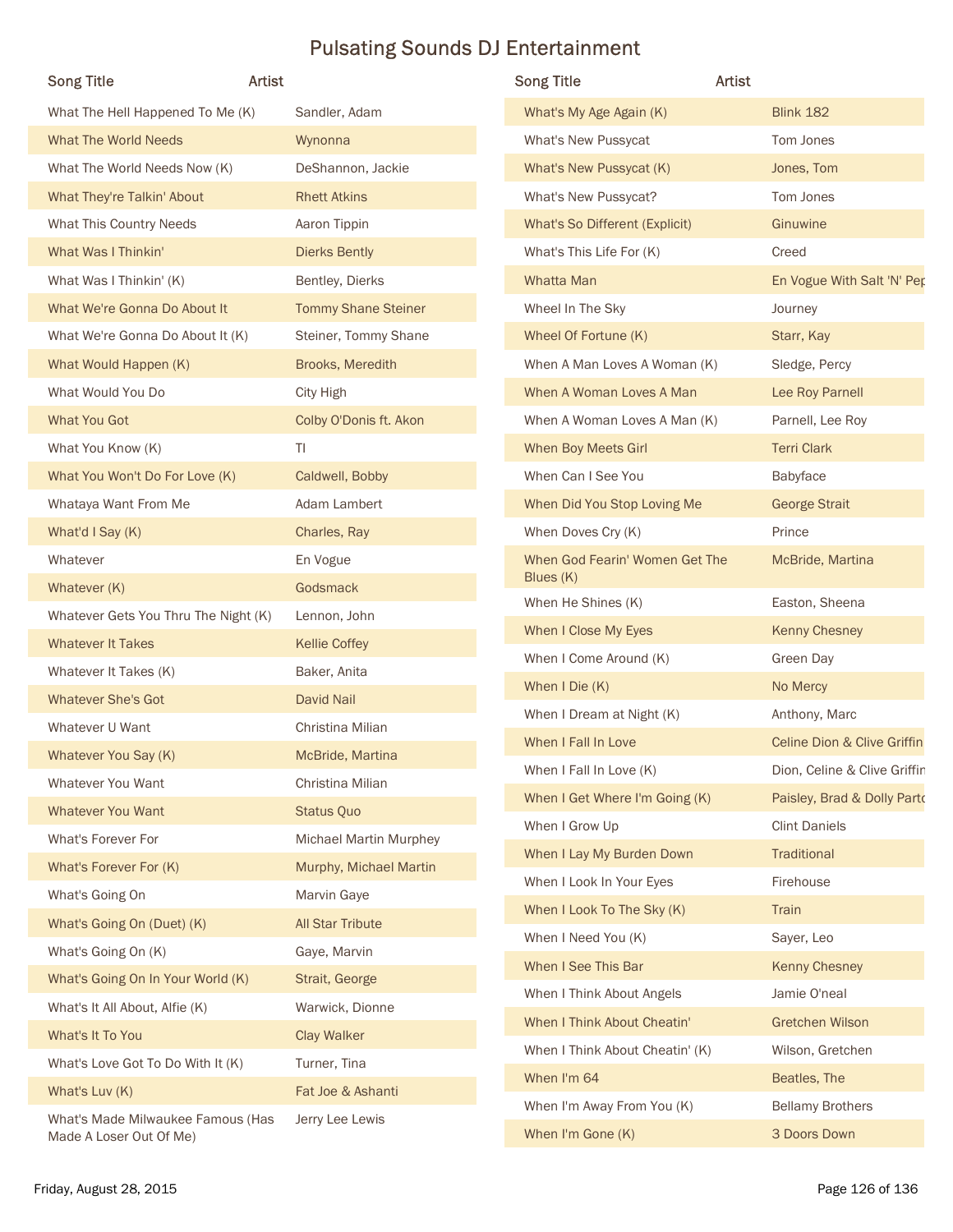| When Irish Eyes Are Smiling<br>When We Get Married<br><b>Bing Crosby</b><br><b>Dreamlovers</b><br>When We Make Love<br>When Irish Eyes Are Smiling<br>Traditional<br>Alabama<br>When It All Goes South<br>Alabama<br>When Will I Be Loved<br>Linda Ronstadt<br>Wilson, Gretchen<br>When Will I Be Loved<br>The Everly Brothers<br>When It Rains (K)<br>When It's Over<br>When Will I Be Loved (K)<br>Sugar Ray<br>Ronstadt, Linda<br>When Johnny Comes Marching Home<br>The Three Degrees<br>Patriotic<br>When Will I See You Again (K)<br>When Johnny Comes Marching Home<br><b>Toddler Tunes</b><br>When You Believe (K)<br>Houston, Whitney & M Car<br>Again<br>When You Come Around (K)<br>Rutan, Deric<br>Keith, Toby<br>When Love Fades (K)<br>When You Hurt I Hurt<br>Ronnie McDowell<br>When Love Finds You<br>Vince Gill<br>The Jonas Brothers<br>When You Look Me In The Eyes<br>When Love Gets A Hold Of You<br><b>Reba McEntire</b><br>When You Love A Woman (K)<br>Journey<br>When Love Starts Talkin'<br>Wynonna Judd<br>When You Love Someone (K)<br>Kershaw, Sammy<br>Byrd, Tracy<br>When Mama Ain't Happy (K)<br>When You Need My Love<br>Darryl Worley<br>When She Cries<br>Restless Heart<br>When You Say Nothing At All (K)<br>Krause, Alison and Taylor,<br><b>ABC</b><br><b>When Smokey Sings</b><br><b>James</b><br>When Somebody Knows You That Well<br>Shelton, Blake<br>When You Say You Love Me<br>Clay Aiken<br>(K)<br>When You Talk About Love<br>Patti Labelle<br>When Something is Wrong with My<br>Sam & Dave<br>When You're Falling (K)<br>Afro Celt<br>Baby (K)<br>When You're Smiling (K)<br>Sinatra, Frank<br>When Sunny Gets Blue<br>Johnny Mathis<br>Whenever Wherever (K)<br>Shakira<br>When The Bartender Cries<br><b>Michael Peterson</b><br>Whenever You Come Around (K)<br>Gill, Vince<br>Loveless, Patty<br>When The Fallen Angels Fly (K)<br>Whenever, Whenever, Whatever (K)<br>Maxwell<br>When The Heartache Is Over (K)<br>Turner, Tina<br>Where Are We Runnin' (K)<br>Kravitz, Lenny<br>When The Levee Breaks (K)<br>Led Zeppelin<br>Where Are You<br>Jessica Simpson/Feat. Nic<br>When The Lights Go Down (K)<br>Hill, Faith<br>Lachey<br>Five<br>When The Lights Go Out<br>Where Are You<br><b>Our Lady Peace</b><br>Doors, The<br>When The Music's Over (K)<br>Where Are You Now<br>Trisha Yearwood<br>When The Night Comes (K)<br>Cocker, Joe<br>Where Are You Now (K)<br>Black, Clint<br>Traditional<br>When The Roll Is Called Up Yonder<br>Where Corn Don't Grow<br><b>Travis Tritt</b><br>When The Saints Go Marching In<br>Louis Armstrong<br>Where Corn Don't Grow (K)<br>Tritt, Travis<br>When The Saints Go Marching In<br>Traditional<br>Where Did Our Love Go<br>The Supremes<br>When The Sun Goes Down<br>Kenny Chesney/Uncle<br>Where Did You Go<br><b>Ashley Parker Angel</b><br>Kracker<br>Where Do Broken Hearts Go<br>Whitney Houston<br>Chesney, Kenny & Uncle<br>When The Sun Goes Down (K)<br>Kracker<br>Where Do I Begin (Love Story) (K)<br>Williams, Andy<br>David Ball<br>When The Thought Of You Catches Up<br>Where Do I Go From You<br>Clay Walker<br>With Me<br>Where Do We Go From Here<br>Filter<br>Ball, David<br>When The Thought of You Catches up<br>with Me $(K)$<br>Where Do We Go From Here (K)<br>Williams, Vanessa<br>When The Wrong One Loves You Right<br>Wade Hayes<br>Where Do You Go (K)<br>No Mercy<br>When We Dance (K)<br><b>Sting</b><br>Where Does It Hurt<br>The Warren Brothers<br>riday, August 28, 2015<br>Page 127 of 136 | <b>Song Title</b><br>Artist | <b>Pulsating Sounds DJ Entertainment</b><br><b>Song Title</b> | Artist |
|-------------------------------------------------------------------------------------------------------------------------------------------------------------------------------------------------------------------------------------------------------------------------------------------------------------------------------------------------------------------------------------------------------------------------------------------------------------------------------------------------------------------------------------------------------------------------------------------------------------------------------------------------------------------------------------------------------------------------------------------------------------------------------------------------------------------------------------------------------------------------------------------------------------------------------------------------------------------------------------------------------------------------------------------------------------------------------------------------------------------------------------------------------------------------------------------------------------------------------------------------------------------------------------------------------------------------------------------------------------------------------------------------------------------------------------------------------------------------------------------------------------------------------------------------------------------------------------------------------------------------------------------------------------------------------------------------------------------------------------------------------------------------------------------------------------------------------------------------------------------------------------------------------------------------------------------------------------------------------------------------------------------------------------------------------------------------------------------------------------------------------------------------------------------------------------------------------------------------------------------------------------------------------------------------------------------------------------------------------------------------------------------------------------------------------------------------------------------------------------------------------------------------------------------------------------------------------------------------------------------------------------------------------------------------------------------------------------------------------------------------------------------------------------------------------------------------------------------------------------------------------------------------------------------------------------------------------------------------------------------------------------------------------------------------------------------------------------------------------------------------------------------------------------------------------------------------------------------------------------------------------------------------------------------------------------------------------------------------------------------------------------------------------------------------------------------------------------------------------------------------------------------------------------|-----------------------------|---------------------------------------------------------------|--------|
|                                                                                                                                                                                                                                                                                                                                                                                                                                                                                                                                                                                                                                                                                                                                                                                                                                                                                                                                                                                                                                                                                                                                                                                                                                                                                                                                                                                                                                                                                                                                                                                                                                                                                                                                                                                                                                                                                                                                                                                                                                                                                                                                                                                                                                                                                                                                                                                                                                                                                                                                                                                                                                                                                                                                                                                                                                                                                                                                                                                                                                                                                                                                                                                                                                                                                                                                                                                                                                                                                                                                     |                             |                                                               |        |
|                                                                                                                                                                                                                                                                                                                                                                                                                                                                                                                                                                                                                                                                                                                                                                                                                                                                                                                                                                                                                                                                                                                                                                                                                                                                                                                                                                                                                                                                                                                                                                                                                                                                                                                                                                                                                                                                                                                                                                                                                                                                                                                                                                                                                                                                                                                                                                                                                                                                                                                                                                                                                                                                                                                                                                                                                                                                                                                                                                                                                                                                                                                                                                                                                                                                                                                                                                                                                                                                                                                                     |                             |                                                               |        |
|                                                                                                                                                                                                                                                                                                                                                                                                                                                                                                                                                                                                                                                                                                                                                                                                                                                                                                                                                                                                                                                                                                                                                                                                                                                                                                                                                                                                                                                                                                                                                                                                                                                                                                                                                                                                                                                                                                                                                                                                                                                                                                                                                                                                                                                                                                                                                                                                                                                                                                                                                                                                                                                                                                                                                                                                                                                                                                                                                                                                                                                                                                                                                                                                                                                                                                                                                                                                                                                                                                                                     |                             |                                                               |        |
|                                                                                                                                                                                                                                                                                                                                                                                                                                                                                                                                                                                                                                                                                                                                                                                                                                                                                                                                                                                                                                                                                                                                                                                                                                                                                                                                                                                                                                                                                                                                                                                                                                                                                                                                                                                                                                                                                                                                                                                                                                                                                                                                                                                                                                                                                                                                                                                                                                                                                                                                                                                                                                                                                                                                                                                                                                                                                                                                                                                                                                                                                                                                                                                                                                                                                                                                                                                                                                                                                                                                     |                             |                                                               |        |
|                                                                                                                                                                                                                                                                                                                                                                                                                                                                                                                                                                                                                                                                                                                                                                                                                                                                                                                                                                                                                                                                                                                                                                                                                                                                                                                                                                                                                                                                                                                                                                                                                                                                                                                                                                                                                                                                                                                                                                                                                                                                                                                                                                                                                                                                                                                                                                                                                                                                                                                                                                                                                                                                                                                                                                                                                                                                                                                                                                                                                                                                                                                                                                                                                                                                                                                                                                                                                                                                                                                                     |                             |                                                               |        |
|                                                                                                                                                                                                                                                                                                                                                                                                                                                                                                                                                                                                                                                                                                                                                                                                                                                                                                                                                                                                                                                                                                                                                                                                                                                                                                                                                                                                                                                                                                                                                                                                                                                                                                                                                                                                                                                                                                                                                                                                                                                                                                                                                                                                                                                                                                                                                                                                                                                                                                                                                                                                                                                                                                                                                                                                                                                                                                                                                                                                                                                                                                                                                                                                                                                                                                                                                                                                                                                                                                                                     |                             |                                                               |        |
|                                                                                                                                                                                                                                                                                                                                                                                                                                                                                                                                                                                                                                                                                                                                                                                                                                                                                                                                                                                                                                                                                                                                                                                                                                                                                                                                                                                                                                                                                                                                                                                                                                                                                                                                                                                                                                                                                                                                                                                                                                                                                                                                                                                                                                                                                                                                                                                                                                                                                                                                                                                                                                                                                                                                                                                                                                                                                                                                                                                                                                                                                                                                                                                                                                                                                                                                                                                                                                                                                                                                     |                             |                                                               |        |
|                                                                                                                                                                                                                                                                                                                                                                                                                                                                                                                                                                                                                                                                                                                                                                                                                                                                                                                                                                                                                                                                                                                                                                                                                                                                                                                                                                                                                                                                                                                                                                                                                                                                                                                                                                                                                                                                                                                                                                                                                                                                                                                                                                                                                                                                                                                                                                                                                                                                                                                                                                                                                                                                                                                                                                                                                                                                                                                                                                                                                                                                                                                                                                                                                                                                                                                                                                                                                                                                                                                                     |                             |                                                               |        |
|                                                                                                                                                                                                                                                                                                                                                                                                                                                                                                                                                                                                                                                                                                                                                                                                                                                                                                                                                                                                                                                                                                                                                                                                                                                                                                                                                                                                                                                                                                                                                                                                                                                                                                                                                                                                                                                                                                                                                                                                                                                                                                                                                                                                                                                                                                                                                                                                                                                                                                                                                                                                                                                                                                                                                                                                                                                                                                                                                                                                                                                                                                                                                                                                                                                                                                                                                                                                                                                                                                                                     |                             |                                                               |        |
|                                                                                                                                                                                                                                                                                                                                                                                                                                                                                                                                                                                                                                                                                                                                                                                                                                                                                                                                                                                                                                                                                                                                                                                                                                                                                                                                                                                                                                                                                                                                                                                                                                                                                                                                                                                                                                                                                                                                                                                                                                                                                                                                                                                                                                                                                                                                                                                                                                                                                                                                                                                                                                                                                                                                                                                                                                                                                                                                                                                                                                                                                                                                                                                                                                                                                                                                                                                                                                                                                                                                     |                             |                                                               |        |
|                                                                                                                                                                                                                                                                                                                                                                                                                                                                                                                                                                                                                                                                                                                                                                                                                                                                                                                                                                                                                                                                                                                                                                                                                                                                                                                                                                                                                                                                                                                                                                                                                                                                                                                                                                                                                                                                                                                                                                                                                                                                                                                                                                                                                                                                                                                                                                                                                                                                                                                                                                                                                                                                                                                                                                                                                                                                                                                                                                                                                                                                                                                                                                                                                                                                                                                                                                                                                                                                                                                                     |                             |                                                               |        |
|                                                                                                                                                                                                                                                                                                                                                                                                                                                                                                                                                                                                                                                                                                                                                                                                                                                                                                                                                                                                                                                                                                                                                                                                                                                                                                                                                                                                                                                                                                                                                                                                                                                                                                                                                                                                                                                                                                                                                                                                                                                                                                                                                                                                                                                                                                                                                                                                                                                                                                                                                                                                                                                                                                                                                                                                                                                                                                                                                                                                                                                                                                                                                                                                                                                                                                                                                                                                                                                                                                                                     |                             |                                                               |        |
|                                                                                                                                                                                                                                                                                                                                                                                                                                                                                                                                                                                                                                                                                                                                                                                                                                                                                                                                                                                                                                                                                                                                                                                                                                                                                                                                                                                                                                                                                                                                                                                                                                                                                                                                                                                                                                                                                                                                                                                                                                                                                                                                                                                                                                                                                                                                                                                                                                                                                                                                                                                                                                                                                                                                                                                                                                                                                                                                                                                                                                                                                                                                                                                                                                                                                                                                                                                                                                                                                                                                     |                             |                                                               |        |
|                                                                                                                                                                                                                                                                                                                                                                                                                                                                                                                                                                                                                                                                                                                                                                                                                                                                                                                                                                                                                                                                                                                                                                                                                                                                                                                                                                                                                                                                                                                                                                                                                                                                                                                                                                                                                                                                                                                                                                                                                                                                                                                                                                                                                                                                                                                                                                                                                                                                                                                                                                                                                                                                                                                                                                                                                                                                                                                                                                                                                                                                                                                                                                                                                                                                                                                                                                                                                                                                                                                                     |                             |                                                               |        |
|                                                                                                                                                                                                                                                                                                                                                                                                                                                                                                                                                                                                                                                                                                                                                                                                                                                                                                                                                                                                                                                                                                                                                                                                                                                                                                                                                                                                                                                                                                                                                                                                                                                                                                                                                                                                                                                                                                                                                                                                                                                                                                                                                                                                                                                                                                                                                                                                                                                                                                                                                                                                                                                                                                                                                                                                                                                                                                                                                                                                                                                                                                                                                                                                                                                                                                                                                                                                                                                                                                                                     |                             |                                                               |        |
|                                                                                                                                                                                                                                                                                                                                                                                                                                                                                                                                                                                                                                                                                                                                                                                                                                                                                                                                                                                                                                                                                                                                                                                                                                                                                                                                                                                                                                                                                                                                                                                                                                                                                                                                                                                                                                                                                                                                                                                                                                                                                                                                                                                                                                                                                                                                                                                                                                                                                                                                                                                                                                                                                                                                                                                                                                                                                                                                                                                                                                                                                                                                                                                                                                                                                                                                                                                                                                                                                                                                     |                             |                                                               |        |
|                                                                                                                                                                                                                                                                                                                                                                                                                                                                                                                                                                                                                                                                                                                                                                                                                                                                                                                                                                                                                                                                                                                                                                                                                                                                                                                                                                                                                                                                                                                                                                                                                                                                                                                                                                                                                                                                                                                                                                                                                                                                                                                                                                                                                                                                                                                                                                                                                                                                                                                                                                                                                                                                                                                                                                                                                                                                                                                                                                                                                                                                                                                                                                                                                                                                                                                                                                                                                                                                                                                                     |                             |                                                               |        |
|                                                                                                                                                                                                                                                                                                                                                                                                                                                                                                                                                                                                                                                                                                                                                                                                                                                                                                                                                                                                                                                                                                                                                                                                                                                                                                                                                                                                                                                                                                                                                                                                                                                                                                                                                                                                                                                                                                                                                                                                                                                                                                                                                                                                                                                                                                                                                                                                                                                                                                                                                                                                                                                                                                                                                                                                                                                                                                                                                                                                                                                                                                                                                                                                                                                                                                                                                                                                                                                                                                                                     |                             |                                                               |        |
|                                                                                                                                                                                                                                                                                                                                                                                                                                                                                                                                                                                                                                                                                                                                                                                                                                                                                                                                                                                                                                                                                                                                                                                                                                                                                                                                                                                                                                                                                                                                                                                                                                                                                                                                                                                                                                                                                                                                                                                                                                                                                                                                                                                                                                                                                                                                                                                                                                                                                                                                                                                                                                                                                                                                                                                                                                                                                                                                                                                                                                                                                                                                                                                                                                                                                                                                                                                                                                                                                                                                     |                             |                                                               |        |
|                                                                                                                                                                                                                                                                                                                                                                                                                                                                                                                                                                                                                                                                                                                                                                                                                                                                                                                                                                                                                                                                                                                                                                                                                                                                                                                                                                                                                                                                                                                                                                                                                                                                                                                                                                                                                                                                                                                                                                                                                                                                                                                                                                                                                                                                                                                                                                                                                                                                                                                                                                                                                                                                                                                                                                                                                                                                                                                                                                                                                                                                                                                                                                                                                                                                                                                                                                                                                                                                                                                                     |                             |                                                               |        |
|                                                                                                                                                                                                                                                                                                                                                                                                                                                                                                                                                                                                                                                                                                                                                                                                                                                                                                                                                                                                                                                                                                                                                                                                                                                                                                                                                                                                                                                                                                                                                                                                                                                                                                                                                                                                                                                                                                                                                                                                                                                                                                                                                                                                                                                                                                                                                                                                                                                                                                                                                                                                                                                                                                                                                                                                                                                                                                                                                                                                                                                                                                                                                                                                                                                                                                                                                                                                                                                                                                                                     |                             |                                                               |        |
|                                                                                                                                                                                                                                                                                                                                                                                                                                                                                                                                                                                                                                                                                                                                                                                                                                                                                                                                                                                                                                                                                                                                                                                                                                                                                                                                                                                                                                                                                                                                                                                                                                                                                                                                                                                                                                                                                                                                                                                                                                                                                                                                                                                                                                                                                                                                                                                                                                                                                                                                                                                                                                                                                                                                                                                                                                                                                                                                                                                                                                                                                                                                                                                                                                                                                                                                                                                                                                                                                                                                     |                             |                                                               |        |
|                                                                                                                                                                                                                                                                                                                                                                                                                                                                                                                                                                                                                                                                                                                                                                                                                                                                                                                                                                                                                                                                                                                                                                                                                                                                                                                                                                                                                                                                                                                                                                                                                                                                                                                                                                                                                                                                                                                                                                                                                                                                                                                                                                                                                                                                                                                                                                                                                                                                                                                                                                                                                                                                                                                                                                                                                                                                                                                                                                                                                                                                                                                                                                                                                                                                                                                                                                                                                                                                                                                                     |                             |                                                               |        |
|                                                                                                                                                                                                                                                                                                                                                                                                                                                                                                                                                                                                                                                                                                                                                                                                                                                                                                                                                                                                                                                                                                                                                                                                                                                                                                                                                                                                                                                                                                                                                                                                                                                                                                                                                                                                                                                                                                                                                                                                                                                                                                                                                                                                                                                                                                                                                                                                                                                                                                                                                                                                                                                                                                                                                                                                                                                                                                                                                                                                                                                                                                                                                                                                                                                                                                                                                                                                                                                                                                                                     |                             |                                                               |        |
|                                                                                                                                                                                                                                                                                                                                                                                                                                                                                                                                                                                                                                                                                                                                                                                                                                                                                                                                                                                                                                                                                                                                                                                                                                                                                                                                                                                                                                                                                                                                                                                                                                                                                                                                                                                                                                                                                                                                                                                                                                                                                                                                                                                                                                                                                                                                                                                                                                                                                                                                                                                                                                                                                                                                                                                                                                                                                                                                                                                                                                                                                                                                                                                                                                                                                                                                                                                                                                                                                                                                     |                             |                                                               |        |
|                                                                                                                                                                                                                                                                                                                                                                                                                                                                                                                                                                                                                                                                                                                                                                                                                                                                                                                                                                                                                                                                                                                                                                                                                                                                                                                                                                                                                                                                                                                                                                                                                                                                                                                                                                                                                                                                                                                                                                                                                                                                                                                                                                                                                                                                                                                                                                                                                                                                                                                                                                                                                                                                                                                                                                                                                                                                                                                                                                                                                                                                                                                                                                                                                                                                                                                                                                                                                                                                                                                                     |                             |                                                               |        |
|                                                                                                                                                                                                                                                                                                                                                                                                                                                                                                                                                                                                                                                                                                                                                                                                                                                                                                                                                                                                                                                                                                                                                                                                                                                                                                                                                                                                                                                                                                                                                                                                                                                                                                                                                                                                                                                                                                                                                                                                                                                                                                                                                                                                                                                                                                                                                                                                                                                                                                                                                                                                                                                                                                                                                                                                                                                                                                                                                                                                                                                                                                                                                                                                                                                                                                                                                                                                                                                                                                                                     |                             |                                                               |        |
|                                                                                                                                                                                                                                                                                                                                                                                                                                                                                                                                                                                                                                                                                                                                                                                                                                                                                                                                                                                                                                                                                                                                                                                                                                                                                                                                                                                                                                                                                                                                                                                                                                                                                                                                                                                                                                                                                                                                                                                                                                                                                                                                                                                                                                                                                                                                                                                                                                                                                                                                                                                                                                                                                                                                                                                                                                                                                                                                                                                                                                                                                                                                                                                                                                                                                                                                                                                                                                                                                                                                     |                             |                                                               |        |
|                                                                                                                                                                                                                                                                                                                                                                                                                                                                                                                                                                                                                                                                                                                                                                                                                                                                                                                                                                                                                                                                                                                                                                                                                                                                                                                                                                                                                                                                                                                                                                                                                                                                                                                                                                                                                                                                                                                                                                                                                                                                                                                                                                                                                                                                                                                                                                                                                                                                                                                                                                                                                                                                                                                                                                                                                                                                                                                                                                                                                                                                                                                                                                                                                                                                                                                                                                                                                                                                                                                                     |                             |                                                               |        |
|                                                                                                                                                                                                                                                                                                                                                                                                                                                                                                                                                                                                                                                                                                                                                                                                                                                                                                                                                                                                                                                                                                                                                                                                                                                                                                                                                                                                                                                                                                                                                                                                                                                                                                                                                                                                                                                                                                                                                                                                                                                                                                                                                                                                                                                                                                                                                                                                                                                                                                                                                                                                                                                                                                                                                                                                                                                                                                                                                                                                                                                                                                                                                                                                                                                                                                                                                                                                                                                                                                                                     |                             |                                                               |        |
|                                                                                                                                                                                                                                                                                                                                                                                                                                                                                                                                                                                                                                                                                                                                                                                                                                                                                                                                                                                                                                                                                                                                                                                                                                                                                                                                                                                                                                                                                                                                                                                                                                                                                                                                                                                                                                                                                                                                                                                                                                                                                                                                                                                                                                                                                                                                                                                                                                                                                                                                                                                                                                                                                                                                                                                                                                                                                                                                                                                                                                                                                                                                                                                                                                                                                                                                                                                                                                                                                                                                     |                             |                                                               |        |
|                                                                                                                                                                                                                                                                                                                                                                                                                                                                                                                                                                                                                                                                                                                                                                                                                                                                                                                                                                                                                                                                                                                                                                                                                                                                                                                                                                                                                                                                                                                                                                                                                                                                                                                                                                                                                                                                                                                                                                                                                                                                                                                                                                                                                                                                                                                                                                                                                                                                                                                                                                                                                                                                                                                                                                                                                                                                                                                                                                                                                                                                                                                                                                                                                                                                                                                                                                                                                                                                                                                                     |                             |                                                               |        |
|                                                                                                                                                                                                                                                                                                                                                                                                                                                                                                                                                                                                                                                                                                                                                                                                                                                                                                                                                                                                                                                                                                                                                                                                                                                                                                                                                                                                                                                                                                                                                                                                                                                                                                                                                                                                                                                                                                                                                                                                                                                                                                                                                                                                                                                                                                                                                                                                                                                                                                                                                                                                                                                                                                                                                                                                                                                                                                                                                                                                                                                                                                                                                                                                                                                                                                                                                                                                                                                                                                                                     |                             |                                                               |        |
|                                                                                                                                                                                                                                                                                                                                                                                                                                                                                                                                                                                                                                                                                                                                                                                                                                                                                                                                                                                                                                                                                                                                                                                                                                                                                                                                                                                                                                                                                                                                                                                                                                                                                                                                                                                                                                                                                                                                                                                                                                                                                                                                                                                                                                                                                                                                                                                                                                                                                                                                                                                                                                                                                                                                                                                                                                                                                                                                                                                                                                                                                                                                                                                                                                                                                                                                                                                                                                                                                                                                     |                             |                                                               |        |
|                                                                                                                                                                                                                                                                                                                                                                                                                                                                                                                                                                                                                                                                                                                                                                                                                                                                                                                                                                                                                                                                                                                                                                                                                                                                                                                                                                                                                                                                                                                                                                                                                                                                                                                                                                                                                                                                                                                                                                                                                                                                                                                                                                                                                                                                                                                                                                                                                                                                                                                                                                                                                                                                                                                                                                                                                                                                                                                                                                                                                                                                                                                                                                                                                                                                                                                                                                                                                                                                                                                                     |                             |                                                               |        |
|                                                                                                                                                                                                                                                                                                                                                                                                                                                                                                                                                                                                                                                                                                                                                                                                                                                                                                                                                                                                                                                                                                                                                                                                                                                                                                                                                                                                                                                                                                                                                                                                                                                                                                                                                                                                                                                                                                                                                                                                                                                                                                                                                                                                                                                                                                                                                                                                                                                                                                                                                                                                                                                                                                                                                                                                                                                                                                                                                                                                                                                                                                                                                                                                                                                                                                                                                                                                                                                                                                                                     |                             |                                                               |        |
|                                                                                                                                                                                                                                                                                                                                                                                                                                                                                                                                                                                                                                                                                                                                                                                                                                                                                                                                                                                                                                                                                                                                                                                                                                                                                                                                                                                                                                                                                                                                                                                                                                                                                                                                                                                                                                                                                                                                                                                                                                                                                                                                                                                                                                                                                                                                                                                                                                                                                                                                                                                                                                                                                                                                                                                                                                                                                                                                                                                                                                                                                                                                                                                                                                                                                                                                                                                                                                                                                                                                     |                             |                                                               |        |

| <b>Song Title</b><br>Artist                         |                                   | <b>Song Title</b>                                              | Artist                            |
|-----------------------------------------------------|-----------------------------------|----------------------------------------------------------------|-----------------------------------|
| When Irish Eyes Are Smiling                         | <b>Bing Crosby</b>                | When We Get Married                                            | <b>Dreamlovers</b>                |
| When Irish Eyes Are Smiling                         | Traditional                       | When We Make Love                                              | Alabama                           |
| When It All Goes South                              | Alabama                           | When Will I Be Loved                                           | Linda Ronstadt                    |
| When It Rains (K)                                   | Wilson, Gretchen                  | When Will I Be Loved                                           | The Everly Brothers               |
| When It's Over                                      | Sugar Ray                         | When Will I Be Loved (K)                                       | Ronstadt, Linda                   |
| When Johnny Comes Marching Home                     | Patriotic                         | When Will I See You Again (K)                                  | The Three Degrees                 |
| When Johnny Comes Marching Home                     | <b>Toddler Tunes</b>              | When You Believe (K)                                           | Houston, Whitney & M Car          |
| Again                                               |                                   | When You Come Around (K)                                       | Rutan, Deric                      |
| When Love Fades (K)                                 | Keith, Toby                       | When You Hurt I Hurt                                           | Ronnie McDowell                   |
| When Love Finds You                                 | Vince Gill                        | When You Look Me In The Eyes                                   | The Jonas Brothers                |
| When Love Gets A Hold Of You                        | <b>Reba McEntire</b>              | When You Love A Woman (K)                                      | Journey                           |
| When Love Starts Talkin'                            | Wynonna Judd                      | When You Love Someone (K)                                      | Kershaw, Sammy                    |
| When Mama Ain't Happy (K)                           | Byrd, Tracy                       | When You Need My Love                                          | Darryl Worley                     |
| When She Cries                                      | <b>Restless Heart</b>             | When You Say Nothing At All (K)                                | Krause, Alison and Taylor,        |
| <b>When Smokey Sings</b>                            | <b>ABC</b>                        |                                                                | <b>James</b>                      |
| When Somebody Knows You That Well<br>(K)            | Shelton, Blake                    | When You Say You Love Me                                       | Clay Aiken                        |
| When Something is Wrong with My                     | Sam & Dave                        | When You Talk About Love<br>When You're Falling (K)            | Patti Labelle<br>Afro Celt        |
| Baby (K)                                            |                                   |                                                                | Sinatra, Frank                    |
| When Sunny Gets Blue                                | Johnny Mathis                     | When You're Smiling (K)<br>Whenever Wherever (K)               | Shakira                           |
| When The Bartender Cries                            | <b>Michael Peterson</b>           | Whenever You Come Around (K)                                   | Gill, Vince                       |
| When The Fallen Angels Fly (K)                      | Loveless, Patty                   | Whenever, Whenever, Whatever (K)                               | Maxwell                           |
| When The Heartache Is Over (K)                      | Turner, Tina                      | Where Are We Runnin' (K)                                       | Kravitz, Lenny                    |
| When The Levee Breaks (K)                           | Led Zeppelin                      | Where Are You                                                  | Jessica Simpson/Feat. Nic         |
| When The Lights Go Down (K)                         | Hill, Faith                       |                                                                | Lachey                            |
| When The Lights Go Out<br>When The Music's Over (K) | Five<br>Doors, The                | Where Are You                                                  | Our Lady Peace                    |
| When The Night Comes (K)                            | Cocker, Joe                       | Where Are You Now                                              | Trisha Yearwood                   |
| When The Roll Is Called Up Yonder                   | Traditional                       | Where Are You Now (K)                                          | Black, Clint                      |
| When The Saints Go Marching In                      | Louis Armstrong                   | Where Corn Don't Grow                                          | <b>Travis Tritt</b>               |
| When The Saints Go Marching In                      | Traditional                       | Where Corn Don't Grow (K)                                      | Tritt, Travis                     |
| When The Sun Goes Down                              | Kenny Chesney/Uncle               | Where Did Our Love Go                                          | The Supremes                      |
|                                                     | Kracker                           | Where Did You Go                                               | <b>Ashley Parker Angel</b>        |
| When The Sun Goes Down (K)                          | Chesney, Kenny & Uncle<br>Kracker | Where Do Broken Hearts Go<br>Where Do I Begin (Love Story) (K) | Whitney Houston<br>Williams, Andy |
| When The Thought Of You Catches Up                  | David Ball                        | Where Do I Go From You                                         | Clay Walker                       |
| With Me                                             |                                   | Where Do We Go From Here                                       | Filter                            |
| When The Thought of You Catches up<br>with Me (K)   | Ball, David                       | Where Do We Go From Here (K)                                   | Williams, Vanessa                 |
| When The Wrong One Loves You Right                  | Wade Hayes                        | Where Do You Go (K)                                            | No Mercy                          |
| When We Dance (K)                                   | <b>Sting</b>                      | Where Does It Hurt                                             | The Warren Brothers               |
|                                                     |                                   |                                                                |                                   |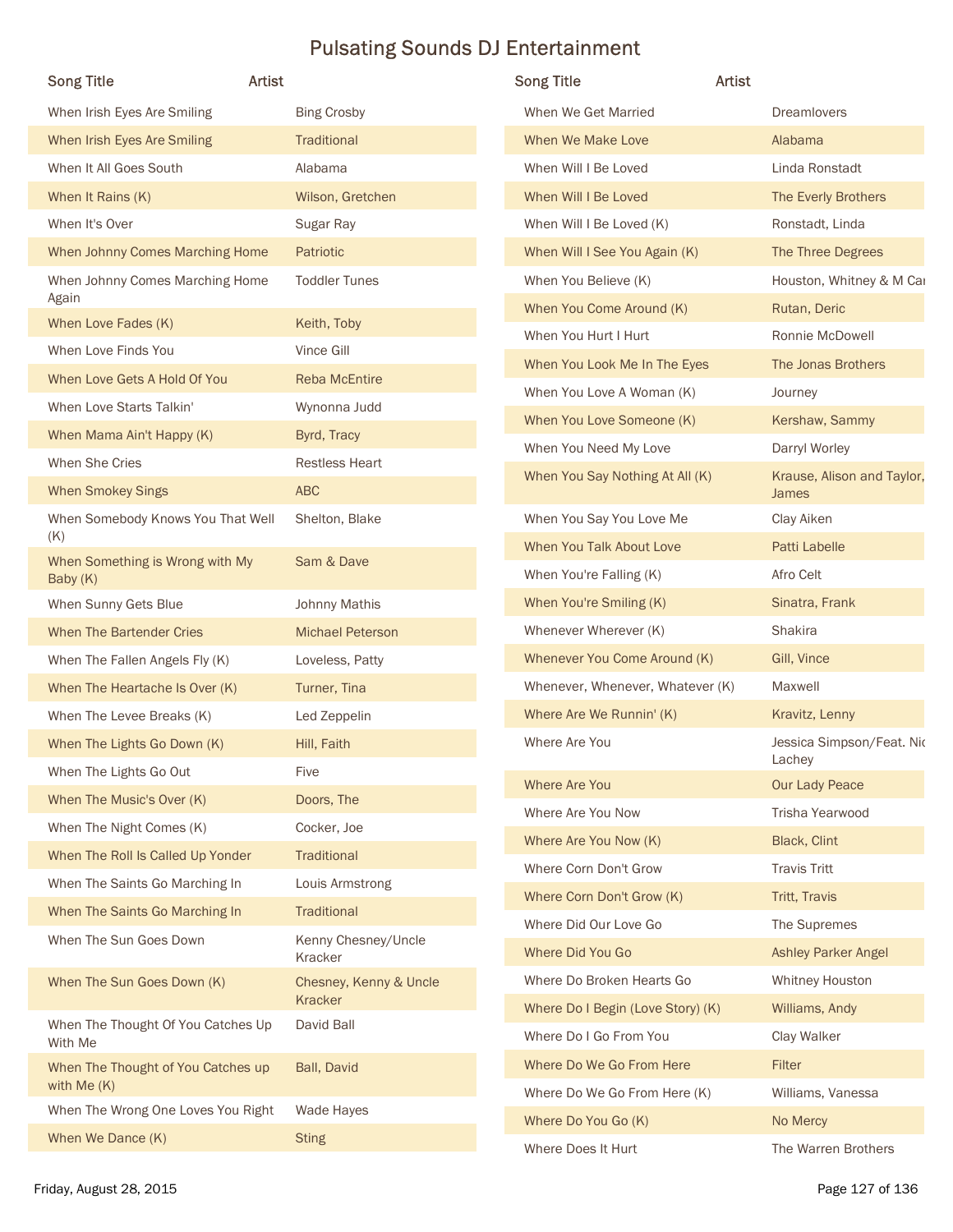|                                                       | Artist                               | <b>Song Title</b><br>Artist       |                               |
|-------------------------------------------------------|--------------------------------------|-----------------------------------|-------------------------------|
| <b>Song Title</b><br>Where Does My Heart Beat Now (K) | Dion, Celine                         | Whiskey Girl (K)                  | Keith, Toby                   |
| Where Ever You Are (K)                                | Ellis, Terry                         | Whiskey In My Water               | <b>Tyler Farr</b>             |
| Where Have All The Cowboys Gone (K)                   | Cole, Paula                          | Whiskey In The Jar (K)            | <b>Irish Rovers</b>           |
| Where I Come From                                     | Alan Jackson                         | Whiskey In The Jar (K)            | Metallica                     |
|                                                       |                                      |                                   |                               |
| Where I Come From (K)                                 | Jackson, Alan                        | Whiskey Lullaby (K)               | Paisley, Brad & Alison Kra    |
| Where I'm From                                        | Jason Michael Carroll                | <b>Whiskey River</b>              | <b>Willie Nelson</b>          |
| Where Is The Love                                     | <b>Black Eyed Peas</b>               | Whiskey River (K)                 | Nelson, Willie                |
| Where Is The Love                                     | Hanson                               | Whiskey Under The Bridge          | <b>Brooks &amp; Dunn</b>      |
| Where Is The Love (K)                                 | <b>Black Eyed Peas</b>               | Whiskey, If You Were A Woman (K)  | Highway 101                   |
| Where Is Thumbkin                                     | Children's Songs                     | Whisper A Prayer                  | <b>Children's Bible Songs</b> |
| Where Love Used To Live                               | David Houston                        | Whisper Your Name (K)             | Connick, Harry Jr             |
| Where The Blacktop Ends                               | Keith Urban                          | Whistling Gypsy Rover (K)         | <b>Irish Traditional</b>      |
| Where The Boys Are                                    | <b>Connie Francis</b>                | White Christmas                   | <b>Bing Crosby</b>            |
| Where The Boys Are (K)                                | Francis, Connie                      | <b>White Christmas</b>            | <b>Country Christmas</b>      |
| Where the Green Grass Grows (K)                       | McGraw, Tim                          | White Christmas                   | <b>Elvis Presley</b>          |
| Where The Party At (K)                                | Jagged Edge                          | <b>White Christmas</b>            | <b>Urban Christmas</b>        |
| Where The Stars And Stripes And The<br>Eagle Fly      | <b>Aaron Tippin</b>                  | White Horse                       | <b>Taylor Swift</b>           |
| Where The Stars, Stripes & Eagle Fly (K)              | Tippin, Aaron                        | <b>White Liar</b>                 | <b>White Liar</b>             |
| Where The Streets Have No Name (K)                    | U2                                   | White Lightnin'                   | George Jones                  |
| Where There's Smoke                                   | Mark Collie                          | White Lightning (K)               | Jones, George                 |
| Where We Both Say Goodbye                             | Catherine Britt & Elton John         | White Lines (Don't Do It) (K)     | Grandmaster                   |
| Where Were You (911 Tribute) (K)                      |                                      | White Rabbit (K)                  | Jefferson Airplane            |
|                                                       | Jackson, Alan                        | White Room (K)                    | Cream                         |
| Where Would You Be (K)                                | McBride, Martina                     | White Wedding (K)                 | Idol, Billy                   |
| Where Your Road Leads (K)                             | Yearwood, Trisha & G Brooks          | Whiter Shade Of Pale (K)          | Procol Harum                  |
| Where'm I Gonna Live (K)                              | Cyrus, Billy Ray                     | Who Am I                          | <b>Elvis Presley</b>          |
| Where's The Love (K)                                  | Hanson                               | Who Can I Turn To (K)             | <b>Traditional Show Tune</b>  |
| Where've You Been                                     | <b>Kathy Mattea</b>                  | Who Cares                         | Don Gibson                    |
| Wherever Love Goes                                    | Kristy Lee Cook ftg. Randy<br>Houser | Who Dat Girl                      | Who Dat Girl                  |
| <b>Wherever She Is</b>                                | <b>Ricky Van Shelton</b>             | Who I Am                          | Nick Jonas & The              |
| Wherever You Are                                      | Mark Chesnutt                        |                                   | Administration                |
| Wherever You Are                                      | Mary Chapin Carpenter                | Who Knew                          | Pink                          |
| Wherever You Are (K)                                  | Ingram, Jack                         | Who Knows Where The Time Goes (K) | Collins, Judy                 |
| Wherever You Will Go (K)                              | The Calling                          | Who Let The Dogs Out (K)          | Baha Men                      |
| While You Sleep                                       | <b>Tracy Lawrence</b>                | Who Loves You                     | Four Seasons, The             |
| Whip It                                               | Devo                                 | Who Needs Pictures (K)            | Paisley, Brad                 |
|                                                       | Williams, Hank Jr                    | Who Needs You Baby                | <b>Clay Walker</b>            |
| Whiskey Bent & Hell Bound (K)<br><b>Whiskey Girl</b>  | <b>Toby Keith</b>                    | Who Put The Bomp (In The Bomp,    | Barry Mann                    |
|                                                       |                                      | Bomp)                             |                               |

| <b>Entertainment</b>                    |                                    |
|-----------------------------------------|------------------------------------|
| <b>Song Title</b>                       | Artist                             |
|                                         |                                    |
| Whiskey Girl (K)<br>Whiskey In My Water | Keith, Toby<br><b>Tyler Farr</b>   |
| Whiskey In The Jar (K)                  | <b>Irish Rovers</b>                |
| Whiskey In The Jar (K)                  | Metallica                          |
| Whiskey Lullaby (K)                     | Paisley, Brad & Alison Kra         |
| <b>Whiskey River</b>                    | <b>Willie Nelson</b>               |
| Whiskey River (K)                       | Nelson, Willie                     |
| Whiskey Under The Bridge                | Brooks & Dunn                      |
| Whiskey, If You Were A Woman (K)        | Highway 101                        |
| Whisper A Prayer                        | <b>Children's Bible Songs</b>      |
| Whisper Your Name (K)                   | Connick, Harry Jr                  |
| Whistling Gypsy Rover (K)               | <b>Irish Traditional</b>           |
| White Christmas                         | <b>Bing Crosby</b>                 |
| <b>White Christmas</b>                  | <b>Country Christmas</b>           |
| White Christmas                         | <b>Elvis Presley</b>               |
| <b>White Christmas</b>                  | <b>Urban Christmas</b>             |
| White Horse                             | <b>Taylor Swift</b>                |
| <b>White Liar</b>                       | <b>White Liar</b>                  |
| White Lightnin'                         | George Jones                       |
| White Lightning (K)                     | Jones, George                      |
| White Lines (Don't Do It) (K)           | Grandmaster                        |
| White Rabbit (K)                        | Jefferson Airplane                 |
| White Room (K)                          | Cream                              |
| White Wedding (K)                       | Idol, Billy                        |
| Whiter Shade Of Pale (K)                | Procol Harum                       |
| Who Am I                                | <b>Elvis Presley</b>               |
| Who Can I Turn To (K)                   | <b>Traditional Show Tune</b>       |
| Who Cares                               | Don Gibson                         |
| Who Dat Girl                            | Who Dat Girl                       |
| Who I Am                                | Nick Jonas & The<br>Administration |
| Who Knew                                | Pink                               |
| Who Knows Where The Time Goes (K)       | Collins, Judy                      |
| Who Let The Dogs Out (K)                | Baha Men                           |
| Who Loves You                           | Four Seasons, The                  |
| Who Needs Pictures (K)                  | Paisley, Brad                      |
| Who Needs You Baby                      | Clay Walker                        |
| Who Put The Bomp (In The Bomp,<br>Bomp) | Barry Mann                         |
|                                         |                                    |
|                                         |                                    |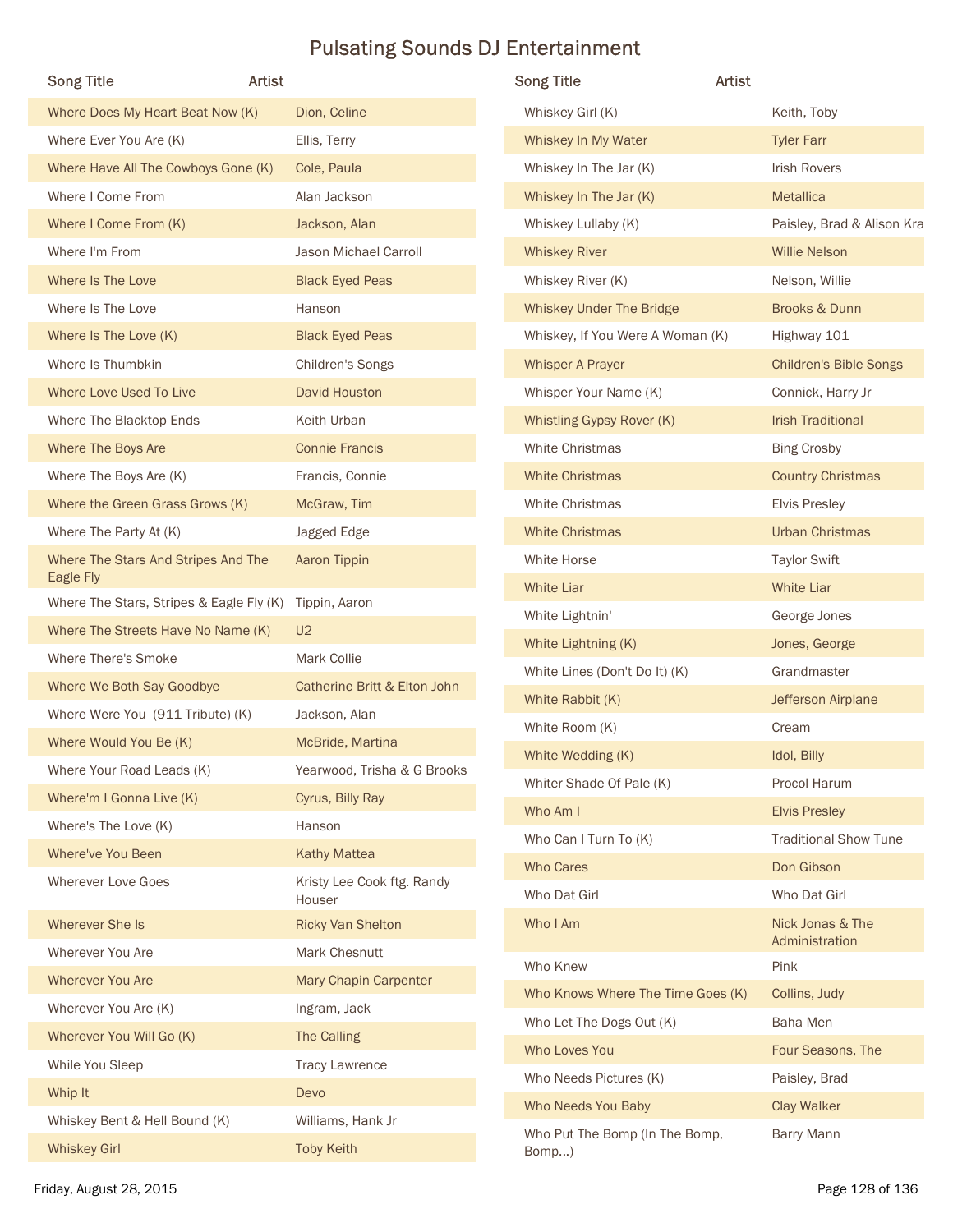| <b>Song Title</b><br>Artist                                     |                              | <b>Song Title</b><br>Artist                       |                               |
|-----------------------------------------------------------------|------------------------------|---------------------------------------------------|-------------------------------|
| Who Put The Bomp (K)                                            | Mann, Barry                  | Why Don't We Just Dance                           | Josh Turner                   |
| Who Says You Can't Go Home (K)                                  | Bon Jovi & J Nettles         | Why Don't You & I (K)                             | Santana & Alex Band           |
| Who Threw The Overalls (K)                                      | <b>Irish Traditional</b>     | Why Georgia (K)                                   | Mayer, John                   |
| Who Will Buy (K)                                                | <b>Traditional Show Tune</b> | Why Have You Left The One You Left                | Gayle, Crystal                |
| Who Will Save Your Soul (K)                                     | Jewel                        | Me For $(K)$                                      |                               |
| Who Wouldn't Want To Be Me (K)                                  | Urban, Keith                 | Why Haven't I Heard From You (K)                  | McEntire, Reba                |
| Who You Gonna Blame It On This Time                             | Vern Gosdin                  | Why Not Me (K)                                    | Judds, The                    |
| Whoever's In New England (K)                                    | McEntire, Reba               | Why Should I Care                                 | Sara Evans                    |
| <b>Whole Again</b>                                              | Play                         | Why Wait                                          | <b>Rascal Flatts</b>          |
| Whole Again                                                     | Pop Idols                    | Why Wait For Summer                               | Walker Hayes                  |
| Whole Lotta Gone                                                | Joe Diffie                   | Why We Sing (K)                                   | Franklin, Kirk & The Famil    |
| Whole Lotta Lovin'                                              | Fats Domino                  | Why Would I Say Goodbye                           | Brooks & Dunn                 |
| Whole Lotta Shakin' Goin' On (K)                                | Lewis, Jerry Lee             | Why'd You Only Call Me When You're<br><b>High</b> | <b>Arctic Monkeys</b>         |
| Whoomp, There It Is (K)                                         | Tag Team                     | Wichita Lineman                                   | Wade Hayes                    |
| Who's Bed Have Your Shoes Been                                  | Twain, Shania                | Wichita Lineman (K)                               | Campbell, Glen                |
| Under (K)<br>Who's Cheatin' Who (K)                             | Jackson, Alan                | Wichita Lineman (K)                               | Hayes, Wade                   |
| Who's Crying Now (K)                                            | Journey                      | Wicked Game (K)                                   | Isaak, Chris                  |
| Who's Gonna Fill Their Shoes                                    | George Jones                 | Wide Open Spaces                                  | Dixie Chicks                  |
| Who's Gonna Fill Their Shoes (K)                                | Jones, George                | Wiggerly Woo                                      | <b>Children's Happy Songs</b> |
| Who's Got My Back (K)                                           | Creed                        | Wild And Untamed Thing (Duet) (K)                 | Rocky Horror                  |
| Who's Lonely Now                                                | Highway 101                  | Wild As The Wind (K)                              | Brooks, Garth                 |
| Who's That Chick                                                | David Guetta Feat. Rihanna   | Wild Is The Wind                                  | Johnny Mathis                 |
| Who's That Girl                                                 | <b>Sephanie Bentley</b>      | Wild Is The Wind                                  | Nina Simone                   |
| Who's That Man (K)                                              | Keith, Toby                  | Wild Night                                        | Mellencamp & Ndegeocell       |
| Whose Hands Are These                                           | <b>Neil Diamond</b>          | Wild Night (K)                                    | Mellancamp, John              |
| Why Can't He Be You                                             | Patsy Cline                  | Wild One                                          | Faith Hill                    |
| Why Can't We Be Friends                                         | Smash Mouth                  | Wild One (K)                                      | Rydell, Bobby                 |
| Why Can't We Be Friends (K)                                     | War                          | Wild Side (K)                                     | Motley Crue                   |
| Why Didn't I Think of That (K)                                  | Stone, Doug                  | <b>Wild Thing</b>                                 | The Troggs                    |
| Why Didn't You Call Me (K)                                      | Gray, Macy                   | Wild Thing                                        | <b>Troggs</b>                 |
| Why Do Fools Fall In Love                                       | Frankie Lymon And The        | Wild Thing (K)                                    | Tone Loc                      |
|                                                                 | <b>Teenagers</b>             | Wild Thing (K)                                    | Troggs, The                   |
| Why Do Fools Fall In Love (K)                                   | Lymon, Frankie               | <b>Wild West Show</b>                             | Big & Rich                    |
| Why Does It Hurt So Bad                                         | <b>Whitney Houston</b>       | Wild Wild Life (K)                                | <b>Talking Heads</b>          |
| Why Does It Hurt So Bad                                         | Why Does It Hurt So Bad      | Wild Wild West (K)                                | Smith, Will                   |
| Why Don't We Do It In The Road                                  | <b>Beatles</b>               | Wild World (K)                                    | Stevens, Cat                  |
| Why Don't We Fall In Love<br>Why Don't We Get Drunk & Screw (K) | Amerie                       | Wildfire (K)                                      | Murphy, Michael               |
|                                                                 | Buffett, Jimmy               | Wildflower                                        | Skylark                       |

| <b>Entertainment</b>                                          |                                        |
|---------------------------------------------------------------|----------------------------------------|
| <b>Song Title</b><br>Artist                                   |                                        |
| Why Don't We Just Dance                                       | Josh Turner                            |
| Why Don't You & I (K)                                         | Santana & Alex Band                    |
| Why Georgia (K)                                               | Mayer, John                            |
| Why Have You Left The One You Left<br>Me For $(K)$            | Gayle, Crystal                         |
| Why Haven't I Heard From You (K)                              | McEntire, Reba                         |
| Why Not Me (K)                                                | Judds, The                             |
| Why Should I Care                                             | Sara Evans                             |
| Why Wait                                                      | <b>Rascal Flatts</b>                   |
| Why Wait For Summer                                           | <b>Walker Hayes</b>                    |
| Why We Sing (K)                                               | Franklin, Kirk & The Famil             |
| Why Would I Say Goodbye<br>Why'd You Only Call Me When You're | Brooks & Dunn<br><b>Arctic Monkeys</b> |
| High                                                          |                                        |
| Wichita Lineman                                               | Wade Hayes                             |
| Wichita Lineman (K)                                           | Campbell, Glen                         |
| Wichita Lineman (K)<br>Wicked Game (K)                        | Hayes, Wade<br>Isaak, Chris            |
| Wide Open Spaces                                              | Dixie Chicks                           |
| Wiggerly Woo                                                  | <b>Children's Happy Songs</b>          |
| Wild And Untamed Thing (Duet) (K)                             | Rocky Horror                           |
| Wild As The Wind (K)                                          | Brooks, Garth                          |
| Wild Is The Wind                                              | Johnny Mathis                          |
| Wild Is The Wind                                              | Nina Simone                            |
| Wild Night                                                    | Mellencamp & Ndegeocell                |
| Wild Night (K)                                                | Mellancamp, John                       |
| Wild One                                                      | Faith Hill                             |
| Wild One (K)                                                  | Rydell, Bobby                          |
| Wild Side (K)                                                 | Motley Crue                            |
| <b>Wild Thing</b>                                             | The Troggs                             |
| Wild Thing                                                    | Troggs                                 |
| Wild Thing (K)                                                | <b>Tone Loc</b>                        |
| Wild Thing (K)                                                | Troggs, The                            |
| <b>Wild West Show</b>                                         | Big & Rich                             |
| Wild Wild Life (K)                                            | <b>Talking Heads</b>                   |
| Wild Wild West (K)                                            | Smith, Will                            |
| Wild World (K)                                                | Stevens, Cat                           |
| Wildfire (K)                                                  | Murphy, Michael                        |
| Wildflower                                                    | <b>Skylark</b><br>Page 129 of 136      |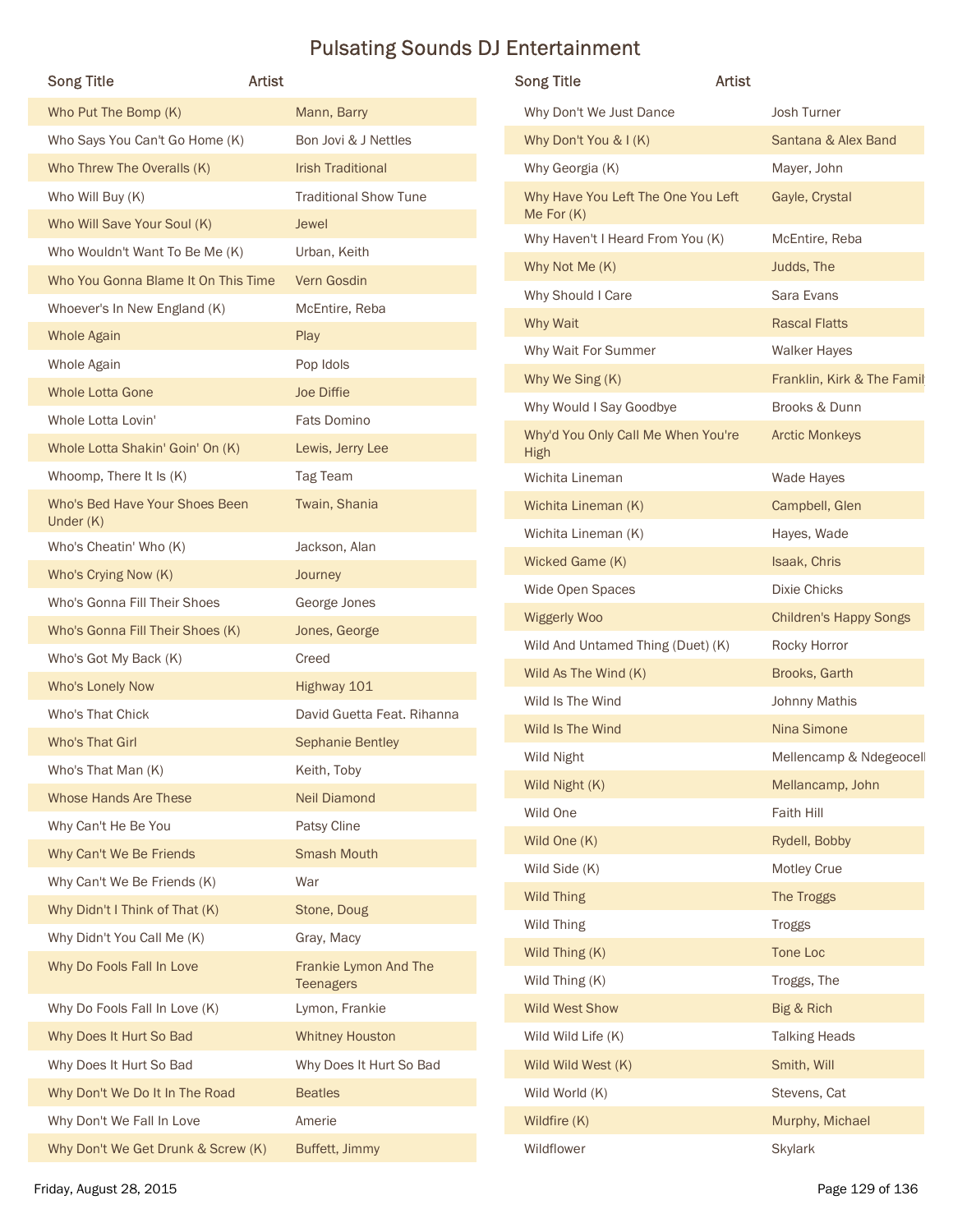| <b>Song Title</b><br>Artist            | <b>Pulsating Sounds DJ Entertainment</b>    | <b>Song Title</b>            | Artist |                          |
|----------------------------------------|---------------------------------------------|------------------------------|--------|--------------------------|
|                                        |                                             |                              |        | U2                       |
| Will The Circle Be Unbroken            | Loretta Lynn                                | With or Without You (K)      |        | The Platters             |
| Will The Circle Be Unbroken?           | Traditional                                 | With This Ring (K)           |        |                          |
| Will There Be Any Stars In My Crown    | The Cox Family With Alison<br><b>Krauss</b> | With You                     |        | Lila McCann              |
| Will You Love Me Tomorrow              | The Shirelles                               | With You (K)                 |        | Linkin Park              |
| Will You Marry Me                      | Alabama                                     | With You I'm Born Again      |        | Billy Preston & Syreeta  |
| Will You Marry Me (K)                  | Abdul, Paula                                | With You I'm Born Again (K)  |        | Preston, Billy & Syreeta |
| Will You Still Love Me Tomorrow (K)    | Shirelles, The                              | Without Love (K)             |        | Lewis, Donna             |
| Willie & The Hand Jive (K)             | Johnny Otis Show                            | Without Me (K)               |        | Eminem                   |
| <b>Willie And The Hand Jive</b>        | Johnnie Otis                                | Without You                  |        | David Guetta Feat. Usher |
| Willing To Forgive                     | Aretha Franklin                             | <b>Without You</b>           |        | <b>Dixie Chicks</b>      |
| Win                                    | <b>Brian McKnight</b>                       | Without You                  |        | Harry Nilsson            |
| Wind Beneath My Wings (K)              | Midler, Bette                               | <b>Without You</b>           |        | Hinder                   |
| Window Up Above                        | <b>Mickey Gilley</b>                        | Without You                  |        | Keith Urban              |
| Windy (K)                              | Association, The                            | <b>Without You</b>           |        | <b>Mariah Carey</b>      |
| Wine Into Water                        | T. Graham Brown                             | Without You                  |        | Nilsson                  |
| Wink                                   | Neal McCoy                                  | <b>Without You</b>           |        | Samantha Cole            |
| Wink (K)                               | McCoy, Neal                                 | Without You                  |        | The Dixie Chicks         |
| Wish I Didn't Have To Miss You         | Jack Greene                                 | Without You (K)              |        | <b>Badfinger</b>         |
| Wish I Didn't Know Now (K)             | Keith, Toby                                 | Without You (K)              |        | Carey, Mariah            |
| Wish I Didn't Miss You                 | Angie Stone                                 | Without You (K)              |        | <b>Dixie Chicks</b>      |
| Wish I Didn't Miss You (K)             | Stone, Angie                                | Without You (K)              |        | Motley Crue              |
| Wish You Were Here                     | Mark Wills                                  | Without You (K)              |        | Tillotson, Johnny        |
| Wish You Were Here (K)                 | Wills, Mark                                 | Wives Do It All The Time (K) |        | Judd, Cledus T           |
| Wishful Thinking                       | Duncan Sheik                                | Wolverton Mountian (K)       |        | King, Claude             |
| Wishin' & Hopin' (K)                   | Warwick, Dionne                             | Woman (K)                    |        | Lennon, John             |
| Wishing I Was There (K)                | Imbruglia, Natalie                          | Woman In Love (K)            |        | Streisand, Barbra        |
| Wishing Well (K)                       | D'Arby, Terrance Trent                      | Woman To Woman               |        | Lynns                    |
| Wishing You Were Here (K)              | Chicago                                     | Woman To Woman               |        | <b>Tammy Wynette</b>     |
| Wishing You Were Here Again (K)        | Phantom Of The Opera                        | Woman To Woman               |        | The Lynns                |
| Witchcraft (K)                         | Sinatra, Frank                              | Woman To Woman               |        | Wynonna                  |
| Witchy Woman (K)                       | Eagles, The                                 | Woman To Woman               |        | Wynonna Judd             |
| With A Little Help From My Friends     | The Beatles                                 | Woman to Woman (K)           |        | Wynonna                  |
| With A Little Help From My Friends (K) | Cocker, Joe                                 | Woman Woman (K)              |        | Puckett, Gary            |
| With A Little Luck (K)                 | McCartney, Paul                             | Womanhood                    |        | <b>Tammy Wynette</b>     |
| With Arms Wide Open (K)                | Creed                                       | Women I've Never Had (K)     |        | Williams, Hank Jr        |
| With Me (K)                            | Lonestar                                    | Wonder (K)                   |        | Merchant, Natalie        |
| With One Exception                     | David Houston                               | Wonderful (K)                |        | Everclear                |
|                                        |                                             | Wonderful (K)                |        | Ja Rule & Ashanti        |
| riday, August 28, 2015                 |                                             |                              |        | Page 130 of 136          |

| <b>Song Title</b><br>Artist<br>With or Without You (K)<br>U2<br>Will The Circle Be Unbroken<br>Loretta Lynn<br>Traditional<br>The Platters<br>Will The Circle Be Unbroken?<br>With This Ring (K)<br>The Cox Family With Alison<br>Lila McCann<br>Will There Be Any Stars In My Crown<br>With You<br><b>Krauss</b><br>With You (K)<br><b>Linkin Park</b><br>Will You Love Me Tomorrow<br>The Shirelles<br>With You I'm Born Again<br>Billy Preston & Syreeta<br>Will You Marry Me<br>Alabama<br>With You I'm Born Again (K)<br>Preston, Billy & Syreeta<br>Will You Marry Me (K)<br>Abdul, Paula<br>Without Love (K)<br>Lewis, Donna<br>Will You Still Love Me Tomorrow (K)<br>Shirelles, The<br>Without Me (K)<br>Eminem<br>Willie & The Hand Jive (K)<br>Johnny Otis Show<br>David Guetta Feat. Usher<br>Without You<br>Willie And The Hand Jive<br>Johnnie Otis<br><b>Dixie Chicks</b><br><b>Without You</b><br>Willing To Forgive<br>Aretha Franklin<br>Without You<br>Harry Nilsson<br><b>Brian McKnight</b><br>Win<br><b>Without You</b><br>Hinder<br>Midler, Bette<br>Wind Beneath My Wings (K)<br>Keith Urban<br>Without You<br>Window Up Above<br><b>Mickey Gilley</b><br><b>Without You</b><br><b>Mariah Carey</b><br>Association, The<br>Windy (K)<br>Without You<br>Nilsson<br>T. Graham Brown<br>Wine Into Water<br><b>Without You</b><br>Samantha Cole<br>Wink<br>Neal McCoy<br>Without You<br>The Dixie Chicks<br>Wink (K)<br>McCoy, Neal<br>Without You (K)<br><b>Badfinger</b><br>Wish I Didn't Have To Miss You<br>Jack Greene<br>Without You (K)<br>Carey, Mariah<br>Keith, Toby<br>Wish I Didn't Know Now (K)<br>Without You (K)<br><b>Dixie Chicks</b><br>Wish I Didn't Miss You<br>Angie Stone<br>Without You (K)<br><b>Motley Crue</b><br>Wish I Didn't Miss You (K)<br>Stone, Angie<br>Without You (K)<br>Tillotson, Johnny<br>Wish You Were Here<br>Mark Wills<br>Wives Do It All The Time (K)<br>Judd, Cledus T<br>Wish You Were Here (K)<br>Wills, Mark<br><b>Wolverton Mountian (K)</b><br>King, Claude<br>Wishful Thinking<br>Duncan Sheik<br>Woman (K)<br>Lennon, John<br>Wishin' & Hopin' (K)<br>Warwick, Dionne<br>Woman In Love (K)<br>Streisand, Barbra<br>Wishing I Was There (K)<br>Imbruglia, Natalie<br>Woman To Woman<br>Lynns<br>Wishing Well (K)<br>D'Arby, Terrance Trent<br>Woman To Woman<br><b>Tammy Wynette</b><br>Wishing You Were Here (K)<br>Chicago<br>Woman To Woman<br>The Lynns<br>Phantom Of The Opera<br>Wishing You Were Here Again (K)<br>Woman To Woman<br>Wynonna<br>Sinatra, Frank<br>Witchcraft (K)<br>Woman To Woman<br>Wynonna Judd<br>Witchy Woman (K)<br>Eagles, The<br>Woman to Woman (K)<br>Wynonna<br>With A Little Help From My Friends<br>The Beatles<br>Woman Woman (K)<br>Puckett, Gary<br>With A Little Help From My Friends (K)<br>Cocker, Joe<br>Womanhood<br><b>Tammy Wynette</b><br>McCartney, Paul<br>With A Little Luck (K)<br>Women I've Never Had (K)<br>Williams, Hank Jr<br>With Arms Wide Open (K)<br>Creed<br>Wonder (K)<br>Merchant, Natalie<br>With Me (K)<br>Lonestar<br>Wonderful (K)<br>Everclear<br>With One Exception<br><b>David Houston</b><br>Wonderful (K)<br>Ja Rule & Ashanti |  | <b>Song Title</b> | Artist |  |
|--------------------------------------------------------------------------------------------------------------------------------------------------------------------------------------------------------------------------------------------------------------------------------------------------------------------------------------------------------------------------------------------------------------------------------------------------------------------------------------------------------------------------------------------------------------------------------------------------------------------------------------------------------------------------------------------------------------------------------------------------------------------------------------------------------------------------------------------------------------------------------------------------------------------------------------------------------------------------------------------------------------------------------------------------------------------------------------------------------------------------------------------------------------------------------------------------------------------------------------------------------------------------------------------------------------------------------------------------------------------------------------------------------------------------------------------------------------------------------------------------------------------------------------------------------------------------------------------------------------------------------------------------------------------------------------------------------------------------------------------------------------------------------------------------------------------------------------------------------------------------------------------------------------------------------------------------------------------------------------------------------------------------------------------------------------------------------------------------------------------------------------------------------------------------------------------------------------------------------------------------------------------------------------------------------------------------------------------------------------------------------------------------------------------------------------------------------------------------------------------------------------------------------------------------------------------------------------------------------------------------------------------------------------------------------------------------------------------------------------------------------------------------------------------------------------------------------------------------------------------------------------------------------------------------------------------------------------------------------------------------------------------------------------------------------------------------------------------------------------------------------------------------------------------------------|--|-------------------|--------|--|
|                                                                                                                                                                                                                                                                                                                                                                                                                                                                                                                                                                                                                                                                                                                                                                                                                                                                                                                                                                                                                                                                                                                                                                                                                                                                                                                                                                                                                                                                                                                                                                                                                                                                                                                                                                                                                                                                                                                                                                                                                                                                                                                                                                                                                                                                                                                                                                                                                                                                                                                                                                                                                                                                                                                                                                                                                                                                                                                                                                                                                                                                                                                                                                                |  |                   |        |  |
|                                                                                                                                                                                                                                                                                                                                                                                                                                                                                                                                                                                                                                                                                                                                                                                                                                                                                                                                                                                                                                                                                                                                                                                                                                                                                                                                                                                                                                                                                                                                                                                                                                                                                                                                                                                                                                                                                                                                                                                                                                                                                                                                                                                                                                                                                                                                                                                                                                                                                                                                                                                                                                                                                                                                                                                                                                                                                                                                                                                                                                                                                                                                                                                |  |                   |        |  |
|                                                                                                                                                                                                                                                                                                                                                                                                                                                                                                                                                                                                                                                                                                                                                                                                                                                                                                                                                                                                                                                                                                                                                                                                                                                                                                                                                                                                                                                                                                                                                                                                                                                                                                                                                                                                                                                                                                                                                                                                                                                                                                                                                                                                                                                                                                                                                                                                                                                                                                                                                                                                                                                                                                                                                                                                                                                                                                                                                                                                                                                                                                                                                                                |  |                   |        |  |
|                                                                                                                                                                                                                                                                                                                                                                                                                                                                                                                                                                                                                                                                                                                                                                                                                                                                                                                                                                                                                                                                                                                                                                                                                                                                                                                                                                                                                                                                                                                                                                                                                                                                                                                                                                                                                                                                                                                                                                                                                                                                                                                                                                                                                                                                                                                                                                                                                                                                                                                                                                                                                                                                                                                                                                                                                                                                                                                                                                                                                                                                                                                                                                                |  |                   |        |  |
|                                                                                                                                                                                                                                                                                                                                                                                                                                                                                                                                                                                                                                                                                                                                                                                                                                                                                                                                                                                                                                                                                                                                                                                                                                                                                                                                                                                                                                                                                                                                                                                                                                                                                                                                                                                                                                                                                                                                                                                                                                                                                                                                                                                                                                                                                                                                                                                                                                                                                                                                                                                                                                                                                                                                                                                                                                                                                                                                                                                                                                                                                                                                                                                |  |                   |        |  |
|                                                                                                                                                                                                                                                                                                                                                                                                                                                                                                                                                                                                                                                                                                                                                                                                                                                                                                                                                                                                                                                                                                                                                                                                                                                                                                                                                                                                                                                                                                                                                                                                                                                                                                                                                                                                                                                                                                                                                                                                                                                                                                                                                                                                                                                                                                                                                                                                                                                                                                                                                                                                                                                                                                                                                                                                                                                                                                                                                                                                                                                                                                                                                                                |  |                   |        |  |
|                                                                                                                                                                                                                                                                                                                                                                                                                                                                                                                                                                                                                                                                                                                                                                                                                                                                                                                                                                                                                                                                                                                                                                                                                                                                                                                                                                                                                                                                                                                                                                                                                                                                                                                                                                                                                                                                                                                                                                                                                                                                                                                                                                                                                                                                                                                                                                                                                                                                                                                                                                                                                                                                                                                                                                                                                                                                                                                                                                                                                                                                                                                                                                                |  |                   |        |  |
|                                                                                                                                                                                                                                                                                                                                                                                                                                                                                                                                                                                                                                                                                                                                                                                                                                                                                                                                                                                                                                                                                                                                                                                                                                                                                                                                                                                                                                                                                                                                                                                                                                                                                                                                                                                                                                                                                                                                                                                                                                                                                                                                                                                                                                                                                                                                                                                                                                                                                                                                                                                                                                                                                                                                                                                                                                                                                                                                                                                                                                                                                                                                                                                |  |                   |        |  |
|                                                                                                                                                                                                                                                                                                                                                                                                                                                                                                                                                                                                                                                                                                                                                                                                                                                                                                                                                                                                                                                                                                                                                                                                                                                                                                                                                                                                                                                                                                                                                                                                                                                                                                                                                                                                                                                                                                                                                                                                                                                                                                                                                                                                                                                                                                                                                                                                                                                                                                                                                                                                                                                                                                                                                                                                                                                                                                                                                                                                                                                                                                                                                                                |  |                   |        |  |
|                                                                                                                                                                                                                                                                                                                                                                                                                                                                                                                                                                                                                                                                                                                                                                                                                                                                                                                                                                                                                                                                                                                                                                                                                                                                                                                                                                                                                                                                                                                                                                                                                                                                                                                                                                                                                                                                                                                                                                                                                                                                                                                                                                                                                                                                                                                                                                                                                                                                                                                                                                                                                                                                                                                                                                                                                                                                                                                                                                                                                                                                                                                                                                                |  |                   |        |  |
|                                                                                                                                                                                                                                                                                                                                                                                                                                                                                                                                                                                                                                                                                                                                                                                                                                                                                                                                                                                                                                                                                                                                                                                                                                                                                                                                                                                                                                                                                                                                                                                                                                                                                                                                                                                                                                                                                                                                                                                                                                                                                                                                                                                                                                                                                                                                                                                                                                                                                                                                                                                                                                                                                                                                                                                                                                                                                                                                                                                                                                                                                                                                                                                |  |                   |        |  |
|                                                                                                                                                                                                                                                                                                                                                                                                                                                                                                                                                                                                                                                                                                                                                                                                                                                                                                                                                                                                                                                                                                                                                                                                                                                                                                                                                                                                                                                                                                                                                                                                                                                                                                                                                                                                                                                                                                                                                                                                                                                                                                                                                                                                                                                                                                                                                                                                                                                                                                                                                                                                                                                                                                                                                                                                                                                                                                                                                                                                                                                                                                                                                                                |  |                   |        |  |
|                                                                                                                                                                                                                                                                                                                                                                                                                                                                                                                                                                                                                                                                                                                                                                                                                                                                                                                                                                                                                                                                                                                                                                                                                                                                                                                                                                                                                                                                                                                                                                                                                                                                                                                                                                                                                                                                                                                                                                                                                                                                                                                                                                                                                                                                                                                                                                                                                                                                                                                                                                                                                                                                                                                                                                                                                                                                                                                                                                                                                                                                                                                                                                                |  |                   |        |  |
|                                                                                                                                                                                                                                                                                                                                                                                                                                                                                                                                                                                                                                                                                                                                                                                                                                                                                                                                                                                                                                                                                                                                                                                                                                                                                                                                                                                                                                                                                                                                                                                                                                                                                                                                                                                                                                                                                                                                                                                                                                                                                                                                                                                                                                                                                                                                                                                                                                                                                                                                                                                                                                                                                                                                                                                                                                                                                                                                                                                                                                                                                                                                                                                |  |                   |        |  |
|                                                                                                                                                                                                                                                                                                                                                                                                                                                                                                                                                                                                                                                                                                                                                                                                                                                                                                                                                                                                                                                                                                                                                                                                                                                                                                                                                                                                                                                                                                                                                                                                                                                                                                                                                                                                                                                                                                                                                                                                                                                                                                                                                                                                                                                                                                                                                                                                                                                                                                                                                                                                                                                                                                                                                                                                                                                                                                                                                                                                                                                                                                                                                                                |  |                   |        |  |
|                                                                                                                                                                                                                                                                                                                                                                                                                                                                                                                                                                                                                                                                                                                                                                                                                                                                                                                                                                                                                                                                                                                                                                                                                                                                                                                                                                                                                                                                                                                                                                                                                                                                                                                                                                                                                                                                                                                                                                                                                                                                                                                                                                                                                                                                                                                                                                                                                                                                                                                                                                                                                                                                                                                                                                                                                                                                                                                                                                                                                                                                                                                                                                                |  |                   |        |  |
|                                                                                                                                                                                                                                                                                                                                                                                                                                                                                                                                                                                                                                                                                                                                                                                                                                                                                                                                                                                                                                                                                                                                                                                                                                                                                                                                                                                                                                                                                                                                                                                                                                                                                                                                                                                                                                                                                                                                                                                                                                                                                                                                                                                                                                                                                                                                                                                                                                                                                                                                                                                                                                                                                                                                                                                                                                                                                                                                                                                                                                                                                                                                                                                |  |                   |        |  |
|                                                                                                                                                                                                                                                                                                                                                                                                                                                                                                                                                                                                                                                                                                                                                                                                                                                                                                                                                                                                                                                                                                                                                                                                                                                                                                                                                                                                                                                                                                                                                                                                                                                                                                                                                                                                                                                                                                                                                                                                                                                                                                                                                                                                                                                                                                                                                                                                                                                                                                                                                                                                                                                                                                                                                                                                                                                                                                                                                                                                                                                                                                                                                                                |  |                   |        |  |
|                                                                                                                                                                                                                                                                                                                                                                                                                                                                                                                                                                                                                                                                                                                                                                                                                                                                                                                                                                                                                                                                                                                                                                                                                                                                                                                                                                                                                                                                                                                                                                                                                                                                                                                                                                                                                                                                                                                                                                                                                                                                                                                                                                                                                                                                                                                                                                                                                                                                                                                                                                                                                                                                                                                                                                                                                                                                                                                                                                                                                                                                                                                                                                                |  |                   |        |  |
|                                                                                                                                                                                                                                                                                                                                                                                                                                                                                                                                                                                                                                                                                                                                                                                                                                                                                                                                                                                                                                                                                                                                                                                                                                                                                                                                                                                                                                                                                                                                                                                                                                                                                                                                                                                                                                                                                                                                                                                                                                                                                                                                                                                                                                                                                                                                                                                                                                                                                                                                                                                                                                                                                                                                                                                                                                                                                                                                                                                                                                                                                                                                                                                |  |                   |        |  |
|                                                                                                                                                                                                                                                                                                                                                                                                                                                                                                                                                                                                                                                                                                                                                                                                                                                                                                                                                                                                                                                                                                                                                                                                                                                                                                                                                                                                                                                                                                                                                                                                                                                                                                                                                                                                                                                                                                                                                                                                                                                                                                                                                                                                                                                                                                                                                                                                                                                                                                                                                                                                                                                                                                                                                                                                                                                                                                                                                                                                                                                                                                                                                                                |  |                   |        |  |
|                                                                                                                                                                                                                                                                                                                                                                                                                                                                                                                                                                                                                                                                                                                                                                                                                                                                                                                                                                                                                                                                                                                                                                                                                                                                                                                                                                                                                                                                                                                                                                                                                                                                                                                                                                                                                                                                                                                                                                                                                                                                                                                                                                                                                                                                                                                                                                                                                                                                                                                                                                                                                                                                                                                                                                                                                                                                                                                                                                                                                                                                                                                                                                                |  |                   |        |  |
|                                                                                                                                                                                                                                                                                                                                                                                                                                                                                                                                                                                                                                                                                                                                                                                                                                                                                                                                                                                                                                                                                                                                                                                                                                                                                                                                                                                                                                                                                                                                                                                                                                                                                                                                                                                                                                                                                                                                                                                                                                                                                                                                                                                                                                                                                                                                                                                                                                                                                                                                                                                                                                                                                                                                                                                                                                                                                                                                                                                                                                                                                                                                                                                |  |                   |        |  |
|                                                                                                                                                                                                                                                                                                                                                                                                                                                                                                                                                                                                                                                                                                                                                                                                                                                                                                                                                                                                                                                                                                                                                                                                                                                                                                                                                                                                                                                                                                                                                                                                                                                                                                                                                                                                                                                                                                                                                                                                                                                                                                                                                                                                                                                                                                                                                                                                                                                                                                                                                                                                                                                                                                                                                                                                                                                                                                                                                                                                                                                                                                                                                                                |  |                   |        |  |
|                                                                                                                                                                                                                                                                                                                                                                                                                                                                                                                                                                                                                                                                                                                                                                                                                                                                                                                                                                                                                                                                                                                                                                                                                                                                                                                                                                                                                                                                                                                                                                                                                                                                                                                                                                                                                                                                                                                                                                                                                                                                                                                                                                                                                                                                                                                                                                                                                                                                                                                                                                                                                                                                                                                                                                                                                                                                                                                                                                                                                                                                                                                                                                                |  |                   |        |  |
|                                                                                                                                                                                                                                                                                                                                                                                                                                                                                                                                                                                                                                                                                                                                                                                                                                                                                                                                                                                                                                                                                                                                                                                                                                                                                                                                                                                                                                                                                                                                                                                                                                                                                                                                                                                                                                                                                                                                                                                                                                                                                                                                                                                                                                                                                                                                                                                                                                                                                                                                                                                                                                                                                                                                                                                                                                                                                                                                                                                                                                                                                                                                                                                |  |                   |        |  |
|                                                                                                                                                                                                                                                                                                                                                                                                                                                                                                                                                                                                                                                                                                                                                                                                                                                                                                                                                                                                                                                                                                                                                                                                                                                                                                                                                                                                                                                                                                                                                                                                                                                                                                                                                                                                                                                                                                                                                                                                                                                                                                                                                                                                                                                                                                                                                                                                                                                                                                                                                                                                                                                                                                                                                                                                                                                                                                                                                                                                                                                                                                                                                                                |  |                   |        |  |
|                                                                                                                                                                                                                                                                                                                                                                                                                                                                                                                                                                                                                                                                                                                                                                                                                                                                                                                                                                                                                                                                                                                                                                                                                                                                                                                                                                                                                                                                                                                                                                                                                                                                                                                                                                                                                                                                                                                                                                                                                                                                                                                                                                                                                                                                                                                                                                                                                                                                                                                                                                                                                                                                                                                                                                                                                                                                                                                                                                                                                                                                                                                                                                                |  |                   |        |  |
|                                                                                                                                                                                                                                                                                                                                                                                                                                                                                                                                                                                                                                                                                                                                                                                                                                                                                                                                                                                                                                                                                                                                                                                                                                                                                                                                                                                                                                                                                                                                                                                                                                                                                                                                                                                                                                                                                                                                                                                                                                                                                                                                                                                                                                                                                                                                                                                                                                                                                                                                                                                                                                                                                                                                                                                                                                                                                                                                                                                                                                                                                                                                                                                |  |                   |        |  |
|                                                                                                                                                                                                                                                                                                                                                                                                                                                                                                                                                                                                                                                                                                                                                                                                                                                                                                                                                                                                                                                                                                                                                                                                                                                                                                                                                                                                                                                                                                                                                                                                                                                                                                                                                                                                                                                                                                                                                                                                                                                                                                                                                                                                                                                                                                                                                                                                                                                                                                                                                                                                                                                                                                                                                                                                                                                                                                                                                                                                                                                                                                                                                                                |  |                   |        |  |
|                                                                                                                                                                                                                                                                                                                                                                                                                                                                                                                                                                                                                                                                                                                                                                                                                                                                                                                                                                                                                                                                                                                                                                                                                                                                                                                                                                                                                                                                                                                                                                                                                                                                                                                                                                                                                                                                                                                                                                                                                                                                                                                                                                                                                                                                                                                                                                                                                                                                                                                                                                                                                                                                                                                                                                                                                                                                                                                                                                                                                                                                                                                                                                                |  |                   |        |  |
|                                                                                                                                                                                                                                                                                                                                                                                                                                                                                                                                                                                                                                                                                                                                                                                                                                                                                                                                                                                                                                                                                                                                                                                                                                                                                                                                                                                                                                                                                                                                                                                                                                                                                                                                                                                                                                                                                                                                                                                                                                                                                                                                                                                                                                                                                                                                                                                                                                                                                                                                                                                                                                                                                                                                                                                                                                                                                                                                                                                                                                                                                                                                                                                |  |                   |        |  |
|                                                                                                                                                                                                                                                                                                                                                                                                                                                                                                                                                                                                                                                                                                                                                                                                                                                                                                                                                                                                                                                                                                                                                                                                                                                                                                                                                                                                                                                                                                                                                                                                                                                                                                                                                                                                                                                                                                                                                                                                                                                                                                                                                                                                                                                                                                                                                                                                                                                                                                                                                                                                                                                                                                                                                                                                                                                                                                                                                                                                                                                                                                                                                                                |  |                   |        |  |
|                                                                                                                                                                                                                                                                                                                                                                                                                                                                                                                                                                                                                                                                                                                                                                                                                                                                                                                                                                                                                                                                                                                                                                                                                                                                                                                                                                                                                                                                                                                                                                                                                                                                                                                                                                                                                                                                                                                                                                                                                                                                                                                                                                                                                                                                                                                                                                                                                                                                                                                                                                                                                                                                                                                                                                                                                                                                                                                                                                                                                                                                                                                                                                                |  |                   |        |  |
|                                                                                                                                                                                                                                                                                                                                                                                                                                                                                                                                                                                                                                                                                                                                                                                                                                                                                                                                                                                                                                                                                                                                                                                                                                                                                                                                                                                                                                                                                                                                                                                                                                                                                                                                                                                                                                                                                                                                                                                                                                                                                                                                                                                                                                                                                                                                                                                                                                                                                                                                                                                                                                                                                                                                                                                                                                                                                                                                                                                                                                                                                                                                                                                |  |                   |        |  |
|                                                                                                                                                                                                                                                                                                                                                                                                                                                                                                                                                                                                                                                                                                                                                                                                                                                                                                                                                                                                                                                                                                                                                                                                                                                                                                                                                                                                                                                                                                                                                                                                                                                                                                                                                                                                                                                                                                                                                                                                                                                                                                                                                                                                                                                                                                                                                                                                                                                                                                                                                                                                                                                                                                                                                                                                                                                                                                                                                                                                                                                                                                                                                                                |  |                   |        |  |
|                                                                                                                                                                                                                                                                                                                                                                                                                                                                                                                                                                                                                                                                                                                                                                                                                                                                                                                                                                                                                                                                                                                                                                                                                                                                                                                                                                                                                                                                                                                                                                                                                                                                                                                                                                                                                                                                                                                                                                                                                                                                                                                                                                                                                                                                                                                                                                                                                                                                                                                                                                                                                                                                                                                                                                                                                                                                                                                                                                                                                                                                                                                                                                                |  |                   |        |  |
|                                                                                                                                                                                                                                                                                                                                                                                                                                                                                                                                                                                                                                                                                                                                                                                                                                                                                                                                                                                                                                                                                                                                                                                                                                                                                                                                                                                                                                                                                                                                                                                                                                                                                                                                                                                                                                                                                                                                                                                                                                                                                                                                                                                                                                                                                                                                                                                                                                                                                                                                                                                                                                                                                                                                                                                                                                                                                                                                                                                                                                                                                                                                                                                |  |                   |        |  |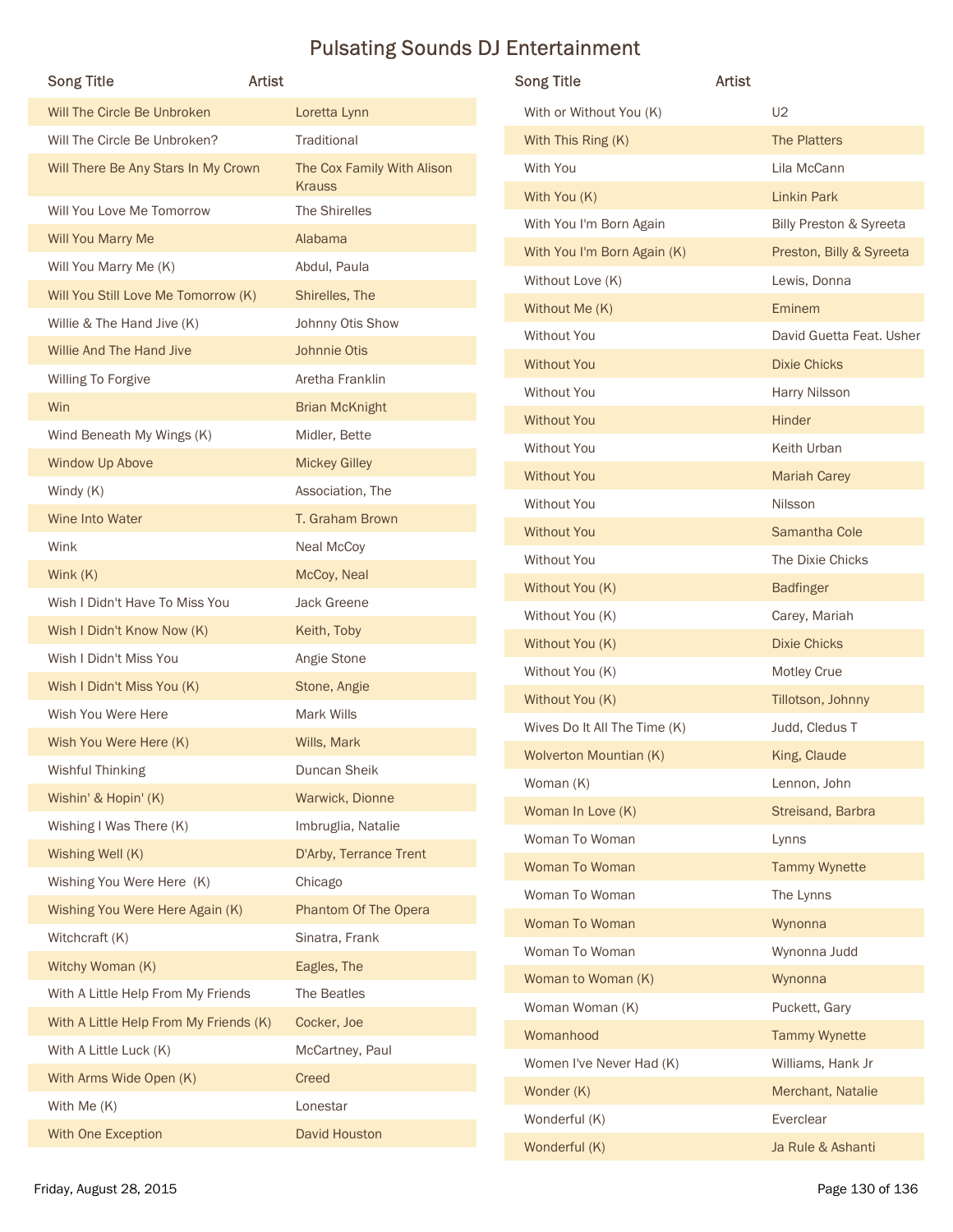|                                     | Artist                                    | <b>Song Title</b><br>Artist    |                                  |
|-------------------------------------|-------------------------------------------|--------------------------------|----------------------------------|
| Wonderful (K)                       | Ja Rule, R Kelly & Ashanti                | Wouldn't It Be Nice (K)        | Beach Boys, The                  |
| Wonderful Tonight (K)               | Clapton, Eric                             | Wrapped Around                 | <b>Brad Paisley</b>              |
| Wonderful World                     | James Morrison                            | Wrapped Around (K)             | Paisley, Brad                    |
| Wonderful World (K)                 | Cooke, Sam                                | Wrapped Around Your Finger (K) | Police, The                      |
| Wonderful, Wonderful (K)            | Mathis, Johnny                            | Wreck On The Highway           | Roy Acuff & The Nitty Gritt      |
| Wonderwall (K)                      | <b>Oasis</b>                              |                                | <b>Dirt Band</b>                 |
| Won't You Come Home Bill Bailey (K) | Darin, Bobby                              | Write This Down (K)            | Strait, George                   |
| Won't You Come Home Bill Bailey (K) | Traditional                               | Written In The Stars (K)       | John, Elton & L Rimes            |
| <b>Wooly Bully</b>                  | Sam The Sham And & The                    | Wrong                          | Kimberly Locke                   |
|                                     | Pharaohs                                  | Wrong                          | <b>Waylon Jennings</b>           |
| Wooly Bully (K)                     | Sam the Sham                              | Wrong (K)                      | Everything But The Girl          |
| Words                               | <b>Elvis Presley</b>                      | Wrong Again (K)                | McBride, Martina                 |
| Words (K)                           | <b>Bee Gees</b>                           | Wrong Impression (K)           | Imbruglia, Natalie               |
| Words Are Your Wheels               | Phil Vassar & Friends                     | Wrong Night (K)                | McEntire, Reba                   |
| Words Get In The Way (K)            | Estefan, Gloria                           | Wrong Side Of Heaven           | Five Finger Death Punch          |
| Words of Love (K)                   | Beatles, The                              | Wrong Way (K)                  | Sublime                          |
| Work Hard, Play Harder              | Gretchen Wilson                           | Www (dot) Memory (K)           | Jackson, Alan                    |
| Work In Progress                    | Alan Jackson                              | Wynonna's Big Brown Beaver (K) | Primus                           |
| Work In Progress (K)                | Jackson, Alan                             | Y                              |                                  |
| Work It (K)                         | Missy Elliott                             | Ya Ya                          | Lee Dorsey                       |
| Work To Do (K)                      | Average White Band                        | <b>Yakety Yak</b>              | The Coasters                     |
| Work With Me Annie (K)              | Ballard, Hank                             | Yakety Yak (K)                 | Coasters, The                    |
| Workin' Man Blues                   | Merle Haggard                             | Yankee Doodle                  | <b>Children's Nursery Rhyme:</b> |
| Working For The Weekend             | Loverboy                                  | Yankee Rose (K)                | Roth, David Lee                  |
| Working In The Coal Mine            | The Judds                                 | <b>Yard Sale</b>               | Sammy Kershaw                    |
| Working In The Coalmine             | Lee Dorsey                                | Yeah                           | Usher F/Lil Jon & Ludicris       |
| Working My Way Back To You (K)      | Spinners, The                             | Yeah                           | Yolanda Adams                    |
| Working My Way Back To You, Girl    | The Spinners                              | Years After You                | John Conlee                      |
| World On Fire                       | Sarah McLachlan                           | <b>Years From Here</b>         | Baker & Myers                    |
| Worlds Apart                        | Vince Gill                                | Yellow (K)                     | Coldplay                         |
| <b>Worried Man Blues</b>            | Traditional                               | Yellow Ledbetter (K)           | Pearl Jam                        |
| Worst That Could Happen             | Johnny Maestro And The                    | Yellow River                   | Christie                         |
| Worst That Could Happen (K)         | Brooklyn Bridge<br><b>Brooklyn Bridge</b> | Yellow Rose Of Texas           | <b>Mitch Miller</b>              |
| Worth The Fall                      | <b>Brett James</b>                        | Yellow Rose Of Texas, The      | Mitch Miller And His             |
| Would I Lie To You (K)              | Charles & Eddie                           |                                | Orchestra                        |
|                                     | Eurythmics, The                           | <b>Yellow Submarine</b>        | The Beatles                      |
| Would I Lie To You (K)              |                                           | Yellow Submarine (K)           | Beatles, The                     |
| Would You Go With Me                | <b>Josh Turner</b>                        | Yes                            | Chad Brock                       |
| Would You Go With Me (K)            | Turner, Josh                              | Yes $(K)$                      | Brock, Chad                      |

| <b>Entertainment</b>                |                                                 |
|-------------------------------------|-------------------------------------------------|
| <b>Song Title</b>                   | Artist                                          |
| Wouldn't It Be Nice (K)             | Beach Boys, The                                 |
| Wrapped Around                      | <b>Brad Paisley</b>                             |
| Wrapped Around (K)                  | Paisley, Brad                                   |
| Wrapped Around Your Finger (K)      | Police, The                                     |
| Wreck On The Highway                | Roy Acuff & The Nitty Gritt<br><b>Dirt Band</b> |
| Write This Down (K)                 | Strait, George                                  |
| Written In The Stars (K)            | John, Elton & L Rimes                           |
| Wrong<br>Wrong                      | Kimberly Locke<br><b>Waylon Jennings</b>        |
| Wrong (K)                           | Everything But The Girl                         |
| Wrong Again (K)                     | McBride, Martina                                |
| Wrong Impression (K)                | Imbruglia, Natalie                              |
| Wrong Night (K)                     | McEntire, Reba                                  |
| Wrong Side Of Heaven                | Five Finger Death Punch                         |
| Wrong Way (K)                       | <b>Sublime</b>                                  |
| Www (dot) Memory (K)                | Jackson, Alan                                   |
| Wynonna's Big Brown Beaver (K)      | Primus                                          |
| Y                                   |                                                 |
| Ya Ya                               | Lee Dorsey                                      |
| <b>Yakety Yak</b>                   | The Coasters                                    |
| Yakety Yak (K)                      | Coasters, The                                   |
| Yankee Doodle                       | <b>Children's Nursery Rhyme:</b>                |
| Yankee Rose (K)<br><b>Yard Sale</b> | Roth, David Lee                                 |
| Yeah                                | Sammy Kershaw<br>Usher F/Lil Jon & Ludicris     |
| Yeah                                | Yolanda Adams                                   |
| Years After You                     | John Conlee                                     |
| <b>Years From Here</b>              | Baker & Myers                                   |
| Yellow (K)                          | Coldplay                                        |
| Yellow Ledbetter (K)                | Pearl Jam                                       |
| <b>Yellow River</b>                 | Christie                                        |
| <b>Yellow Rose Of Texas</b>         | <b>Mitch Miller</b>                             |
| Yellow Rose Of Texas, The           | Mitch Miller And His<br>Orchestra               |
| <b>Yellow Submarine</b>             | The Beatles                                     |
| Yellow Submarine (K)                | Beatles, The                                    |
| Yes                                 | <b>Chad Brock</b>                               |
| Yes (K)                             | Brock, Chad                                     |
|                                     | Page 131 of 136                                 |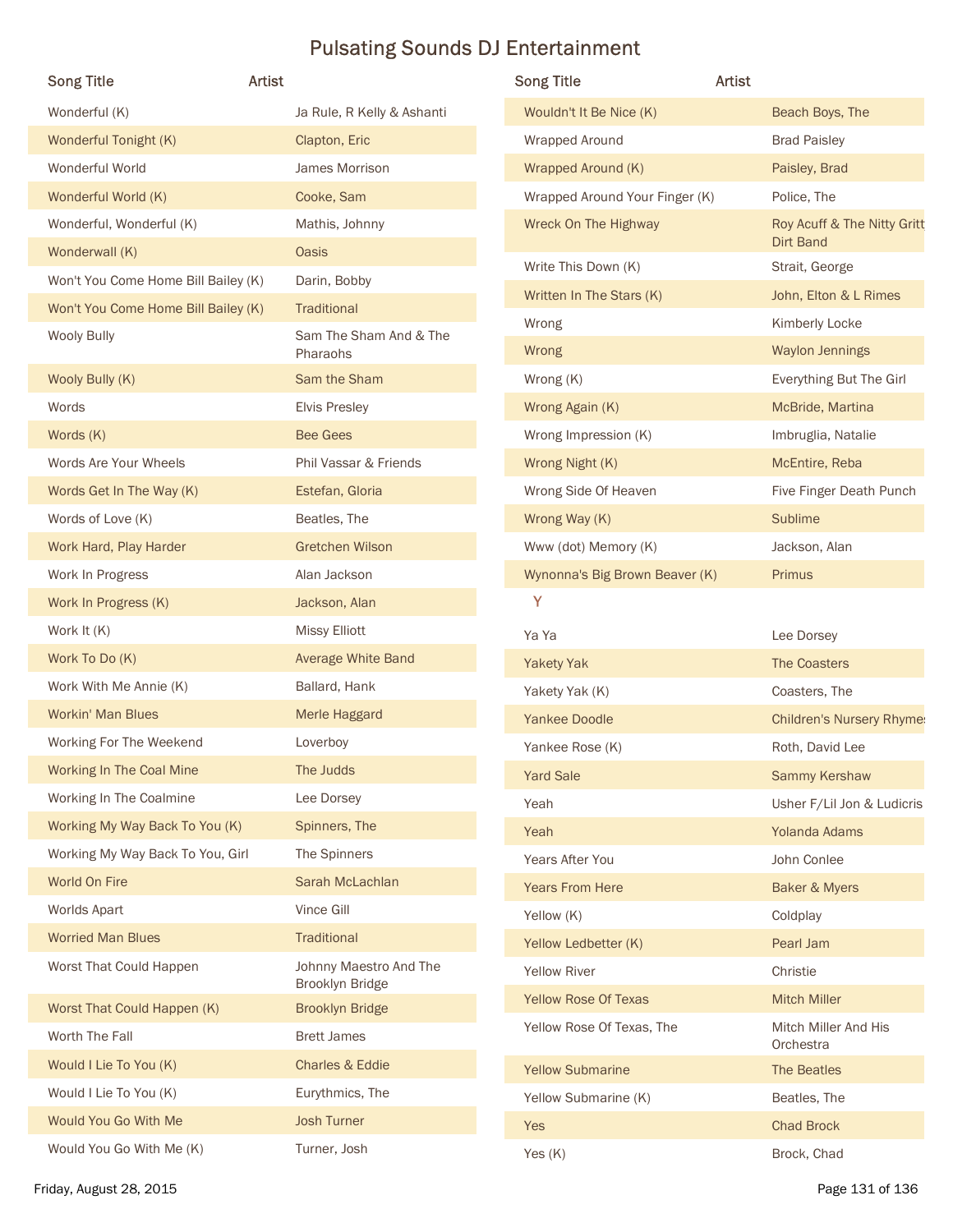| <b>Song Title</b><br>Artist                  |                                 | Artist                                      |                           |
|----------------------------------------------|---------------------------------|---------------------------------------------|---------------------------|
|                                              |                                 | <b>Song Title</b>                           |                           |
| Yes Tonight Josephine (K)                    | Ray, Johnnie                    | You Are Not Alone (K)                       | Jackson, Michael          |
| Yes!<br>Yes, Mr. Peters                      | Chad Brock<br>Drusky / Mitchell | You Are So Beautiful (K)<br>You Are The One | Cocker, Joe<br>Carl Smith |
| Yesterday                                    | <b>Beatles</b>                  | You Are The Woman (K)                       | Firefall                  |
| Yesterday                                    | <b>Elvis Presley</b>            | You Be Illin' (K)                           | Run DMC                   |
| Yesterday                                    | The Beatles                     | You Beat Me To The Punch                    | <b>Mary Wells</b>         |
| Yesterday (K)                                | Beatles, The                    | You Beat Me To The Punch (K)                | Wells, Mary               |
| Yesterday Once More (K)                      | Carpenters, The                 | You Belong To Me                            | Jason Wade                |
| Yesterday's Songs                            | <b>Neil Diamond</b>             | You Belong To Me (K)                        | Simon, Carly              |
| Yesterday's Wine                             | Merle Haggard & George          | You Belong To The City (K)                  | Frey, Glenn               |
|                                              | Jones                           | You Belong With Me                          | <b>Taylor Swift</b>       |
| Yester-Me Yester-You Yesterday               | <b>Stevie Wonder</b>            | You Better Run (K)                          | Benetar, Pat              |
| YMCA (K)                                     | Village People                  | You Can Call Me Al (K)                      | Simon, Paul               |
| Yo (Excuse Me Miss) (K)                      | Brown, Chris                    | You Can Dream of Me (K)                     | Wariner, Steve            |
| You                                          | <b>Bonnie Raitt</b>             | You Can Leave Your Hat On (K)               | Cocker, Joe               |
| You & I (Nobody In The World)                | John Legend                     | You Can Make History Young Again (K)        | John, Elton               |
| You & Me & The Bottle Makes 3 (K)            | Big Bad Vodoo Daddy             | You Can Sleep While I Drive                 | Trisha Yearwood           |
| You (K)                                      | Candlebox                       | You Can't Always Get What You Want (K)      | <b>Rolling Stones</b>     |
| You (K)                                      | Powell, Jesse                   | You Can't Count Me Out Yet (K)              | Tritt, Travis             |
| You Ain't Gettin Shit For Christmas (K)      | Peters, Red                     | You Can't Do That                           | <b>Beatles</b>            |
| You Ain't Much Fun (K)                       | Keith, Toby                     | You Can't Do That (K)                       | Beatles, The              |
| You Ain't Seen Nothin' Yet                   | Bachman-Turner Overdrive        | You Can't Get There From Here (K)           | Parnell, Lee Roy          |
| You Ain't Woman Enough to Take My<br>Man (K) | Lynn, Loretta                   | You Can't Hide Beautiful                    | Aaron Lines               |
| You And I                                    | Eddie Rabbitt & Crystal Gayle   | You Can't Lose Me (K)                       | Hill, Faith               |
| You And I                                    | Lady Gaga                       | You Can't Rollerskate In A Buffalo Herd     | Roger Miller              |
| You And I (K)                                | <b>Buble, Michael</b>           | You Can't Run From Love                     | <b>Eddie Rabbitt</b>      |
| You and I (K)                                | Wonder, Stevie                  | You Comb Her Hair                           | George Jones              |
| You And Me                                   | Lifehouse                       | You Comb Her Hair (K)                       | Jones, George             |
| You And Me                                   | Tammy Wynette                   | You Could Be Mine (K)                       | Guns N' Roses             |
| You And Me Against The World (K)             | Reddy, Helen                    | You Decorated My Life                       | <b>Kenny Rogers</b>       |
| You And Only You (K)                         | Berry, John                     | You Didn't Have To Be So Nice (K)           | Lovin' Spoonful           |
| You and The Mona Lisa (K)                    | Colvin, Shawn                   | You Do Something To Me (K)                  | Sinatra, Frank            |
| You Are                                      | John Michael Montgomery         | You Do Your Thing (K)                       | <b>Montgomery Gentry</b>  |
| You Are (K)                                  | Rawls, Lou                      | You Don't Bring Me Flowers (K)              | Diamond, Neil & B Streisa |
| You Are (K)                                  | Wayne, Jimmy                    | You Don't Even Know Who I Am                | Patty Loveless            |
| You Are Everything (K)                       | Stylistics, The                 | You Don't Even Know Who I Am (K)            | Loveless, Patty           |
| You Are My Number One                        | Smash Mouth                     | You Don't Have To Be A Star (To Be In       | Marilyn McCoo & Billy Dav |
|                                              |                                 | My Show)                                    | Jr.                       |

| <b>Entertainment</b><br>Artist<br><b>Song Title</b><br>You Are Not Alone (K)<br>You Are So Beautiful (K)<br>You Are The One<br>You Are The Woman (K)<br>You Be Illin' (K)<br>You Beat Me To The Punch<br>You Beat Me To The Punch (K)<br>You Belong To Me | Jackson, Michael<br>Cocker, Joe<br>Carl Smith<br><b>Firefall</b><br>Run DMC<br><b>Mary Wells</b>                                                                                                                                                                                                                                                              |
|-----------------------------------------------------------------------------------------------------------------------------------------------------------------------------------------------------------------------------------------------------------|---------------------------------------------------------------------------------------------------------------------------------------------------------------------------------------------------------------------------------------------------------------------------------------------------------------------------------------------------------------|
|                                                                                                                                                                                                                                                           |                                                                                                                                                                                                                                                                                                                                                               |
|                                                                                                                                                                                                                                                           |                                                                                                                                                                                                                                                                                                                                                               |
|                                                                                                                                                                                                                                                           |                                                                                                                                                                                                                                                                                                                                                               |
|                                                                                                                                                                                                                                                           |                                                                                                                                                                                                                                                                                                                                                               |
|                                                                                                                                                                                                                                                           |                                                                                                                                                                                                                                                                                                                                                               |
|                                                                                                                                                                                                                                                           |                                                                                                                                                                                                                                                                                                                                                               |
|                                                                                                                                                                                                                                                           |                                                                                                                                                                                                                                                                                                                                                               |
|                                                                                                                                                                                                                                                           |                                                                                                                                                                                                                                                                                                                                                               |
|                                                                                                                                                                                                                                                           |                                                                                                                                                                                                                                                                                                                                                               |
|                                                                                                                                                                                                                                                           |                                                                                                                                                                                                                                                                                                                                                               |
|                                                                                                                                                                                                                                                           | Wells, Mary                                                                                                                                                                                                                                                                                                                                                   |
|                                                                                                                                                                                                                                                           | Jason Wade                                                                                                                                                                                                                                                                                                                                                    |
| You Belong To Me (K)                                                                                                                                                                                                                                      | Simon, Carly                                                                                                                                                                                                                                                                                                                                                  |
| You Belong To The City (K)                                                                                                                                                                                                                                | Frey, Glenn                                                                                                                                                                                                                                                                                                                                                   |
| You Belong With Me                                                                                                                                                                                                                                        | <b>Taylor Swift</b>                                                                                                                                                                                                                                                                                                                                           |
|                                                                                                                                                                                                                                                           | Benetar, Pat                                                                                                                                                                                                                                                                                                                                                  |
|                                                                                                                                                                                                                                                           | Simon, Paul                                                                                                                                                                                                                                                                                                                                                   |
|                                                                                                                                                                                                                                                           | <b>Wariner, Steve</b><br>Cocker, Joe                                                                                                                                                                                                                                                                                                                          |
|                                                                                                                                                                                                                                                           | John, Elton                                                                                                                                                                                                                                                                                                                                                   |
|                                                                                                                                                                                                                                                           | Trisha Yearwood                                                                                                                                                                                                                                                                                                                                               |
|                                                                                                                                                                                                                                                           |                                                                                                                                                                                                                                                                                                                                                               |
|                                                                                                                                                                                                                                                           | Tritt, Travis                                                                                                                                                                                                                                                                                                                                                 |
|                                                                                                                                                                                                                                                           | <b>Beatles</b>                                                                                                                                                                                                                                                                                                                                                |
|                                                                                                                                                                                                                                                           | Beatles, The                                                                                                                                                                                                                                                                                                                                                  |
|                                                                                                                                                                                                                                                           | Parnell, Lee Roy                                                                                                                                                                                                                                                                                                                                              |
| You Can't Hide Beautiful                                                                                                                                                                                                                                  | Aaron Lines                                                                                                                                                                                                                                                                                                                                                   |
| You Can't Lose Me (K)                                                                                                                                                                                                                                     | Hill, Faith                                                                                                                                                                                                                                                                                                                                                   |
| You Can't Rollerskate In A Buffalo Herd                                                                                                                                                                                                                   | Roger Miller                                                                                                                                                                                                                                                                                                                                                  |
| You Can't Run From Love                                                                                                                                                                                                                                   | <b>Eddie Rabbitt</b>                                                                                                                                                                                                                                                                                                                                          |
| You Comb Her Hair                                                                                                                                                                                                                                         | George Jones                                                                                                                                                                                                                                                                                                                                                  |
| You Comb Her Hair (K)                                                                                                                                                                                                                                     | Jones, George                                                                                                                                                                                                                                                                                                                                                 |
| You Could Be Mine (K)                                                                                                                                                                                                                                     | Guns N' Roses                                                                                                                                                                                                                                                                                                                                                 |
| You Decorated My Life                                                                                                                                                                                                                                     | <b>Kenny Rogers</b>                                                                                                                                                                                                                                                                                                                                           |
| You Didn't Have To Be So Nice (K)                                                                                                                                                                                                                         | Lovin' Spoonful                                                                                                                                                                                                                                                                                                                                               |
| You Do Something To Me (K)                                                                                                                                                                                                                                | Sinatra, Frank                                                                                                                                                                                                                                                                                                                                                |
| You Do Your Thing (K)                                                                                                                                                                                                                                     | Montgomery Gentry                                                                                                                                                                                                                                                                                                                                             |
| You Don't Bring Me Flowers (K)                                                                                                                                                                                                                            | Diamond, Neil & B Streisa                                                                                                                                                                                                                                                                                                                                     |
| You Don't Even Know Who I Am                                                                                                                                                                                                                              | <b>Patty Loveless</b>                                                                                                                                                                                                                                                                                                                                         |
| You Don't Even Know Who I Am (K)                                                                                                                                                                                                                          | Loveless, Patty                                                                                                                                                                                                                                                                                                                                               |
| You Don't Have To Be A Star (To Be In<br>My Show)                                                                                                                                                                                                         | Marilyn McCoo & Billy Dav<br>Jr.                                                                                                                                                                                                                                                                                                                              |
|                                                                                                                                                                                                                                                           | You Better Run (K)<br>You Can Call Me Al (K)<br>You Can Dream of Me (K)<br>You Can Leave Your Hat On (K)<br>You Can Make History Young Again (K)<br>You Can Sleep While I Drive<br>You Can't Always Get What You Want (K) Rolling Stones<br>You Can't Count Me Out Yet (K)<br>You Can't Do That<br>You Can't Do That (K)<br>You Can't Get There From Here (K) |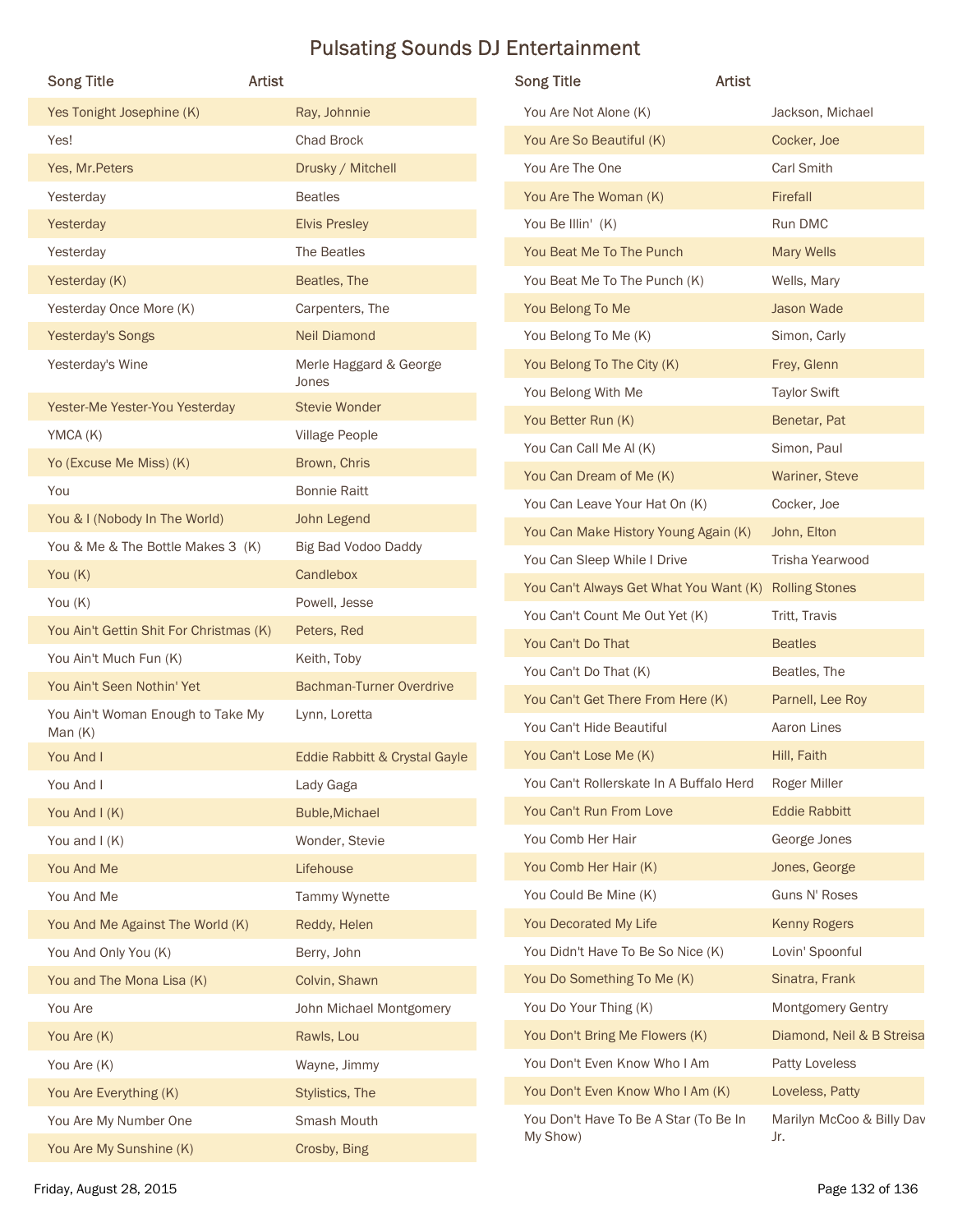| <b>Song Title</b><br>Artist           |                                 | <b>Song Title</b><br>Artist                |                      |
|---------------------------------------|---------------------------------|--------------------------------------------|----------------------|
| You Don't Have To Say You Love Me     | <b>Elvis Presley</b>            | You Look So Good In Love (K)               | Strait, George       |
| You Don't Have To Say You Love Me (K) | Presley, Elvis                  | You Made Me That Way (K)                   | Griggs, Andy         |
| You Don't Have to Say You Love Me (K) | Springfield, Dusty              | You Make It Seem So Easy                   | Kinleys              |
| You Don't Know How It Feels (K)       | Petty, Tom                      | You Make It Seem So Easy                   | The Kinleys          |
| You Don't Know Me                     | <b>Eddy Arnold</b>              | You Make Loving Fun (K)                    | <b>Fleetwood Mac</b> |
| You Don't Know Me (K)                 | Arnold, Eddy                    | You Make Me Feel Brand New (K)             | Stylistics, The      |
| You Don't Know Me (K)                 | <b>Brandy</b>                   | You Make Me Feel Like A Natural            | Aretha Franklin      |
| You Don't Know Me (K)                 | Buble, Michael                  | Woman<br>You Make Me Feel Like Dancing (K) | Leo Sayer            |
| You Don't Know Me (K)                 | Charles, Ray                    | You Make Me Feel So Young (K)              | Sinatra, Frank       |
| You Don't Know Me (K)                 | Presley, Elvis                  | You Make Me Sick                           | Pink                 |
| You Don't Mess Around With Jim (K)    | Croce, Jim                      | You Make Me Wanna                          | Usher                |
| You Don't Own Me (K)                  | Gore, Leslie                    | You Make My Dreams Come True (K)           | Hall & Oates         |
| You Don't Want My Love                | <b>Roger Miller</b>             | You May Be Right (K)                       | Joel, Billy          |
| You Dropped A Bomb On Me (K)          | Gap Band                        | You Mean The World To Me                   | David Houston        |
| You Gave Me A Mountain (K)            | Presley, Elvis                  | You Mean The World To Me                   | Toni Braxton         |
| You Get Used To Somebody              | Tim McGraw                      | You Mean The World To Me (K)               | Braxton, Toni        |
| You Get What You Give (K)             | <b>New Radicals</b>             | You Might Think (K)                        | Cars, The            |
| You Give Love A Bad Name (K)          | Bon Jovi                        | You Move Me (K)                            | Brooks, Garth        |
| You Go First (K)                      | Andrews, Jessica                | You Must Have Been A Beautiful Baby        | Darin, Bobby         |
| You Go To My Head (K)                 | Sinatra, Frank                  | (K)                                        |                      |
| You Gonna Fly                         | Keith Urban                     | You Must Love Me (K)                       | Madonna              |
| You Got It                            | Roy Orbison                     | You Needed Me (K)                          | Murray, Anne         |
| You Got It (K)                        | Orbison, Roy                    | You Never Even Called Me By My Name<br>(K) | Coe, David Allan     |
| You Got Lucky (K)                     | Petty, Tom                      | You Ought To Be With Me (K)                | Green, Al            |
| You Got Me                            | Locash Cowboys                  | You Oughta Know (K)                        | Morissette, Alanis   |
| You Got To Me                         | Neil Diamond                    | You Promised The Moon (K)                  | Peters, Red          |
| You Gotta Be (K)                      | Des'ree                         | You Raise Me Up (K)                        | Groban, Josh         |
| You Had Me From Hello                 | Kenny Chesney                   | You Really Got Me                          | Kinks                |
| You Had Me From Hello (K)             | Chesney, Kenny                  | You Really Got Me                          | The Kinks            |
| You Keep Me Hangin' On (K)            | Vanilla Fudge                   | You Really Got Me (K)                      | Kinks, The           |
| You Keep Me Hanging On (K)            | Supremes, The                   | You Really Got Me (K)                      | Van Halen            |
| You Know That You Know It             | Gordon Jensen                   | You Remind Me (K)                          | Blige, Mary J        |
| You Lay A Whole Lot Of Love On Me     | Shania Twain                    | You Sang To Me                             | Marc Anthony         |
| You Lay A Whole Lot of Love On Me (K) | Twain, Shania                   | You Sang To Me                             | <b>Mark Anthony</b>  |
| You Lie<br>You Light Up My Life (K)   | The Band Perry<br>Boone, Debbie | You Say It's Your Birthday (K)             | Beatles, The         |
| You Light Up My Life (K)              | Rimes, LeAnn                    | You Send Me (K)                            | Cooke, Sam           |
| You Look Good In My Shirt (K)         |                                 | You Shook Me (K)                           | Dixon, Willie        |
|                                       | Urban, Keith                    |                                            |                      |

| <b>Intertainment</b>                                   |                               |
|--------------------------------------------------------|-------------------------------|
| <b>Song Title</b><br>Artist                            |                               |
| You Look So Good In Love (K)                           | Strait, George                |
| You Made Me That Way (K)                               | Griggs, Andy                  |
| You Make It Seem So Easy                               | Kinleys                       |
| You Make It Seem So Easy                               | The Kinleys                   |
| You Make Loving Fun (K)                                | <b>Fleetwood Mac</b>          |
| You Make Me Feel Brand New (K)                         | Stylistics, The               |
| You Make Me Feel Like A Natural<br>Woman               | Aretha Franklin               |
| You Make Me Feel Like Dancing (K)                      | Leo Sayer                     |
| You Make Me Feel So Young (K)                          | Sinatra, Frank                |
| You Make Me Sick                                       | Pink                          |
| You Make Me Wanna                                      | <b>Usher</b>                  |
| You Make My Dreams Come True (K)                       | Hall & Oates                  |
| You May Be Right (K)                                   | Joel, Billy                   |
| You Mean The World To Me                               | David Houston                 |
| You Mean The World To Me                               | <b>Toni Braxton</b>           |
| You Mean The World To Me (K)                           | Braxton, Toni                 |
| You Might Think (K)                                    | Cars, The                     |
| You Move Me (K)<br>You Must Have Been A Beautiful Baby | Brooks, Garth<br>Darin, Bobby |
| (K)                                                    |                               |
| You Must Love Me (K)<br>You Needed Me (K)              | Madonna<br>Murray, Anne       |
| You Never Even Called Me By My Name<br>(K)             | Coe, David Allan              |
| You Ought To Be With Me (K)                            | Green, Al                     |
| You Oughta Know (K)                                    | Morissette, Alanis            |
| You Promised The Moon (K)                              | Peters, Red                   |
| You Raise Me Up (K)                                    | Groban, Josh                  |
| You Really Got Me                                      | <b>Kinks</b>                  |
| You Really Got Me                                      | The Kinks                     |
| You Really Got Me (K)                                  | Kinks, The                    |
| You Really Got Me (K)                                  | Van Halen                     |
| You Remind Me (K)                                      | Blige, Mary J                 |
| You Sang To Me                                         | Marc Anthony                  |
| You Sang To Me                                         | <b>Mark Anthony</b>           |
| You Say It's Your Birthday (K)                         | Beatles, The                  |
| You Send Me (K)                                        | Cooke, Sam                    |
| You Shook Me (K)                                       | Dixon, Willie                 |
|                                                        | Page 133 of 136               |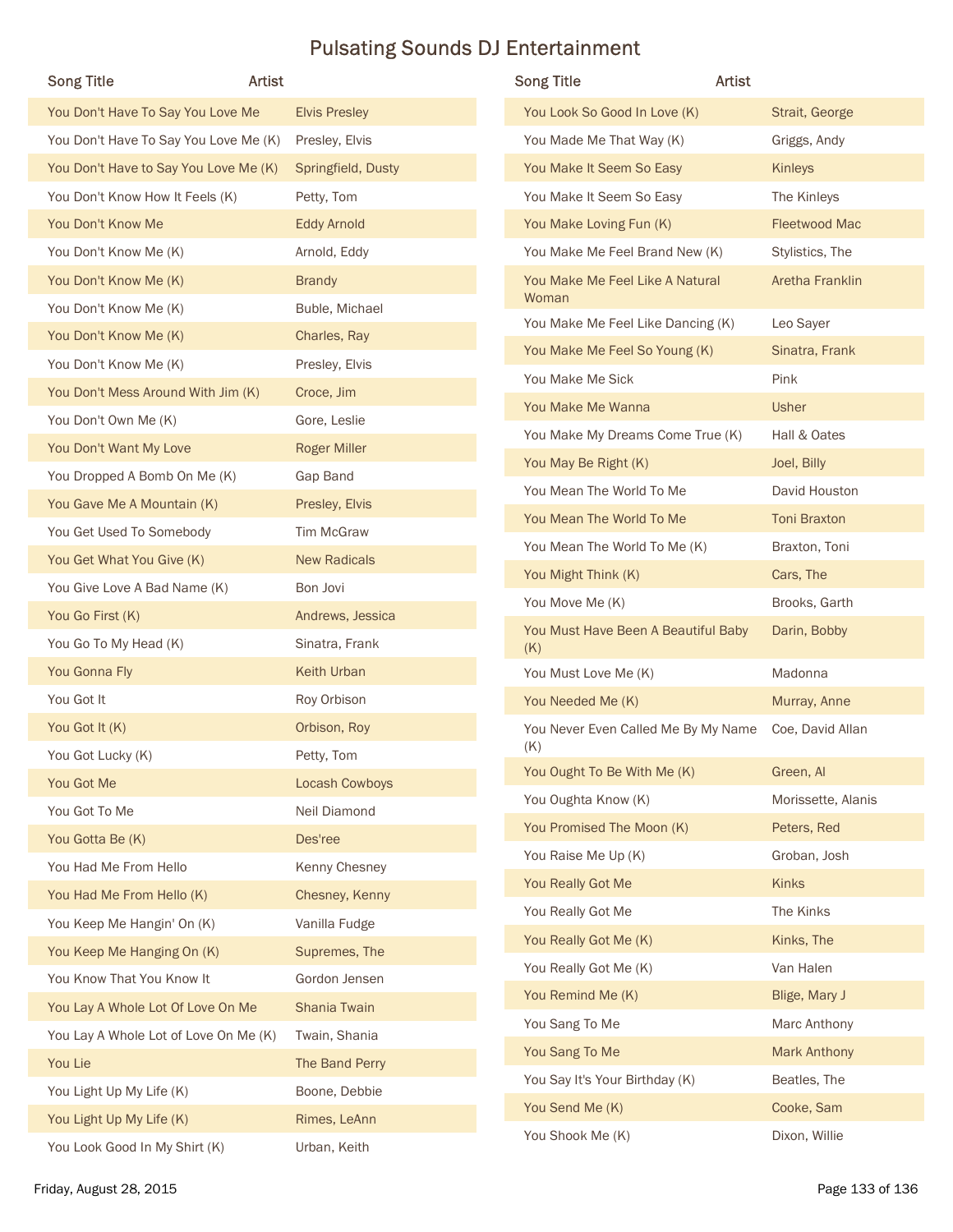| <b>Song Title</b><br>Artist                                      |                                | Artist                                                       |                              |
|------------------------------------------------------------------|--------------------------------|--------------------------------------------------------------|------------------------------|
|                                                                  |                                | <b>Song Title</b>                                            |                              |
| You Should Be Dancing (K)<br>You Shouldn't Kiss Me Like This (K) | <b>Bee Gees</b><br>Keith, Toby | You'll Never Find (K)<br>You'll Never Find Another Love Like | Buble, Michael<br>Rawls, Lou |
| You Showed Me                                                    | Turtles, The                   | Mine (K)                                                     |                              |
| You Spin Me Round (K)                                            | Dead or Alive                  | You'll Never Get To Heaven (K)                               | Warwick, Dionne              |
| You Stepped Out Of A Dream                                       | Nat King Cole                  | You'll See (K)                                               | Madonna                      |
| You Stepped Out Of A Dream (K)                                   | Cole, Nat King                 | You'll Think Of Me                                           | <b>Elvis Presley</b>         |
| You Still Shake Me                                               | Deana Carter                   | Young                                                        | <b>Kenny Chesney</b>         |
| You Still Shake Me (K)                                           | Carter, Deanna                 | Young (K)                                                    | Chesney, Kenny               |
| You Still Take Me There (K)                                      | Raye, Collin                   | Young Americans (K)                                          | Bowie, David                 |
| You Take Me For Granted                                          | Merle Haggard                  | Young Blood                                                  | Coasters, The                |
| You Talk Too Much                                                | Joe Jones                      | <b>Young Blood</b>                                           | The Coasters                 |
| You Thought Wrong                                                | Kelly Clarkson feat. Tamyra    | Young Blood (K)                                              | Coasters, The                |
|                                                                  | Gray                           | Young Fresh 'N New                                           | Young Fresh 'N New           |
| You Took The Words Right Out of My                               | Meatloaf                       | Young Girl (K)                                               | Puckett, Gary                |
| Mouth (K)<br>You Two-Timed Me One Time Too Often                 | Tex Ritter & His Texans        | Young In America                                             | Danielle Bradbery            |
| You Walked In (K)                                                | Lonestar                       | Young Love                                                   | Judds                        |
| You Wanted More (K)                                              | Tonic                          | <b>Young Love</b>                                            | Sonny James                  |
| You Wear It Well (K)                                             | Stewart, Rod                   | Young Love (K)                                               | James, Sonny                 |
| You Were Meant For Me                                            | Jewel                          | Young Love (K)                                               | Judds, The                   |
| You Were Mine (K)                                                | <b>Dixie Chicks</b>            | Young World                                                  | <b>Ricky Nelson</b>          |
| You Were On My Mind (K)                                          | We Five                        | Younger Girl                                                 | Lovin' Spoonful, The         |
| You Will                                                         | <b>Patty Loveless</b>          | Young'n (Holla Back) (K)                                     | Fabolous                     |
| You Will Be My Music                                             | Frank Sinatra                  | Your Body (K)                                                | <b>Pretty Ricky</b>          |
| You Win Again                                                    | Mary-Chapin Carpenter          | Your Body Is A Wonderland (K)                                | Mayer, John                  |
| You Win Again (K)                                                | Bee Gees                       | Your Cheatin' Heart                                          | <b>Hank Williams</b>         |
| You Win Again (K)                                                | Carpenter, Mary Chapin         | Your Cheatin' Heart (K)                                      | Williams, Hank Sr            |
| You Win Again (K)                                                | Williams, Hank Sr              | Your Everything (K)                                          | Urban, Keith                 |
| You Win My Love (K)                                              | Twain, Shania                  | Your Good Girl's Gonna Go Bad                                | Tammy Wynette                |
| You Won't Be Lonely Now                                          | <b>Billy Ray Cyrus</b>         | Your Good Girl's Gonna Go Bad (K)                            | Wynette, Tammy               |
| You Won't Be Lonely Now (K)                                      | Cyrus, Billy Ray               | Your Little Secret (K)                                       | Etheridge, Melissa           |
| You Won't Ever Be Lonely                                         | Andy Griggs                    | Your Love                                                    | Jim Brickman                 |
|                                                                  |                                | Your Love (K)                                                | Brickman, Jim & M Wright     |
| You Won't Ever Be Lonely (K)                                     | Griggs, Andy<br>311            | Your Love (K)                                                | Outfield, The                |
| You Wouldn't Believe (K)                                         |                                | Your Love Amazes Me                                          | John Berry                   |
| You Wouldn't Say That To A Stranger (K)                          | Bogguss, Suzy                  | Your Love Amazes Me (K)                                      | Berry, John                  |
| You'd Make An Angel Wanna Cheat (K)                              | Kendalls, The                  | Your Love Has Lifted Me (K)                                  | Coolidge, Rita               |
| You'd Think He'd Know Me Better (K)                              | Morgan, Lorrie                 | Your Love is a Miracle (K)                                   | Chesnutt, Mark               |
| You'll Accompany Me (K)                                          | Segar, Bob                     | Your Love Is Driving Me Crazy (K)                            | Hagar, Sammy                 |
| You'll Always Be Loved By Me                                     | Brooks & Dunn                  |                                                              |                              |

| <b>Entertainment</b>                            |                                   |
|-------------------------------------------------|-----------------------------------|
| <b>Song Title</b><br>Artist                     |                                   |
| You'll Never Find (K)                           | Buble, Michael                    |
| You'll Never Find Another Love Like<br>Mine (K) | Rawls, Lou                        |
| You'll Never Get To Heaven (K)                  | Warwick, Dionne                   |
| You'll See (K)                                  | Madonna                           |
| You'll Think Of Me                              | <b>Elvis Presley</b>              |
| Young                                           | Kenny Chesney                     |
| Young (K)                                       | Chesney, Kenny                    |
| Young Americans (K)                             | Bowie, David                      |
| Young Blood                                     | Coasters, The                     |
| <b>Young Blood</b>                              | <b>The Coasters</b>               |
| Young Blood (K)                                 | Coasters, The                     |
| Young Fresh 'N New                              | Young Fresh 'N New                |
| Young Girl (K)                                  | Puckett, Gary                     |
| Young In America                                | Danielle Bradbery                 |
| Young Love                                      | Judds                             |
| <b>Young Love</b>                               | Sonny James                       |
| Young Love (K)                                  | James, Sonny                      |
| Young Love (K)<br>Young World                   | Judds, The<br><b>Ricky Nelson</b> |
|                                                 |                                   |
| Younger Girl<br>Young'n (Holla Back) (K)        | Lovin' Spoonful, The<br>Fabolous  |
| Your Body (K)                                   | <b>Pretty Ricky</b>               |
| Your Body Is A Wonderland (K)                   | Mayer, John                       |
| Your Cheatin' Heart                             | <b>Hank Williams</b>              |
| Your Cheatin' Heart (K)                         | Williams, Hank Sr                 |
| Your Everything (K)                             | Urban, Keith                      |
| Your Good Girl's Gonna Go Bad                   | Tammy Wynette                     |
| Your Good Girl's Gonna Go Bad (K)               | Wynette, Tammy                    |
| Your Little Secret (K)                          | Etheridge, Melissa                |
| Your Love                                       | Jim Brickman                      |
| Your Love (K)                                   | Brickman, Jim & M Wright          |
| Your Love (K)                                   | Outfield, The                     |
| Your Love Amazes Me                             | John Berry                        |
| Your Love Amazes Me (K)                         | Berry, John                       |
| Your Love Has Lifted Me (K)                     | Coolidge, Rita                    |
| Your Love is a Miracle (K)                      | Chesnutt, Mark                    |
| Your Love Is Driving Me Crazy (K)               | Hagar, Sammy                      |
|                                                 |                                   |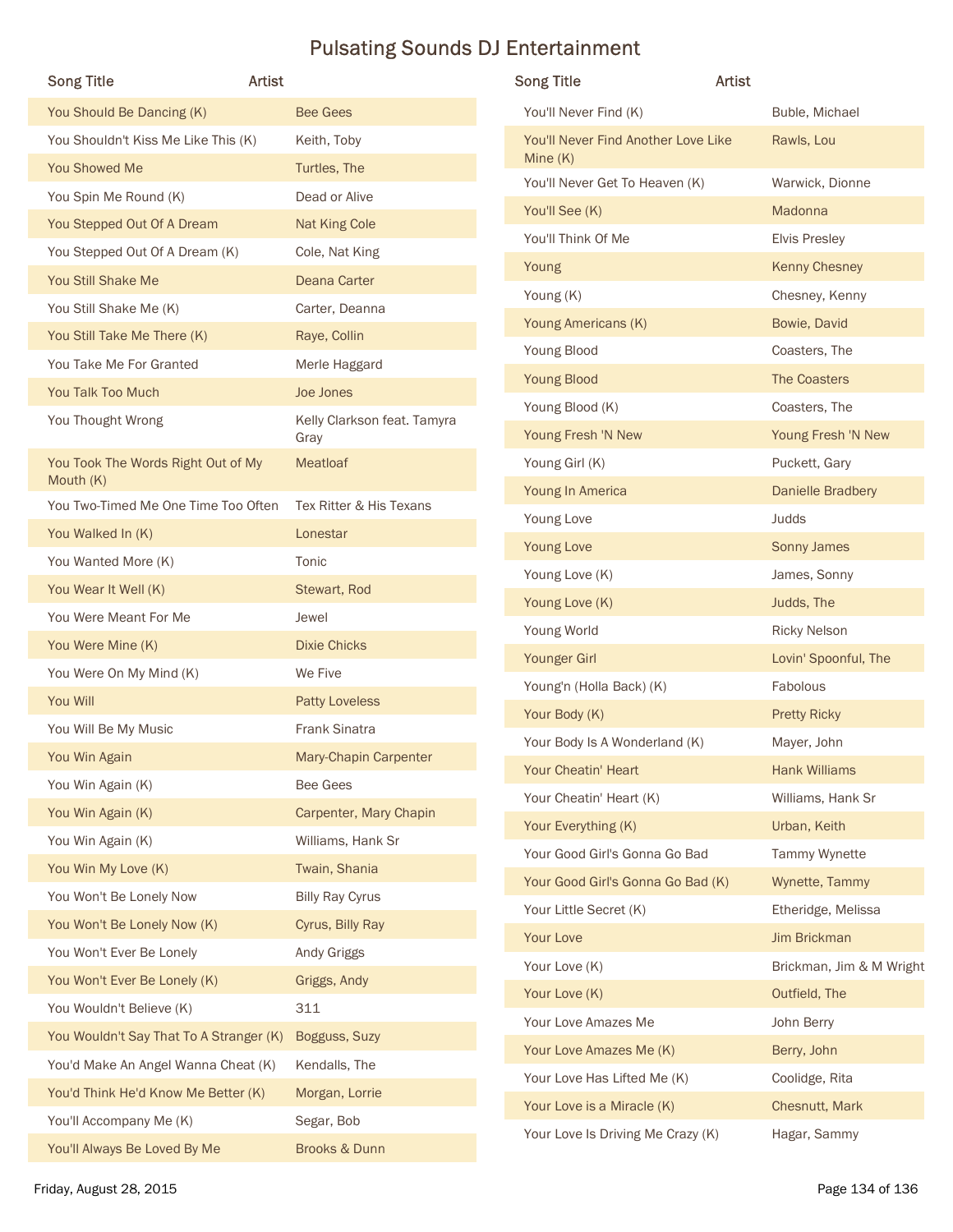|                                                | <b>Pulsating Sounds DJ Entertainment</b> |                                                                   |                                  |
|------------------------------------------------|------------------------------------------|-------------------------------------------------------------------|----------------------------------|
| <b>Song Title</b><br>Artist                    |                                          | <b>Song Title</b><br>Artist                                       |                                  |
| Your Love is King (K)                          | Sade                                     | You're Nobody Til Somebody Loves You<br>(K)                       | Martin, Dean                     |
| Your Love Is My Drug                           | Ke\$ha                                   | You're Not Easy To Forget                                         | Dottie West                      |
| Your Mama Don't Dance (K)                      | Loggins & Messina                        | You're Not Sorry                                                  | <b>Taylor Swift</b>              |
| Your Man (K)                                   | Turner, Josh                             | You're Only Lonely                                                | J.D. Souther                     |
| Your Man Loves You, Honey                      | Tom T. Hall                              | You're Sixteen (K)                                                | Starr, Ringo                     |
| Your Mother Should Know                        | <b>Beatles</b>                           | You're So Square, Baby I Don't Care (K)                           | Presley, Elvis                   |
| Your Mother Should Know                        | Beatles, The                             | You're So Vain (K)                                                | Simon, Carly                     |
| Your Precious Love                             | Erykah Badu With D'Angelo                | You're Still Beautiful To Me                                      | <b>Bryan White</b>               |
| Your Precious Love                             | Marvin Gaye & Tammi Terrell              | You're Still Here (K)                                             | Hill, Faith                      |
| Your Precious Love                             | Marvin Gaye And Tammi<br>Terrell         | You're Still The One (K)                                          | Twain, Shania                    |
| Your Precious Love (K)                         | Gaye, Marvin & T Terrell                 | You're The Best Break This Old Heart                              | Bruce, Ed                        |
| Your Side Of The Bed                           | Little Big Town                          | Ever Had (K)                                                      |                                  |
| Your Song (K)                                  | John, Elton                              | You're The Best Part Of Me                                        | <b>Neil Diamond</b>              |
| Your Woman (K)                                 | White Town                               | You're The First, The Last, My<br>Everything (K)                  | White, Barry                     |
| You're A God (K)                               | <b>Vertical Horizon</b>                  | You're The Inspiration (K)                                        | Chicago                          |
| You're A Grand Old Flag (K)                    | Standard                                 | You're The One (K)                                                | Yoakum, Dwight                   |
| You're A Mean One Mr. Grinch                   | Dr. Seuss                                | You're The One That I Want (Duet) (K)                             | Grease                           |
| You're All I Need To Get By                    | Marvin Gaye & Tammi Terrell              | You're The Reason God Made                                        | Frizzell, David & S West         |
| You're Beautiful (K)                           | Blunt, James                             | Oklahoma (K)                                                      |                                  |
| You're Beginning To Get To Me                  | Clay Walker                              | You're The Reason Our Kids are Ugly (K) McClinton, D & Kacey Jone |                                  |
| You're Beginning To Get To Me (K)              | Walker, Clay                             | You're The Top                                                    | <b>Barbara Streisand</b>         |
| You're Easy On The Eyes (K)                    | Clark, Terri                             | Yours Forever (K)                                                 | Mellancamp, John                 |
| You're Gonna Change Or I'm Gonna<br>Leave      | <b>Hank Williams</b>                     | Yours Love                                                        | Porter Wagoner & Dolly<br>Parton |
| You're Gonna Change or I'm Gonna               | Williams, Hank Sr                        | Youth of a Nation (K)                                             | POD                              |
| Leave (K)                                      |                                          | You've Got A Friend (K)                                           | Taylor, James                    |
| You're Gonna Lose That Girl (K)                | Beatles, The                             | You've Got A Way (K)                                              | Troccoli, Kathy                  |
| You're Gonna Love Yourself (In The<br>Morning) | Charlie Rich                             | You've Got A Way (K)                                              | Twain, Shania                    |
| You're Gonna Miss Me When I'm Gone             | Brooks & Dunn                            | You've Got The Magic Touch (K)                                    | Platters, The                    |
| You're Gonna Ruin My Bad Reputation            | Ronnie McDowell                          | You've Got To Hide Your Love Away                                 | Beatles, The                     |
| You're In My Head                              | <b>Brian Mccomas</b>                     | You've Got To Hide Your Love Away (K)                             | Beatles, The                     |
| You're In My Heart (K)                         | Stewart, Rod                             | You've Got To Hide Your Love Away (K)                             | Vedder, Eddie                    |
| You're Like Coming Home (K)                    | Lonestar                                 | You've Got To Stand For Something (K)                             | Tippin, Aaron                    |
| You're Lucky I Love You (K)                    | Ashton, Susan                            | You've Got To Talk To Me                                          | Lee Ann Womack                   |
| You're More Than A Number (K)                  | Drifters, The                            | You've Got To Talk To Me (K)                                      | Womack, Lee Ann                  |
| You're My Everything                           | The Temptations                          | You've Got What It Takes (K)                                      | Johnson, Marv                    |
| You're No Good (K)                             | Ronstadt, Linda                          | You've Got Your Troubles                                          | Fortunes                         |
|                                                |                                          | You've Lost That Lovin' Feeling (Duet)<br>(K)                     | <b>Righteous Brothers</b>        |
| Friday, August 28, 2015                        |                                          |                                                                   | Page 135 of 136                  |

| <b>Intertainment</b>                                                      |                                  |
|---------------------------------------------------------------------------|----------------------------------|
| <b>Song Title</b>                                                         |                                  |
| Artist<br>You're Nobody Til Somebody Loves You<br>(K)                     | Martin, Dean                     |
| You're Not Easy To Forget                                                 | <b>Dottie West</b>               |
| You're Not Sorry                                                          | <b>Taylor Swift</b>              |
| You're Only Lonely                                                        | J.D. Souther                     |
| You're Sixteen (K)                                                        | Starr, Ringo                     |
| You're So Square, Baby I Don't Care (K)                                   | Presley, Elvis                   |
| You're So Vain (K)                                                        | Simon, Carly                     |
| You're Still Beautiful To Me                                              | <b>Bryan White</b>               |
| You're Still Here (K)                                                     | Hill, Faith                      |
| You're Still The One (K)                                                  | Twain, Shania                    |
| You're The Best Break This Old Heart<br>Ever Had (K)                      | Bruce, Ed                        |
| You're The Best Part Of Me                                                | <b>Neil Diamond</b>              |
| You're The First, The Last, My<br>Everything (K)                          | White, Barry                     |
| You're The Inspiration (K)                                                | Chicago                          |
| You're The One (K)                                                        | Yoakum, Dwight                   |
| You're The One That I Want (Duet) (K)                                     | Grease                           |
| You're The Reason God Made<br>Oklahoma (K)                                | Frizzell, David & S West         |
| You're The Reason Our Kids are Ugly (K)                                   | McClinton, D & Kacey Jon         |
| You're The Top                                                            | <b>Barbara Streisand</b>         |
| Yours Forever (K)                                                         | Mellancamp, John                 |
| Yours Love                                                                | Porter Wagoner & Dolly<br>Parton |
| Youth of a Nation (K)                                                     | <b>POD</b>                       |
| You've Got A Friend (K)                                                   | Taylor, James                    |
| You've Got A Way (K)                                                      | Troccoli, Kathy                  |
| You've Got A Way (K)                                                      | Twain, Shania                    |
| You've Got The Magic Touch (K)                                            | Platters, The                    |
| You've Got To Hide Your Love Away                                         | Beatles, The                     |
| You've Got To Hide Your Love Away (K)                                     | Beatles, The                     |
| You've Got To Hide Your Love Away (K)                                     | Vedder, Eddie                    |
| You've Got To Stand For Something (K)                                     | Tippin, Aaron                    |
| You've Got To Talk To Me                                                  | Lee Ann Womack                   |
| You've Got To Talk To Me (K)                                              | Womack, Lee Ann                  |
| You've Got What It Takes (K)                                              | Johnson, Marv                    |
|                                                                           | <b>Fortunes</b>                  |
| You've Got Your Troubles<br>You've Lost That Lovin' Feeling (Duet)<br>(K) | <b>Righteous Brothers</b>        |